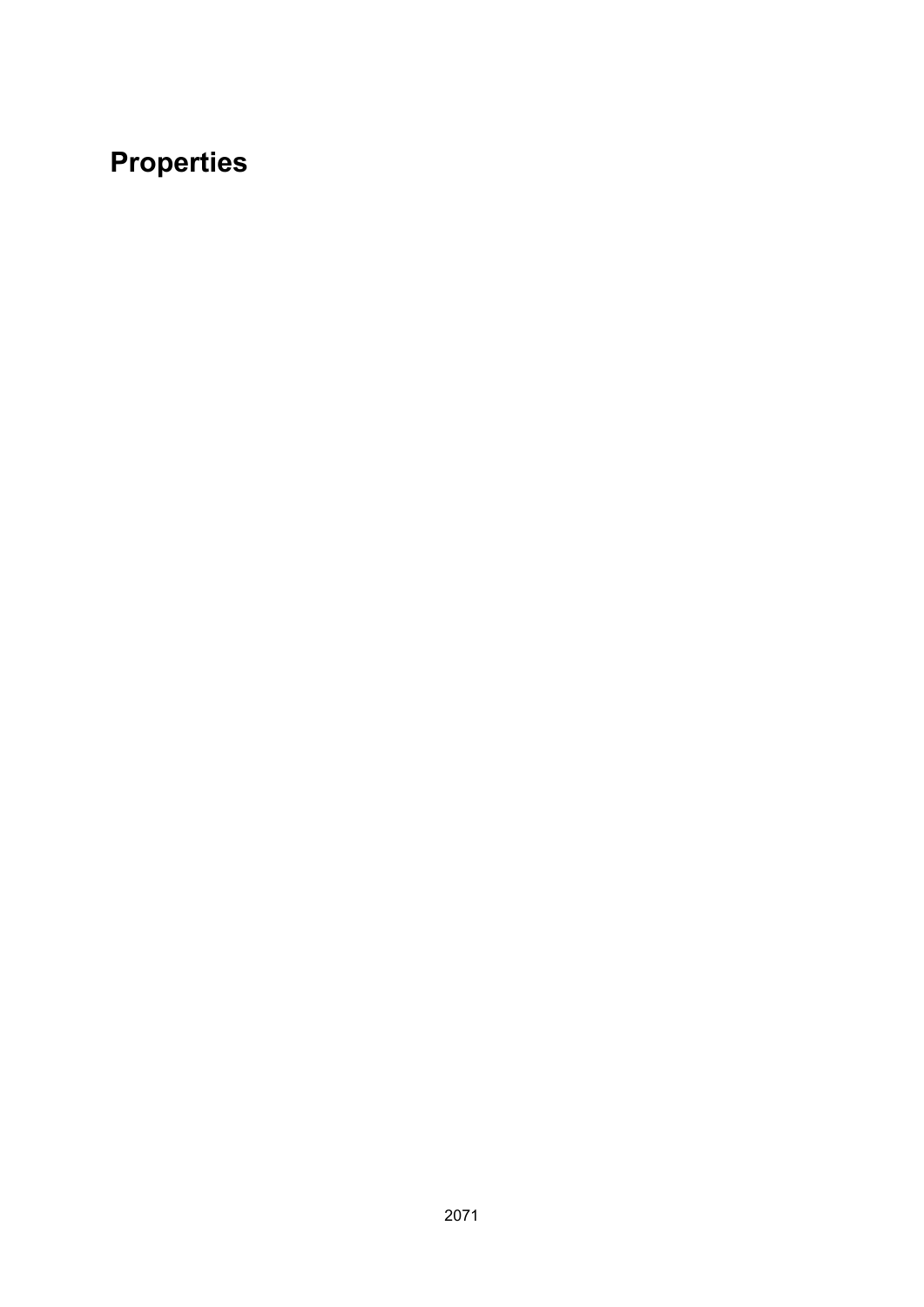## **Accommodation services grants to non-government organisations**

## **Identifying and definitional attributes**

| Metadata item type:  | Property                                                                                    |
|----------------------|---------------------------------------------------------------------------------------------|
| METeOR identifier:   | 286596                                                                                      |
| Registration status: | Health, Standard 08/12/2004                                                                 |
| Definition:          | Grants made to non-government organisations for the provision of<br>accommodation services. |
| Property group:      | Funding characteristics                                                                     |

### **Source and reference attributes**

| Submitting organisation: | Australian Institute of Health and Welfare |
|--------------------------|--------------------------------------------|
|--------------------------|--------------------------------------------|

| Data Element Concepts       | Specialised mental health service organisation — accommodation   |
|-----------------------------|------------------------------------------------------------------|
| implementing this Property: | services grants to non-government organisations Health, Standard |
|                             | 08/12/2004                                                       |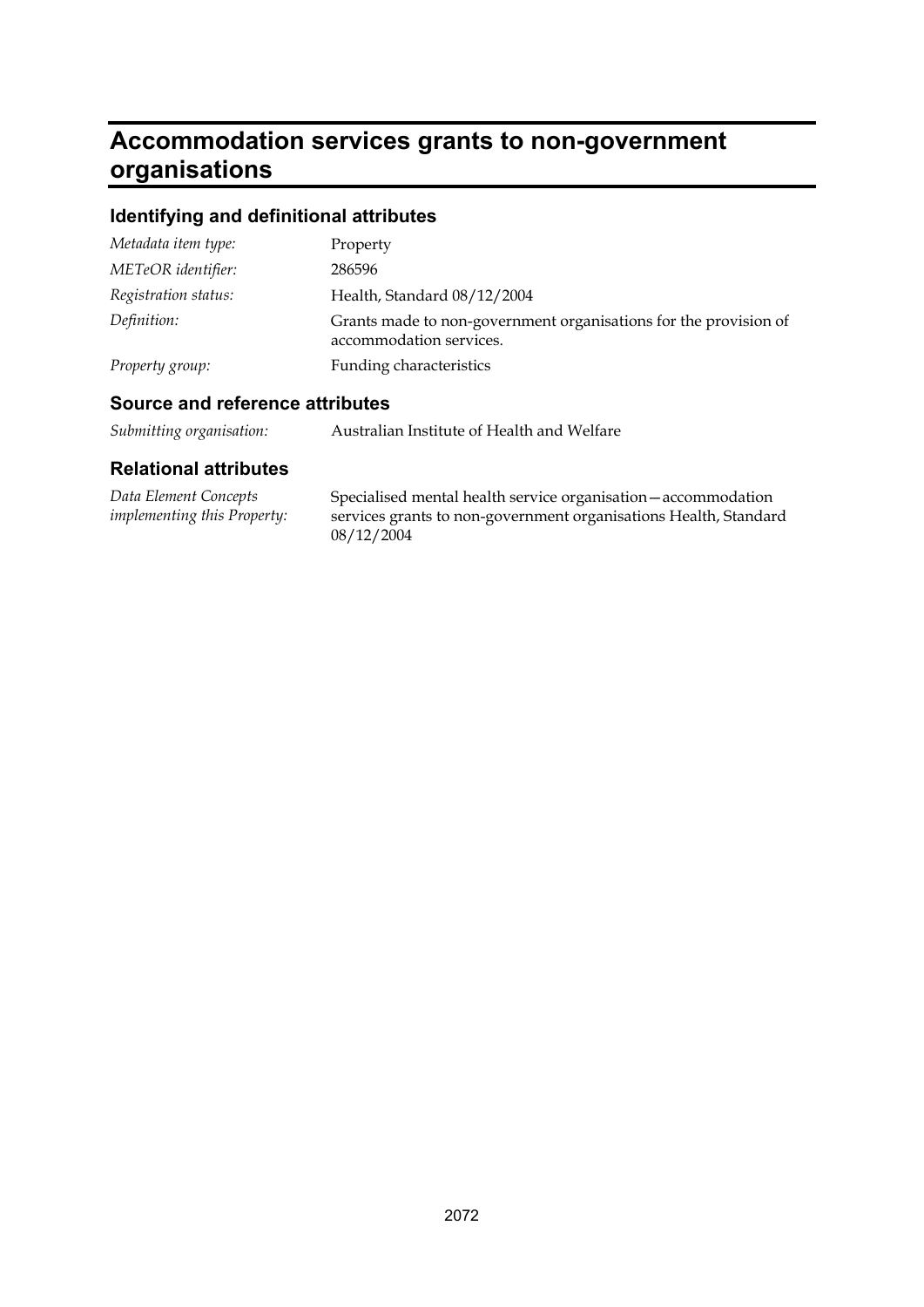## **Accommodation type**

#### **Identifying and definitional attributes**

| Metadata item type:  | Property                                    |
|----------------------|---------------------------------------------|
| METeOR identifier:   | 269143                                      |
| Registration status: | Health, Standard 01/03/2005                 |
| Definition:          | A descriptor of the class of accommodation. |
| Property group:      | Accommodation/living characteristics        |

#### **Source and reference attributes**

*Submitting organisation:* Australian Institute of Health and Welfare

| Data Element Concepts              | Person - accommodation type Health, Standard 01/03/2005 |
|------------------------------------|---------------------------------------------------------|
| <i>implementing this Property:</i> |                                                         |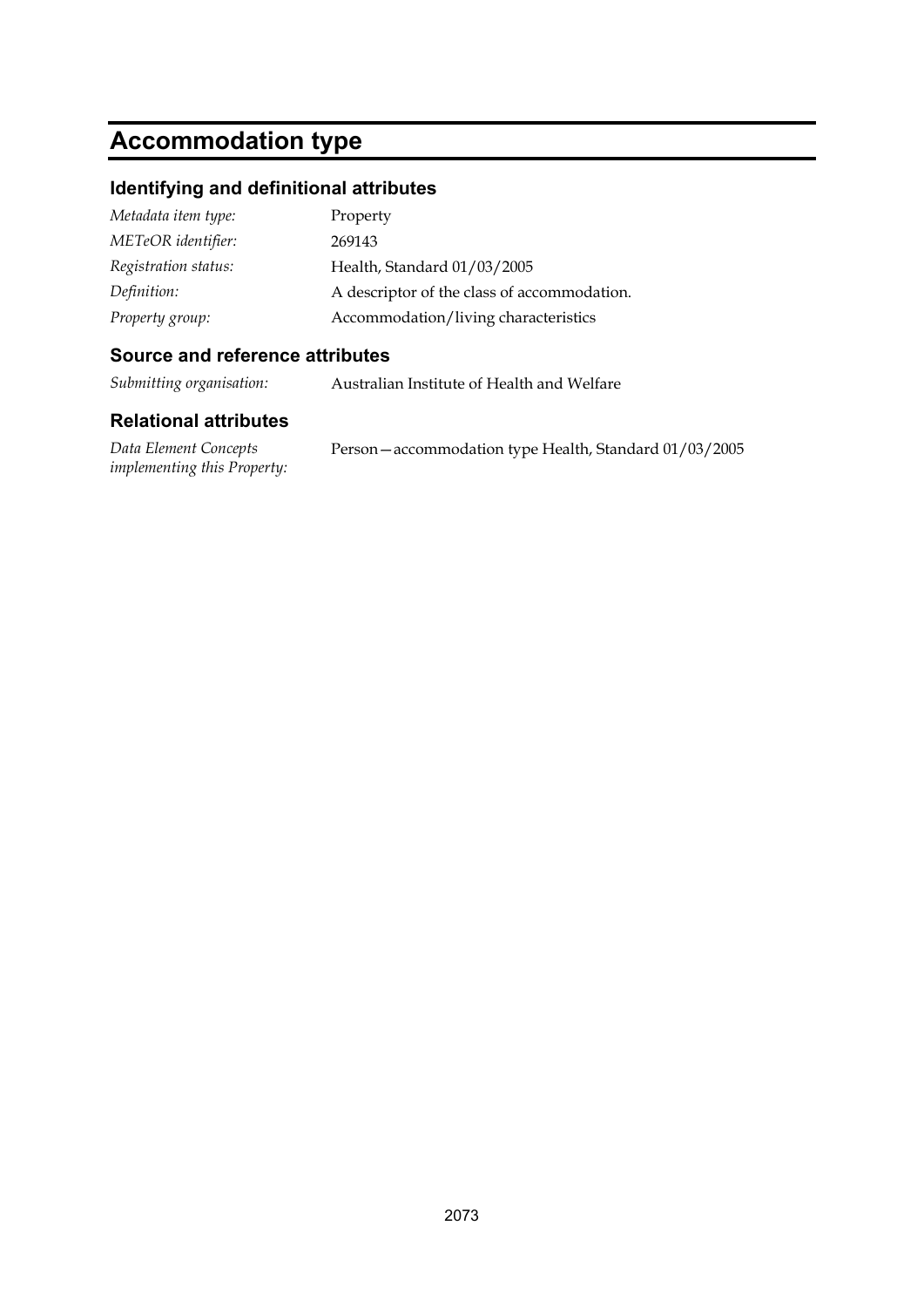# **Accrued mental health care days**

## **Identifying and definitional attributes**

| Metadata item type:  | Property                                                                                                                                                                                                                                                                                                                                                                 |
|----------------------|--------------------------------------------------------------------------------------------------------------------------------------------------------------------------------------------------------------------------------------------------------------------------------------------------------------------------------------------------------------------------|
| METeOR identifier:   | 286766                                                                                                                                                                                                                                                                                                                                                                   |
| Registration status: | Health, Standard 08/12/2004                                                                                                                                                                                                                                                                                                                                              |
| Definition:          | Mental health care days are days of admitted patient care provided to<br>admitted patients in psychiatric hospitals, designated psychiatric<br>units and days of residential care provided to residents in residential<br>mental health services. Accrued mental health care days can also be<br>referred to as occupied bed days in specialised mental health services. |
| Property group:      | Service provision event                                                                                                                                                                                                                                                                                                                                                  |

### **Source and reference attributes**

| Submitting organisation: | Australian Institute of Health and Welfare |
|--------------------------|--------------------------------------------|
|--------------------------|--------------------------------------------|

| Data Element Concepts              | Establishment – accrued mental health care days Health, Standard |
|------------------------------------|------------------------------------------------------------------|
| <i>implementing this Property:</i> | 08/12/2004                                                       |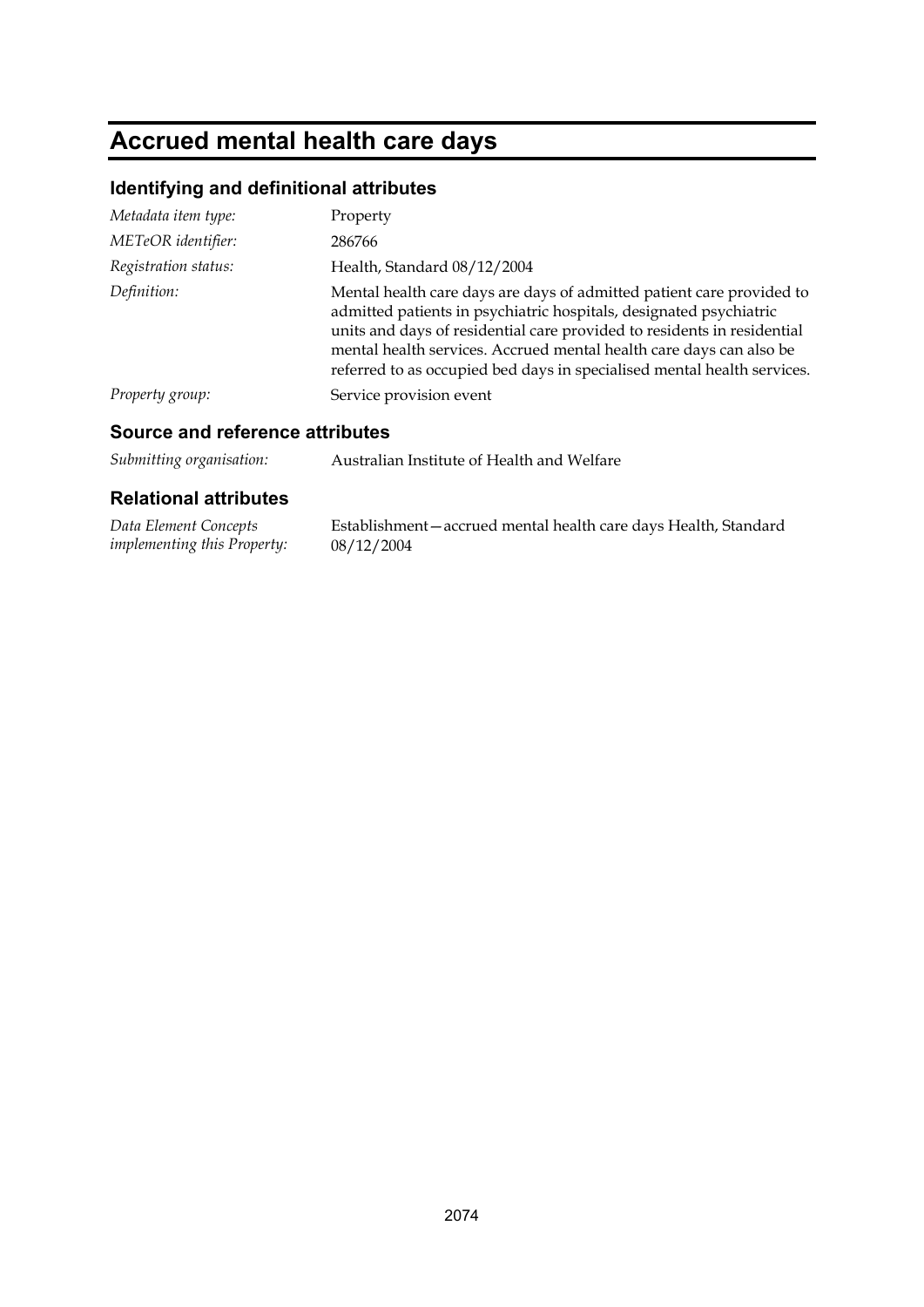# **Accuracy indicator**

### **Identifying and definitional attributes**

| Metadata item type:  | Property                                                               |
|----------------------|------------------------------------------------------------------------|
| METeOR identifier:   | 294414                                                                 |
| Registration status: | Health, Standard 04/05/2005<br>Community services, Standard 30/09/2005 |
| Definition:          | The level of detail to which recorded information is correct.          |
| Property group:      | Performance indicators                                                 |

### **Source and reference attributes**

| Submitting organisation: | Australian Institute of Health and Welfare |
|--------------------------|--------------------------------------------|
|--------------------------|--------------------------------------------|

| Data Element Concepts              | Date – accuracy indicator Health, Standard 04/05/2005 |
|------------------------------------|-------------------------------------------------------|
| <i>implementing this Property:</i> | Community services, Standard 30/09/2005               |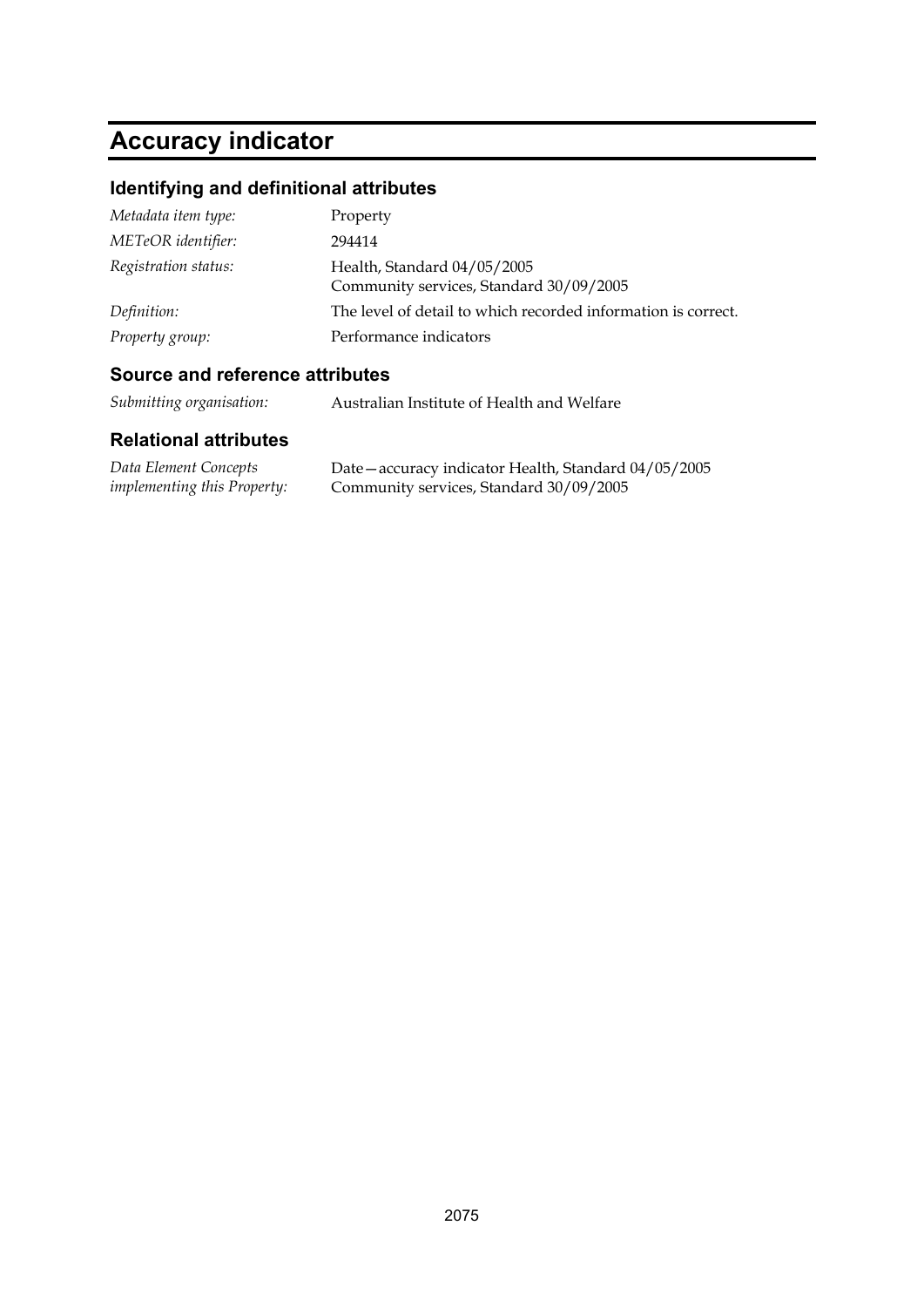## **Activity and participation life area**

#### **Identifying and definitional attributes**

| Metadata item type:          | Property                                                                    |
|------------------------------|-----------------------------------------------------------------------------|
| METeOR identifier:           | 324432                                                                      |
| Registration status:         | Health, Standard 29/11/2006<br>Community services, Standard 16/10/2006      |
| Definition:                  | Life areas in which individuals may participate or undertake<br>activities. |
| Property group:              | Physical characteristics                                                    |
| <b>Relational attributes</b> |                                                                             |

*Data Element Concepts implementing this Property:* Person—activity and participation life area Health, Standard 29/11/2006 Community services, Standard 16/10/2006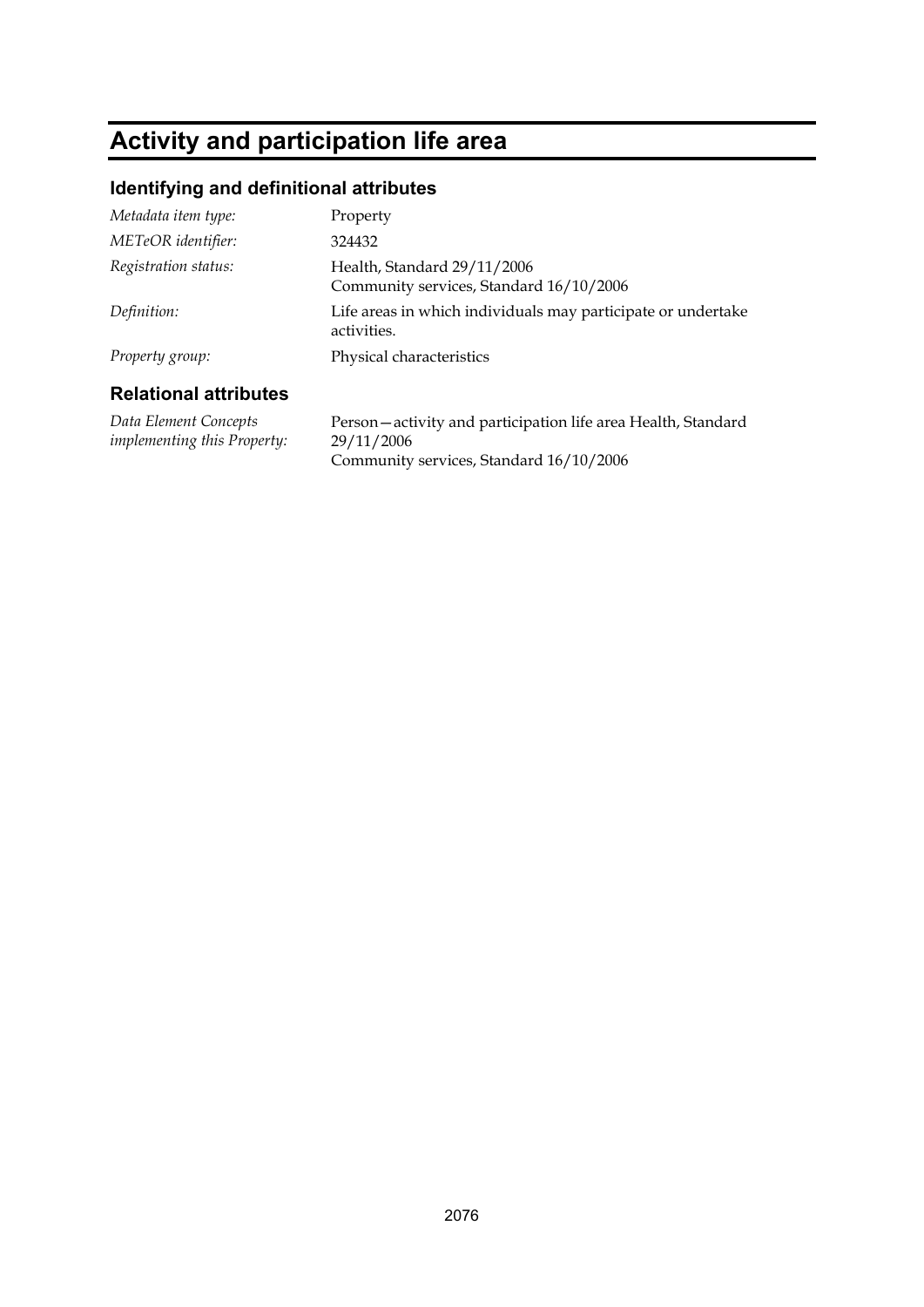## **Activity type**

### **Identifying and definitional attributes**

| Metadata item type:  | Property                               |
|----------------------|----------------------------------------|
| METeOR identifier:   | 269042                                 |
| Registration status: | Health, Standard 01/03/2005            |
| Definition:          | A descriptor of the class of activity. |
| Property group:      | Lifestyle characteristics              |

#### **Source and reference attributes**

*Submitting organisation:* Australian Institute of Health and Welfare

| Data Element Concepts              | Injury event-activity type Health, Standard 01/03/2005 |
|------------------------------------|--------------------------------------------------------|
| <i>implementing this Property:</i> |                                                        |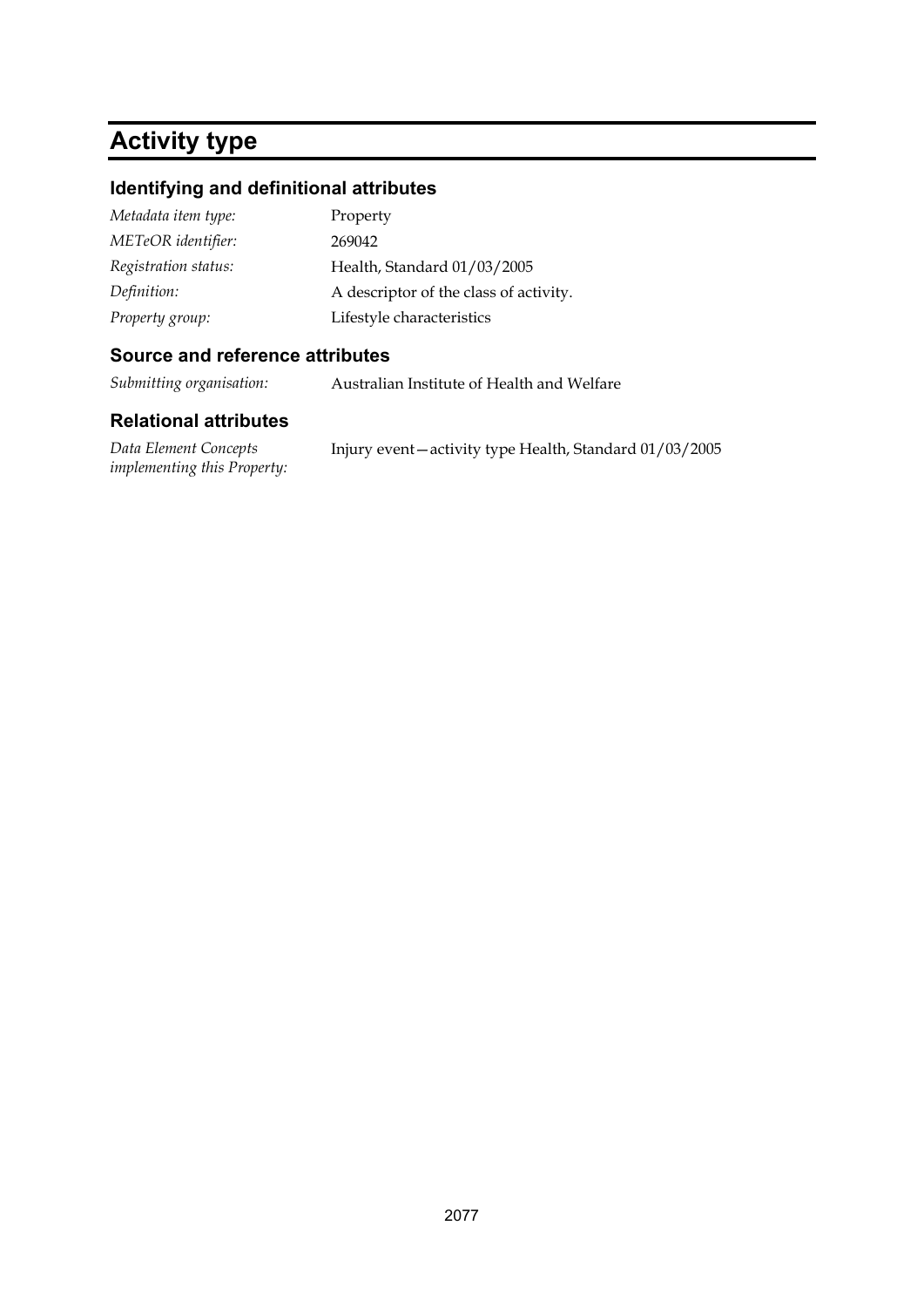## **Acute coronary syndrome procedure type**

### **Identifying and definitional attributes**

| Metadata item type:  | Property                                                                         |
|----------------------|----------------------------------------------------------------------------------|
| METeOR identifier:   | 284640                                                                           |
| Registration status: | Health, Standard 04/06/2004                                                      |
| Definition:          | The type of procedure performed for the treatment of acute coronary<br>syndrome. |
| Property group:      | Service provision event                                                          |

#### **Source and reference attributes**

*Submitting organisation:* Australian Institute of Health and Welfare

| Data Element Concepts       | Person-acute coronary syndrome procedure type Health, Standard |
|-----------------------------|----------------------------------------------------------------|
| implementing this Property: | 04/06/2004                                                     |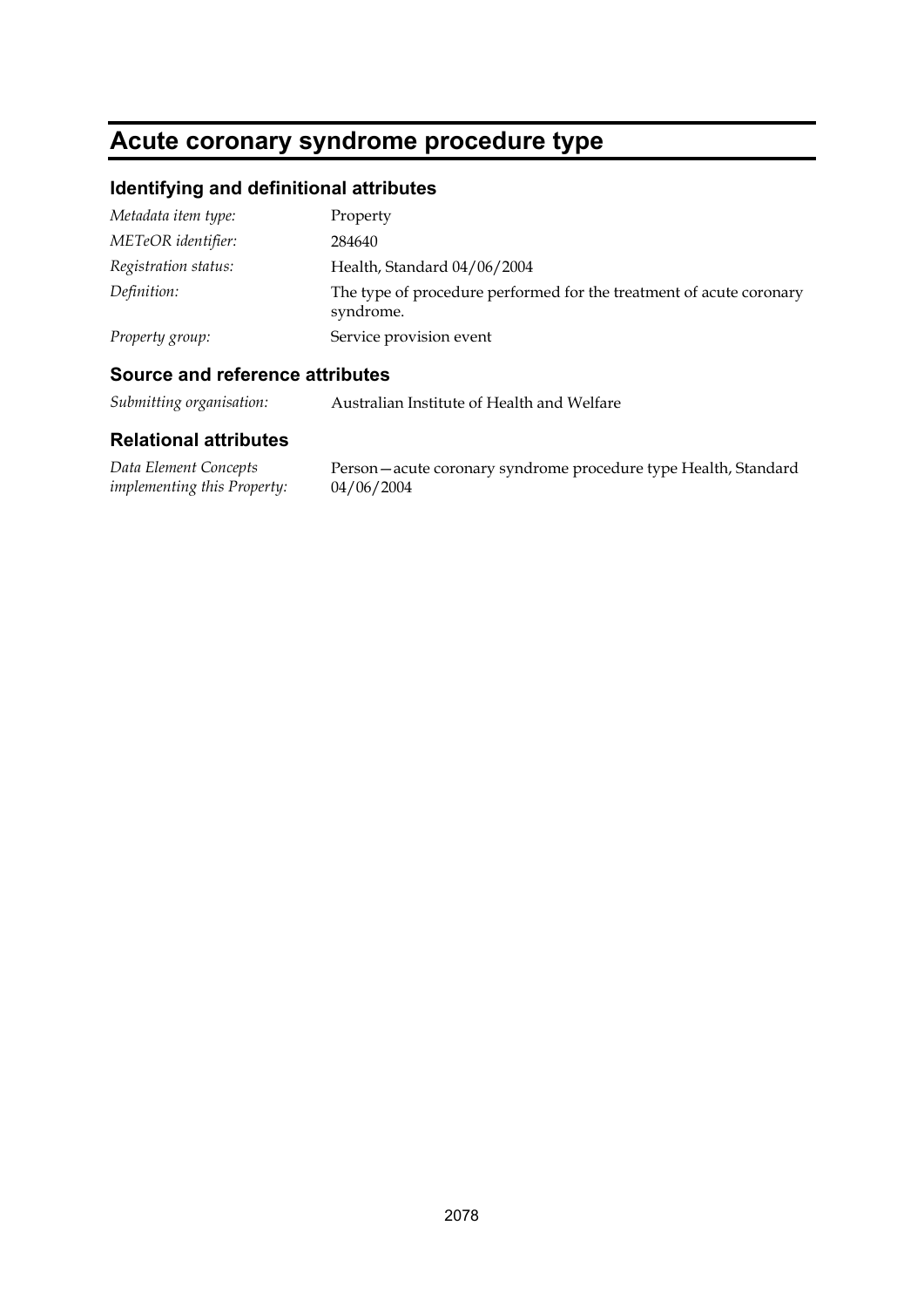## **Acute coronary syndrome related clinical event date**

#### **Identifying and definitional attributes**

| Metadata item type:  | Property                                                                                                       |
|----------------------|----------------------------------------------------------------------------------------------------------------|
| METeOR identifier:   | 349641                                                                                                         |
| Registration status: | Health, Standard 01/10/2008                                                                                    |
| Definition:          | The date a clinical event was experienced that can affect the health<br>outcome from acute coronary syndromes. |
| Property group:      | Health and wellbeing                                                                                           |
|                      |                                                                                                                |

#### **Relational attributes**

*Data Element Concepts implementing this Property:* Person with acute coronary syndrome—acute coronary syndrome related clinical event date Health, Standard 01/10/2008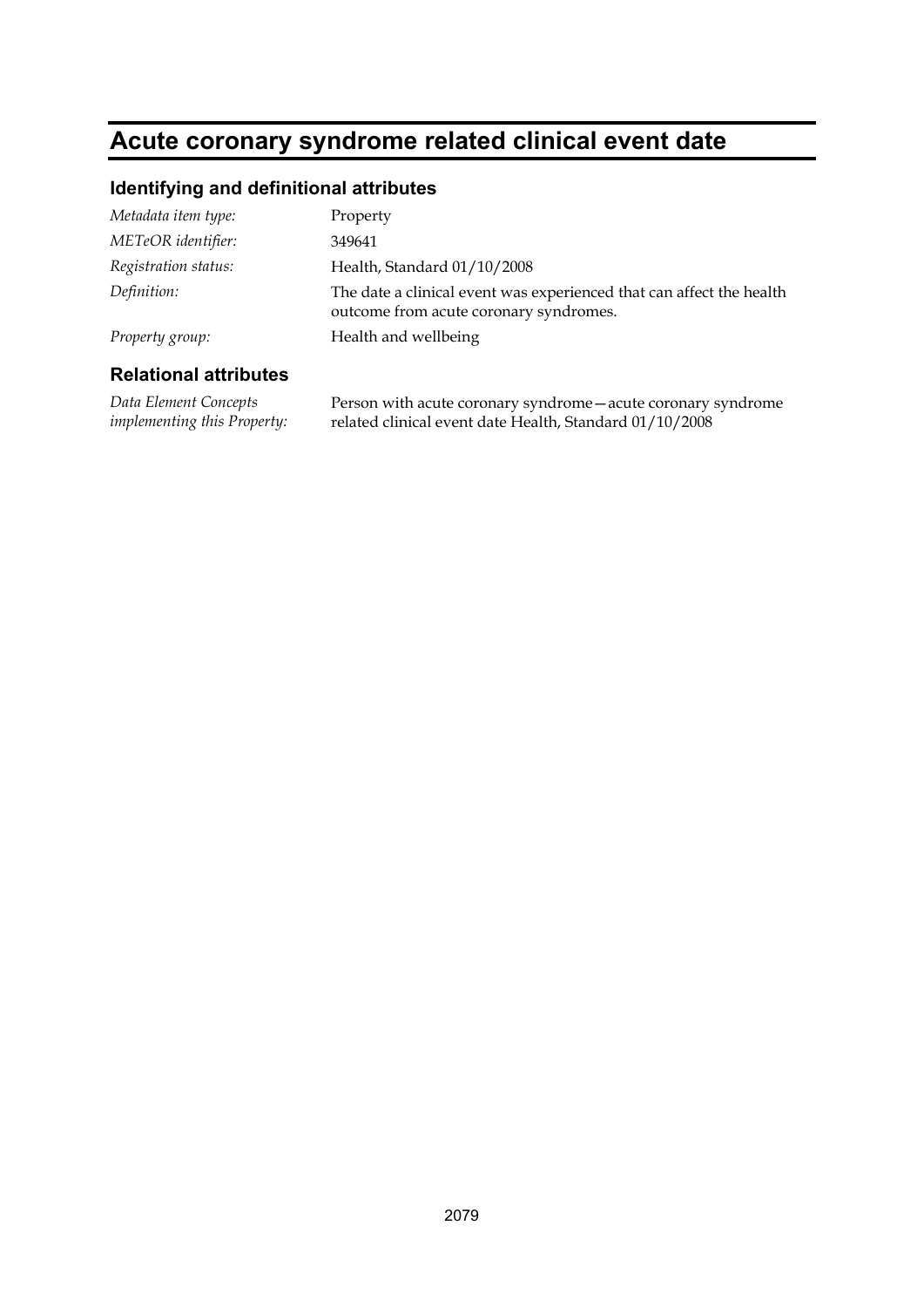## **Acute coronary syndrome related clinical event time**

#### **Identifying and definitional attributes**

| _____                |                                                                                                                |
|----------------------|----------------------------------------------------------------------------------------------------------------|
| Property group:      | Health and wellbeing                                                                                           |
| Definition:          | The time a clinical event was experienced that can affect the health<br>outcomes from acute coronary syndrome. |
| Registration status: | Health, Standard 01/10/2008                                                                                    |
| METeOR identifier:   | 349803                                                                                                         |
| Metadata item type:  | Property                                                                                                       |

#### **Relational attributes**

*Data Element Concepts implementing this Property:* Person with acute coronary syndrome—acute coronary syndrome related clinical event time Health, Standard 01/10/2008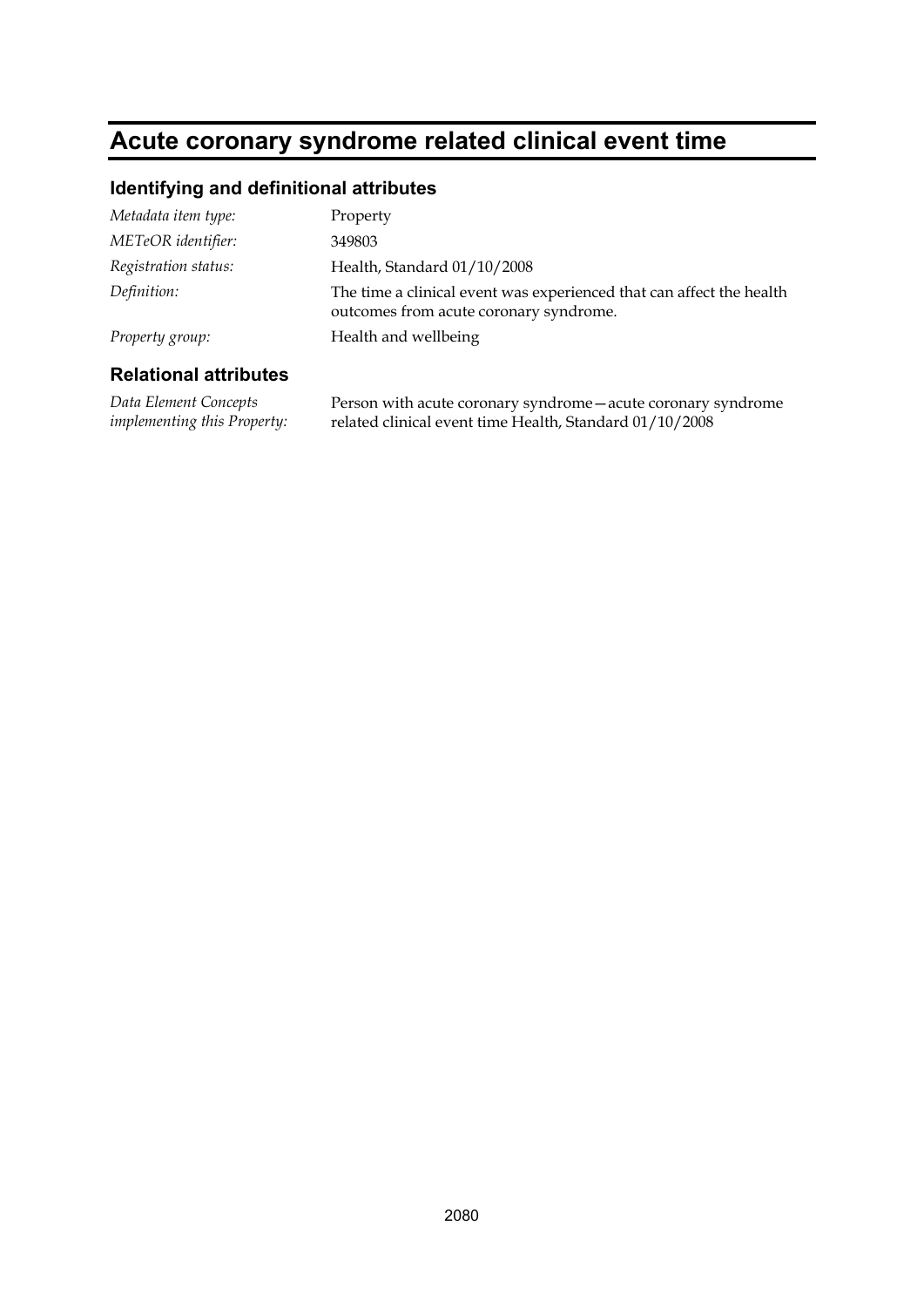## **Acute coronary syndrome related medical history**

### **Identifying and definitional attributes**

| Metadata item type:                                  | Property                                                                                                                    |
|------------------------------------------------------|-----------------------------------------------------------------------------------------------------------------------------|
| METeOR identifier:                                   | 359152                                                                                                                      |
| Registration status:                                 | Health, Standard 01/10/2008                                                                                                 |
| Definition:                                          | A history of medical conditions which are pertinent to the risk<br>stratification and treatment of acute coronary syndrome. |
| Property group:                                      | Health and wellbeing                                                                                                        |
| <b>Relational attributes</b>                         |                                                                                                                             |
| Related metadata references:                         | Supersedes Acute coronary syndrome concurrent clinical<br>condition Health, Superseded 01/10/2008                           |
| Data Element Concepts<br>implementing this Property: | Person-acute coronary syndrome related medical history<br>Health, Standard 01/10/2008                                       |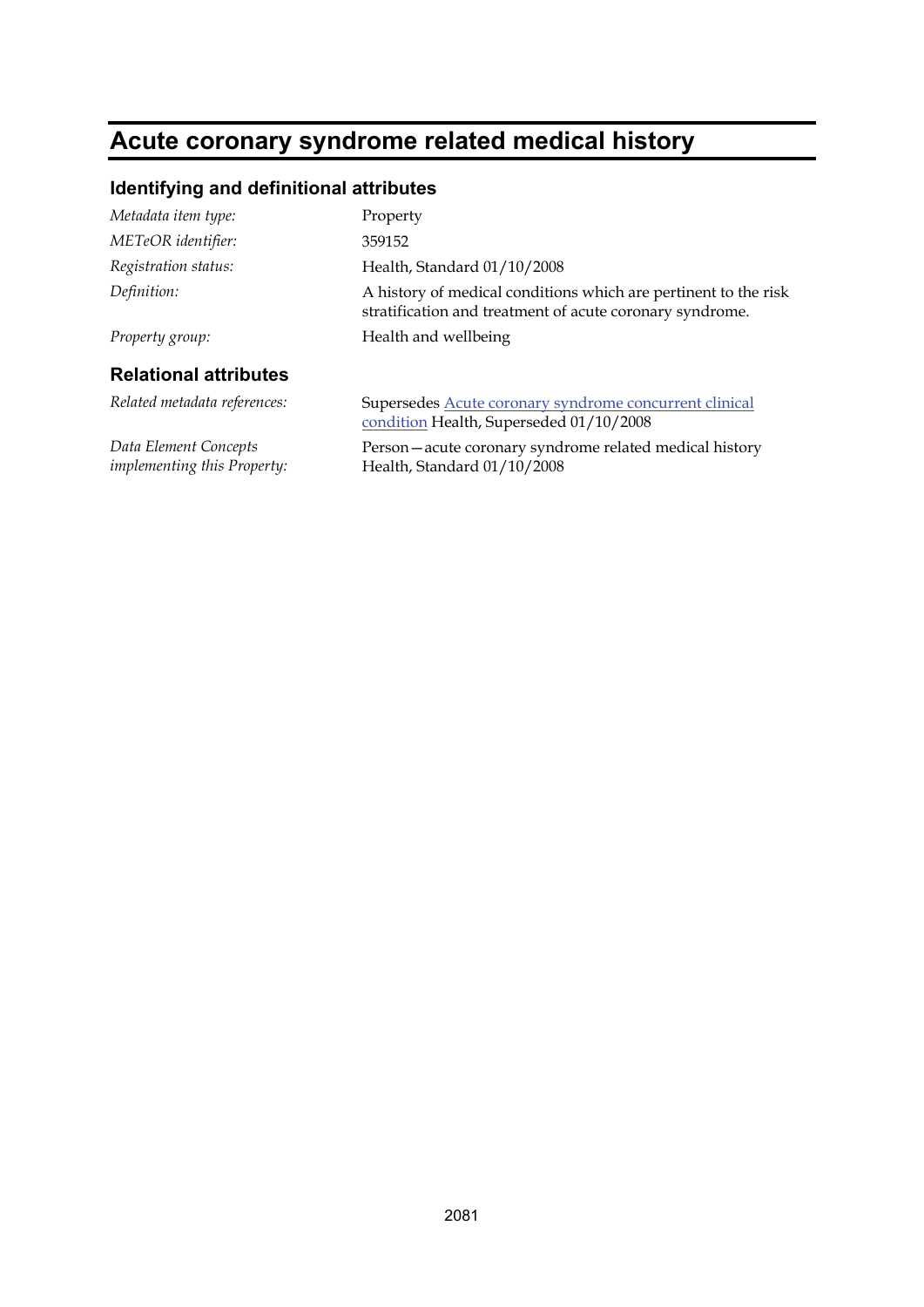# **Acute coronary syndrome risk stratum**

## **Identifying and definitional attributes**

| Metadata item type:  | Property                                                                         |
|----------------------|----------------------------------------------------------------------------------|
| METeOR identifier:   | 284646                                                                           |
| Registration status: | Health, Standard 04/06/2004                                                      |
| Definition:          | Risk stratum of clinical features consistent with an acute coronary<br>syndrome. |
| Property group:      | Service/care urgency                                                             |

#### **Source and reference attributes**

| Submitting organisation: | Australian Institute of Health and Welfare |
|--------------------------|--------------------------------------------|
|                          |                                            |

| Data Element Concepts              | Person-acute coronary syndrome risk stratum Health, Superseded             |
|------------------------------------|----------------------------------------------------------------------------|
| <i>implementing this Property:</i> | 01/10/2008                                                                 |
|                                    | Person-acute coronary syndrome risk stratum Health, Standard<br>01/10/2008 |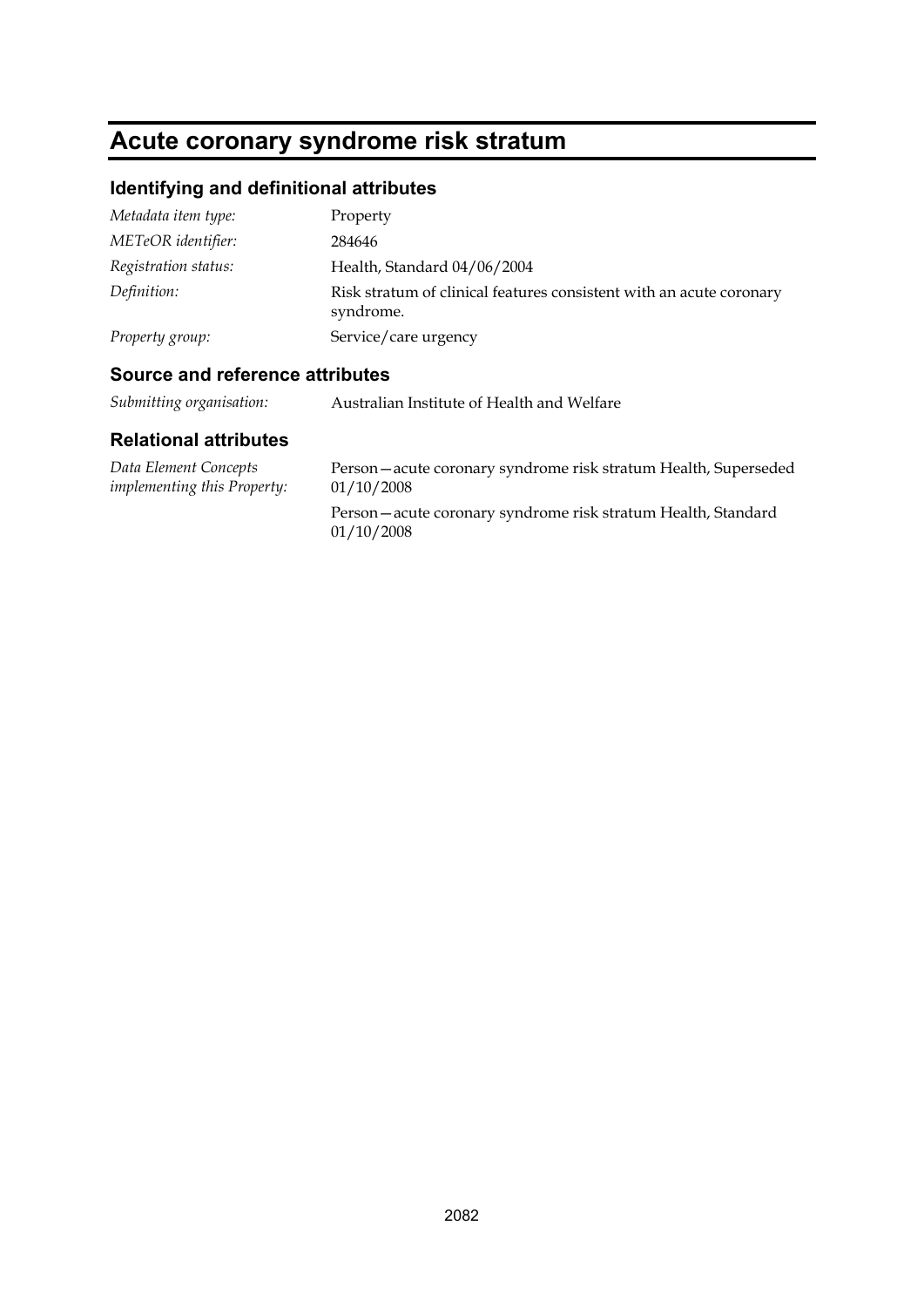## **Acute coronary syndrome symptoms onset date**

#### **Identifying and definitional attributes**

| Metadata item type:  | Property                                                                                                                                                           |
|----------------------|--------------------------------------------------------------------------------------------------------------------------------------------------------------------|
| METeOR identifier:   | 321193                                                                                                                                                             |
| Registration status: | Health, Standard 01/10/2008                                                                                                                                        |
| Definition:          | The date on which symptoms for acute coronary syndrome first<br>occurred and prompted medical attention, either at the hospital or<br>from a general practitioner. |
| Property group:      | Health and wellbeing                                                                                                                                               |
|                      |                                                                                                                                                                    |

#### **Relational attributes**

*Data Element Concepts implementing this Property:* Person—acute coronary syndrome symptoms onset date Health, Standard 01/10/2008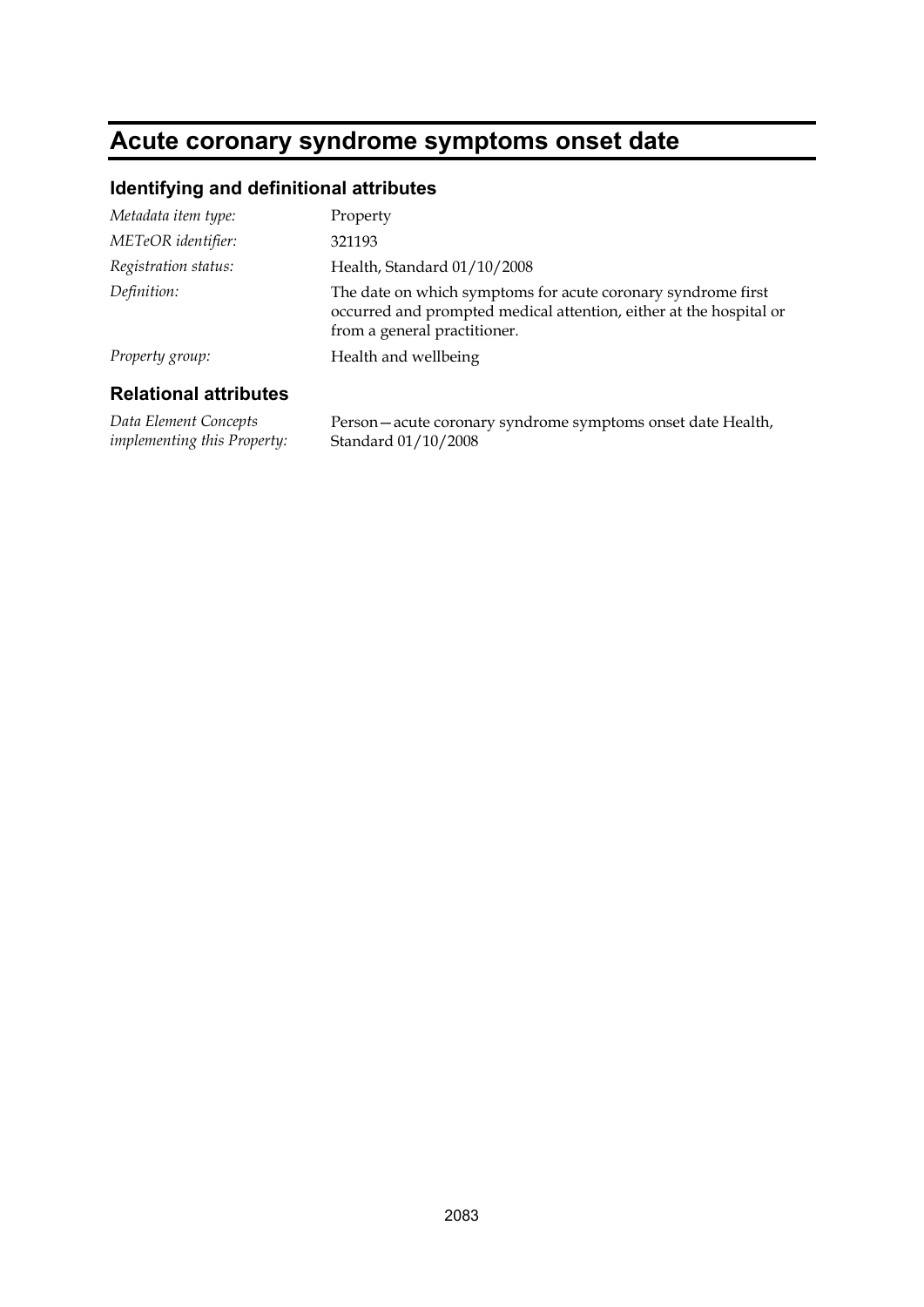## **Acute coronary syndrome symptoms onset time**

#### **Identifying and definitional attributes**

| Metadata item type:  | Property                                                                                                                                                       |
|----------------------|----------------------------------------------------------------------------------------------------------------------------------------------------------------|
| METeOR identifier:   | 321203                                                                                                                                                         |
| Registration status: | Health, Standard 01/10/2008                                                                                                                                    |
| Definition:          | The time when symptoms for acute coronary syndrome first occurred<br>and prompted medical attention, either at the hospital or from a<br>general practitioner. |
| Property group:      | Health and wellbeing                                                                                                                                           |
|                      |                                                                                                                                                                |

#### **Relational attributes**

*Data Element Concepts implementing this Property:* Person—acute coronary syndrome symptoms onset time Health, Standard 01/10/2008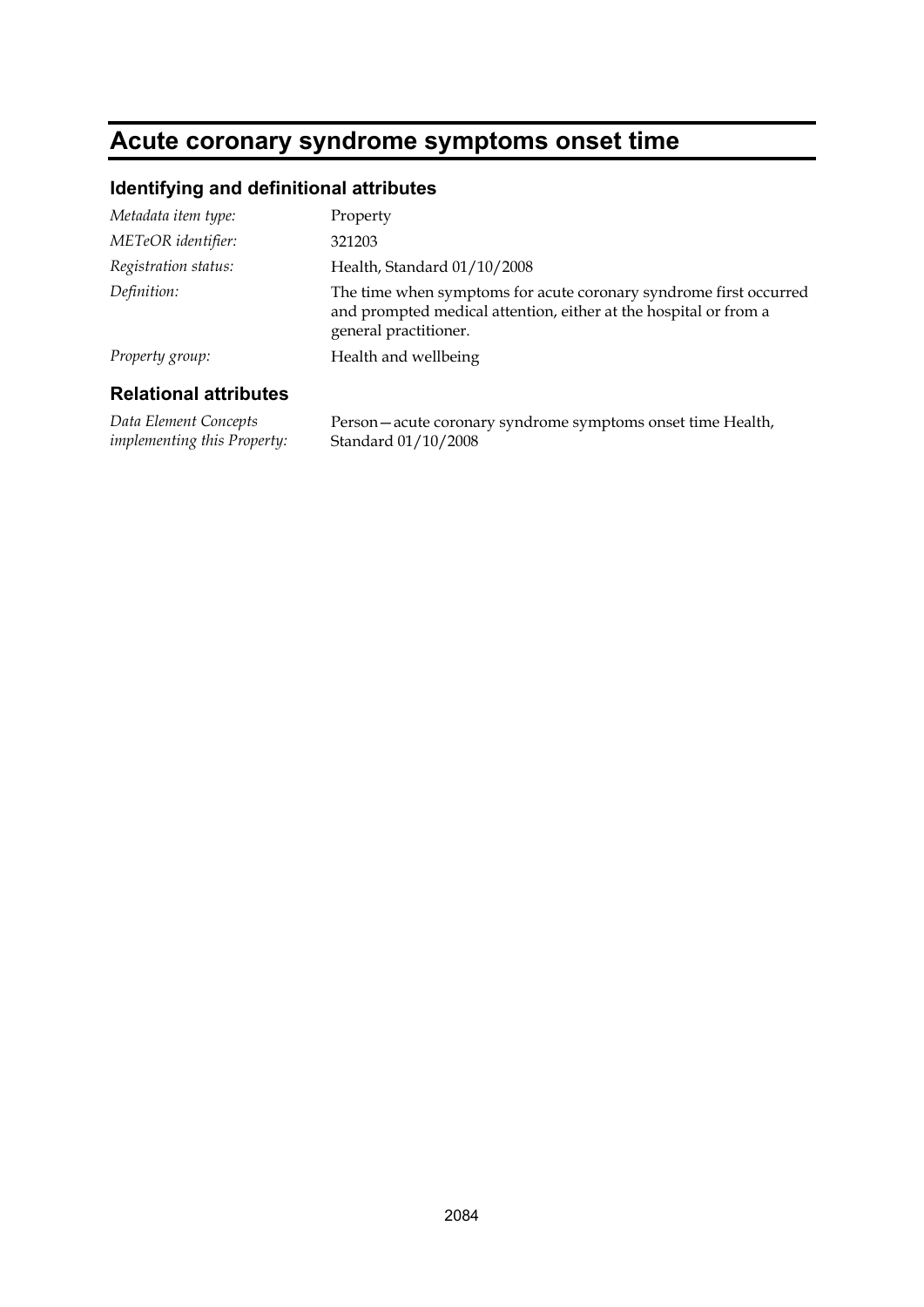# **Additional diagnosis**

#### **Identifying and definitional attributes**

| Metadata item type:          | Property                                                                                                                 |
|------------------------------|--------------------------------------------------------------------------------------------------------------------------|
| METeOR identifier:           | 269371                                                                                                                   |
| Registration status:         | Health, Standard 01/03/2005                                                                                              |
| Definition:                  | A condition or complaint either coexisting with the principal<br>diagnosis or arising during a service event or episode. |
| Property group:              | Service provision event                                                                                                  |
| <b>Relational attributes</b> |                                                                                                                          |
| Data Element Concepts        | Episode of care—additional diagnosis Health, Superseded                                                                  |

*implementing this Property:*

05/02/2008 Episode of care—additional diagnosis Health, Standard 05/02/2008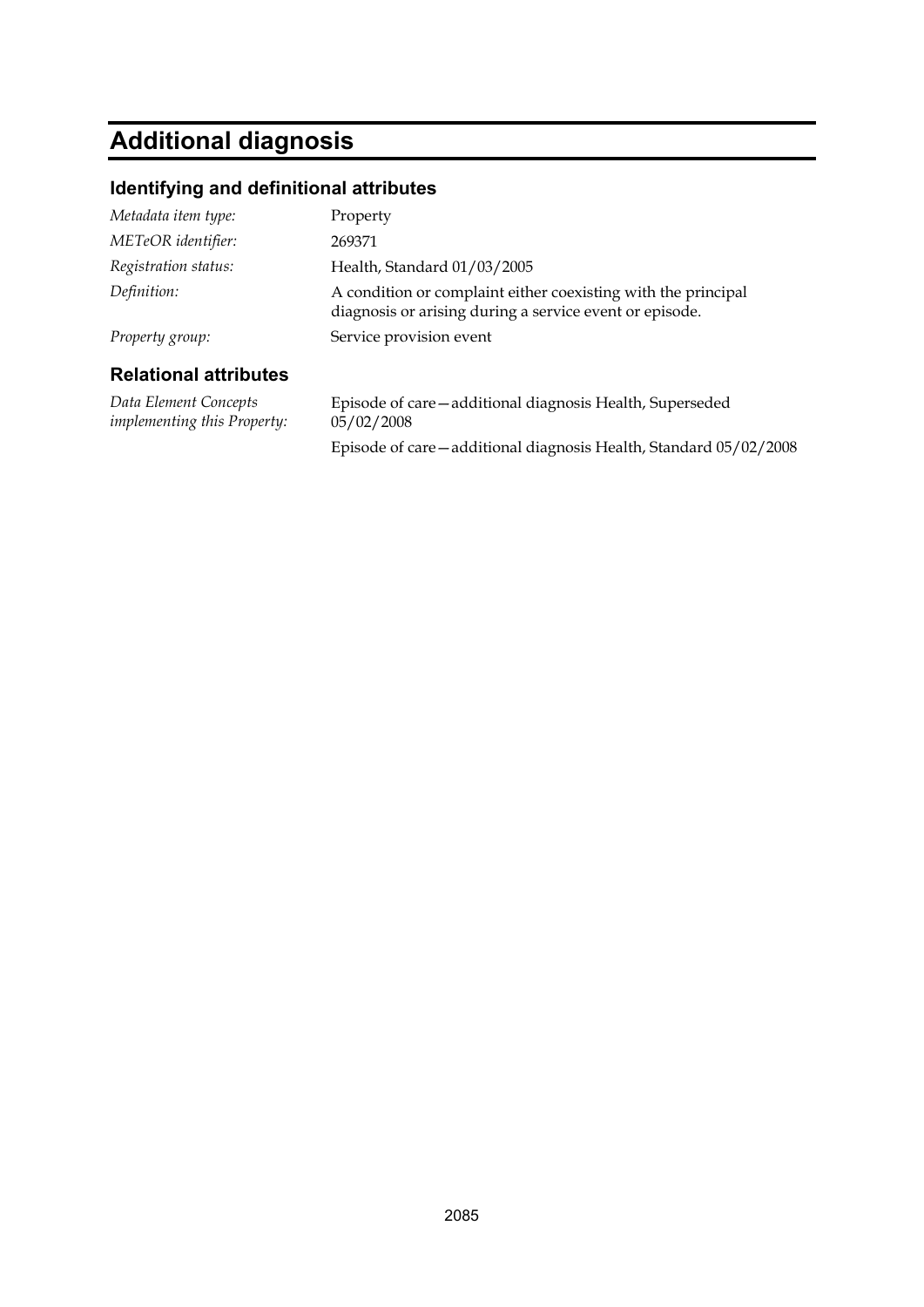## **Address line**

## **Identifying and definitional attributes**

| Metadata item type:             | Property                                                                                                                                    |
|---------------------------------|---------------------------------------------------------------------------------------------------------------------------------------------|
| METeOR identifier:              | 292741                                                                                                                                      |
| Registration status:            | Health, Standard 04/05/2005<br>Community services, Standard 30/09/2005                                                                      |
| Definition:                     | A composite of one or more standard address components that<br>describes a low level of geographical/physical description of a<br>location. |
| Property group:                 | Location characteristics                                                                                                                    |
| Source and reference attributes |                                                                                                                                             |
| Submitting organisation:        | Australian Institute of Health and Welfare                                                                                                  |

| <b>Relational attributes</b>                         |                                                                                                                                  |
|------------------------------------------------------|----------------------------------------------------------------------------------------------------------------------------------|
| Related metadata references:                         | Supersedes Health address line Health, Superseded 04/05/2005                                                                     |
| Data Element Concepts<br>implementing this Property: | Person (address) - address line Health, Standard 04/05/2005<br>Community services, Standard 30/09/2005                           |
|                                                      | Service provider organisation (address) - address line Health,<br>Standard 04/05/2005<br>Community services, Standard 30/09/2005 |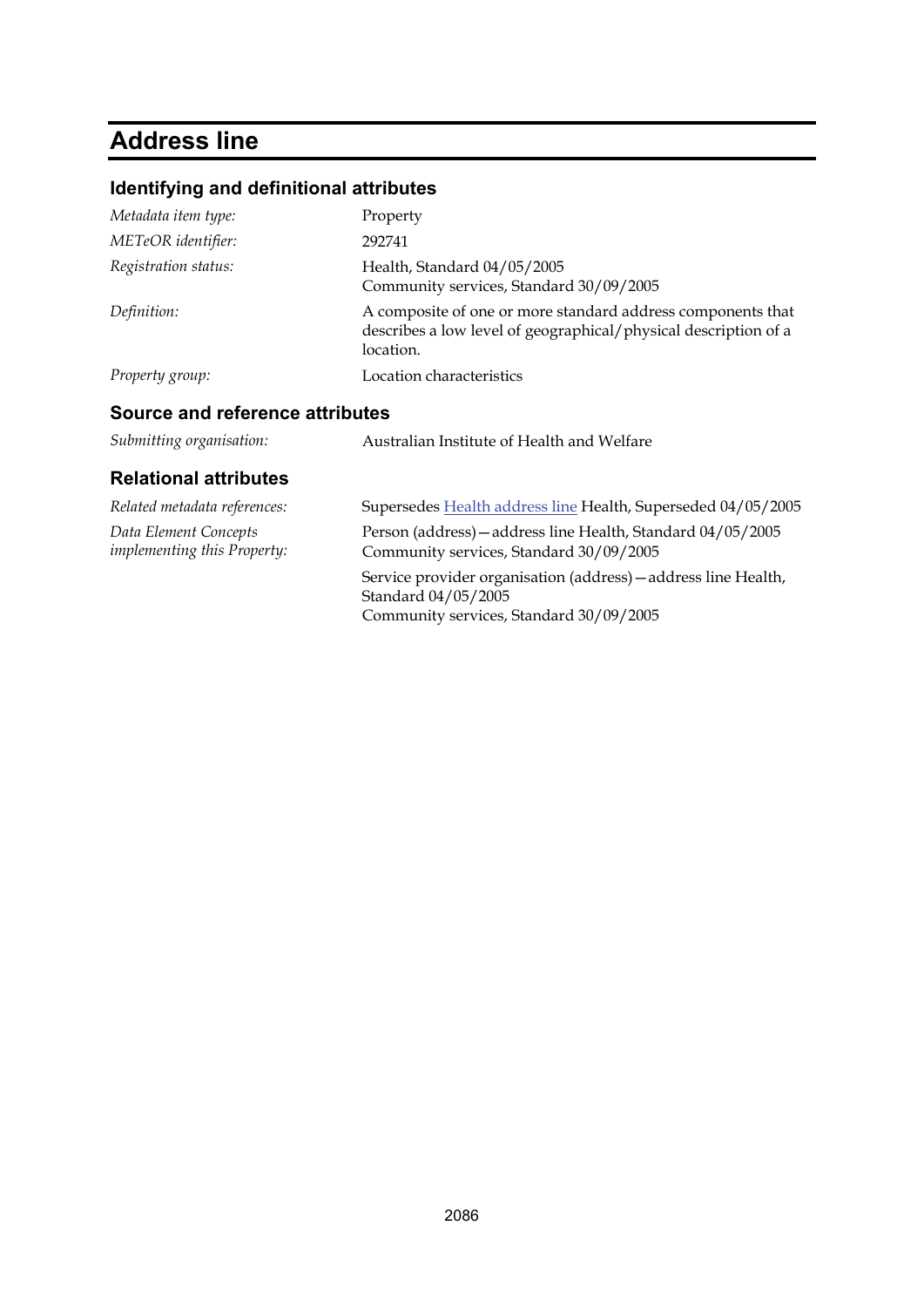## **Address type**

## **Identifying and definitional attributes**

| Metadata item type:  | Property                                                               |
|----------------------|------------------------------------------------------------------------|
| METeOR identifier:   | 269037                                                                 |
| Registration status: | Health, Standard 01/03/2005<br>Community services, Standard 30/09/2005 |
| Definition:          | A descriptor of the class of a geographical/physical location.         |
| Property group:      | Location characteristics                                               |

### **Source and reference attributes**

| Submitting organisation: | Australian Institute of Health and Welfare |
|--------------------------|--------------------------------------------|
|--------------------------|--------------------------------------------|

| Data Element Concepts<br><i>implementing this Property:</i> | Person (address) - address type Health, Standard 01/03/2005<br>Community services, Standard 30/09/2005 |
|-------------------------------------------------------------|--------------------------------------------------------------------------------------------------------|
|                                                             | Service provider organisation (address) - address type Health,<br>Standard 04/05/2005                  |
|                                                             | Community services, Standard 30/09/2005                                                                |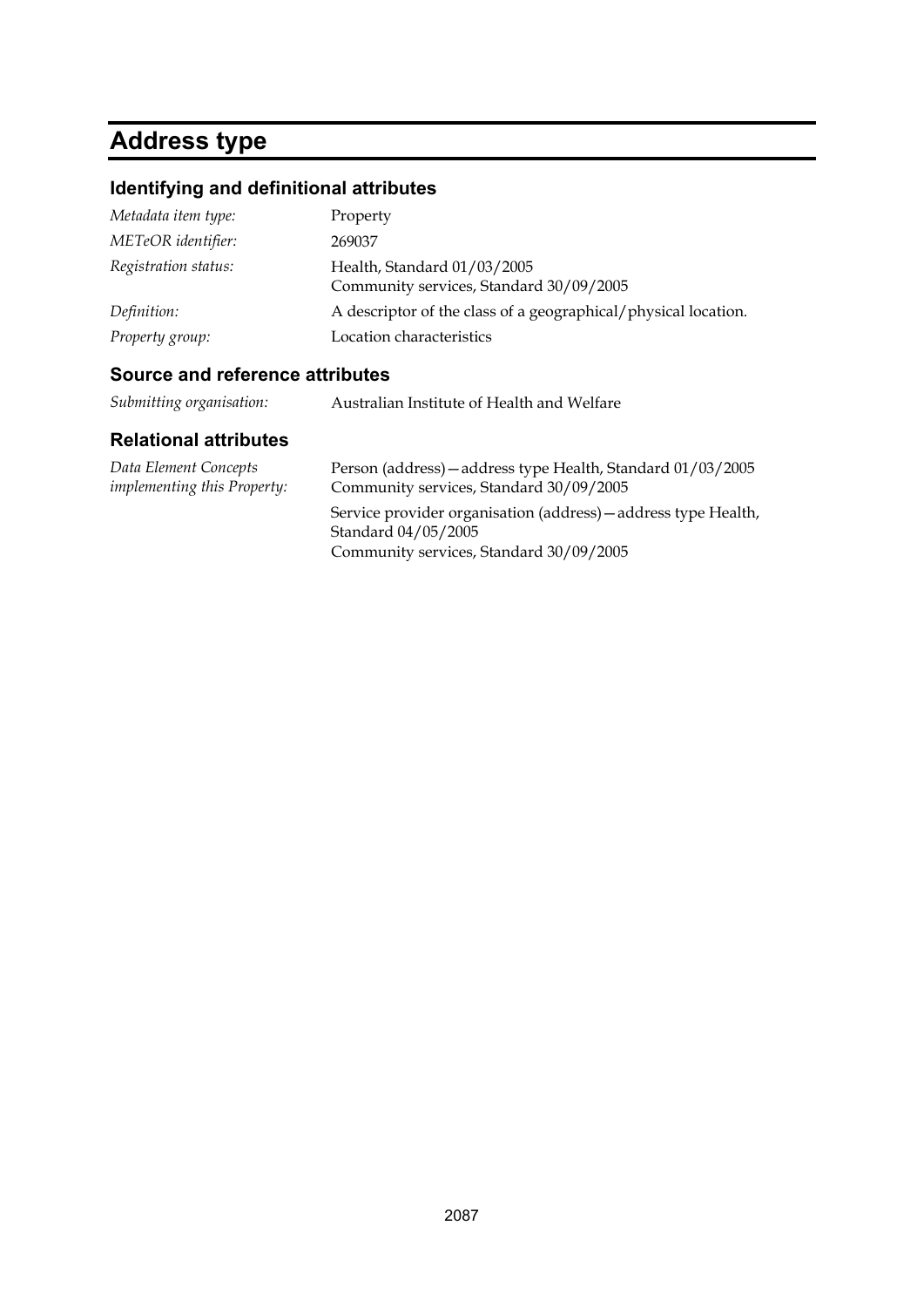## **Admission date**

#### **Identifying and definitional attributes**

| Metadata item type:  | Property                                                         |
|----------------------|------------------------------------------------------------------|
| METeOR identifier:   | 269247                                                           |
| Registration status: | Health, Standard 01/03/2005                                      |
| Definition:          | The date on which an episode of admitted patient care commences. |
| Property group:      | Entry into service event                                         |

#### **Source and reference attributes**

*Submitting organisation:* Australian Institute of Health and Welfare

#### **Relational attributes**

*Data Element Concepts implementing this Property:*

Episode of admitted patient care—admission date Health, Standard  $01/03/2005$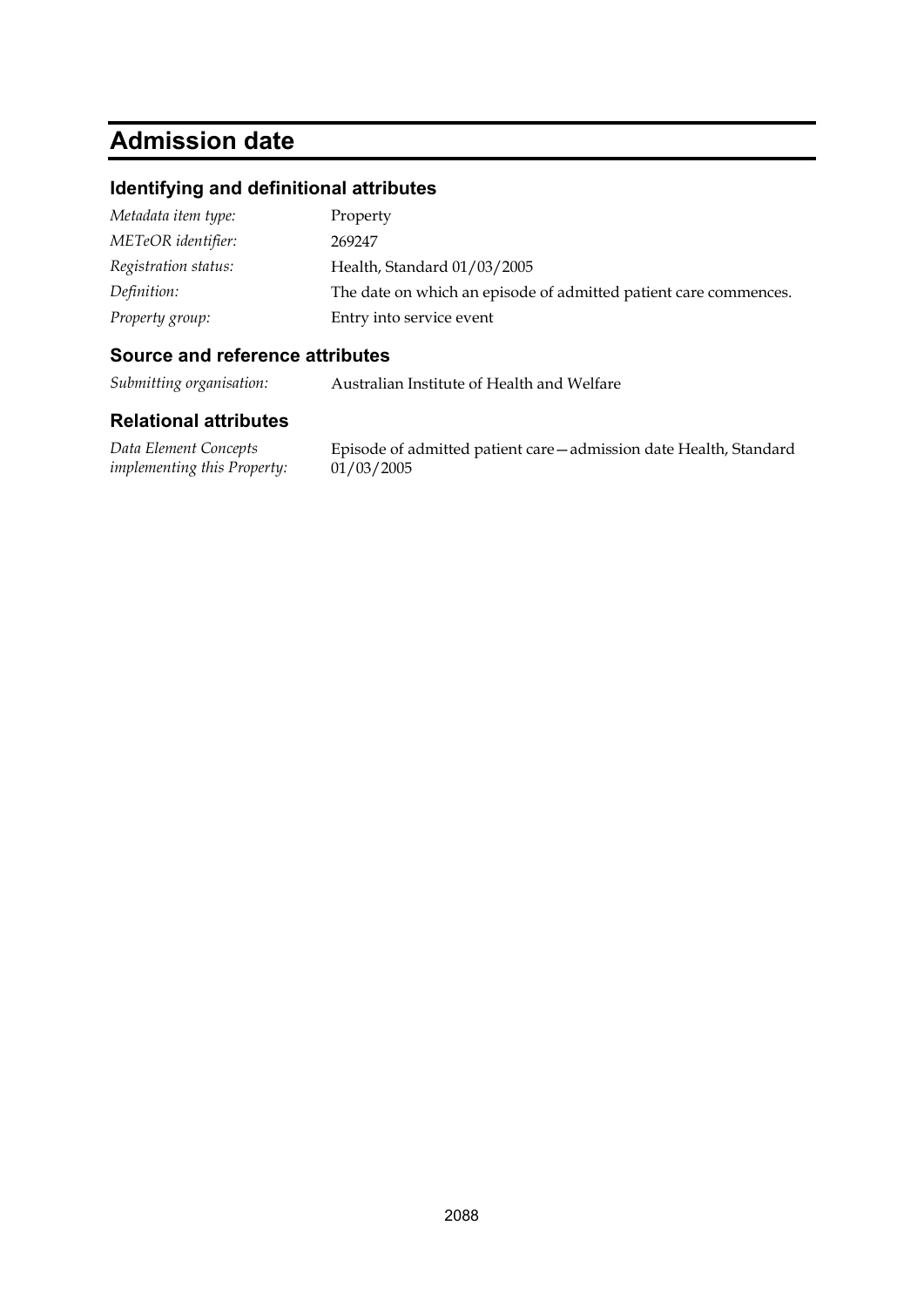## **Admission mode**

### **Identifying and definitional attributes**

| Metadata item type:  | Property                                                              |
|----------------------|-----------------------------------------------------------------------|
| METeOR identifier:   | 269028                                                                |
| Registration status: | Health, Standard 01/03/2005                                           |
| Definition:          | The method by which an episode of admitted patient care<br>commences. |
| Property group:      | Entry into service event                                              |

#### **Source and reference attributes**

*Submitting organisation:* Australian Institute of Health and Welfare

| Data Element Concepts       | Episode of admitted patient care – admission mode Health, Standard |
|-----------------------------|--------------------------------------------------------------------|
| implementing this Property: | 01/03/2005                                                         |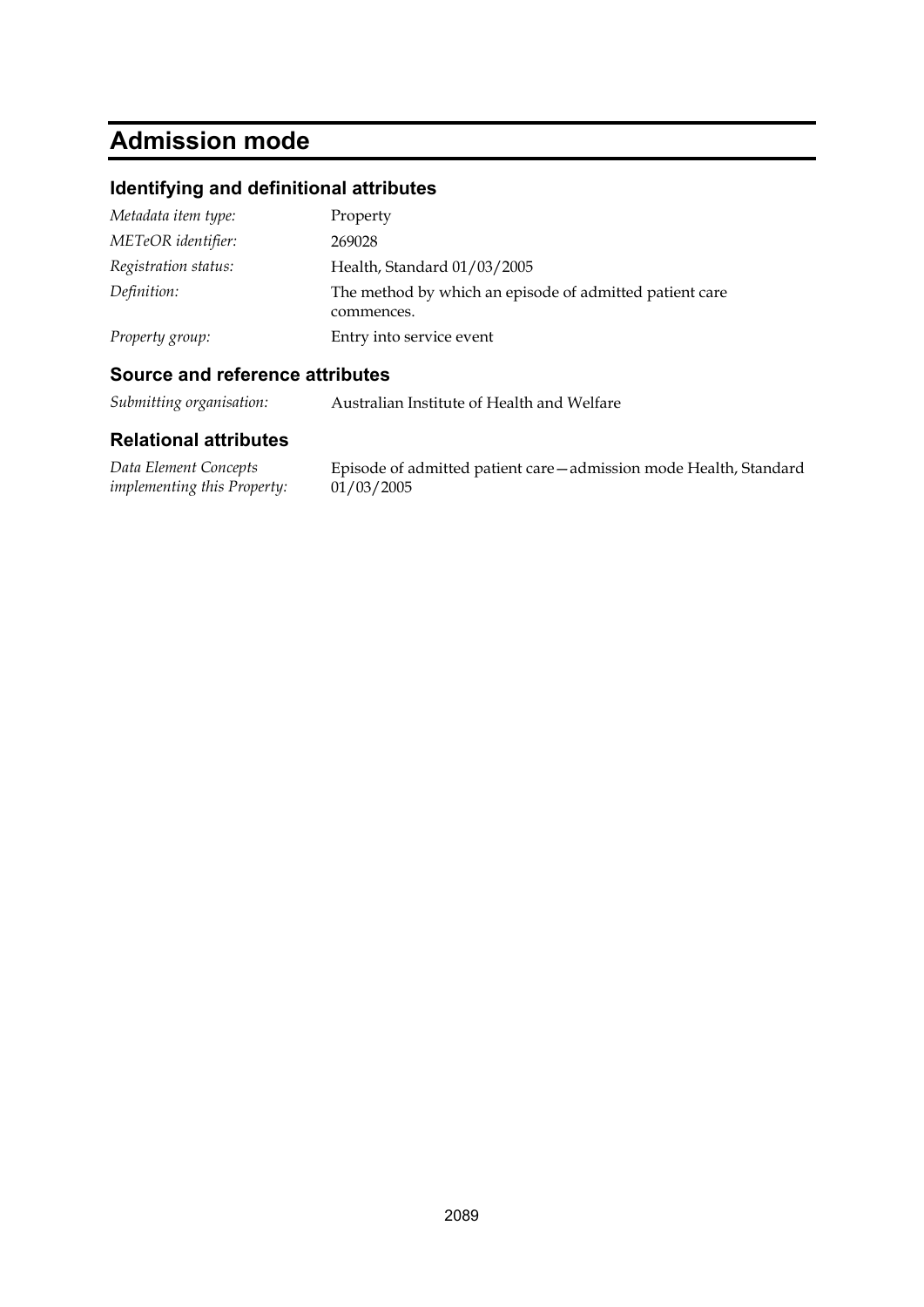## **Admission time**

#### **Identifying and definitional attributes**

| Metadata item type:  | Property                                                        |
|----------------------|-----------------------------------------------------------------|
| METeOR identifier:   | 269046                                                          |
| Registration status: | Health, Standard 01/03/2005                                     |
| Definition:          | The time at which an episode of admitted patient care commences |
| Property group:      | Entry into service event                                        |

#### **Source and reference attributes**

*Submitting organisation:* Australian Institute of Health and Welfare

#### **Relational attributes**

*Data Element Concepts implementing this Property:*

Episode of admitted patient care—admission time Health, Standard  $01/03/2005$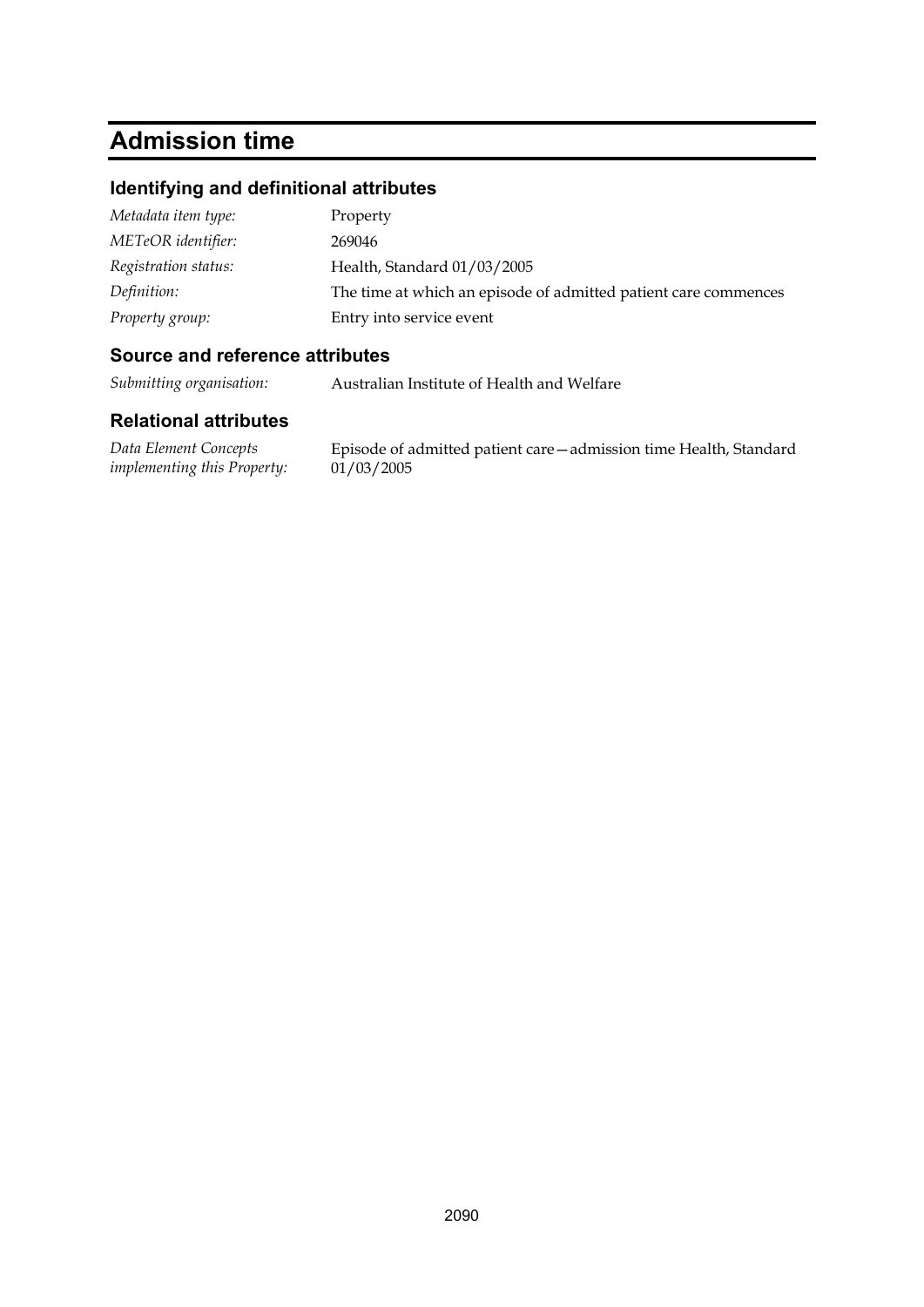## **Admission urgency status**

#### **Identifying and definitional attributes**

| Metadata item type:  | Property                                                             |
|----------------------|----------------------------------------------------------------------|
| METeOR identifier:   | 269032                                                               |
| Registration status: | Health, Standard 01/03/2005                                          |
| Definition:          | An indicator of the urgency status assigned to an <b>admission</b> . |
| Property group:      | Service/care urgency                                                 |

#### **Source and reference attributes**

*Submitting organisation:* Australian Institute of Health and Welfare

#### **Relational attributes**

*Data Element Concepts implementing this Property:*

Episode of admitted patient care—admission urgency status Health, Standard 01/03/2005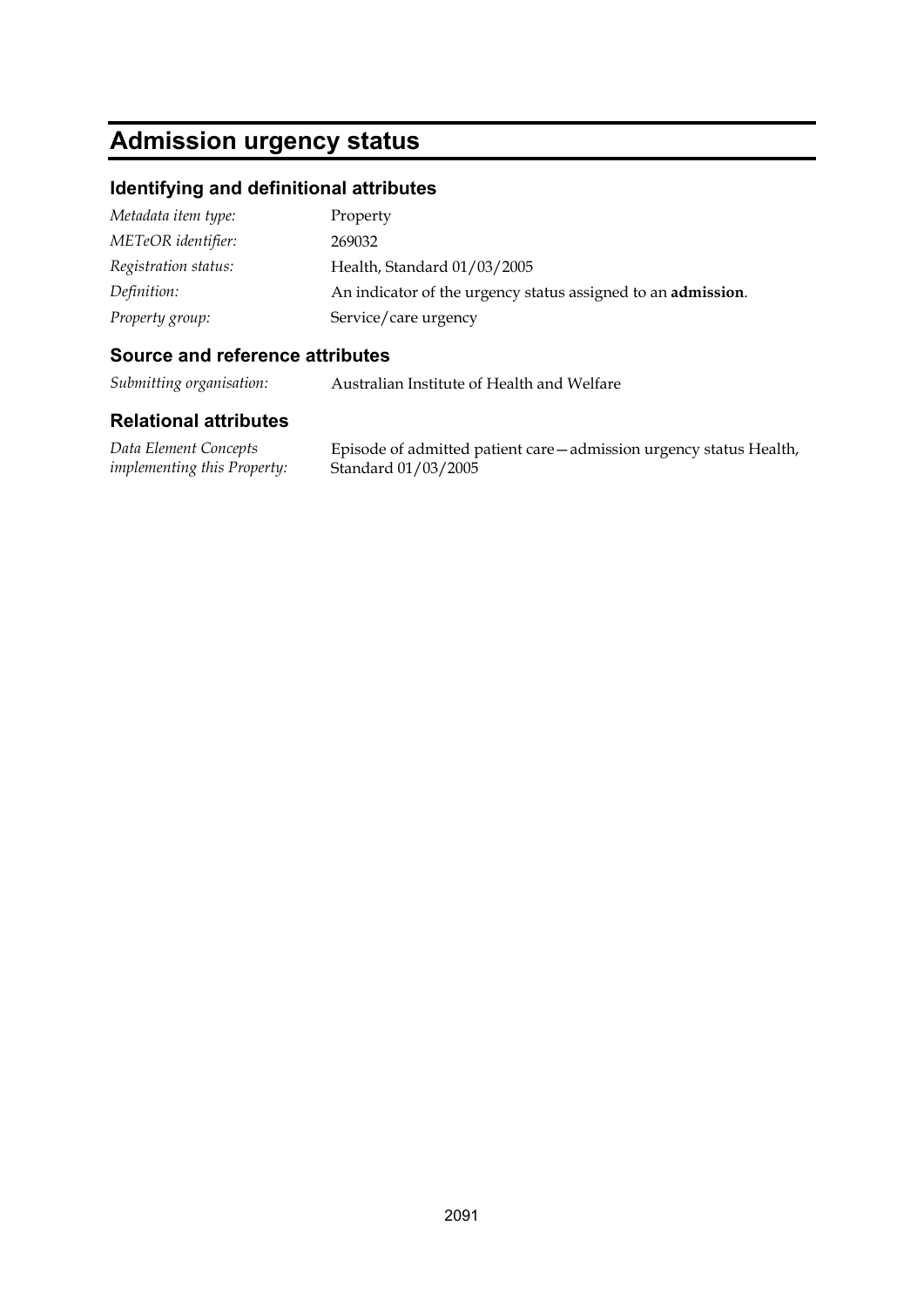## **Admitted patient care program type**

#### **Identifying and definitional attributes**

| Metadata item type:  | Property                                   |
|----------------------|--------------------------------------------|
| METeOR identifier:   | 288881                                     |
| Registration status: | Health, Standard 08/12/2004                |
| Definition:          | The type of admitted patient care program. |
| Property group:      | Service provision event                    |

#### **Source and reference attributes**

*Submitting organisation:* Australian Institute of Health and Welfare

#### **Relational attributes**

*Data Element Concepts implementing this Property:* Specialised mental health service—admitted patient care program type Health, Standard 08/12/2004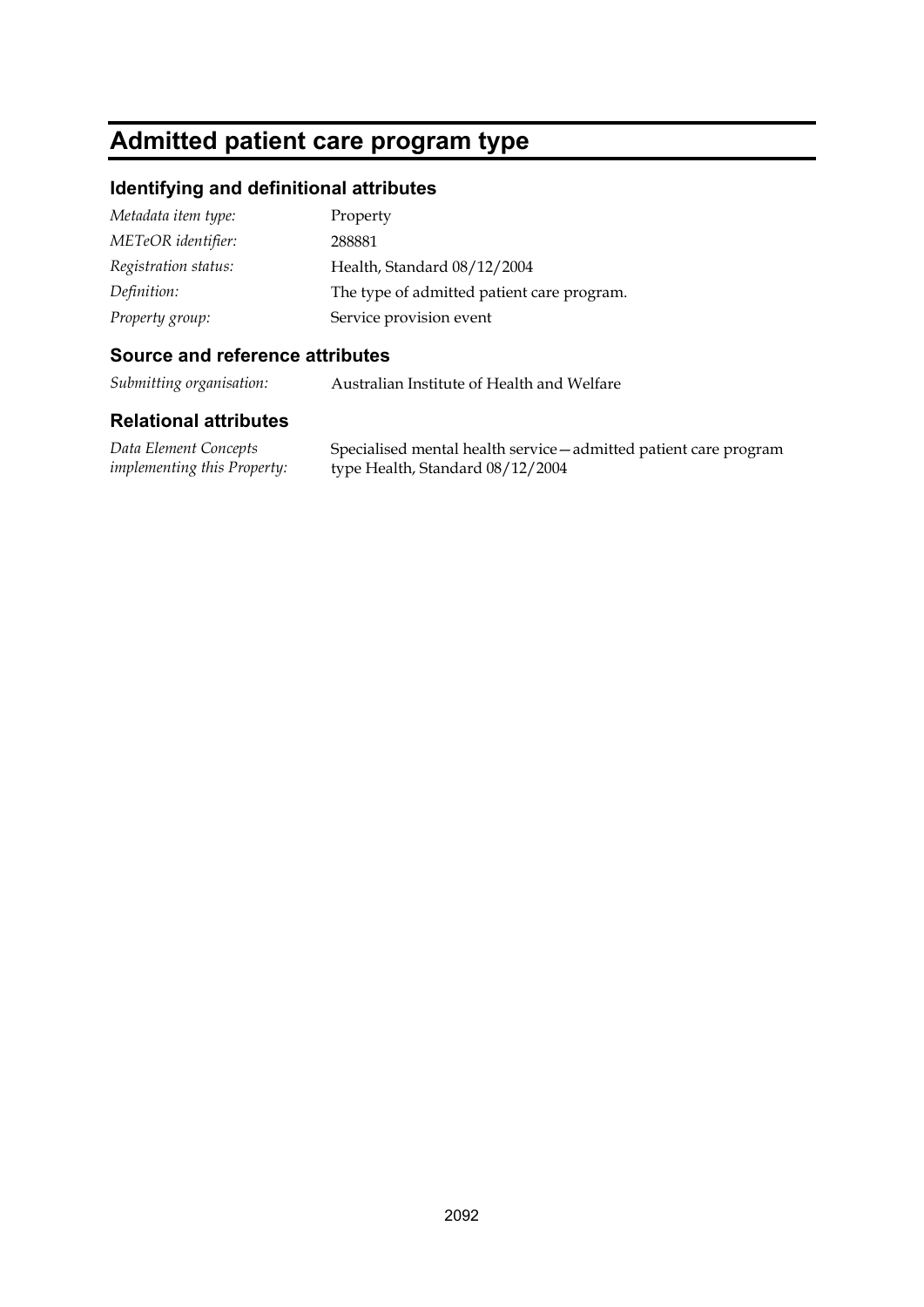## **Advocacy services grants to non-government organisations**

## **Identifying and definitional attributes**

| Metadata item type:  | Property                                                                               |
|----------------------|----------------------------------------------------------------------------------------|
| METeOR identifier:   | 286876                                                                                 |
| Registration status: | Health, Standard 08/12/2004                                                            |
| Definition:          | Grants made to non-government organisations for the provision of<br>advocacy services. |
| Property group:      | Funding characteristics                                                                |

### **Source and reference attributes**

| Submitting organisation: |  | Australian Institute of Health and Welfare |
|--------------------------|--|--------------------------------------------|
|--------------------------|--|--------------------------------------------|

| Data Element Concepts              | Specialised mental health service organisation - advocacy services |
|------------------------------------|--------------------------------------------------------------------|
| <i>implementing this Property:</i> | grants to non-government organisations Health, Standard 08/12/2004 |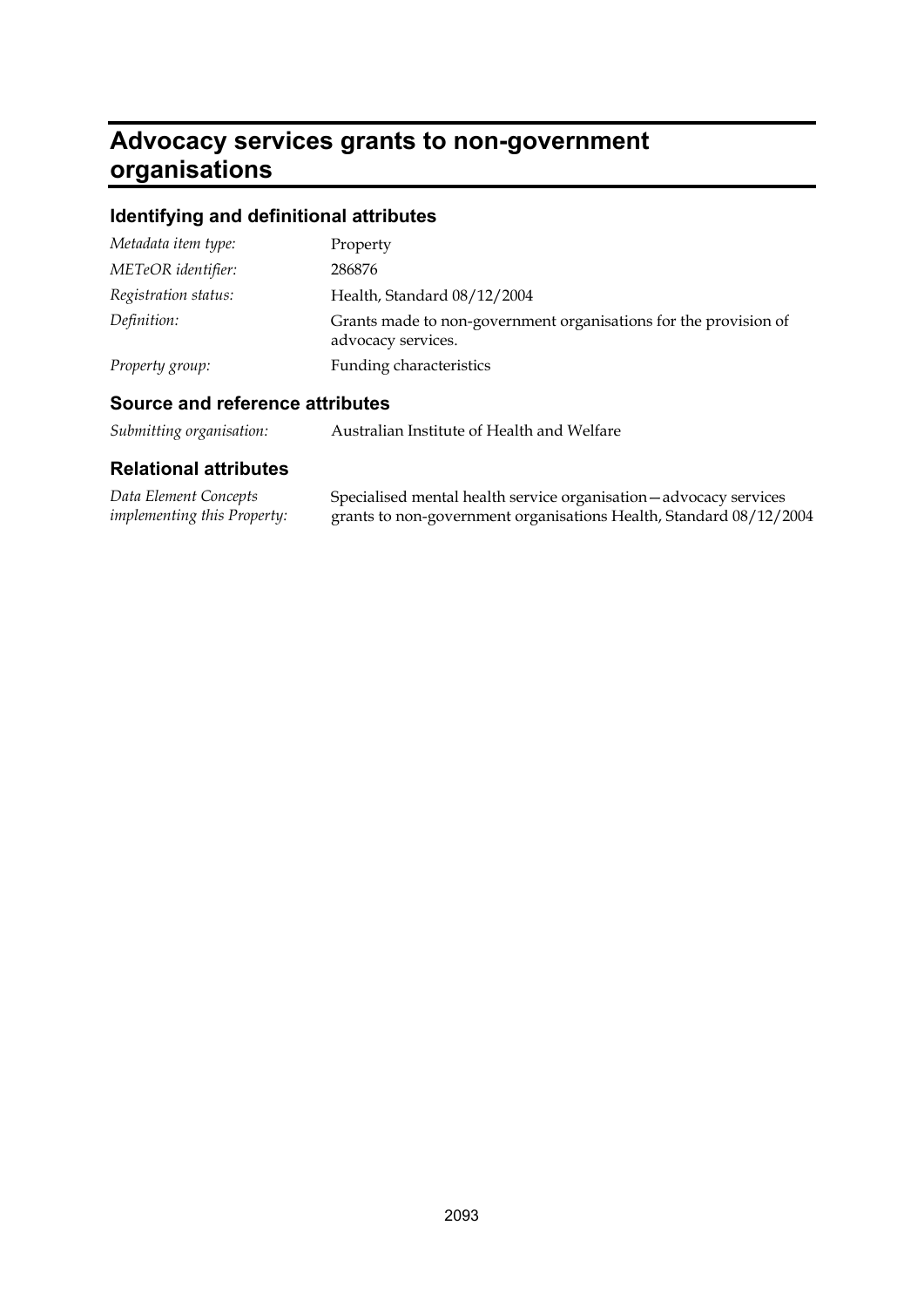## **Age**

## **Identifying and definitional attributes**

| Metadata item type:  | Property                                                                                                          |
|----------------------|-------------------------------------------------------------------------------------------------------------------|
| METeOR identifier:   | 269152                                                                                                            |
| Registration status: | Health, Standard 04/05/2005<br>Community services, Standard 04/05/2005<br>Housing assistance, Standard 01/03/2005 |
| Definition:          | The length of life or existence.                                                                                  |
| Property group:      | Physical characteristics                                                                                          |

### **Source and reference attributes**

| Submitting organisation: | Australian Institute of Health and Welfare                                                           |
|--------------------------|------------------------------------------------------------------------------------------------------|
| Origin:                  | Macquarie University 2003. The Macquarie Dictionary 3rd ed.<br>Sydney: The Macquarie Library Pty Ltd |

| Data Element Concepts              | Person-age Health, Standard 04/05/2005  |
|------------------------------------|-----------------------------------------|
| <i>implementing this Property:</i> | Community services, Standard 04/05/2005 |
|                                    | Housing assistance, Standard 17/06/2005 |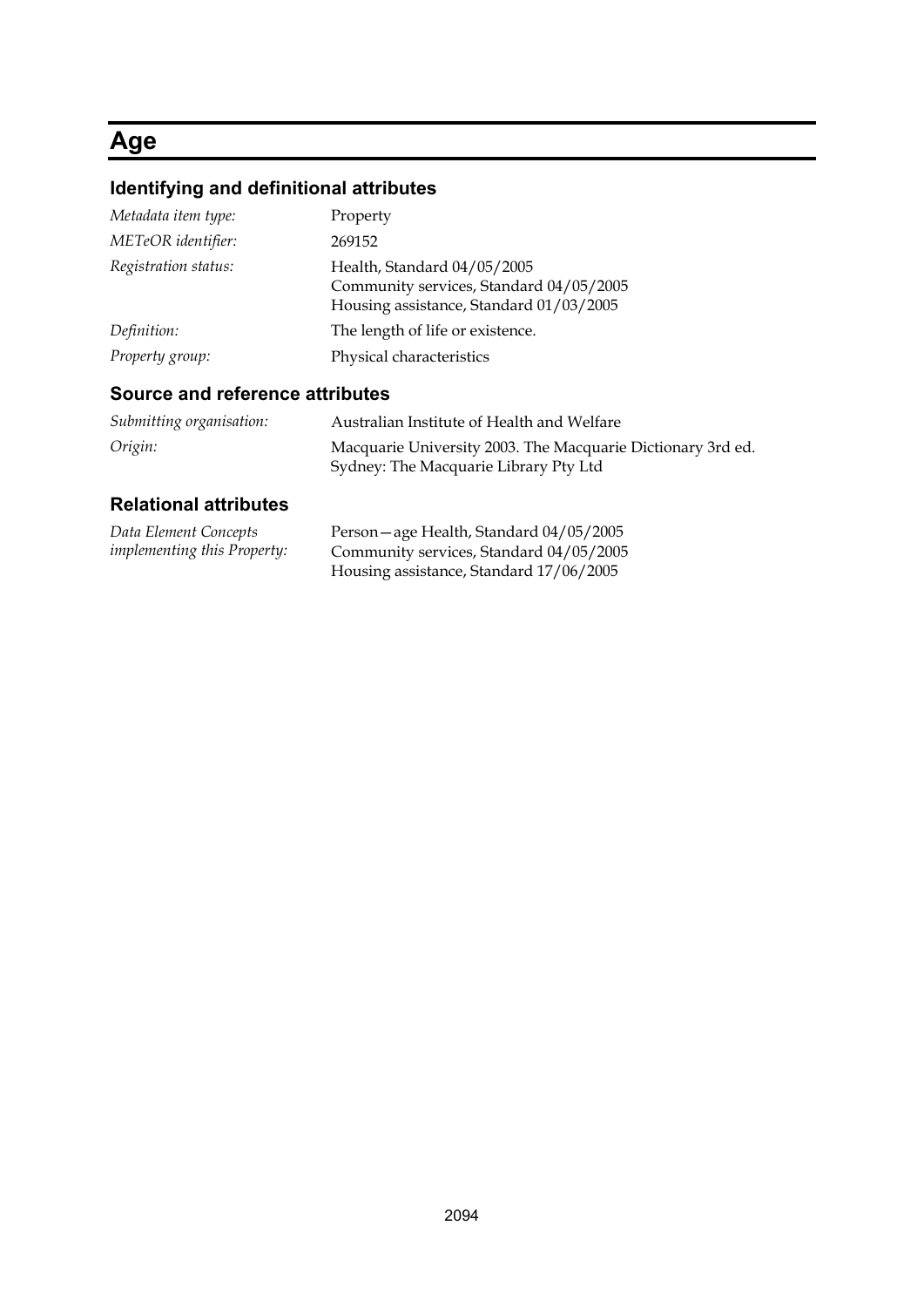## **Age range**

## **Identifying and definitional attributes**

| Metadata item type:  | Property                                                               |
|----------------------|------------------------------------------------------------------------|
| METeOR identifier:   | 290491                                                                 |
| Registration status: | Health, Standard 04/05/2005<br>Community services, Standard 30/11/2007 |
| Definition:          | A chronological grouping of age.                                       |
| Property group:      | Physical characteristics                                               |

### **Source and reference attributes**

| Submitting organisation: | Australian Institute of Health and Welfare |
|--------------------------|--------------------------------------------|
|--------------------------|--------------------------------------------|

| Data Element Concepts              | Person – age range Health, Standard 04/05/2005 |
|------------------------------------|------------------------------------------------|
| <i>implementing this Property:</i> | Community services, Standard 30/11/2007        |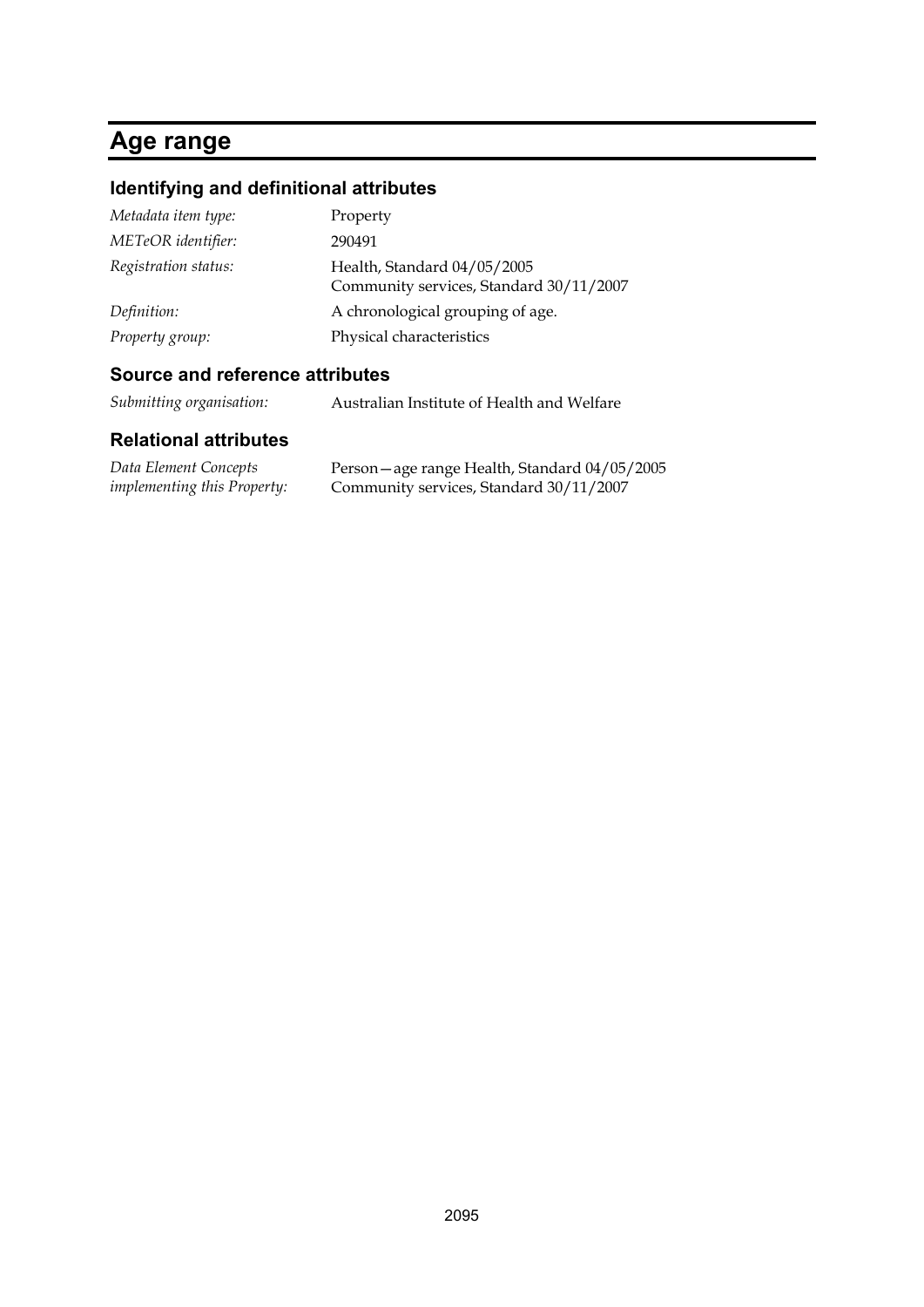## **Alcohol consumption amount**

## **Identifying and definitional attributes**

| Metadata item type:  | Property                                           |
|----------------------|----------------------------------------------------|
| Synonymous names:    | Alcohol consumption - concept; Ethanol consumption |
| METeOR identifier:   | 269217                                             |
| Registration status: | Health, Standard 01/03/2005                        |
| Definition:          | An indicator of the amount of alcohol consumed.    |
| Property group:      | Lifestyle characteristics                          |

#### **Source and reference attributes**

| Submitting organisation: | Cardiovascular Data Working Group                                                 |
|--------------------------|-----------------------------------------------------------------------------------|
| Origin:                  | Australian Alcohol Guidelines: Health Risks and Benefits,<br>NH&MRC, October 2001 |

| Related metadata references:       | Supersedes Alcohol consumption - concept, version 1, DEC,<br>NHDD, NHIMG, Superseded 01/03/2005.pdf (11.7 KB) |
|------------------------------------|---------------------------------------------------------------------------------------------------------------|
| Data Element Concepts              | Person-alcohol consumption amount Health, Standard                                                            |
| <i>implementing this Property:</i> | 01/03/2005                                                                                                    |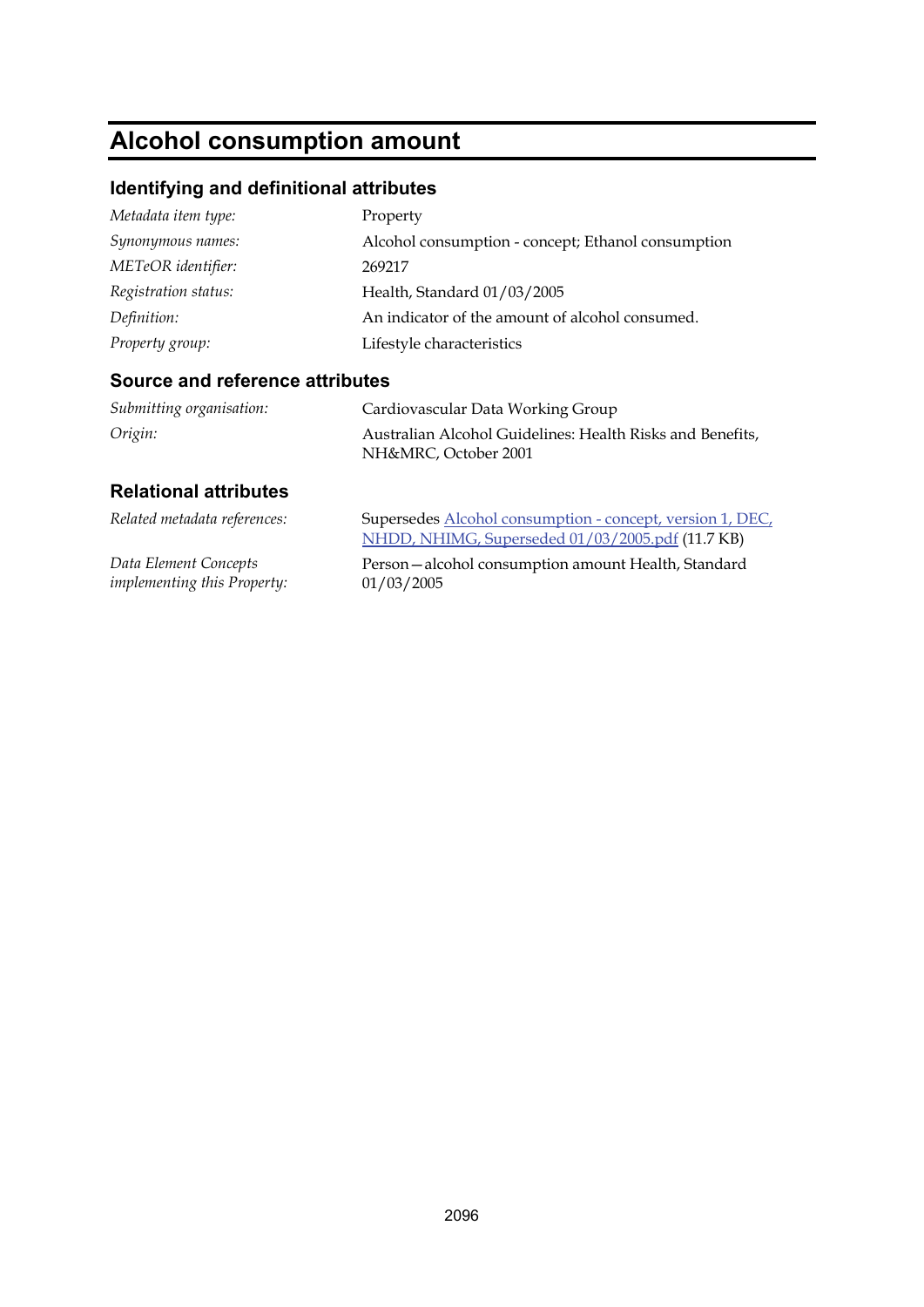## **Alcohol consumption frequency**

#### **Identifying and definitional attributes**

| Metadata item type:  | Property                                            |
|----------------------|-----------------------------------------------------|
| METeOR identifier:   | 269363                                              |
| Registration status: | Health, Standard 01/03/2005                         |
| Definition:          | An indicator of how frequently alcohol is consumed. |
| Property group:      | Lifestyle characteristics                           |

#### **Source and reference attributes**

*Submitting organisation:* Australian Institute of Health and Welfare

#### **Relational attributes**

*Data Element Concepts implementing this Property:*

Person—alcohol consumption frequency Health, Standard 01/03/2005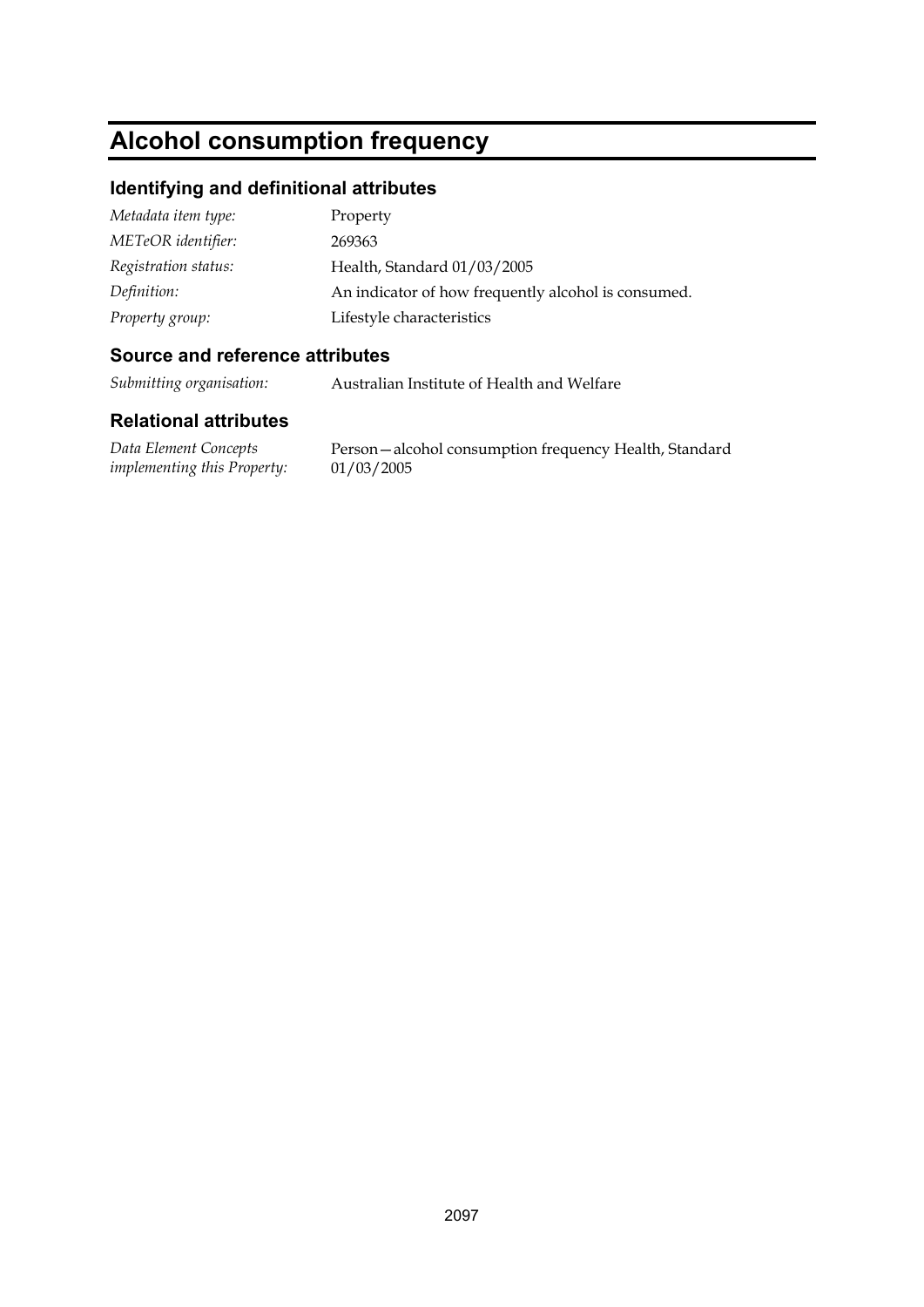## **Anaesthesia administered**

### **Identifying and definitional attributes**

| Metadata item type:  | Property                                                                            |
|----------------------|-------------------------------------------------------------------------------------|
| METeOR identifier:   | 269079                                                                              |
| Registration status: | Health, Standard 01/03/2005                                                         |
| Definition:          | Drug or other medical intervention administered to cause inability to<br>feel pain. |
| Property group:      | Service provision event                                                             |

### **Source and reference attributes**

| Submitting organisation: | Australian Institute of Health and Welfare                                  |
|--------------------------|-----------------------------------------------------------------------------|
| Origin:                  | Dorland's Illustrated Medical Dictionary 30th ed. Philadelphia:<br>Saunders |

| Data Element Concepts              | Birth event - anaesthesia administered Health, Superseded          |
|------------------------------------|--------------------------------------------------------------------|
| <i>implementing this Property:</i> | 07/12/2005                                                         |
|                                    | Birth event - anaesthesia administered Health, Standard 07/12/2005 |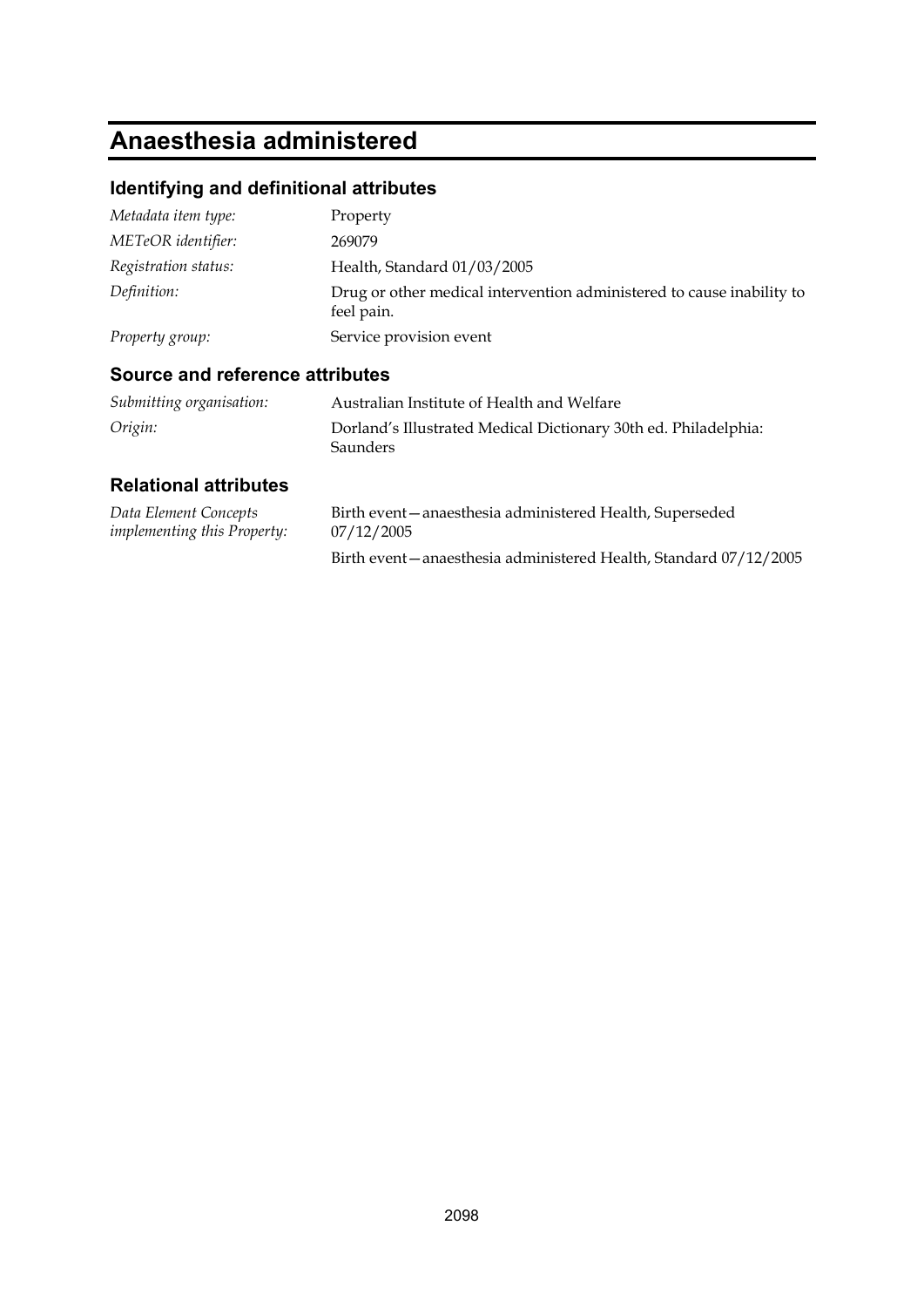# **Analgesia administered**

### **Identifying and definitional attributes**

| Metadata item type:  | Property                                                                   |
|----------------------|----------------------------------------------------------------------------|
| METeOR identifier:   | 269080                                                                     |
| Registration status: | Health, Standard 01/03/2005                                                |
| Definition:          | An agent given to alleviate pain without causing loss of<br>consciousness. |
| Property group:      | Service provision event                                                    |

### **Source and reference attributes**

| Submitting organisation: | Australian Institute of Health and Welfare                                  |
|--------------------------|-----------------------------------------------------------------------------|
| Origin:                  | Dorland's Illustrated Medical Dictionary 30th ed. Philadelphia:<br>Saunders |

| Data Element Concepts              | Birth event - analgesia administered Health, Superseded 07/12/2005 |
|------------------------------------|--------------------------------------------------------------------|
| <i>implementing this Property:</i> | Birth event - analgesia administered Health, Standard 07/12/2005   |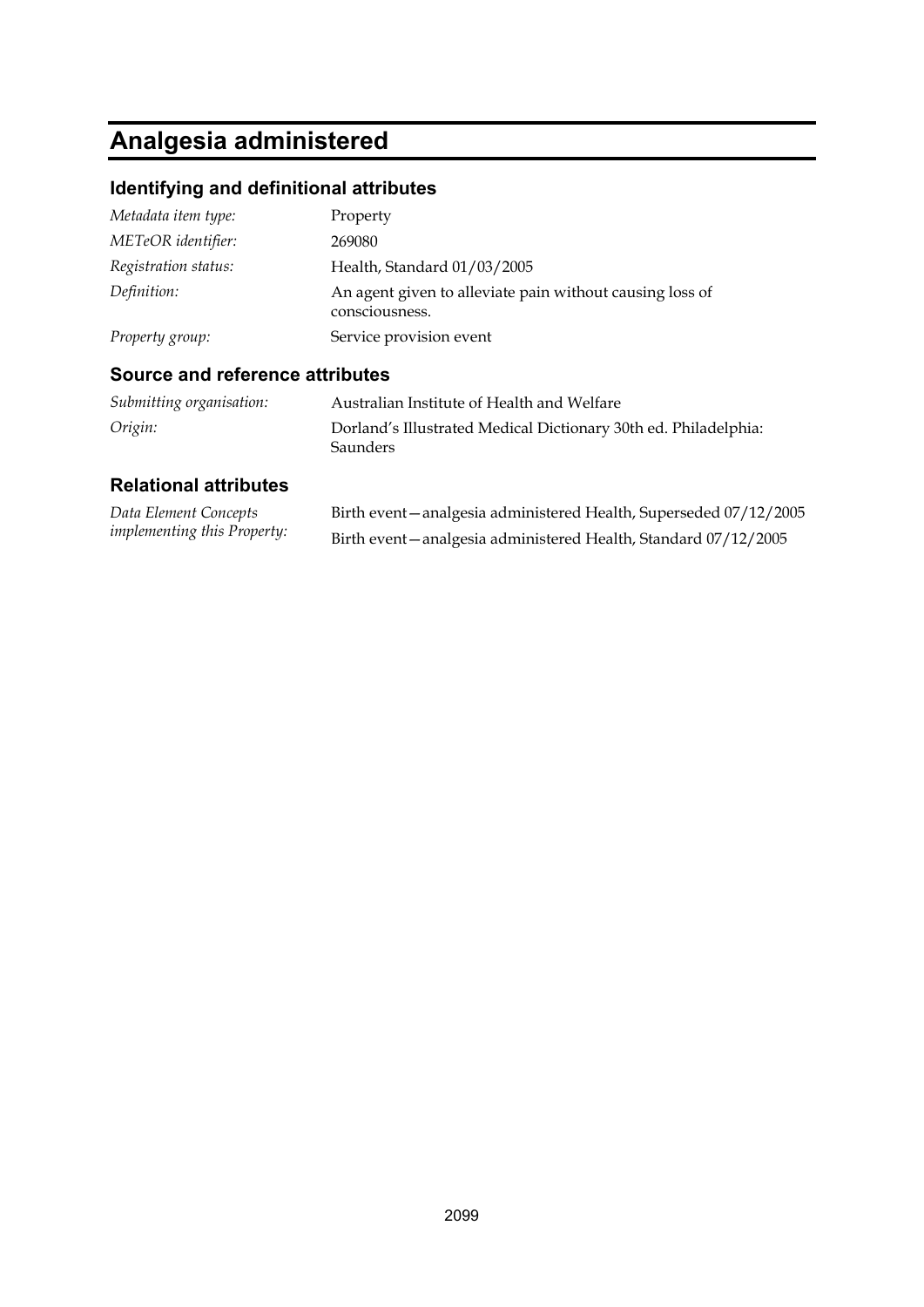## **Angina episodes count**

#### **Identifying and definitional attributes**

| Metadata item type:  | Property                                                                                                                                            |
|----------------------|-----------------------------------------------------------------------------------------------------------------------------------------------------|
| METeOR identifier:   | 338283                                                                                                                                              |
| Registration status: | Health, Standard 01/10/2008                                                                                                                         |
| Definition:          | A count of episodes of pain in the centre of chest which may have<br>spread to either of both shoulders, the back, neck or jaws or down the<br>arm. |
| Property group:      | Health and wellbeing                                                                                                                                |
|                      |                                                                                                                                                     |

#### **Relational attributes**

*Data Element Concepts implementing this Property:* Person—count of angina episodes Health, Standard 01/10/2008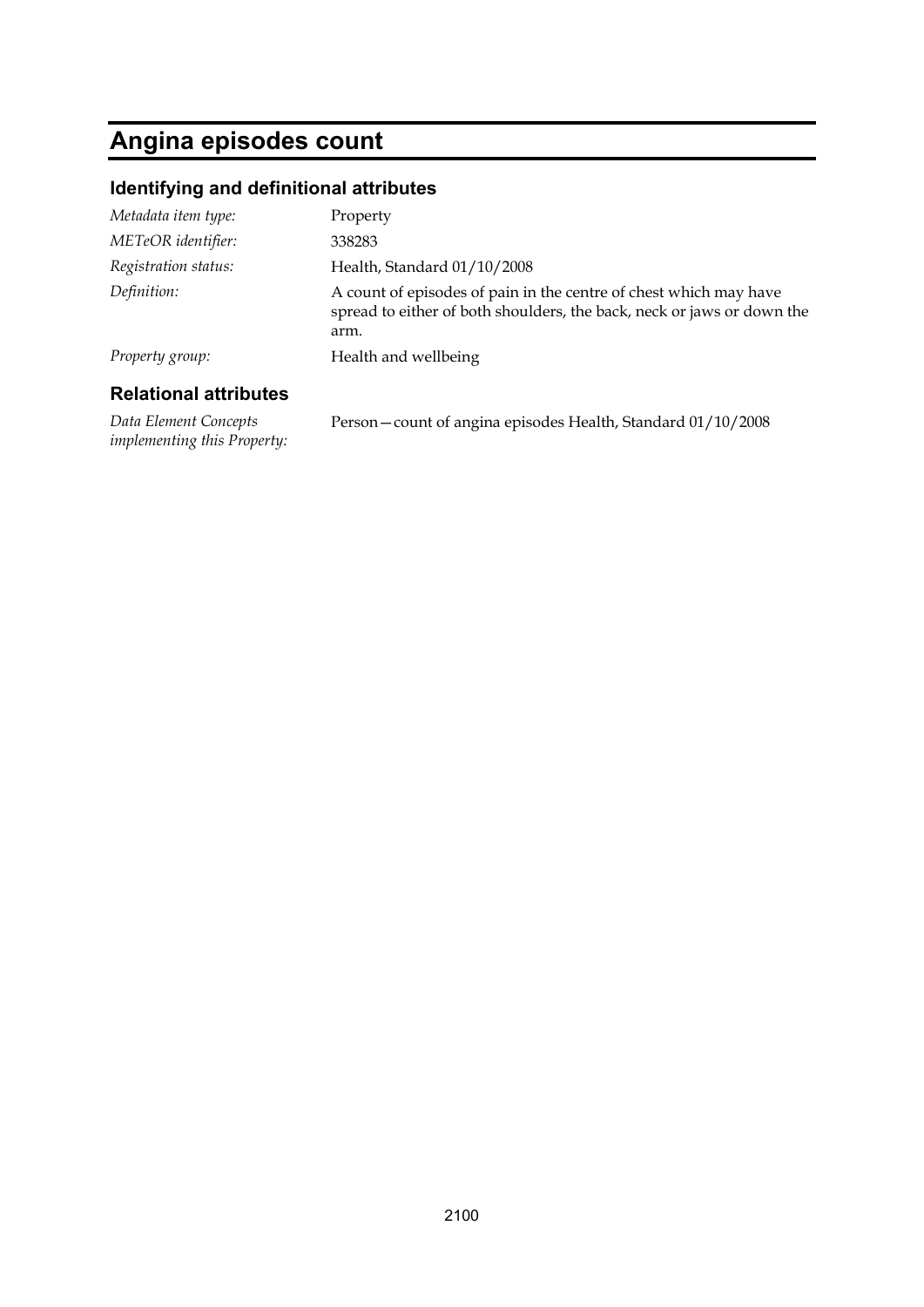# **Angina status**

### **Identifying and definitional attributes**

| <b>Relational attributes</b> |                                                                                                             |
|------------------------------|-------------------------------------------------------------------------------------------------------------|
| Property group:              | Crisis event                                                                                                |
| Definition:                  | The categorisation of the type of pain caused by reduced blood<br>oxygen supply to an area of heart muscle. |
| Registration status:         | Health, Standard 01/10/2008                                                                                 |
| METeOR identifier:           | 338327                                                                                                      |
| Metadata item type:          | Property                                                                                                    |

*Data Element Concepts implementing this Property:* Person—angina status Health, Standard 01/10/2008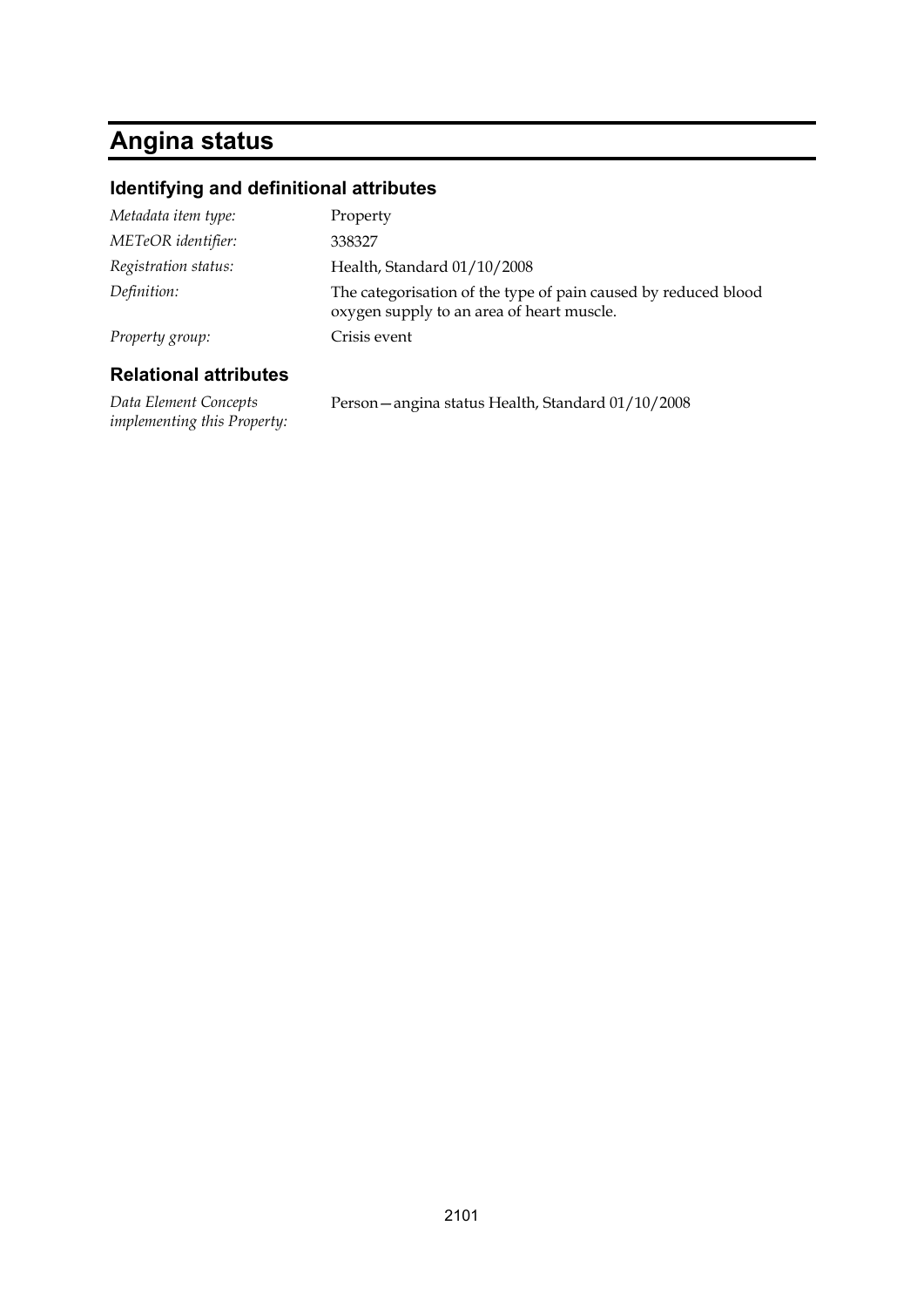## **Angiotensin converting enzyme inhibitors therapy status**

### **Identifying and definitional attributes**

| Metadata item type:  | Property                                                                              |
|----------------------|---------------------------------------------------------------------------------------|
| Synonymous names:    | ACE inhibitors therapy status                                                         |
| METeOR identifier:   | 284728                                                                                |
| Registration status: | Health, Standard 04/06/2004                                                           |
| Definition:          | An indicator of the use of angiotensin converting enzyme (ACE)<br>inhibitors therapy. |
| Property group:      | Health and wellbeing                                                                  |

#### **Source and reference attributes**

| Submitting organisation: | Australian Institute of Health and Welfare |
|--------------------------|--------------------------------------------|
|--------------------------|--------------------------------------------|

| Data Element Concepts              | Person - angiotensin converting enzyme inhibitors therapy status |
|------------------------------------|------------------------------------------------------------------|
| <i>implementing this Property:</i> | Health, Standard 04/06/2004                                      |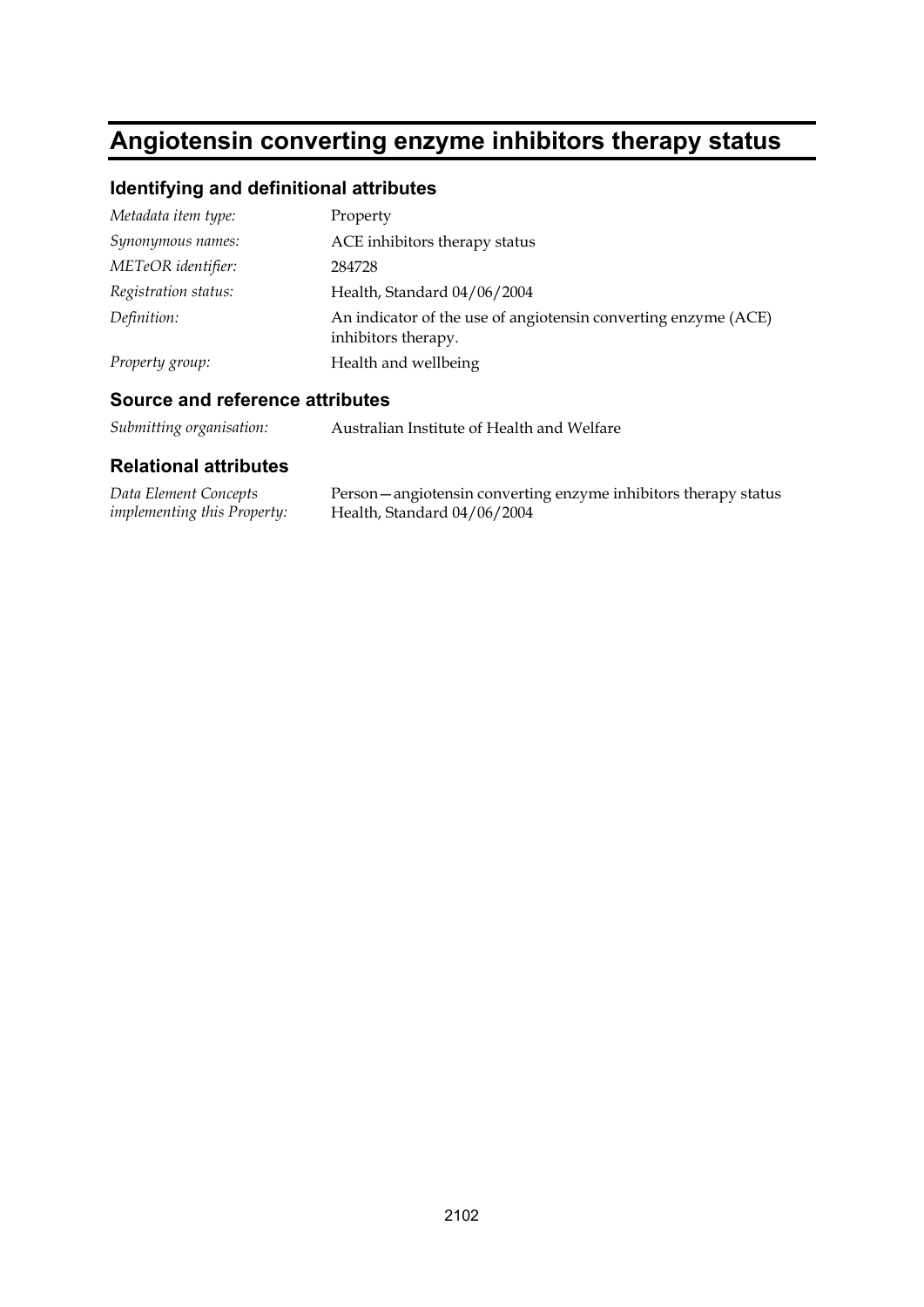## **Anticipated accommodation status**

#### **Identifying and definitional attributes**

| <b>Dolational attributos</b> |                                                                                                                                                                                                                                     |
|------------------------------|-------------------------------------------------------------------------------------------------------------------------------------------------------------------------------------------------------------------------------------|
| Property group:              | Funding characteristics                                                                                                                                                                                                             |
| Definition:                  | An indicator of whether a person has nominated to be treated as<br>either a public or private patient. The anticipated accommodation<br>status is not binding on the patient and may vary from the elected<br>accommodation status. |
| Registration status:         | Health, Standard 01/03/2005                                                                                                                                                                                                         |
| METeOR identifier:           | 319942                                                                                                                                                                                                                              |
| Metadata item type:          | Property                                                                                                                                                                                                                            |

#### **Relational attributes**

*Data Element Concepts implementing this Property:* Elective surgery waiting list episode—anticipated accommodation status Health, Standard 01/03/2005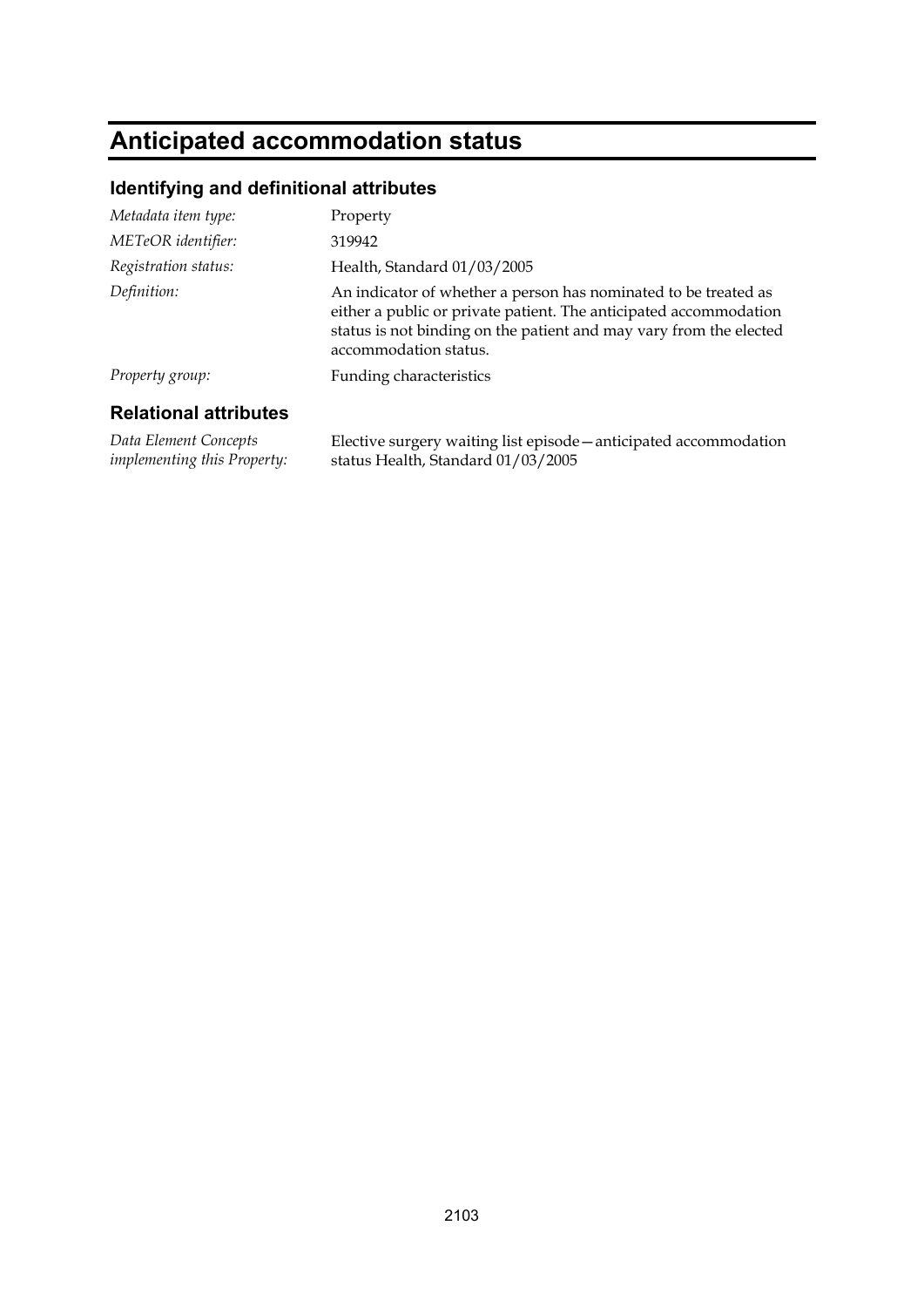## **Apgar score**

### **Identifying and definitional attributes**

| Metadata item type:  | Property                                                                                                                                |
|----------------------|-----------------------------------------------------------------------------------------------------------------------------------------|
| METeOR identifier:   | 269035                                                                                                                                  |
| Registration status: | Health, Standard 01/03/2005                                                                                                             |
| Definition:          | The score used to evaluate the fitness of a newborn infant, based on<br>heart rate, respiration, muscle tone, cough reflex, and colour. |
| Property group:      | Health and wellbeing                                                                                                                    |
|                      |                                                                                                                                         |

### **Source and reference attributes**

| Submitting organisation: | Australian Institute of Health and Welfare                  |
|--------------------------|-------------------------------------------------------------|
| Origin:                  | Macquarie University 2003. The Macquarie Dictionary 3rd ed. |
|                          | Sydney: The Macquarie Library Pty Ltd                       |

| Data Element Concepts              | Birth - Apgar score Health, Superseded 07/12/2005 |
|------------------------------------|---------------------------------------------------|
| <i>implementing this Property:</i> | Birth - Apgar score Health, Standard 07/12/2005   |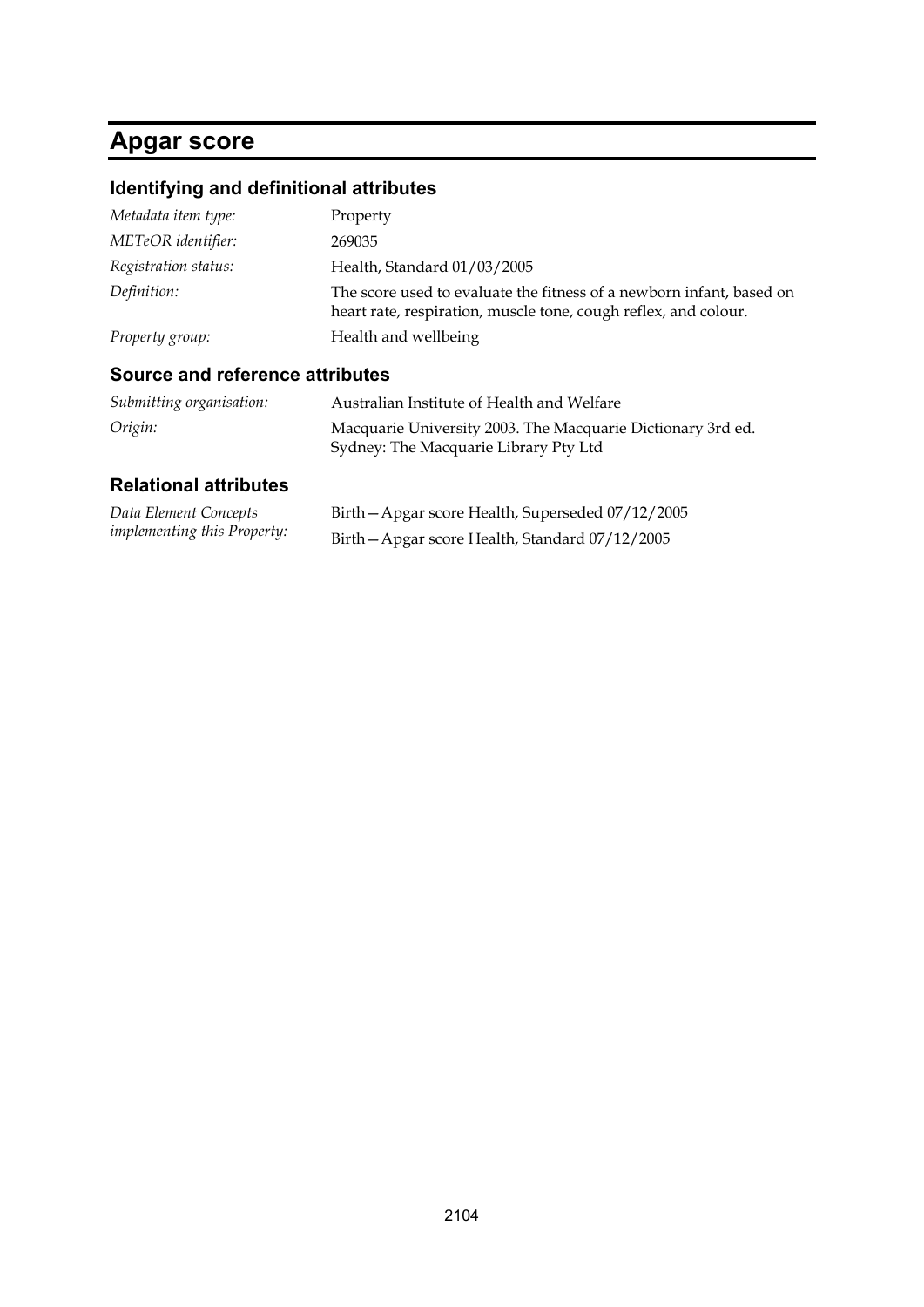## **Area of practice**

### **Identifying and definitional attributes**

| Metadata item type:  | Property                                                                                      |
|----------------------|-----------------------------------------------------------------------------------------------|
| METeOR identifier:   | 377929                                                                                        |
| Registration status: | Health, Standard 10/12/2009                                                                   |
| Definition:          | The area of practice in which the most hours were spent in the week<br>prior to registration. |
| Property group:      | Labour characteristics                                                                        |

### **Source and reference attributes**

*Submitting organisation:* Australian Institute of Health and Welfare

| Data Element Concepts              | Registered health professional – principal area of practice Health, |
|------------------------------------|---------------------------------------------------------------------|
| <i>implementing this Property:</i> | Standard 10/12/2009                                                 |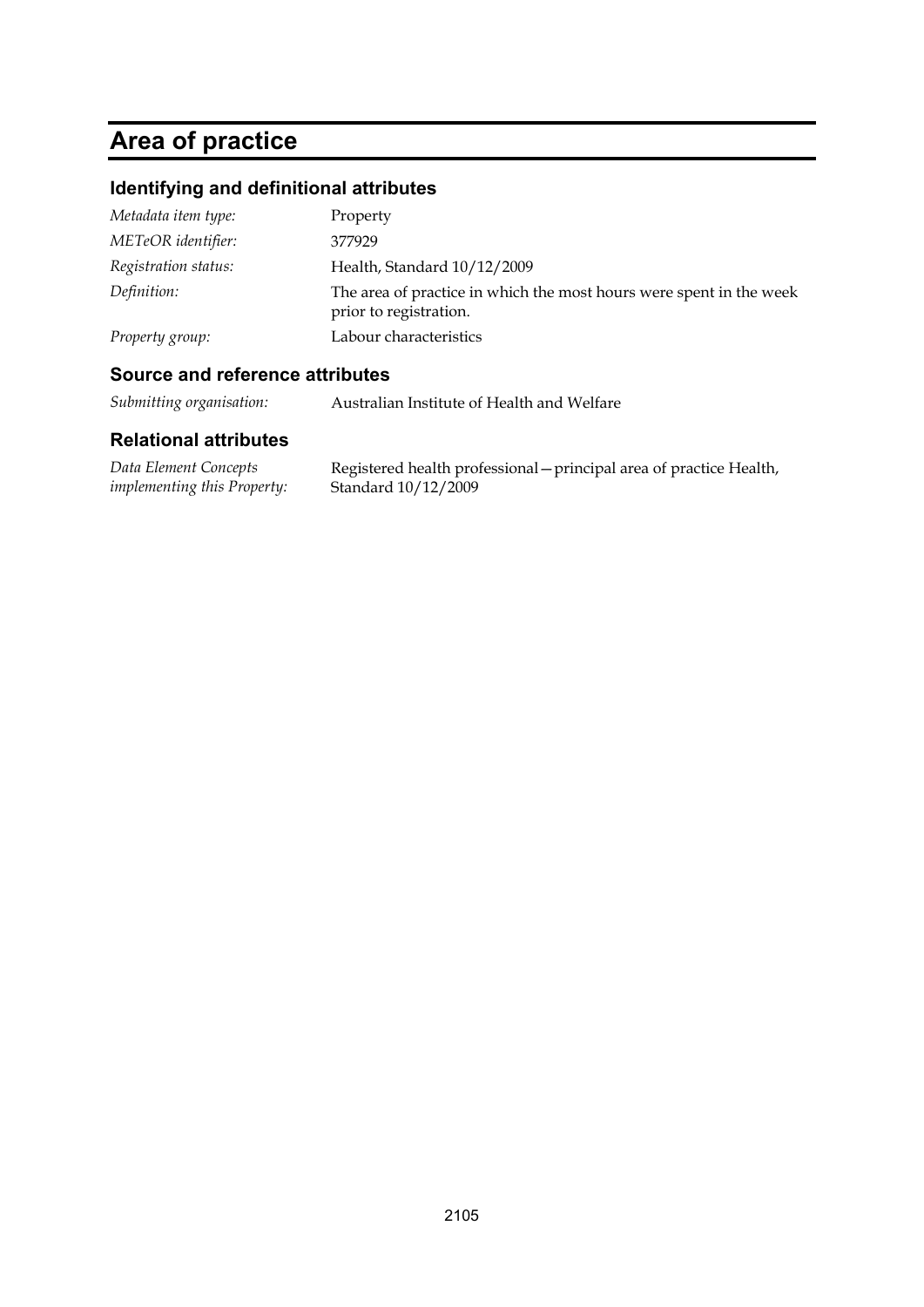## **Area of usual residence**

#### **Identifying and definitional attributes**

| Property group:      | reside.<br>Location characteristics                                    |
|----------------------|------------------------------------------------------------------------|
| Definition:          | The geographical region in which a person or group of people usually   |
| Registration status: | Health, Standard 01/03/2005<br>Community services, Standard 21/05/2010 |
| METeOR identifier:   | 269104                                                                 |
| Metadata item type:  | Property                                                               |

### **Relational attributes**

*Data Element Concepts implementing this Property:* Person—area of usual residence Health, Standard 01/03/2005 Community services, Standard 21/05/2010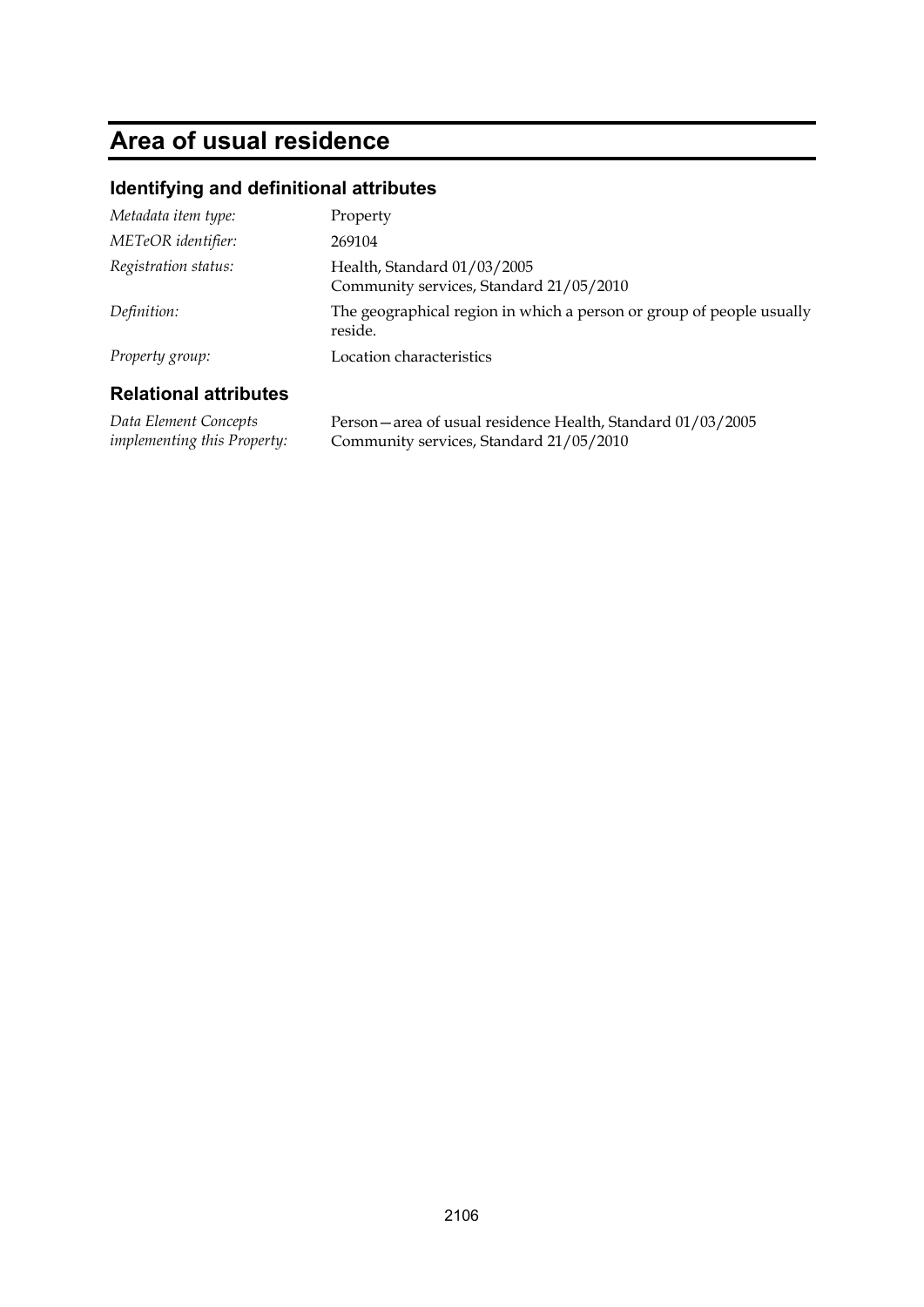## **Aspirin therapy status**

### **Identifying and definitional attributes**

| Metadata item type:  | Property                                    |
|----------------------|---------------------------------------------|
| METeOR identifier:   | 284754                                      |
| Registration status: | Health, Standard 04/06/2004                 |
| Definition:          | An indicator of the use of aspirin therapy. |
| Property group:      | Health and wellbeing                        |

### **Source and reference attributes**

*Submitting organisation:* Australian Institute of Health and Welfare

| Data Element Concepts              | Person - aspirin therapy status Health, Standard 04/06/2004 |
|------------------------------------|-------------------------------------------------------------|
| <i>implementing this Property:</i> |                                                             |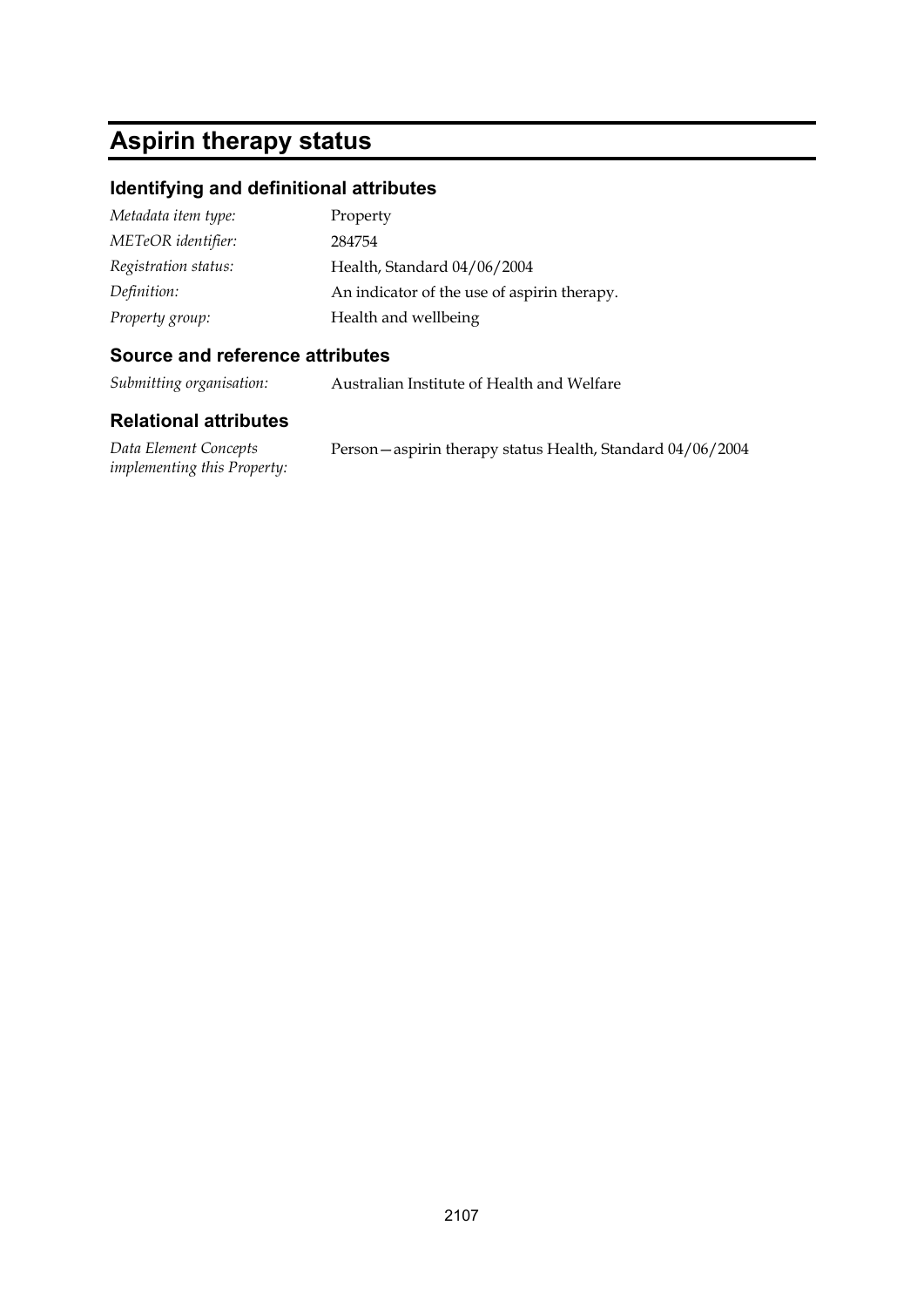## **Assessment of cardiac perfusion method**

### **Identifying and definitional attributes**

| Metadata item type:  | Property                                                                                 |
|----------------------|------------------------------------------------------------------------------------------|
| METeOR identifier:   | 344426                                                                                   |
| Registration status: | Health, Standard 01/10/2008                                                              |
| Definition:          | The method of functional assessment of cardiac perfusion undertaken<br>in a stress test. |
| Property group:      | Health and wellbeing                                                                     |

### **Relational attributes**

*Data Element Concepts implementing this Property:* Functional stress test—assessment of cardiac perfusion Health, Standard 01/10/2008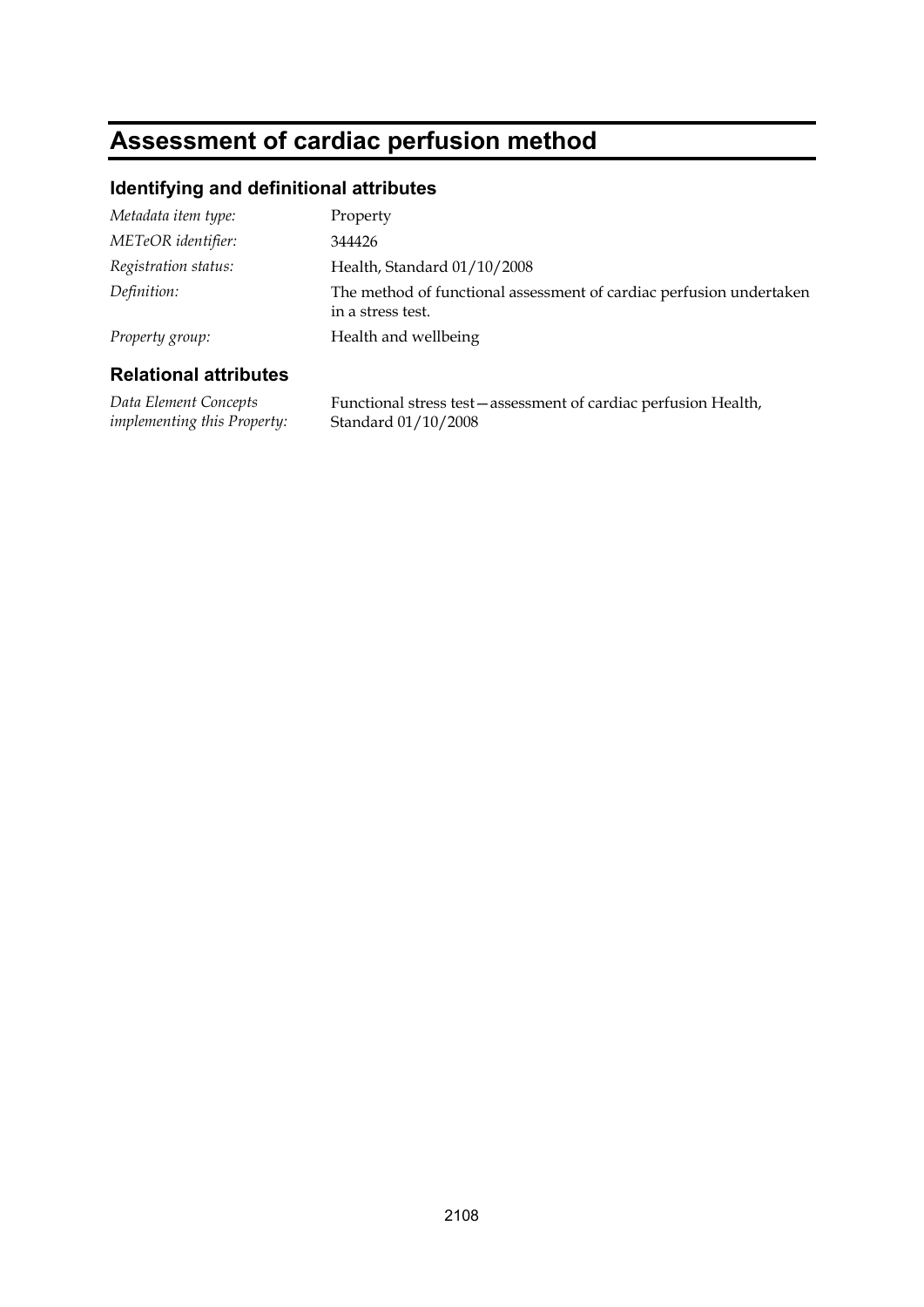## **Australian postcode**

### **Identifying and definitional attributes**

| Metadata item type:  | Property                                                                                                                                                                                            |
|----------------------|-----------------------------------------------------------------------------------------------------------------------------------------------------------------------------------------------------|
| METeOR identifier:   | 269316                                                                                                                                                                                              |
| Registration status: | Health, Standard 01/03/2005<br>Community services, Standard 01/03/2005<br>Housing assistance, Standard 22/10/2005                                                                                   |
| Definition:          | The numeric descriptor for a postal delivery area, aligned with<br>locality, suburb or place.                                                                                                       |
| Context:             | Postcode is an important part of a postal address and facilitates<br>written communication. It is one of a number of geographic identifiers<br>that can be used to determine a geographic location. |
| Property group:      | Location characteristics                                                                                                                                                                            |

### **Source and reference attributes**

| Submitting organisation:                                    | Standards Australia                                                                                                                                      |
|-------------------------------------------------------------|----------------------------------------------------------------------------------------------------------------------------------------------------------|
|                                                             | Australian Institute of Health and Welfare                                                                                                               |
| <b>Relational attributes</b>                                |                                                                                                                                                          |
| Data Element Concepts<br><i>implementing this Property:</i> | Person (address) - Australian postcode Health, Standard 01/03/2005<br>Community services, Standard 01/03/2005<br>Housing assistance, Standard 10/02/2006 |
|                                                             | Service provider organisation (address) - Australian postcode Health,<br>Standard 04/05/2005                                                             |

Community services, Standard 31/08/2005

Workplace (address)—Australian postcode Health, Standard 10/12/2009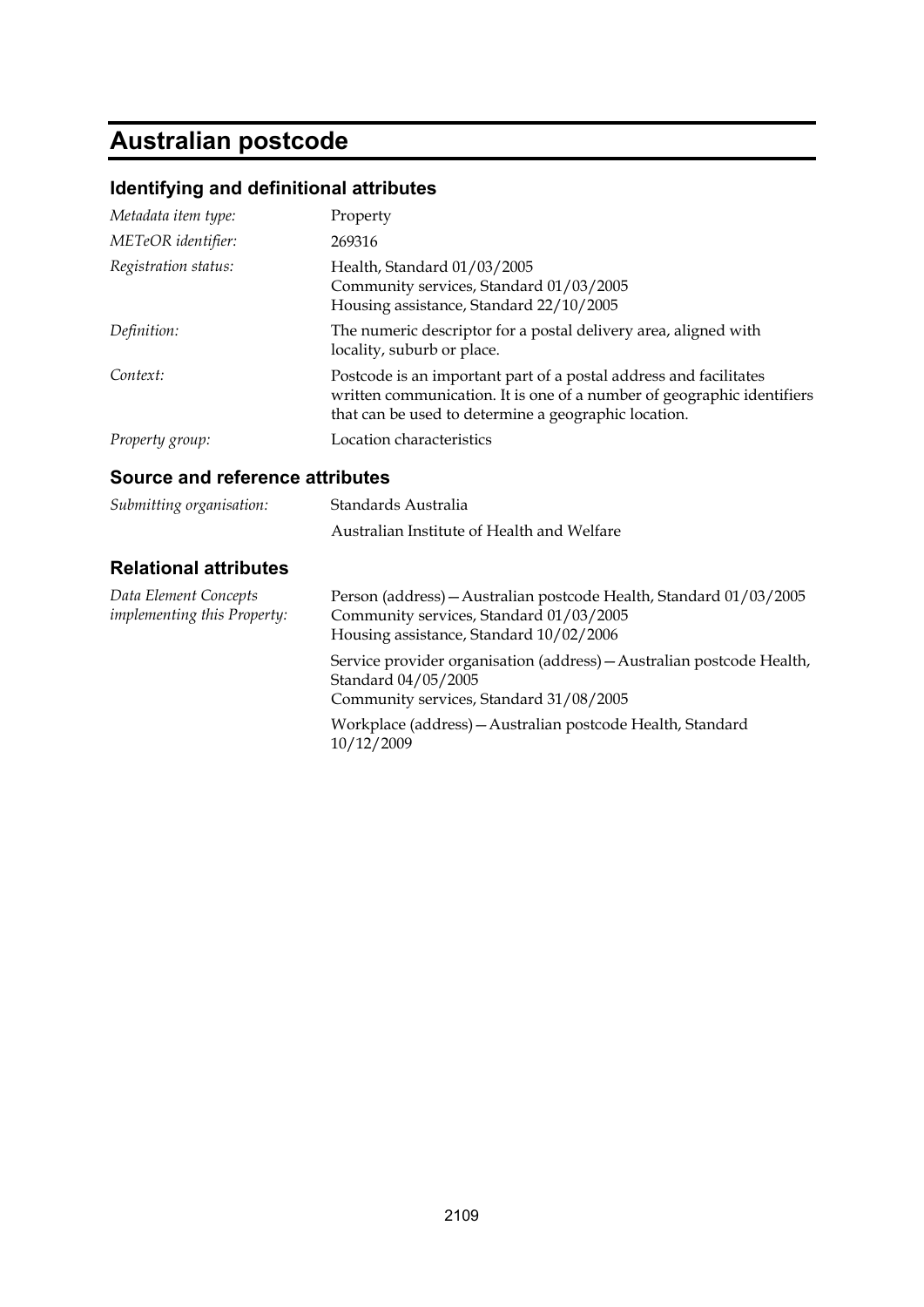# **Australian state/territory identifier**

## **Identifying and definitional attributes**

| Metadata item type:                                  | Property                                                                                                                                                            |  |
|------------------------------------------------------|---------------------------------------------------------------------------------------------------------------------------------------------------------------------|--|
| METeOR identifier:                                   | 269056                                                                                                                                                              |  |
| Registration status:                                 | Health, Standard 01/03/2005<br>Community services, Standard 01/03/2005<br>Housing assistance, Standard 22/10/2005                                                   |  |
| Definition:                                          | An identifier of the Australian state or territory.                                                                                                                 |  |
| Context:                                             | This is a <b>geographic indicator</b> which is used for analysis of the<br>distribution of clients or patients, agencies or establishments and<br>services.         |  |
| Property group:                                      | Location characteristics                                                                                                                                            |  |
| <b>Relational attributes</b>                         |                                                                                                                                                                     |  |
| Data Element Concepts<br>implementing this Property: | Establishment - Australian state/territory identifier Health, Standard<br>01/03/2005<br>Community services, Standard 01/03/2005                                     |  |
|                                                      | Jurisdiction-Australian state/territory identifier Health, Standard<br>05/12/2007                                                                                   |  |
|                                                      | Person - Australian state/territory identifier Health, Standard<br>01/03/2005<br>Community services, Standard 01/03/2005<br>Housing assistance, Standard 10/02/2006 |  |
|                                                      | Service provider organisation - Australian state/territory identifier<br>Health, Standard 04/05/2005<br>Community services, Standard 07/12/2005                     |  |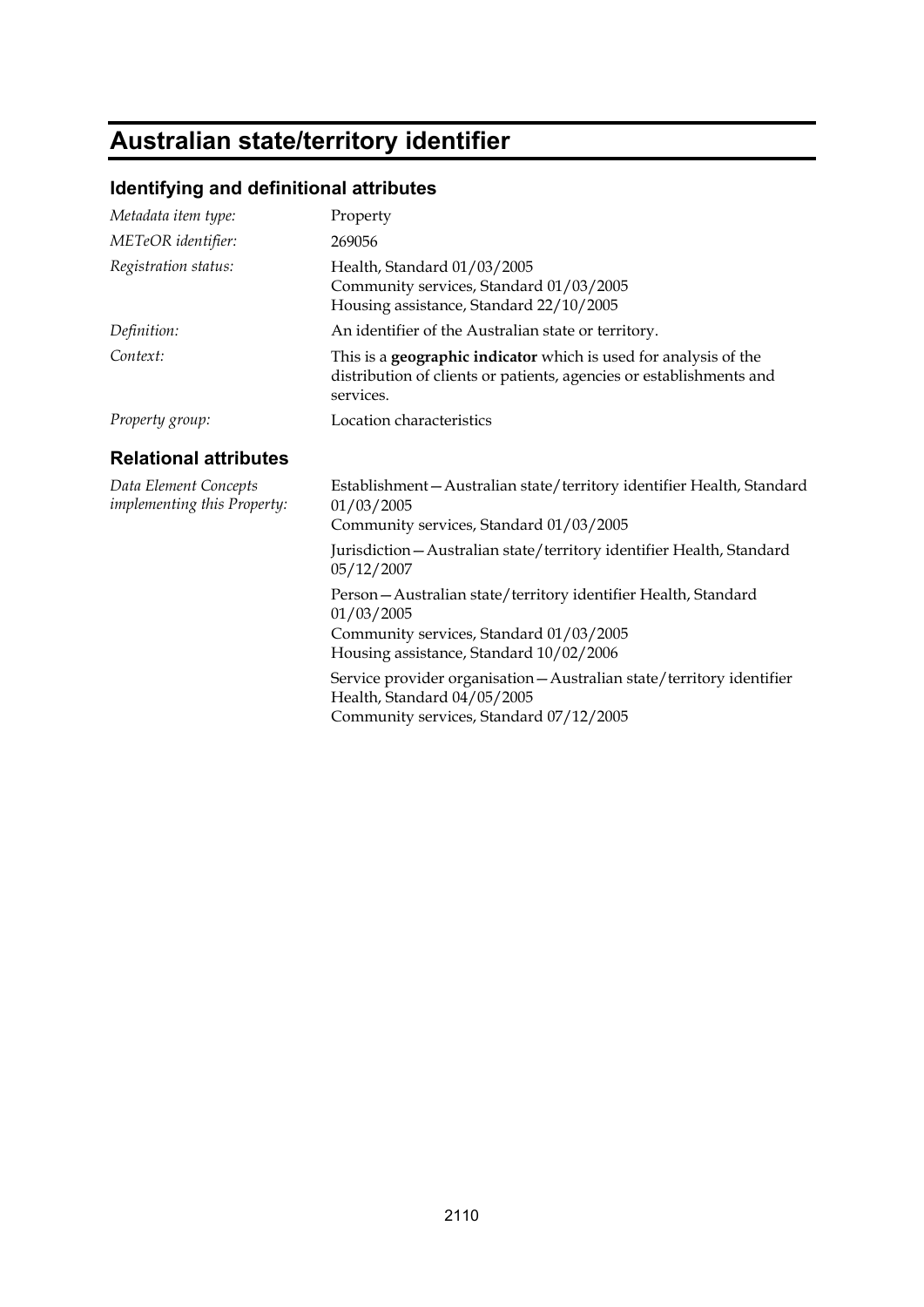# **Baby resuscitation method**

## **Identifying and definitional attributes**

| Metadata item type:  | Property                                                                         |
|----------------------|----------------------------------------------------------------------------------|
| METeOR identifier:   | 269026                                                                           |
| Registration status: | Health, Standard 01/03/2005                                                      |
| Definition:          | The action taken for a baby to revive from apparent death or<br>unconsciousness. |
| Property group:      | Birth event                                                                      |

### **Source and reference attributes**

| Submitting organisation: | Australian Institute of Health and Welfare                  |
|--------------------------|-------------------------------------------------------------|
| Origin:                  | Macquarie University 2003. The Macquarie Dictionary 3rd ed. |
|                          | Sydney: The Macquarie Library Pty Ltd                       |

| Data Element Concepts              | Birth event-baby resuscitation method Health, Standard 01/03/2005 |
|------------------------------------|-------------------------------------------------------------------|
| <i>implementing this Property:</i> |                                                                   |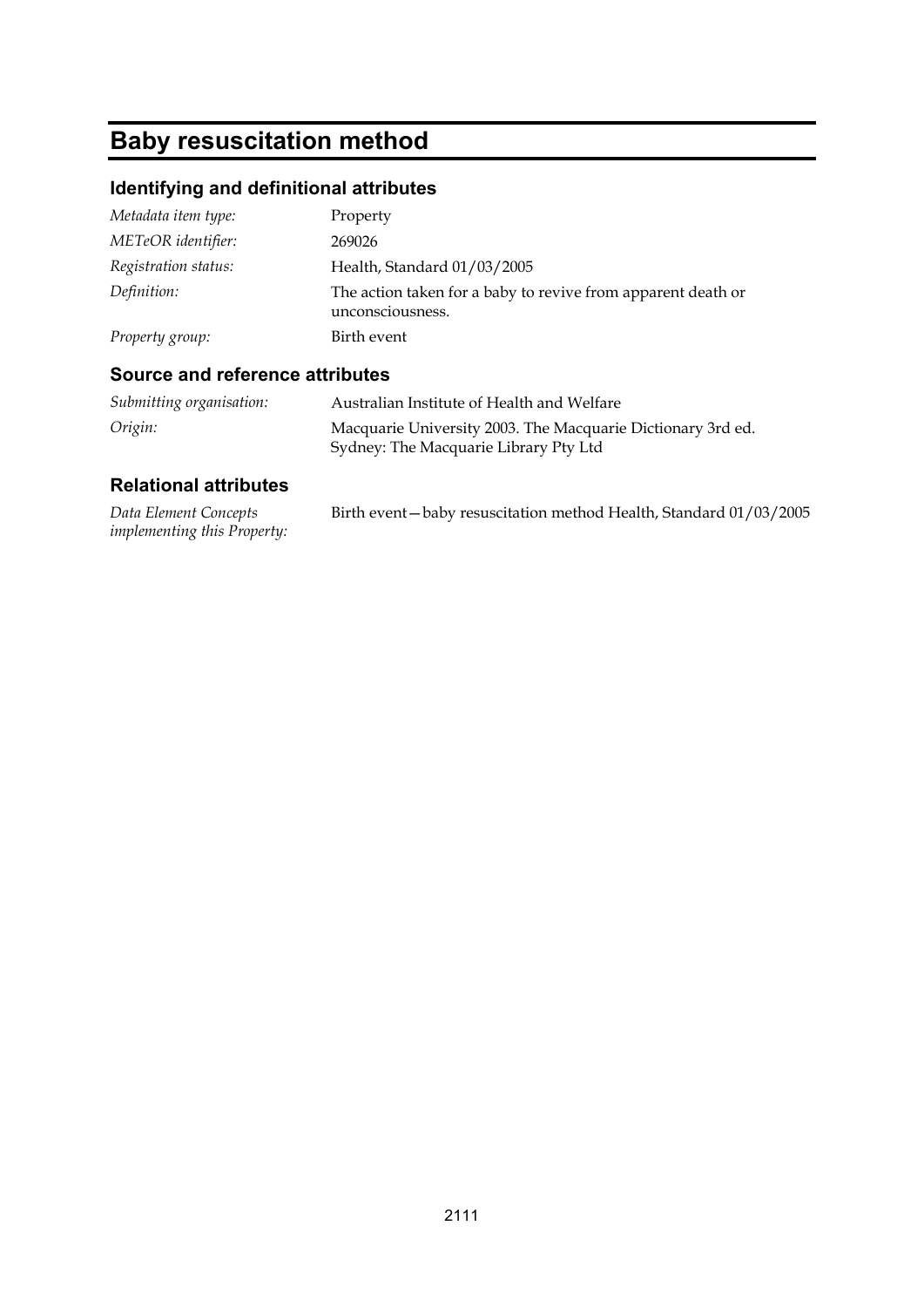## **Behaviour-related risk factor intervention**

### **Identifying and definitional attributes**

| Metadata item type:  | Property                                                     |
|----------------------|--------------------------------------------------------------|
| METeOR identifier:   | 269285                                                       |
| Registration status: | Health, Standard 01/03/2005                                  |
| Definition:          | The action taken to address a behaviour-related risk factor. |
| Property group:      | Service provision event                                      |

### **Source and reference attributes**

*Submitting organisation:* Australian Institute of Health and Welfare

### **Relational attributes**

*Data Element Concepts implementing this Property:*

Episode of care—behaviour-related risk factor intervention Health, Standard 01/03/2005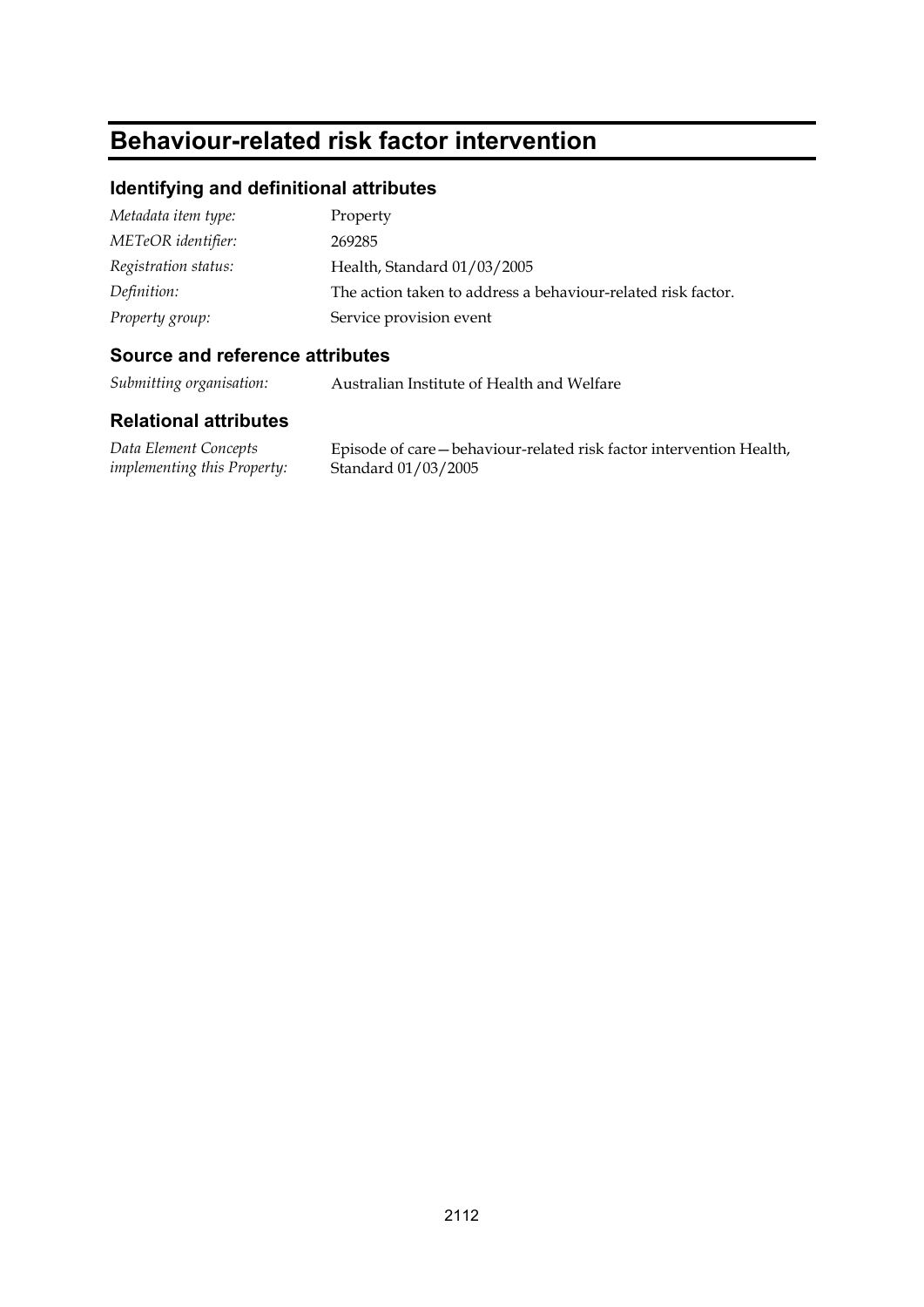## **Behaviour-related risk factor intervention purpose**

### **Identifying and definitional attributes**

| Metadata item type:  | Property                                                                |
|----------------------|-------------------------------------------------------------------------|
| METeOR identifier:   | 269286                                                                  |
| Registration status: | Health, Standard 01/03/2005                                             |
| Definition:          | A lifestyle choice related risk factor associated with an intervention. |
| Property group:      | Service provision event                                                 |

### **Source and reference attributes**

*Submitting organisation:* Australian Institute of Health and Welfare

### **Relational attributes**

*Data Element Concepts implementing this Property:* Episode of care—behaviour-related risk factor intervention purpose Health, Standard 01/03/2005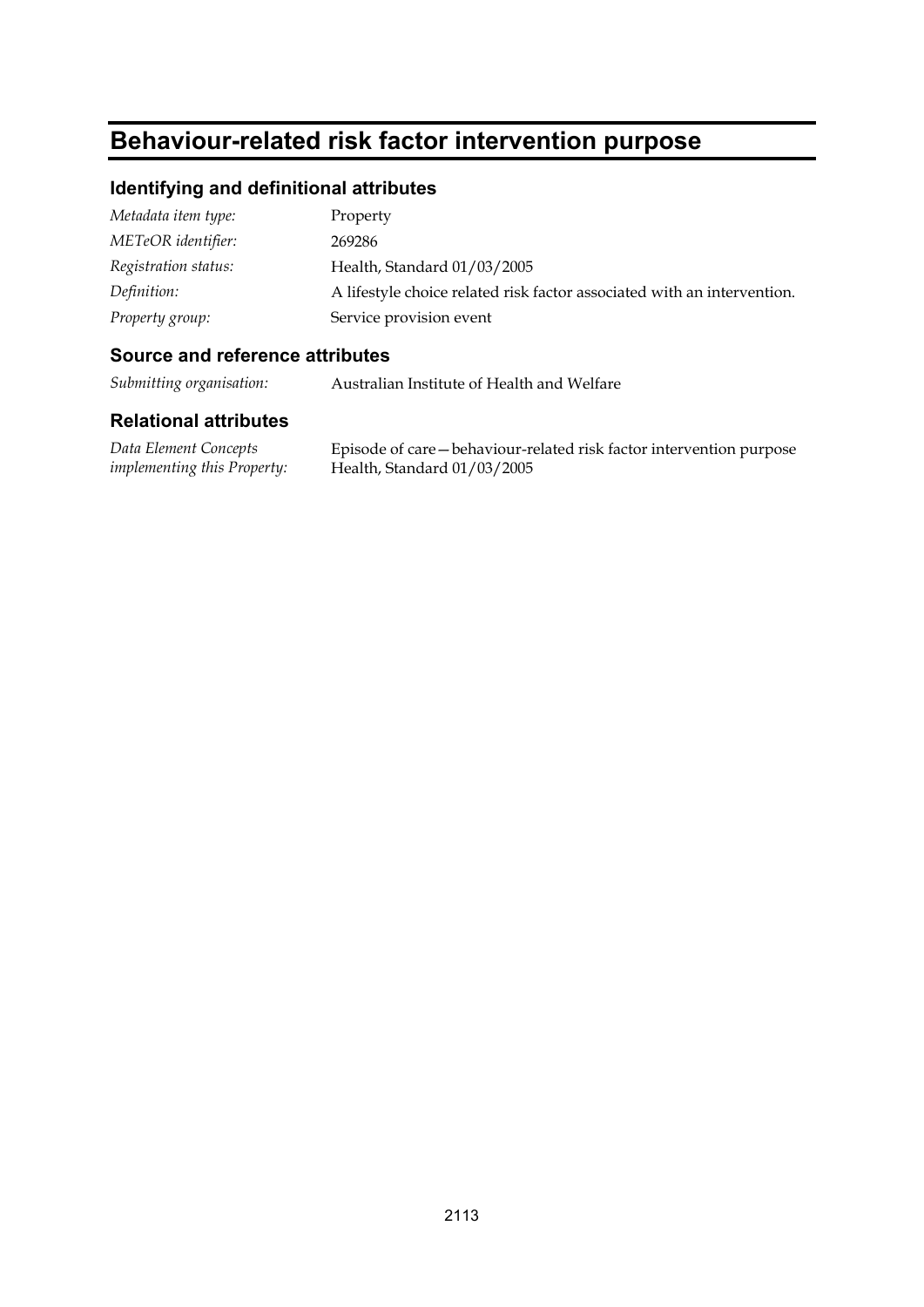## **Beta-blocker therapy status**

### **Identifying and definitional attributes**

| Metadata item type:  | Property                                         |
|----------------------|--------------------------------------------------|
| METeOR identifier:   | 284791                                           |
| Registration status: | Health, Standard 04/06/2004                      |
| Definition:          | An indicator of the use of beta-blocker therapy. |
| Property group:      | Health and wellbeing                             |

### **Source and reference attributes**

*Submitting organisation:* Australian Institute of Health and Welfare

### **Relational attributes**

*Data Element Concepts implementing this Property:* Person—beta-blocker therapy status Health, Standard 04/06/2004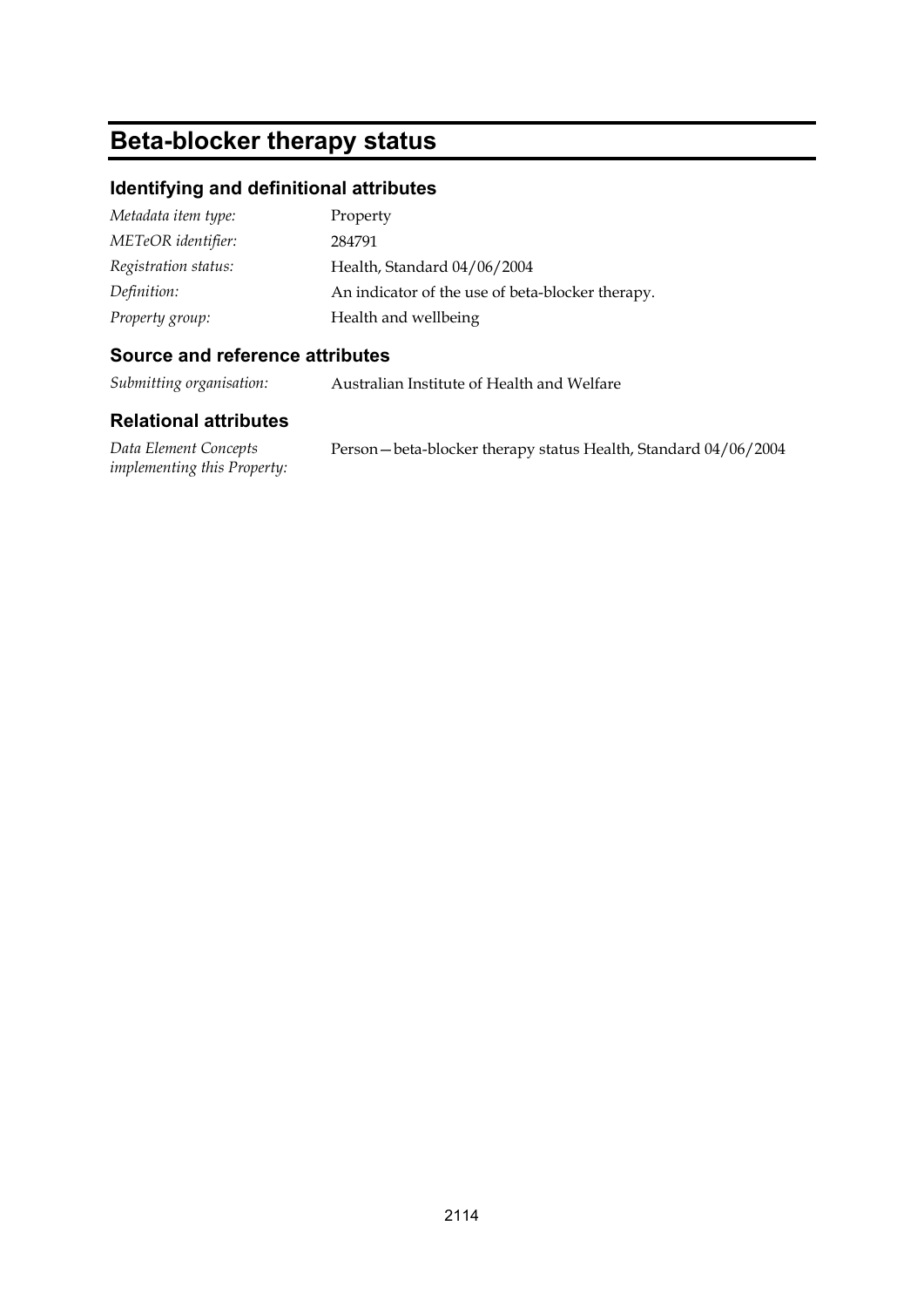## **Birth method**

### **Identifying and definitional attributes**

| Property group:      | of a product of conception.<br>Birth event                     |
|----------------------|----------------------------------------------------------------|
| Definition:          | The method of complete expulsion or extraction from its mother |
| Registration status: | Health, Standard 06/09/2006                                    |
| METeOR identifier:   | 337674                                                         |
| Metadata item type:  | Property                                                       |

*Submitting organisation:* Australian Institute of Health and Welfare

| Related metadata references:                                | Supersedes Delivery method Health, Superseded 06/09/2006 |
|-------------------------------------------------------------|----------------------------------------------------------|
| Data Element Concepts<br><i>implementing this Property:</i> | Birth event – birth method Health, Standard 06/09/2006   |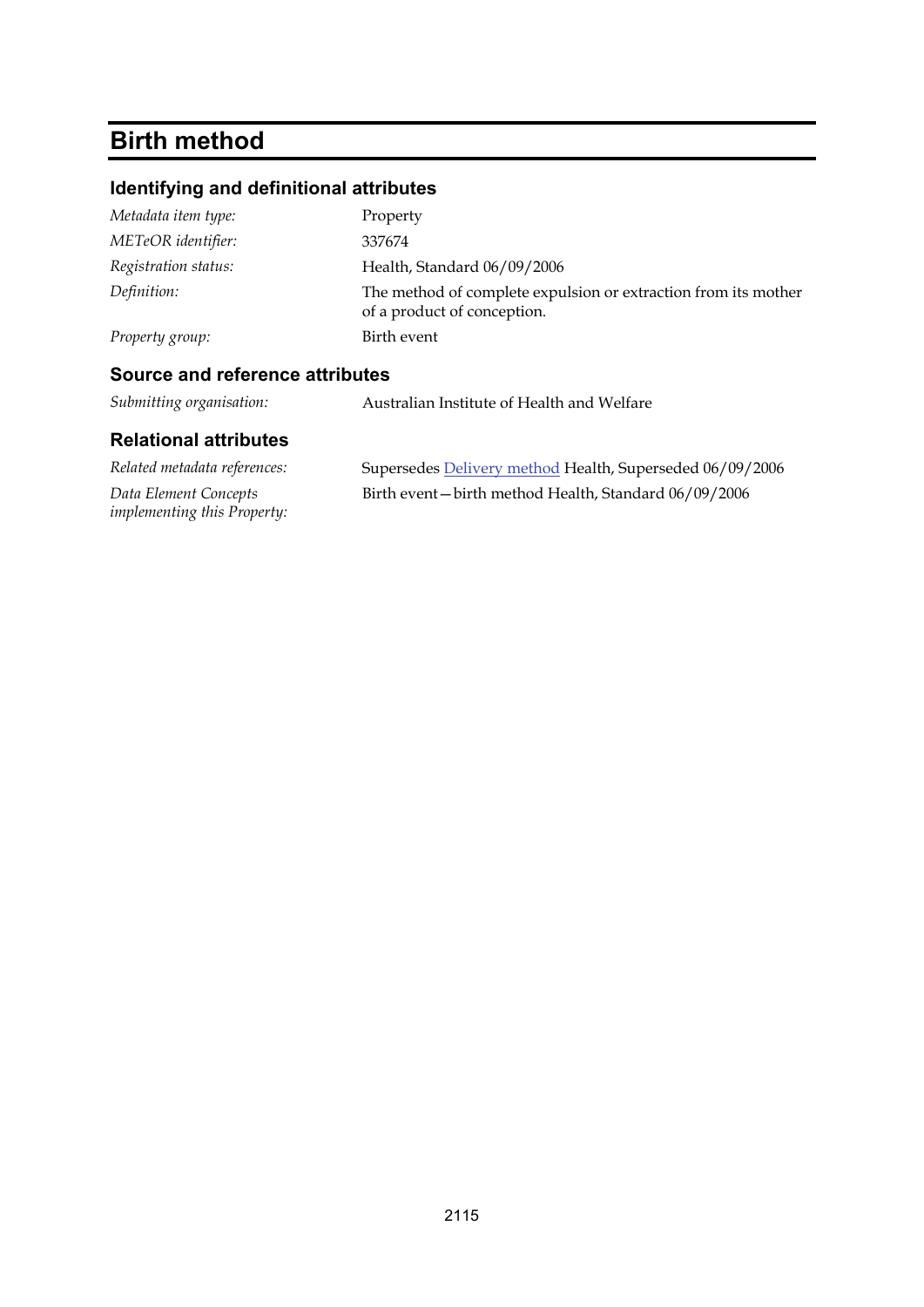## **Birth order**

### **Identifying and definitional attributes**

| Metadata item type:<br>METeOR identifier: | Property<br>269038                                                                                                                                                                                                                                                                                                                                                                                                                                    |
|-------------------------------------------|-------------------------------------------------------------------------------------------------------------------------------------------------------------------------------------------------------------------------------------------------------------------------------------------------------------------------------------------------------------------------------------------------------------------------------------------------------|
| Registration status:                      | Health, Standard 01/03/2005                                                                                                                                                                                                                                                                                                                                                                                                                           |
| Definition:                               | The sequence number in the multiple birth.                                                                                                                                                                                                                                                                                                                                                                                                            |
| Context:                                  | National Minimum Data Set (NMDS) Perinatal:                                                                                                                                                                                                                                                                                                                                                                                                           |
|                                           | Required to analyse pregnancy outcome according to birth order and<br>identify the individual baby resulting from a multiple birth<br>pregnancy. Multiple births have higher risks of perinatal mortality<br>and morbidity. Multiple birth pregnancies are often associated with<br>obstetric complications, labour and delivery complications, higher<br>rates of neonatal morbidity, low <b>birthweight</b> , and a higher perinatal<br>death rate. |
|                                           | Data Set Specification (DSS) - Health care client identification:                                                                                                                                                                                                                                                                                                                                                                                     |
|                                           | While this piece of information is normally recorded for multiple<br>births against the mother's record, if the health care client volunteers<br>the information, it should be recorded.                                                                                                                                                                                                                                                              |
| Property group:                           | Birth event                                                                                                                                                                                                                                                                                                                                                                                                                                           |

### **Source and reference attributes**

| Submitting organisation: | Australian Institute of Health and Welfare |
|--------------------------|--------------------------------------------|
| Origin:                  | AS5017 Health Care Client Identification   |

| Data Element Concepts              | Birth - birth order Health, Standard 01/03/2005 |
|------------------------------------|-------------------------------------------------|
| <i>implementing this Property:</i> |                                                 |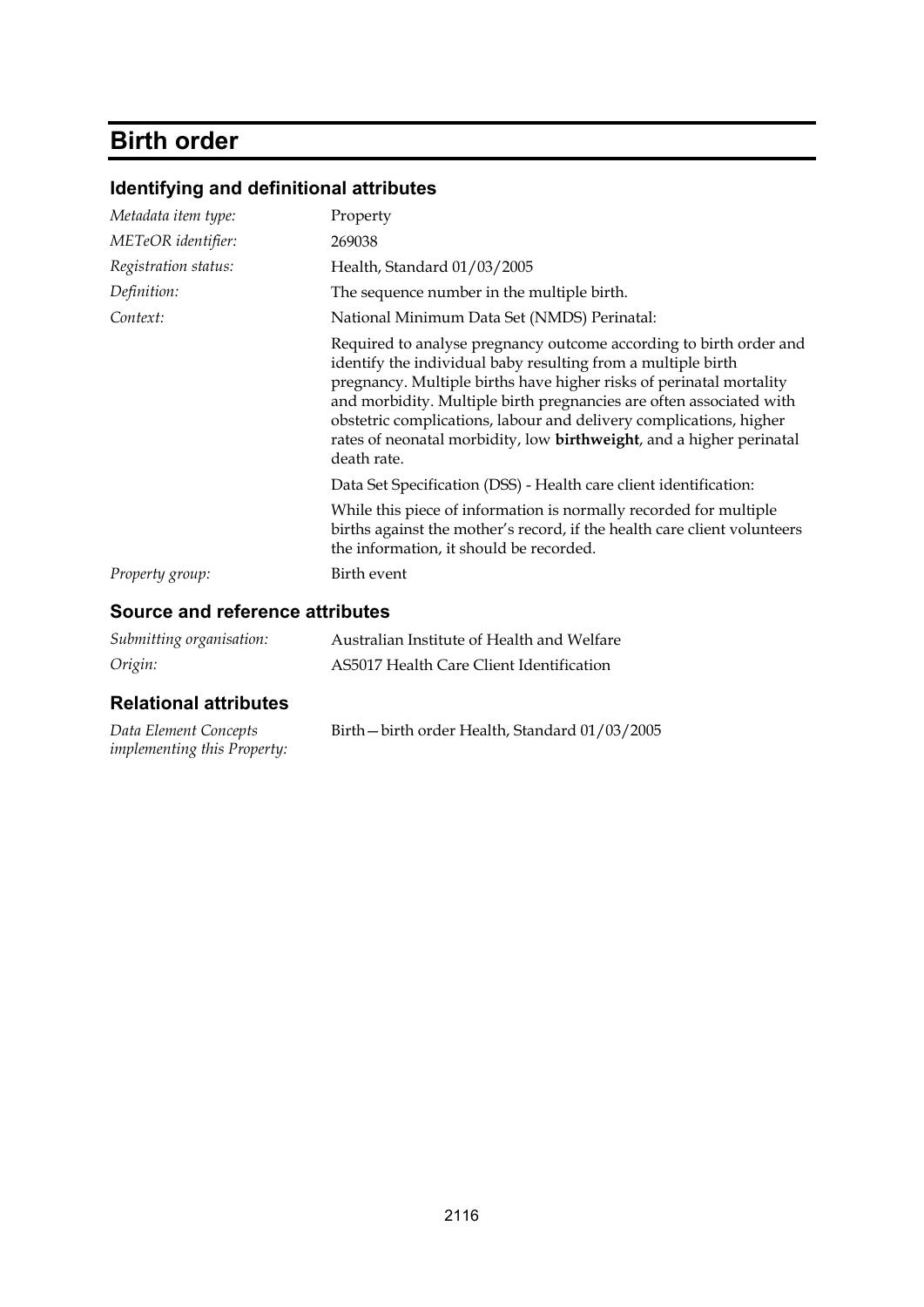## **Birth plurality**

## **Identifying and definitional attributes**

| Metadata item type:                | Property                                                                                                                                                                                 |
|------------------------------------|------------------------------------------------------------------------------------------------------------------------------------------------------------------------------------------|
| METeOR identifier:                 | 269039                                                                                                                                                                                   |
| Registration status:               | Health, Standard 01/03/2005                                                                                                                                                              |
| Definition:                        | An indicator of multiple birth, showing the total number of births<br>resulting from a single pregnancy.                                                                                 |
| Context:                           | National Minimum Data Set (NMDS) Perinatal:                                                                                                                                              |
|                                    | Multiple pregnancy increases the risk of complications during<br>pregnancy, labour and delivery and is associated with higher risk of<br>perinatal morbidity and mortality.              |
|                                    | Data Set Specification (DSS) Health Care Client Identification:                                                                                                                          |
|                                    | While this piece of information is normally recorded for multiple<br>births against the mother's record, if the health care client volunteers<br>the information, it should be recorded. |
| Property group:                    | Birth event                                                                                                                                                                              |
| Carreae and esfavorese atteilurisa |                                                                                                                                                                                          |

### **Source and reference attributes**

| Submitting organisation:                                    | Australian Institute of Health and Welfare              |
|-------------------------------------------------------------|---------------------------------------------------------|
| <b>Relational attributes</b>                                |                                                         |
| Data Element Concepts<br><i>implementing this Property:</i> | Birth event-birth plurality Health, Standard 01/03/2005 |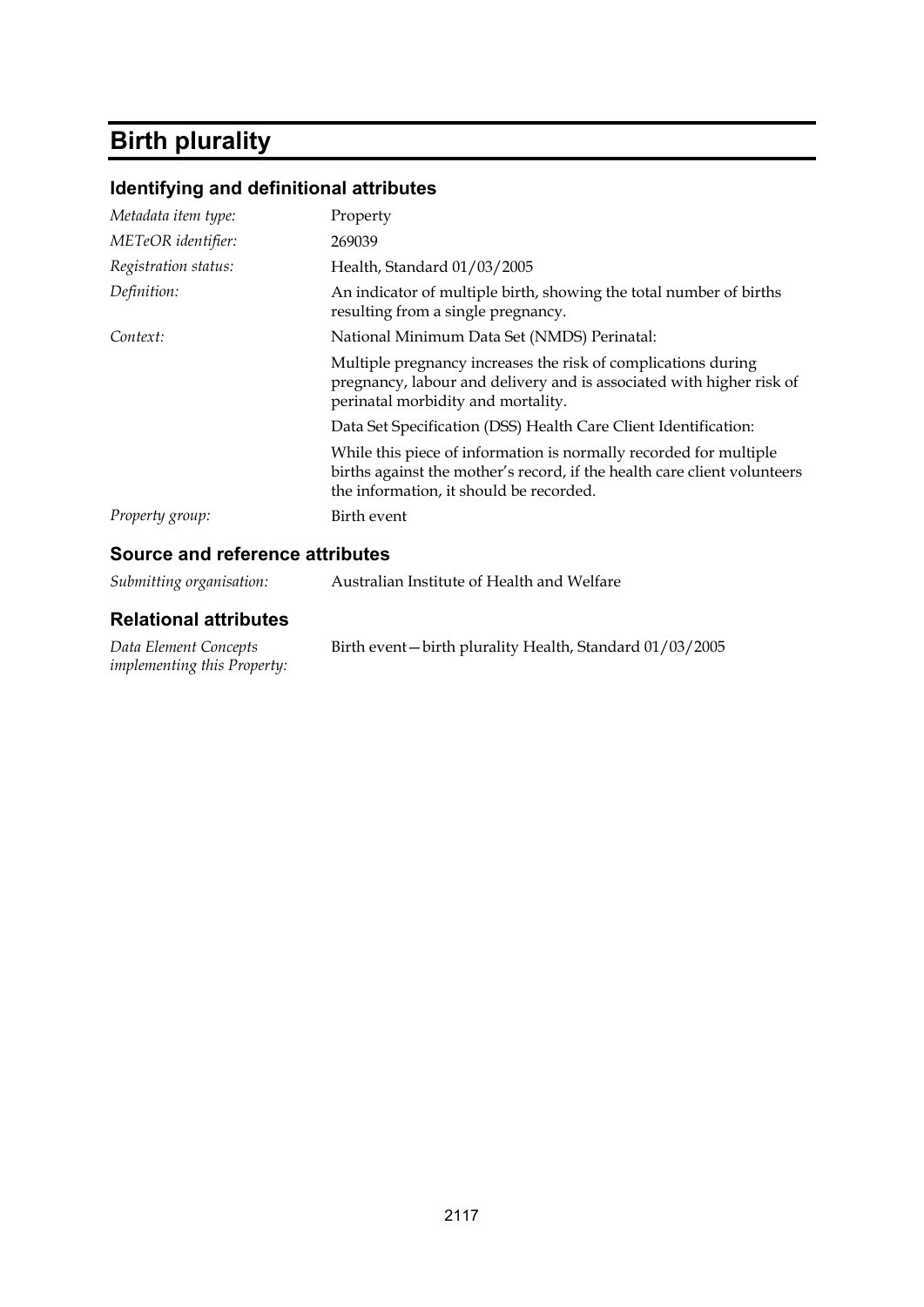## **Birth presentation**

### **Identifying and definitional attributes**

| Metadata item type:  | Property                                                   |
|----------------------|------------------------------------------------------------|
| METeOR identifier:   | 269062                                                     |
| Registration status: | Health, Standard 01/03/2005                                |
| Definition:          | Presenting part of the fetus (at lower segment of uterus). |
| Property group:      | Birth event                                                |

### **Source and reference attributes**

*Submitting organisation:* Australian Institute of Health and Welfare

| Data Element Concepts              | Birth event – birth presentation Health, Standard 06/09/2006   |
|------------------------------------|----------------------------------------------------------------|
| <i>implementing this Property:</i> | Birth event - birth presentation Health, Superseded 06/09/2006 |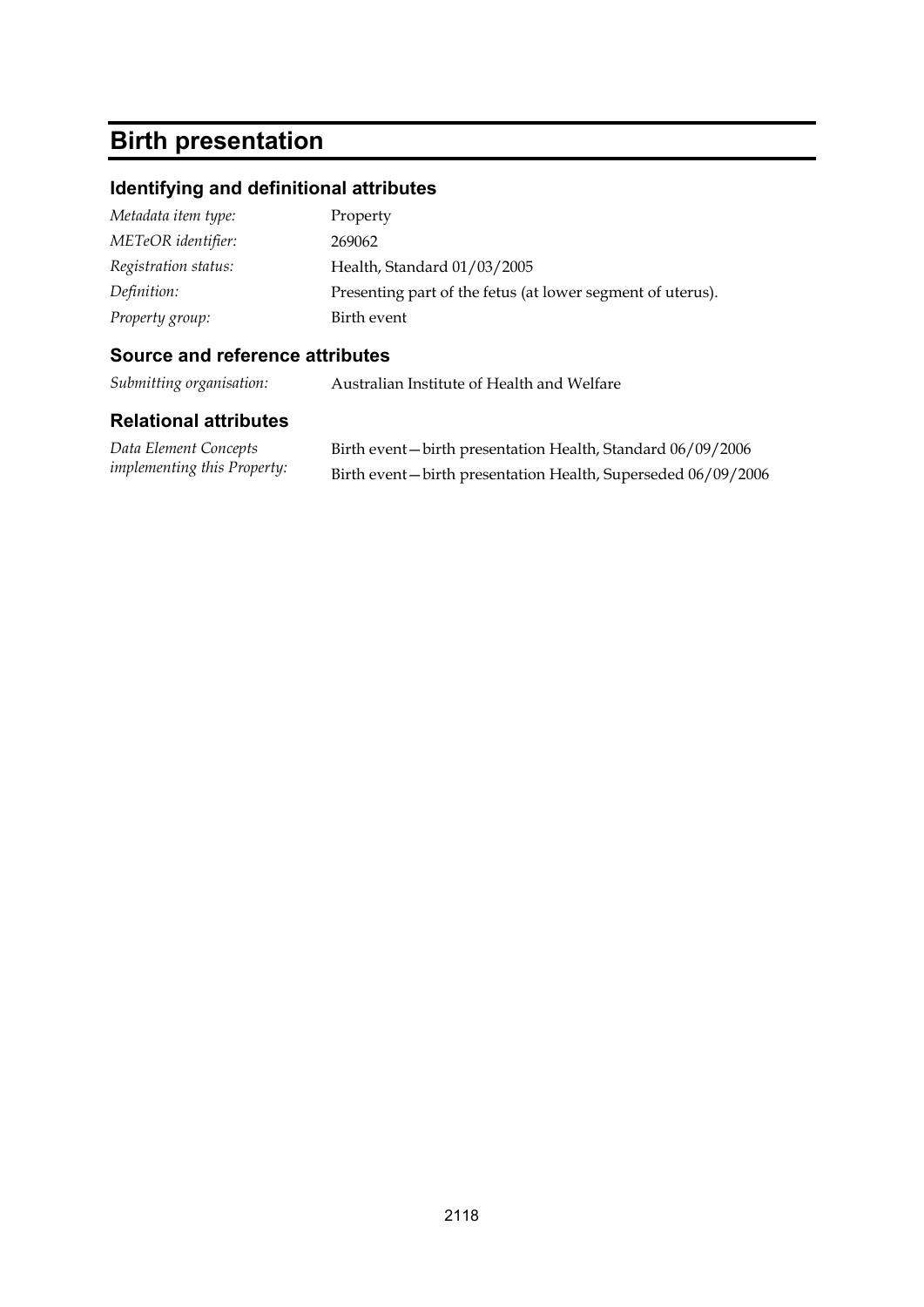## **Birth status**

### **Identifying and definitional attributes**

| Metadata item type:  | Property                                                |
|----------------------|---------------------------------------------------------|
| METeOR identifier:   | 269064                                                  |
| Registration status: | Health, Standard 01/03/2005                             |
| Definition:          | Status of the baby at birth as an outcome of pregnancy. |
| Property group:      | Birth event                                             |

### **Source and reference attributes**

*Submitting organisation:* Australian Institute of Health and Welfare

### **Relational attributes**

*Data Element Concepts implementing this Property:* Birth—birth status Health, Standard 01/03/2005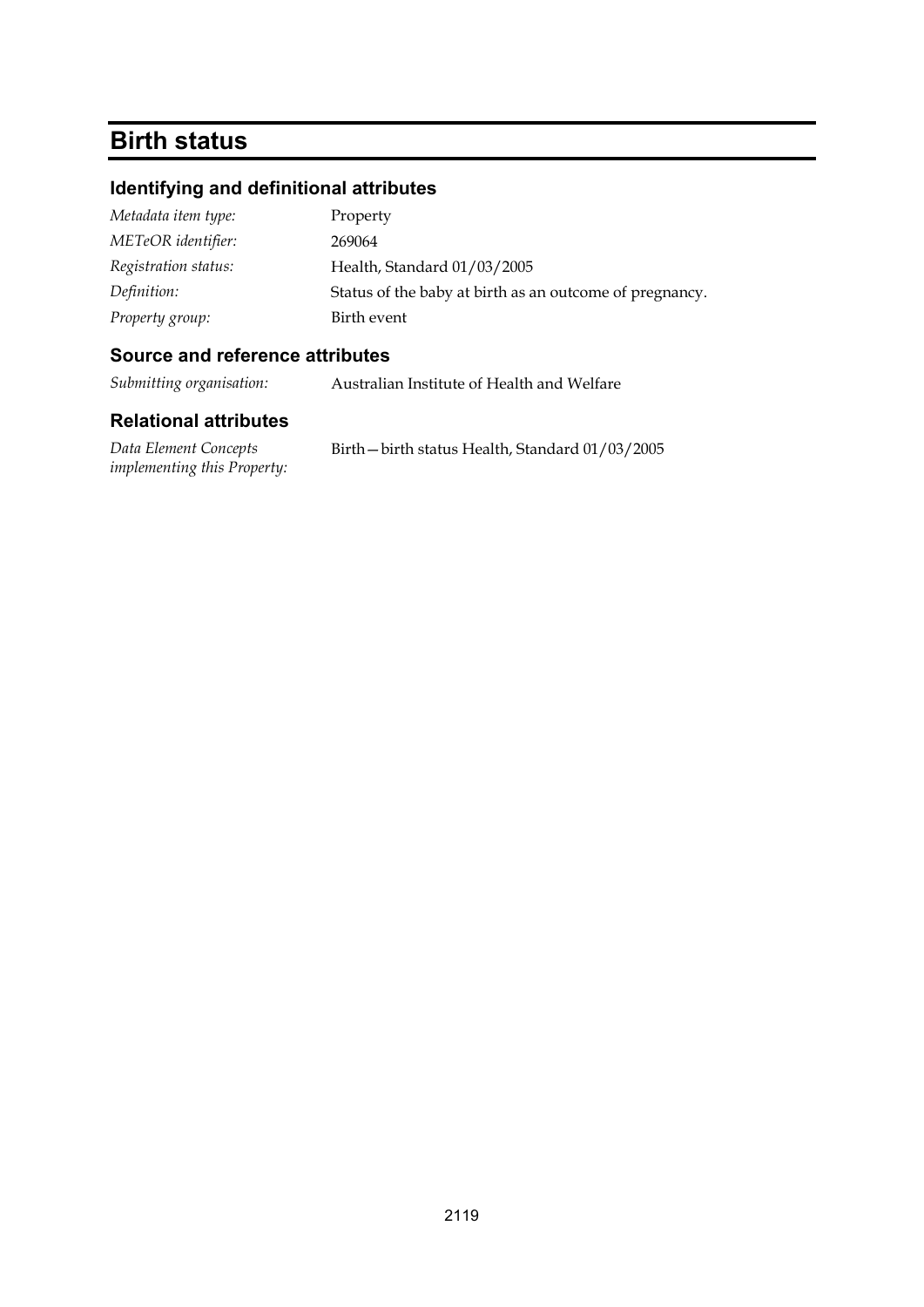## **Birth weight**

### **Identifying and definitional attributes**

| Metadata item type:  | Property                                      |
|----------------------|-----------------------------------------------|
| METeOR identifier:   | 269347                                        |
| Registration status: | Health, Standard 01/03/2005                   |
| Definition:          | The weight of a newborn as recorded at birth. |
| Property group:      | Physical characteristics                      |

### **Source and reference attributes**

*Submitting organisation:* Australian Institute of Health and Welfare

### **Relational attributes**

*Data Element Concepts implementing this Property:* Birth—birth weight Health, Standard 01/03/2005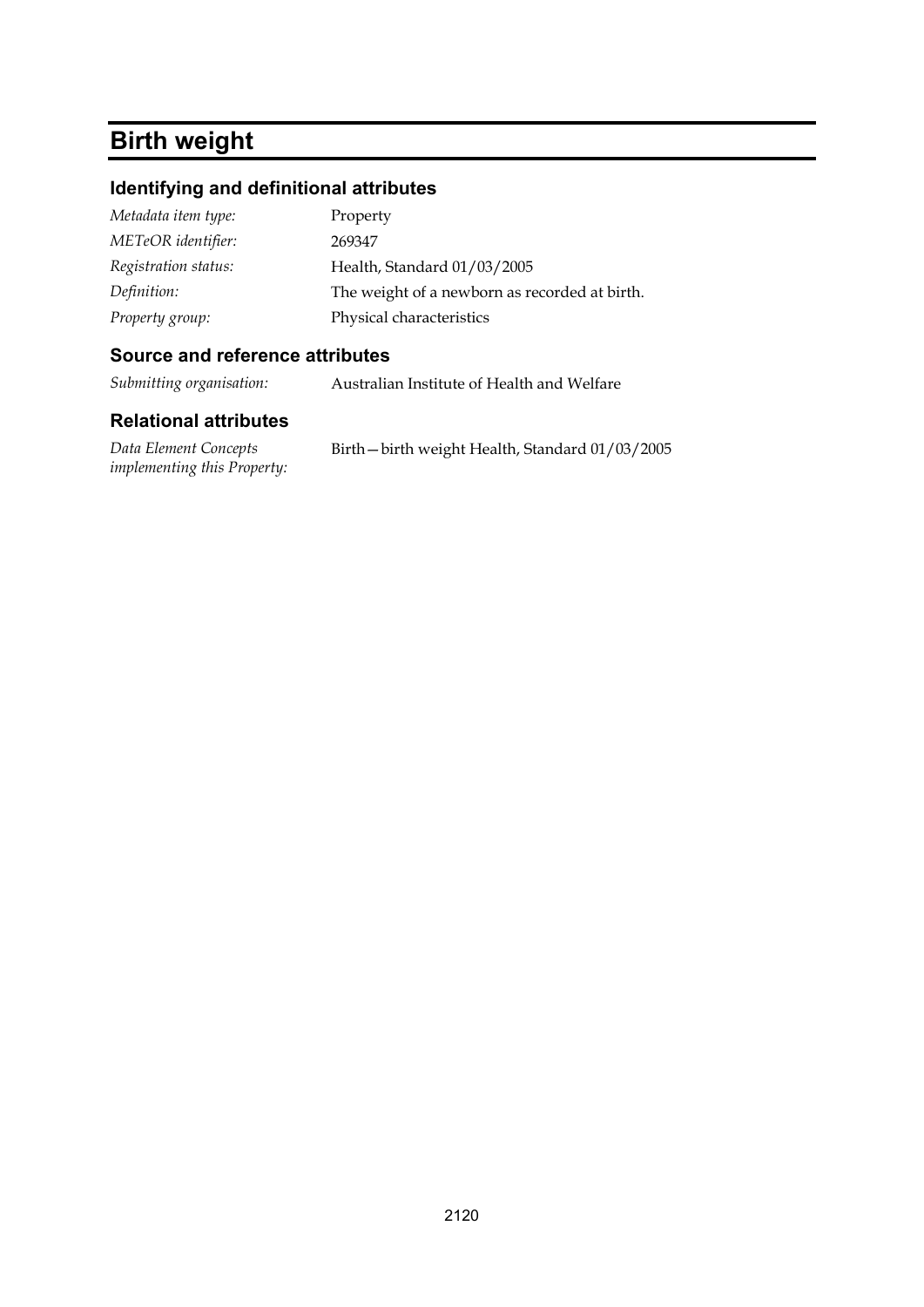## **Bleeding episode status**

*implementing this Property:*

### **Identifying and definitional attributes**

| Metadata item type:          | Property                                                            |
|------------------------------|---------------------------------------------------------------------|
| METeOR identifier:           | 360954                                                              |
| Registration status:         | Health, Standard 01/10/2008                                         |
| Definition:                  | An episode of bleeding.                                             |
| Property group:              | Health and wellbeing                                                |
| <b>Relational attributes</b> |                                                                     |
| Related metadata references: | Supersedes Bleeding episode status Health, Superseded<br>01/10/2008 |
| Data Element Concepts        | Person-bleeding episode status Health, Standard 01/10/2008          |

2121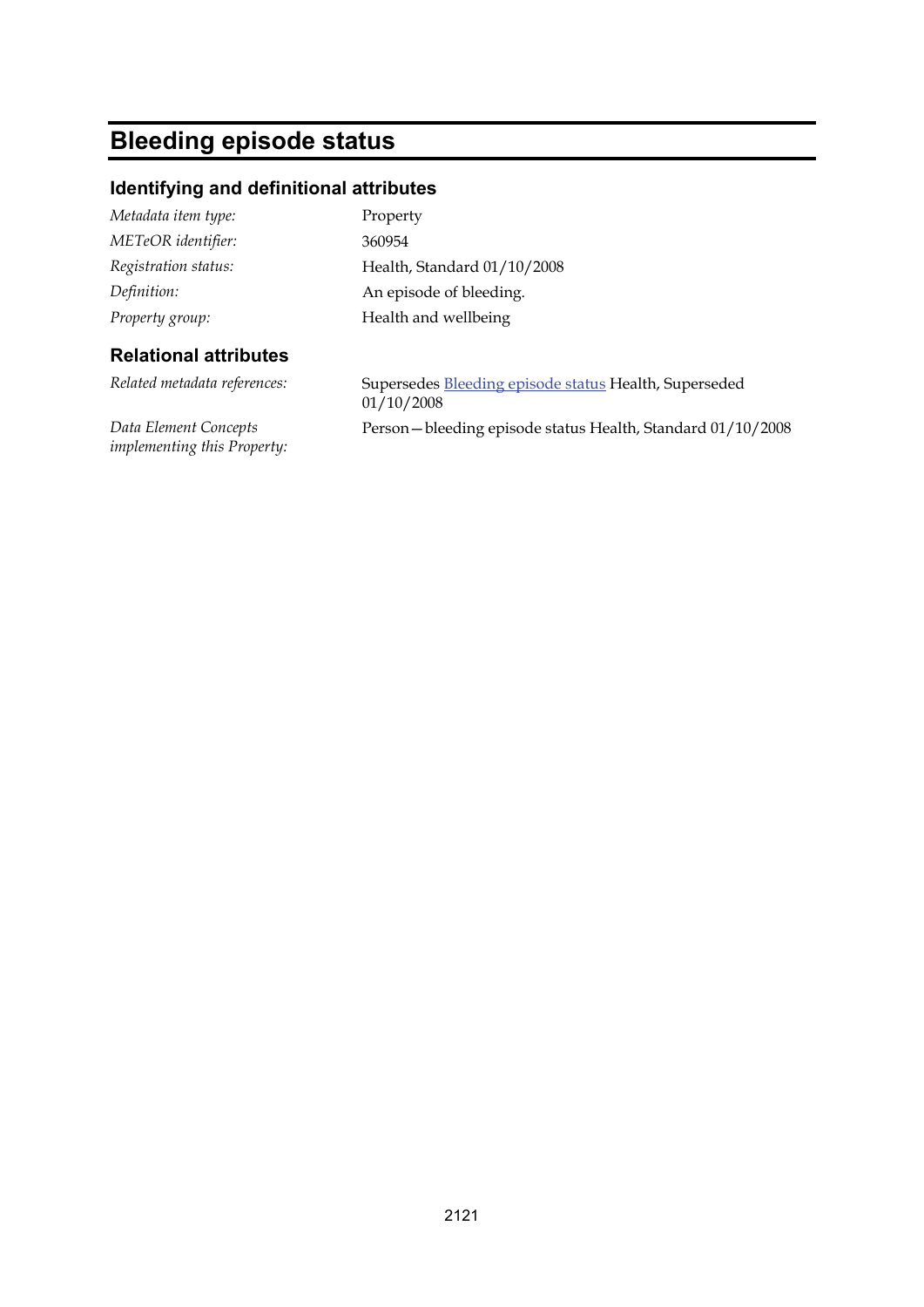## **Bleeding location**

### **Identifying and definitional attributes**

| Metadata item type:  | Property                                                 |
|----------------------|----------------------------------------------------------|
| METeOR identifier:   | 344781                                                   |
| Registration status: | Health, Standard 01/10/2008                              |
| Definition:          | The source of bleeding or escape of blood from a vessel. |
| Property group:      | Crisis event                                             |

### **Relational attributes**

*Data Element Concepts implementing this Property:* Person with acute coronary syndrome—bleeding location Health, Standard 01/10/2008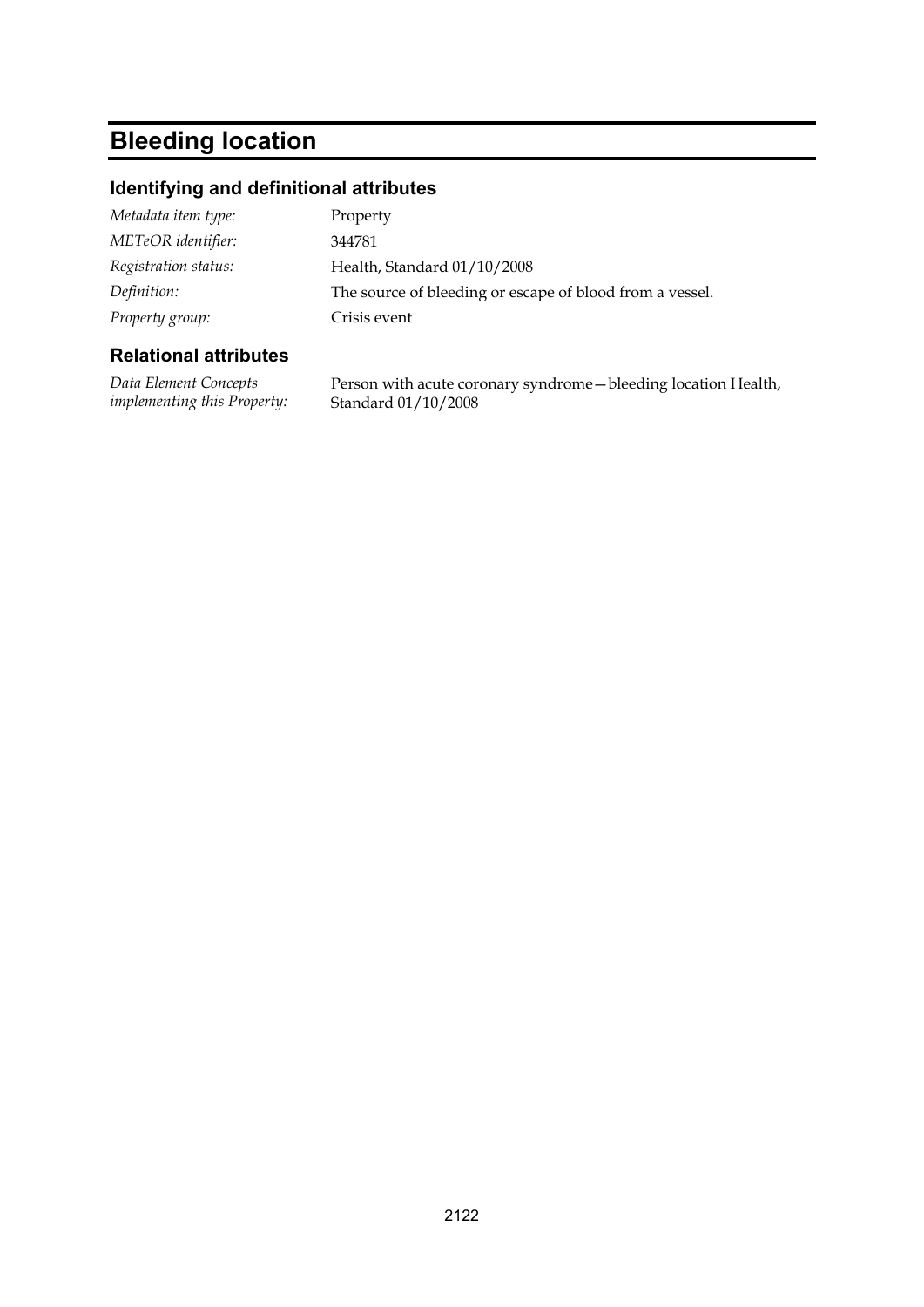## **Blindness**

## **Identifying and definitional attributes**

| Metadata item type:  | Property                                                                                                                                                                                                                                                           |
|----------------------|--------------------------------------------------------------------------------------------------------------------------------------------------------------------------------------------------------------------------------------------------------------------|
| METeOR identifier:   | 269103                                                                                                                                                                                                                                                             |
| Registration status: | Health, Standard 01/03/2005                                                                                                                                                                                                                                        |
| Definition:          | Blindness is less than 6/60 vision in the better eye with glasses. Vision<br>$6/60$ is the ability to see only at 6 metres what the normal eye can see<br>at 60 metres. An indicator of the presence or development of a visual<br>impairment or inability to see. |
| Property group:      | Health and wellbeing                                                                                                                                                                                                                                               |
|                      |                                                                                                                                                                                                                                                                    |

### **Source and reference attributes**

| Data Element Concepts              | Person - blindness Health, Standard 01/03/2005 |
|------------------------------------|------------------------------------------------|
| <i>implementing this Property:</i> |                                                |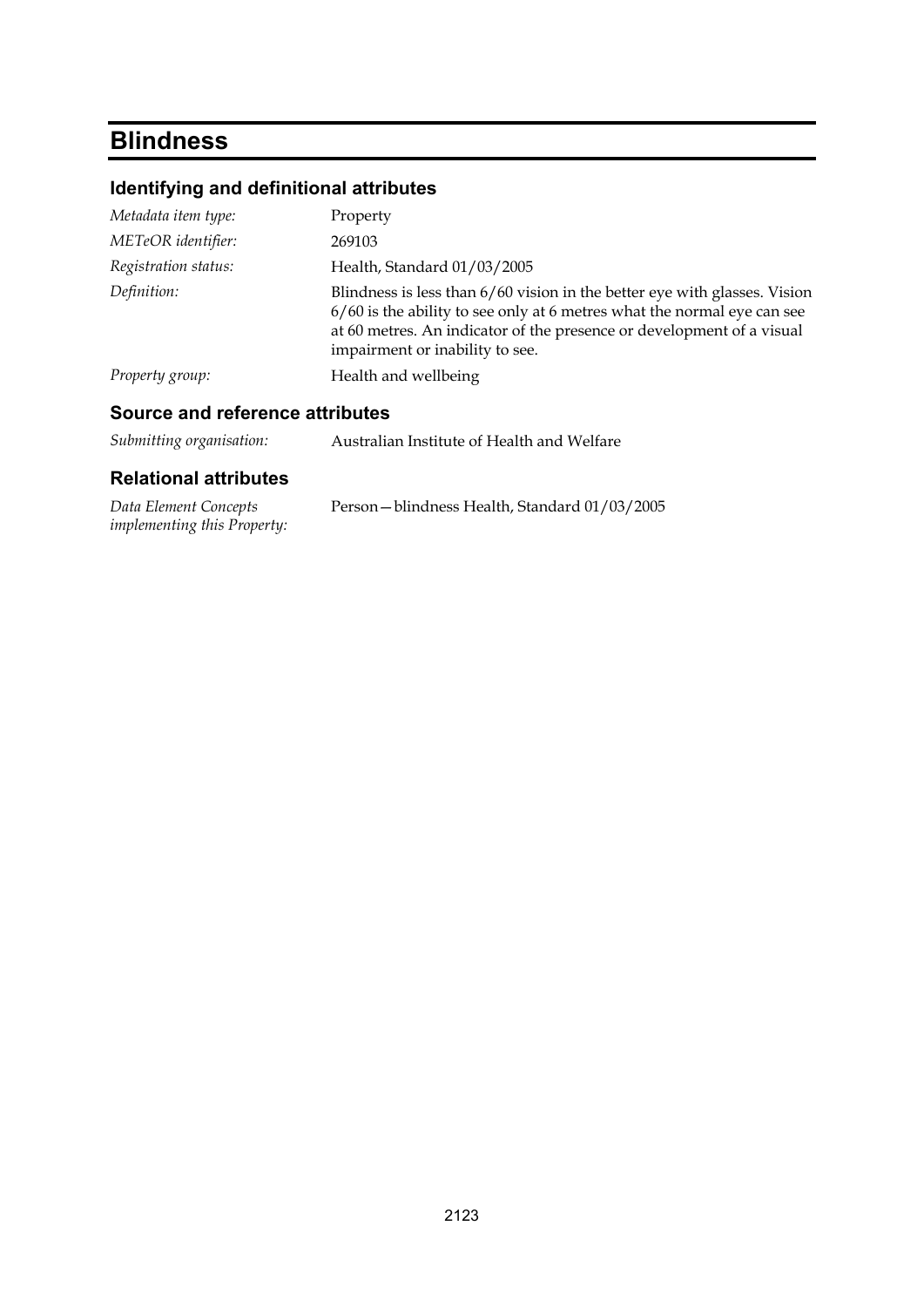## **Blood pressure**

## **Identifying and definitional attributes**

| Metadata item type:  | Property                                                                      |
|----------------------|-------------------------------------------------------------------------------|
| METeOR identifier:   | 269105                                                                        |
| Registration status: | Health, Standard 01/03/2005                                                   |
| Definition:          | The pressure exerted by blood against the inner walls of the blood<br>vessels |
| Property group:      | Health and wellbeing                                                          |

### **Source and reference attributes**

| Submitting organisation: | Australian Institute of Health and Welfare                  |
|--------------------------|-------------------------------------------------------------|
| Origin:                  | Macquarie University 2003. The Macquarie Dictionary 3rd ed. |
|                          | Sydney: The Macquarie Library Pty Ltd                       |

| Data Element Concepts              | Person-blood pressure (diastolic) Health, Standard 01/03/2005 |
|------------------------------------|---------------------------------------------------------------|
| <i>implementing this Property:</i> | Person-blood pressure (systolic) Health, Standard 01/03/2005  |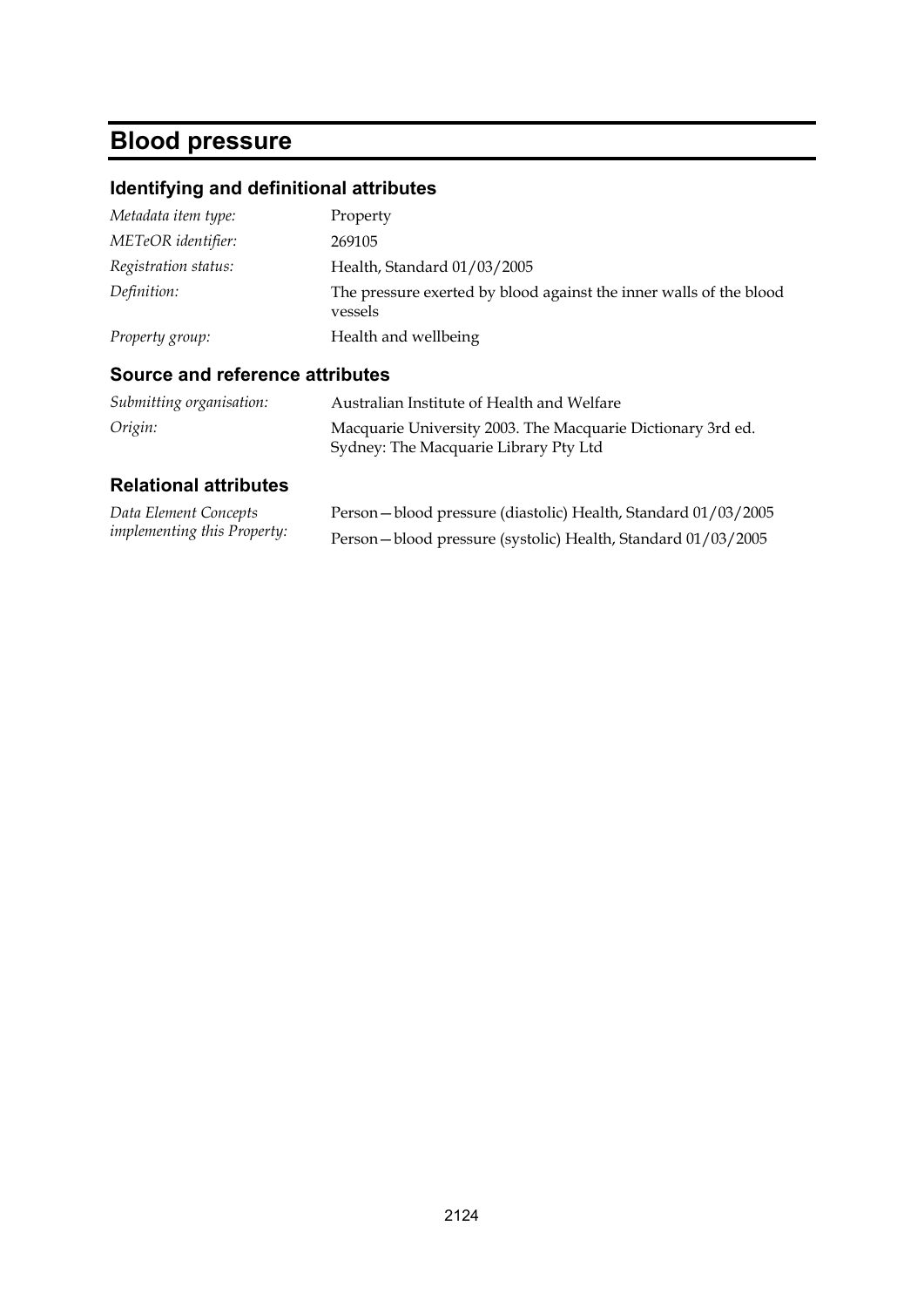## **Bodily location of main injury**

### **Identifying and definitional attributes**

| Metadata item type:  | Property                                                   |
|----------------------|------------------------------------------------------------|
| Synonymous names:    | Site                                                       |
| METeOR identifier:   | 269098                                                     |
| Registration status: | Health, Standard 01/03/2005                                |
| Definition:          | The position on the body of the primary injury of concern. |
| Property group:      | Crisis event                                               |

### **Source and reference attributes**

*Submitting organisation:* Australian Institute of Health and Welfare

| Data Element Concepts              | Person-bodily location of main injury Health, Standard 01/03/2005 |
|------------------------------------|-------------------------------------------------------------------|
| <i>implementing this Property:</i> |                                                                   |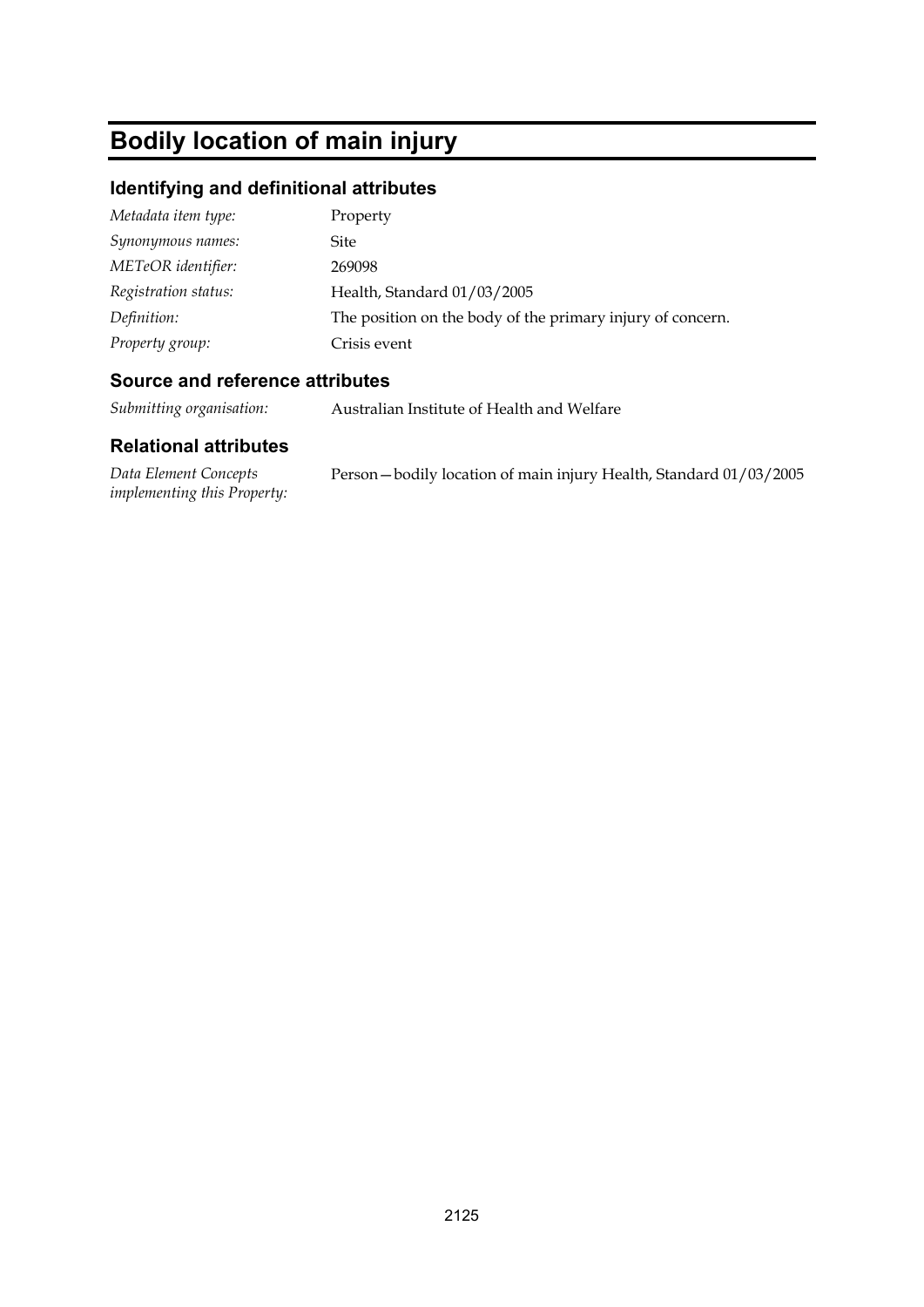# **Body function**

## **Identifying and definitional attributes**

| Metadata item type:  | Property                                                               |
|----------------------|------------------------------------------------------------------------|
| METeOR identifier:   | 320237                                                                 |
| Registration status: | Health, Standard 29/11/2006<br>Community services, Standard 16/10/2006 |
| Definition:          | The physiological or psychological function of body system.            |
| Property group:      | Physical characteristics                                               |
|                      |                                                                        |

| Data Element Concepts              | Person-body function Health, Standard 29/11/2006 |
|------------------------------------|--------------------------------------------------|
| <i>implementing this Property:</i> | Community services, Standard 16/10/2006          |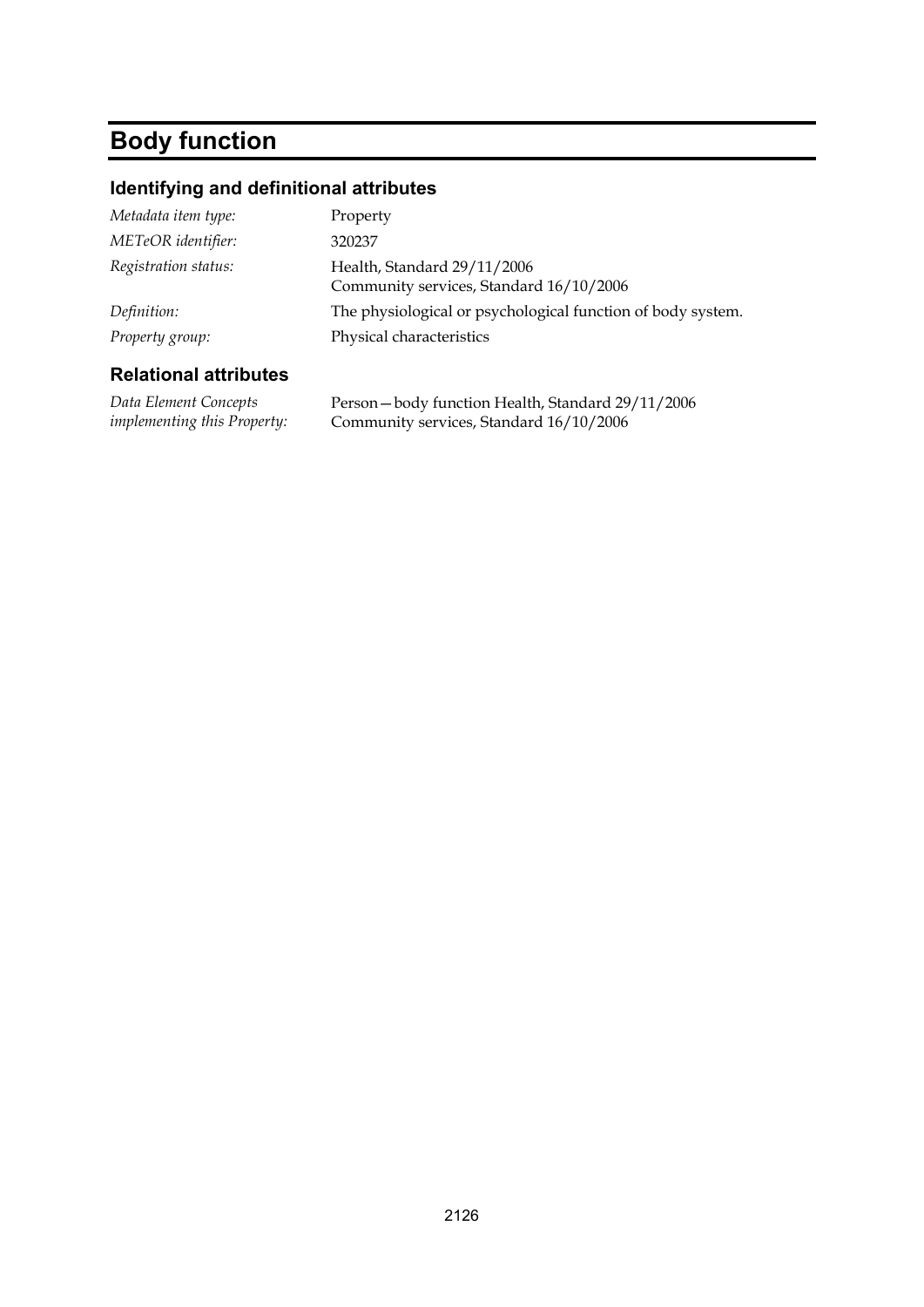## **Body mass index**

### **Identifying and definitional attributes**

| Metadata item type:  | Property                                                                                                                                                              |
|----------------------|-----------------------------------------------------------------------------------------------------------------------------------------------------------------------|
| METeOR identifier:   | 269114                                                                                                                                                                |
| Registration status: | Health, Standard 01/03/2005                                                                                                                                           |
| Definition:          | A measure of body fat that gives an indication of nutritional status.<br>Body mass index is the weight in kilograms divided by the square of<br>the height in meters. |
| Property group:      | Health and wellbeing                                                                                                                                                  |
|                      |                                                                                                                                                                       |

### **Source and reference attributes**

| Origin: | Dorland's Illustrated Medical Dictionary 30th ed. Philadelphia: |
|---------|-----------------------------------------------------------------|
|         | Saunders                                                        |

| Data Element Concepts<br><i>implementing this Property:</i> | Adult-body mass index Health, Standard 01/03/2005                      |
|-------------------------------------------------------------|------------------------------------------------------------------------|
|                                                             | Child - body mass index Health, Standard 01/03/2005                    |
|                                                             | Person-body mass index (classification) Health, Standard<br>01/03/2005 |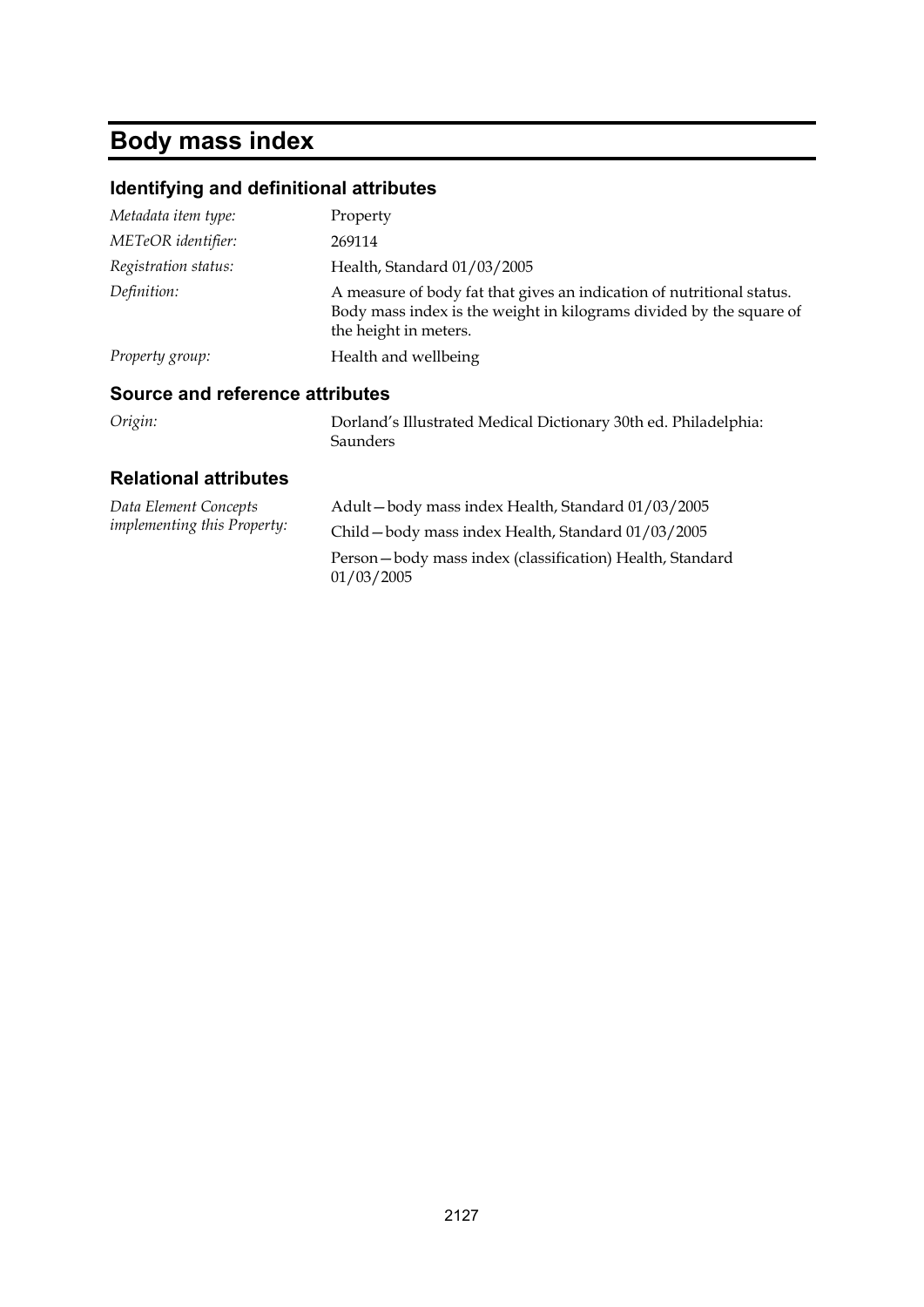## **Body structure**

### **Identifying and definitional attributes**

| <b>Relational attributes</b> |                                                                              |
|------------------------------|------------------------------------------------------------------------------|
| Property group:              | Physical characteristics                                                     |
| Definition:                  | An anatomical part of the body such as organs, limbs or their<br>components. |
| Registration status:         | Health, Standard 29/11/2006<br>Community services, Standard 16/10/2006       |
| METeOR identifier:           | 320249                                                                       |
| Metadata item type:          | Property                                                                     |

*Data Element Concepts implementing this Property:* Person—body structure Health, Standard 29/11/2006 Community services, Standard 16/10/2006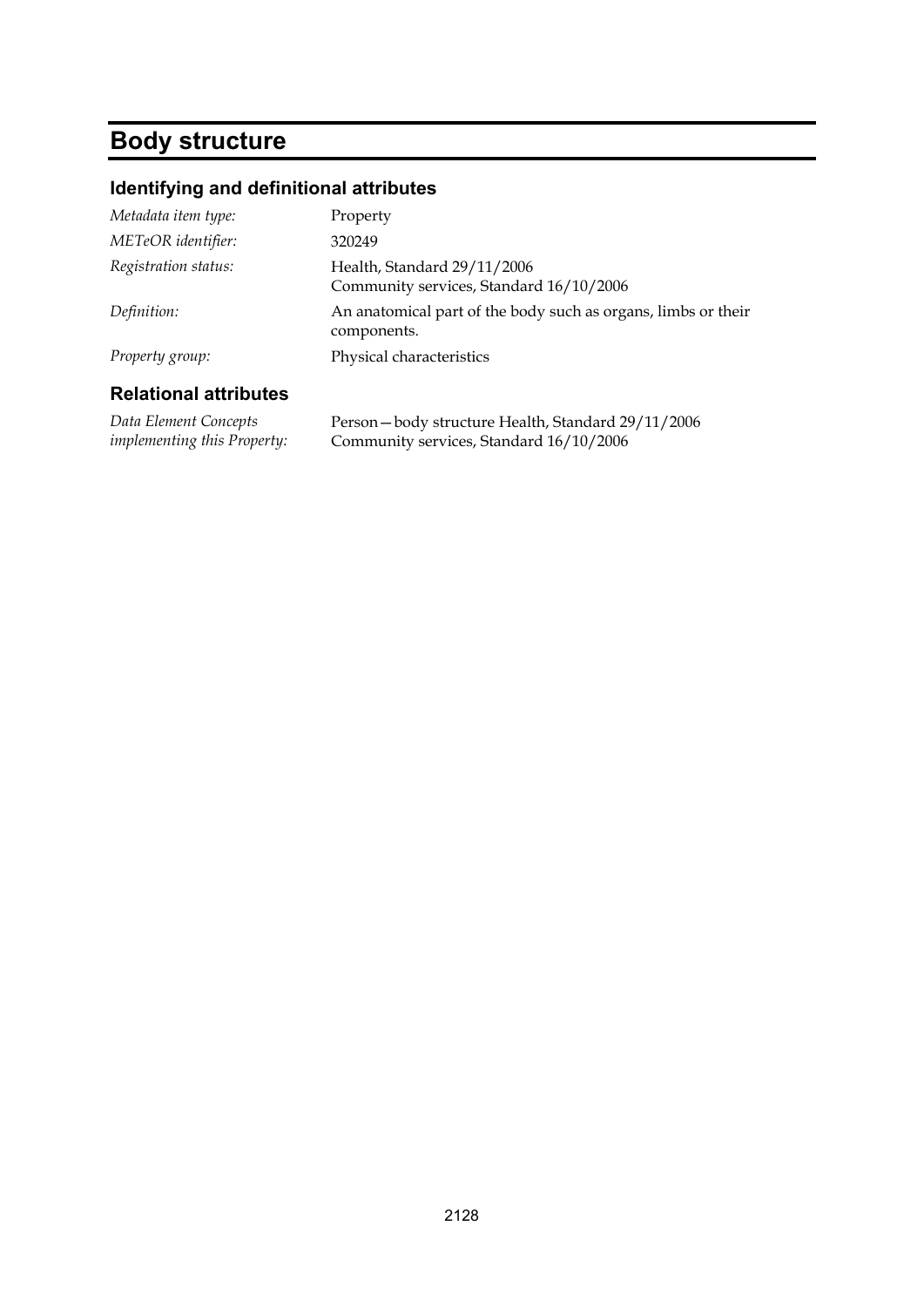## **Building/complex sub-unit identifier**

## **Identifying and definitional attributes**

| Metadata item type:  | Property                                                                                                                     |
|----------------------|------------------------------------------------------------------------------------------------------------------------------|
| METeOR identifier:   | 269388                                                                                                                       |
| Registration status: | Health, Standard 01/03/2005<br>Community services, Standard 30/09/2005                                                       |
| Definition:          | The specification of the number or identifier of a building/complex,<br>marina, etc. to clearly distinguish it from another. |
| Context:             | Australian addresses.                                                                                                        |
| Property group:      | Location characteristics                                                                                                     |

### **Source and reference attributes**

| Health Data Standards Committee |
|---------------------------------|
|                                 |

| Data Element Concepts<br><i>implementing this Property:</i> | Person (address) - building/complex sub-unit identifier Health,<br>Standard 01/03/2005<br>Community services, Standard 30/09/2005                        |
|-------------------------------------------------------------|----------------------------------------------------------------------------------------------------------------------------------------------------------|
|                                                             | Service provider organisation (address) - building/complex sub-unit<br>identifier Health, Standard 04/05/2005<br>Community services, Standard 30/09/2005 |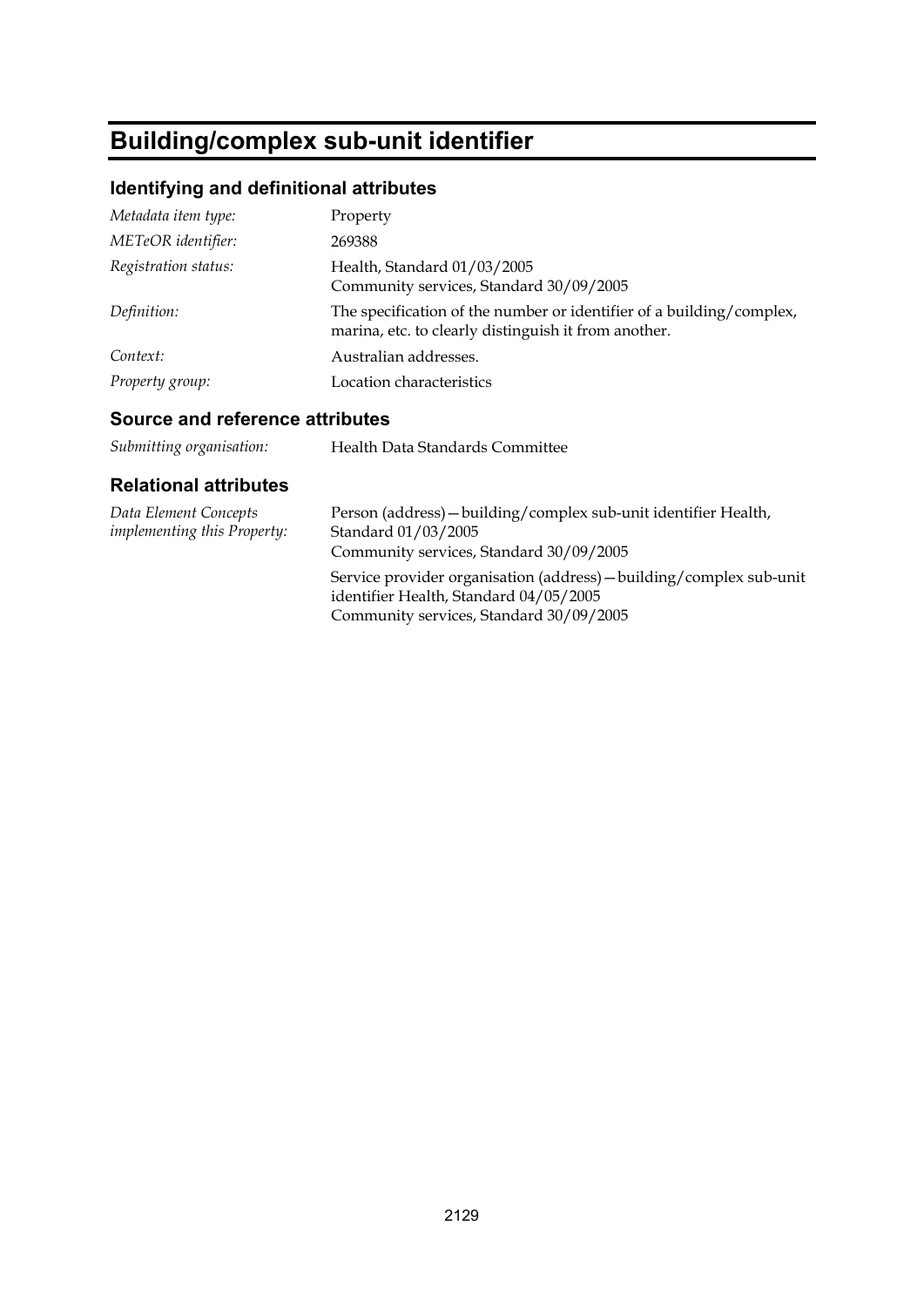## **Building/complex sub-unit type**

### **Identifying and definitional attributes**

| Metadata item type:  | Property                                                                                                                                                 |
|----------------------|----------------------------------------------------------------------------------------------------------------------------------------------------------|
| METeOR identifier:   | 269380                                                                                                                                                   |
| Registration status: | Health, Standard 01/03/2005<br>Community services, Standard 30/09/2005                                                                                   |
| Definition:          | The specification of the type of a separately identifiable portion within<br>a building/complex, marina, etc. to clearly distinguish it from<br>another. |
| Context:             | Australian addresses.                                                                                                                                    |
| Property group:      | Location characteristics                                                                                                                                 |

### **Source and reference attributes**

| Submitting organisation: | Health Data Standards Committee               |
|--------------------------|-----------------------------------------------|
| Origin:                  | Australia Post Address Presentation Standard. |

| Data Element Concepts<br><i>implementing this Property:</i> | Person (address) - building/complex sub-unit type Health, Standard<br>01/03/2005<br>Community services, Standard 30/09/2005                        |
|-------------------------------------------------------------|----------------------------------------------------------------------------------------------------------------------------------------------------|
|                                                             | Service provider organisation (address) – building/complex sub-unit<br>type Health, Standard 04/05/2005<br>Community services, Standard 30/09/2005 |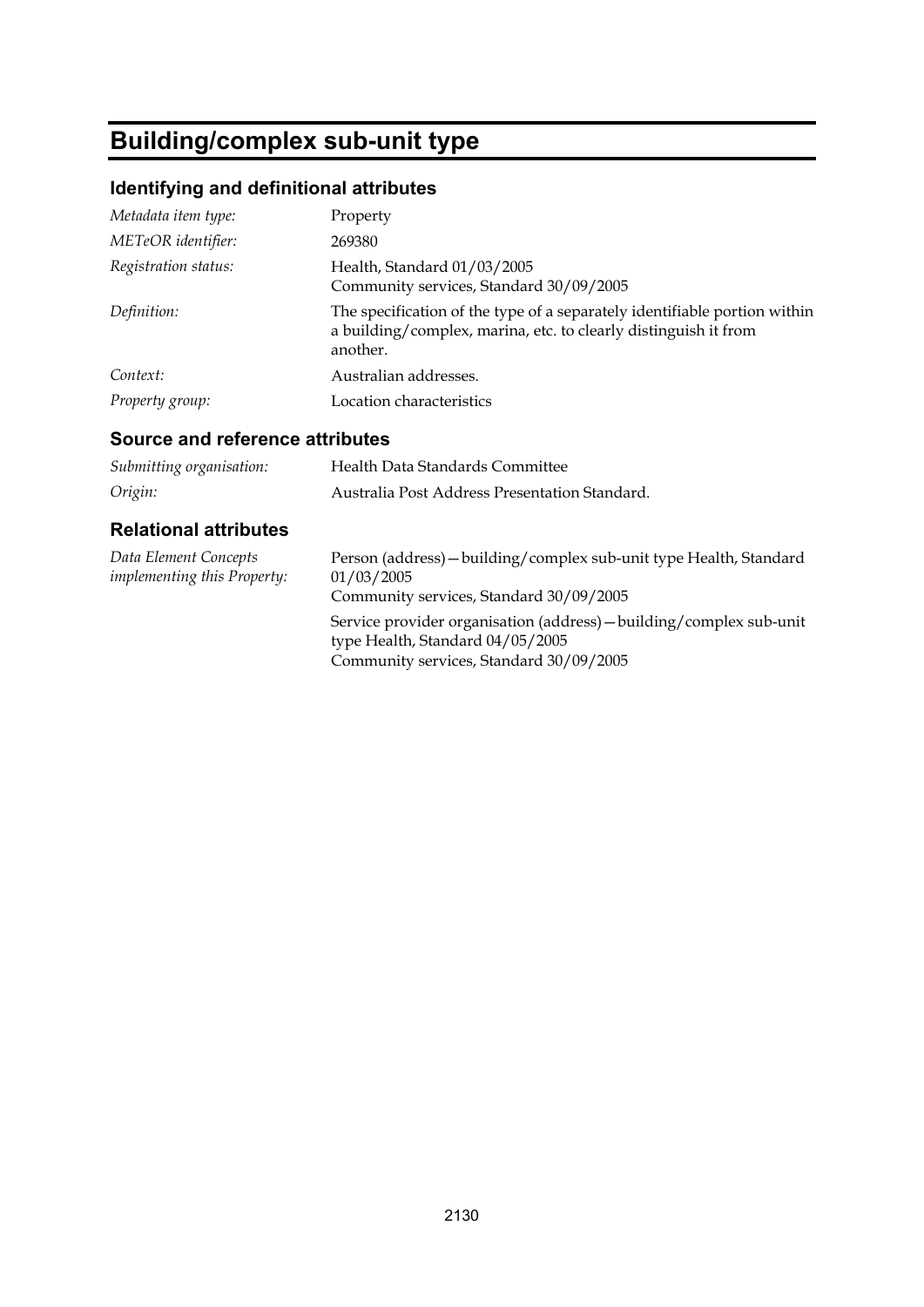## **Building/property name**

## **Identifying and definitional attributes**

| Metadata item type:  | Property                                                                                     |
|----------------------|----------------------------------------------------------------------------------------------|
| METeOR identifier:   | 269387                                                                                       |
| Registration status: | Health, Standard 01/03/2005<br>Community services, Standard 30/09/2005                       |
| Definition:          | The full name used to identify the physical building or property as<br>part of its location. |
| Context:             | Australian addresses.                                                                        |
| Property group:      | Location characteristics                                                                     |

### **Source and reference attributes**

| Health Data Standards Committee |
|---------------------------------|
|                                 |

| Data Element Concepts<br><i>implementing this Property:</i> | Person (address) - building/property name Health, Standard<br>01/03/2005<br>Community services, Standard 30/09/2005                        |
|-------------------------------------------------------------|--------------------------------------------------------------------------------------------------------------------------------------------|
|                                                             | Service provider organisation (address) – building/property name<br>Health, Standard 04/05/2005<br>Community services, Standard 30/09/2005 |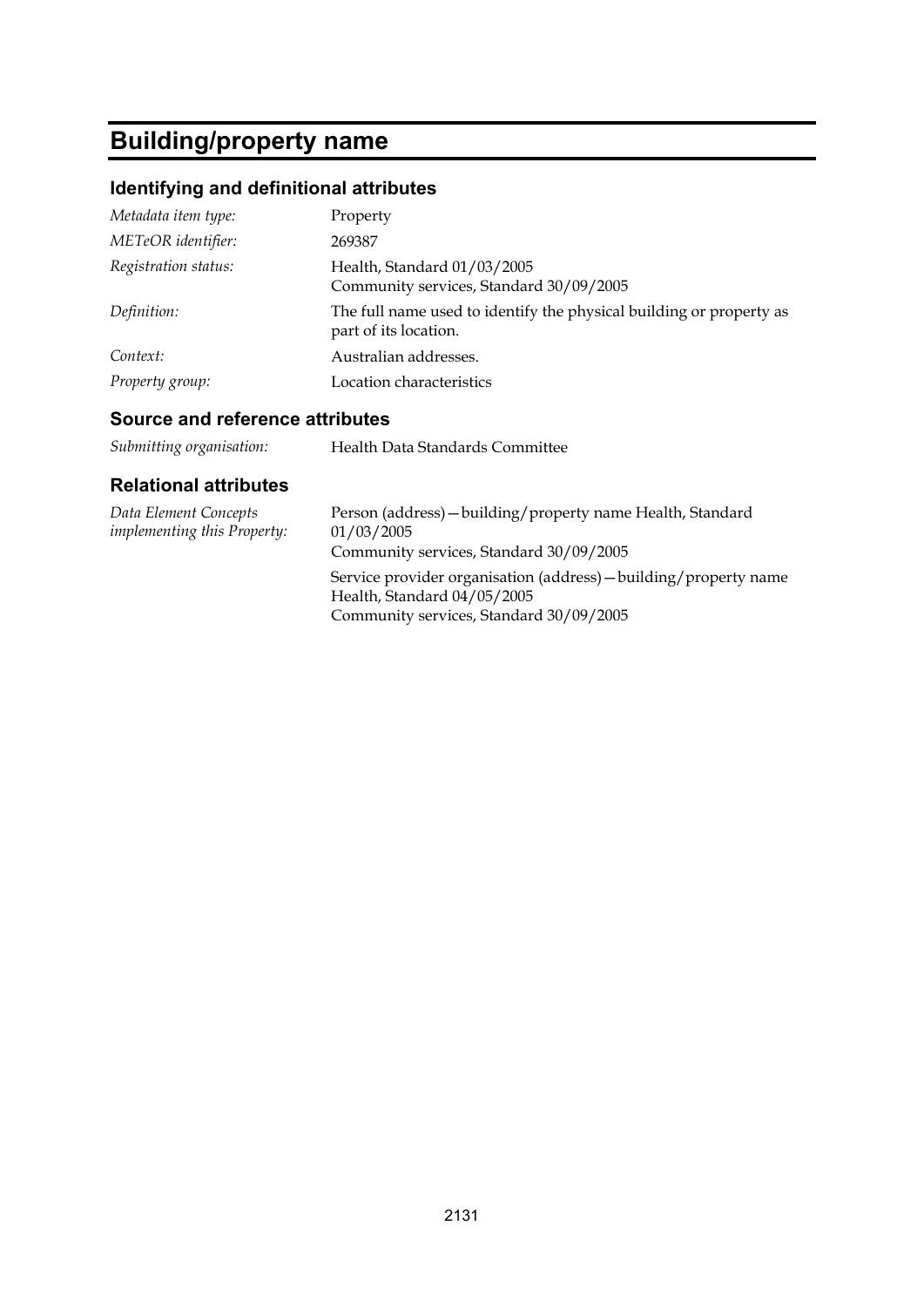## **Bundle-branch block status**

### **Identifying and definitional attributes**

| Metadata item type:  | Property                                                                                                                                            |
|----------------------|-----------------------------------------------------------------------------------------------------------------------------------------------------|
| METeOR identifier:   | 343860                                                                                                                                              |
| Registration status: | Health, Standard 01/10/2008                                                                                                                         |
| Definition:          | The status of an abnormal conduction through one of the conductive<br>branches which normally supply the right and left ventricles of the<br>heart. |
| Property group:      | Health and wellbeing                                                                                                                                |
|                      |                                                                                                                                                     |

### **Relational attributes**

*Data Element Concepts implementing this Property:* Electrocardiogram—bundle-branch block status Health, Standard 01/10/2008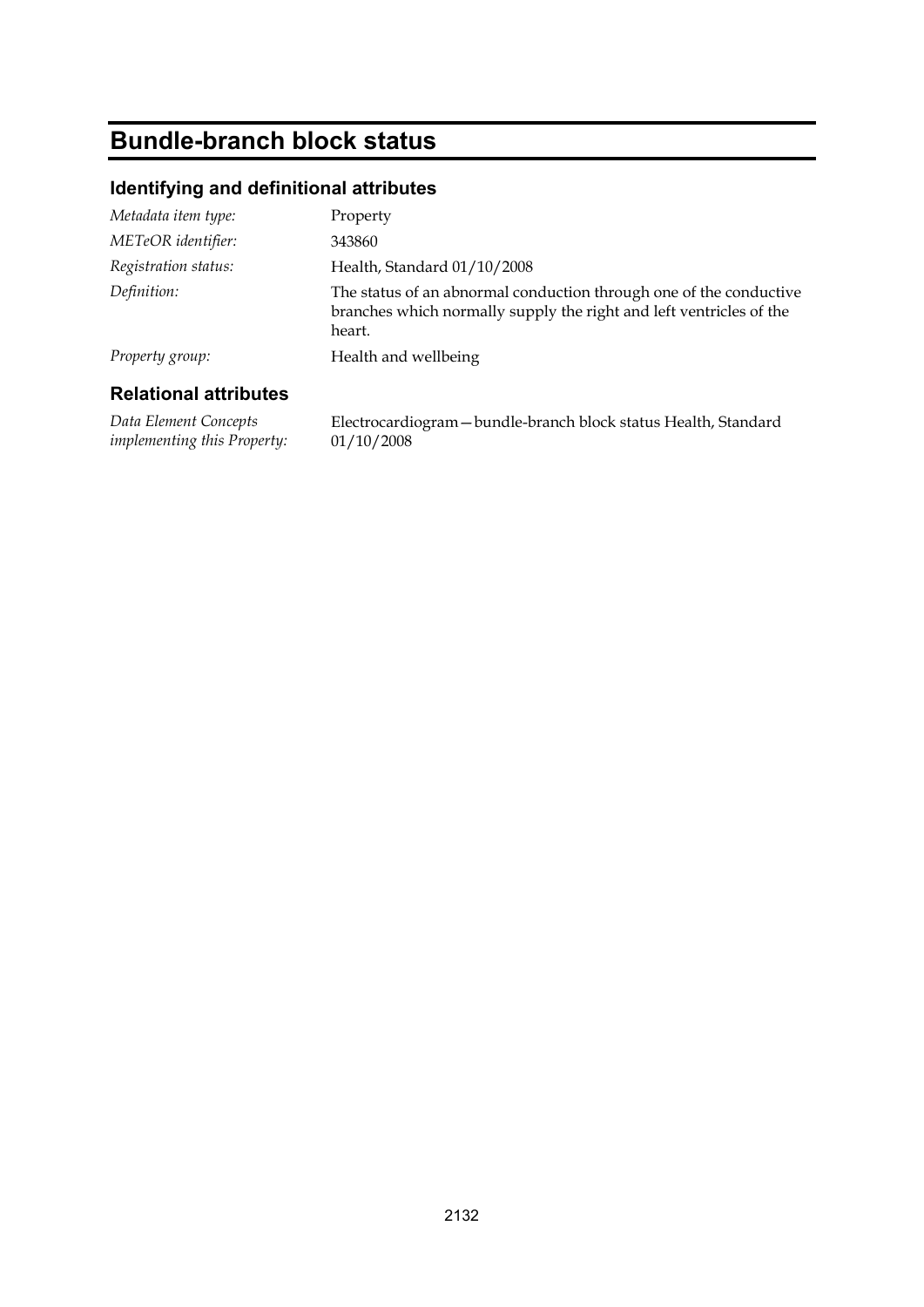## **C-reactive protein level**

### **Identifying and definitional attributes**

| Metadata item type:  | Property                                                          |
|----------------------|-------------------------------------------------------------------|
| Synonymous names:    | CRP                                                               |
| METeOR identifier:   | 338236                                                            |
| Registration status: | Health, Standard 01/10/2008                                       |
| Definition:          | The measured level of the inflammatory marker C-reactive protein. |
| Property group:      | Health and wellbeing                                              |

### **Relational attributes**

*Data Element Concepts implementing this Property:* Person—C-reactive protein level (measured) Health, Standard 01/10/2008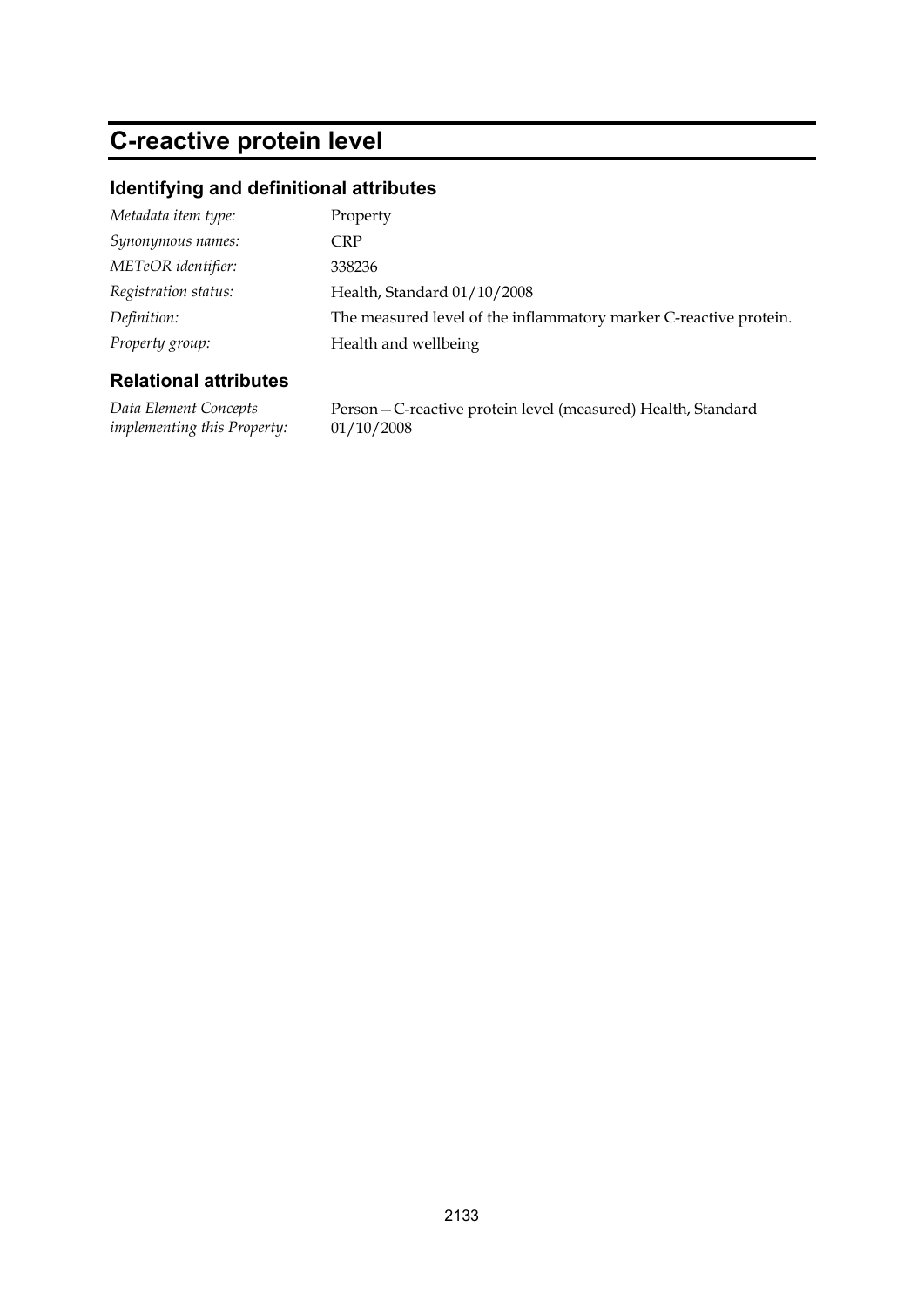## **C-reactive protein level measured date**

### **Identifying and definitional attributes**

| Metadata item type:  | Property                                                                               |
|----------------------|----------------------------------------------------------------------------------------|
| METeOR identifier:   | 338273                                                                                 |
| Registration status: | Health, Standard 01/10/2008                                                            |
| Definition:          | The date the level of the inflammatory marker C-reactive protein<br>(CRP) is measured. |
| Property group:      | Health and wellbeing                                                                   |

#### **Relational attributes**

*Data Element Concepts implementing this Property:* Person—C-reactive protein level measured date Health, Standard 01/10/2008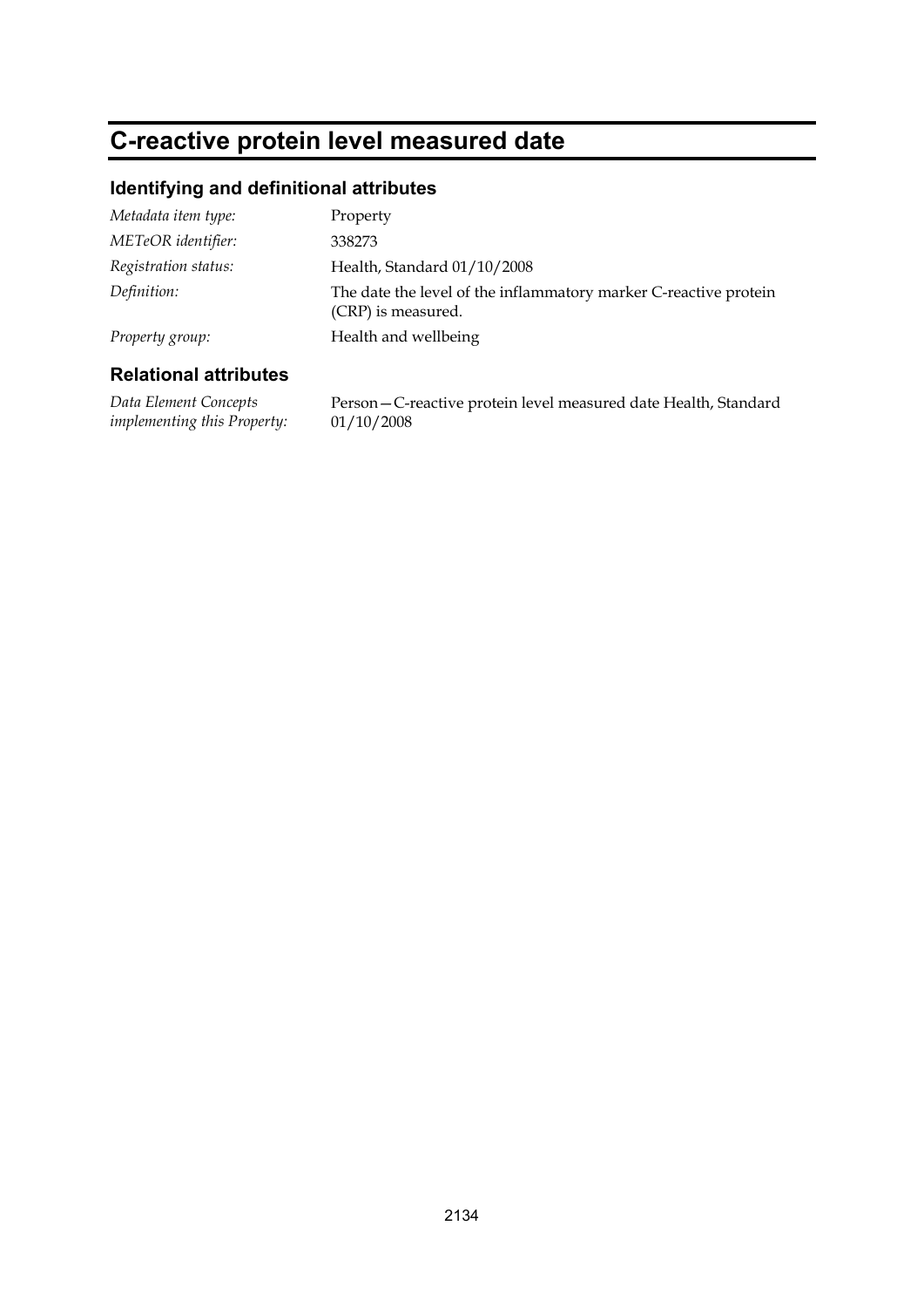## **C-reactive protein level measured time**

### **Identifying and definitional attributes**

| Metadata item type:  | Property                                                                      |
|----------------------|-------------------------------------------------------------------------------|
| METeOR identifier:   | 343849                                                                        |
| Registration status: | Health, Standard 01/10/2008                                                   |
| Definition:          | The time the level of the inflammatory marker C-reactive protein<br>measured. |
| Property group:      | Health and wellbeing                                                          |

### **Relational attributes**

*Data Element Concepts implementing this Property:* Person—C-reactive protein level measured time Health, Standard 01/10/2008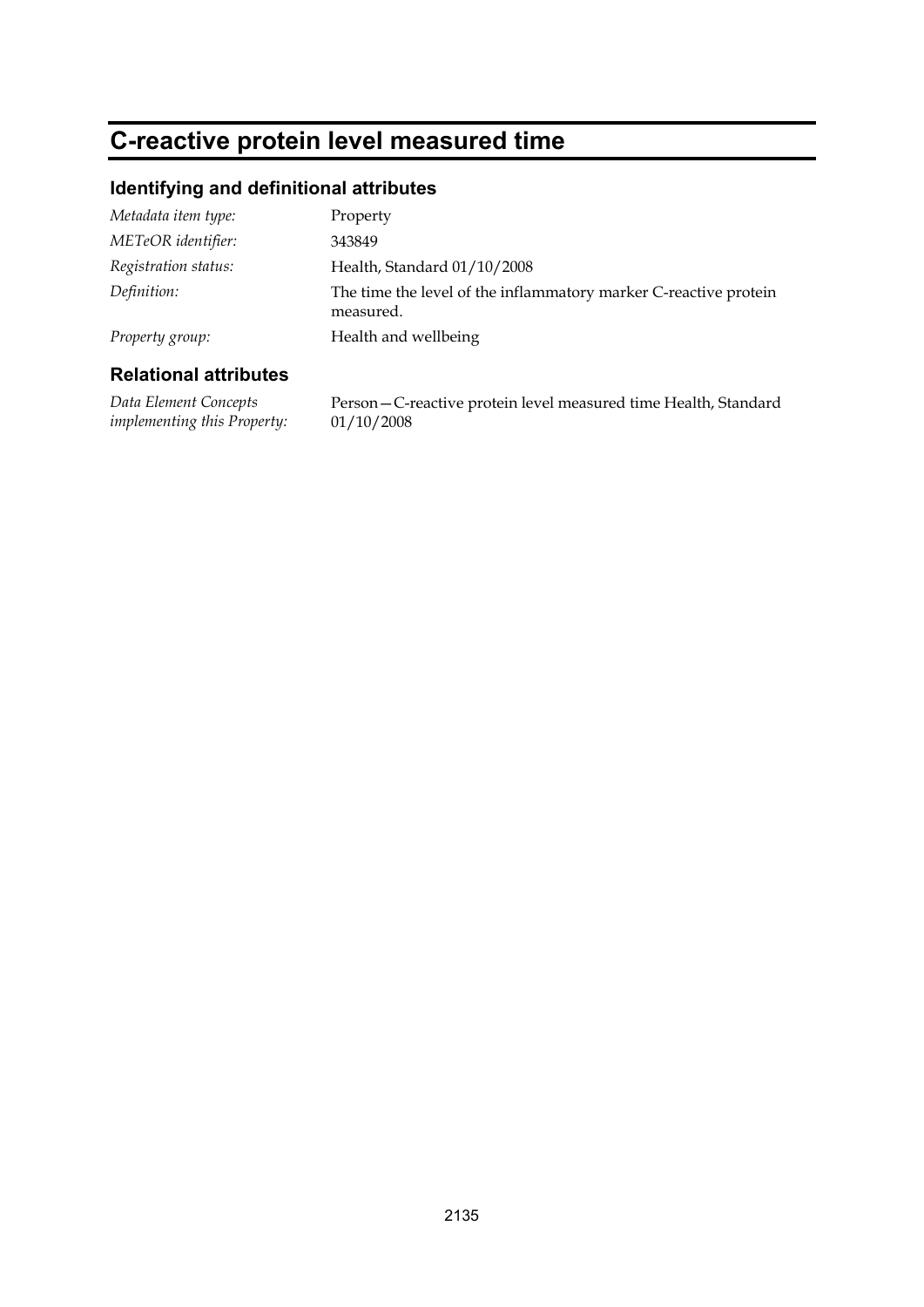## **Caesarean section indicator**

### **Identifying and definitional attributes**

| Metadata item type:  | Property                                             |
|----------------------|------------------------------------------------------|
| METeOR identifier:   | 302129                                               |
| Registration status: | Health, Standard 29/11/2006                          |
| Definition:          | Pregnancy resulting in a live birth or a stillbirth. |
| Property group:      | Health and wellbeing                                 |

### **Source and reference attributes**

*Submitting organisation:* National Perinatal Data Development Committee

### **Relational attributes**

*Data Element Concepts implementing this Property:* Female—caesarean section indicator Health, Standard 29/11/2006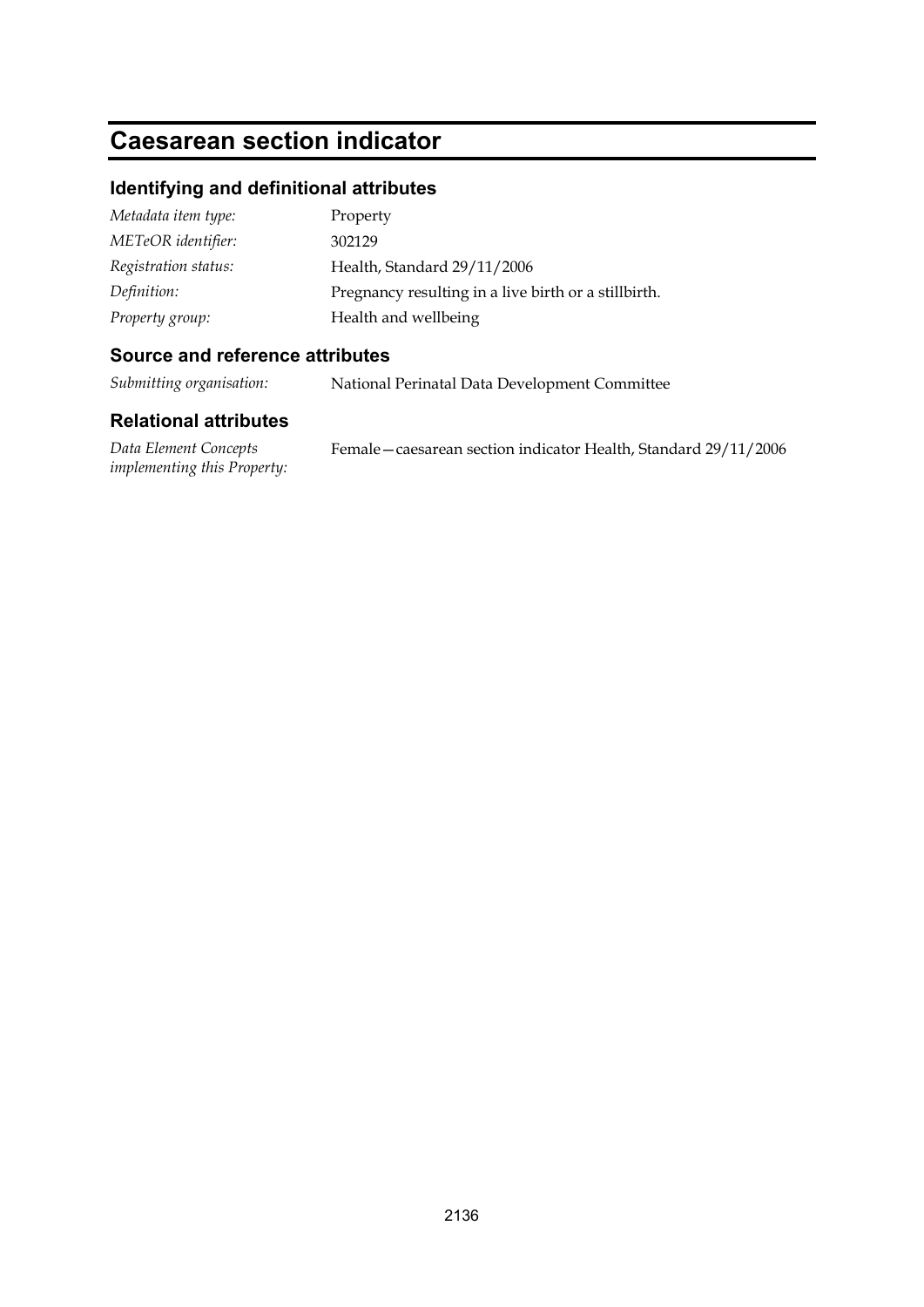## **Cancer staging scheme source**

## **Identifying and definitional attributes**

| Metadata item type:  | Property                                                                                                                                                         |
|----------------------|------------------------------------------------------------------------------------------------------------------------------------------------------------------|
| METeOR identifier:   | 296984                                                                                                                                                           |
| Registration status: | Health, Standard 04/06/2004                                                                                                                                      |
| Definition:          | The reference which describes in detail the methods of staging and<br>the definitions for the classification system used in determining the<br>extent of cancer. |
| Property group:      | Health and wellbeing                                                                                                                                             |

### **Source and reference attributes**

| Submitting organisation: | Australian Institute of Health and Welfare                        |
|--------------------------|-------------------------------------------------------------------|
| Reference documents:     | UICC TNM Classification of Malignant Tumours (5th Edition) (1997) |

| Data Element Concepts              | Cancer staging – cancer staging scheme source Health, Standard |
|------------------------------------|----------------------------------------------------------------|
| <i>implementing this Property:</i> | 04/06/2004                                                     |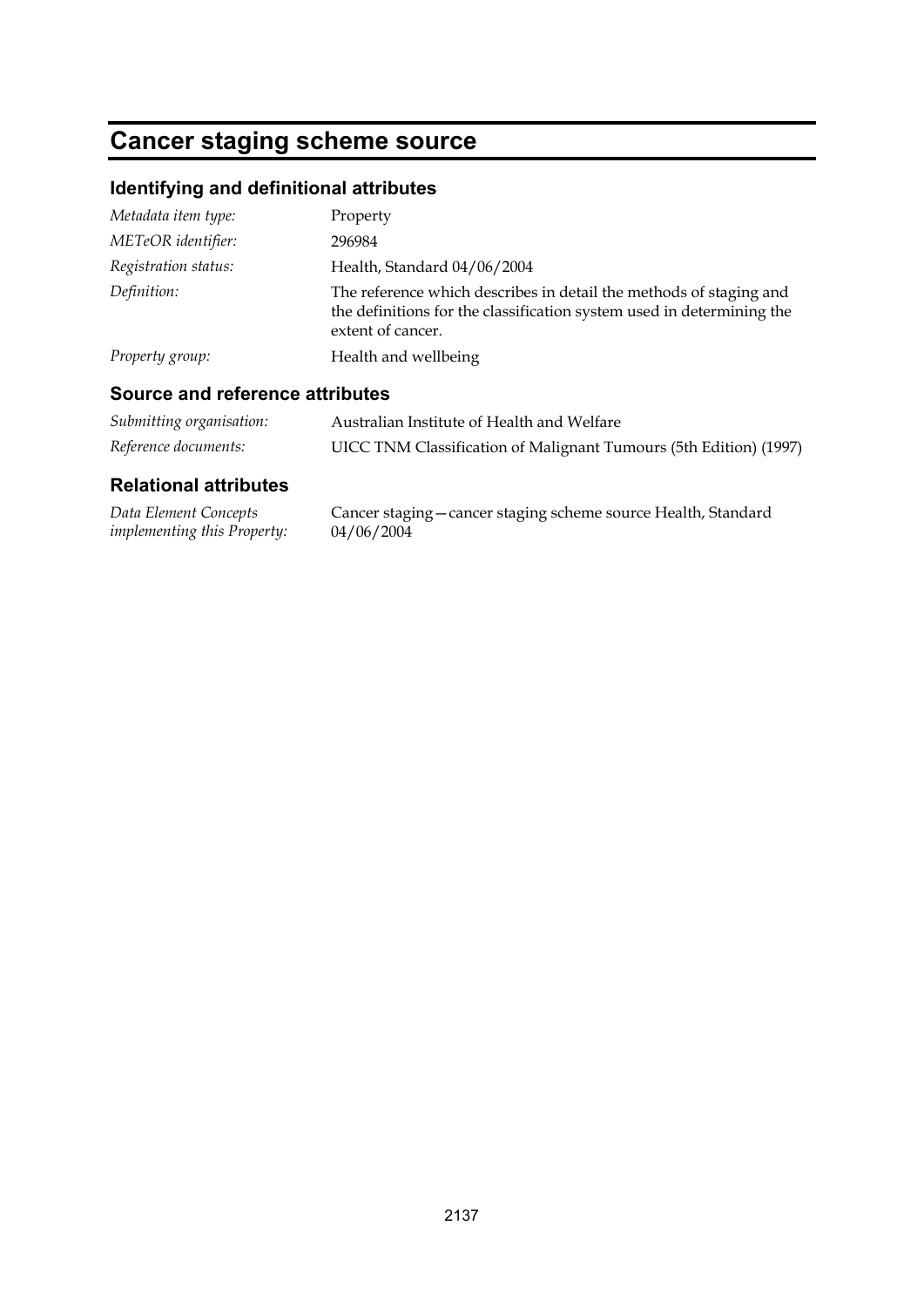## **Cancer staging scheme source edition number**

### **Identifying and definitional attributes**

| Metadata item type:  | Property                                                                          |
|----------------------|-----------------------------------------------------------------------------------|
| METeOR identifier:   | 297000                                                                            |
| Registration status: | Health, Standard 04/06/2004                                                       |
| Definition:          | The edition number of the reference used for the purposes of staging a<br>cancer. |
| Property group:      | Health and wellbeing                                                              |

#### **Relational attributes**

*Data Element Concepts implementing this Property:* Cancer staging—cancer staging scheme source edition number Health, Standard 04/06/2004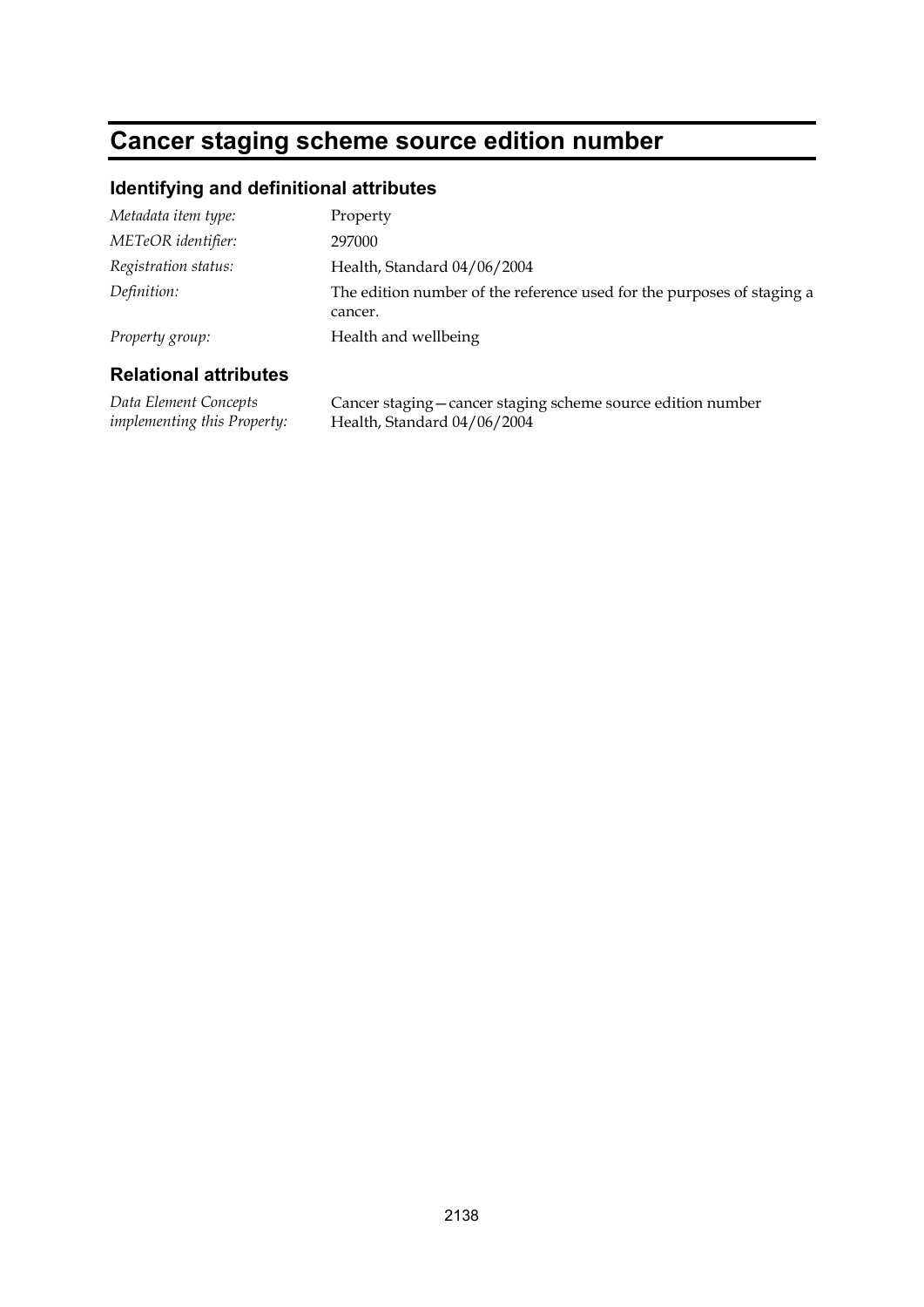## **Cancer treatment type**

### **Identifying and definitional attributes**

| Metadata item type:  | Property                               |
|----------------------|----------------------------------------|
| METeOR identifier:   | 288143                                 |
| Registration status: | Health, Standard 04/06/2004            |
| Definition:          | The type of cancer treatment provided. |
| Property group:      | Service provision event                |

### **Source and reference attributes**

*Submitting organisation:* Australian Institute of Health and Welfare

### **Relational attributes**

*Data Element Concepts implementing this Property:*

Cancer treatment—cancer treatment type Health, Standard 04/06/2004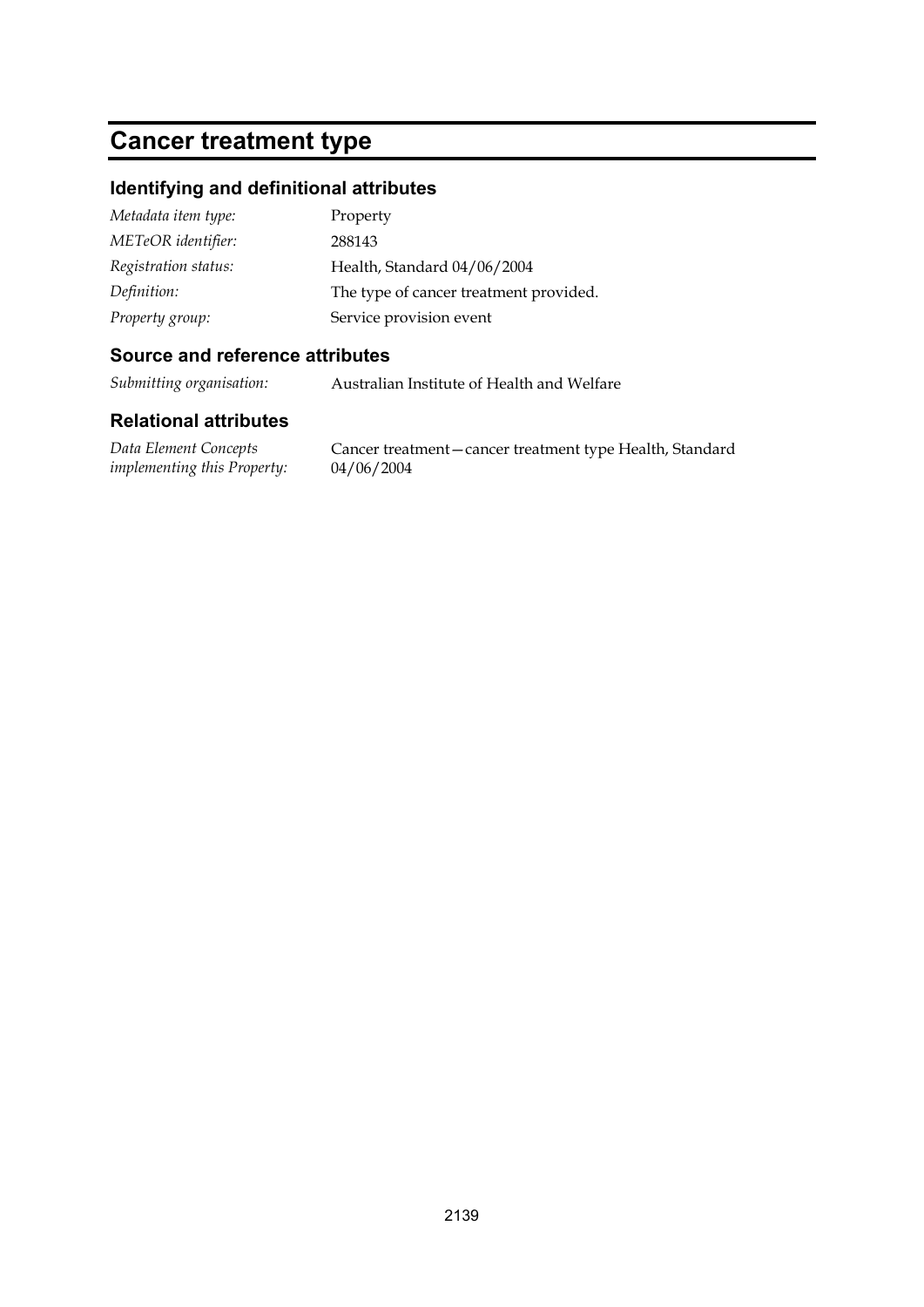## **Capital consumption expenses**

### **Identifying and definitional attributes**

| Metadata item type:                                  | Property                                                                                  |
|------------------------------------------------------|-------------------------------------------------------------------------------------------|
| METeOR identifier:                                   | 376395                                                                                    |
| Registration status:                                 | Health, Standard 01/04/2009                                                               |
| Definition:                                          | Expenses of an organisation consisting of consumption of fixed<br>capital (depreciation). |
| Property group:                                      | Financial characteristics                                                                 |
| <b>Relational attributes</b>                         |                                                                                           |
| Related metadata references:                         | Supersedes Depreciation expenses Health, Superseded<br>01/04/2009                         |
| Data Element Concepts<br>implementing this Property: | Organisation – capital consumption expenses Health, Standard<br>01/04/2009                |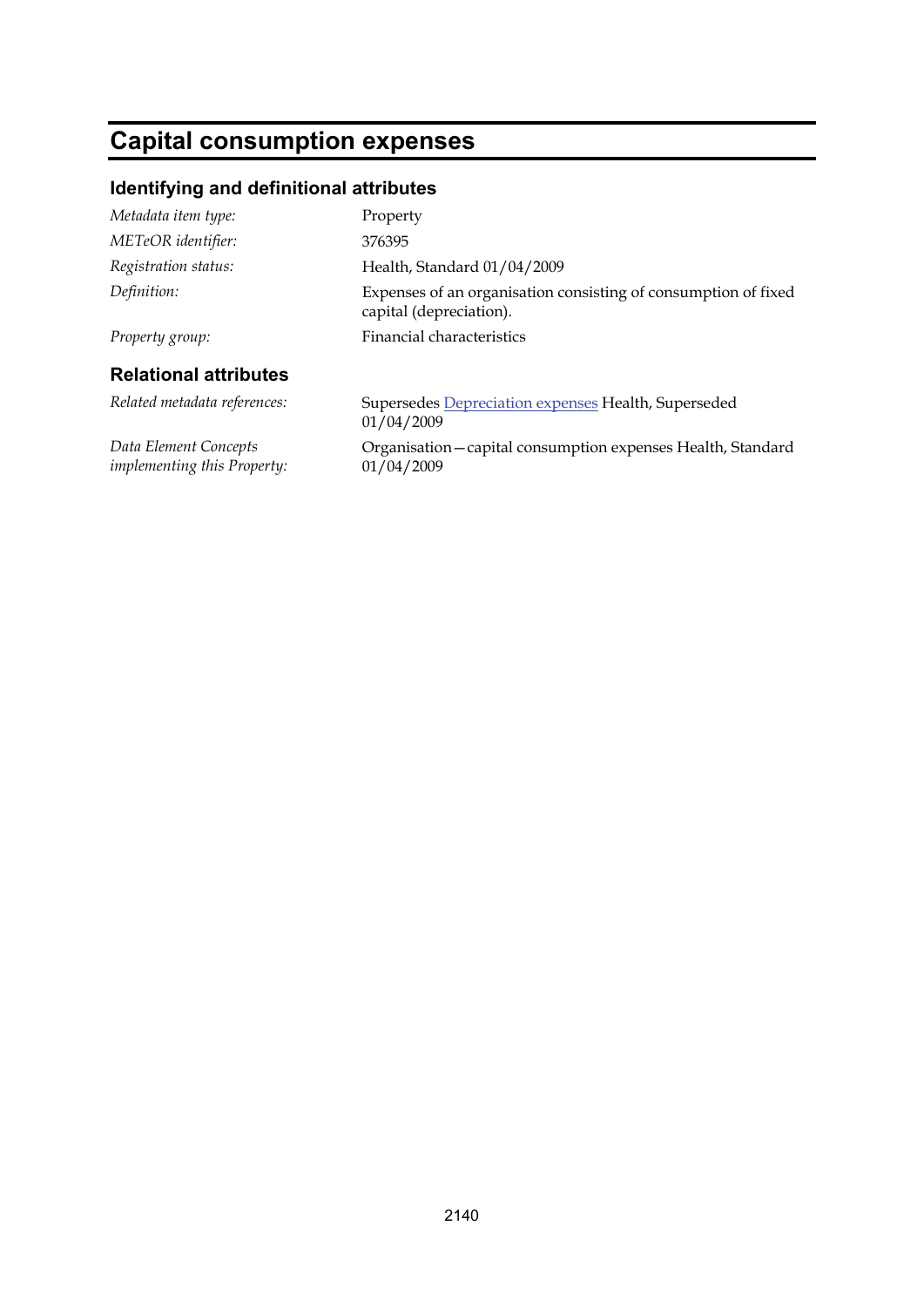## **Cardiac catheterisation date**

### **Identifying and definitional attributes**

| Metadata item type:  | Property                                                                                               |
|----------------------|--------------------------------------------------------------------------------------------------------|
| METeOR identifier:   | 359783                                                                                                 |
| Registration status: | Health, Standard 01/10/2008                                                                            |
| Definition:          | The date when a catheter is inserted into a chamber or vessel of the<br>heart for diagnostic purposes. |
| Property group:      | Service provision event                                                                                |

### **Relational attributes**

*Data Element Concepts implementing this Property:* Person—diagnostic cardiac catheterisation date Health, Standard 01/10/2008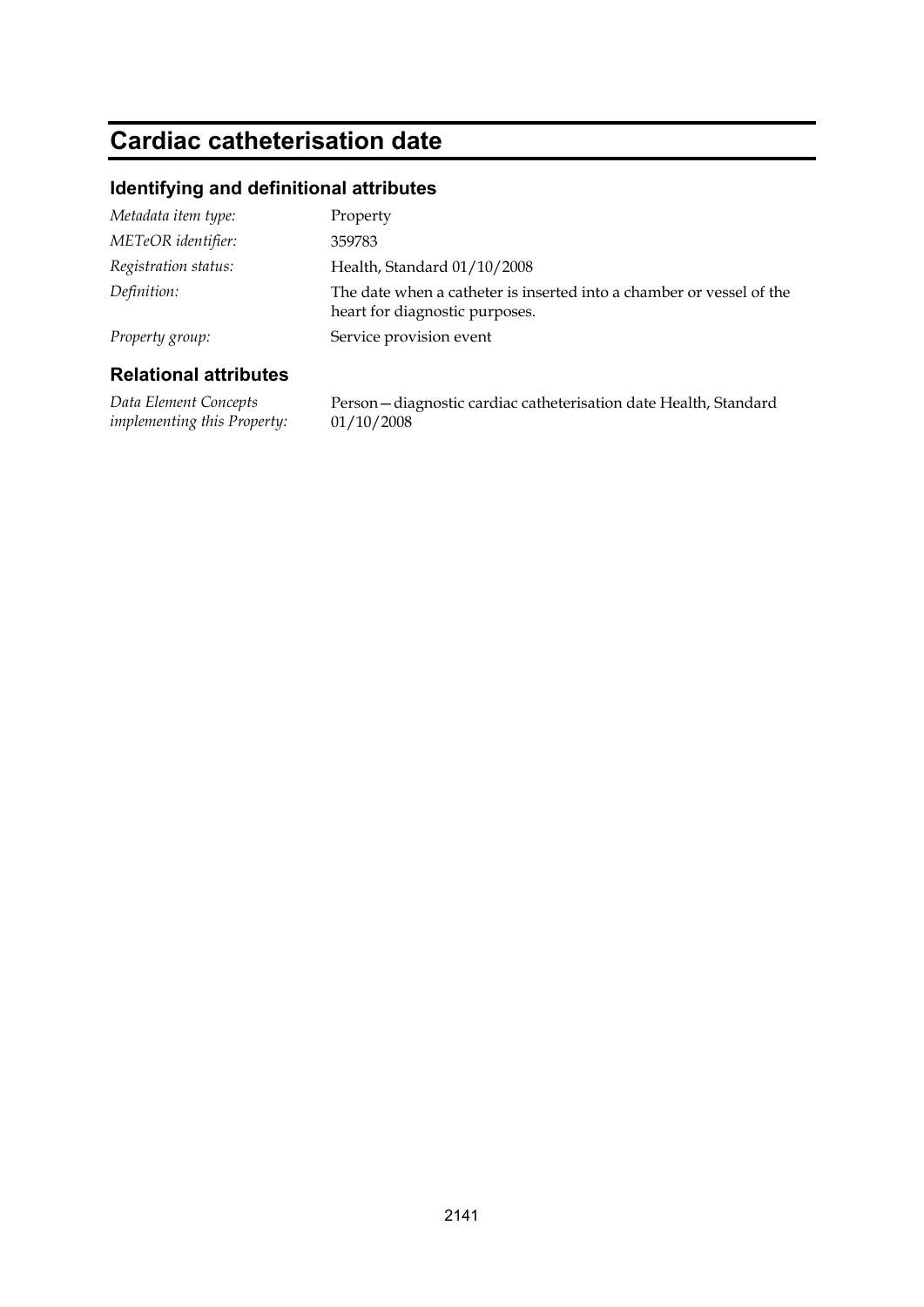## **Cardiac catheterisation time**

### **Identifying and definitional attributes**

| Metadata item type:  | Property                                                                                               |
|----------------------|--------------------------------------------------------------------------------------------------------|
| METeOR identifier:   | 359770                                                                                                 |
| Registration status: | Health, Standard 01/10/2008                                                                            |
| Definition:          | The time when a catheter is inserted into a chamber or vessel of the<br>heart for diagnostic purposes. |
| Property group:      | Service provision event                                                                                |
|                      |                                                                                                        |

### **Relational attributes**

*Data Element Concepts implementing this Property:* Person—diagnostic cardiac catheterisation time Health, Standard 01/10/2008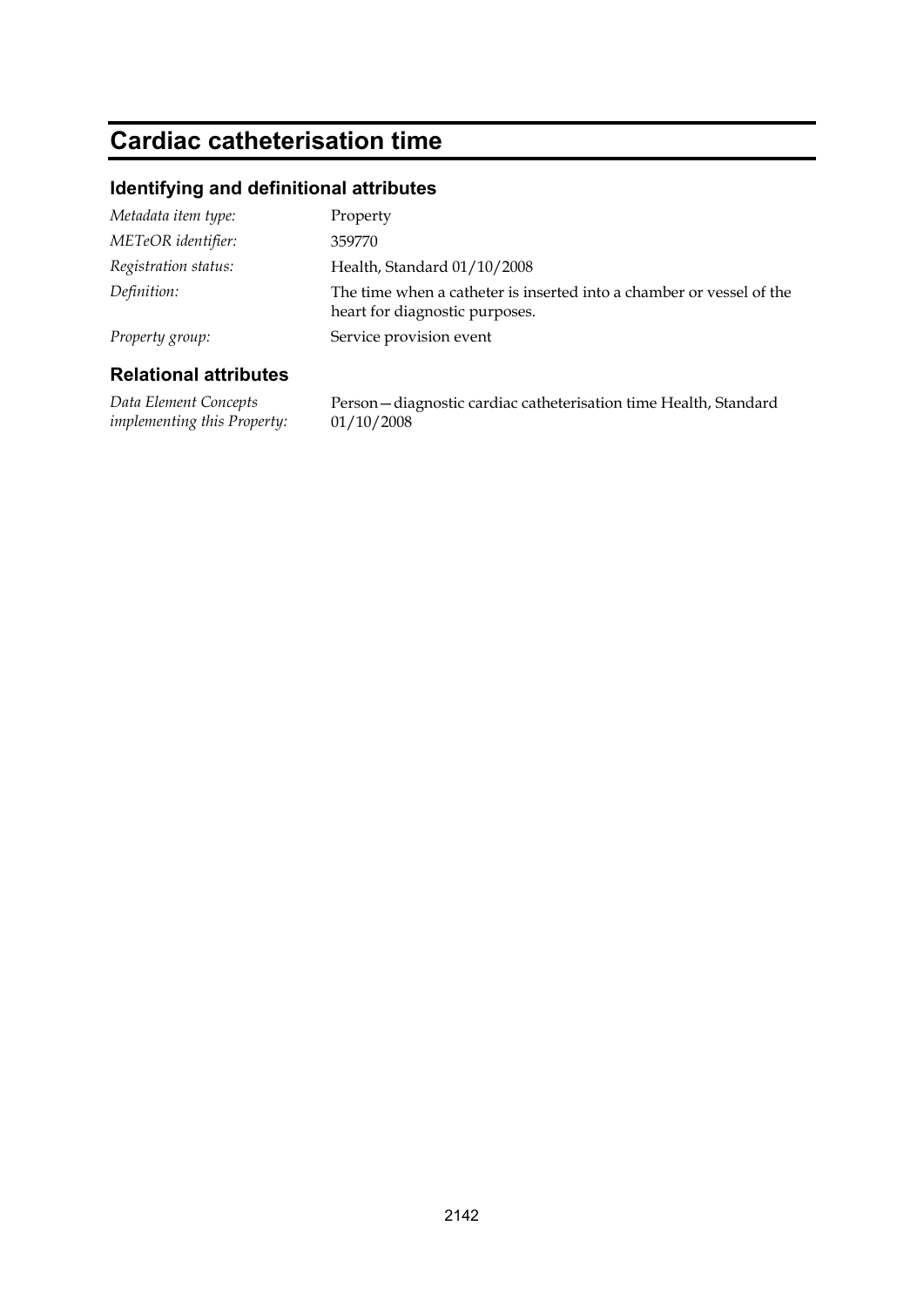# **Cardiovascular disease condition targeted by drug therapy**

## **Identifying and definitional attributes**

| Metadata item type:  | Property                                                                                        |
|----------------------|-------------------------------------------------------------------------------------------------|
| METeOR identifier:   | 269329                                                                                          |
| Registration status: | Health, Standard 01/03/2005                                                                     |
| Definition:          | A descriptor of the cardiovascular disease condition for which a drug<br>therapy is being used. |
| Property group:      | Health and wellbeing                                                                            |

#### **Source and reference attributes**

*Submitting organisation:* Australian Institute of Health and Welfare

| Data Element Concepts              | Person-cardiovascular disease condition targeted by drug therapy |
|------------------------------------|------------------------------------------------------------------|
| <i>implementing this Property:</i> | Health, Standard $01/03/2005$                                    |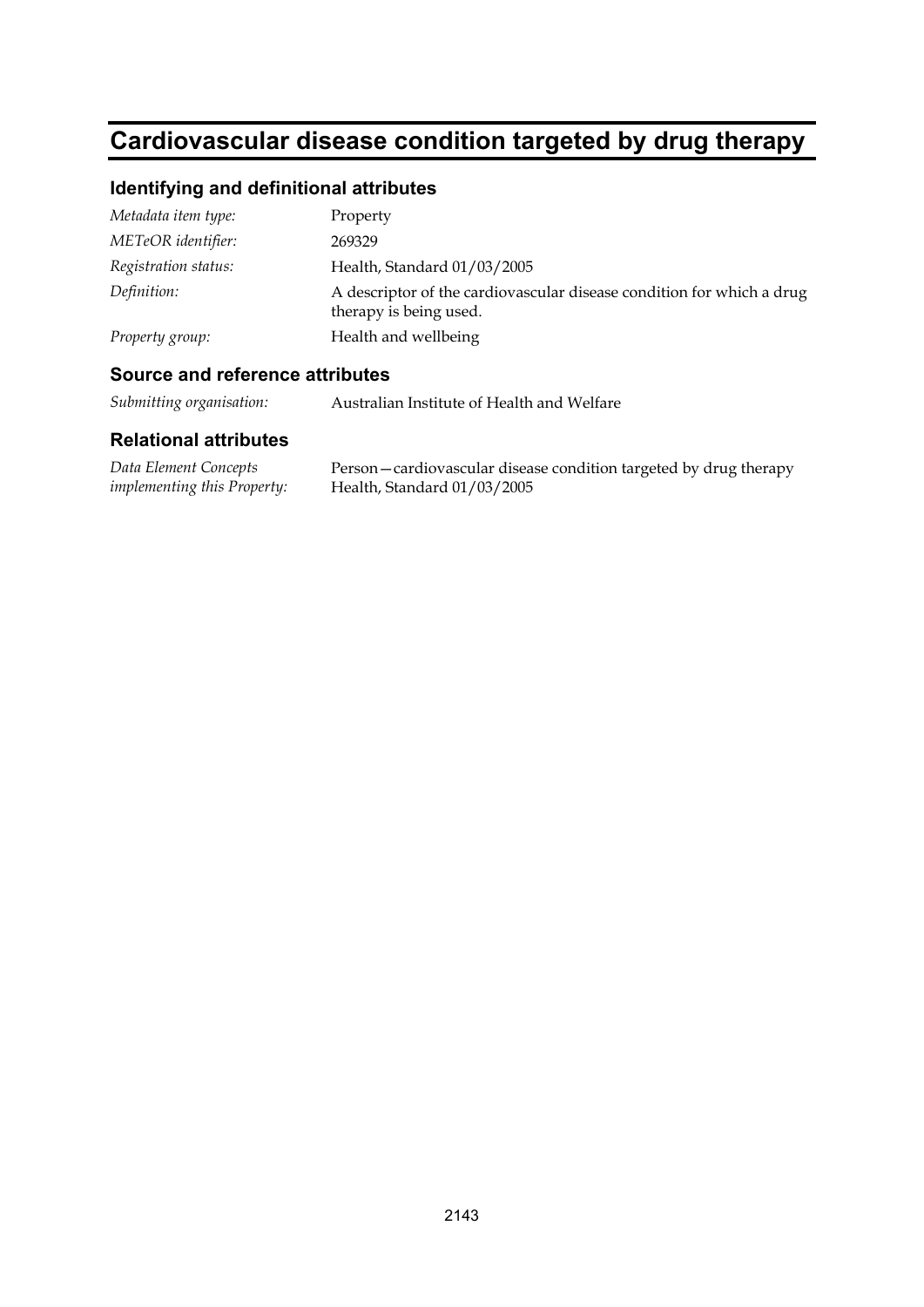# **Cardiovascular medication taken**

#### **Identifying and definitional attributes**

| Metadata item type:  | Property                                         |
|----------------------|--------------------------------------------------|
| METeOR identifier:   | 269391                                           |
| Registration status: | Health, Standard 01/03/2005                      |
| Definition:          | Medication taken for a cardiovascular condition. |
| Property group:      | Health and wellbeing                             |

#### **Source and reference attributes**

*Submitting organisation:* Australian Institute of Health and Welfare

#### **Relational attributes**

*Data Element Concepts implementing this Property:*

Person—cardiovascular medication taken Health, Standard 01/03/2005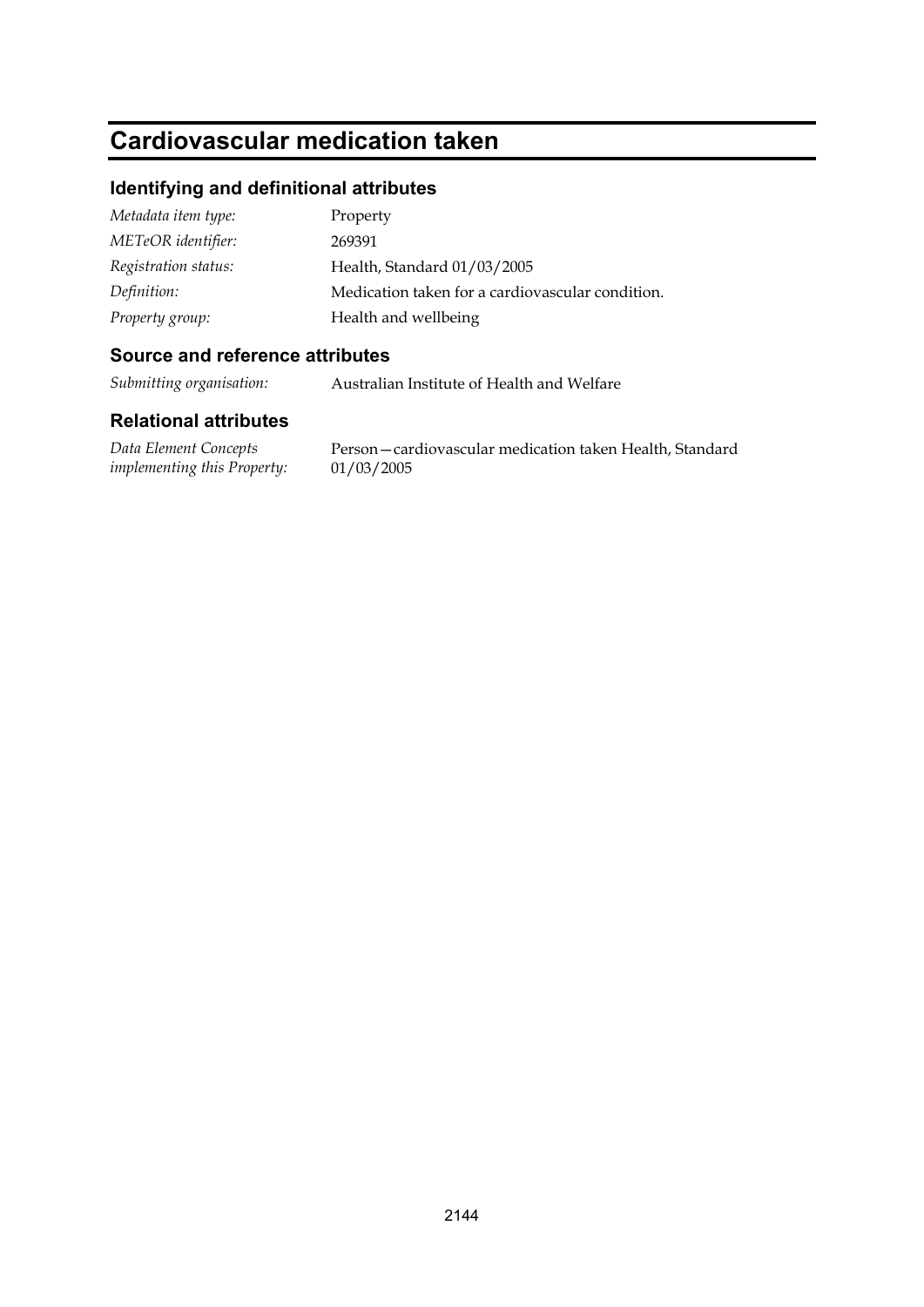# **Care type**

#### **Identifying and definitional attributes**

| Metadata item type:  | Property                                                  |
|----------------------|-----------------------------------------------------------|
| METeOR identifier:   | 269177                                                    |
| Registration status: | Health, Standard 01/03/2005                               |
| Definition:          | A descriptor of the overall nature of a service provided. |
| Property group:      | Service provision event                                   |

### **Source and reference attributes**

*Submitting organisation:* Australian Institute of Health and Welfare

| Data Element Concepts              | Hospital service – care type Health, Standard 01/03/2005 |
|------------------------------------|----------------------------------------------------------|
| <i>implementing this Property:</i> |                                                          |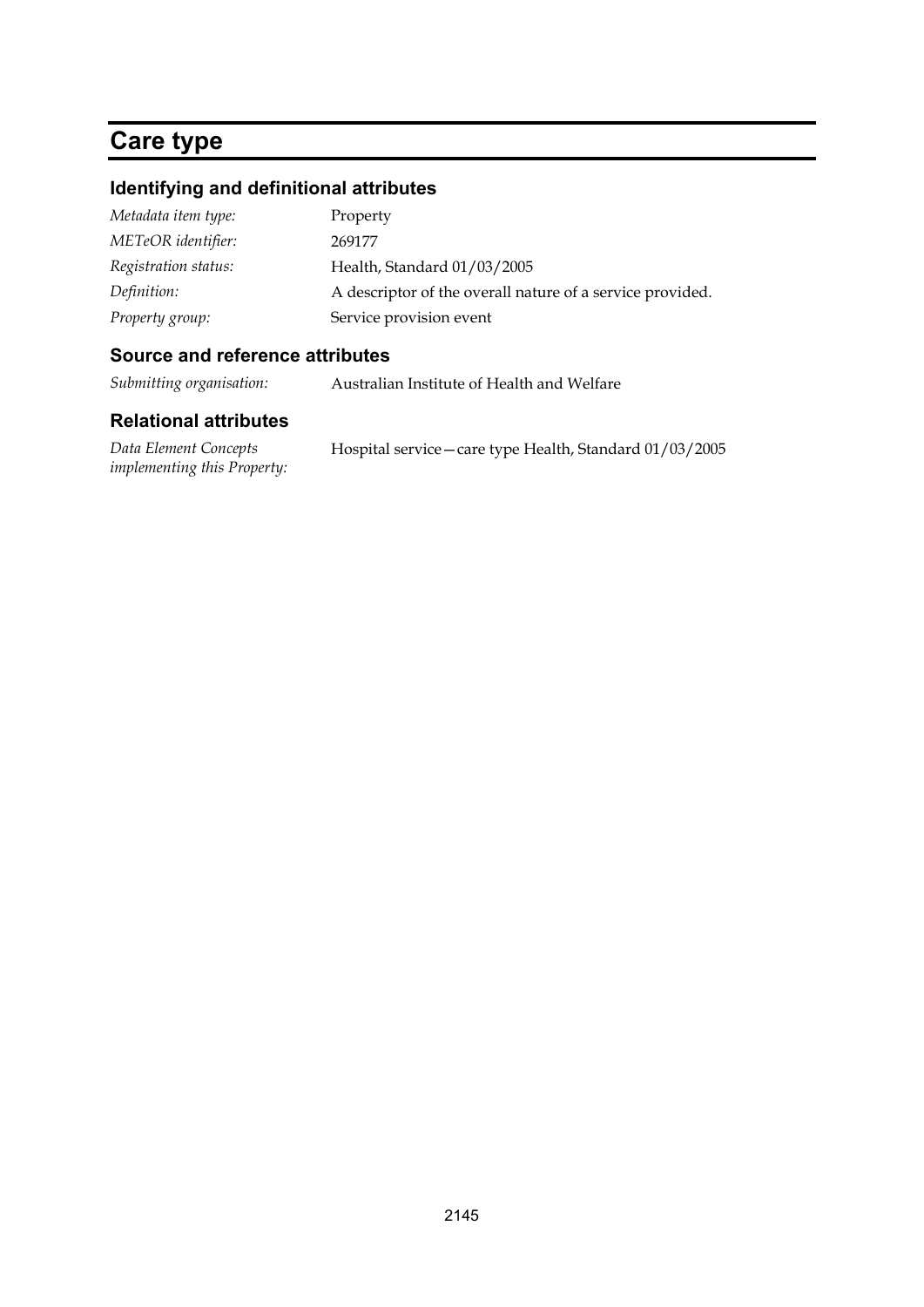## **Carer participation arrangements**

#### **Identifying and definitional attributes**

| Metadata item type:  | Property                                                                                                                           |
|----------------------|------------------------------------------------------------------------------------------------------------------------------------|
| METeOR identifier:   | 288821                                                                                                                             |
| Registration status: | Health, Standard 08/12/2004                                                                                                        |
| Definition:          | Mechanisms in place to promote the participation of mental health<br>carers in the planning, delivery and evaluation of a service. |
| Property group:      | Service provision event                                                                                                            |

#### **Source and reference attributes**

| Submitting organisation: | Australian Institute of Health and Welfare |
|--------------------------|--------------------------------------------|
|                          |                                            |

#### **Relational attributes**

*Data Element Concepts implementing this Property:* Specialised mental health service organisation—carer participation arrangements status (carer consultants employed) Health, Standard 08/12/2004 Specialised mental health service organisation—carer participation arrangements status (carer satisfaction surveys) Health, Standard 08/12/2004 Specialised mental health service organisation—carer participation arrangements status (formal complaints mechanism) Health, Standard 08/12/2004 Specialised mental health service organisation—carer participation arrangements status (formal participation policy) Health, Standard 08/12/2004 Specialised mental health service organisation—carer participation arrangements status (regular discussion groups) Health, Standard 08/12/2004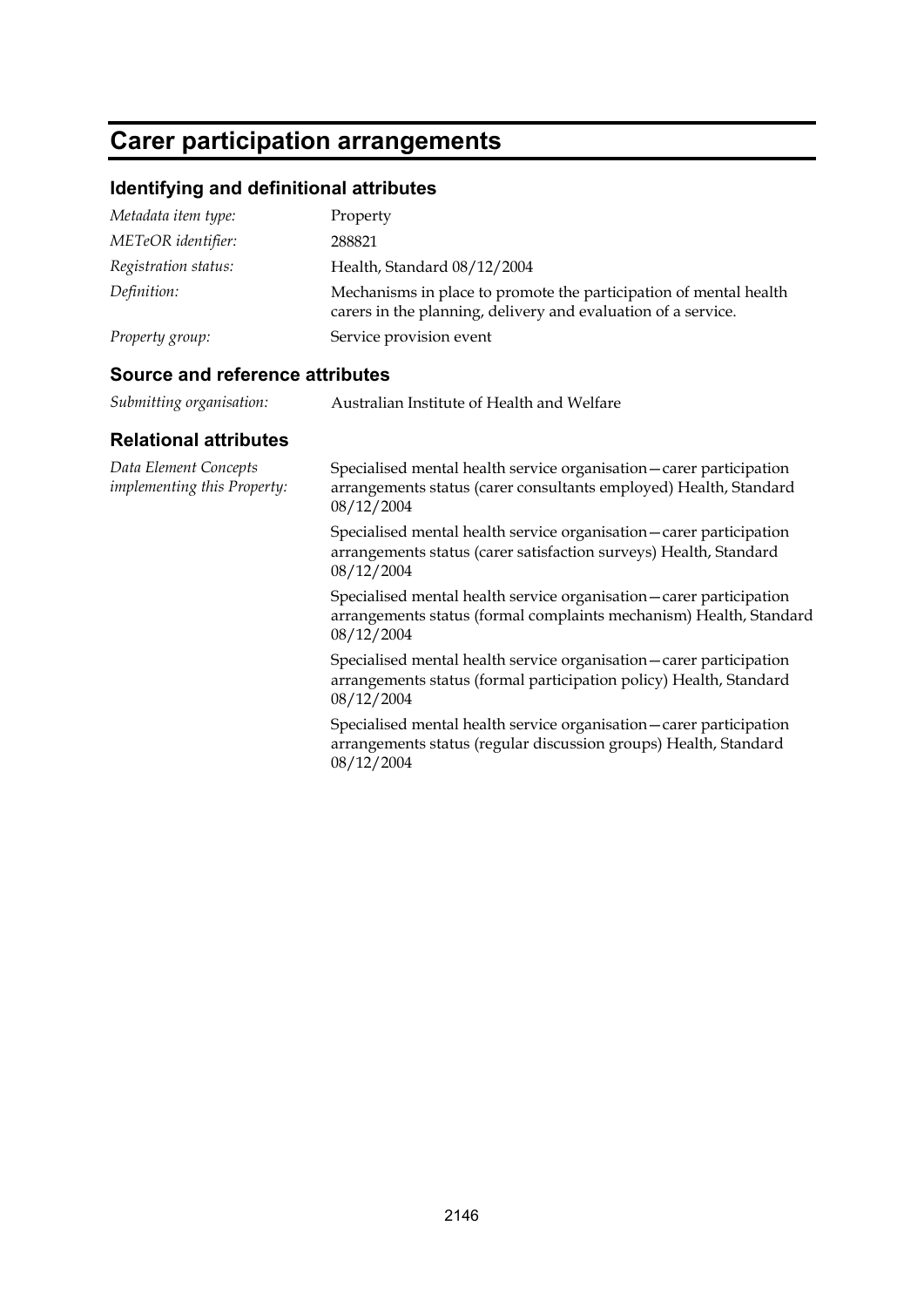## **Cataract status**

#### **Identifying and definitional attributes**

| Metadata item type:  | Property                                            |
|----------------------|-----------------------------------------------------|
| METeOR identifier:   | 269230                                              |
| Registration status: | Health, Standard 01/03/2005                         |
| Definition:          | An indicator of previous experience with cataracts. |
| Property group:      | Health and wellbeing                                |

#### **Source and reference attributes**

*Submitting organisation:* Australian Institute of Health and Welfare

#### **Relational attributes**

*Data Element Concepts implementing this Property:* Person—cataract status Health, Standard 01/03/2005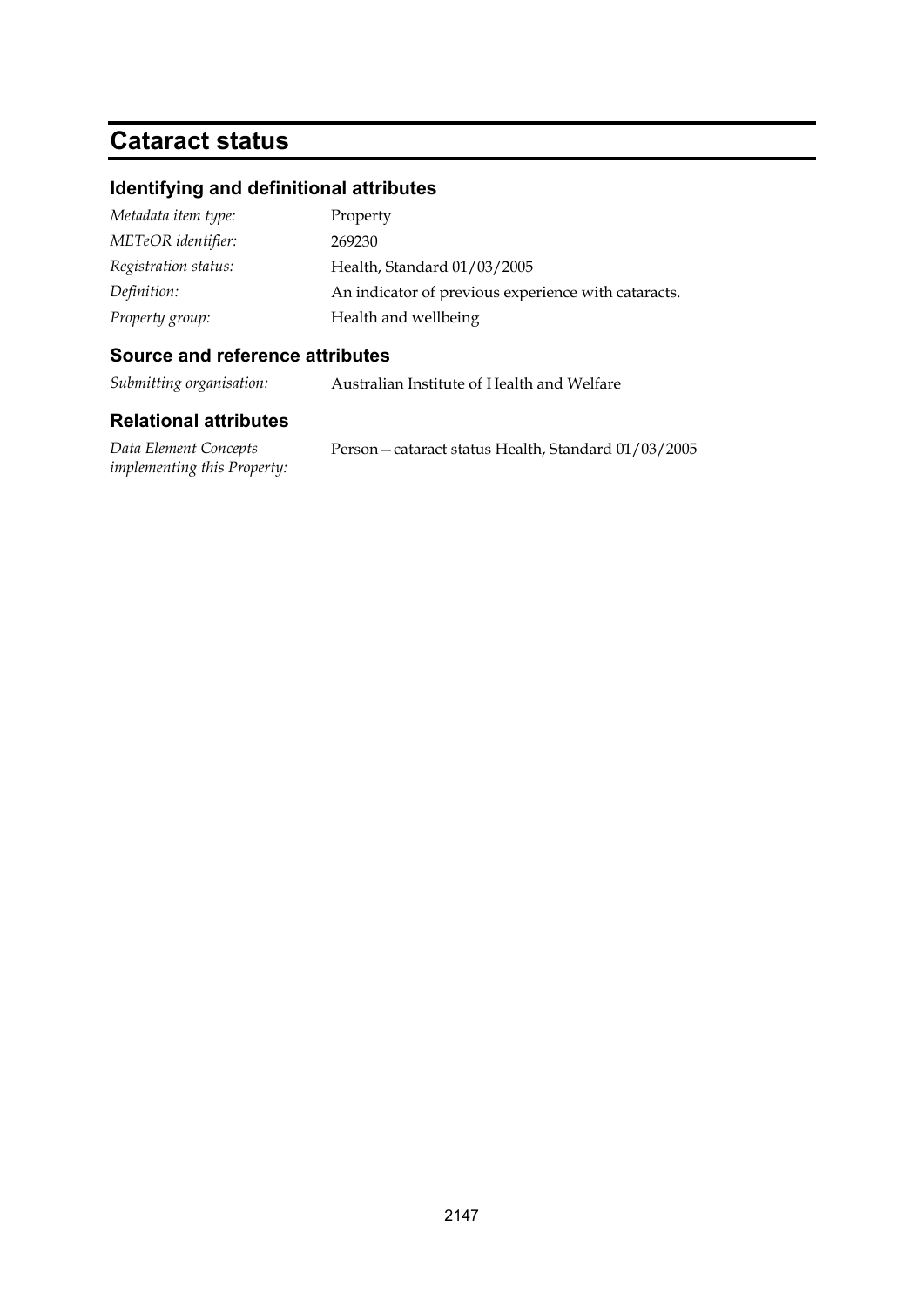# **Category reassignment date**

## **Identifying and definitional attributes**

| Metadata item type:  | Property                                                                                           |
|----------------------|----------------------------------------------------------------------------------------------------|
| METeOR identifier:   | 269115                                                                                             |
| Registration status: | Health, Standard 01/03/2005                                                                        |
| Definition:          | The date on which a clinical urgency category or patient listing status<br>category is reassigned. |
| Property group:      | Service/care urgency                                                                               |

#### **Source and reference attributes**

*Submitting organisation:* Australian Institute of Health and Welfare

| Data Element Concepts              | Elective care waiting list episode - category reassignment date Health, |
|------------------------------------|-------------------------------------------------------------------------|
| <i>implementing this Property:</i> | Standard 01/03/2005                                                     |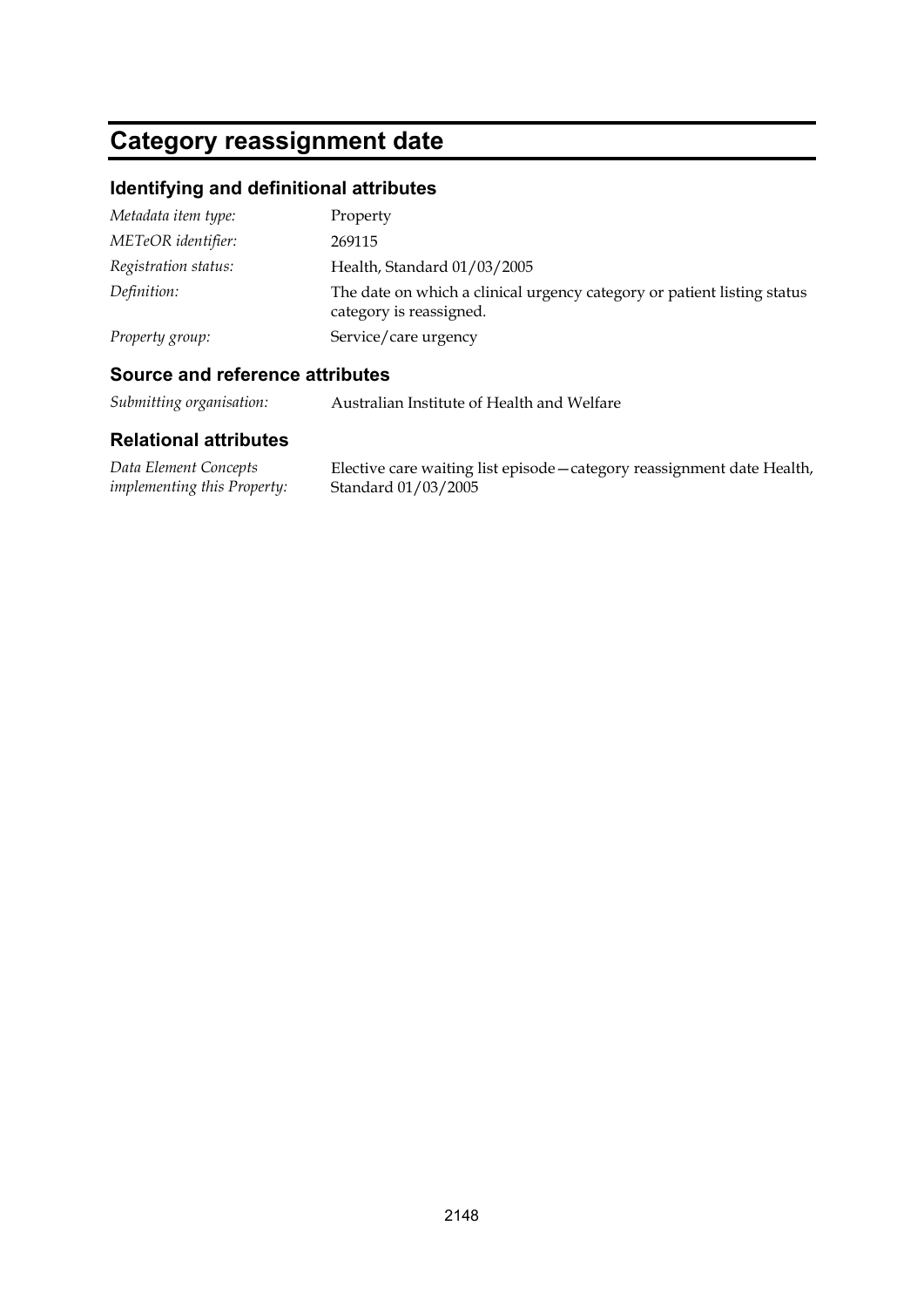## **Census date**

## **Identifying and definitional attributes**

| Metadata item type:  | Property                                                                      |
|----------------------|-------------------------------------------------------------------------------|
| METeOR identifier:   | 269364                                                                        |
| Registration status: | Health, Standard 01/03/2005                                                   |
| Definition:          | The date on which a population is officially enumerated and<br>characterised. |
| Property group:      | Performance indicators                                                        |

### **Source and reference attributes**

*Submitting organisation:* Australian Institute of Health and Welfare

| Data Element Concepts              | Hospital census (of elective surgery waitlist patients) – census date |
|------------------------------------|-----------------------------------------------------------------------|
| <i>implementing this Property:</i> | Health, Standard $01/03/2005$                                         |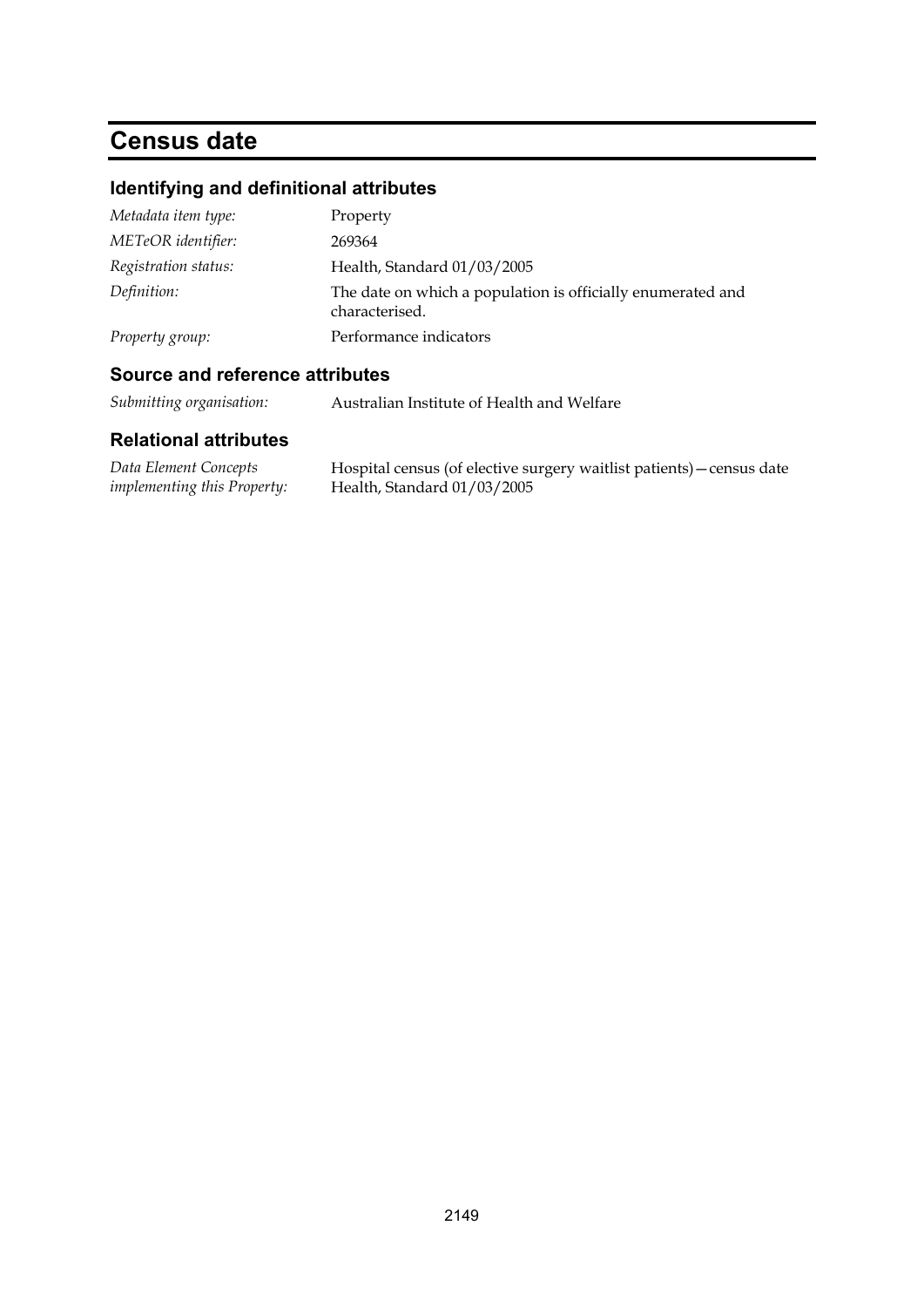# **Cerebral stroke due to vascular disease**

## **Identifying and definitional attributes**

| Metadata item type:  | Property                                                                                                           |
|----------------------|--------------------------------------------------------------------------------------------------------------------|
| METeOR identifier:   | 269298                                                                                                             |
| Registration status: | Health, Standard 01/03/2005                                                                                        |
| Definition:          | An indicator of previous experience of a cerebral stroke due to<br>vascular disease and the recency of the stroke. |
| Property group:      | Health and wellbeing                                                                                               |

## **Source and reference attributes**

*Submitting organisation:* Australian Institute of Health and Welfare

| Data Element Concepts       | Person – cerebral stroke due to vascular disease Health, Standard |
|-----------------------------|-------------------------------------------------------------------|
| implementing this Property: | 01/03/2005                                                        |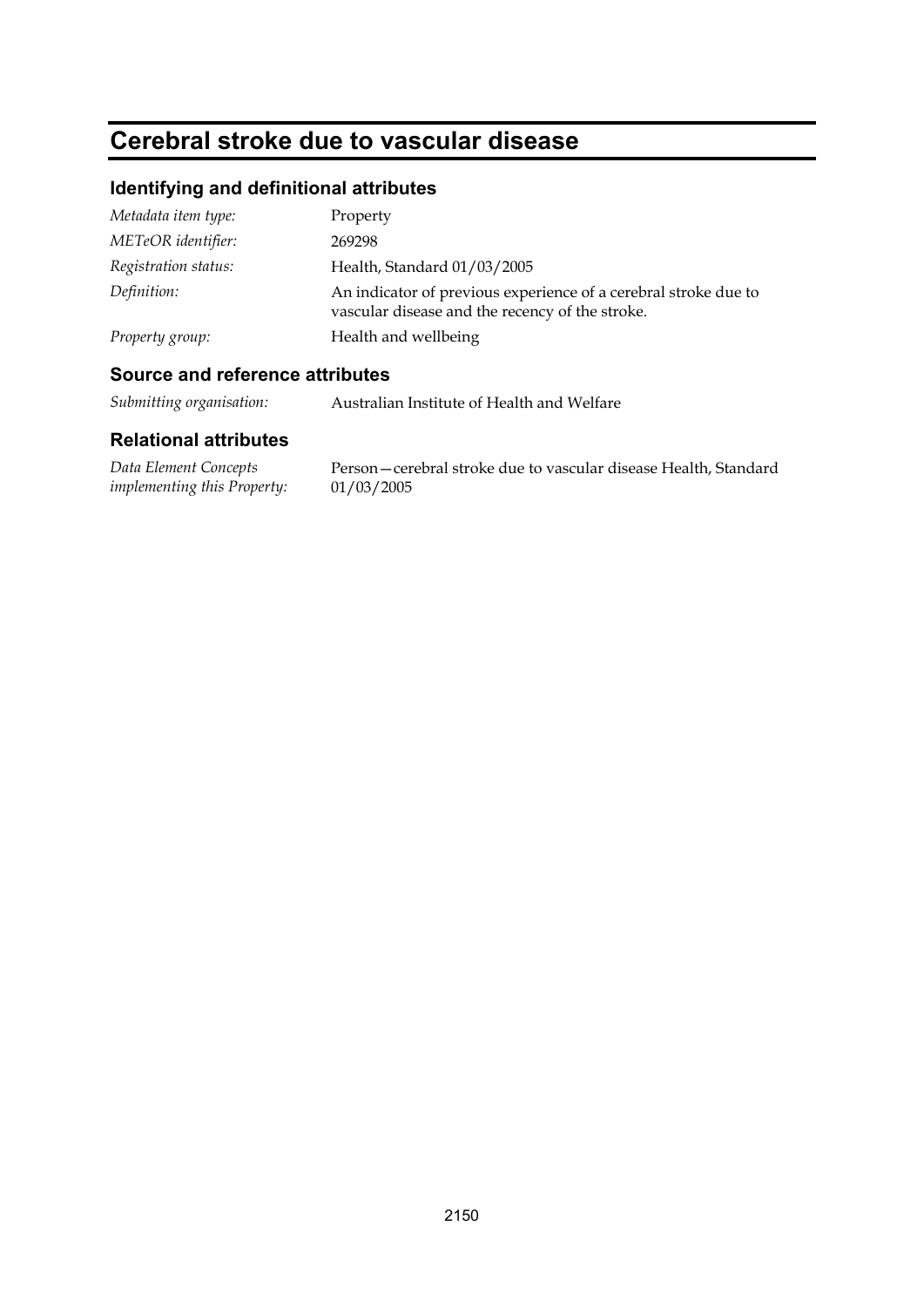# **Cessation reason**

#### **Identifying and definitional attributes**

| Metadata item type:  | Property                                   |
|----------------------|--------------------------------------------|
| METeOR identifier:   | 269077                                     |
| Registration status: | Health, Standard 01/03/2005                |
| Definition:          | The reason for ending an event or process. |
| Property group:      | Exit/leave from service event              |

#### **Source and reference attributes**

*Submitting organisation:* Australian Institute of Health and Welfare

#### **Relational attributes**

*Data Element Concepts implementing this Property:* Episode of treatment for alcohol and other drugs—cessation reason Health, Standard 01/03/2005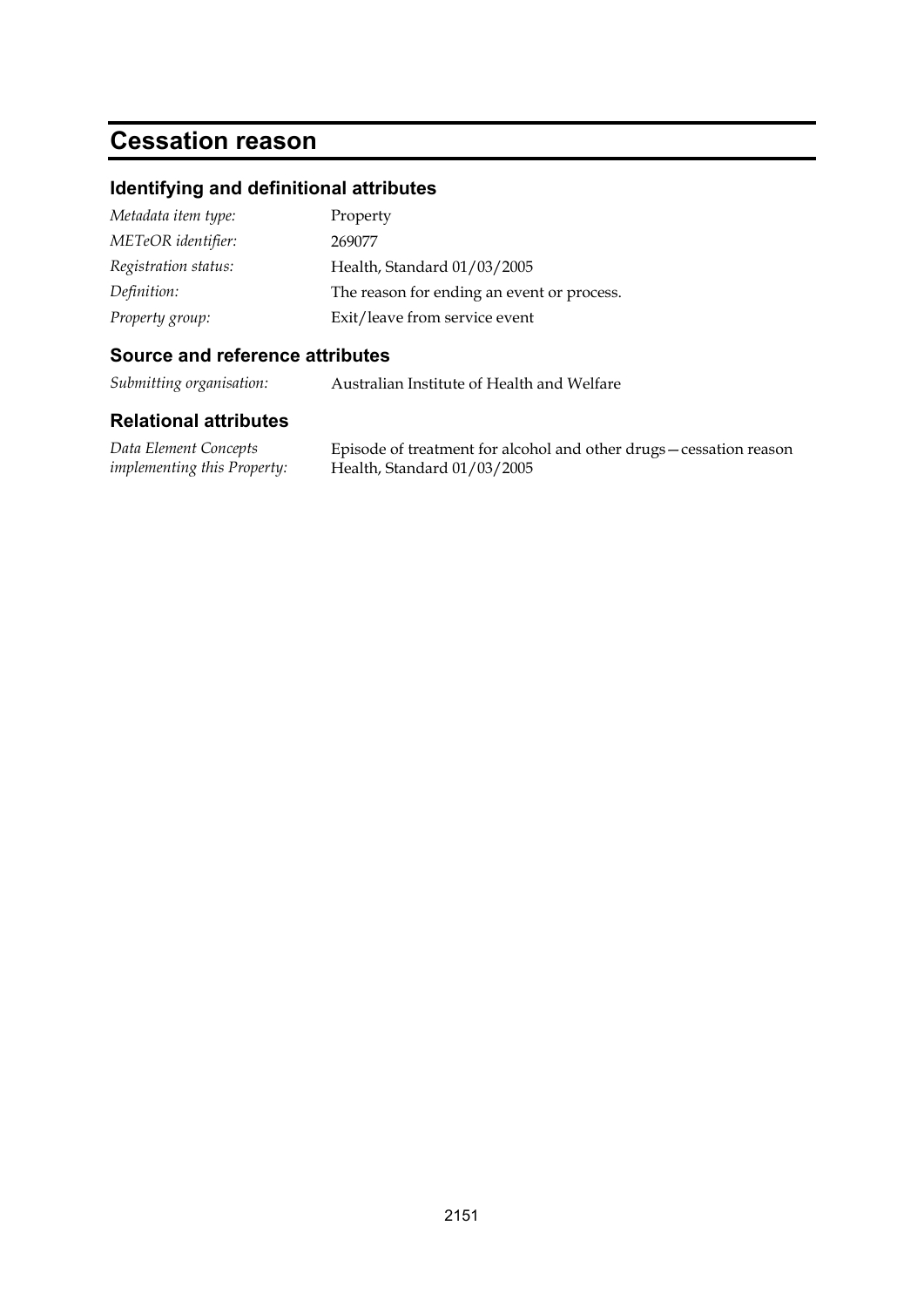# **Chest pain pattern**

## **Identifying and definitional attributes**

| Metadata item type:  | Property                                                                                      |
|----------------------|-----------------------------------------------------------------------------------------------|
| METeOR identifier:   | 284815                                                                                        |
| Registration status: | Health, Standard 04/06/2004                                                                   |
| Definition:          | Identification of the frequency and severity of chest pain of<br>myocardial ischaemic origin. |
| Property group:      | Health and wellbeing                                                                          |

## **Source and reference attributes**

*Submitting organisation:* Australian Institute of Health and Welfare

| Data Element Concepts              | Person - chest pain pattern Health, Standard 04/06/2004 |
|------------------------------------|---------------------------------------------------------|
| <i>implementing this Property:</i> |                                                         |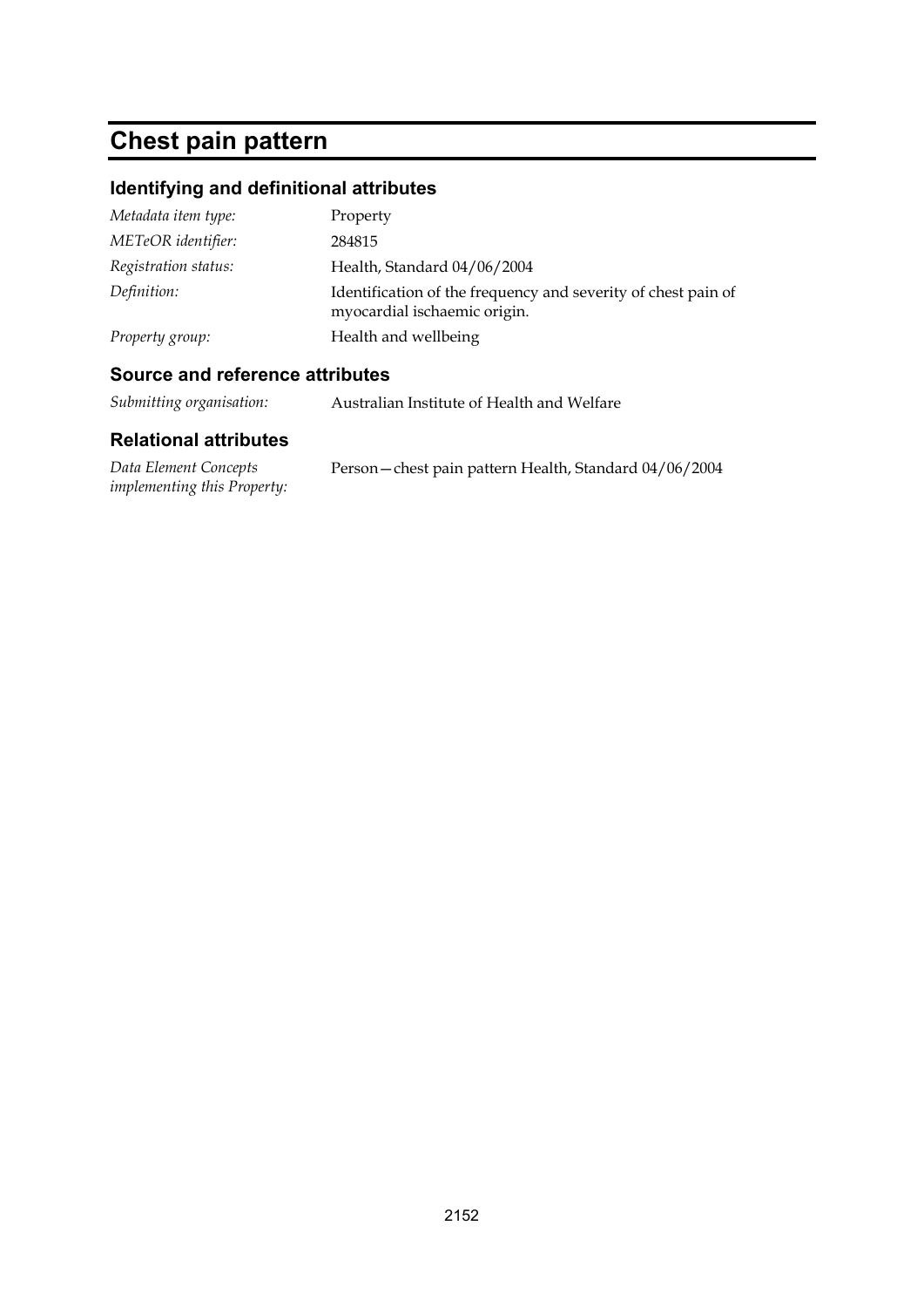# **Cholesterol level**

## **Identifying and definitional attributes**

| Metadata item type:  | Property                                                                                                                                                                                   |
|----------------------|--------------------------------------------------------------------------------------------------------------------------------------------------------------------------------------------|
| METeOR identifier:   | 269323                                                                                                                                                                                     |
| Registration status: | Health, Standard 01/03/2005                                                                                                                                                                |
| Definition:          | The amount of cholesterol in the blood, usually indicated by a<br>number within a range going from low to high, these numbers being<br>correlated with the risk of coronary heart disease. |
| Property group:      | Health and wellbeing                                                                                                                                                                       |

## **Source and reference attributes**

| Submitting organisation: | Australian Institute of Health and Welfare                                                            |
|--------------------------|-------------------------------------------------------------------------------------------------------|
| Origin:                  | Macquarie University 2003. The Macquarie Dictionary 3rd ed.<br>Sydney: The Macquarie Library Pty Ltd. |

| Data Element Concepts              | Person-cholesterol level Health, Standard 01/03/2005 |
|------------------------------------|------------------------------------------------------|
| <i>implementing this Property:</i> |                                                      |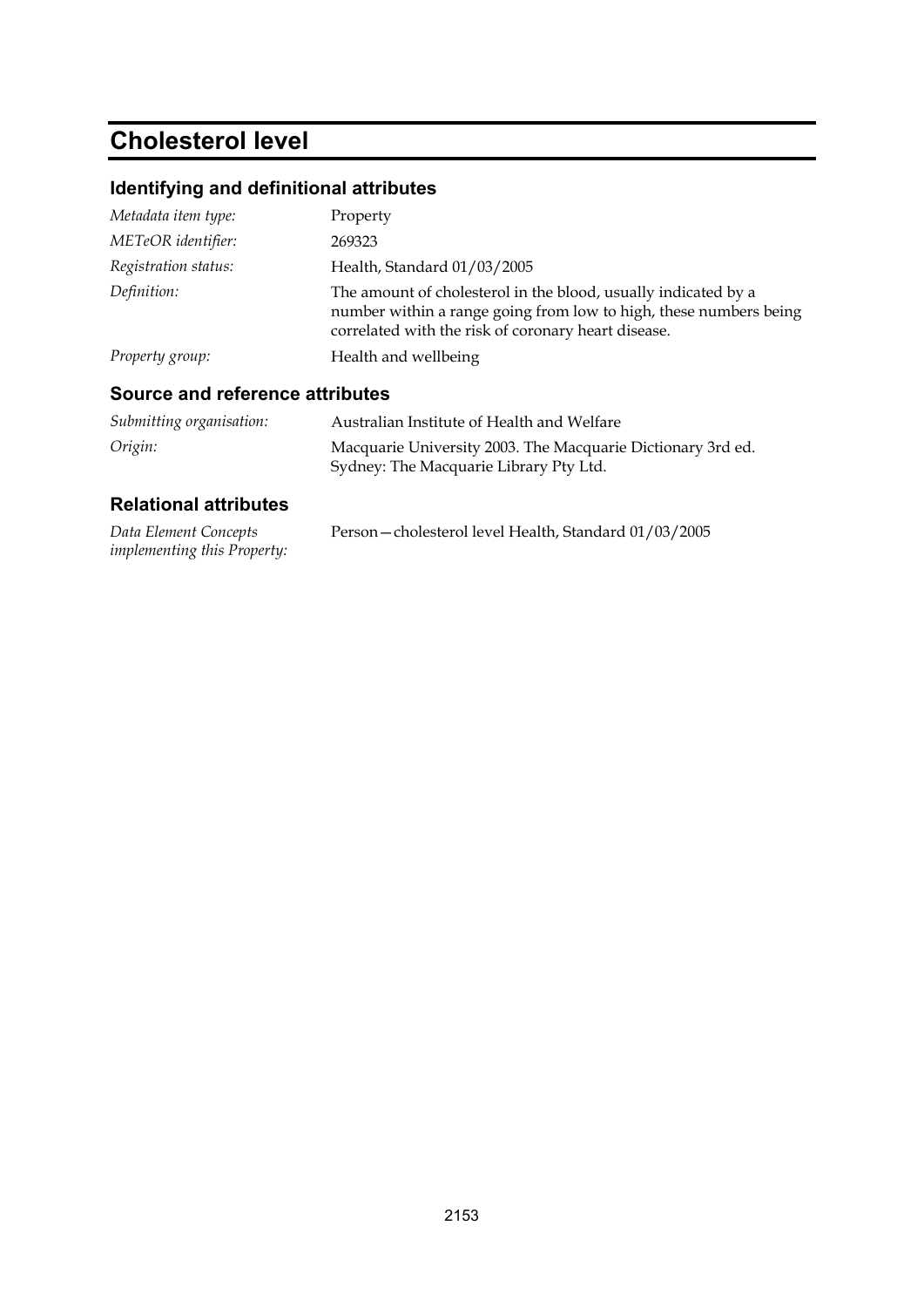# **Client type**

## **Identifying and definitional attributes**

| Metadata item type:  | Property                                                                                               |
|----------------------|--------------------------------------------------------------------------------------------------------|
| METeOR identifier:   | 269128                                                                                                 |
| Registration status: | Health, Standard 01/03/2005                                                                            |
| Definition:          | Whether treatment is focused on the client's conditions and problems<br>or on those of another person. |
| Property group:      | Service provision event                                                                                |

## **Source and reference attributes**

*Submitting organisation:* Australian Institute of Health and Welfare

| Data Element Concepts              | Episode of treatment for alcohol and other drugs-client type Health, |
|------------------------------------|----------------------------------------------------------------------|
| <i>implementing this Property:</i> | Standard 01/03/2005                                                  |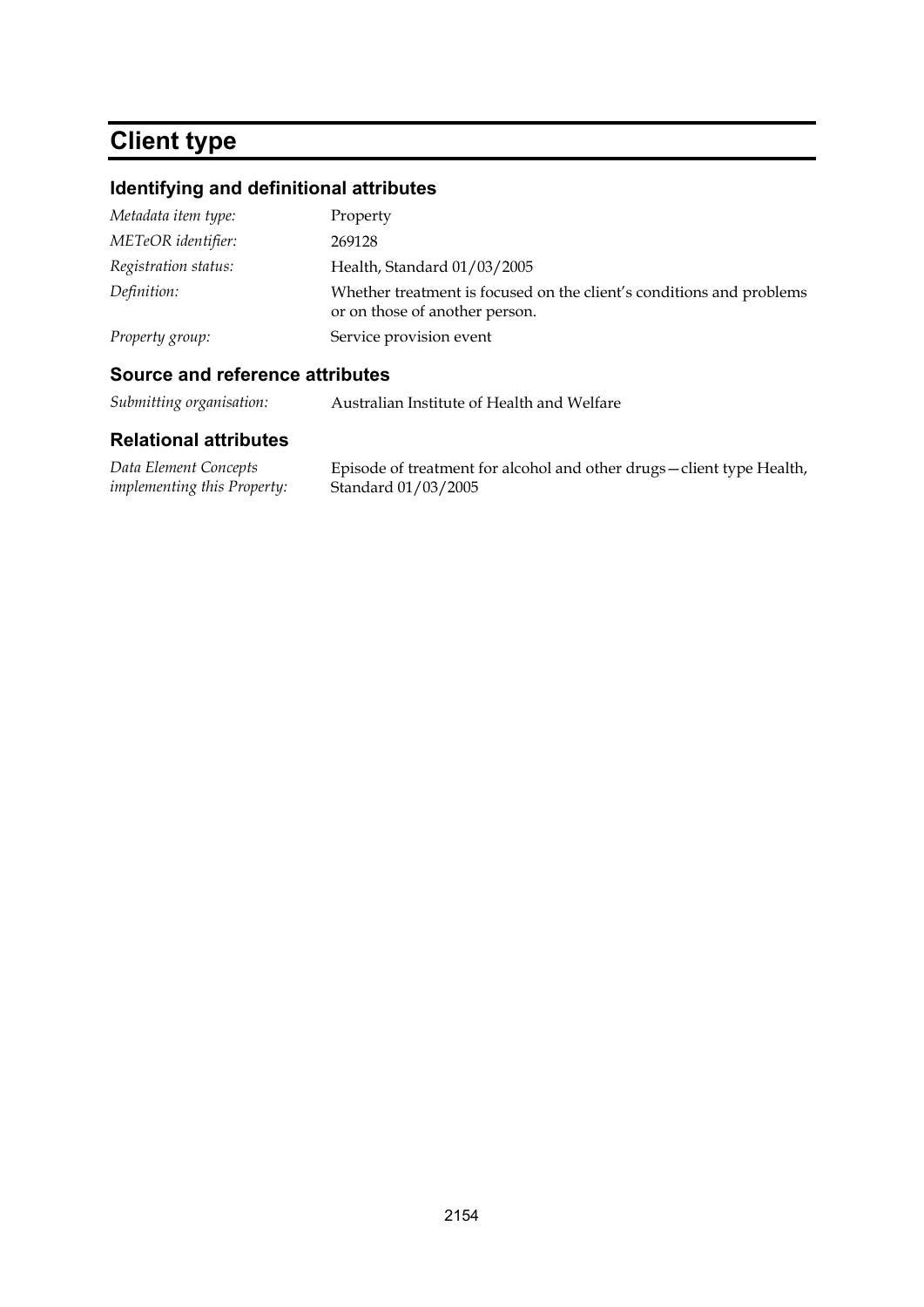# **Clinical evidence status**

## **Identifying and definitional attributes**

| Metadata item type:  | Property                                                                  |
|----------------------|---------------------------------------------------------------------------|
| METeOR identifier:   | 285279                                                                    |
| Registration status: | Health, Standard 04/06/2004                                               |
| Definition:          | Indicator of the status of evidence of a pre-existing clinical condition. |
| Property group:      | Health and wellbeing                                                      |

#### **Source and reference attributes**

| Submitting organisation: | Acute Coronary Syndrome Data Working Group |  |
|--------------------------|--------------------------------------------|--|
|                          |                                            |  |

| Data Element Concepts<br>implementing this Property: | Person-clinical evidence status (acute coronary syndrome related<br>medical history) Health, Standard 01/10/2008 |
|------------------------------------------------------|------------------------------------------------------------------------------------------------------------------|
|                                                      | Person – clinical evidence status (chronic lung disease) Health,<br>Superseded 01/10/2008                        |
|                                                      | Person - clinical evidence status (heart failure) Health, Superseded<br>01/10/2008                               |
|                                                      | Person – clinical evidence status (peripheral arterial disease) Health,<br>Superseded 01/10/2008                 |
|                                                      | Person – clinical evidence status (sleep apnoea syndrome) Health,<br>Superseded 01/10/2008                       |
|                                                      | Person-clinical evidence status (stroke) Health, Superseded<br>01/10/2008                                        |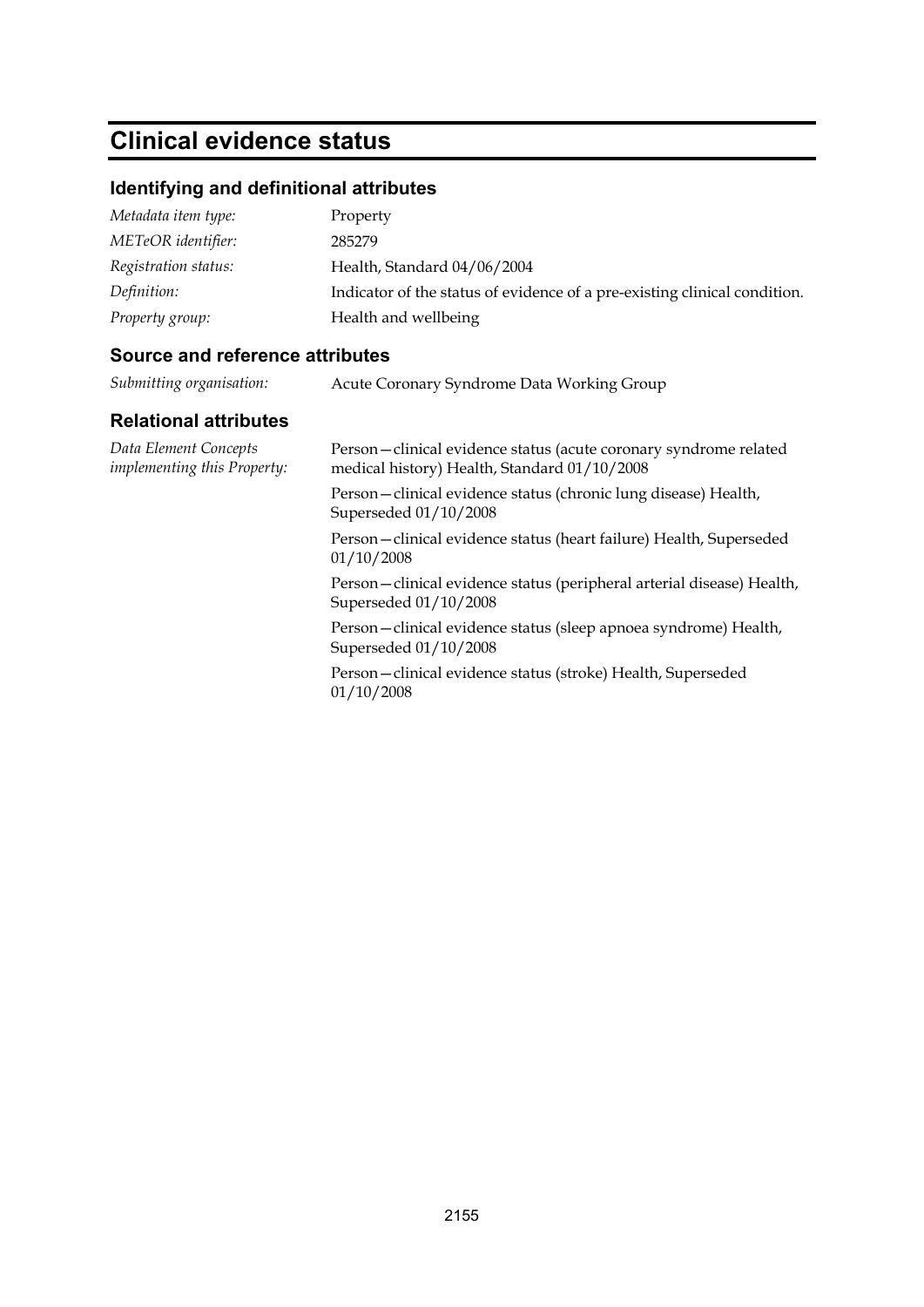# **Clinical procedure timing**

#### **Identifying and definitional attributes**

| Metadata item type:  | Property                                            |
|----------------------|-----------------------------------------------------|
| METeOR identifier:   | 284841                                              |
| Registration status: | Health, Standard 04/06/2004                         |
| Definition:          | Identifies when a clinical procedure was performed. |
| Property group:      | Service provision event                             |

#### **Source and reference attributes**

*Submitting organisation:* Australian Institute of Health and Welfare

| Data Element Concepts              | Person-clinical procedure timing Health, Standard 04/06/2004 |
|------------------------------------|--------------------------------------------------------------|
| <i>implementing this Property:</i> |                                                              |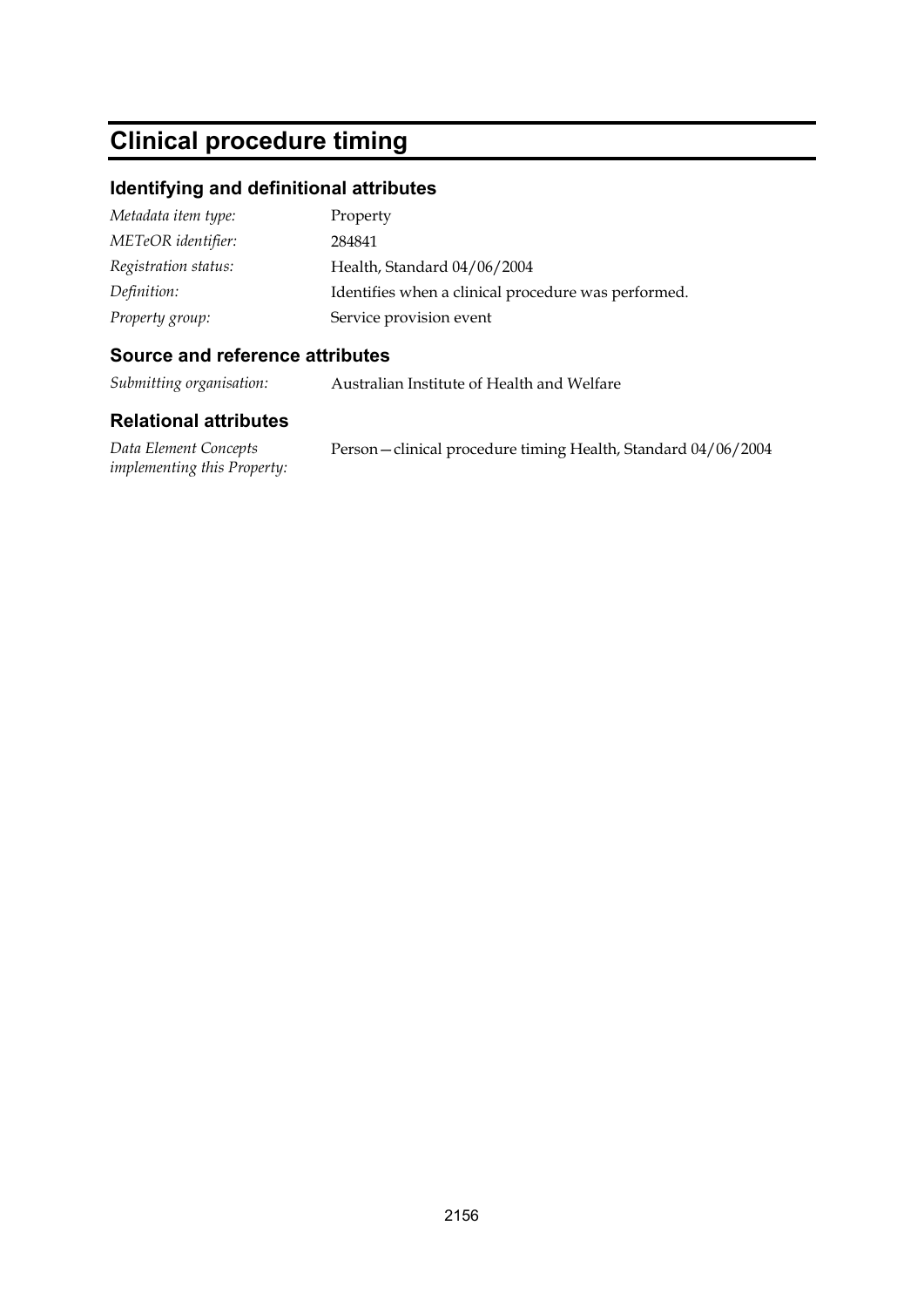# **Clinical urgency**

## **Identifying and definitional attributes**

| Metadata item type:  | Property                                                                                      |
|----------------------|-----------------------------------------------------------------------------------------------|
| METeOR identifier:   | 269075                                                                                        |
| Registration status: | Health, Standard 01/03/2005                                                                   |
| Definition:          | A clinical assessment of the urgency with which care, treatment or<br>assistance is required. |
| Property group:      | Service/care urgency                                                                          |

## **Source and reference attributes**

*Submitting organisation:* Australian Institute of Health and Welfare

| Data Element Concepts              | Elective surgery waiting list episode - clinical urgency Health, |
|------------------------------------|------------------------------------------------------------------|
| <i>implementing this Property:</i> | Standard 01/03/2005                                              |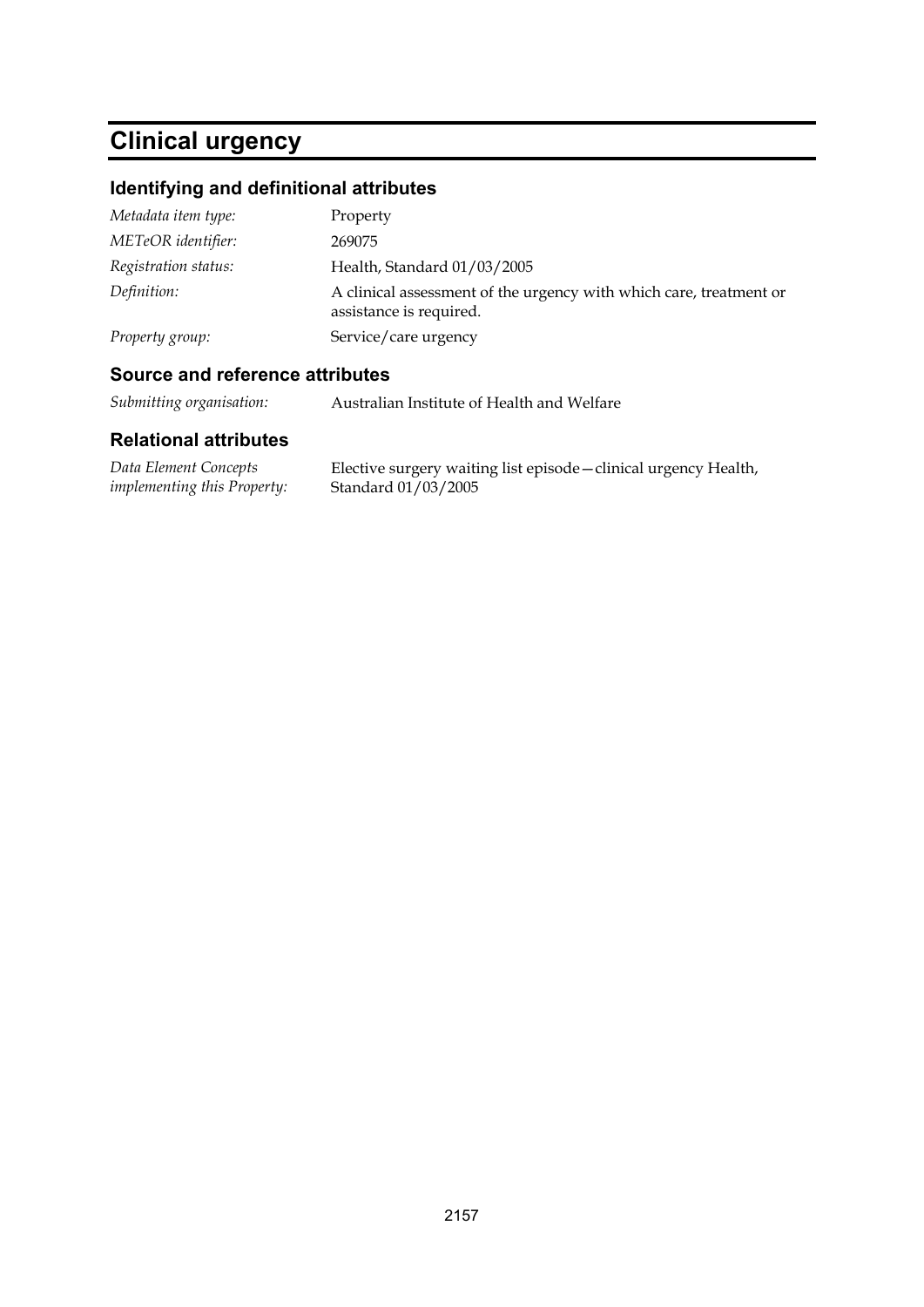# **Clopidogrel therapy status**

#### **Identifying and definitional attributes**

| Metadata item type:  | Property                                        |
|----------------------|-------------------------------------------------|
| METeOR identifier:   | 284865                                          |
| Registration status: | Health, Standard 04/06/2004                     |
| Definition:          | An indicator of the use of clopidogrel therapy. |
| Property group:      | Health and wellbeing                            |

#### **Source and reference attributes**

*Submitting organisation:* Australian Institute of Health and Welfare

#### **Relational attributes**

*Data Element Concepts implementing this Property:* Person—clopidogrel therapy status Health, Standard 04/06/2004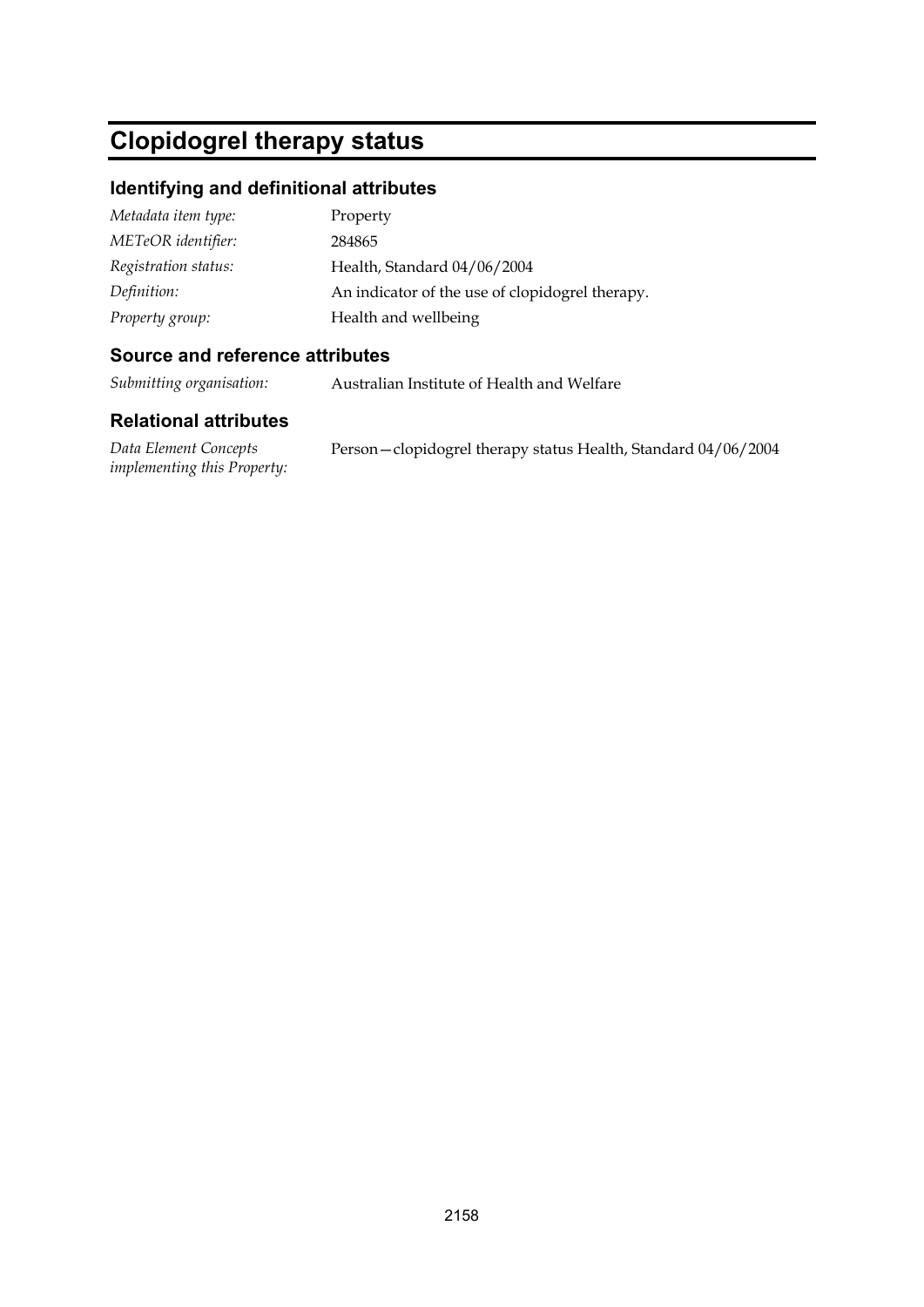# **Co-location with acute care hospital**

#### **Identifying and definitional attributes**

| Metadata item type:  | Property                                                  |
|----------------------|-----------------------------------------------------------|
| METeOR identifier:   | 286929                                                    |
| Registration status: | Health, Standard 08/12/2004                               |
| Definition:          | The co-location of a service with an acute care hospital. |
| Property group:      | Service provision event                                   |

#### **Source and reference attributes**

*Submitting organisation:* Australian Institute of Health and Welfare

#### **Relational attributes**

*Data Element Concepts implementing this Property:* Specialised mental health service—co-location with acute care hospital Health, Standard 08/12/2004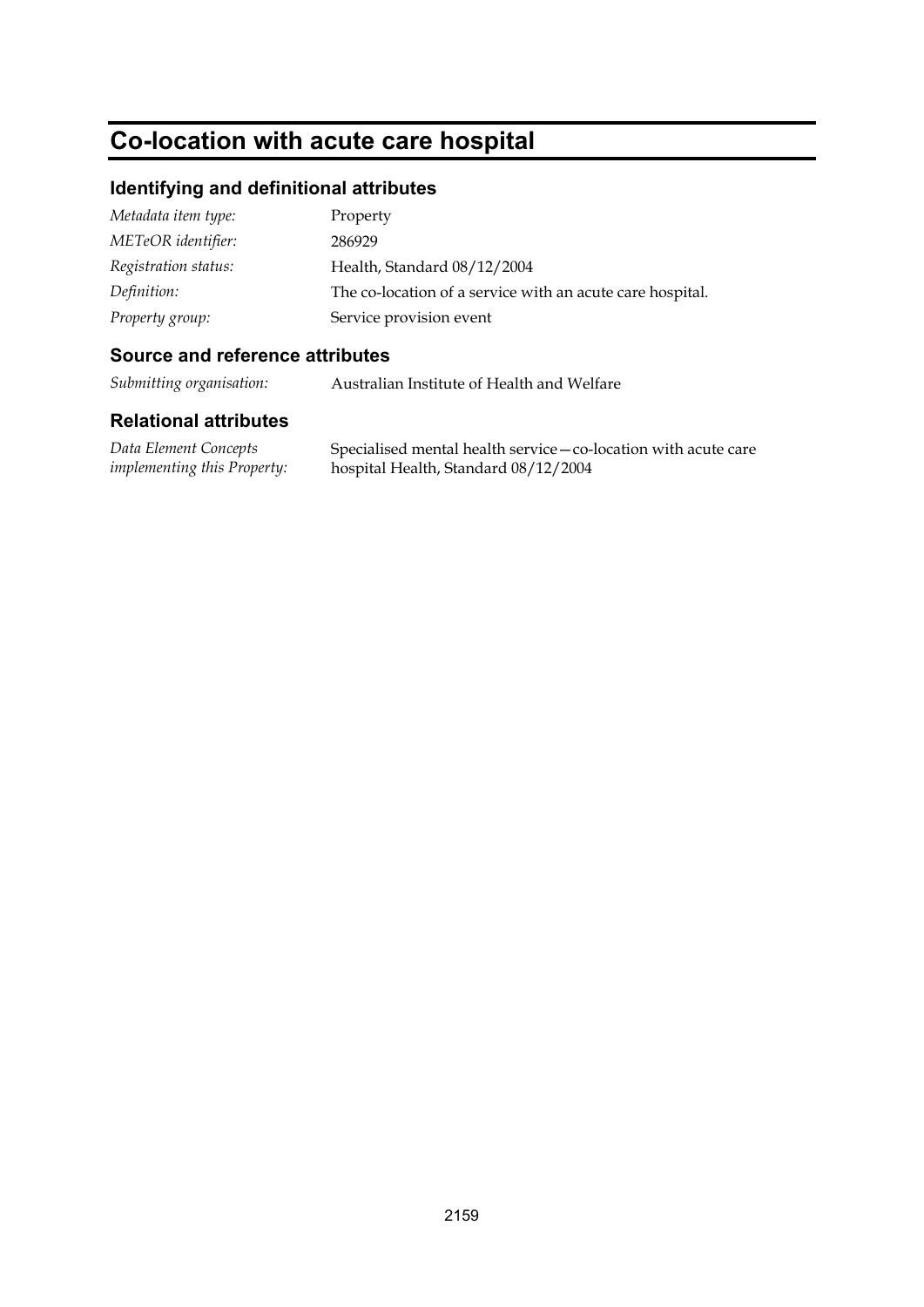## **Community awareness/health promotion services grants to non-government organisations**

## **Identifying and definitional attributes**

| Metadata item type:  | Property                                                                                                           |
|----------------------|--------------------------------------------------------------------------------------------------------------------|
| METeOR identifier:   | 287005                                                                                                             |
| Registration status: | Health, Standard 08/12/2004                                                                                        |
| Definition:          | Grants made to non-government organisations for the provision of<br>community awareness/health promotion services. |
| Property group:      | Funding characteristics                                                                                            |

#### **Source and reference attributes**

| Submitting organisation: | Australian Institute of Health and Welfare |
|--------------------------|--------------------------------------------|
|                          |                                            |

| Data Element Concepts              | Specialised mental health service organisation - community   |
|------------------------------------|--------------------------------------------------------------|
| <i>implementing this Property:</i> | awareness/health promotion services grants to non-government |
|                                    | organisations Health, Standard 08/12/2004                    |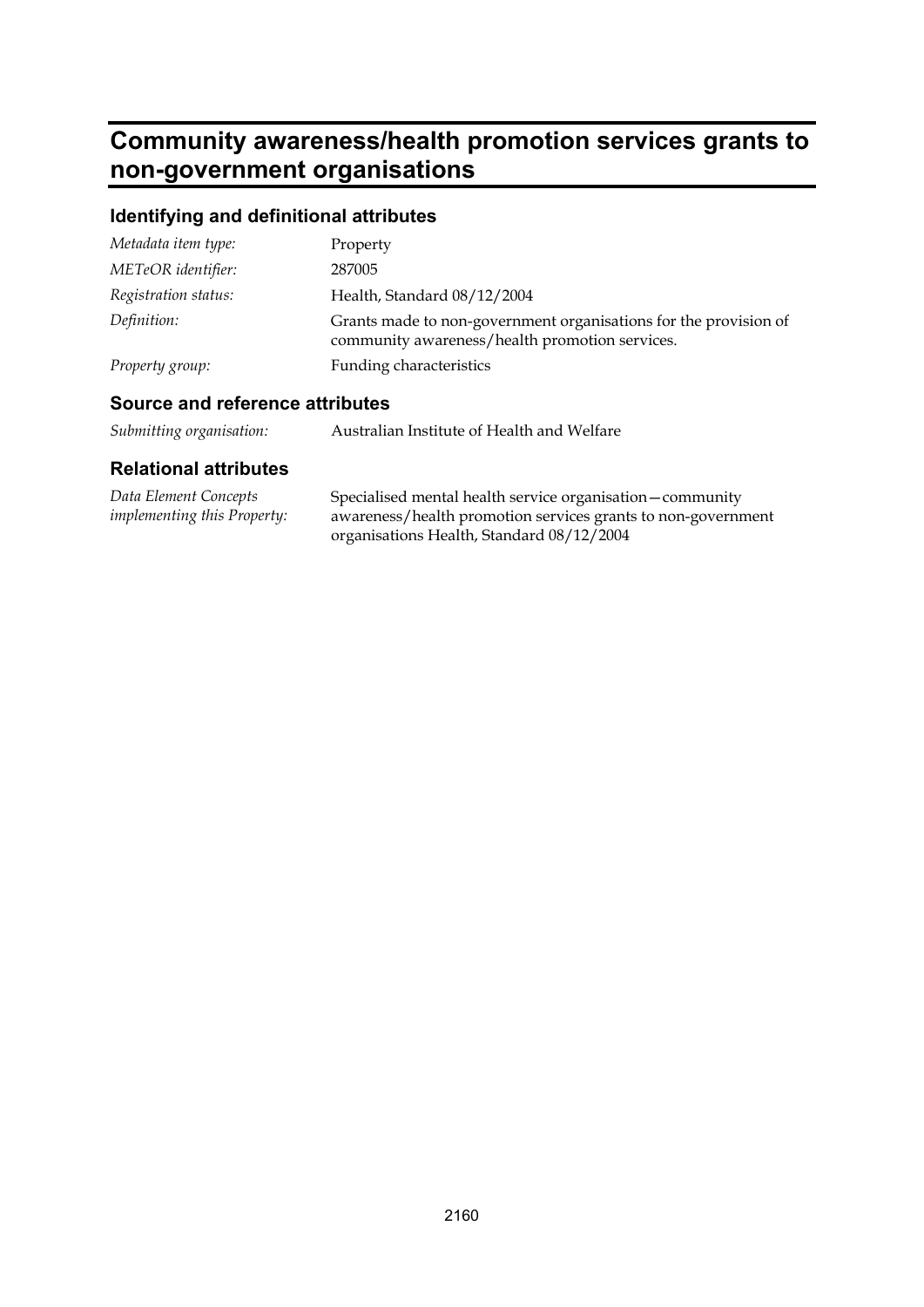# **Compensable status**

#### **Identifying and definitional attributes**

| Metadata item type:  | Property                                         |
|----------------------|--------------------------------------------------|
| METeOR identifier:   | 269123                                           |
| Registration status: | Health, Standard 01/03/2005                      |
| Definition:          | An indicator of an entitlement for compensation. |
| Property group:      | Funding characteristics                          |

#### **Source and reference attributes**

*Submitting organisation:* Australian Institute of Health and Welfare

| Data Element Concepts              | Patient – compensable status Health, Standard 01/03/2005 |
|------------------------------------|----------------------------------------------------------|
| <i>implementing this Property:</i> |                                                          |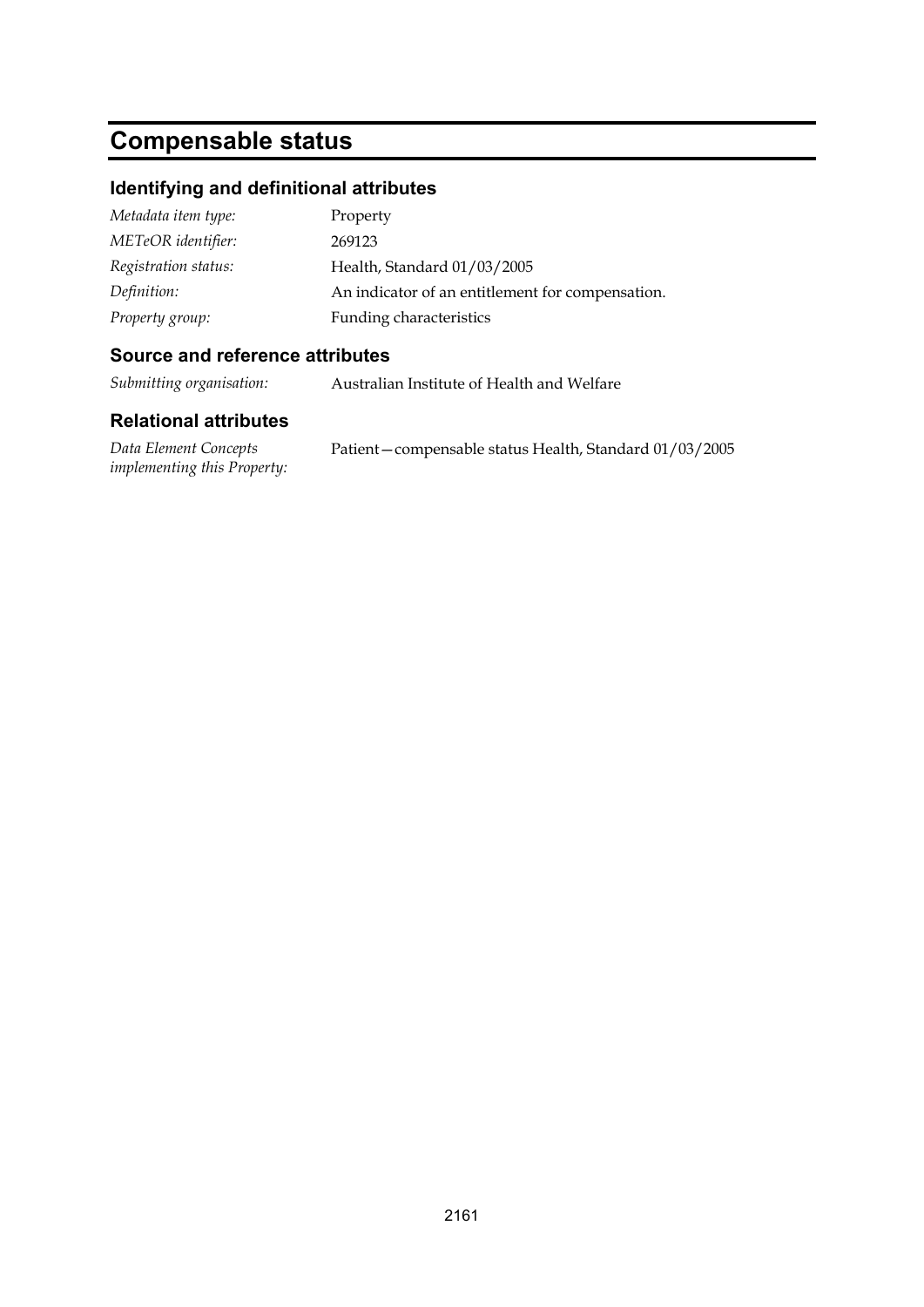# **Complication**

## **Identifying and definitional attributes**

| Metadata item type:  | Property                                                                         |
|----------------------|----------------------------------------------------------------------------------|
| METeOR identifier:   | 269096                                                                           |
| Registration status: | Health, Standard 01/03/2005                                                      |
| Definition:          | A disease or disorder concurrent with another disease, disorder or<br>condition. |
| Property group:      | Health and wellbeing                                                             |

## **Source and reference attributes**

| Submitting organisation: | Australian Institute of Health and Welfare                                         |
|--------------------------|------------------------------------------------------------------------------------|
| Origin:                  | Dorland's Illustrated Medical Dictionary 30th ed. Philadelphia:<br><b>Saunders</b> |

| Data Element Concepts              | Birth event - complication Health, Standard 01/03/2005              |
|------------------------------------|---------------------------------------------------------------------|
| <i>implementing this Property:</i> | Birth event – complication (postpartum) Health, Standard 01/03/2005 |
|                                    | Pregnancy (current) – complication Health, Standard 01/03/2005      |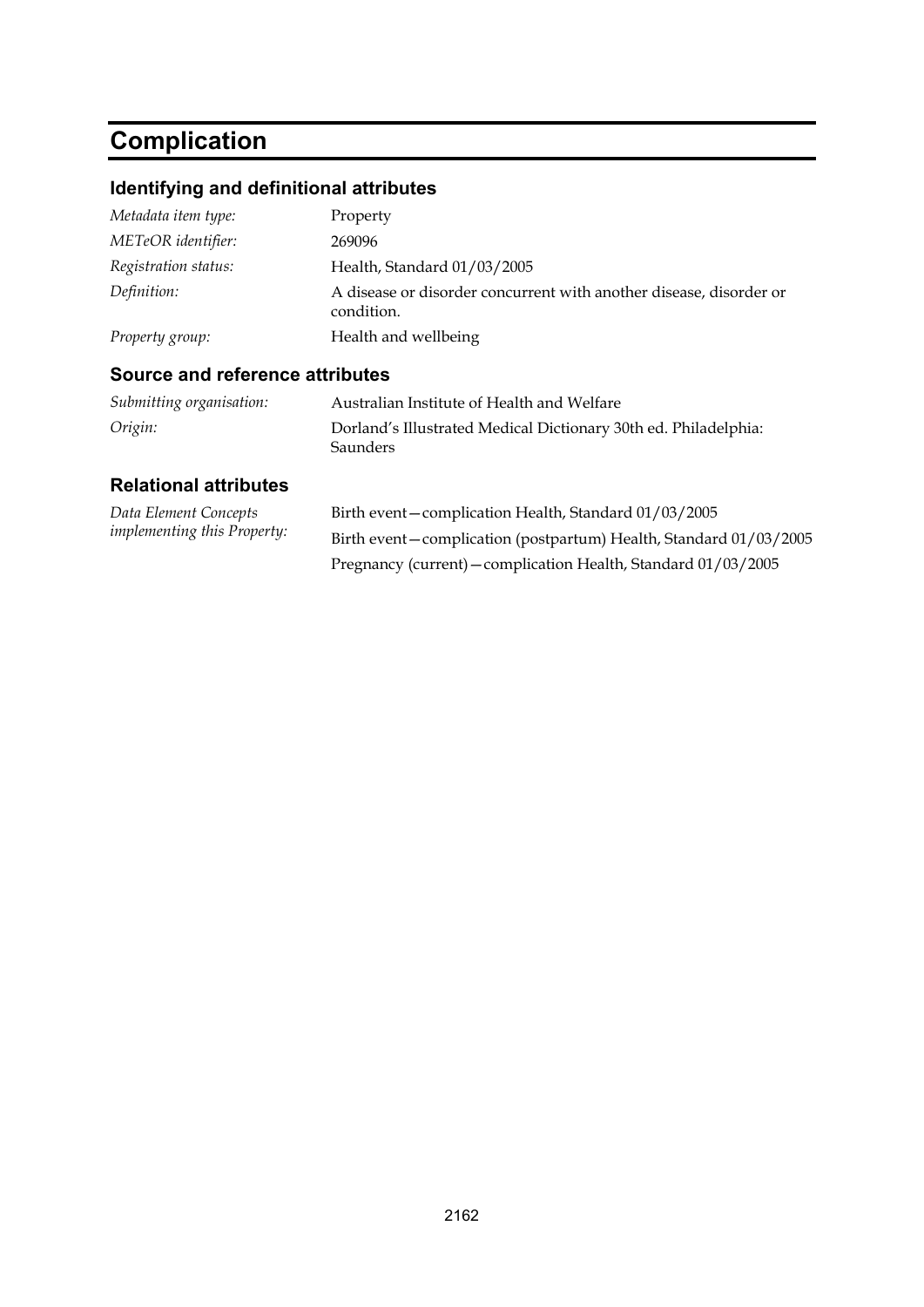# **Condition onset flag**

## **Identifying and definitional attributes**

| Source and reference attributes            |                                                                                                                                  |
|--------------------------------------------|----------------------------------------------------------------------------------------------------------------------------------|
| Service provision event<br>Property group: |                                                                                                                                  |
| Definition:                                | A qualifier for each coded diagnosis to indicate the onset of the<br>condition relative to the beginning of the episode of care. |
| Registration status:                       | Health, Standard 05/02/2008                                                                                                      |
| METeOR identifier:                         | 354805                                                                                                                           |
| Metadata item type:                        | Property                                                                                                                         |

*Submitting organisation:* Australian Institute of Health and Welfare

| Related metadata references:       | Supersedes Diagnosis onset type Health, Superseded 05/02/2008   |
|------------------------------------|-----------------------------------------------------------------|
| Data Element Concepts              | Episode of admitted patient care – condition onset flag Health, |
| <i>implementing this Property:</i> | Standard 05/02/2008                                             |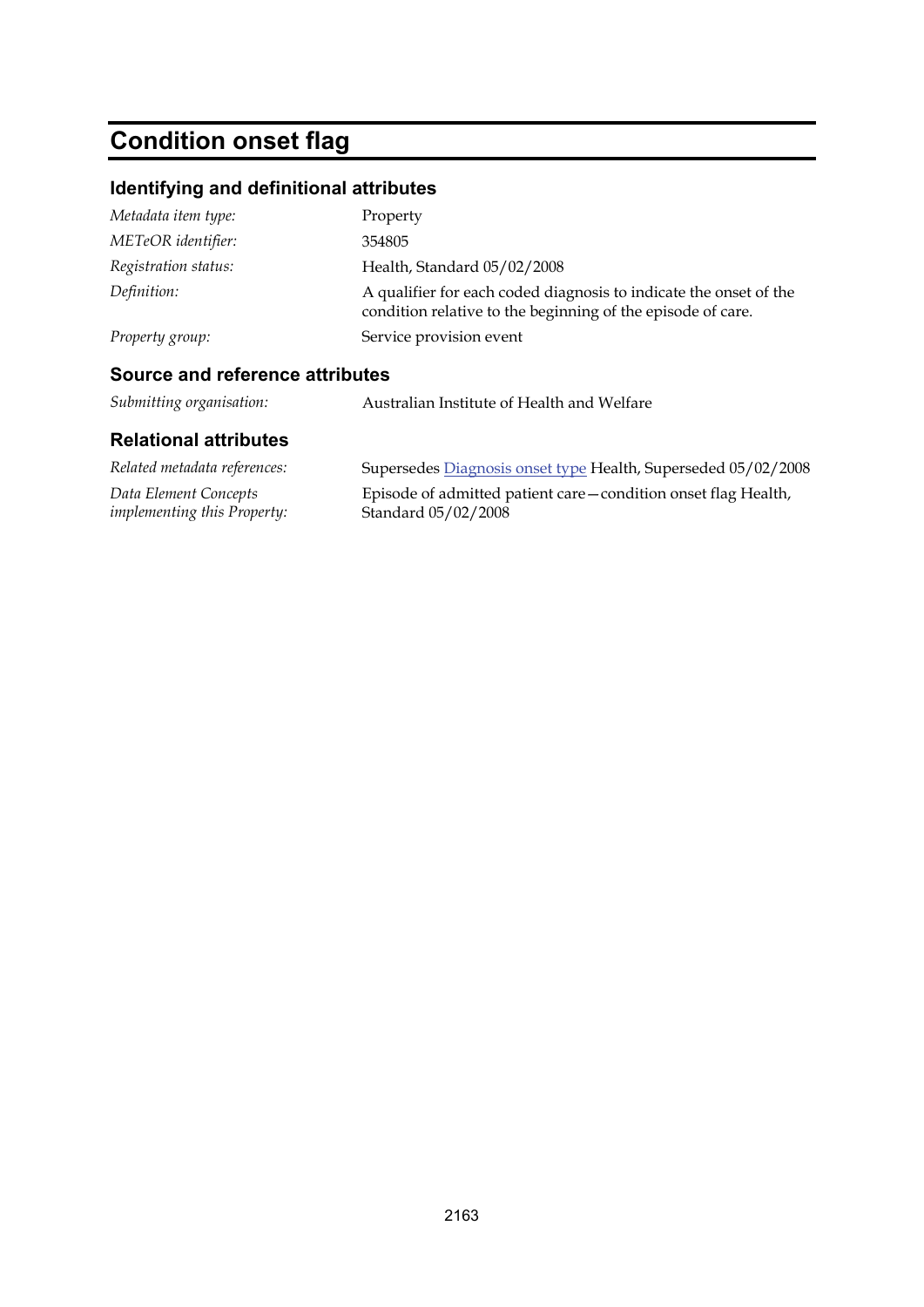# **Congenital malformation**

#### **Identifying and definitional attributes**

| Metadata item type:  | Property                             |
|----------------------|--------------------------------------|
| METeOR identifier:   | 269324                               |
| Registration status: | Health, Standard 01/03/2005          |
| Definition:          | An anomaly that is present at birth. |
| Property group:      | Health and wellbeing                 |

#### **Source and reference attributes**

*Submitting organisation:* Australian Institute of Health and Welfare

#### **Relational attributes**

*Data Element Concepts implementing this Property:* Person—congenital malformation Health, Standard 01/03/2005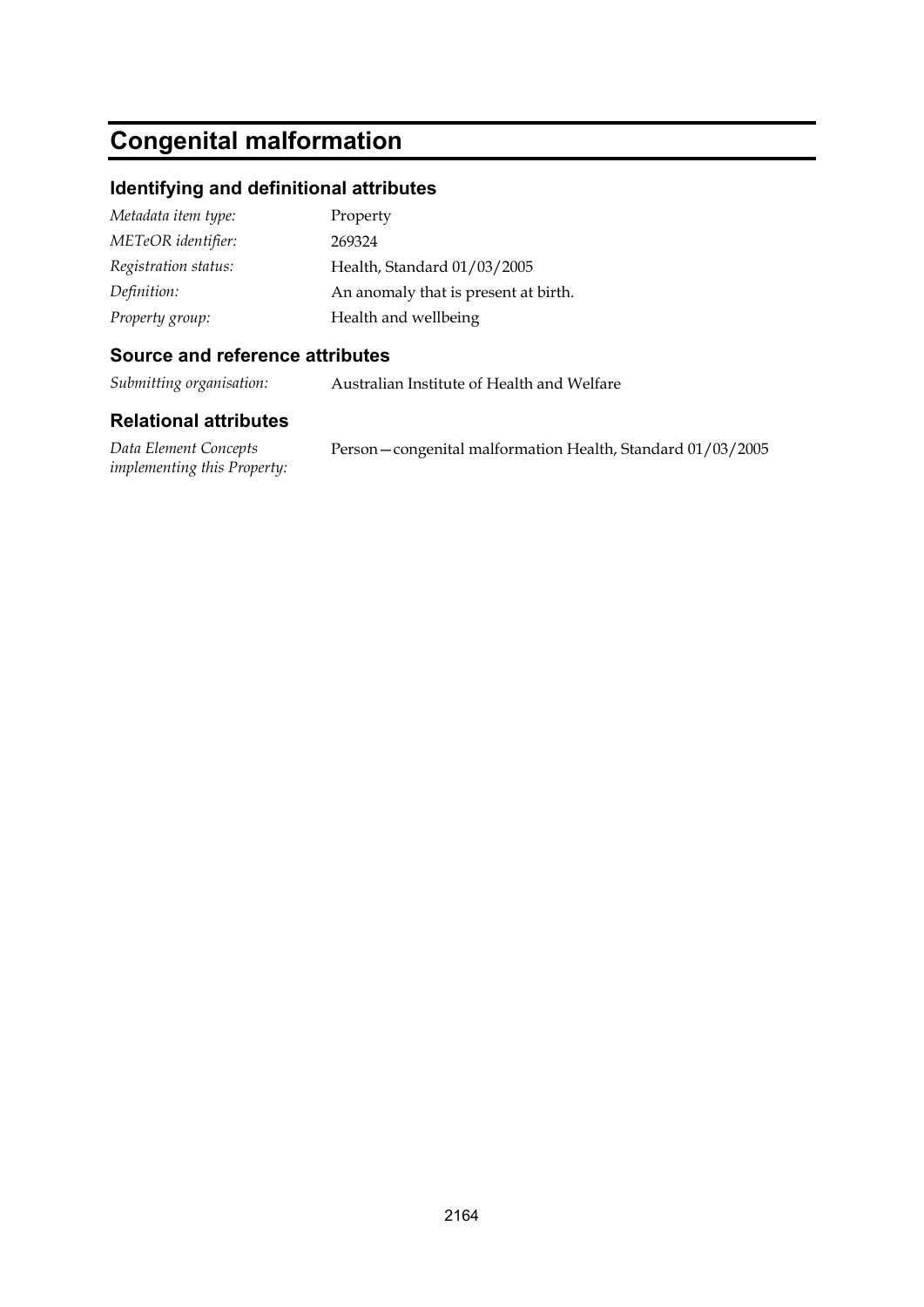# **Consumer committee representation arrangements**

## **Identifying and definitional attributes**

| Metadata item type:  | Property                                                                                                                       |
|----------------------|--------------------------------------------------------------------------------------------------------------------------------|
| METeOR identifier:   | 288847                                                                                                                         |
| Registration status: | Health, Standard 08/12/2004                                                                                                    |
| Definition:          | An indicator of the extent of formal committee mechanisms in place to<br>promote the participation of mental health consumers. |
| Property group:      | Organisational characteristics                                                                                                 |

#### **Source and reference attributes**

*Submitting organisation:* Australian Institute of Health and Welfare.

| Data Element Concepts              | Specialised mental health service organisation - consumer committee |
|------------------------------------|---------------------------------------------------------------------|
| <i>implementing this Property:</i> | representation arrangements Health, Standard 08/12/2004             |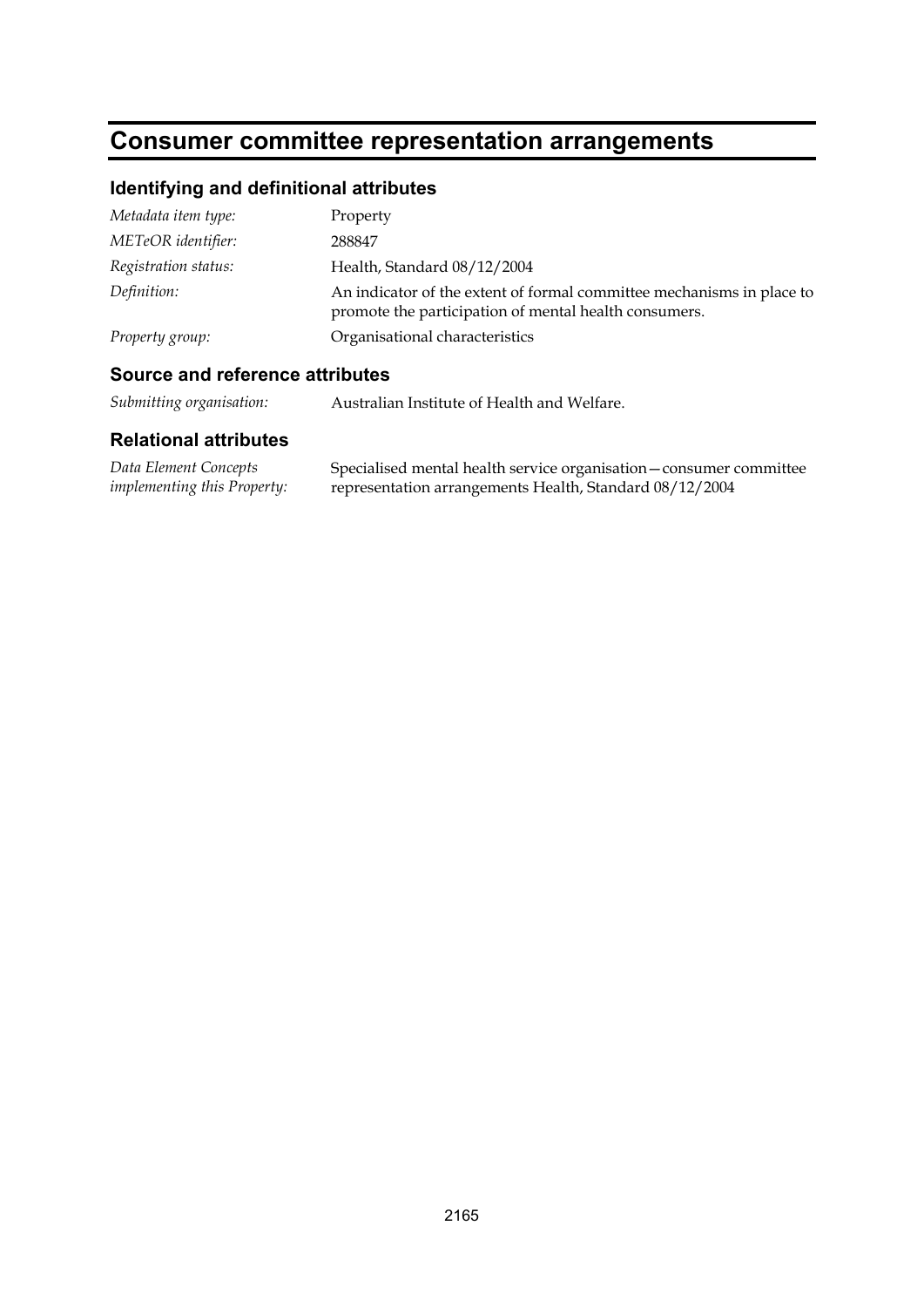# **Consumer participation arrangements**

## **Identifying and definitional attributes**

| Metadata item type:  | Property                                                                                                    |
|----------------------|-------------------------------------------------------------------------------------------------------------|
| METeOR identifier:   | 288859                                                                                                      |
| Registration status: | Health, Standard 08/12/2004                                                                                 |
| Definition:          | An indicator of whether mechanisms are in place to promote the<br>participation of mental health consumers. |
| Property group:      | Organisational characteristics                                                                              |

## **Source and reference attributes**

| Submitting organisation:                                    | Australian Institute of Health and Welfare                                                                                                                    |
|-------------------------------------------------------------|---------------------------------------------------------------------------------------------------------------------------------------------------------------|
| <b>Relational attributes</b>                                |                                                                                                                                                               |
| Data Element Concepts<br><i>implementing this Property:</i> | Specialised mental health service organisation-consumer<br>participation arrangements (consumer consultants employed) Health,<br>Standard 08/12/2004          |
|                                                             | Specialised mental health service organisation - consumer<br>participation arrangements (consumer satisfaction surveys) Health,<br>Standard 08/12/2004        |
|                                                             | Specialised mental health service organisation - consumer<br>participation arrangements (formal internal complaints mechanism)<br>Health, Standard 08/12/2004 |
|                                                             | Specialised mental health service organisation - consumer<br>participation arrangements (formal participation policy) Health,<br>Standard 08/12/2004          |
|                                                             | Specialised mental health service organisation - consumer<br>participation arrangements (regular discussion groups) Health,<br>Standard 08/12/2004            |
|                                                             |                                                                                                                                                               |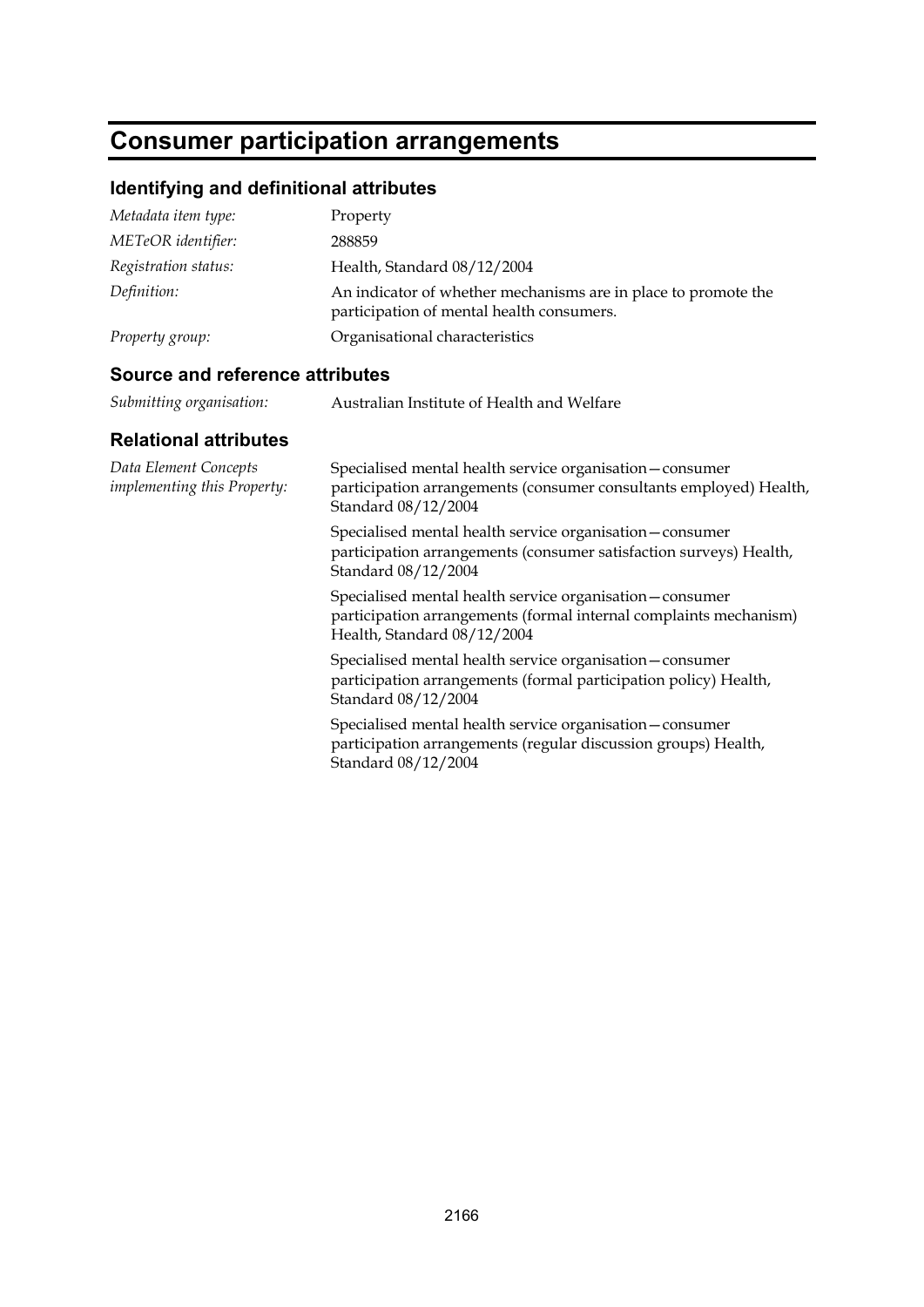# **Contract role**

#### **Identifying and definitional attributes**

| Metadata item type:  | Property                                                     |
|----------------------|--------------------------------------------------------------|
| METeOR identifier:   | 269131                                                       |
| Registration status: | Health, Standard 01/03/2005                                  |
| Definition:          | The assigned responsibility under a contractual arrangement. |
| Property group:      | Service provision event                                      |

#### **Source and reference attributes**

*Submitting organisation:* Australian Institute of Health and Welfare

#### **Relational attributes**

*Data Element Concepts implementing this Property:* Hospital—contract role Health, Standard 01/03/2005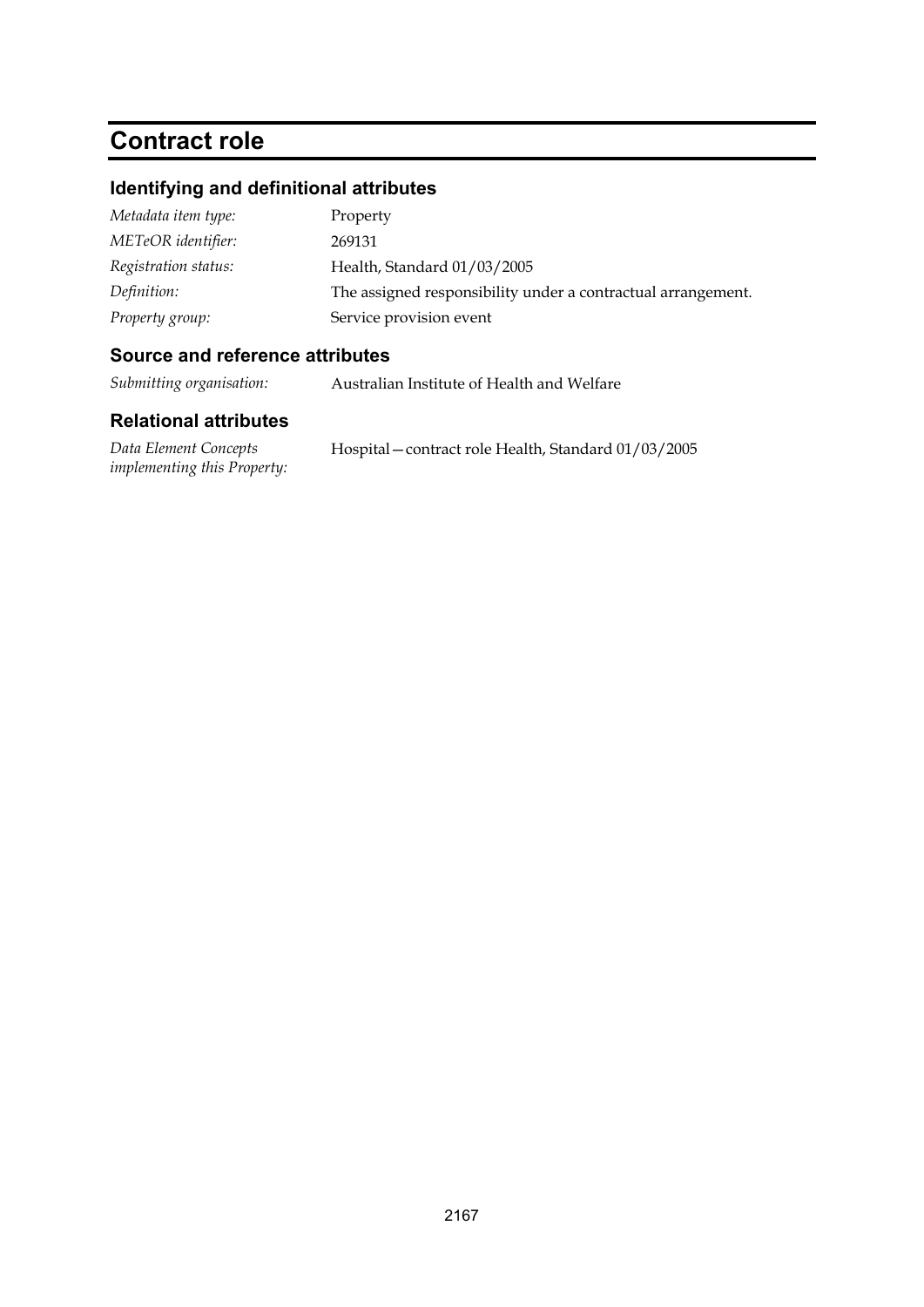# **Contract type**

#### **Identifying and definitional attributes**

| Metadata item type:  | Property                                              |
|----------------------|-------------------------------------------------------|
| METeOR identifier:   | 269174                                                |
| Registration status: | Health, Standard 01/03/2005                           |
| Definition:          | A descriptor of the class of a contractual agreement. |
| Property group:      | Service provision event                               |

#### **Source and reference attributes**

*Submitting organisation:* Australian Institute of Health and Welfare

#### **Relational attributes**

*Data Element Concepts implementing this Property:* Hospital—contract type Health, Standard 01/03/2005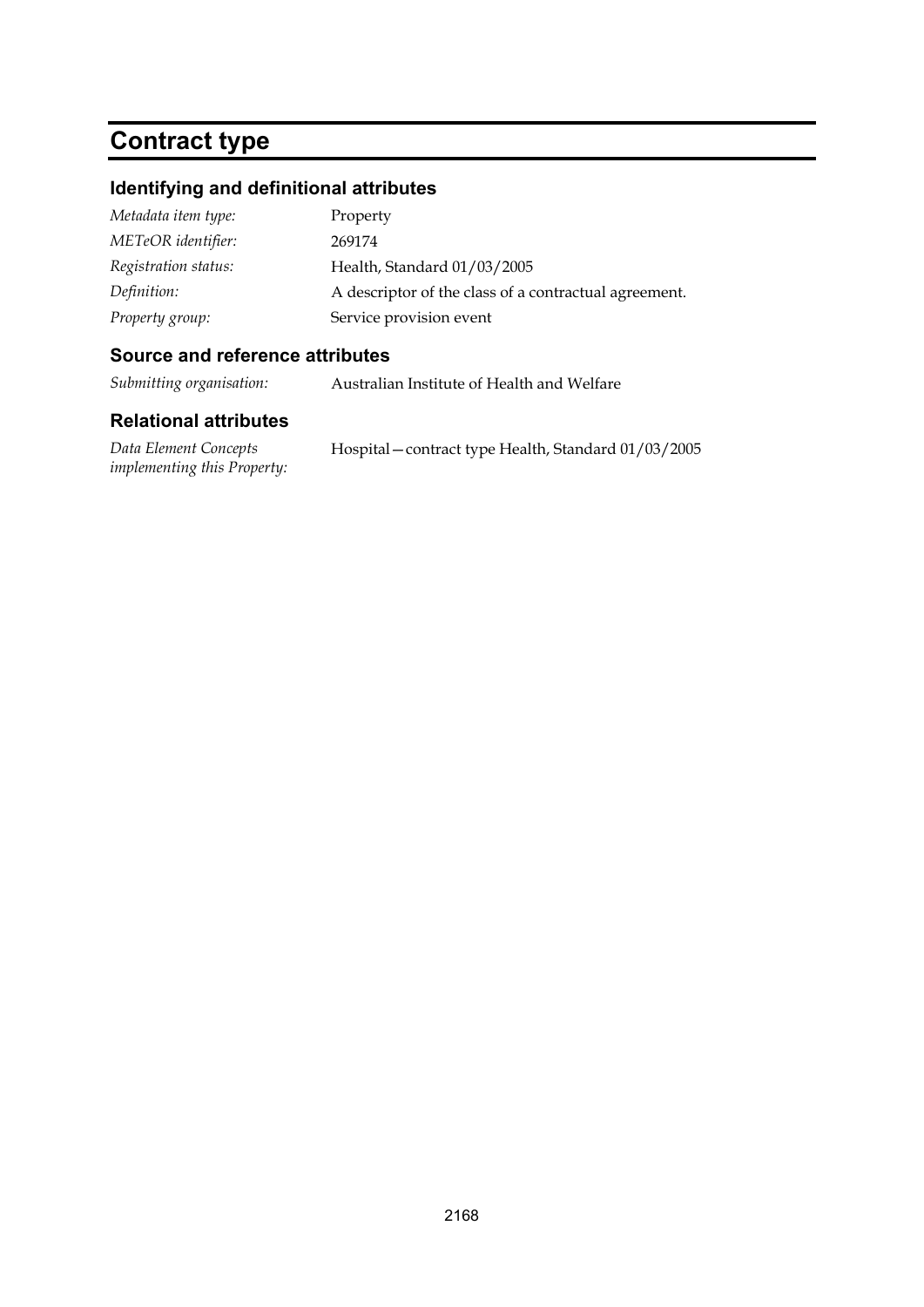## **Contracted care commencement date**

#### **Identifying and definitional attributes**

| Metadata item type:  | Property                                          |
|----------------------|---------------------------------------------------|
| METeOR identifier:   | 269263                                            |
| Registration status: | Health, Standard 01/03/2005                       |
| Definition:          | The date the period of contracted care commenced. |
| Property group:      | Service provision event                           |

#### **Source and reference attributes**

*Submitting organisation:* Australian Institute of Health and Welfare

#### **Relational attributes**

*Data Element Concepts implementing this Property:* Contracted hospital care—contracted care commencement date Health, Standard 01/03/2005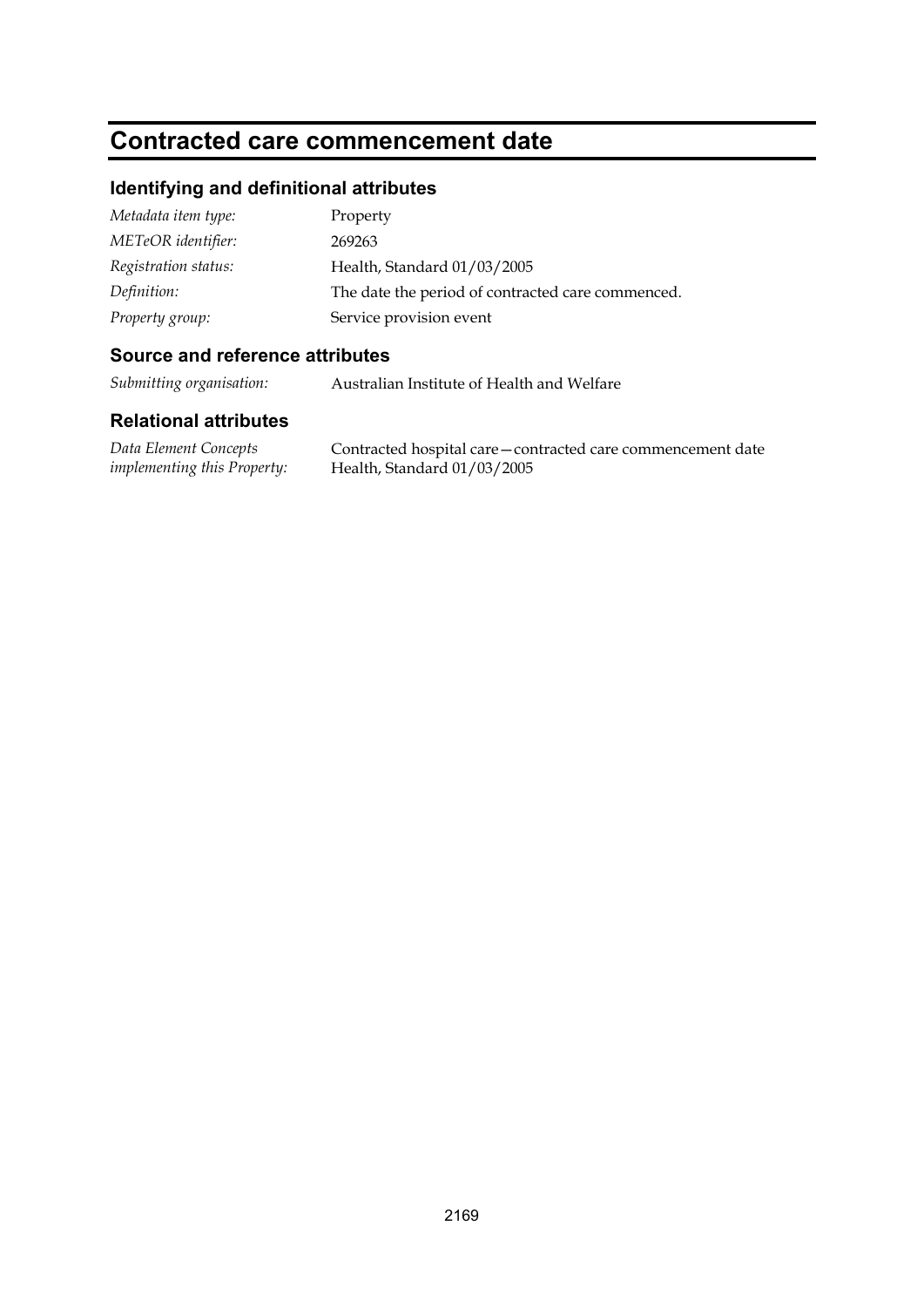# **Contracted care completed date**

#### **Identifying and definitional attributes**

| Metadata item type:  | Property                                             |
|----------------------|------------------------------------------------------|
| METeOR identifier:   | 269102                                               |
| Registration status: | Health, Standard 01/03/2005                          |
| Definition:          | The date the period of contracted care is completed. |
| Property group:      | Service provision event                              |

#### **Source and reference attributes**

*Submitting organisation:* Australian Institute of Health and Welfare

#### **Relational attributes**

*Data Element Concepts implementing this Property:*

Contracted hospital care—contracted care completed date Health, Standard 01/03/2005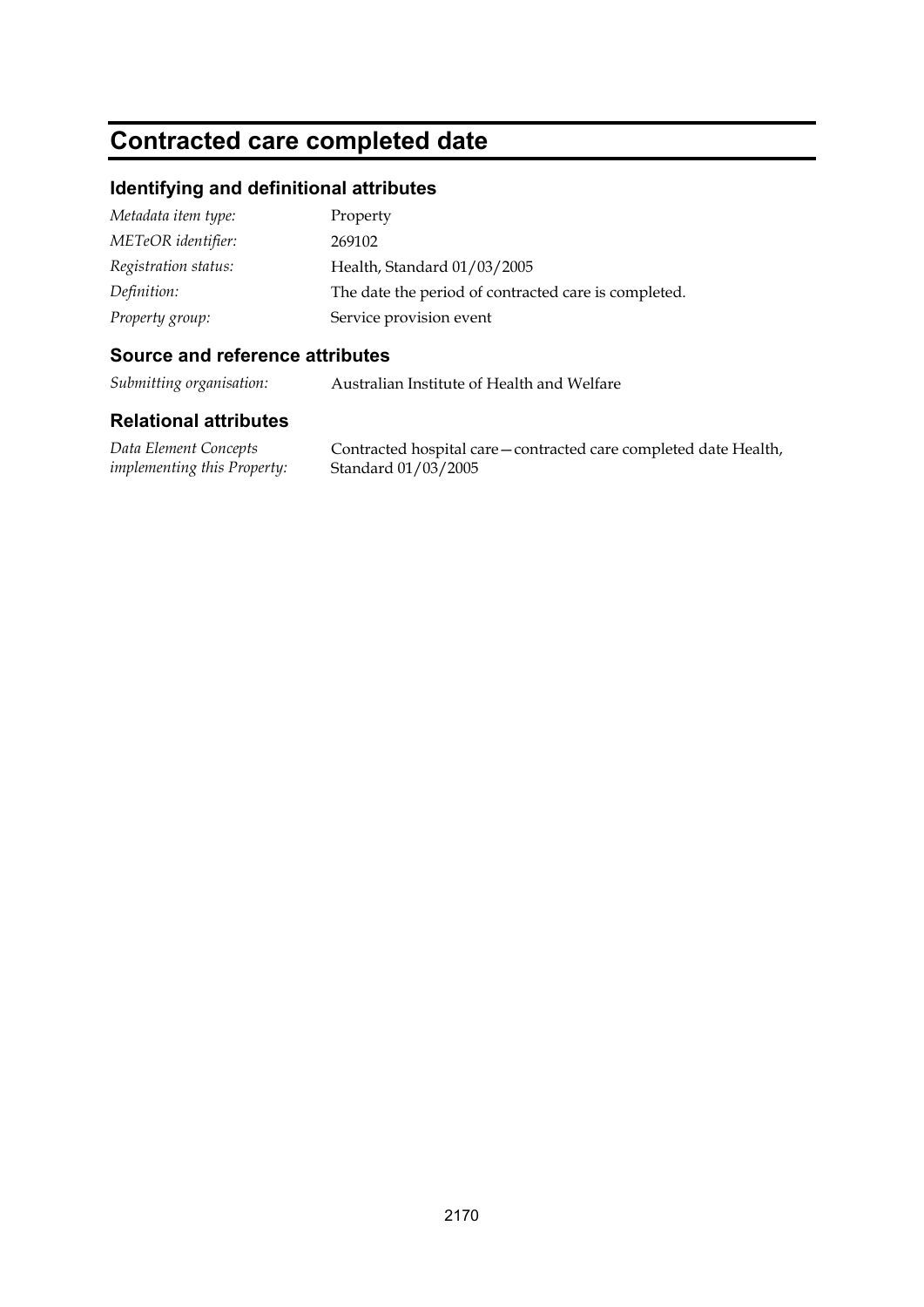# **Contracted procedure flag**

#### **Identifying and definitional attributes**

| Metadata item type:  | Property                                                          |
|----------------------|-------------------------------------------------------------------|
| METeOR identifier:   | 269345                                                            |
| Registration status: | Health, Standard 01/03/2005                                       |
| Definition:          | Indicator that a procedure was performed as a contracted service. |
| Property group:      | Service provision event                                           |

#### **Source and reference attributes**

*Submitting organisation:* Australian Institute of Health and Welfare

#### **Relational attributes**

*Data Element Concepts implementing this Property:*

Episode of care (procedure)—contracted procedure flag Health, Standard 01/03/2005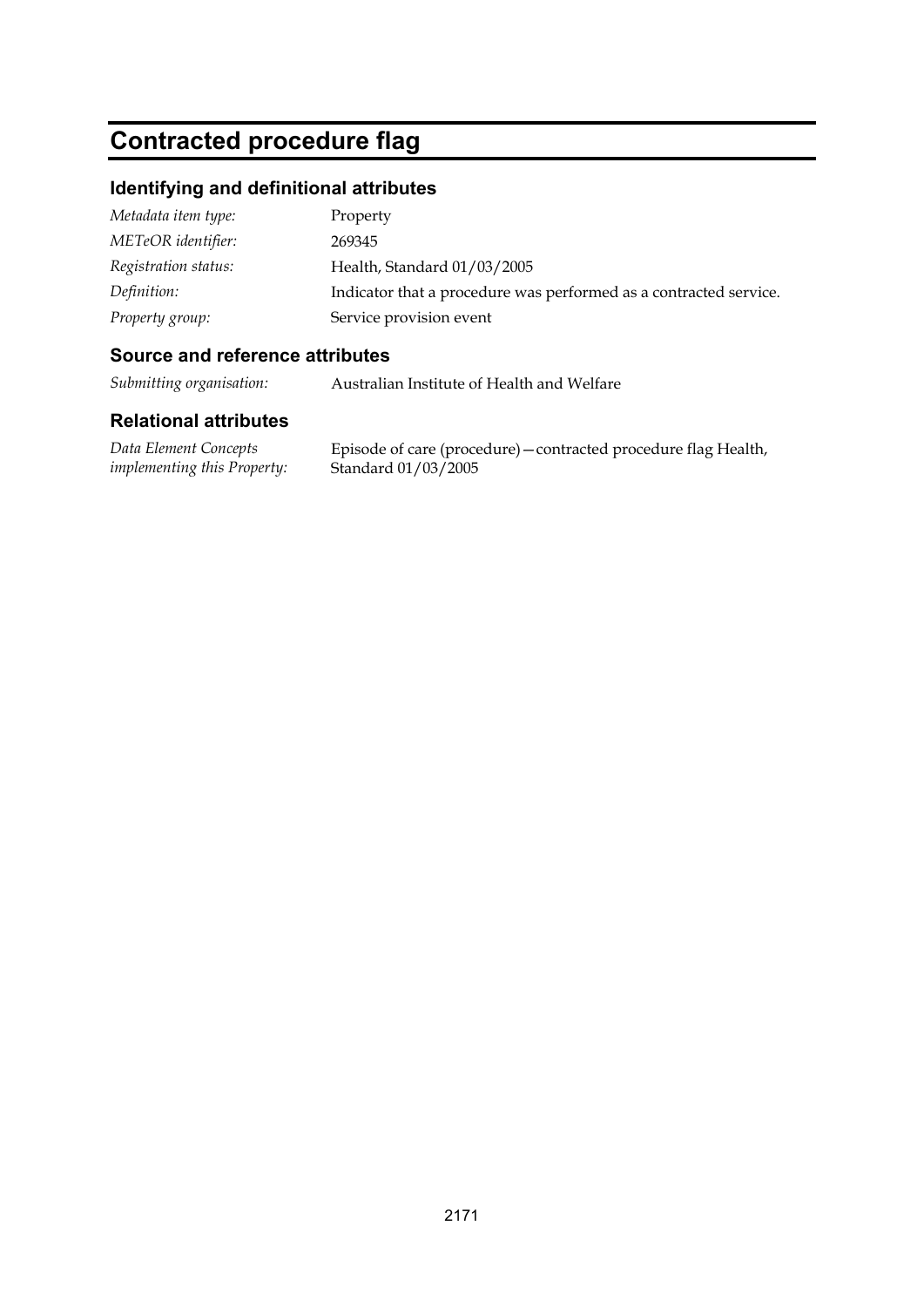# **Coordinator of volunteers indicator**

#### **Identifying and definitional attributes**

| <b>Relational attributes</b> |                                                                                             |
|------------------------------|---------------------------------------------------------------------------------------------|
| Property group:              | Organisational characteristics                                                              |
| Definition:                  | An indicator of whether a person is designated to coordinate the<br>volunteer labour force. |
| Registration status:         | Health, Standard 05/12/2007                                                                 |
| METeOR identifier:           | 352858                                                                                      |
| Metadata item type:          | Property                                                                                    |

*Data Element Concepts implementing this Property:*

Service provider organisation—coordinator of volunteers indicator Health, Standard 05/12/2007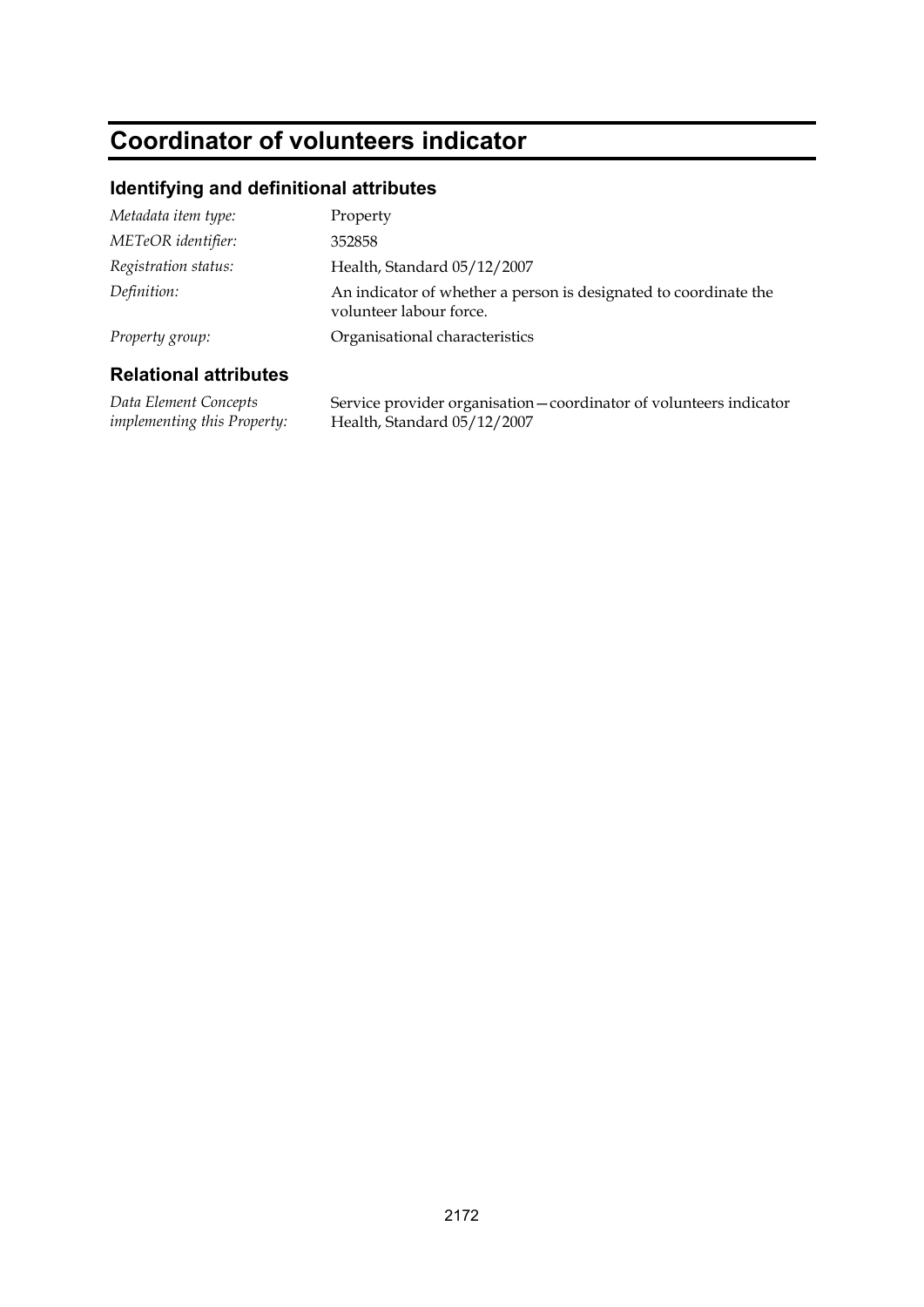# **Coronary artery bypass graft date**

## **Identifying and definitional attributes**

| Metadata item type:  | Property                                                          |
|----------------------|-------------------------------------------------------------------|
| METeOR identifier:   | 344420                                                            |
| Registration status: | Health, Standard 01/10/2008                                       |
| Definition:          | The date when a coronary artery bypass graft (CABG) is performed. |
| Property group:      | Health and wellbeing                                              |
|                      |                                                                   |

#### **Relational attributes**

*Data Element Concepts implementing this Property:* Person—coronary artery bypass graft date Health, Standard 01/10/2008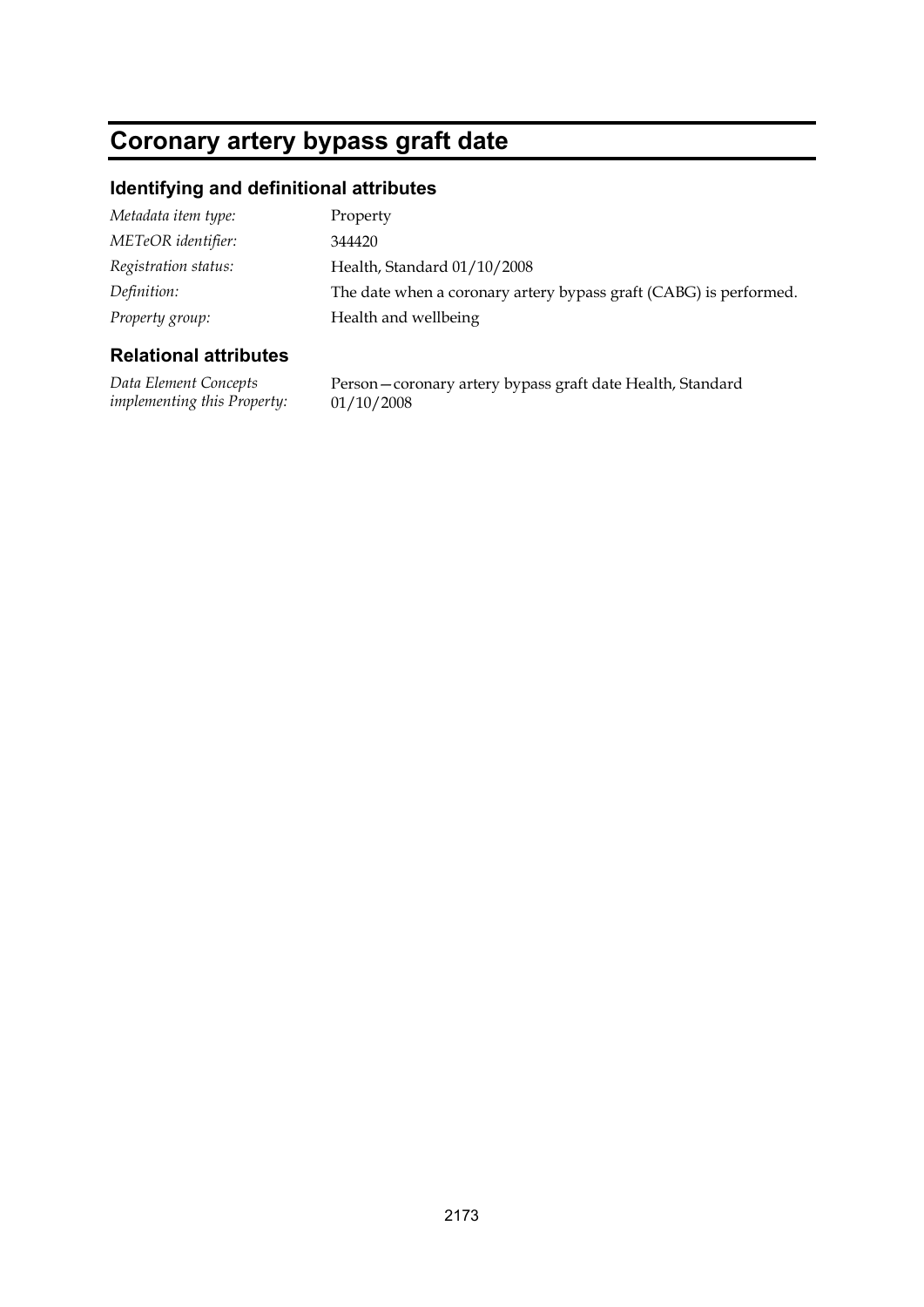# **Coronary artery bypass graft location**

## **Identifying and definitional attributes**

| Metadata item type:  | Property                                                            |
|----------------------|---------------------------------------------------------------------|
| METeOR identifier:   | 347157                                                              |
| Registration status: | Health, Standard 01/10/2008                                         |
| Definition:          | The artery where a coronary artery bypass graft has been performed. |
| Property group:      | Health and wellbeing                                                |

#### **Relational attributes**

*Data Element Concepts implementing this Property:* Person—coronary artery bypass graft location Health, Standard 01/10/2008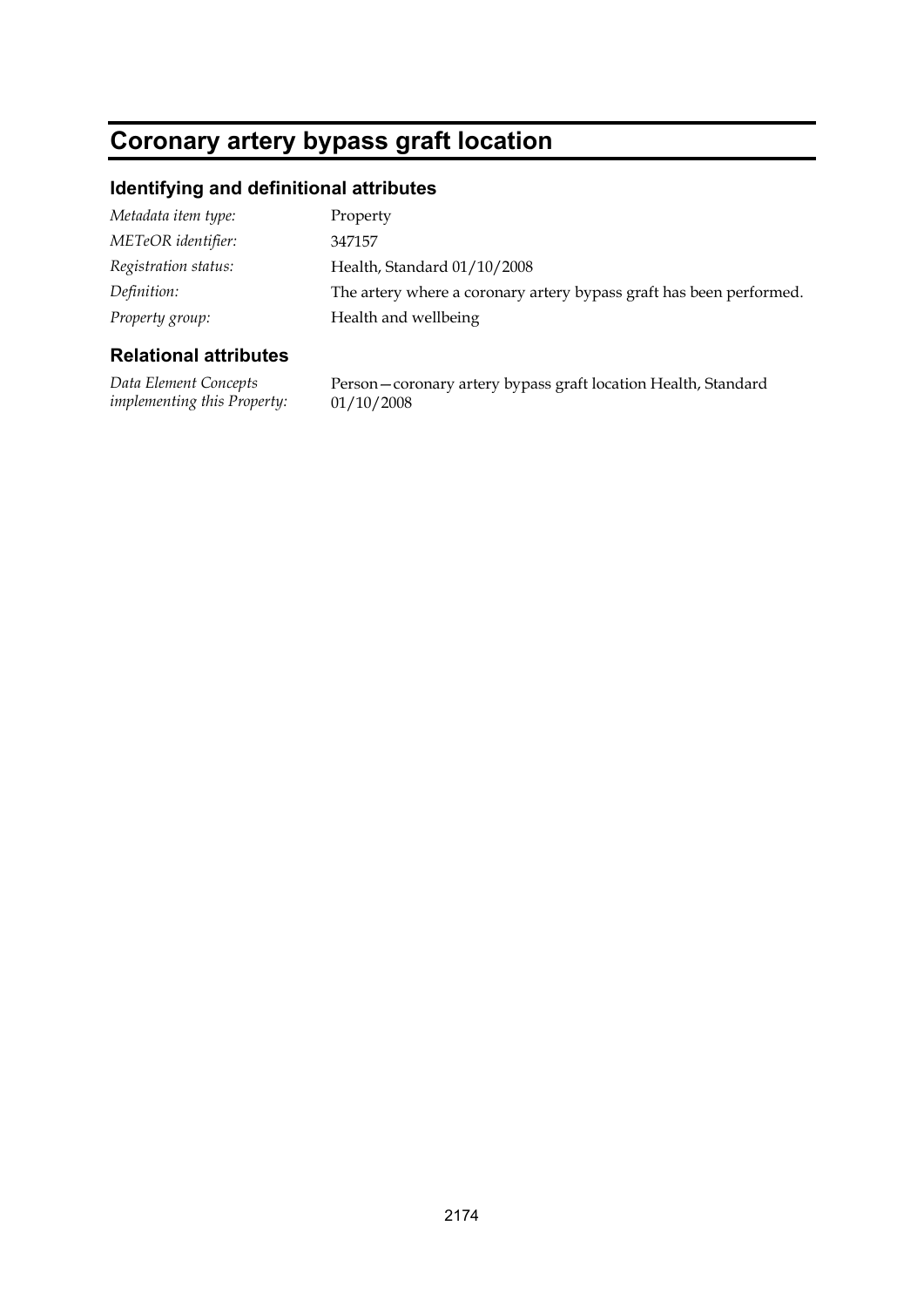# **Coronary artery disease intervention**

## **Identifying and definitional attributes**

| Metadata item type:  | Property                                                                                |
|----------------------|-----------------------------------------------------------------------------------------|
| METeOR identifier:   | 269207                                                                                  |
| Registration status: | Health, Standard 01/03/2005                                                             |
| Definition:          | An indicator of whether treatment has been received for a coronary<br>artery condition. |
| Property group:      | Health and wellbeing                                                                    |

### **Source and reference attributes**

*Submitting organisation:* Australian Institute of Health and Welfare

| Data Element Concepts       | Person-coronary artery disease intervention Health, Standard |
|-----------------------------|--------------------------------------------------------------|
| implementing this Property: | 01/03/2005                                                   |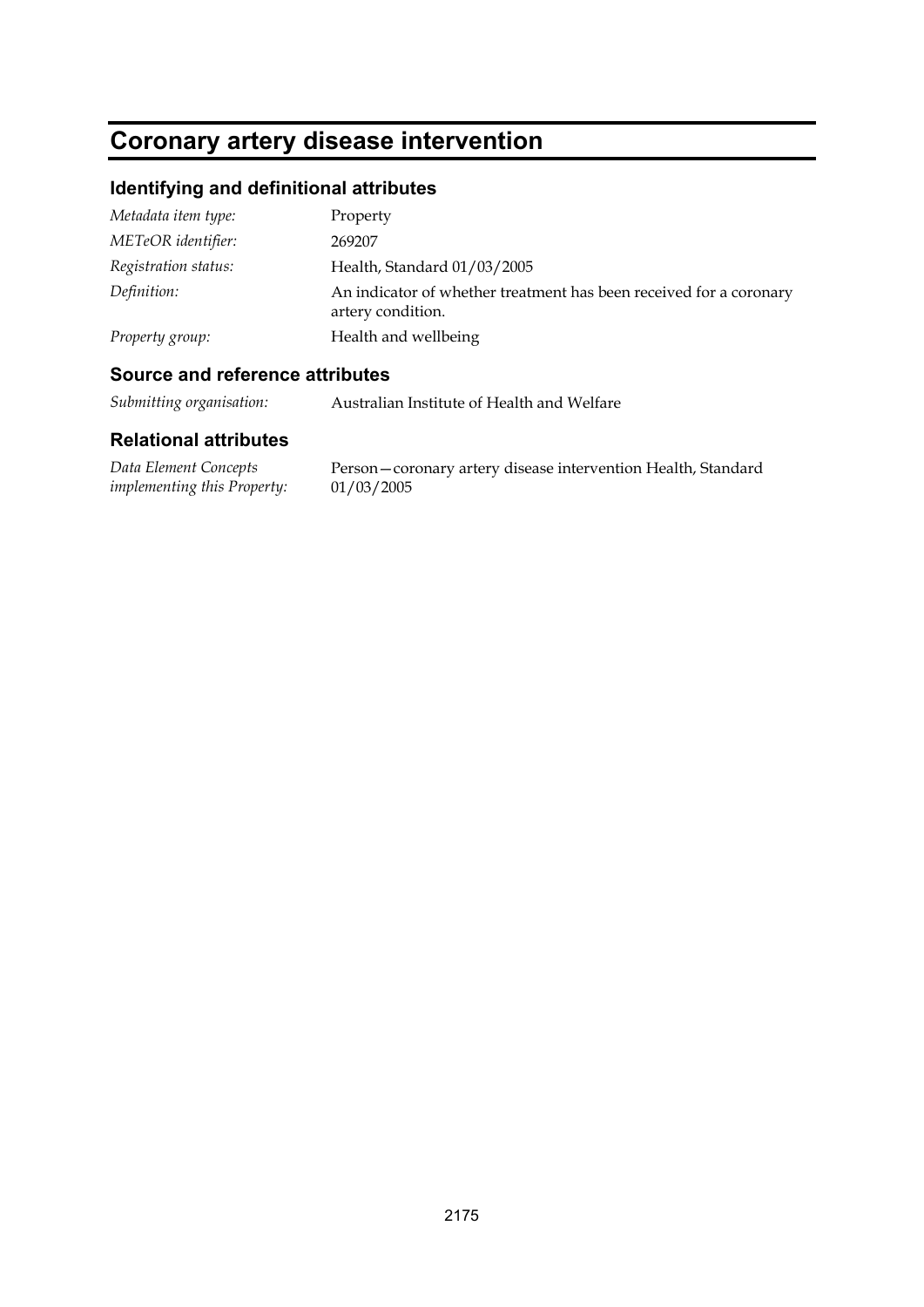# **Coronary artery stenosis location**

#### **Identifying and definitional attributes**

| Metadata item type:  | Property                                                    |
|----------------------|-------------------------------------------------------------|
| METeOR identifier:   | 361082                                                      |
| Registration status: | Health, Standard 01/10/2008                                 |
| Definition:          | The coronary artery in which abnormal narrowing is located. |
| Property group:      | Service provision event                                     |

#### **Relational attributes**

*Data Element Concepts implementing this Property:* Person—coronary artery stenosis location Health, Standard 01/10/2008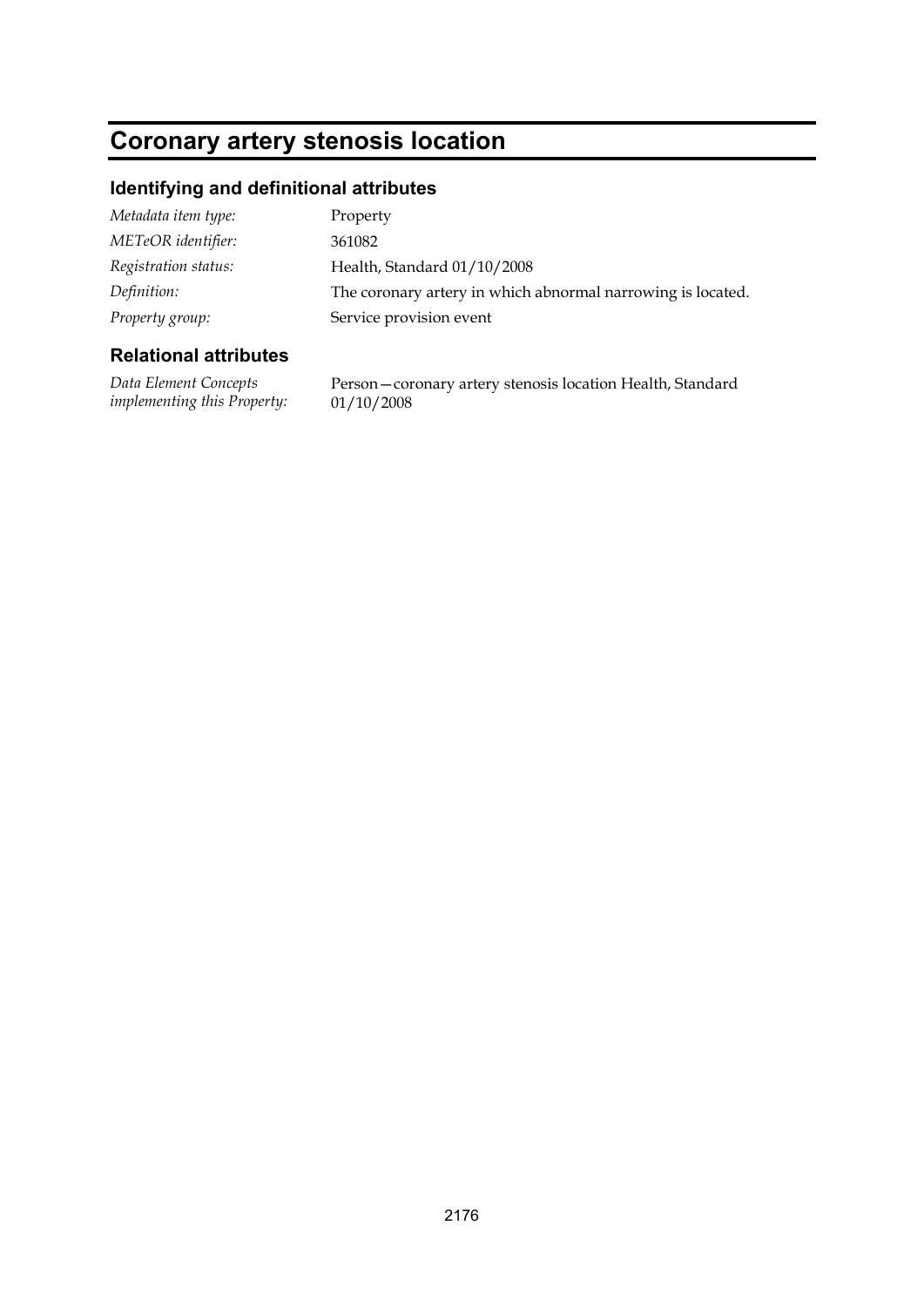# **Counselling services grants to non-government organisations**

## **Identifying and definitional attributes**

| Metadata item type:  | Property                                                                                  |
|----------------------|-------------------------------------------------------------------------------------------|
| METeOR identifier:   | 287013                                                                                    |
| Registration status: | Health, Standard 08/12/2004                                                               |
| Definition:          | Grants made to non-government organisations for the provision of<br>counselling services. |
| Property group:      | Funding characteristics                                                                   |

## **Source and reference attributes**

| Submitting organisation: |  | Australian Institute of Health and Welfare |
|--------------------------|--|--------------------------------------------|
|--------------------------|--|--------------------------------------------|

| Data Element Concepts              | Specialised mental health service organisation - counselling services |
|------------------------------------|-----------------------------------------------------------------------|
| <i>implementing this Property:</i> | grants to non-government organisations Health, Standard 08/12/2004    |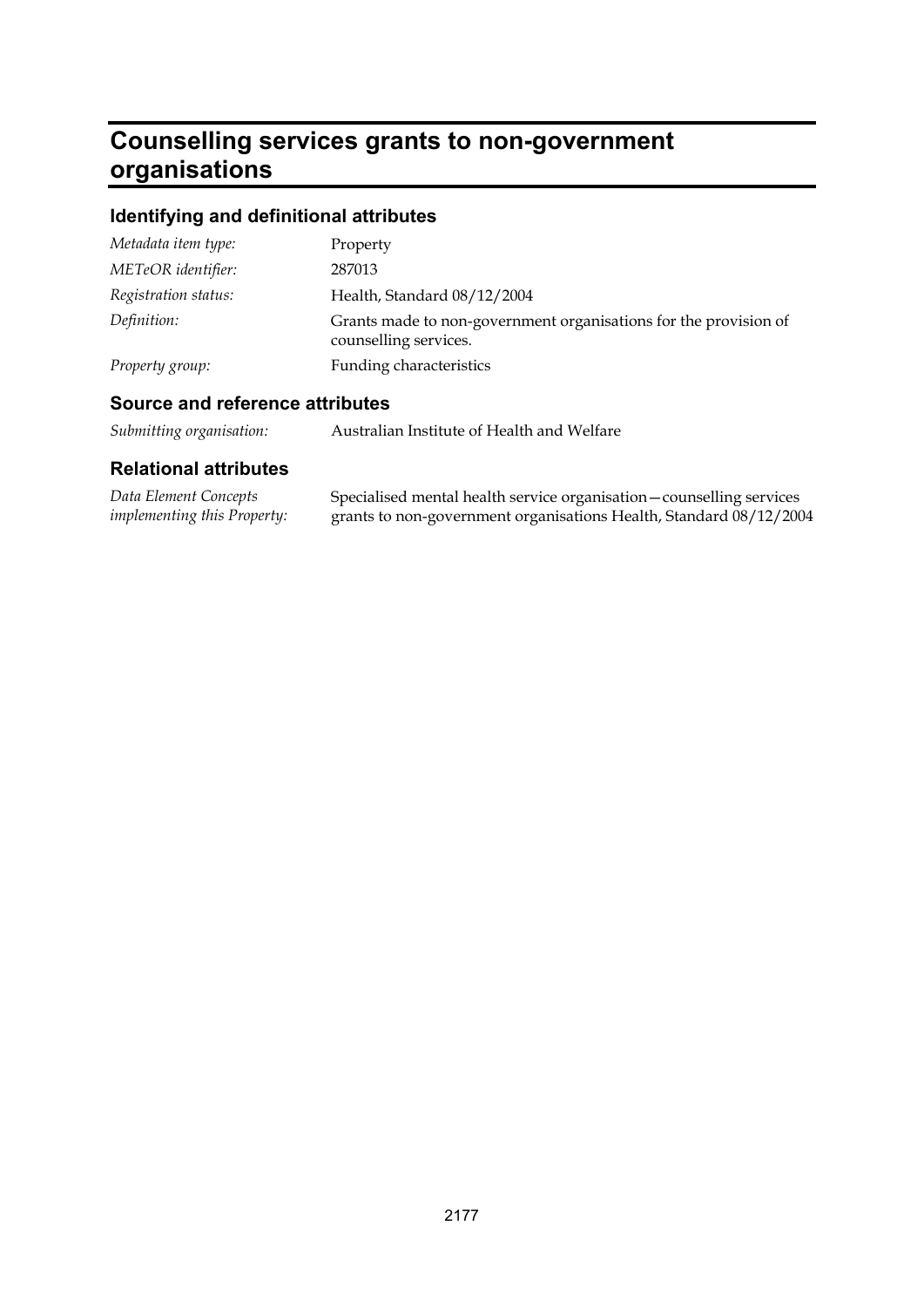## **Count of coronary artery lesions attempted**

#### **Identifying and definitional attributes**

| Metadata item type:  | Property                                                                                  |
|----------------------|-------------------------------------------------------------------------------------------|
| METeOR identifier:   | 344400                                                                                    |
| Registration status: | Health, Standard 01/10/2008                                                               |
| Definition:          | A count of coronary artery lesions into which an attempt was made to<br>pass a guidewire. |
| Property group:      | Health and wellbeing                                                                      |

#### **Relational attributes**

*Data Element Concepts implementing this Property:* Person—count of coronary artery lesions attempted Health, Standard 01/10/2008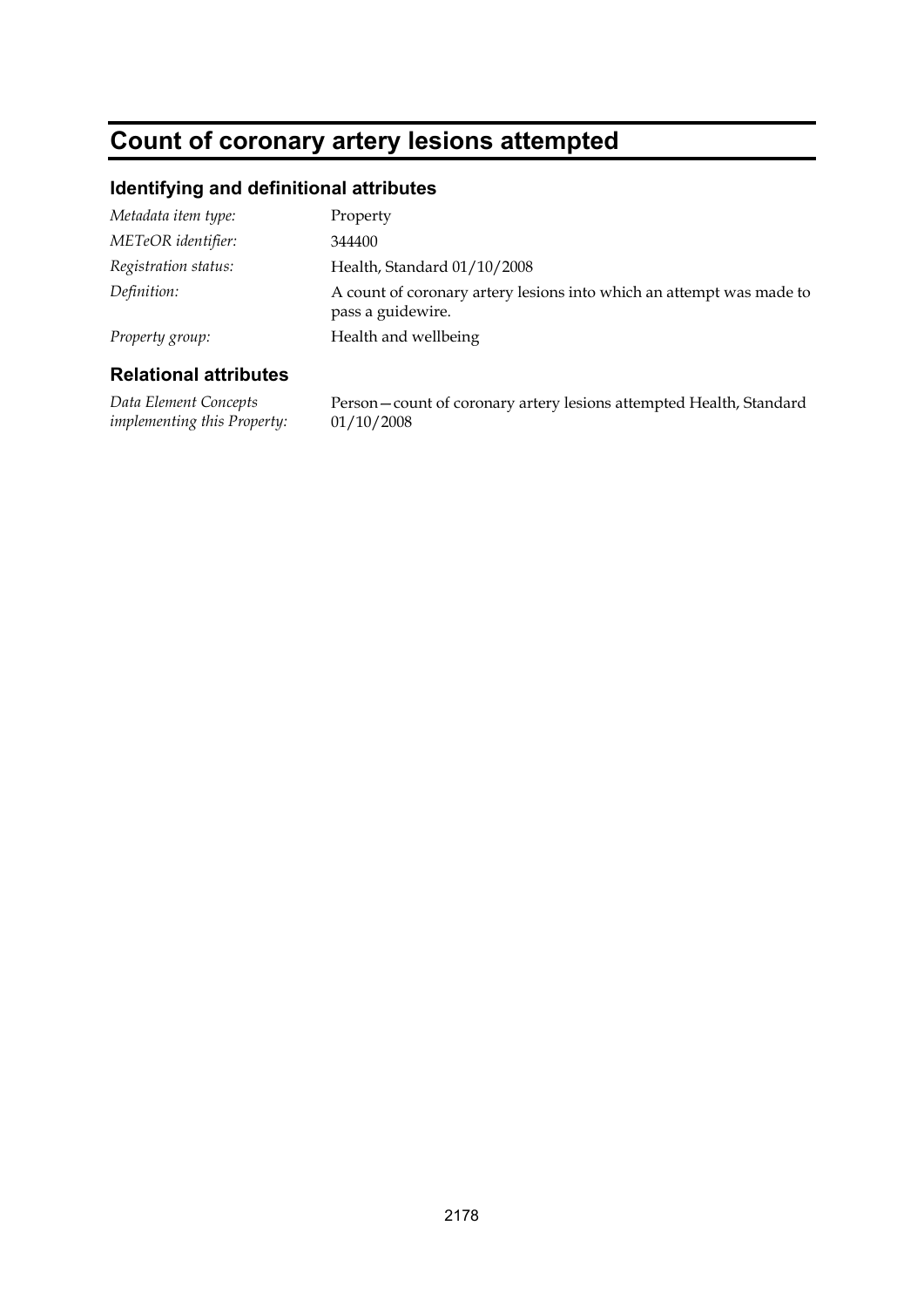## **Count of coronary artery lesions successfully dilated**

### **Identifying and definitional attributes**

| Metadata item type:  | Property                                                                                                               |
|----------------------|------------------------------------------------------------------------------------------------------------------------|
| METeOR identifier:   | 344407                                                                                                                 |
| Registration status: | Health, Standard 01/10/2008                                                                                            |
| Definition:          | A count of successful dilatation of lesions (blockages) to restore<br>adequate blood flow through the coronary artery. |
| Property group:      | Health and wellbeing                                                                                                   |
|                      |                                                                                                                        |

#### **Relational attributes**

*Data Element Concepts implementing this Property:*

Person—count of coronary artery lesions successfully dilated Health, Standard 01/10/2008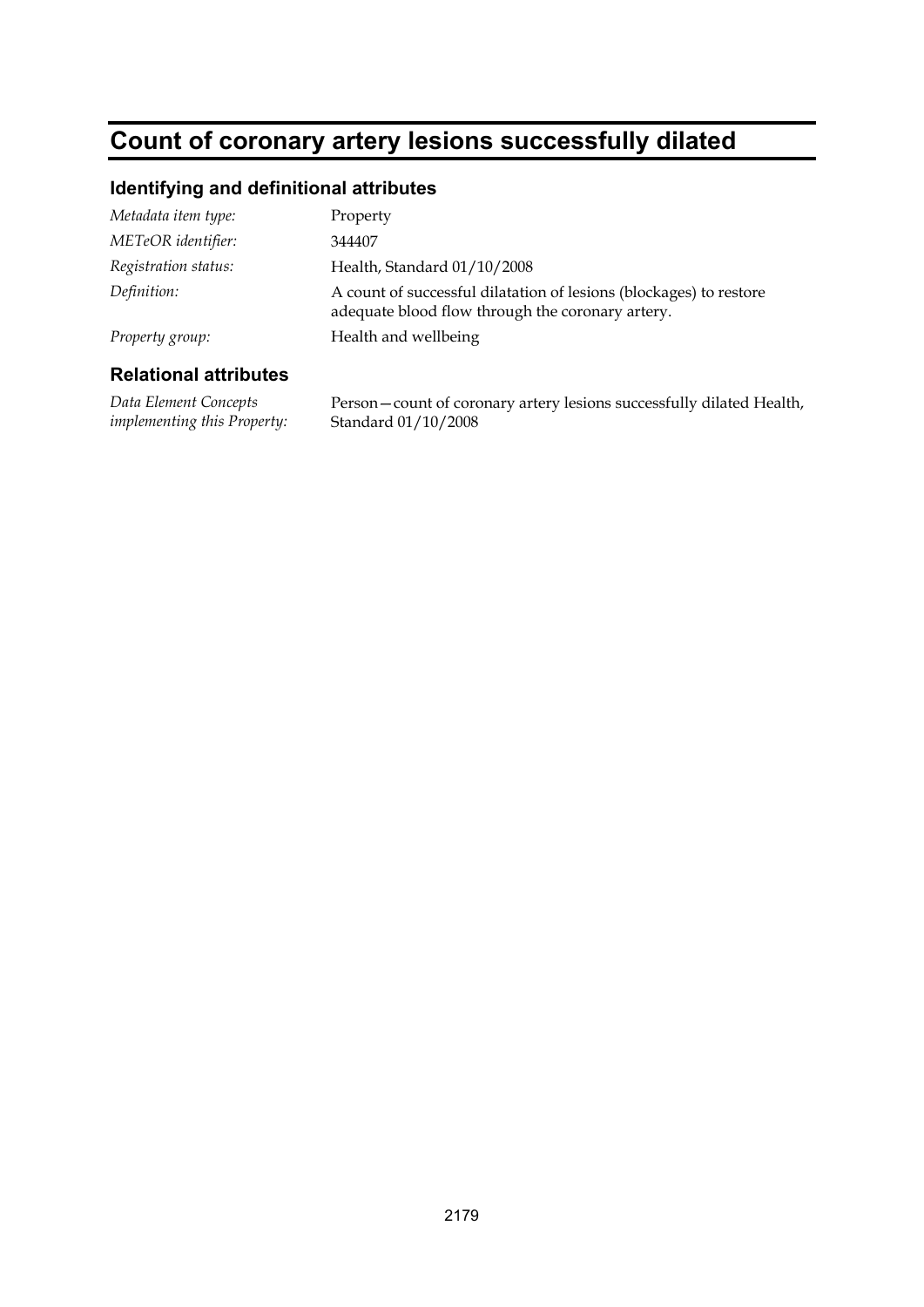# **Count of coronary artery stents**

### **Identifying and definitional attributes**

| Metadata item type:  | Property                                                                                                                                                    |
|----------------------|-------------------------------------------------------------------------------------------------------------------------------------------------------------|
| METeOR identifier:   | 344413                                                                                                                                                      |
| Registration status: | Health, Standard 01/10/2008                                                                                                                                 |
| Definition:          | A count of tubes made of metal or plastic inserted during an<br>angioplasty procedure into a coronary artery to keep the lumen open<br>and prevent closure. |
| Property group:      | Health and wellbeing                                                                                                                                        |
|                      |                                                                                                                                                             |

### **Relational attributes**

*Data Element Concepts implementing this Property:* Person—count of coronary artery stents Health, Standard 01/10/2008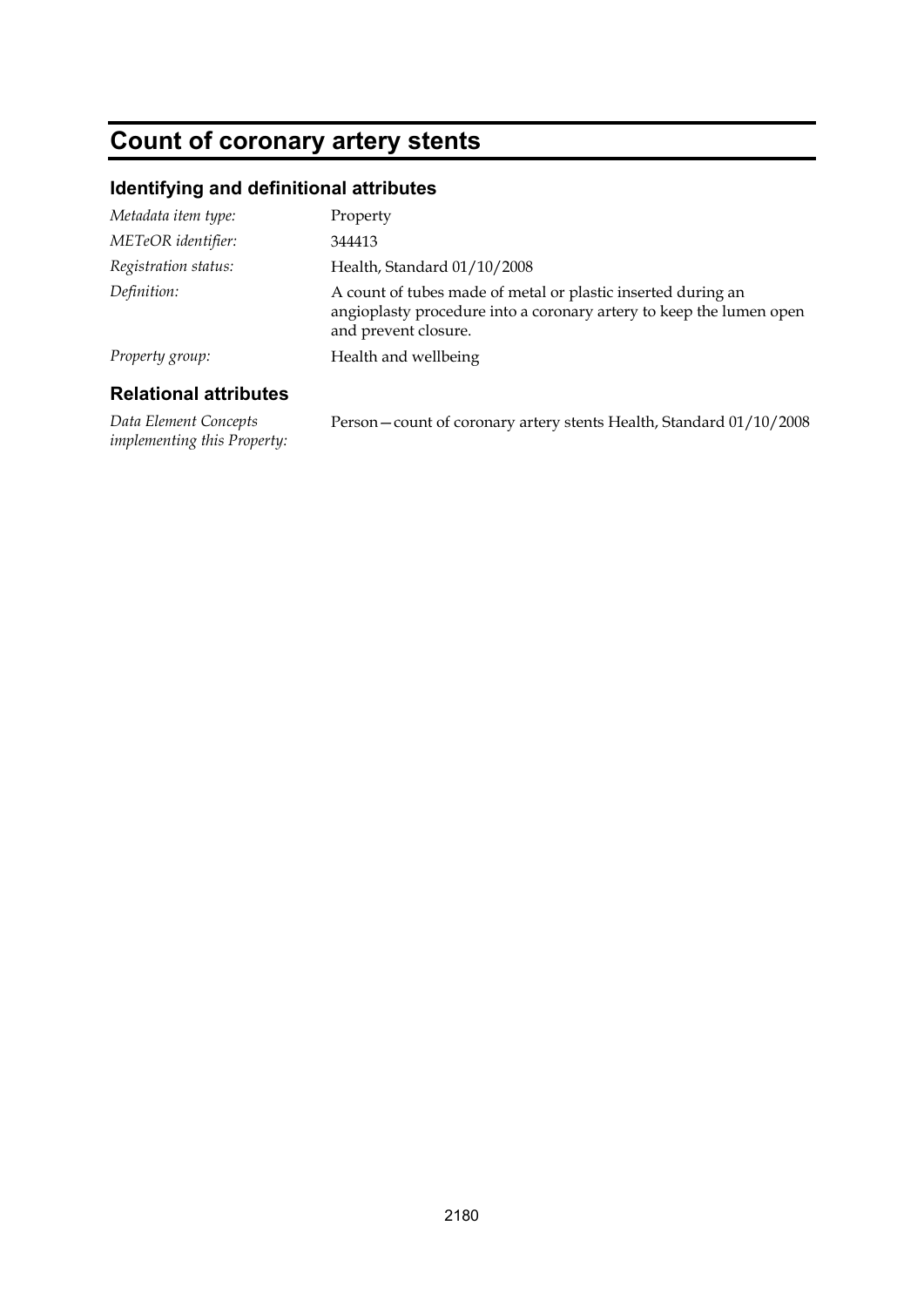# **Country identifier**

## **Identifying and definitional attributes**

| Metadata item type:  | Property                                                               |
|----------------------|------------------------------------------------------------------------|
| METeOR identifier:   | 288063                                                                 |
| Registration status: | Health, Standard 04/05/2005<br>Community services, Standard 30/09/2005 |
| Definition:          | The country component of an address.                                   |
| Property group:      | Identifier characteristics                                             |

### **Source and reference attributes**

*Submitting organisation:* Australian Institute of Health and Welfare

| Data Element Concepts              | Person (address) – country identifier Health, Standard 04/05/2005 |
|------------------------------------|-------------------------------------------------------------------|
| <i>implementing this Property:</i> | Community services, Standard 30/09/2005                           |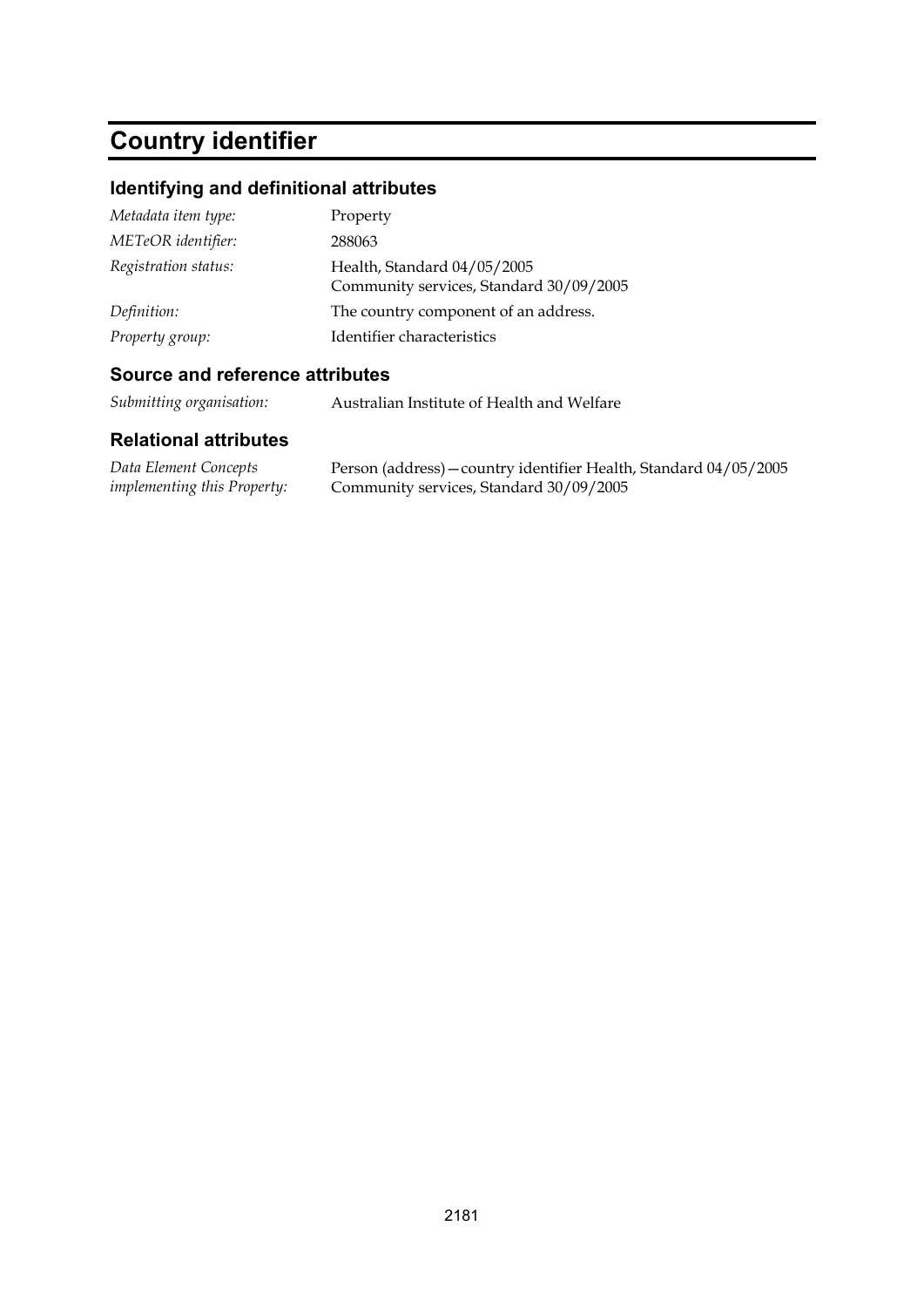# **Country of birth**

## **Identifying and definitional attributes**

| Metadata item type:  | Property                                                                                                          |
|----------------------|-------------------------------------------------------------------------------------------------------------------|
| METeOR identifier:   | 269206                                                                                                            |
| Registration status: | Health, Standard 01/03/2005<br>Community services, Standard 01/03/2005<br>Housing assistance, Standard 22/10/2005 |
| Definition:          | The country in which an individual was born.                                                                      |
| Property group:      | Demographic/social/cultural characteristics                                                                       |

### **Source and reference attributes**

| Submitting organisation:<br>Australian Institute of Health and Welfare |  |  |
|------------------------------------------------------------------------|--|--|
|------------------------------------------------------------------------|--|--|

| Data Element Concepts              | Person-country of birth Health, Standard 01/03/2005 |
|------------------------------------|-----------------------------------------------------|
| <i>implementing this Property:</i> | Community services, Standard 01/03/2005             |
|                                    | Housing assistance, Standard 27/07/2005             |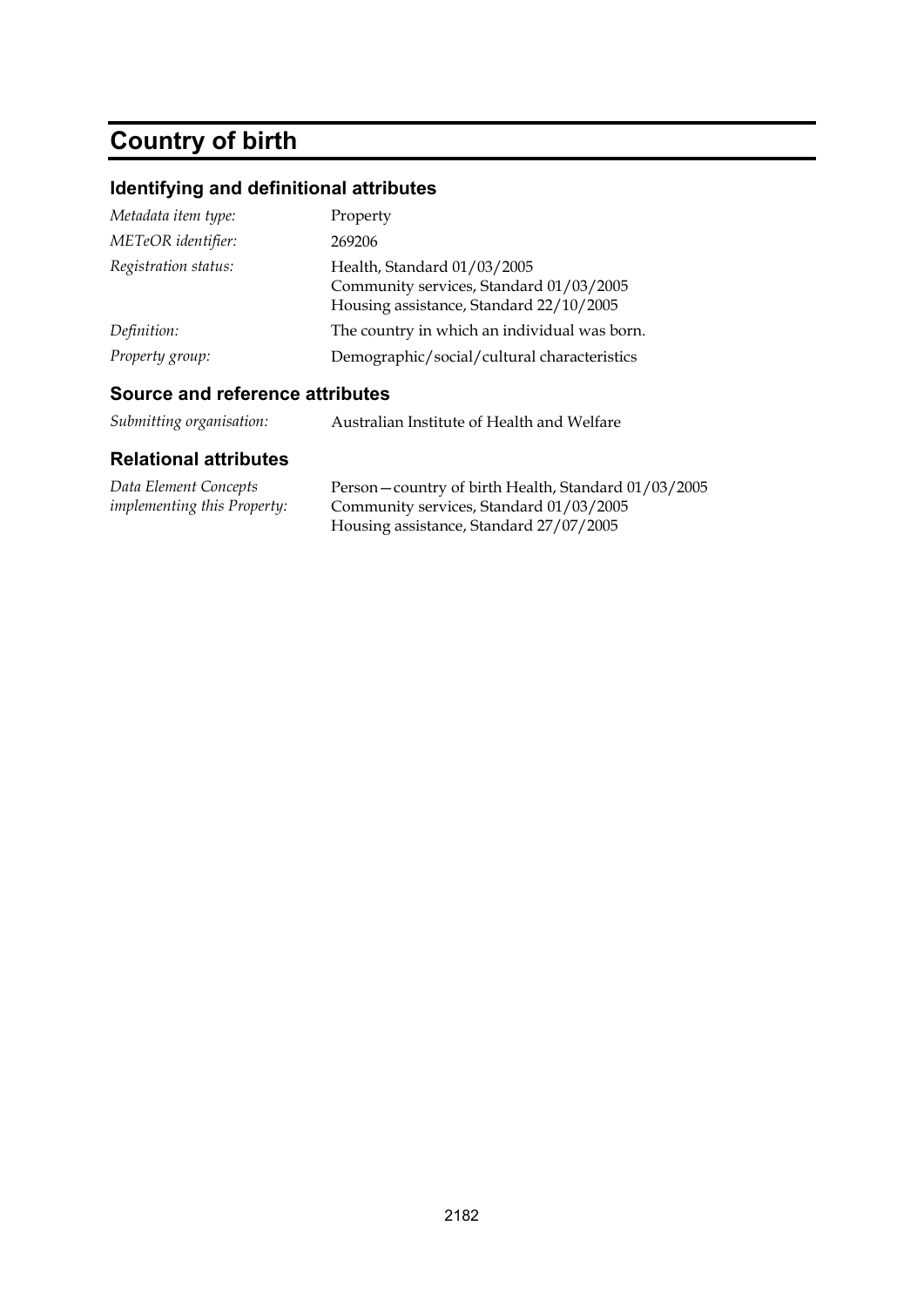# **Country of employment in registered profession**

## **Identifying and definitional attributes**

| Metadata item type:  | Property                                                               |
|----------------------|------------------------------------------------------------------------|
| Synonymous names:    | Country of employment                                                  |
| METeOR identifier:   | 383396                                                                 |
| Registration status: | Health, Standard 10/12/2009                                            |
| Definition:          | The country in which a person is working in the registered profession. |
| Property group:      | Labour characteristics                                                 |
|                      |                                                                        |

### **Source and reference attributes**

*Submitting organisation:* Australian Institute of Health and Welfare

| Data Element Concepts              | Registered health professional - country of employment in registered |
|------------------------------------|----------------------------------------------------------------------|
| <i>implementing this Property:</i> | profession Health, Standard 10/12/2009                               |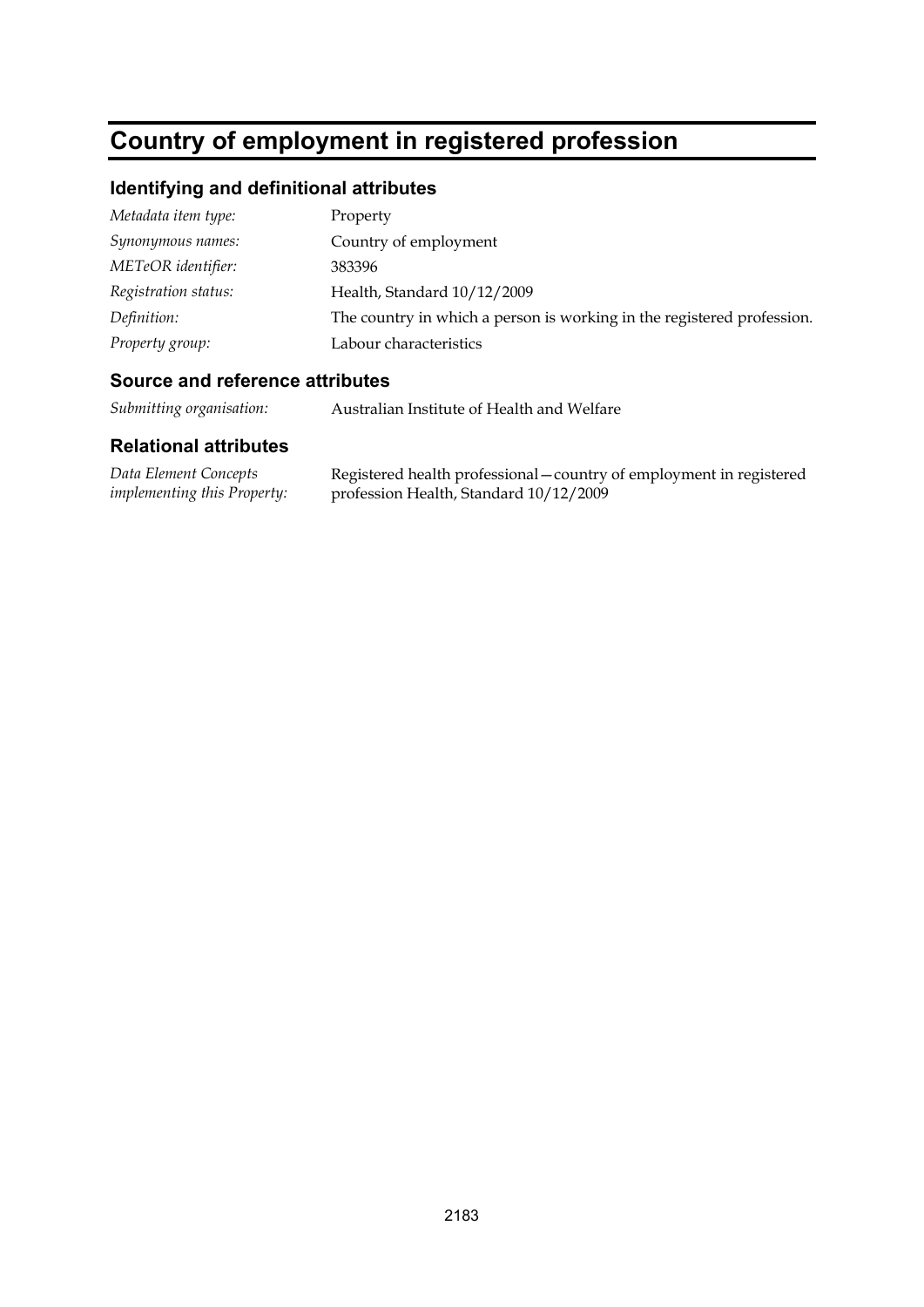# **Creatine kinase isoenzyme level**

### **Identifying and definitional attributes**

| Definition:                  | The level of creatine kinase enzymes found in the blood which (if<br>elevated) indicate damage to either the muscle or brain. |
|------------------------------|-------------------------------------------------------------------------------------------------------------------------------|
| Property group:              | Health and wellbeing                                                                                                          |
| <b>Relational attributes</b> |                                                                                                                               |

#### **Relational attributes**

*Data Element Concepts implementing this Property:* Person—creatine kinase isoenzyme level Health, Standard 01/10/2008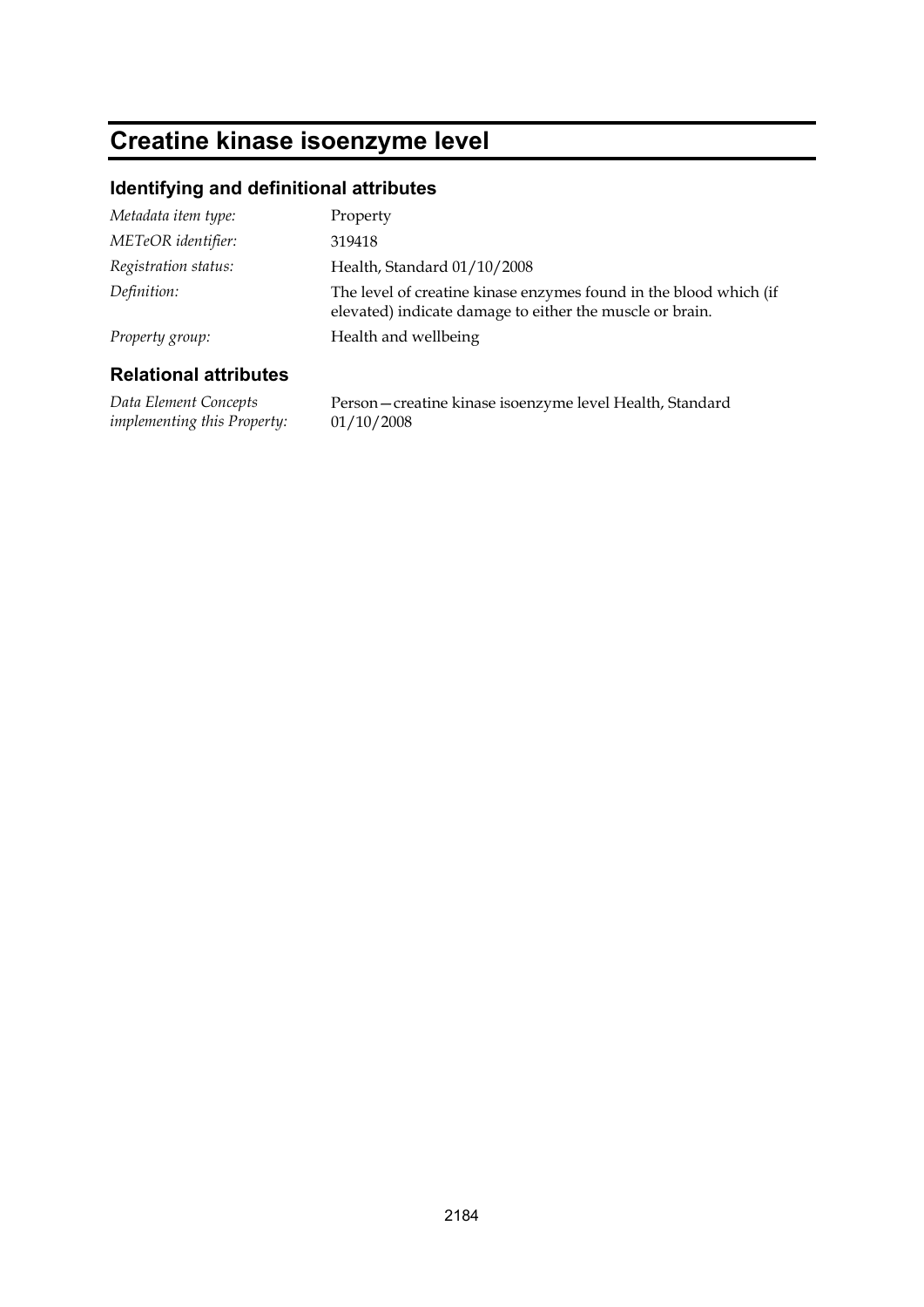# **Creatine kinase myocardial band isoenzyme measured date**

## **Identifying and definitional attributes**

| Metadata item type:  | Property                                                                    |
|----------------------|-----------------------------------------------------------------------------|
| METeOR identifier:   | 284969                                                                      |
| Registration status: | Health, Standard 04/06/2004                                                 |
| Definition:          | The date creatine kinase myocardial band (CK-MB) isoenzyme was<br>measured. |
| Property group:      | Service provision event                                                     |

#### **Source and reference attributes**

*Submitting organisation:* Australian Institute of Health and Welfare

| Data Element Concepts              | Person-creatine kinase myocardial band isoenzyme measured date |
|------------------------------------|----------------------------------------------------------------|
| <i>implementing this Property:</i> | Health, Standard 04/06/2004                                    |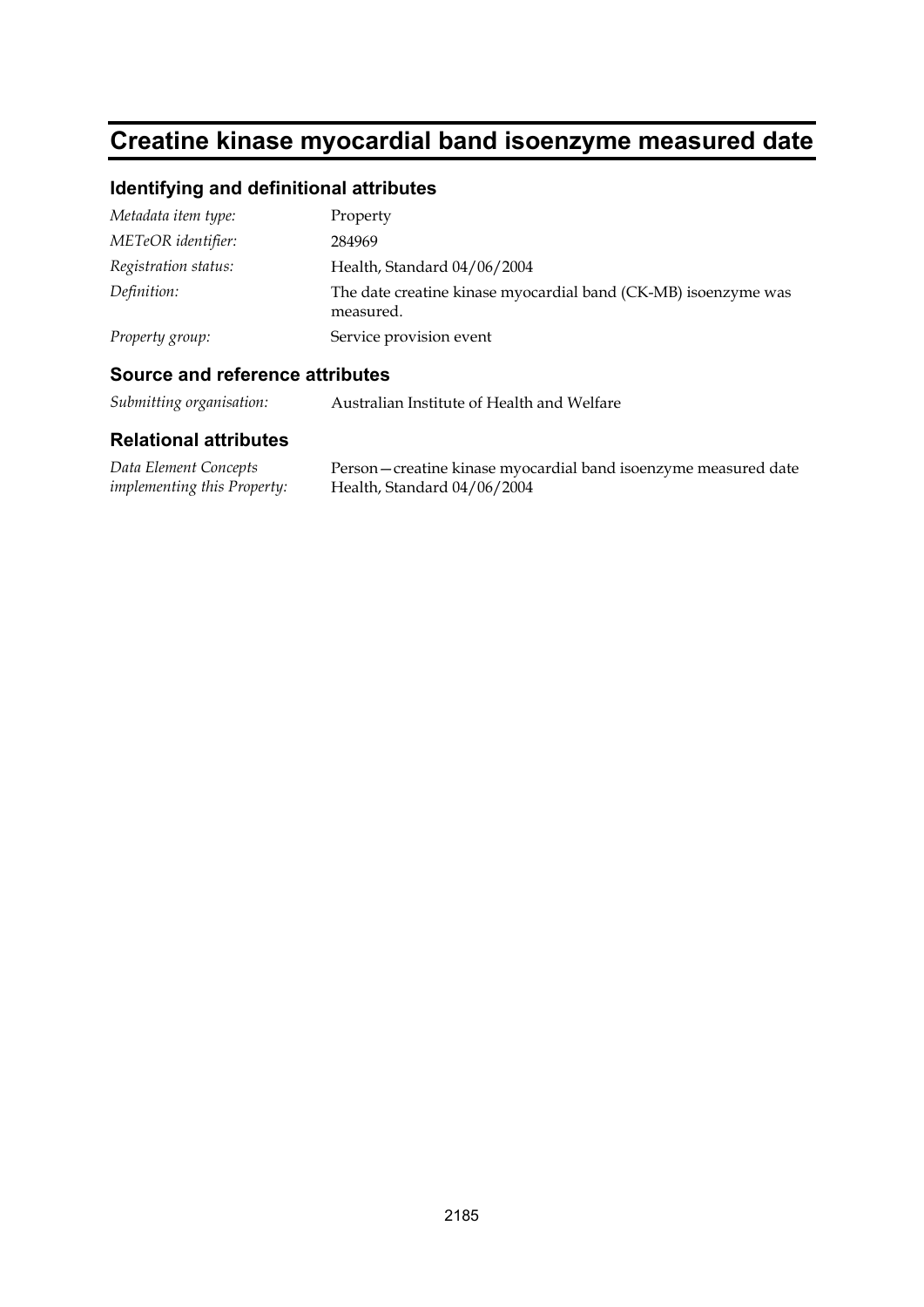# **Creatine kinase myocardial band isoenzyme measured time**

### **Identifying and definitional attributes**

| Metadata item type:  | Property                                                                                 |
|----------------------|------------------------------------------------------------------------------------------|
| METeOR identifier:   | 285175                                                                                   |
| Registration status: | Health, Standard 04/06/2004                                                              |
| Definition:          | The time at which the creatine kinase myocardial band (CK-MB)<br>isoenzyme was measured. |
| Property group:      | Service provision event                                                                  |

#### **Source and reference attributes**

*Submitting organisation:* Acute coronary syndrome data working group

| Data Element Concepts              | Person – creatine kinase myocardial band isoenzyme measured time |
|------------------------------------|------------------------------------------------------------------|
| <i>implementing this Property:</i> | Health, Standard 04/06/2004                                      |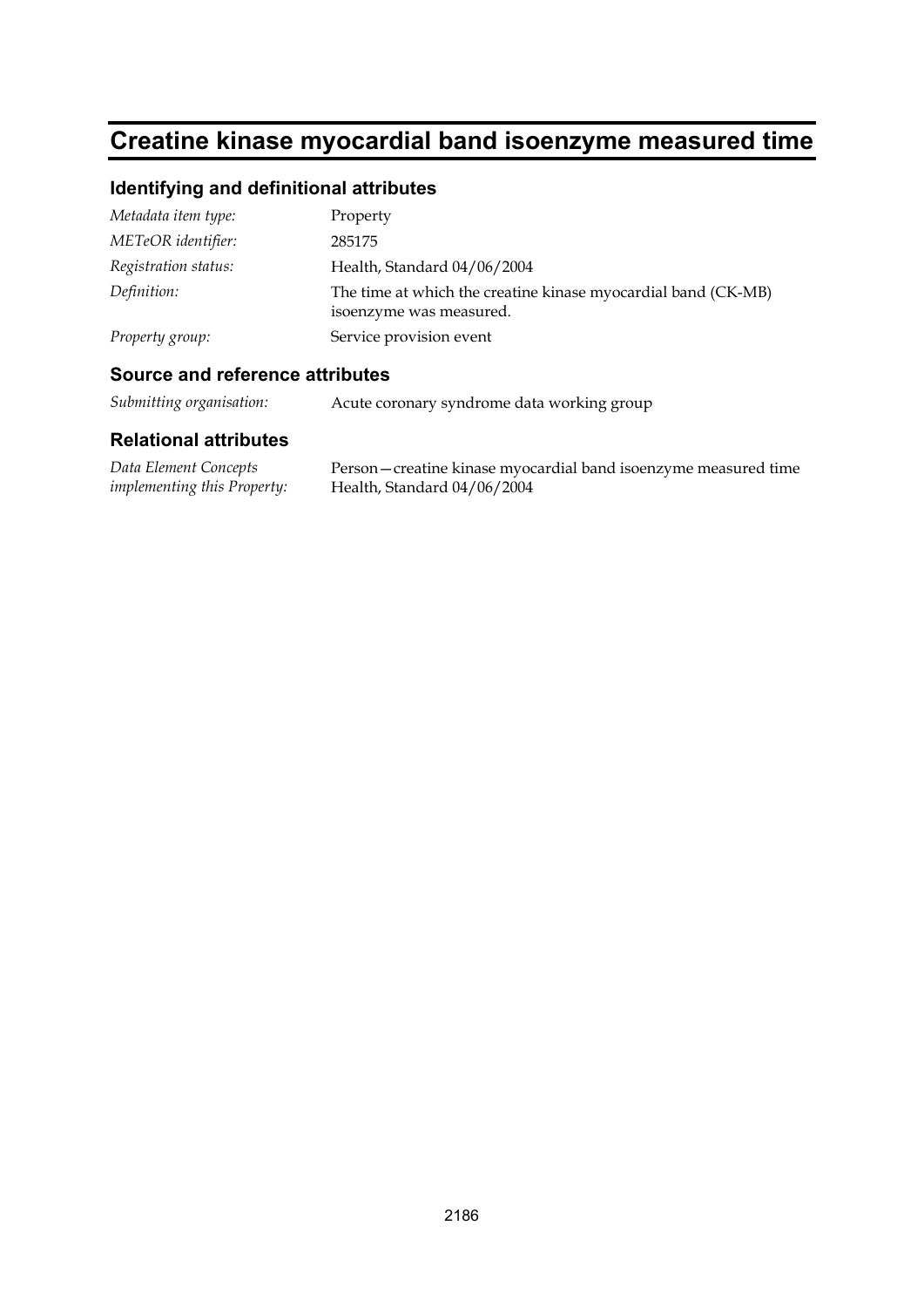# **Creatine kinase-myocardial band isoenzyme level**

### **Identifying and definitional attributes**

| Metadata item type:  | Property                                                        |
|----------------------|-----------------------------------------------------------------|
| METeOR identifier:   | 284893                                                          |
| Registration status: | Health, Standard 04/06/2004                                     |
| Definition:          | The level of creatine kinase-myocardial band (CK-MB) isoenzyme. |
| Property group:      | Health and wellbeing                                            |

### **Source and reference attributes**

*Submitting organisation:* Australian Institute of Health and Welfare

### **Relational attributes**

*Data Element Concepts implementing this Property:*

Person—creatine kinase-myocardial band isoenzyme level Health, Standard 04/06/2004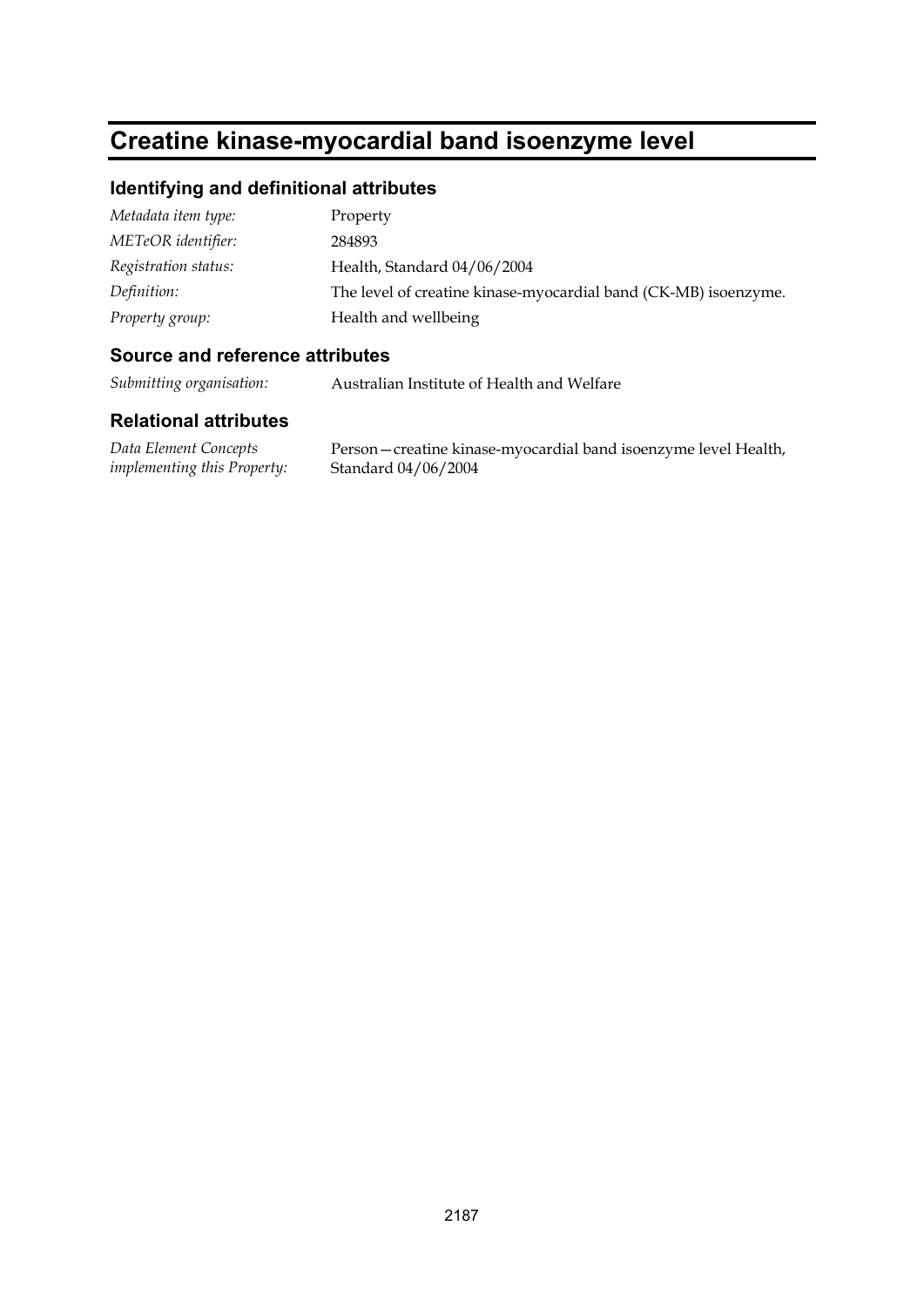## **Creatinine serum level**

### **Identifying and definitional attributes**

| Metadata item type:  | Property                               |
|----------------------|----------------------------------------|
| METeOR identifier:   | 269319                                 |
| Registration status: | Health, Standard 01/03/2005            |
| Definition:          | The amount of creatinine in the blood. |
| Property group:      | Health and wellbeing                   |

### **Source and reference attributes**

*Submitting organisation:* Australian Institute of Health and Welfare

| Data Element Concepts              | Person – creatinine serum level Health, Standard 01/03/2005 |
|------------------------------------|-------------------------------------------------------------|
| <i>implementing this Property:</i> |                                                             |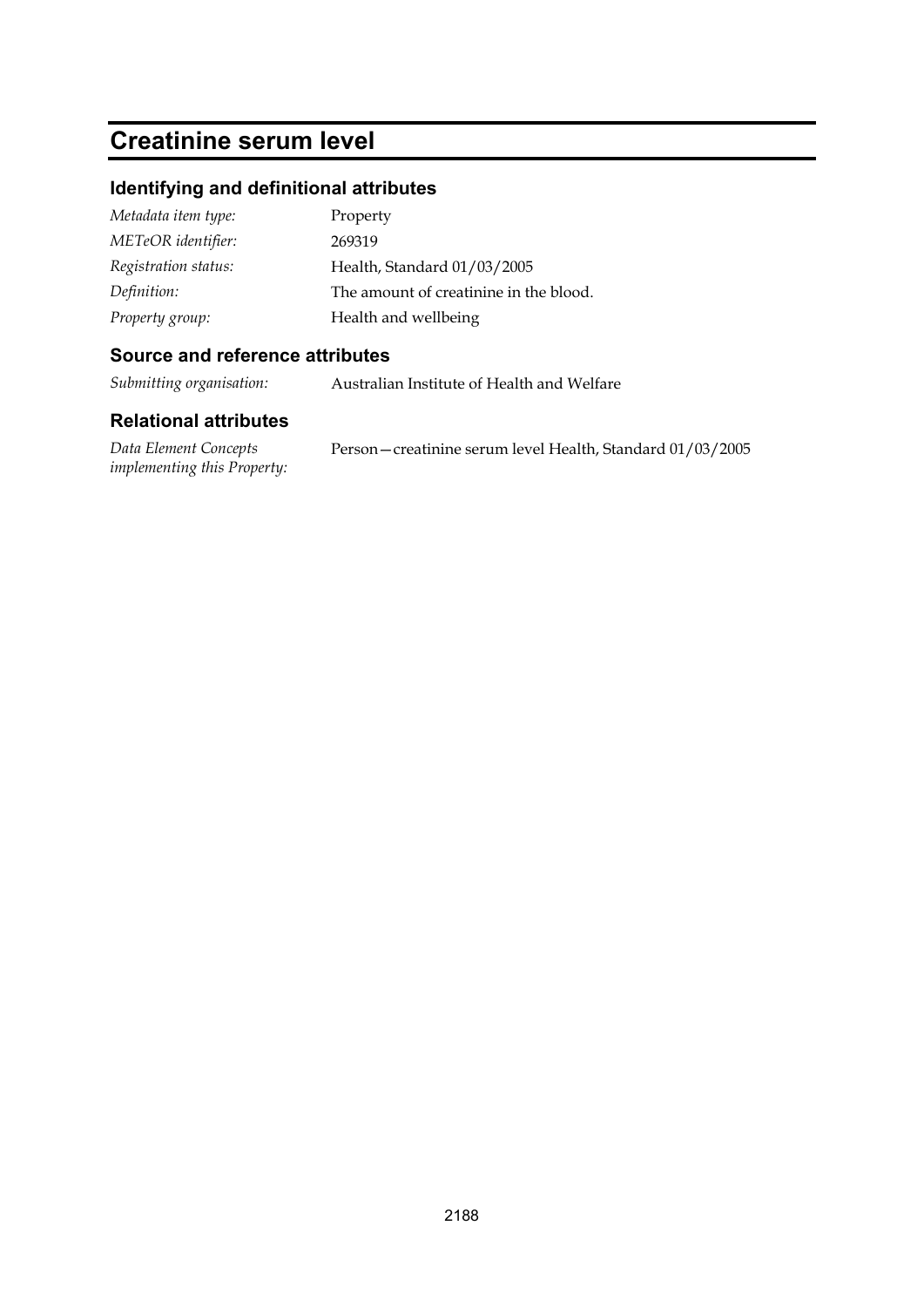## **Creatinine serum level measured date**

### **Identifying and definitional attributes**

| Metadata item type:  | Property                                                  |
|----------------------|-----------------------------------------------------------|
| METeOR identifier:   | 343839                                                    |
| Registration status: | Health, Standard 01/10/2008                               |
| Definition:          | The date when the level of creatinine serum was measured. |
| Property group:      | Health and wellbeing                                      |

### **Relational attributes**

*Data Element Concepts implementing this Property:* Person—creatinine serum level measured date Health, Standard 01/10/2008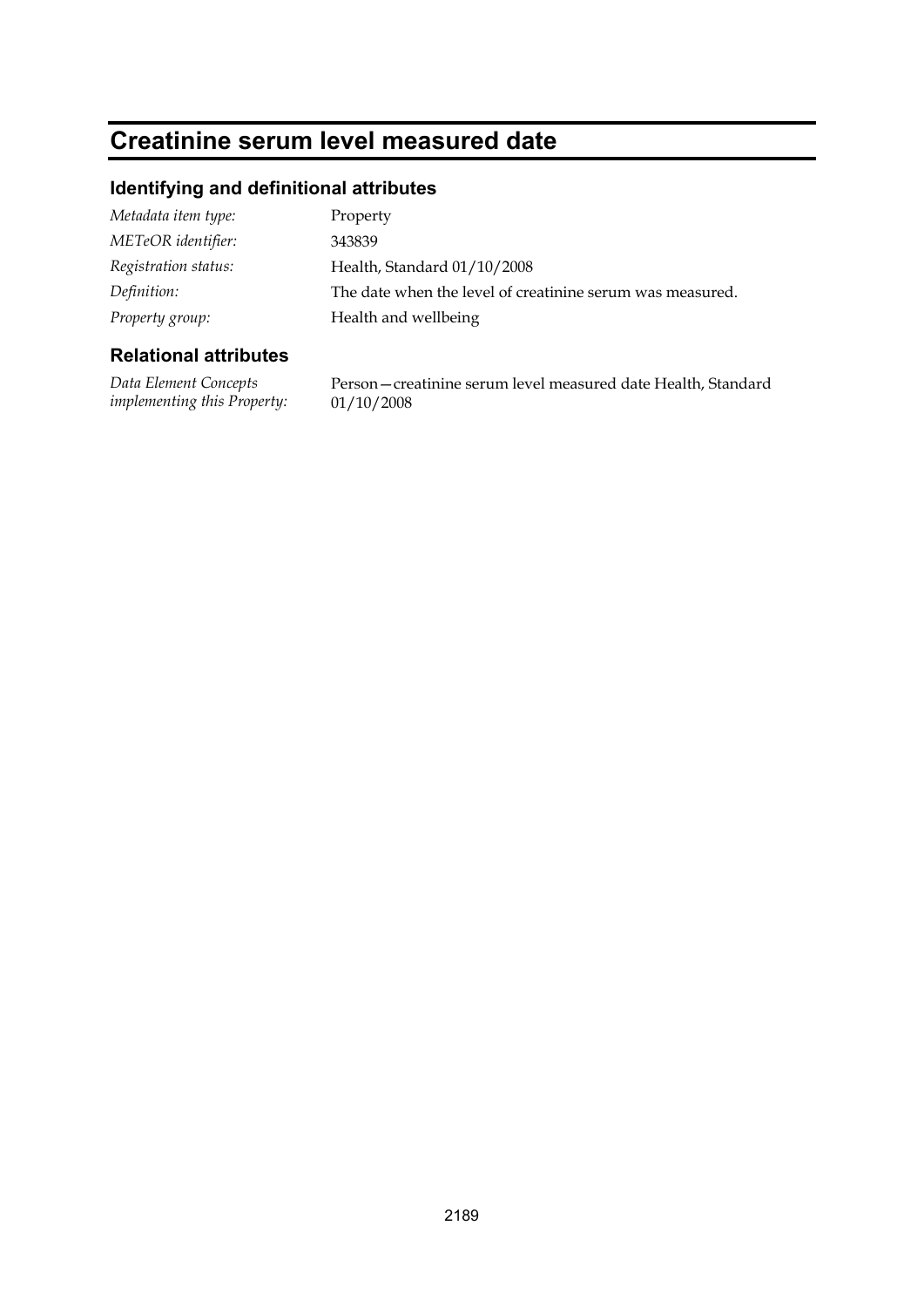# **Date of birth**

## **Identifying and definitional attributes**

| Metadata item type:  | Property                                                                                                          |
|----------------------|-------------------------------------------------------------------------------------------------------------------|
| METeOR identifier:   | 269318                                                                                                            |
| Registration status: | Health, Standard 01/03/2005<br>Community services, Standard 01/03/2005<br>Housing assistance, Standard 22/10/2005 |
| Definition:          | The date on which an individual was born.                                                                         |
| Property group:      | Demographic/social/cultural characteristics                                                                       |

### **Source and reference attributes**

| Submitting organisation:<br>Australian Institute of Health and Welfare |  |
|------------------------------------------------------------------------|--|
|------------------------------------------------------------------------|--|

| Data Element Concepts              | Person-date of birth Health, Standard 01/03/2005 |
|------------------------------------|--------------------------------------------------|
| <i>implementing this Property:</i> | Community services, Standard 01/03/2005          |
|                                    | Housing assistance, Standard 27/07/2005          |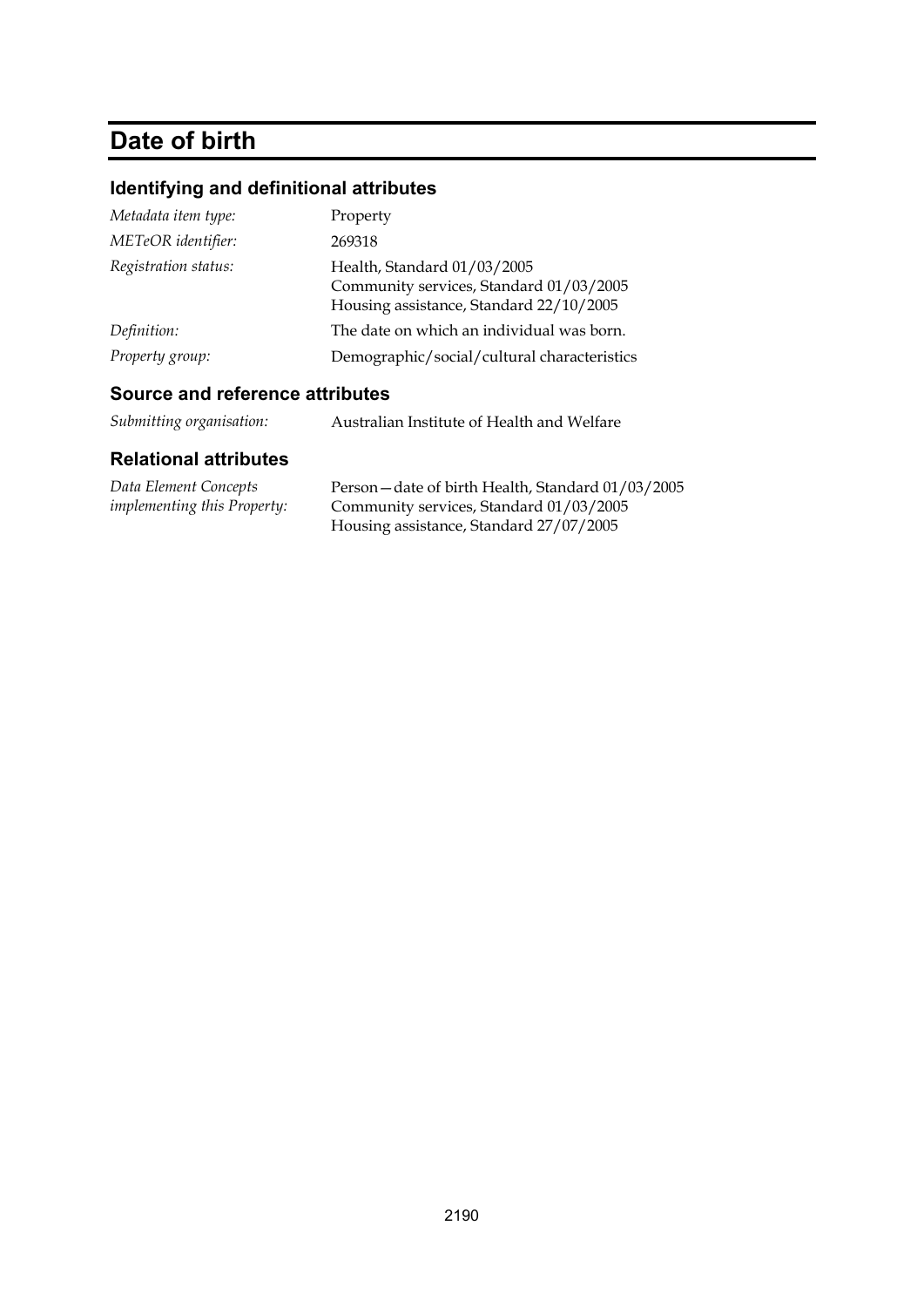## **Date of change to qualification status**

### **Identifying and definitional attributes**

| Metadata item type:  | Property                                                  |
|----------------------|-----------------------------------------------------------|
| METeOR identifier:   | 269082                                                    |
| Registration status: | Health, Standard 01/03/2005                               |
| Definition:          | The date on which a newborn qualification status changes. |
| Property group:      | Service provision event                                   |

### **Source and reference attributes**

*Submitting organisation:* Australian Institute of Health and Welfare

### **Relational attributes**

*Data Element Concepts implementing this Property:* Episode of admitted patient care (newborn)—date of change to qualification status Health, Standard 01/03/2005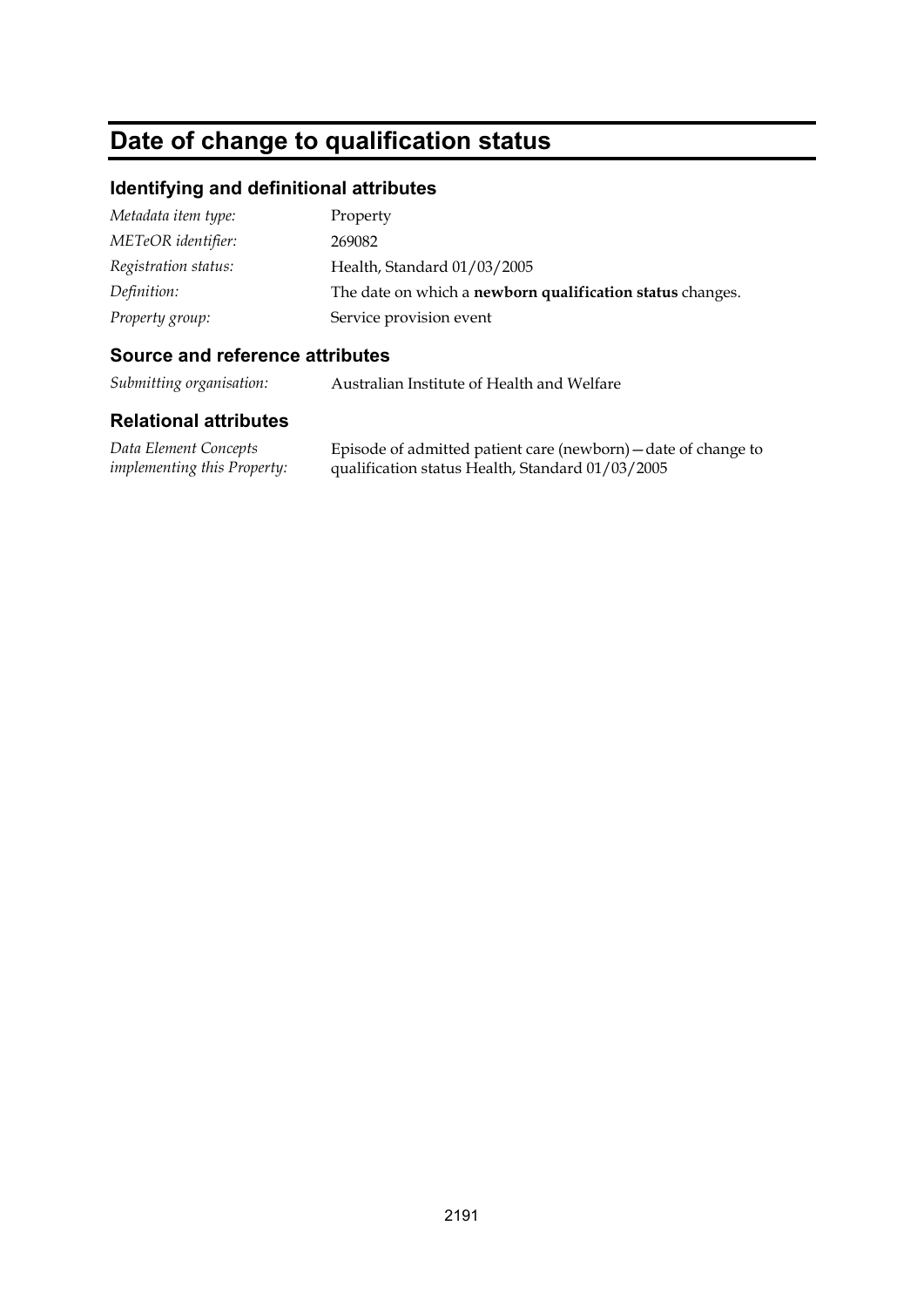# **Date of death**

## **Identifying and definitional attributes**

| Metadata item type:  | Property                                                               |
|----------------------|------------------------------------------------------------------------|
| METeOR identifier:   | 287292                                                                 |
| Registration status: | Health, Standard 04/05/2005<br>Community services, Standard 30/09/2005 |
| Definition:          | Date on which an individual died.                                      |
| Context:             |                                                                        |
| Property group:      | Demographic/social/cultural characteristics                            |

### **Source and reference attributes**

| Submitting organisation:<br>Australian Institute of Health and Welfare |
|------------------------------------------------------------------------|
|------------------------------------------------------------------------|

| Data Element Concepts              | Person – date of death Health, Standard 04/05/2005 |
|------------------------------------|----------------------------------------------------|
| <i>implementing this Property:</i> | Community services, Standard 30/09/2005            |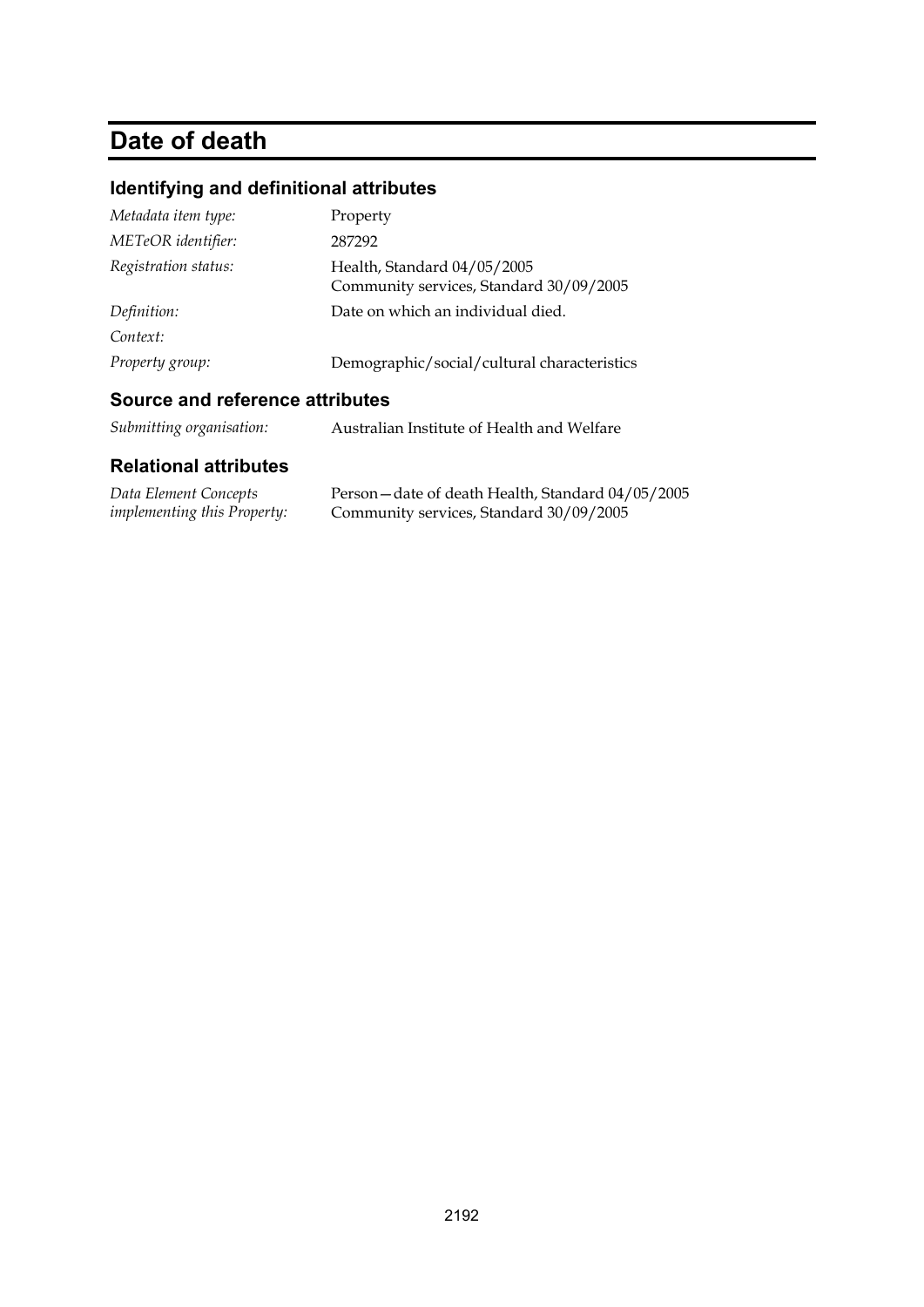# **Degree of spread of a cancer**

## **Identifying and definitional attributes**

| Metadata item type:  | Property                                                                      |
|----------------------|-------------------------------------------------------------------------------|
| METeOR identifier:   | 269182                                                                        |
| Registration status: | Health, Standard 01/03/2005                                                   |
| Definition:          | The progression/extent of a cancer measured at a particular point in<br>time. |
| Property group:      | Health and wellbeing                                                          |

### **Source and reference attributes**

*Submitting organisation:* Australian Institute of Health and Welfare

| Data Element Concepts              | Person with cancer – degree of spread of a cancer Health, Standard |
|------------------------------------|--------------------------------------------------------------------|
| <i>implementing this Property:</i> | 01/03/2005                                                         |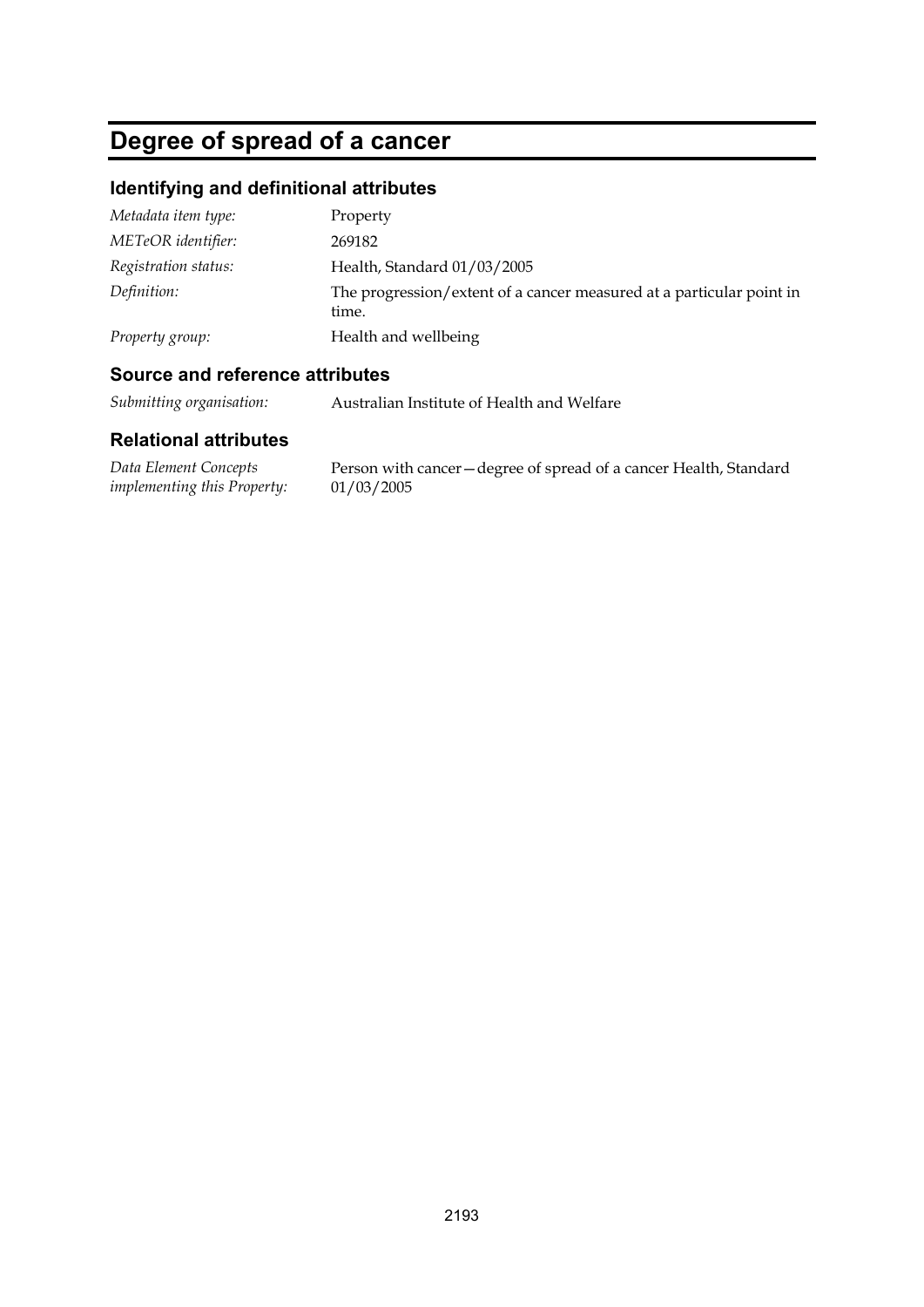# **Dependency in activities of daily living**

## **Identifying and definitional attributes**

| Metadata item type:  | Property                                                                            |
|----------------------|-------------------------------------------------------------------------------------|
| METeOR identifier:   | 269342                                                                              |
| Registration status: | Health, Standard 01/03/2005<br>Community services, Recorded 16/11/2009              |
| Definition:          | An indicator of the extent to which help is required for tasks of<br>everyday life. |
| Property group:      | Health and wellbeing                                                                |

## **Source and reference attributes**

| Submitting organisation: | Australian Institute of Health and Welfare |
|--------------------------|--------------------------------------------|
|--------------------------|--------------------------------------------|

| Data Element Concepts              | Person – dependency in activities of daily living Health, Standard |
|------------------------------------|--------------------------------------------------------------------|
| <i>implementing this Property:</i> | 01/03/2005                                                         |
|                                    | Community services, Recorded 16/11/2009                            |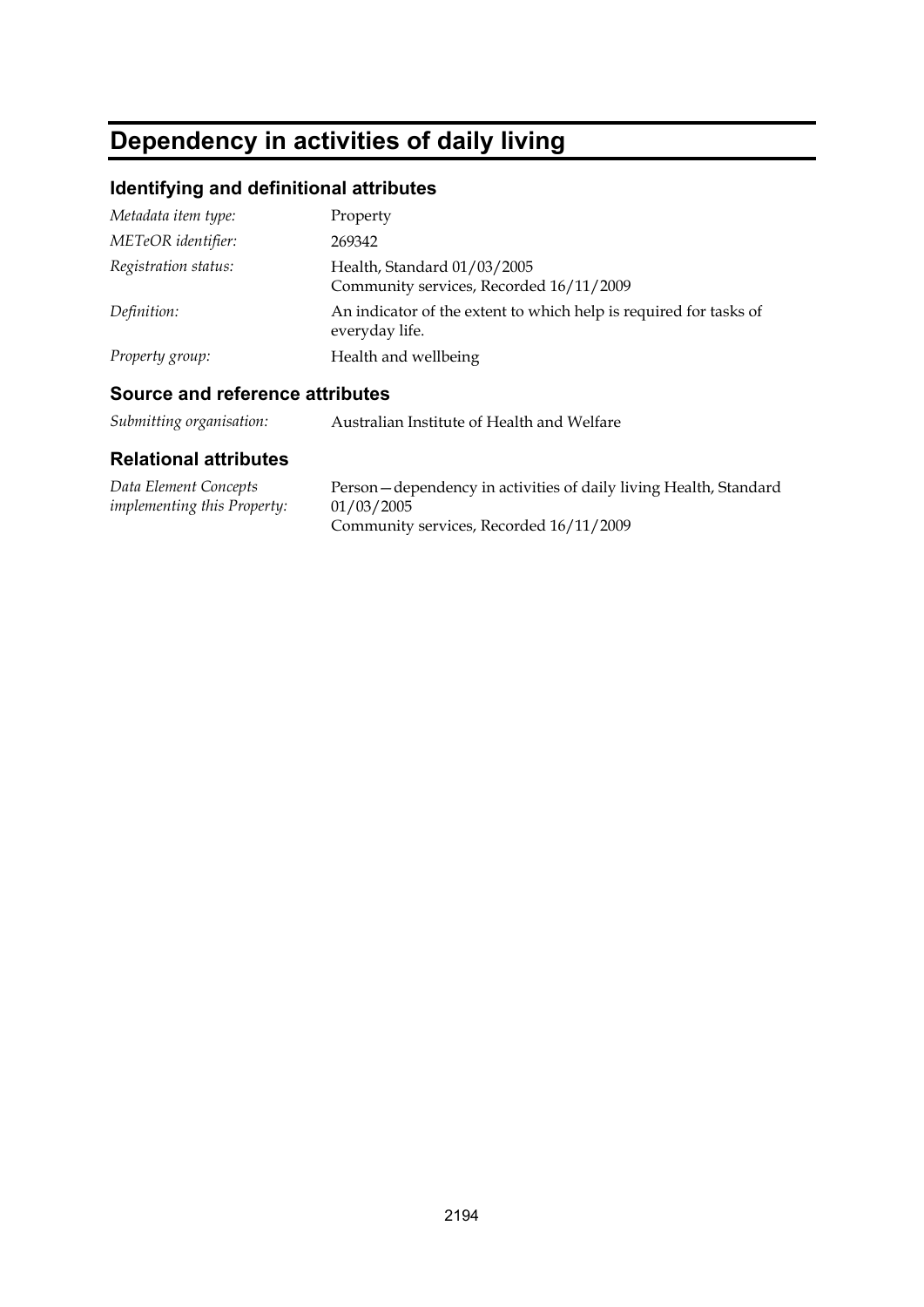# **Diabetes mellitus status**

## **Identifying and definitional attributes**

| Metadata item type:  | Property                                                                                       |
|----------------------|------------------------------------------------------------------------------------------------|
| METeOR identifier:   | 269209                                                                                         |
| Registration status: | Health, Standard 01/03/2005                                                                    |
| Definition:          | An indicator of a risk of developing diabetes mellitus or a diagnosis of<br>diabetes mellitus. |
| Property group:      | Health and wellbeing                                                                           |

### **Source and reference attributes**

*Submitting organisation:* Australian Institute of Health and Welfare

| Data Element Concepts              | Person – diabetes mellitus status Health, Standard 01/03/2005 |
|------------------------------------|---------------------------------------------------------------|
| <i>implementing this Property:</i> |                                                               |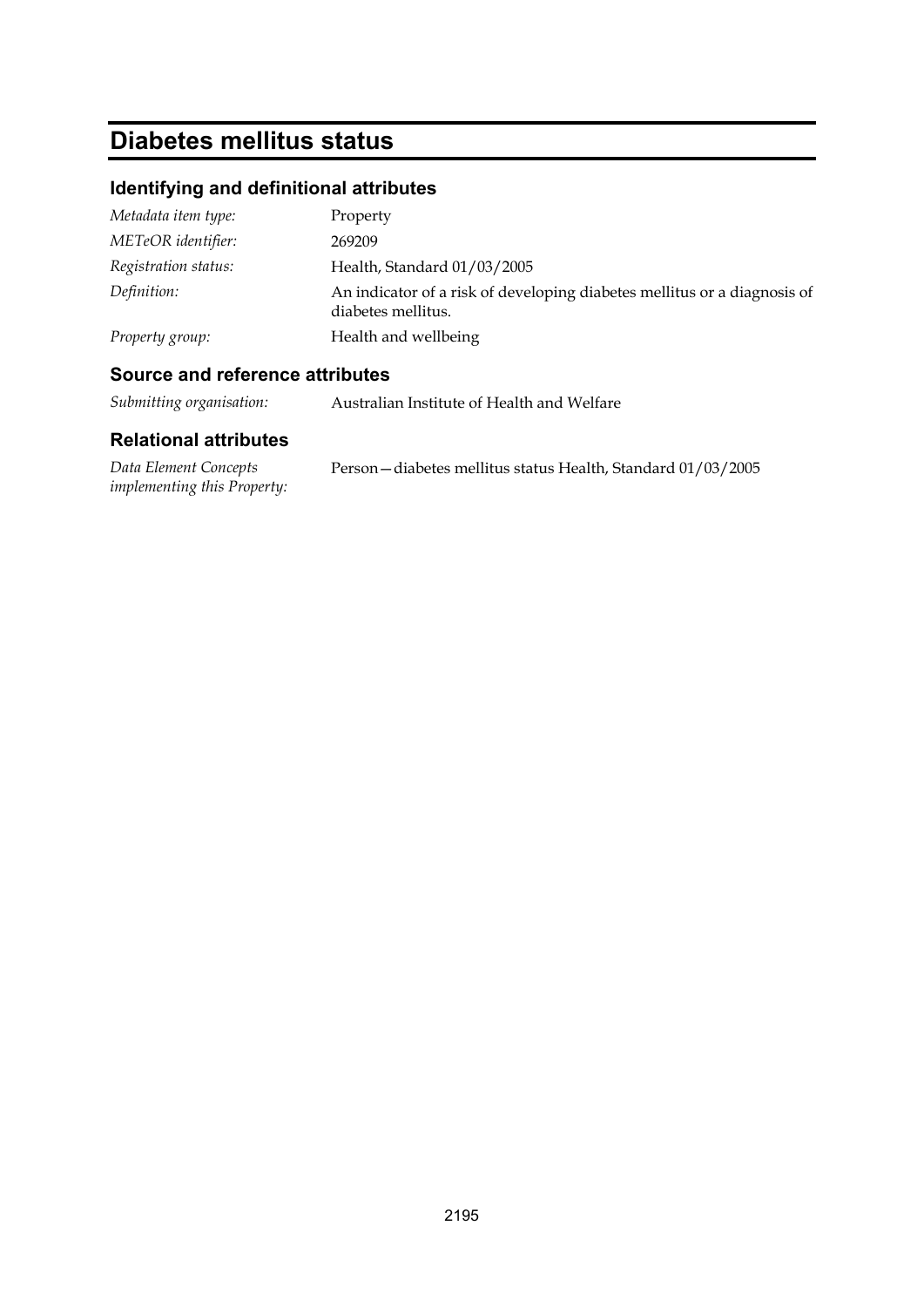## **Diabetes therapy type**

### **Identifying and definitional attributes**

| Metadata item type:  | Property                                      |
|----------------------|-----------------------------------------------|
| METeOR identifier:   | 269378                                        |
| Registration status: | Health, Standard 01/03/2005                   |
| Definition:          | The class of treatment received for diabetes. |
| Property group:      | Health and wellbeing                          |

### **Source and reference attributes**

*Submitting organisation:* National diabetes data working group

### **Relational attributes**

*Data Element Concepts implementing this Property:* Person—diabetes therapy type Health, Standard 01/03/2005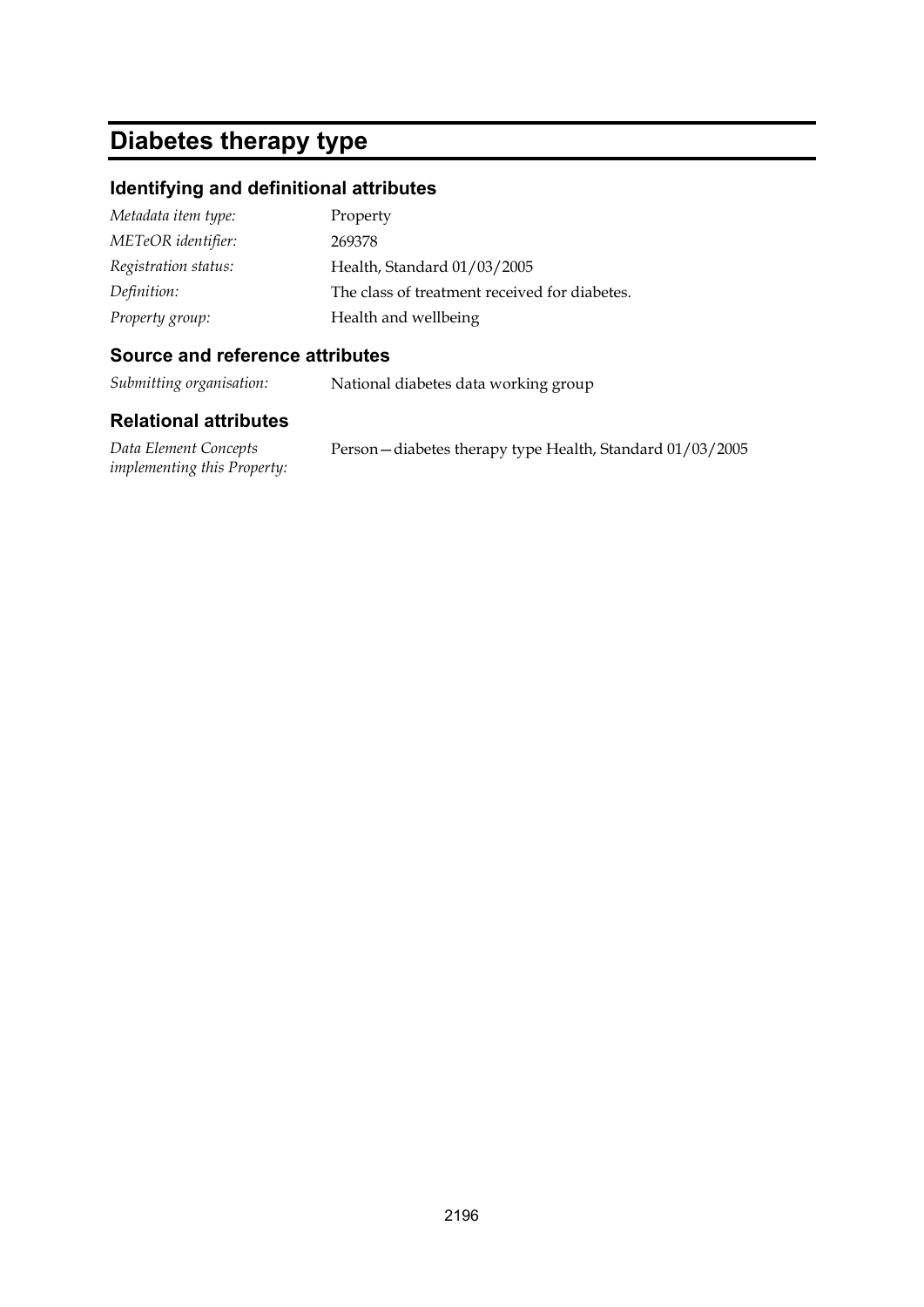# **Diagnosis date**

## **Identifying and definitional attributes**

| Metadata item type:  | Property                                                                                                                                                                  |
|----------------------|---------------------------------------------------------------------------------------------------------------------------------------------------------------------------|
| METeOR identifier:   | 269392                                                                                                                                                                    |
| Registration status: | Health, Standard 01/03/2005                                                                                                                                               |
| Definition:          | The date a disease or condition is diagnosed.                                                                                                                             |
| Context:             | Health services and clinical setting:                                                                                                                                     |
|                      | Diagnostic information provides the basis for analysis of health<br>service usage, epidemiological studies and monitoring of specific<br>disease entities and conditions. |
| Property group:      | Service provision event                                                                                                                                                   |

## **Source and reference attributes**

| Submitting organisation:     | Australian Institute of Health and Welfare |
|------------------------------|--------------------------------------------|
| <b>Relational attributes</b> |                                            |

| Data Element Concepts              | Patient-diagnosis date Health, Standard 01/03/2005 |
|------------------------------------|----------------------------------------------------|
| <i>implementing this Property:</i> |                                                    |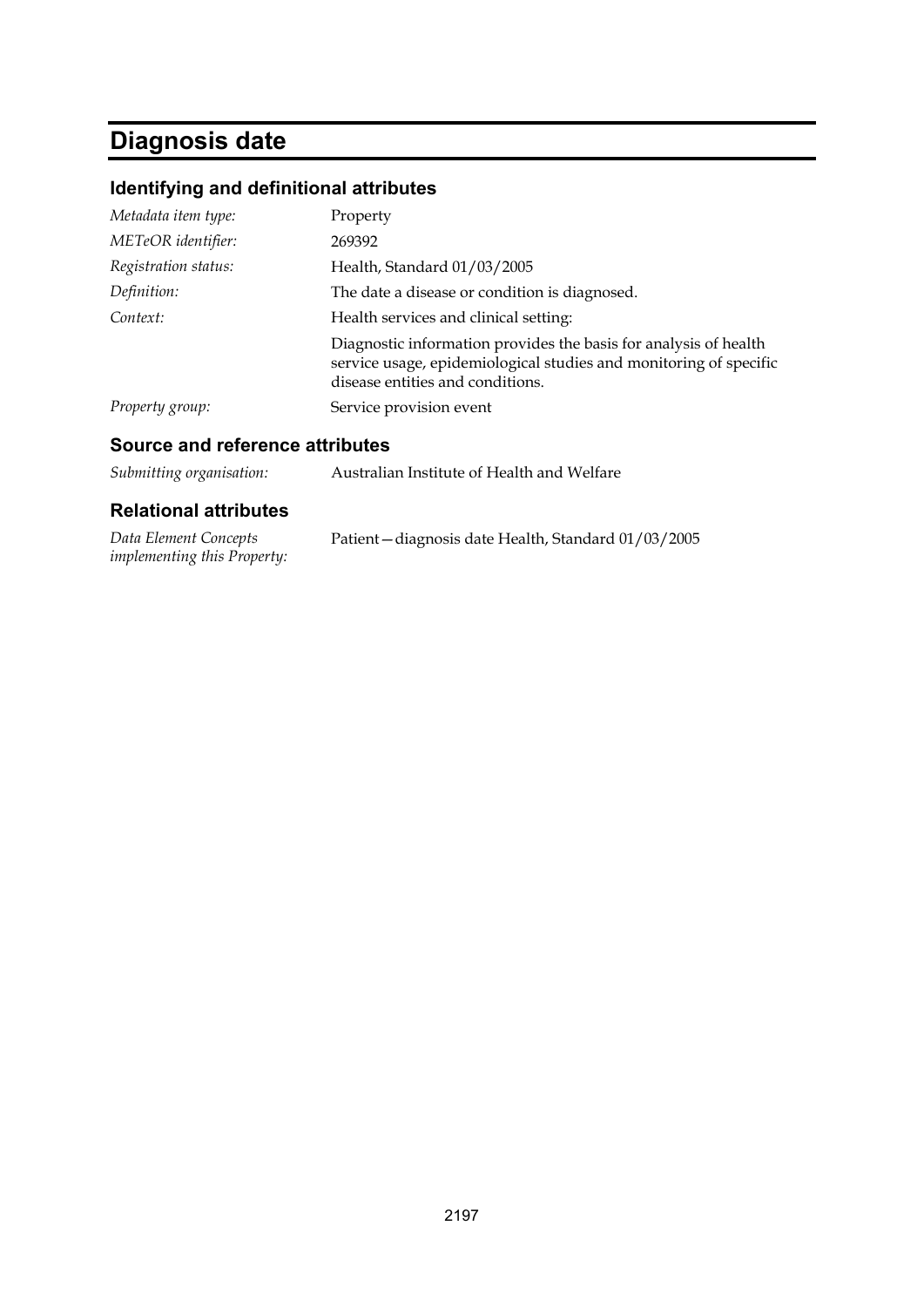# **Diagnosis related group**

## **Identifying and definitional attributes**

| Metadata item type:                                         | Property                                                                                                                                                                                                                                                                                                                                                                                                                                                                                                                              |
|-------------------------------------------------------------|---------------------------------------------------------------------------------------------------------------------------------------------------------------------------------------------------------------------------------------------------------------------------------------------------------------------------------------------------------------------------------------------------------------------------------------------------------------------------------------------------------------------------------------|
| METeOR identifier:                                          | 269188                                                                                                                                                                                                                                                                                                                                                                                                                                                                                                                                |
| Registration status:                                        | Health, Standard 01/03/2005                                                                                                                                                                                                                                                                                                                                                                                                                                                                                                           |
| Definition:                                                 | A resource utilisation classification based on diagnosed conditions,<br>usage of hospital resources, and demographic characteristics of the<br>patient.                                                                                                                                                                                                                                                                                                                                                                               |
| Context:                                                    | The development of Australian refined diagnosis related groups has<br>created a descriptive framework for studying hospitalisation.<br>Diagnosis related groups provide a summary of the varied reasons for<br>hospitalisation and the complexity of cases a hospital treats.<br>Moreover, as a framework for describing the products of a hospital<br>(that is, patients receiving services), they allow meaningful<br>comparisons of hospitals' efficiency and effectiveness under<br>alternative systems of health care provision. |
| Property group:                                             | Service provision event                                                                                                                                                                                                                                                                                                                                                                                                                                                                                                               |
| <b>Relational attributes</b>                                |                                                                                                                                                                                                                                                                                                                                                                                                                                                                                                                                       |
| Data Element Concepts<br><i>implementing this Property:</i> | Episode of admitted patient care – diagnosis related group Health,<br>Standard 01/03/2005                                                                                                                                                                                                                                                                                                                                                                                                                                             |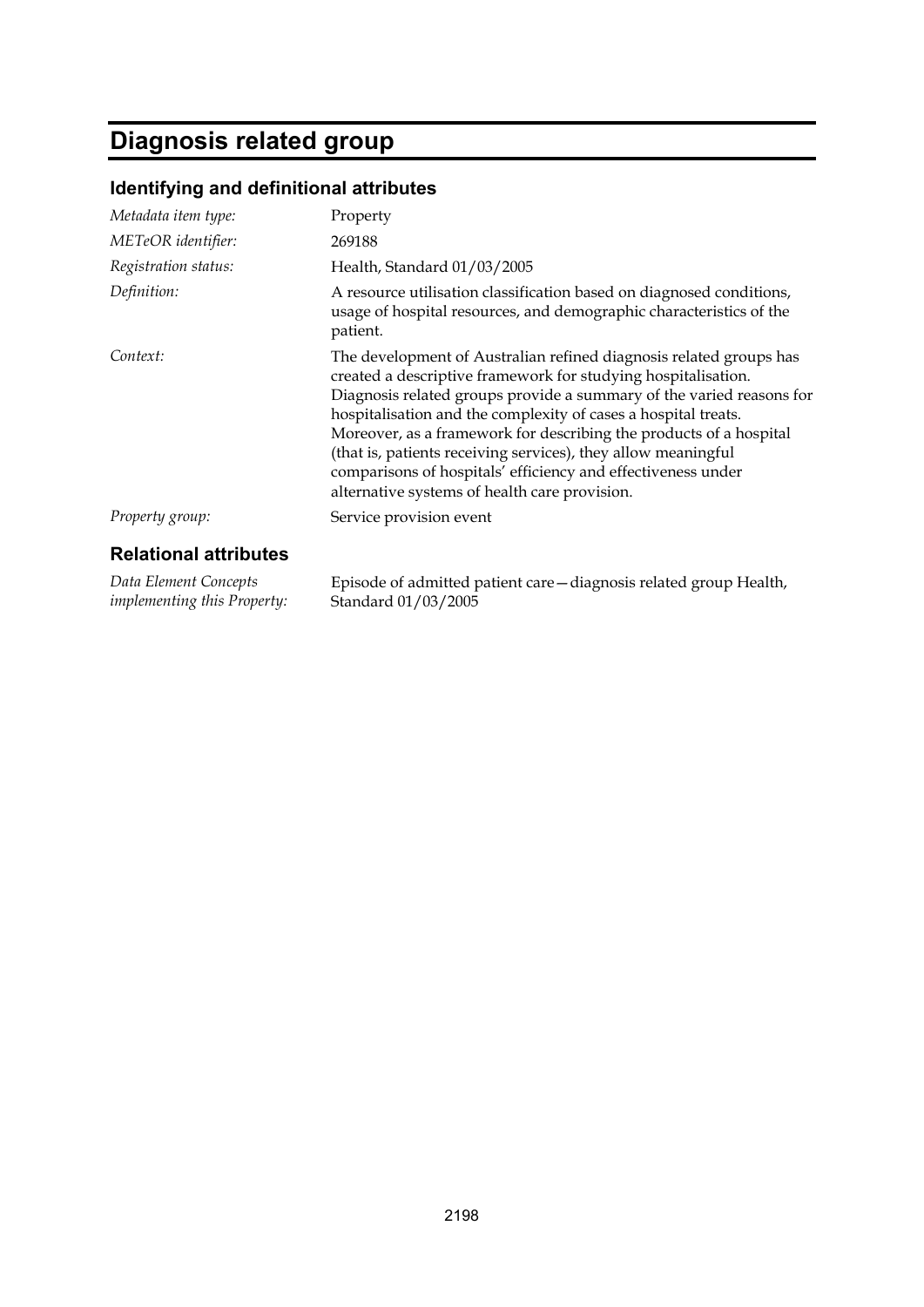# **Distant metastasis status**

## **Identifying and definitional attributes**

| Metadata item type:  | Property                                       |
|----------------------|------------------------------------------------|
| METeOR identifier:   | 293228                                         |
| Registration status: | Health, Standard 13/06/2004                    |
| Definition:          | The absence or presence of distant metastasis. |
| Property group:      | Health and wellbeing                           |

### **Source and reference attributes**

| Submitting organisation: | Australian Institute of Health and Welfare                                                                                                           |
|--------------------------|------------------------------------------------------------------------------------------------------------------------------------------------------|
| Origin:                  | Sobin LH (Editors) (1997) International Union Against Cancer (UICC)<br>TNM classification of malignant tumours, 5th edition. Wiley-Liss,<br>New York |

| Data Element Concepts              | Person with cancer – distant metastasis status Health, Standard |
|------------------------------------|-----------------------------------------------------------------|
| <i>implementing this Property:</i> | 13/06/2004                                                      |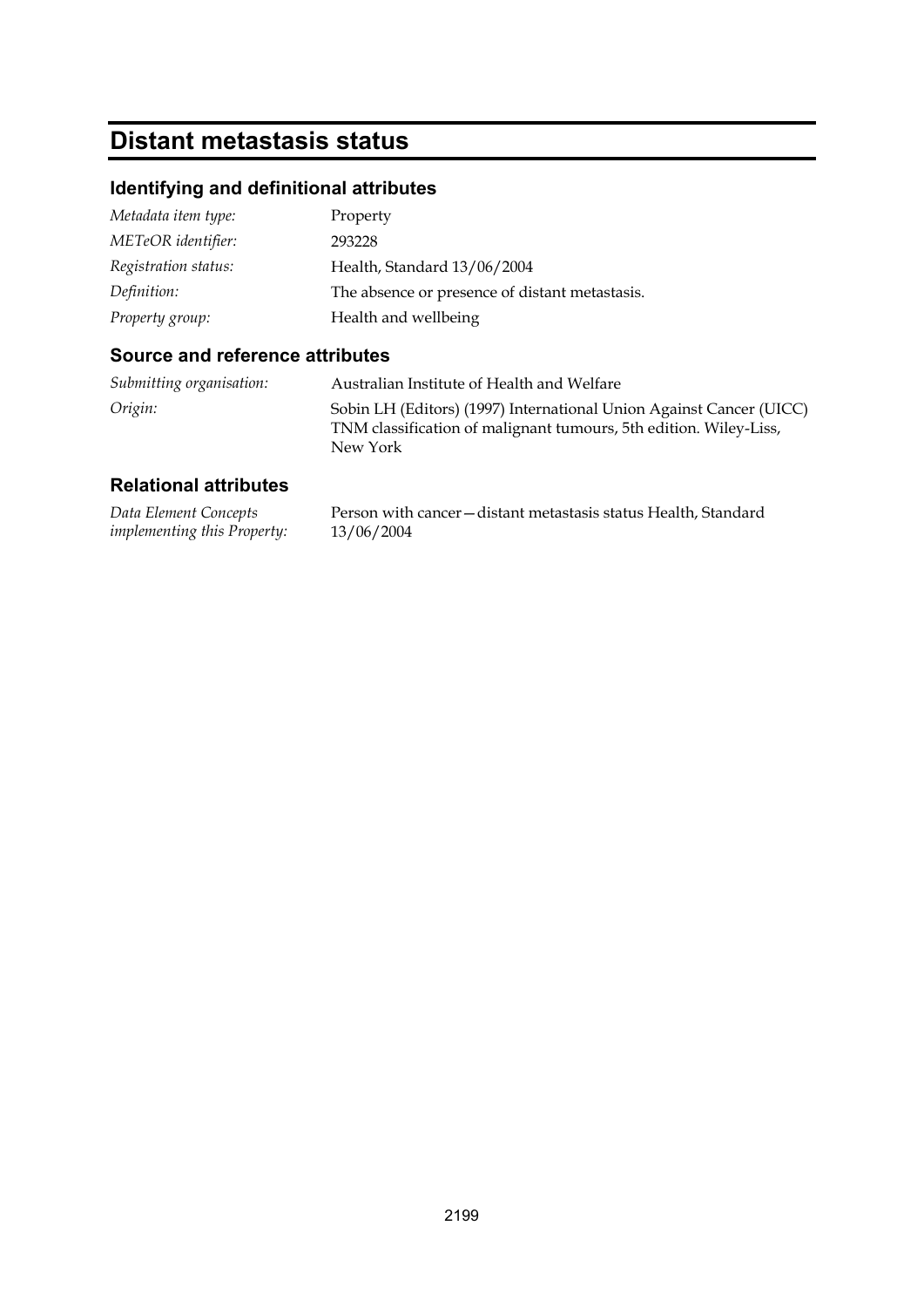# **Drug of concern**

## **Identifying and definitional attributes**

| Metadata item type:  | Property                                                       |
|----------------------|----------------------------------------------------------------|
| METeOR identifier:   | 269127                                                         |
| Registration status: | Health, Standard 01/03/2005                                    |
| Definition:          | A descriptor of the psychoactive substance that is of concern. |
| Property group:      | Service provision event                                        |

### **Source and reference attributes**

*Submitting organisation:* Australian Institute of Health and Welfare

| Data Element Concepts       | Episode of treatment for alcohol and other drugs - drug of concern                                              |
|-----------------------------|-----------------------------------------------------------------------------------------------------------------|
| implementing this Property: | Health, Standard 01/03/2005                                                                                     |
|                             | Episode of treatment for alcohol and other drugs - drug of concern<br>(principal) Health, Superseded 13/10/2005 |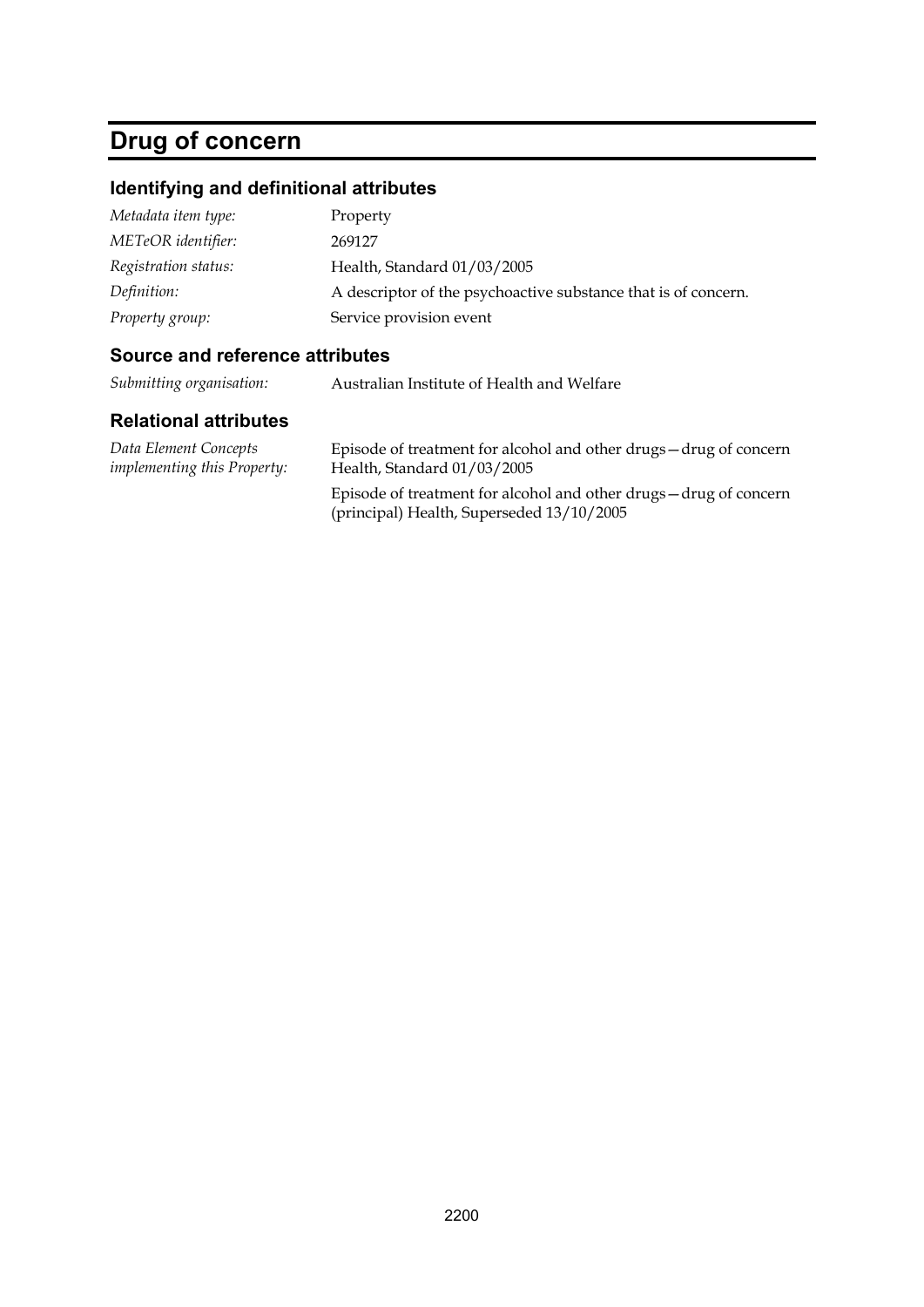# **Dyslipidaemia treatment with anti-lipid medication indicator**

## **Identifying and definitional attributes**

| Metadata item type:                    | Property                                                                                           |
|----------------------------------------|----------------------------------------------------------------------------------------------------|
| METeOR identifier:                     | 304483                                                                                             |
| Registration status:                   | Health, Standard 22/09/2005                                                                        |
| Definition:                            | An indicator of the receipt of treatment for abnormal lipid levels<br>using anti-lipid medication. |
| Property group:                        | Health and wellbeing                                                                               |
| <b>Source and reference attributes</b> |                                                                                                    |
| Submitting organisation:               | Australian Institute of Health and Welfare                                                         |

| Related metadata references:       | Supersedes Dyslipidaemia treatment status Health, Superseded<br>22/09/2005 |
|------------------------------------|----------------------------------------------------------------------------|
| Data Element Concepts              | Person — dyslipidaemia treatment with anti-lipid medication                |
| <i>implementing this Property:</i> | indicator Health, Standard 21/09/2005                                      |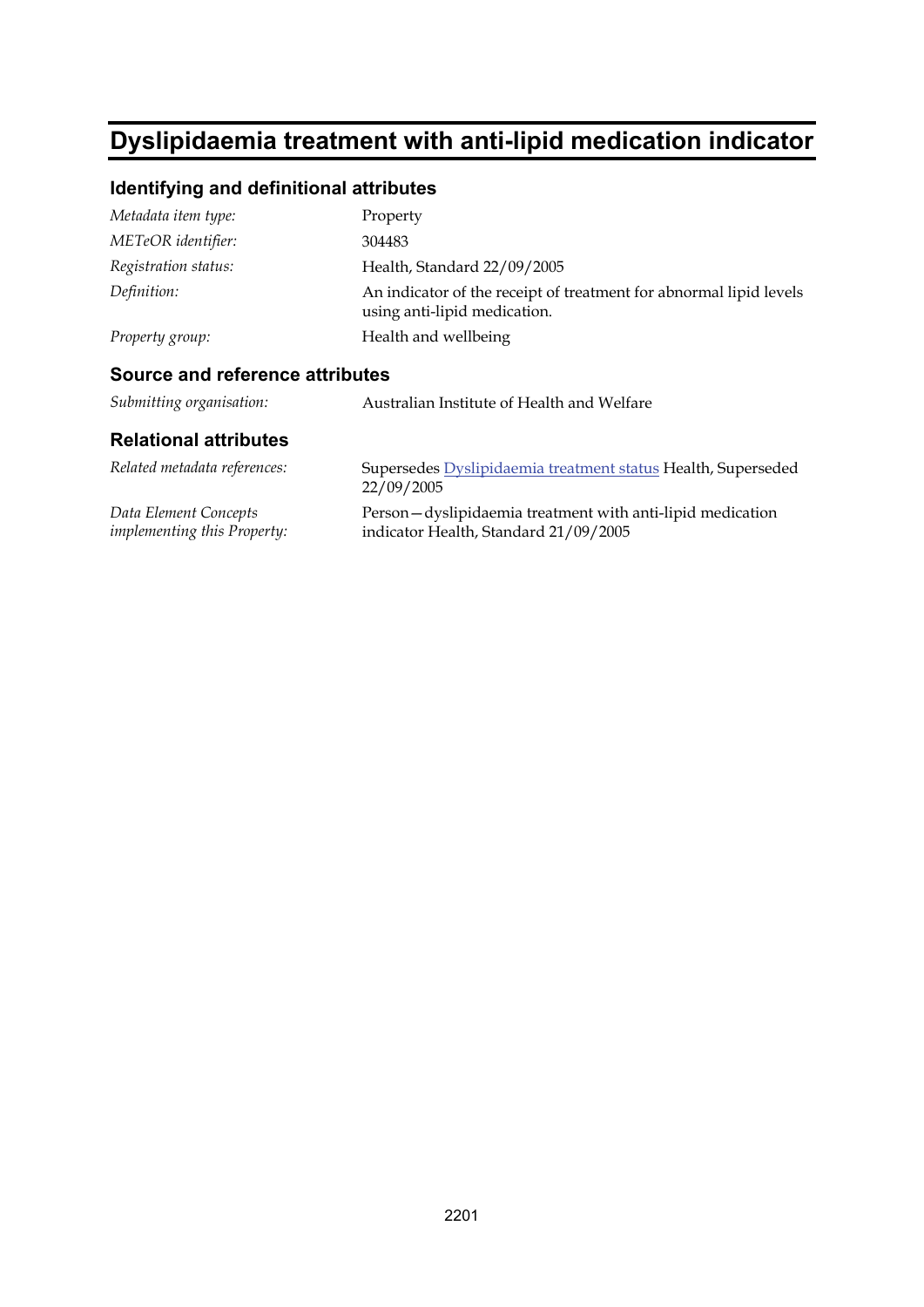# **Elective care type**

### **Identifying and definitional attributes**

| A descriptor of the class of elective hospital care. |
|------------------------------------------------------|
|                                                      |
|                                                      |

### **Relational attributes**

*Data Element Concepts implementing this Property:*

Elective care waiting list episode—elective care type Health, Standard 01/03/2005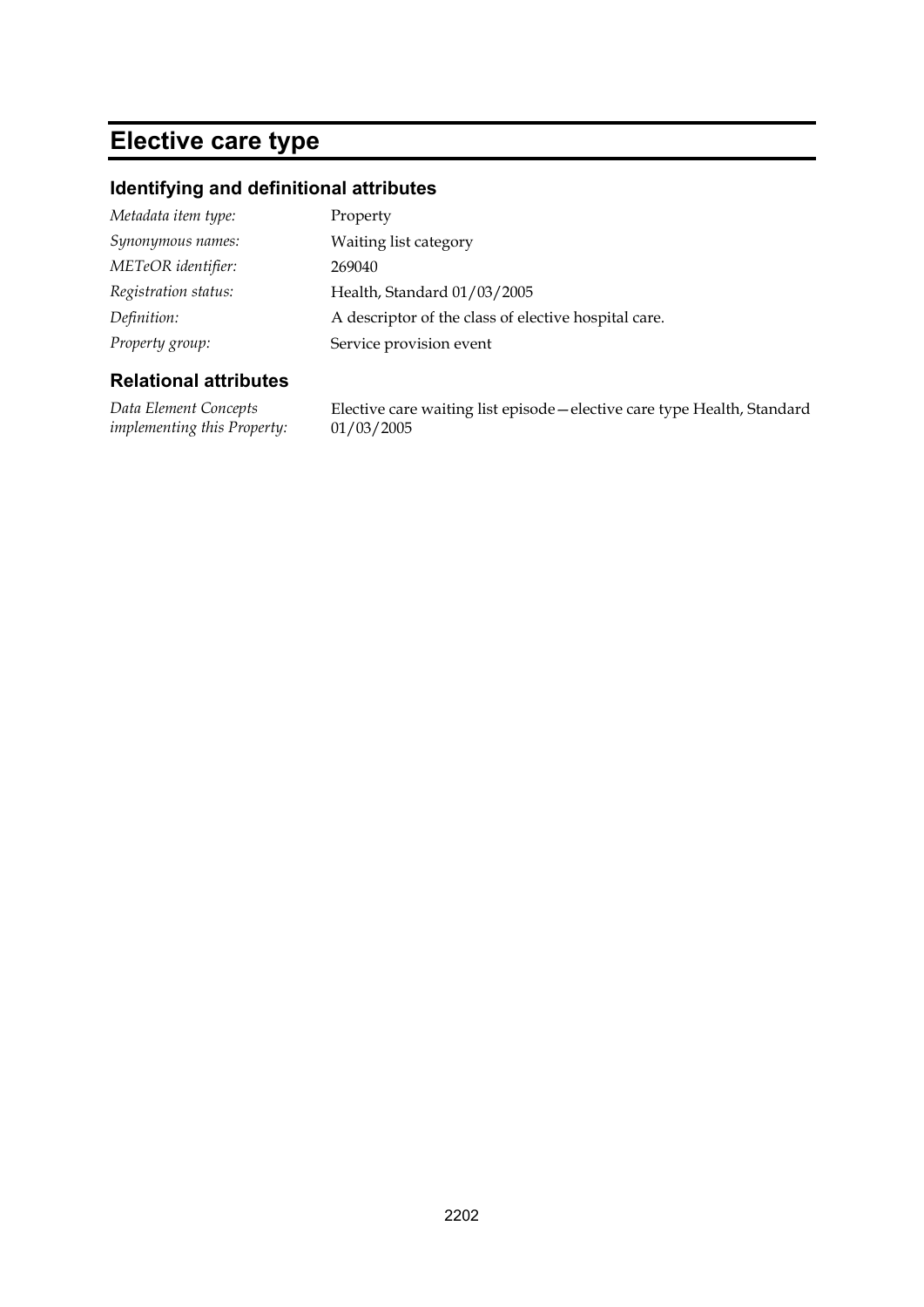# **Electrocardiogram change location**

## **Identifying and definitional attributes**

| Metadata item type:                                  | Property                                                                      |
|------------------------------------------------------|-------------------------------------------------------------------------------|
| METeOR identifier:                                   | 356839                                                                        |
| Registration status:                                 | Health, Standard 01/10/2008                                                   |
| Definition:                                          | The area in which the change is located on an electrocardiogram<br>(ECG).     |
| Property group:                                      | Service provision event                                                       |
| <b>Relational attributes</b>                         |                                                                               |
| Related metadata references:                         | Supersedes Electrocardiogram change location Health,<br>Superseded 01/10/2008 |
| Data Element Concepts<br>implementing this Property: | Electrocardiogram - change location Health, Standard<br>01/10/2008            |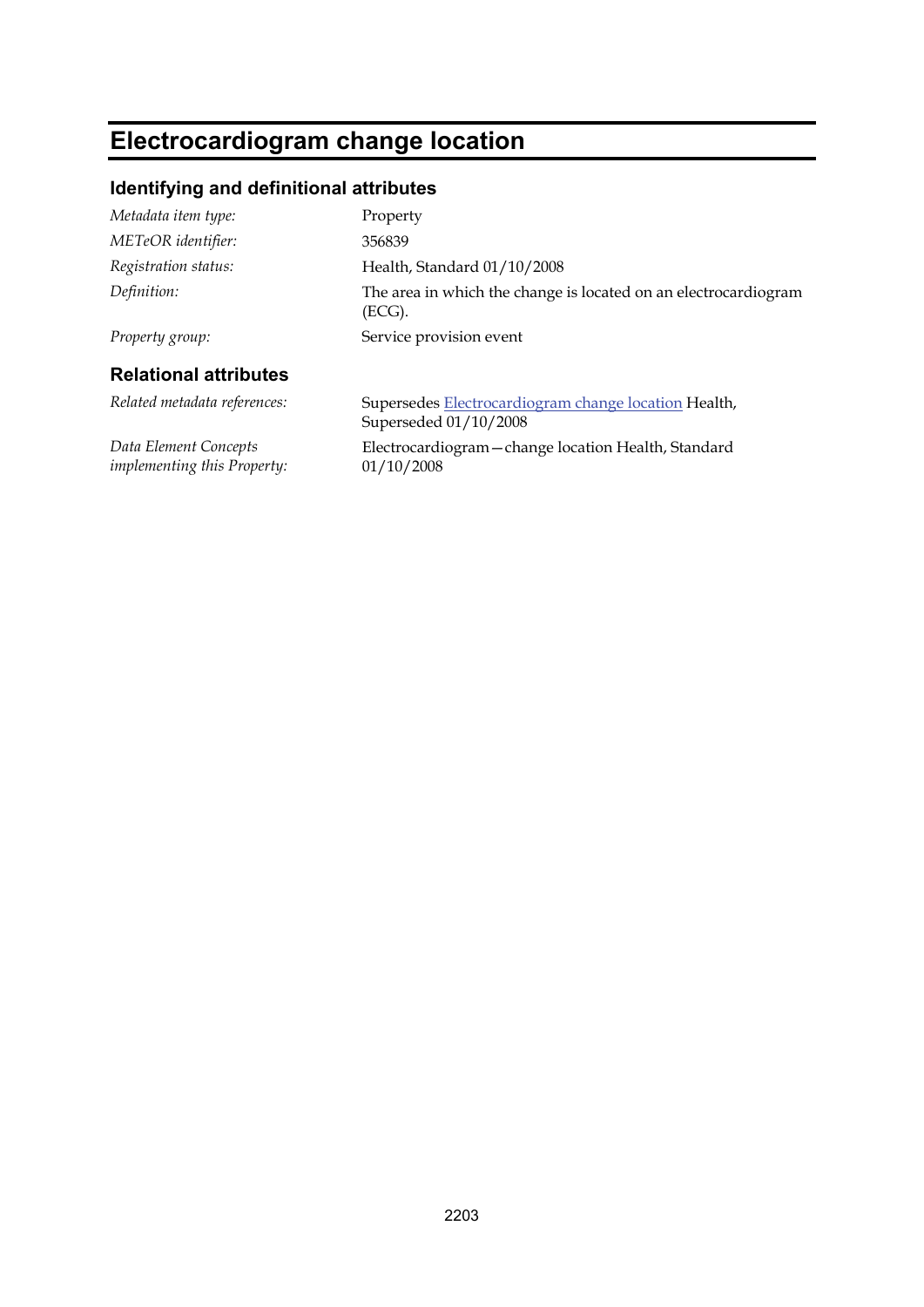# **Electrocardiogram change type**

## **Identifying and definitional attributes**

| Metadata item type:  | Property                                                                         |
|----------------------|----------------------------------------------------------------------------------|
| METeOR identifier:   | 285301                                                                           |
| Registration status: | Health, Standard 04/06/2004                                                      |
| Definition:          | The type of change to the heart rhythm as seen on an<br>electrocardiogram (ECG). |
| Property group:      | Service provision event                                                          |

### **Source and reference attributes**

*Submitting organisation:* Australian Institute of Health and Welfare

| Data Element Concepts              | Electrocardiogram - change type Health, Standard 01/10/2008 |
|------------------------------------|-------------------------------------------------------------|
| <i>implementing this Property:</i> | Person-electrocardiogram change type Health, Superseded     |
|                                    | 01/10/2008                                                  |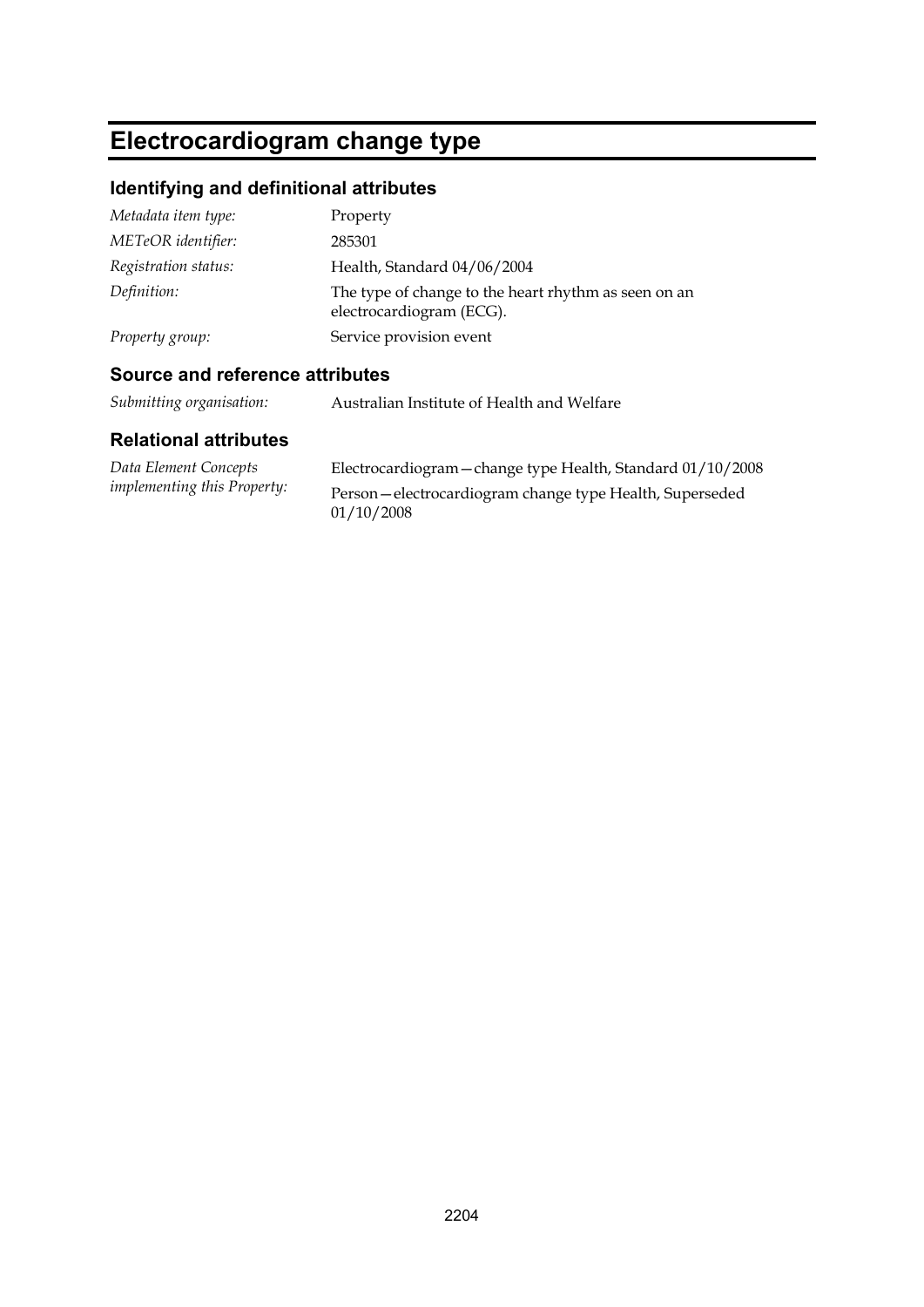# **Electrocardiogram date**

### **Identifying and definitional attributes**

| Property group:      | Health and wellbeing                                                                                 |
|----------------------|------------------------------------------------------------------------------------------------------|
| Definition:          | Date when an electrocardiogram (ECG) is recorded to measure the<br>electrical activity of the heart. |
| Registration status: | Health, Standard 01/10/2008                                                                          |
| METeOR identifier:   | 343816                                                                                               |
| Metadata item type:  | Property                                                                                             |

#### **Relational attributes**

*Data Element Concepts implementing this Property:* Electrocardiogram—electrocardiogram date Health, Standard 01/10/2008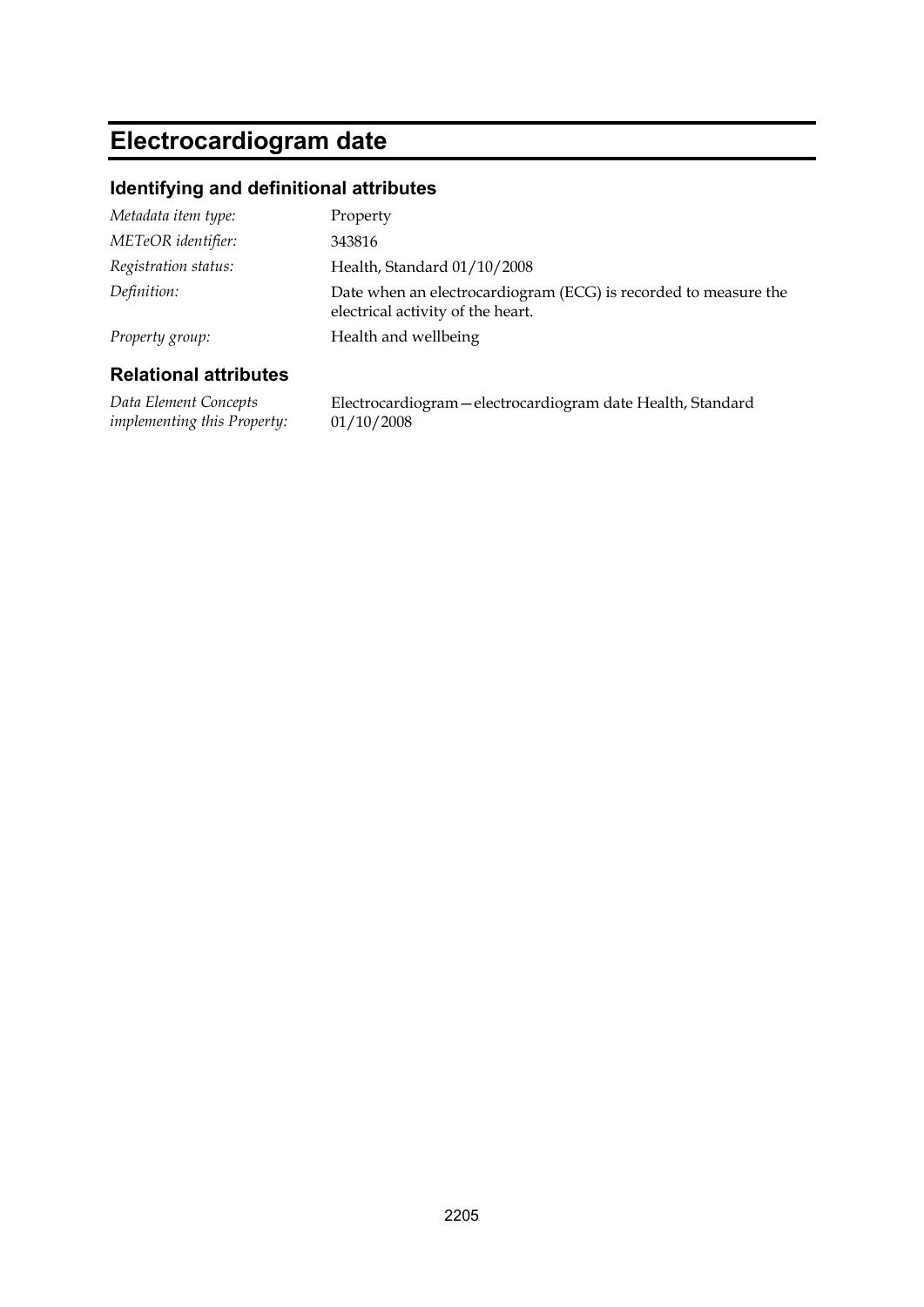## **Electrocardiogram lead V4R indicator**

### **Identifying and definitional attributes**

| Metadata item type:  | Property                                                                       |
|----------------------|--------------------------------------------------------------------------------|
| METeOR identifier:   | 349651                                                                         |
| Registration status: | Health, Standard 01/10/2008                                                    |
| Definition:          | An indicator of whether lead V4R is present on the electrocardiogram<br>(ECG). |
| Property group:      | Health and wellbeing                                                           |

### **Relational attributes**

*Data Element Concepts implementing this Property:*

Electrocardiogram—lead V4R presence indicator Health, Standard 01/10/2008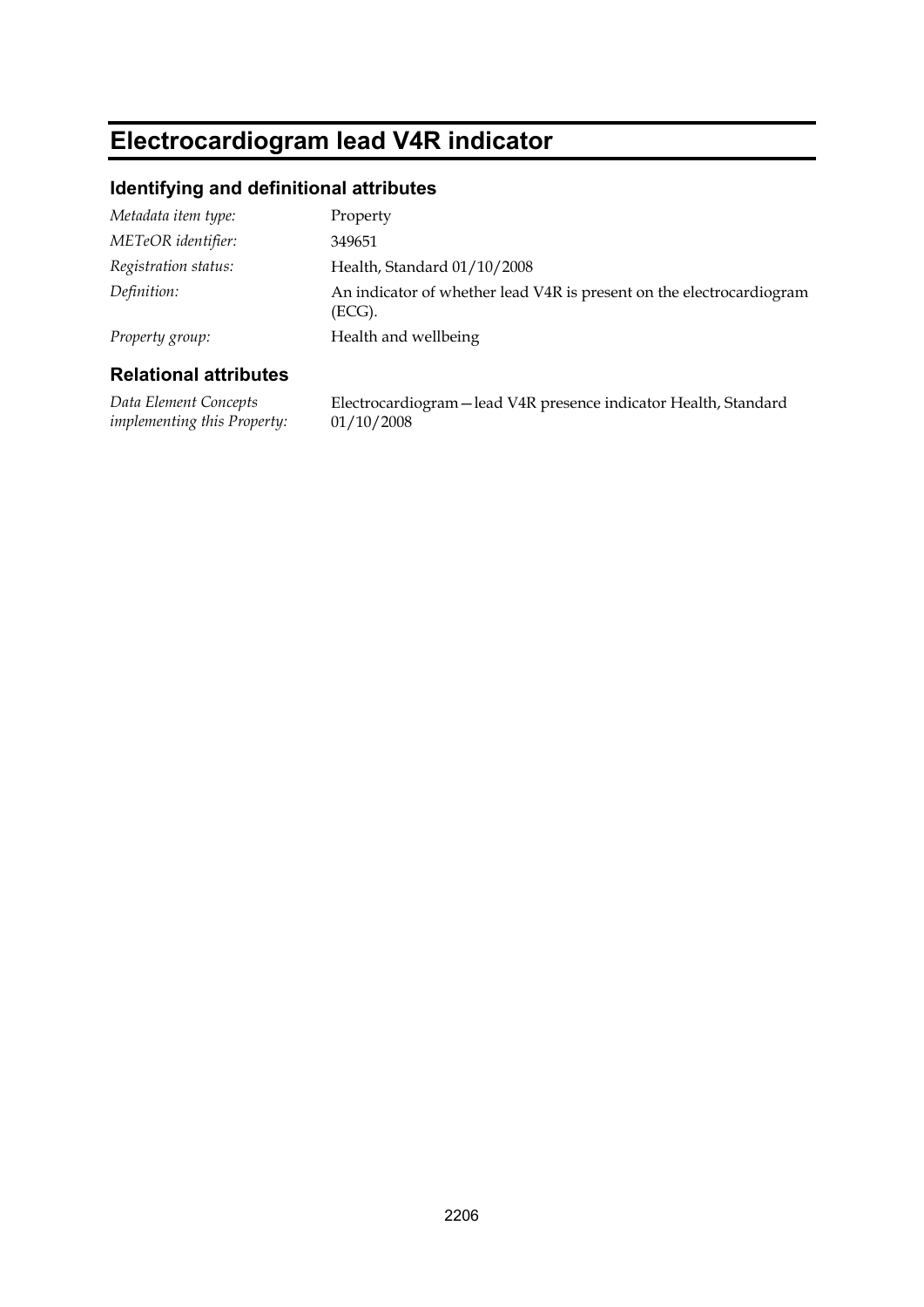# **Electrocardiogram Q waves**

### **Identifying and definitional attributes**

| Metadata item type:  | Property                                                                       |
|----------------------|--------------------------------------------------------------------------------|
| METeOR identifier:   | 343892                                                                         |
| Registration status: | Health, Standard 01/10/2008                                                    |
| Definition:          | The initial downward deflection of the QRS complex in an<br>electrocardiogram. |
| Property group:      | Health and wellbeing                                                           |
|                      |                                                                                |

### **Relational attributes**

*Data Element Concepts implementing this Property:* Electrocardiogram—new Q waves indicator Health, Standard 01/10/2008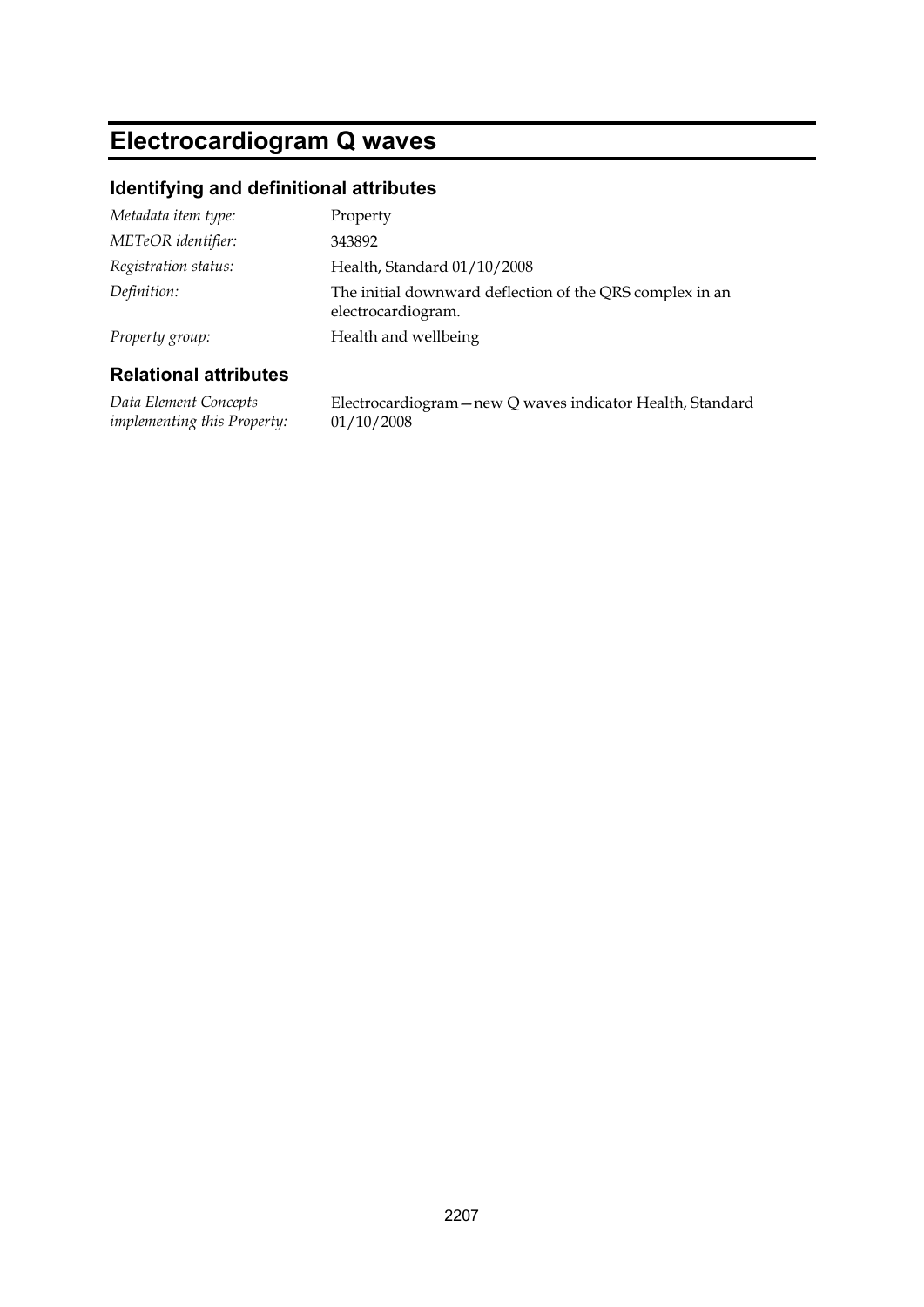# **Electrocardiogram Q waves indicator**

### **Identifying and definitional attributes**

| Metadata item type:  | Property                                                                                                                                                                                                                      |
|----------------------|-------------------------------------------------------------------------------------------------------------------------------------------------------------------------------------------------------------------------------|
| METeOR identifier:   | 347706                                                                                                                                                                                                                        |
| Registration status: | Health, Standard 01/10/2008                                                                                                                                                                                                   |
| Definition:          | An indicator of whether Q waves that are greater than or equal to 0.03<br>seconds in width and greater than or equal to 1mm (0.1mV) in depth<br>are present in at least 2 contiguous leads of the electrocardiogram<br>(ECG). |
| Property group:      | Health and wellbeing                                                                                                                                                                                                          |
|                      |                                                                                                                                                                                                                               |

### **Relational attributes**

*Data Element Concepts implementing this Property:* Person— electrocardiogram Q waves indicator Health, Standard 01/10/2008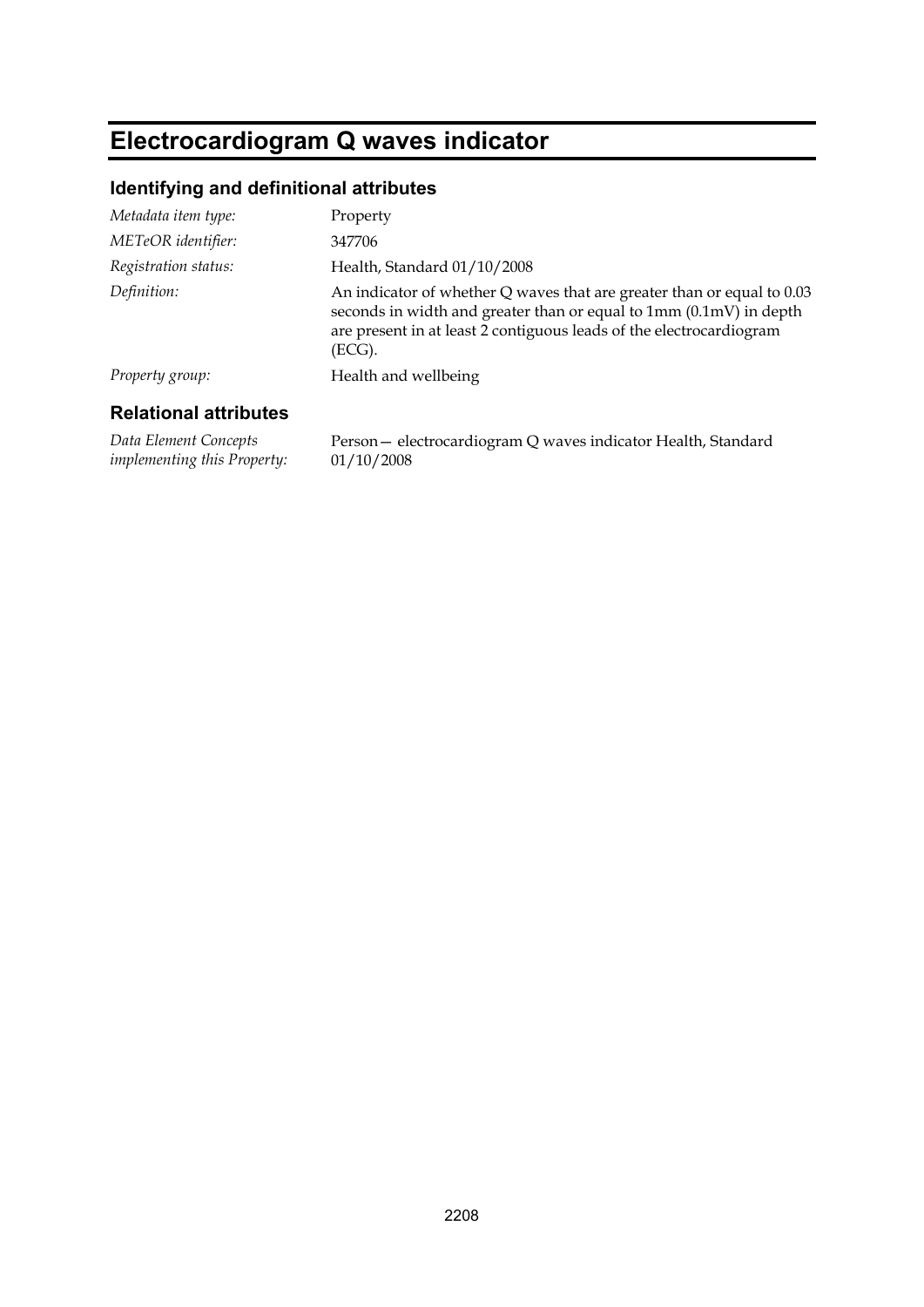## **Electrocardiogram ST-segment-elevation in lead V4R indicator**

### **Identifying and definitional attributes**

| Metadata item type:  | Property                                                                                          |
|----------------------|---------------------------------------------------------------------------------------------------|
| METeOR identifier:   | 343883                                                                                            |
| Registration status: | Health, Standard 01/10/2008                                                                       |
| Definition:          | Presence of ST-segment-elevation of greater than or equal to 1mm<br>$(0.1 \text{mV})$ in lead V4R |
| Property group:      | Health and wellbeing                                                                              |

### **Relational attributes**

*Data Element Concepts implementing this Property:* Electrocardiogram—electrocardiogram ST-segment-elevation in lead V4R indicator Health, Standard 01/10/2008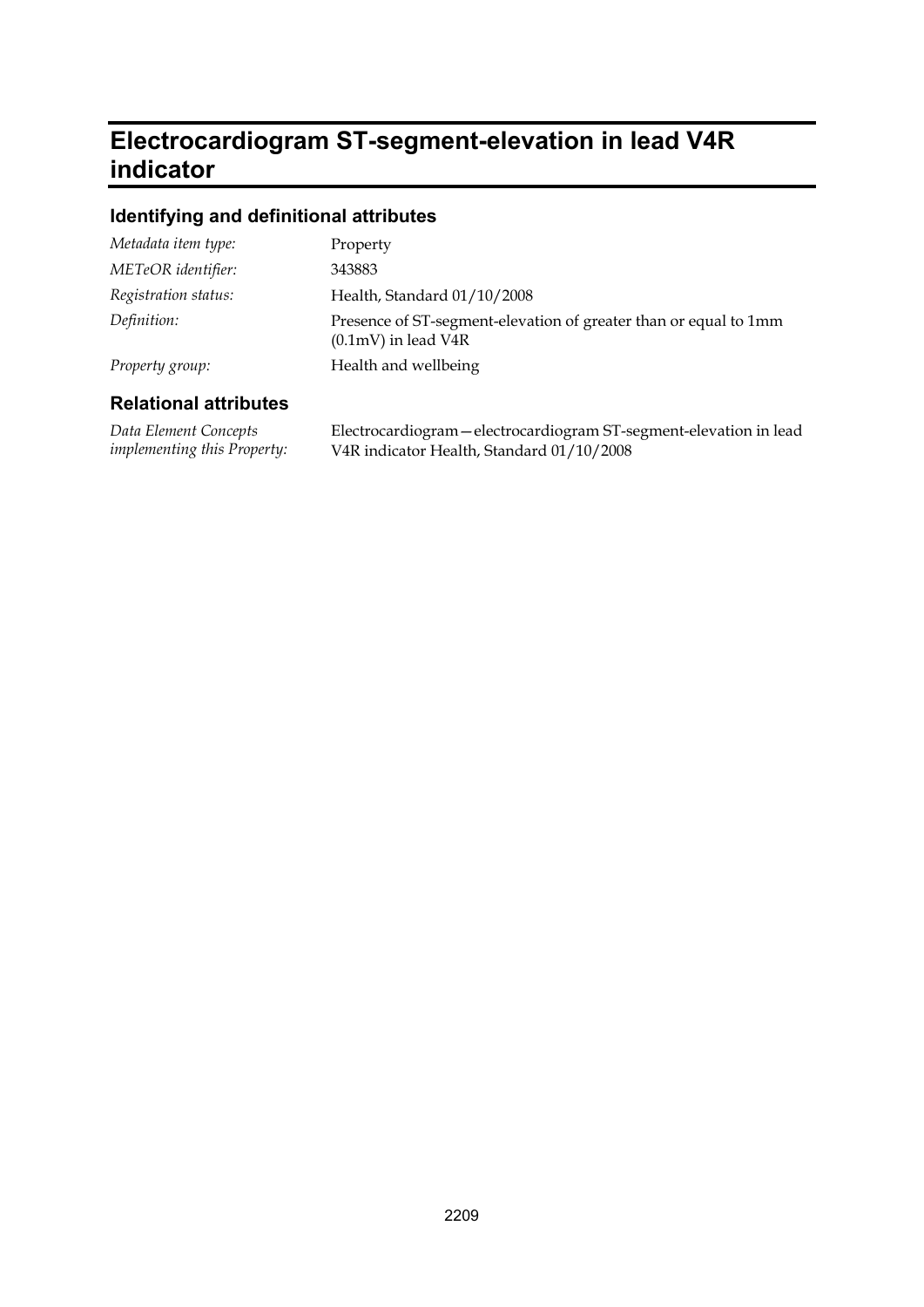# **Electrocardiogram time**

### **Identifying and definitional attributes**

| Dalational attributog |                                                                                                       |
|-----------------------|-------------------------------------------------------------------------------------------------------|
| Property group:       | Health and wellbeing                                                                                  |
| Definition:           | Time when an electrocardiogram (ECG) is recorded, to measure the<br>electrical activity of the heart. |
| Registration status:  | Health, Standard 01/10/2008                                                                           |
| METeOR identifier:    | 343825                                                                                                |
| Metadata item type:   | Property                                                                                              |

#### **Relational attributes**

*Data Element Concepts implementing this Property:* Electrocardiogram—electrocardiogram time Health, Standard 01/10/2008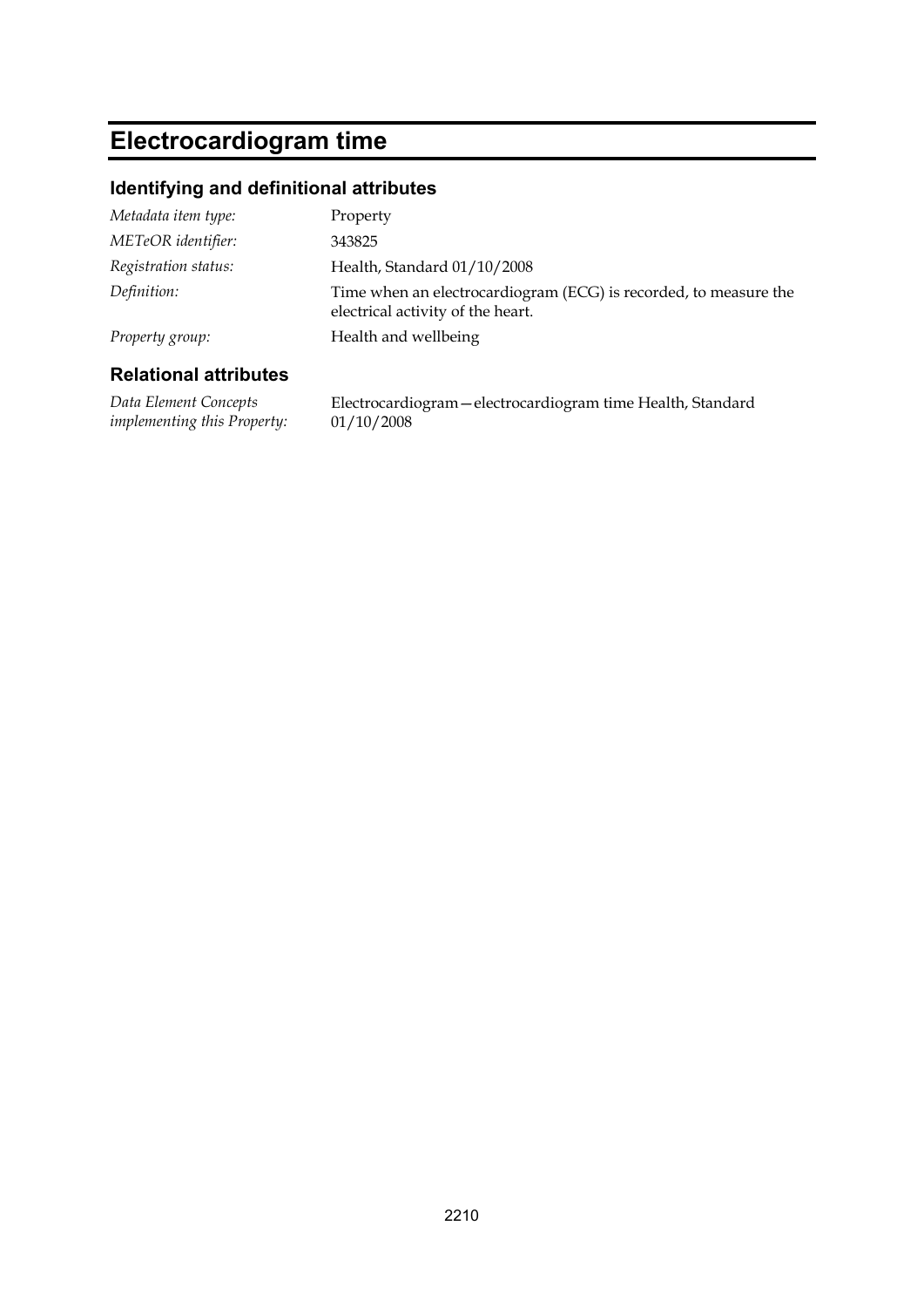# **Electronic communication address**

## **Identifying and definitional attributes**

| Metadata item type:  | Property                                                                     |
|----------------------|------------------------------------------------------------------------------|
| METeOR identifier:   | 287451                                                                       |
| Registration status: | Health, Standard 04/05/2005<br>Community services, Standard 30/09/2005       |
| Definition:          | The characters used for the purpose of communication by electronic<br>means. |
| Property group:      | Location characteristics                                                     |

### **Source and reference attributes**

| Submitting organisation: | Australian Institute of Health and Welfare |
|--------------------------|--------------------------------------------|
|--------------------------|--------------------------------------------|

| Data Element Concepts<br><i>implementing this Property:</i> | Person (address) — electronic communication address Health,<br>Standard 04/05/2005<br>Community services, Standard 30/09/2005                        |
|-------------------------------------------------------------|------------------------------------------------------------------------------------------------------------------------------------------------------|
|                                                             | Service provider organisation (address) - electronic communication<br>address Health, Standard 04/05/2005<br>Community services, Standard 30/09/2005 |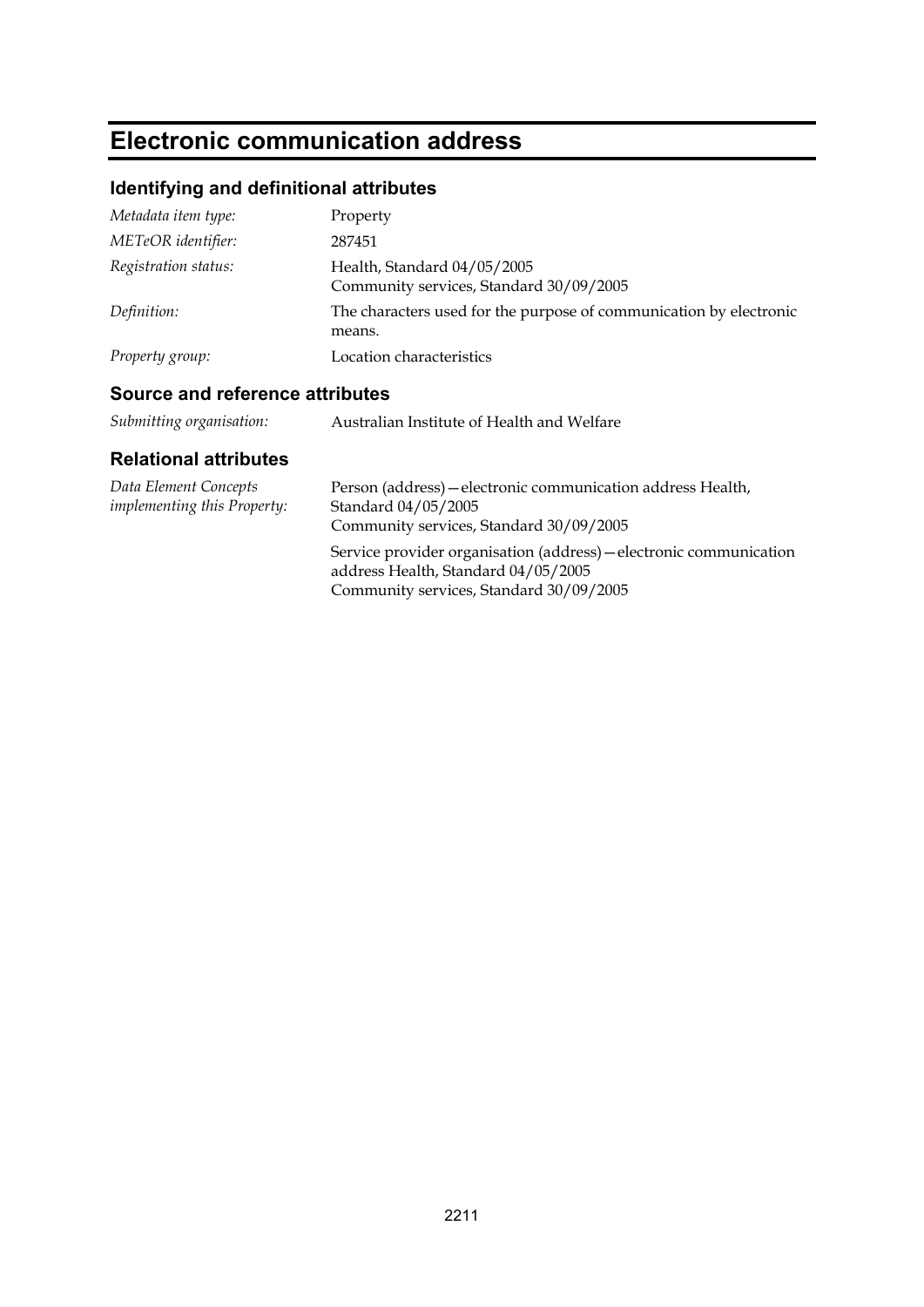# **Electronic communication medium**

## **Identifying and definitional attributes**

| Metadata item type:  | Property                                                               |
|----------------------|------------------------------------------------------------------------|
| METeOR identifier:   | 287501                                                                 |
| Registration status: | Health, Standard 04/05/2005<br>Community services, Standard 30/09/2005 |
| Definition:          | The type of mechanism used for electronic communication.               |
| Property group:      | Location characteristics                                               |

### **Source and reference attributes**

| Submitting organisation: | Australian Institute of Health and Welfare |
|--------------------------|--------------------------------------------|
|--------------------------|--------------------------------------------|

| Data Element Concepts<br><i>implementing this Property:</i> | Person (address) – electronic communication medium Health,<br>Standard 04/05/2005<br>Community services, Standard 30/09/2005                        |
|-------------------------------------------------------------|-----------------------------------------------------------------------------------------------------------------------------------------------------|
|                                                             | Service provider organisation (address) – electronic communication<br>medium Health, Standard 04/05/2005<br>Community services, Standard 30/09/2005 |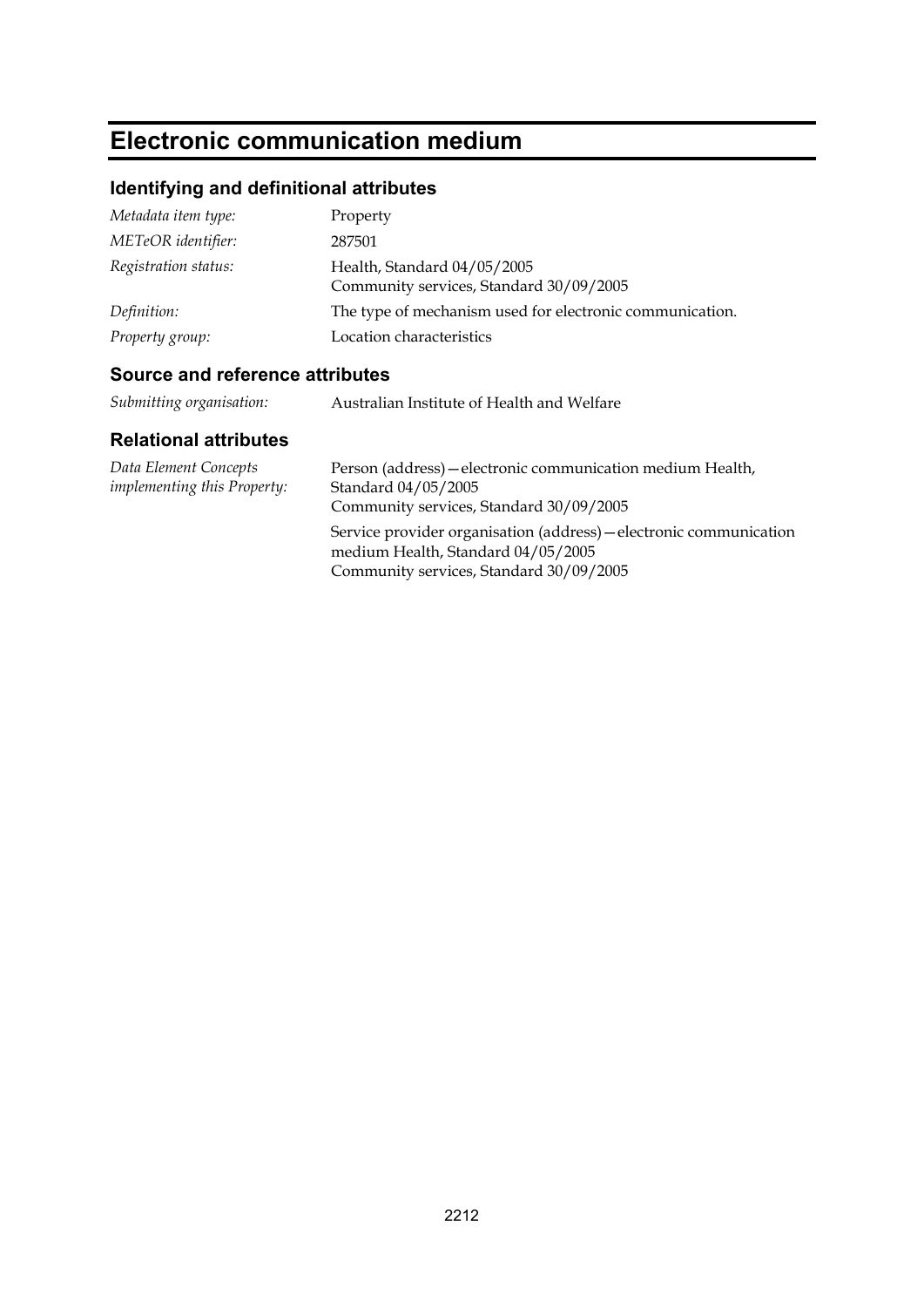# **Electronic communication usage code**

## **Identifying and definitional attributes**

| Metadata item type:  | Property                                                               |
|----------------------|------------------------------------------------------------------------|
| METeOR identifier:   | 287523                                                                 |
| Registration status: | Health, Standard 04/05/2005<br>Community services, Standard 30/09/2005 |
| Definition:          | The manner of use of an electronic communication address.              |
| Property group:      | Location characteristics                                               |

## **Source and reference attributes**

| Submitting organisation: | Australian Institute of Health and Welfare |
|--------------------------|--------------------------------------------|
|--------------------------|--------------------------------------------|

| Data Element Concepts              | Person (address) — electronic communication usage code Health, |
|------------------------------------|----------------------------------------------------------------|
| <i>implementing this Property:</i> | Standard 04/05/2005                                            |
|                                    | Community services, Standard 30/09/2005                        |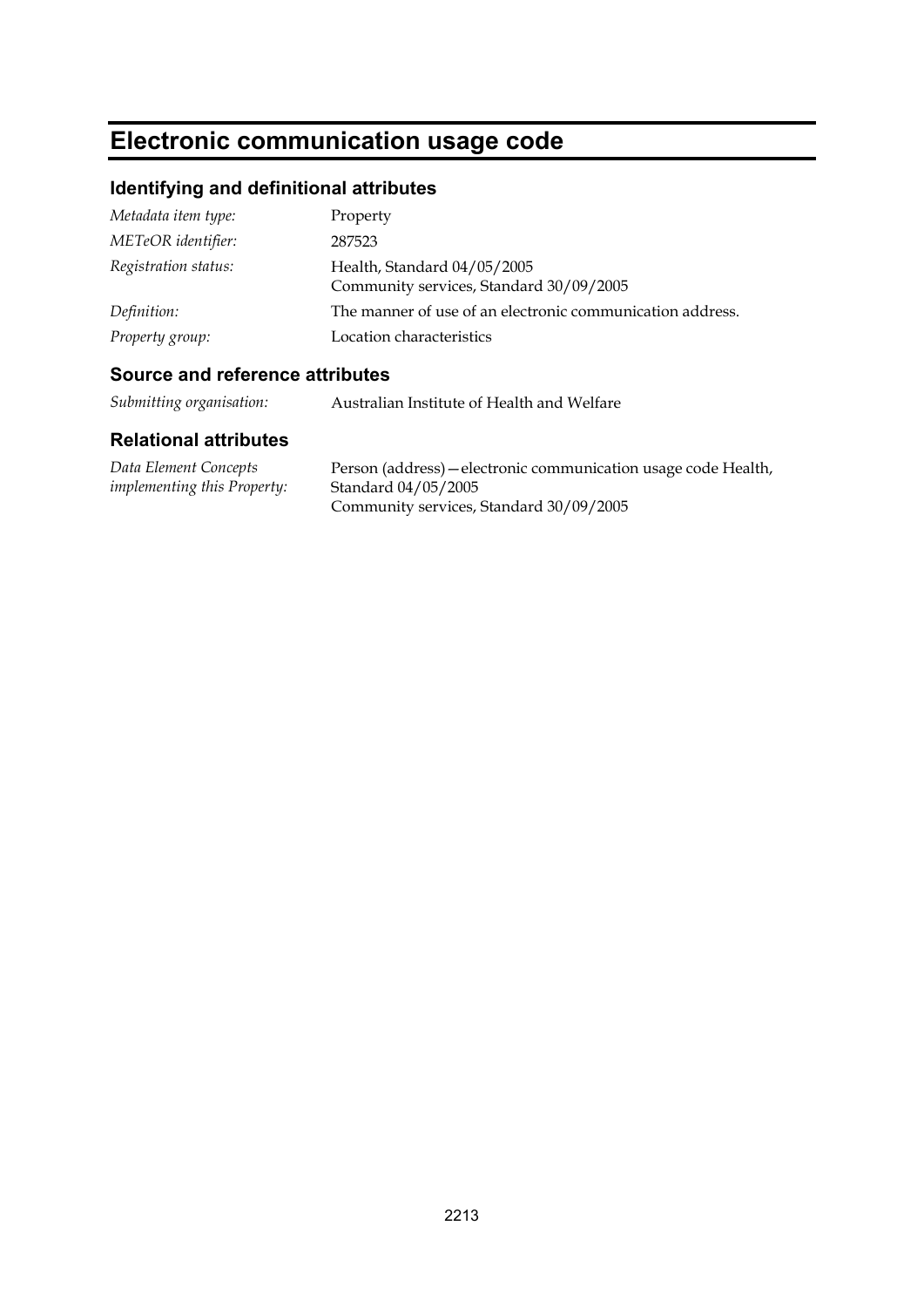# **Eligibility status**

## **Identifying and definitional attributes**

| Metadata item type:  | Property                                                               |
|----------------------|------------------------------------------------------------------------|
| METeOR identifier:   | 304551                                                                 |
| Registration status: | Health, Standard 05/01/2006<br>Community services, Standard 04/01/2006 |
| Definition:          | An indicator of eligibility for services.                              |
| Property group:      | Service provision event                                                |

### **Source and reference attributes**

*Submitting organisation:* Australian Institute of Health and Welfare

| Data Element Concepts              | Person-eligibility status Health, Standard 04/01/2006 |
|------------------------------------|-------------------------------------------------------|
| <i>implementing this Property:</i> | Community services, Standard 04/01/2006               |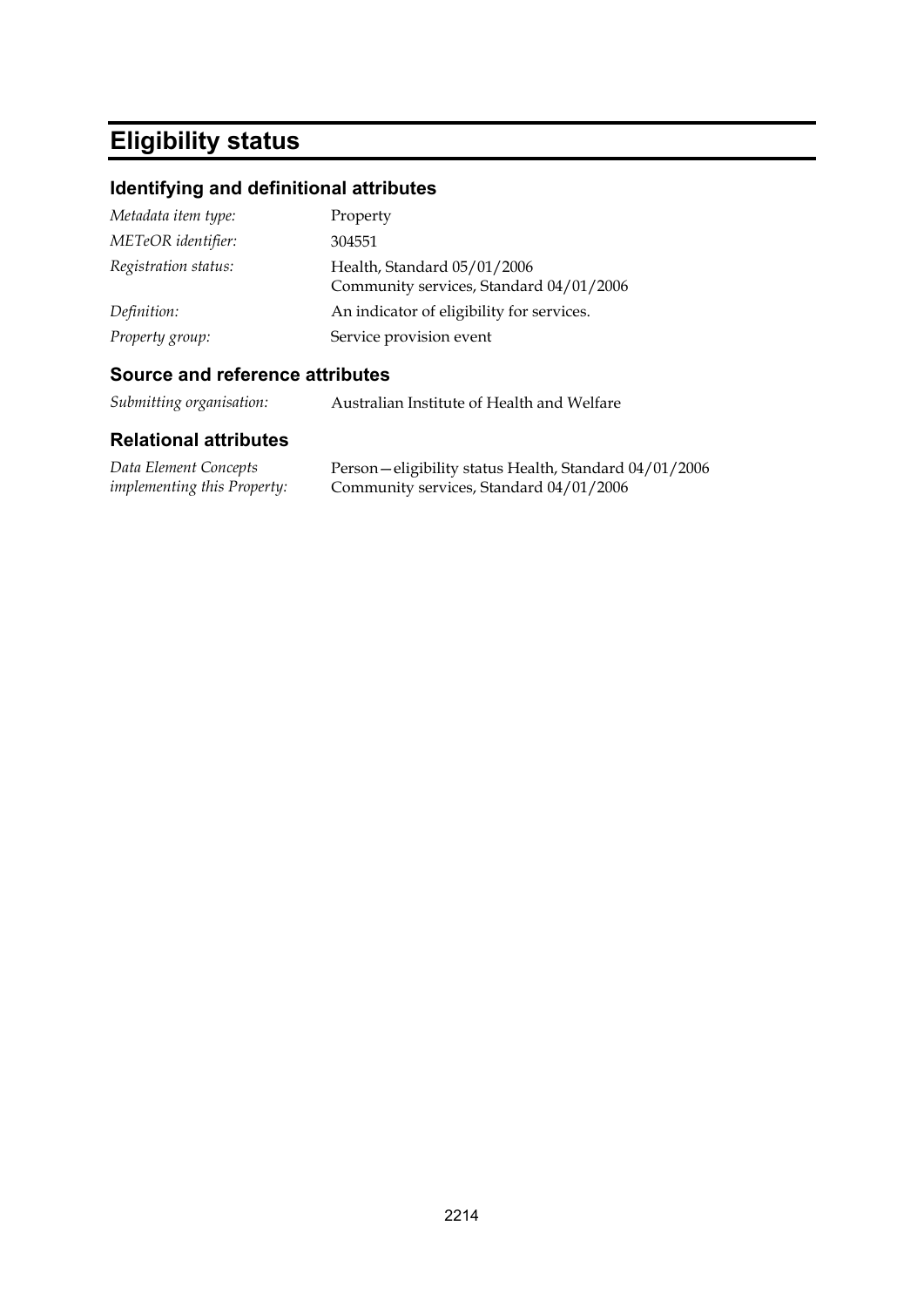# **Employee related expenses**

### **Identifying and definitional attributes**

| Metadata item type:  | Property                                                                                                                                              |
|----------------------|-------------------------------------------------------------------------------------------------------------------------------------------------------|
| METeOR identifier:   | 360140                                                                                                                                                |
| Registration status: | Health, Standard 05/12/2007                                                                                                                           |
| Definition:          | The expenditure incurred for wages, salaries and supplements,<br>superannuation employer contributions, workers compensation<br>premiums and payouts. |
| Property group:      | Financial characteristics                                                                                                                             |
|                      |                                                                                                                                                       |

### **Relational attributes**

*Data Element Concepts implementing this Property:* Organisation—employee related expenses Health, Standard 05/12/2007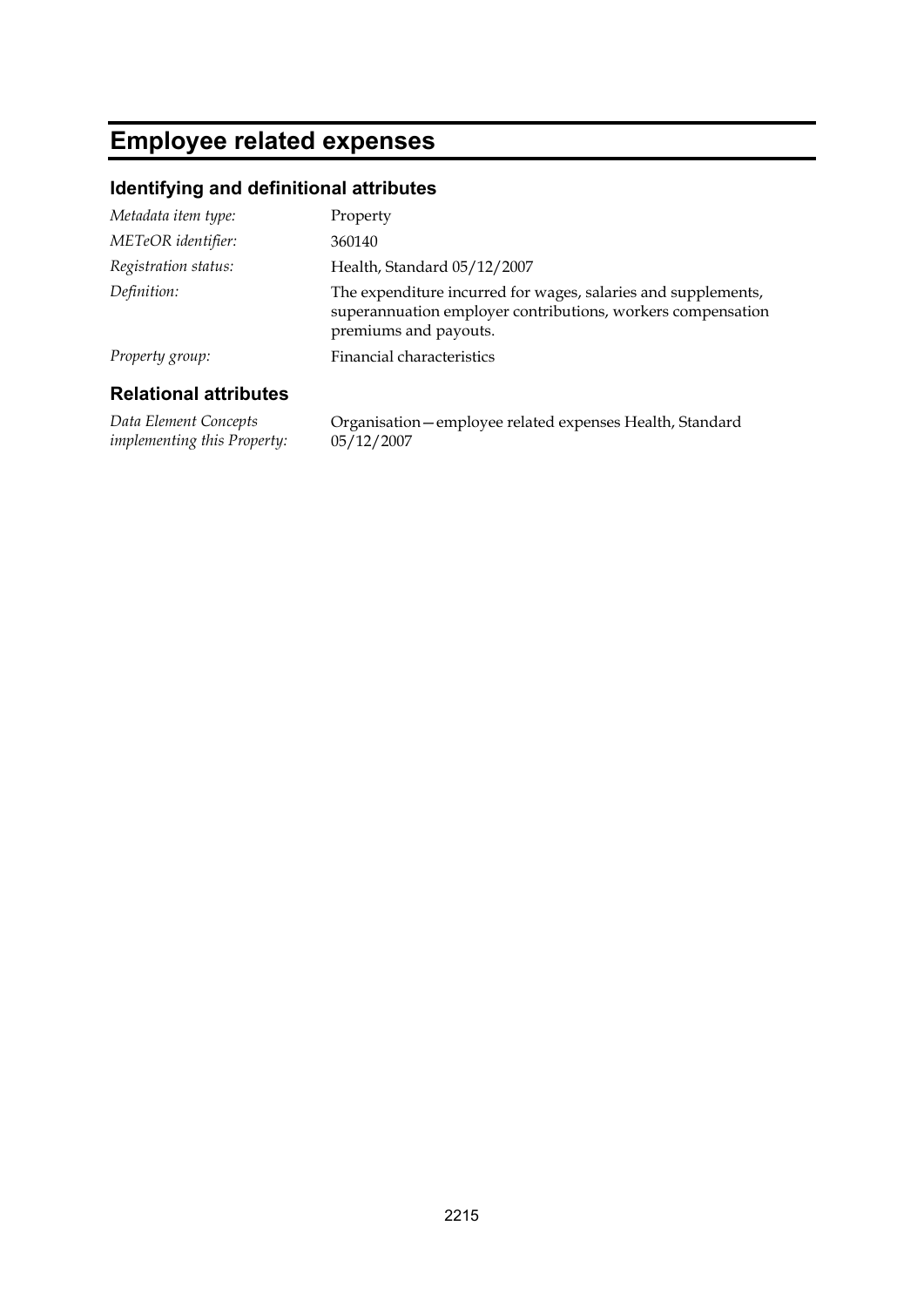# **End-stage renal disease status**

### **Identifying and definitional attributes**

| Metadata item type:  | Property                                                    |
|----------------------|-------------------------------------------------------------|
| METeOR identifier:   | 269307                                                      |
| Registration status: | Health, Standard 01/03/2005                                 |
| Definition:          | An indicator of the development of end-stage renal disease. |
| Property group:      | Health and wellbeing                                        |

### **Source and reference attributes**

*Submitting organisation:* Australian Institute of Health and Welfare

### **Relational attributes**

*Data Element Concepts implementing this Property:* Person—end-stage renal disease status Health, Standard 01/03/2005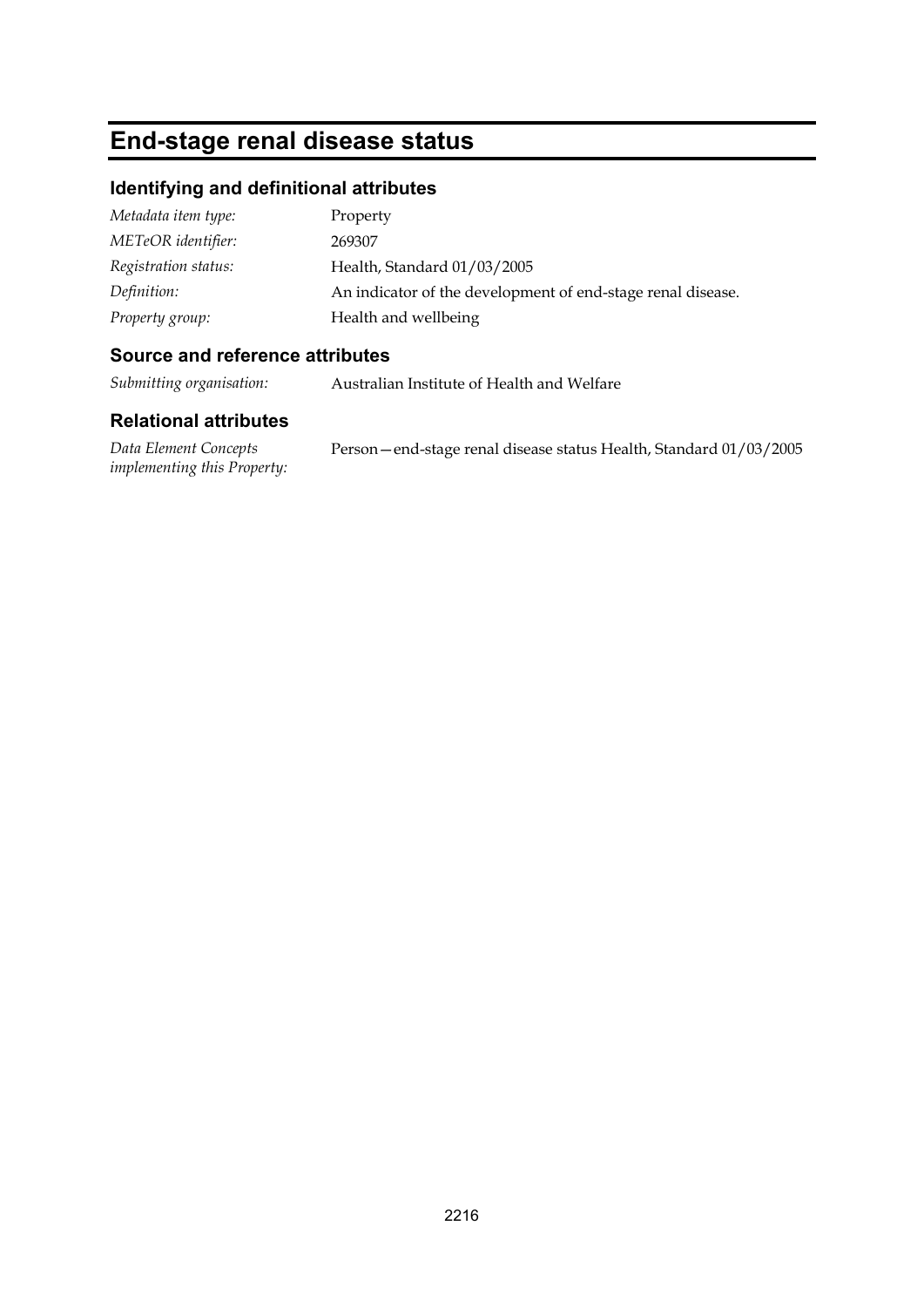# **Environmental factor**

# **Identifying and definitional attributes**

| Metadata item type:          | Property                                                                                                                             |
|------------------------------|--------------------------------------------------------------------------------------------------------------------------------------|
| METeOR identifier:           | 320223                                                                                                                               |
| Registration status:         | Health, Standard 29/11/2006<br>Community services, Standard 16/10/2006                                                               |
| Definition:                  | Environmental factors make up the physical, social and attitudinal<br>environment in which individuals live and conduct their lives. |
| Property group:              | Environmental characteristics                                                                                                        |
| <b>Relational attributes</b> |                                                                                                                                      |
| Data Element Concepts        | Person - environmental factor Health, Standard 29/11/2006                                                                            |

*Data Element Concepts implementing this Property:* Community services, Standard 16/10/2006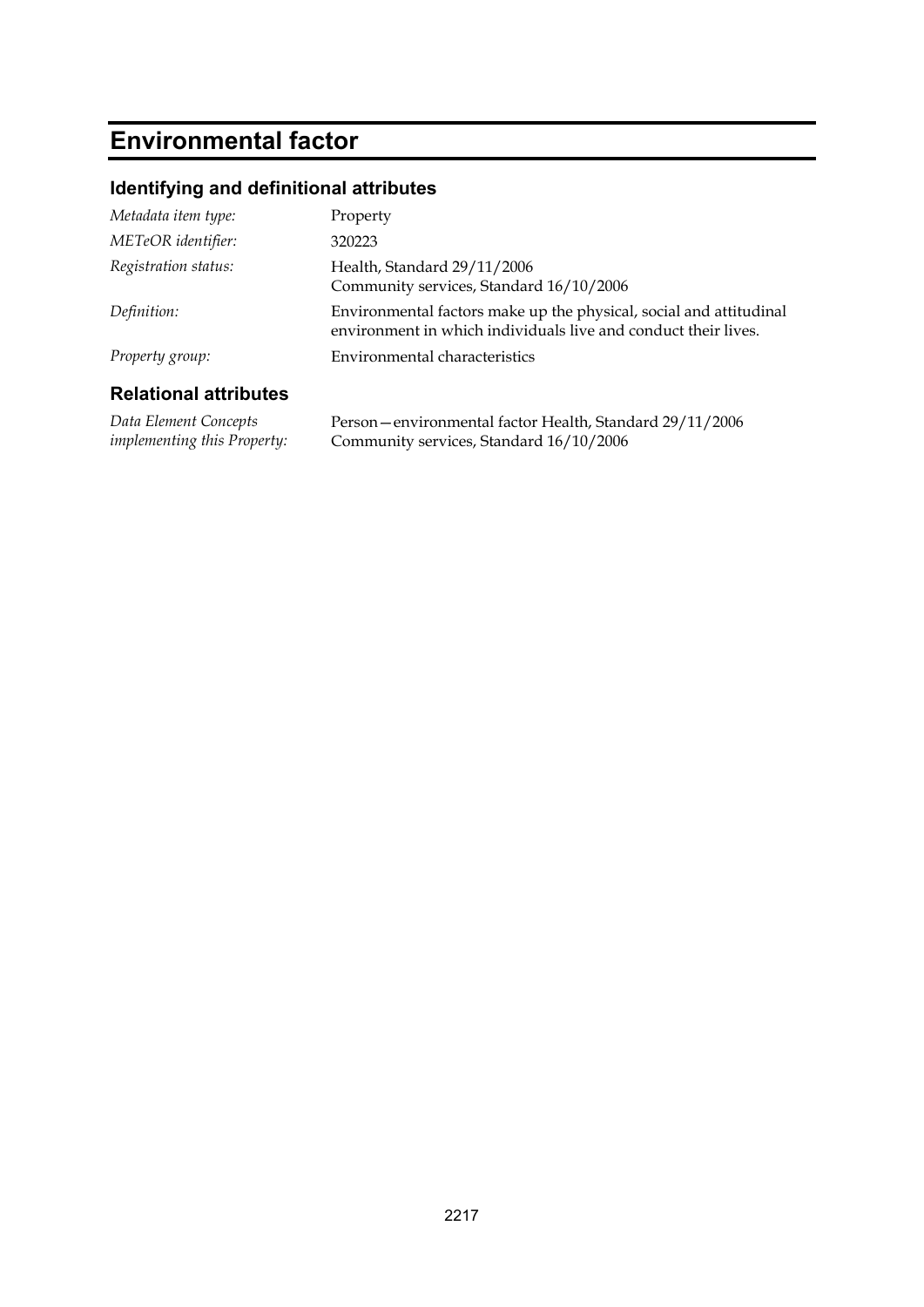# **Episode end date**

# **Identifying and definitional attributes**

| Metadata item type:  | Property                                                               |
|----------------------|------------------------------------------------------------------------|
| METeOR identifier:   | 269252                                                                 |
| Registration status: | Health, Standard 01/03/2005<br>Community services, Standard 16/05/2006 |
| Definition:          | The date on which an episode is completed.                             |
| Property group:      | Exit/leave from service event                                          |

## **Source and reference attributes**

| Submitting organisation:<br>Australian Institute of Health and Welfare |  |  |
|------------------------------------------------------------------------|--|--|
|------------------------------------------------------------------------|--|--|

| Data Element Concepts              | Episode of residential care—episode end date Health, Standard                                               |
|------------------------------------|-------------------------------------------------------------------------------------------------------------|
| <i>implementing this Property:</i> | 01/03/2005                                                                                                  |
|                                    | Non-admitted patient emergency department service episode -<br>episode end date Health, Standard 24/03/2006 |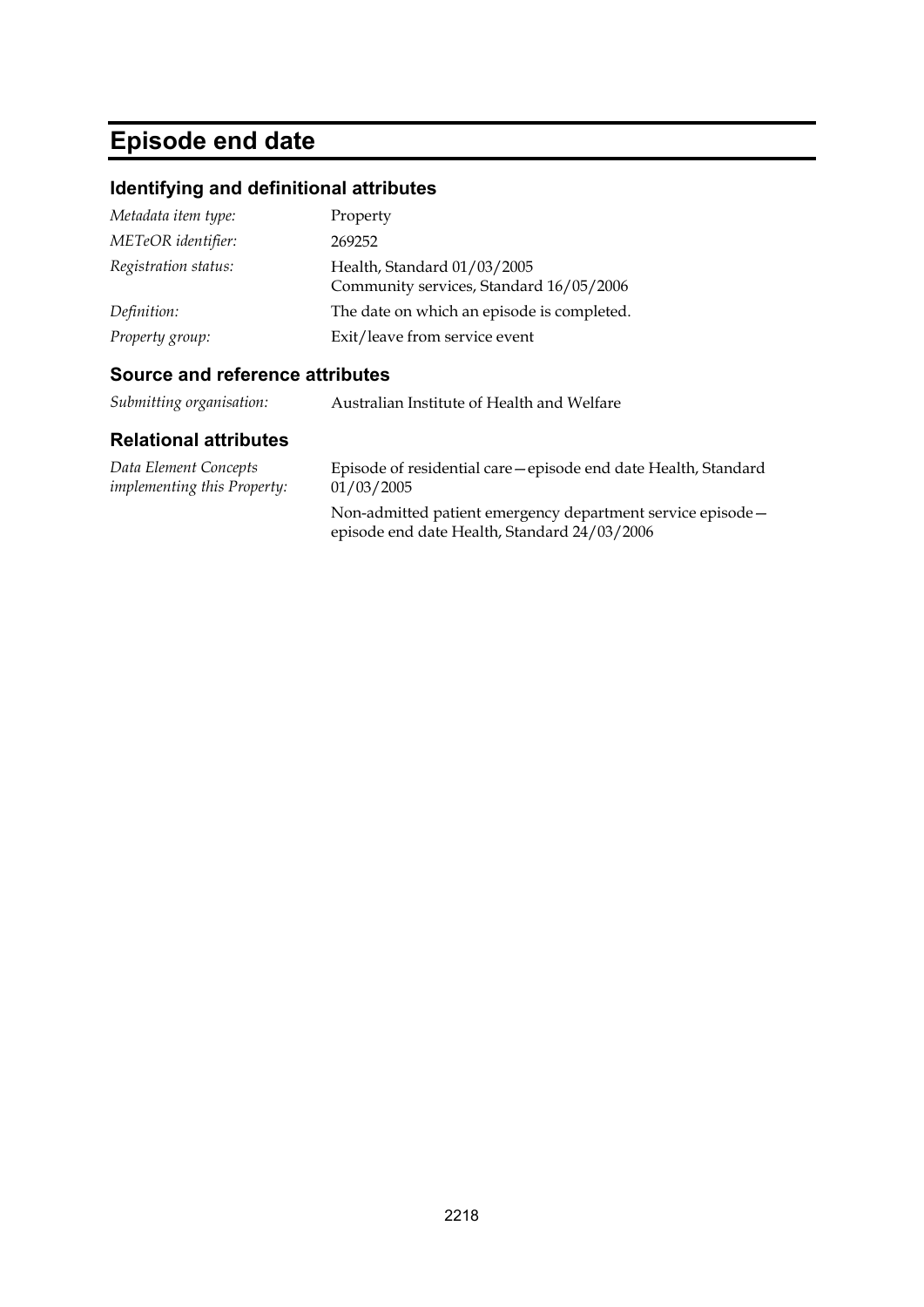# **Episode end mode**

### **Identifying and definitional attributes**

| Metadata item type:  | Property                             |
|----------------------|--------------------------------------|
| METeOR identifier:   | 269144                               |
| Registration status: | Health, Standard 01/03/2005          |
| Definition:          | The method by which an episode ends. |
| Property group:      | Exit/leave from service event        |

### **Source and reference attributes**

*Submitting organisation:* Australian Institute of Health and Welfare

#### **Relational attributes**

*Data Element Concepts implementing this Property:*

Episode of residential care—episode end mode Health, Standard  $01/03/2005$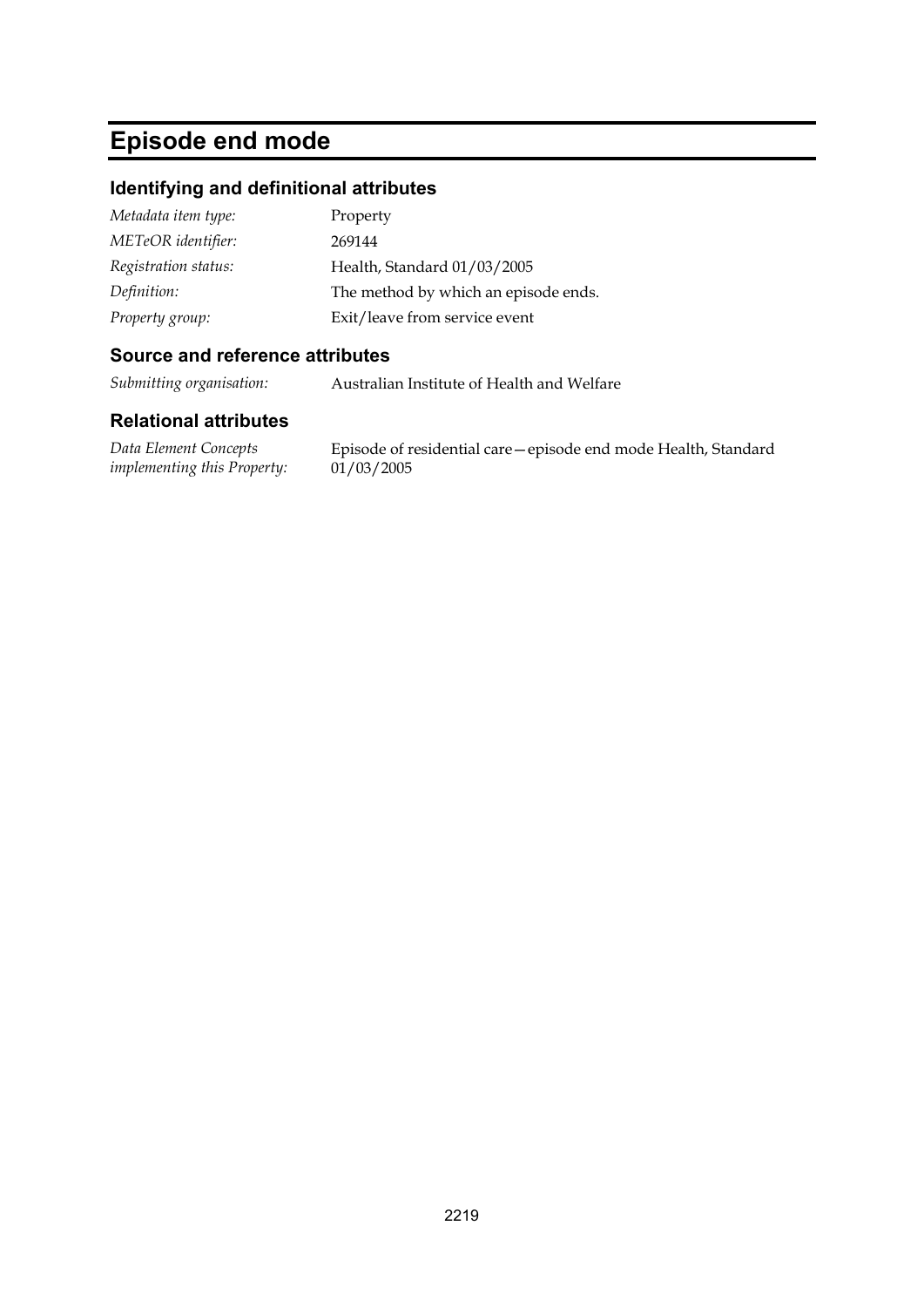# **Episode end status**

### **Identifying and definitional attributes**

| Metadata item type:                    | Property                                                                           |
|----------------------------------------|------------------------------------------------------------------------------------|
| METeOR identifier:                     | 322637                                                                             |
| Registration status:                   | Health, Standard 24/03/2006                                                        |
| Definition:                            | The status of the patient at the end of the episode of care or<br>service episode. |
| Property group:                        | Exit/leave from service event                                                      |
| <b>Source and reference attributes</b> |                                                                                    |
| Submitting organisation:               | Australian Government Department of Health and Ageing                              |
| <b>Relational attributes</b>           |                                                                                    |
| Related metadata references:           | Supersedes Patient departure status Health, Superseded                             |

24/03/2006 *Data Element Concepts implementing this Property:* Non-admitted patient emergency department service episode episode end status Health, Standard 24/03/2006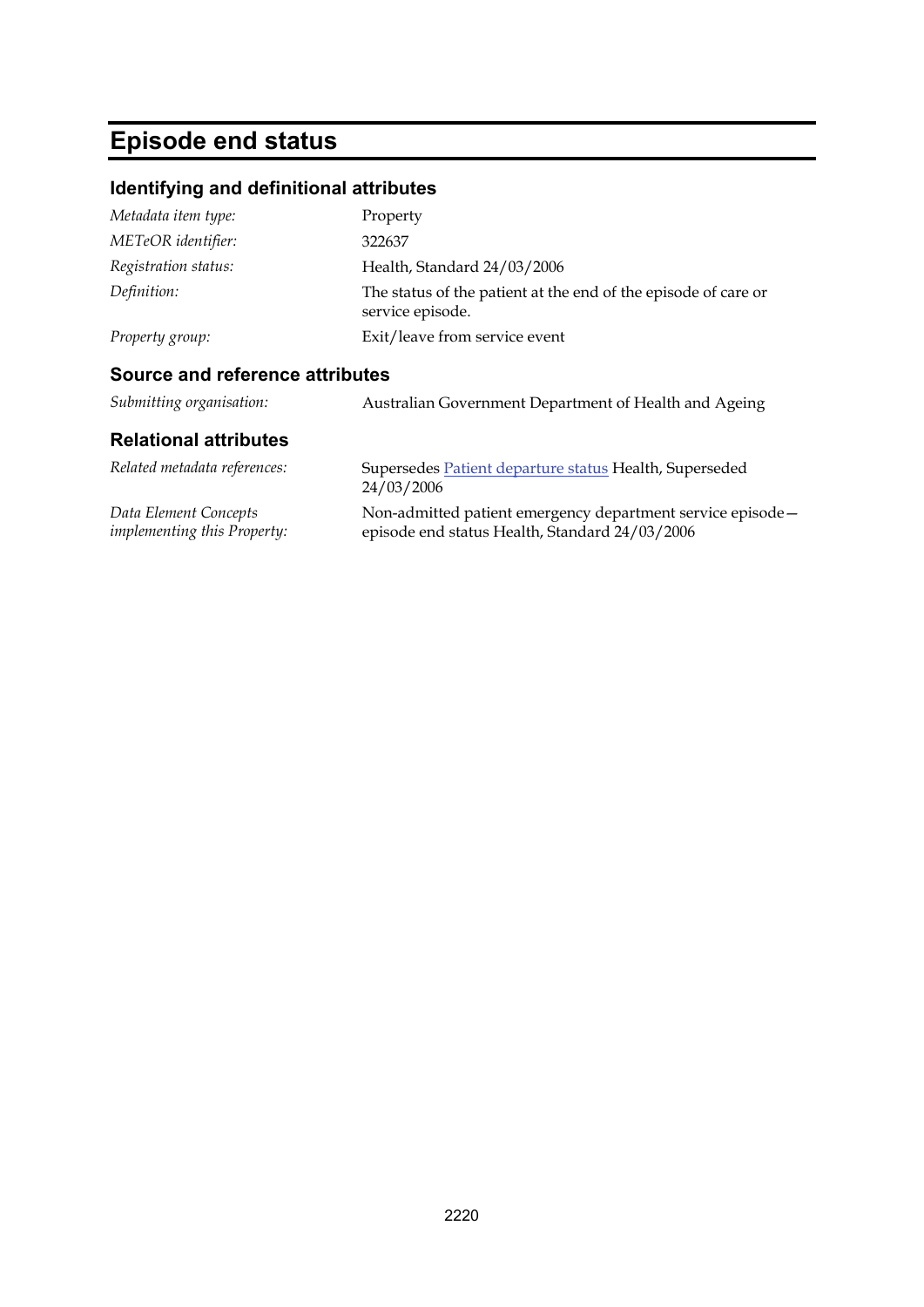# **Episode end time**

# **Identifying and definitional attributes**

| Metadata item type:  | Property                                   |
|----------------------|--------------------------------------------|
| METeOR identifier:   | 322612                                     |
| Registration status: | Health, Standard 24/03/2006                |
| Definition:          | The time at which an episode is completed. |
| Property group:      | Exit/leave from service event              |

## **Source and reference attributes**

*Submitting organisation:* Australian Government Department of Health and Ageing.

| Data Element Concepts              | Non-admitted patient emergency department service episode - |
|------------------------------------|-------------------------------------------------------------|
| <i>implementing this Property:</i> | episode end time Health, Standard 24/03/2006                |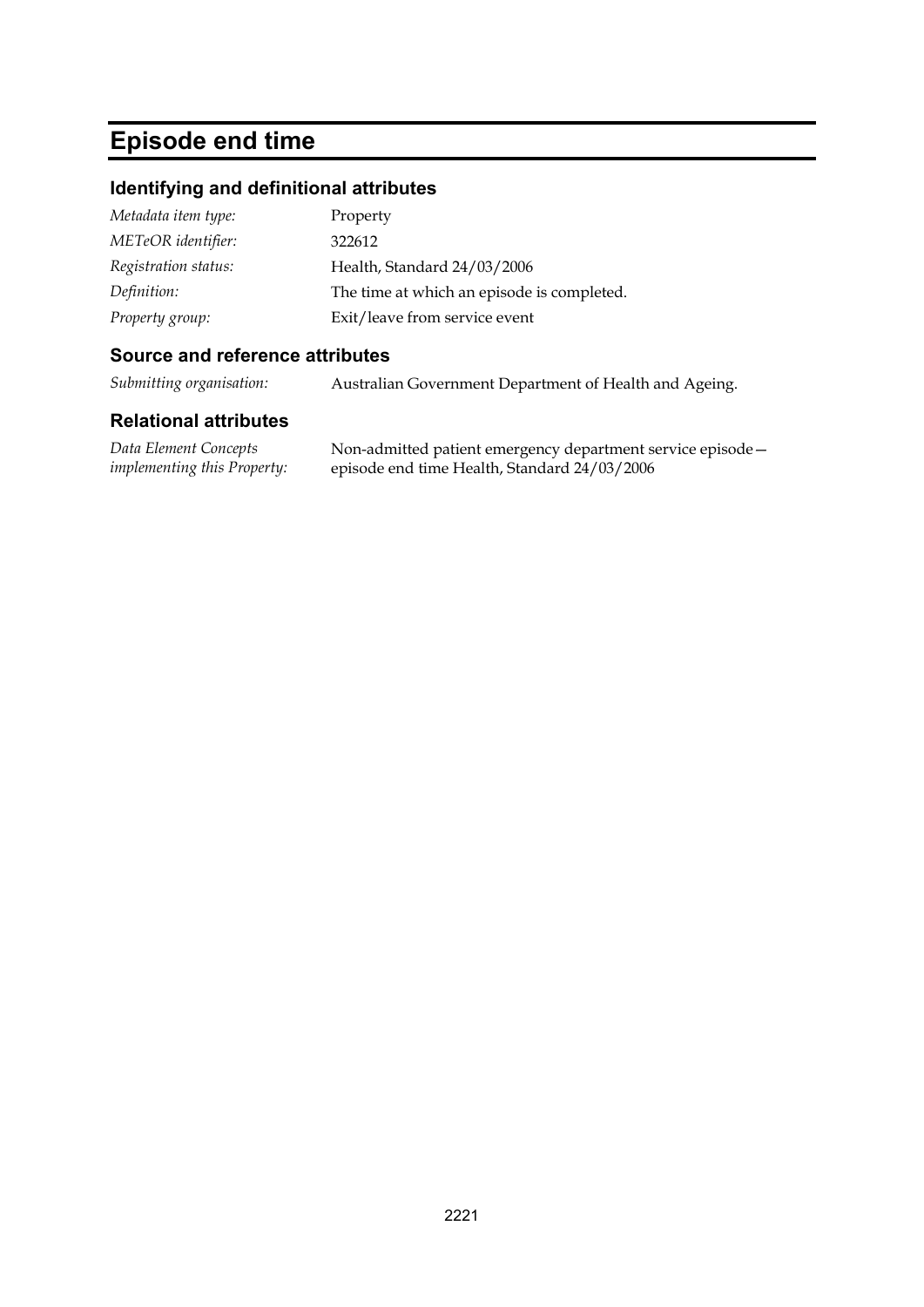# **Episode start date**

# **Identifying and definitional attributes**

| Metadata item type:  | Property                                                               |
|----------------------|------------------------------------------------------------------------|
| METeOR identifier:   | 269253                                                                 |
| Registration status: | Health, Standard 01/03/2005<br>Community services, Standard 16/05/2006 |
| Definition:          | The date on which an episode commenced.                                |
| Property group:      | Entry into service event                                               |

# **Source and reference attributes**

*Submitting organisation:* Australian Institute of Health and Welfare

| Data Element Concepts              | Episode of residential care - episode start date Health, Standard |
|------------------------------------|-------------------------------------------------------------------|
| <i>implementing this Property:</i> | 01/03/2005                                                        |
|                                    | Residential stay - episode start date Health, Standard 01/03/2005 |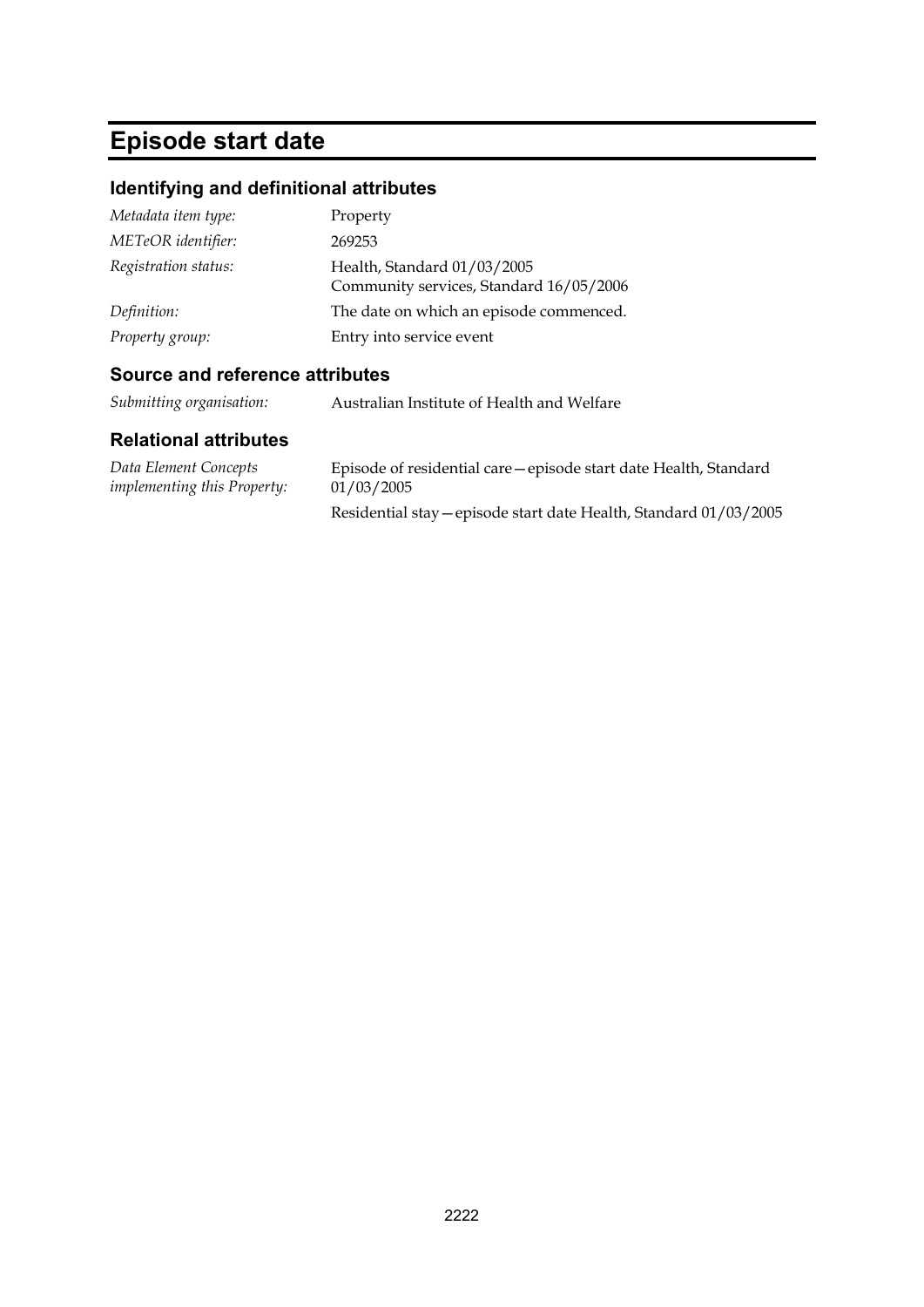# **Episode start mode**

### **Identifying and definitional attributes**

| Metadata item type:  | Property                               |
|----------------------|----------------------------------------|
| METeOR identifier:   | 269106                                 |
| Registration status: | Health, Standard 01/03/2005            |
| Definition:          | The method by which an episode begins. |
| Property group:      | Entry into service event               |

### **Source and reference attributes**

*Submitting organisation:* Australian Institute of Health and Welfare

### **Relational attributes**

*Data Element Concepts implementing this Property:*

Episode of residential care—episode start mode Health, Standard  $01/03/2005$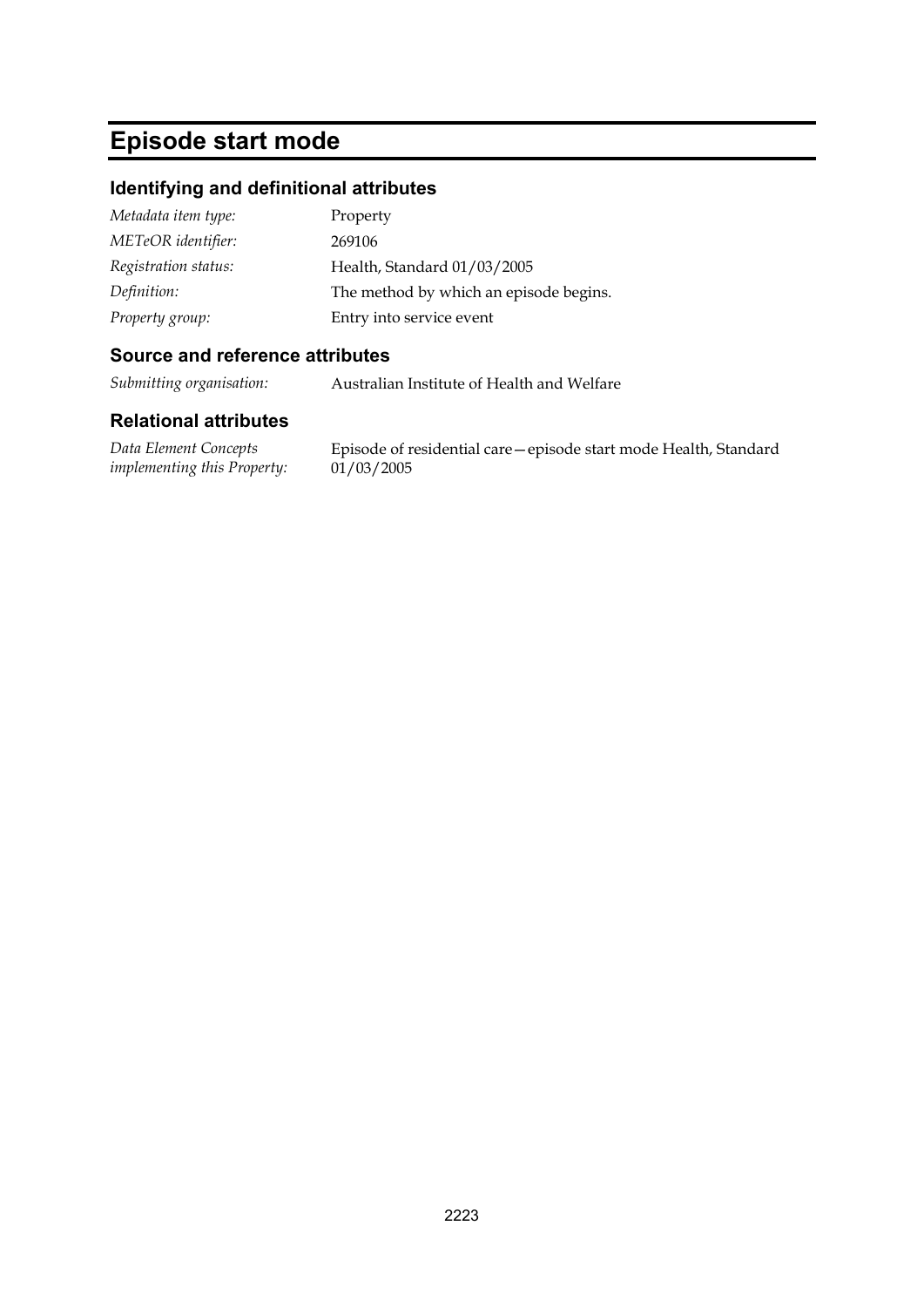# **Erectile dysfunction**

# **Identifying and definitional attributes**

| Metadata item type:  | Property                                                                                                               |
|----------------------|------------------------------------------------------------------------------------------------------------------------|
| Synonymous names:    | Impotence                                                                                                              |
| METeOR identifier:   | 269149                                                                                                                 |
| Registration status: | Health, Standard 01/03/2005                                                                                            |
| Definition:          | The inability to achieve or maintain an erection of sufficient rigidity to<br>perform sexual intercourse successfully. |
| Property group:      | Health and wellbeing                                                                                                   |

## **Source and reference attributes**

| Submitting organisation: | Australian Institute of Health and Welfare |
|--------------------------|--------------------------------------------|
|                          |                                            |

| Data Element Concepts              | Person (male) – erectile dysfunction Health, Standard 01/03/2005 |
|------------------------------------|------------------------------------------------------------------|
| <i>implementing this Property:</i> |                                                                  |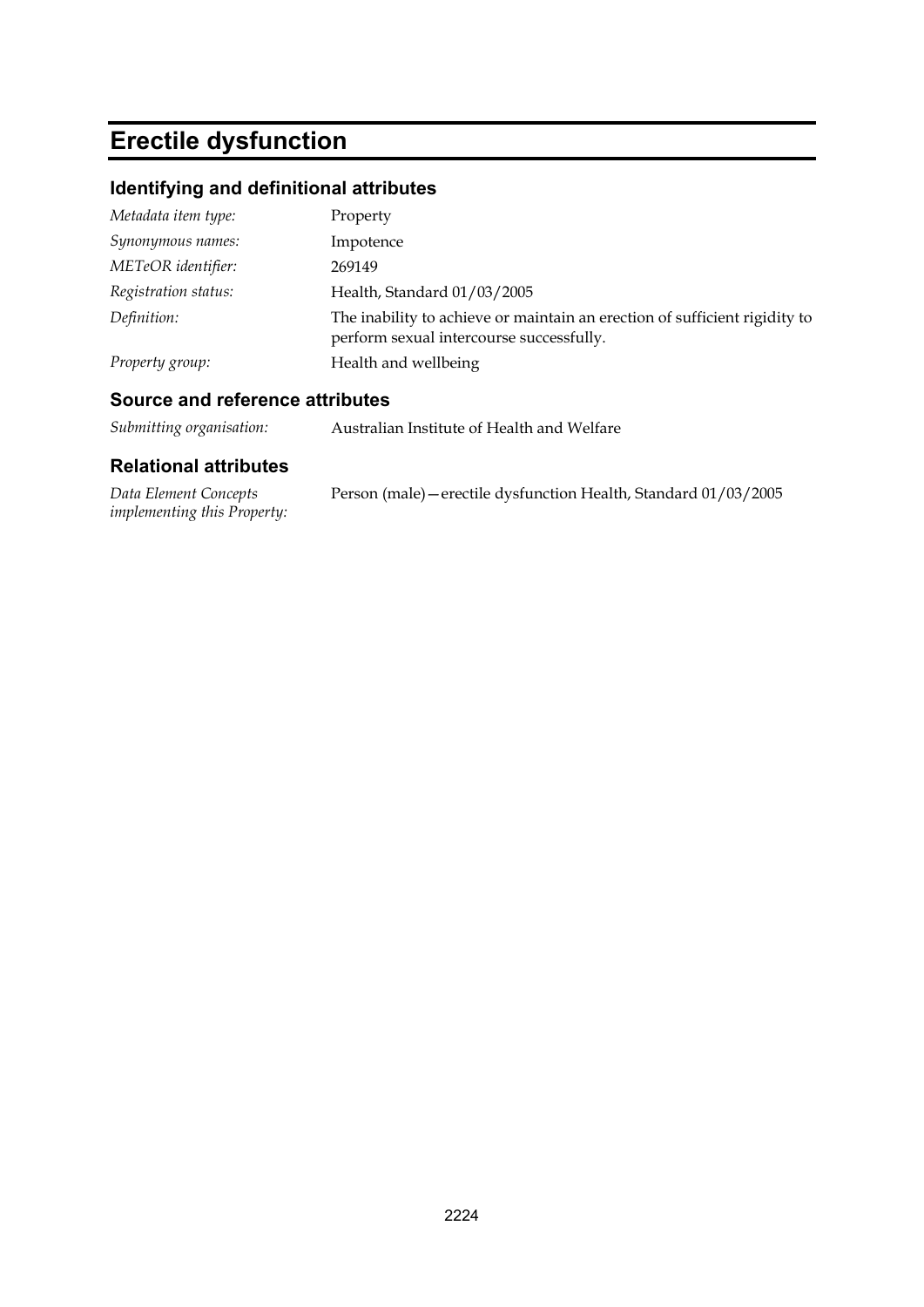# **Establishment type**

### **Identifying and definitional attributes**

| Metadata item type:  | Property                                    |
|----------------------|---------------------------------------------|
| METeOR identifier:   | 269027                                      |
| Registration status: | Health, Standard 01/03/2005                 |
| Definition:          | A descriptor of the class of establishment. |
| Property group:      | Organisational characteristics              |

### **Source and reference attributes**

*Submitting organisation:* Australian Institute of Health and Welfare

#### **Relational attributes**

*Data Element Concepts implementing this Property:*

Establishment—establishment type Health, Standard 01/03/2005 Health professional—establishment type (employment) Health, Standard 01/03/2005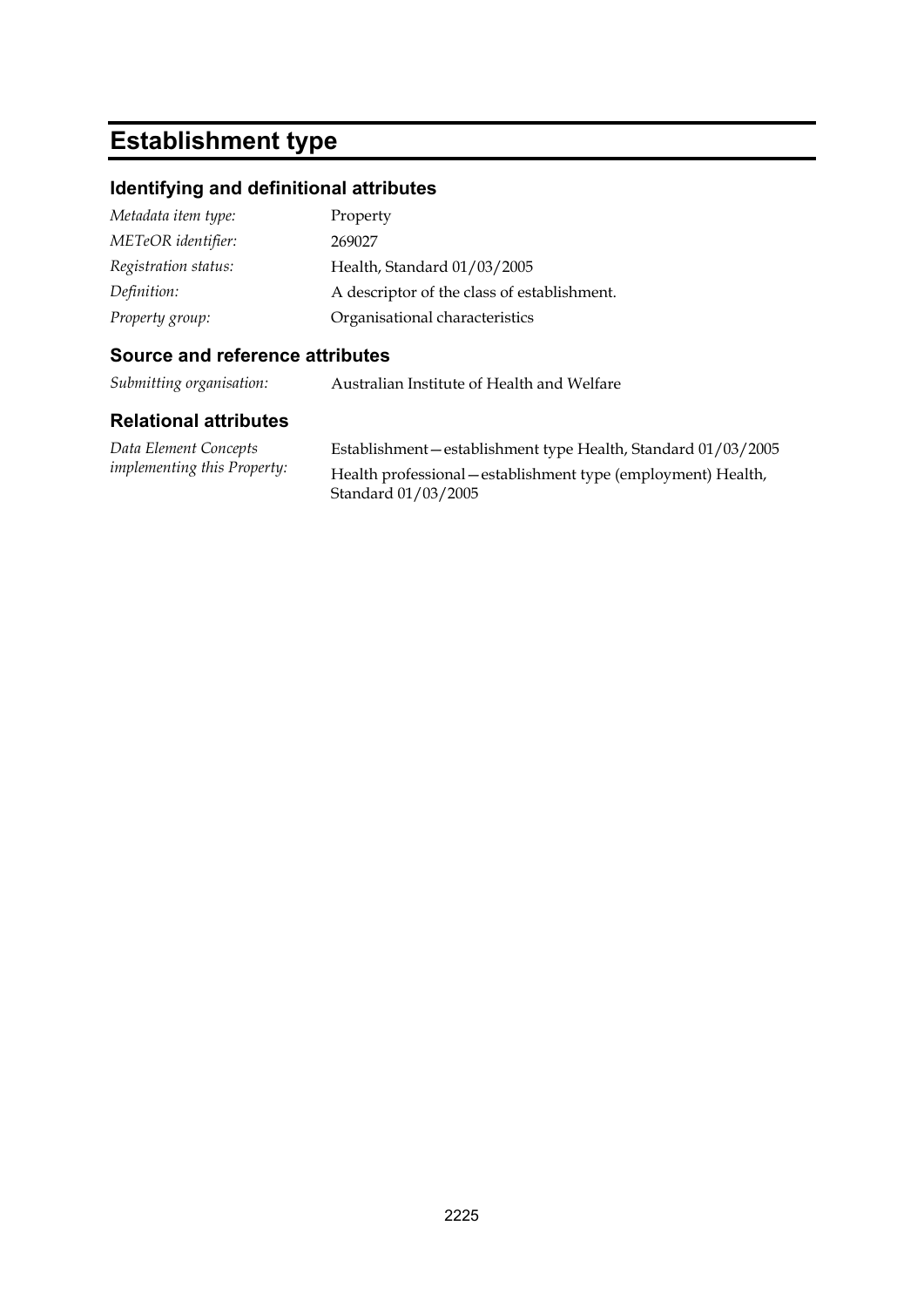# **Estimated duration**

## **Identifying and definitional attributes**

| Metadata item type:  | Property                                             |
|----------------------|------------------------------------------------------|
| METeOR identifier:   | 379592                                               |
| Registration status: | Health, Standard 02/12/2009                          |
| Definition:          | The period of time during which something continues. |
| Property group:      | Performance indicators                               |

### **Source and reference attributes**

*Submitting organisation:* Australian Institute of Health and Welfare

| Data Element Concepts              | Pregnancy – estimated duration Health, Standard 02/12/2009 |
|------------------------------------|------------------------------------------------------------|
| <i>implementing this Property:</i> |                                                            |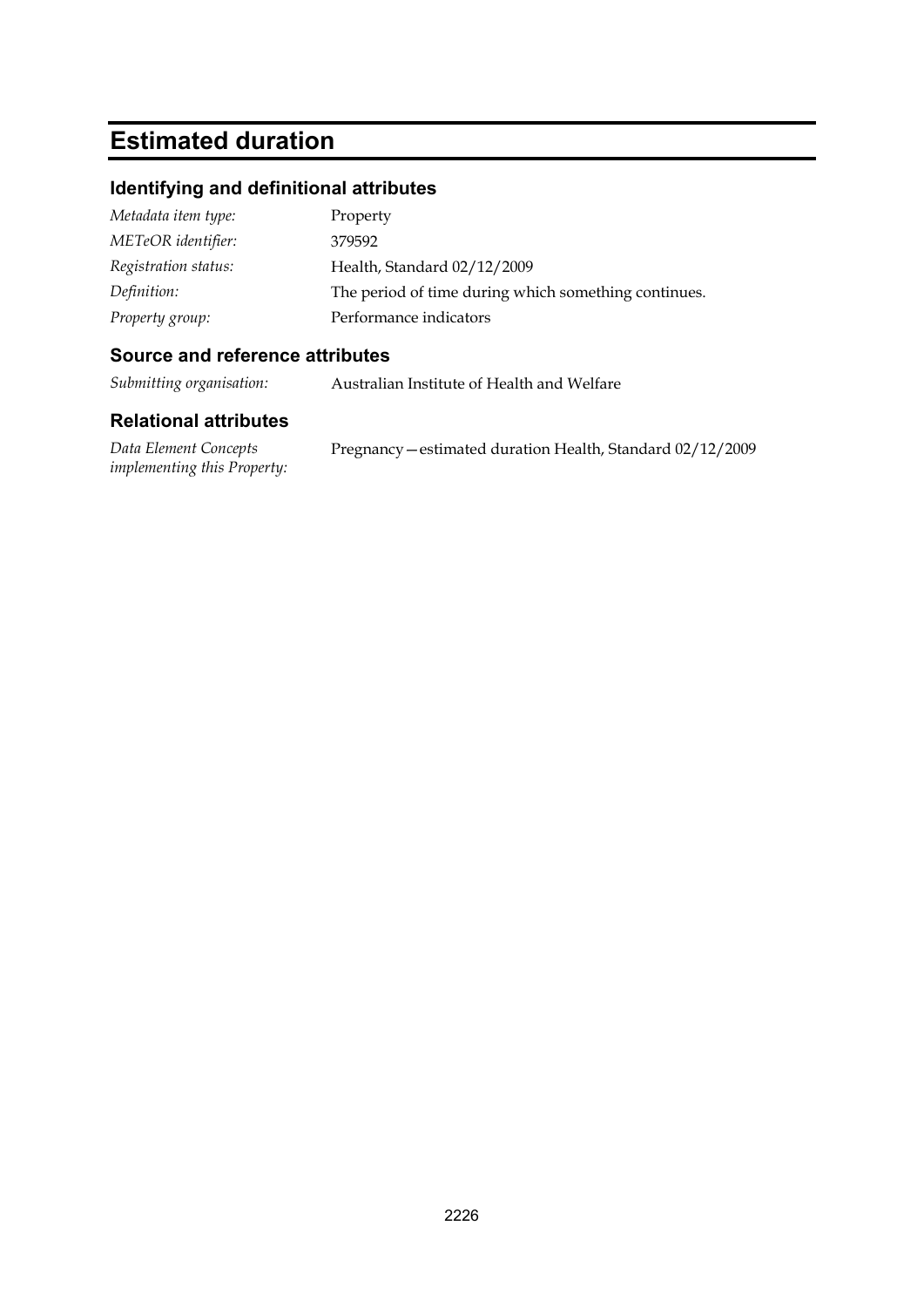# **Expenses**

## **Identifying and definitional attributes**

| Metadata item type:  | Property                                                                                                                                              |
|----------------------|-------------------------------------------------------------------------------------------------------------------------------------------------------|
| METeOR identifier:   | 356286                                                                                                                                                |
| Registration status: | Health, Standard 05/12/2007                                                                                                                           |
| Definition:          | Expenses consisting mainly of wages, salaries and supplements,<br>purchases of goods and services and consumption of fixed capital<br>(depreciation). |
| Property group:      | Financial characteristics                                                                                                                             |

## **Collection and usage attributes**

| Collection methods: | Data are collected and nationally collated for the reporting period - |
|---------------------|-----------------------------------------------------------------------|
|                     | the financial year ending in 30 June each year.                       |

### **Source and reference attributes**

| Submitting organisation:     | Health Expenditure Advisory Committee                                                                                                                                      |
|------------------------------|----------------------------------------------------------------------------------------------------------------------------------------------------------------------------|
| Reference documents:         | Australian Bureau of Statistics 2006. Australian System of<br>Government Finance Statistics: Concepts, sources and methods, 2005.<br>Cat. no. 5514.0.55.001 Canberra: ABS. |
|                              | Australian Accounting Standards Board 1049, September 2006,<br><www.asb.com.au>.</www.asb.com.au>                                                                          |
| <b>Relational attributes</b> |                                                                                                                                                                            |

#### *Data Element Concepts implementing this Property:* Organisation—expenses Health, Standard 05/12/2007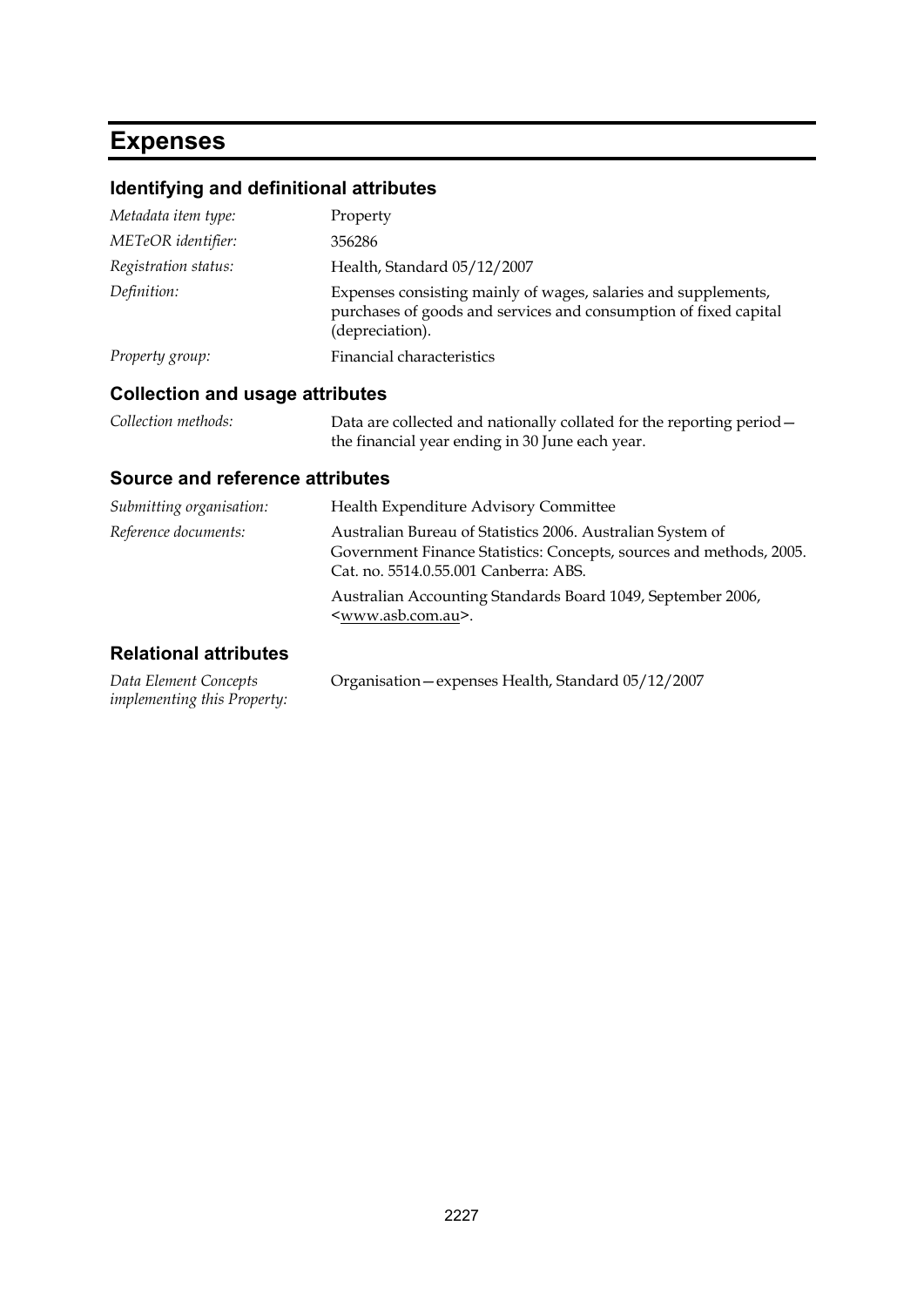# **Extended leave status in registered profession**

# **Identifying and definitional attributes**

| Metadata item type:  | Property                                                                                                 |
|----------------------|----------------------------------------------------------------------------------------------------------|
| METeOR identifier:   | 383409                                                                                                   |
| Registration status: | Health, Standard 10/12/2009                                                                              |
| Definition:          | Whether a person is on extended leave from their position of<br>employment in the registered profession. |
| Context:             | Employed persons.                                                                                        |
| Property group:      | Labour characteristics                                                                                   |

#### **Source and reference attributes**

| Submitting organisation: | Australian Institute of Health and Welfare |
|--------------------------|--------------------------------------------|
|--------------------------|--------------------------------------------|

| Data Element Concepts              | Registered health professional – extended leave status in registered |
|------------------------------------|----------------------------------------------------------------------|
| <i>implementing this Property:</i> | profession Health, Standard 10/12/2009                               |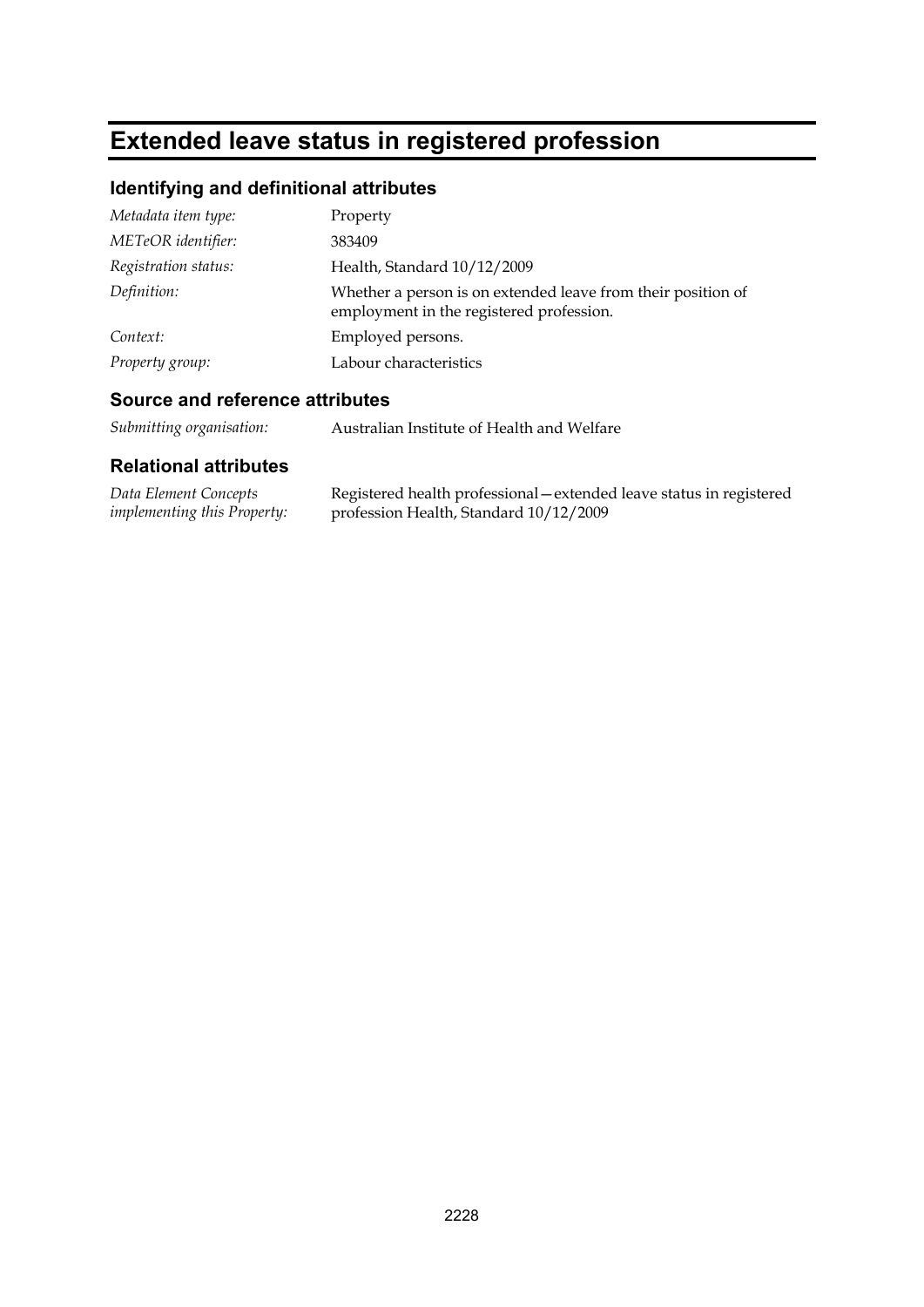# **Extended wait patient indicator**

# **Identifying and definitional attributes**

| Metadata item type:  | Property                                                                    |
|----------------------|-----------------------------------------------------------------------------|
| METeOR identifier:   | 269074                                                                      |
| Registration status: | Health, Standard 01/03/2005                                                 |
| Definition:          | An indicator of a patient who has experienced a prolonged wait for<br>care. |
| Property group:      | Performance indicators                                                      |

# **Source and reference attributes**

*Submitting organisation:* Australian Institute of Health and Welfare

| Data Element Concepts              | Elective surgery waiting list episode – extended wait patient indicator |
|------------------------------------|-------------------------------------------------------------------------|
| <i>implementing this Property:</i> | Health, Standard 01/03/2005                                             |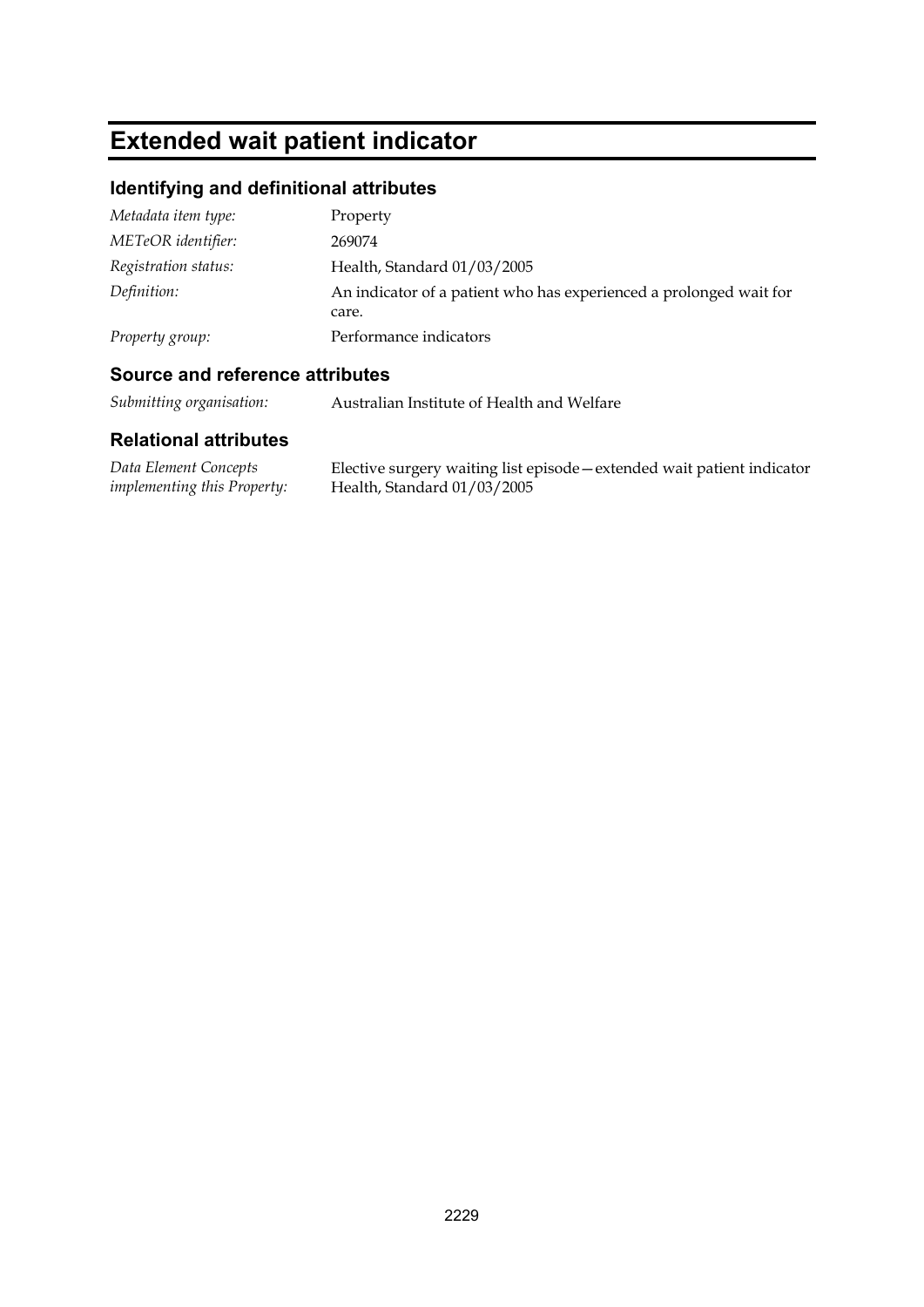# **Extent of environmental factor influence**

## **Identifying and definitional attributes**

| <b>Relational attributes</b> |                                                                                              |
|------------------------------|----------------------------------------------------------------------------------------------|
| Property group:              | Environmental characteristics                                                                |
| Definition:                  | The degree to which specified environmental factors influence<br>functioning and disability. |
| Registration status:         | Health, Standard 29/11/2006<br>Community services, Standard 16/10/2006                       |
| METeOR identifier:           | 320232                                                                                       |
| Metadata item type:          | Property                                                                                     |

*Data Element Concepts implementing this Property:* Person—extent of environmental factor influence Health, Standard 29/11/2006 Community services, Standard 16/10/2006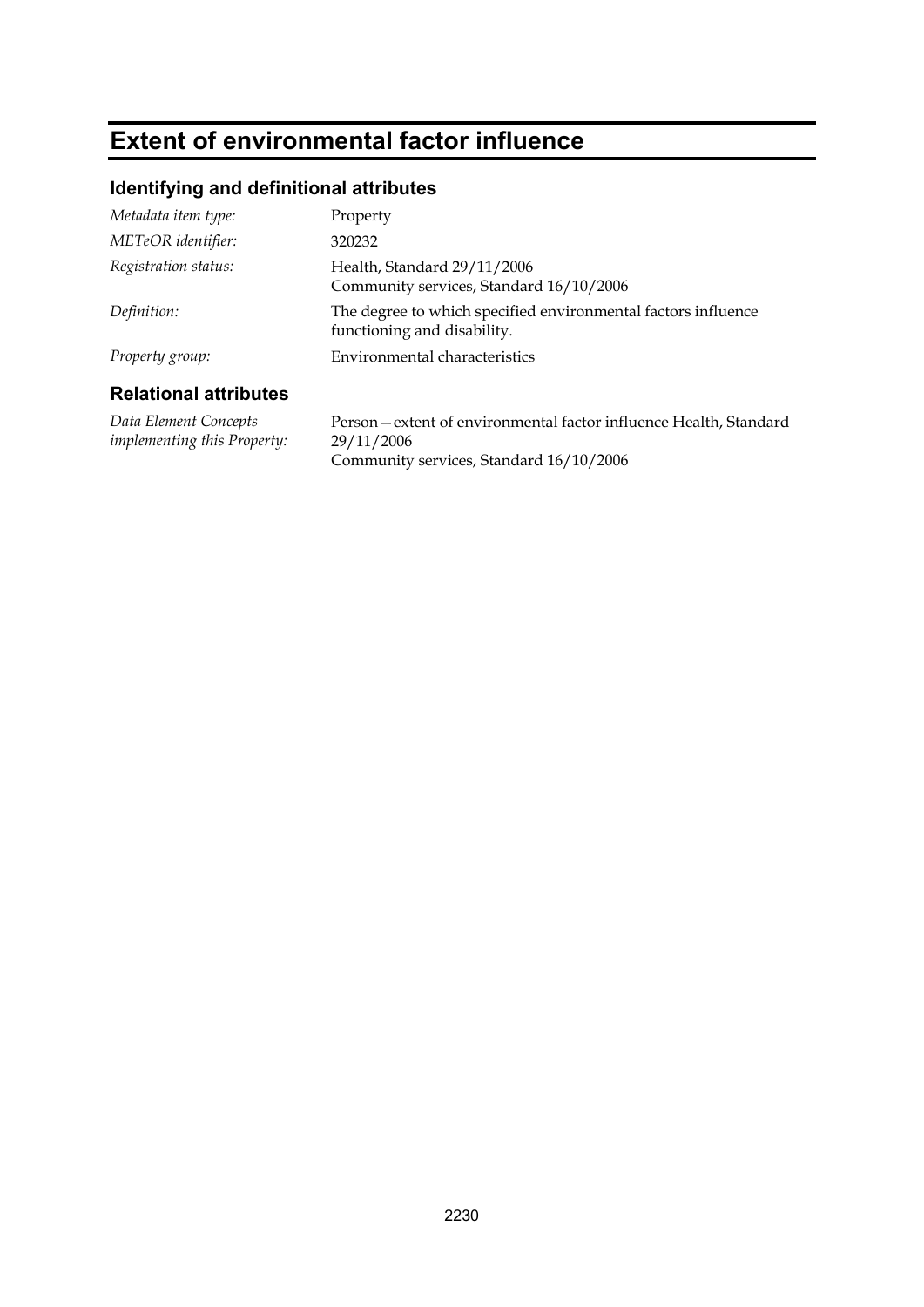# **Extent of impairment of body function**

## **Identifying and definitional attributes**

| Metadata item type:  | Property                                                               |
|----------------------|------------------------------------------------------------------------|
| METeOR identifier:   | 320240                                                                 |
| Registration status: | Health, Standard 29/11/2006<br>Community services, Standard 16/10/2006 |
| Definition:          | The degree of impairment in a specified body function.                 |
| Property group:      | Physical characteristics                                               |

### **Relational attributes**

*Data Element Concepts implementing this Property:* Person—extent of impairment of body function Health, Standard 29/11/2006 Community services, Standard 16/10/2006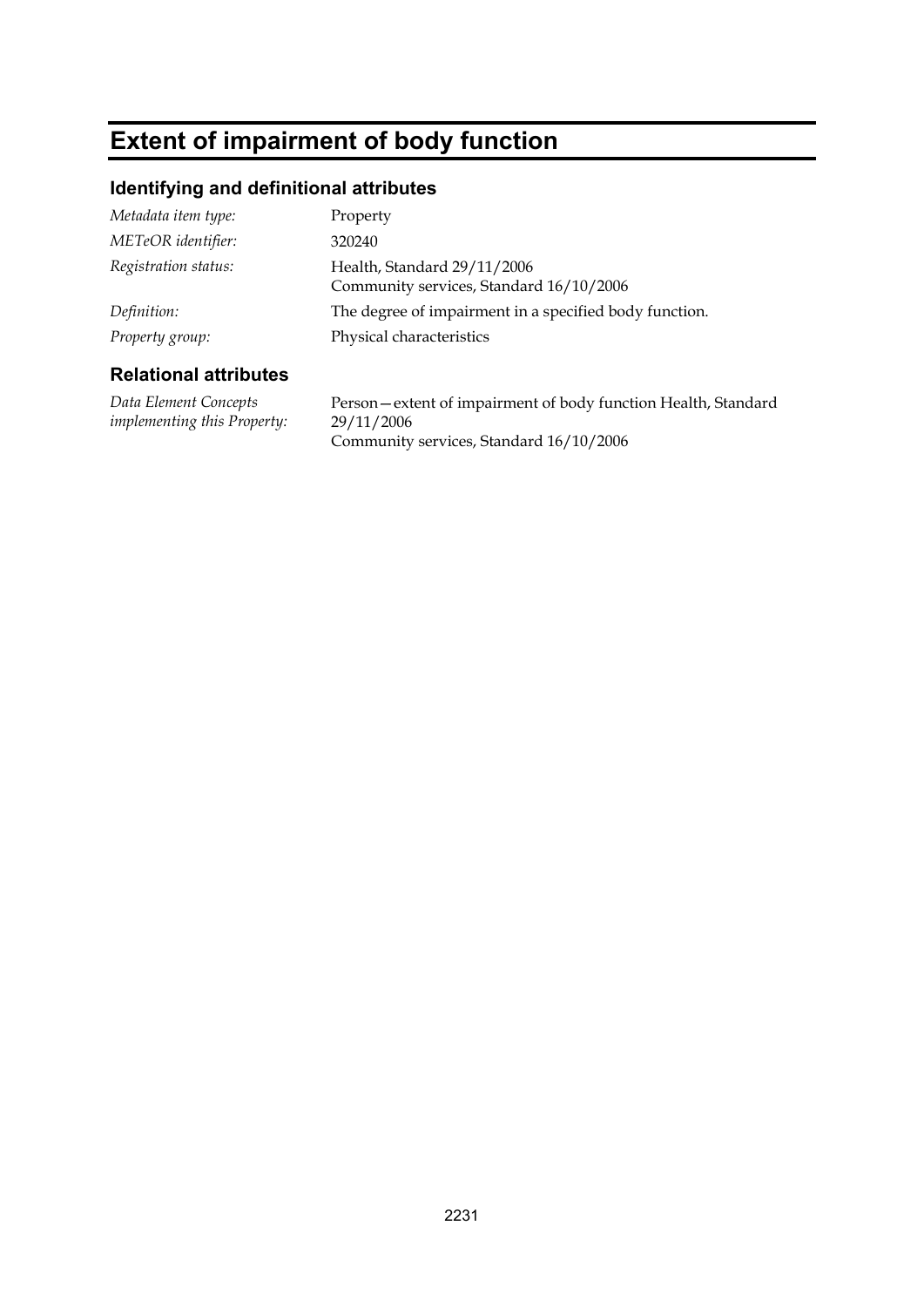# **Extent of impairment of body structure**

## **Identifying and definitional attributes**

| Metadata item type:  | Property                                                               |
|----------------------|------------------------------------------------------------------------|
| METeOR identifier:   | 320252                                                                 |
| Registration status: | Health, Standard 29/11/2006<br>Community services, Standard 16/10/2006 |
| Definition:          | The degree of impairment in a specified body structure.                |
| Property group:      | Physical characteristics                                               |

#### **Relational attributes**

*Data Element Concepts implementing this Property:* Person—extent of impairment of body structure Health, Standard 29/11/2006 Community services, Standard 16/10/2006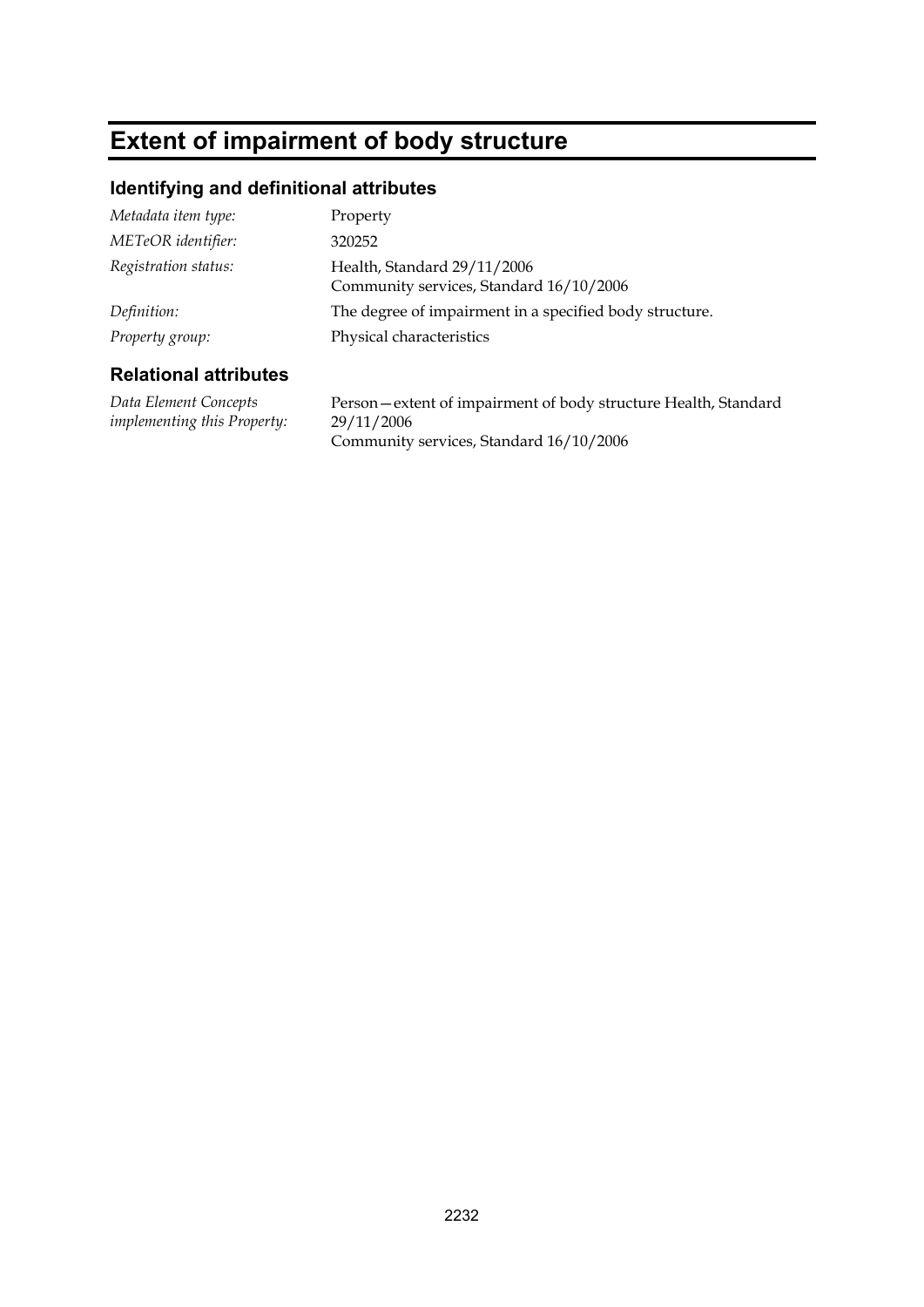# **Extent of participation in a life area**

## **Identifying and definitional attributes**

| Metadata item type:  | Property                                                               |
|----------------------|------------------------------------------------------------------------|
| METeOR identifier:   | 324449                                                                 |
| Registration status: | Health, Standard 29/11/2006<br>Community services, Standard 16/10/2006 |
| Definition:          | The degree of participation in a life area.                            |
| Property group:      | Lifestyle characteristics                                              |

### **Relational attributes**

*Data Element Concepts implementing this Property:* Person—extent of participation in a life area Health, Standard 29/11/2006 Community services, Standard 16/10/2006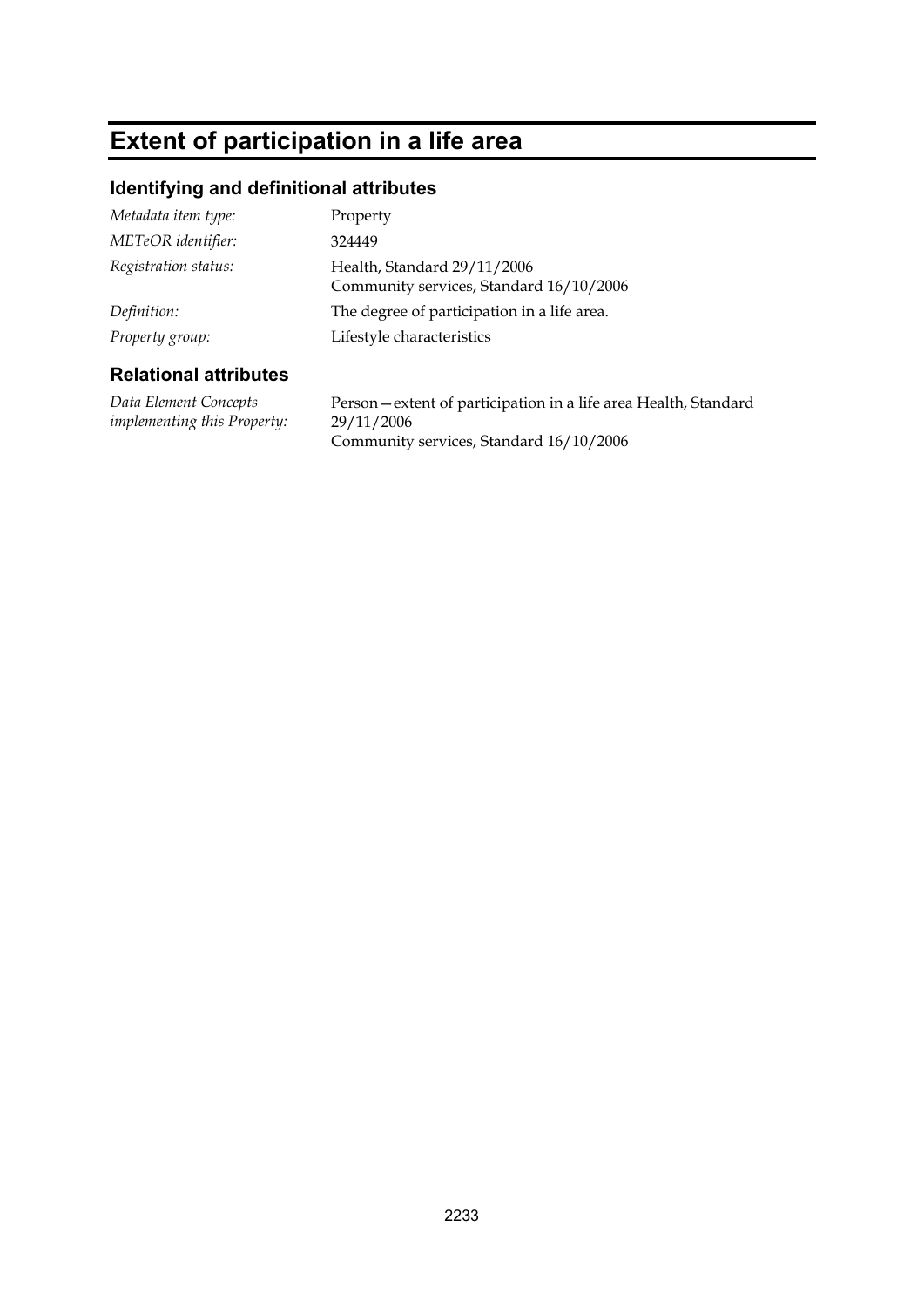# **Extent of primary cancer**

## **Identifying and definitional attributes**

| Metadata item type:  | Property                                |
|----------------------|-----------------------------------------|
| METeOR identifier:   | 296911                                  |
| Registration status: | Health, Standard 04/06/2004             |
| Definition:          | Degree of spread of the primary cancer. |
| Property group:      | Health and wellbeing                    |

### **Relational attributes**

*Data Element Concepts implementing this Property:* Person with cancer—extent of primary cancer Health, Standard 04/06/2004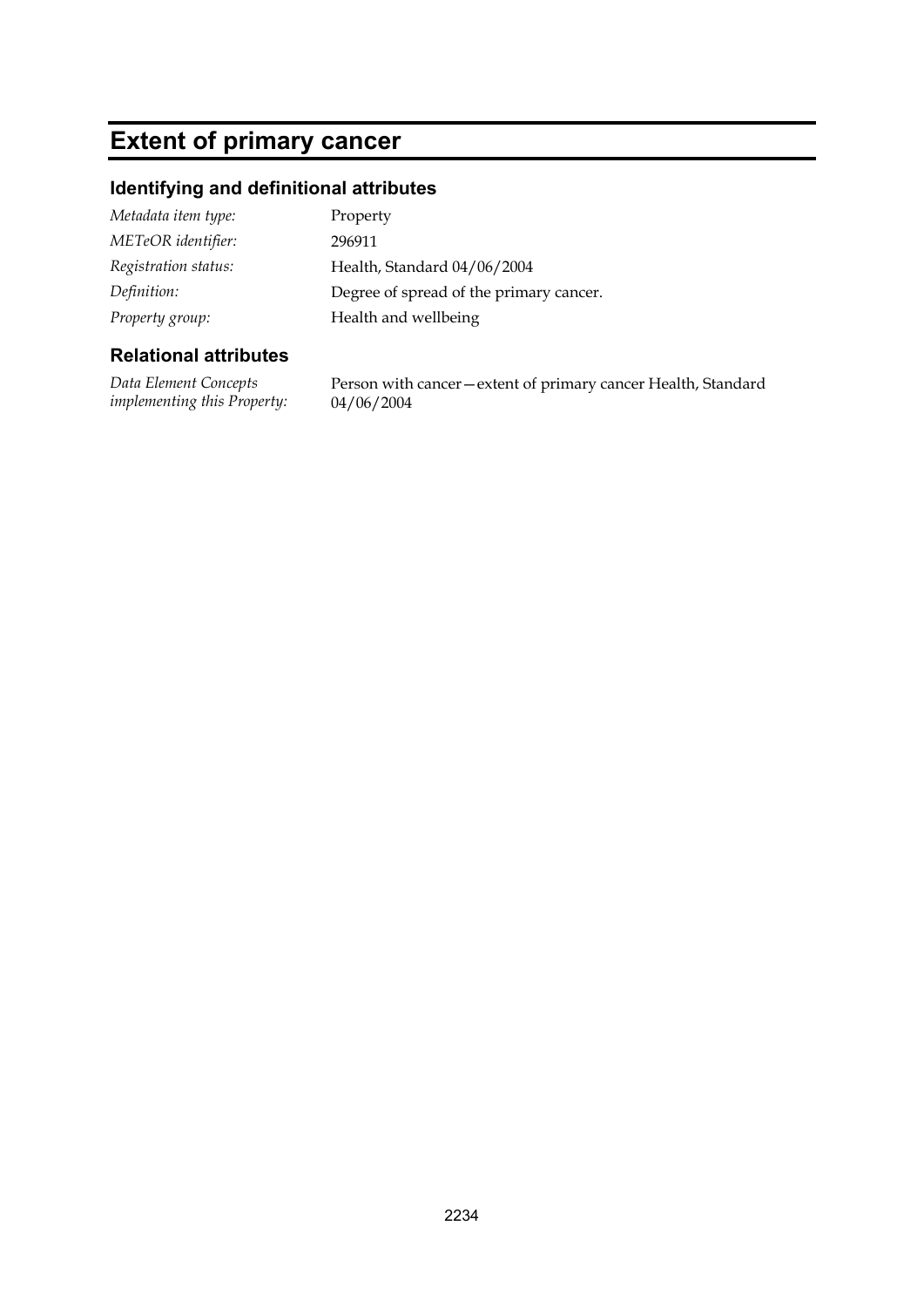# **External cause**

# **Identifying and definitional attributes**

| Metadata item type:  | Property                                                                                 |
|----------------------|------------------------------------------------------------------------------------------|
| METeOR identifier:   | 269034                                                                                   |
| Registration status: | Health, Standard 01/03/2005                                                              |
| Definition:          | The circumstances in which an injury, poisoning or other adverse<br>effect has occurred. |
| Property group:      | Crisis event                                                                             |

# **Source and reference attributes**

| Submitting organisation: | Australian Institute of Health and Welfare                                                                                                  |
|--------------------------|---------------------------------------------------------------------------------------------------------------------------------------------|
| Reference documents:     | International Classification of Diseases - Tenth Revision - Australian<br>Modification National Centre for Classification in Health, Sydney |

| Data Element Concepts              | Injury event – external cause Health, Standard 01/03/2005 |
|------------------------------------|-----------------------------------------------------------|
| <i>implementing this Property:</i> |                                                           |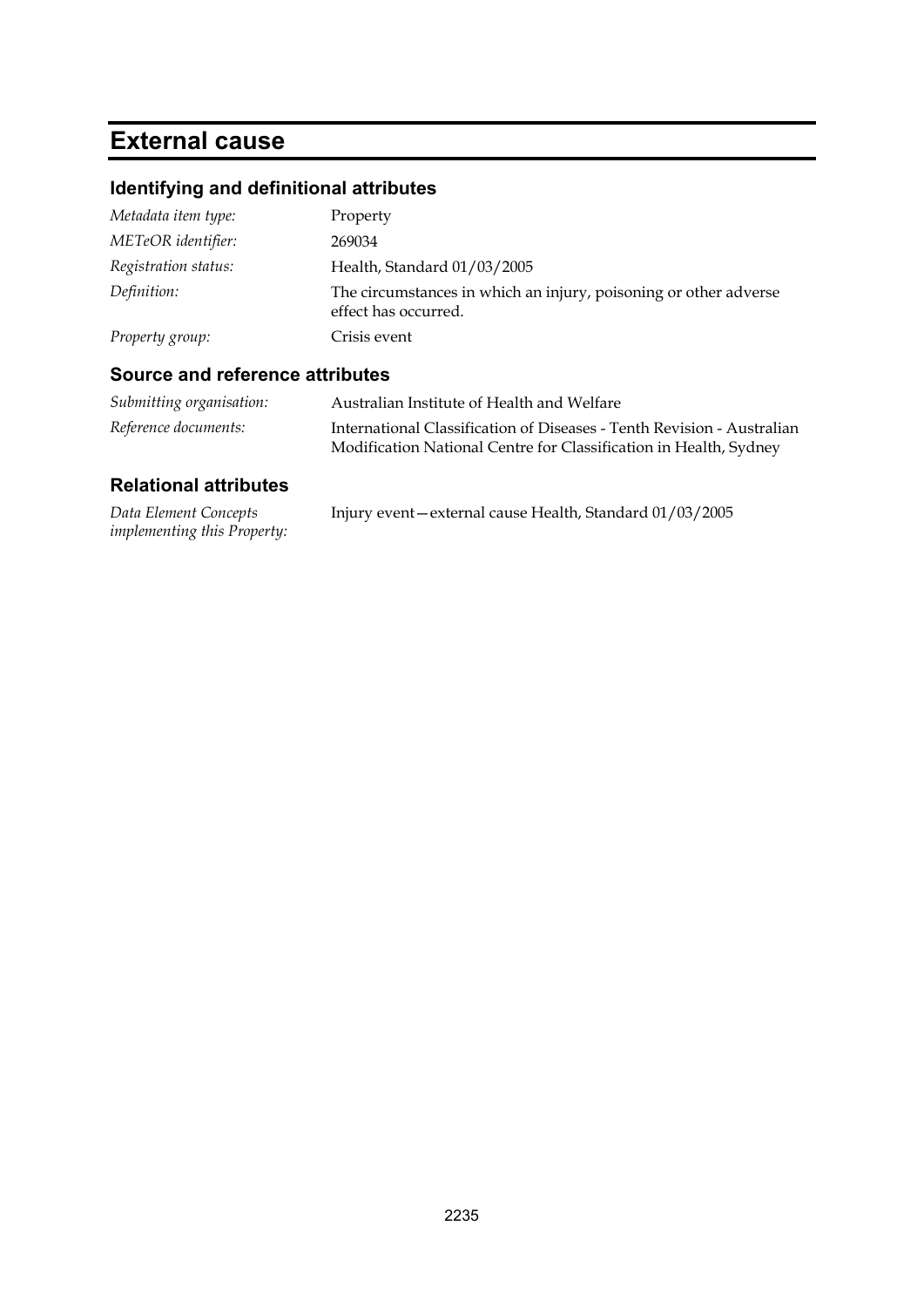# **Family name**

# **Identifying and definitional attributes**

| Metadata item type:  | Property                                                                                                          |
|----------------------|-------------------------------------------------------------------------------------------------------------------|
| METeOR identifier:   | 269355                                                                                                            |
| Registration status: | Health, Standard 01/03/2005<br>Community services, Standard 01/03/2005<br>Housing assistance, Standard 22/10/2005 |
| Definition:          | A designation for a family.                                                                                       |
| Property group:      | Name characteristics                                                                                              |

# **Source and reference attributes**

| Submitting organisation: | Australian Institute of Health and Welfare |
|--------------------------|--------------------------------------------|
|--------------------------|--------------------------------------------|

| Data Element Concepts              | Person (name) - family name Health, Standard 01/03/2005 |
|------------------------------------|---------------------------------------------------------|
| <i>implementing this Property:</i> | Community services, Standard 01/03/2005                 |
|                                    | Housing assistance, Standard 28/07/2005                 |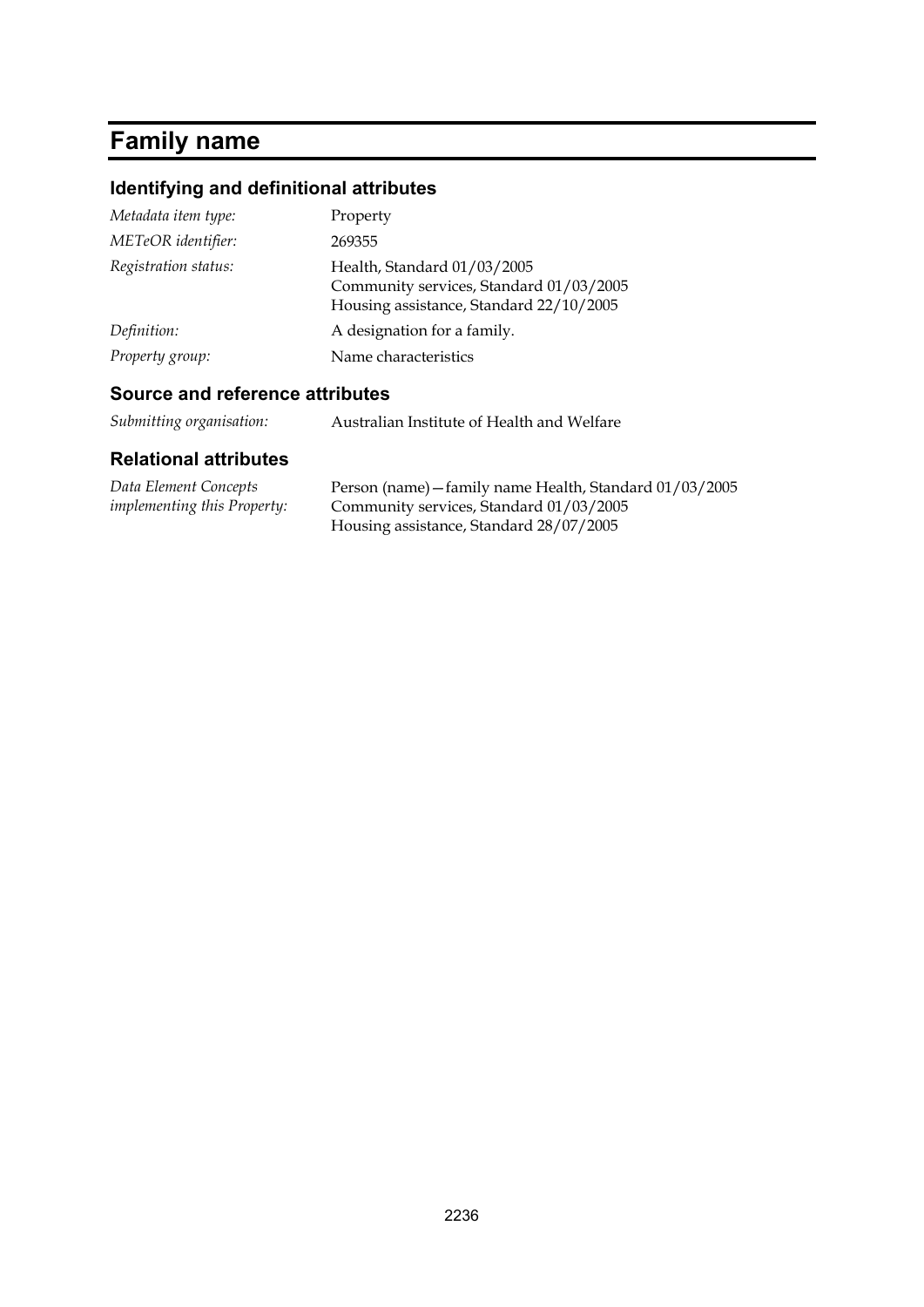# **Fasting indicator**

# **Identifying and definitional attributes**

| Metadata item type:  | Property                                                         |
|----------------------|------------------------------------------------------------------|
| METeOR identifier:   | 269148                                                           |
| Registration status: | Health, Standard 01/03/2005                                      |
| Definition:          | An indicator of abstinence from all food and drink except water. |
| Property group:      | Service provision event                                          |

## **Source and reference attributes**

| Submitting organisation: | Australian Institute of Health and Welfare                                                                 |
|--------------------------|------------------------------------------------------------------------------------------------------------|
| Reference documents:     | Dorland I & Newman W.A 2003. Dorland's illustrated medical<br>dictionary, 30th ed. Philadelphia: Saunders. |

| Data Element Concepts              | Health service event - fasting indicator Health, Standard 01/03/2005 |
|------------------------------------|----------------------------------------------------------------------|
| <i>implementing this Property:</i> |                                                                      |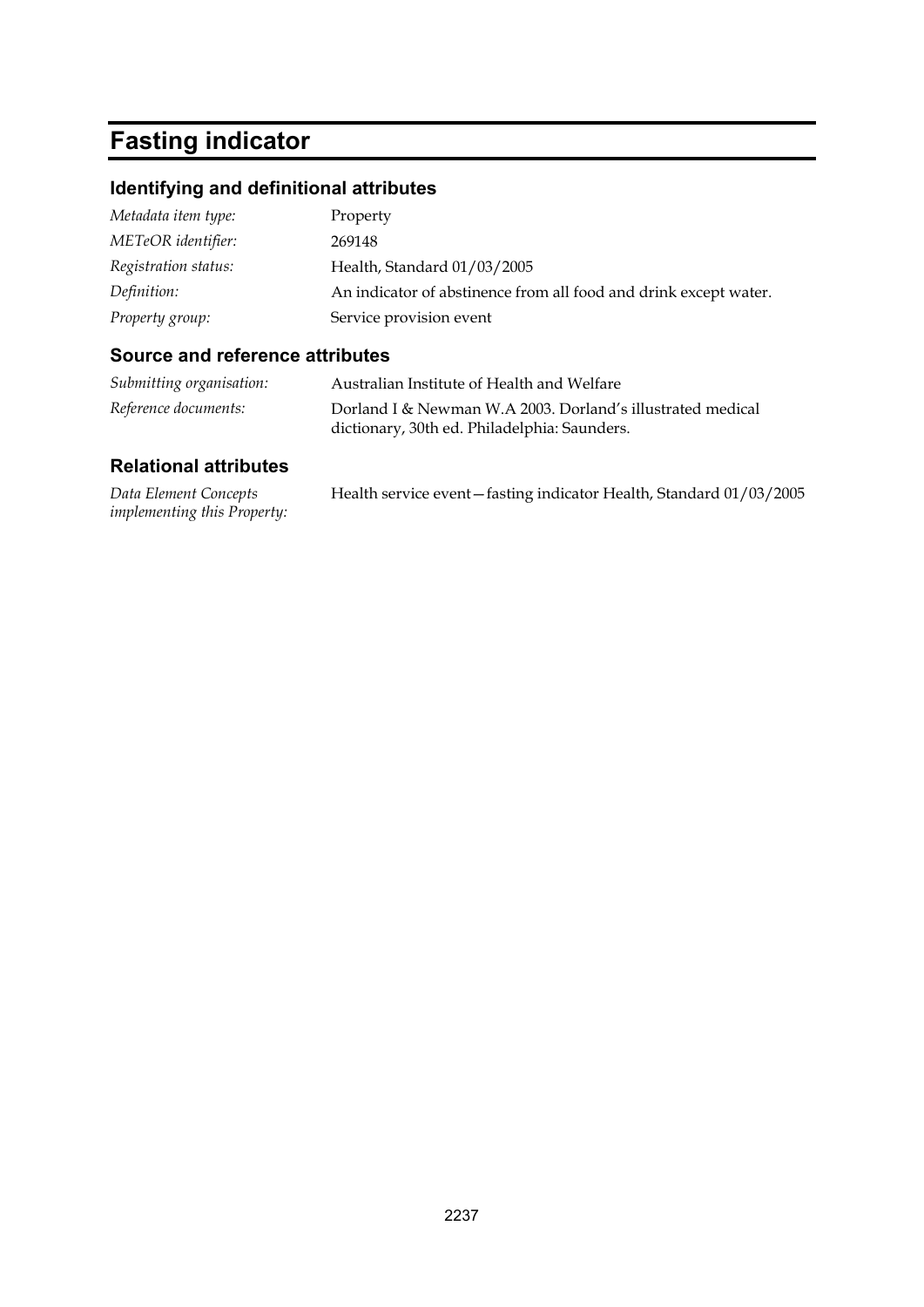# **Feedback collection indicator**

## **Identifying and definitional attributes**

| Metadata item type:  | Property                                                                                                           |
|----------------------|--------------------------------------------------------------------------------------------------------------------|
| METeOR identifier:   | 290389                                                                                                             |
| Registration status: | Health, Standard 05/12/2007                                                                                        |
| Definition:          | An indicator of whether feedback relating to services and service<br>delivery is actively and routinely collected. |
| Property group:      | Performance indicators                                                                                             |
|                      |                                                                                                                    |

### **Relational attributes**

*Data Element Concepts implementing this Property:* Service provider organisation—feedback collection indicator Health, Standard 05/12/2007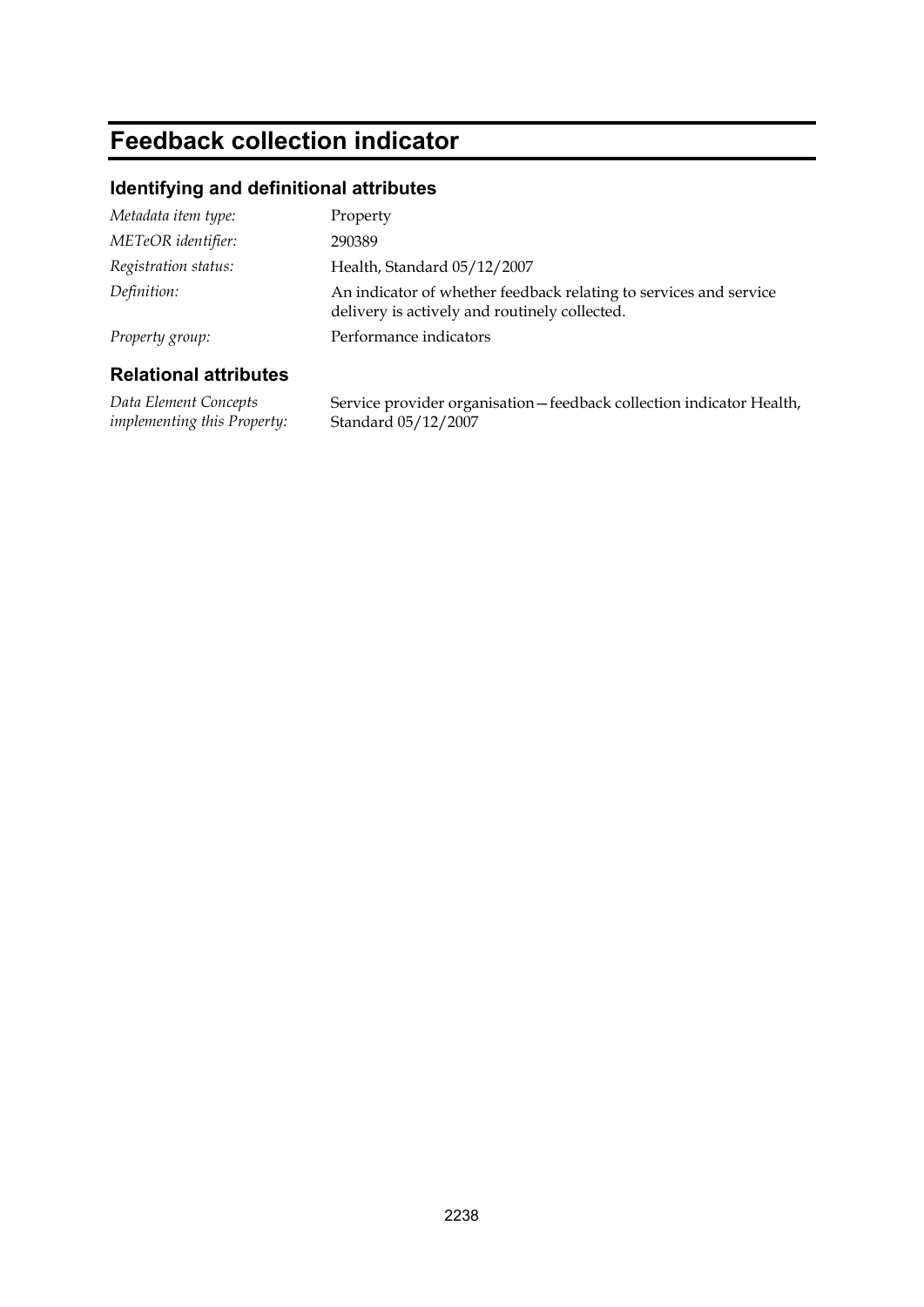# **Feedback collection method**

## **Identifying and definitional attributes**

| Metadata item type:  | Property                                                        |
|----------------------|-----------------------------------------------------------------|
| METeOR identifier:   | 356484                                                          |
| Registration status: | Health, Standard 05/12/2007                                     |
| Definition:          | The method employed to actively and routinely collect feedback. |
| Property group:      | Performance indicators                                          |

## **Relational attributes**

*Data Element Concepts implementing this Property:* Service provider organisation—feedback collection method Health, Standard 05/12/2007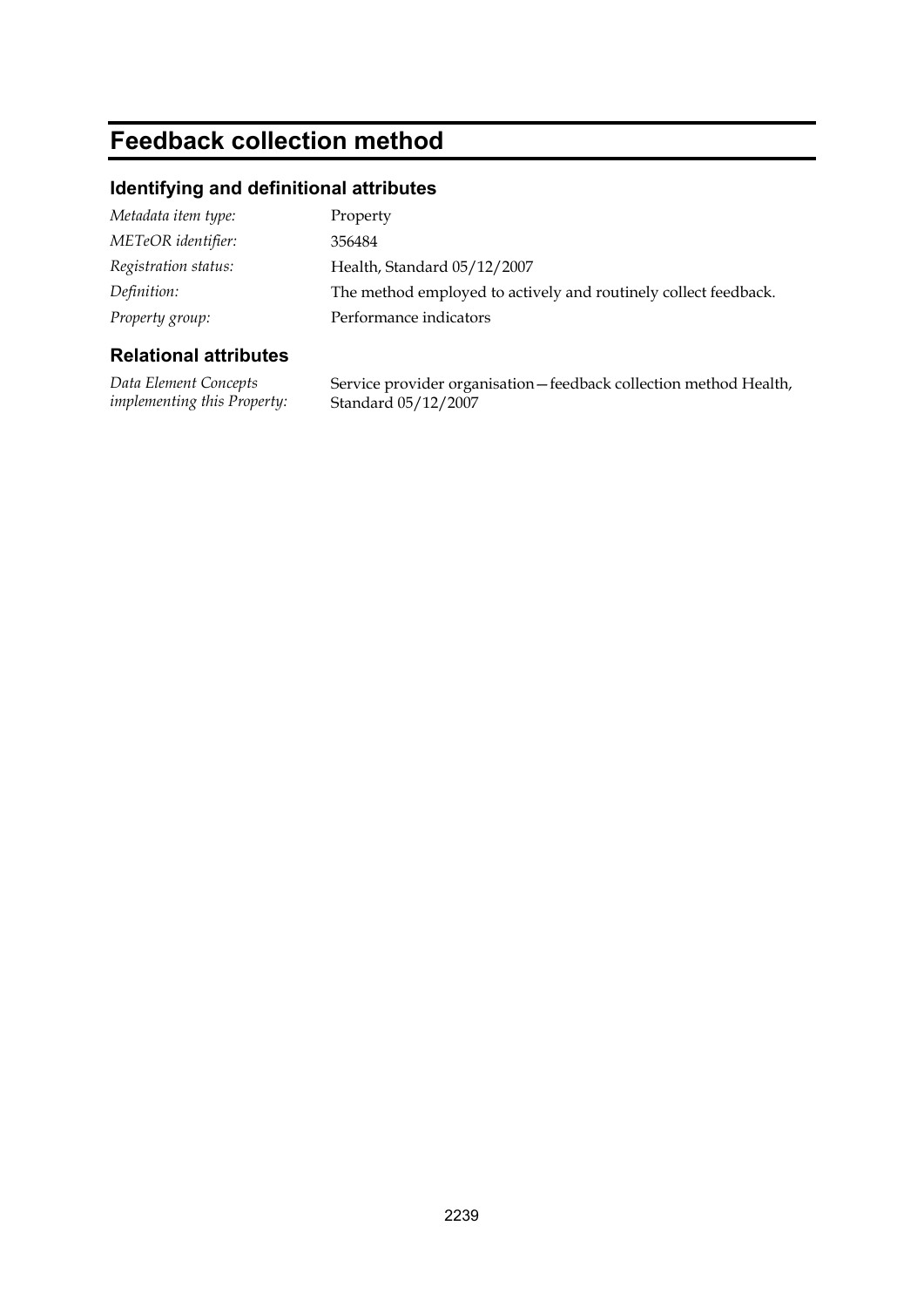# **Fibrinolytic drug administered**

## **Identifying and definitional attributes**

| Metadata item type:          | Property                                                                   |
|------------------------------|----------------------------------------------------------------------------|
| METeOR identifier:           | 356876                                                                     |
| Registration status:         | Health, Standard 01/10/2008                                                |
| Definition:                  | The type of fibrinolytic drug therapy administered.                        |
| Property group:              | Service provision event                                                    |
| <b>Relational attributes</b> |                                                                            |
| Related metadata references: | Supersedes Fibrinolytic drug administered Health, Superseded<br>01/10/2008 |

*Data Element Concepts implementing this Property:* 01/10/2008

Person—fibrinolytic drug administered Health, Standard 01/10/2008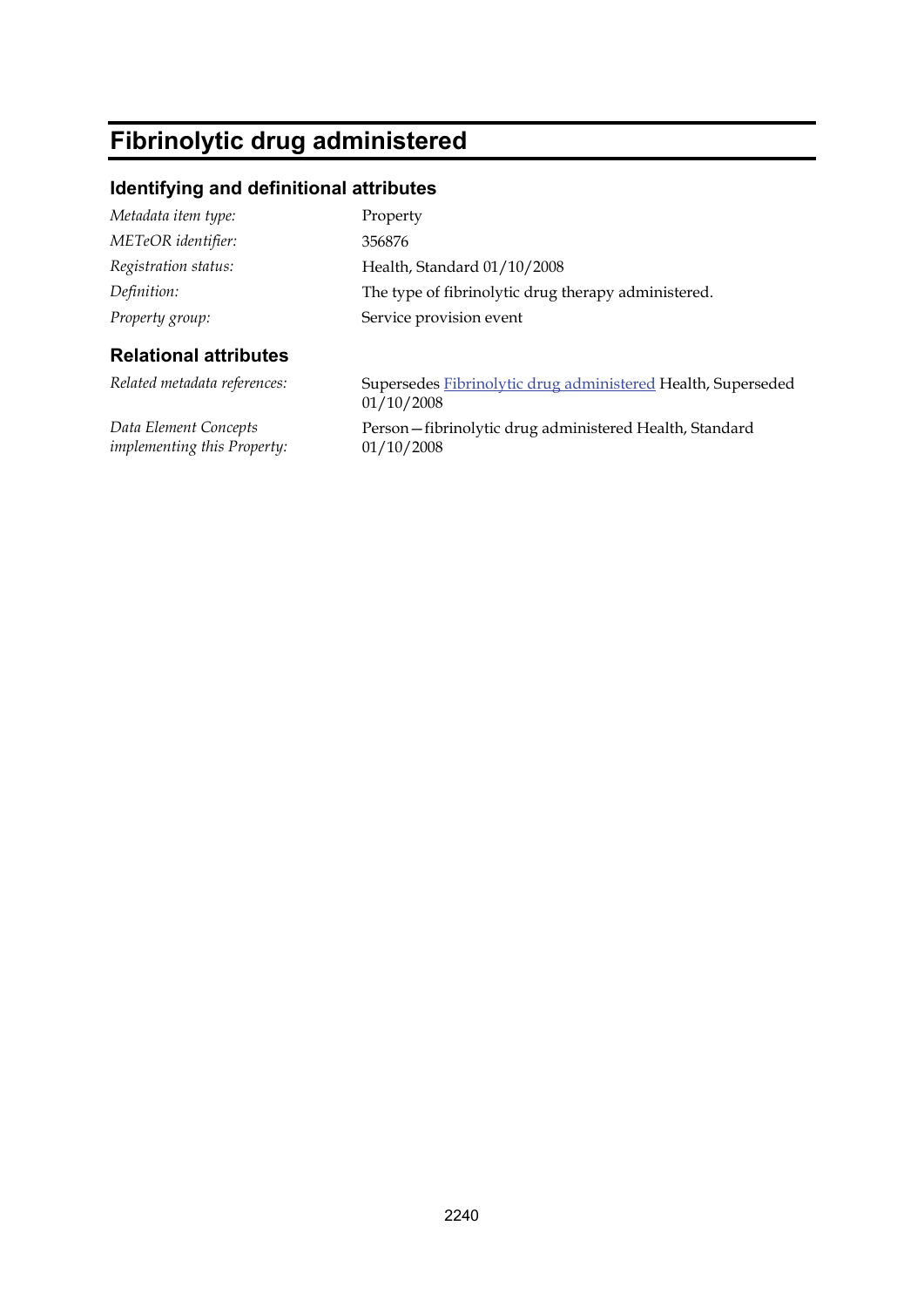# **Fibrinolytic therapy status**

### **Identifying and definitional attributes**

| Metadata item type:  | Property                                         |
|----------------------|--------------------------------------------------|
| METeOR identifier:   | 285081                                           |
| Registration status: | Health, Standard 04/06/2004                      |
| Definition:          | An indicator of the use of fibrinolytic therapy. |
| Property group:      | Health and wellbeing                             |

#### **Source and reference attributes**

*Submitting organisation:* Australian Institute of Health and Welfare

#### **Relational attributes**

*Data Element Concepts implementing this Property:* Person—fibrinolytic therapy status Health, Standard 04/06/2004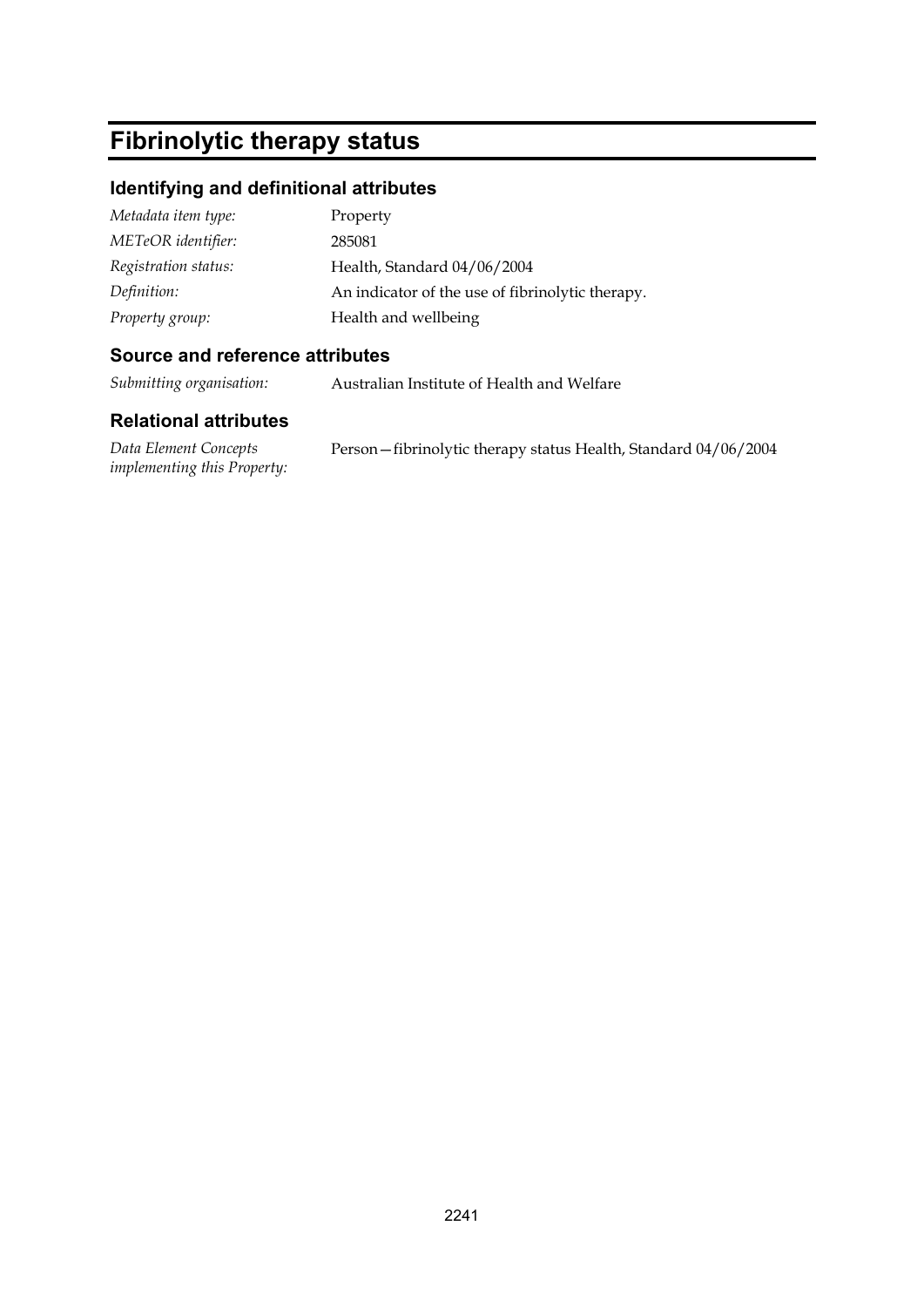# **First contact date**

# **Identifying and definitional attributes**

| Metadata item type:  | Property                                                                                     |
|----------------------|----------------------------------------------------------------------------------------------|
| METeOR identifier:   | 269337                                                                                       |
| Registration status: | Health, Standard 01/03/2005                                                                  |
| Definition:          | The date on which first contact between a service provider and a<br>patient/client occurred. |
| Property group:      | Entry into service event                                                                     |

# **Source and reference attributes**

*Submitting organisation:* Australian Institute of Health and Welfare

| Data Element Concepts              | Community nursing service episode - first contact date Health, |
|------------------------------------|----------------------------------------------------------------|
| <i>implementing this Property:</i> | Standard 01/03/2005                                            |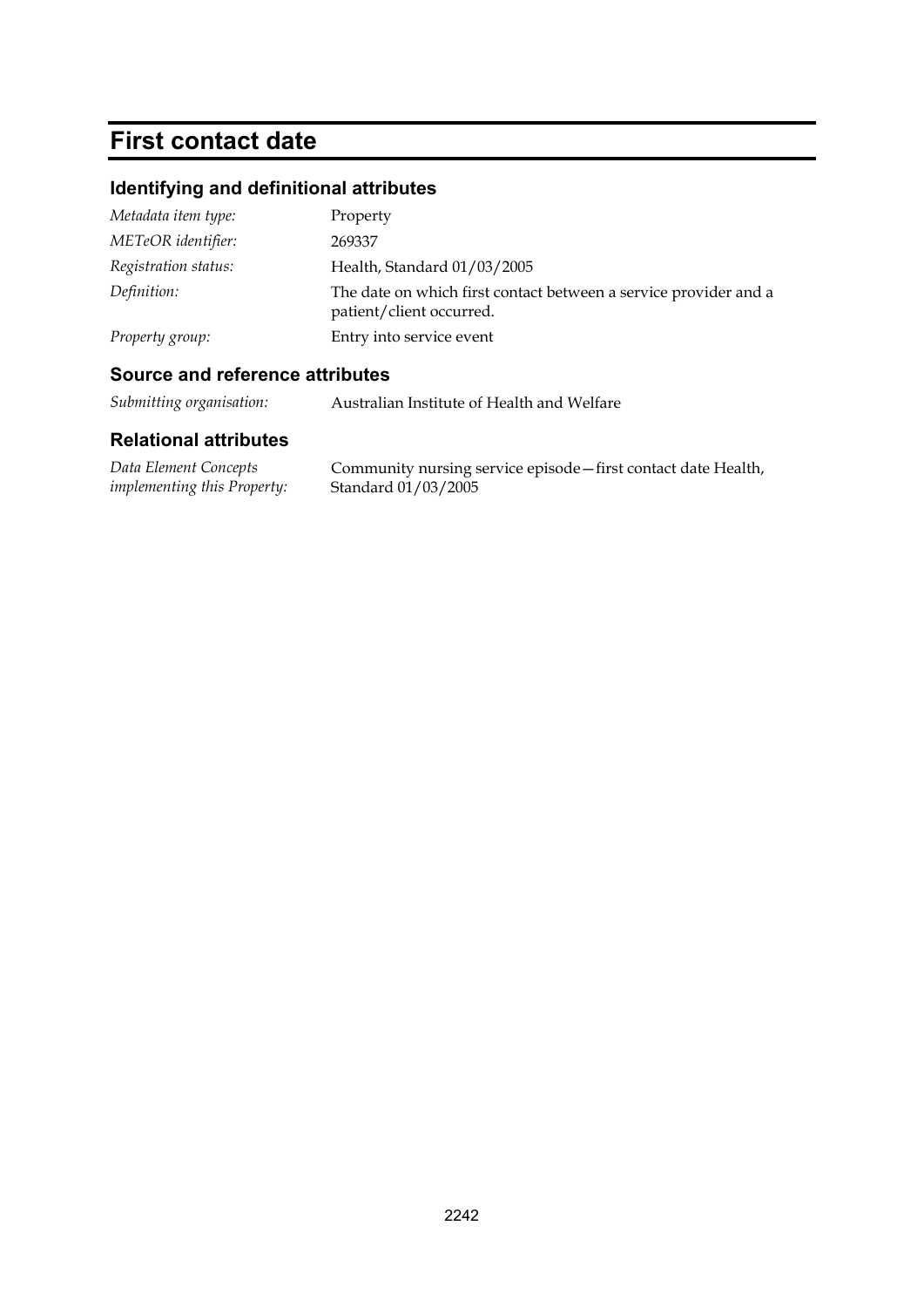# **First day of the last menstrual period**

### **Identifying and definitional attributes**

| Metadata item type:  | Property                                                  |
|----------------------|-----------------------------------------------------------|
| METeOR identifier:   | 269086                                                    |
| Registration status: | Health, Standard 01/03/2005                               |
| Definition:          | Date of the first day of the last menstrual period (LMP). |
| Property group:      | Health and wellbeing                                      |

### **Source and reference attributes**

*Submitting organisation:* Australian Institute of Health and Welfare

### **Relational attributes**

*Data Element Concepts implementing this Property:*

Pregnancy—first day of the last menstrual period Health, Standard 01/03/2005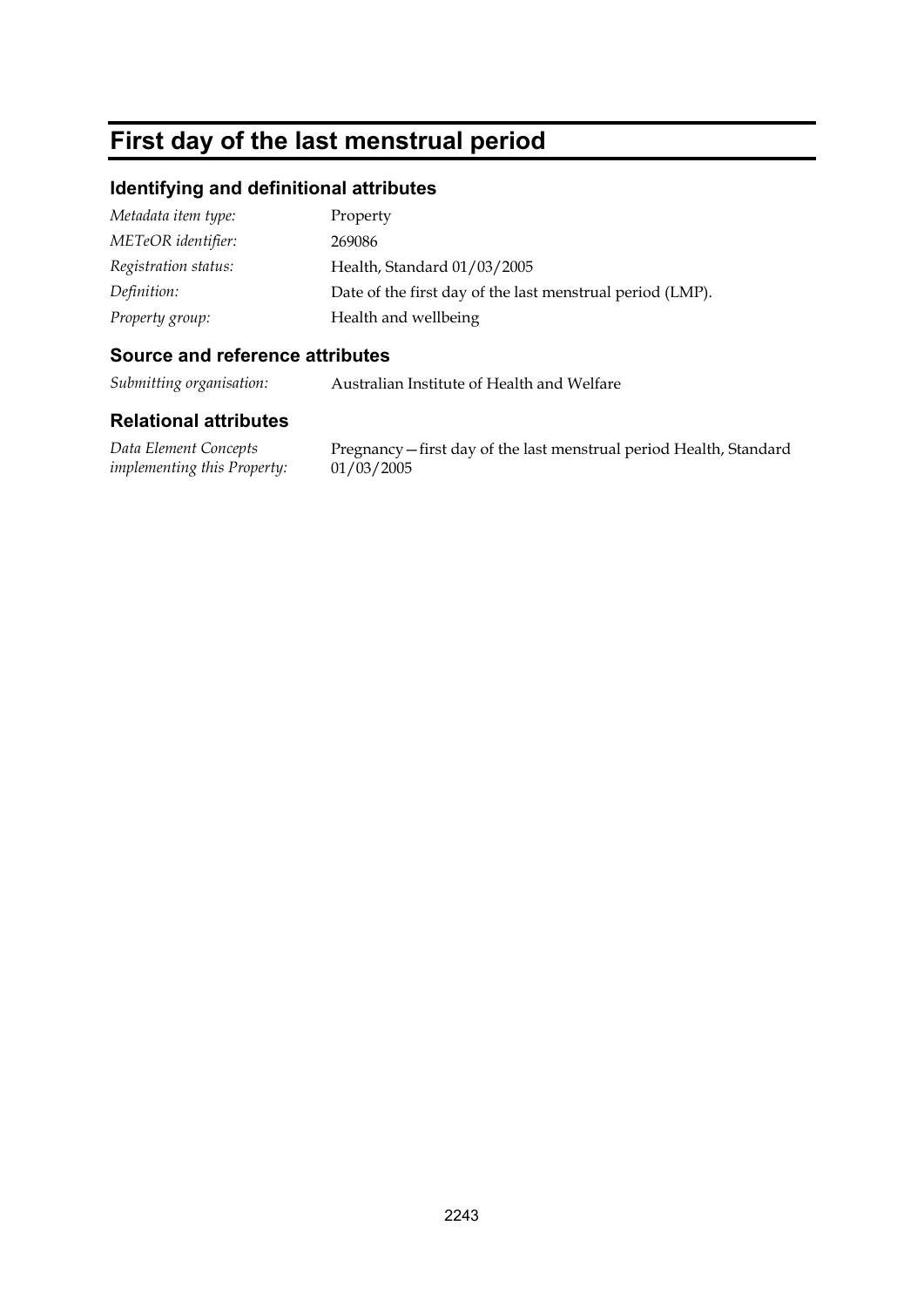# **First service delivery date**

### **Identifying and definitional attributes**

| Metadata item type:  | Property                                               |
|----------------------|--------------------------------------------------------|
| METeOR identifier:   | 269359                                                 |
| Registration status: | Health, Standard 01/03/2005                            |
| Definition:          | Date on which service is delivered for the first time. |
| Property group:      | Service provision event                                |

### **Source and reference attributes**

*Submitting organisation:* Australian Institute of Health and Welfare

#### **Relational attributes**

*Data Element Concepts implementing this Property:* Episode of care—first service delivery date (community setting) Health, Standard 01/03/2005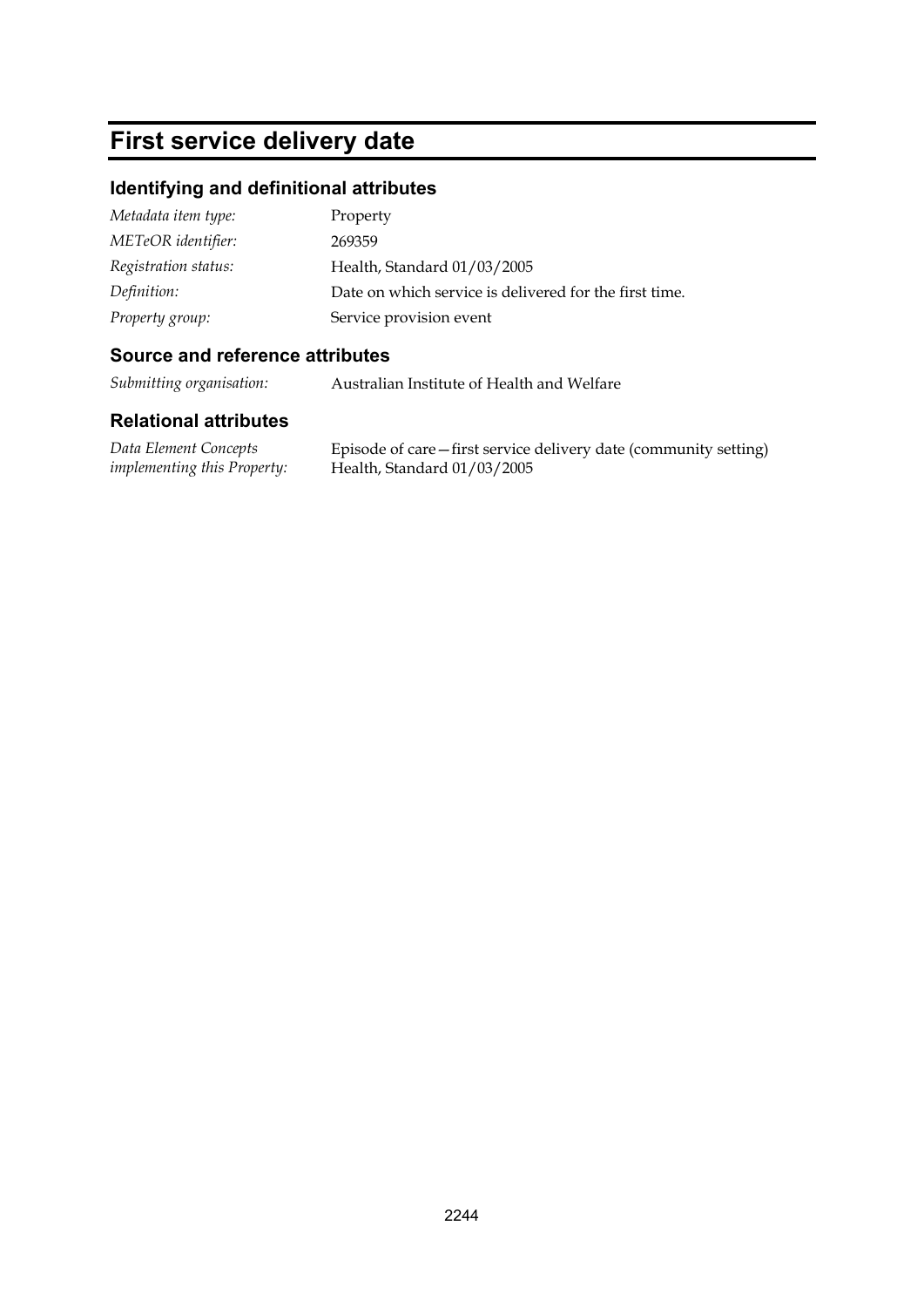# **Floor/level identifier**

# **Identifying and definitional attributes**

| Metadata item type:  | Property                                                                              |
|----------------------|---------------------------------------------------------------------------------------|
| METeOR identifier:   | 269053                                                                                |
| Registration status: | Health, Standard 01/03/2005<br>Community services, Standard 30/09/2005                |
| Definition:          | Descriptor used to identify the floor or level of a multi-storey<br>building/complex. |
| Context:             | Australian addresses                                                                  |
| Property group:      | Location characteristics                                                              |

# **Source and reference attributes**

| Submitting organisation: | Australian Institute of Health and Welfare |
|--------------------------|--------------------------------------------|
|--------------------------|--------------------------------------------|

| Data Element Concepts              | Person (address) – floor/level identifier Health, Standard 01/03/2005                                                                        |
|------------------------------------|----------------------------------------------------------------------------------------------------------------------------------------------|
| <i>implementing this Property:</i> | Community services, Standard 30/09/2005                                                                                                      |
|                                    | Service provider organisation (address) – floor/level identifier<br>Health, Standard $04/05/2005$<br>Community services, Standard 30/09/2005 |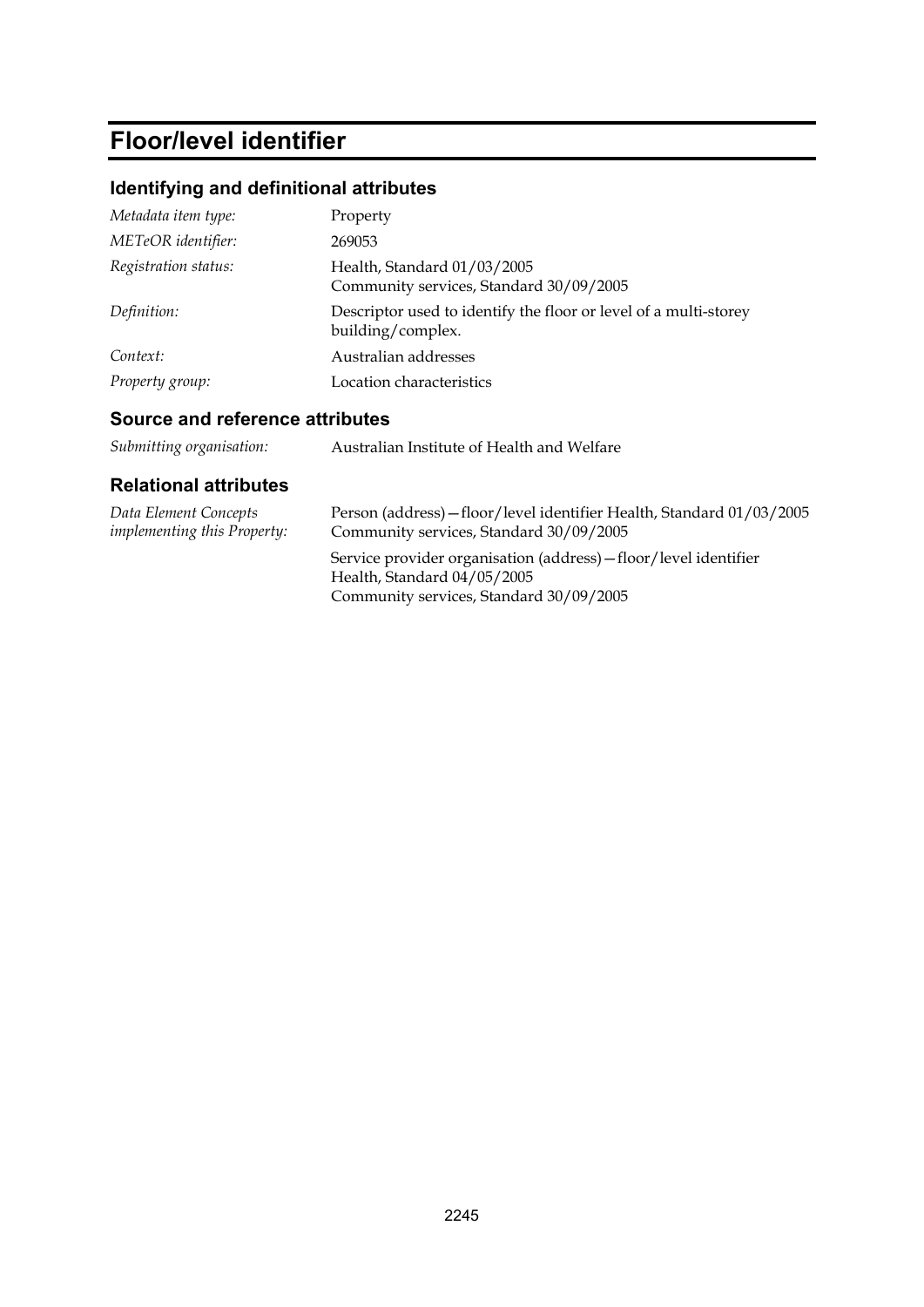# **Floor/level type**

# **Identifying and definitional attributes**

| Metadata item type:  | Property                                                                                      |
|----------------------|-----------------------------------------------------------------------------------------------|
| METeOR identifier:   | 269379                                                                                        |
| Registration status: | Health, Standard 01/03/2005<br>Community services, Standard 30/09/2005                        |
| Definition:          | Descriptor used to classify the type of floor or level of a multi-storey<br>building/complex. |
| Context:             | Australian addresses.                                                                         |
| Property group:      | Location characteristics                                                                      |

## **Source and reference attributes**

| Health Data Standards Committee |
|---------------------------------|
|                                 |

| Data Element Concepts              | Person (address) – floor/level type Health, Standard 01/03/2005                                                                      |
|------------------------------------|--------------------------------------------------------------------------------------------------------------------------------------|
| <i>implementing this Property:</i> | Community services, Standard 30/09/2005                                                                                              |
|                                    | Service provider organisation (address) – floor/level type Health,<br>Standard 04/05/2005<br>Community services, Standard 30/09/2005 |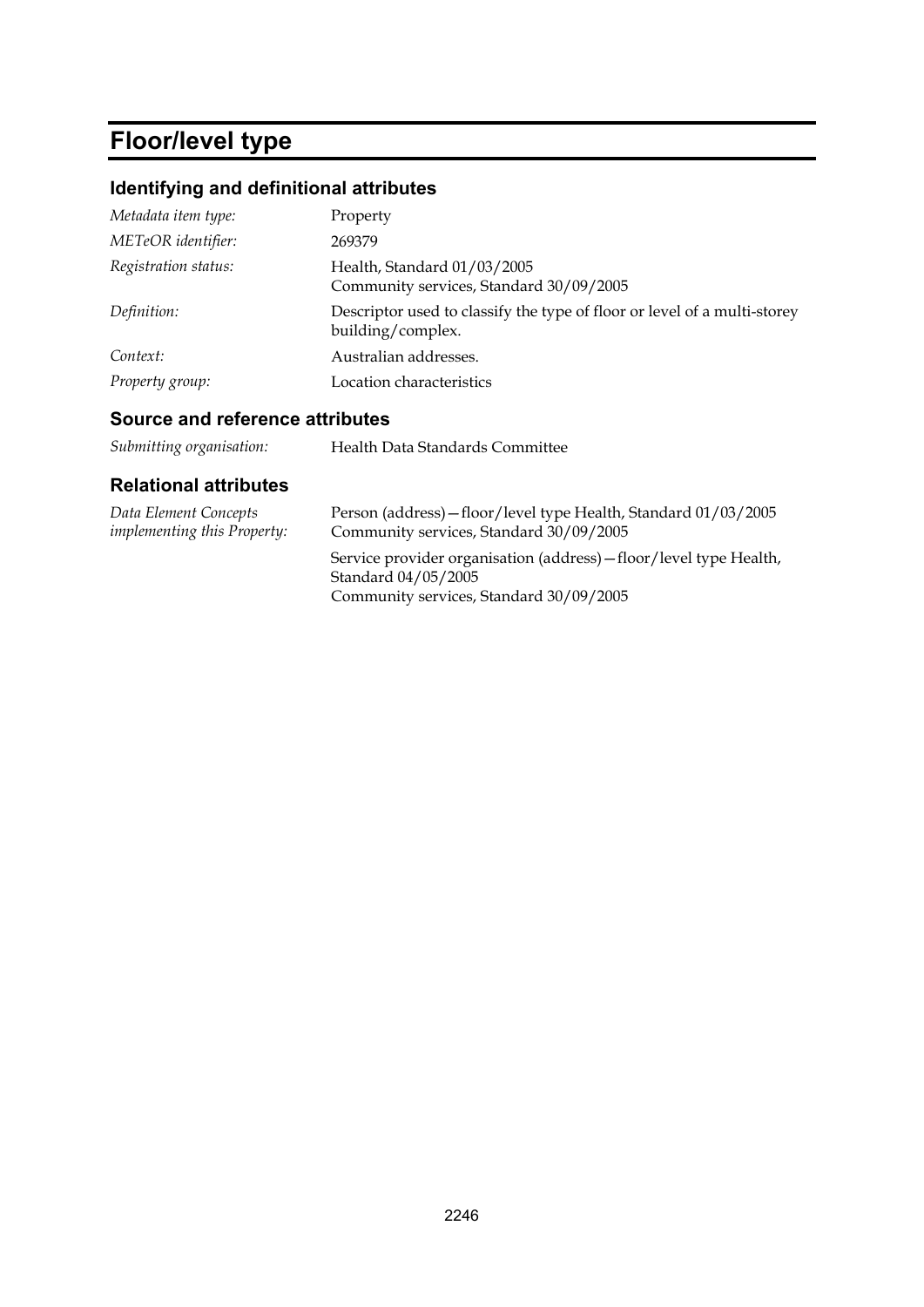# **Foot deformity indicator**

# **Identifying and definitional attributes**

| Metadata item type:  | Property                                                                                    |
|----------------------|---------------------------------------------------------------------------------------------|
| Synonymous names:    | Foot malformation                                                                           |
| METeOR identifier:   | 269160                                                                                      |
| Registration status: | Health, Standard 01/03/2005                                                                 |
| Definition:          | An indicator of the presence of a distortion of the normal shape or<br>size of either foot. |
| Property group:      | Health and wellbeing                                                                        |

#### **Source and reference attributes**

| Submitting organisation: | Australian Institute of Health and Welfare                                                                                                                   |
|--------------------------|--------------------------------------------------------------------------------------------------------------------------------------------------------------|
| Reference documents:     | United States National Library of Medicine 2004. Medical Subject<br>Headings (MESH) Browser. National Library of Medicine, Maryland.<br>Viewed 21 June 2004, |

| Data Element Concepts              | Person-foot deformity indicator Health, Standard 01/03/2005 |  |
|------------------------------------|-------------------------------------------------------------|--|
| <i>implementing this Property:</i> |                                                             |  |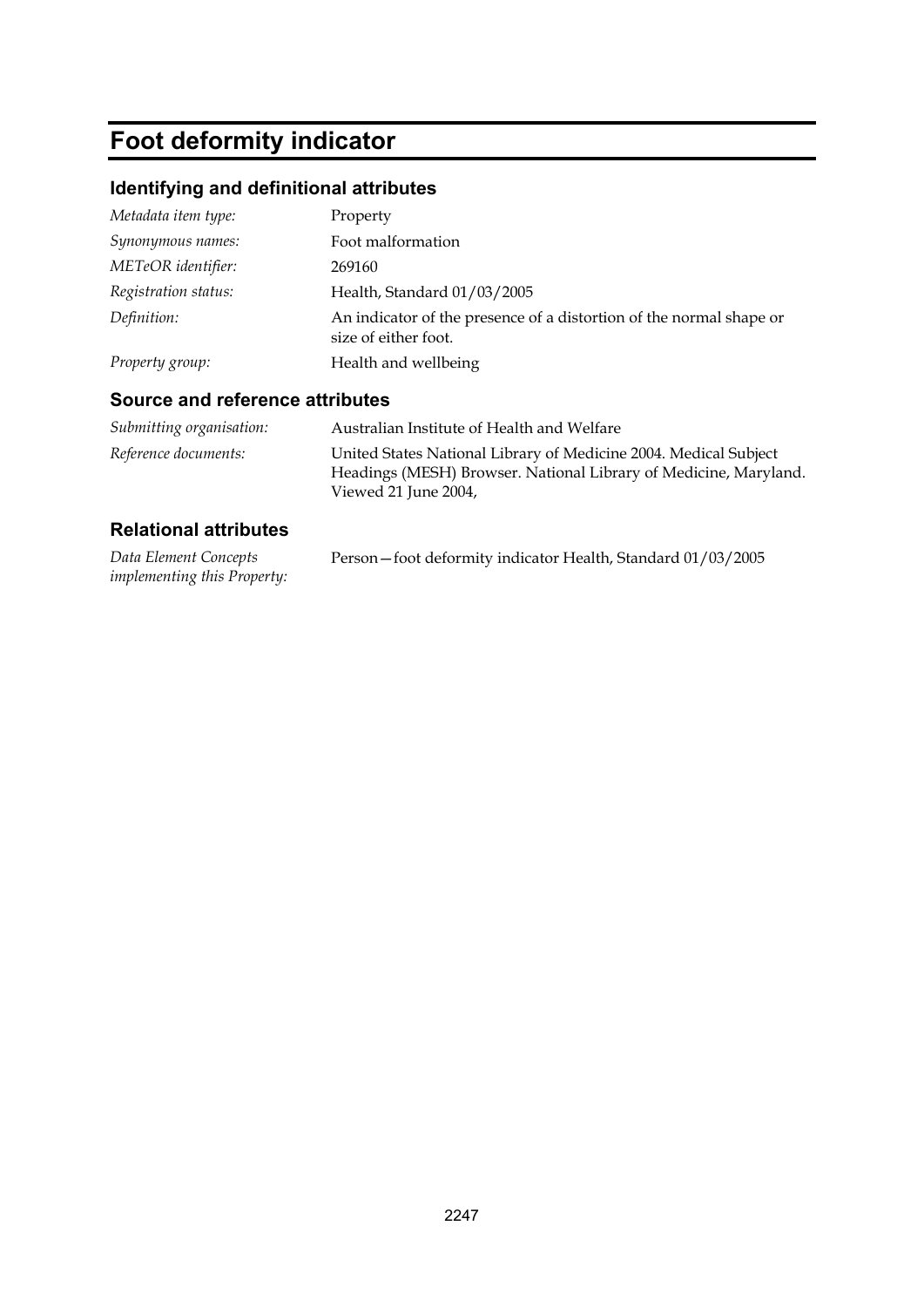# **Foot lesion indicator**

# **Identifying and definitional attributes**

| Metadata item type:  | Property                                                                             |
|----------------------|--------------------------------------------------------------------------------------|
| METeOR identifier:   | 269162                                                                               |
| Registration status: | Health, Standard 01/03/2005                                                          |
| Definition:          | An indicator of the presence of a foot lesion other than an ulcer on<br>either foot. |
| Property group:      | Health and wellbeing                                                                 |

# **Source and reference attributes**

*Submitting organisation:* Australian Institute of Health and Welfare

| Data Element Concepts              | Person-foot lesion indicator Health, Standard 01/03/2005 |
|------------------------------------|----------------------------------------------------------|
| <i>implementing this Property:</i> |                                                          |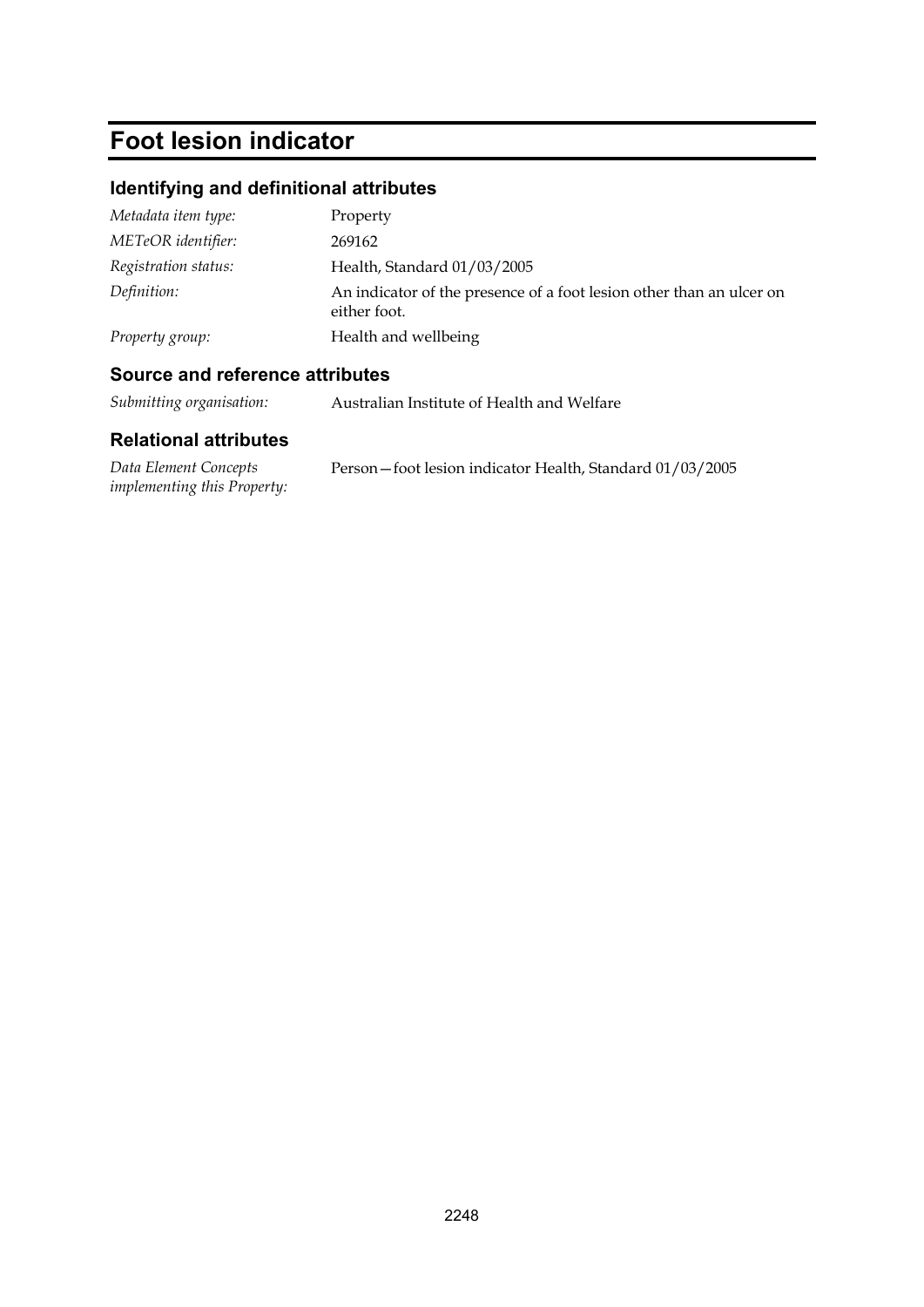# **Foot ulcer indicator**

# **Identifying and definitional attributes**

| Metadata item type:  | Property                                                                                                                                             |
|----------------------|------------------------------------------------------------------------------------------------------------------------------------------------------|
| METeOR identifier:   | 269163                                                                                                                                               |
| Registration status: | Health, Standard 01/03/2005                                                                                                                          |
| Definition:          | An indicator of the presence of a lesion on the surface of the skin of<br>either foot, produced by the sloughing of inflammatory necrotic<br>tissue. |
| Property group:      | Health and wellbeing                                                                                                                                 |

# **Source and reference attributes**

| Submitting organisation: | Australian Institute of Health and Welfare                                                                                                                                                                                                                             |
|--------------------------|------------------------------------------------------------------------------------------------------------------------------------------------------------------------------------------------------------------------------------------------------------------------|
| Reference documents:     | Dorland I & Newman W.A 2003. Dorland's illustrated medical<br>dictionary, 30th ed. Philadelphia: Saunders United States National<br>Library of Medicine 2004. Medical Subject Headings (MESH) Browser.<br>National Library of Medicine, Maryland. Viewed 21 June 2004, |
| Delettenel ettelerisen   |                                                                                                                                                                                                                                                                        |

| Data Element Concepts              | Person-foot ulcer indicator Health, Standard 21/09/2005          |
|------------------------------------|------------------------------------------------------------------|
| <i>implementing this Property:</i> | Person-foot ulcer status (current) Health, Superseded 21/09/2005 |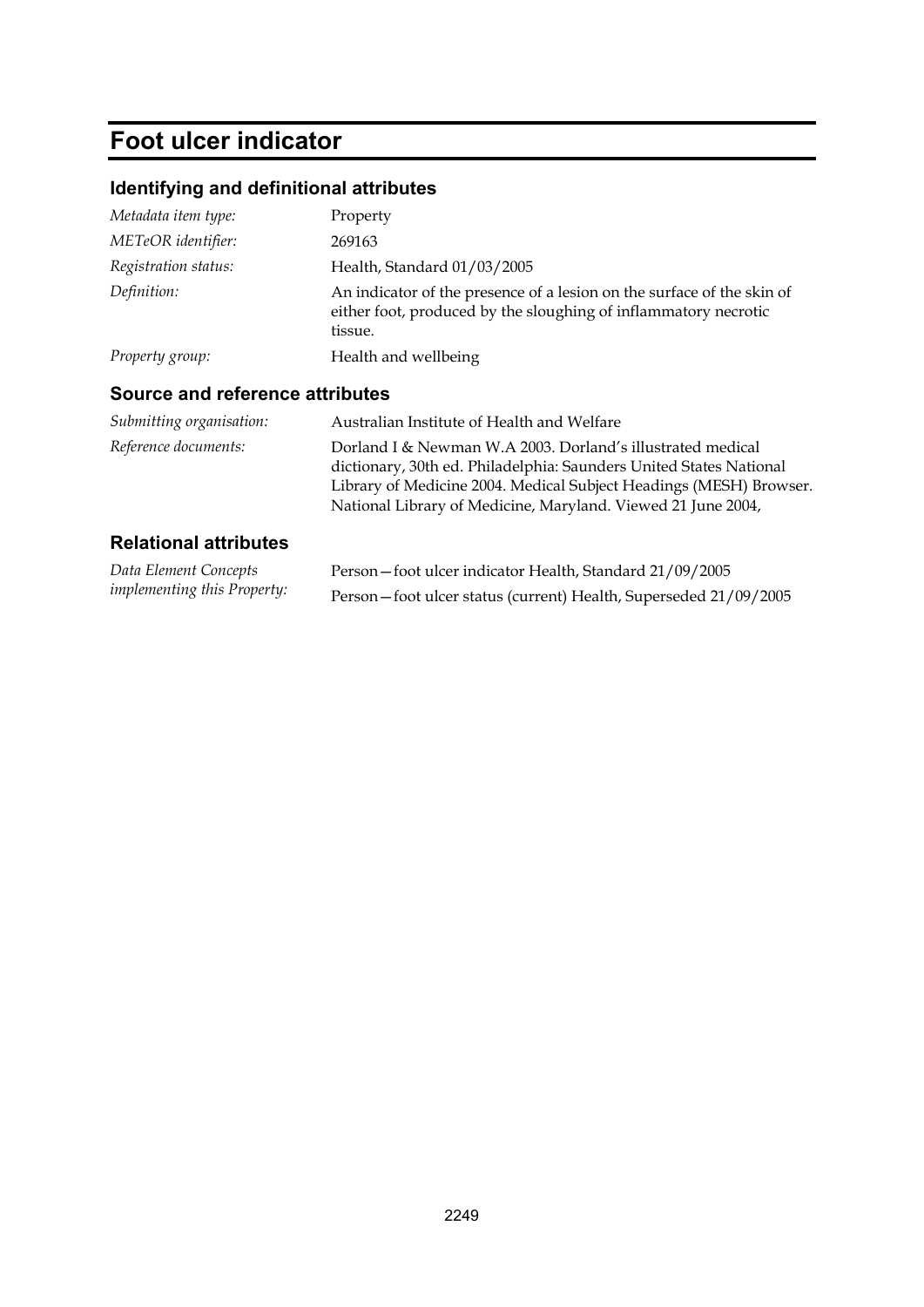# **Formal community support access indicator**

## **Identifying and definitional attributes**

| Metadata item type:  | Property                                                                                                                                                                    |
|----------------------|-----------------------------------------------------------------------------------------------------------------------------------------------------------------------------|
| METeOR identifier:   | 269170                                                                                                                                                                      |
| Registration status: | Health, Standard 01/03/2005                                                                                                                                                 |
| Definition:          | An indicator of the receipt of community-based assistance from paid<br>workers or volunteers organised by formal services (including paid<br>staff in funded group houses). |
| Property group:      | Service provision event                                                                                                                                                     |

#### **Source and reference attributes**

*Submitting organisation:* Australian Institute of Health and Welfare

#### **Relational attributes**

*Data Element Concepts implementing this Property:* Person—formal community support access indicator Health, Standard 01/03/2005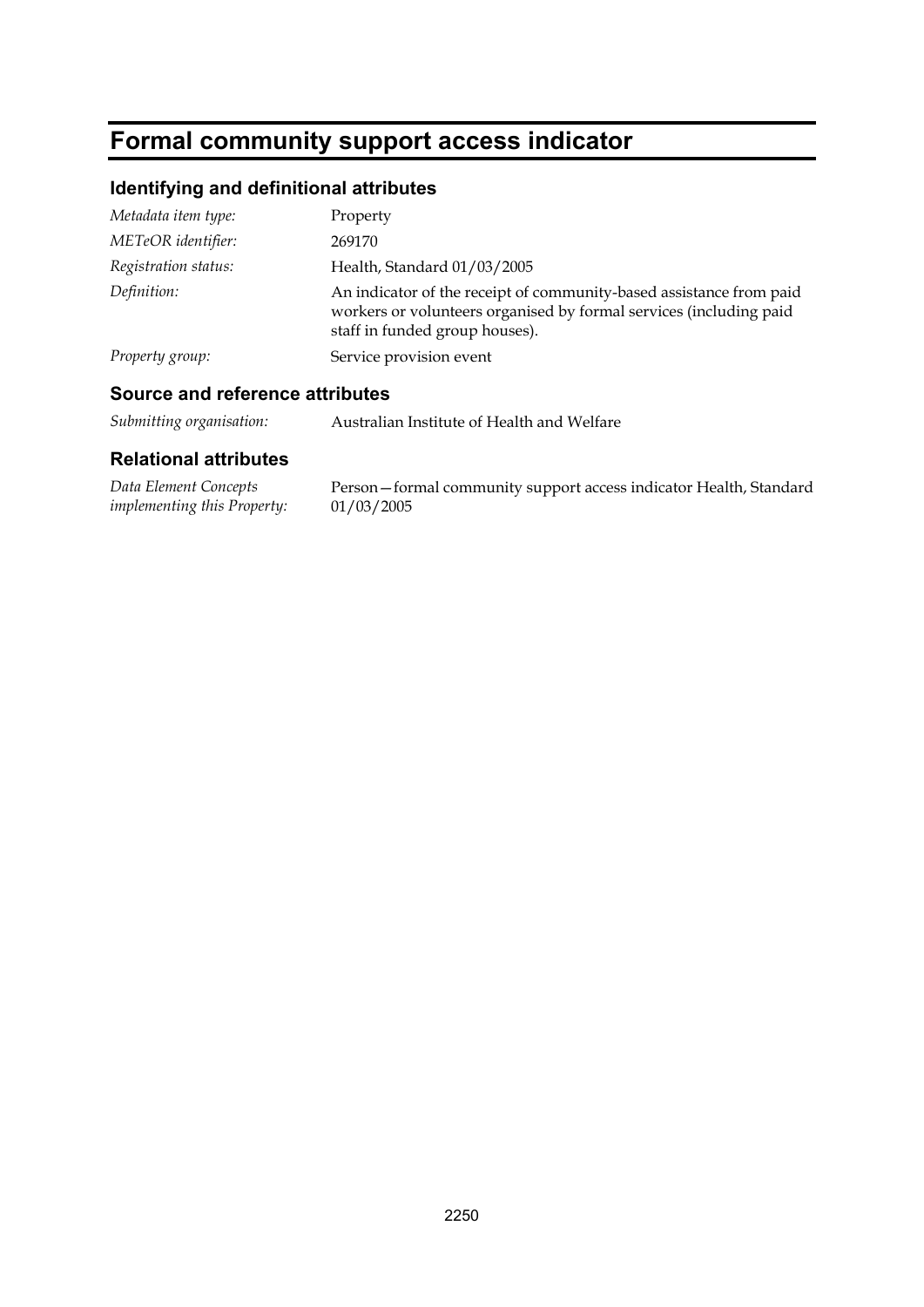# **Full-time equivalent staff**

## **Identifying and definitional attributes**

| Metadata item type:  | Property                                                                                           |
|----------------------|----------------------------------------------------------------------------------------------------|
| METeOR identifier:   | 269172                                                                                             |
| Registration status: | Health, Standard 13/05/2005<br>Community services, Standard 01/03/2005                             |
| Definition:          | Hours actually worked divided by the number of normal hours<br>worked by a full-time staff member. |
| Property group:      | Labour characteristics                                                                             |

#### **Source and reference attributes**

*Submitting organisation:* Australian Institute of Health and Welfare

| Data Element Concepts<br>implementing this Property: | Establishment-full-time equivalent staff (paid) Health, Standard<br>01/03/2005                                              |
|------------------------------------------------------|-----------------------------------------------------------------------------------------------------------------------------|
|                                                      | Establishment-full-time equivalent staff (paid) (administrative and<br>clerical staff) Health, Standard 01/03/2005          |
|                                                      | Establishment-full-time equivalent staff (paid) (carer consultants)<br>Health, Standard 08/12/2004                          |
|                                                      | Establishment-full-time equivalent staff (paid) (consultant<br>psychiatrists and psychiatrists) Health, Standard 08/12/2004 |
|                                                      | Establishment-full-time equivalent staff (paid) (consumer<br>consultants) Health, Standard 08/12/2004                       |
|                                                      | Establishment-full-time equivalent staff (paid) (diagnostic and<br>health professionals) Health, Standard 01/03/2005        |
|                                                      | Establishment-full-time equivalent staff (paid) (domestic and other<br>staff) Health, Standard 01/03/2005                   |
|                                                      | Establishment-full-time equivalent staff (paid) (enrolled nurses)<br>Health, Standard 01/03/2005                            |
|                                                      | Establishment-full-time equivalent staff (paid) (occupational<br>therapists) Health, Standard 08/12/2004                    |
|                                                      | Establishment-full-time equivalent staff (paid) (other diagnostic and<br>health professionals) Health, Standard 08/12/2004  |
|                                                      | Establishment-full-time equivalent staff (paid) (other medical<br>officers) Health, Standard 08/12/2004                     |
|                                                      | Establishment-full-time equivalent staff (paid) (other personal care<br>staff) Health, Standard 01/03/2005                  |
|                                                      | Establishment-full-time equivalent staff (paid) (psychiatry registrars<br>and trainees) Health, Standard 08/12/2004         |
|                                                      | Establishment-full-time equivalent staff (paid) (psychologists)<br>Health, Standard 08/12/2004                              |
|                                                      | Establishment-full-time equivalent staff (paid) (registered nurses)<br>Health, Standard 01/03/2005                          |
|                                                      | Establishment-full-time equivalent staff (paid) (salaried medical<br>officers) Health, Standard 01/03/2005                  |
|                                                      |                                                                                                                             |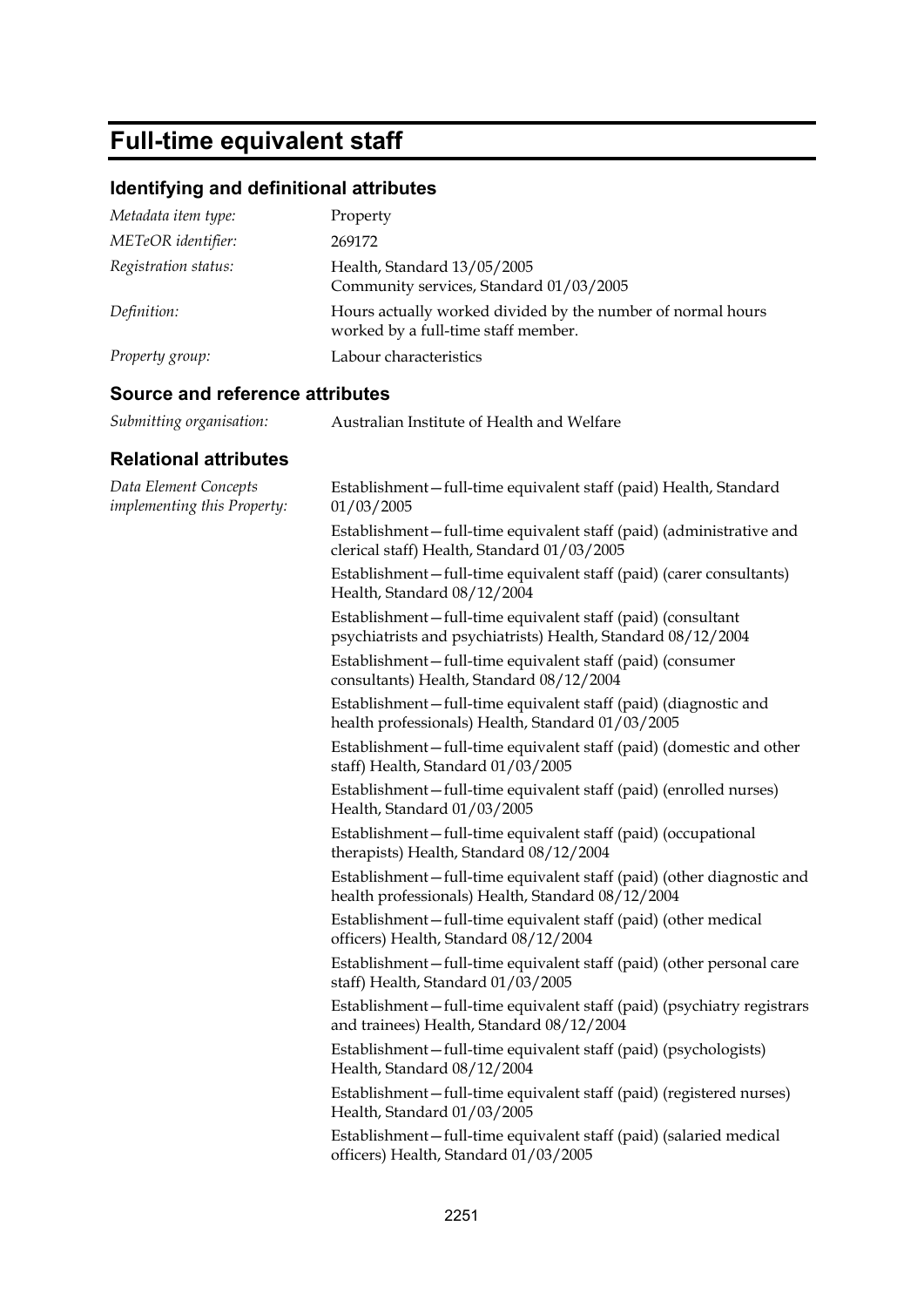Establishment—full-time equivalent staff (paid) (social workers) Health, Standard 08/12/2004

Establishment—full-time equivalent staff (paid) (student nurses) Health, Standard 01/03/2005

Establishment—full-time equivalent staff (paid) (trainee/pupil nurses) Health, Standard 01/03/2005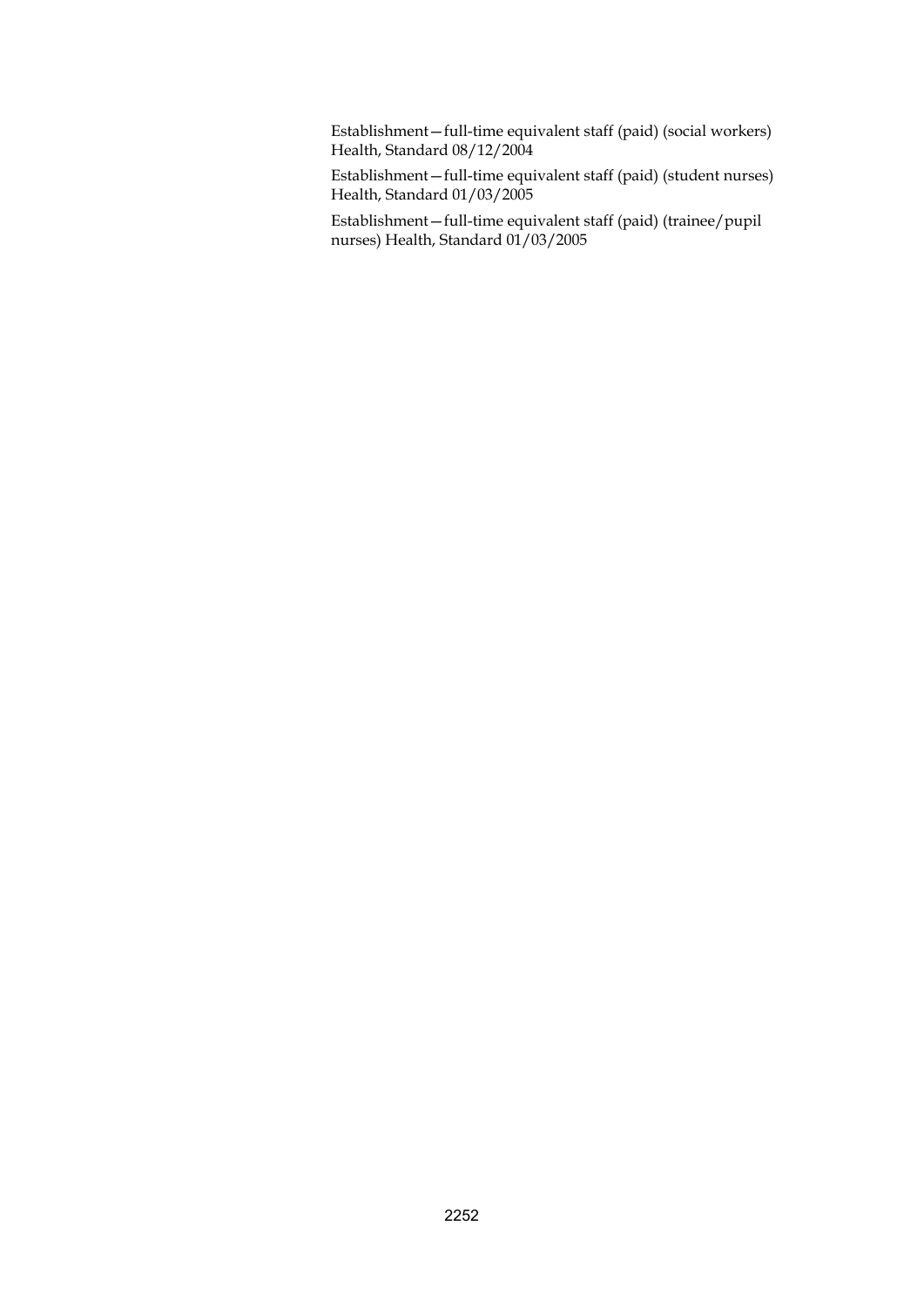# **Functional stress test date**

## **Identifying and definitional attributes**

| Metadata item type:  | Property                                             |
|----------------------|------------------------------------------------------|
| METeOR identifier:   | 347049                                               |
| Registration status: | Health, Standard 01/10/2008                          |
| Definition:          | The date when a functional stress test is performed. |
| Property group:      | Health and wellbeing                                 |

### **Relational attributes**

*Data Element Concepts implementing this Property:*

Functional stress test—test date Health, Standard 01/10/2008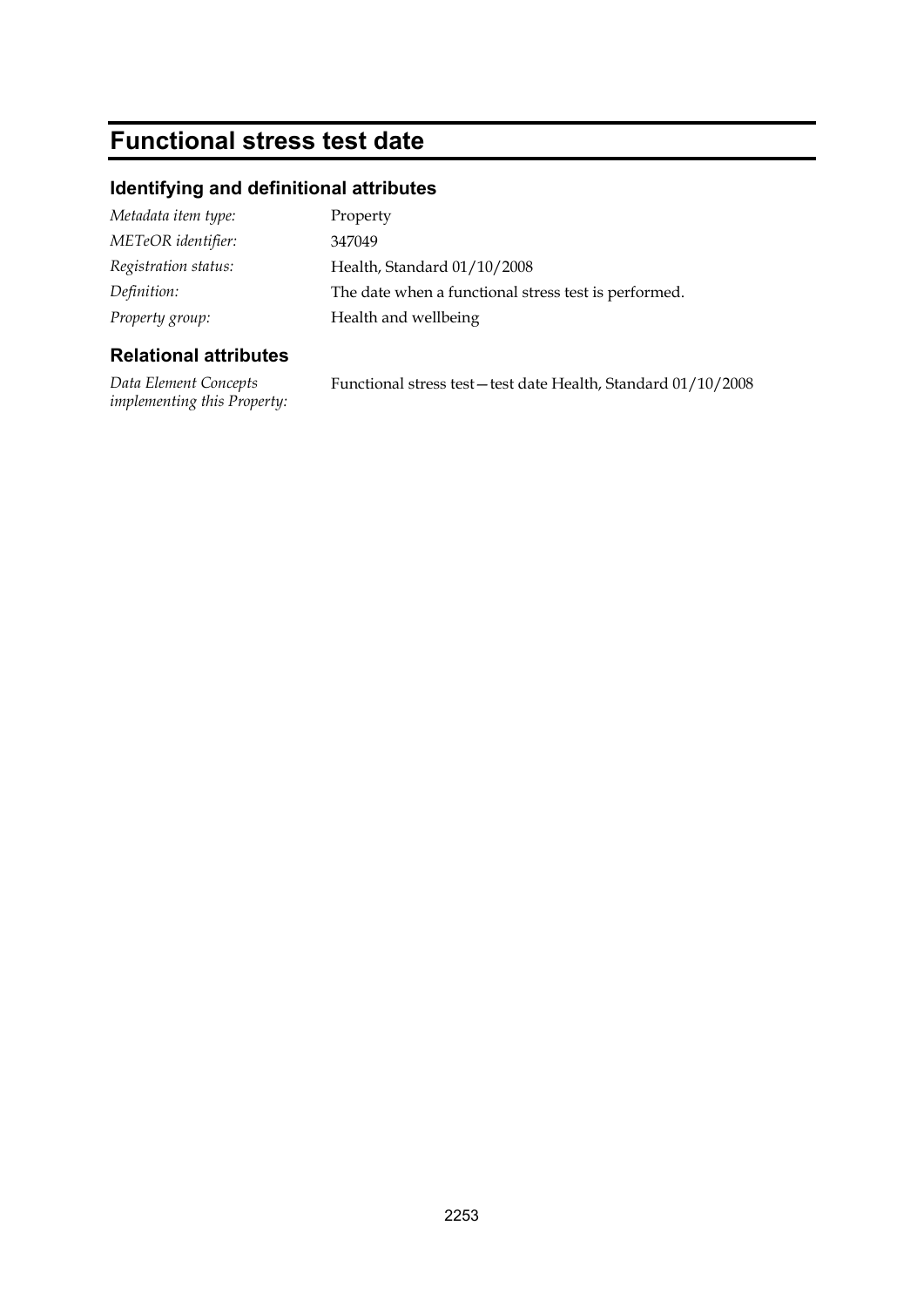# **Functional stress test element**

## **Identifying and definitional attributes**

| Metadata item type:                                  | Property                                                                                                 |
|------------------------------------------------------|----------------------------------------------------------------------------------------------------------|
| METeOR identifier:                                   | 356901                                                                                                   |
| Registration status:                                 | Health, Standard 01/10/2008                                                                              |
| Definition:                                          | The element used to monitor the changes in heart function that<br>occur during a functional stress test. |
| Property group:                                      | Service provision event                                                                                  |
| <b>Relational attributes</b>                         |                                                                                                          |
| Related metadata references:                         | Supersedes <b>Functional stress test element</b> Health, Superseded<br>01/10/2008                        |
| Data Element Concepts<br>implementing this Property: | Functional stress test-functional stress test element Health,<br>Standard 01/10/2008                     |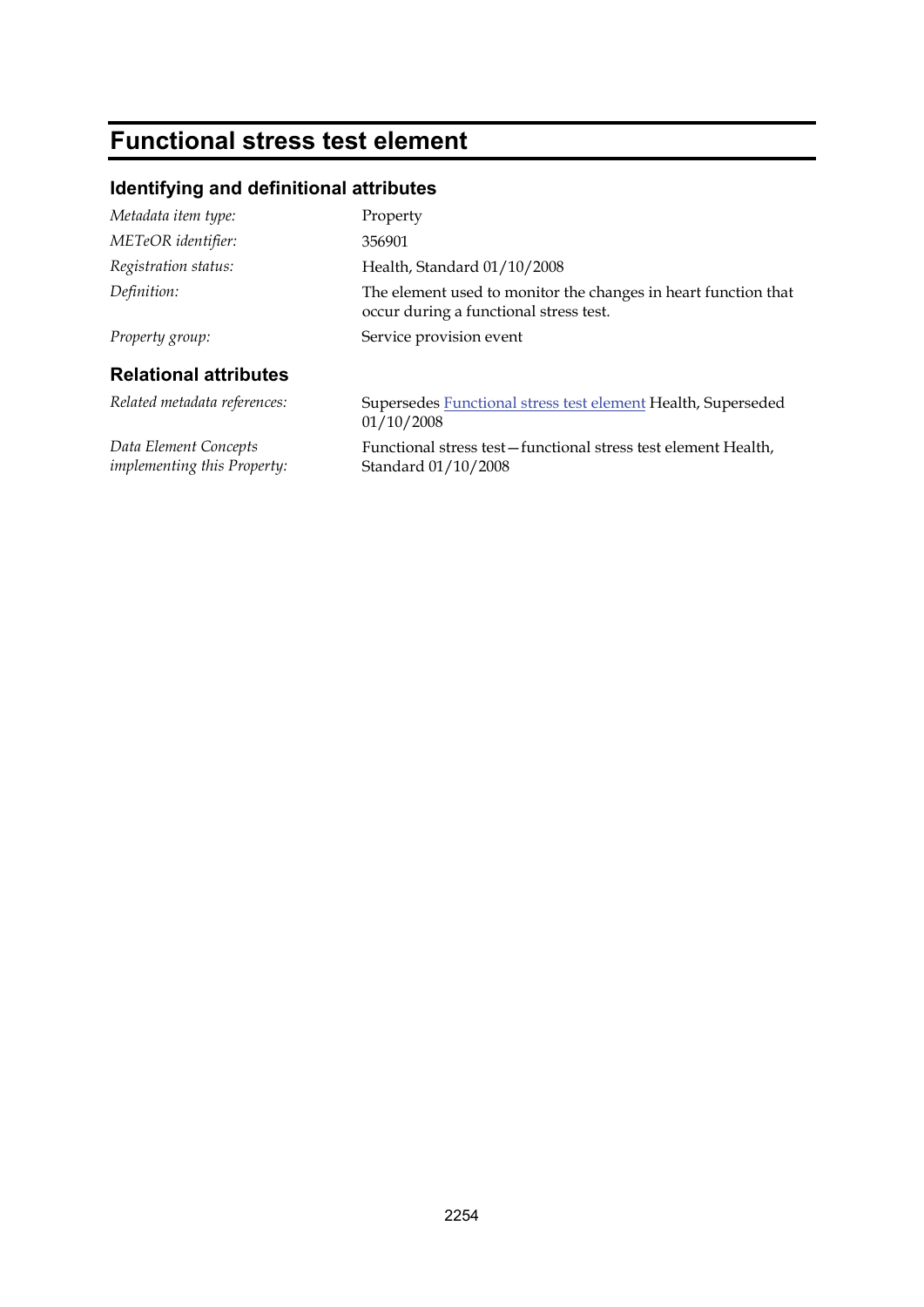# **Functional stress test performed indicator**

### **Identifying and definitional attributes**

| Property                                                        |
|-----------------------------------------------------------------|
| 347692                                                          |
| Health, Standard 01/10/2008                                     |
| An indicator of whether a functional stress test was performed. |
| Health and wellbeing                                            |
|                                                                 |

### **Relational attributes**

*Data Element Concepts implementing this Property:* Person—functional stress test performed indicator Health, Standard 01/10/2008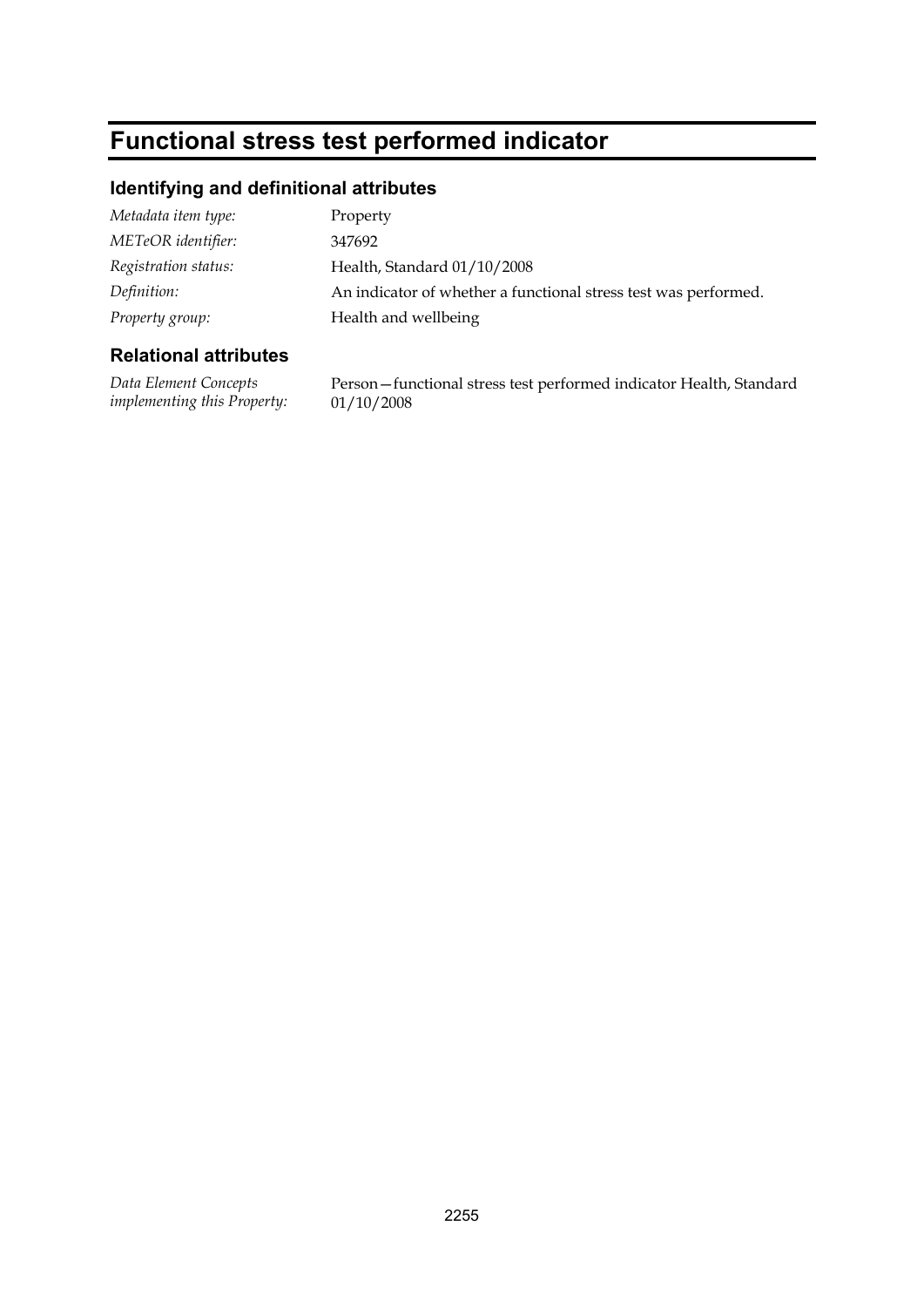# **Funding eligibility indicator**

#### **Identifying and definitional attributes**

| Metadata item type:  | Property                                       |
|----------------------|------------------------------------------------|
| METeOR identifier:   | 269120                                         |
| Registration status: | Health, Standard 01/03/2005                    |
| Definition:          | Whether eligible services are actually funded. |
| Property group:      | Funding characteristics                        |

#### **Source and reference attributes**

*Submitting organisation:* Australian Institute of Health and Welfare

#### **Relational attributes**

*Data Element Concepts implementing this Property:*

Episode of care—funding eligibility indicator Health, Standard  $01/03/2005$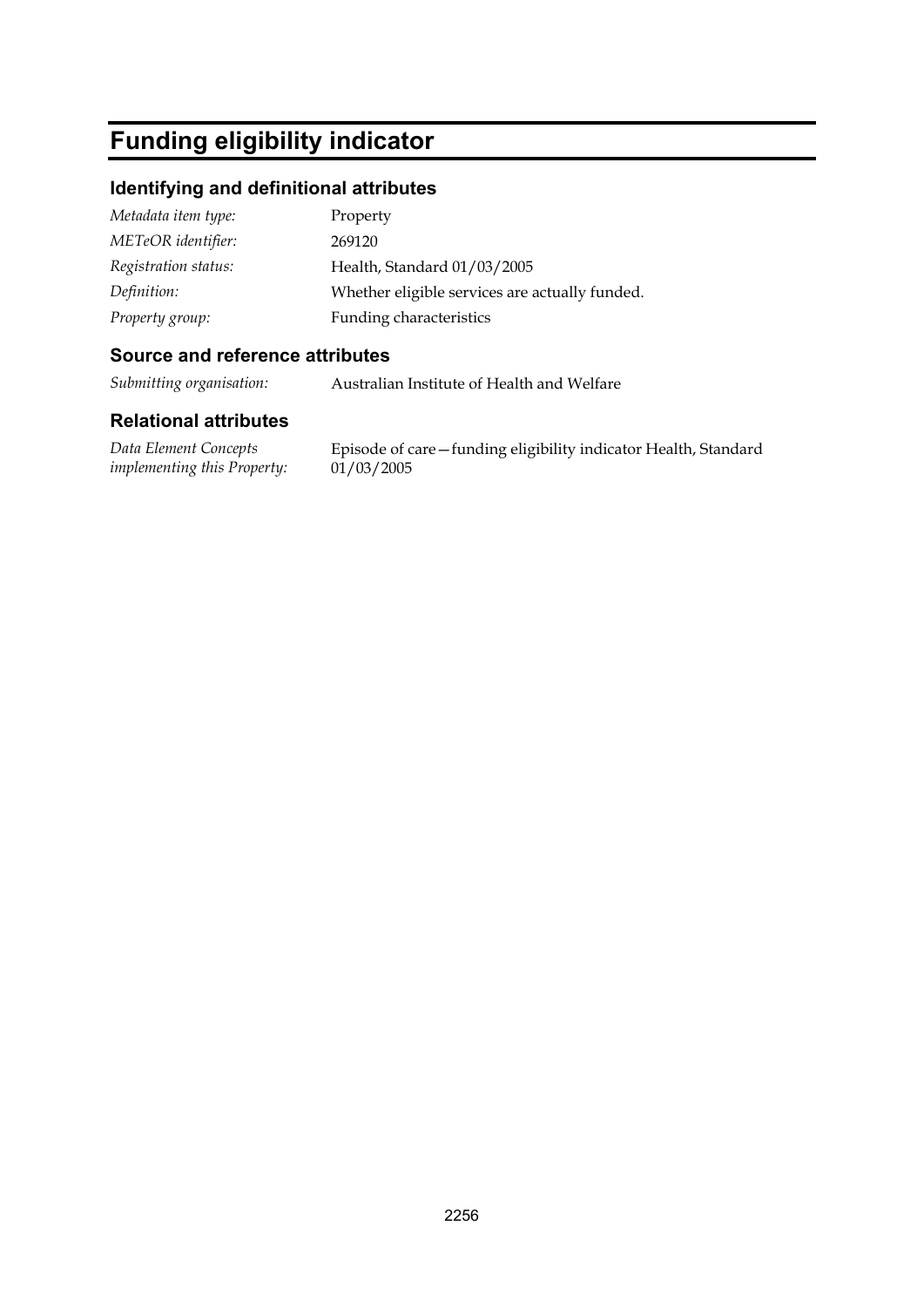# **Geographic location**

## **Identifying and definitional attributes**

| Metadata item type:  | Property                                                                                                         |
|----------------------|------------------------------------------------------------------------------------------------------------------|
| METeOR identifier:   | 269234                                                                                                           |
| Registration status: | Health, Standard 01/03/2005<br>Community services, Standard 01/03/2005<br>Housing assistance, Retired 10/02/2006 |
| Definition:          | A description of physical location.                                                                              |
| Property group:      | Location characteristics                                                                                         |

### **Source and reference attributes**

| Submitting organisation: | Australian Institute of Health and Welfare |
|--------------------------|--------------------------------------------|
|                          |                                            |

| Data Element Concepts              | Establishment - geographic location Health, Standard 01/03/2005              |
|------------------------------------|------------------------------------------------------------------------------|
| <i>implementing this Property:</i> | Service delivery outlet - geographic location Health, Standard<br>01/03/2005 |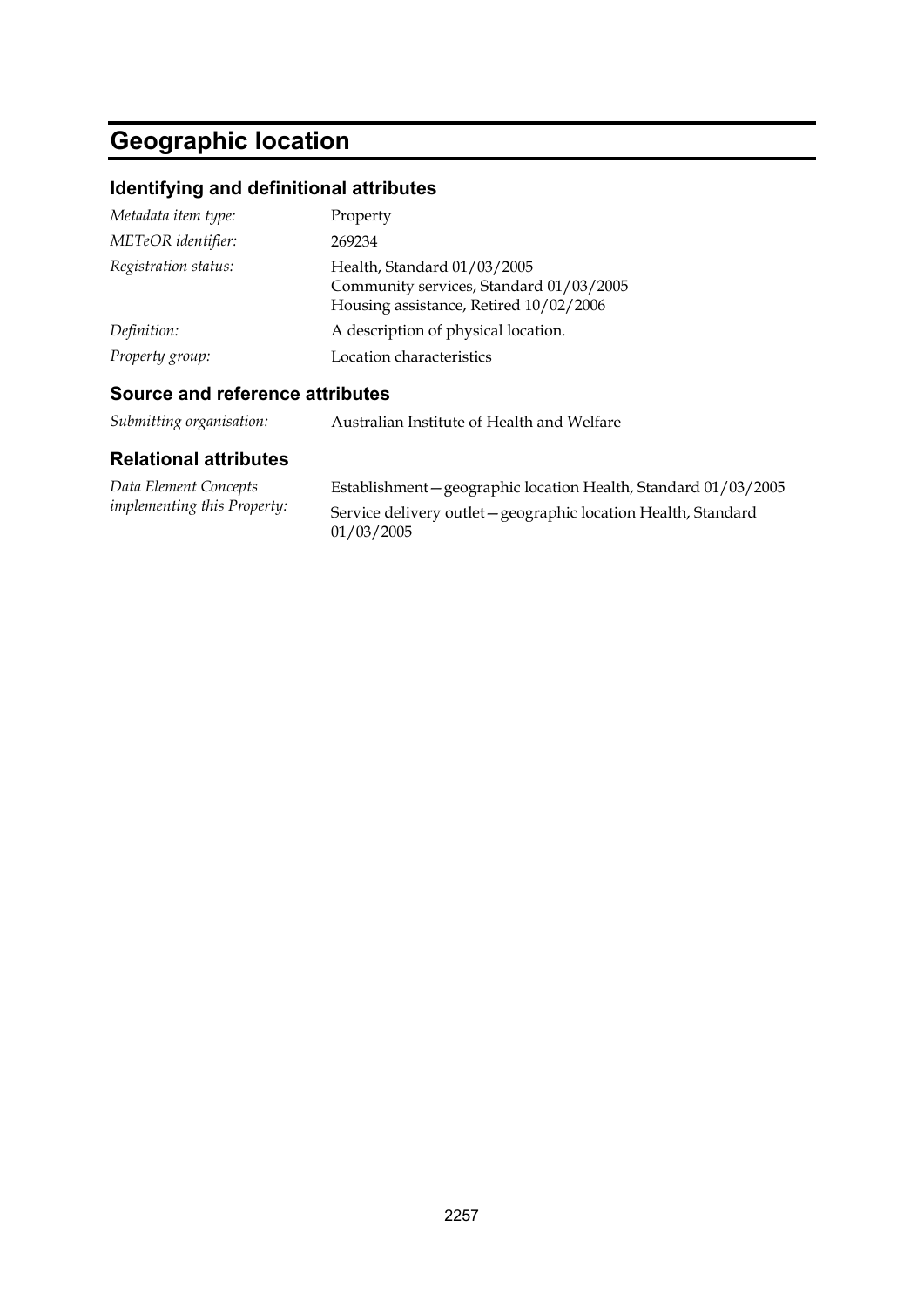# **Gestational age**

## **Identifying and definitional attributes**

| Metadata item type:                                  | Property                                                                                |
|------------------------------------------------------|-----------------------------------------------------------------------------------------|
| METeOR identifier:                                   | 324353                                                                                  |
| Registration status:                                 | Health, Standard 02/12/2009                                                             |
| Definition:                                          | The period of development of a product of conception from the<br>time of fertilisation. |
| Property group:                                      | Health and wellbeing                                                                    |
| <b>Relational attributes</b>                         |                                                                                         |
| Related metadata references:                         | Supersedes Estimated gestational age Health, Superseded<br>02/12/2009                   |
| Data Element Concepts<br>implementing this Property: | Product of conception - gestational age Health, Standard<br>02/12/2009                  |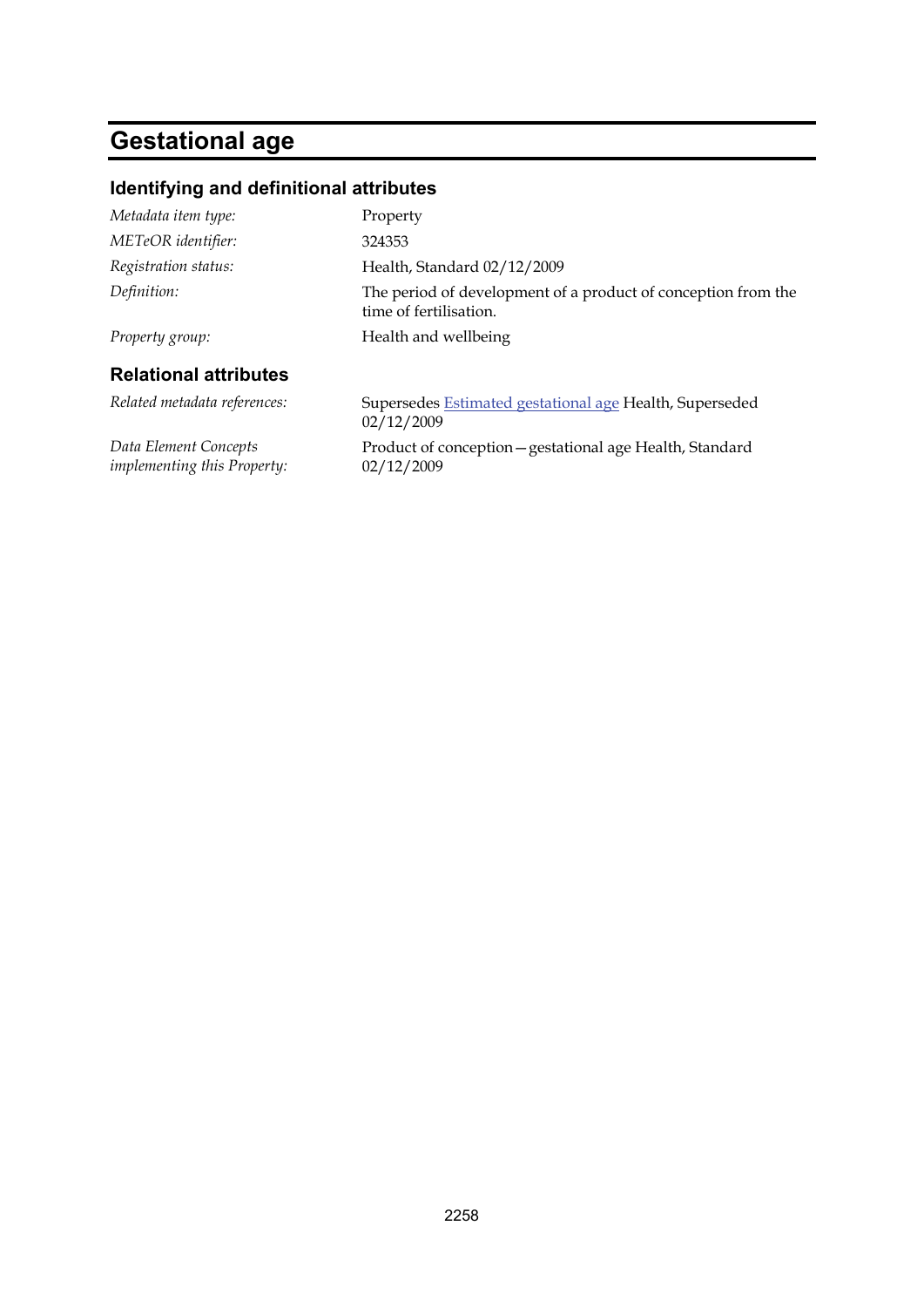# **Given name**

## **Identifying and definitional attributes**

| Metadata item type:  | Property                                                                                                          |
|----------------------|-------------------------------------------------------------------------------------------------------------------|
| METeOR identifier:   | 269222                                                                                                            |
| Registration status: | Health, Standard 01/03/2005<br>Community services, Standard 01/03/2005<br>Housing assistance, Standard 22/10/2005 |
| Definition:          | A designation for an individual within the family group or by which<br>the individual is socially identified.     |
| Property group:      | Name characteristics                                                                                              |

### **Source and reference attributes**

| Submitting organisation: | Australian Institute of Health and Welfare |
|--------------------------|--------------------------------------------|
|--------------------------|--------------------------------------------|

| Data Element Concepts              | Person (name) - given name Health, Standard 01/03/2005 |
|------------------------------------|--------------------------------------------------------|
| <i>implementing this Property:</i> | Community services, Standard 01/03/2005                |
|                                    | Housing assistance, Standard 01/08/2005                |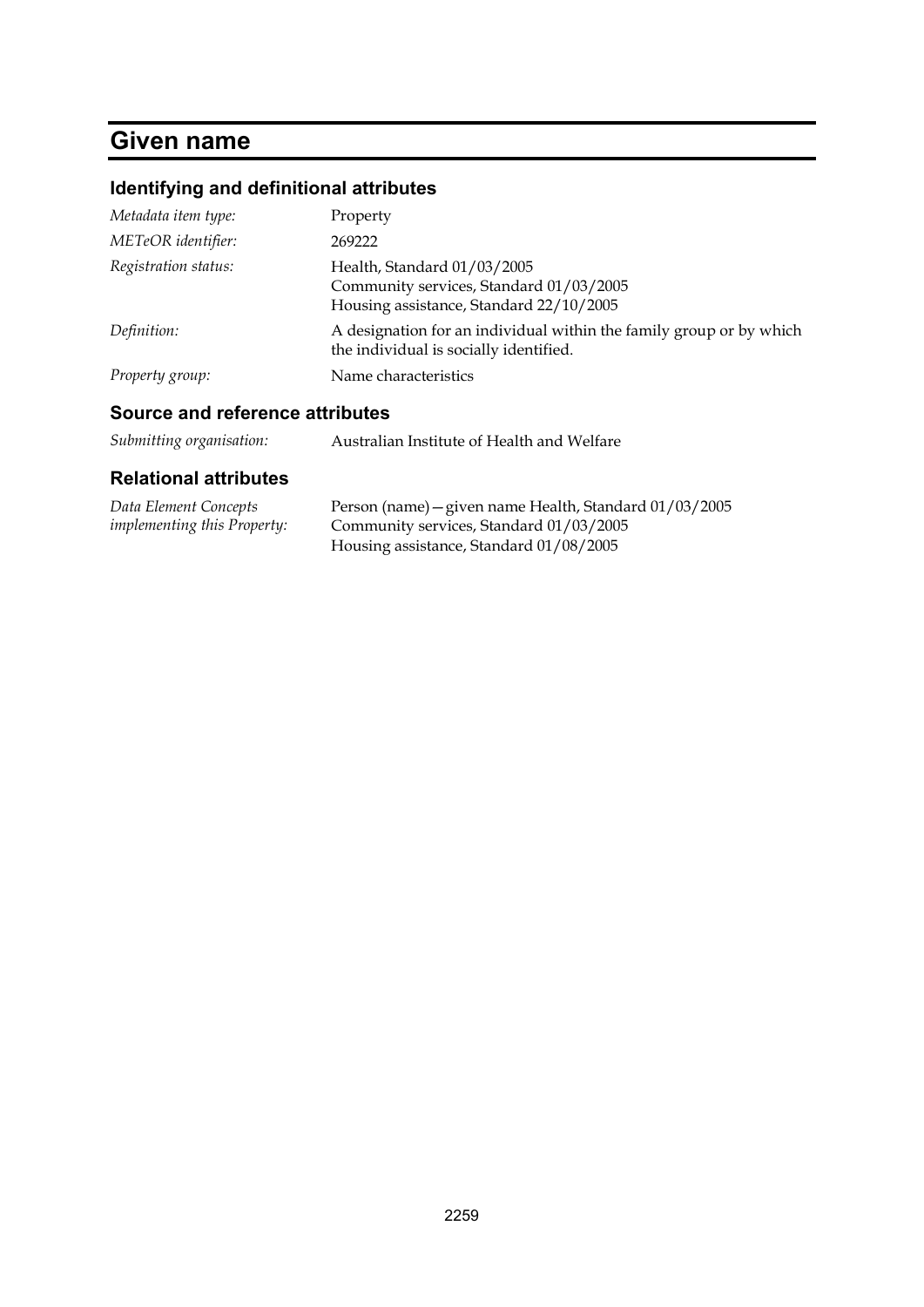## **Given name sequence number**

## **Identifying and definitional attributes**

| Metadata item type:  | Property                                                               |
|----------------------|------------------------------------------------------------------------|
| METeOR identifier:   | 287587                                                                 |
| Registration status: | Health, Standard 04/05/2005<br>Community services, Standard 30/09/2005 |
| Definition:          | An order of given name or initials.                                    |
| Property group:      | Name characteristics                                                   |

### **Source and reference attributes**

*Submitting organisation:* Australian Institute of Health and Welfare

| Data Element Concepts              | Person (name) – given name sequence number Health, Standard |
|------------------------------------|-------------------------------------------------------------|
| <i>implementing this Property:</i> | 04/05/2005                                                  |
|                                    | Community services, Standard 30/09/2005                     |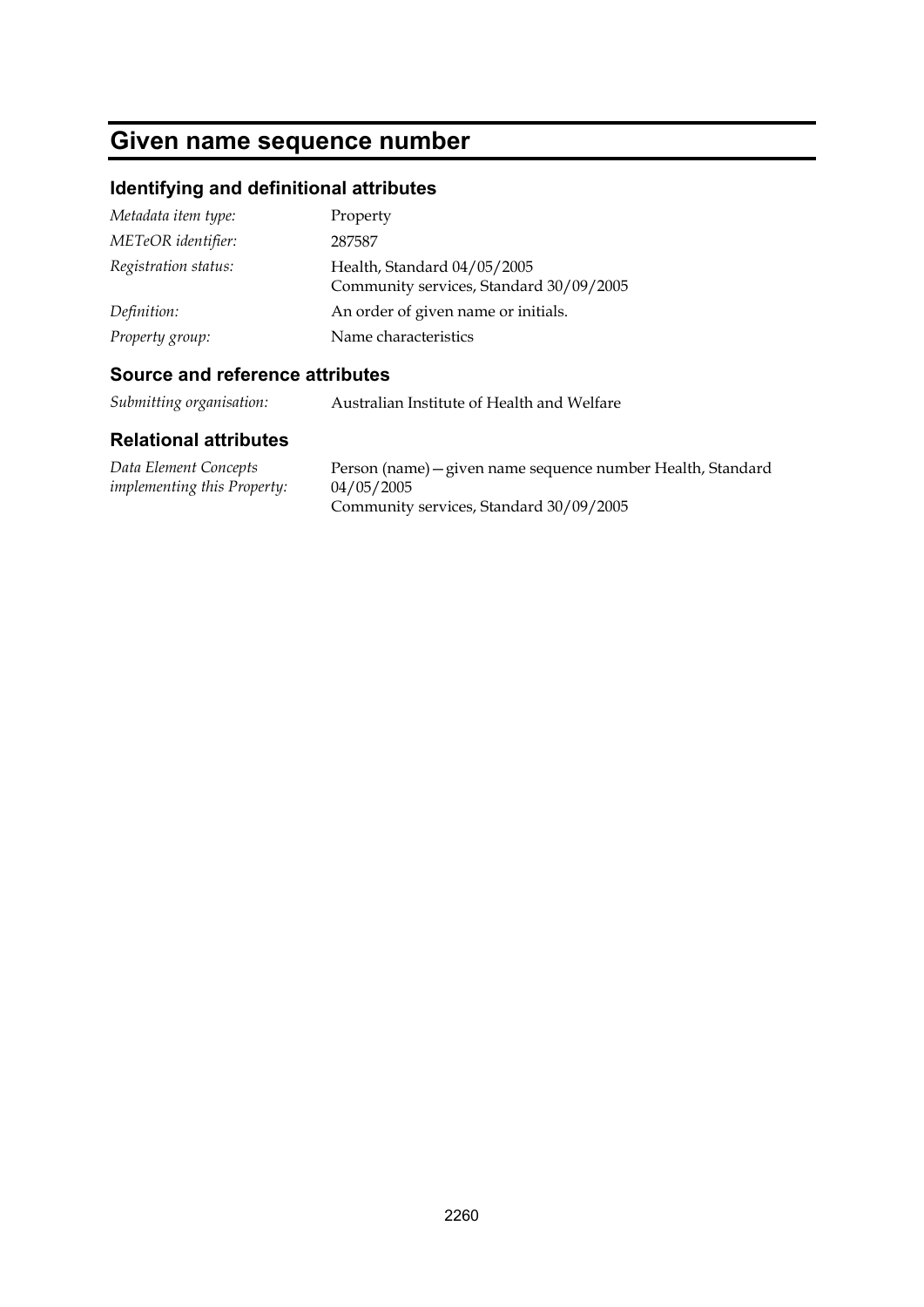# **Glycoprotein IIb/IIIa receptor antagonist therapy status**

### **Identifying and definitional attributes**

| Metadata item type:  | Property                                                                         |
|----------------------|----------------------------------------------------------------------------------|
| METeOR identifier:   | 285107                                                                           |
| Registration status: | Health, Standard 04/06/2004                                                      |
| Definition:          | An indicator of the use of glycoprotein IIb/IIIa receptor antagonist<br>therapy. |
| Property group:      | Health and wellbeing                                                             |

#### **Source and reference attributes**

*Submitting organisation:* Australian Institute of Health and Welfare

| Data Element Concepts              | Person - glycoprotein IIb/IIIa receptor antagonist status Health, |
|------------------------------------|-------------------------------------------------------------------|
| <i>implementing this Property:</i> | Standard 04/06/2004                                               |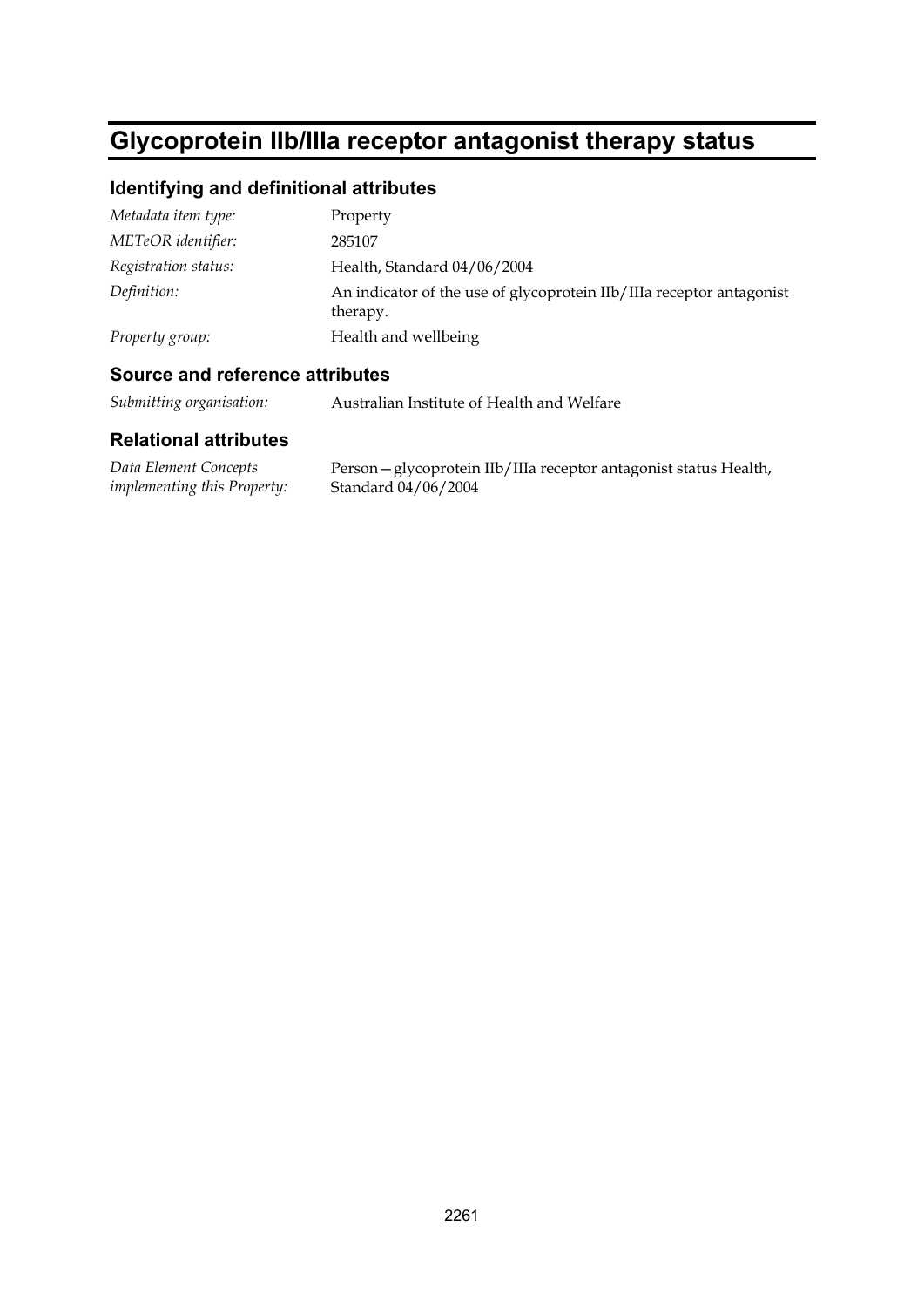# **Glycosylated haemoglobin level**

## **Identifying and definitional attributes**

| Metadata item type:  | Property                                    |
|----------------------|---------------------------------------------|
| Synonymous names:    | HbA1c                                       |
| METeOR identifier:   | 269273                                      |
| Registration status: | Health, Standard 01/03/2005                 |
| Definition:          | An indicator of the level of blood glucose. |
| Property group:      | Health and wellbeing                        |

#### **Source and reference attributes**

*Submitting organisation:* Australian Institute of Health and Welfare

| Data Element Concepts              | Person - glycosylated haemoglobin level Health, Standard |
|------------------------------------|----------------------------------------------------------|
| <i>implementing this Property:</i> | 01/03/2005                                               |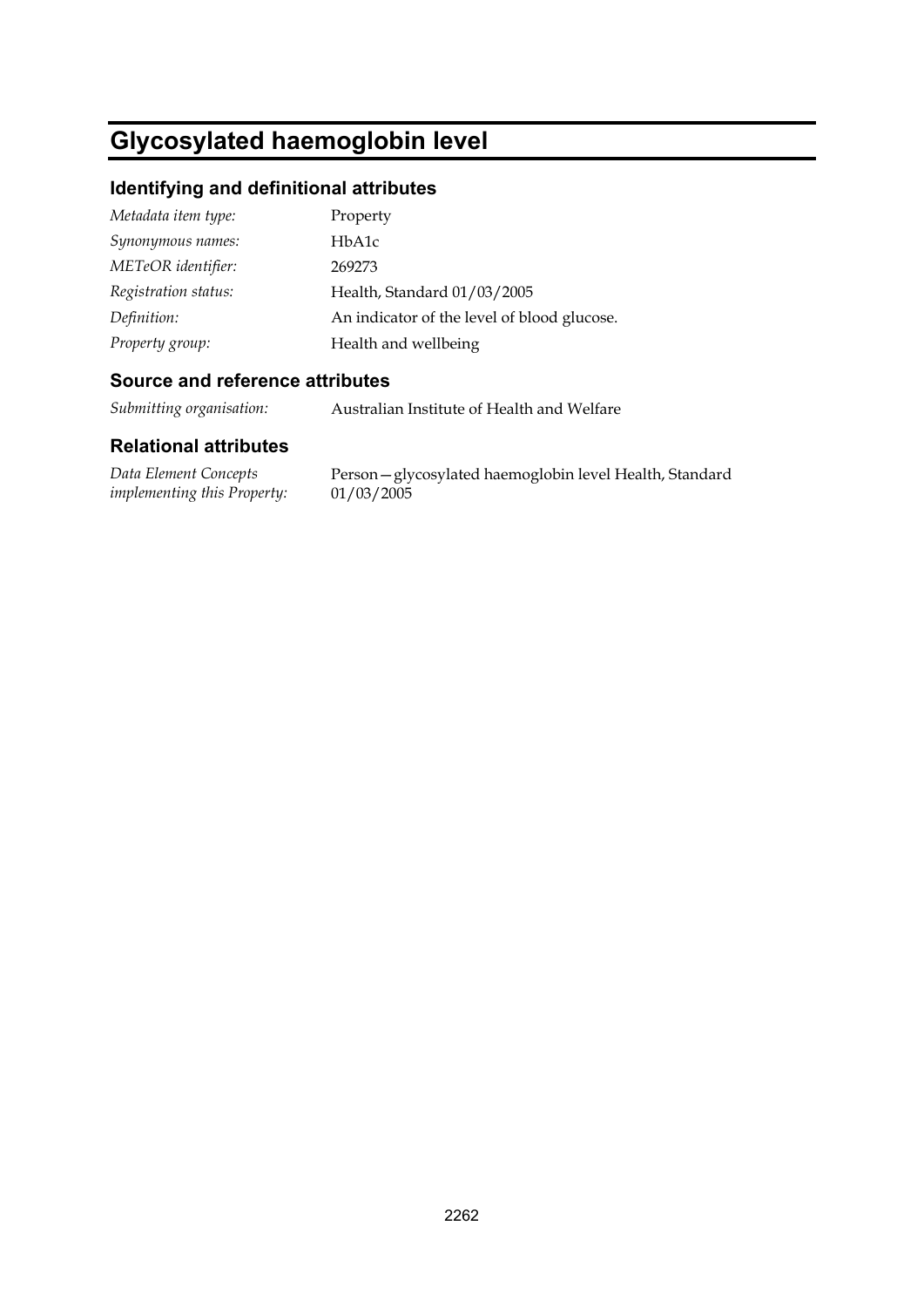# **Goal of care**

### **Identifying and definitional attributes**

| Metadata item type:  | Property                              |
|----------------------|---------------------------------------|
| METeOR identifier:   | 269203                                |
| Registration status: | Health, Standard 01/03/2005           |
| Definition:          | The expected outcome of planned care. |
| Property group:      | Service provision event               |

#### **Source and reference attributes**

*Submitting organisation:* Australian Institute of Health and Welfare

#### **Relational attributes**

*Data Element Concepts implementing this Property:*

Community nursing service episode—goal of care Health, Standard 01/03/2005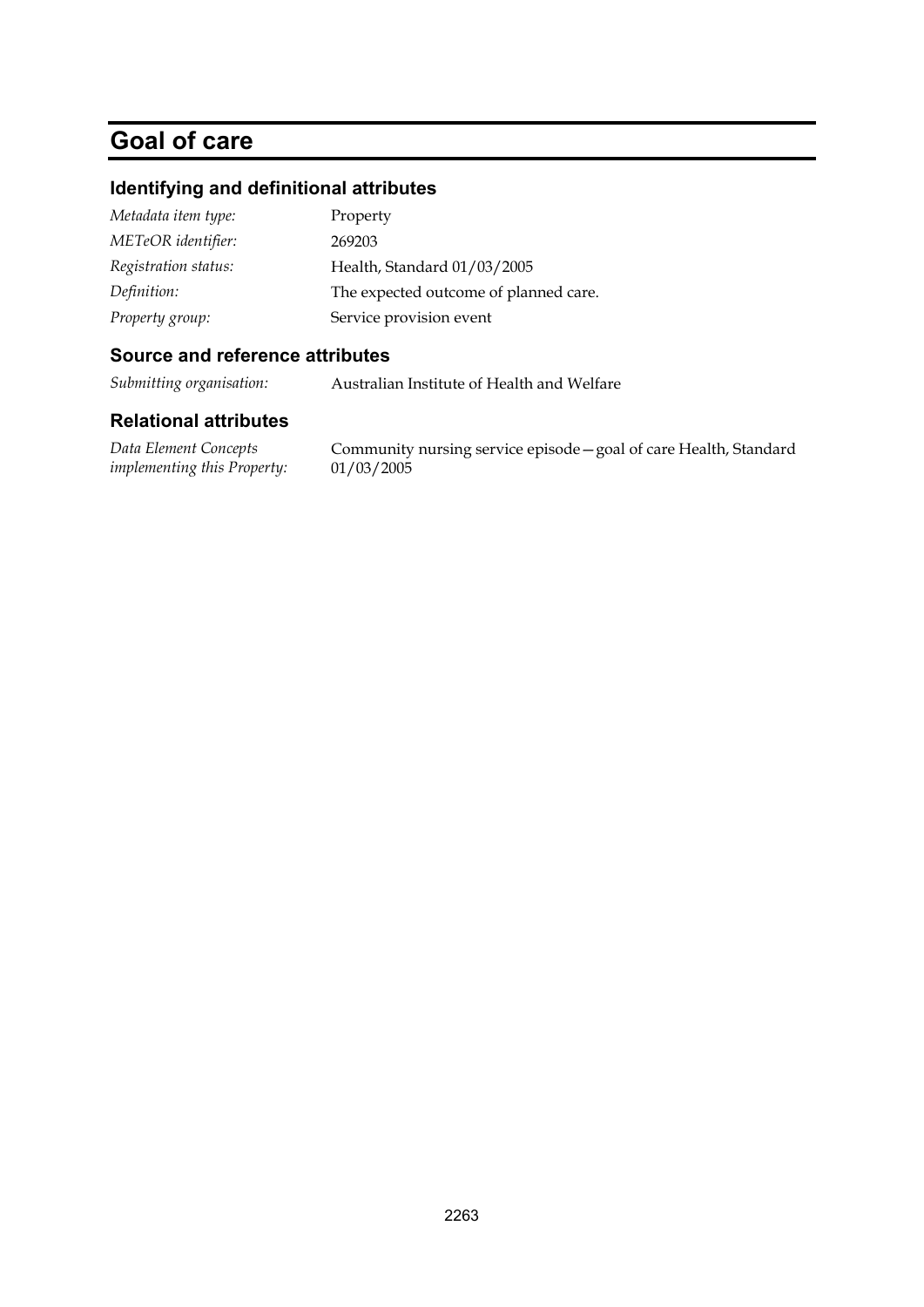# **Government funding identifier**

## **Identifying and definitional attributes**

| Metadata item type:  | Property                                                                                                                   |
|----------------------|----------------------------------------------------------------------------------------------------------------------------|
| METeOR identifier:   | 269238                                                                                                                     |
| Registration status: | Health, Standard 01/03/2005<br>Community services, Standard 31/08/2007                                                     |
| Definition:          | An identifier allocated by a government department for the purpose<br>of identifying those eligible for specific services. |
| Property group:      | Identifier characteristics                                                                                                 |

## **Source and reference attributes**

| Submitting organisation:<br>Australian Institute of Health and Welfare |
|------------------------------------------------------------------------|
|------------------------------------------------------------------------|

| Data Element Concepts              | Person - government funding identifier Health, Standard 01/03/2005 |
|------------------------------------|--------------------------------------------------------------------|
| <i>implementing this Property:</i> | Community services, Standard 31/08/2007                            |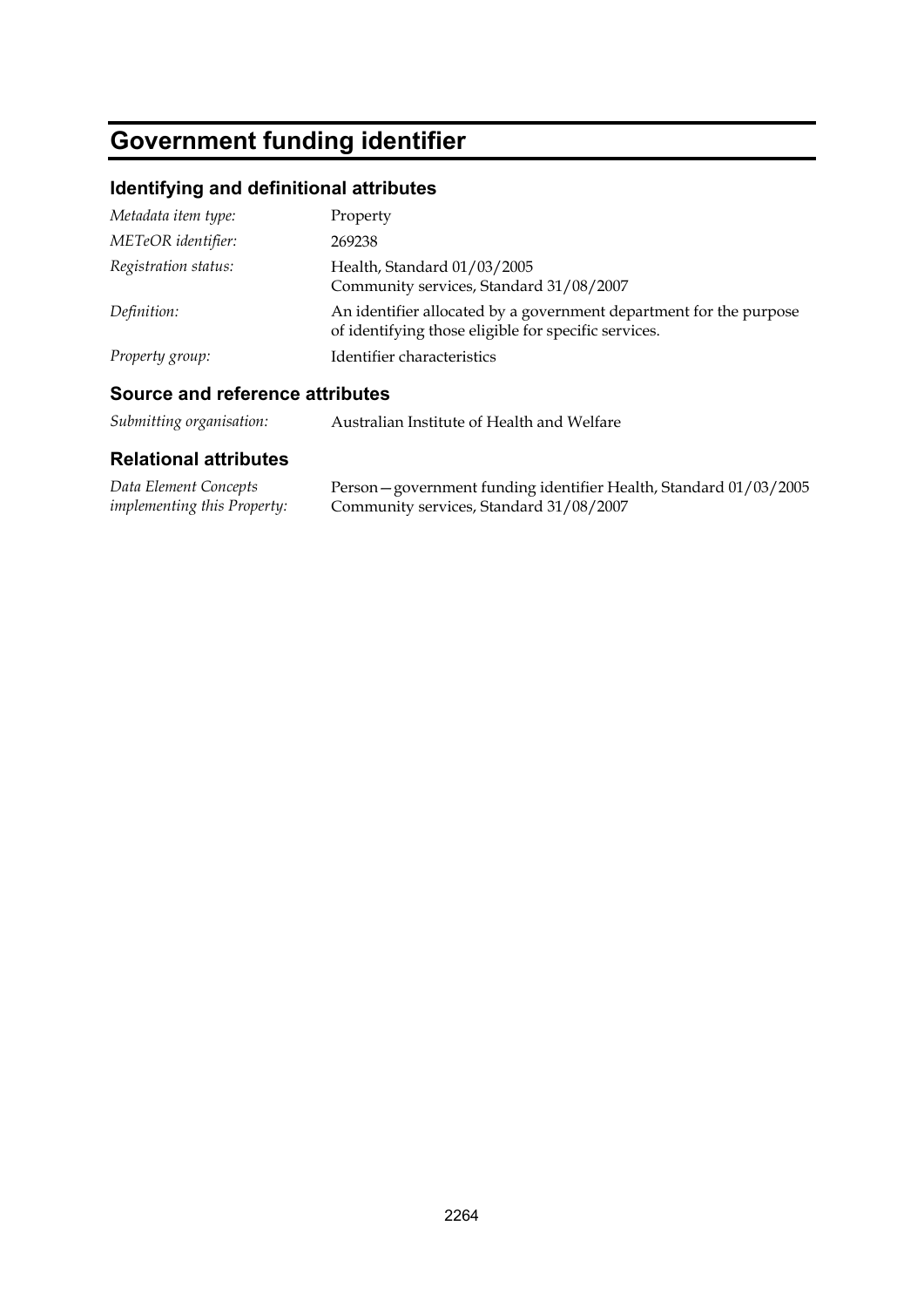# **Gross capital expenditure**

## **Identifying and definitional attributes**

| Metadata item type:  | Property                                                                          |
|----------------------|-----------------------------------------------------------------------------------|
| METeOR identifier:   | 269024                                                                            |
| Registration status: | Health, Standard 01/03/2005<br>Housing assistance, Standard 10/02/2006            |
| Definition:          | Expenditure on the acquisition or enhancement of a <b>non-financial</b><br>asset. |
| Property group:      | Financial characteristics                                                         |

### **Collection and usage attributes**

| Guide for use: | National health data dictionary specific:                                                                                                                                                                                                                                                                                                                                                                                                                   |
|----------------|-------------------------------------------------------------------------------------------------------------------------------------------------------------------------------------------------------------------------------------------------------------------------------------------------------------------------------------------------------------------------------------------------------------------------------------------------------------|
|                | Gross capital expenditure is capital expenditure as reported by the<br>particular establishment having regard to state health authority and<br>other authoritative guidelines as to the differentiation between capital<br>and recurrent expenditure. (A concise indication of the basis on which<br>capital and recurrent expenditure have been differentiated is to form<br>part of national minimum data sets).                                          |
|                | National housing assistance data dictionary specific:                                                                                                                                                                                                                                                                                                                                                                                                       |
|                | Expenditure on the acquisition or enhancement of an asset (excluding<br>financial assets). A non-financial asset is an entity functioning as a<br>store of value, over which ownership may be derived over a period of<br>time, and which is not a financial asset. Capital includes: acquisitions<br>(purchase of properties); construction costs; redevelopment and<br>improvement (of properties); land acquisitions and development;<br>joint ventures. |

#### **Source and reference attributes**

| Submitting organisation:                                    | National minimum data set working parties                                                                                       |
|-------------------------------------------------------------|---------------------------------------------------------------------------------------------------------------------------------|
| <b>Relational attributes</b>                                |                                                                                                                                 |
| Data Element Concepts<br><i>implementing this Property:</i> | Establishment – gross capital expenditure (accrual accounting)<br>Health, Standard 01/03/2005                                   |
|                                                             | Establishment - gross capital expenditure (accrual accounting)<br>(buildings and building services) Health, Standard 01/03/2005 |
|                                                             | Establishment-gross capital expenditure (accrual accounting)<br>(constructions) Health, Standard 01/03/2005                     |
|                                                             | Establishment-gross capital expenditure (accrual accounting)<br>(equipment) Health, Standard 01/03/2005                         |
|                                                             | Establishment – gross capital expenditure (accrual accounting)<br>(information technology) Health, Standard 01/03/2005          |
|                                                             | Establishment – gross capital expenditure (accrual accounting)<br>(intangible assets) Health, Standard 01/03/2005               |
|                                                             | Establishment-gross capital expenditure (accrual accounting) (land)<br>Health, Standard 01/03/2005                              |
|                                                             | Establishment - gross capital expenditure (accrual accounting) (major<br>medical equipment) Health, Standard 01/03/2005         |
|                                                             |                                                                                                                                 |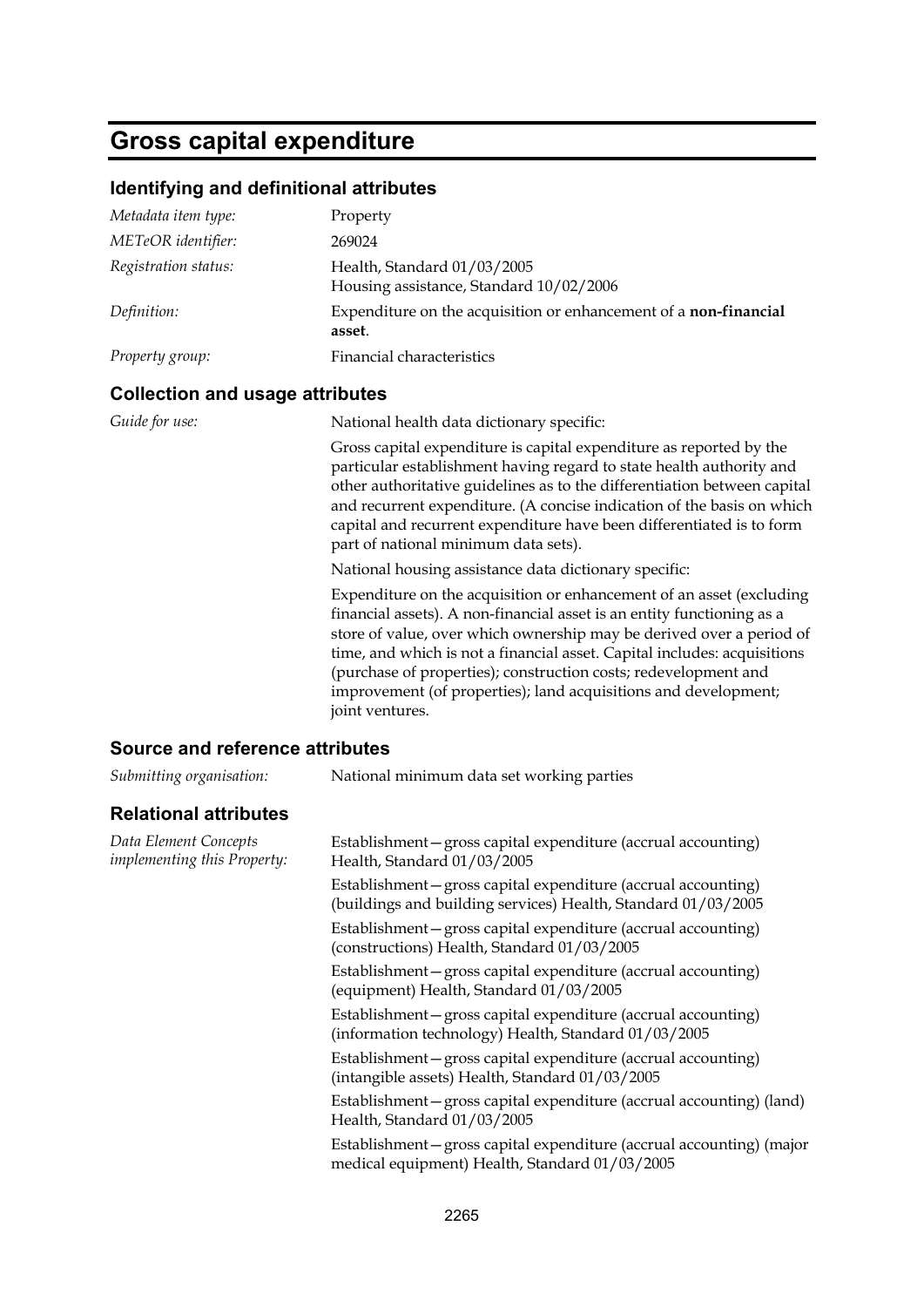Establishment—gross capital expenditure (accrual accounting) (other equipment) Health, Standard 01/03/2005

Establishment—gross capital expenditure (accrual accounting) (transport) Health, Standard 01/03/2005

Establishment—gross capital expenditure (computer equipment/installations) Health, Standard 01/03/2005

Establishment—gross capital expenditure (intangible assets) Health, Standard 01/03/2005

Establishment—gross capital expenditure (land and buildings) Health, Standard 01/03/2005

Establishment—gross capital expenditure (major medical equipment) Health, Standard 01/03/2005

Establishment—gross capital expenditure (other capital expenditure) Health, Standard 01/03/2005

Establishment—gross capital expenditure (plant and other equipment) Health, Standard 01/03/2005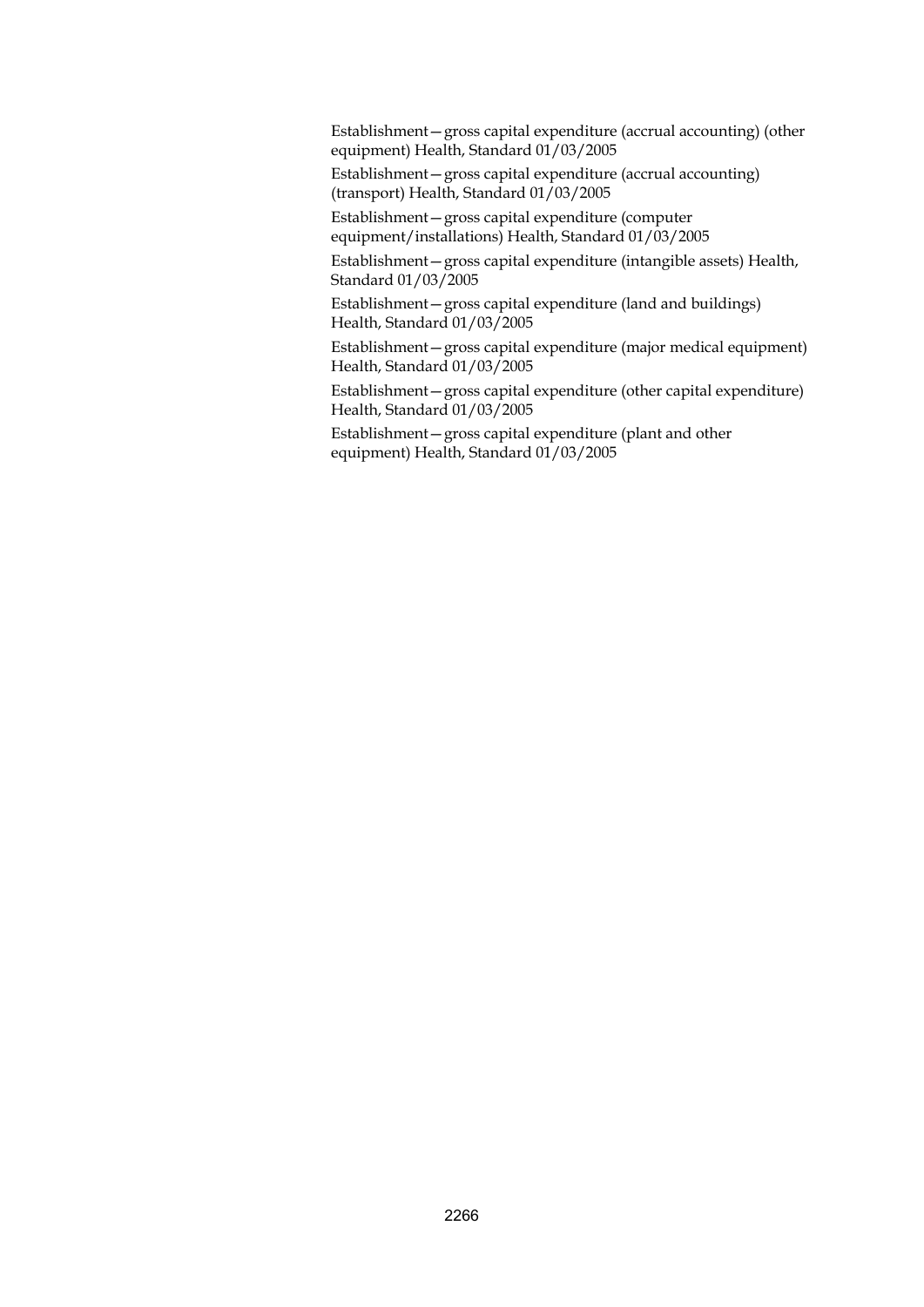# **Gross income**

## **Identifying and definitional attributes**

| Metadata item type:  | Property                                                                  |
|----------------------|---------------------------------------------------------------------------|
| METeOR identifier:   | 269270                                                                    |
| Registration status: | Health, Standard 04/05/2005<br>Housing assistance, Standard 01/03/2005    |
| Definition:          | The total income before business and tax deductions are accounted<br>for. |
| Property group:      | Financial characteristics                                                 |

## **Source and reference attributes**

| Origin: | Australian taxation office 2004. Definitions. Australian taxation office, |
|---------|---------------------------------------------------------------------------|
|         | Canberra. Viewed 22 October 2004                                          |

| Data Element Concepts              | Household – gross income Health, Standard 15/12/2005 |
|------------------------------------|------------------------------------------------------|
| <i>implementing this Property:</i> | Housing assistance, Retired 10/02/2006               |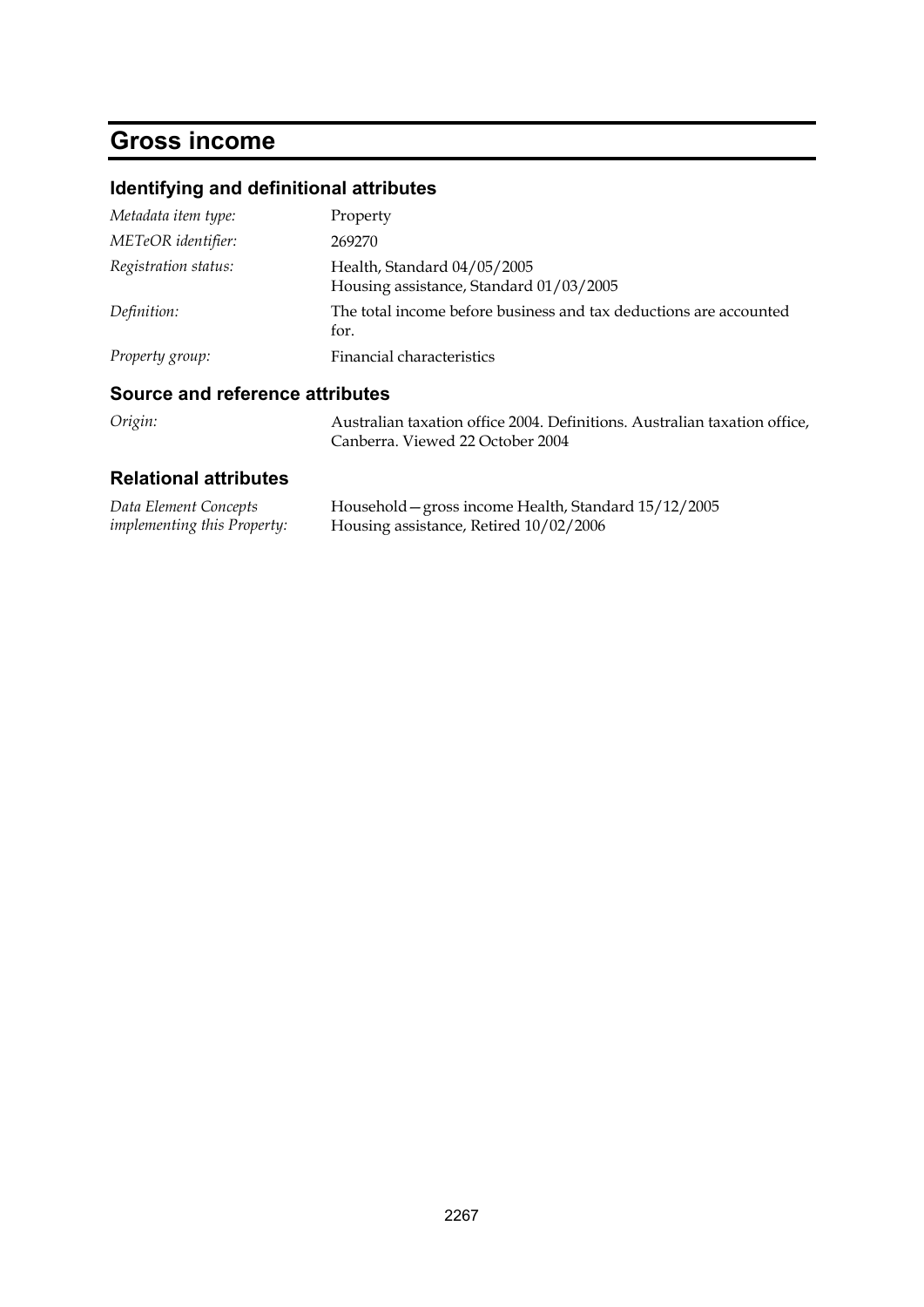# **Group session status**

## **Identifying and definitional attributes**

| Metadata item type:  | Property                                                                                               |
|----------------------|--------------------------------------------------------------------------------------------------------|
| METeOR identifier:   | 294406                                                                                                 |
| Registration status: | Health, Standard 17/05/2005                                                                            |
| Definition:          | An indicator of services, care or assistance simultaneously being<br>provided to more than one person. |
| Property group:      | Service provision event                                                                                |

### **Source and reference attributes**

*Submitting organisation:* Australian Institute of Health and Welfare

| Data Element Concepts              | Service contact – group session status Health, Standard 04/05/2005 |
|------------------------------------|--------------------------------------------------------------------|
| <i>implementing this Property:</i> |                                                                    |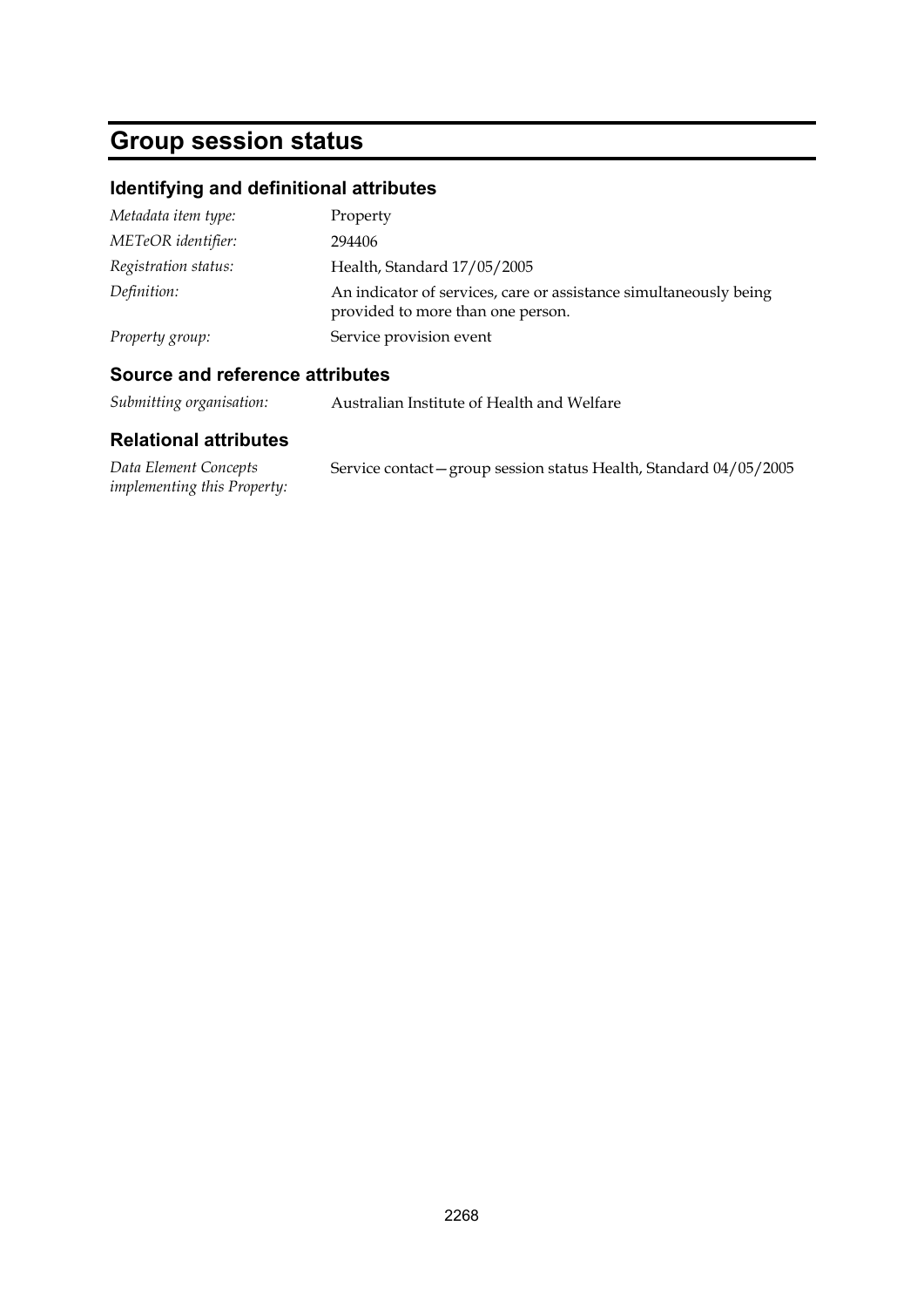# **Health professionals attended for diabetes mellitus**

## **Identifying and definitional attributes**

| Metadata item type:  | Property                                                                                           |
|----------------------|----------------------------------------------------------------------------------------------------|
| METeOR identifier:   | 269315                                                                                             |
| Registration status: | Health, Standard 01/03/2005                                                                        |
| Definition:          | A descriptor of the class of health professional that has been consulted<br>for diabetes mellitus. |
| Property group:      | Service provision event                                                                            |

### **Source and reference attributes**

*Submitting organisation:* Australian Institute of Health and Welfare

| Data Element Concepts              | Person – health professionals attended for diabetes mellitus Health, |
|------------------------------------|----------------------------------------------------------------------|
| <i>implementing this Property:</i> | Standard 01/03/2005                                                  |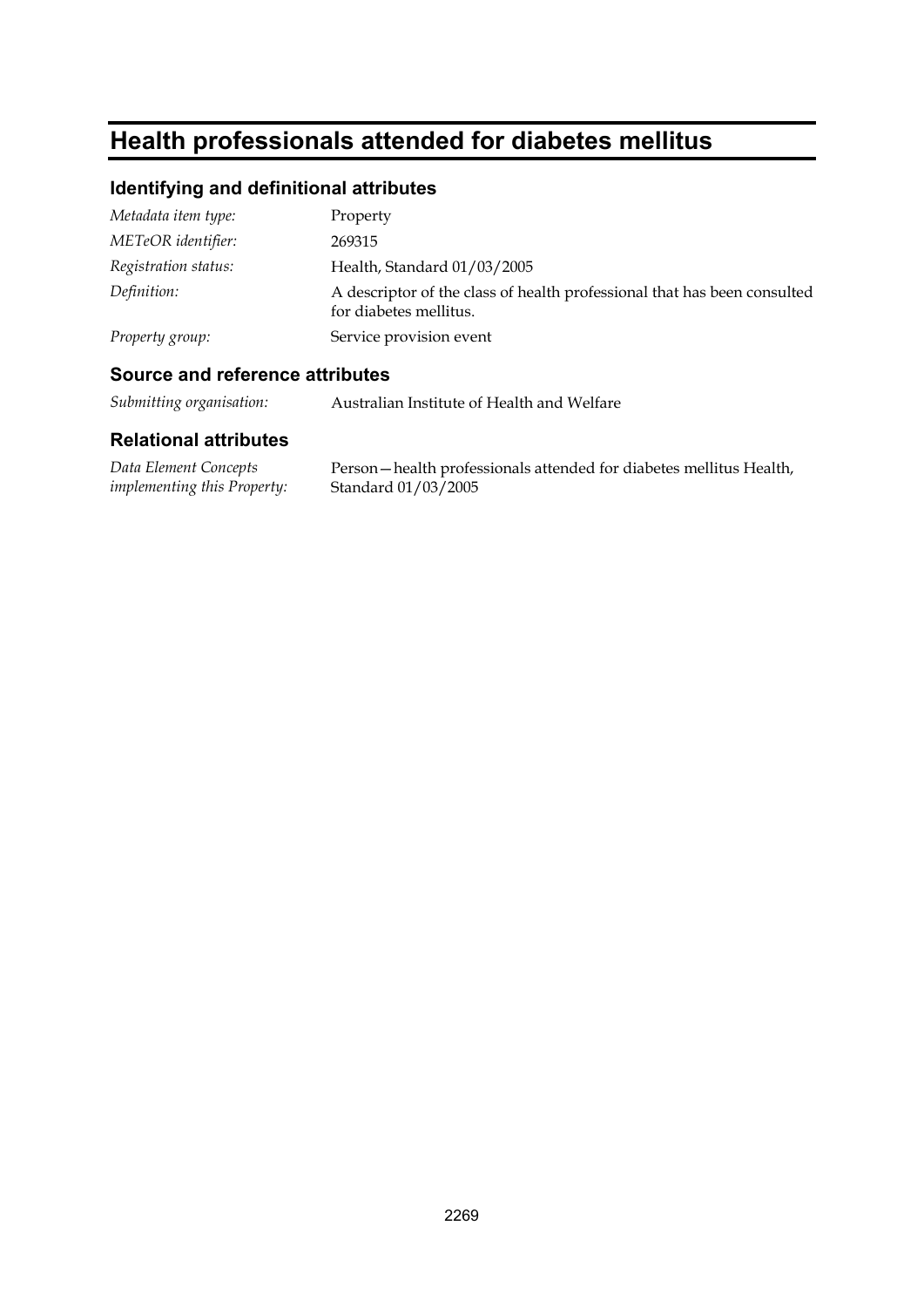# **Heart rate**

## **Identifying and definitional attributes**

| Metadata item type:  | Property                                                                           |
|----------------------|------------------------------------------------------------------------------------|
| METeOR identifier:   | 285117                                                                             |
| Registration status: | Health, Standard 04/06/2004                                                        |
| Definition:          | The number of heart beats per unit time, usually expressed as beats<br>per minute. |
| Property group:      | Physical characteristics                                                           |

### **Source and reference attributes**

*Submitting organisation:* Australian Institute of Health and Welfare

| Data Element Concepts              | Person – heart rate Health, Standard 04/06/2004 |
|------------------------------------|-------------------------------------------------|
| <i>implementing this Property:</i> |                                                 |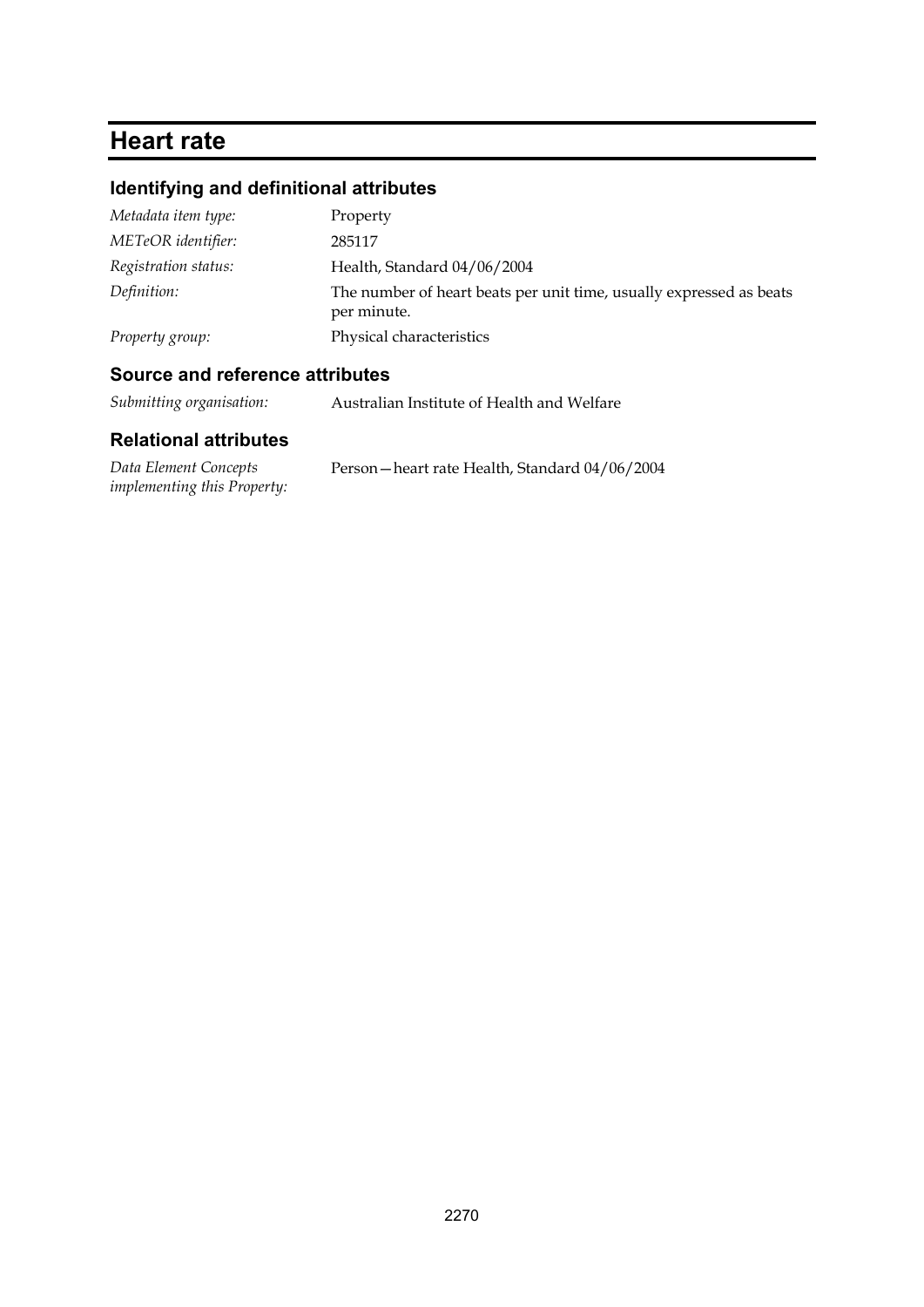# **Heart rhythm type**

## **Identifying and definitional attributes**

| Metadata item type:  | Property                       |
|----------------------|--------------------------------|
| METeOR identifier:   | 285127                         |
| Registration status: | Health, Standard 04/06/2004    |
| Definition:          | The rhythm of a beating heart. |
| Property group:      | Physical characteristics       |

### **Source and reference attributes**

*Submitting organisation:* Australian Institute of Health and Welfare

| Data Element Concepts              | Electrocardiogram - heart rhythm type Health, Standard 01/10/2008 |
|------------------------------------|-------------------------------------------------------------------|
| <i>implementing this Property:</i> | Person - heart rhythm type Health, Superseded 01/10/2008          |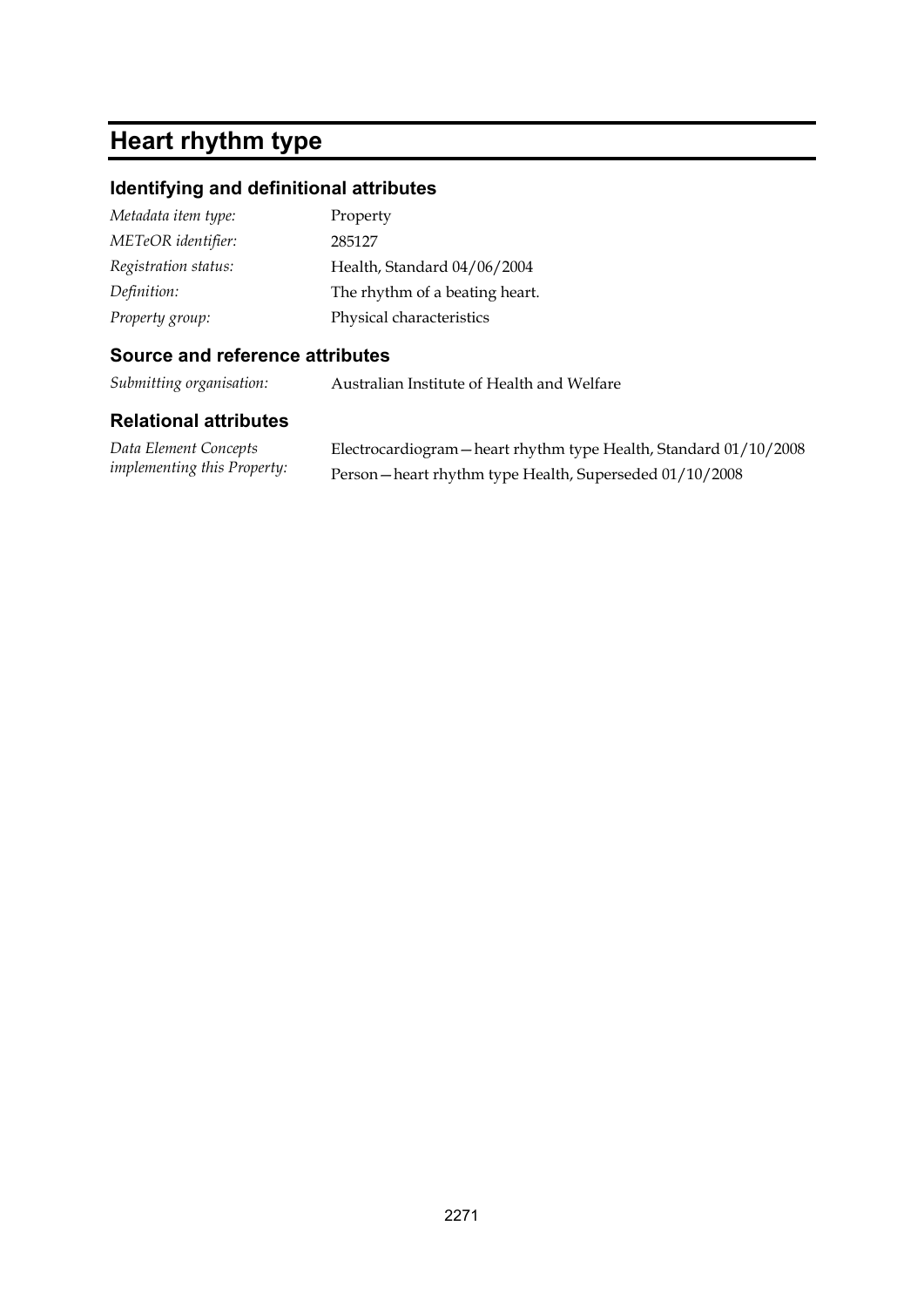# **Height**

## **Identifying and definitional attributes**

| Property                                           |
|----------------------------------------------------|
| Stature                                            |
| 269299                                             |
| Health, Standard 01/03/2005                        |
| The standing height or recumbent length of a body. |
| Physical characteristics                           |
|                                                    |

#### **Source and reference attributes**

*Submitting organisation:* Australian Institute of Health and Welfare

| Data Element Concepts              | Person - height Health, Standard 01/03/2005 |
|------------------------------------|---------------------------------------------|
| <i>implementing this Property:</i> |                                             |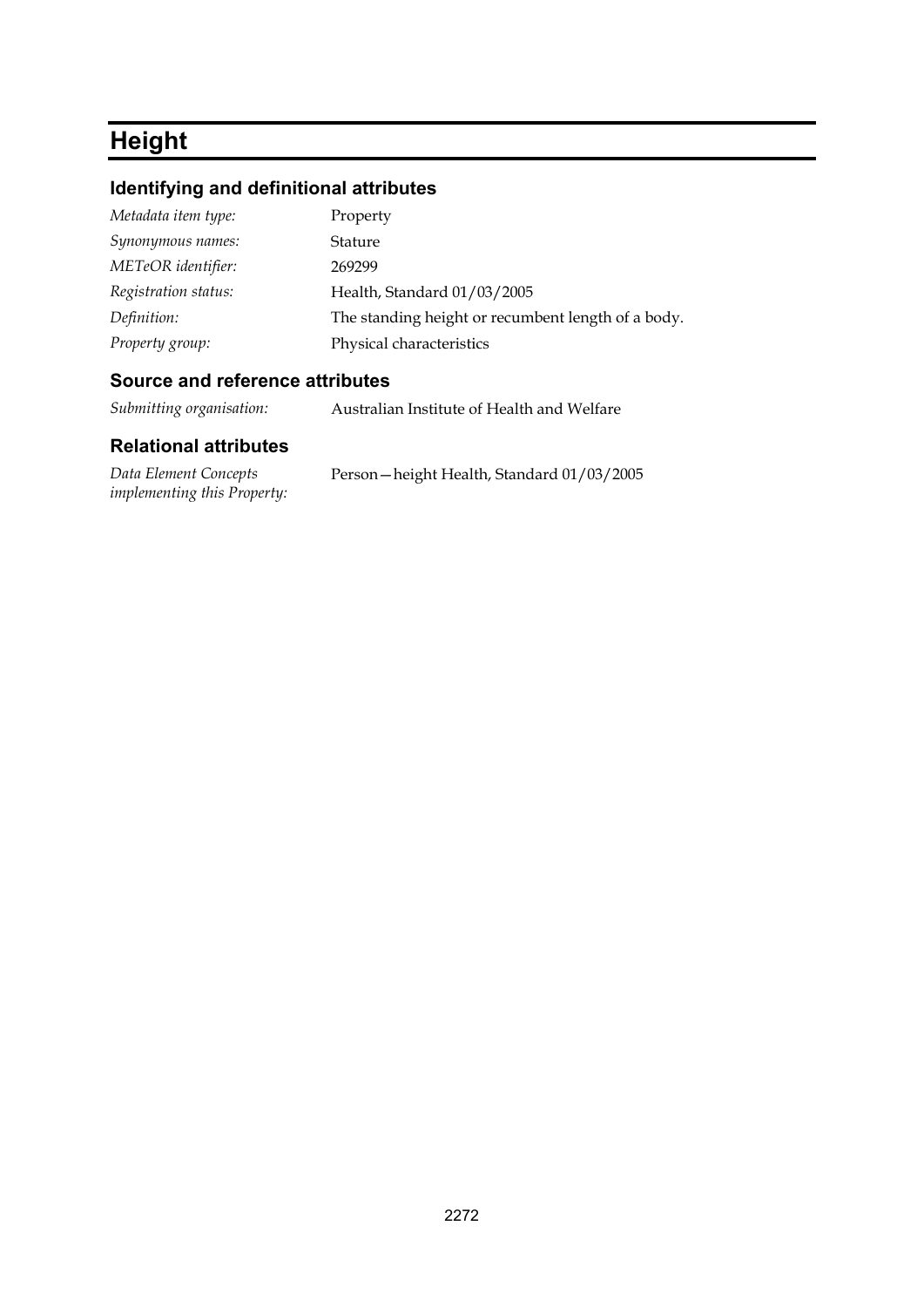# **High-density lipoprotein cholesterol level**

## **Identifying and definitional attributes**

| Metadata item type:  | Property                                                                                                                                       |
|----------------------|------------------------------------------------------------------------------------------------------------------------------------------------|
| METeOR identifier:   | 310764                                                                                                                                         |
| Registration status: | Health, Standard 27/10/2005                                                                                                                    |
| Definition:          | The level of the serum cholesterol carried on high-<br>density lipoproteins, approximately 20 to 30 percent of the total serum<br>cholesterol. |
| Property group:      | Health and wellbeing                                                                                                                           |

### **Source and reference attributes**

| Submitting organisation: | Australian Institute of Health and Welfare                                         |
|--------------------------|------------------------------------------------------------------------------------|
| Origin:                  | Dorland's Illustrated Medical Dictionary 30th ed. Philadelphia:<br><b>Saunders</b> |

| Data Element Concepts              | Person - high-density lipoprotein cholesterol level Health, Standard |
|------------------------------------|----------------------------------------------------------------------|
| <i>implementing this Property:</i> | 01/03/2005                                                           |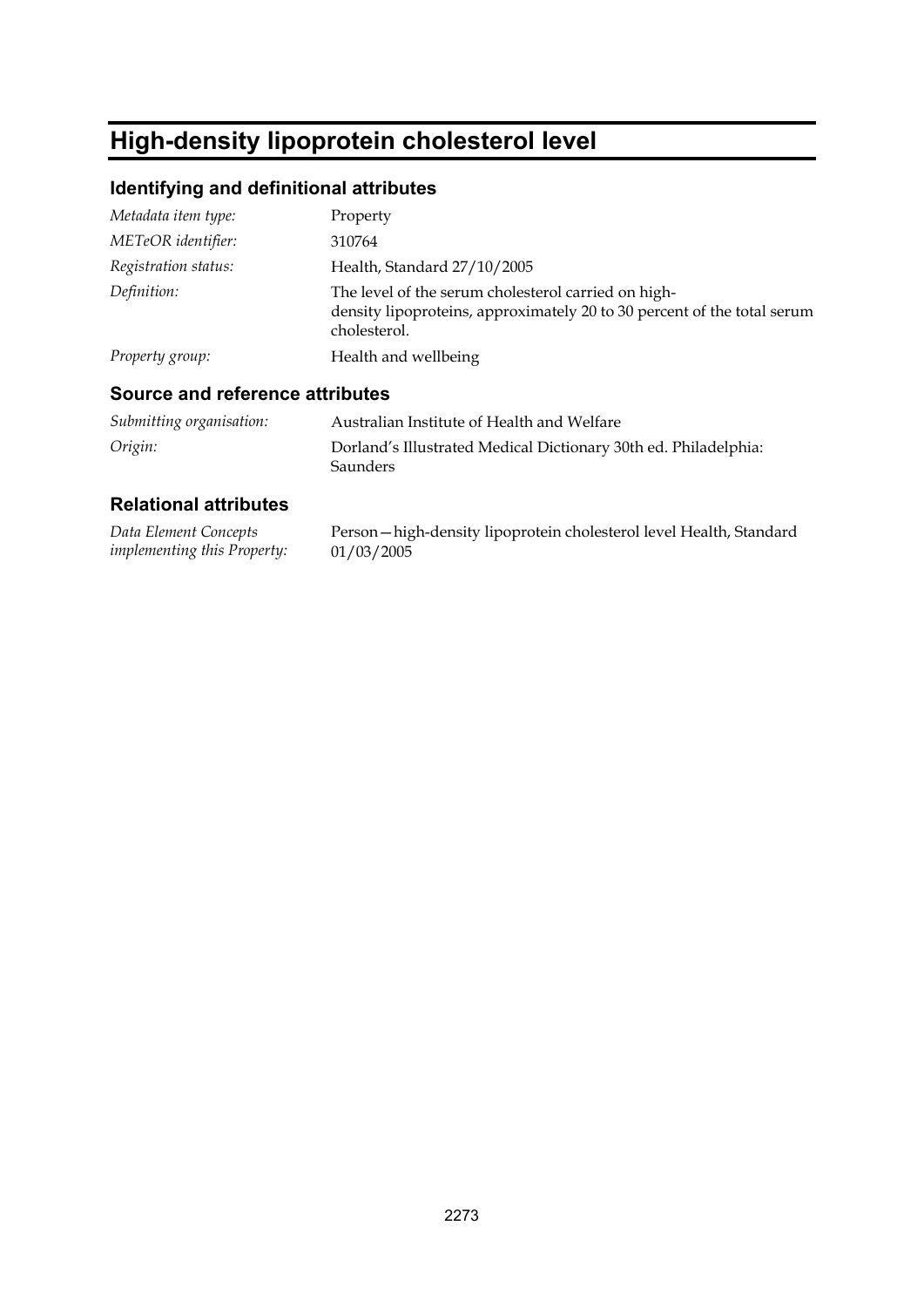# **Hip circumference**

## **Identifying and definitional attributes**

| Metadata item type:  | Property                                                                                           |
|----------------------|----------------------------------------------------------------------------------------------------|
| METeOR identifier:   | 269302                                                                                             |
| Registration status: | Health, Standard 01/03/2005                                                                        |
| Definition:          | The distance around the human body at the level of maximum<br>posterior extension of the buttocks. |
| Property group:      | Physical characteristics                                                                           |

### **Source and reference attributes**

*Submitting organisation:* Australian Institute of Health and Welfare

| Data Element Concepts              | Person-hip circumference Health, Standard 01/03/2005 |
|------------------------------------|------------------------------------------------------|
| <i>implementing this Property:</i> |                                                      |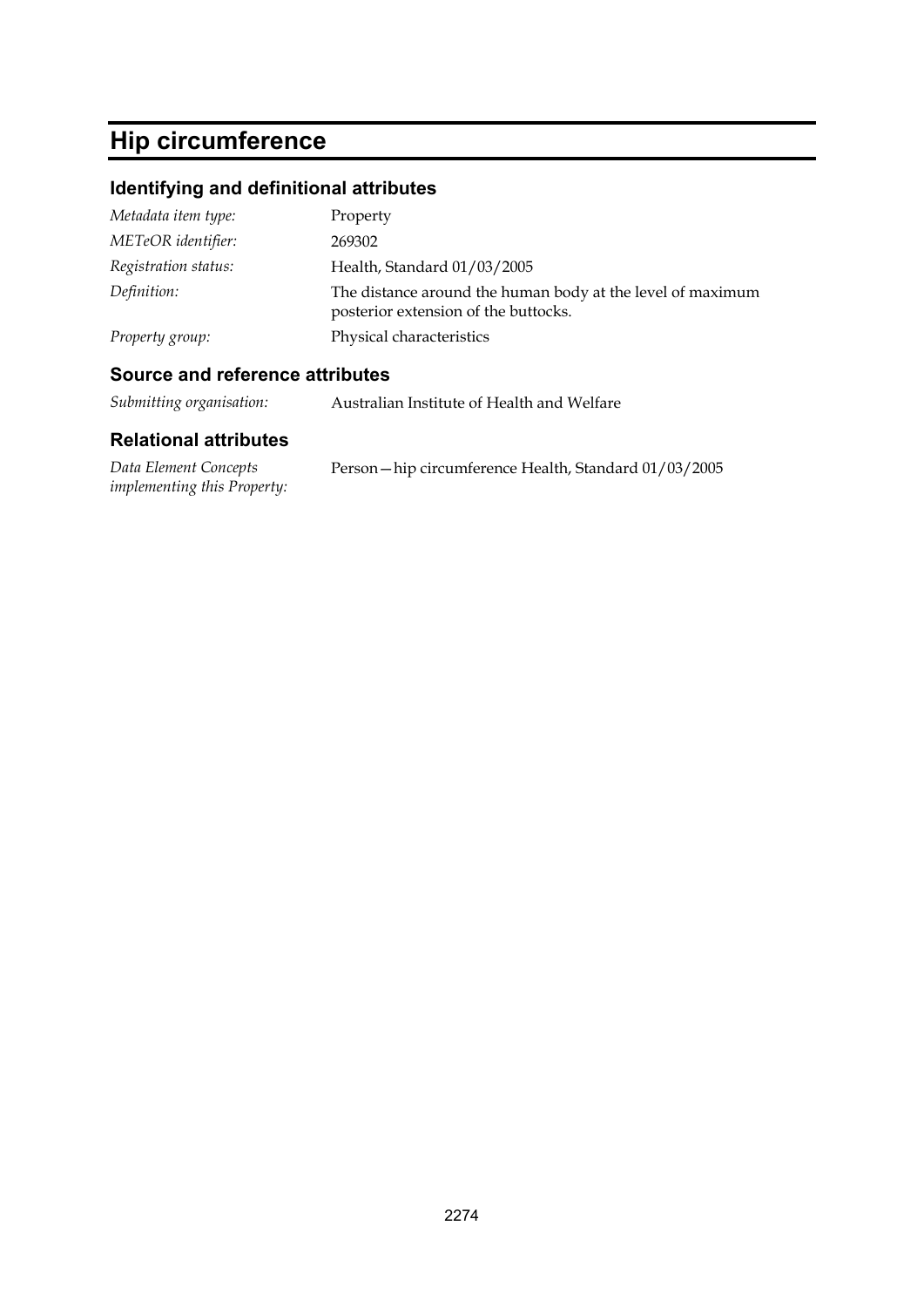# **Histopathological grade**

## **Identifying and definitional attributes**

| Metadata item type:  | Property                                                                         |
|----------------------|----------------------------------------------------------------------------------|
| METeOR identifier:   | 288655                                                                           |
| Registration status: | Health, Standard 04/06/2004                                                      |
| Definition:          | An indicator of how a tumour resembles the normal tissue from<br>which it arose. |
| Property group:      | Service provision event                                                          |

### **Source and reference attributes**

*Submitting organisation:* Australian Institute of Health and Welfare

| Data Element Concepts              | Person with cancer - histopathological grade Health, Standard |
|------------------------------------|---------------------------------------------------------------|
| <i>implementing this Property:</i> | 04/06/2004                                                    |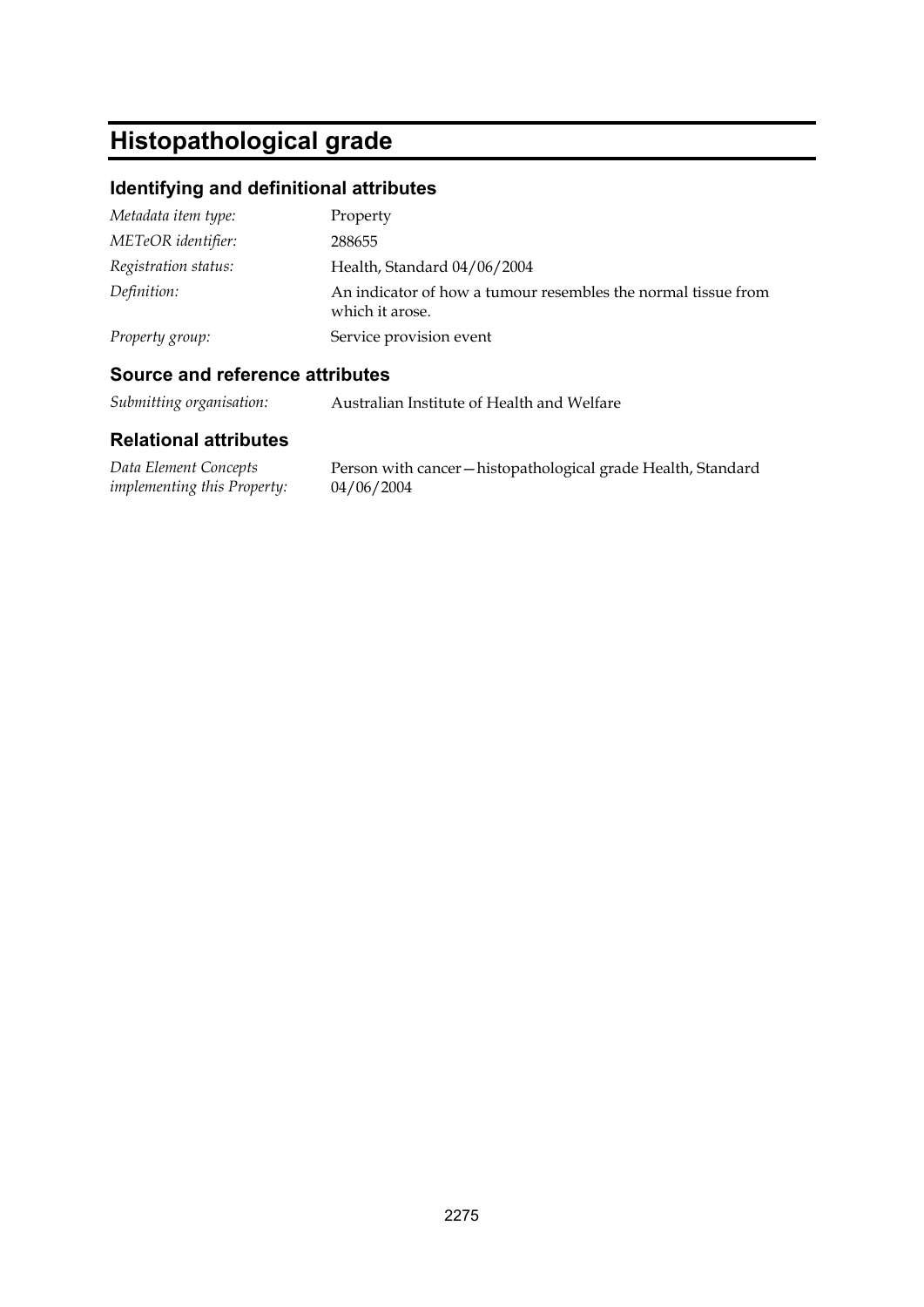# **Hospital in the home care**

### **Identifying and definitional attributes**

| Property group:<br><b>Relational attributes</b> | Service provision event                                                                                    |
|-------------------------------------------------|------------------------------------------------------------------------------------------------------------|
|                                                 | residence as a substitute for hospital accommodation. Place of<br>residence may be permanent or temporary. |
| Definition:                                     | Provision of care to hospital admitted patients in their place of                                          |
| Registration status:                            | Health, Standard 24/03/2009                                                                                |
| METeOR identifier:                              | 373951                                                                                                     |
| Metadata item type:                             | Property                                                                                                   |

*Data Element Concepts implementing this Property:* Occupied bed—hospital in the home care Health, Standard 24/03/2009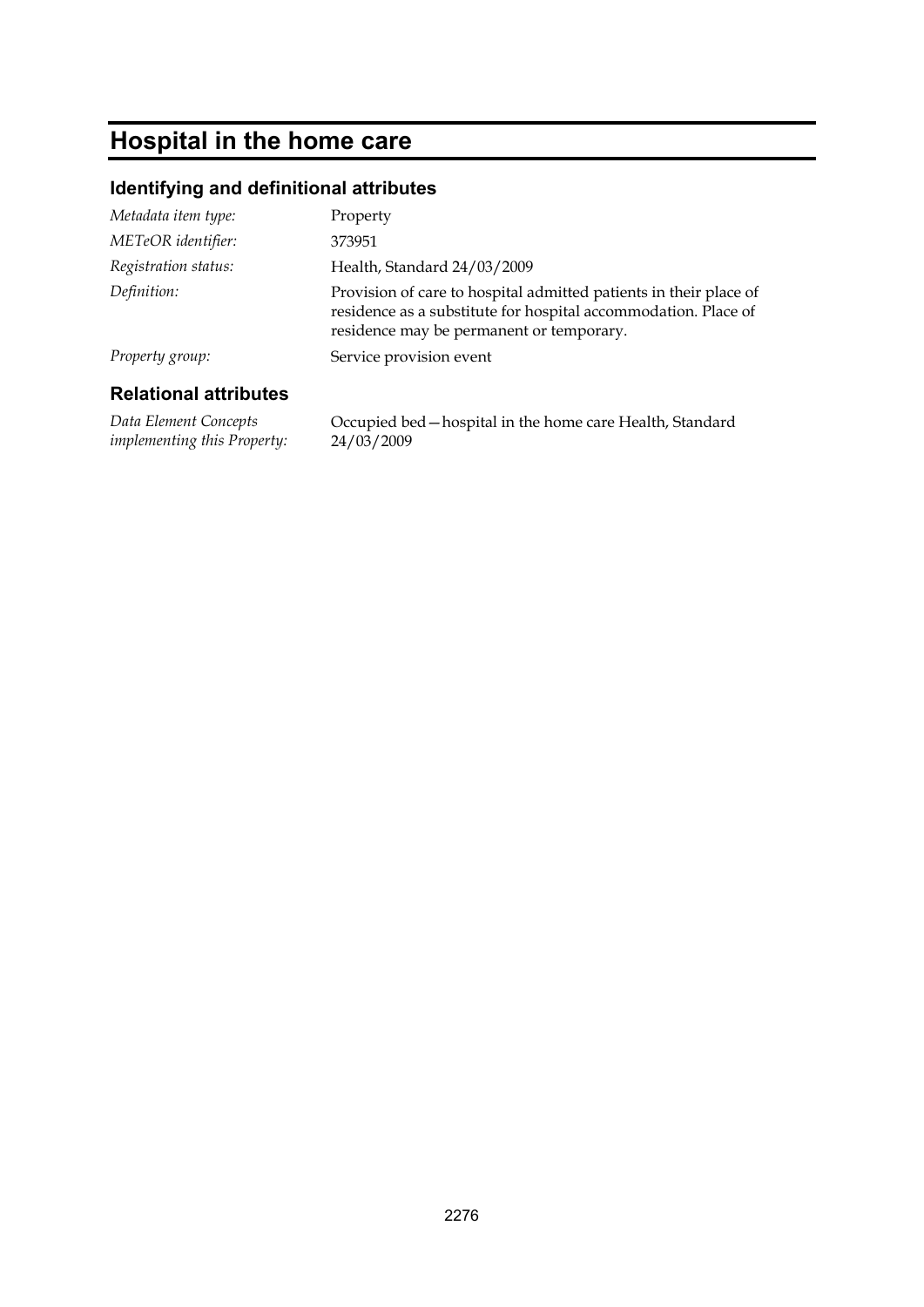# **Hospital insurance status**

### **Identifying and definitional attributes**

| Metadata item type:  | Property                                                       |
|----------------------|----------------------------------------------------------------|
| METeOR identifier:   | 269219                                                         |
| Registration status: | Health, Standard 01/03/2005                                    |
| Definition:          | An indicator of private insurance cover for hospital expenses. |
| Property group:      | Funding characteristics                                        |

#### **Source and reference attributes**

*Submitting organisation:* Australian Institute of Health and Welfare

#### **Relational attributes**

*Data Element Concepts implementing this Property:* Patient—hospital insurance status Health, Standard 01/03/2005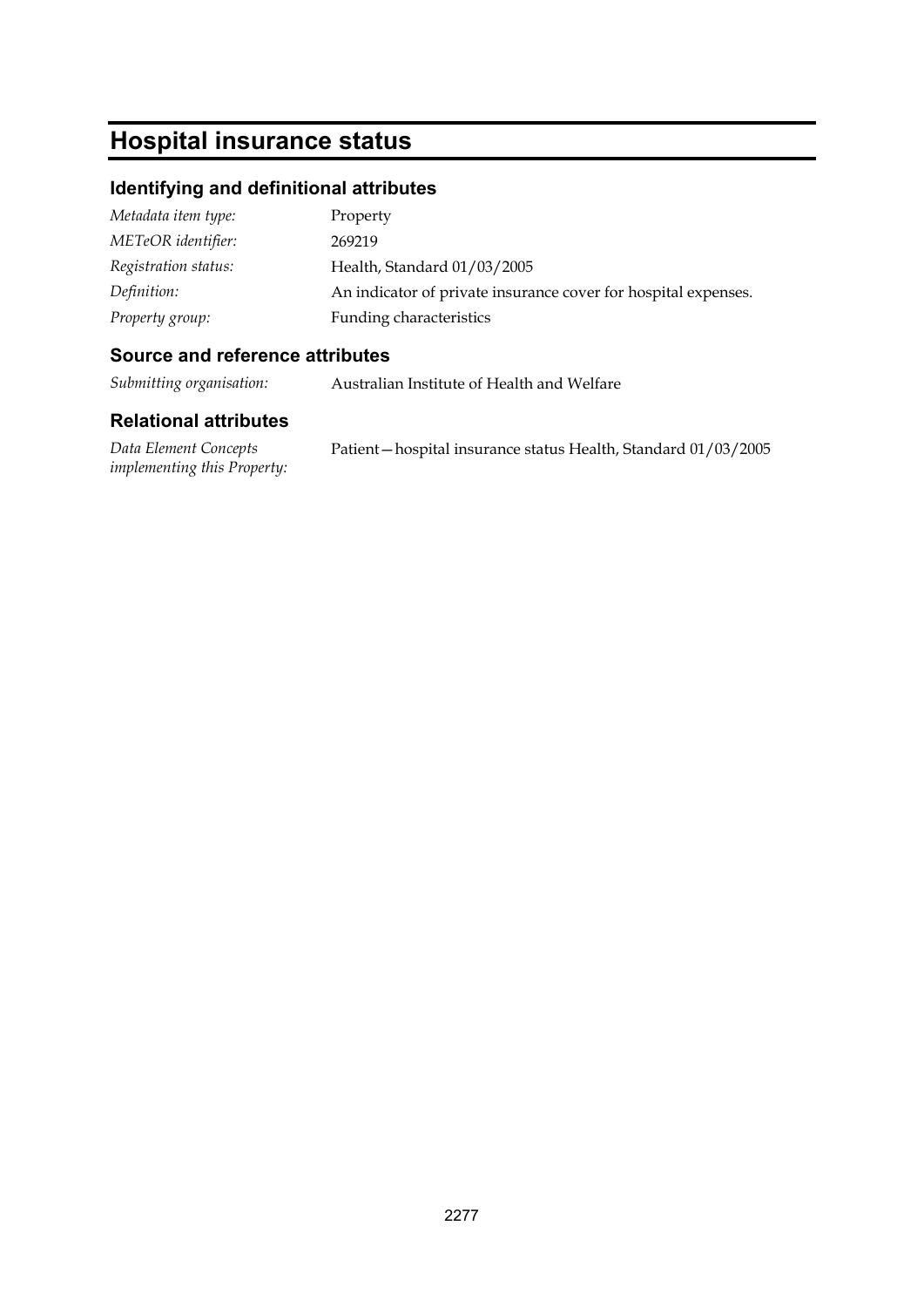# **Hours on-call**

## **Identifying and definitional attributes**

| Metadata item type:  | Property                                                                                                                     |
|----------------------|------------------------------------------------------------------------------------------------------------------------------|
| METeOR identifier:   | 269154                                                                                                                       |
| Registration status: | Health, Standard 01/03/2005                                                                                                  |
| Definition:          | The amount of time devoted to being available to provide advice,<br>respond to any emergencies etc. over a specified period. |
| Property group:      | Labour characteristics                                                                                                       |

### **Source and reference attributes**

*Submitting organisation:* Australian Institute of Health and Welfare

| Data Element Concepts              | Medical practitioner - hours on-call Health, Standard 01/03/2005 |  |
|------------------------------------|------------------------------------------------------------------|--|
| <i>implementing this Property:</i> |                                                                  |  |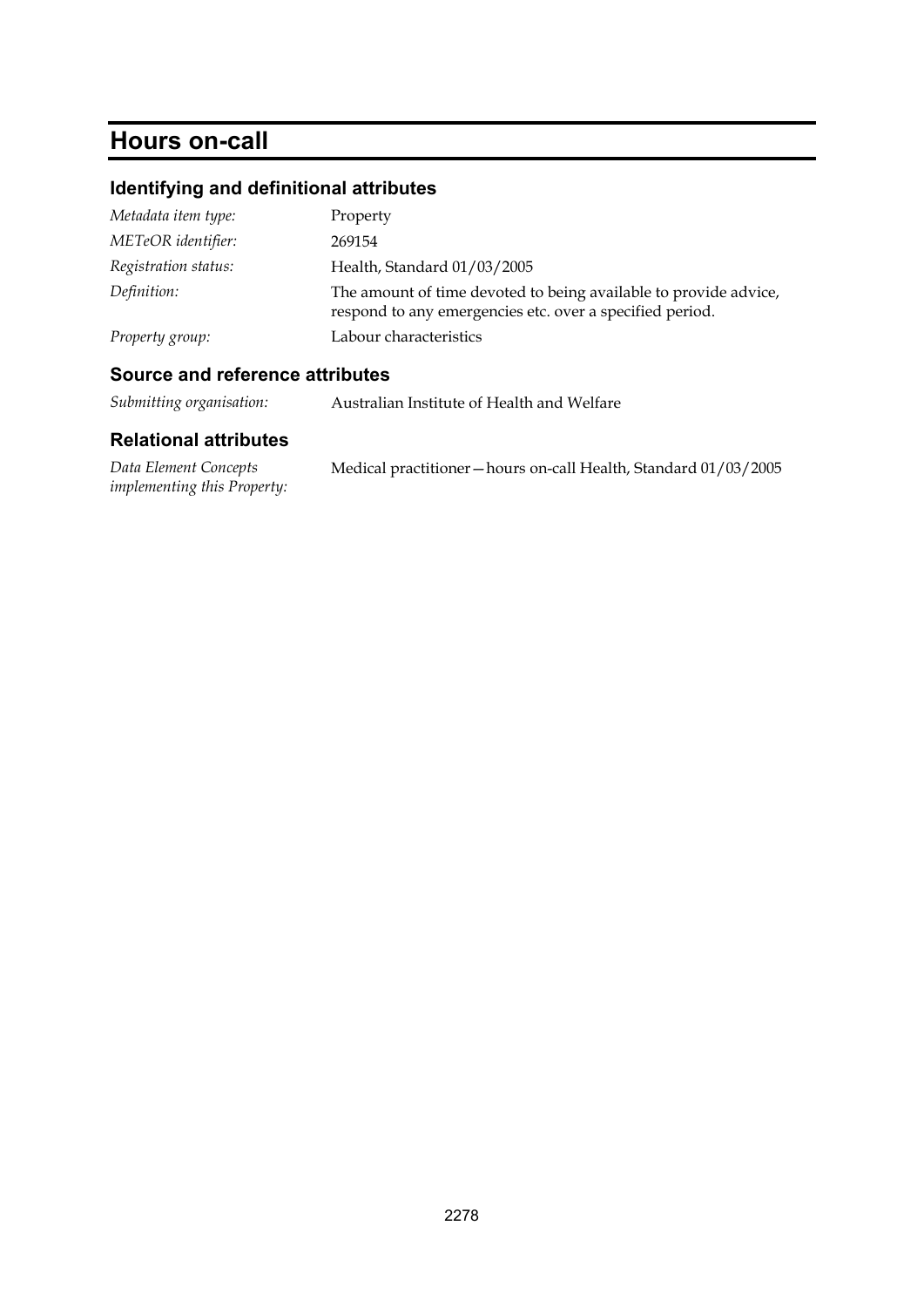# **Hours worked in clinical role**

## **Identifying and definitional attributes**

| Metadata item type:  | Property                                                                                                         |
|----------------------|------------------------------------------------------------------------------------------------------------------|
| METeOR identifier:   | 375155                                                                                                           |
| Registration status: | Health, Standard 10/12/2009                                                                                      |
| Definition:          | The amount of time worked in the registered profession undertaking<br>diagnosis, care and treatment of patients. |
| Context:             | Health labour force                                                                                              |
| Property group:      | Labour characteristics                                                                                           |

#### **Source and reference attributes**

*Submitting organisation:* Australian Institute of Health and Welfare

| Data Element Concepts              | Registered health professional - hours worked in clinical role Health, |
|------------------------------------|------------------------------------------------------------------------|
| <i>implementing this Property:</i> | Standard $10/12/2009$                                                  |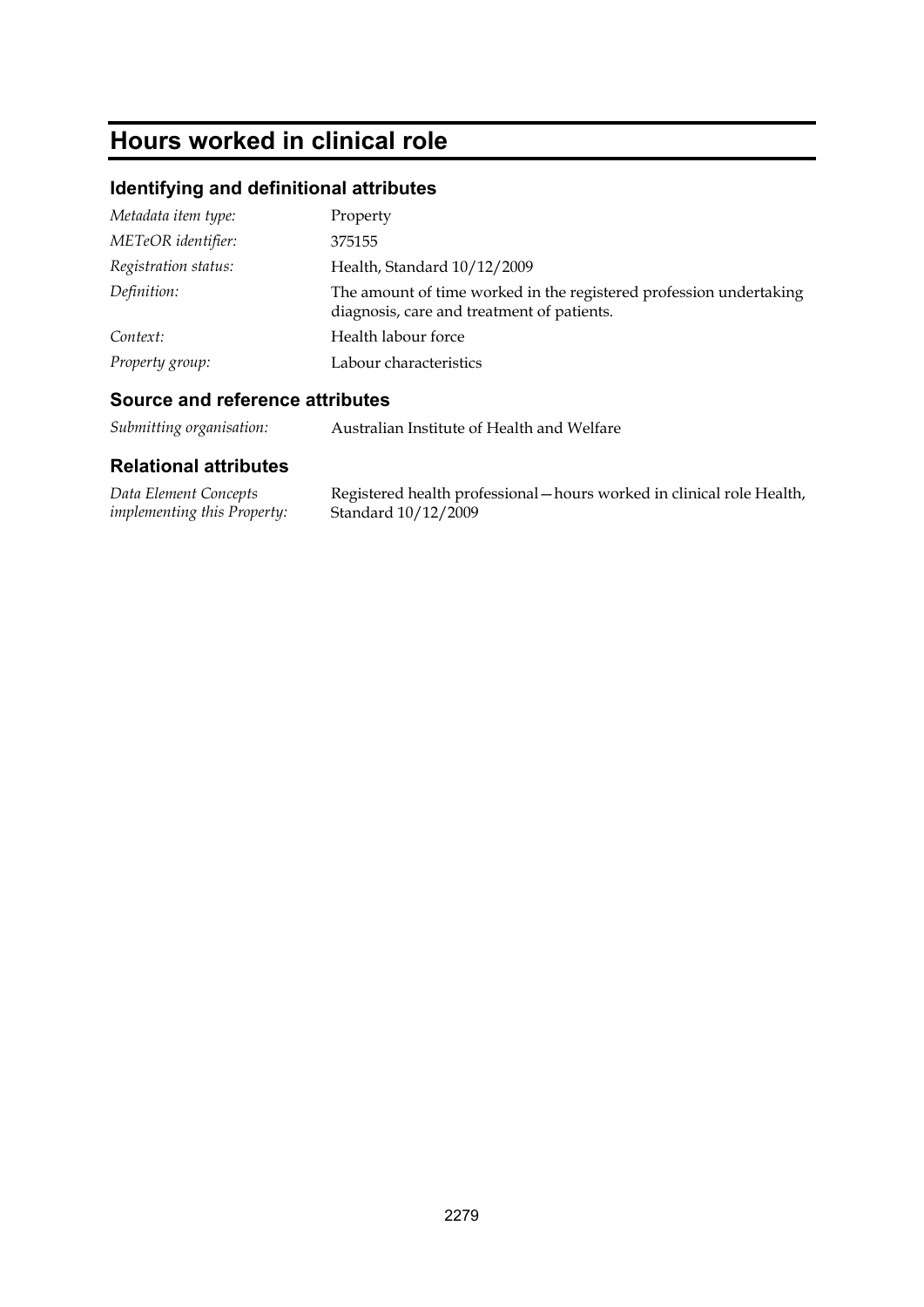# **Hours worked in health profession**

## **Identifying and definitional attributes**

| Metadata item type:  | Property                                                   |
|----------------------|------------------------------------------------------------|
| METeOR identifier:   | 375152                                                     |
| Registration status: | Health, Standard 10/12/2009                                |
| Definition:          | The amount of time spent at work in the health profession. |
| Context:             | Health labour force                                        |
| Property group:      | Labour characteristics                                     |

#### **Source and reference attributes**

*Submitting organisation:* Australian Institute of Health and Welfare

| Data Element Concepts              | Registered health professional – hours worked in health profession |
|------------------------------------|--------------------------------------------------------------------|
| <i>implementing this Property:</i> | Health, Standard 10/12/2009                                        |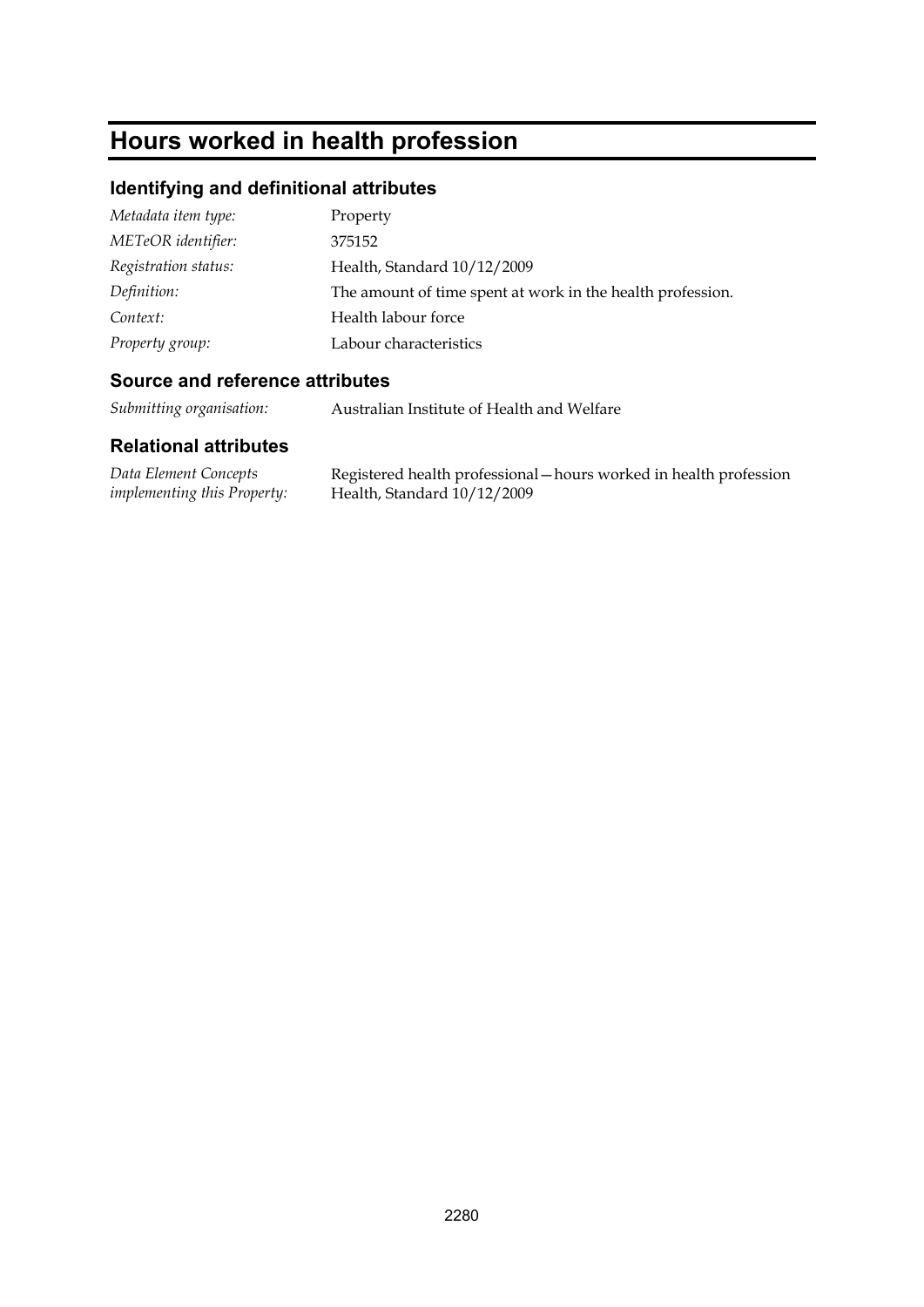# **Hours worked in non-clinical role**

## **Identifying and definitional attributes**

| Metadata item type:  | Property                                                                                                                                                                                                                                                                    |
|----------------------|-----------------------------------------------------------------------------------------------------------------------------------------------------------------------------------------------------------------------------------------------------------------------------|
| METeOR identifier:   | 375281                                                                                                                                                                                                                                                                      |
| Registration status: | Health, Standard 10/12/2009                                                                                                                                                                                                                                                 |
| Definition:          | The amount of time spent at work in the health profession,<br>undertaking a role other than the diagnosis, care and treatment of<br>patients. This includes time spent as an administrator,<br>teacher/educator, research or other non-clinician role in the<br>profession. |
| Context:             | Health labour force                                                                                                                                                                                                                                                         |
| Property group:      | Labour characteristics                                                                                                                                                                                                                                                      |

#### **Source and reference attributes**

*Submitting organisation:* Australian Institute of Health and Welfare

| Data Element Concepts              | Registered health professional – hours worked in non-clinical role |
|------------------------------------|--------------------------------------------------------------------|
| <i>implementing this Property:</i> | Health, Standard 10/12/2009                                        |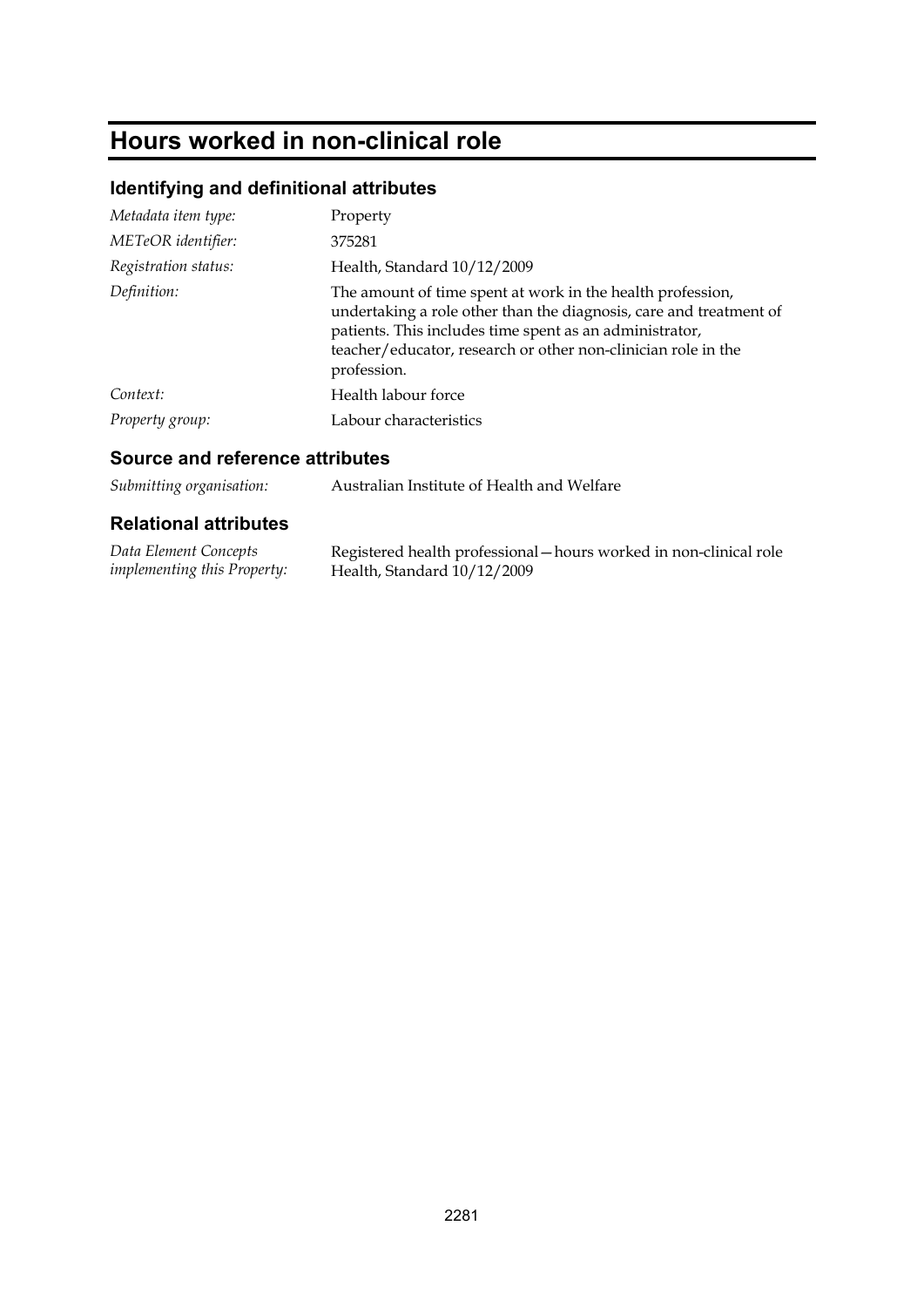# **Hours worked in private sector**

## **Identifying and definitional attributes**

| Metadata item type:  | Property                                                                                              |
|----------------------|-------------------------------------------------------------------------------------------------------|
| METeOR identifier:   | 382891                                                                                                |
| Registration status: | Health, Standard 10/12/2009                                                                           |
| Definition:          | The amount of time spent working in non-government sector<br>employment in the registered profession. |
| Context:             | Health labour force                                                                                   |
| Property group:      | Labour characteristics                                                                                |

### **Source and reference attributes**

| Submitting organisation: | Australian Institute of Health and Welfare |
|--------------------------|--------------------------------------------|
|--------------------------|--------------------------------------------|

| Data Element Concepts              | Registered health professional – hours worked in private sector |
|------------------------------------|-----------------------------------------------------------------|
| <i>implementing this Property:</i> | Health, Standard 10/12/2009                                     |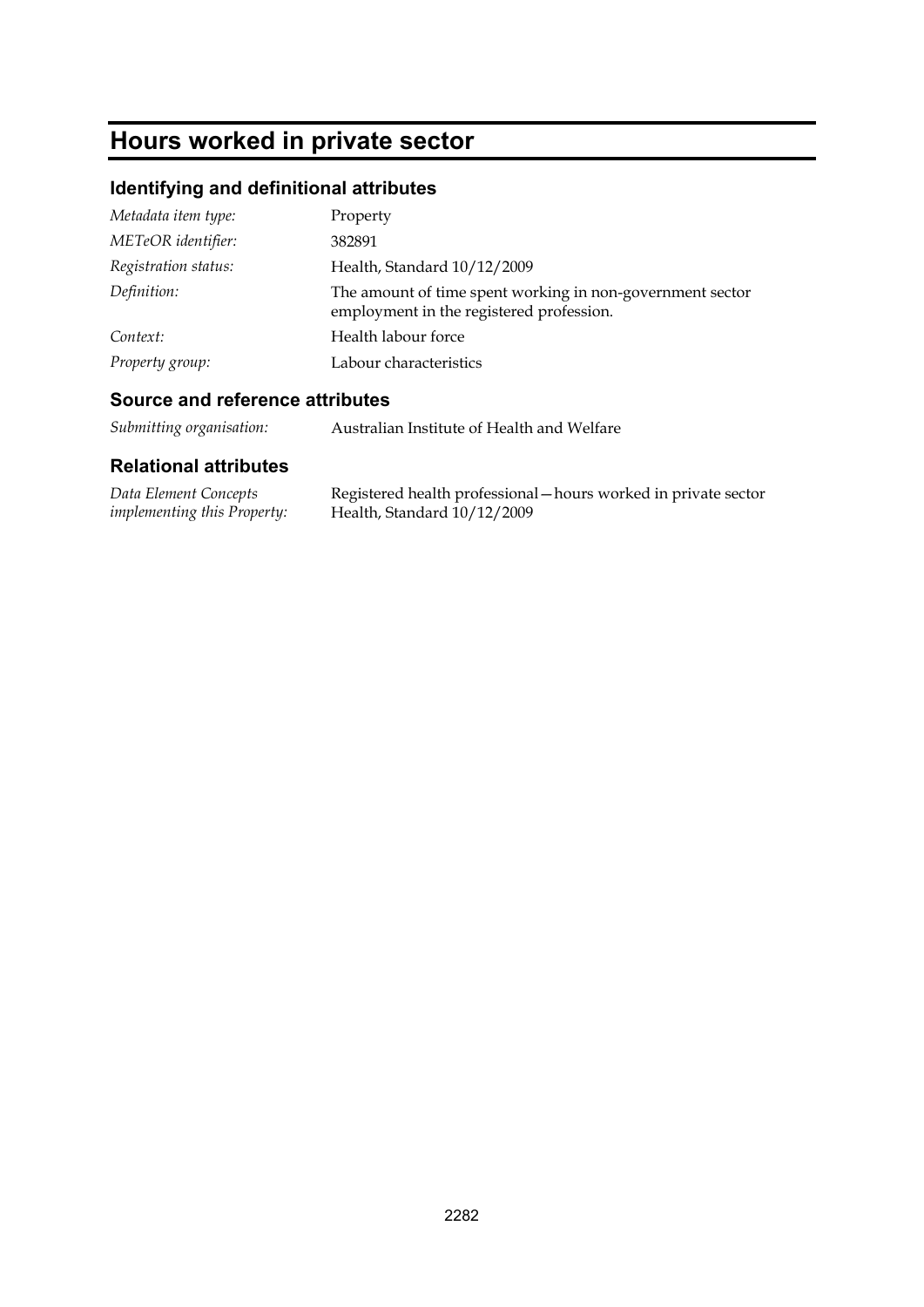# **Hours worked in public sector**

## **Identifying and definitional attributes**

| Metadata item type:  | Property                                                                                          |
|----------------------|---------------------------------------------------------------------------------------------------|
| METeOR identifier:   | 382898                                                                                            |
| Registration status: | Health, Standard 10/12/2009                                                                       |
| Definition:          | The amount of time spent working in the registered profession in<br>government sector employment. |
| Context:             | Health labour force                                                                               |
| Property group:      | Labour characteristics                                                                            |

### **Source and reference attributes**

| Submitting organisation: | Australian Institute of Health and Welfare |
|--------------------------|--------------------------------------------|
|--------------------------|--------------------------------------------|

| Data Element Concepts              | Registered health professional – hours worked in public sector |
|------------------------------------|----------------------------------------------------------------|
| <i>implementing this Property:</i> | Health, Standard 10/12/2009                                    |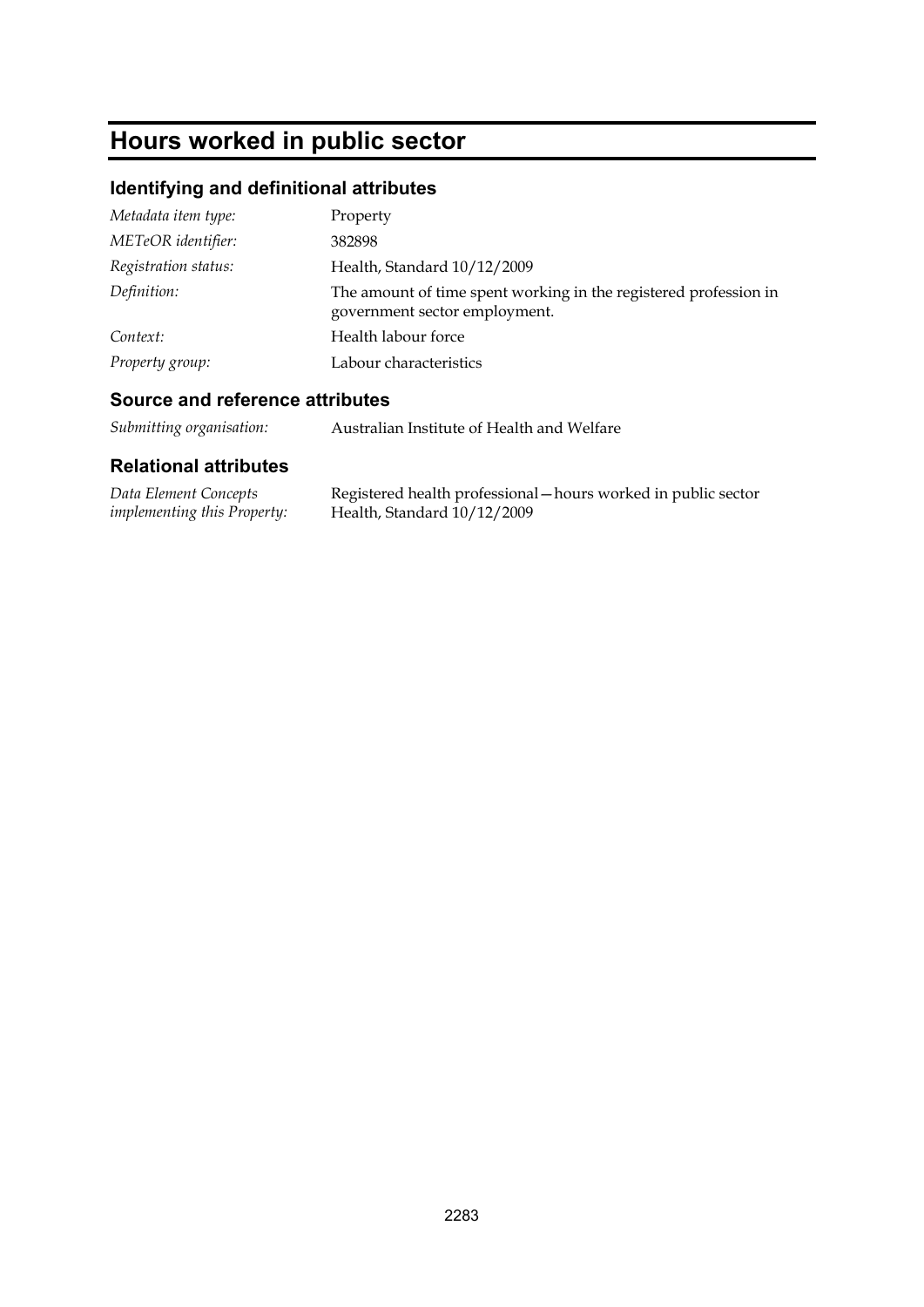# **House/property identifier**

## **Identifying and definitional attributes**

| Metadata item type:  | Property                                                                                                    |
|----------------------|-------------------------------------------------------------------------------------------------------------|
| METeOR identifier:   | 269386                                                                                                      |
| Registration status: | Health, Standard 01/03/2005<br>Community services, Standard 25/09/2005                                      |
| Definition:          | The numeric or alphanumeric reference number of a house or<br>property that is unique within a street name. |
| Context:             | Australian addresses.                                                                                       |
| Property group:      | Location characteristics                                                                                    |

### **Source and reference attributes**

| Health Data Standards Committee |
|---------------------------------|
|                                 |

| Data Element Concepts<br><i>implementing this Property:</i> | Person (address) - house/property identifier Health, Standard<br>01/03/2005<br>Community services, Standard 30/09/2005                        |
|-------------------------------------------------------------|-----------------------------------------------------------------------------------------------------------------------------------------------|
|                                                             | Service provider organisation (address) – house/property identifier<br>Health, Standard 04/05/2005<br>Community services, Standard 25/09/2005 |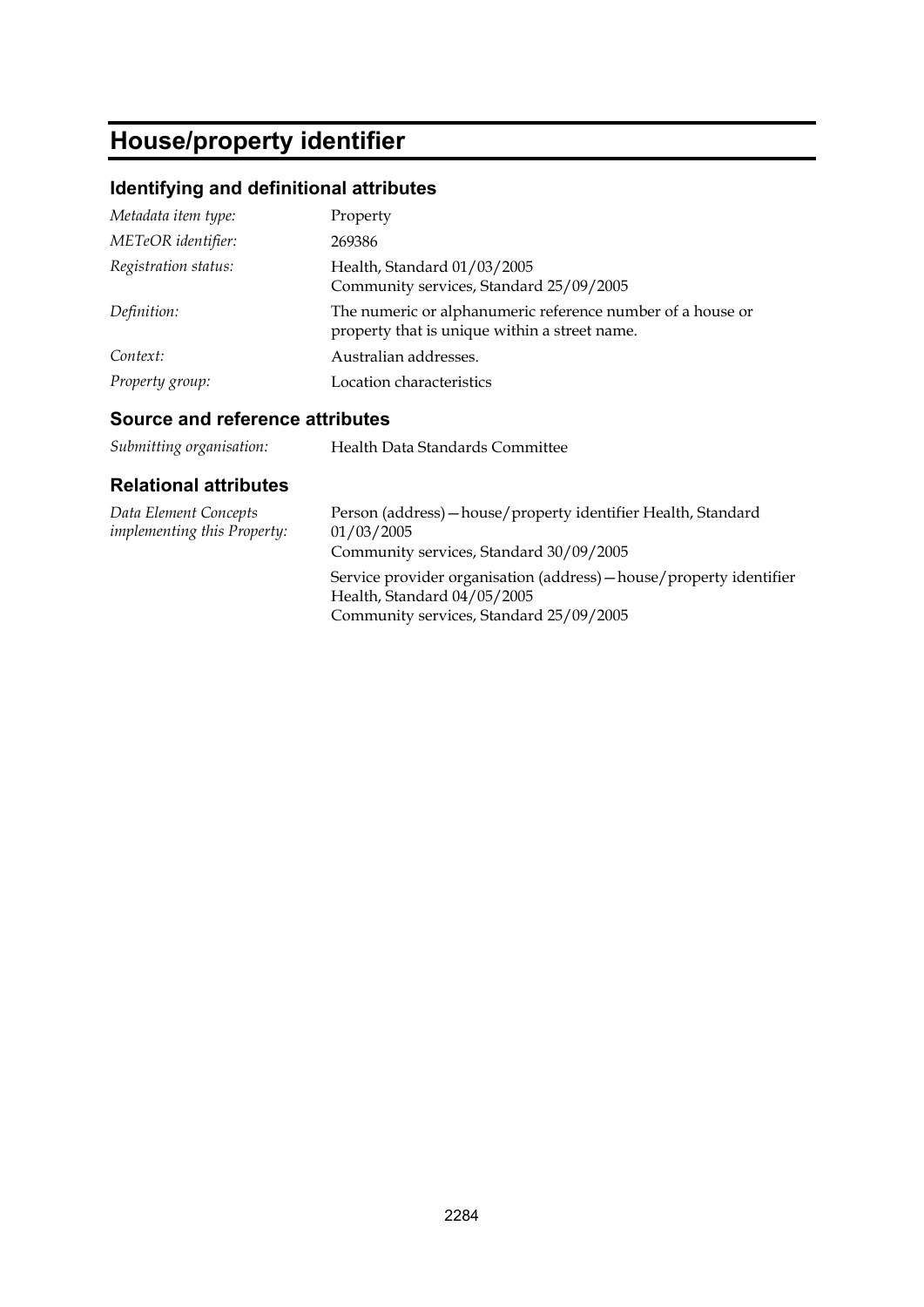# **Human epidermal growth factor receptor-2 test result**

### **Identifying and definitional attributes**

| Metadata item type:  | Property                                                                                                                                                                             |
|----------------------|--------------------------------------------------------------------------------------------------------------------------------------------------------------------------------------|
| METeOR identifier:   | 370564                                                                                                                                                                               |
| Registration status: | Health, Standard 06/03/2009                                                                                                                                                          |
| Definition:          | The result of human epidermal growth factor receptor-2 (HER2) tests.<br>HER2 is a protein involved in normal cell growth. It is found in high<br>levels on some breast cancer cells. |
| Property group:      | Health and wellbeing                                                                                                                                                                 |
|                      |                                                                                                                                                                                      |

#### **Relational attributes**

*Data Element Concepts implementing this Property:*

Person with cancer—human epidermal growth factor receptor-2 test result Health, Standard 06/03/2009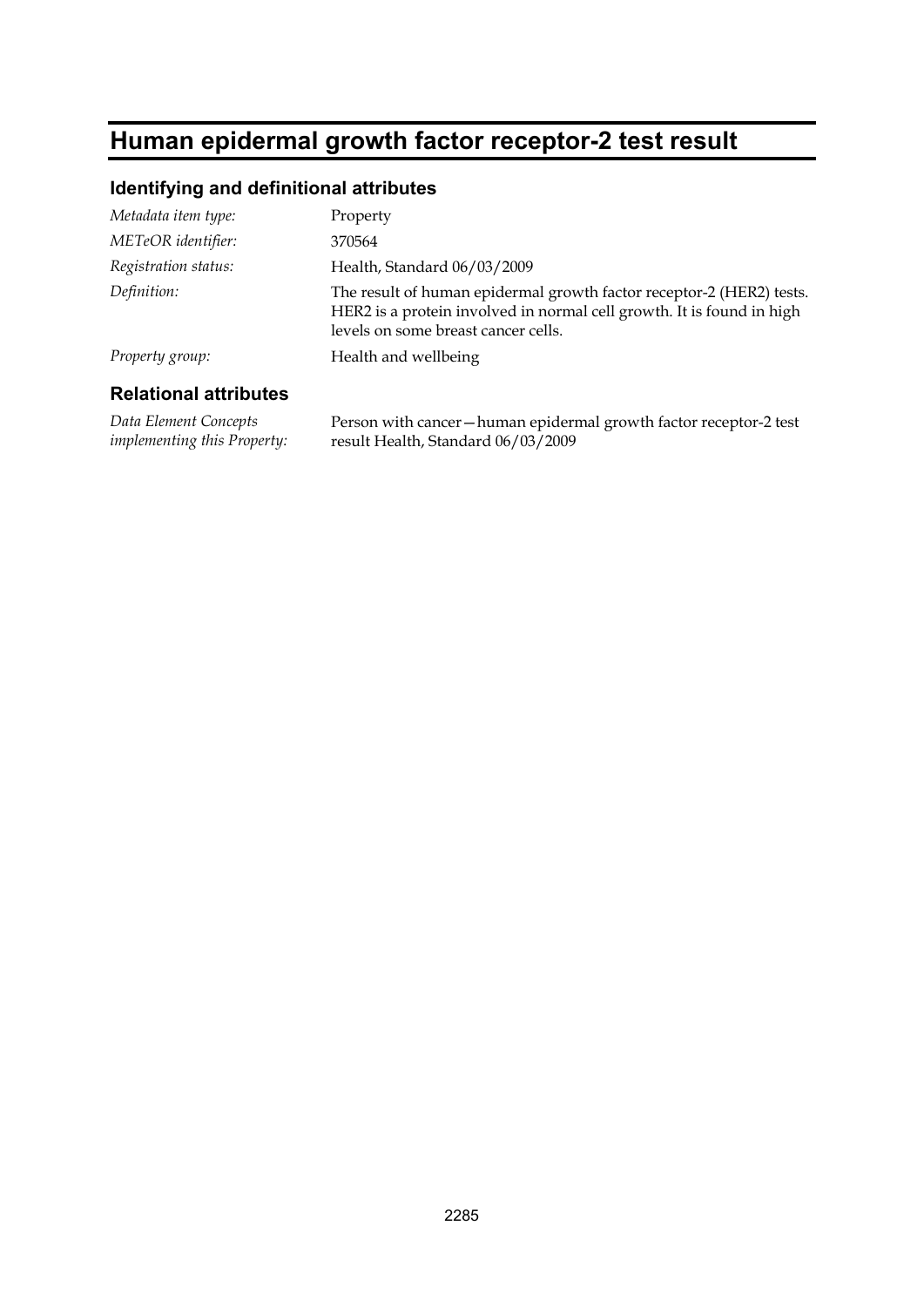# **Human epidermal growth factor receptor-2 test type**

### **Identifying and definitional attributes**

| Metadata item type:  | Property                                                                                                                                        |
|----------------------|-------------------------------------------------------------------------------------------------------------------------------------------------|
| METeOR identifier:   | 370578                                                                                                                                          |
| Registration status: | Health, Standard 06/03/2009                                                                                                                     |
| Definition:          | The test used to determine the results of human epidermal growth<br>factor receptor-2 (HER2) at the time of diagnosis of the primary<br>tumour. |
| Property group:      | Health and wellbeing                                                                                                                            |

#### **Relational attributes**

*Data Element Concepts implementing this Property:* Person with cancer—human epidermal growth factor receptor-2 test type Health, Standard 06/03/2009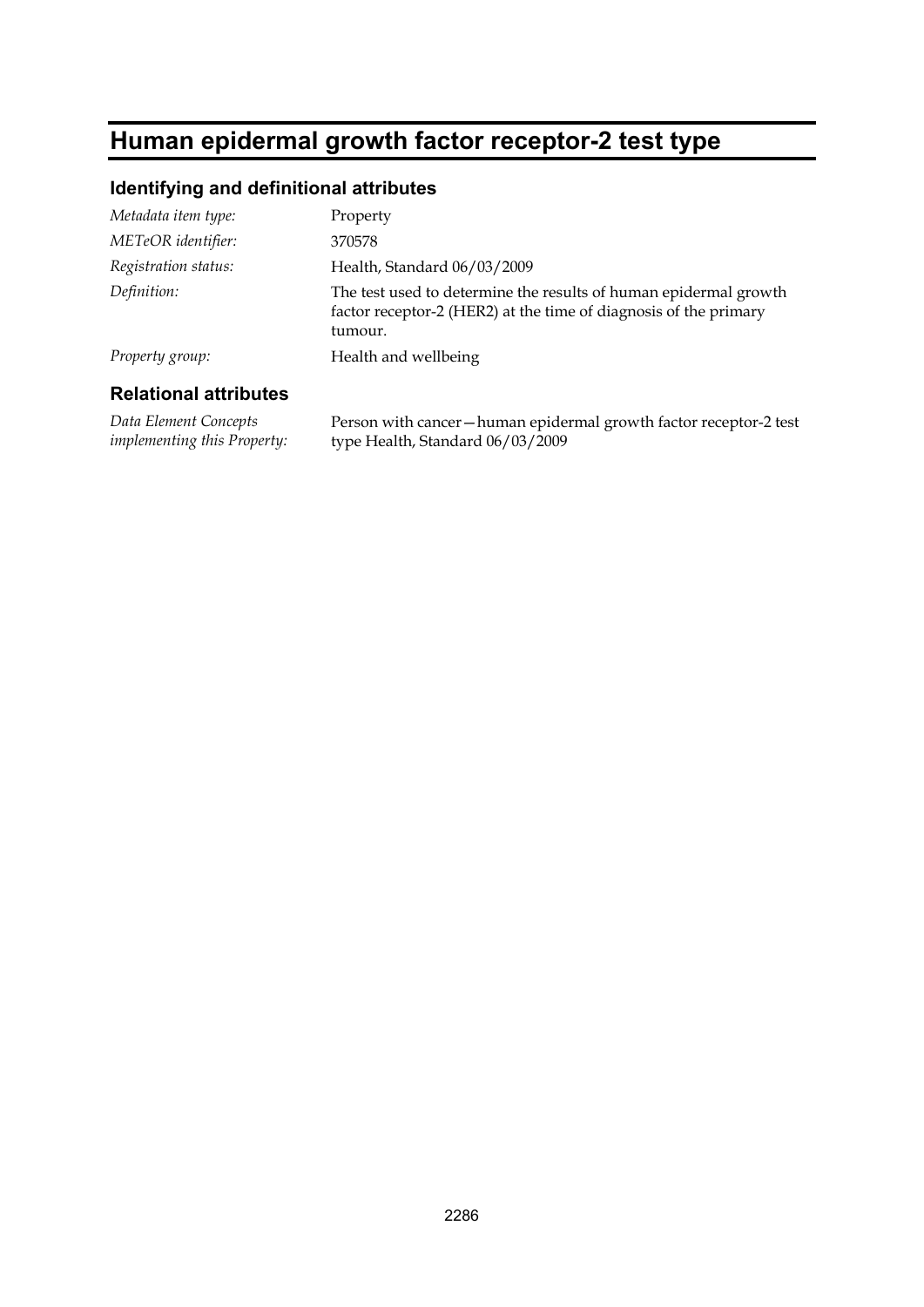# **Human intent of injury**

#### **Identifying and definitional attributes**

| Metadata item type:  | Property                       |
|----------------------|--------------------------------|
| METeOR identifier:   | 313828                         |
| Registration status: | Health, Standard 03/03/2005    |
| Definition:          | The human intent of an injury. |

#### **Relational attributes**

*Data Element Concepts implementing this Property:* Injury event—human intent of injury Health, Standard 24/11/2005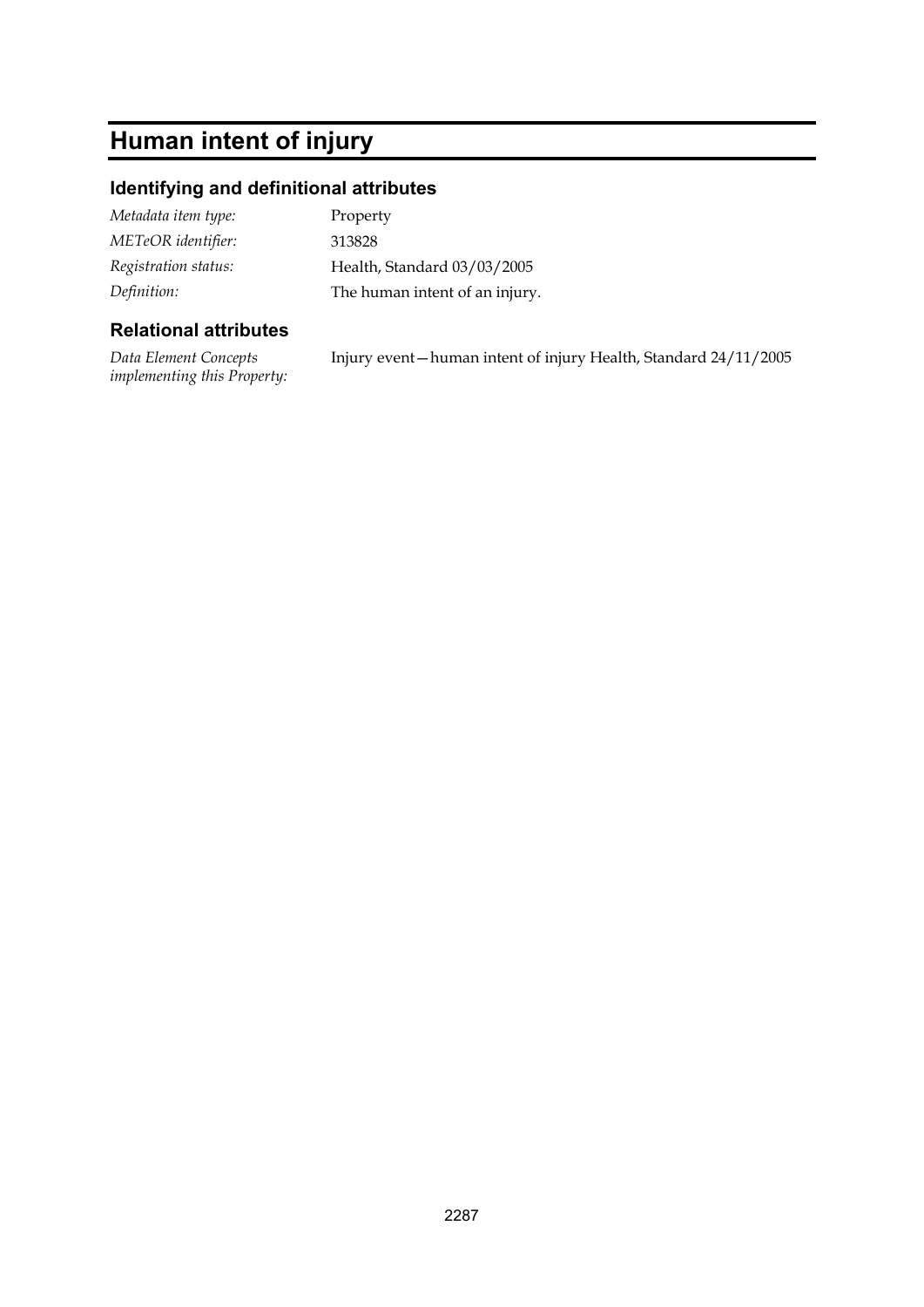## **Hypertension treatment with antihypertensive medication indicator**

## **Identifying and definitional attributes**

| Metadata item type:  | Property                                                                                  |
|----------------------|-------------------------------------------------------------------------------------------|
| METeOR identifier:   | 304493                                                                                    |
| Registration status: | Health, Standard 22/09/2005                                                               |
| Definition:          | An indicator of receipt of therapy for hypertension using<br>antihypertensive medication. |
| Property group:      | Health and wellbeing                                                                      |

### **Source and reference attributes**

| Submitting organisation: | National diabetes data working group |
|--------------------------|--------------------------------------|
|--------------------------|--------------------------------------|

| Related metadata references:       | Supersedes Hypertension treatment status Health, Superseded<br>22/09/2005 |
|------------------------------------|---------------------------------------------------------------------------|
| Data Element Concepts              | Person-hypertension treatment with antihypertensive                       |
| <i>implementing this Property:</i> | medication indicator Health, Standard 21/09/2005                          |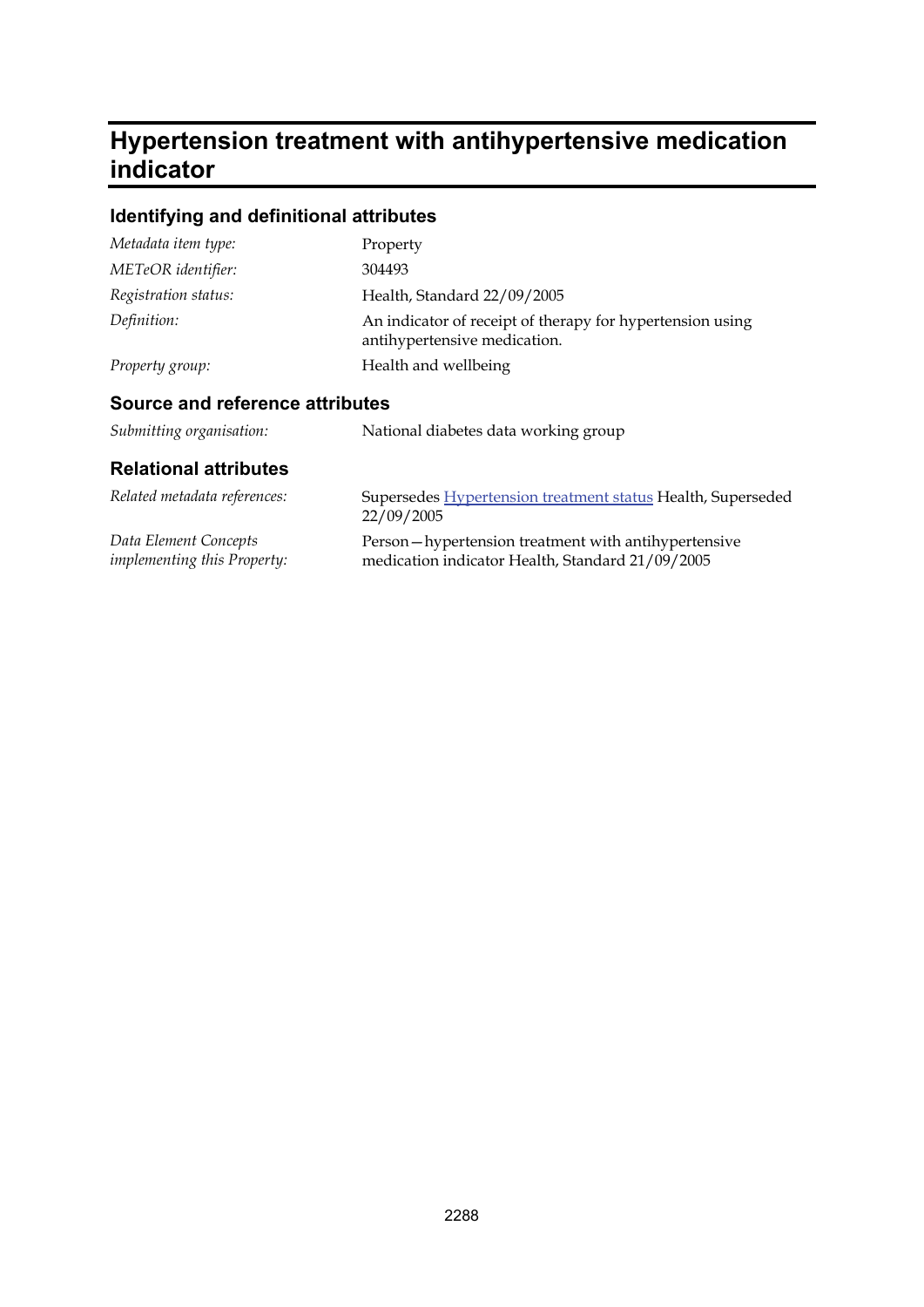# **Identifier type**

## **Identifying and definitional attributes**

| Metadata item type:  | Property                                                                                                           |
|----------------------|--------------------------------------------------------------------------------------------------------------------|
| METeOR identifier:   | 269094                                                                                                             |
| Registration status: | Health, Standard 01/03/2005                                                                                        |
| Definition:          | The class of identifier based on the extent to which it applies across<br>geographic or administrative boundaries. |
| Property group:      | Identifier characteristics                                                                                         |

### **Source and reference attributes**

*Submitting organisation:* Australian Institute of Health and Welfare

| Data Element Concepts              | Person (identifier) – identifier type Health, Standard 01/03/2005 |  |
|------------------------------------|-------------------------------------------------------------------|--|
| <i>implementing this Property:</i> |                                                                   |  |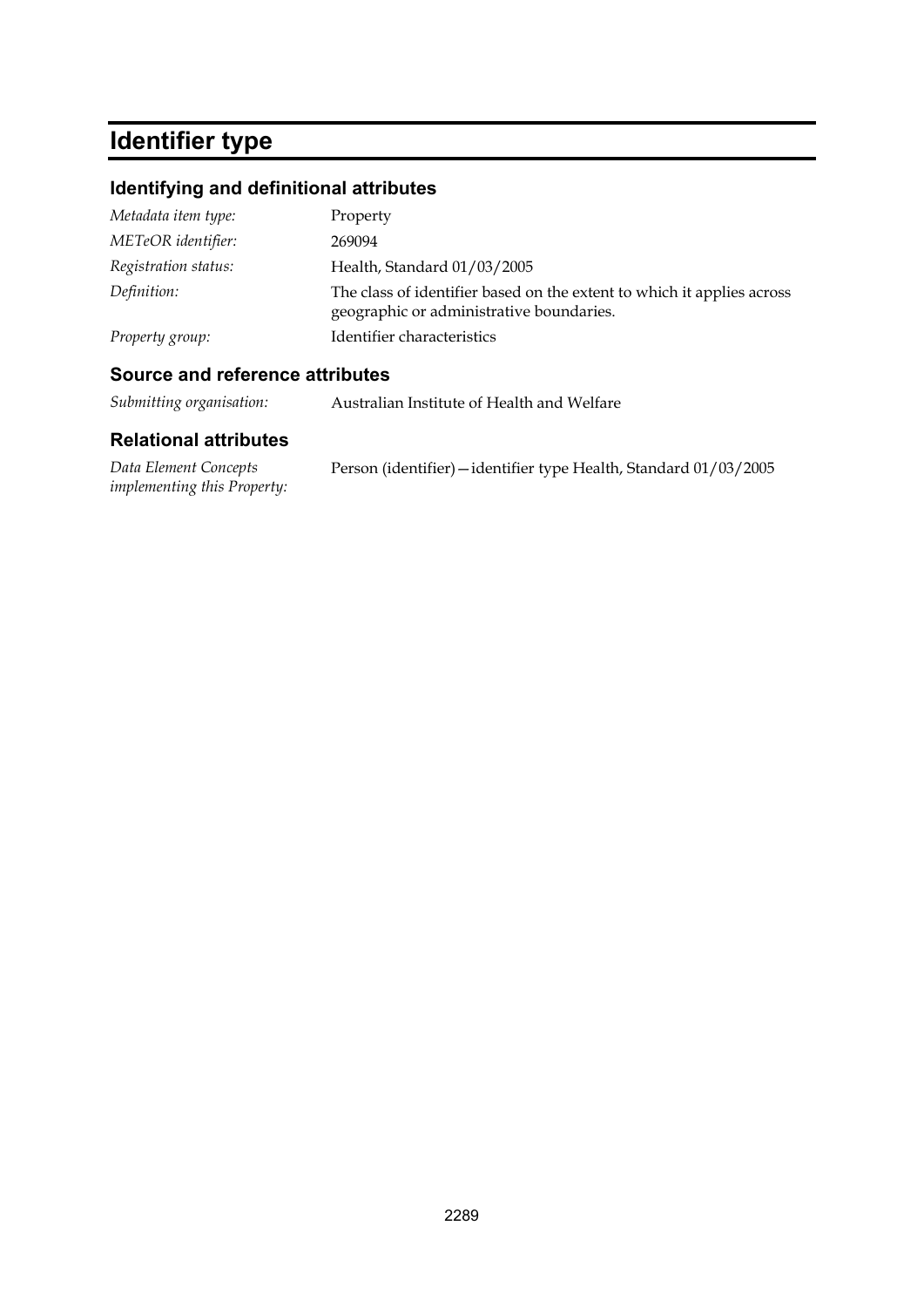# **Implantable cardiac defibrillator procedure date**

#### **Identifying and definitional attributes**

| Metadata item type:  | Property                                                                                                                                   |
|----------------------|--------------------------------------------------------------------------------------------------------------------------------------------|
| METeOR identifier:   | 359606                                                                                                                                     |
| Registration status: | Health, Standard 01/10/2008                                                                                                                |
| Definition:          | The date when an implantable cardiac defibrillator is inserted to<br>detect and treat (by way of an electrical shock) cardiac arrhythmias. |
| Property group:      | Service provision event                                                                                                                    |

#### **Relational attributes**

*Data Element Concepts implementing this Property:* Person—implantable cardiac defibrillator procedure date Health, Standard 01/10/2008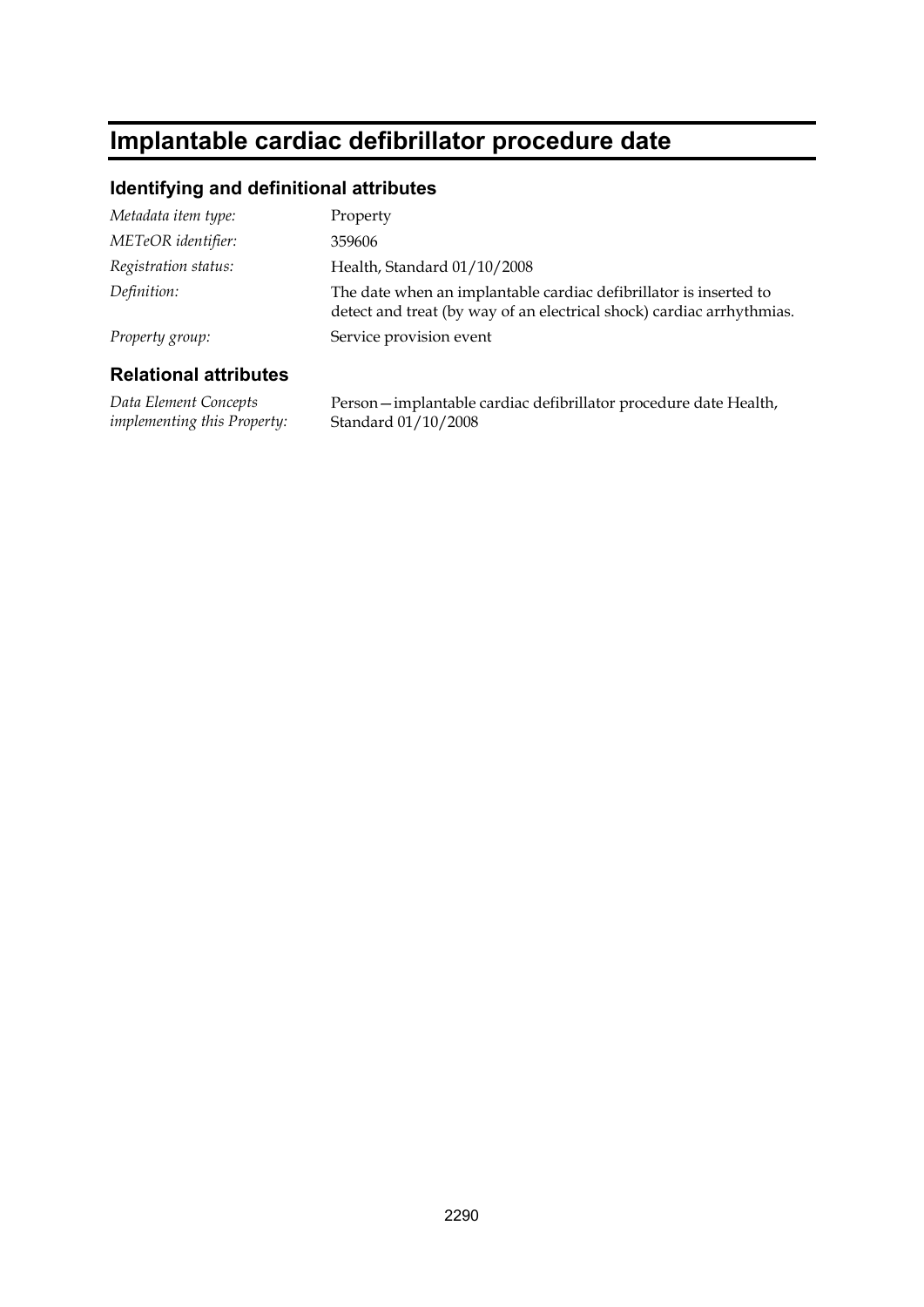# **Implantable cardiac defibrillator procedure time**

#### **Identifying and definitional attributes**

| Metadata item type:  | Property                                                                                                                                   |
|----------------------|--------------------------------------------------------------------------------------------------------------------------------------------|
| METeOR identifier:   | 359672                                                                                                                                     |
| Registration status: | Health, Standard 01/10/2008                                                                                                                |
| Definition:          | The time when an implantable cardiac defibrillator is inserted to<br>detect and treat (by way of an electrical shock) cardiac arrhythmias. |
| Property group:      | Service provision event                                                                                                                    |

#### **Relational attributes**

*Data Element Concepts implementing this Property:* Person—implantable cardiac defibrillator procedure time Health, Standard 01/10/2008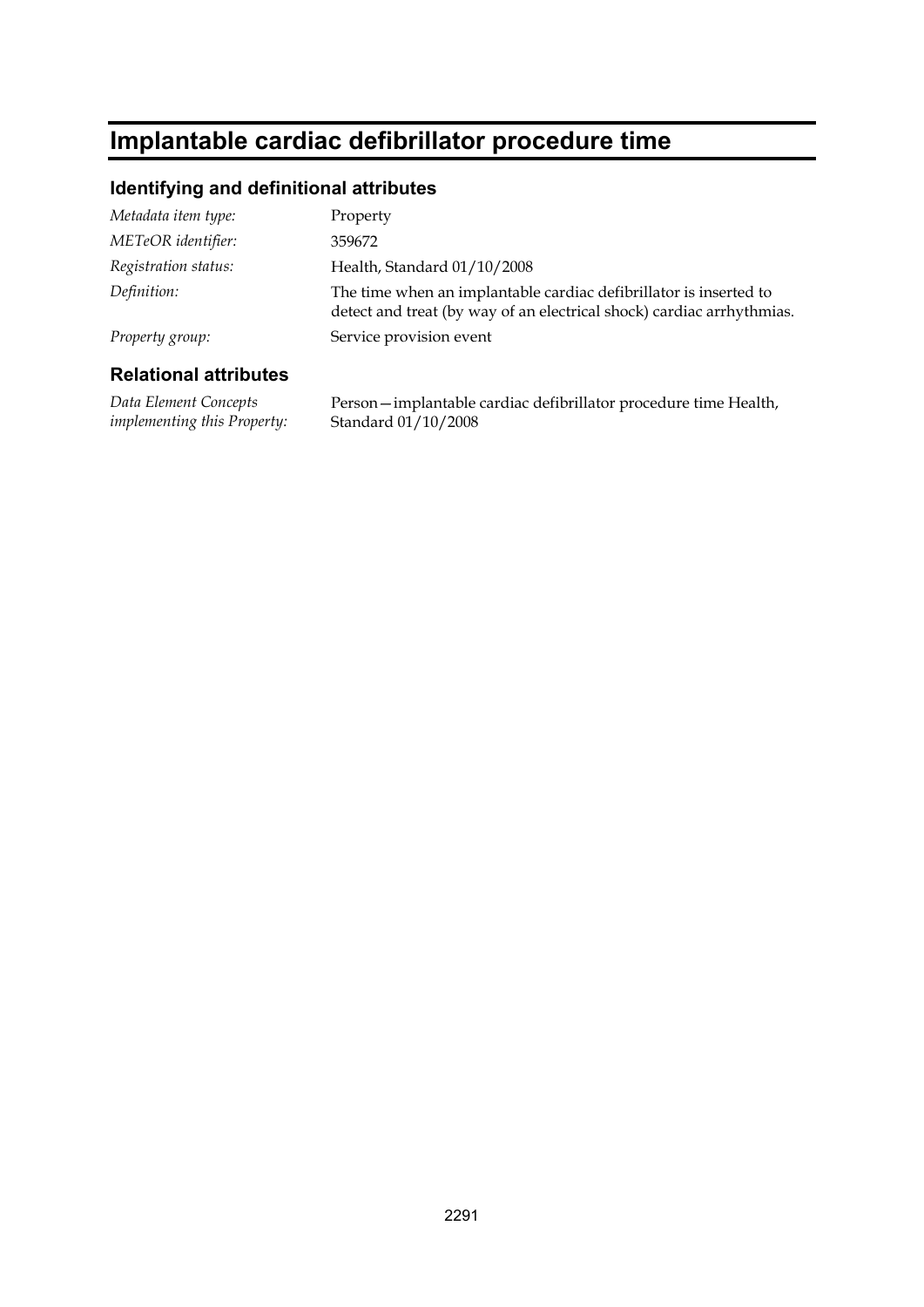# **Implementation of National standards for mental health services status**

## **Identifying and definitional attributes**

| Metadata item type:  | Property                                                                      |
|----------------------|-------------------------------------------------------------------------------|
| METeOR identifier:   | 287789                                                                        |
| Registration status: | Health, Standard 08/12/2004                                                   |
| Definition:          | Indicator of National standards for mental health services<br>implementation. |
| Property group:      | Performance indicators                                                        |

#### **Source and reference attributes**

| Submitting organisation: | Australian Institute of Health and Welfare |
|--------------------------|--------------------------------------------|
|--------------------------|--------------------------------------------|

| Data Element Concepts       | Specialised mental health service unit—implementation of National |
|-----------------------------|-------------------------------------------------------------------|
| implementing this Property: | standards for mental health services status Health, Standard      |
|                             | 08/12/2004                                                        |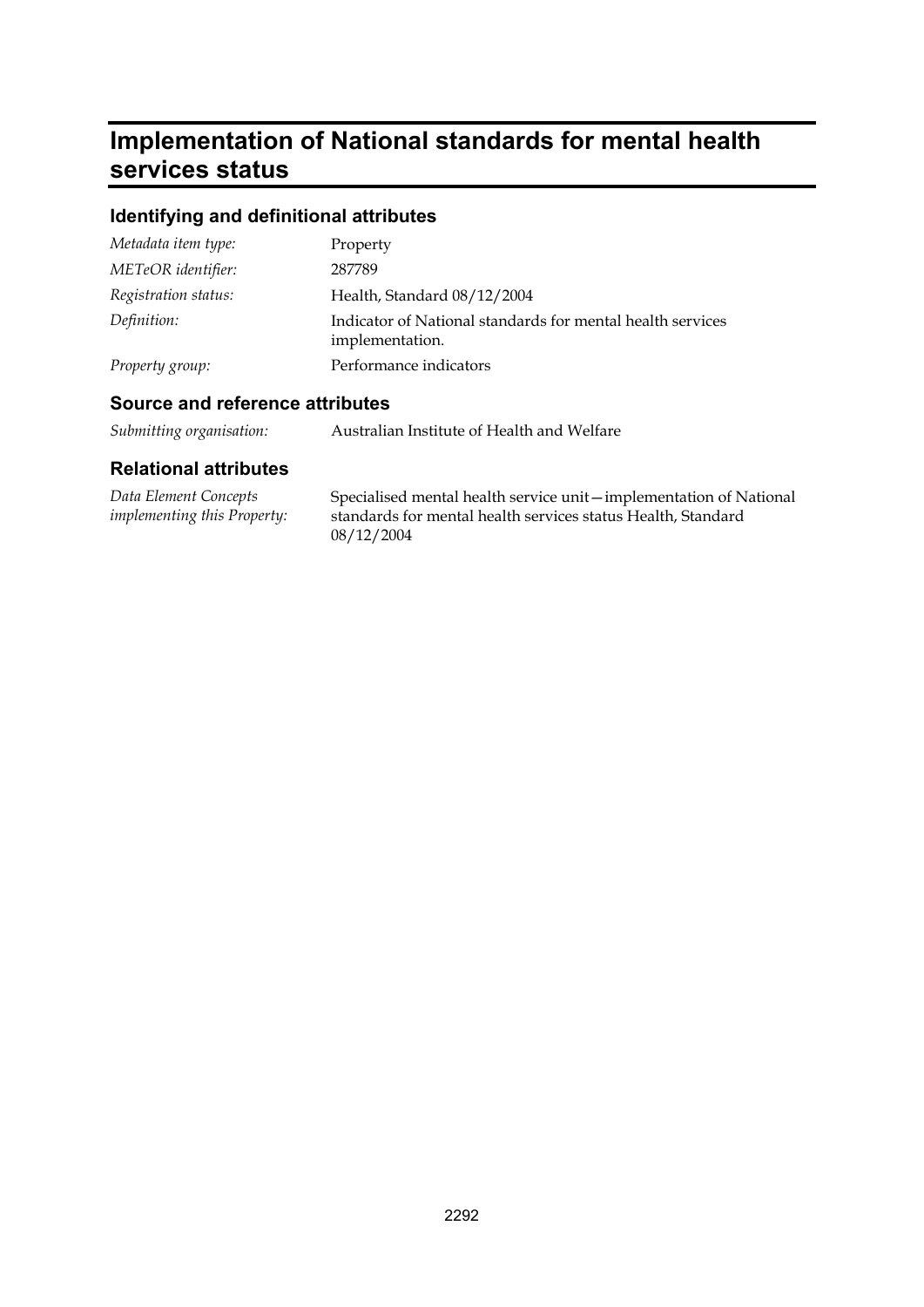## **Independent living skills support services grants to nongovernment organisations**

## **Identifying and definitional attributes**

| Metadata item type:  | Property                                                                                               |
|----------------------|--------------------------------------------------------------------------------------------------------|
| METeOR identifier:   | 287744                                                                                                 |
| Registration status: | Health, Standard 08/12/2004                                                                            |
| Definition:          | Grants made to non-government organisations for the provision of<br>independent living skills support. |
| Property group:      | Funding characteristics                                                                                |

### **Source and reference attributes**

| Submitting organisation: | Australian Institute of Health and Welfare |
|--------------------------|--------------------------------------------|
|--------------------------|--------------------------------------------|

| Data Element Concepts              | Specialised mental health service organisation - independent living |
|------------------------------------|---------------------------------------------------------------------|
| <i>implementing this Property:</i> | skills support services grants to non-government organisations      |
|                                    | Health, Standard 08/12/2004                                         |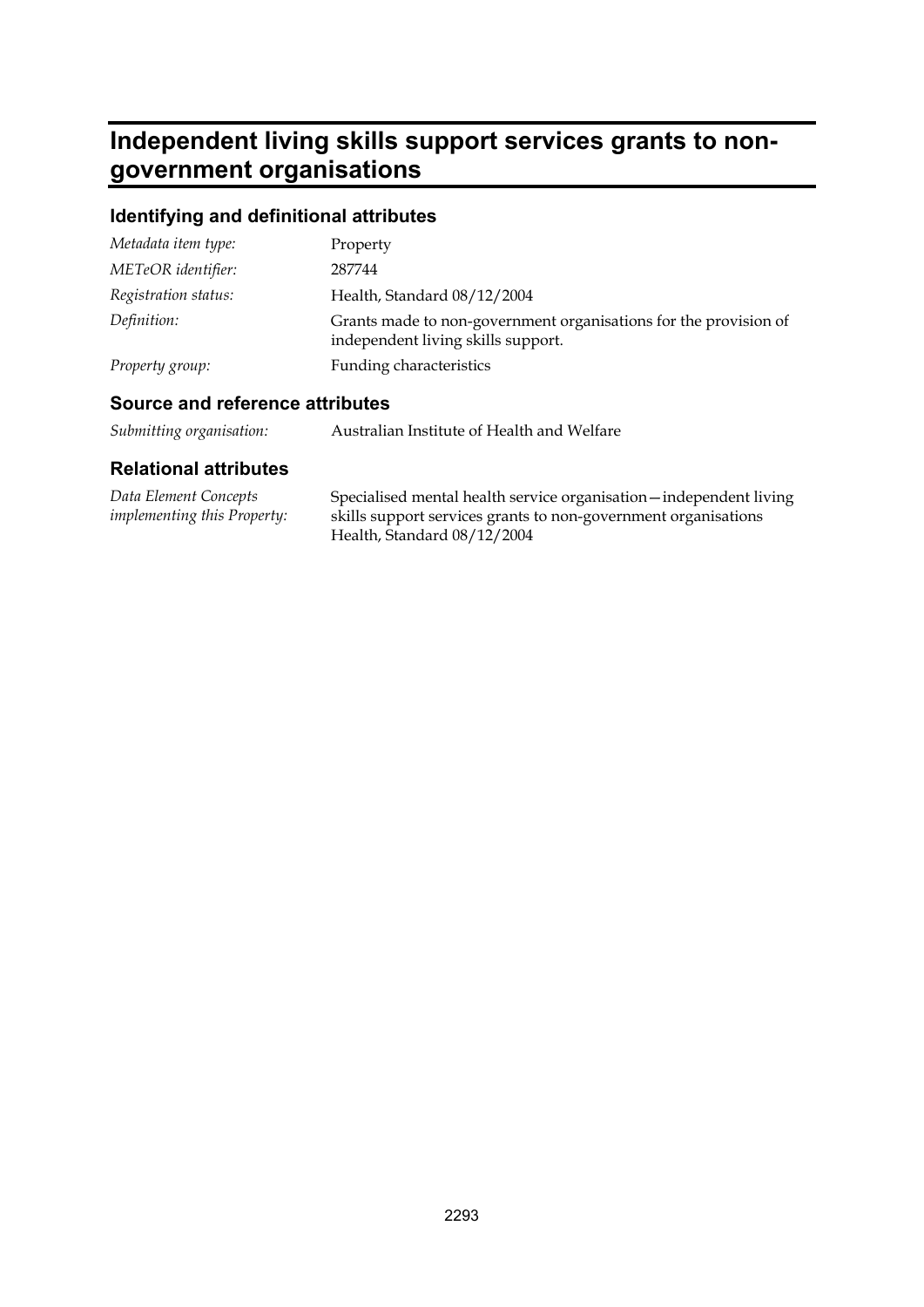# **Indicator procedure**

## **Identifying and definitional attributes**

| Metadata item type:  | Property                                                                                     |
|----------------------|----------------------------------------------------------------------------------------------|
| METeOR identifier:   | 269365                                                                                       |
| Registration status: | Health, Standard 01/03/2005                                                                  |
| Definition:          | The type of procedure that is high volume and often associated with<br>long waiting periods. |
| Property group:      | Service provision event                                                                      |

### **Source and reference attributes**

*Submitting organisation:* Australian Institute of Health and Welfare

| Data Element Concepts              | Elective surgery waiting list episode - indicator procedure Health, |
|------------------------------------|---------------------------------------------------------------------|
| <i>implementing this Property:</i> | Standard 01/03/2005                                                 |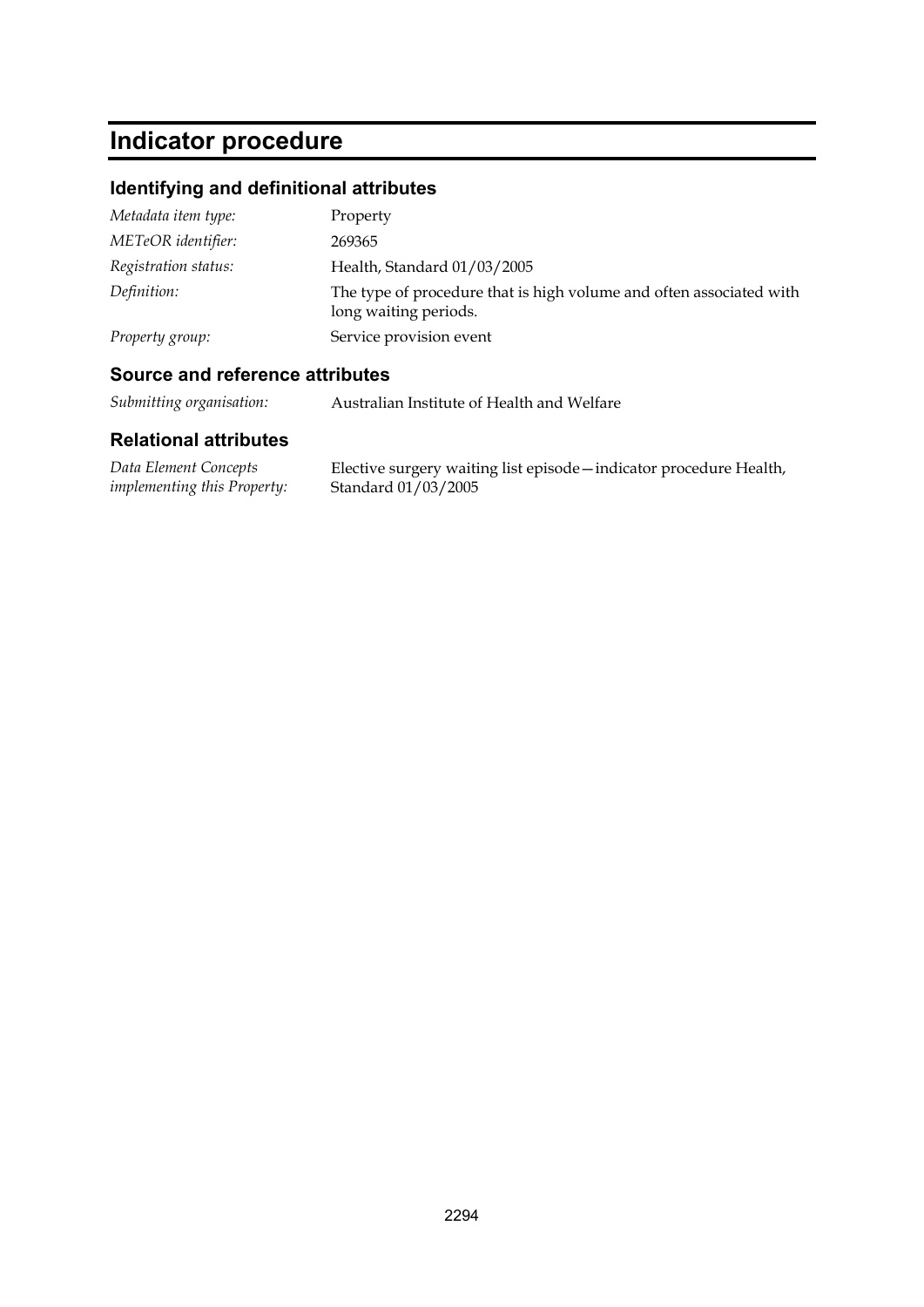# **Indigenous status**

## **Identifying and definitional attributes**

| Metadata item type:  | Property                                                                                                          |
|----------------------|-------------------------------------------------------------------------------------------------------------------|
| METeOR identifier:   | 269161                                                                                                            |
| Registration status: | Health, Standard 01/03/2005<br>Community services, Standard 01/03/2005<br>Housing assistance, Standard 22/10/2005 |
| Definition:          | An indicator of identification as an Aboriginal and/or Torres Strait<br>Islander.                                 |
| Property group:      | Demographic/social/cultural characteristics                                                                       |

### **Source and reference attributes**

| Submitting organisation: | Australian Institute of Health and Welfare |
|--------------------------|--------------------------------------------|
|--------------------------|--------------------------------------------|

| Data Element Concepts              | Person-Indigenous status Health, Standard 01/03/2005 |
|------------------------------------|------------------------------------------------------|
| <i>implementing this Property:</i> | Community services, Standard 01/03/2005              |
|                                    | Housing assistance, Standard 01/03/2005              |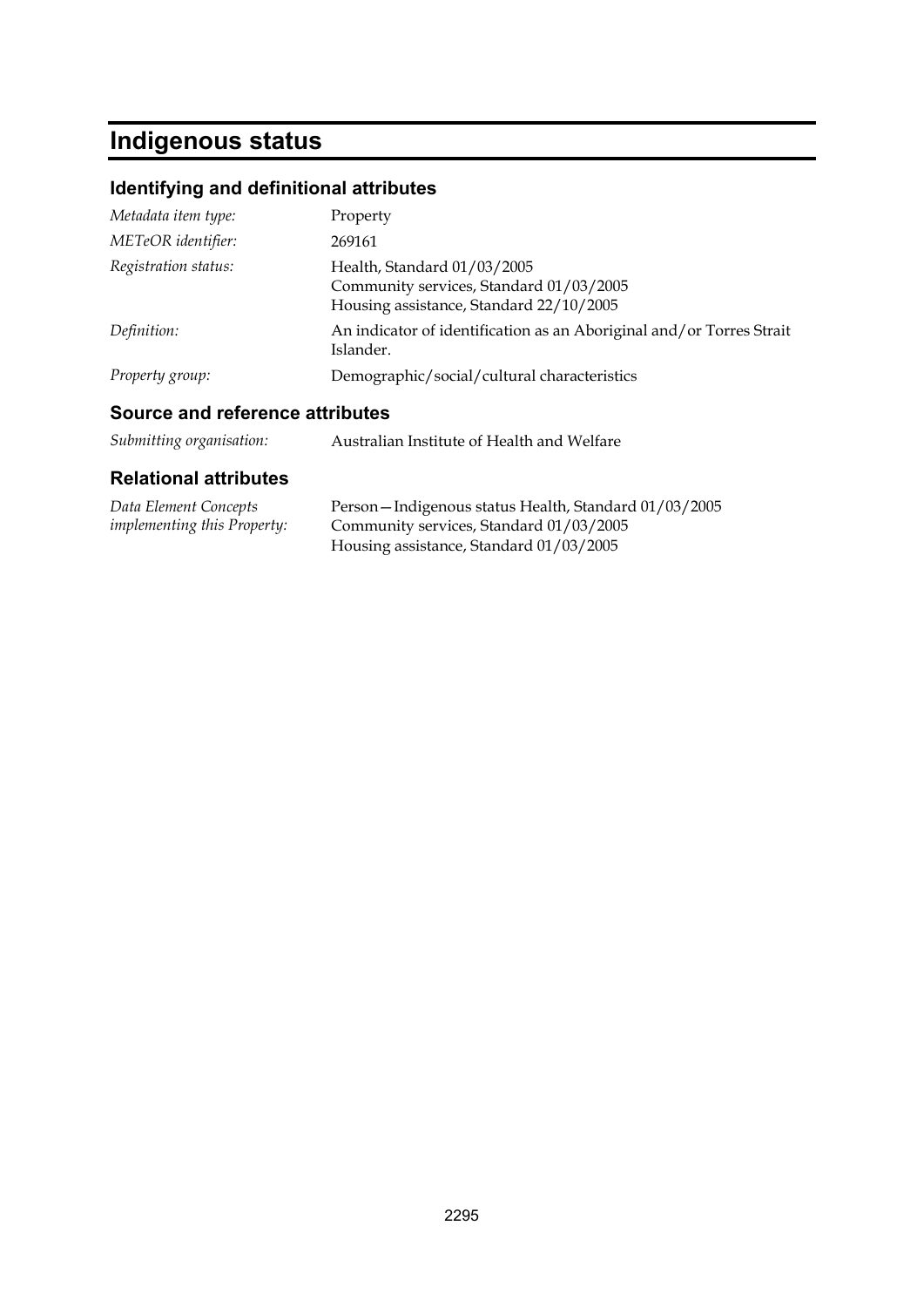# **Informal carer existence indicator**

## **Identifying and definitional attributes**

| Metadata item type:  | Property                                                               |
|----------------------|------------------------------------------------------------------------|
| METeOR identifier:   | 313244                                                                 |
| Registration status: | Health, Standard 04/07/2007<br>Community services, Standard 02/05/2006 |
| Definition:          | An indicator of whether or not an informal carer exists.               |
| Property group:      | Informal assistance characteristics                                    |

### **Source and reference attributes**

| Submitting organisation:                             | Australian Institute of Health and Welfare                                                                          |
|------------------------------------------------------|---------------------------------------------------------------------------------------------------------------------|
| <b>Relational attributes</b>                         |                                                                                                                     |
| Related metadata references:                         | Supersedes Carer availability status Health, Superseded<br>04/07/2007, Community services, Superseded 02/05/2006    |
| Data Element Concepts<br>implementing this Property: | Person-informal carer existence indicator Health, Standard<br>04/07/2007<br>Community services, Standard 02/05/2006 |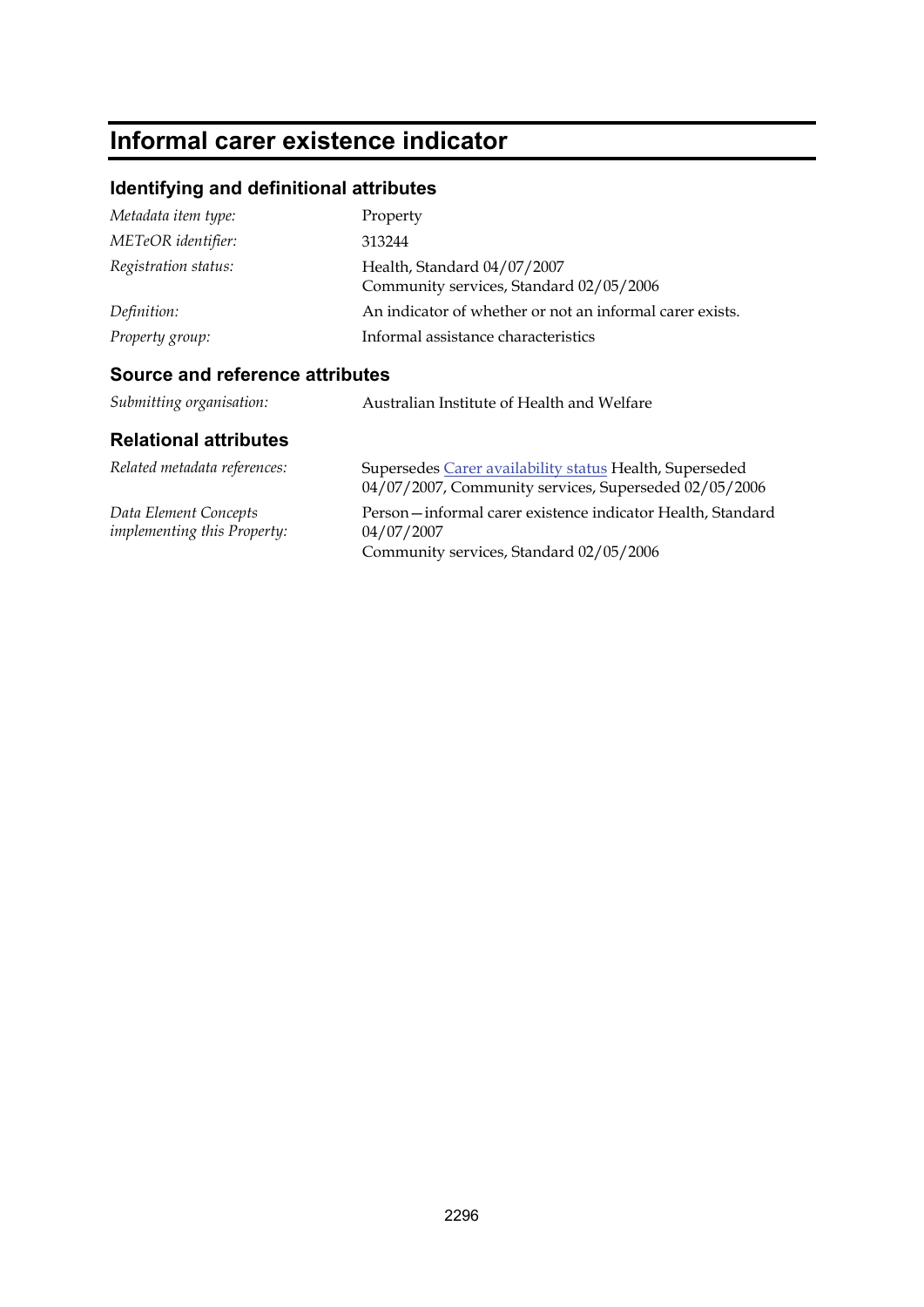# **Initial visit since diagnosis indicator**

## **Identifying and definitional attributes**

| Metadata item type:                    | Property                                                                                                                            |
|----------------------------------------|-------------------------------------------------------------------------------------------------------------------------------------|
| METeOR identifier:                     | 303970                                                                                                                              |
| Registration status:                   | Health, Standard 22/09/2005                                                                                                         |
| Definition:                            | An indicator of whether a visit to a health professional in relation<br>to a specific condition is the first visit since diagnosis. |
| Property group:                        | Service provision event                                                                                                             |
| <b>Source and reference attributes</b> |                                                                                                                                     |
| Submitting organisation:               | Australian Institute of Health and Welfare                                                                                          |
| <b>Relational attributes</b>           |                                                                                                                                     |

| Related metadata references:       | Supersedes Initial visit since diagnosis Health, Superseded<br>22/09/2005 |
|------------------------------------|---------------------------------------------------------------------------|
| Data Element Concepts              | Patient—initial visit since diagnosis indicator (diabetes mellitus)       |
| <i>implementing this Property:</i> | Health, Standard 21/09/2005                                               |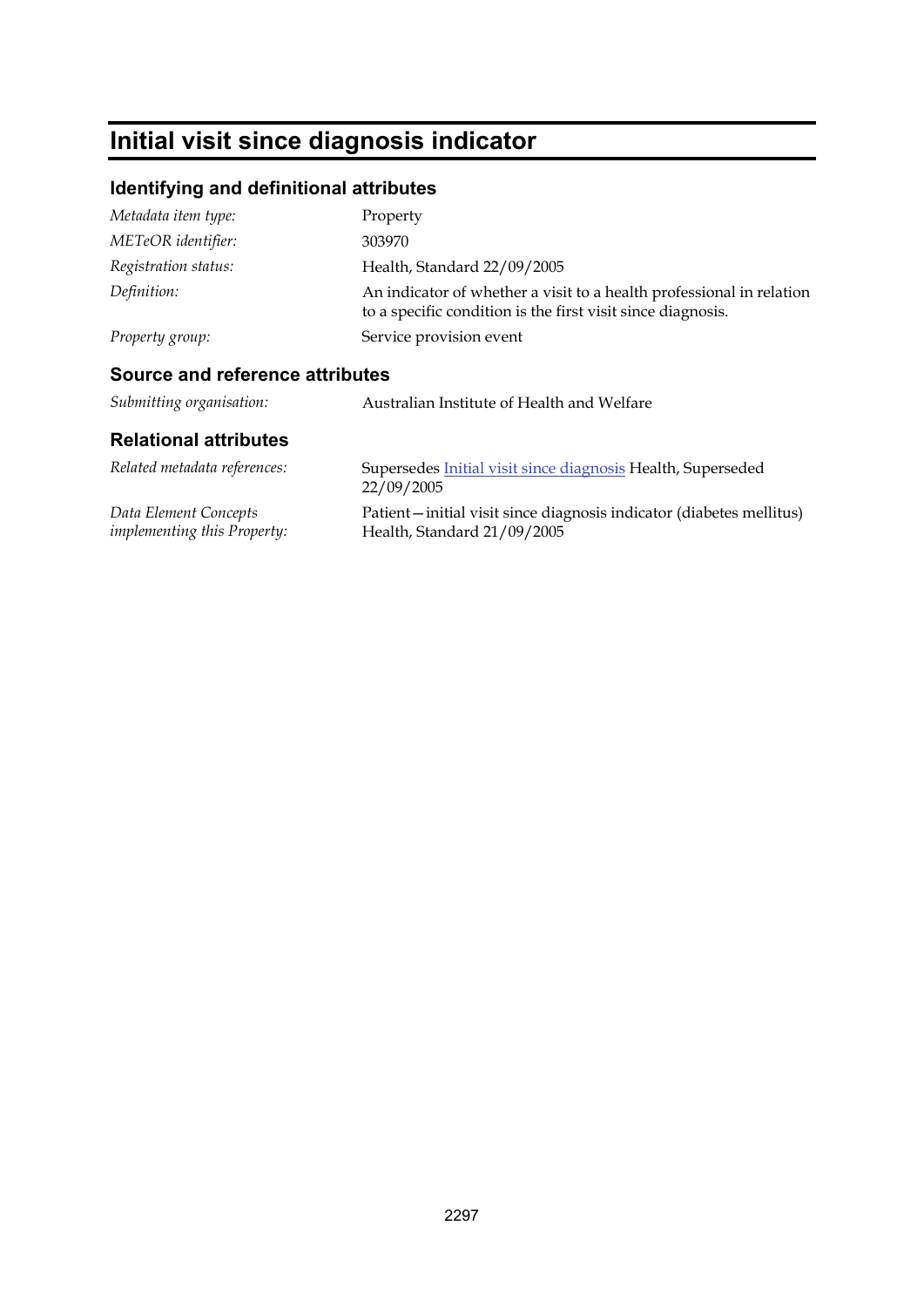# **Injecting drug use status**

## **Identifying and definitional attributes**

| Metadata item type:  | Property                                                                       |
|----------------------|--------------------------------------------------------------------------------|
| METeOR identifier:   | 269129                                                                         |
| Registration status: | Health, Standard 01/03/2005                                                    |
| Definition:          | An indicator of the administration of psychoactive substances by<br>injection. |
| Property group:      | Lifestyle characteristics                                                      |

#### **Source and reference attributes**

*Submitting organisation:* Australian Institute of Health and Welfare

| Data Element Concepts              | Client-injecting drug use status Health, Standard 01/03/2005 |  |
|------------------------------------|--------------------------------------------------------------|--|
| <i>implementing this Property:</i> |                                                              |  |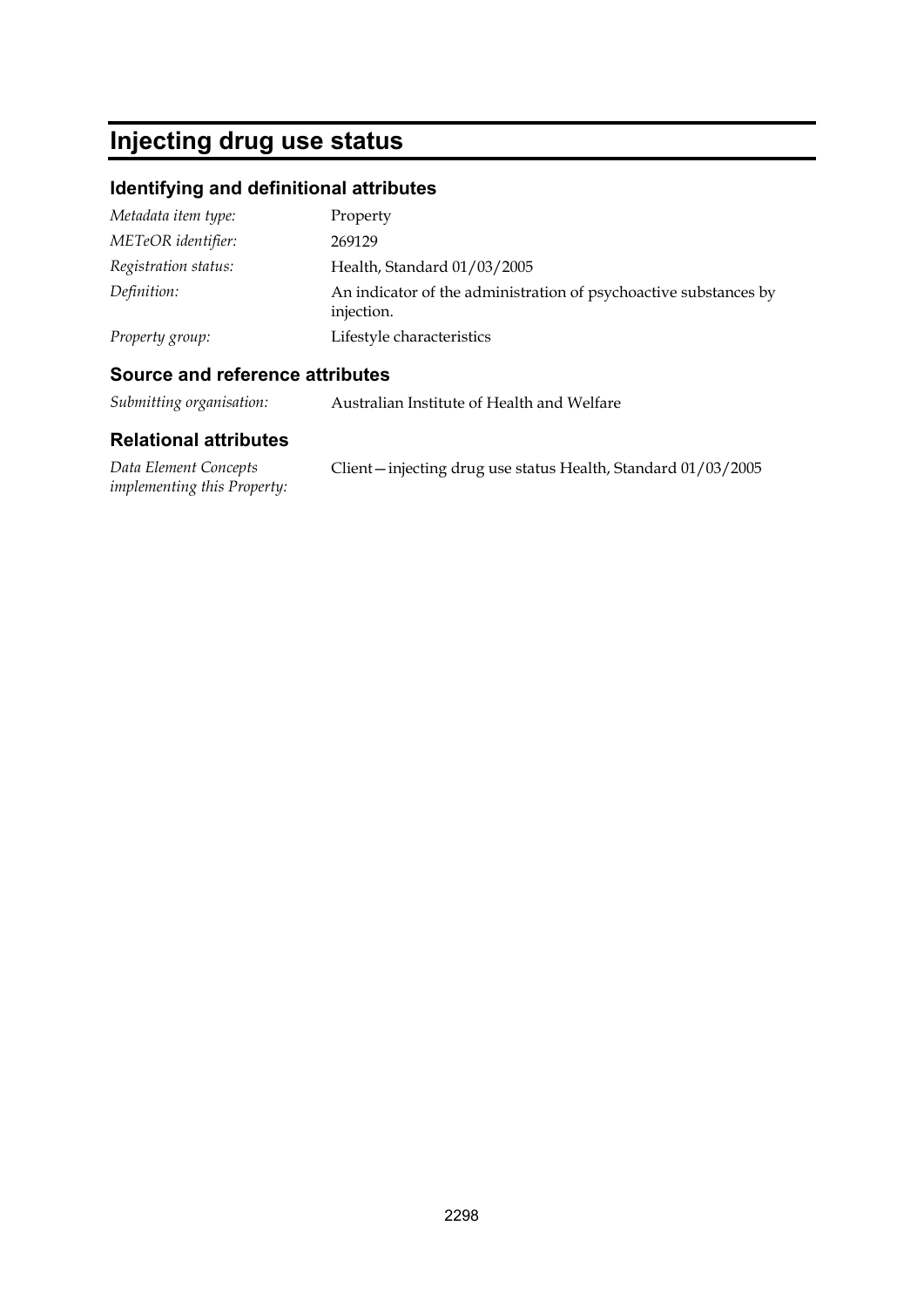## **Insulin start date**

#### **Identifying and definitional attributes**

| Metadata item type:  | Property                                        |
|----------------------|-------------------------------------------------|
| METeOR identifier:   | 269048                                          |
| Registration status: | Health, Standard 01/03/2005                     |
| Definition:          | The date on which insulin injections commenced. |
| Property group:      | Health and wellbeing                            |

#### **Source and reference attributes**

*Submitting organisation:* Australian Institute of Health and Welfare

| Data Element Concepts              | Patient-insulin start date Health, Standard 01/03/2005 |
|------------------------------------|--------------------------------------------------------|
| <i>implementing this Property:</i> |                                                        |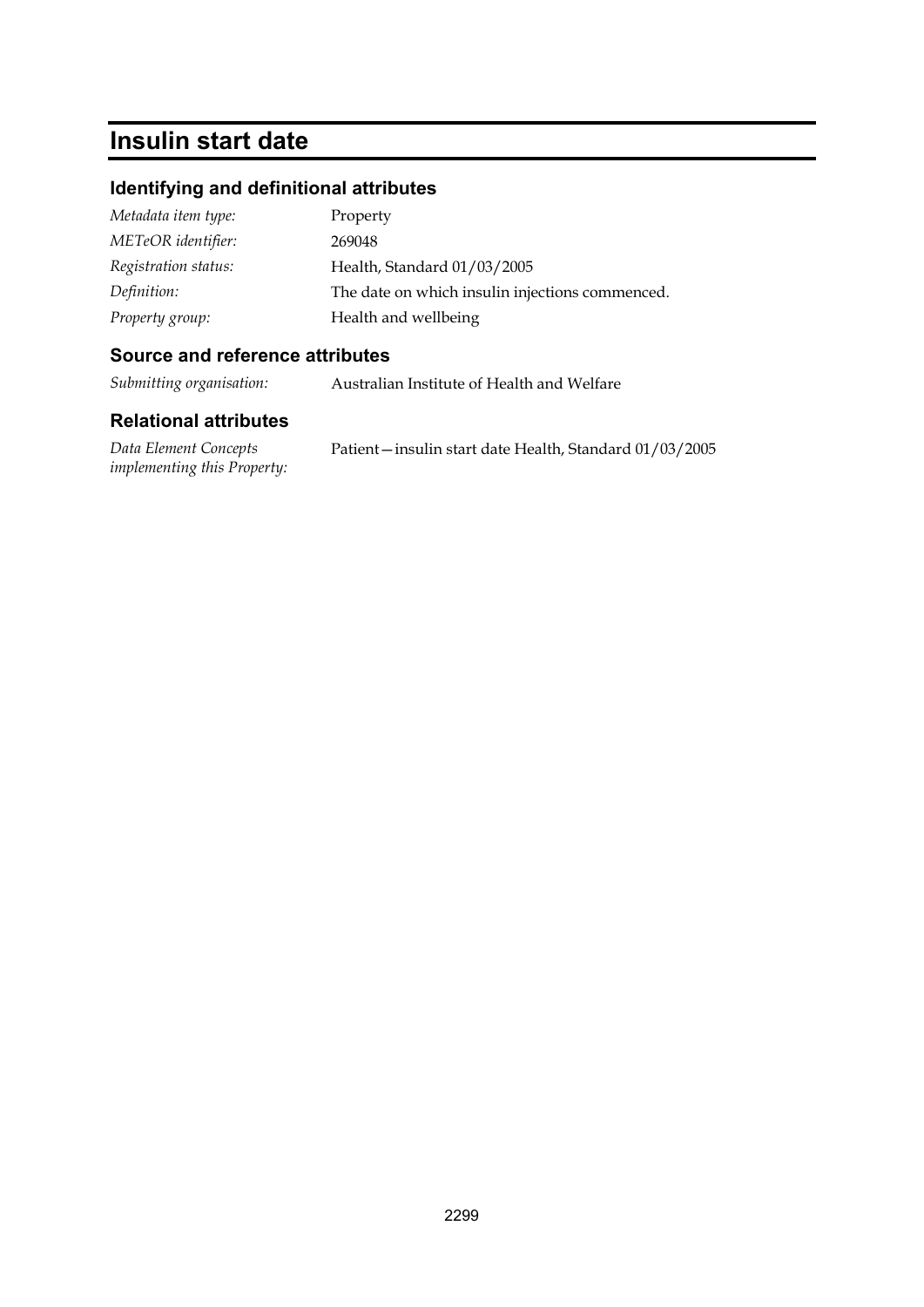## **Intended length of hospital stay**

#### **Identifying and definitional attributes**

| Metadata item type:  | Property                                     |
|----------------------|----------------------------------------------|
| METeOR identifier:   | 269327                                       |
| Registration status: | Health, Standard 01/03/2005                  |
| Definition:          | The expected duration of a stay in hospital. |
| Property group:      | Service provision event                      |

#### **Source and reference attributes**

*Submitting organisation:* Australian Institute of Health and Welfare

#### **Relational attributes**

*Data Element Concepts implementing this Property:* Episode of admitted patient care—intended length of hospital stay Health, Standard 01/03/2005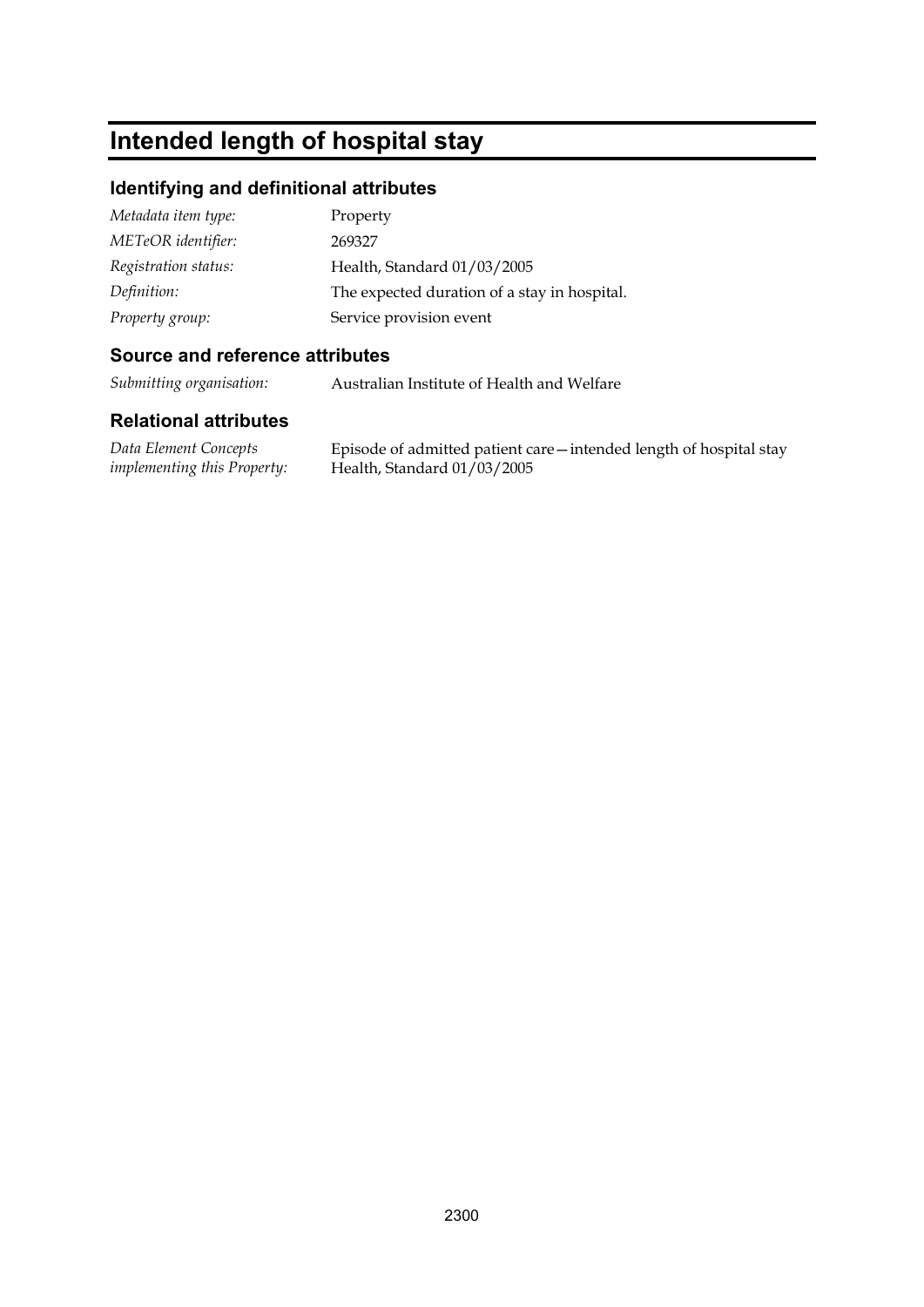# **Intended years in profession**

## **Identifying and definitional attributes**

| Metadata item type:  | Property                                                                           |
|----------------------|------------------------------------------------------------------------------------|
| METeOR identifier:   | 375481                                                                             |
| Registration status: | Health, Standard 10/12/2009                                                        |
| Definition:          | The length of time intending to remain practicing in the registered<br>profession. |
| Property group:      | Labour characteristics                                                             |

### **Source and reference attributes**

*Submitting organisation:* Australian Institute of Health and Welfare

| Data Element Concepts              | Registered health professional – intended years in profession Health, |
|------------------------------------|-----------------------------------------------------------------------|
| <i>implementing this Property:</i> | Standard $10/12/2009$                                                 |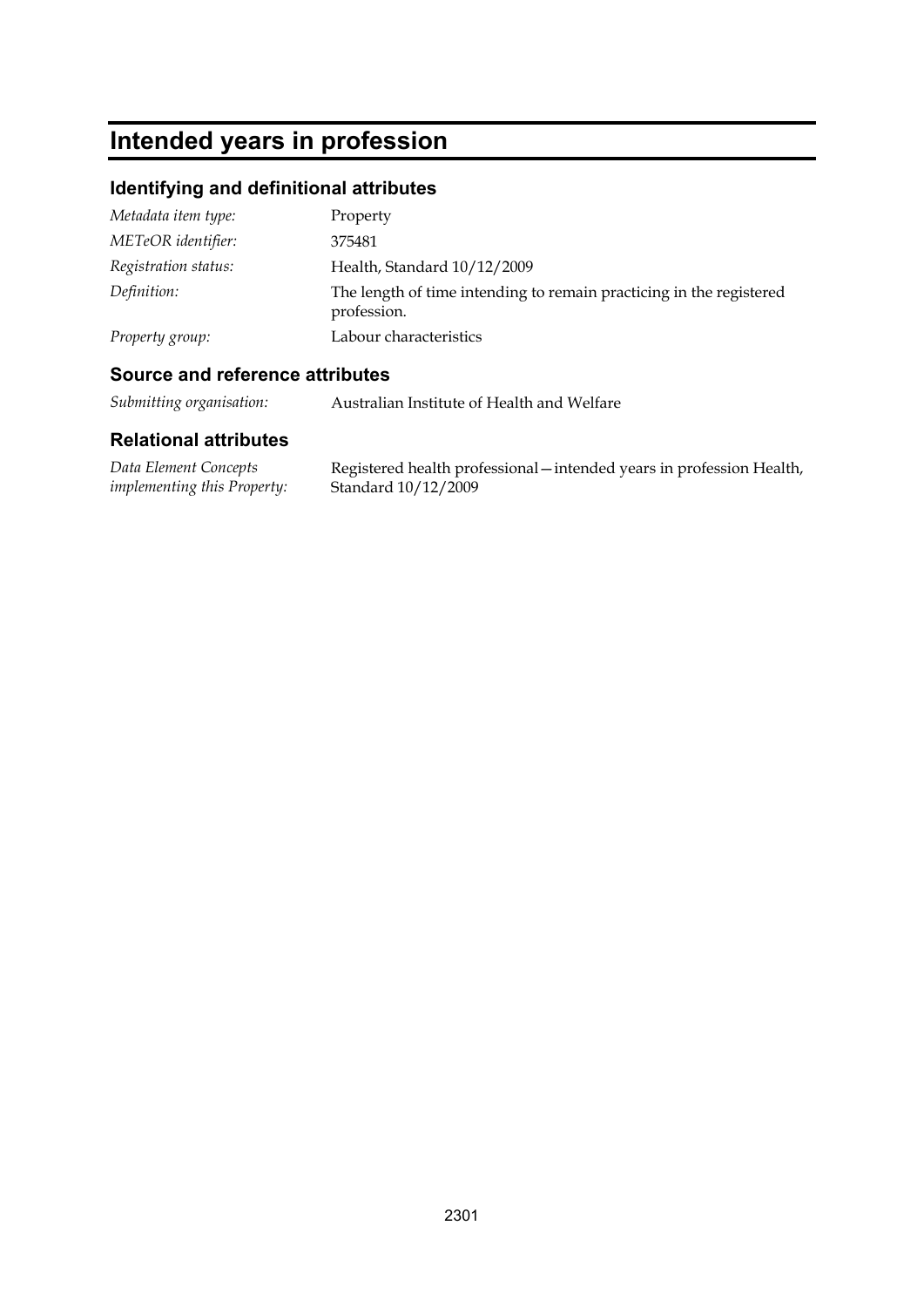# **Intention of treatment**

#### **Identifying and definitional attributes**

| Metadata item type:  | Property                                                           |
|----------------------|--------------------------------------------------------------------|
| METeOR identifier:   | 288666                                                             |
| Registration status: | Health, Standard 04/06/2004                                        |
| Definition:          | Reason for which treatment is provided for a particular condition. |
| Property group:      | Service provision event                                            |

#### **Source and reference attributes**

*Submitting organisation:* Australian Institute of Health and Welfare

#### **Relational attributes**

*Data Element Concepts implementing this Property:*

Cancer treatment—intention of treatment Health, Standard 04/06/2004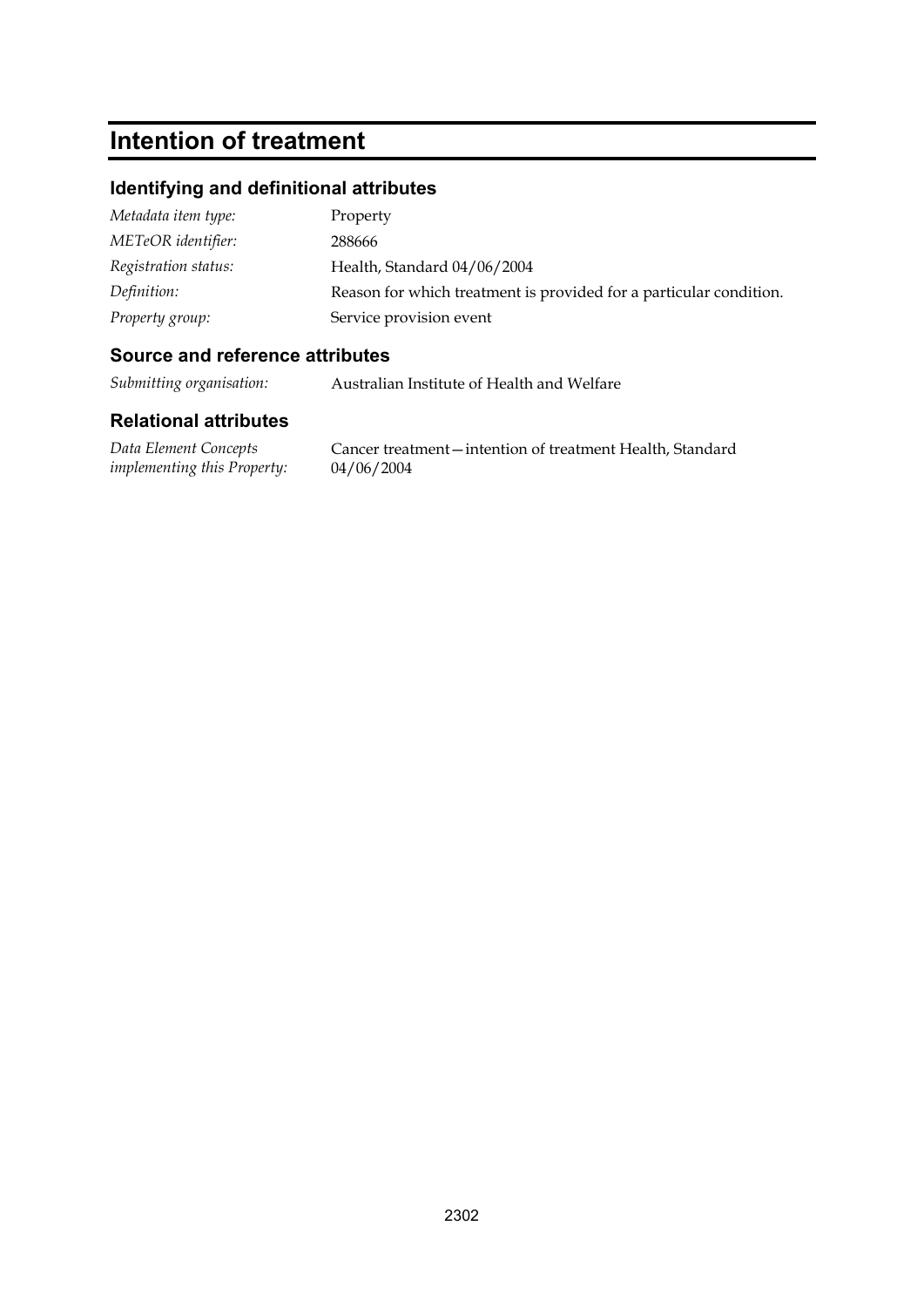# **Inter-hospital contracted patient status**

## **Identifying and definitional attributes**

| Metadata item type:  | Property                                                                                                |
|----------------------|---------------------------------------------------------------------------------------------------------|
| METeOR identifier:   | 269338                                                                                                  |
| Registration status: | Health, Standard 01/03/2005                                                                             |
| Definition:          | An indicator identifying a patient as being treated as part of a<br>contracted hospital care agreement. |
| Property group:      | Service provision event                                                                                 |

#### **Source and reference attributes**

*Submitting organisation:* Australian Institute of Health and Welfare

| Data Element Concepts              | Episode of admitted patient care - inter-hospital contracted patient |
|------------------------------------|----------------------------------------------------------------------|
| <i>implementing this Property:</i> | status Health, Standard 01/03/2005                                   |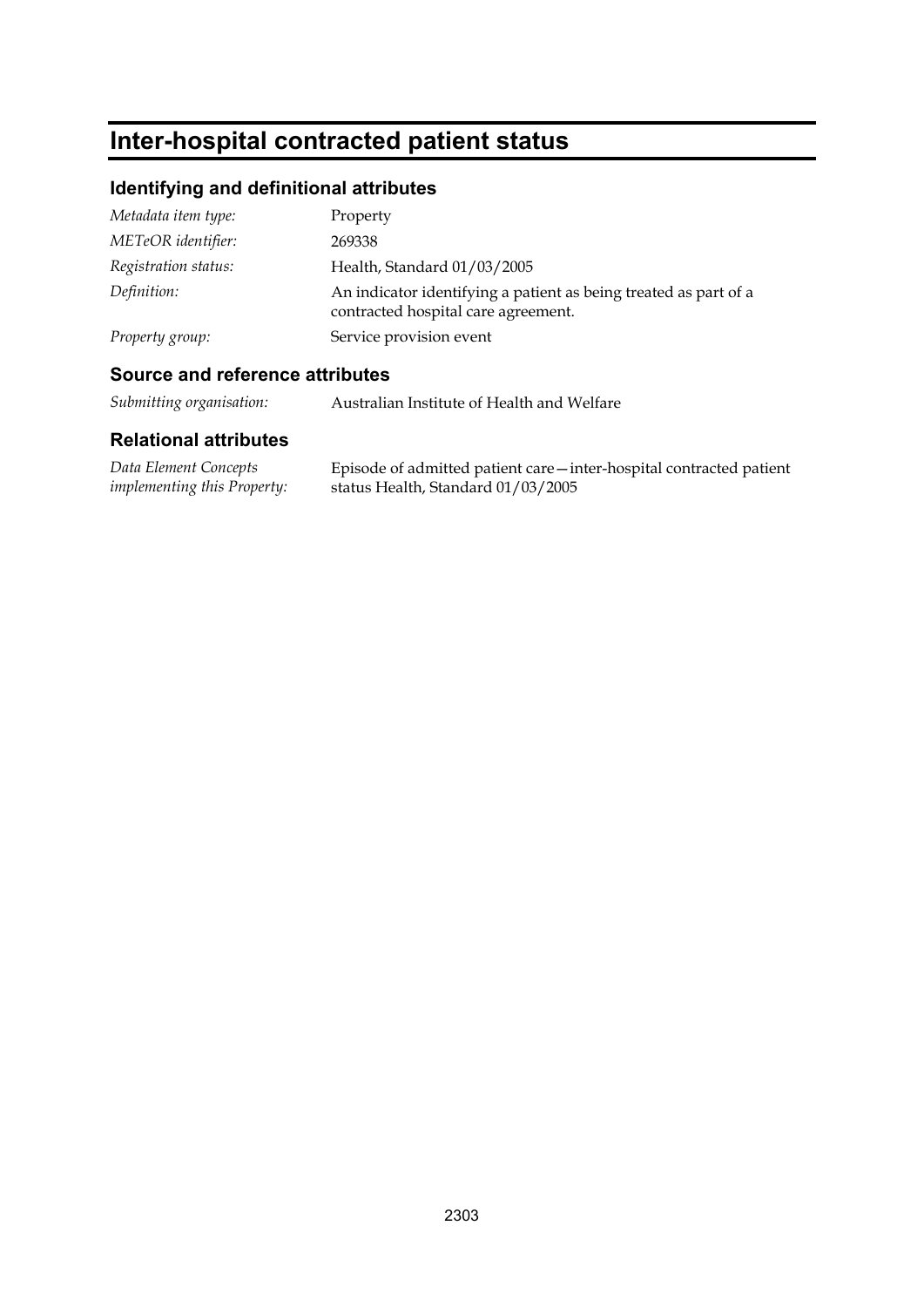# **International postcode**

## **Identifying and definitional attributes**

| Metadata item type:  | Property                                                                            |
|----------------------|-------------------------------------------------------------------------------------|
| METeOR identifier:   | 288969                                                                              |
| Registration status: | Health, Standard 04/05/2005<br>Community services, Standard 30/09/2005              |
| Definition:          | A descriptor for a postal delivery area, aligned with locality, suburb<br>or place. |
| Property group:      | Location characteristics                                                            |

### **Source and reference attributes**

| Submitting organisation:<br>Australian Institute of Health and Welfare |  |  |
|------------------------------------------------------------------------|--|--|
|------------------------------------------------------------------------|--|--|

| Data Element Concepts<br><i>implementing this Property:</i> | Person (address) - international postcode Health, Standard<br>04/05/2005<br>Community services, Standard 30/09/2005                        |
|-------------------------------------------------------------|--------------------------------------------------------------------------------------------------------------------------------------------|
|                                                             | Service provider organisation (address) – international postcode<br>Health, Standard 04/05/2005<br>Community services, Standard 30/09/2005 |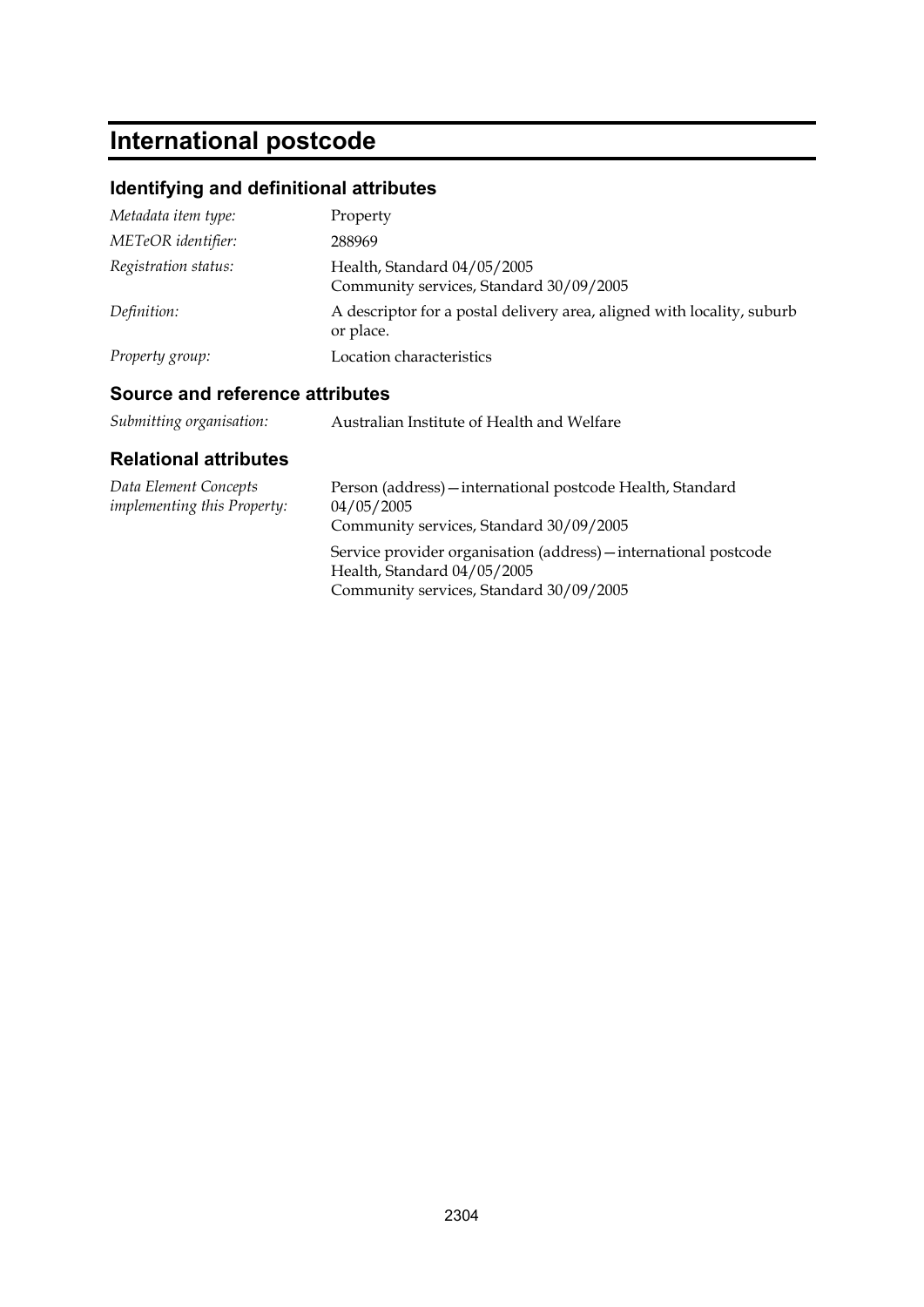# **Interpreter service required status**

## **Identifying and definitional attributes**

| Metadata item type:  | Property                                                                                                         |
|----------------------|------------------------------------------------------------------------------------------------------------------|
| METeOR identifier:   | 269289                                                                                                           |
| Registration status: | Health, Standard 01/03/2005<br>Community services, Standard 01/03/2005<br>Housing assistance, Retired 10/02/2006 |
| Definition:          | An indicator of a need for a translation service.                                                                |
| Property group:      | Demographic/social/cultural characteristics                                                                      |

### **Source and reference attributes**

| Submitting organisation: | Australian Institute of Health and Welfare |
|--------------------------|--------------------------------------------|
|                          |                                            |

| Data Element Concepts              | Person-interpreter service required Health, Standard 08/02/2006                      |
|------------------------------------|--------------------------------------------------------------------------------------|
| <i>implementing this Property:</i> | Community services, Standard 10/04/2006                                              |
|                                    | Person—interpreter service required status (health) Health,<br>Superseded 08/02/2006 |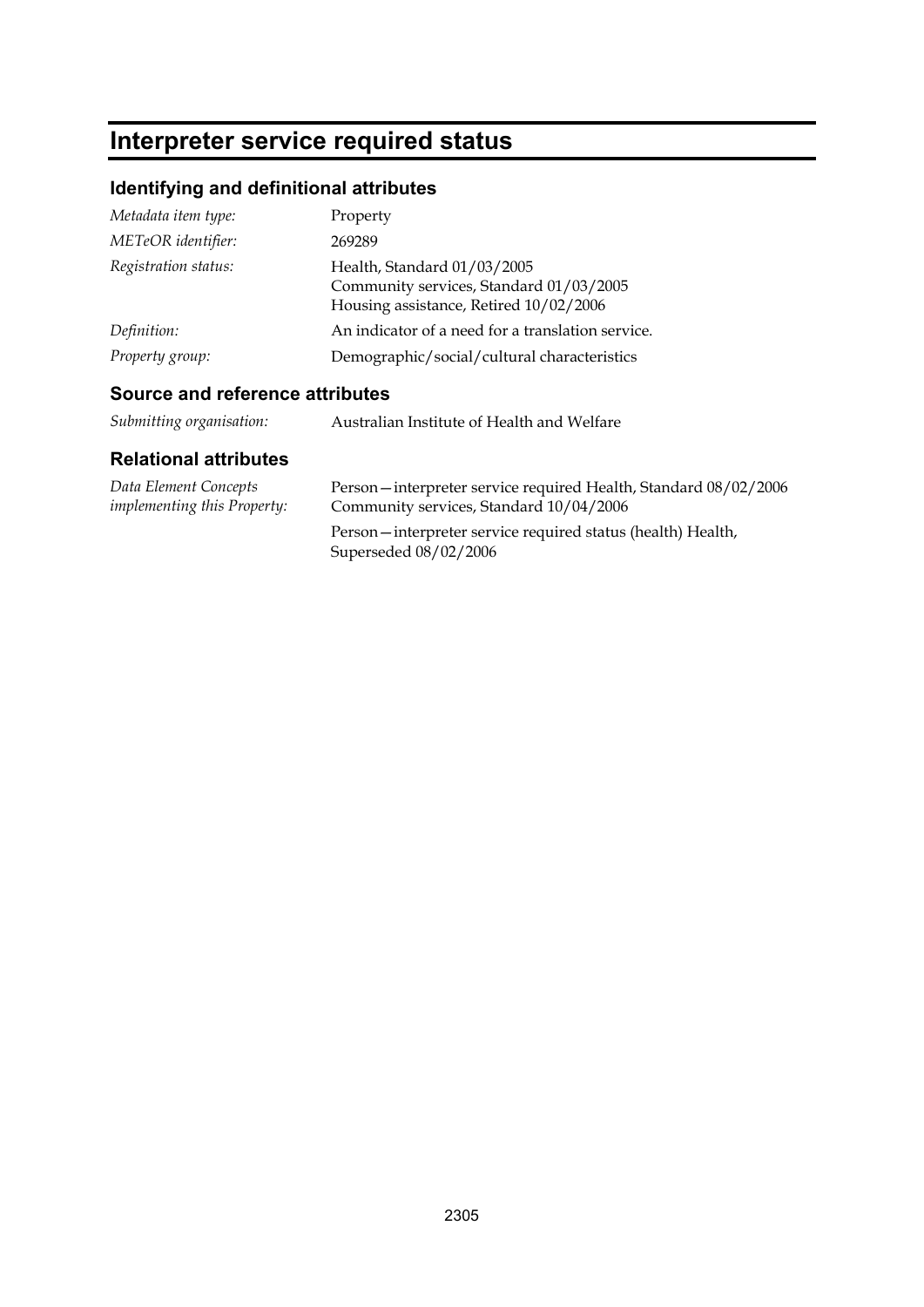## **Intra-aortic balloon pump procedure date**

#### **Identifying and definitional attributes**

| Metadata item type:  | Property                                                                                                     |
|----------------------|--------------------------------------------------------------------------------------------------------------|
| METeOR identifier:   | 359618                                                                                                       |
| Registration status: | Health, Standard 01/10/2008                                                                                  |
| Definition:          | The date when an intra-aortic balloon pump is inserted to improve<br>the strength of the hearts contraction. |
| Property group:      | Service provision event                                                                                      |
|                      |                                                                                                              |

#### **Relational attributes**

*Data Element Concepts implementing this Property:* Person—intra-aortic balloon pump procedure date Health, Standard 01/10/2008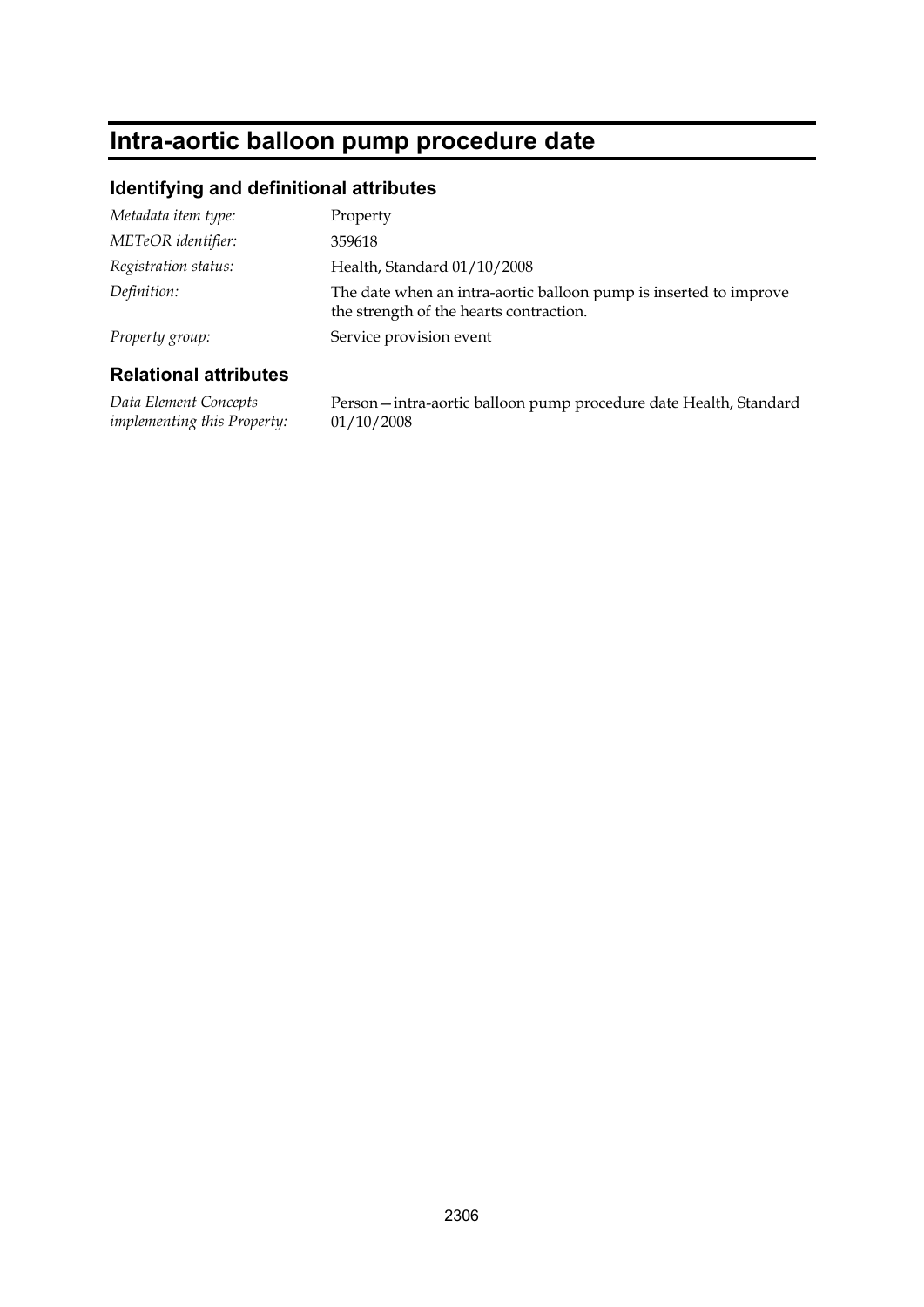## **Intra-aortic balloon pump procedure time**

#### **Identifying and definitional attributes**

| Metadata item type:  | Property                                                                                                     |
|----------------------|--------------------------------------------------------------------------------------------------------------|
| METeOR identifier:   | 359686                                                                                                       |
| Registration status: | Health, Standard 01/10/2008                                                                                  |
| Definition:          | The time when an intra-aortic balloon pump is inserted to improve<br>the strength of the hearts contraction. |
| Property group:      | Service provision event                                                                                      |
|                      |                                                                                                              |

#### **Relational attributes**

*Data Element Concepts implementing this Property:* Person—intra-aortic balloon pump procedure time Health, Standard 01/10/2008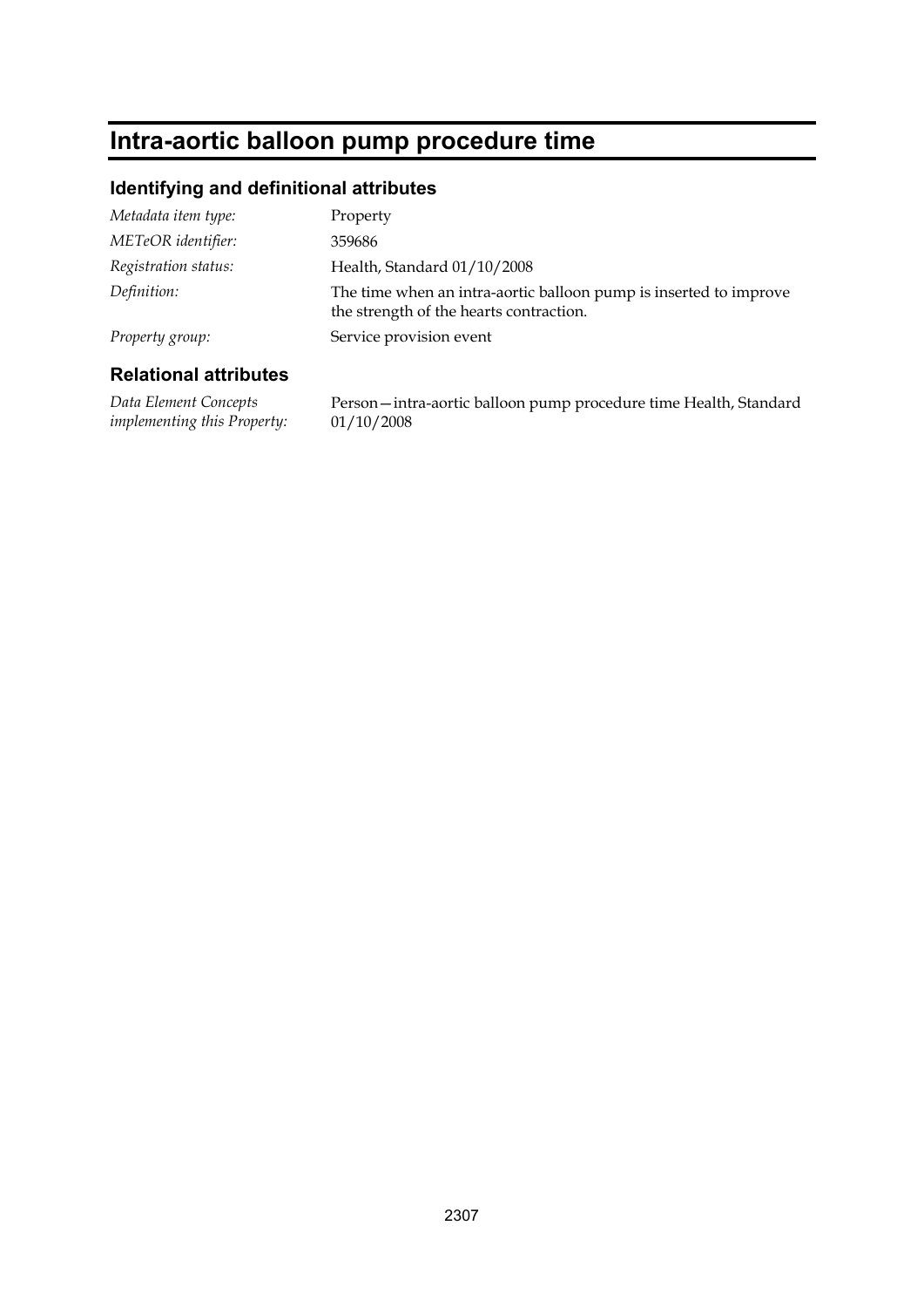# **Intravenous fibrinolytic therapy date**

#### **Identifying and definitional attributes**

| Metadata item type:  | Property                                           |
|----------------------|----------------------------------------------------|
| Synonymous names:    | IV fibrinolytic therapy                            |
| METeOR identifier:   | 284981                                             |
| Registration status: | Health, Standard 04/06/2004                        |
| Definition:          | The date of intravenous (IV) fibrinolytic therapy. |
| Property group:      | Service provision event                            |

#### **Source and reference attributes**

*Submitting organisation:* Australian Institute of Health and Welfare

| Data Element Concepts              | Person-intravenous fibrinolytic therapy date Health, Superseded             |
|------------------------------------|-----------------------------------------------------------------------------|
| <i>implementing this Property:</i> | 01/10/2008                                                                  |
|                                    | Person-intravenous fibrinolytic therapy date Health, Standard<br>01/10/2008 |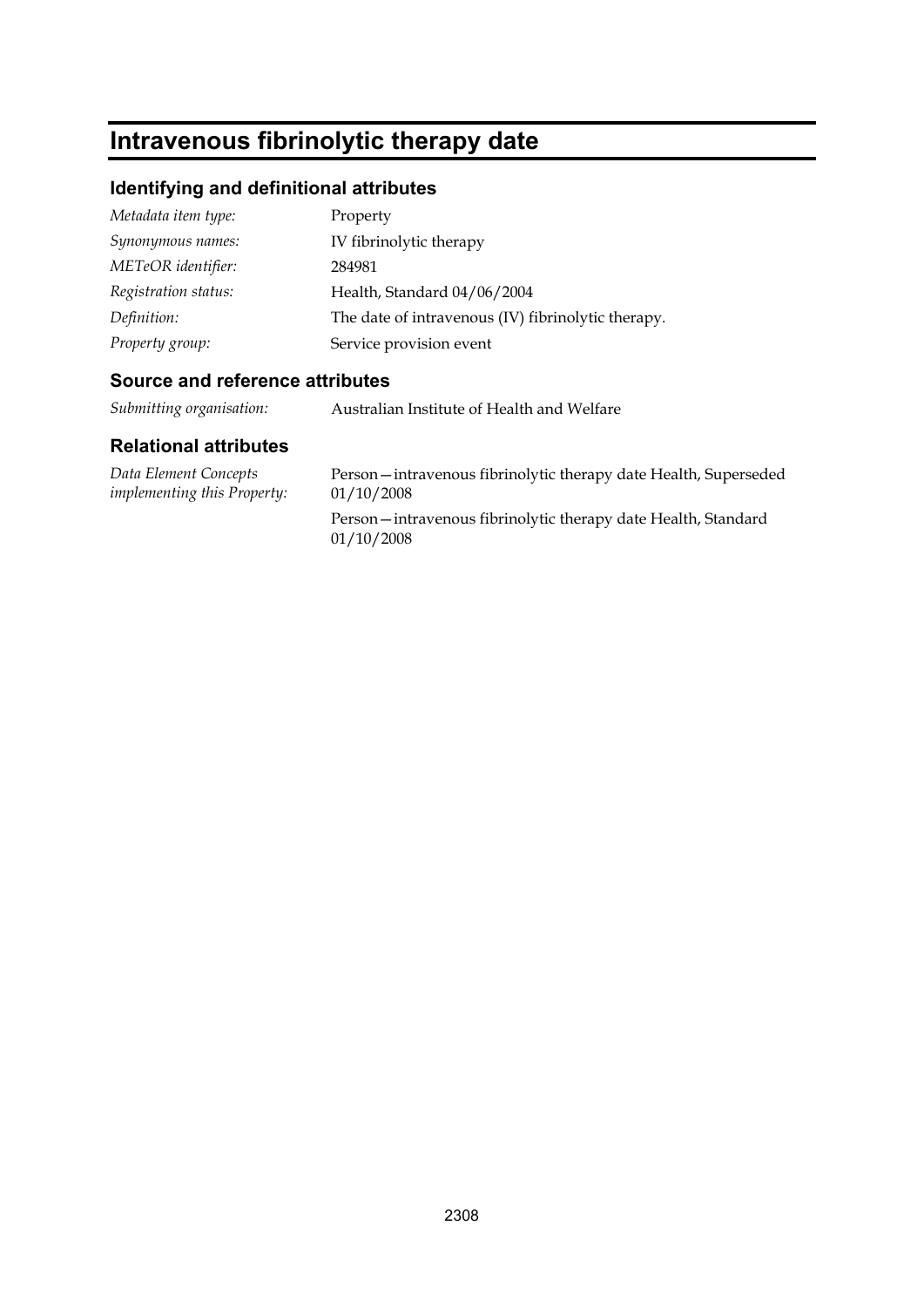## **Intravenous fibrinolytic therapy time**

#### **Identifying and definitional attributes**

| Metadata item type:  | Property                                                               |
|----------------------|------------------------------------------------------------------------|
| METeOR identifier:   | 285193                                                                 |
| Registration status: | Health, Standard 04/06/2004                                            |
| Definition:          | The time intravenous (IV) fibrinolytic therapy was first administered. |
| Property group:      | Service provision event                                                |

#### **Source and reference attributes**

*Submitting organisation:* Acute coronary syndrome data working group

#### **Relational attributes**

*Data Element Concepts implementing this Property:*

Person—intravenous fibrinolytic therapy time Health, Standard 04/06/2004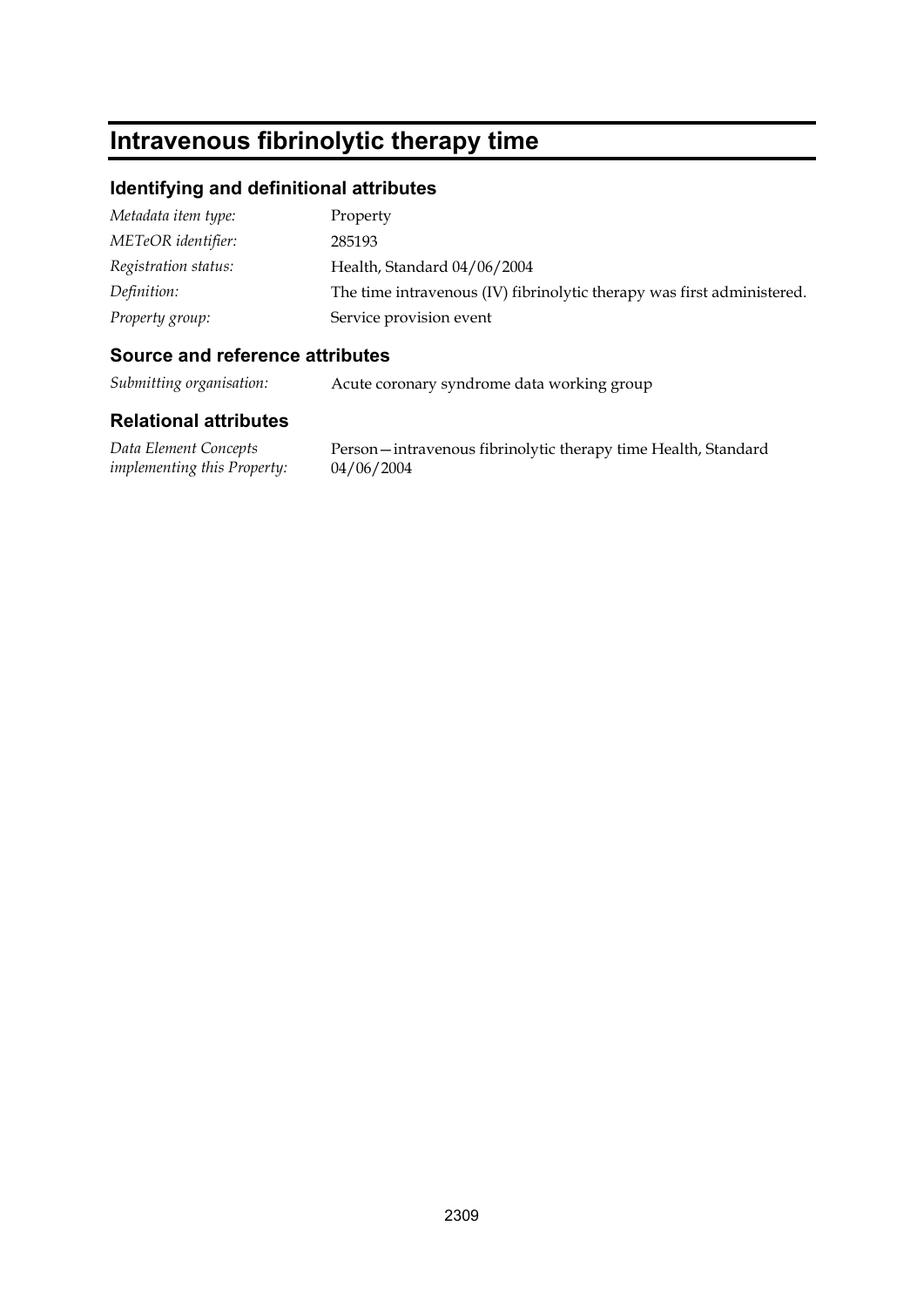# **Ischaemic and perfusion outcome result**

## **Identifying and definitional attributes**

| Metadata item type:                                         | Property                                                                                                                                                          |
|-------------------------------------------------------------|-------------------------------------------------------------------------------------------------------------------------------------------------------------------|
| METeOR identifier:                                          | 349698                                                                                                                                                            |
| Registration status:                                        | Health, Standard 01/10/2008                                                                                                                                       |
| Definition:                                                 | Imbalances of relative blood flow to the left ventricular muscle<br>tissue reflected through the ischaemic and perfusion outcomes of<br>a functional stress test. |
| Property group:                                             | Health and wellbeing                                                                                                                                              |
| <b>Relational attributes</b>                                |                                                                                                                                                                   |
| Related metadata references:                                | Supersedes Functional stress test ischaemic result Health,<br>Superseded 01/10/2008                                                                               |
| Data Element Concepts<br><i>implementing this Property:</i> | Functional stress test-ischaemic and perfusion outcome result<br>Health, Standard 01/10/2008                                                                      |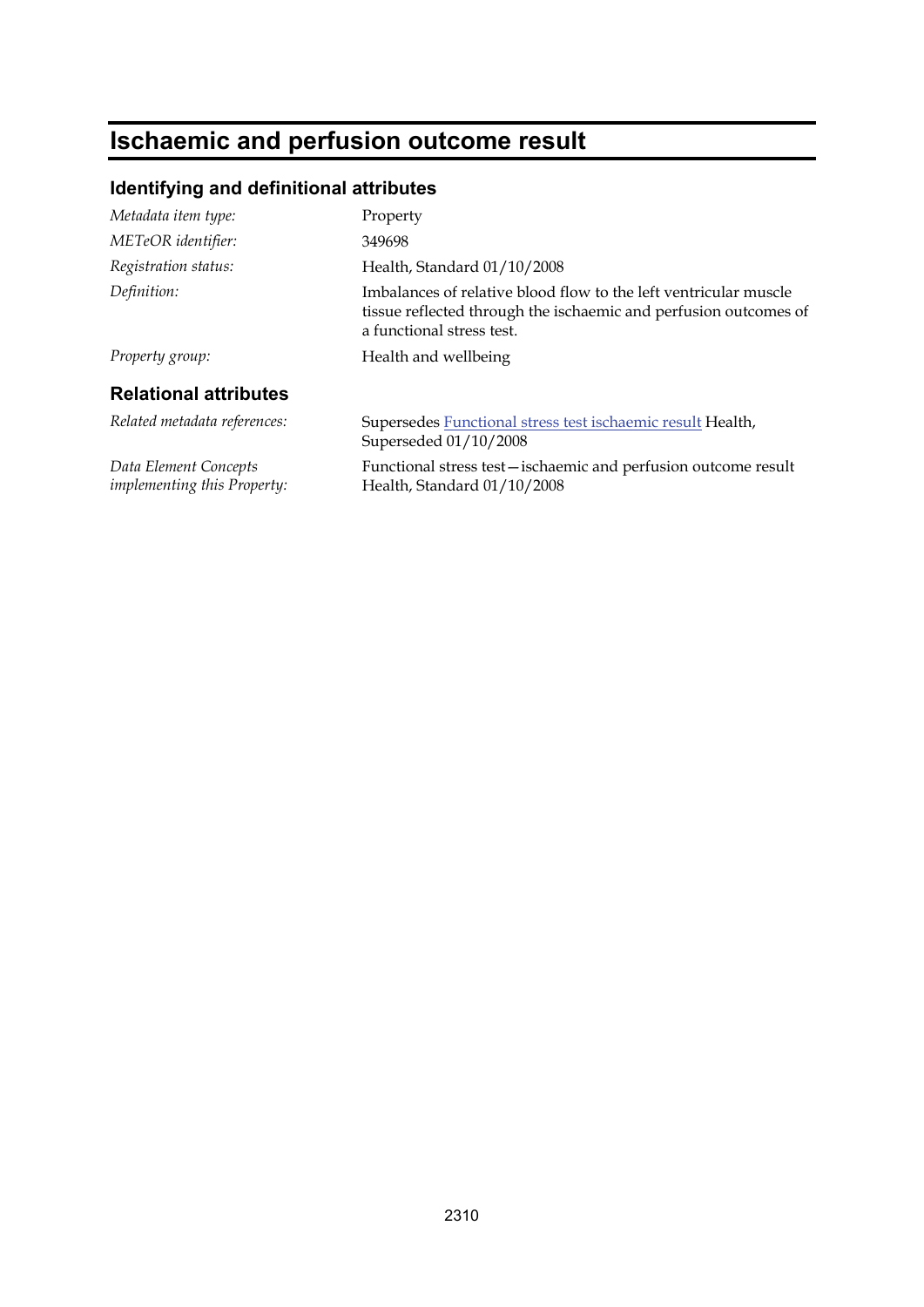# **Jobseeker status in registered profession**

## **Identifying and definitional attributes**

| Metadata item type:  | Property                                                                  |
|----------------------|---------------------------------------------------------------------------|
| METeOR identifier:   | 383436                                                                    |
| Registration status: | Health, Standard 10/12/2009                                               |
| Definition:          | Whether a person is seeking employment in their registered<br>profession. |
| Property group:      | Labour characteristics                                                    |

### **Source and reference attributes**

*Submitting organisation:* Australian Institute of Health and Welfare

| Data Element Concepts              | Registered health professional - jobseeker status in registered |
|------------------------------------|-----------------------------------------------------------------|
| <i>implementing this Property:</i> | profession Health, Standard 10/12/2009                          |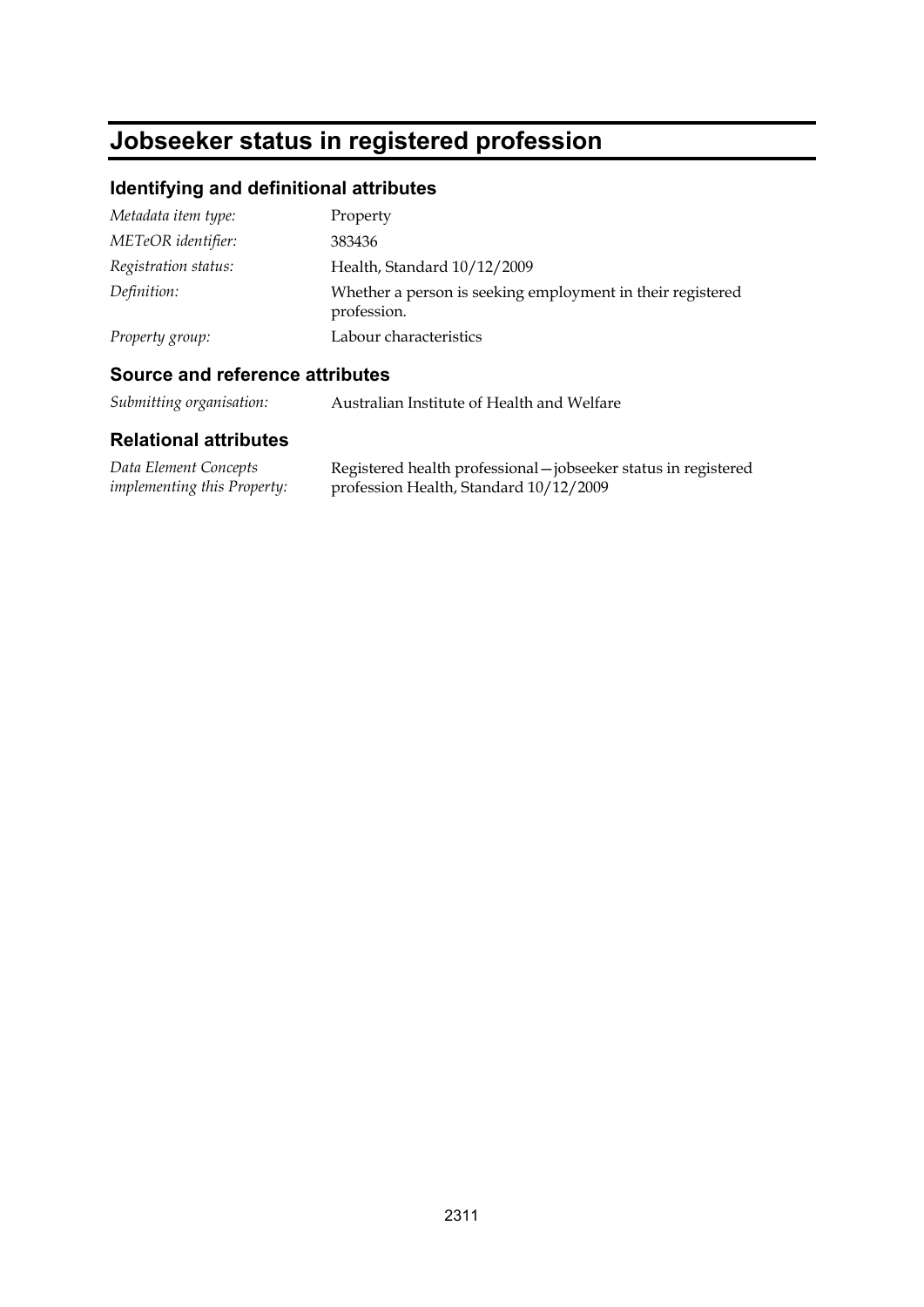# **Killip classification**

## **Identifying and definitional attributes**

| Metadata item type:  | Property                                                                 |
|----------------------|--------------------------------------------------------------------------|
| METeOR identifier:   | 285143                                                                   |
| Registration status: | Health, Standard 04/06/2004                                              |
| Definition:          | Identifies the Killip class, as a measure of haemodynamic<br>compromise. |
| Property group:      | Health and wellbeing                                                     |

### **Source and reference attributes**

*Submitting organisation:* Australian Institute of Health and Welfare

| Data Element Concepts              | Person - Killip classification Health, Standard 04/06/2004 |
|------------------------------------|------------------------------------------------------------|
| <i>implementing this Property:</i> |                                                            |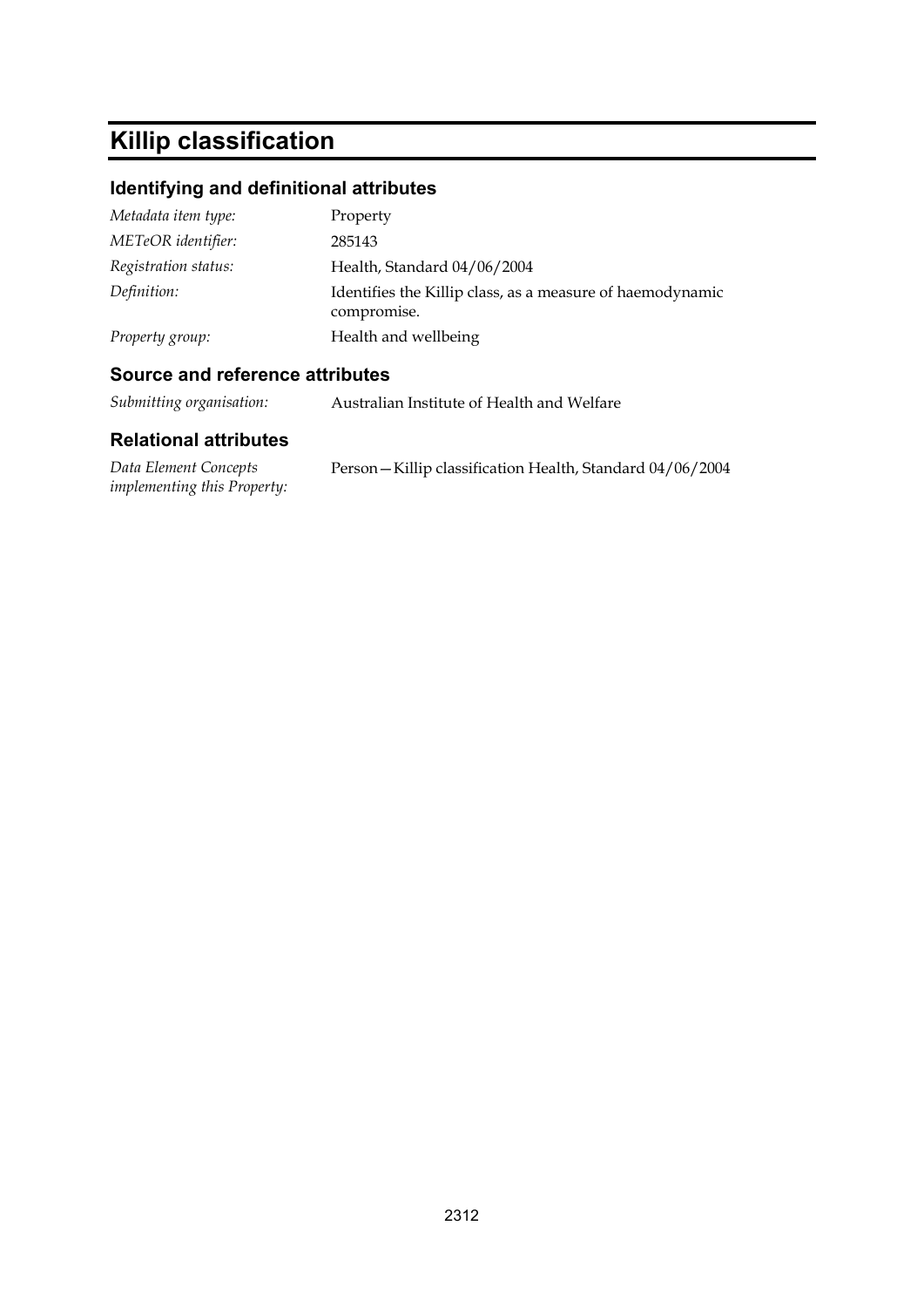## **Labour augmentation type**

#### **Identifying and definitional attributes**

| Metadata item type:  | Property                                                      |
|----------------------|---------------------------------------------------------------|
| METeOR identifier:   | 269084                                                        |
| Registration status: | Health, Standard 01/03/2005                                   |
| Definition:          | A descriptor of the method used to assist progress of labour. |
| Property group:      | Birth event                                                   |

#### **Source and reference attributes**

*Submitting organisation:* Australian Institute of Health and Welfare

#### **Relational attributes**

*Data Element Concepts implementing this Property:* Birth event—labour augmentation type Health, Standard 01/03/2005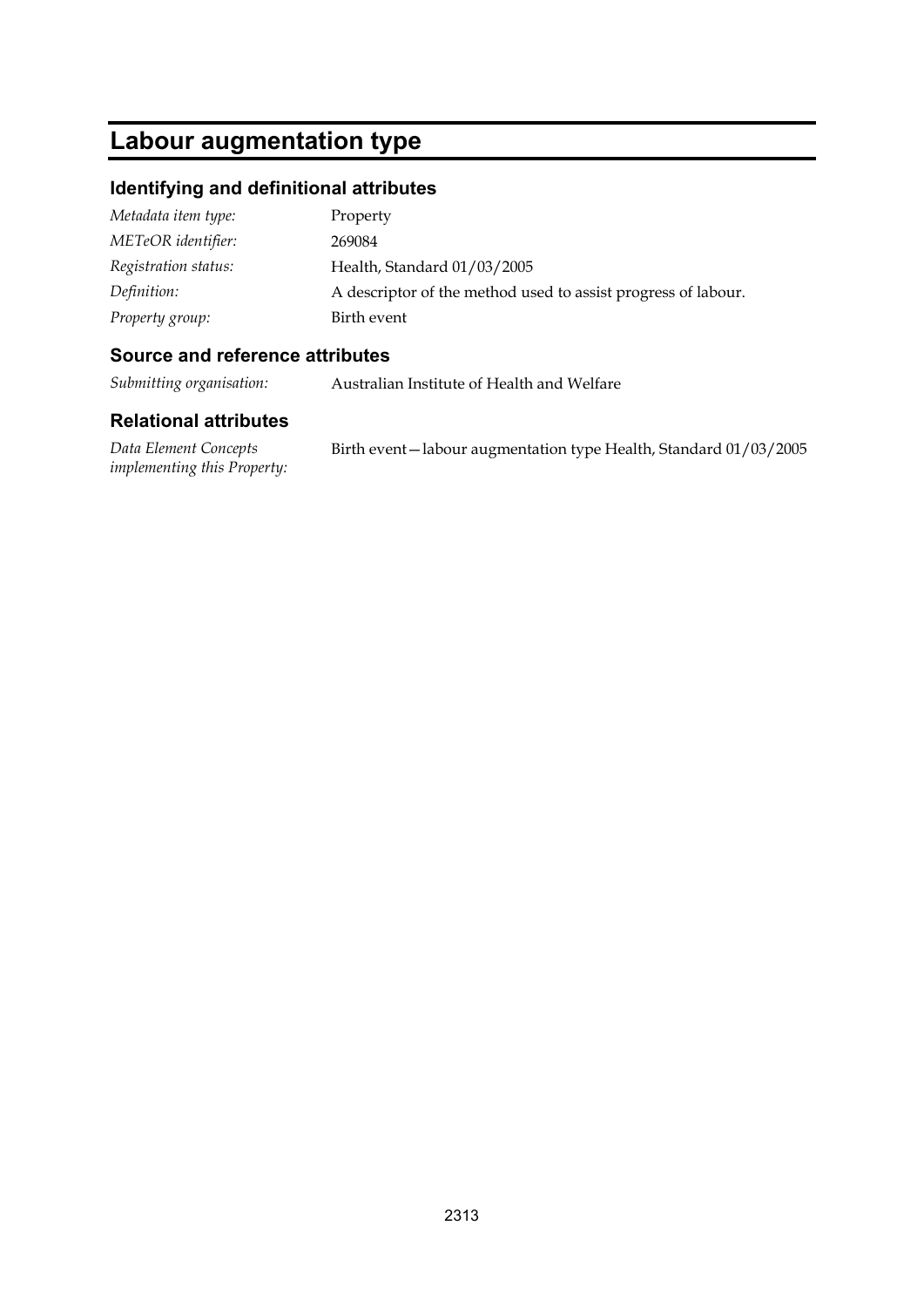# **Labour force status**

## **Identifying and definitional attributes**

| Metadata item type:                                         | Property                                                                                                                                     |
|-------------------------------------------------------------|----------------------------------------------------------------------------------------------------------------------------------------------|
| Synonymous names:                                           | Employment status                                                                                                                            |
| METeOR identifier:                                          | 269067                                                                                                                                       |
| Registration status:                                        | Health, Standard 01/03/2005<br>Community services, Standard 01/03/2005<br>Housing assistance, Standard 22/10/2005                            |
| Definition:                                                 | An indicator of participation in paid employment or economic<br>inactivity.                                                                  |
| Property group:                                             | Labour characteristics                                                                                                                       |
| <b>Relational attributes</b>                                |                                                                                                                                              |
| Data Element Concepts<br><i>implementing this Property:</i> | Health professional - labour force status Health, Standard<br>01/03/2005                                                                     |
|                                                             | Person-labour force status Health, Standard 01/03/2005<br>Community services, Standard 01/03/2005<br>Housing assistance, Standard 01/08/2005 |
|                                                             | Registered health professional - labour force status Health, Standard<br>10/12/2009                                                          |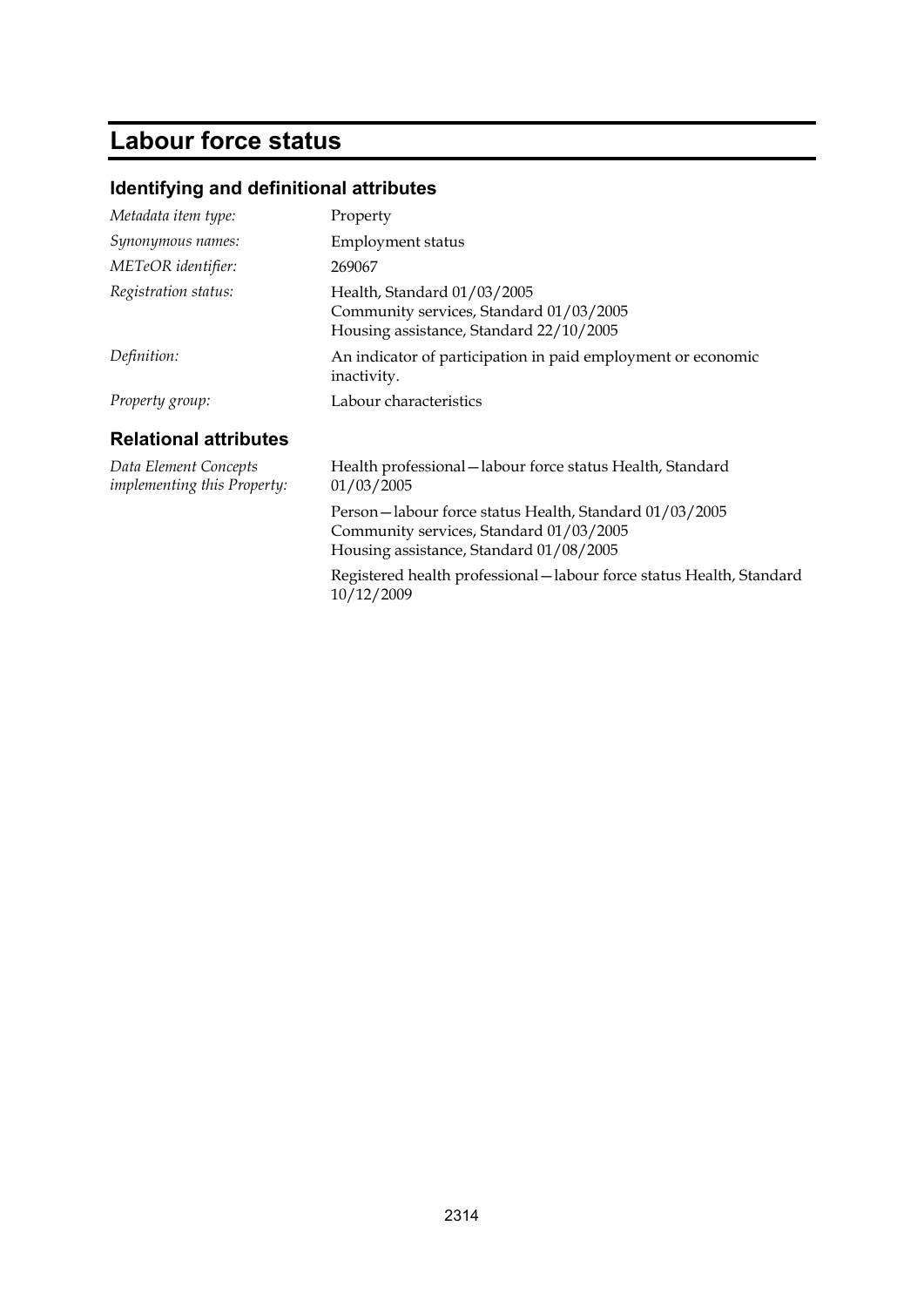# **Labour induction type**

#### **Identifying and definitional attributes**

| Metadata item type:  | Property                                          |
|----------------------|---------------------------------------------------|
| METeOR identifier:   | 269085                                            |
| Registration status: | Health, Standard 01/03/2005                       |
| Definition:          | A descriptor of the method used to induce labour. |
| Property group:      | Birth event                                       |

#### **Source and reference attributes**

*Submitting organisation:* Australian Institute of Health and Welfare

#### **Relational attributes**

*Data Element Concepts implementing this Property:* Birth event—labour induction type Health, Standard 01/03/2005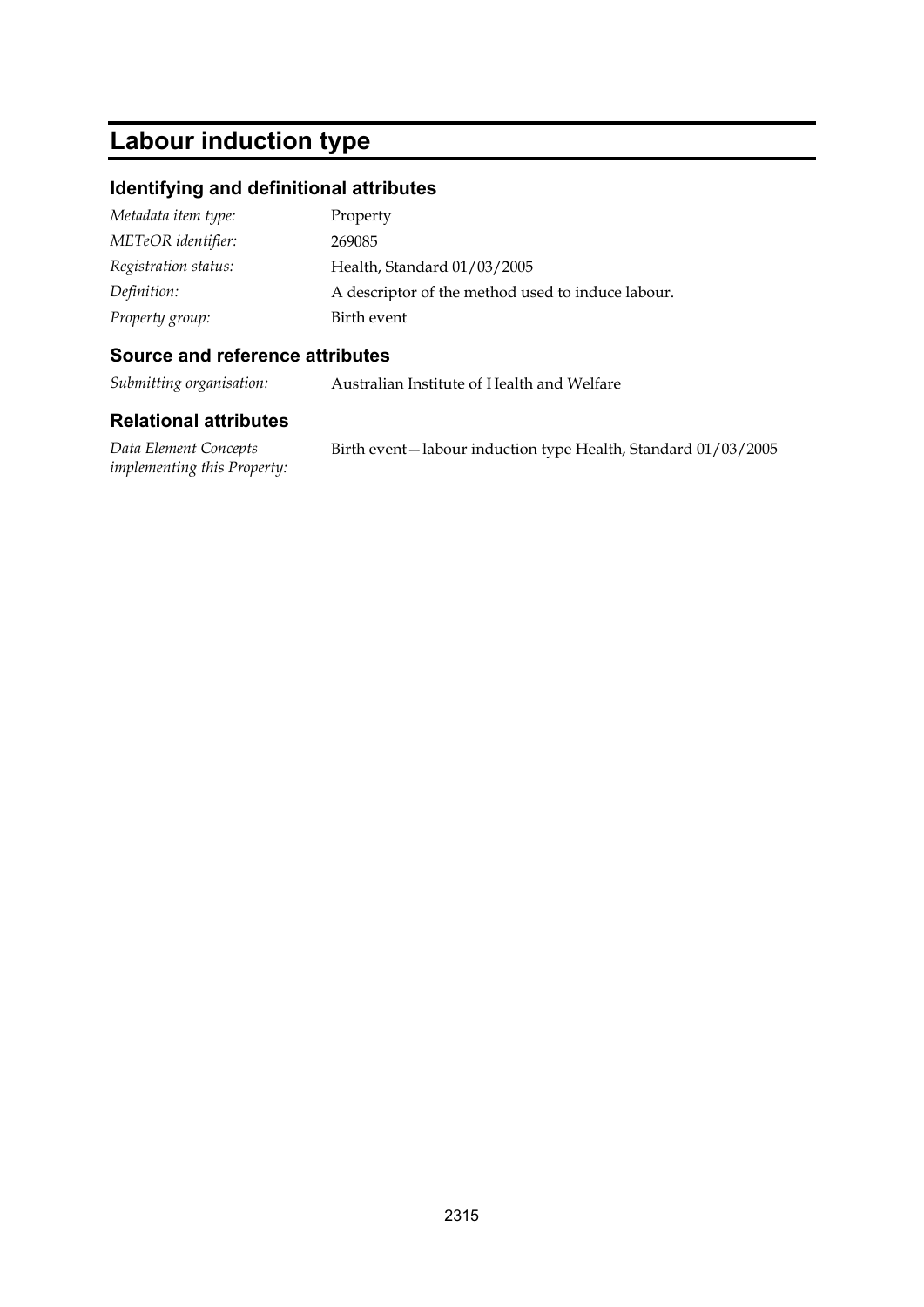## **Labour onset type**

#### **Identifying and definitional attributes**

| Metadata item type:  | Property                                              |
|----------------------|-------------------------------------------------------|
| METeOR identifier:   | 269058                                                |
| Registration status: | Health, Standard 01/03/2005                           |
| Definition:          | A descriptor of the manner in which labour commences. |
| Property group:      | Birth event                                           |

#### **Source and reference attributes**

*Submitting organisation:* Australian Institute of Health and Welfare

| Data Element Concepts              | Birth event—labour onset type Health, Standard 01/03/2005 |
|------------------------------------|-----------------------------------------------------------|
| <i>implementing this Property:</i> |                                                           |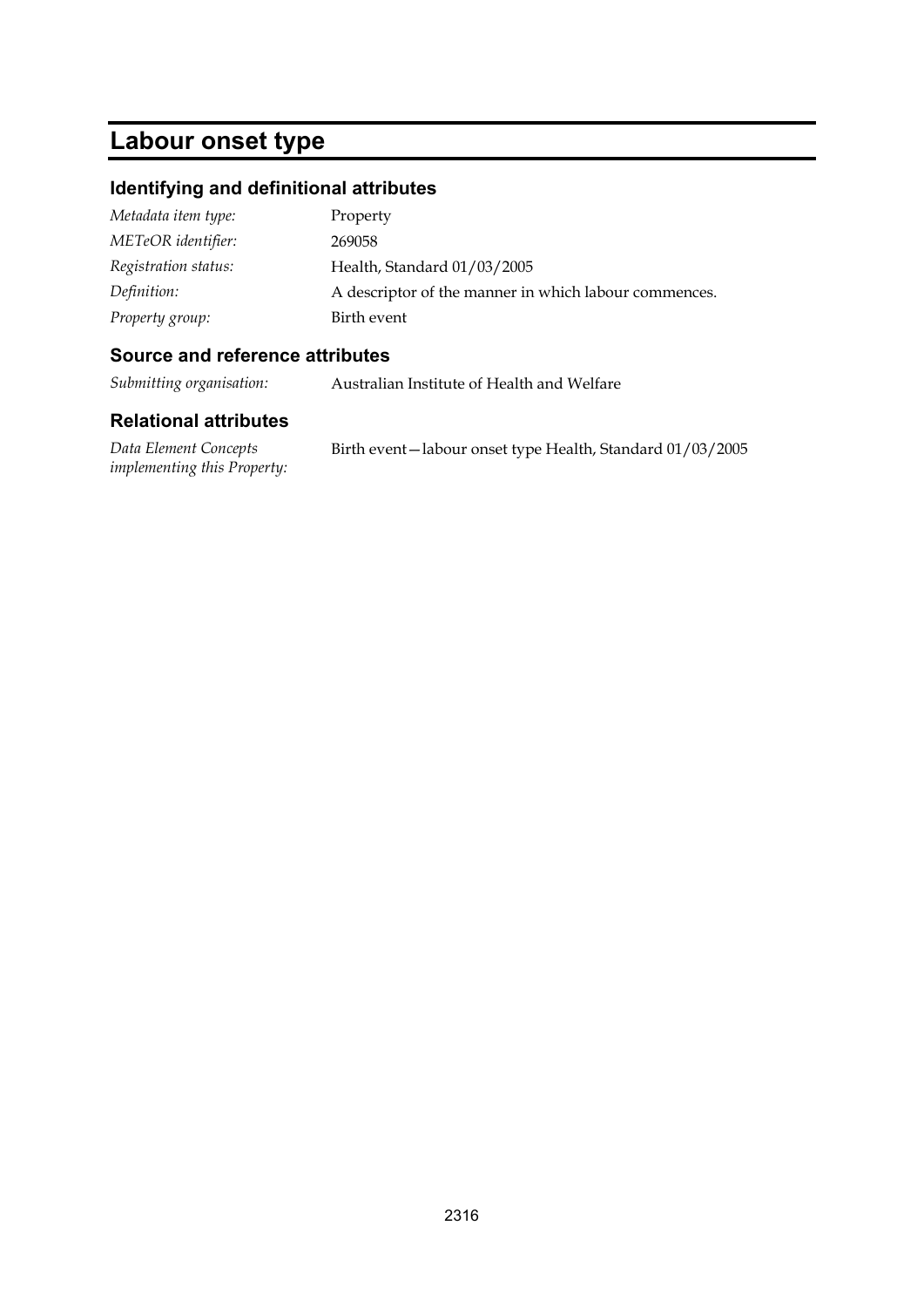## **Last contact date**

## **Identifying and definitional attributes**

| Metadata item type:  | Property                                                                                    |
|----------------------|---------------------------------------------------------------------------------------------|
| METeOR identifier:   | 269344                                                                                      |
| Registration status: | Health, Standard 01/03/2005                                                                 |
| Definition:          | The date on which last contact between a service provider and a<br>patient/client occurred. |
| Property group:      | Exit/leave from service event                                                               |

### **Source and reference attributes**

*Submitting organisation:* Australian Institute of Health and Welfare

| Data Element Concepts              | Community nursing service episode - last contact date Health, |
|------------------------------------|---------------------------------------------------------------|
| <i>implementing this Property:</i> | Standard 01/03/2005                                           |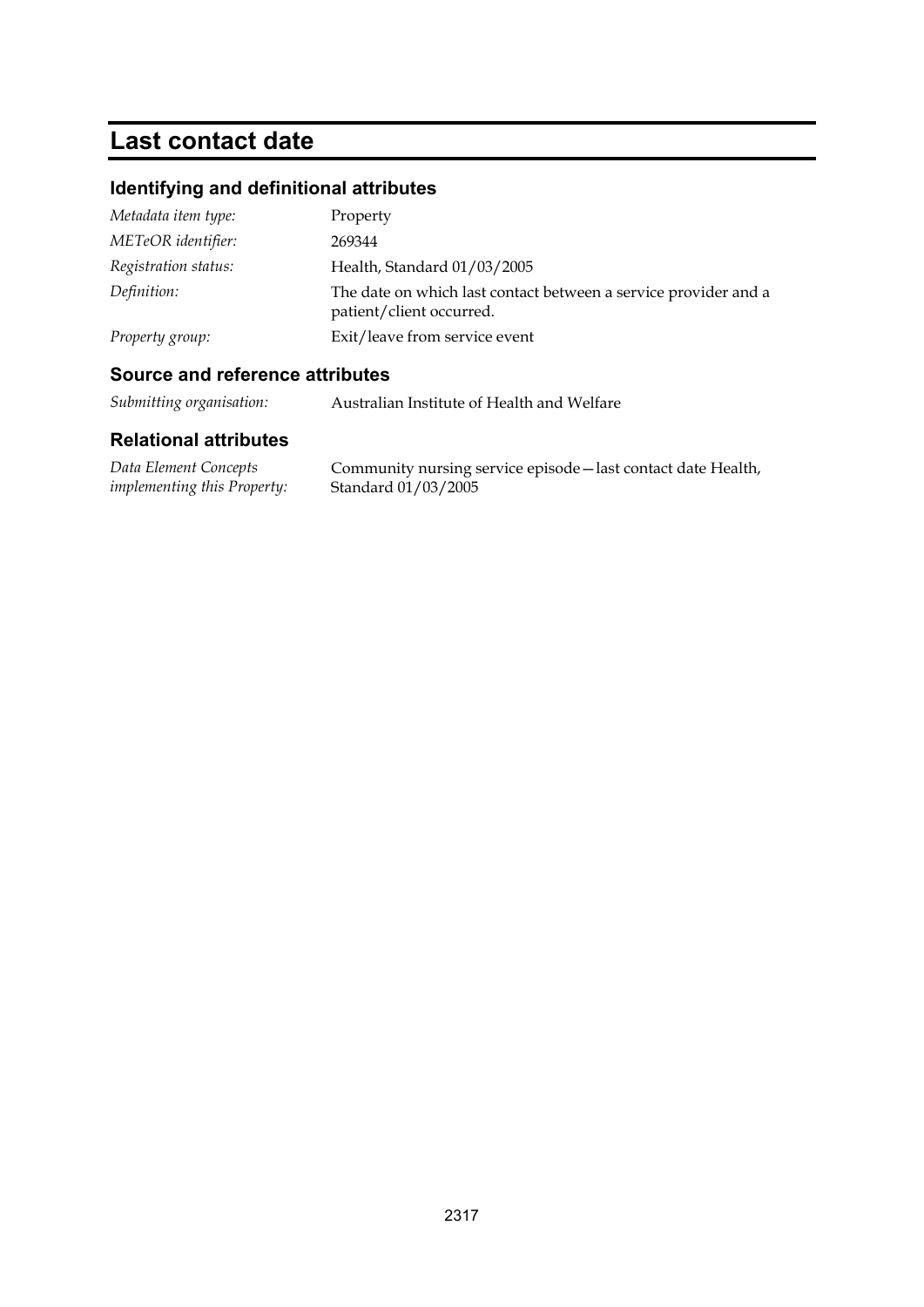# **Laterality of primary cancer**

## **Identifying and definitional attributes**

| Metadata item type:  | Property                                                                             |
|----------------------|--------------------------------------------------------------------------------------|
| METeOR identifier:   | 269179                                                                               |
| Registration status: | Health, Standard 01/03/2005                                                          |
| Definition:          | An indicator of which side of a paired organ is the origin of the<br>primary cancer. |
| Property group:      | Health and wellbeing                                                                 |

#### **Source and reference attributes**

*Submitting organisation:* Australian Institute of Health and Welfare

| Data Element Concepts       | Person with cancer-laterality of primary cancer Health, Standard |
|-----------------------------|------------------------------------------------------------------|
| implementing this Property: | 01/03/2005                                                       |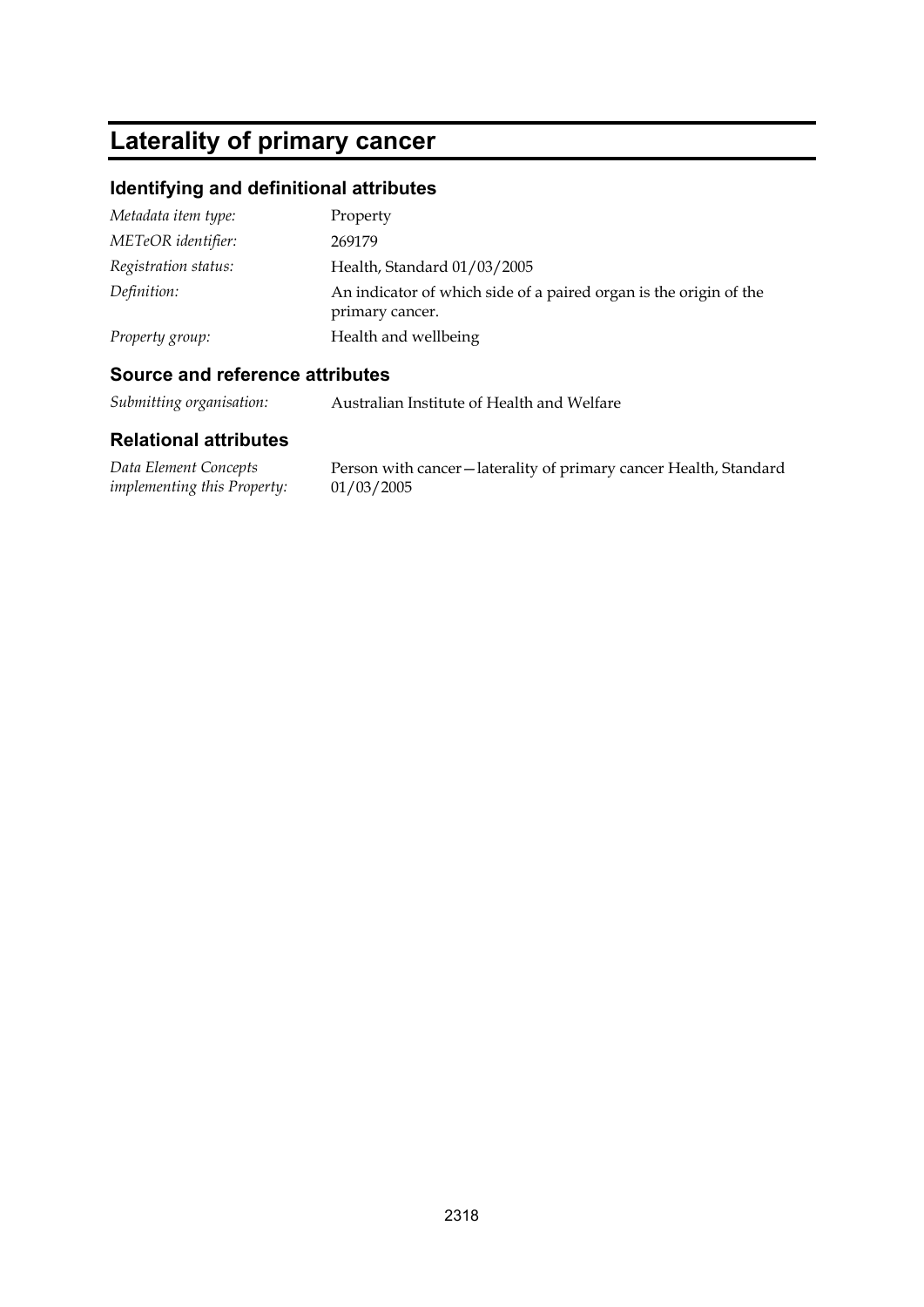# **Length of employment in profession**

## **Identifying and definitional attributes**

| Metadata item type:  | Property                                                       |
|----------------------|----------------------------------------------------------------|
| METeOR identifier:   | 375472                                                         |
| Registration status: | Health, Standard 10/12/2009                                    |
| Definition:          | The length of time spent working in the registered profession. |
| Context:             | Registered health labour force                                 |
| Property group:      | Labour characteristics                                         |

#### **Source and reference attributes**

*Submitting organisation:* Australian Institute of Health and Welfare

| Data Element Concepts              | Registered health professional – length of employment in profession |
|------------------------------------|---------------------------------------------------------------------|
| <i>implementing this Property:</i> | in Australia Health, Standard 10/12/2009                            |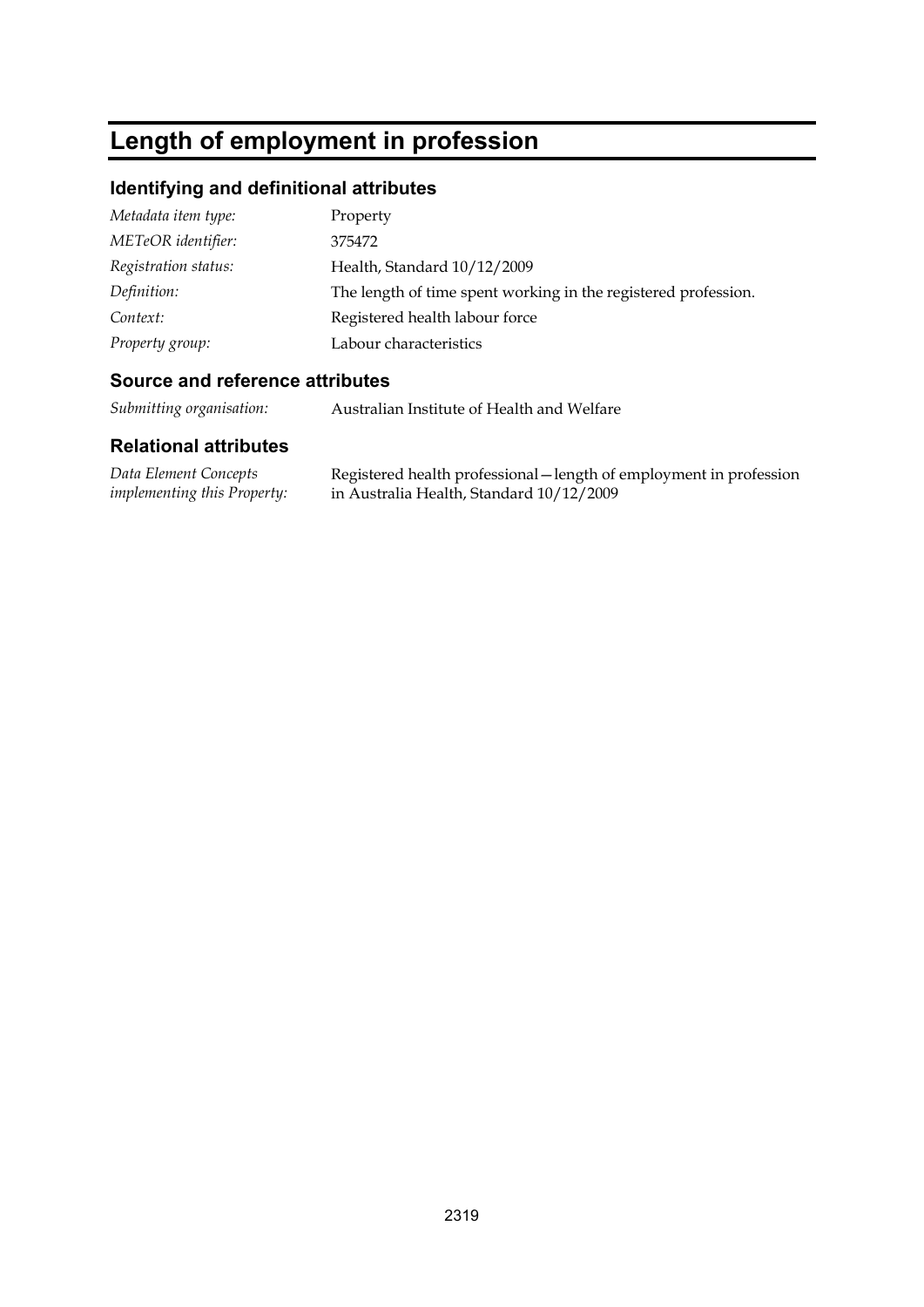# **Length of stay**

## **Identifying and definitional attributes**

| Metadata item type:  | Property                                                                                                                     |
|----------------------|------------------------------------------------------------------------------------------------------------------------------|
| METeOR identifier:   | 269031                                                                                                                       |
| Registration status: | Health, Standard 01/03/2005                                                                                                  |
| Definition:          | The duration of an episode of care or service event that includes the<br>provision of accommodation and/or residential care. |
| Property group:      | Performance indicators                                                                                                       |

### **Source and reference attributes**

|  | Submitting organisation: | Australian Institute of Health and Welfare |
|--|--------------------------|--------------------------------------------|
|--|--------------------------|--------------------------------------------|

| Data Element Concepts<br><i>implementing this Property:</i> | Episode of admitted patient care—length of stay (excluding leave<br>days) Health, Standard 01/03/2005              |
|-------------------------------------------------------------|--------------------------------------------------------------------------------------------------------------------|
|                                                             | Episode of admitted patient care—length of stay (including leave<br>days) Health, Standard 01/03/2005              |
|                                                             | Episode of admitted patient care - length of stay (special/neonatal<br>intensive care) Health, Standard 01/03/2005 |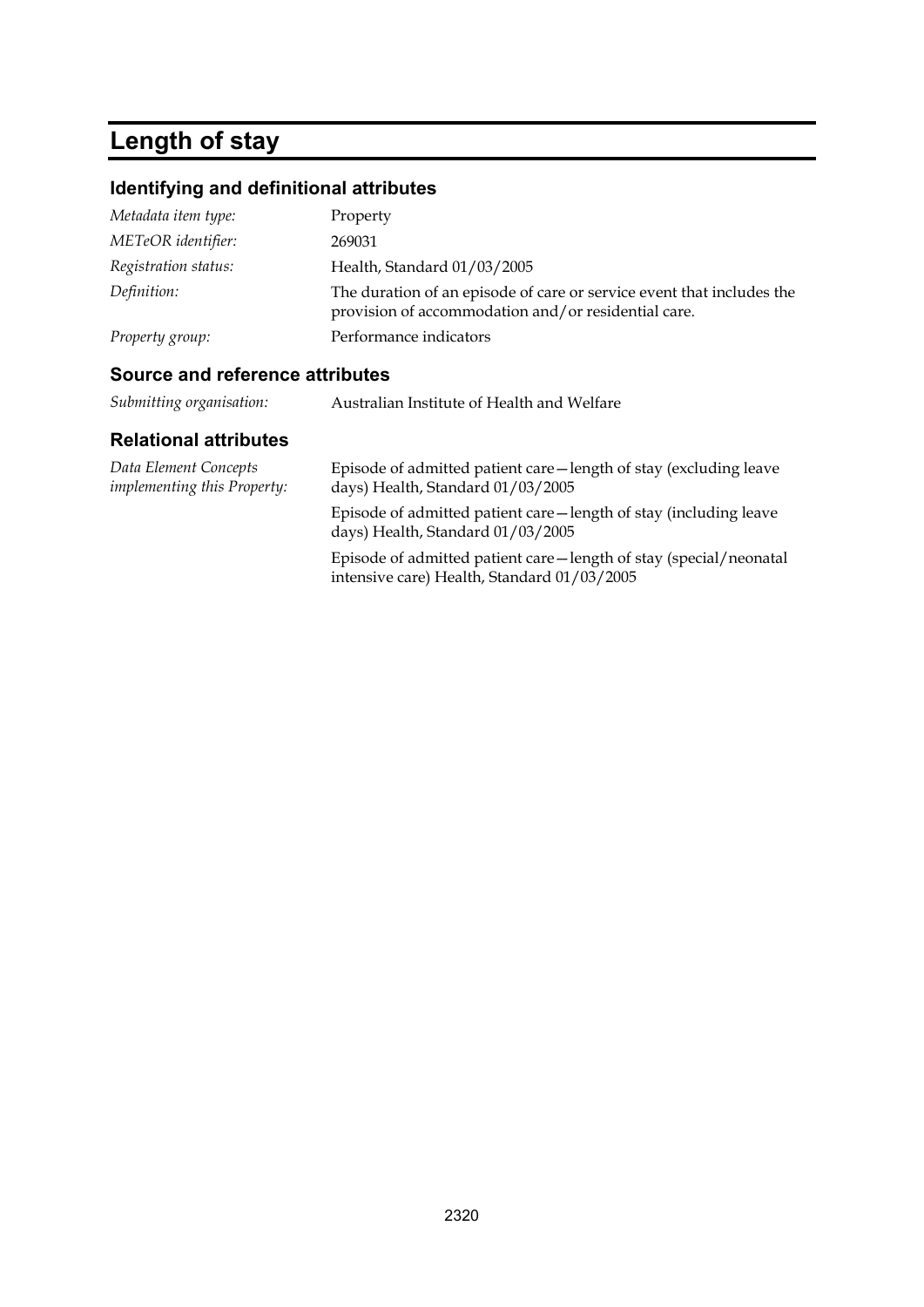# **Level of difficulty with activities in a life area**

#### **Identifying and definitional attributes**

| Metadata item type:          | Property                                                                              |
|------------------------------|---------------------------------------------------------------------------------------|
| METeOR identifier:           | 320312                                                                                |
| Registration status:         | Health, Standard 29/11/2006<br>Community services, Standard 16/10/2006                |
| Definition:                  | An expression of the ease of which tasks and actions in a life area are<br>performed. |
| Property group:              | Health and wellbeing                                                                  |
| <b>Relational attributes</b> |                                                                                       |

#### **Relational attributes**

*Data Element Concepts implementing this Property:* Person—level of difficulty with activities in a life area Health, Standard 29/11/2006 Community services, Standard 16/10/2006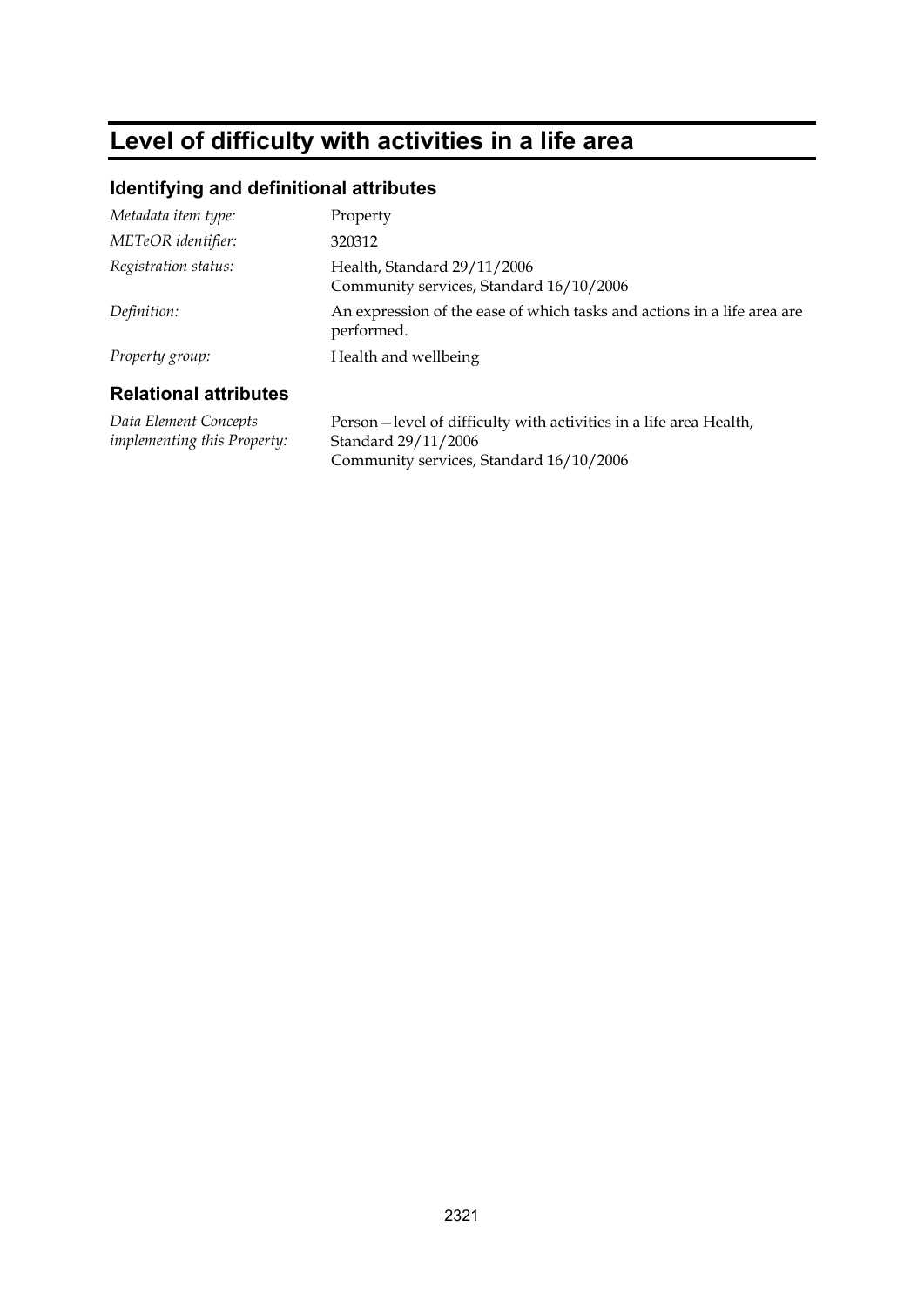# **Level of satisfaction with participation in a life area**

#### **Identifying and definitional attributes**

|                       | Community services, Standard 16/10/2006                                                            |
|-----------------------|----------------------------------------------------------------------------------------------------|
| Definition:           | The level of satisfaction with participation in a life area, in relation to<br>current life goals. |
| Property group:       | Health and wellbeing                                                                               |
| Relational attributes |                                                                                                    |

#### **Relational attributes**

*Data Element Concepts implementing this Property:*

Person—level of satisfaction with participation in a life area Health, Standard 29/11/2006 Community services, Standard 16/10/2006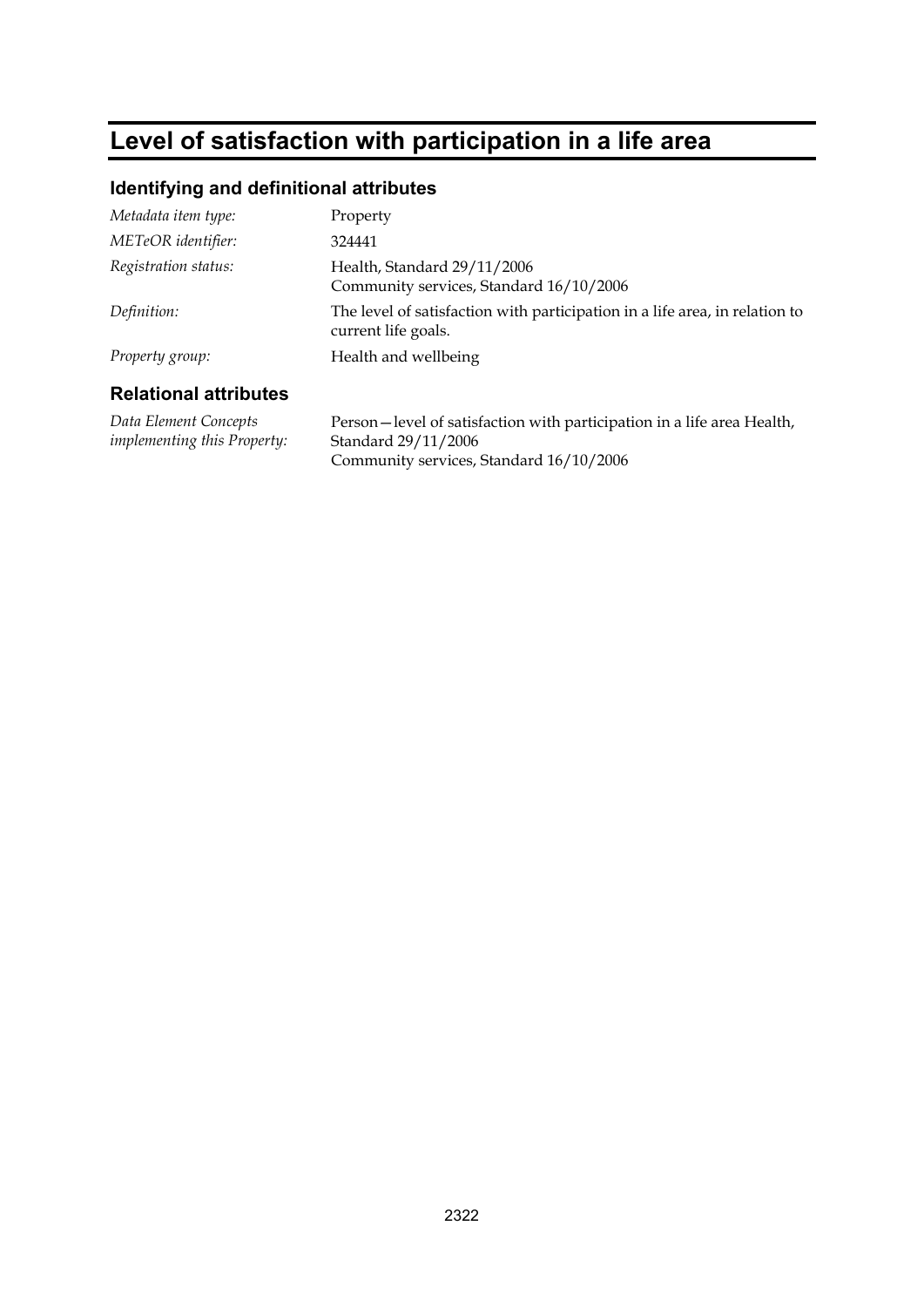# **Level of service delivery**

### **Identifying and definitional attributes**

| Metadata item type:  | Property                                                                              |
|----------------------|---------------------------------------------------------------------------------------|
| METeOR identifier:   | 334501                                                                                |
| Registration status: | Health, Standard 05/12/2007                                                           |
| Definition:          | Level of specialisation of a health service delivered within a defined<br>speciality. |
| Property group:      | Service provision event                                                               |

### **Source and reference attributes**

*Submitting organisation:* Palliative Care Intergovernmental Forum

| Data Element Concepts              | Service provider organisation-level of service delivery Health, |
|------------------------------------|-----------------------------------------------------------------|
| <i>implementing this Property:</i> | Standard 05/12/2007                                             |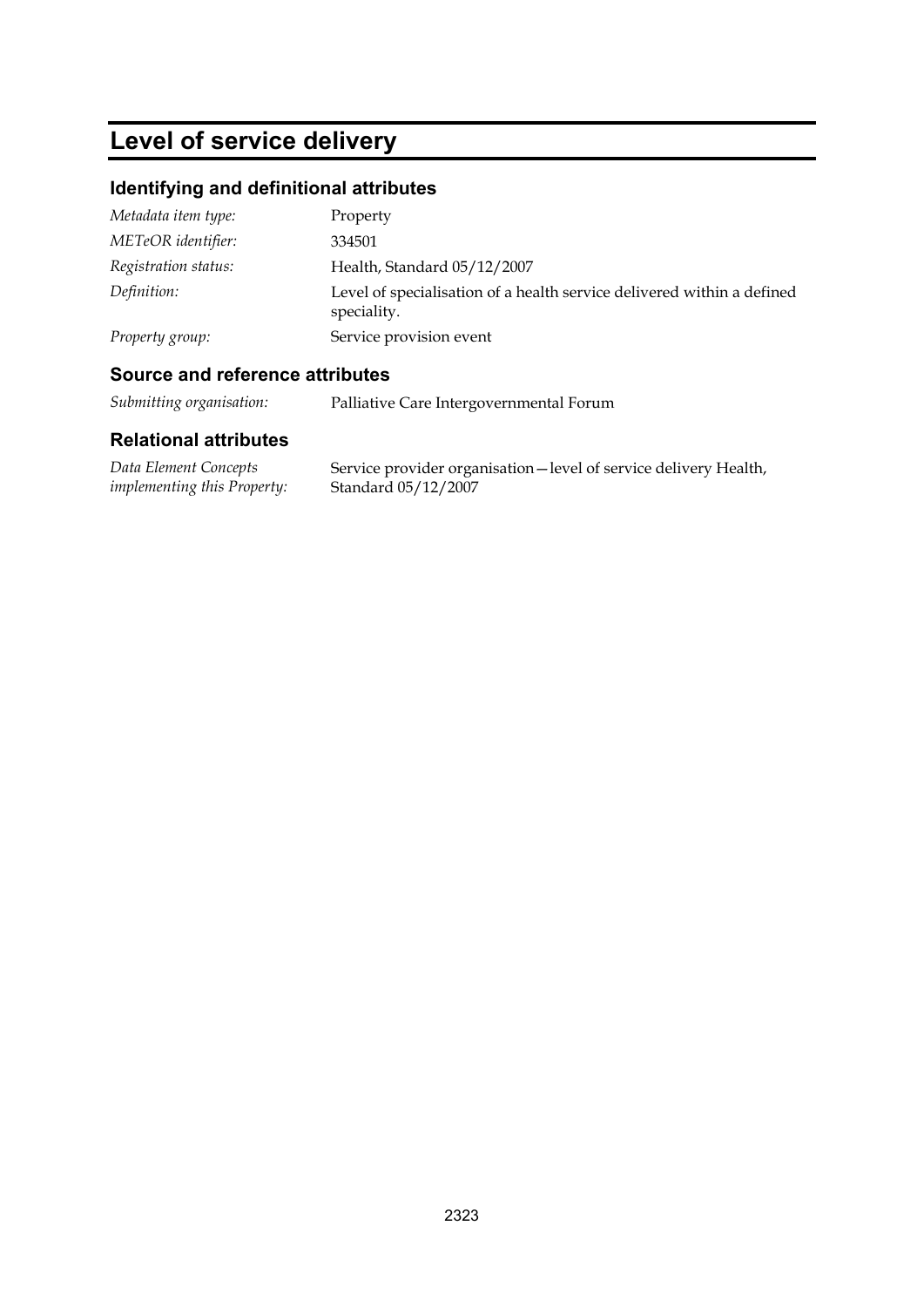## **Lifestyle counselling type**

### **Identifying and definitional attributes**

| Metadata item type:  | Property                                                                     |
|----------------------|------------------------------------------------------------------------------|
| METeOR identifier:   | 344705                                                                       |
| Registration status: | Health, Standard 01/10/2008                                                  |
| Definition:          | The type of counselling or advice provided to modify lifestyle<br>behaviour. |
| Property group:      | Health and wellbeing                                                         |

#### **Relational attributes**

*Data Element Concepts implementing this Property:* Person with acute coronary syndrome—lifestyle counselling type Health, Standard 01/10/2008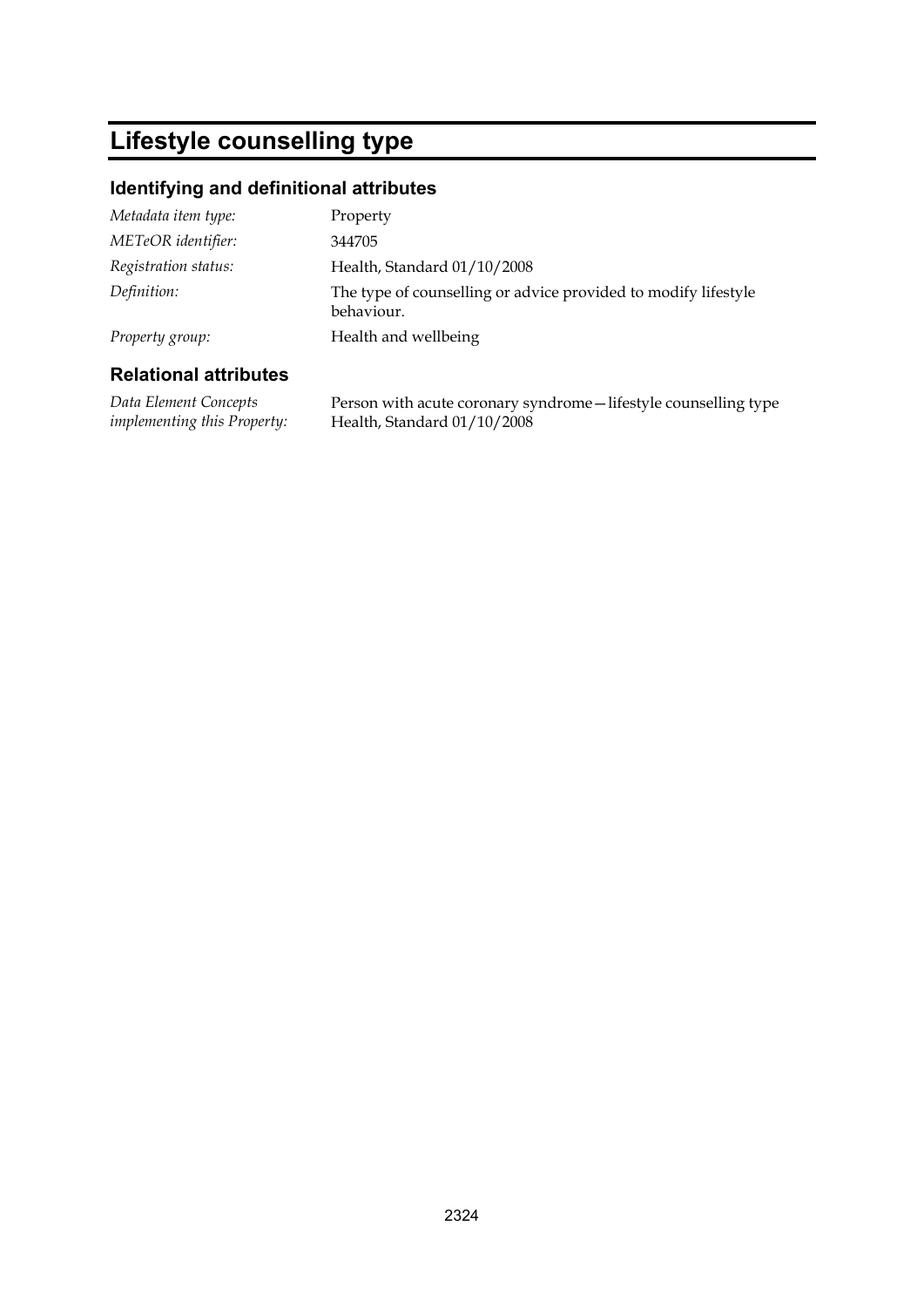## **Lipid-lowering therapy status**

### **Identifying and definitional attributes**

| Metadata item type:  | Property                                           |
|----------------------|----------------------------------------------------|
| METeOR identifier:   | 285153                                             |
| Registration status: | Health, Standard 04/06/2004                        |
| Definition:          | An indicator of the use of lipid-lowering therapy. |
| Property group:      | Health and wellbeing                               |

#### **Source and reference attributes**

*Submitting organisation:* Australian Institute of Health and Welfare

### **Relational attributes**

*Data Element Concepts implementing this Property:* Person—lipid-lowering therapy status Health, Standard 04/06/2004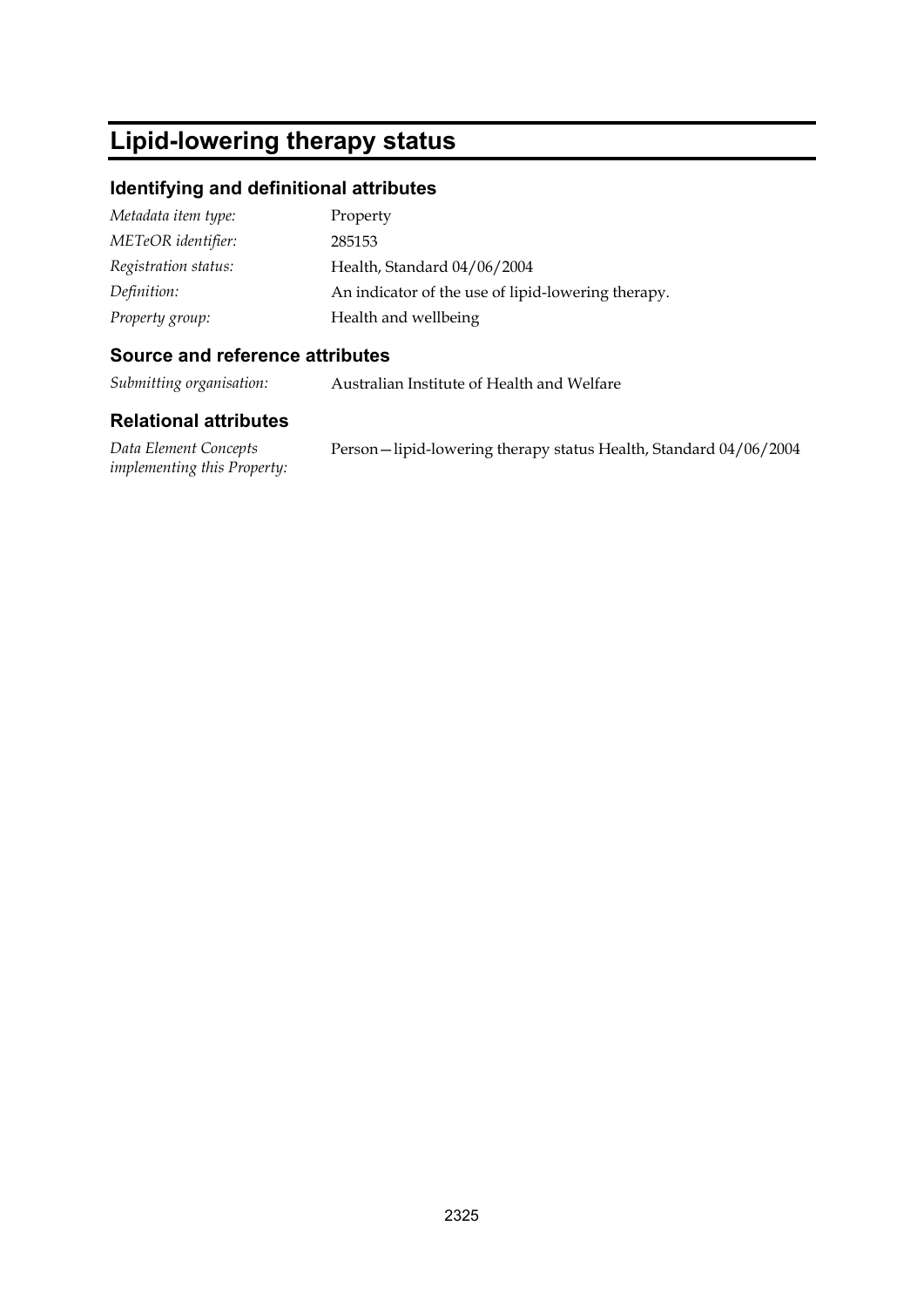# **Listing date for care**

## **Identifying and definitional attributes**

| Metadata item type:  | Property                                                                          |
|----------------------|-----------------------------------------------------------------------------------|
| METeOR identifier:   | 269112                                                                            |
| Registration status: | Health, Standard 01/03/2005                                                       |
| Definition:          | The date on which a patient/client is accepted onto a list for<br>care/treatment. |
| Property group:      | Entry into service event                                                          |

### **Source and reference attributes**

*Submitting organisation:* Australian Institute of Health and Welfare

| Data Element Concepts              | Elective care waiting list episode - listing date for care Health, |
|------------------------------------|--------------------------------------------------------------------|
| <i>implementing this Property:</i> | Standard 01/03/2005                                                |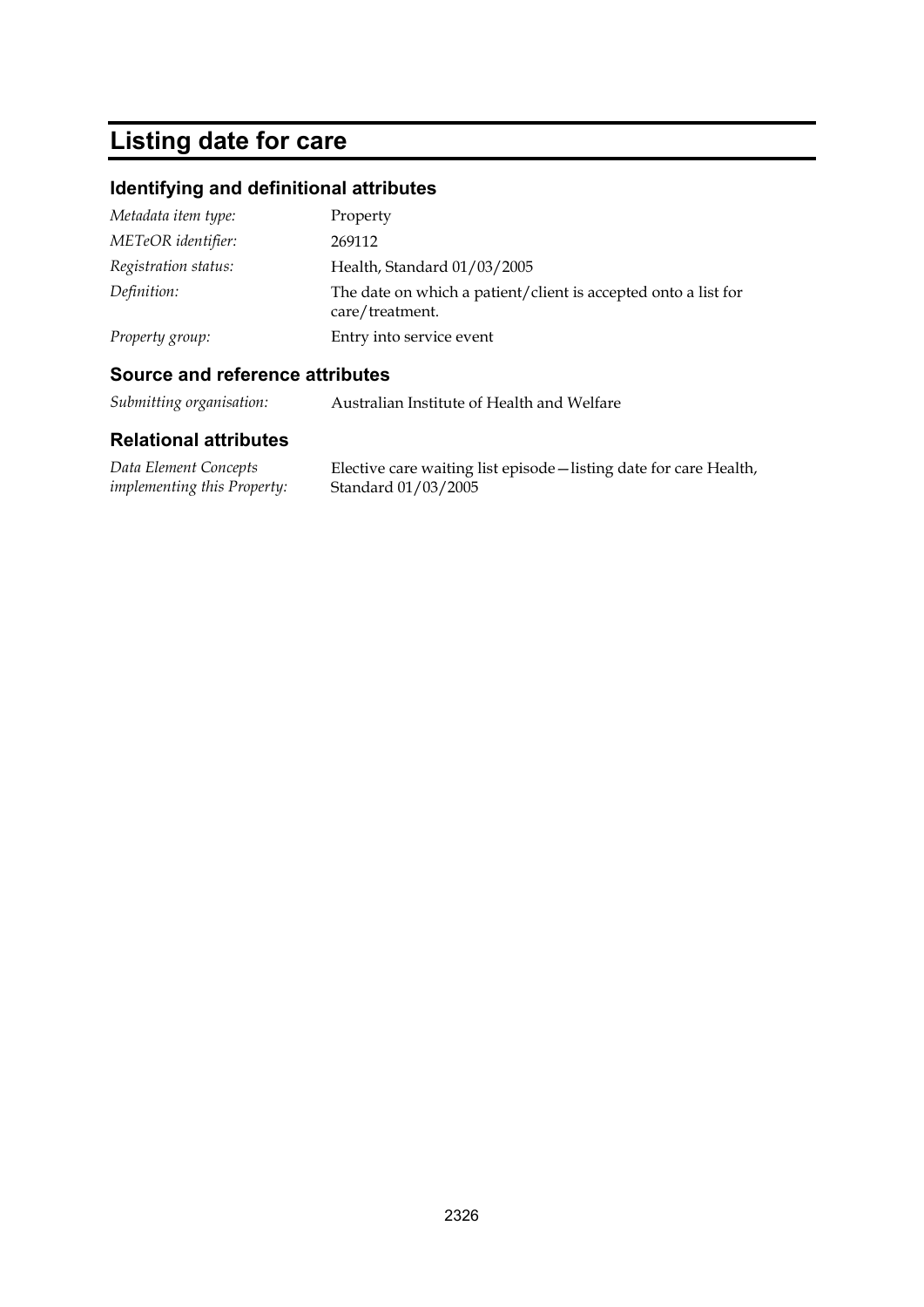## **Living arrangement**

## **Identifying and definitional attributes**

| Metadata item type:  | Property                                                               |
|----------------------|------------------------------------------------------------------------|
| METeOR identifier:   | 269314                                                                 |
| Registration status: | Health, Standard 19/04/2005<br>Community services, Standard 01/03/2005 |
| Definition:          | An arrangement of living alone or with others.                         |
| Property group:      | Accommodation/living characteristics                                   |

### **Source and reference attributes**

| Submitting organisation: | Australian Institute of Health and Welfare |
|--------------------------|--------------------------------------------|
|--------------------------|--------------------------------------------|

| Data Element Concepts              | Person – living arrangement Health, Standard 19/04/2005 |
|------------------------------------|---------------------------------------------------------|
| <i>implementing this Property:</i> | Community services, Standard 01/03/2005                 |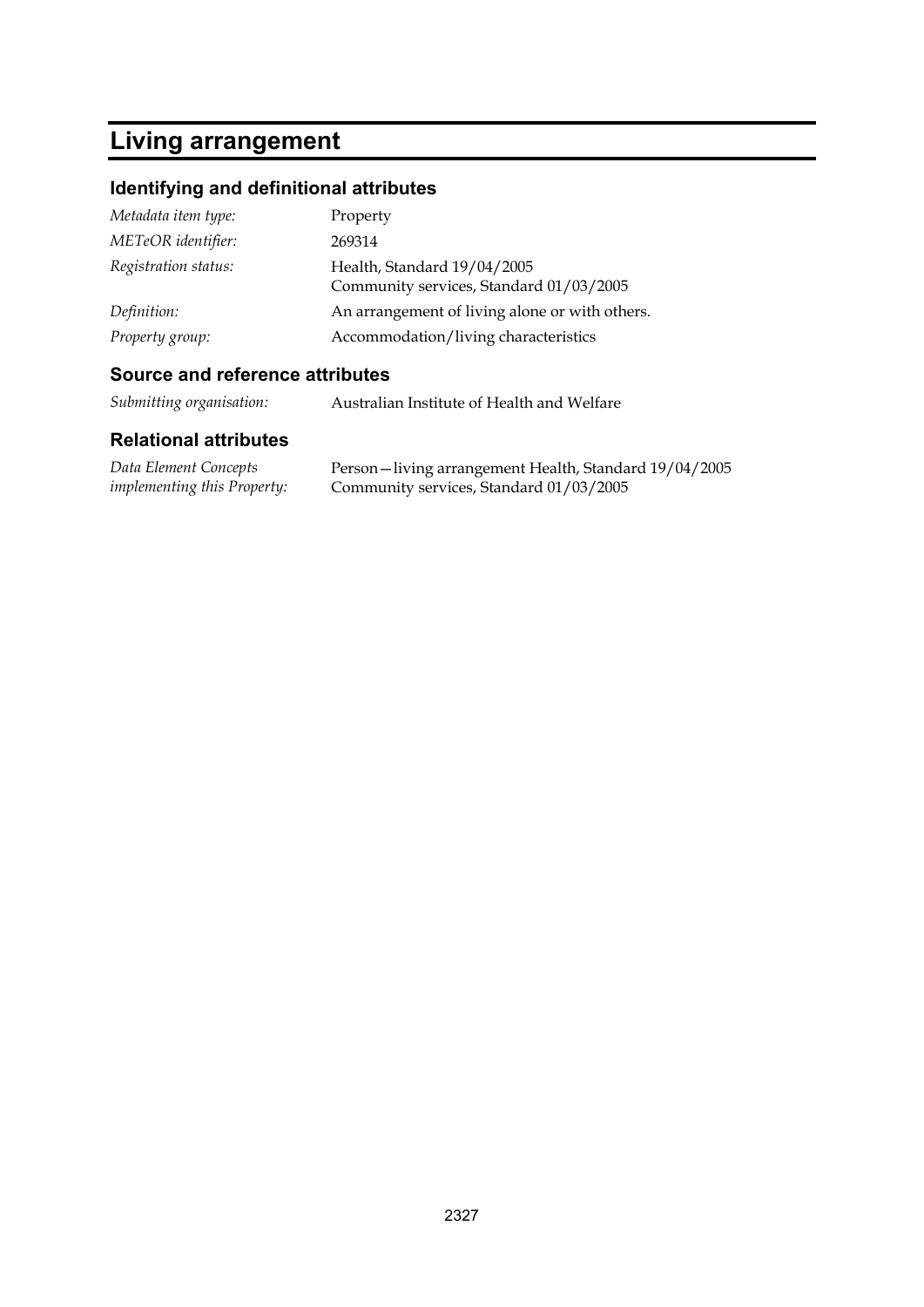## **Location of impairment of body structure**

#### **Identifying and definitional attributes**

| Relational attributes |                                                                                             |
|-----------------------|---------------------------------------------------------------------------------------------|
| Property group:       | Health and wellbeing                                                                        |
| Definition:           | The site where a specified body structure differs from the accepted<br>population standard. |
| Registration status:  | Health, Standard 29/11/2006<br>Community services, Standard 16/10/2006                      |
| METeOR identifier:    | 320262                                                                                      |
| Metadata item type:   | Property                                                                                    |

#### **Relational attributes**

*Data Element Concepts implementing this Property:* Person—location of impairment of body structure Health, Standard 29/11/2006 Community services, Standard 16/10/2006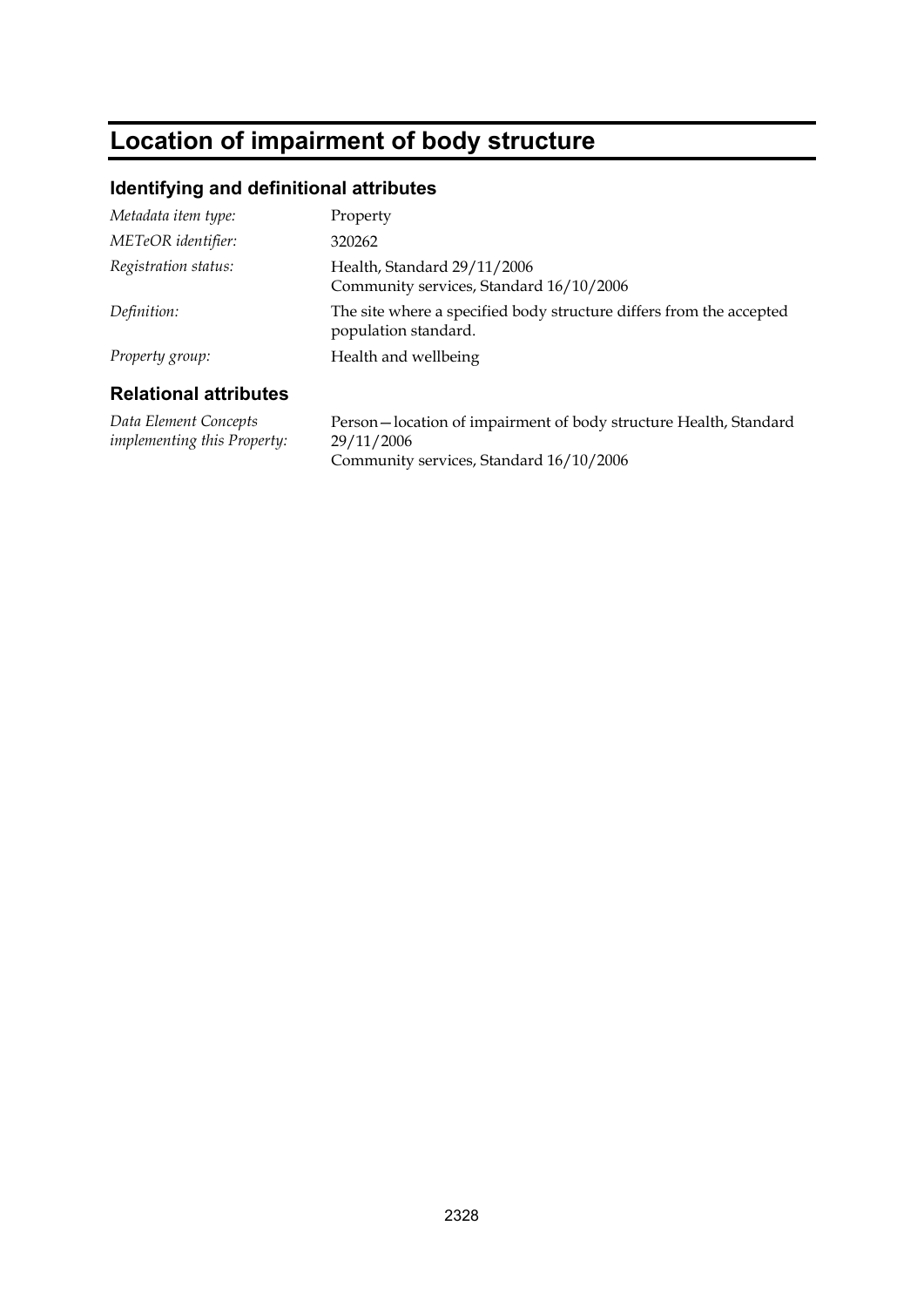# **Lot/section identifier**

## **Identifying and definitional attributes**

| Metadata item type:  | Property                                                                                 |
|----------------------|------------------------------------------------------------------------------------------|
| METeOR identifier:   | 269059                                                                                   |
| Registration status: | Health, Standard 01/03/2005<br>Community services, Standard 25/09/2005                   |
| Definition:          | The lot/section reference allocated to an address in the absence of<br>street numbering. |
| Context:             | Australian addresses.                                                                    |
| Property group:      | Location characteristics                                                                 |

## **Source and reference attributes**

| Submitting organisation: | Australian Institute of Health and Welfare |
|--------------------------|--------------------------------------------|
|--------------------------|--------------------------------------------|

| Data Element Concepts              | Person (address) - lot/section identifier Health, Standard 01/03/2005                                                                      |
|------------------------------------|--------------------------------------------------------------------------------------------------------------------------------------------|
| <i>implementing this Property:</i> | Community services, Standard 30/09/2005                                                                                                    |
|                                    | Service provider organisation (address) - lot/section identifier<br>Health, Standard 04/05/2005<br>Community services, Standard 25/09/2005 |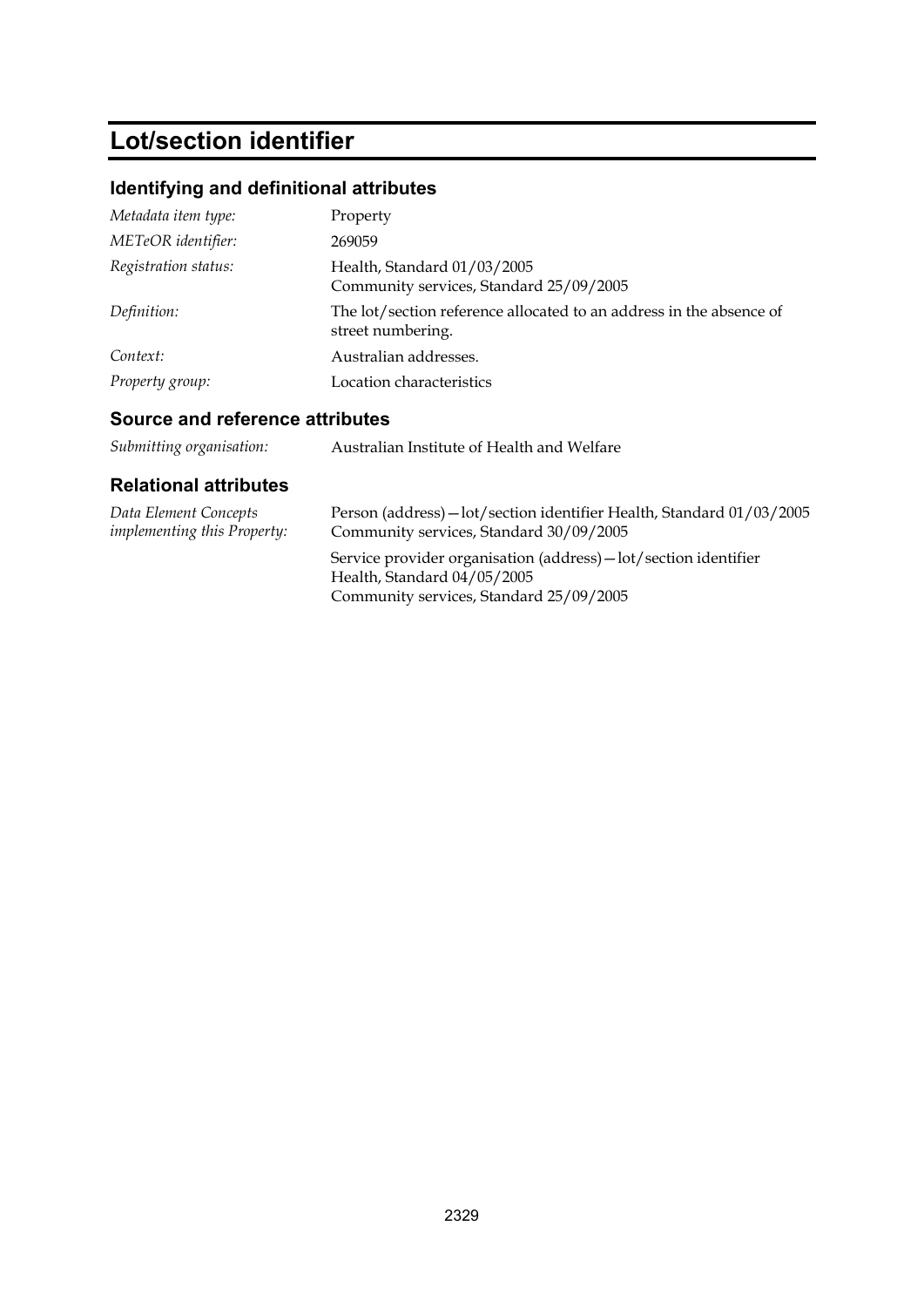# **Low-density lipoprotein cholesterol level**

## **Identifying and definitional attributes**

| Metadata item type:  | Property                                                                                                                                  |
|----------------------|-------------------------------------------------------------------------------------------------------------------------------------------|
| METeOR identifier:   | 310787                                                                                                                                    |
| Registration status: | Health, Standard 27/10/2005                                                                                                               |
| Definition:          | The level of the serum cholesterol carried on low-density lipoproteins,<br>approximately 60 to 70 percent of the total serum cholesterol. |
| Property group:      | Health and wellbeing                                                                                                                      |

### **Source and reference attributes**

| Submitting organisation: | Australian Institute of Health and Welfare                                         |
|--------------------------|------------------------------------------------------------------------------------|
| Origin:                  | Dorland's Illustrated Medical Dictionary 30th ed. Philadelphia:<br><b>Saunders</b> |

| Data Element Concepts              | Person-low-density lipoprotein cholesterol level Health, Standard |
|------------------------------------|-------------------------------------------------------------------|
| <i>implementing this Property:</i> | 01/03/2005                                                        |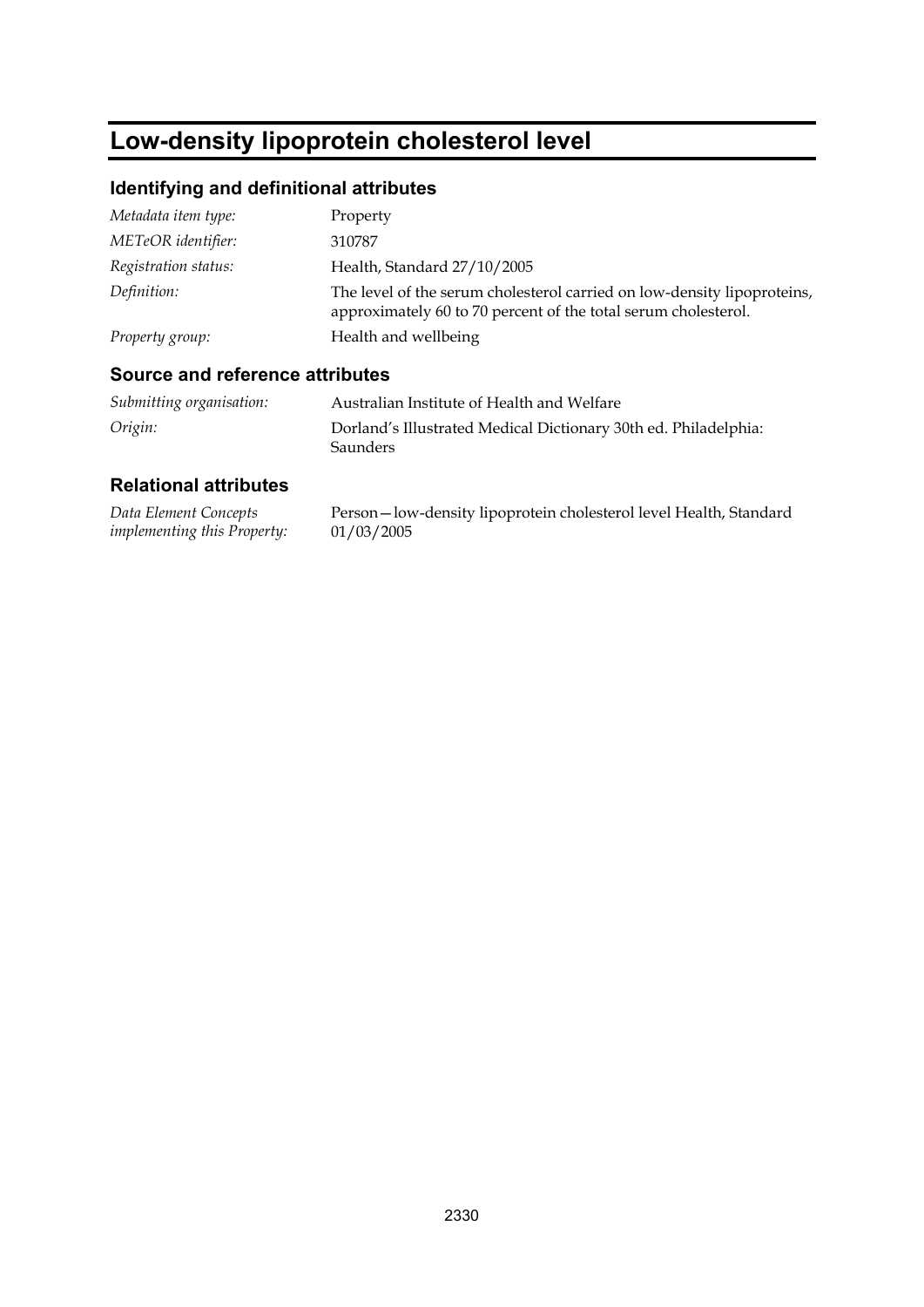## **Lower limb amputation due to vascular disease**

## **Identifying and definitional attributes**

| Metadata item type:  | Property                                                                                 |
|----------------------|------------------------------------------------------------------------------------------|
| METeOR identifier:   | 269165                                                                                   |
| Registration status: | Health, Standard 01/03/2005                                                              |
| Definition:          | The removal of a toe, forefoot or leg (above or below knee), due to<br>vascular disease. |
| Property group:      | Health and wellbeing                                                                     |

### **Source and reference attributes**

*Submitting organisation:* Australian Institute of Health and Welfare

| Data Element Concepts              | Person-lower limb amputation due to vascular disease Health, |
|------------------------------------|--------------------------------------------------------------|
| <i>implementing this Property:</i> | Standard 01/03/2005                                          |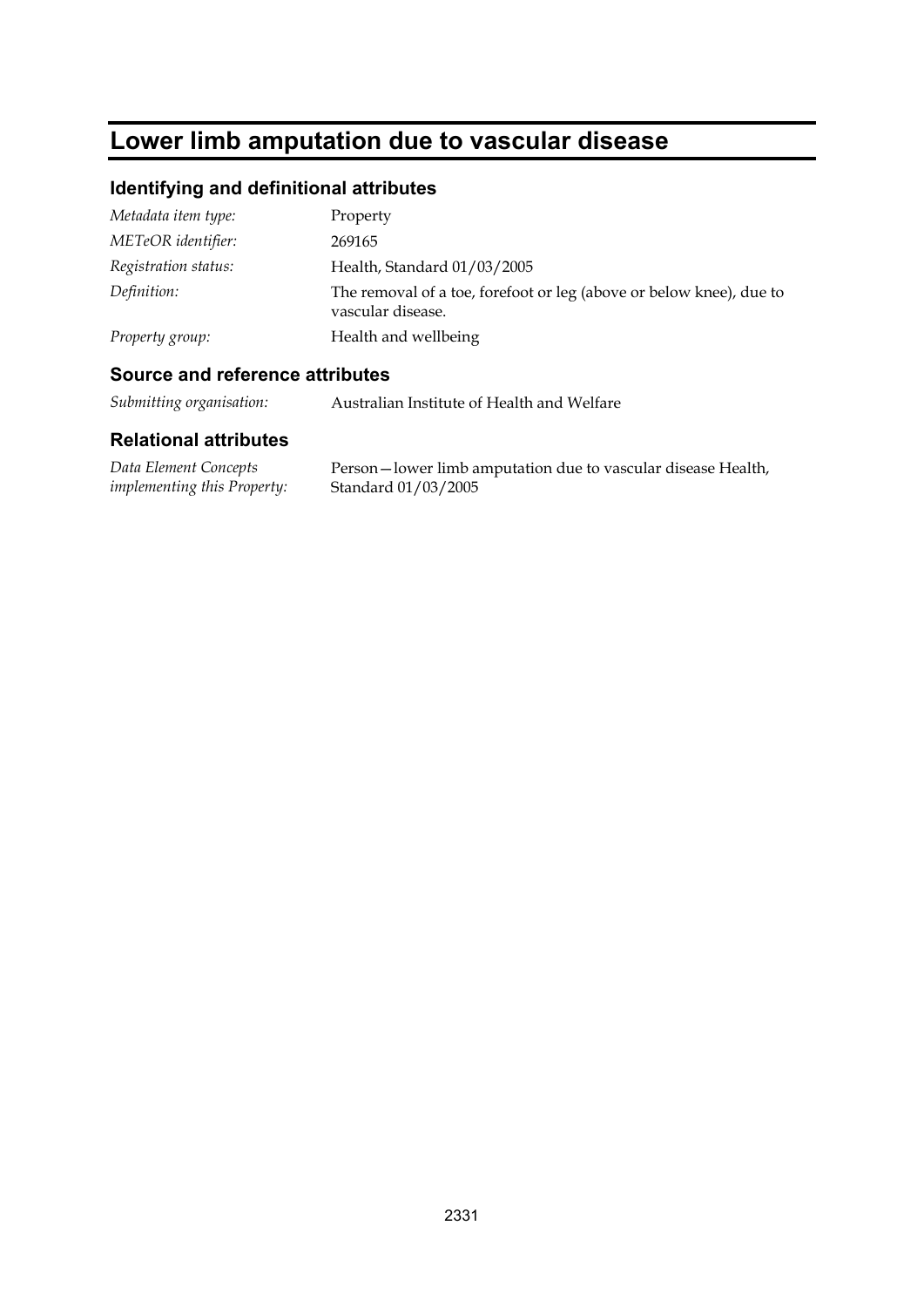## **Lymphovascular invasion**

### **Identifying and definitional attributes**

| Metadata item type:  | Property                                                                                                 |
|----------------------|----------------------------------------------------------------------------------------------------------|
| METeOR identifier:   | 370612                                                                                                   |
| Registration status: | Health, Standard 06/03/2009                                                                              |
| Definition:          | Presence or absence of the invasion of the cancer cells into the blood<br>vessels or lymphatic channels. |
| Property group:      | Health and wellbeing                                                                                     |
|                      |                                                                                                          |

#### **Relational attributes**

*Data Element Concepts implementing this Property:* Person with cancer—lymphovascular invasion Health, Standard 06/03/2009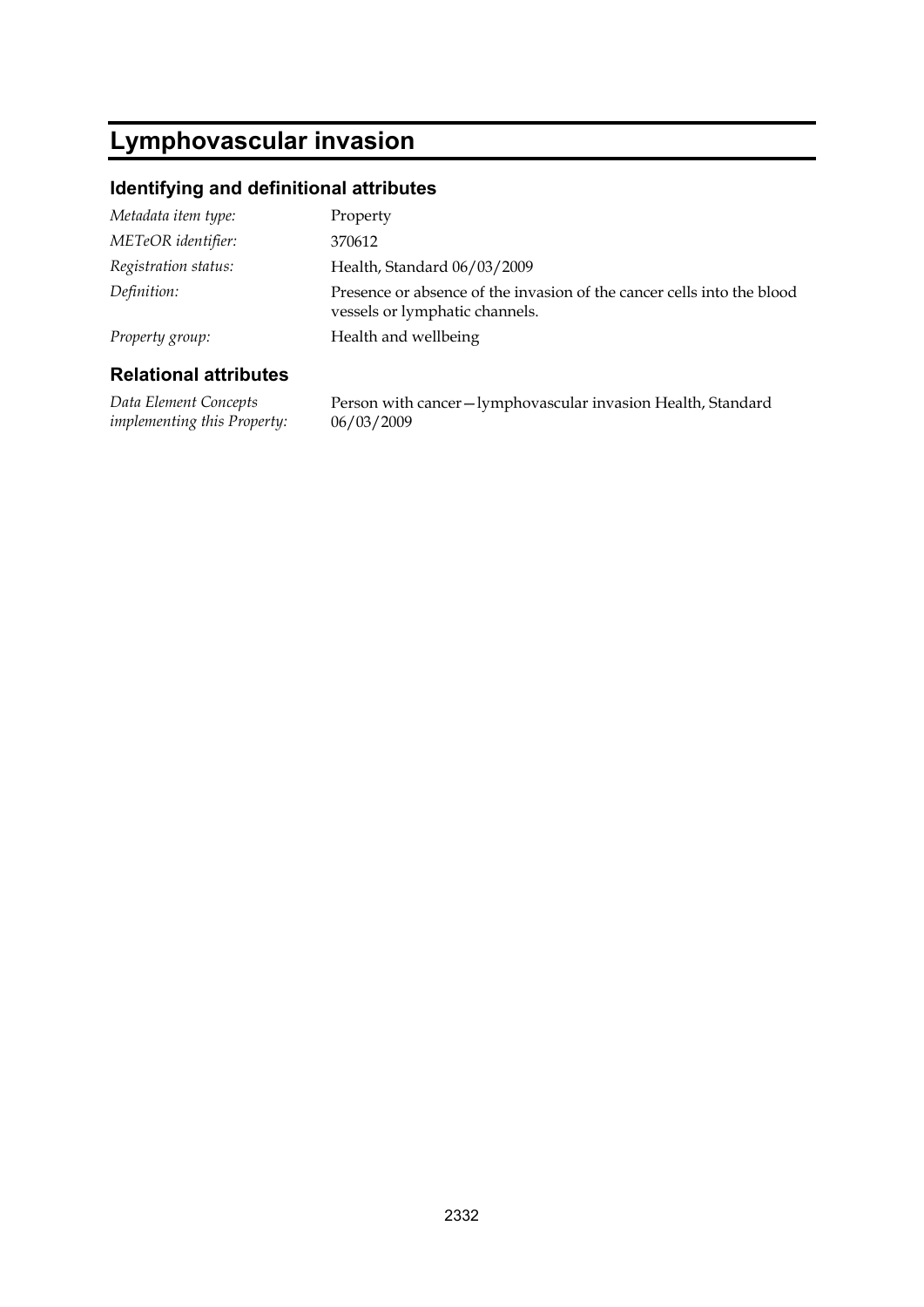# **Main activity type**

## **Identifying and definitional attributes**

| Metadata item type:  | Property                                                               |
|----------------------|------------------------------------------------------------------------|
| METeOR identifier:   | 356578                                                                 |
| Registration status: | Health, Standard 05/12/2007<br>Community services, Recorded 04/03/2010 |
| Definition:          | A descriptor of the main activity type of an organisation.             |
| Property group:      | Organisational characteristics                                         |

### **Source and reference attributes**

| Submitting organisation: |  | Health Expenditure Advisory Committee |
|--------------------------|--|---------------------------------------|
|--------------------------|--|---------------------------------------|

| Data Element Concepts              | Health industry relevant organisation – main activity type Health, |
|------------------------------------|--------------------------------------------------------------------|
| <i>implementing this Property:</i> | Standard 05/12/2007                                                |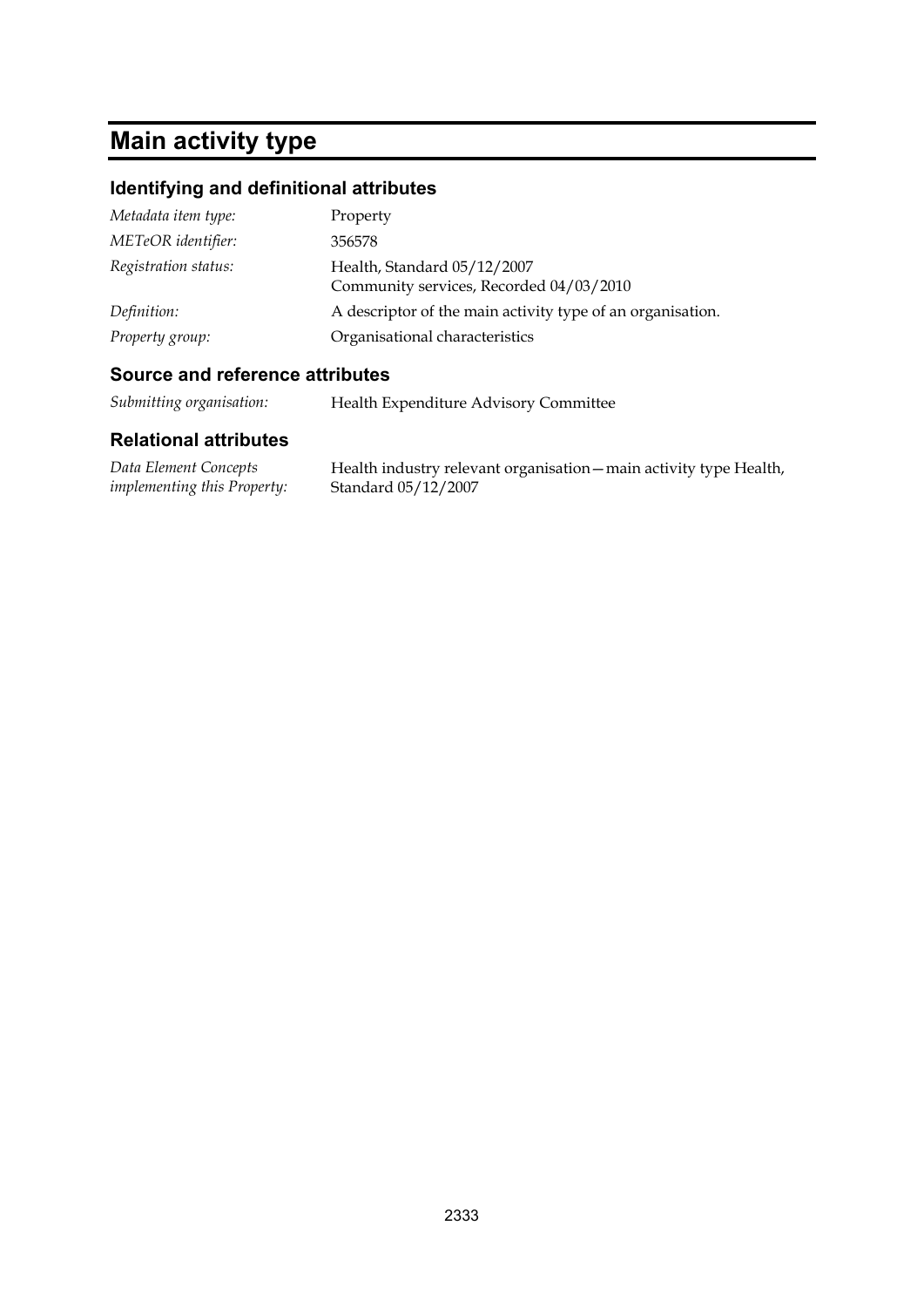# **Main language other than English spoken at home**

## **Identifying and definitional attributes**

| Metadata item type:  | Property                                                                                                          |
|----------------------|-------------------------------------------------------------------------------------------------------------------|
| METeOR identifier:   | 269176                                                                                                            |
| Registration status: | Health, Standard 01/03/2005<br>Community services, Standard 01/03/2005<br>Housing assistance, Standard 22/10/2005 |
| Definition:          | The primary language spoken at home, excluding English.                                                           |
| Property group:      | Demographic/social/cultural characteristics                                                                       |

### **Source and reference attributes**

| Data Element Concepts              | Person – main language other than English spoken at home Health, |
|------------------------------------|------------------------------------------------------------------|
| <i>implementing this Property:</i> | Standard 01/03/2005                                              |
|                                    | Community services, Standard 01/03/2005                          |
|                                    | Housing assistance, Standard 10/02/2006                          |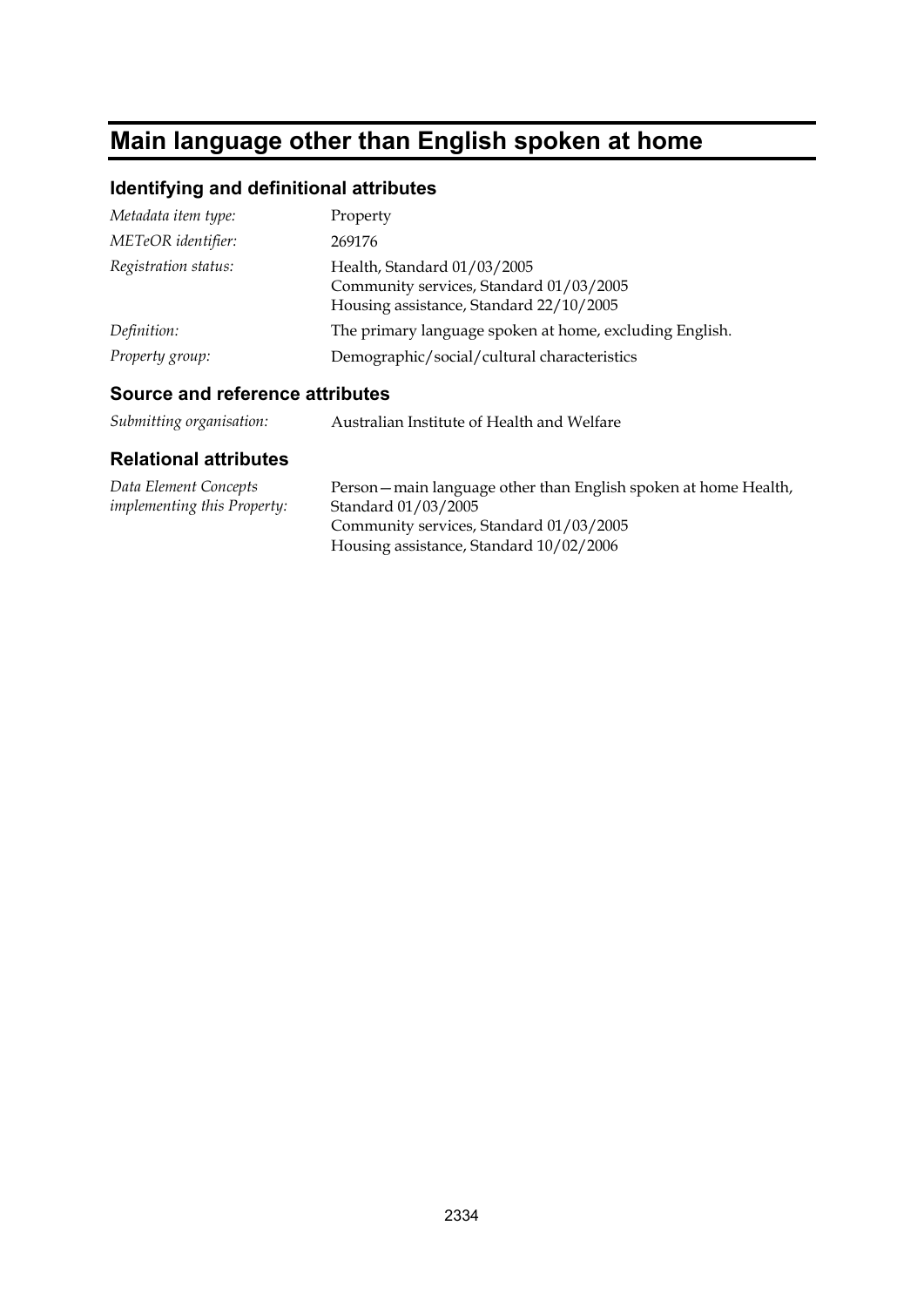## **Major diagnostic category**

## **Identifying and definitional attributes**

| Metadata item type:  | Property                                                                                                          |
|----------------------|-------------------------------------------------------------------------------------------------------------------|
| METeOR identifier:   | 269328                                                                                                            |
| Registration status: | Health, Standard 01/03/2005                                                                                       |
| Definition:          | The classification of diagnoses (and Australian refined diagnosis<br>related groups) by body system or aetiology. |
| Property group:      | Service provision event                                                                                           |

#### **Source and reference attributes**

*Submitting organisation:* Australian Institute of Health and Welfare

| Data Element Concepts              | Episode of admitted patient care – major diagnostic category Health, |
|------------------------------------|----------------------------------------------------------------------|
| <i>implementing this Property:</i> | Standard 01/03/2005                                                  |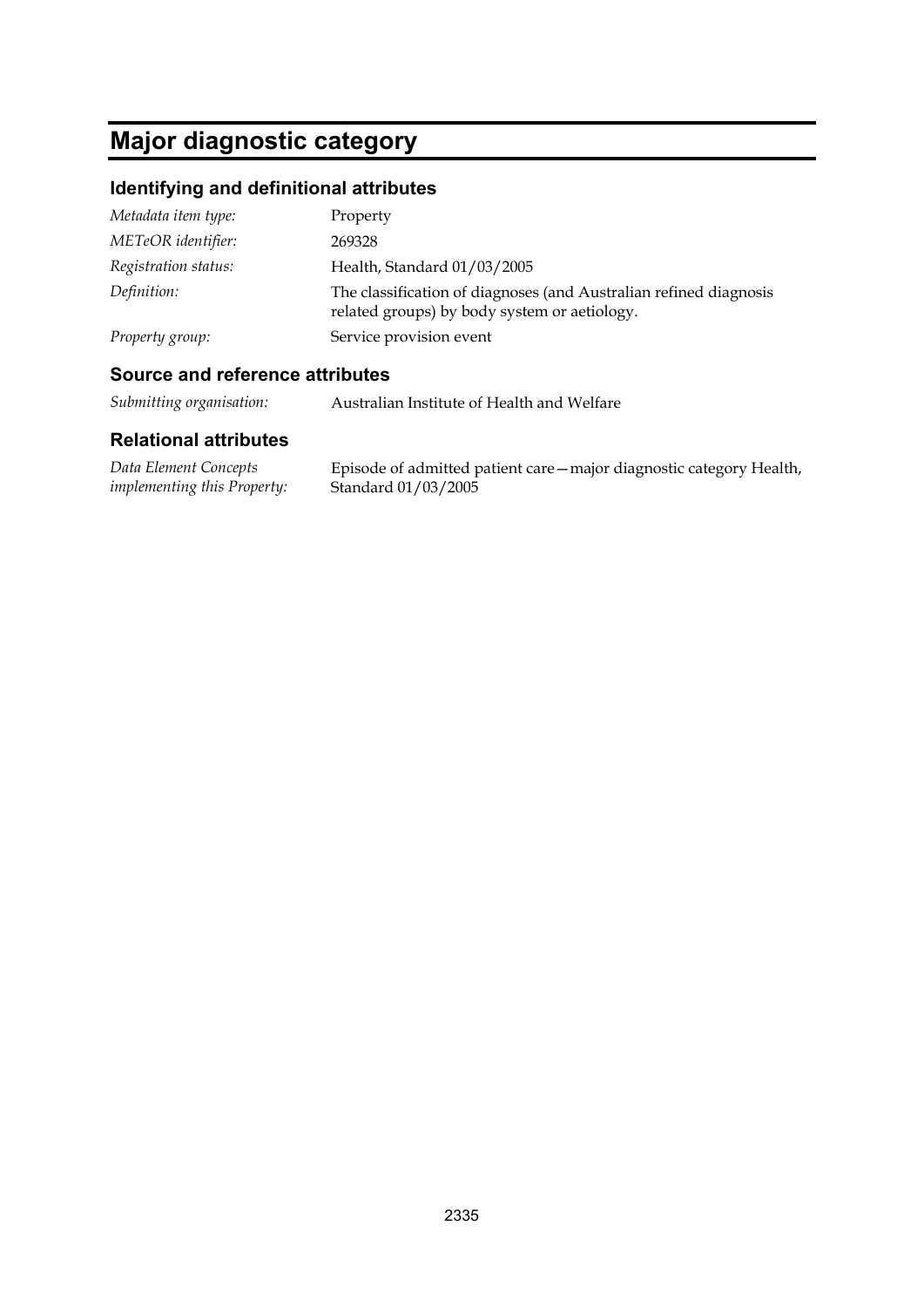# **Marital status**

## **Identifying and definitional attributes**

| Metadata item type:  | Property                                                                                                          |
|----------------------|-------------------------------------------------------------------------------------------------------------------|
| METeOR identifier:   | 269101                                                                                                            |
| Registration status: | Health, Standard 01/03/2005<br>Community services, Standard 01/03/2005<br>Housing assistance, Standard 22/10/2005 |
| Definition:          | An indicator of involvement in a couple relationship or marriage.                                                 |
| Property group:      | Demographic/social/cultural characteristics                                                                       |

### **Source and reference attributes**

| Submitting organisation: | Australian Institute of Health and Welfare |
|--------------------------|--------------------------------------------|
|--------------------------|--------------------------------------------|

| Data Element Concepts              | Person - marital status Health, Standard 01/03/2005 |
|------------------------------------|-----------------------------------------------------|
| <i>implementing this Property:</i> | Community services, Standard 01/03/2005             |
|                                    | Housing assistance, Standard 10/02/2006             |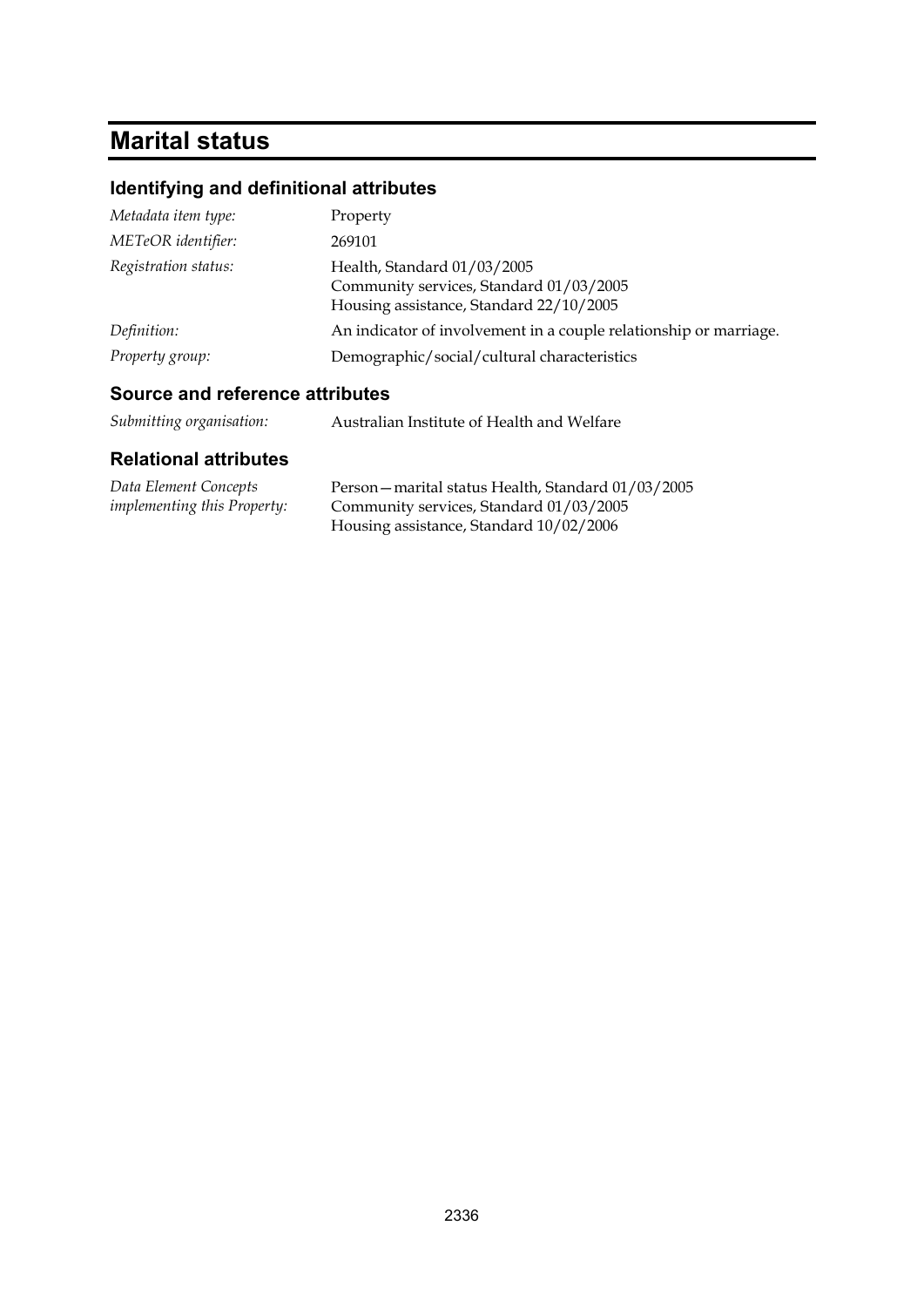# **Maternal medical condition**

## **Identifying and definitional attributes**

| Metadata item type:  | Property                                                                          |
|----------------------|-----------------------------------------------------------------------------------|
| METeOR identifier:   | 269069                                                                            |
| Registration status: | Health, Standard 01/03/2005                                                       |
| Definition:          | Pre-existing and concurrent conditions that affect a pregnancy or its<br>outcome. |
| Property group:      | Health and wellbeing                                                              |

### **Source and reference attributes**

*Submitting organisation:* Australian Institute of Health and Welfare

| Data Element Concepts       | Female (pregnant) – maternal medical condition Health, Standard |  |
|-----------------------------|-----------------------------------------------------------------|--|
| implementing this Property: | 01/03/2005                                                      |  |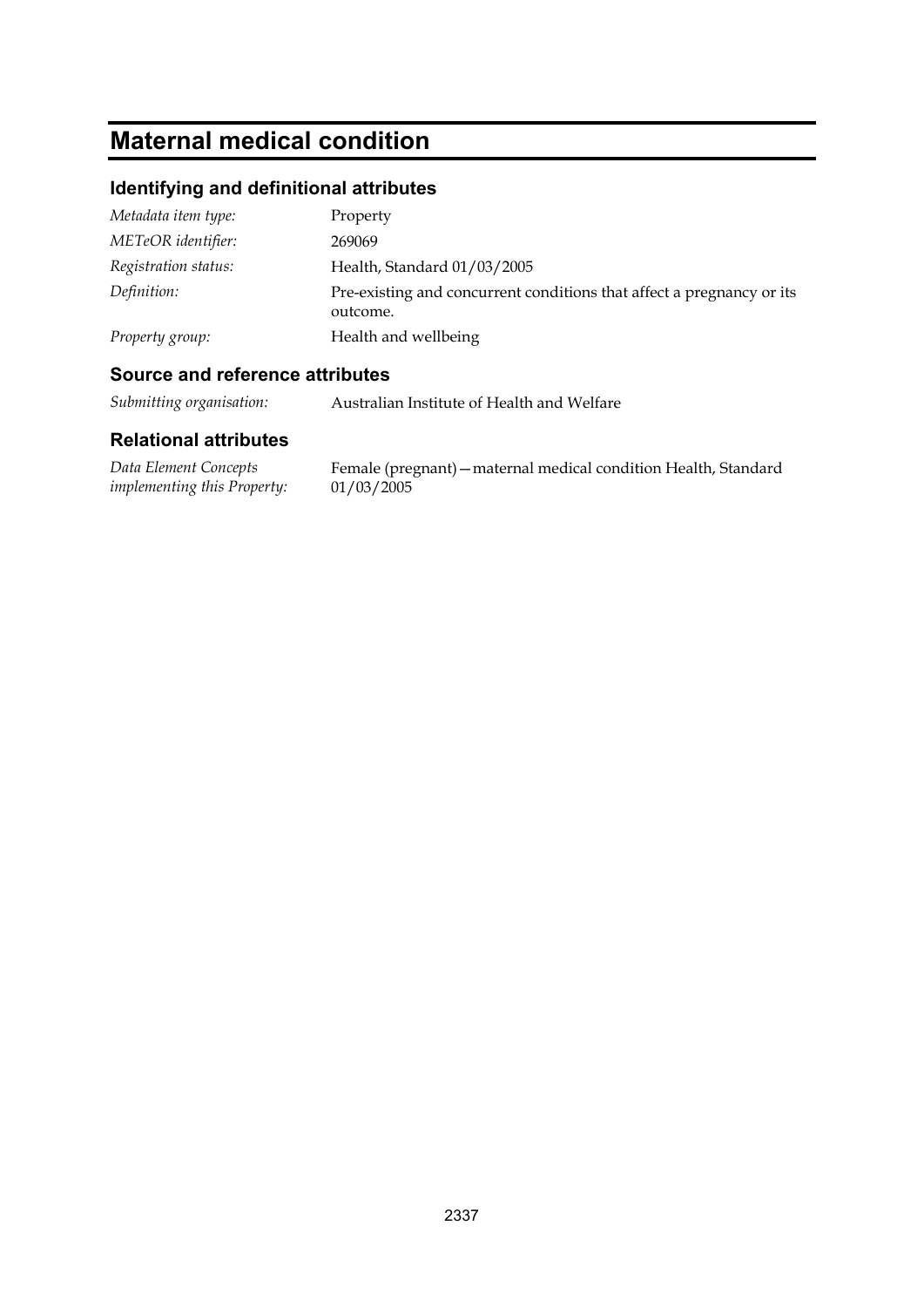# **Maximum stenosis coronary artery**

### **Identifying and definitional attributes**

| Metadata item type:  | Property                                                            |
|----------------------|---------------------------------------------------------------------|
| METeOR identifier:   | 344331                                                              |
| Registration status: | Health, Standard 01/10/2008                                         |
| Definition:          | The greatest point of an abnormal narrowing in the coronary artery. |
| Property group:      | Physical characteristics                                            |

### **Relational attributes**

*Data Element Concepts implementing this Property:* Person—maximum stenosis coronary artery Health, Standard 01/10/2008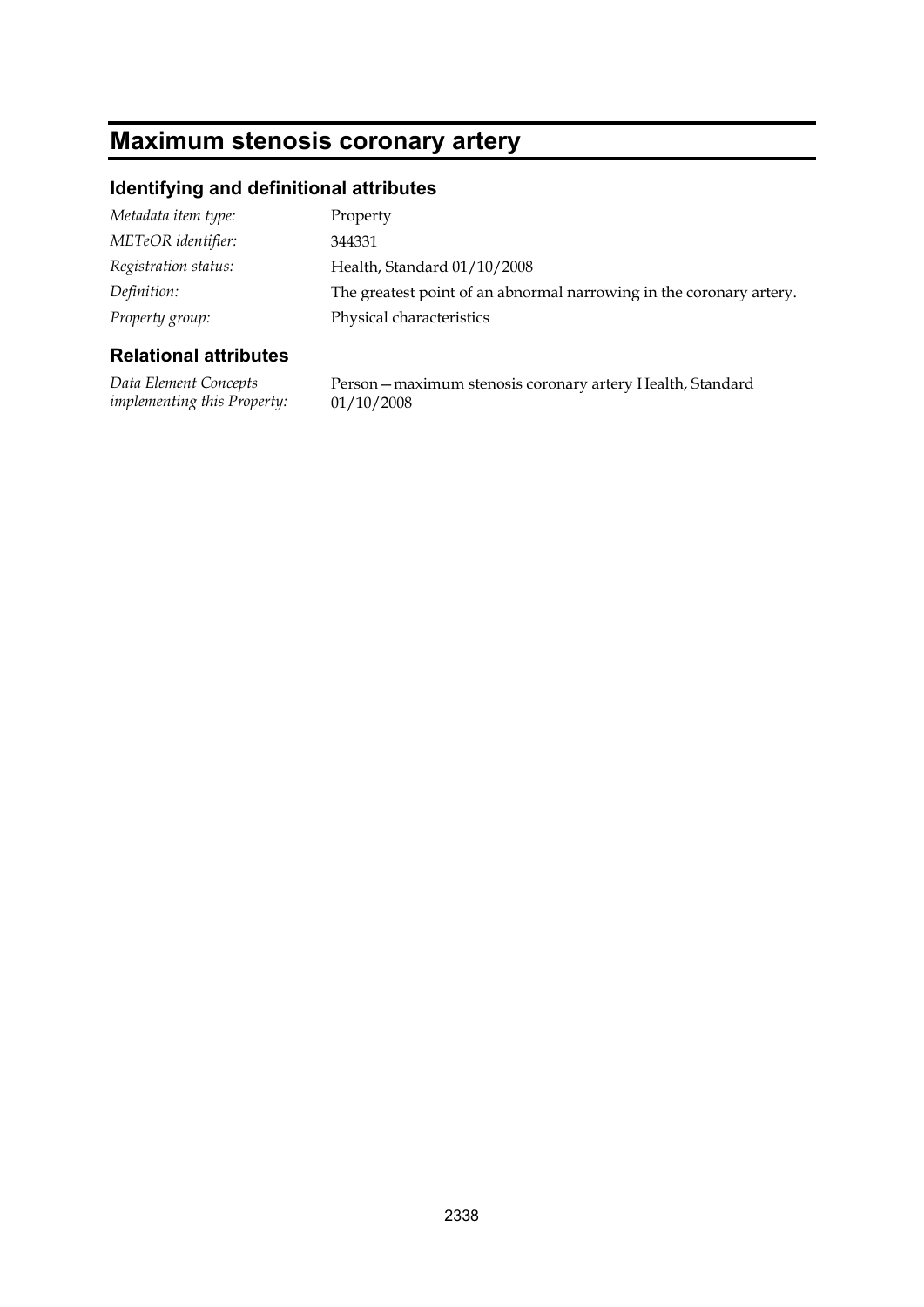## **Melanoma thickness**

## **Identifying and definitional attributes**

| Metadata item type:  | Property                                                                                |
|----------------------|-----------------------------------------------------------------------------------------|
| METeOR identifier:   | 269185                                                                                  |
| Registration status: | Health, Standard 01/03/2005                                                             |
| Definition:          | The measured depth of penetration of tumour cells below the basal<br>layer of the skin. |
| Property group:      | Health and wellbeing                                                                    |

### **Source and reference attributes**

*Submitting organisation:* Australian Institute of Health and Welfare

| Data Element Concepts              | Person with cancer – melanoma thickness Health, Standard |
|------------------------------------|----------------------------------------------------------|
| <i>implementing this Property:</i> | 01/03/2005                                               |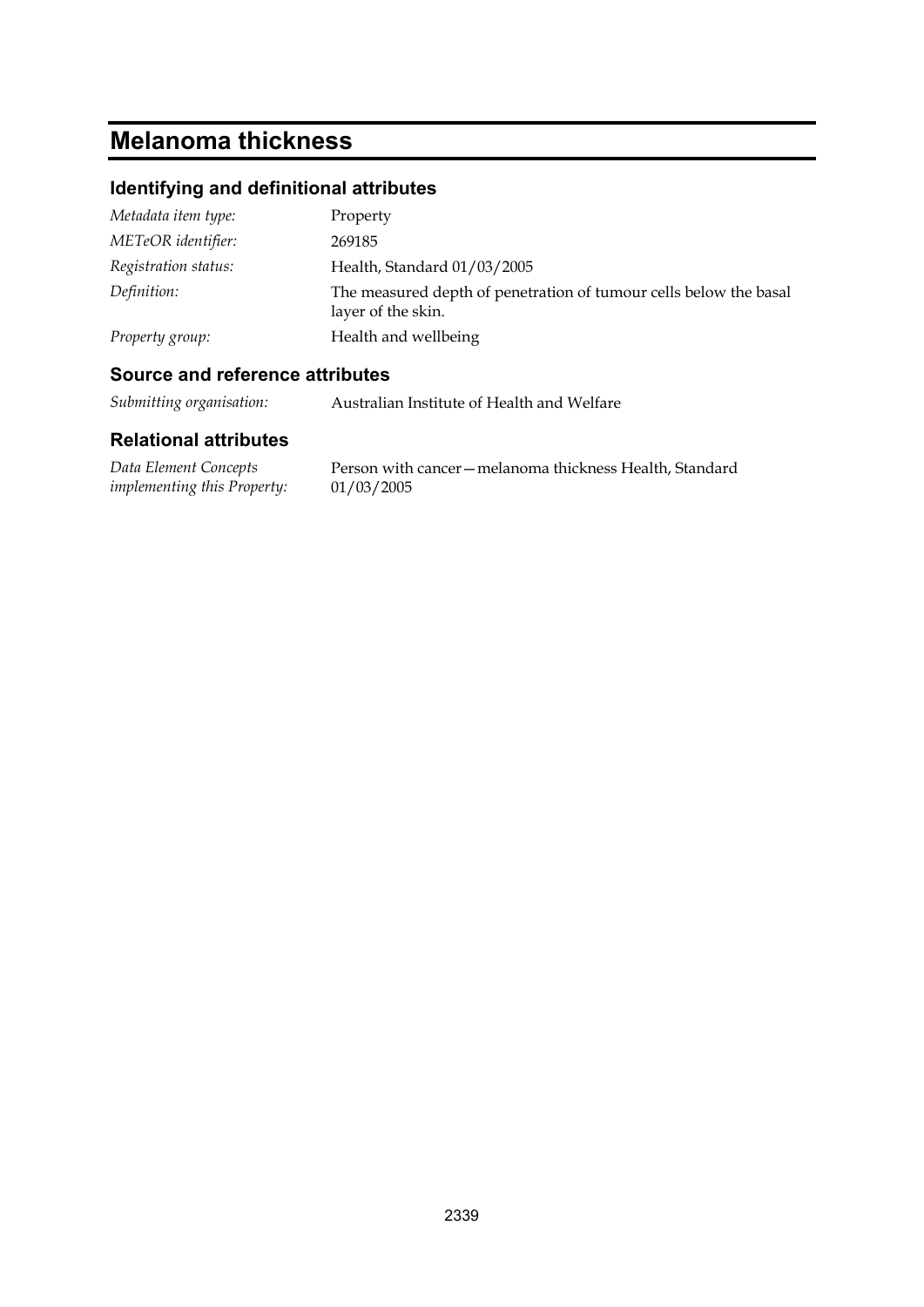# **Mental health legal status**

## **Identifying and definitional attributes**

| Metadata item type:  | Property                                                                                                                                  |
|----------------------|-------------------------------------------------------------------------------------------------------------------------------------------|
| METeOR identifier:   | 269297                                                                                                                                    |
| Registration status: | Health, Standard 01/03/2005                                                                                                               |
| Definition:          | An indicator of whether care was provided under relevant state or<br>territory mental health legislation compulsory treatment provisions. |
| Property group:      | Legal characteristics                                                                                                                     |

### **Source and reference attributes**

*Submitting organisation:* Australian Institute of Health and Welfare

| Data Element Concepts       | Episode of care – mental health legal status Health, Standard |
|-----------------------------|---------------------------------------------------------------|
| implementing this Property: | 01/03/2005                                                    |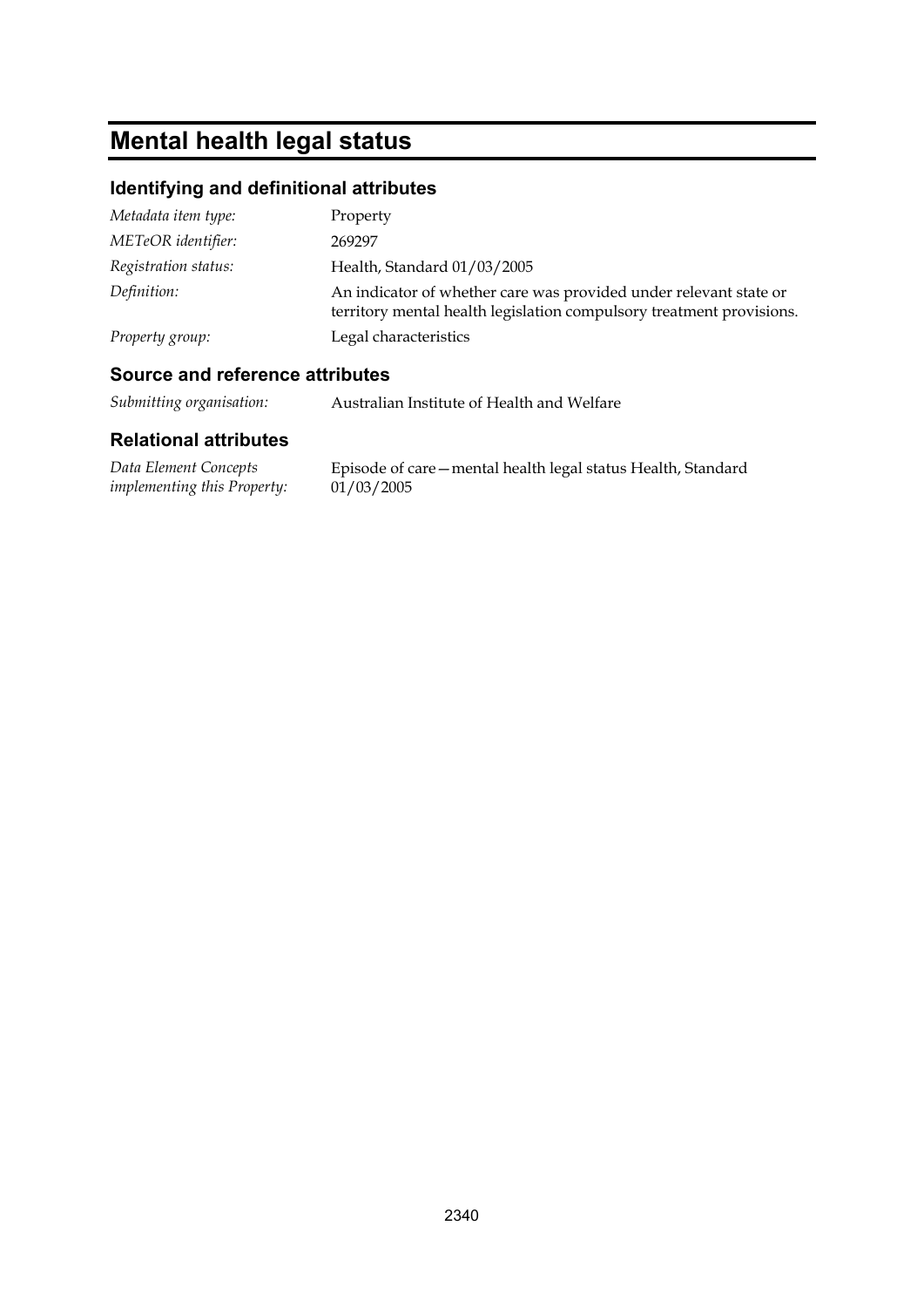## **Mental health service duration**

### **Identifying and definitional attributes**

| Metadata item type:  | Property                                         |
|----------------------|--------------------------------------------------|
| METeOR identifier:   | 285847                                           |
| Registration status: | Health, Standard 08/12/2004                      |
| Definition:          | The duration of a mental health service contact. |
| Property group:      | Service provision event                          |

#### **Source and reference attributes**

*Submitting organisation:* Australian Institute of Health and Welfare

### **Relational attributes**

*Data Element Concepts implementing this Property:*

Mental health service contact—mental health service contact duration Health, Standard 08/12/2004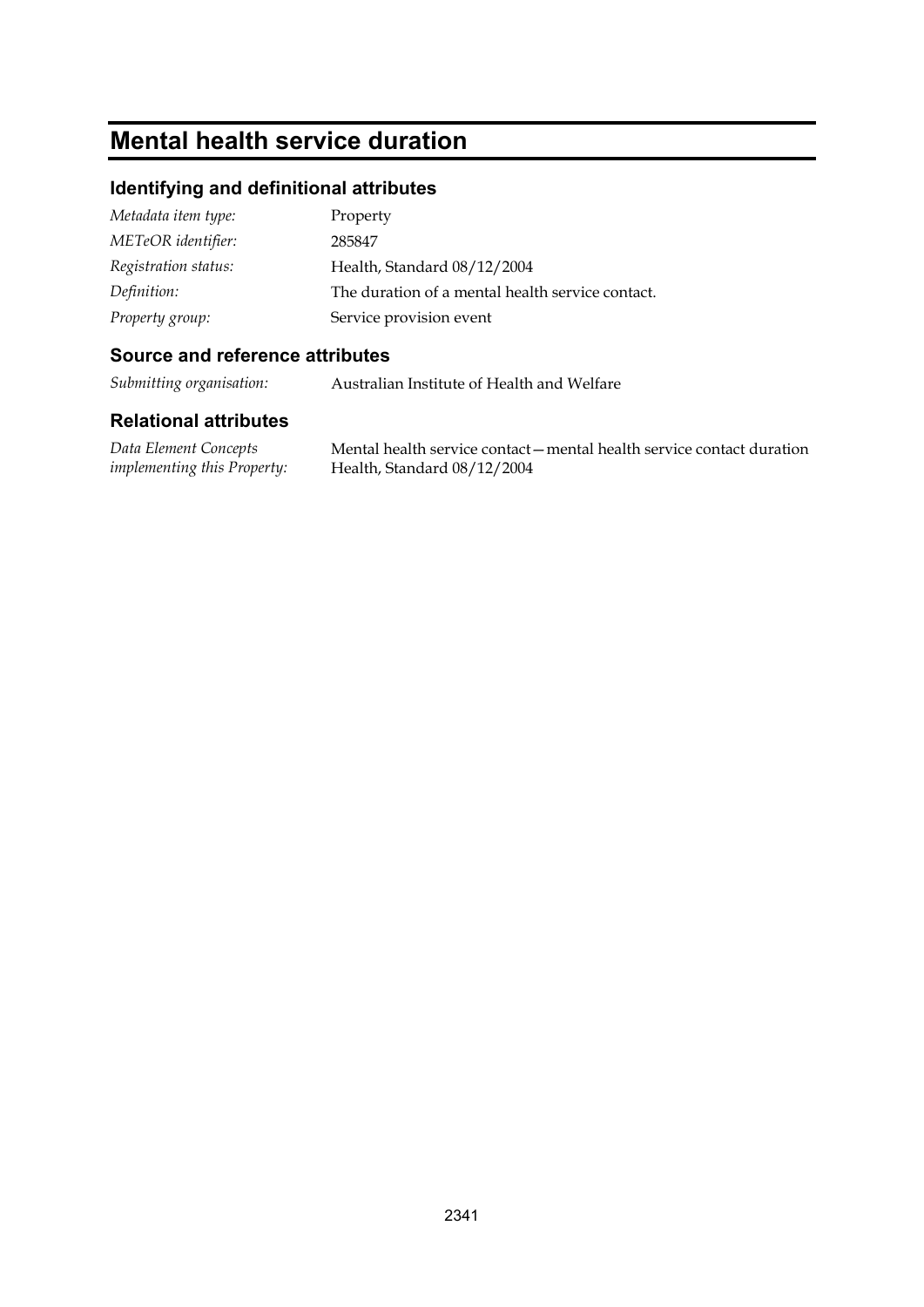## **Mental health services grants to non-government organisations from non-health departments**

## **Identifying and definitional attributes**

| Metadata item type:  | Property                                                                                    |
|----------------------|---------------------------------------------------------------------------------------------|
| METeOR identifier:   | 298935                                                                                      |
| Registration status: | Health, Standard 07/12/2005                                                                 |
| Definition:          | Grants made to non-government organisations for the provision<br>of mental health services. |
| Property group:      | Funding characteristics                                                                     |

### **Source and reference attributes**

| Submitting organisation: | Australian Institute of Health and Welfare |
|--------------------------|--------------------------------------------|
|--------------------------|--------------------------------------------|

| Data Element Concepts              | State or Territory Government – mental health services grants to non-             |
|------------------------------------|-----------------------------------------------------------------------------------|
| <i>implementing this Property:</i> | government organisations by non-health departments Health,<br>Standard 07/12/2005 |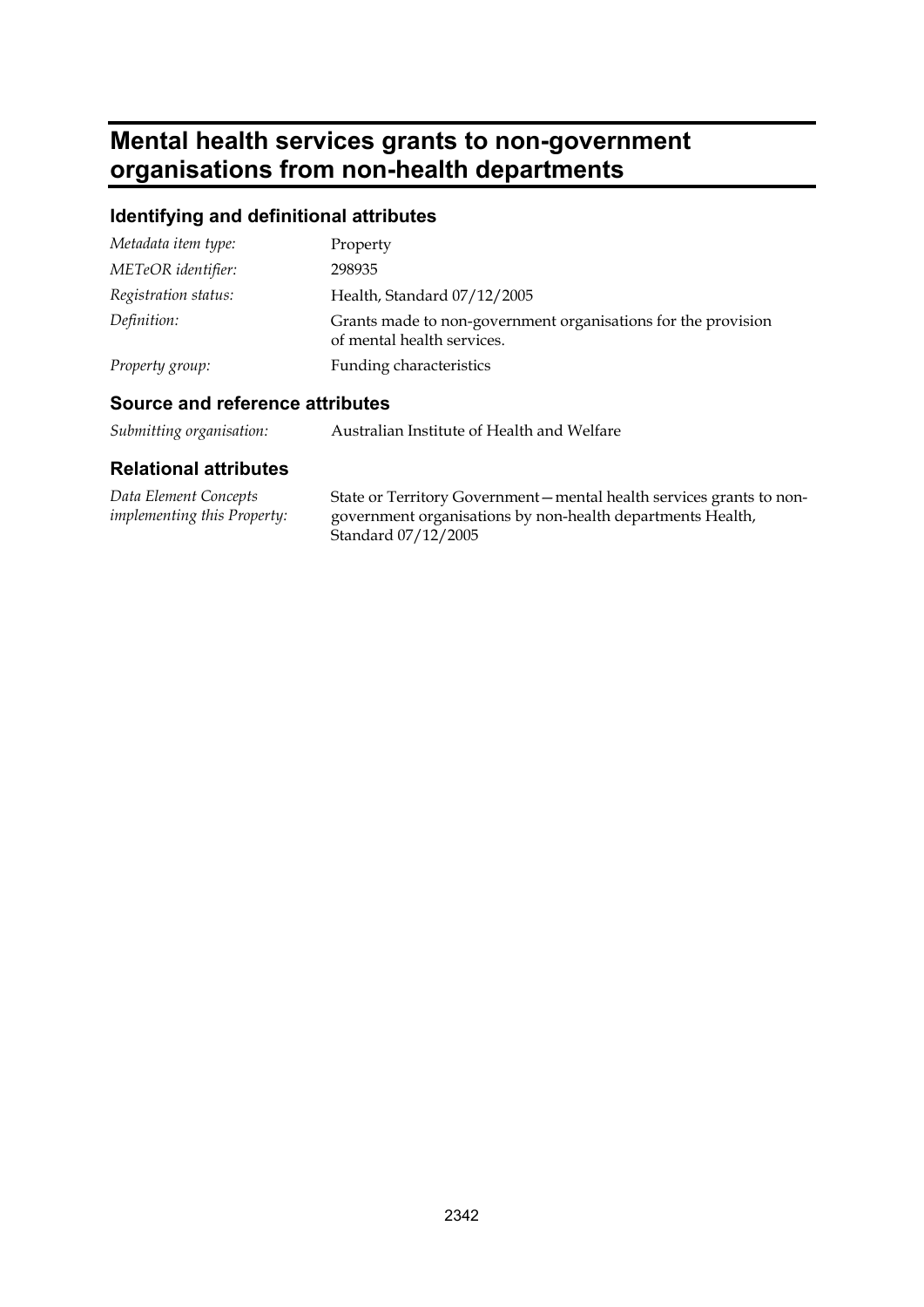## **Method of drug use**

### **Identifying and definitional attributes**

| Metadata item type:  | Property                                                      |
|----------------------|---------------------------------------------------------------|
| METeOR identifier:   | 269130                                                        |
| Registration status: | Health, Standard 01/03/2005                                   |
| Definition:          | The manner in which a psychoactive substance is administered. |
| Property group:      | Lifestyle characteristics                                     |

#### **Source and reference attributes**

*Submitting organisation:* Australian Institute of Health and Welfare

#### **Relational attributes**

*Data Element Concepts implementing this Property:*

Client—method of drug use (principal drug of concern) Health, Standard 01/03/2005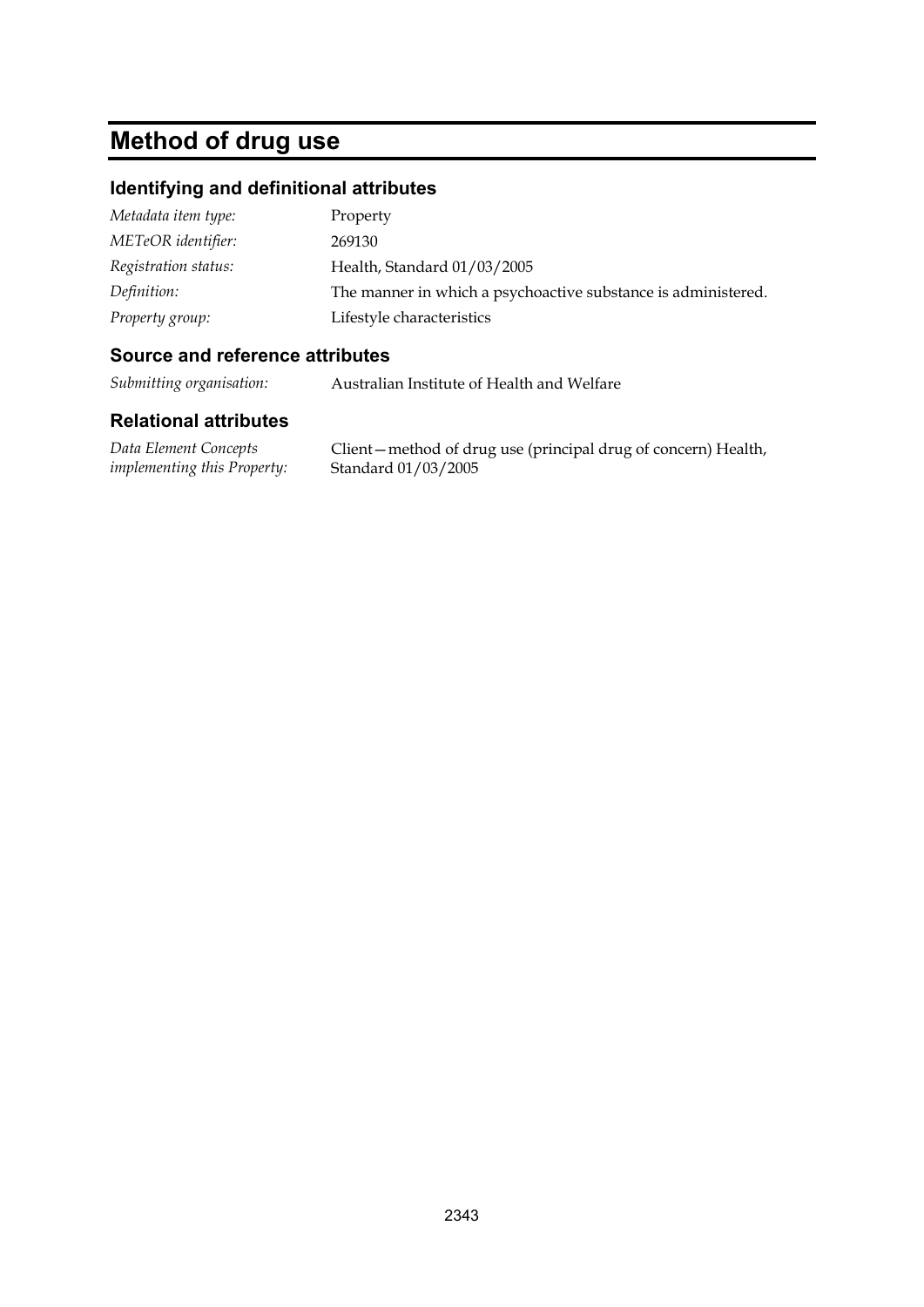## **Microalbumin level**

### **Identifying and definitional attributes**

| Metadata item type:  | Property                                          |
|----------------------|---------------------------------------------------|
| METeOR identifier:   | 269284                                            |
| Registration status: | Health, Standard 01/03/2005                       |
| Definition:          | The amount of microalbumin detected in the urine. |
| Property group:      | Health and wellbeing                              |

#### **Source and reference attributes**

*Submitting organisation:* Australian Institute of Health and Welfare

| Data Element Concepts              | Person – microalbumin level Health, Standard 01/03/2005 |
|------------------------------------|---------------------------------------------------------|
| <i>implementing this Property:</i> |                                                         |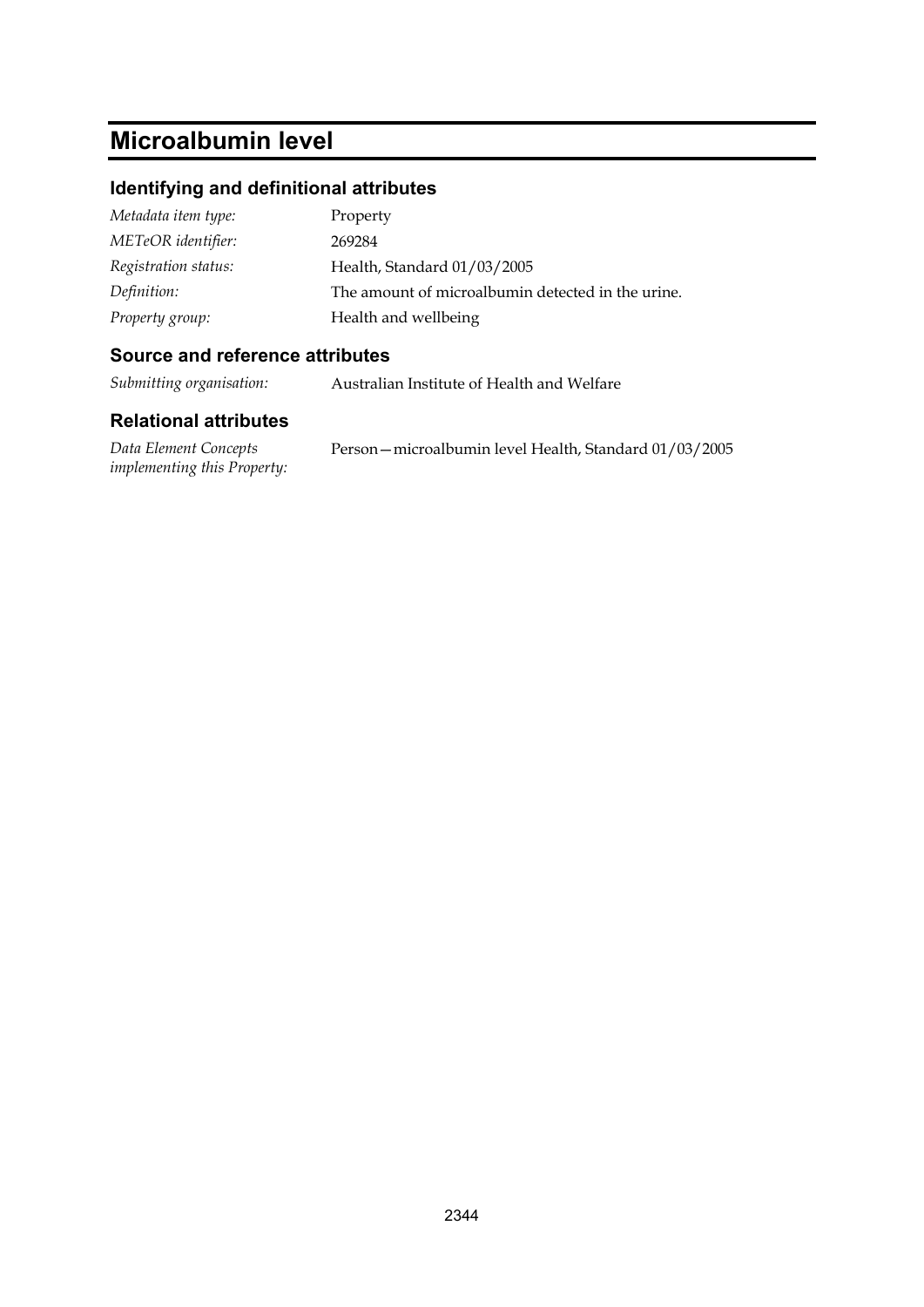# **Morphology of cancer**

#### **Identifying and definitional attributes**

| Metadata item type:  | Property                                                    |
|----------------------|-------------------------------------------------------------|
| METeOR identifier:   | 269181                                                      |
| Registration status: | Health, Standard 01/03/2005                                 |
| Definition:          | The histology and likely course of development of a tumour. |
| Property group:      | Health and wellbeing                                        |

#### **Source and reference attributes**

*Submitting organisation:* Australian Institute of Health and Welfare

#### **Relational attributes**

*Data Element Concepts implementing this Property:*

Person with cancer—morphology of cancer Health, Standard 01/03/2005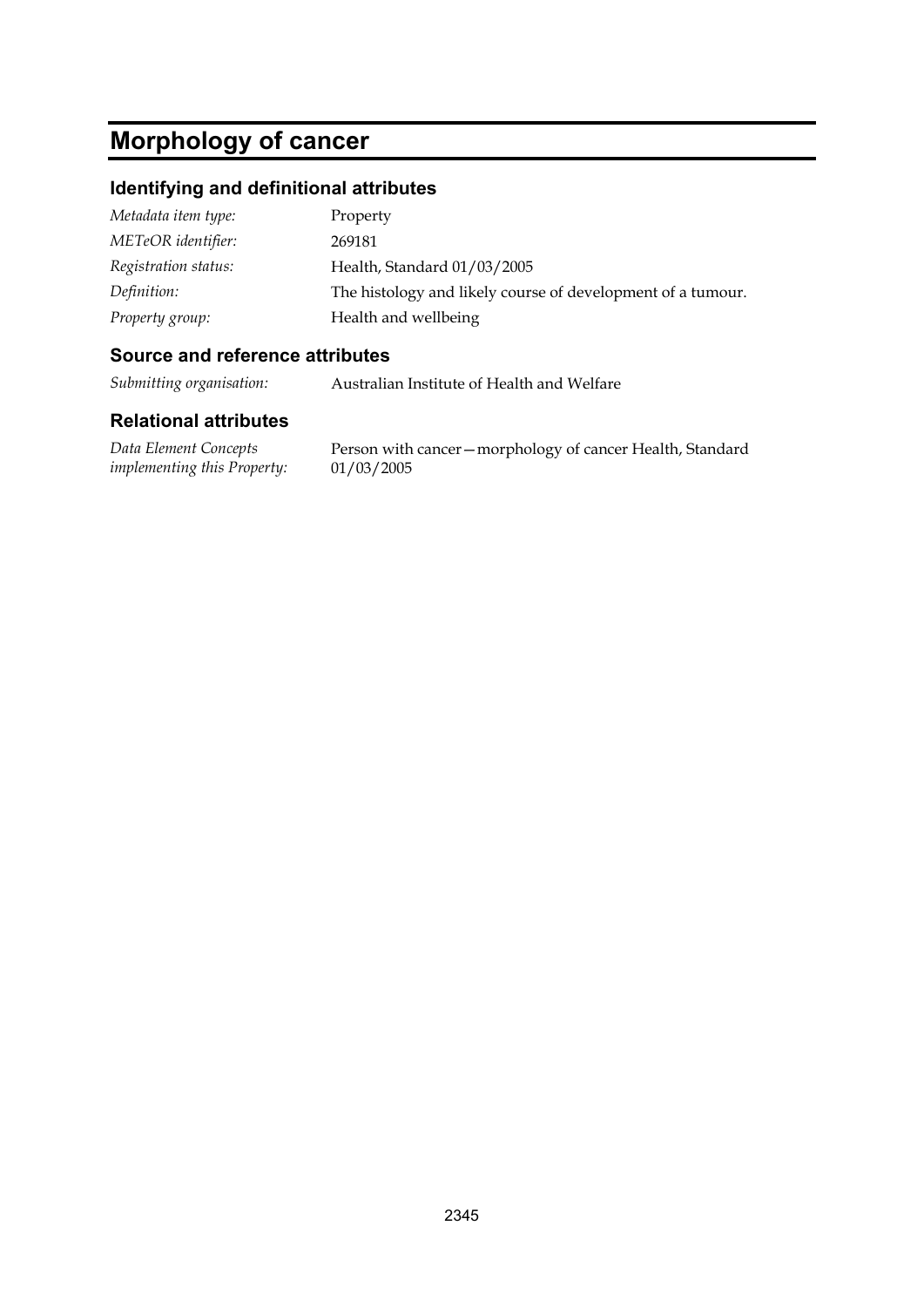## **Most common service delivery setting**

### **Identifying and definitional attributes**

| Metadata item type:  | Property                                           |
|----------------------|----------------------------------------------------|
| METeOR identifier:   | 297675                                             |
| Registration status: | Health, Standard 05/12/2007                        |
| Definition:          | The setting in which most service delivery occurs. |
| Property group:      | Service provision event                            |

### **Relational attributes**

*Data Element Concepts implementing this Property:* Service provider organisation—most common service delivery setting Health, Standard 05/12/2007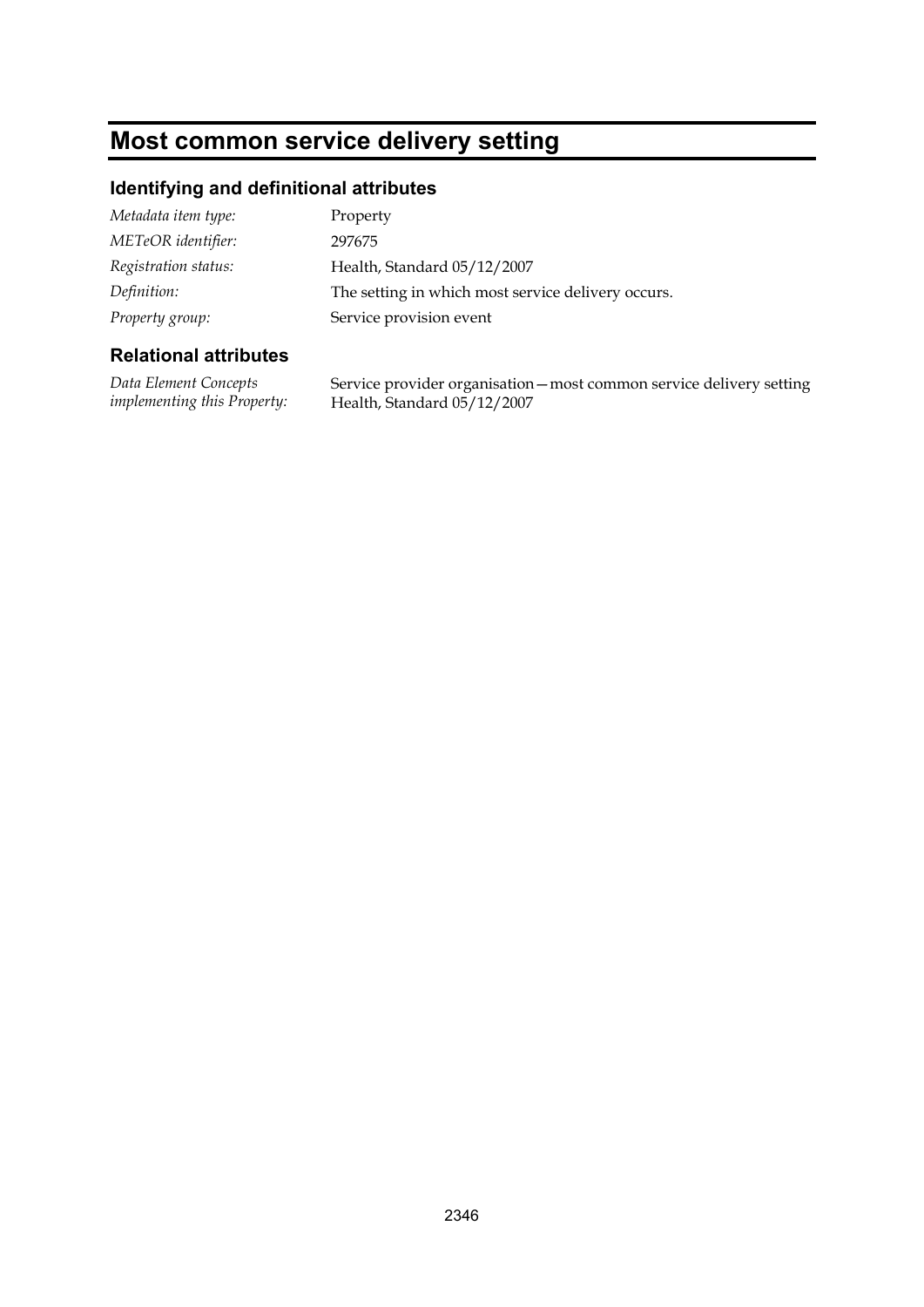## **Most recent stroke date**

## **Identifying and definitional attributes**

| Metadata item type:  | Property                                                          |
|----------------------|-------------------------------------------------------------------|
| METeOR identifier:   | 338258                                                            |
| Registration status: | Health, Standard 01/10/2008                                       |
| Definition:          | Date when most recent cerebrovascular accident / stroke occurred. |
| Property group:      | Health and wellbeing                                              |
|                      |                                                                   |

### **Relational attributes**

*Data Element Concepts implementing this Property:* Person—most recent stroke date Health, Standard 01/10/2008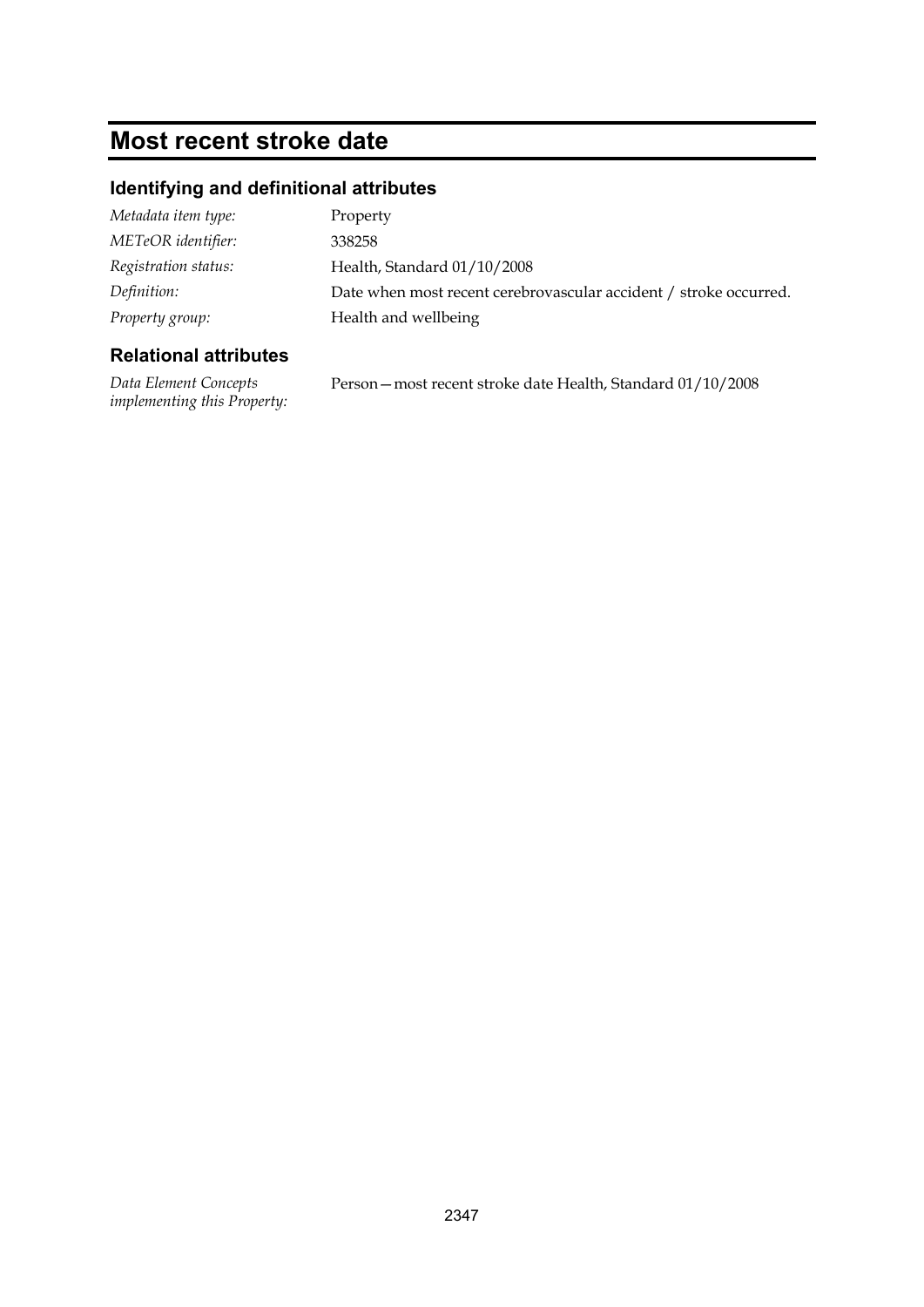## **Most valid basis of diagnosis of a cancer**

#### **Identifying and definitional attributes**

| Metadata item type:  | Property                                       |
|----------------------|------------------------------------------------|
| METeOR identifier:   | 269183                                         |
| Registration status: | Health, Standard 01/03/2005                    |
| Definition:          | The most reliable basis of a cancer diagnosis. |
| Property group:      | Service provision event                        |

#### **Source and reference attributes**

*Submitting organisation:* Australian Institute of Health and Welfare

#### **Relational attributes**

*Data Element Concepts implementing this Property:*

Person with cancer—most valid basis of diagnosis of a cancer Health, Standard 01/03/2005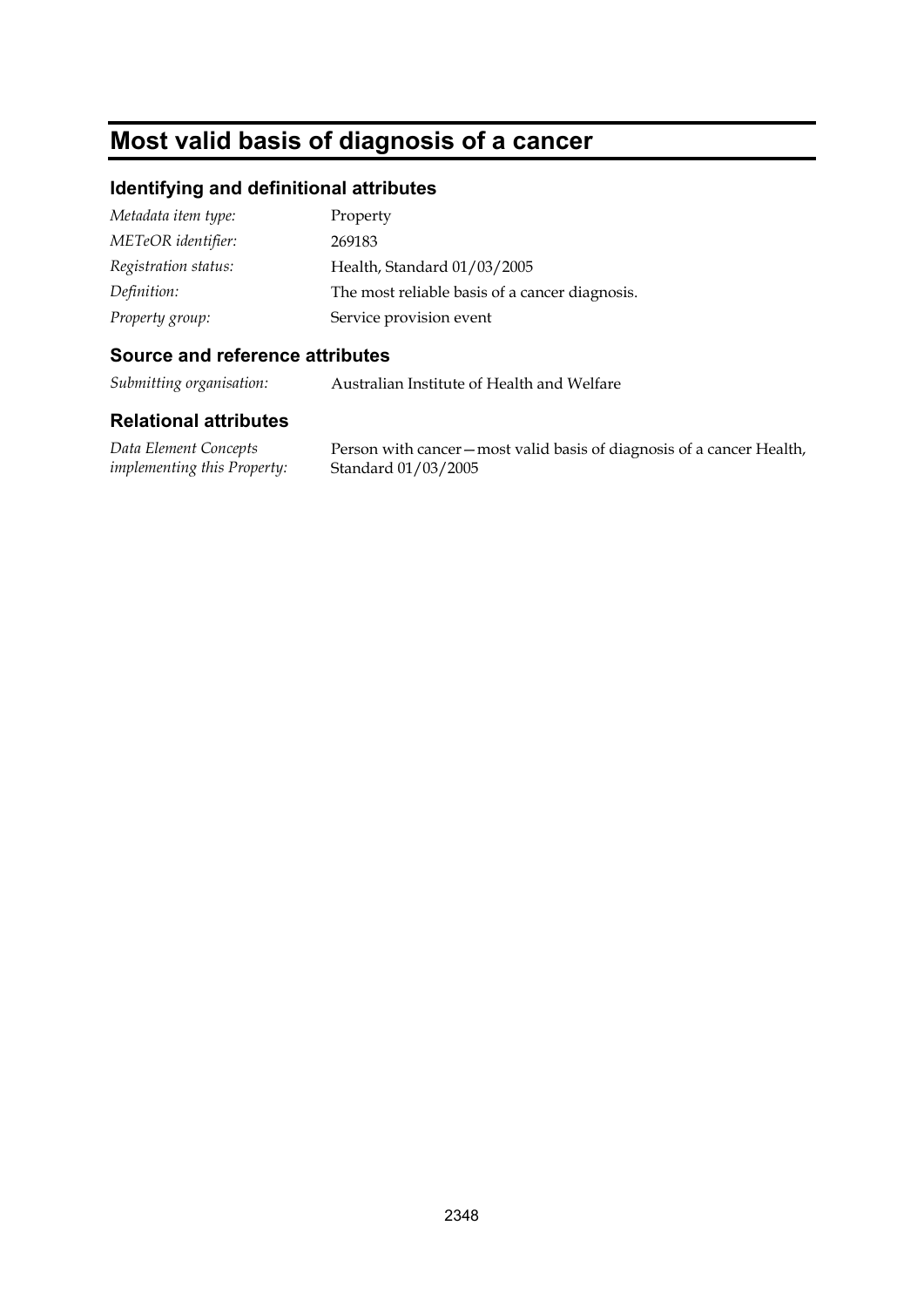# **Mother's original family name**

## **Identifying and definitional attributes**

| Metadata item type:  | Property                                                                         |
|----------------------|----------------------------------------------------------------------------------|
| Synonymous names:    | Mother's maiden name                                                             |
| METeOR identifier:   | 269229                                                                           |
| Registration status: | Health, Standard 01/03/2005<br>Community services, Standard 01/03/2005           |
| Definition:          | The family name of an individual's mother before the mother's first<br>marriage. |
| Property group:      | Name characteristics                                                             |

### **Source and reference attributes**

| Submitting organisation: | Australian Institute of Health and Welfare |
|--------------------------|--------------------------------------------|
|--------------------------|--------------------------------------------|

| Data Element Concepts              | Person – mother's original family name Health, Standard 01/03/2005 |
|------------------------------------|--------------------------------------------------------------------|
| <i>implementing this Property:</i> | Community services, Standard 01/03/2005                            |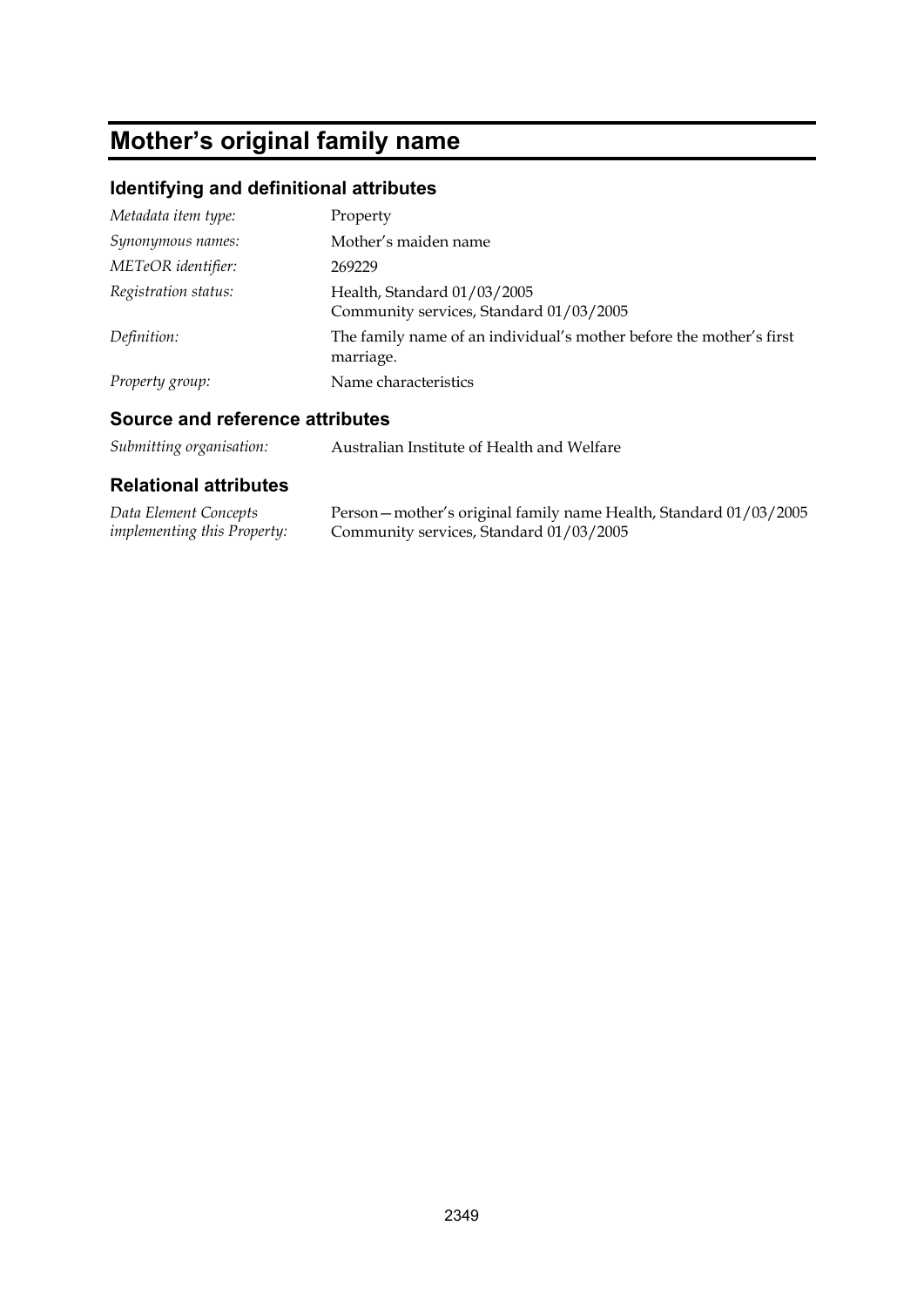## **Multi-disciplinary team status**

## **Identifying and definitional attributes**

| Metadata item type:  | Property                                                                                     |
|----------------------|----------------------------------------------------------------------------------------------|
| METeOR identifier:   | 269126                                                                                       |
| Registration status: | Health, Standard 01/03/2005                                                                  |
| Definition:          | An indicator of the involvement of providers from more than one<br>profession or occupation. |
| Property group:      | Service provision event                                                                      |

### **Source and reference attributes**

*Submitting organisation:* Australian Institute of Health and Welfare

| Data Element Concepts              | Non-admitted patient service event - multi-disciplinary team status |
|------------------------------------|---------------------------------------------------------------------|
| <i>implementing this Property:</i> | Health, Standard $01/03/2005$                                       |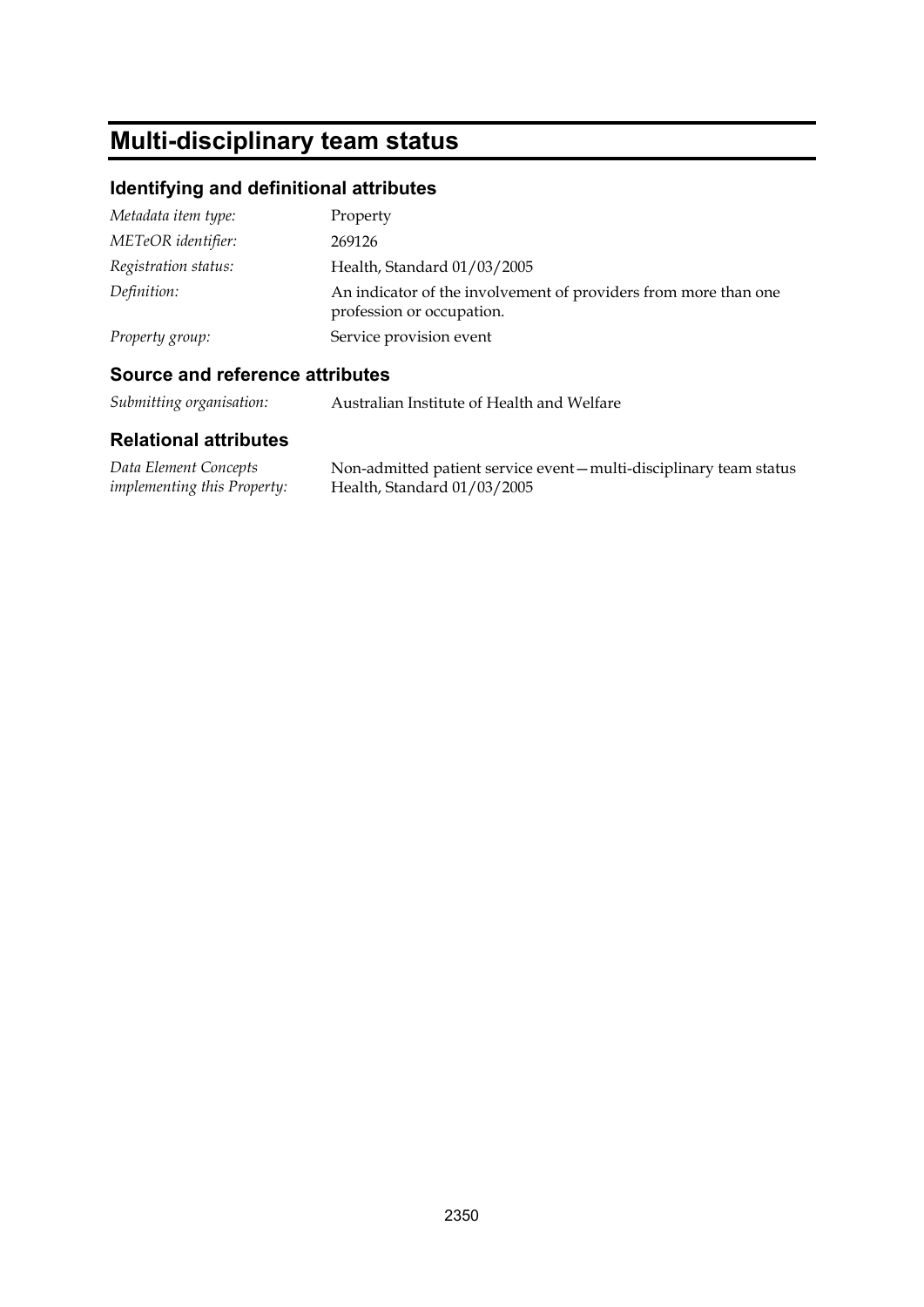# **Myocardial infarction**

## **Identifying and definitional attributes**

| Metadata item type:                    | Property                                                                                                                                                                                                                               |
|----------------------------------------|----------------------------------------------------------------------------------------------------------------------------------------------------------------------------------------------------------------------------------------|
| METeOR identifier:                     | 269235                                                                                                                                                                                                                                 |
| Registration status:                   | Health, Standard 01/03/2005                                                                                                                                                                                                            |
| Definition:                            | Gross necrosis of the myocardium as a result of interruption of the<br>blood supply to the area; it is almost always caused by atherosclerosis<br>of the coronary arteries, upon which coronary thrombosis is usually<br>superimposed. |
| Property group:                        | Health and wellbeing                                                                                                                                                                                                                   |
| <b>Source and reference attributes</b> |                                                                                                                                                                                                                                        |

| Submitting organisation: | Australian Institute of Health and Welfare                                         |
|--------------------------|------------------------------------------------------------------------------------|
| Origin:                  | Dorland's Illustrated Medical Dictionary 30th ed. Philadelphia:<br><b>Saunders</b> |

| Data Element Concepts              | Person - myocardial infarction Health, Standard 01/03/2005 |
|------------------------------------|------------------------------------------------------------|
| <i>implementing this Property:</i> |                                                            |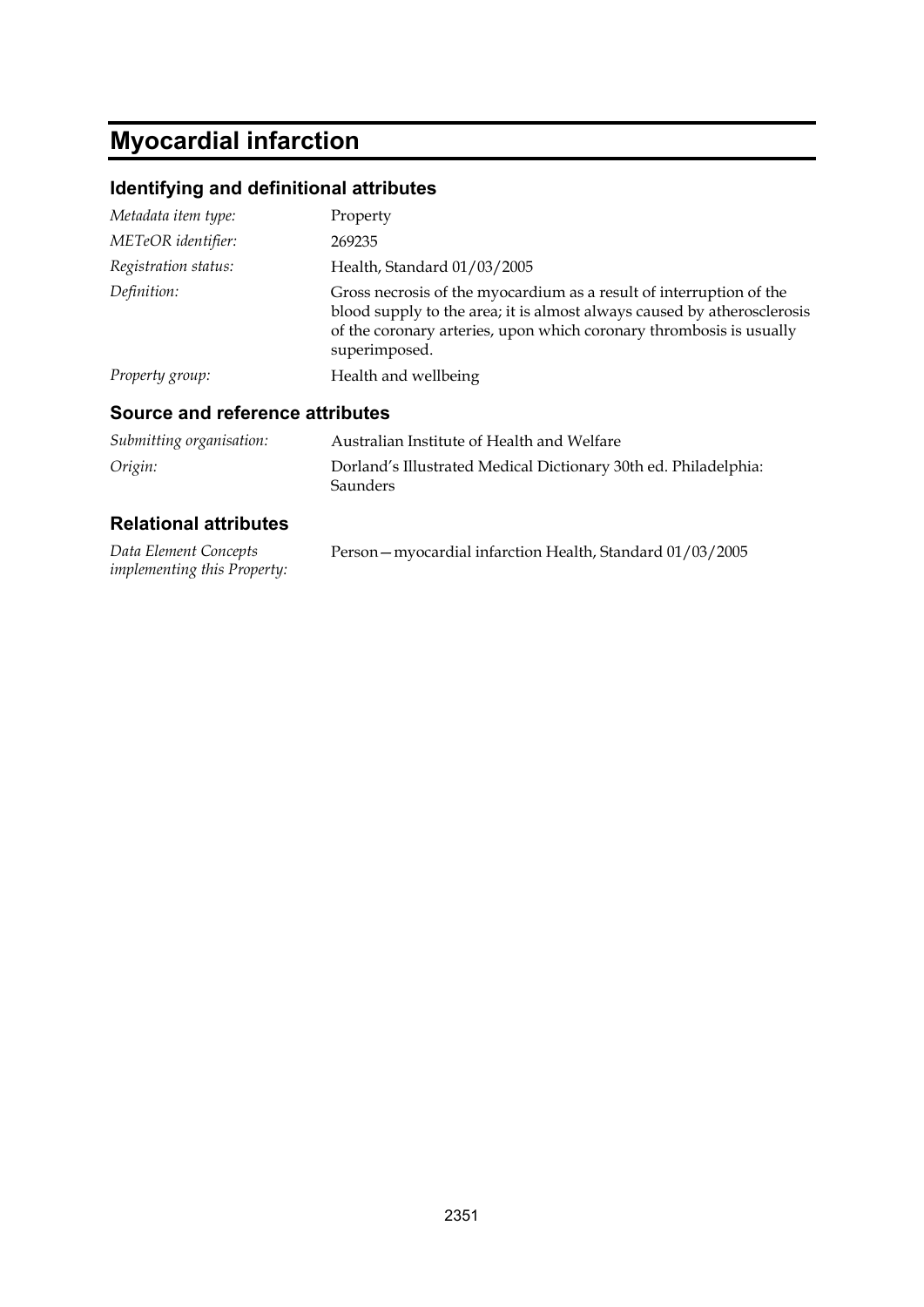# **Name conditional use flag**

## **Identifying and definitional attributes**

| Metadata item type:                                         | Property                                                                                                 |
|-------------------------------------------------------------|----------------------------------------------------------------------------------------------------------|
| METeOR identifier:                                          | 287051                                                                                                   |
| Registration status:                                        | Health, Standard 04/05/2005<br>Community services, Standard 25/08/2005                                   |
| Definition:                                                 | An indicator of specific conditions which should be applied to a<br>recorded name.                       |
| Property group:                                             | Name characteristics                                                                                     |
| Source and reference attributes                             |                                                                                                          |
| Submitting organisation:                                    | Australian Institute of Health and Welfare                                                               |
| <b>Relational attributes</b>                                |                                                                                                          |
| Related metadata references:                                | Supersedes Name context flag Health, Superseded 04/05/2005,<br>Community services, Superseded 25/08/2005 |
| Data Element Concepts<br><i>implementing this Property:</i> | Person (name) - name conditional use flag Health, Standard<br>04/05/2005                                 |

Community services, Standard 25/08/2005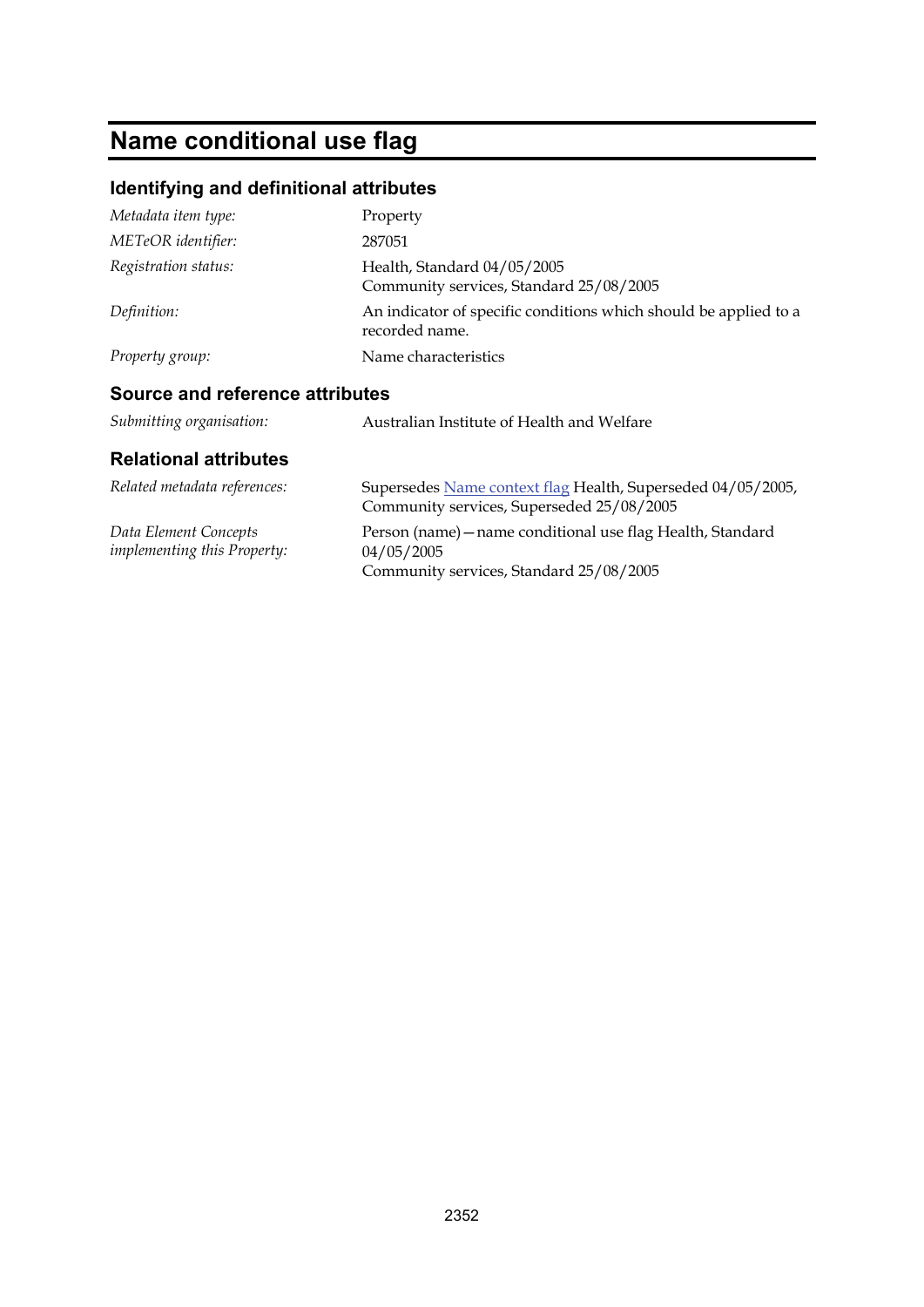## **Name suffix**

## **Identifying and definitional attributes**

| Metadata item type:  | Property                                                               |
|----------------------|------------------------------------------------------------------------|
| METeOR identifier:   | 269224                                                                 |
| Registration status: | Health, Standard 01/03/2005<br>Community services, Standard 01/03/2005 |
| Definition:          | An additional term following a name.                                   |
| Property group:      | Name characteristics                                                   |

### **Source and reference attributes**

*Submitting organisation:* Australian Institute of Health and Welfare

| Data Element Concepts              | Person (name) – name suffix Health, Standard 01/03/2005 |
|------------------------------------|---------------------------------------------------------|
| <i>implementing this Property:</i> | Community services, Standard 01/03/2005                 |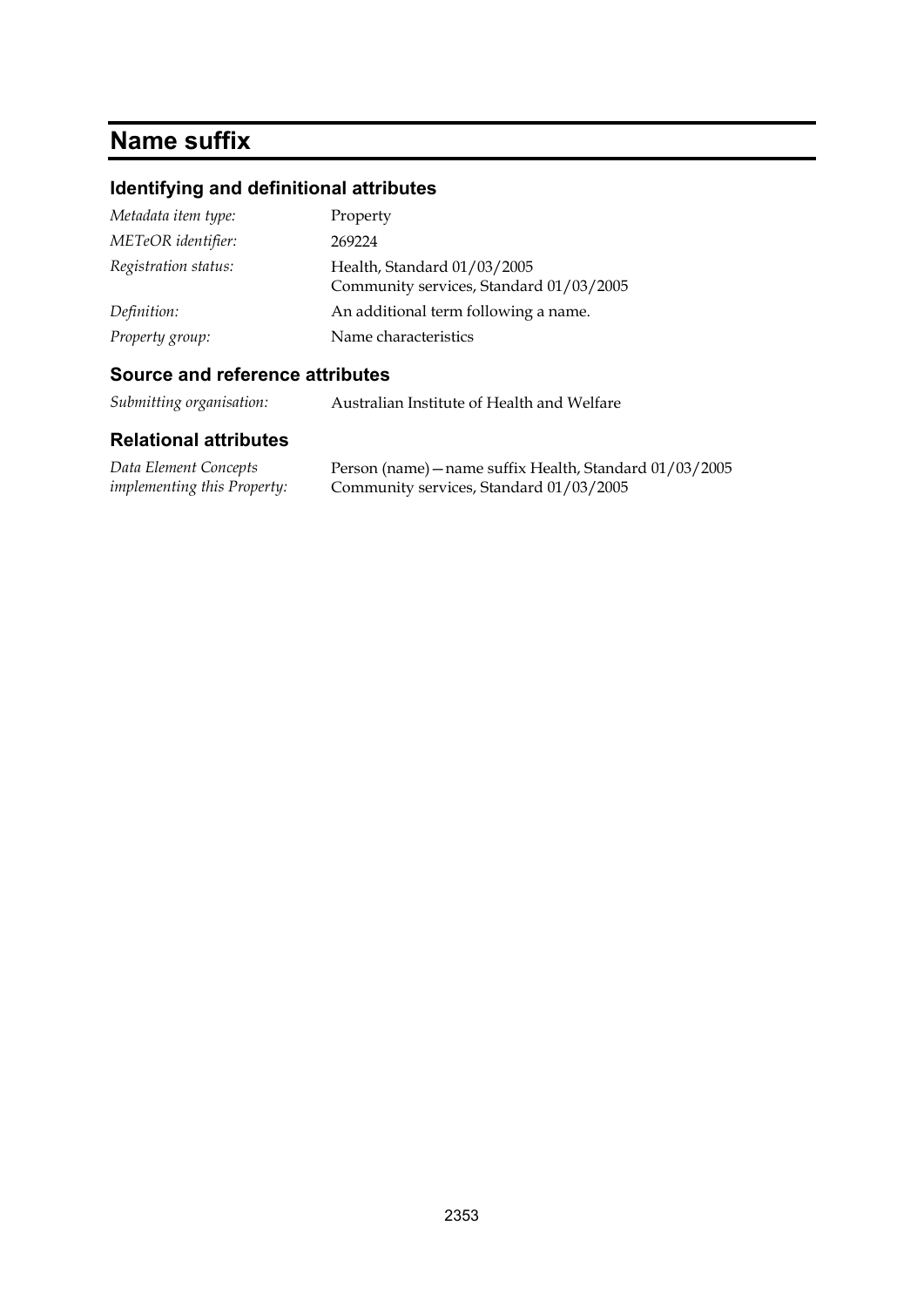# **Name suffix sequence number**

## **Identifying and definitional attributes**

| Metadata item type:  | Property                                                               |
|----------------------|------------------------------------------------------------------------|
| METeOR identifier:   | 288187                                                                 |
| Registration status: | Health, Standard 04/05/2005<br>Community services, Standard 30/09/2005 |
| Definition:          | An order of additional terms at the conclusion of a name.              |
| Property group:      | Name characteristics                                                   |

### **Source and reference attributes**

| Submitting organisation: | Australian Institute of Health and Welfare |
|--------------------------|--------------------------------------------|
|--------------------------|--------------------------------------------|

| Data Element Concepts              | Person (name) – name suffix sequence number Health, Standard |
|------------------------------------|--------------------------------------------------------------|
| <i>implementing this Property:</i> | 04/05/2005                                                   |
|                                    | Community services, Standard 30/09/2005                      |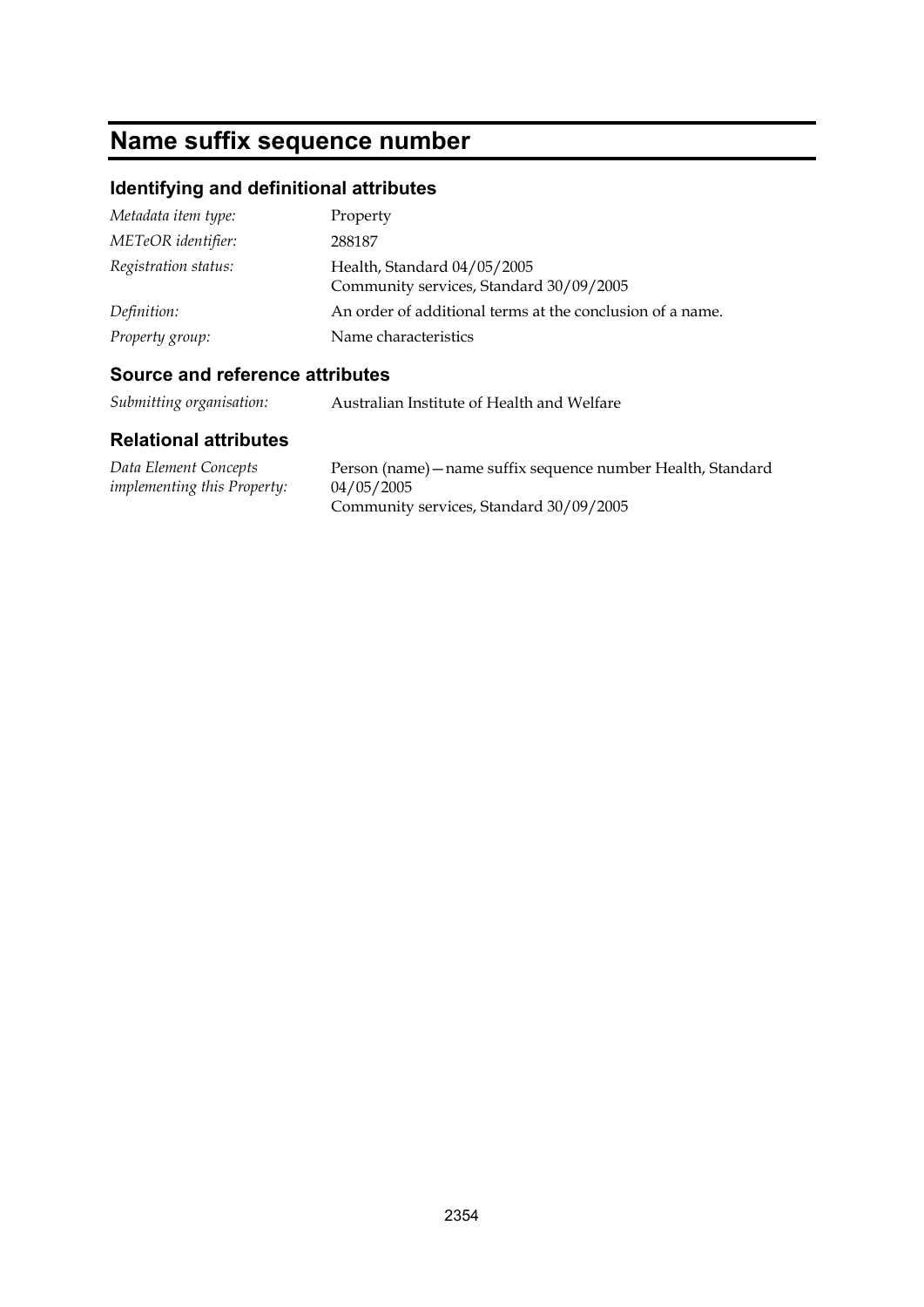## **Name title**

## **Identifying and definitional attributes**

| Property                                                               |
|------------------------------------------------------------------------|
| 269225                                                                 |
| Health, Standard 01/03/2005<br>Community services, Standard 01/03/2005 |
| An honorific form of address commencing a name.                        |
| Name characteristics                                                   |
|                                                                        |

### **Source and reference attributes**

| Submitting organisation: | Australian Institute of Health and Welfare |
|--------------------------|--------------------------------------------|
|--------------------------|--------------------------------------------|

| Data Element Concepts              | Person (name) – name title Health, Standard 01/03/2005 |
|------------------------------------|--------------------------------------------------------|
| <i>implementing this Property:</i> | Community services, Standard 01/03/2005                |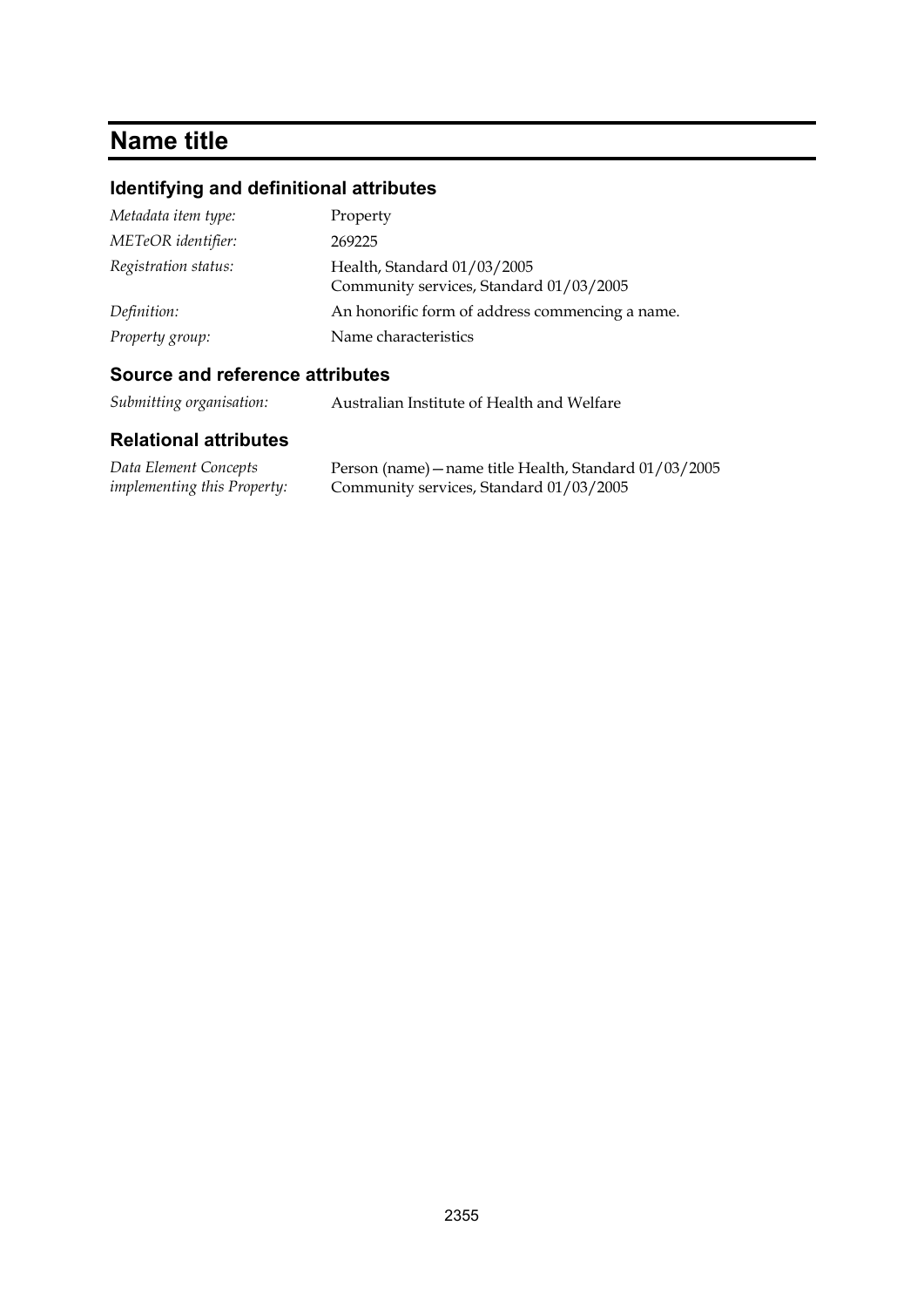## **Name title sequence number**

## **Identifying and definitional attributes**

| Metadata item type:  | Property                                                                |
|----------------------|-------------------------------------------------------------------------|
| METeOR identifier:   | 288244                                                                  |
| Registration status: | Health, Standard 04/05/2005<br>Community services, Standard 30/09/2005  |
| Definition:          | The numeric order of an honorific form of address commencing a<br>name. |
| Property group:      | Name characteristics                                                    |

### **Source and reference attributes**

| Submitting organisation:<br>Australian Institute of Health and Welfare |
|------------------------------------------------------------------------|
|------------------------------------------------------------------------|

| Data Element Concepts              | Person (name) – name title sequence number Health, Standard |
|------------------------------------|-------------------------------------------------------------|
| <i>implementing this Property:</i> | 04/05/2005                                                  |
|                                    | Community services, Standard 30/09/2005                     |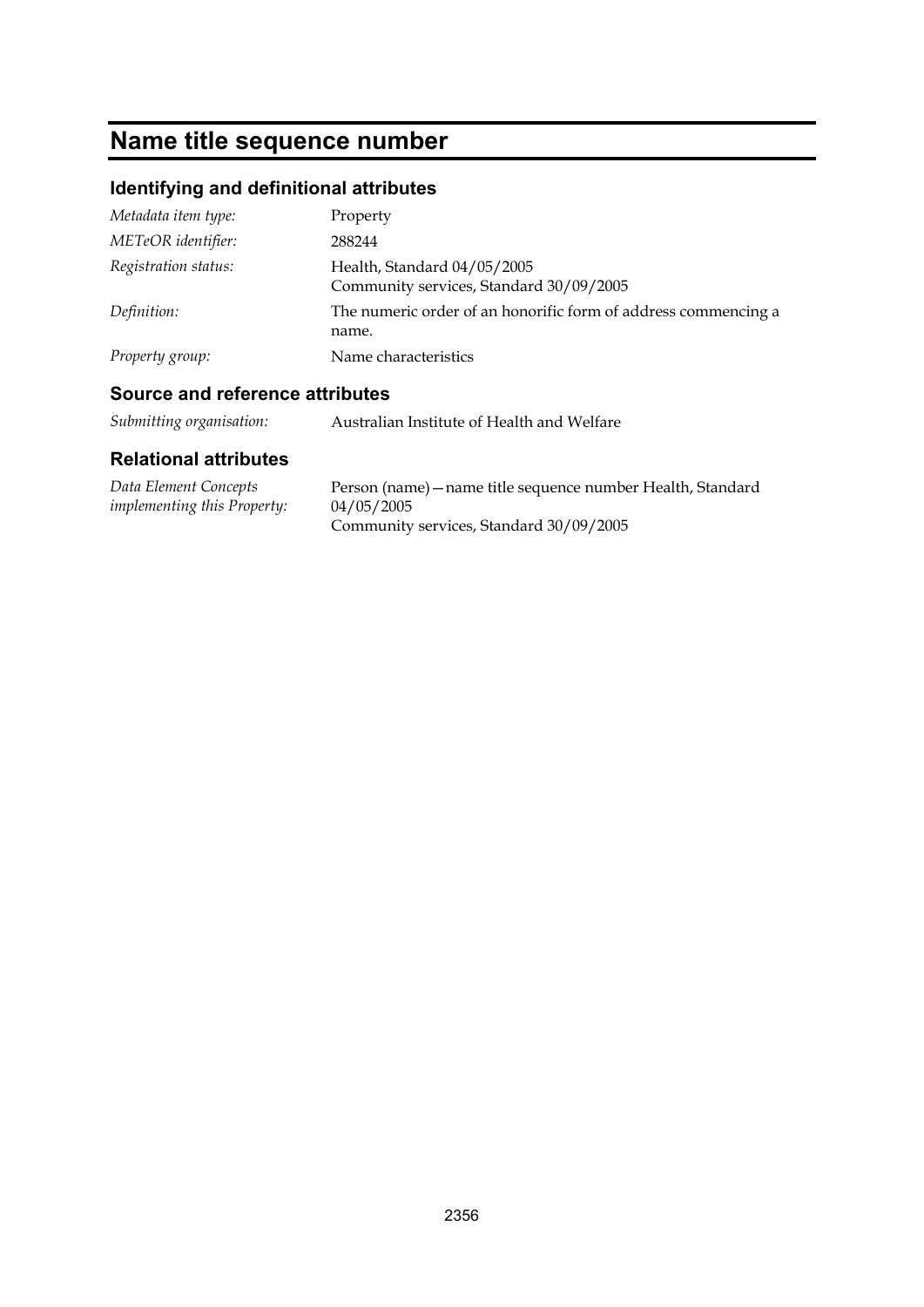# **Name type**

## **Identifying and definitional attributes**

| Metadata item type:  | Property                                                               |
|----------------------|------------------------------------------------------------------------|
| METeOR identifier:   | 269227                                                                 |
| Registration status: | Health, Standard 01/03/2005<br>Community services, Standard 30/09/2005 |
| Definition:          | A descriptor of the class of name.                                     |
| Property group:      | Name characteristics                                                   |

### **Source and reference attributes**

| Submitting organisation: | Australian Institute of Health and Welfare |
|--------------------------|--------------------------------------------|
|--------------------------|--------------------------------------------|

| Data Element Concepts<br><i>implementing this Property:</i> | Person (name) – name type Health, Standard 01/03/2005<br>Community services, Standard 30/09/2005 |
|-------------------------------------------------------------|--------------------------------------------------------------------------------------------------|
|                                                             | Service provider organisation (name) – name type Health, Standard<br>04/05/2005                  |
|                                                             | Community services, Standard 30/09/2005                                                          |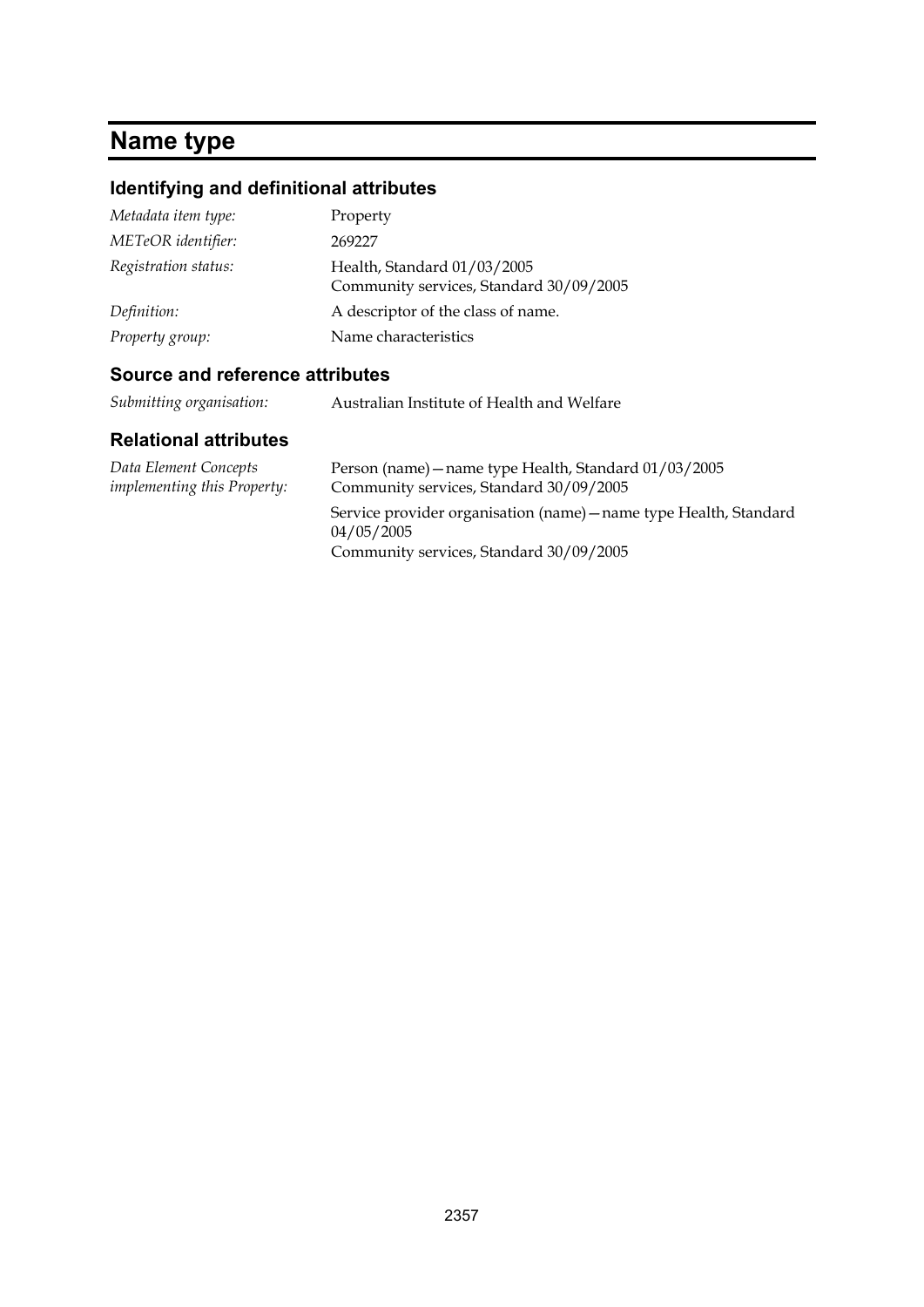## **Nature of impairment of body structure**

#### **Identifying and definitional attributes**

| Metadata item type:          | Property                                                                                                                                       |
|------------------------------|------------------------------------------------------------------------------------------------------------------------------------------------|
| METeOR identifier:           | 320276                                                                                                                                         |
| Registration status:         | Health, Standard 29/11/2006<br>Community services, Standard 16/10/2006                                                                         |
| Definition:                  | The qualitative or quantitative change to the characteristics of a<br>specified body structure compared with accepted population<br>standards. |
| Property group:              | Health and wellbeing                                                                                                                           |
| <b>Relational attributes</b> |                                                                                                                                                |

*Data Element Concepts implementing this Property:*

Person—nature of impairment of body structure Health, Standard 29/11/2006 Community services, Standard 16/10/2006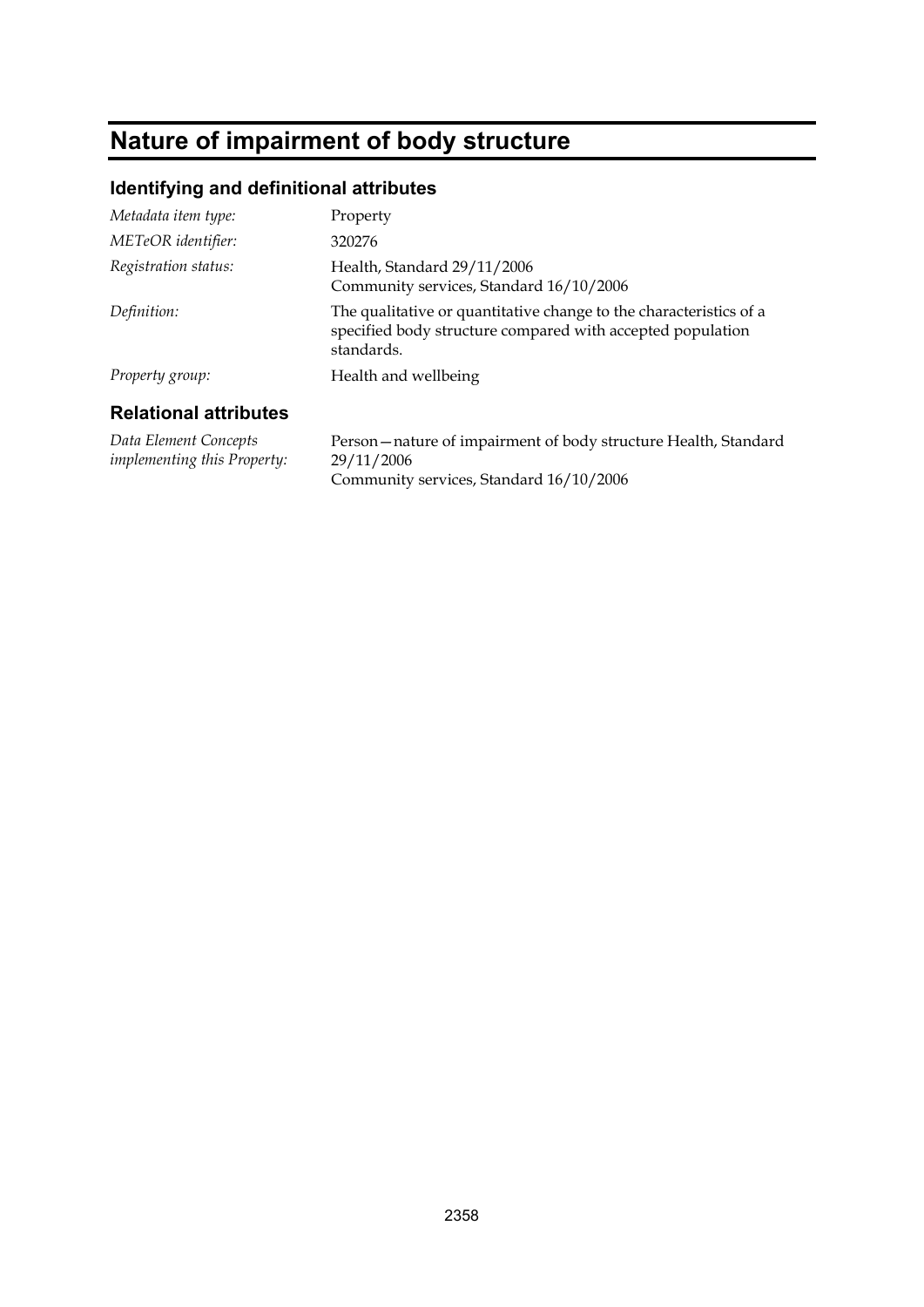# **Nature of main injury**

### **Identifying and definitional attributes**

| Metadata item type:  | Property                                                                                      |
|----------------------|-----------------------------------------------------------------------------------------------|
| METeOR identifier:   | 269100                                                                                        |
| Registration status: | Health, Standard 01/03/2005                                                                   |
| Definition:          | The nature of the injury chiefly responsible for the attendance at a<br>health care facility. |
| Property group:      | Service provision event                                                                       |

#### **Source and reference attributes**

*Submitting organisation:* Australian Institute of Health and Welfare

| Data Element Concepts              | Injury event – nature of main injury Health, Standard 01/03/2005 |
|------------------------------------|------------------------------------------------------------------|
| <i>implementing this Property:</i> |                                                                  |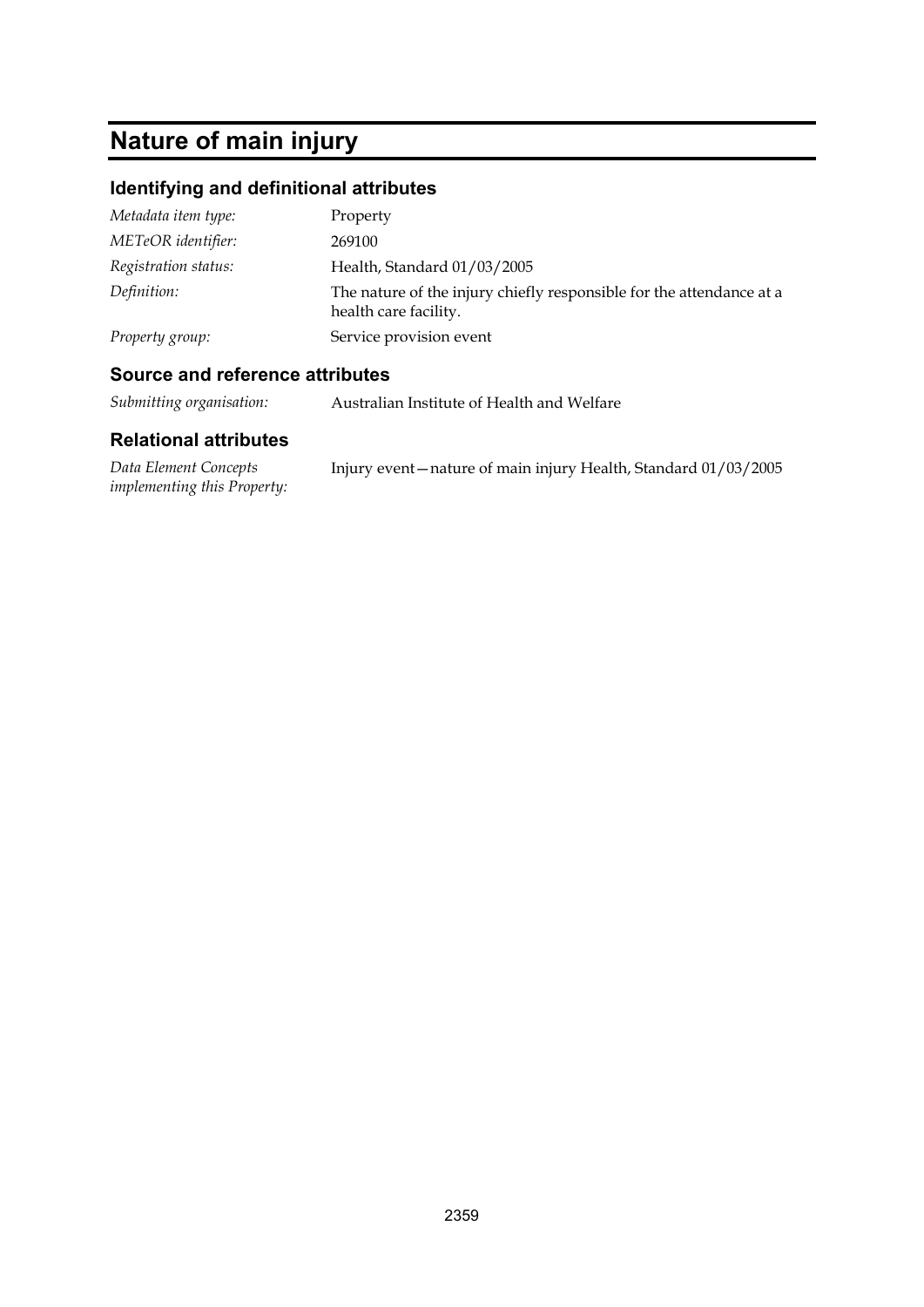## **Need for assistance with activities in a life area**

#### **Identifying and definitional attributes**

| Metadata item type:          | Property                                                                                            |
|------------------------------|-----------------------------------------------------------------------------------------------------|
| METeOR identifier:           | 324428                                                                                              |
| Registration status:         | Health, Standard 29/11/2006<br>Community services, Standard 16/10/2006                              |
| Definition:                  | The need for personal assistance and/or supervision to perform tasks<br>and actions in a life area. |
| Property group:              | Health and wellbeing                                                                                |
| <b>Relational attributes</b> |                                                                                                     |

#### **Relational attributes**

*Data Element Concepts implementing this Property:* Person—need for assistance with activities in a life area Health, Standard 29/11/2006 Community services, Standard 16/10/2006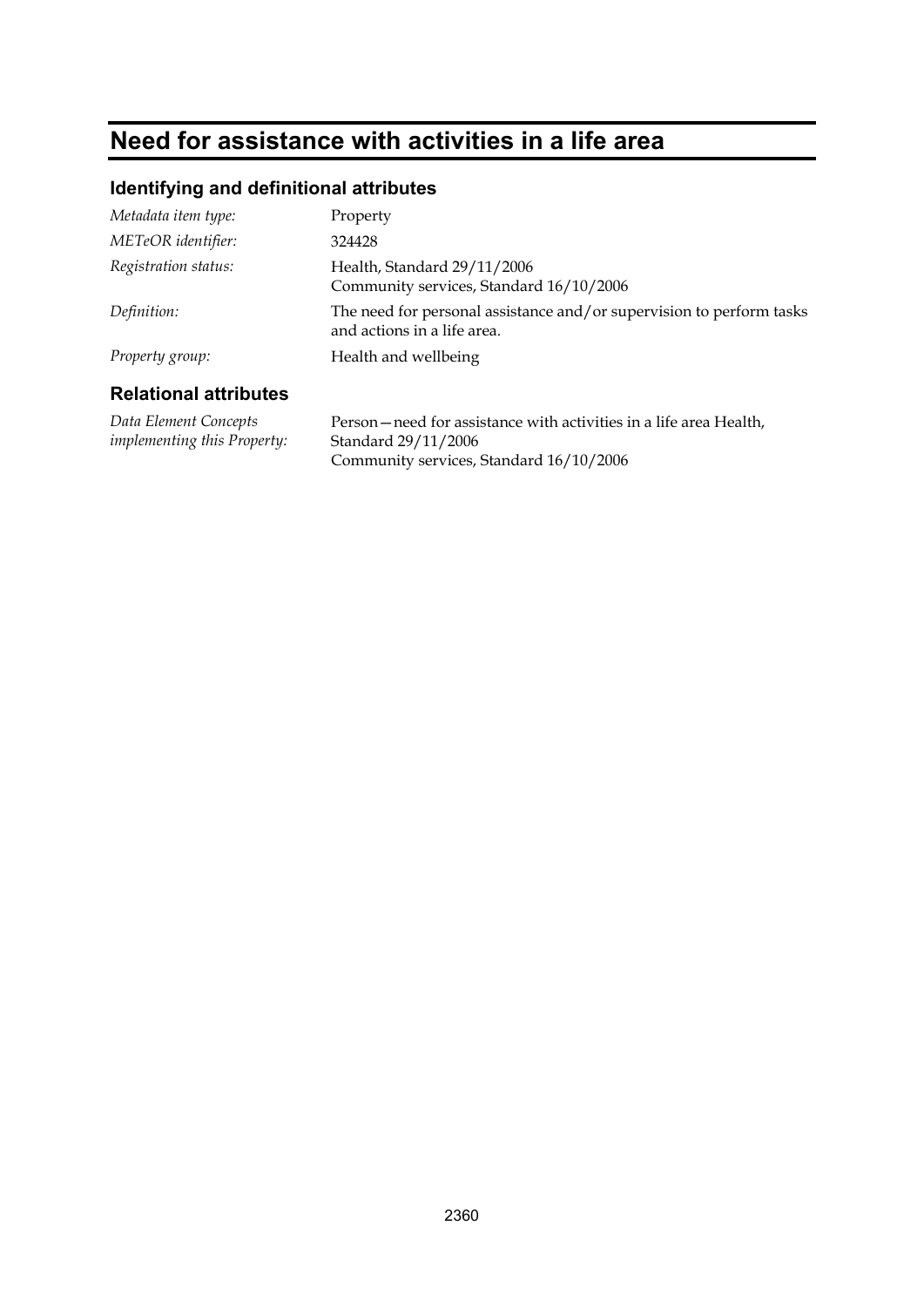## **Neoadjuvant therapy indicator**

#### **Identifying and definitional attributes**

| Metadata item type:  | Property                                                                                                                                          |
|----------------------|---------------------------------------------------------------------------------------------------------------------------------------------------|
| METeOR identifier:   | 370010                                                                                                                                            |
| Registration status: | Health, Standard 06/03/2009                                                                                                                       |
| Definition:          | An indicator of the receipt of neoadjuvant therapy such as<br>radiotherapy or systemic therapy (chemotherapy, hormone therapy,<br>immunotherapy). |
| Property group:      | Health and wellbeing                                                                                                                              |
|                      |                                                                                                                                                   |

#### **Relational attributes**

*Data Element Concepts implementing this Property:*

Person with cancer—neoadjuvant therapy indicator Health, Standard 06/03/2009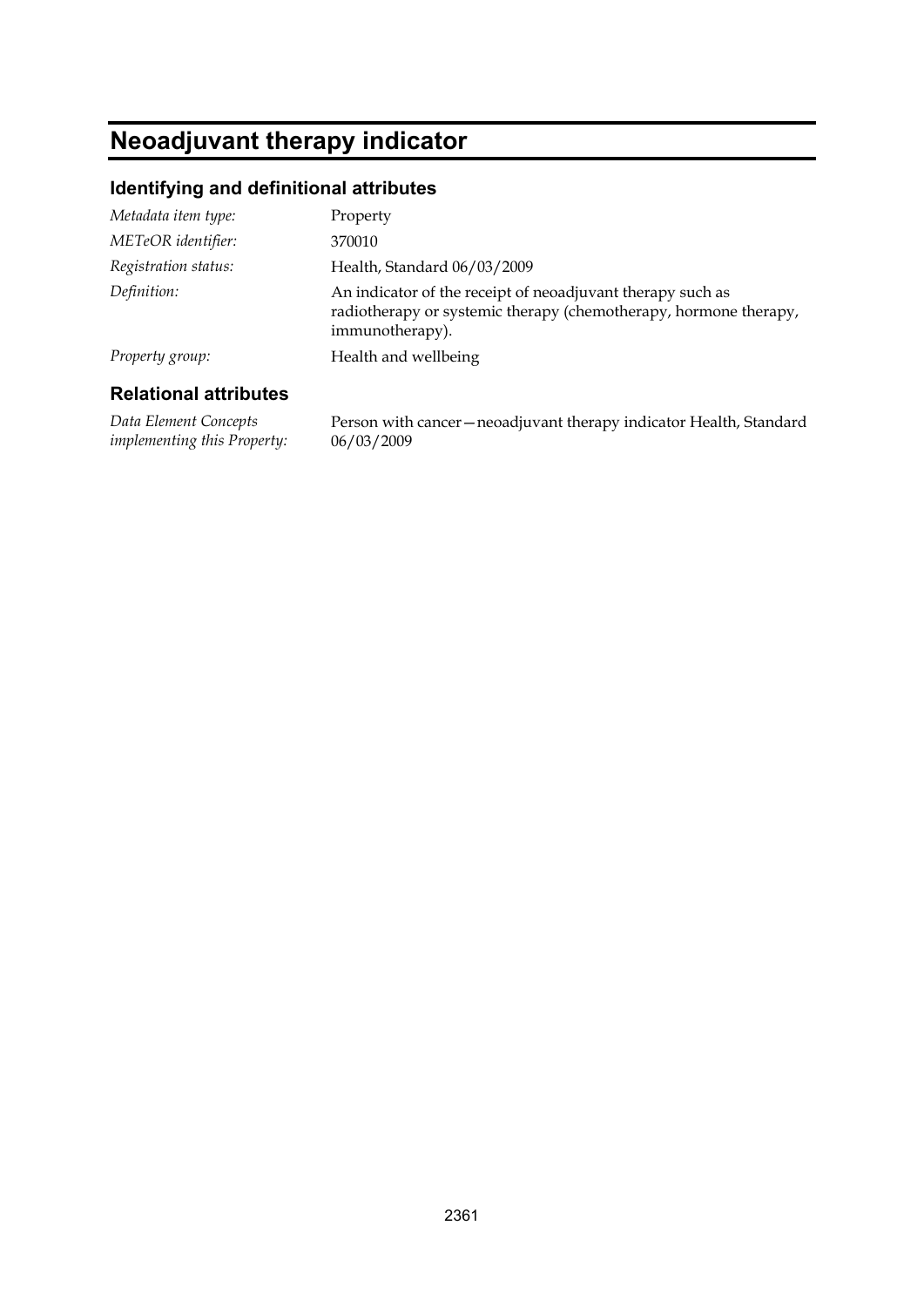## **Neonatal admitted care (Non-special-care)**

#### **Identifying and definitional attributes**

| Metadata item type:          | Property                                                                                                                                                                                                                                           |
|------------------------------|----------------------------------------------------------------------------------------------------------------------------------------------------------------------------------------------------------------------------------------------------|
| METeOR identifier:           | 373636                                                                                                                                                                                                                                             |
| Registration status:         | Health, Standard 03/12/2008                                                                                                                                                                                                                        |
| Definition:                  | Care provided to non-special-care neonatal patients. This is neonatal<br>care not provided in an intensive care facility nor in accommodation<br>approved by the Commonwealth Health Minister for the purpose of<br>the provision of special care. |
| Property group:              | Material resource characteristics                                                                                                                                                                                                                  |
| <b>Relational attributes</b> |                                                                                                                                                                                                                                                    |

### **Relational attributes**

*Data Element Concepts implementing this Property:* Available bed—neonatal admitted care (Non-special-care) Health, Standard 03/12/2008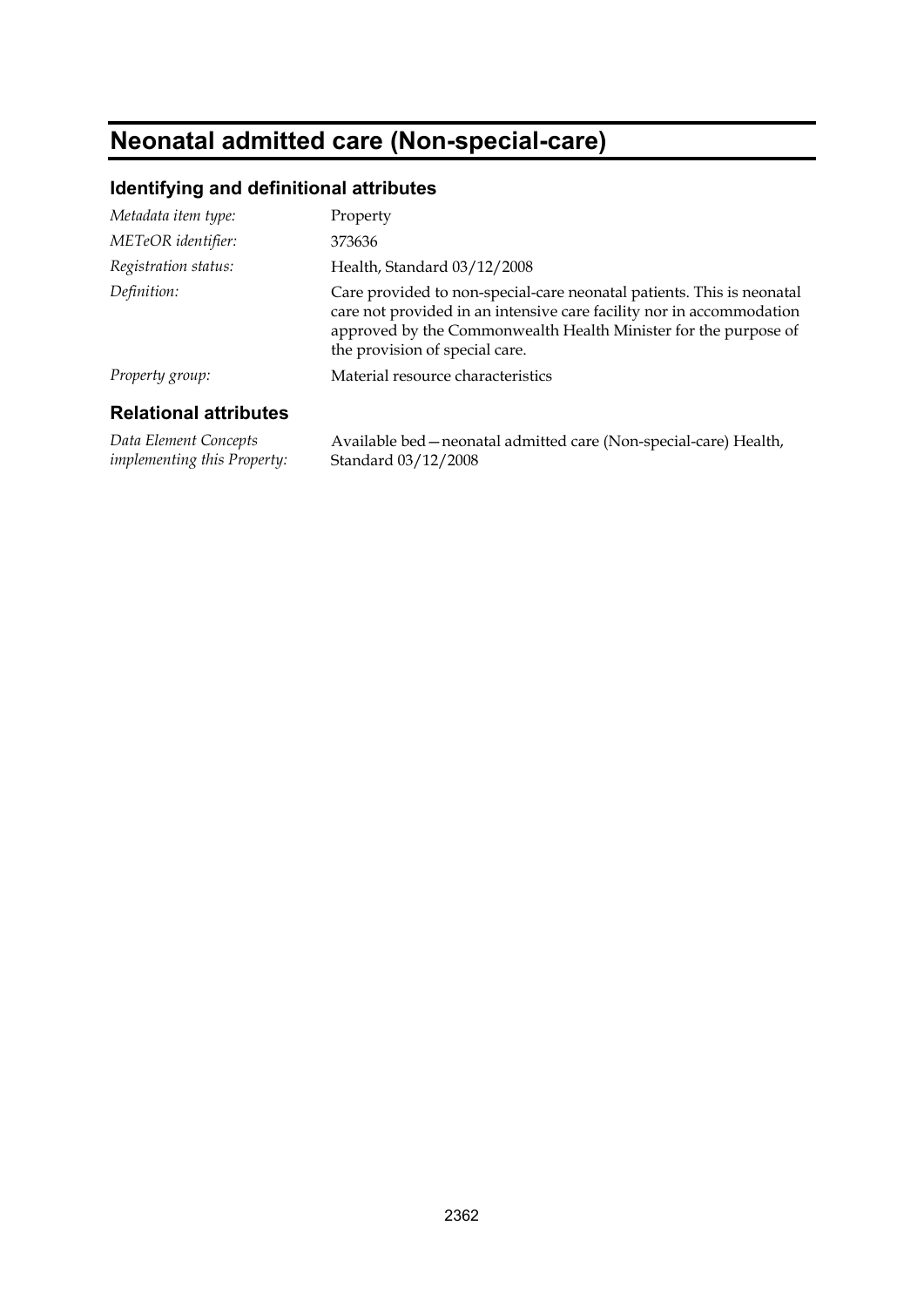## **Neonatal morbidity**

#### **Identifying and definitional attributes**

| Metadata item type:  | Property                                                    |
|----------------------|-------------------------------------------------------------|
| METeOR identifier:   | 269087                                                      |
| Registration status: | Health, Standard 01/03/2005                                 |
| Definition:          | A diseased condition or state during first 28 days of life. |
| Property group:      | Health and wellbeing                                        |

#### **Source and reference attributes**

*Submitting organisation:* Australian Institute of Health and Welfare

#### **Relational attributes**

*Data Element Concepts implementing this Property:*

Admitted patient (neonate)—neonatal morbidity Health, Standard 01/03/2005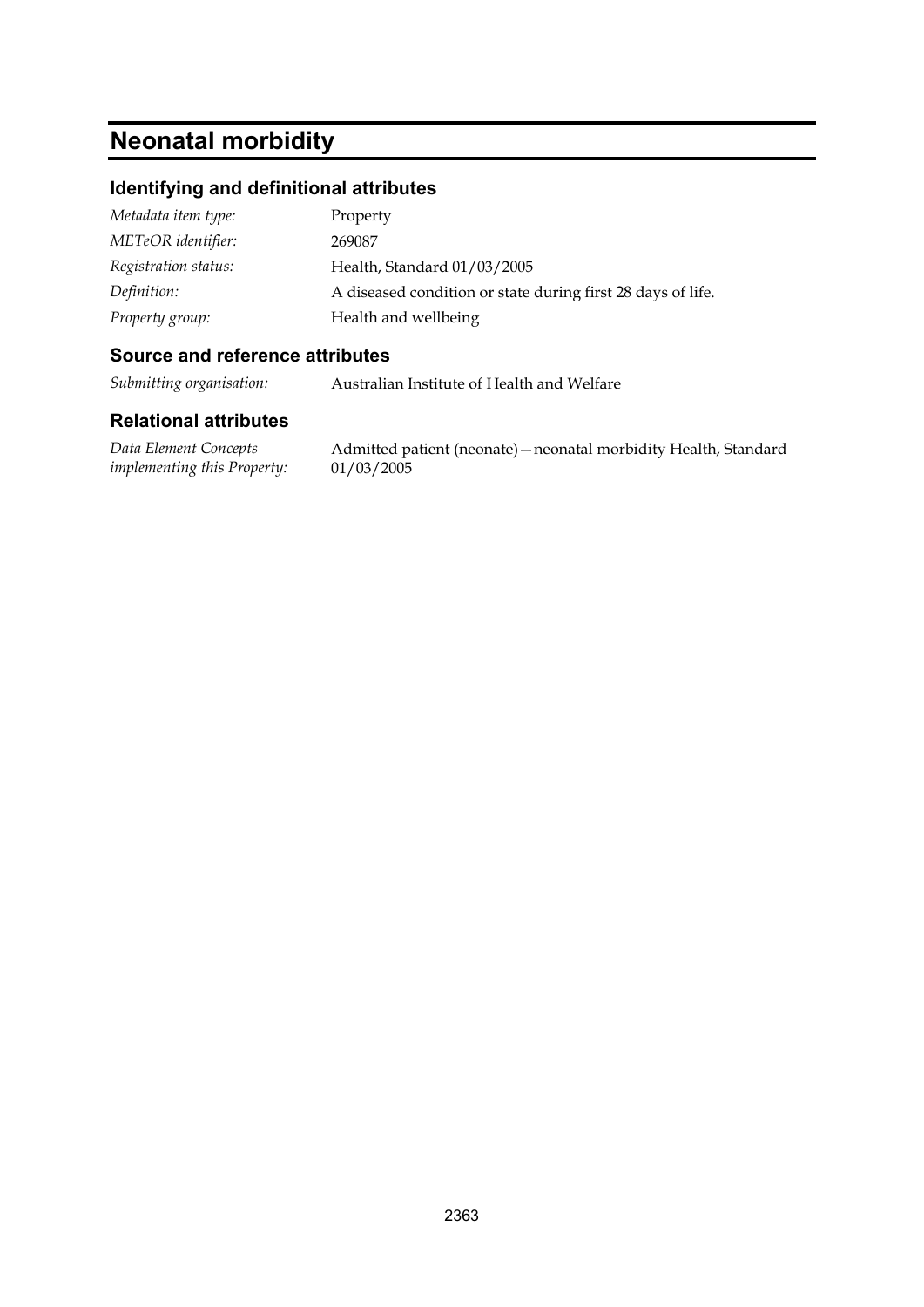# **Net capital expenditure**

### **Identifying and definitional attributes**

| Metadata item type:  | Property                                                                                                                                |
|----------------------|-----------------------------------------------------------------------------------------------------------------------------------------|
| METeOR identifier:   | 269033                                                                                                                                  |
| Registration status: | Health, Standard 01/03/2005                                                                                                             |
| Definition:          | Gross capital expenditure less trade-in values of replaced items and<br>receipts from the sale of replaced or otherwise disposed items. |
| Property group:      | Financial characteristics                                                                                                               |

#### **Source and reference attributes**

| Submitting organisation: | National minimum data set working parties |
|--------------------------|-------------------------------------------|

| Data Element Concepts<br><i>implementing this Property:</i> | Establishment-net capital expenditure (accrual accounting)<br>(buildings and building services) Health, Standard 01/03/2005 |
|-------------------------------------------------------------|-----------------------------------------------------------------------------------------------------------------------------|
|                                                             | Establishment—net capital expenditure (accrual accounting)<br>(constructions) Health, Standard 01/03/2005                   |
|                                                             | Establishment-net capital expenditure (accrual accounting)<br>(equipment) Health, Standard 01/03/2005                       |
|                                                             | Establishment—net capital expenditure (accrual accounting)<br>(information technology) Health, Standard 01/03/2005          |
|                                                             | Establishment—net capital expenditure (accrual accounting)<br>(intangible assets) Health, Standard 01/03/2005               |
|                                                             | Establishment—net capital expenditure (accrual accounting) (land)<br>Health, Standard 01/03/2005                            |
|                                                             | Establishment—net capital expenditure (accrual accounting) (major<br>medical equipment) Health, Standard 01/03/2005         |
|                                                             | Establishment—net capital expenditure (accrual accounting) (other<br>equipment) Health, Standard 01/03/2005                 |
|                                                             | Establishment—net capital expenditure (accrual accounting)<br>(transport) Health, Standard 01/03/2005                       |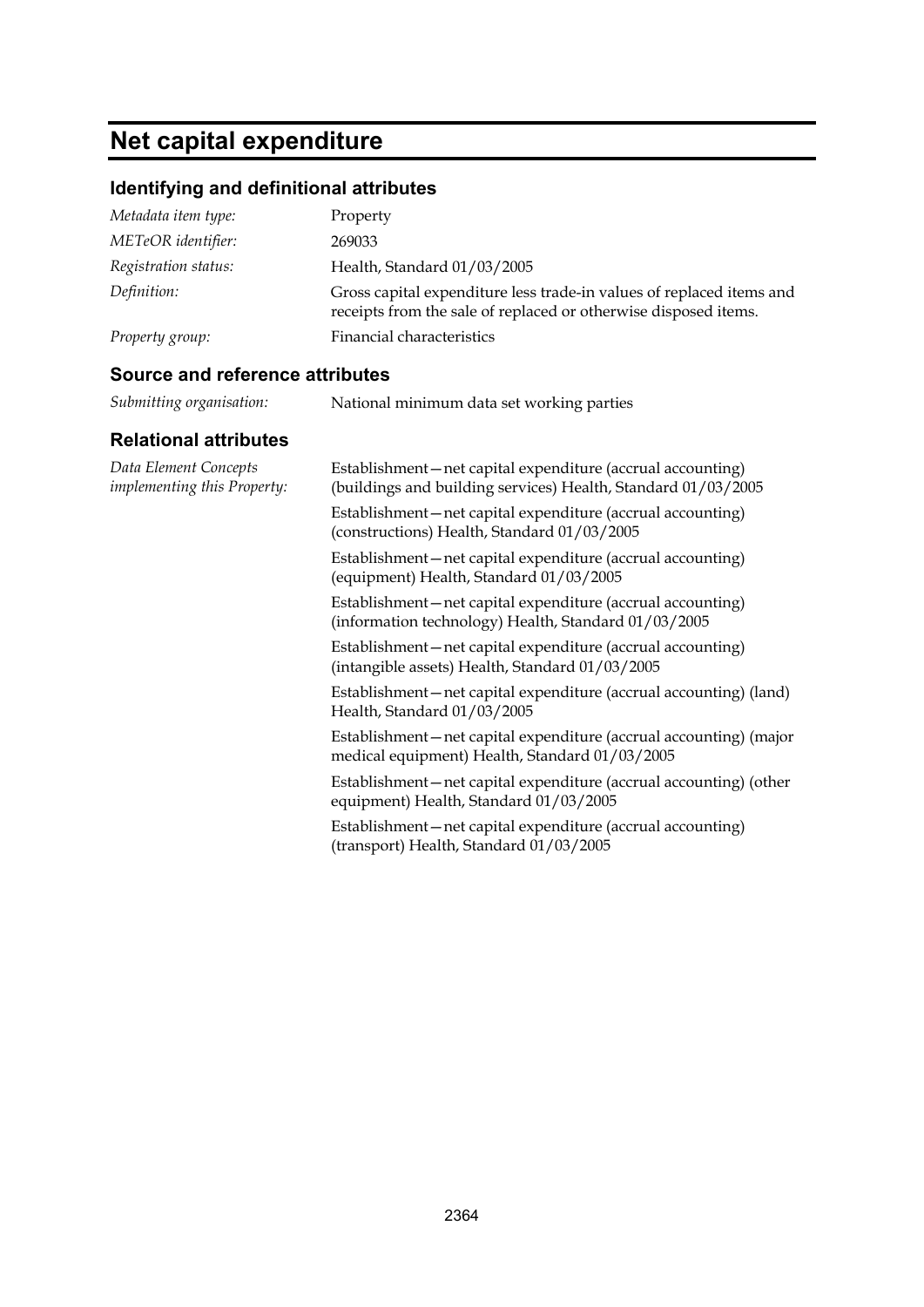### **New/repeat service event status**

#### **Identifying and definitional attributes**

| Metadata item type:  | Property                                                                                                             |
|----------------------|----------------------------------------------------------------------------------------------------------------------|
| METeOR identifier:   | 269292                                                                                                               |
| Registration status: | Health, Standard 01/03/2005                                                                                          |
| Definition:          | An indicator of whether a service event involves a problem not<br>previously addressed at the same clinical service. |
| Property group:      | Service provision event                                                                                              |

#### **Collection and usage attributes**

*Guide for use:* Examples of clinical services are included in the Guide for use for Non-admitted patient service event—service event type (clinical), code N[N].

#### **Source and reference attributes**

| Submitting organisation: | Australian Institute of Health and Welfare |
|--------------------------|--------------------------------------------|
|                          |                                            |

| Data Element Concepts              | Non-admitted patient service event-new/repeat service event status |
|------------------------------------|--------------------------------------------------------------------|
| <i>implementing this Property:</i> | Health, Standard $01/03/2005$                                      |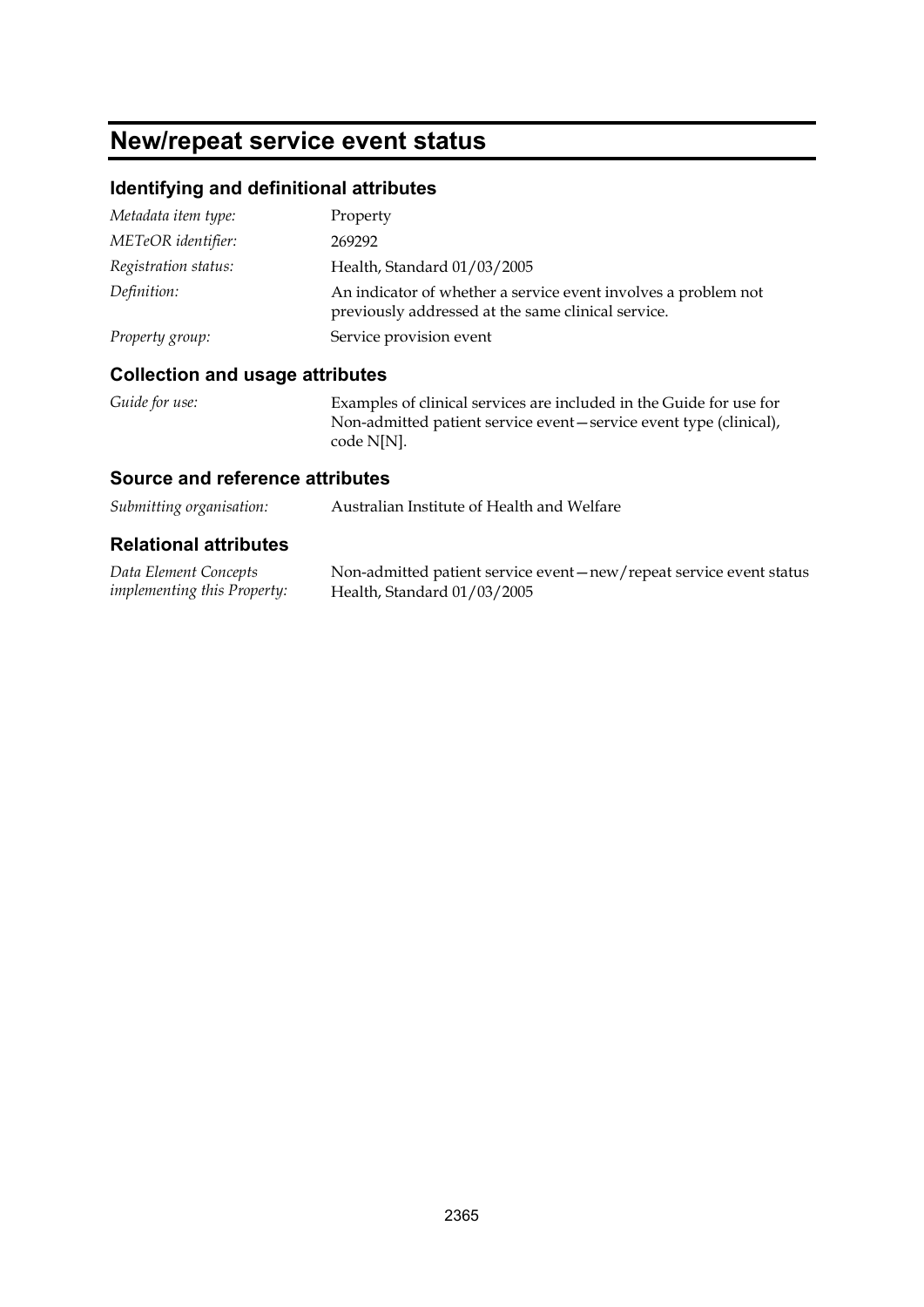## **Non-Australian state/province**

### **Identifying and definitional attributes**

| Metadata item type:  | Property                                                                                                                                                        |
|----------------------|-----------------------------------------------------------------------------------------------------------------------------------------------------------------|
| METeOR identifier:   | 288616                                                                                                                                                          |
| Registration status: | Health, Standard 04/05/2005<br>Community services, Standard 30/09/2005                                                                                          |
| Definition:          | The designation applied to an internal, political or geographic<br>division of a country other than Australia that is officially recognised<br>by that country. |
| Property group:      | Location characteristics                                                                                                                                        |

#### **Source and reference attributes**

| Standards Australia |
|---------------------|
|                     |

| Data Element Concepts<br><i>implementing this Property:</i> | Person (address) – non-Australian state/province Health, Standard<br>04/05/2005<br>Community services, Standard 30/09/2005                        |
|-------------------------------------------------------------|---------------------------------------------------------------------------------------------------------------------------------------------------|
|                                                             | Service provider organisation (address) – non-Australian<br>state/province Health, Standard 04/05/2005<br>Community services, Standard 30/09/2005 |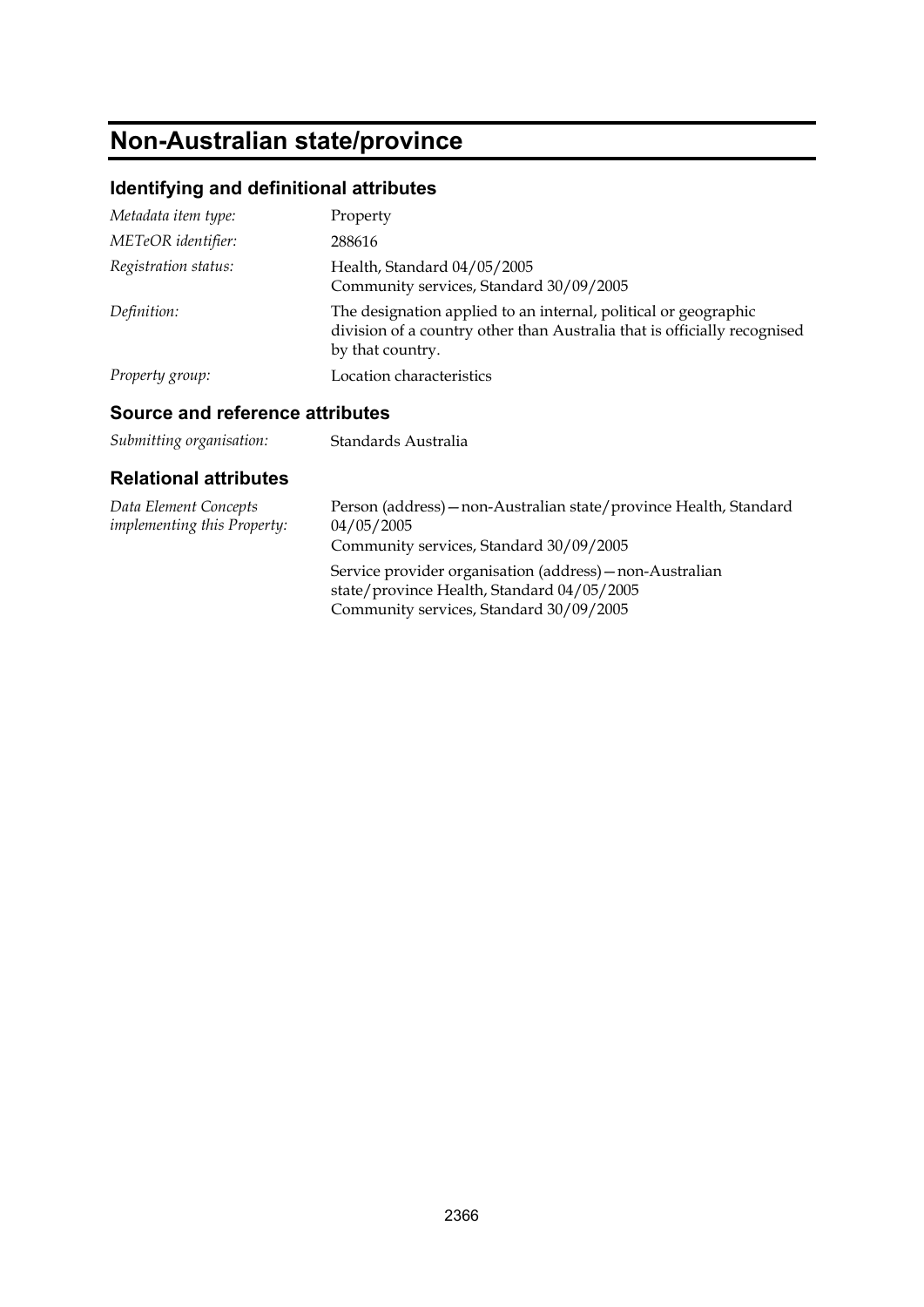## **Non-invasive ventilation administration date**

#### **Identifying and definitional attributes**

| Metadata item type:  | Property                                                                                                                |
|----------------------|-------------------------------------------------------------------------------------------------------------------------|
| METeOR identifier:   | 359630                                                                                                                  |
| Registration status: | Health, Standard 01/10/2008                                                                                             |
| Definition:          | The date when non-invasive ventilation is administered through a<br>Continuous Positive Airway Pressure (CPAP) machine. |
| Property group:      | Service provision event                                                                                                 |
|                      |                                                                                                                         |

#### **Relational attributes**

*Data Element Concepts implementing this Property:* Person—non-invasive ventilation administration date Health, Standard 01/10/2008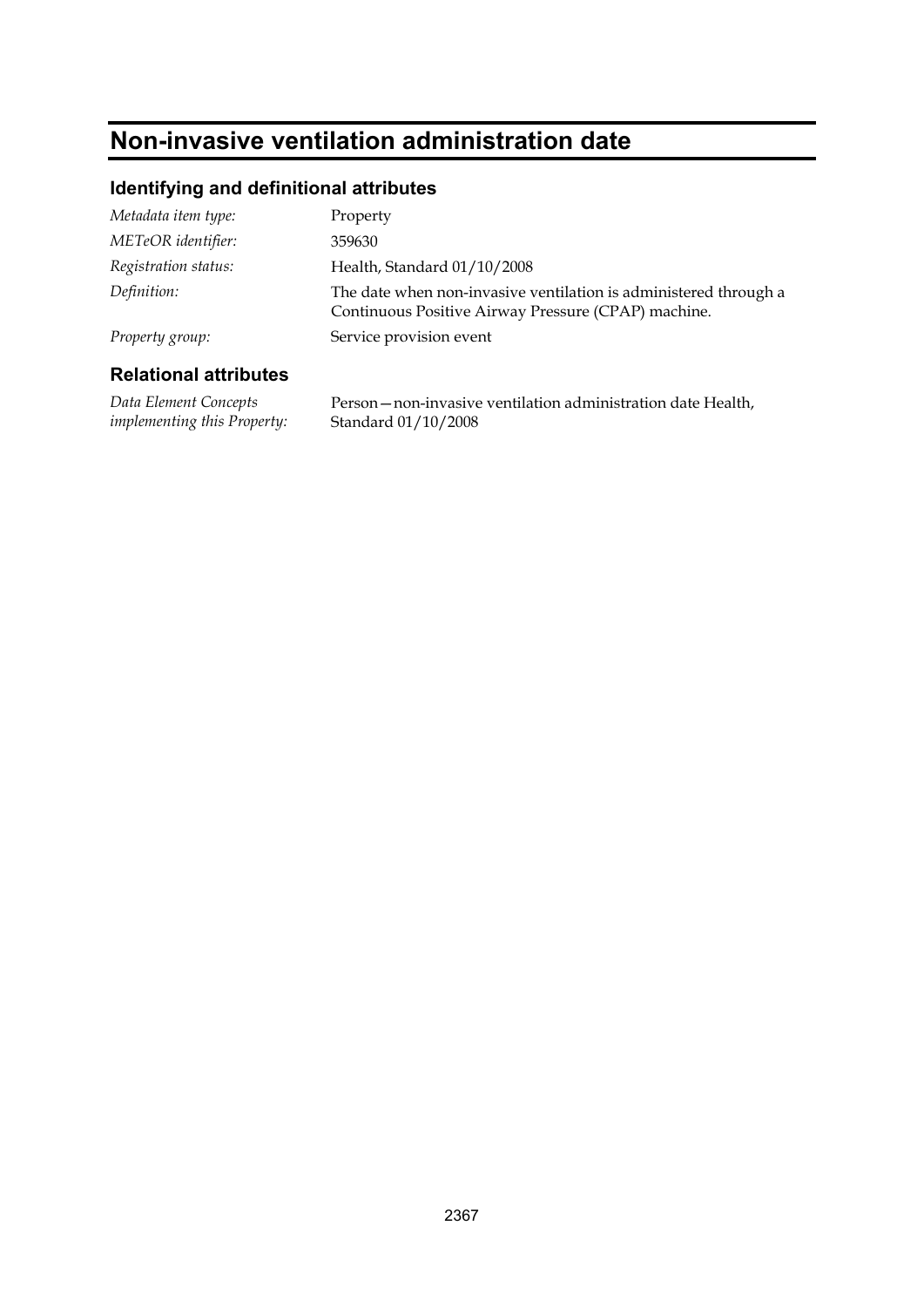## **Non-invasive ventilation administration time**

#### **Identifying and definitional attributes**

| Metadata item type:  | Property                                                                                                                |
|----------------------|-------------------------------------------------------------------------------------------------------------------------|
| METeOR identifier:   | 359642                                                                                                                  |
| Registration status: | Health, Standard 01/10/2008                                                                                             |
| Definition:          | The time of administration of non-invasive ventilation through a<br>Continuous Positive Airway Pressure (CPAP) machine. |
| Property group:      | Service provision event                                                                                                 |
|                      |                                                                                                                         |

#### **Relational attributes**

*Data Element Concepts implementing this Property:* Person—non-invasive ventilation administration time Health, Standard 01/10/2008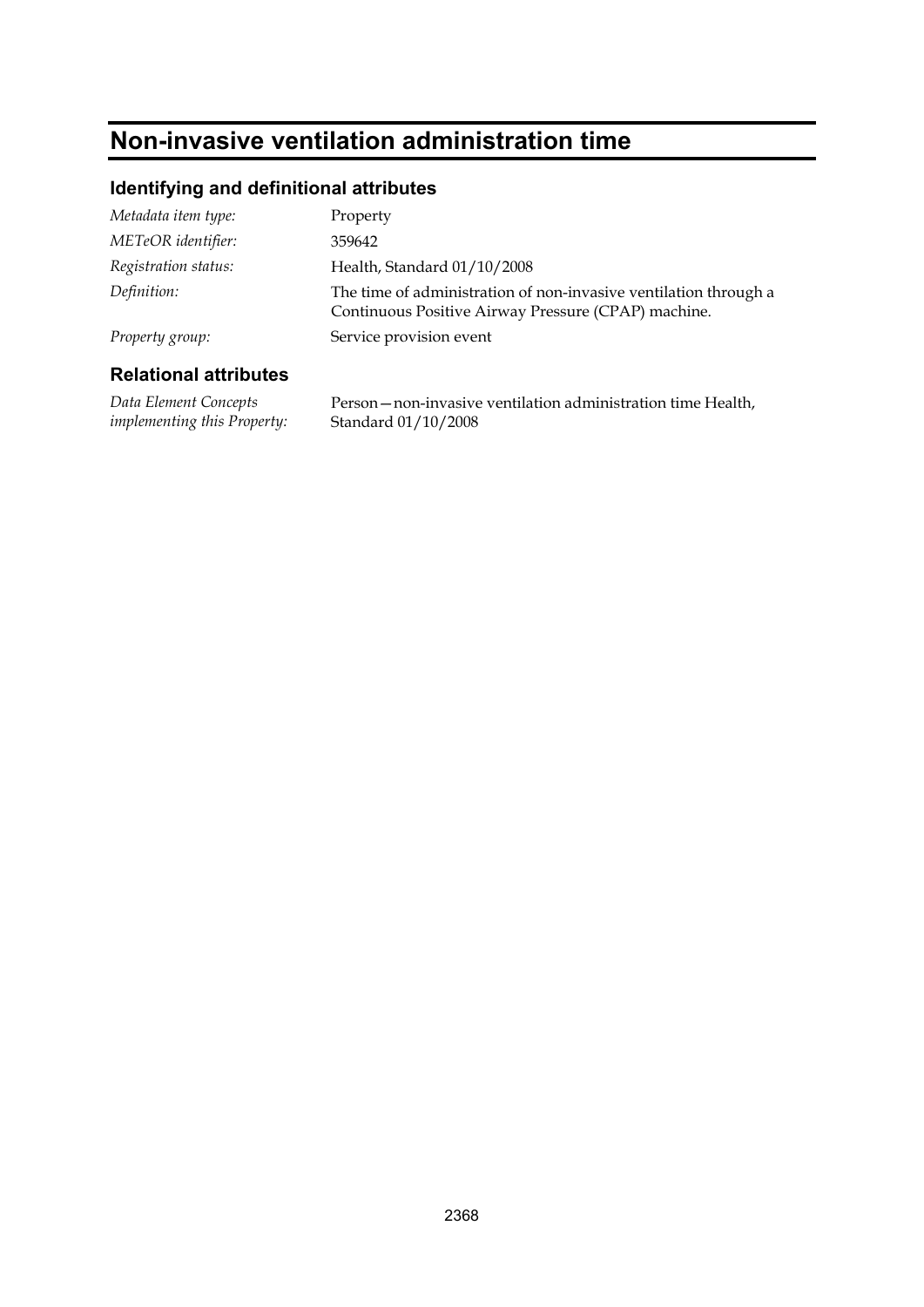### **Non-surgical cancer treatment completion date**

#### **Identifying and definitional attributes**

| Metadata item type:  | Property                                                           |
|----------------------|--------------------------------------------------------------------|
| METeOR identifier:   | 288113                                                             |
| Registration status: | Health, Standard 04/06/2004                                        |
| Definition:          | The date on which non-surgical treatment for cancer was completed. |
| Property group:      | Exit/leave from service event                                      |

#### **Source and reference attributes**

*Submitting organisation:* Australian Institute of Health and Welfare

#### **Relational attributes**

*Data Element Concepts implementing this Property:* Cancer treatment—non-surgical cancer treatment completion date Health, Standard 04/06/2004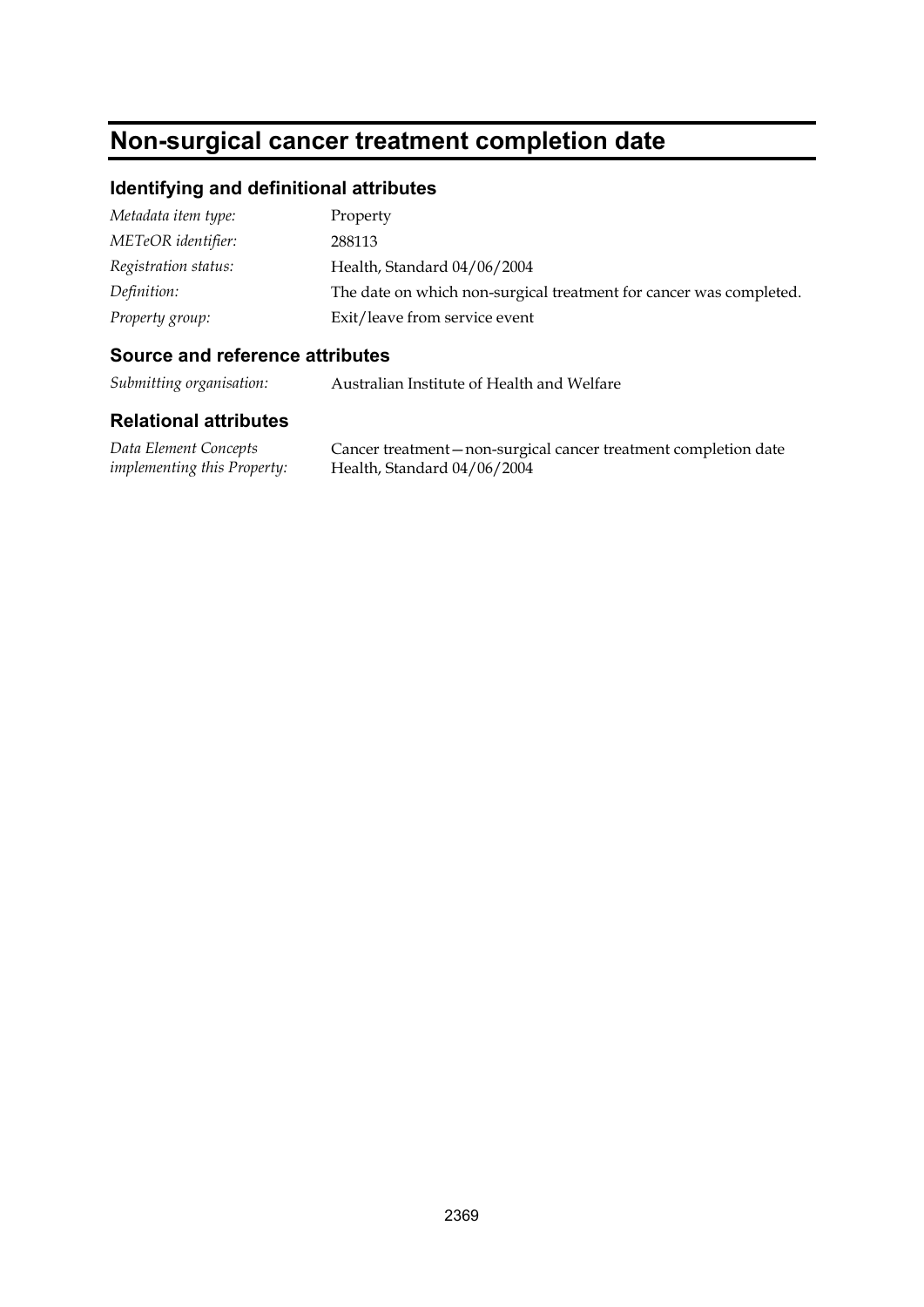## **Non-surgical cancer treatment start date**

#### **Identifying and definitional attributes**

| Metadata item type:  | Property                                                         |
|----------------------|------------------------------------------------------------------|
| METeOR identifier:   | 288069                                                           |
| Registration status: | Health, Standard 04/06/2004                                      |
| Definition:          | The date on which non-surgical treatment for cancer was started. |
| Property group:      | Service provision event                                          |

#### **Source and reference attributes**

*Submitting organisation:* Australian Institute of Health and Welfare

#### **Relational attributes**

*Data Element Concepts implementing this Property:*

Cancer treatment—non-surgical cancer treatment start date Health, Standard 04/06/2004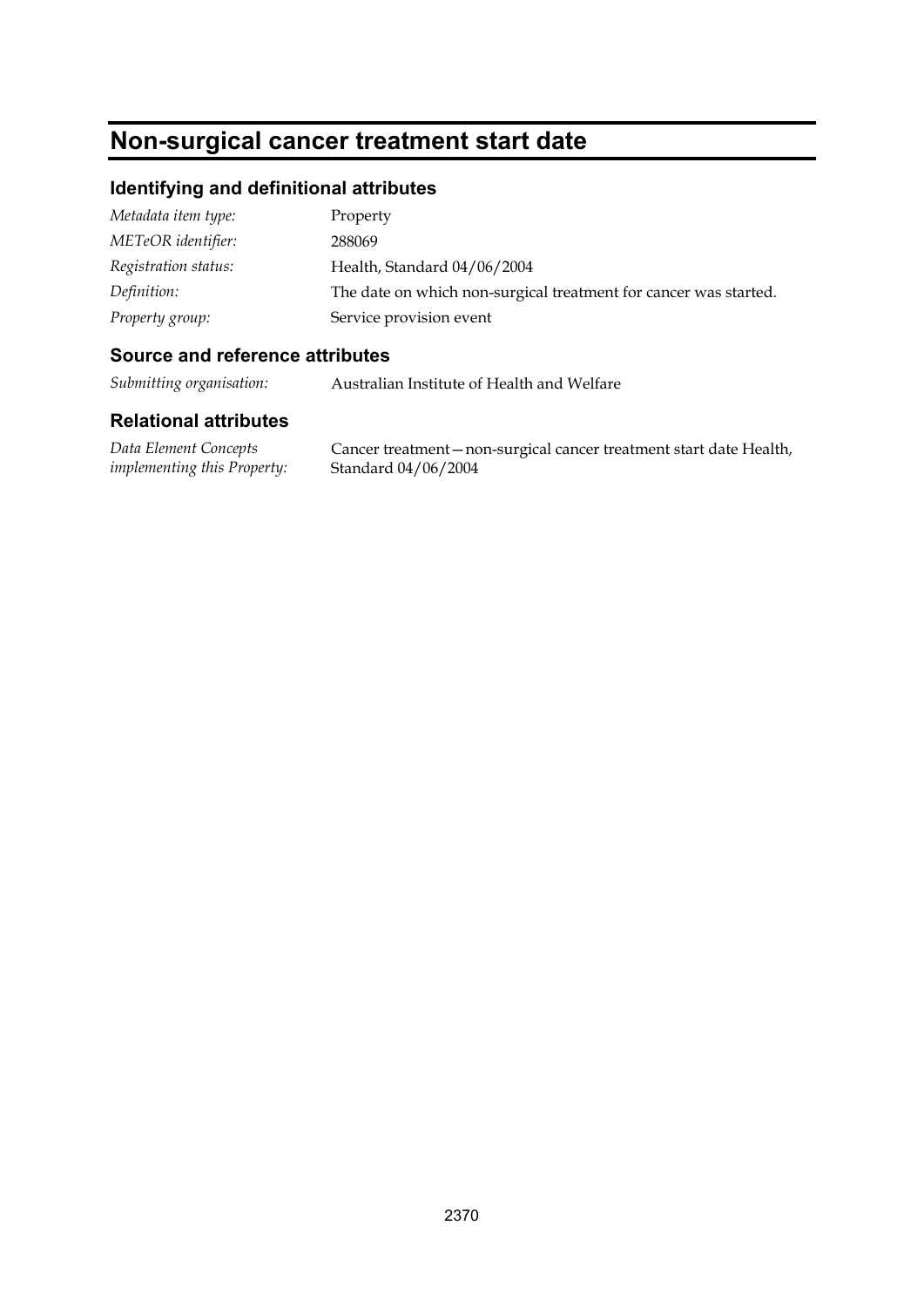## **Number of cigarettes smoked**

#### **Identifying and definitional attributes**

| Metadata item type:  | Property                                                              |
|----------------------|-----------------------------------------------------------------------|
| METeOR identifier:   | 269281                                                                |
| Registration status: | Health, Standard 01/03/2005                                           |
| Definition:          | A count of the number of cigarettes smoked during a specified period. |
| Property group:      | Lifestyle characteristics                                             |

#### **Source and reference attributes**

*Submitting organisation:* Australian Institute of Health and Welfare

#### **Relational attributes**

*Data Element Concepts implementing this Property:* Person—number of cigarettes smoked Health, Standard 01/03/2005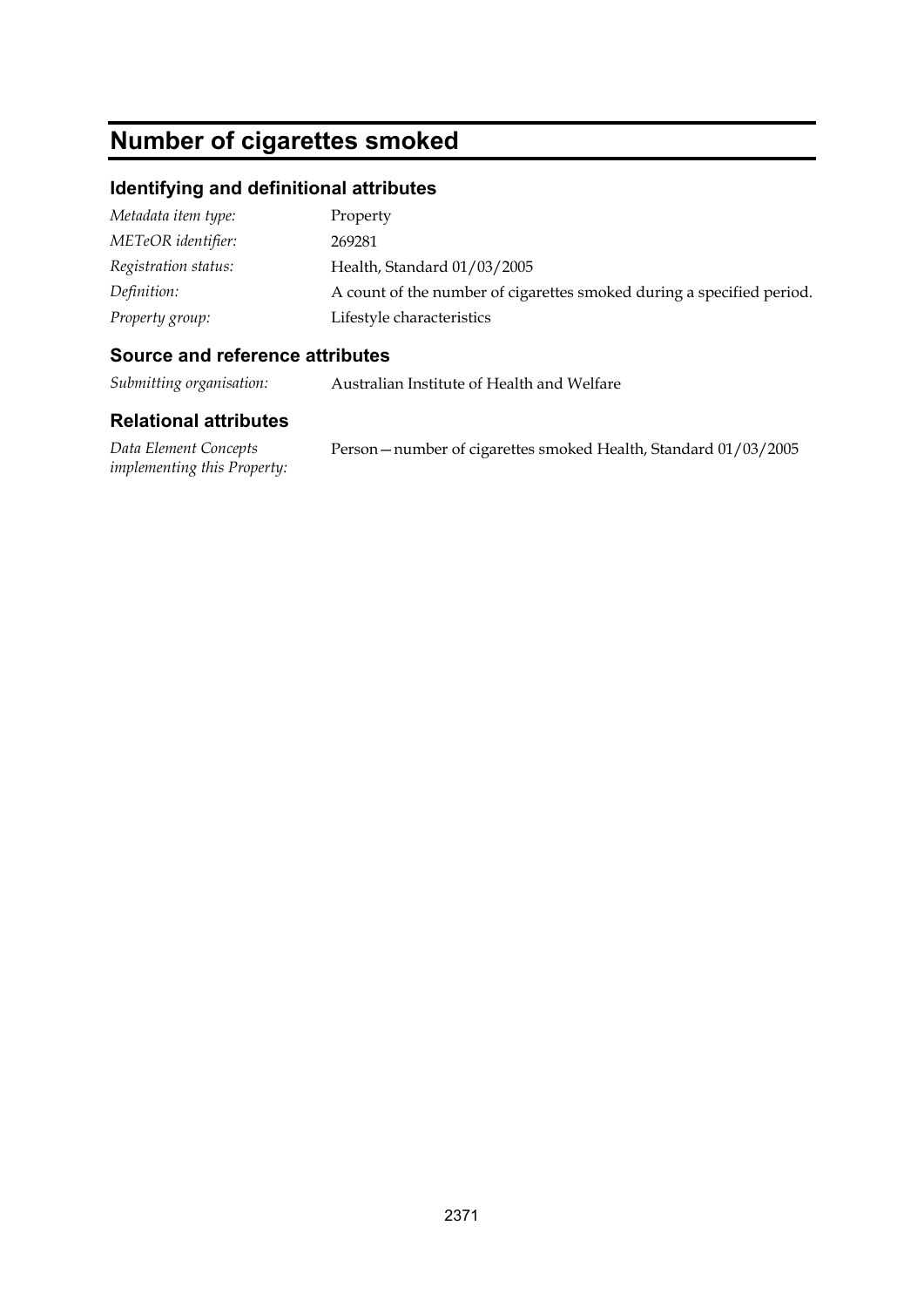## **Number of cigarettes smoked after 20 weeks of pregnancy**

### **Identifying and definitional attributes**

| Metadata item type:  | Property                                                                      |
|----------------------|-------------------------------------------------------------------------------|
| METeOR identifier:   | 375082                                                                        |
| Registration status: | Health, Standard 03/12/2008                                                   |
| Definition:          | The number of cigarettes smoked after the first twenty weeks of<br>pregnancy. |
| Property group:      | Lifestyle characteristics                                                     |

#### **Source and reference attributes**

*Submitting organisation:* Australian Institute of Health and Welfare

| Data Element Concepts              | Female (pregnant) – number of cigarettes smoked (after 20 weeks of |
|------------------------------------|--------------------------------------------------------------------|
| <i>implementing this Property:</i> | pregnancy) Health, Standard 03/12/2008                             |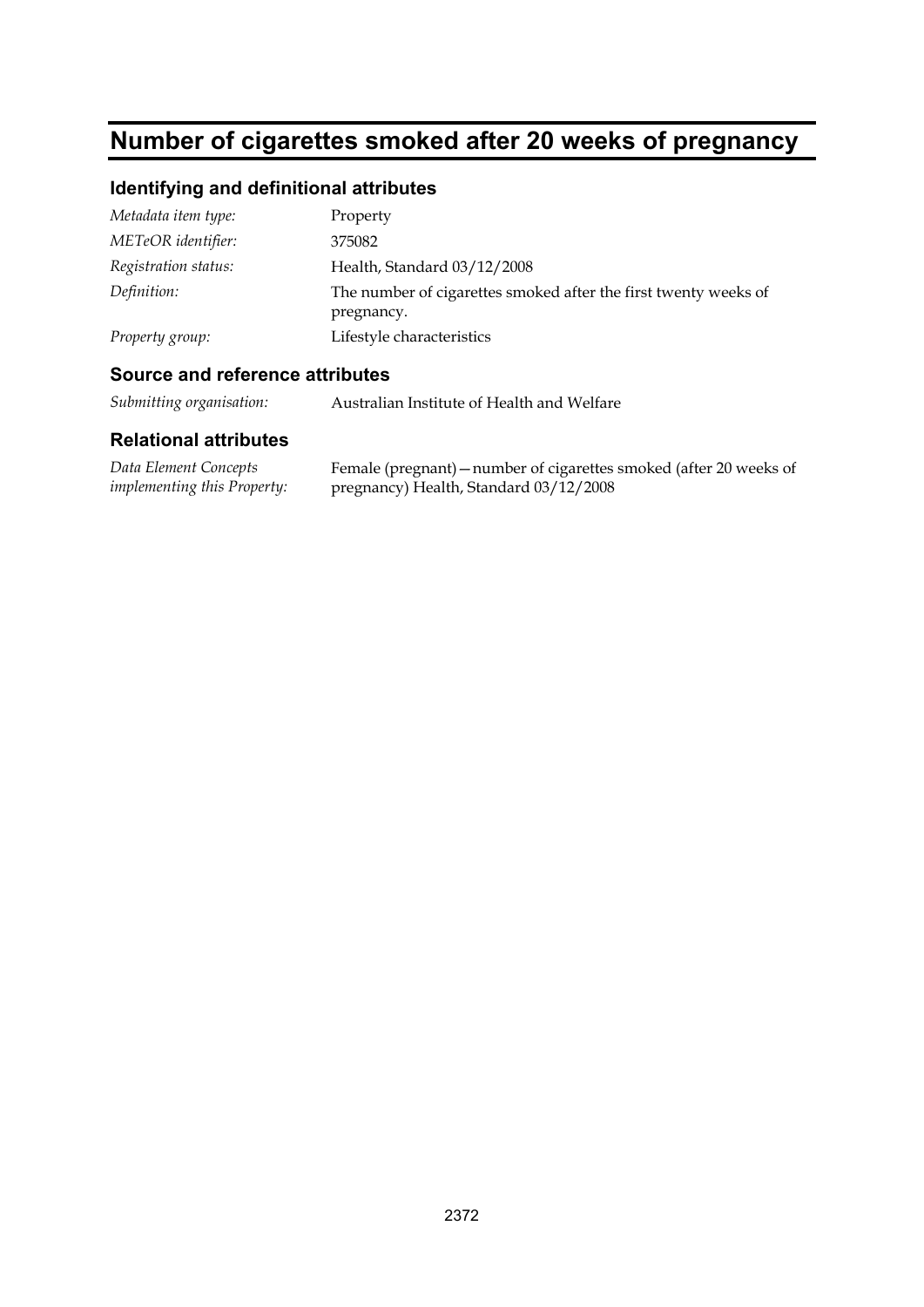## **Number of cigarettes smoked first 20 weeks of pregnancy**

### **Identifying and definitional attributes**

| Metadata item type:  | Property                                                                       |
|----------------------|--------------------------------------------------------------------------------|
| METeOR identifier:   | 375323                                                                         |
| Registration status: | Health, Standard 03/12/2008                                                    |
| Definition:          | The number of cigarettes smoked during the first twenty weeks of<br>pregnancy. |
| Property group:      | Lifestyle characteristics                                                      |

#### **Source and reference attributes**

*Submitting organisation:* Australian Institute of Health and Welfare

| Data Element Concepts              | Female (pregnant) – number of cigarettes smoked (first 20 weeks of |
|------------------------------------|--------------------------------------------------------------------|
| <i>implementing this Property:</i> | pregnancy) Health, Standard 03/12/2008                             |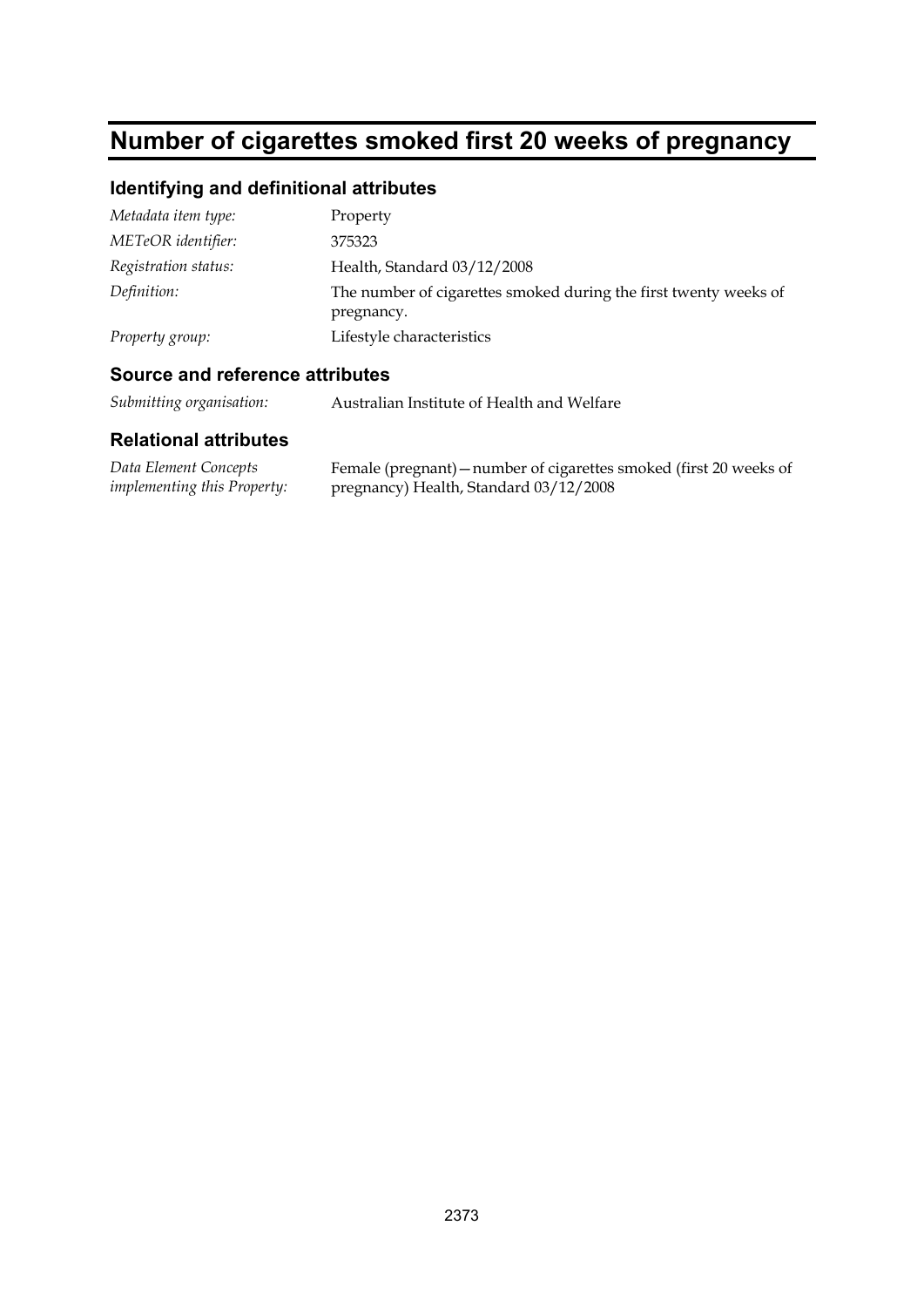## **Number of day centre attendances**

#### **Identifying and definitional attributes**

| Metadata item type:  | Property                                                        |
|----------------------|-----------------------------------------------------------------|
| METeOR identifier:   | 269214                                                          |
| Registration status: | Health, Standard 01/03/2005                                     |
| Definition:          | A count of the number of patient/client visits to a day centre. |
| Property group:      | Service provision event                                         |

#### **Source and reference attributes**

*Submitting organisation:* Australian Institute of Health and Welfare

#### **Relational attributes**

*Data Element Concepts implementing this Property:*

Establishment—number of day centre attendances Health, Standard 01/03/2005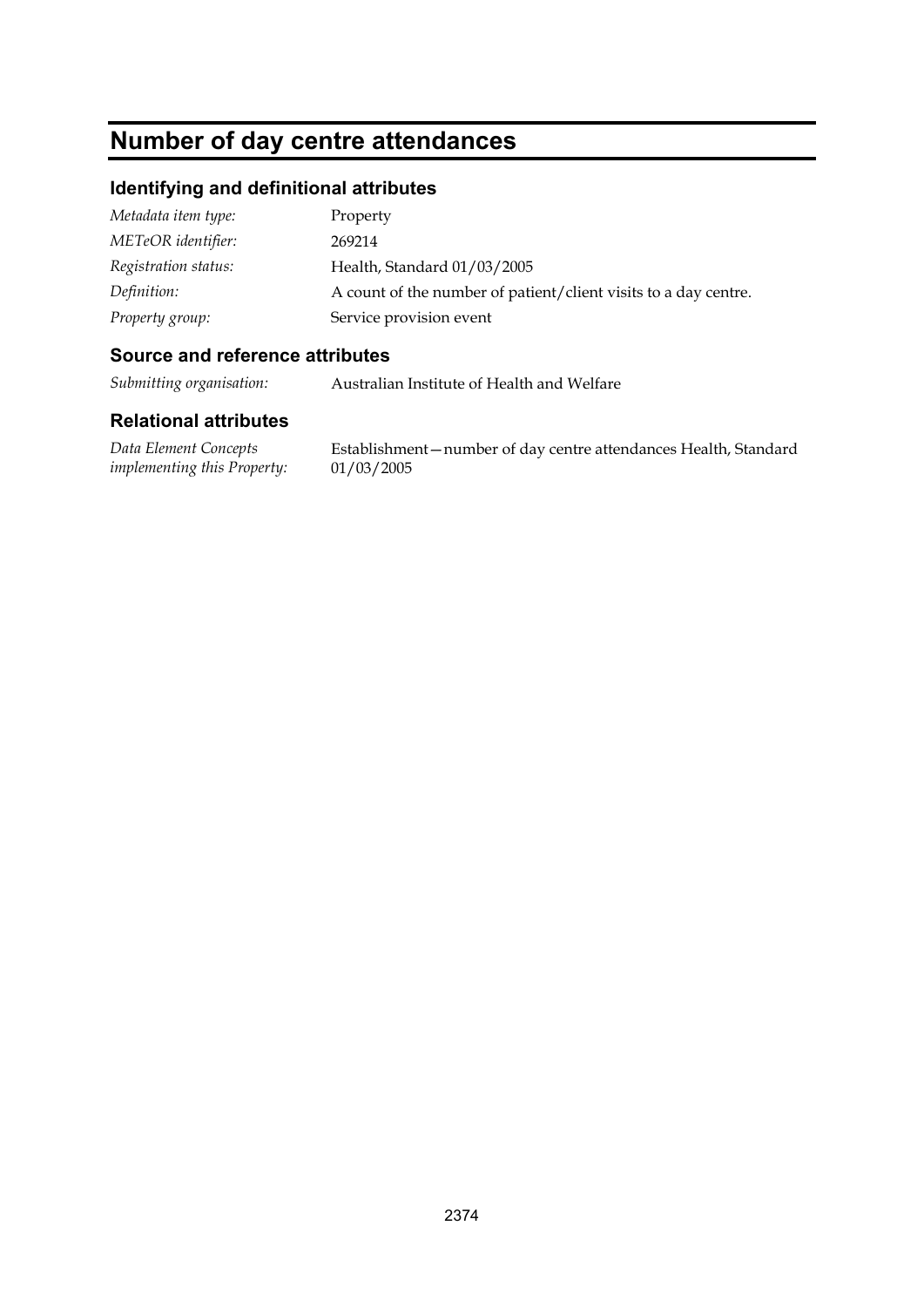## **Number of days of hospital-in-the-home care**

#### **Identifying and definitional attributes**

| Metadata item type:  | Property                                                          |
|----------------------|-------------------------------------------------------------------|
| METeOR identifier:   | 269242                                                            |
| Registration status: | Health, Standard 01/03/2005                                       |
| Definition:          | A count of the days of <b>hospital-in-the-home care</b> received. |
| Property group:      | Service provision event                                           |

#### **Source and reference attributes**

*Submitting organisation:* Australian Institute of Health and Welfare

#### **Relational attributes**

*Data Element Concepts implementing this Property:* Episode of admitted patient care—number of days of hospital-in-thehome care Health, Standard 01/03/2005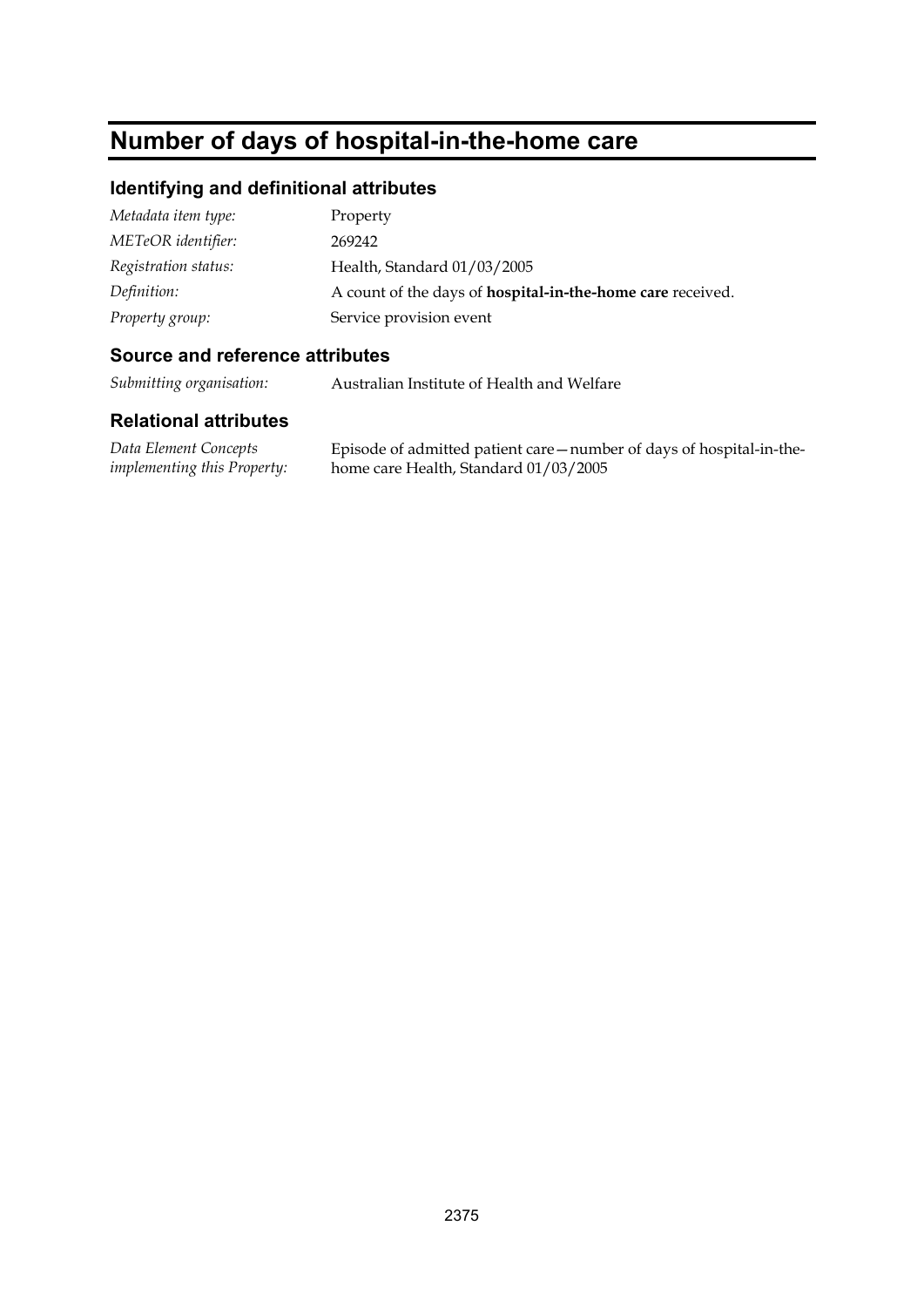# **Number of episodes of residential care**

### **Identifying and definitional attributes**

| Metadata item type:  | Property                                                                                                                               |  |
|----------------------|----------------------------------------------------------------------------------------------------------------------------------------|--|
| METeOR identifier:   | 287923                                                                                                                                 |  |
| Registration status: | Health, Standard 08/12/2004                                                                                                            |  |
| Definition:          | The total number of episodes of completed residential care. This<br>includes both formal and statistical episodes of residential care. |  |
| Context:             | Specialised residential mental health services.                                                                                        |  |
| Property group:      | Performance indicators                                                                                                                 |  |

#### **Source and reference attributes**

| Submitting organisation: | Australian Institute of Health and Welfare |
|--------------------------|--------------------------------------------|
|--------------------------|--------------------------------------------|

| Data Element Concepts              | Episode of residential care—number of episodes of residential care |
|------------------------------------|--------------------------------------------------------------------|
| <i>implementing this Property:</i> | Health, Standard 08/12/2004                                        |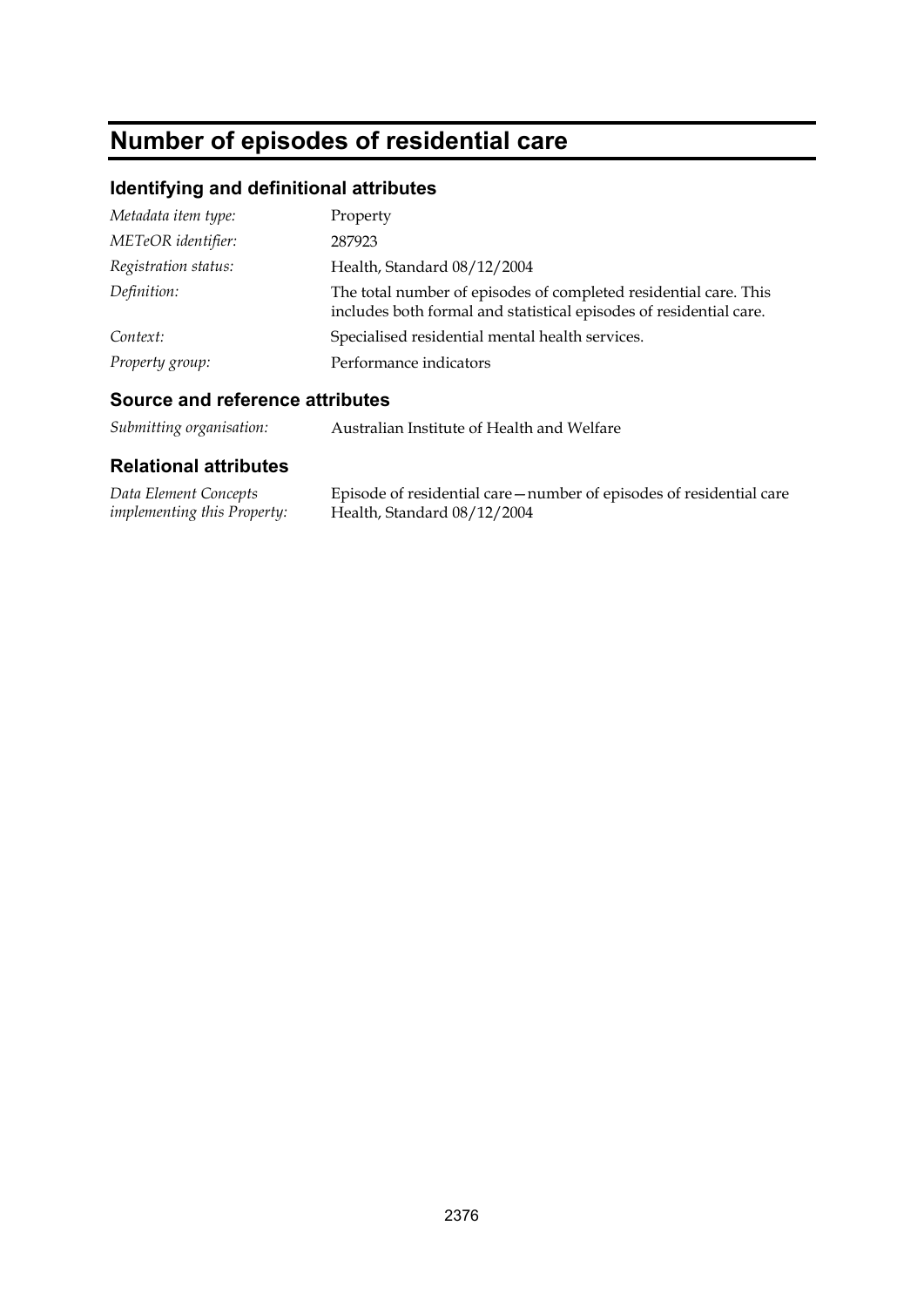## **Number of group session occasions of service for non-admitted patients.**

### **Identifying and definitional attributes**

| Metadata item type:  | Property                                                                         |
|----------------------|----------------------------------------------------------------------------------|
| METeOR identifier:   | 269119                                                                           |
| Registration status: | Health, Standard 01/03/2005                                                      |
| Definition:          | A count of the non-admitted occasions of service provided as a group<br>session. |
| Property group:      | Performance indicators                                                           |

#### **Source and reference attributes**

| Submitting organisation: | Australian Institute of Health and Welfare |
|--------------------------|--------------------------------------------|
|                          |                                            |

| Data Element Concepts              | Establishment – number of group session occasions of service for non- |
|------------------------------------|-----------------------------------------------------------------------|
| <i>implementing this Property:</i> | admitted patients Health, Standard 01/03/2005                         |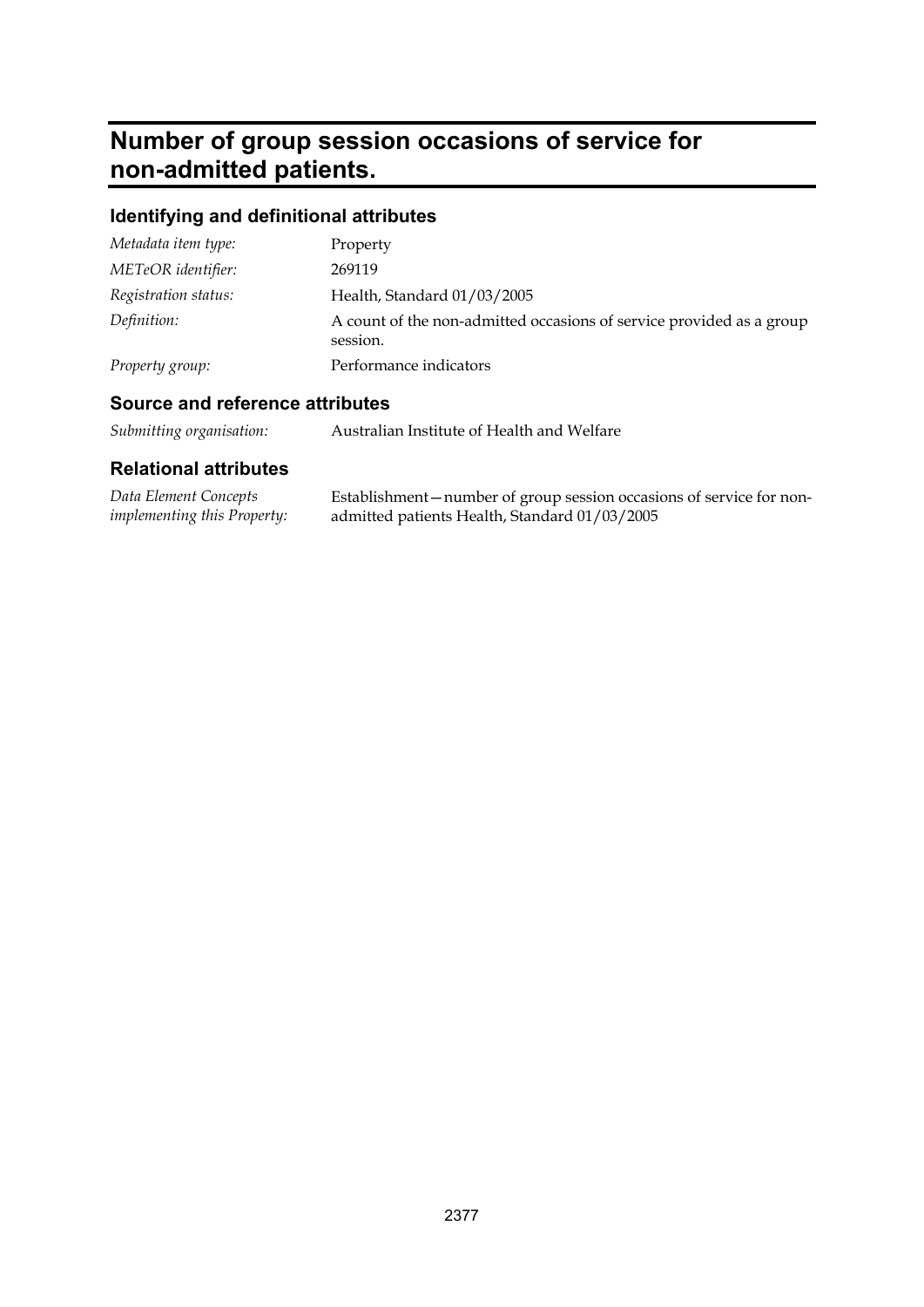## **Number of group sessions**

#### **Identifying and definitional attributes**

| Metadata item type:  | Property                                                  |
|----------------------|-----------------------------------------------------------|
| METeOR identifier:   | 269304                                                    |
| Registration status: | Health, Standard 01/03/2005                               |
| Definition:          | A count of groups of patients/clients receiving services. |
| Property group:      | Service provision event                                   |

#### **Source and reference attributes**

*Submitting organisation:* Australian Institute of Health and Welfare

#### **Relational attributes**

*Data Element Concepts implementing this Property:*

Establishment—number of group sessions Health, Superseded 04/07/2007

Establishment—number of group sessions Health, Standard 04/07/2007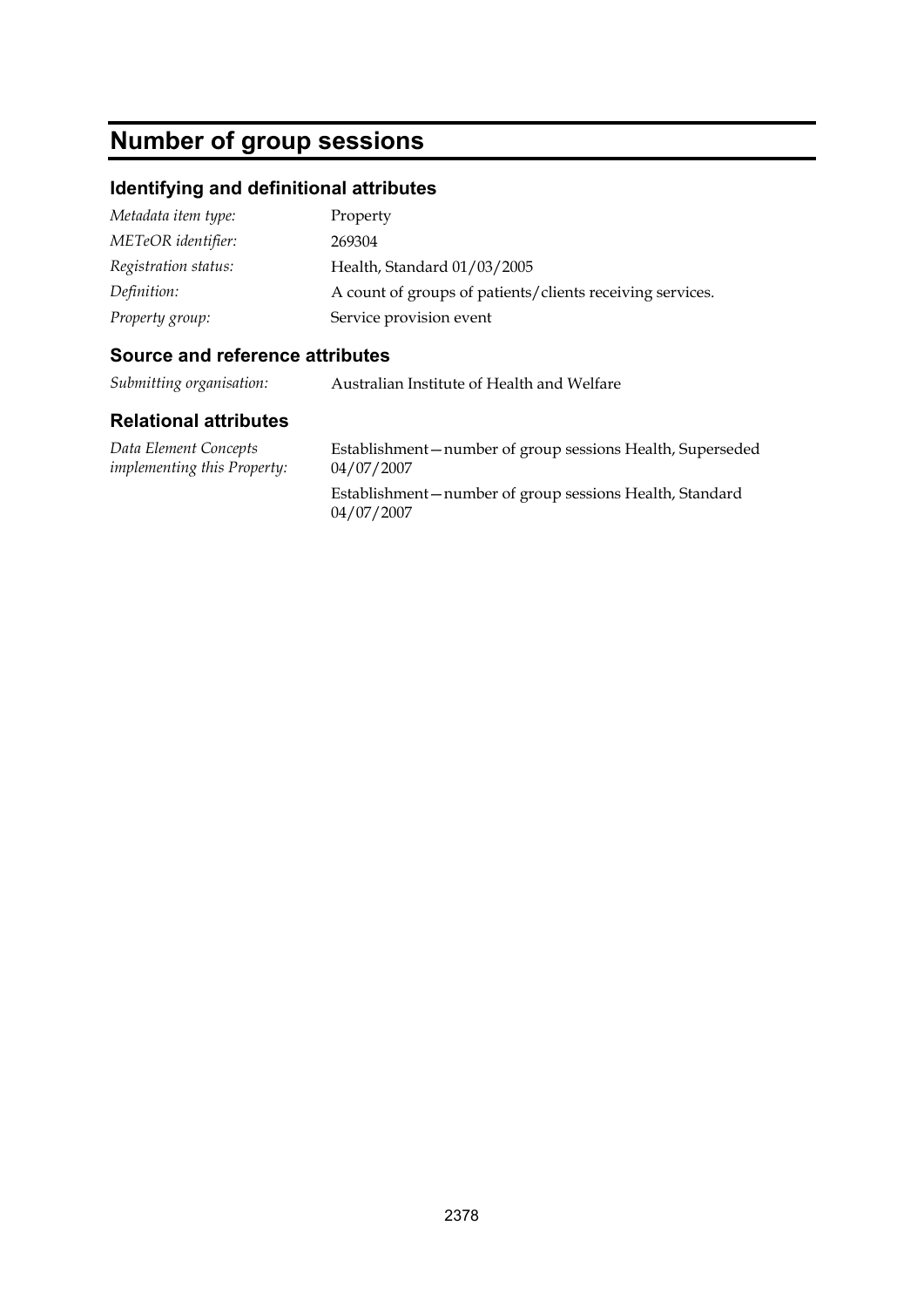## **Number of hours staffed**

### **Identifying and definitional attributes**

| Metadata item type:  | Property                                                                                      |
|----------------------|-----------------------------------------------------------------------------------------------|
| METeOR identifier:   | 288870                                                                                        |
| Registration status: | Health, Standard 08/12/2004                                                                   |
| Definition:          | The average number of hours per day that appropriately trained staff<br>are employed on-site. |
| Property group:      | Performance indicators                                                                        |

#### **Relational attributes**

*Data Element Concepts implementing this Property:* Specialised mental health service—number of hours staffed Health, Standard 08/12/2004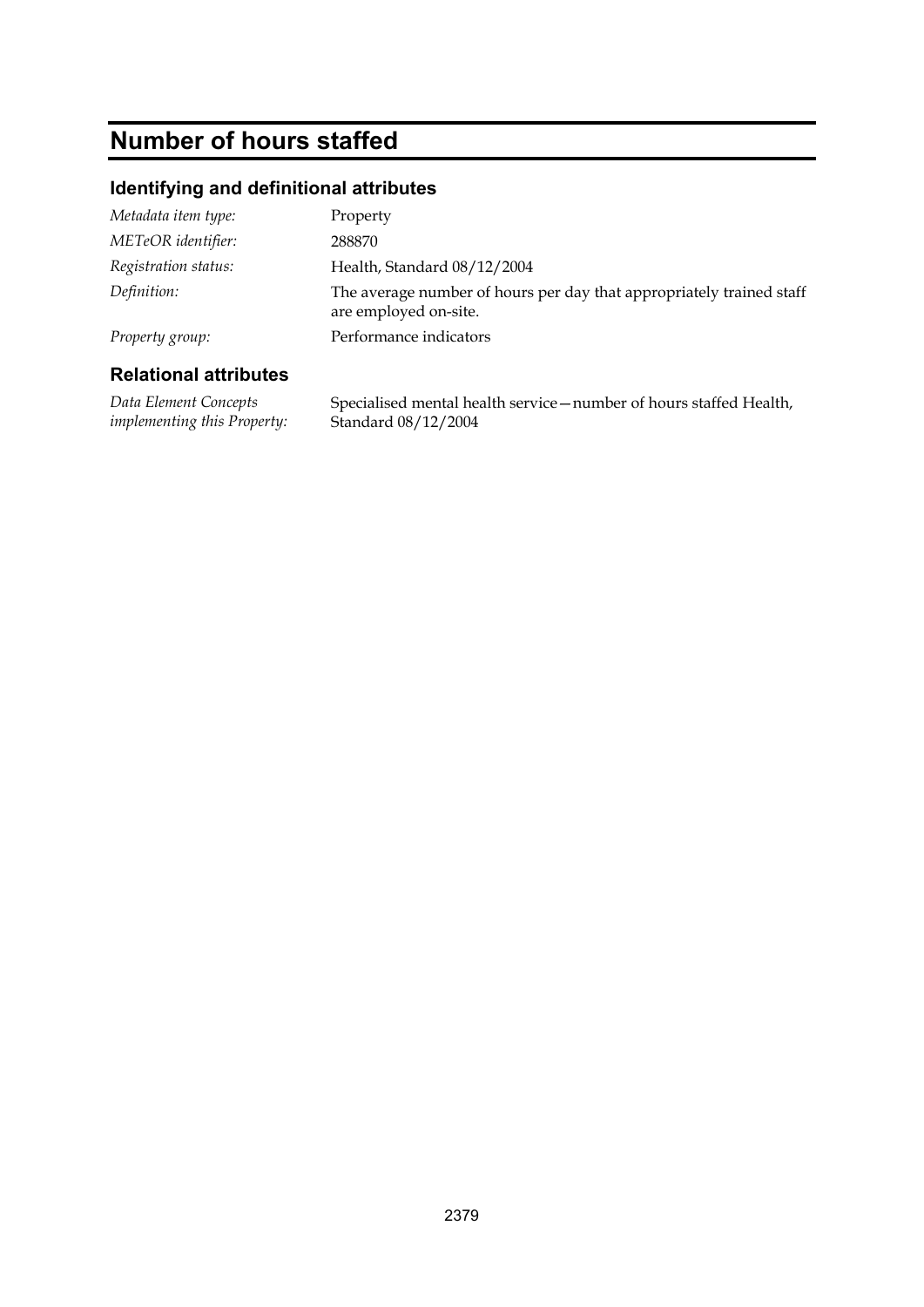## **Number of individual session occasions of service for non-admitted patients**

### **Identifying and definitional attributes**

| Metadata item type:  | Property                                                                               |
|----------------------|----------------------------------------------------------------------------------------|
| METeOR identifier:   | 313837                                                                                 |
| Registration status: | Health, Standard 01/03/2005                                                            |
| Definition:          | A count of the non-admitted occasions of service provided as an<br>individual session. |
| Property group:      | Performance indicators                                                                 |

### **Source and reference attributes**

| Submitting organisation: | Australian Institute of Health and Welfare |
|--------------------------|--------------------------------------------|
|                          |                                            |

| Data Element Concepts              | Establishment—number of individual session occasions of service for |
|------------------------------------|---------------------------------------------------------------------|
| <i>implementing this Property:</i> | non-admitted patients Health, Standard 01/03/2005                   |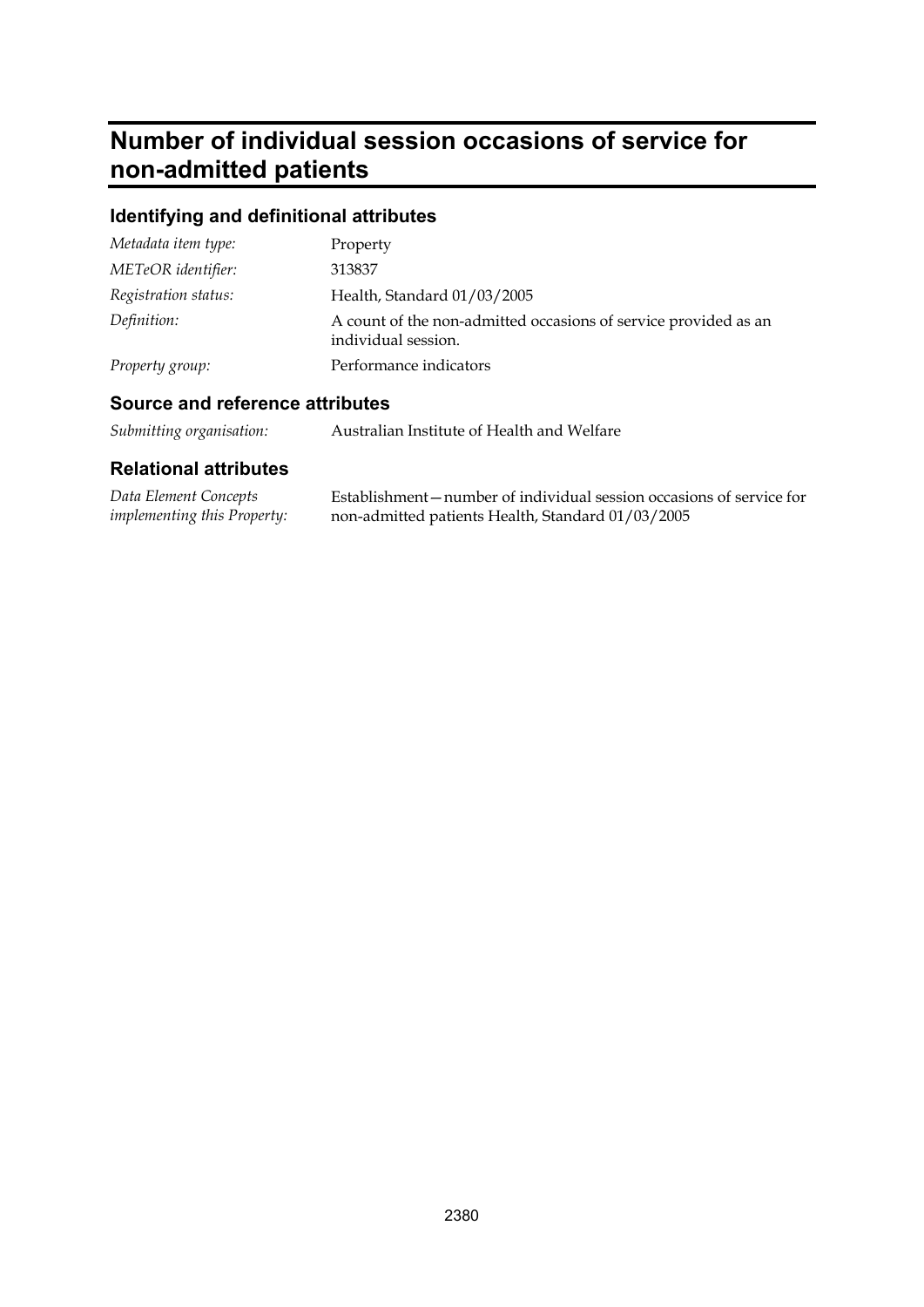# **Number of leave days**

### **Identifying and definitional attributes**

| Metadata item type:  | Property                                                                    |
|----------------------|-----------------------------------------------------------------------------|
| METeOR identifier:   | 269218                                                                      |
| Registration status: | Health, Standard 01/03/2005                                                 |
| Definition:          | A count of the number of days spent on leave from a health care<br>service. |
| Property group:      | Exit/leave from service event                                               |

#### **Source and reference attributes**

| Submitting organisation: | Australian Institute of Health and Welfare |
|--------------------------|--------------------------------------------|
|                          |                                            |

| Data Element Concepts              | Episode of admitted patient care—number of leave days Health,                   |
|------------------------------------|---------------------------------------------------------------------------------|
| <i>implementing this Property:</i> | Standard 01/03/2005                                                             |
|                                    | Episode of residential care—number of leave days Health, Standard<br>01/03/2005 |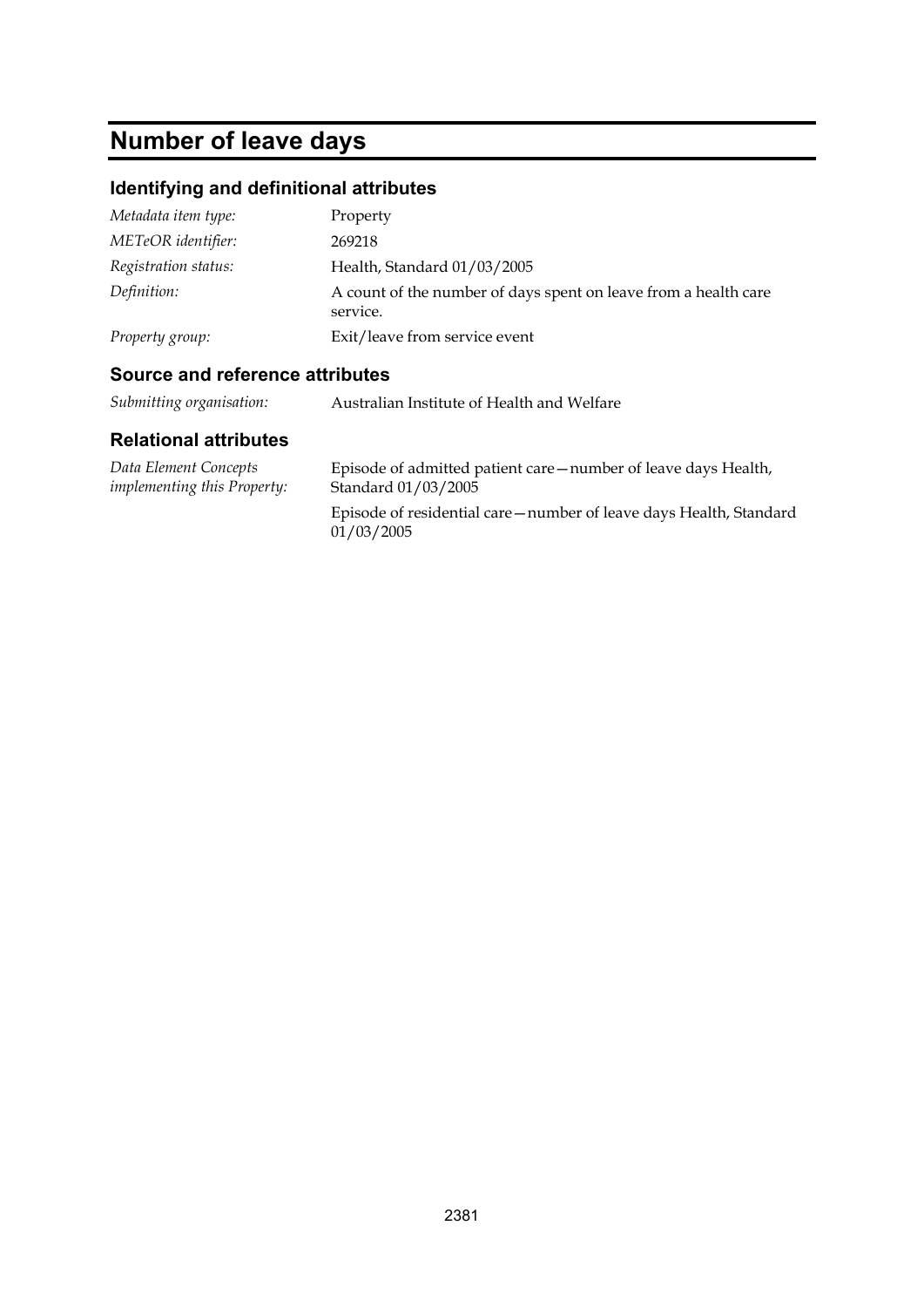## **Number of leave periods**

### **Identifying and definitional attributes**

| Metadata item type:  | Property                                                                    |
|----------------------|-----------------------------------------------------------------------------|
| METeOR identifier:   | 269097                                                                      |
| Registration status: | Health, Standard 01/03/2005                                                 |
| Definition:          | A count of discrete periods of formal absence during an episode of<br>care. |
| Property group:      | Exit/leave from service event                                               |

#### **Source and reference attributes**

*Submitting organisation:* Australian Institute of Health and Welfare

| Data Element Concepts              | Episode of admitted patient care—number of leave periods Health, |
|------------------------------------|------------------------------------------------------------------|
| <i>implementing this Property:</i> | Standard 01/03/2005                                              |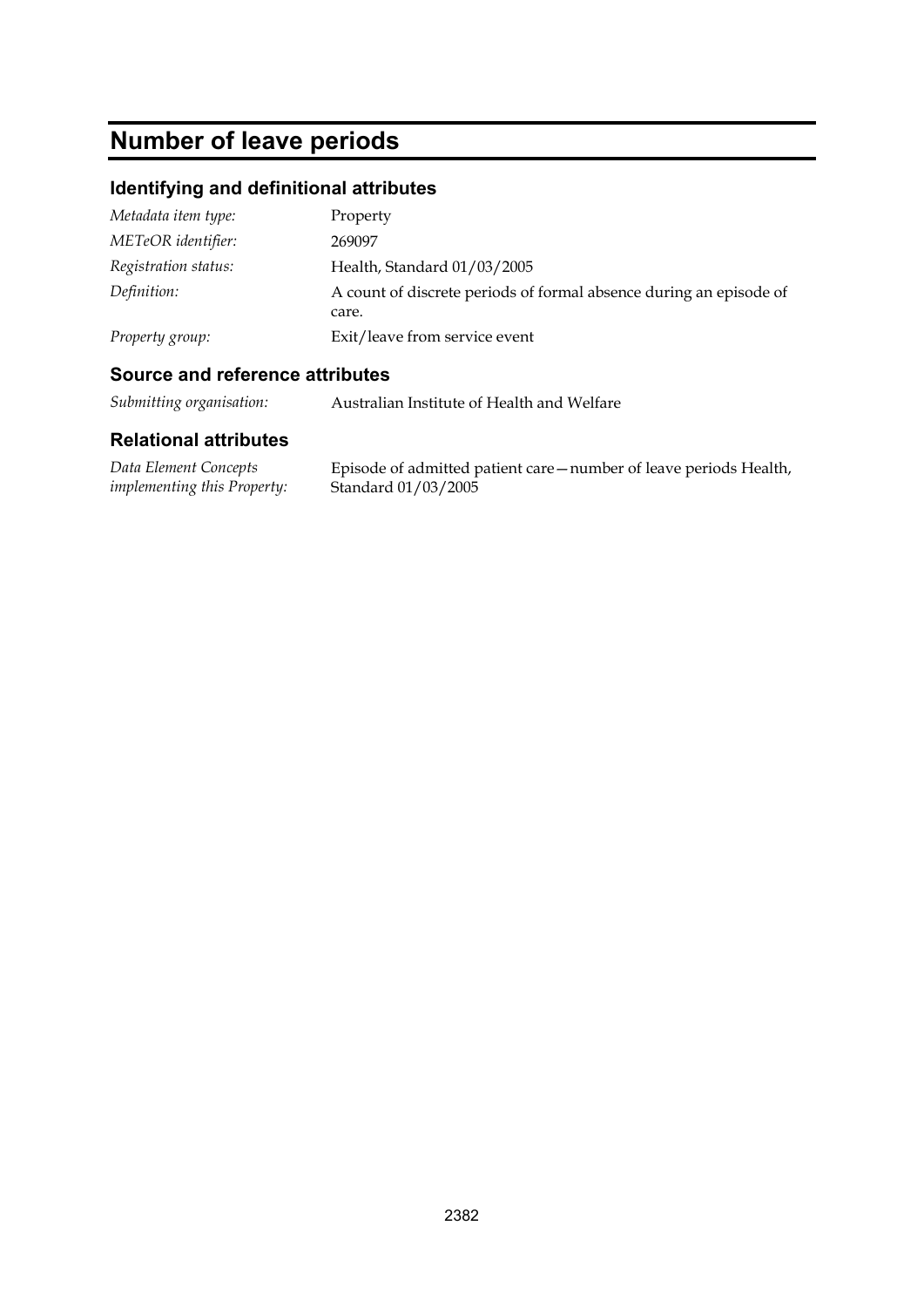## **Number of non-admitted patient service events**

### **Identifying and definitional attributes**

| Metadata item type:  | Property                                                     |
|----------------------|--------------------------------------------------------------|
| METeOR identifier:   | 269288                                                       |
| Registration status: | Health, Standard 01/03/2005                                  |
| Definition:          | A count of service events provided to non-admitted patients. |
| Property group:      | Performance indicators                                       |

#### **Source and reference attributes**

*Submitting organisation:* Australian Institute of Health and Welfare

| Data Element Concepts              | Establishment-number of non-admitted patient service events |
|------------------------------------|-------------------------------------------------------------|
| <i>implementing this Property:</i> | Health, Standard $01/03/2005$                               |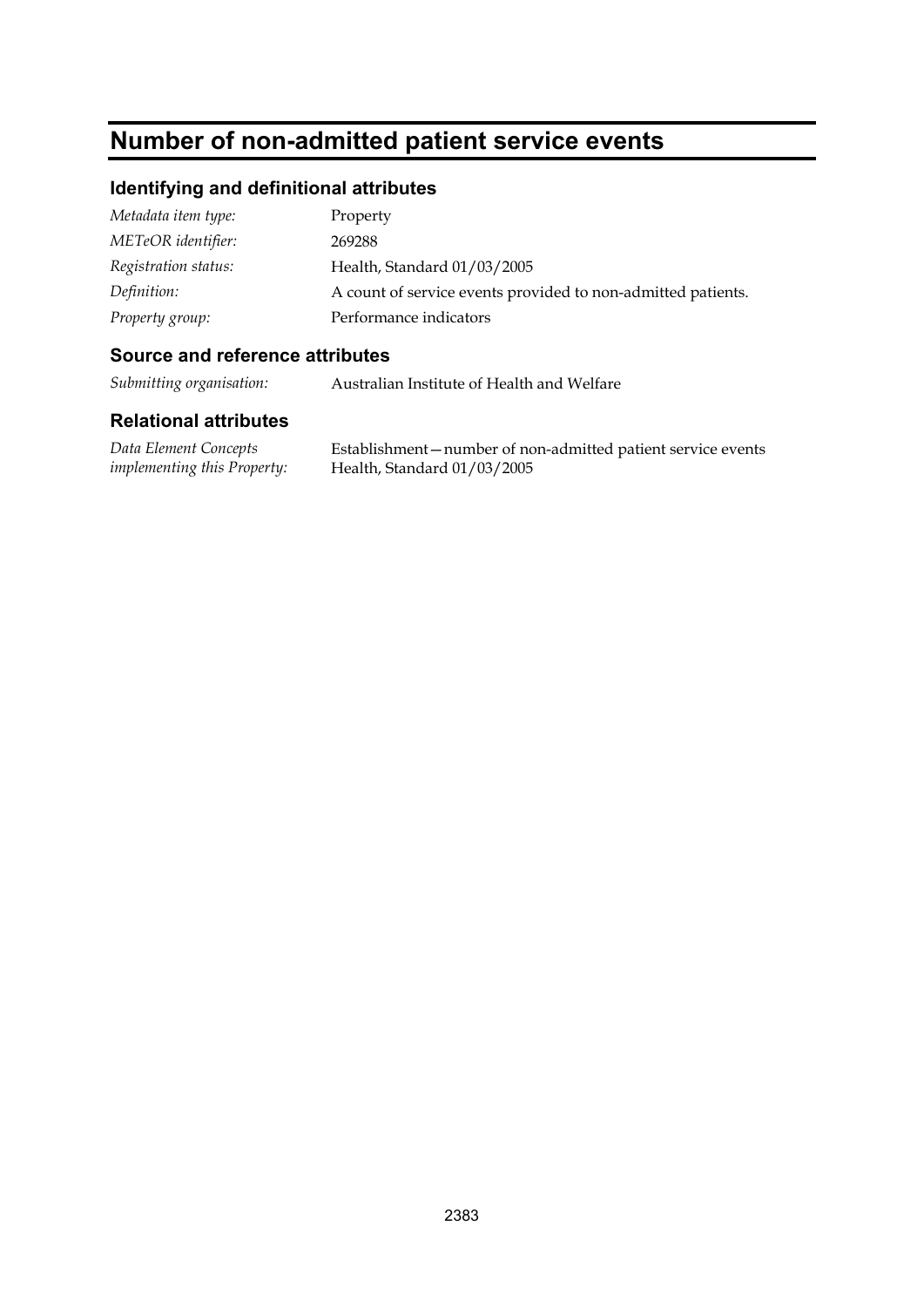## **Number of occasions of service**

### **Identifying and definitional attributes**

| Metadata item type:  | Property                                      |
|----------------------|-----------------------------------------------|
| METeOR identifier:   | 316229                                        |
| Registration status: | Health, Standard 01/03/2005                   |
| Definition:          | A count of the occasions of service provided. |
| Property group:      | Service provision event                       |

#### **Relational attributes**

*Data Element Concepts implementing this Property:* Establishment (residential aged care service)—number of occasions of service Health, Standard 01/03/2005

Establishment—number of occasions of service Health, Standard 04/05/2005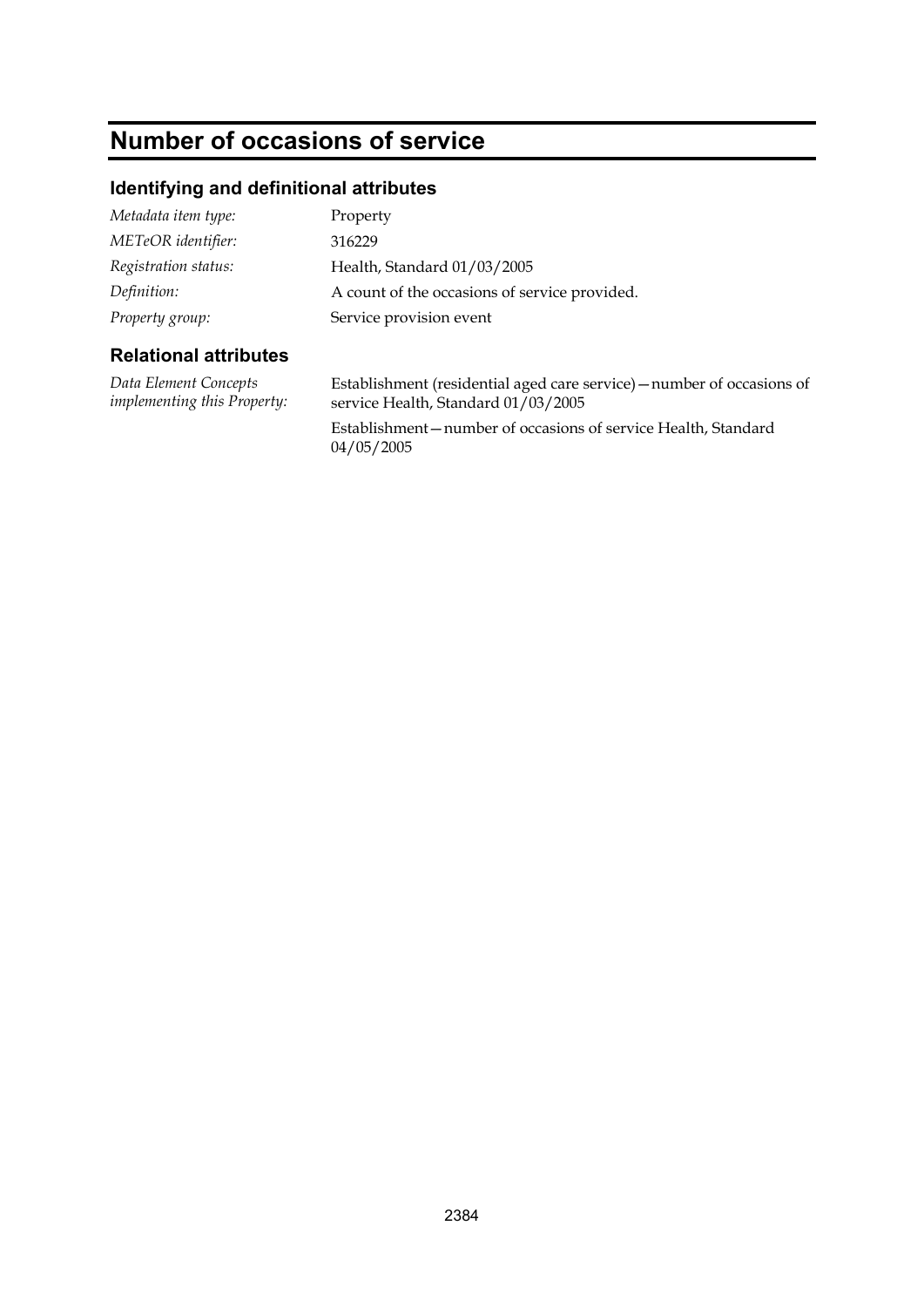## **Number of patient days**

#### **Identifying and definitional attributes**

| Metadata item type:  | Property                         |
|----------------------|----------------------------------|
| METeOR identifier:   | 269090                           |
| Registration status: | Health, Standard 01/03/2005      |
| Definition:          | A count of days of patient care. |
| Property group:      | Performance indicators           |

#### **Source and reference attributes**

*Submitting organisation:* Australian Institute of Health and Welfare

#### **Relational attributes**

*Data Element Concepts implementing this Property:* Admitted patient hospital stay—number of patient days (of contracted care) Health, Standard 01/03/2005 Establishment—number of patient days Health, Standard 01/03/2005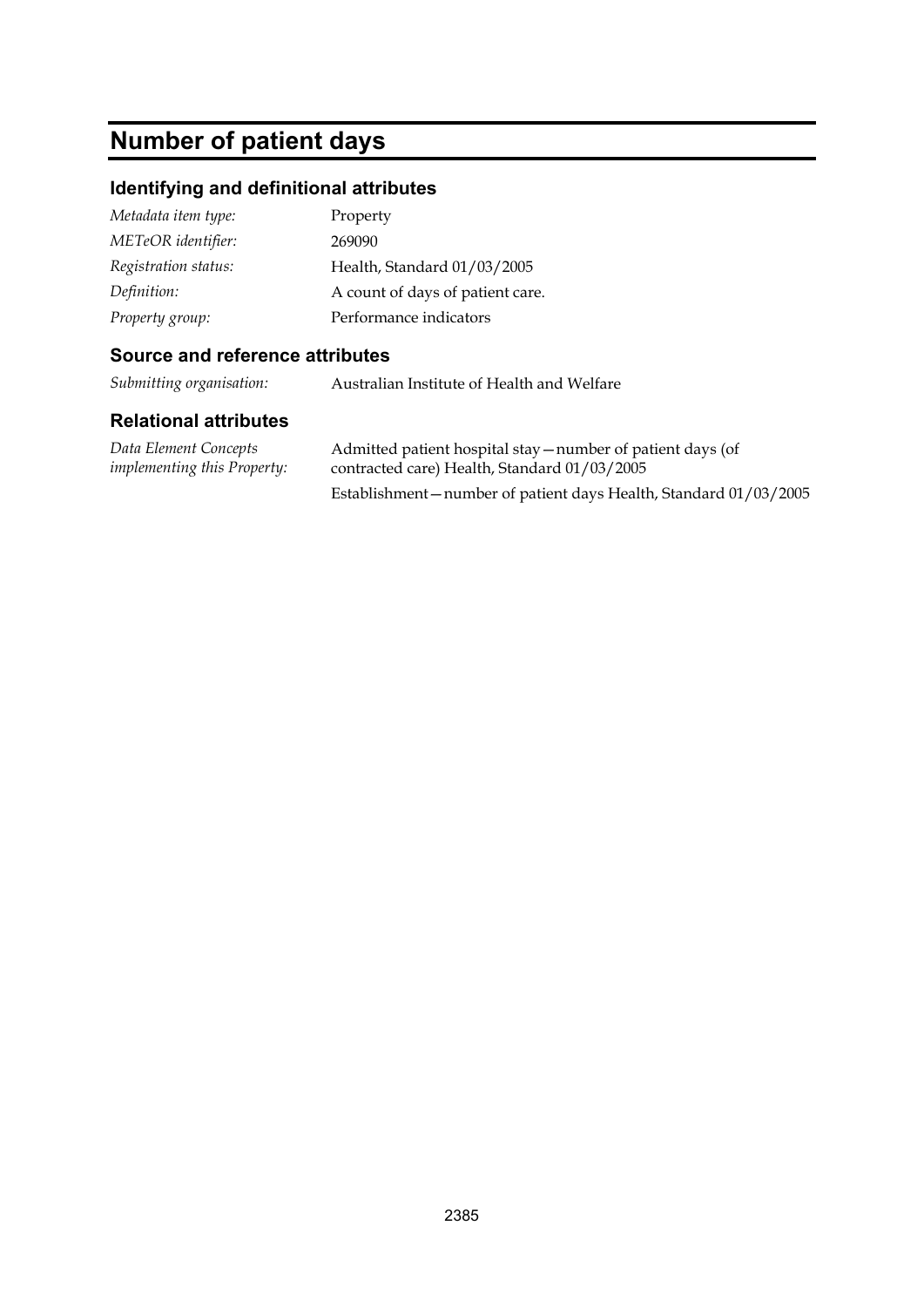## **Number of positive regional lymph nodes**

### **Identifying and definitional attributes**

| Metadata item type:  | Property                                                                                                                                                                                            |
|----------------------|-----------------------------------------------------------------------------------------------------------------------------------------------------------------------------------------------------|
| METeOR identifier:   | 289189                                                                                                                                                                                              |
| Registration status: | Health, Standard 04/06/2004                                                                                                                                                                         |
| Definition:          | The total number of regional lymph nodes examined by a pathologist<br>and reported as containing tumour. A regional lymph node is a<br>lymph node that drains lymph from the region around a tumor. |
| Property group:      | Service provision event                                                                                                                                                                             |

### **Source and reference attributes**

| Data Element Concepts              | Person with cancer – number of positive regional lymph nodes |
|------------------------------------|--------------------------------------------------------------|
| <i>implementing this Property:</i> | Health, Standard 04/06/2004                                  |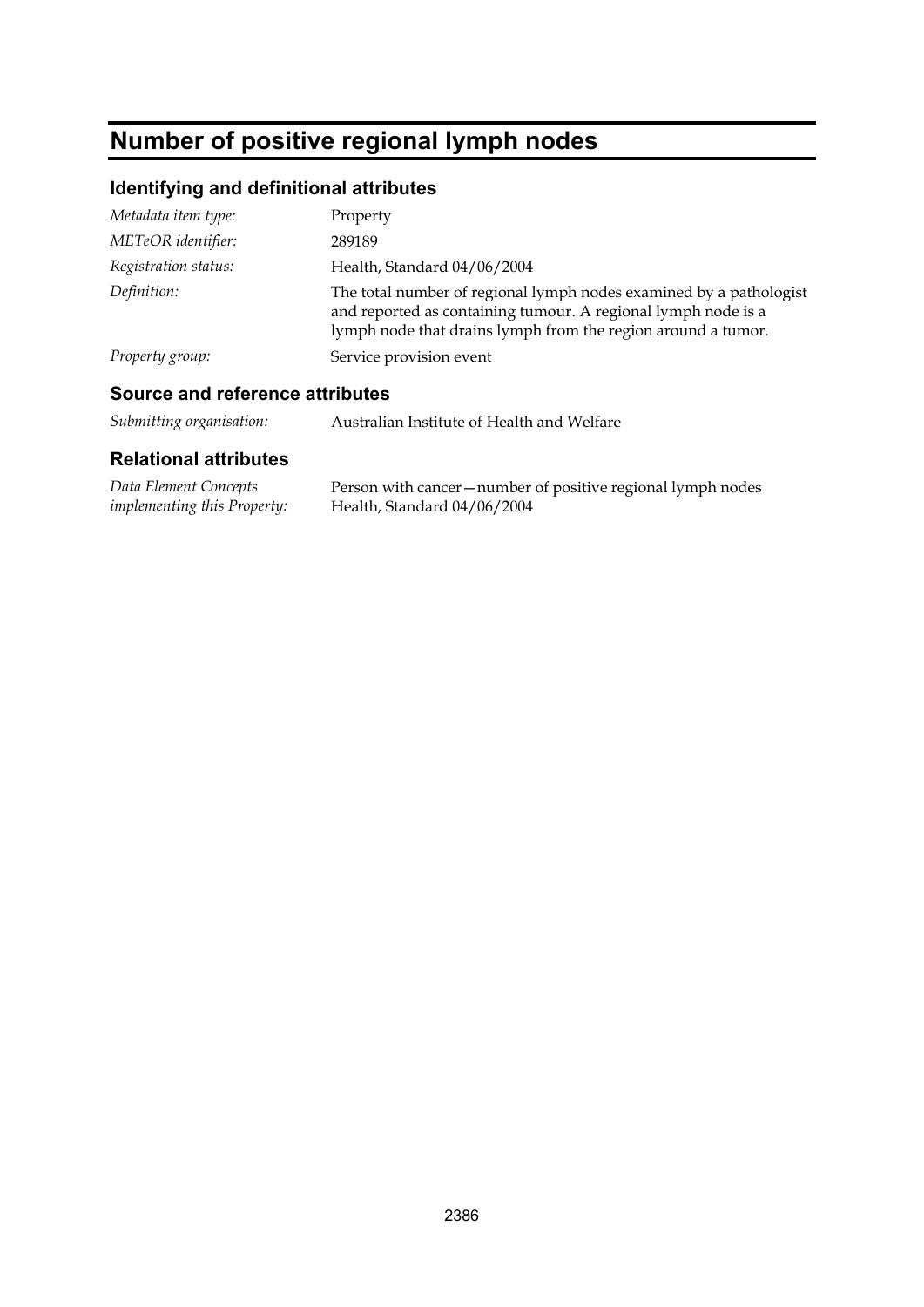# **Number of positive sentinel lymph nodes**

#### **Identifying and definitional attributes**

| Metadata item type:  | Property                                                                                                                                                                                                                                                                                      |
|----------------------|-----------------------------------------------------------------------------------------------------------------------------------------------------------------------------------------------------------------------------------------------------------------------------------------------|
| METeOR identifier:   | 370545                                                                                                                                                                                                                                                                                        |
| Registration status: | Health, Standard 06/03/2009                                                                                                                                                                                                                                                                   |
| Definition:          | The total number of sentinel lymph nodes examined by a pathologist<br>and reported as containing tumour. Sentinel lymph nodes are the first<br>nodes that filter fluid draining away from the area of cancer. The<br>number of lymph nodes with metastasis is important for cancer<br>staging |
| Property group:      | Health and wellbeing                                                                                                                                                                                                                                                                          |
|                      |                                                                                                                                                                                                                                                                                               |

#### **Relational attributes**

*Data Element Concepts implementing this Property:* Person with cancer—number of positive sentinel lymph nodes Health, Standard 06/03/2009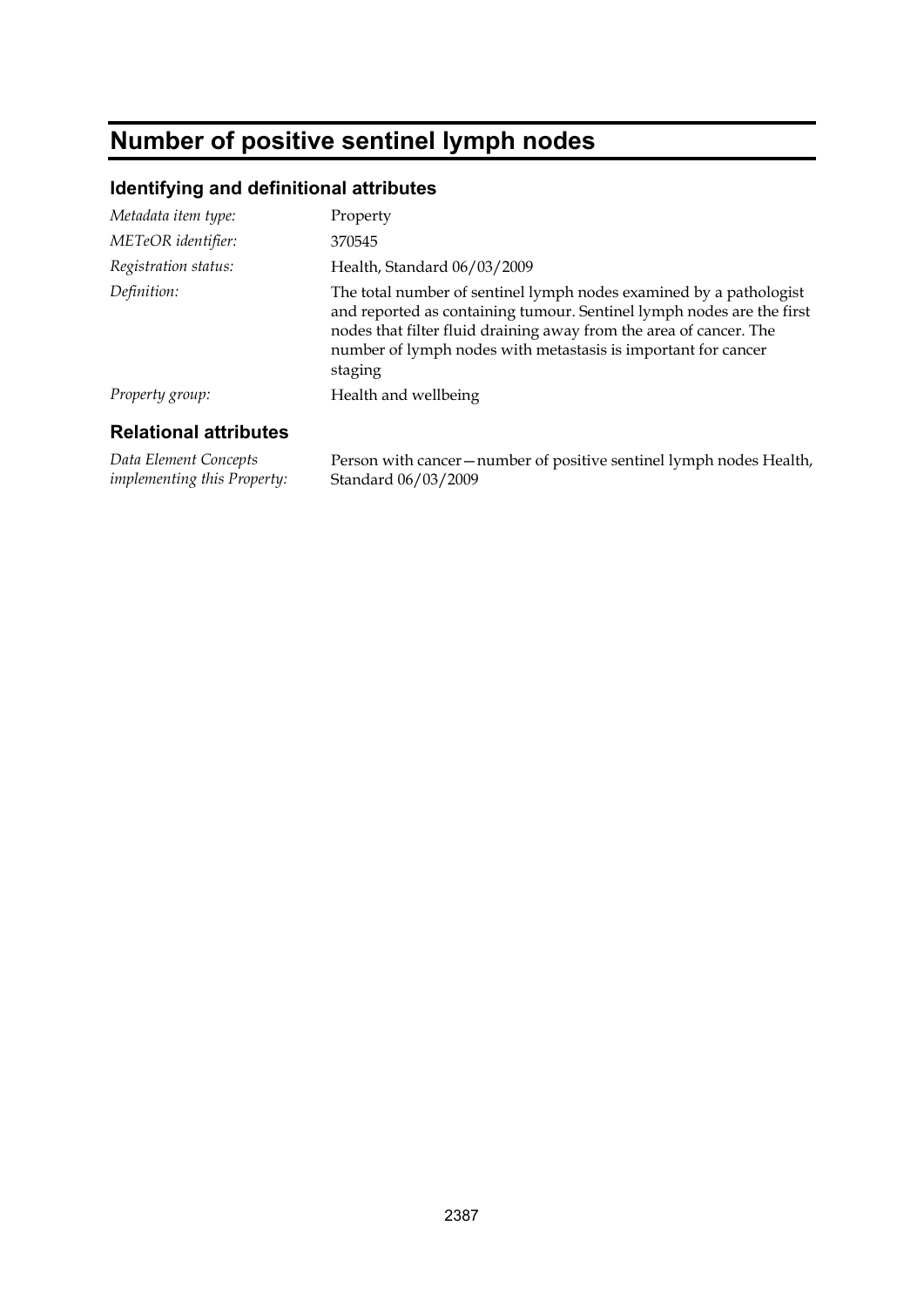## **Number of previous caesarean sections**

#### **Identifying and definitional attributes**

| Metadata item type:  | Property                                              |
|----------------------|-------------------------------------------------------|
| METeOR identifier:   | 298035                                                |
| Registration status: | Health, Standard 29/11/2006                           |
| Definition:          | A count of the number of previous caesarean sections. |
| Property group:      | Health and wellbeing                                  |

#### **Source and reference attributes**

*Submitting organisation:* National Perinatal Data Development Committee

| Data Element Concepts              | Female – number of caesarean sections Health, Standard 29/11/2006 |
|------------------------------------|-------------------------------------------------------------------|
| <i>implementing this Property:</i> |                                                                   |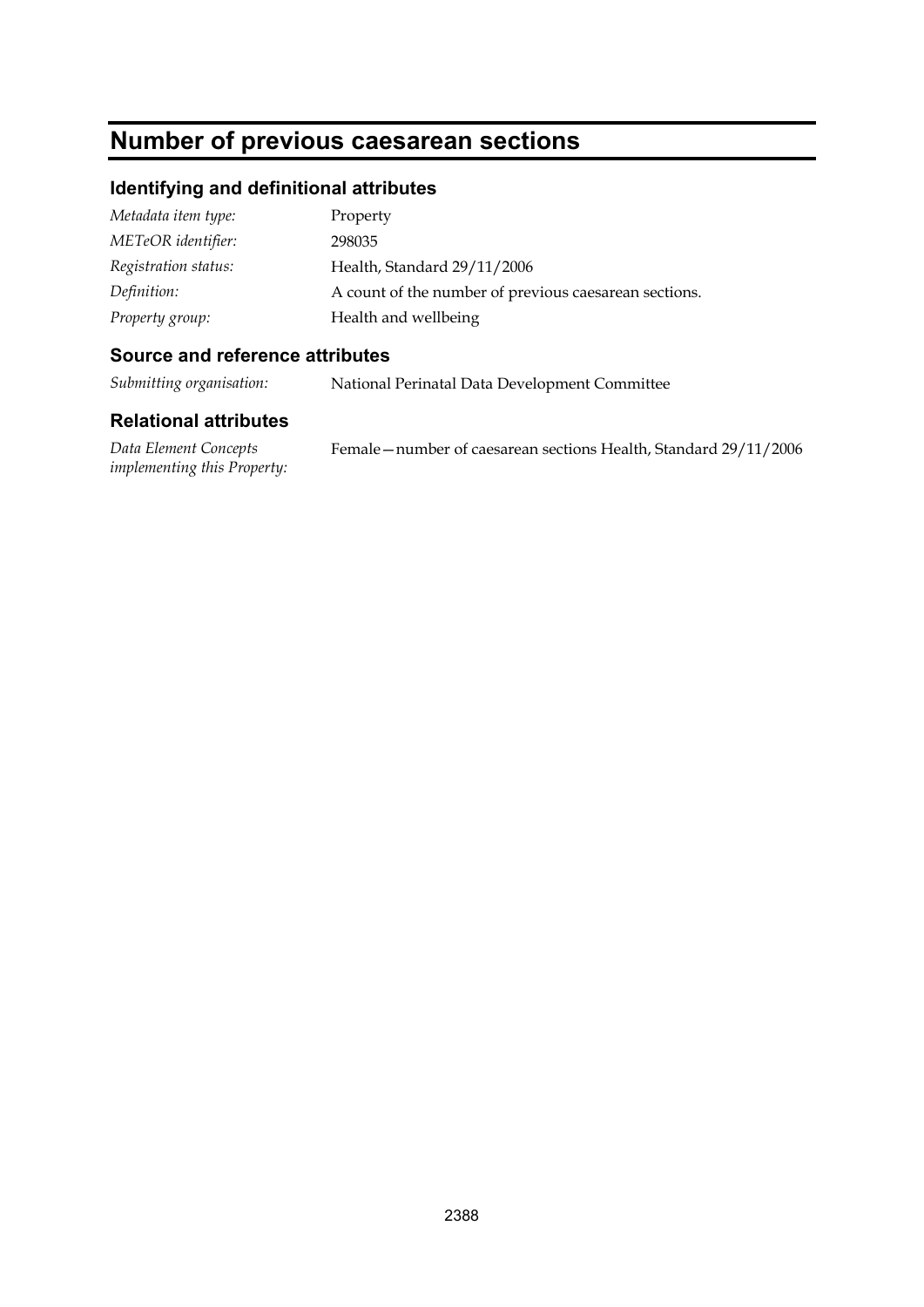### **Number of previous pregnancies**

#### **Identifying and definitional attributes**

| Metadata item type:  | Property                                                                                                                                                                         |
|----------------------|----------------------------------------------------------------------------------------------------------------------------------------------------------------------------------|
| METeOR identifier:   | 269051                                                                                                                                                                           |
| Registration status: | Health, Standard 01/03/2005                                                                                                                                                      |
| Definition:          | A count of previous pregnancies.                                                                                                                                                 |
| Context:             | Perinatal statistics:                                                                                                                                                            |
|                      | The number of previous pregnancies is an important component of<br>the woman's reproductive history. Parity may be a risk factor for<br>adverse maternal and perinatal outcomes. |
| Property group:      | Health and wellbeing                                                                                                                                                             |

#### **Collection and usage attributes**

*Guide for use:* In multiple pregnancies with more than one type of outcome, the pregnancies should be recorded in the following order:

- all live births
- stillbirth
- spontaneous abortion
- induced abortion
- ectopic pregnancy

A pregnancy resulting in multiple births should be counted as one pregnancy.

Where the outcome was one stillbirth and one live birth, count as stillbirth.

If a previous pregnancy was a hydatidiform mole, code as spontaneous or induced abortion (or rarely, ectopic pregnancy), depending on the outcome.

#### **Source and reference attributes**

*Submitting organisation:* Australian Institute of Health and Welfare

#### **Relational attributes**

*Data Element Concepts implementing this Property:*

Female—number of previous pregnancies Health, Standard 01/03/2005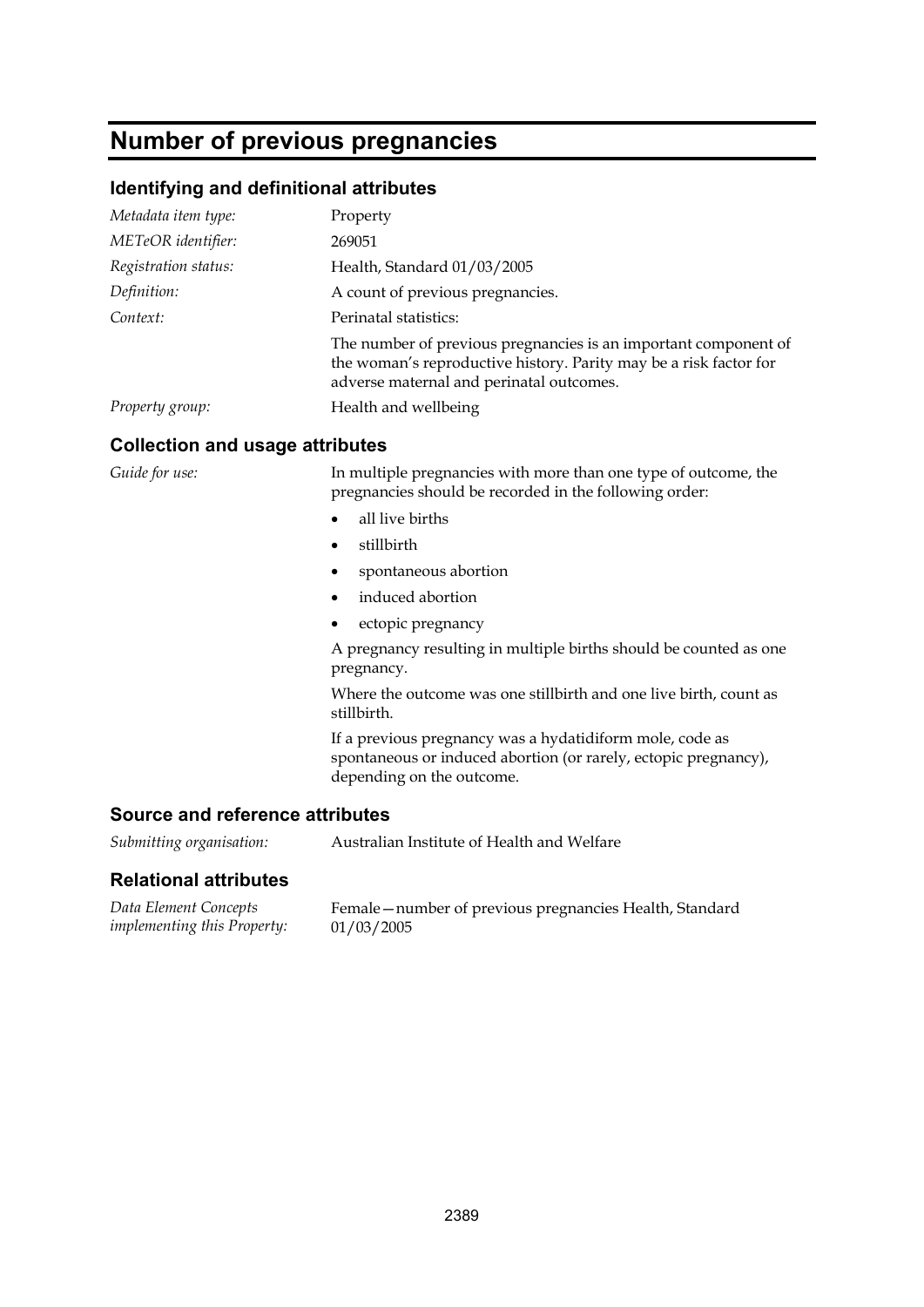## **Number of psychiatric care days**

#### **Identifying and definitional attributes**

| Metadata item type:  | Property                                                               |
|----------------------|------------------------------------------------------------------------|
| METeOR identifier:   | 269361                                                                 |
| Registration status: | Health, Standard 01/03/2005                                            |
| Definition:          | A count of days of in which specialised psychiatric care was received. |
| Property group:      | Performance indicators                                                 |

#### **Source and reference attributes**

*Submitting organisation:* Australian Institute of Health and Welfare

#### **Relational attributes**

*Data Element Concepts implementing this Property:*

Episode of care—number of psychiatric care days Health, Standard  $01/03/2005$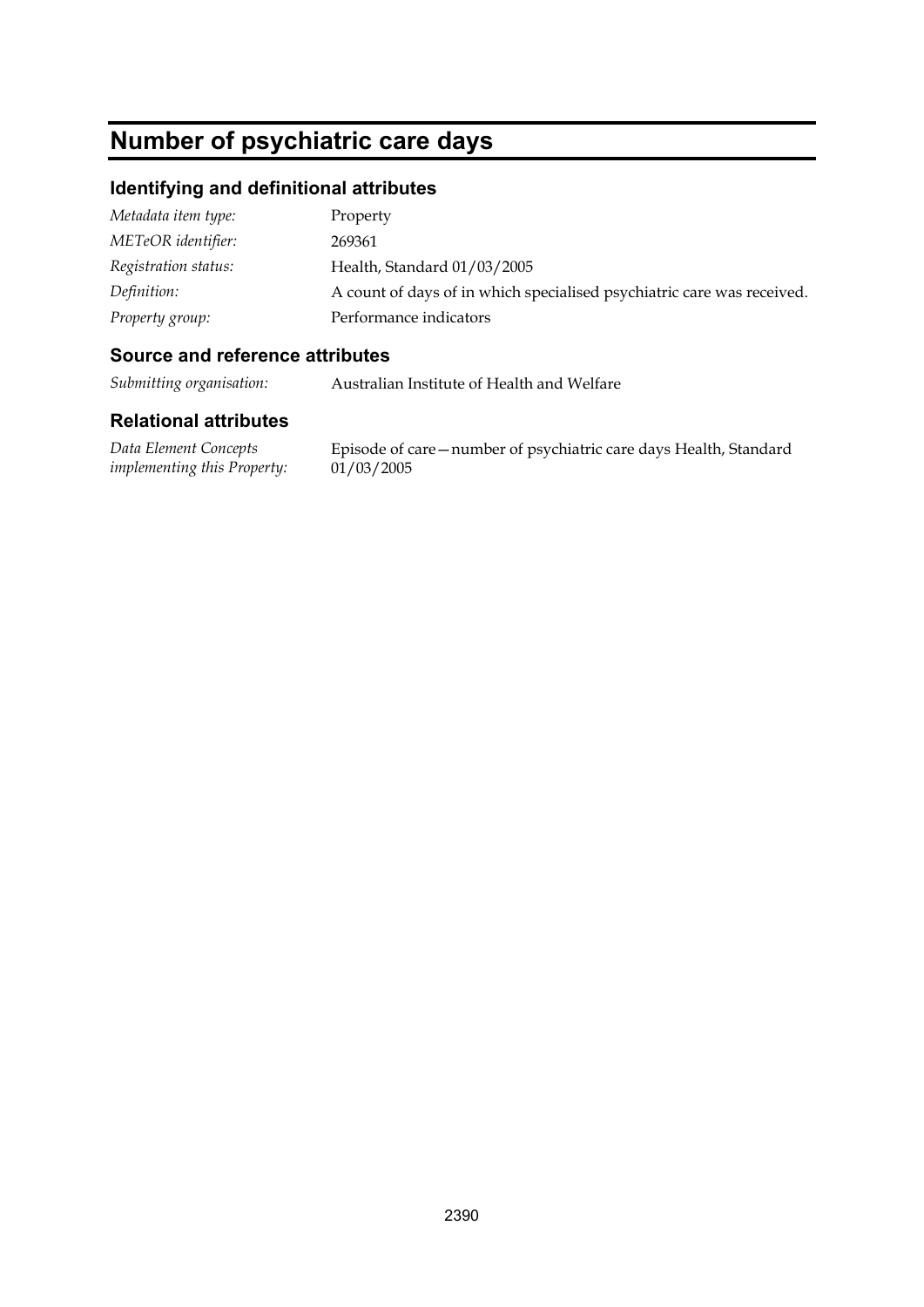## **Number of psychiatric outpatient clinic/day program attendances**

### **Identifying and definitional attributes**

| Metadata item type:  | Property                                                                                       |
|----------------------|------------------------------------------------------------------------------------------------|
| METeOR identifier:   | 269353                                                                                         |
| Registration status: | Health, Standard 01/03/2005                                                                    |
| Definition:          | A count of the days on which a psychiatric outpatient clinic or a day<br>program was attended. |
| Property group:      | Service provision event                                                                        |

### **Source and reference attributes**

| Submitting organisation: | Australian Institute of Health and Welfare |
|--------------------------|--------------------------------------------|
|--------------------------|--------------------------------------------|

| Data Element Concepts              | Patient-number of psychiatric outpatient clinic/day program |
|------------------------------------|-------------------------------------------------------------|
| <i>implementing this Property:</i> | attendances Health, Standard 01/03/2005                     |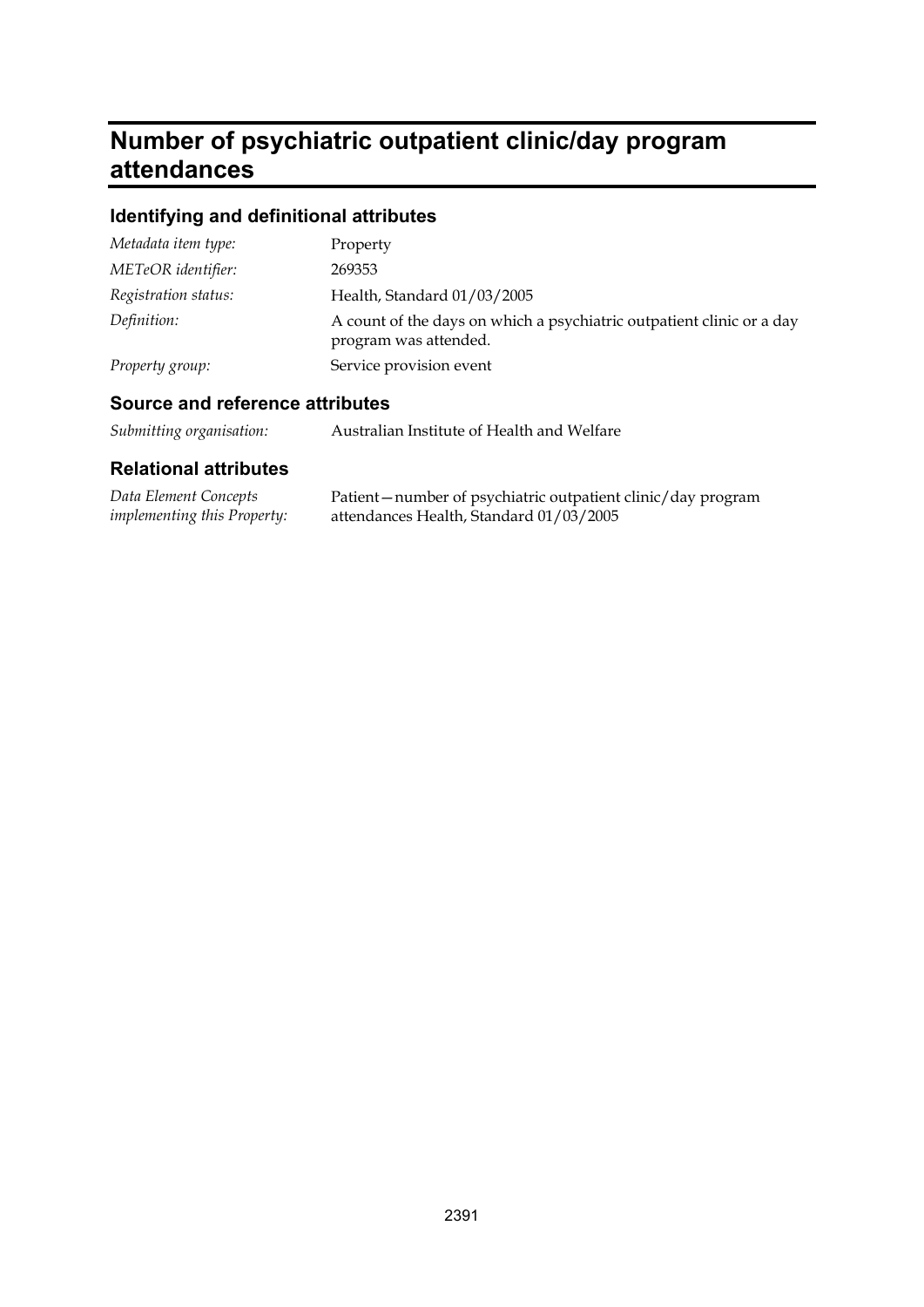# **Number of qualified days**

### **Identifying and definitional attributes**

| Metadata item type:  | Property                                                                                                                        |
|----------------------|---------------------------------------------------------------------------------------------------------------------------------|
| METeOR identifier:   | 269081                                                                                                                          |
| Registration status: | Health, Standard 01/03/2005                                                                                                     |
| Definition:          | A count of the days within an episode of admitted patient care that<br>are designated as having a newborn qualification status. |
| Property group:      | Performance indicators                                                                                                          |

#### **Source and reference attributes**

*Submitting organisation:* Australian Institute of Health and Welfare

| Data Element Concepts              | Episode of admitted patient care (newborn) – number of qualified |
|------------------------------------|------------------------------------------------------------------|
| <i>implementing this Property:</i> | days Health, Standard 01/03/2005                                 |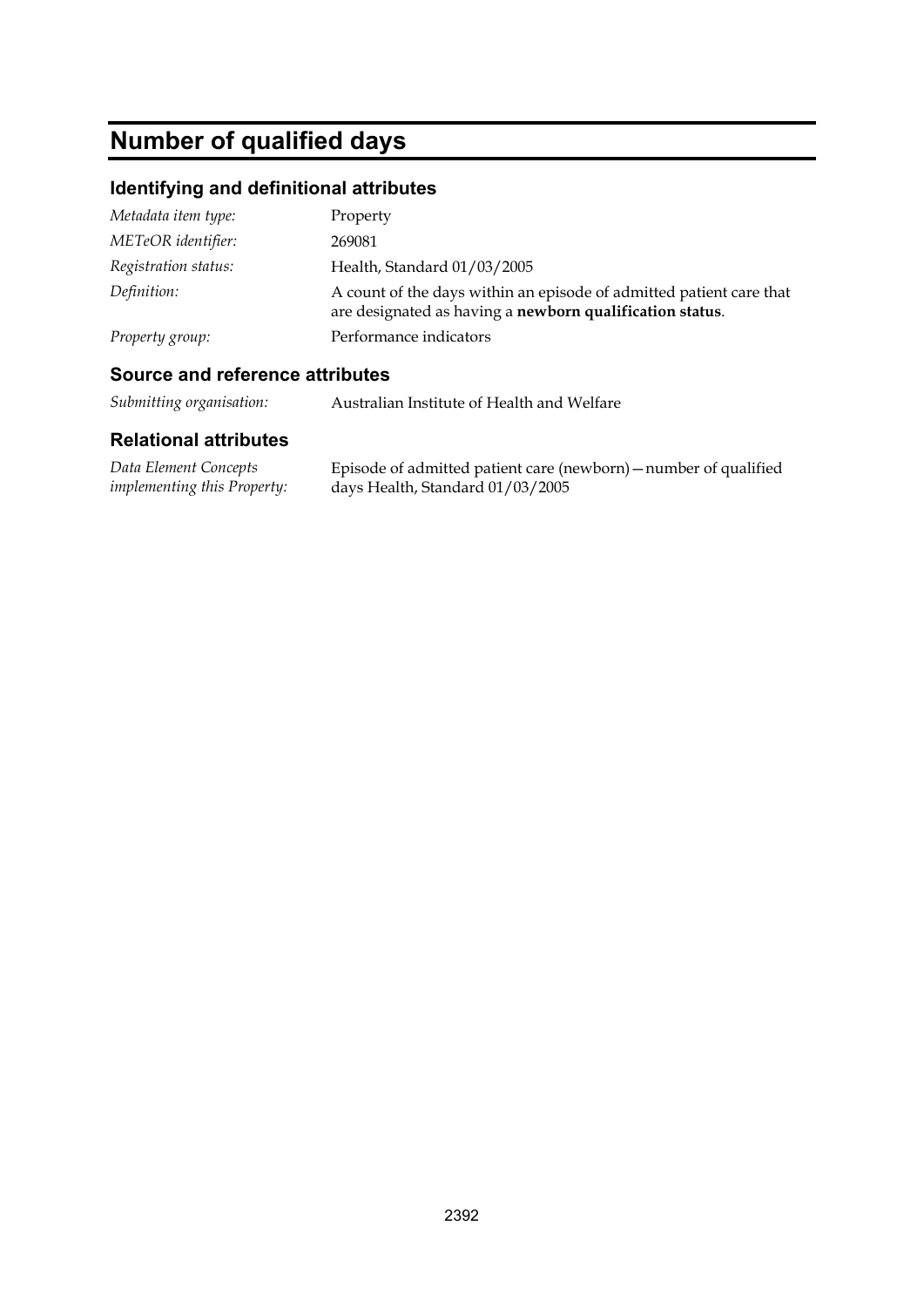# **Number of regional lymph nodes examined**

### **Identifying and definitional attributes**

| Metadata item type:  | Property                                                                                                                                                          |
|----------------------|-------------------------------------------------------------------------------------------------------------------------------------------------------------------|
| METeOR identifier:   | 289159                                                                                                                                                            |
| Registration status: | Health, Standard 04/06/2004                                                                                                                                       |
| Definition:          | The total number of regional lymph nodes examined by a pathologist.<br>A regional lymph node is a lymph node that drains lymph from the<br>region around a tumor. |
| Property group:      | Service provision event                                                                                                                                           |

### **Source and reference attributes**

| Submitting organisation: | Australian Institute of Health and Welfare |
|--------------------------|--------------------------------------------|
|--------------------------|--------------------------------------------|

| Data Element Concepts              | Person with cancer – number of regional lymph nodes examined |
|------------------------------------|--------------------------------------------------------------|
| <i>implementing this Property:</i> | Health, Standard 04/06/2004                                  |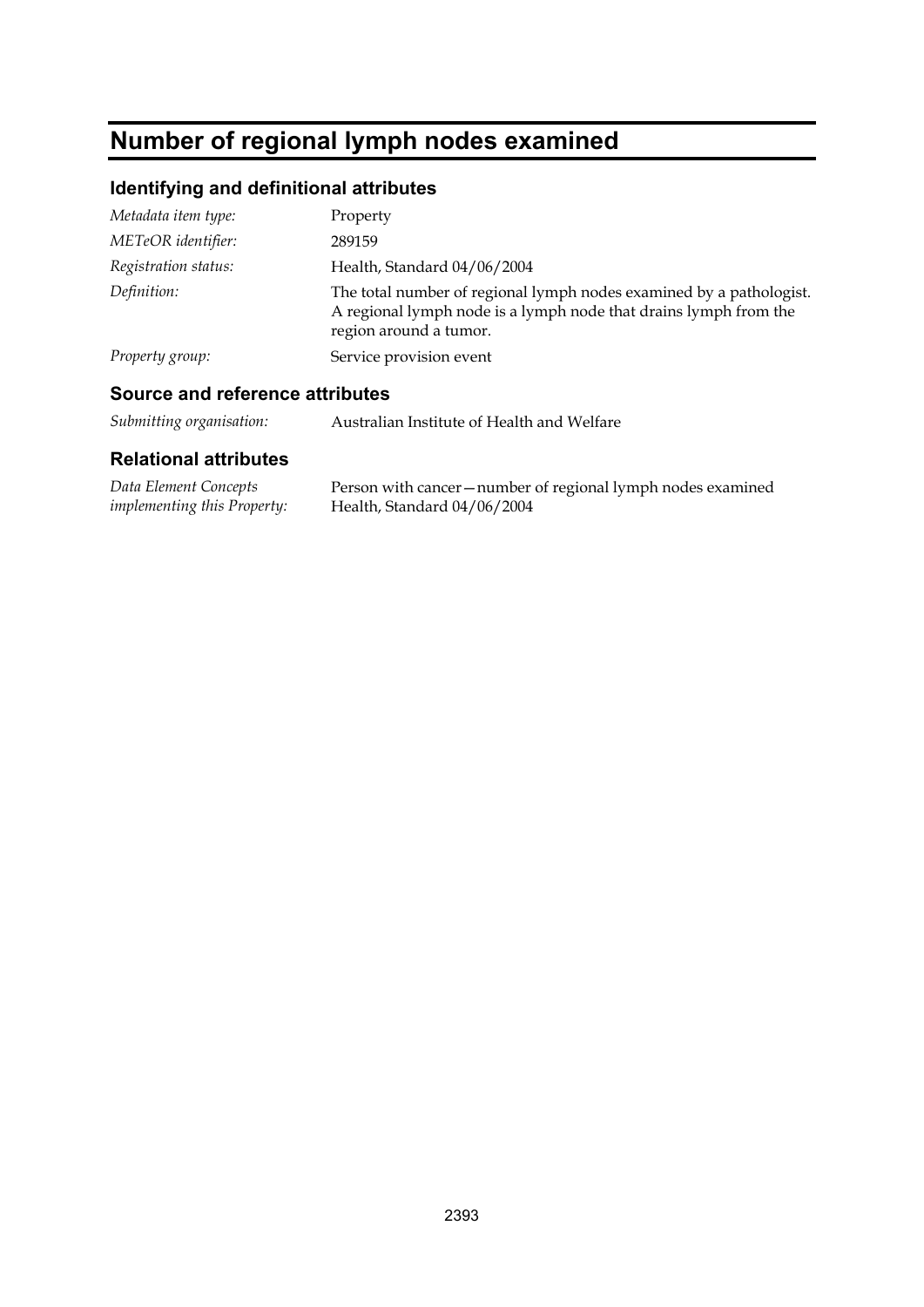# **Number of sentinel lymph nodes examined**

### **Identifying and definitional attributes**

| Property                                                                                                                                                                               |
|----------------------------------------------------------------------------------------------------------------------------------------------------------------------------------------|
| 370554                                                                                                                                                                                 |
| Health, Standard 06/03/2009                                                                                                                                                            |
| The total number of sentinel lymph nodes examined by the<br>pathologist. A sentinel lymph node is the first lymph node to which<br>cancer is likely to spread from the primary tumour. |
| Health and wellbeing                                                                                                                                                                   |
|                                                                                                                                                                                        |

### **Source and reference attributes**

| Reference documents: | National Cancer Institute, U.S National Institutes of Health |
|----------------------|--------------------------------------------------------------|
|                      | http://www.cancer.gov/Templates/db_alpha.aspx?CdrID=45876    |

| Data Element Concepts              | Person with cancer – number of sentinel lymph nodes examined |
|------------------------------------|--------------------------------------------------------------|
| <i>implementing this Property:</i> | Health, Standard 06/03/2009                                  |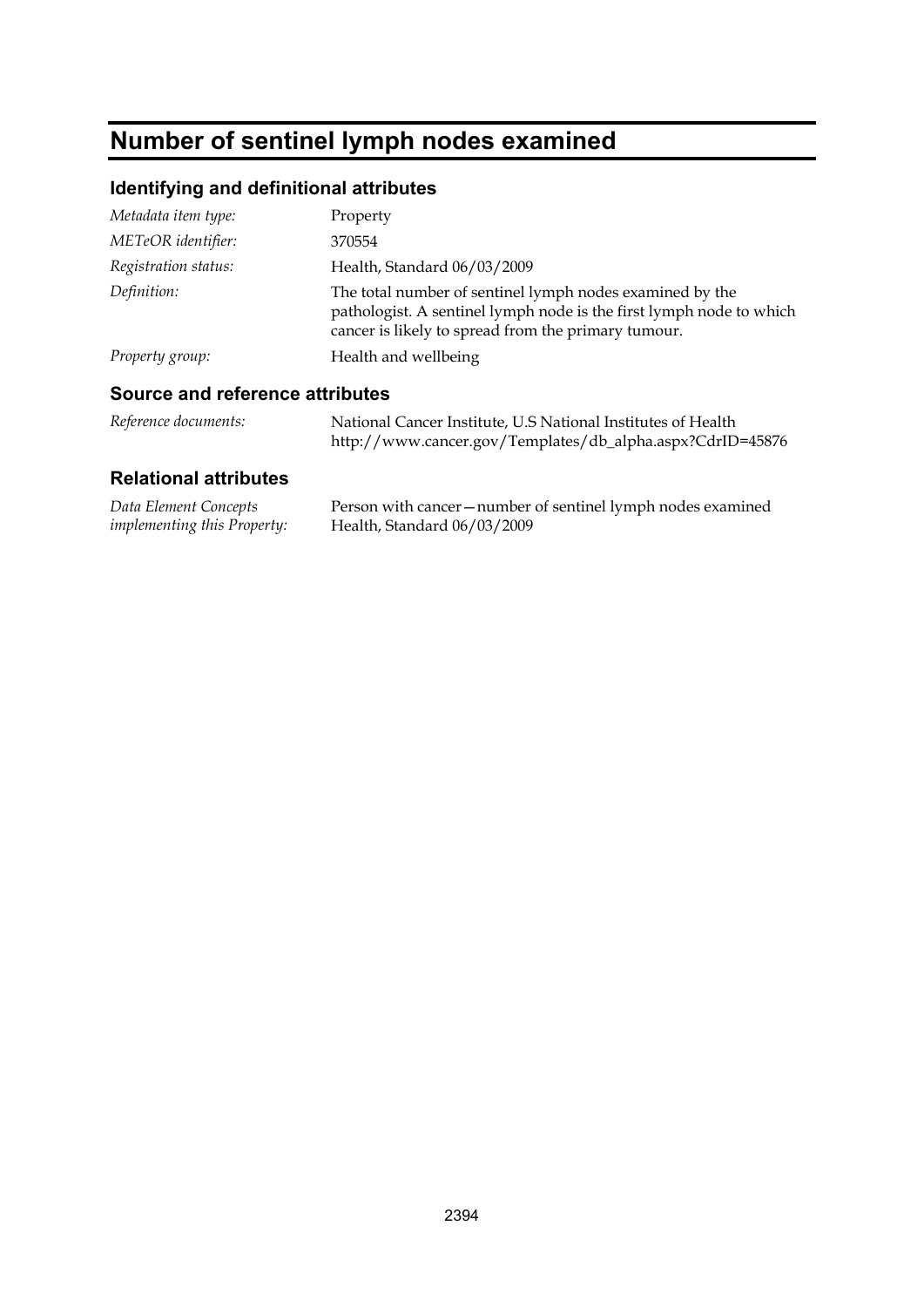# **Number of separations**

#### **Identifying and definitional attributes**

| Metadata item type:  | Property                    |
|----------------------|-----------------------------|
| METeOR identifier:   | 269336                      |
| Registration status: | Health, Standard 01/03/2005 |
| Definition:          | A count of separations.     |
| Property group:      | Performance indicators      |

#### **Source and reference attributes**

*Submitting organisation:* Australian Institute of Health and Welfare

#### **Relational attributes**

*Data Element Concepts implementing this Property:* Establishment—number of separations Health, Standard 01/03/2005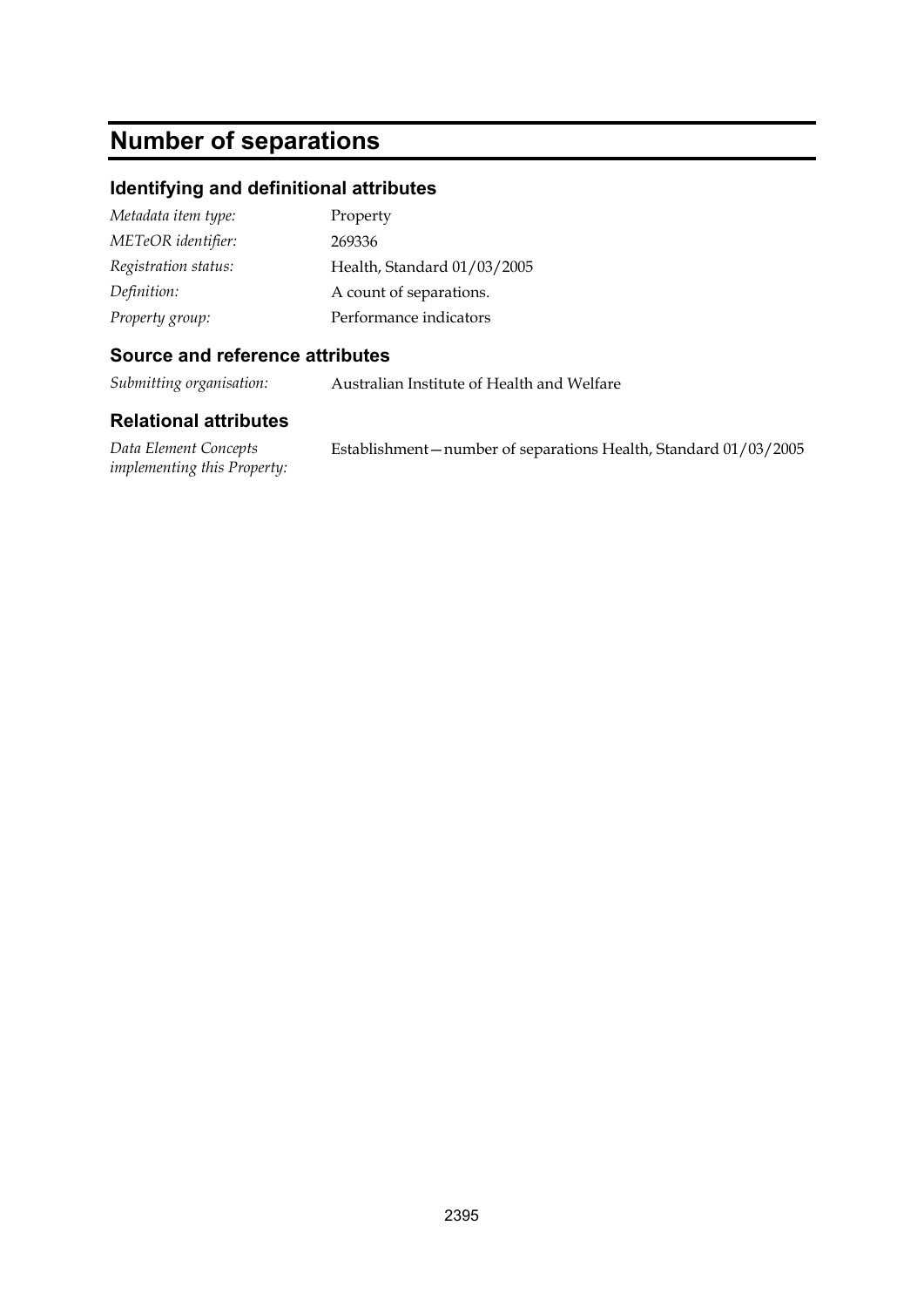# **Number of service contact dates**

#### **Identifying and definitional attributes**

| Metadata item type:  | Property                                                  |
|----------------------|-----------------------------------------------------------|
| METeOR identifier:   | 269340                                                    |
| Registration status: | Health, Standard 01/03/2005                               |
| Definition:          | A count of the dates on which there is a service contact. |
| Property group:      | Performance indicators                                    |

#### **Source and reference attributes**

*Submitting organisation:* Australian Institute of Health and Welfare

#### **Relational attributes**

*Data Element Concepts implementing this Property:*

Person—number of service contact dates Health, Standard 01/03/2005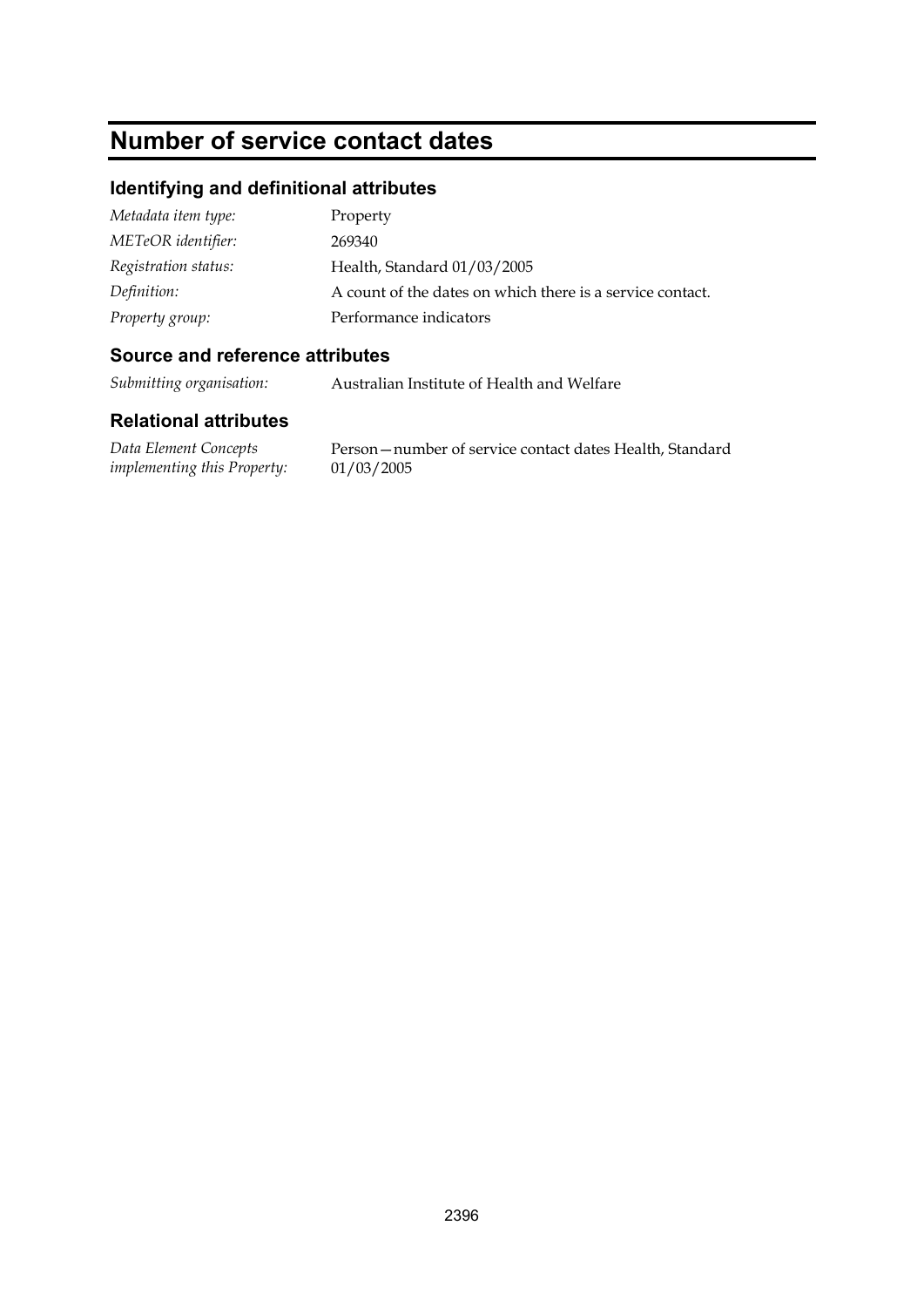# **Number of service contacts**

## **Identifying and definitional attributes**

| Metadata item type:  | Property                                                                           |
|----------------------|------------------------------------------------------------------------------------|
| METeOR identifier:   | 269134                                                                             |
| Registration status: | Health, Standard 01/03/2005                                                        |
| Definition:          | A count of service contacts between a service recipient and a service<br>provider. |
| Property group:      | Performance indicators                                                             |

### **Source and reference attributes**

*Submitting organisation:* Australian Institute of Health and Welfare

| Data Element Concepts              | Episode of treatment for alcohol and other drugs – number of service |
|------------------------------------|----------------------------------------------------------------------|
| <i>implementing this Property:</i> | contacts Health, Standard 01/03/2005                                 |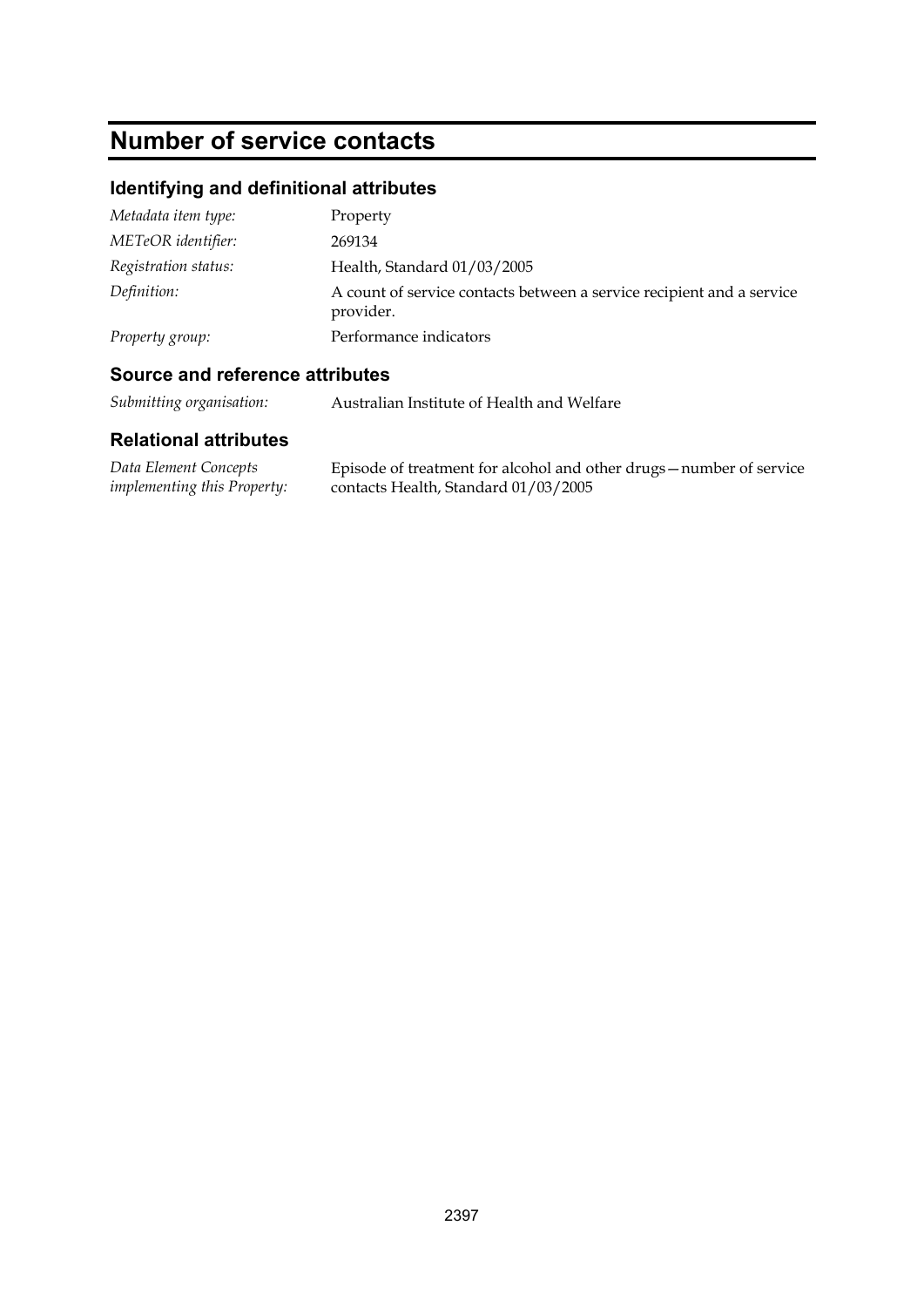# **Number of supported public housing places**

## **Identifying and definitional attributes**

| Metadata item type:  | Property                                                                                                                                                               |
|----------------------|------------------------------------------------------------------------------------------------------------------------------------------------------------------------|
| METeOR identifier:   | 378052                                                                                                                                                                 |
| Registration status: | Health, Standard 02/12/2009                                                                                                                                            |
| Definition:          | The number of places in public housing supported by specialised<br>mental health services, targeted to people affected by mental<br>illness or psychiatric disability. |
| Context:             | People affected by mental illness or psychiatric disability.                                                                                                           |
| Property group:      | Service provision event                                                                                                                                                |

### **Source and reference attributes**

| Australian Institute of Health and Welfare                                                                   |
|--------------------------------------------------------------------------------------------------------------|
|                                                                                                              |
| Supersedes Supported public housing places Health, Standard<br>08/12/2004                                    |
| Specialised mental health service - number of supported public<br>housing places Health, Standard 02/12/2009 |
|                                                                                                              |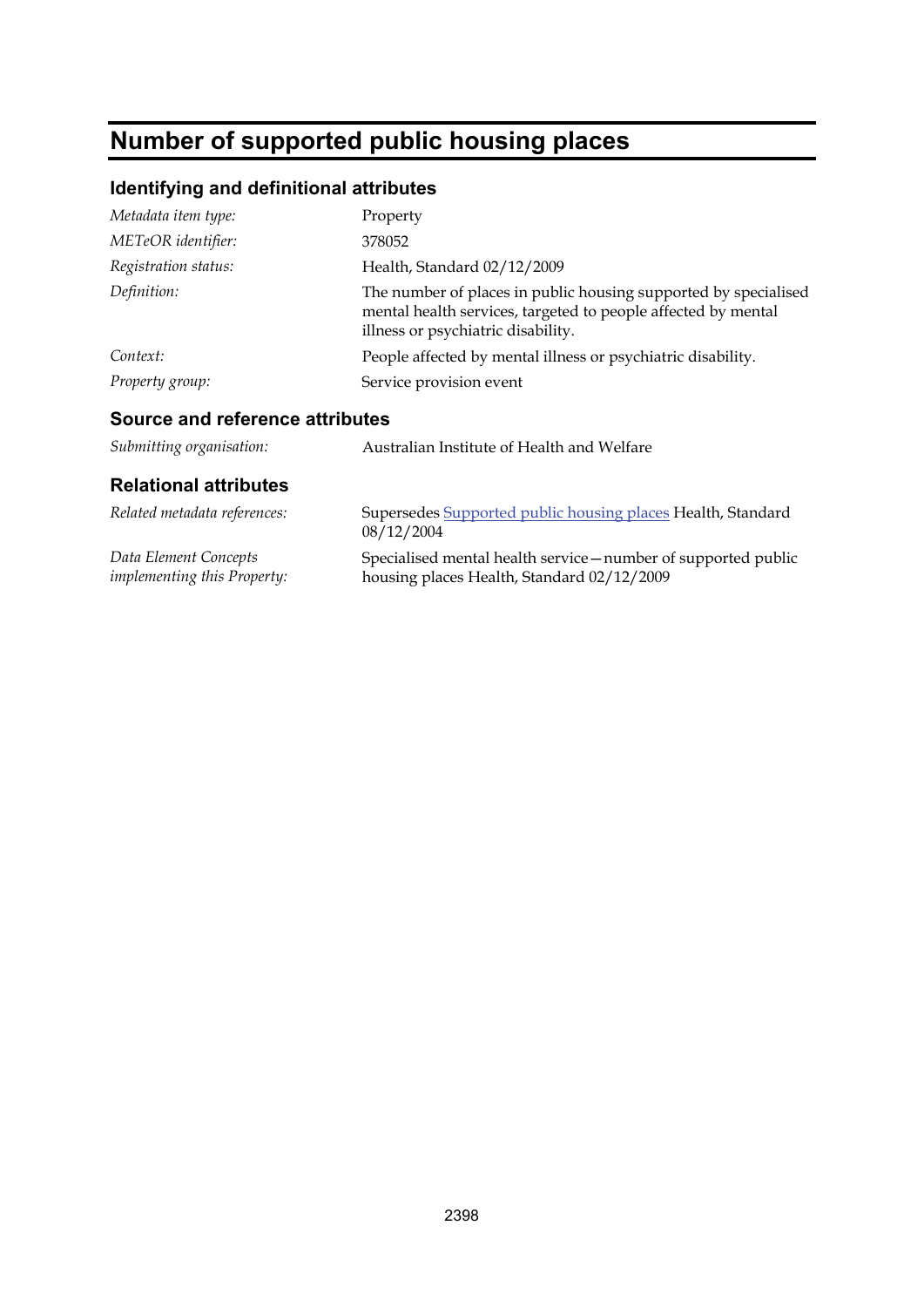# **Nursing diagnosis**

#### **Identifying and definitional attributes**

| Metadata item type:  | Property                                                                |
|----------------------|-------------------------------------------------------------------------|
| METeOR identifier:   | 269198                                                                  |
| Registration status: | Health, Standard 01/03/2005                                             |
| Definition:          | The nursing diagnosis most related to the reason for <b>admission</b> . |
| Property group:      | Service provision event                                                 |

#### **Source and reference attributes**

*Submitting organisation:* Australian Institute of Health and Welfare

#### **Relational attributes**

*Data Element Concepts implementing this Property:*

Episode of care—nursing diagnosis Health, Standard 01/03/2005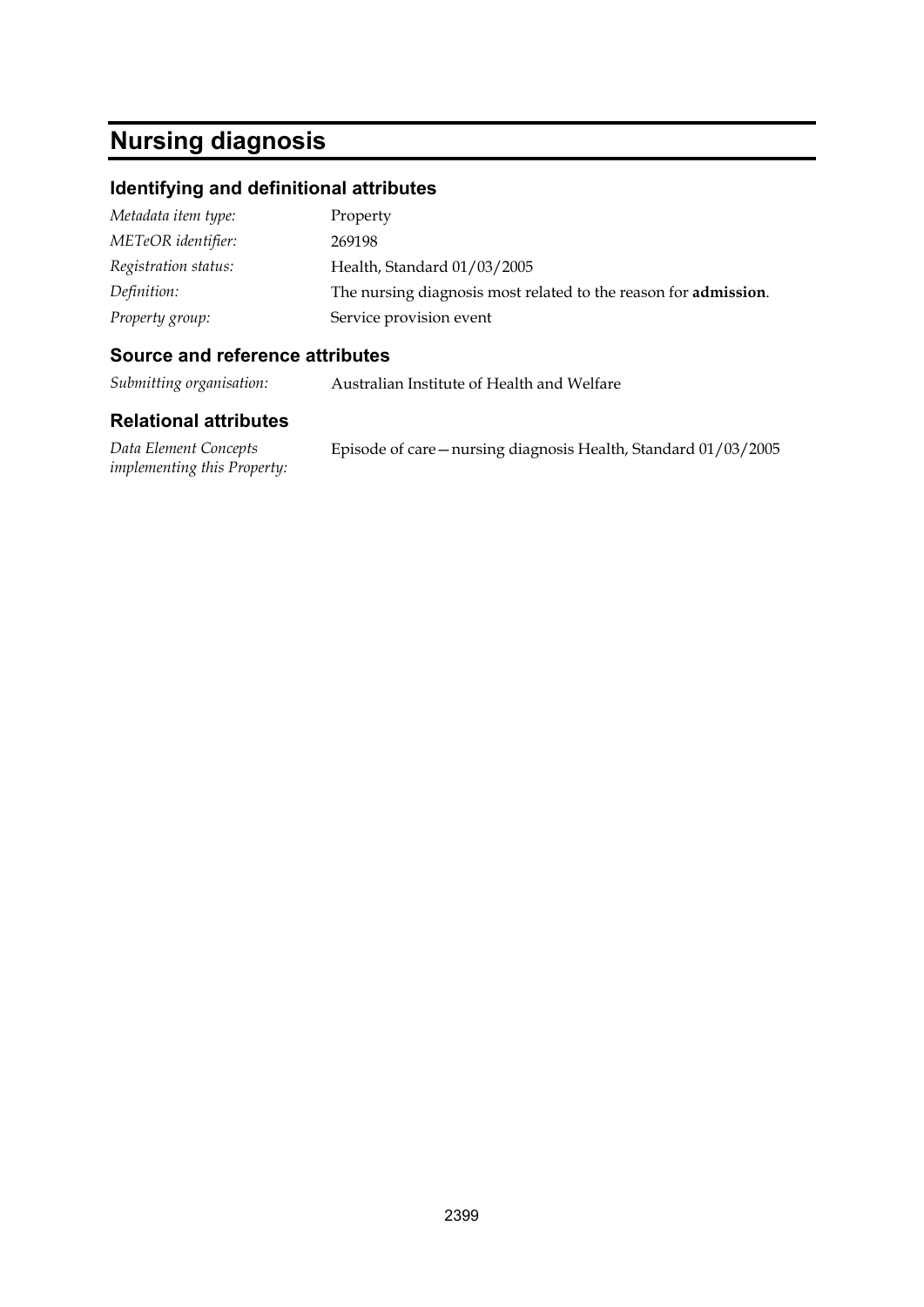# **Nursing intervention**

## **Identifying and definitional attributes**

| Metadata item type:  | Property                                                                                                                     |
|----------------------|------------------------------------------------------------------------------------------------------------------------------|
| METeOR identifier:   | 269201                                                                                                                       |
| Registration status: | Health, Standard 01/03/2005                                                                                                  |
| Definition:          | An action undertaken by a nurse in order to relieve or alter a person's<br>responses to actual or potential health problems. |
| Property group:      | Service provision event                                                                                                      |

### **Source and reference attributes**

*Submitting organisation:* Australian Institute of Health and Welfare

| Data Element Concepts              | Community nursing service episode - nursing intervention Health, |
|------------------------------------|------------------------------------------------------------------|
| <i>implementing this Property:</i> | Standard 01/03/2005                                              |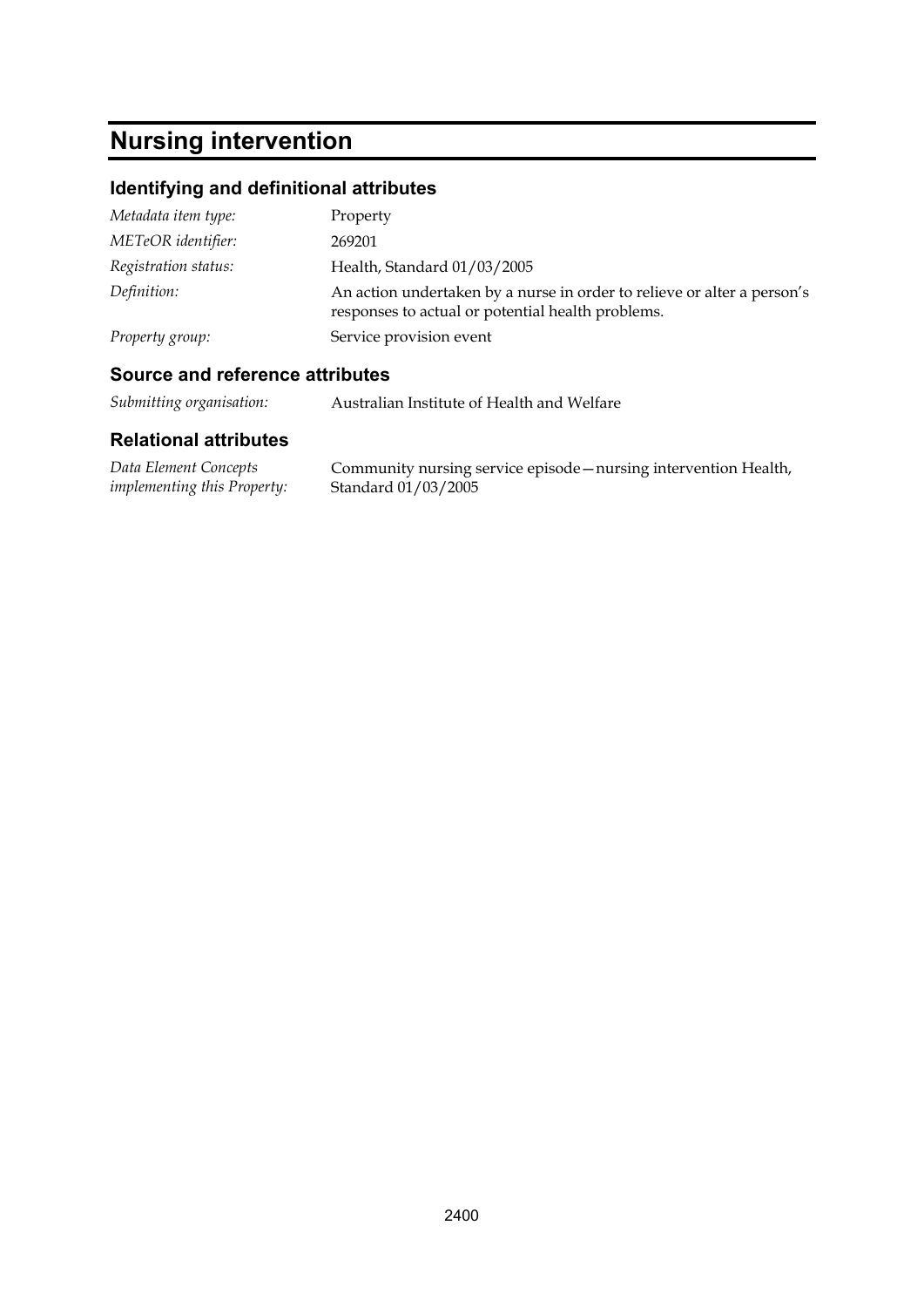# **Occupation**

## **Identifying and definitional attributes**

| Metadata item type:  | Property                                                                                                          |
|----------------------|-------------------------------------------------------------------------------------------------------------------|
| METeOR identifier:   | 269099                                                                                                            |
| Registration status: | Health, Standard 01/03/2005<br>Community services, Standard 01/03/2005<br>Housing assistance, Standard 22/10/2005 |
| Definition:          | A descriptor of the class of job based on similarities in the tasks<br>undertaken.                                |
| Property group:      | Labour characteristics                                                                                            |

#### **Source and reference attributes**

| Submitting organisation: | Australian Institute of Health and Welfare |
|--------------------------|--------------------------------------------|
|--------------------------|--------------------------------------------|

| Health professional - occupation Health, Standard 01/03/2005                                                                                     |
|--------------------------------------------------------------------------------------------------------------------------------------------------|
| Individual service provider – occupation (self-identified) Health,<br>Standard 04/05/2005<br>Community services, Standard 30/09/2005             |
| Person-occupation (main) Health, Superseded 04/07/2007<br>Community services, Superseded 27/03/2007<br>Housing assistance, Superseded 10/08/2007 |
| Person-occupation (main) Health, Standard 04/07/2007<br>Community services, Standard 27/03/2007<br>Housing assistance, Standard 10/08/2007       |
|                                                                                                                                                  |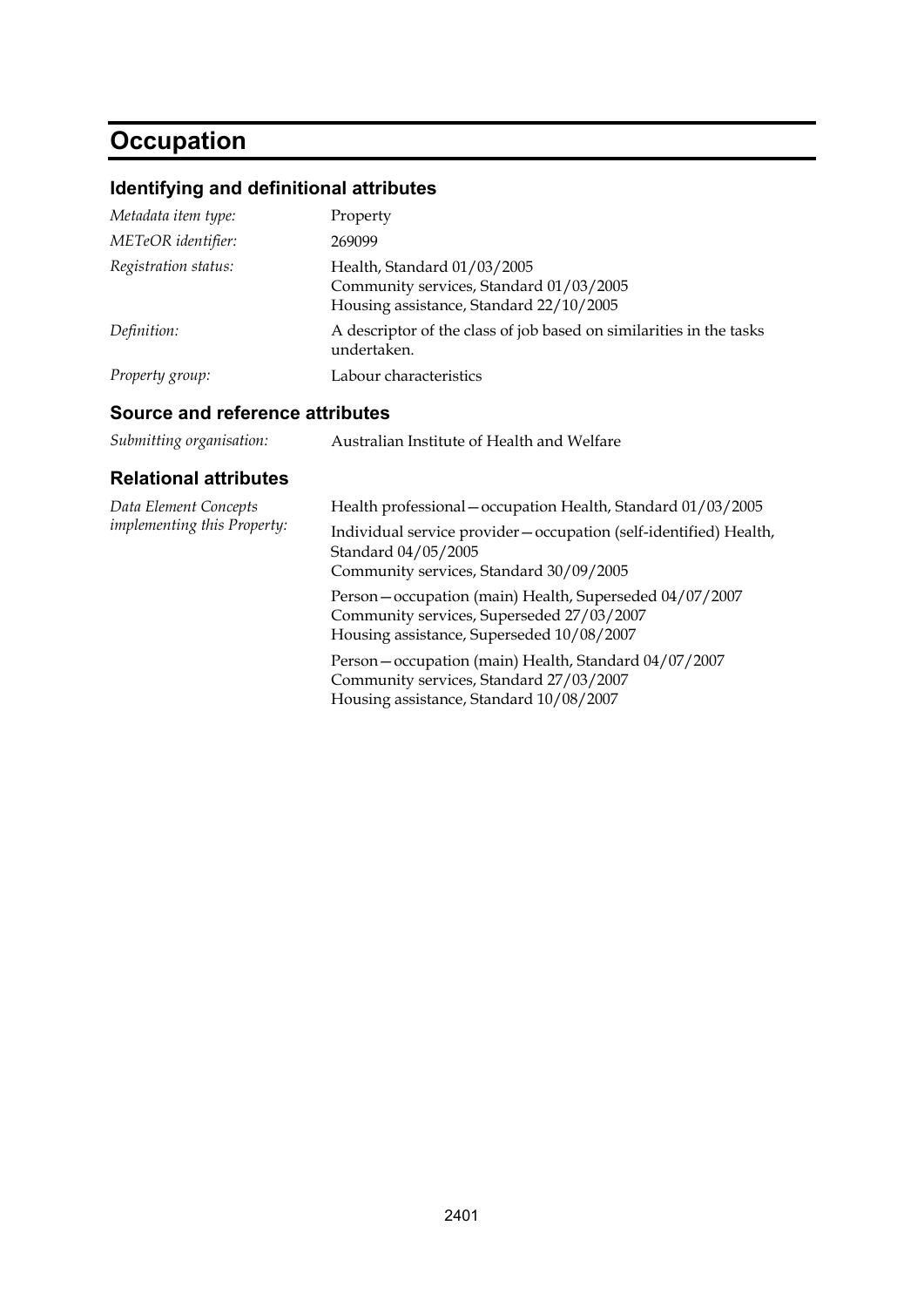# **Occupation end date**

## **Identifying and definitional attributes**

| Metadata item type:  | Property                                                                          |
|----------------------|-----------------------------------------------------------------------------------|
| METeOR identifier:   | 289049                                                                            |
| Registration status: | Health, Standard 04/05/2005<br>Community services, Standard 30/09/2005            |
| Definition:          | When the class of job based on similarities in the tasks undertaken<br>concludes. |
| Property group:      | Labour characteristics                                                            |

### **Source and reference attributes**

| Submitting organisation: | Australian Institute of Health and Welfare |
|--------------------------|--------------------------------------------|
|--------------------------|--------------------------------------------|

| Data Element Concepts              | Individual service provider – occupation end date Health, Standard |
|------------------------------------|--------------------------------------------------------------------|
| <i>implementing this Property:</i> | 04/05/2005                                                         |
|                                    | Community services, Standard 30/09/2005                            |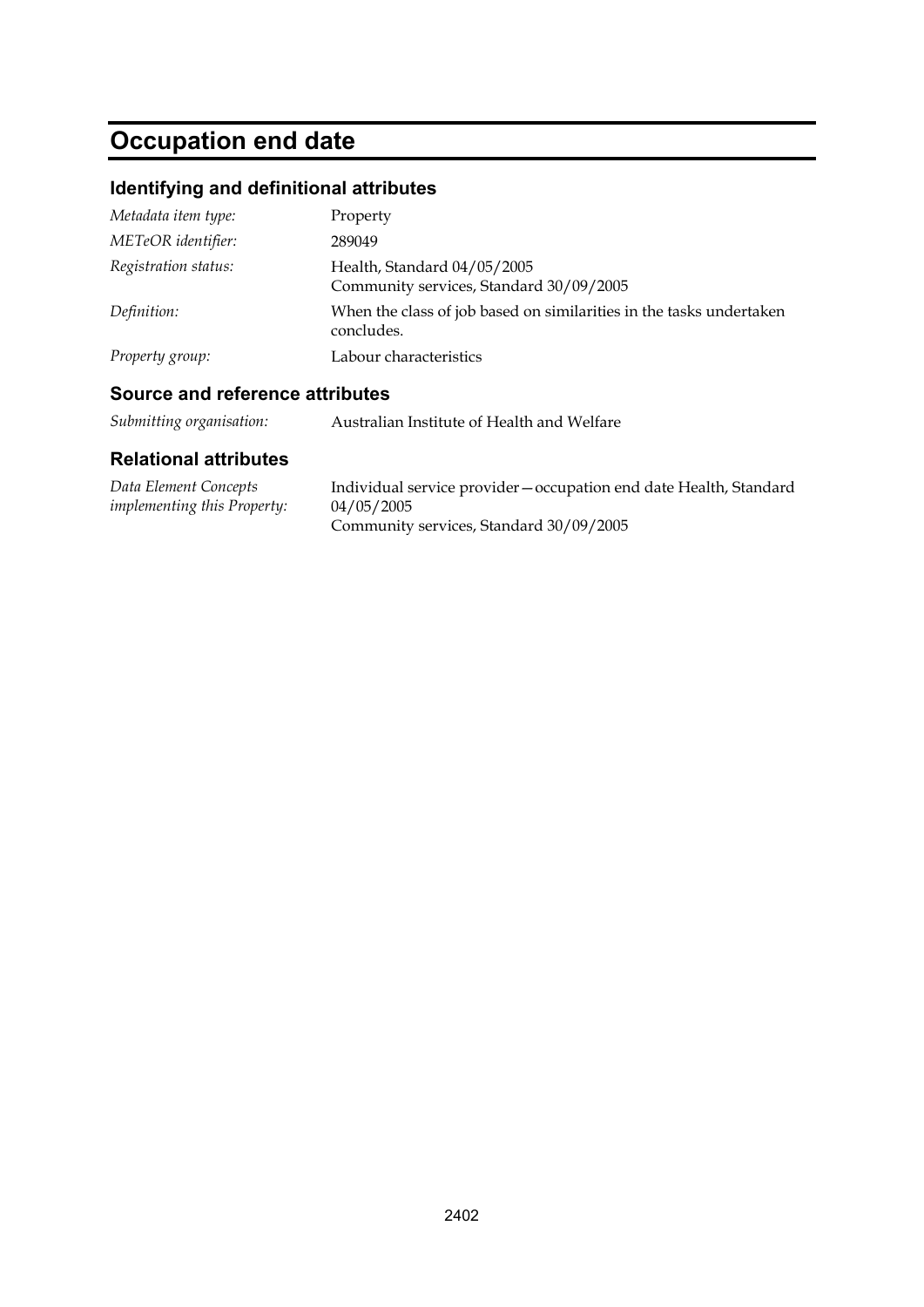# **Occupation start date**

## **Identifying and definitional attributes**

| Metadata item type:  | Property                                                                          |
|----------------------|-----------------------------------------------------------------------------------|
| METeOR identifier:   | 289055                                                                            |
| Registration status: | Health, Standard 04/05/2005<br>Community services, Standard 30/09/2005            |
| Definition:          | When the class of job based on similarities in the tasks undertaken<br>commences. |
| Property group:      | Labour characteristics                                                            |

### **Source and reference attributes**

| Submitting organisation:<br>Australian Institute of Health and Welfare |
|------------------------------------------------------------------------|
|------------------------------------------------------------------------|

| Data Element Concepts              | Individual service provider – occupation start date Health, Standard |
|------------------------------------|----------------------------------------------------------------------|
| <i>implementing this Property:</i> | 04/05/2005                                                           |
|                                    | Community services, Standard 30/09/2005                              |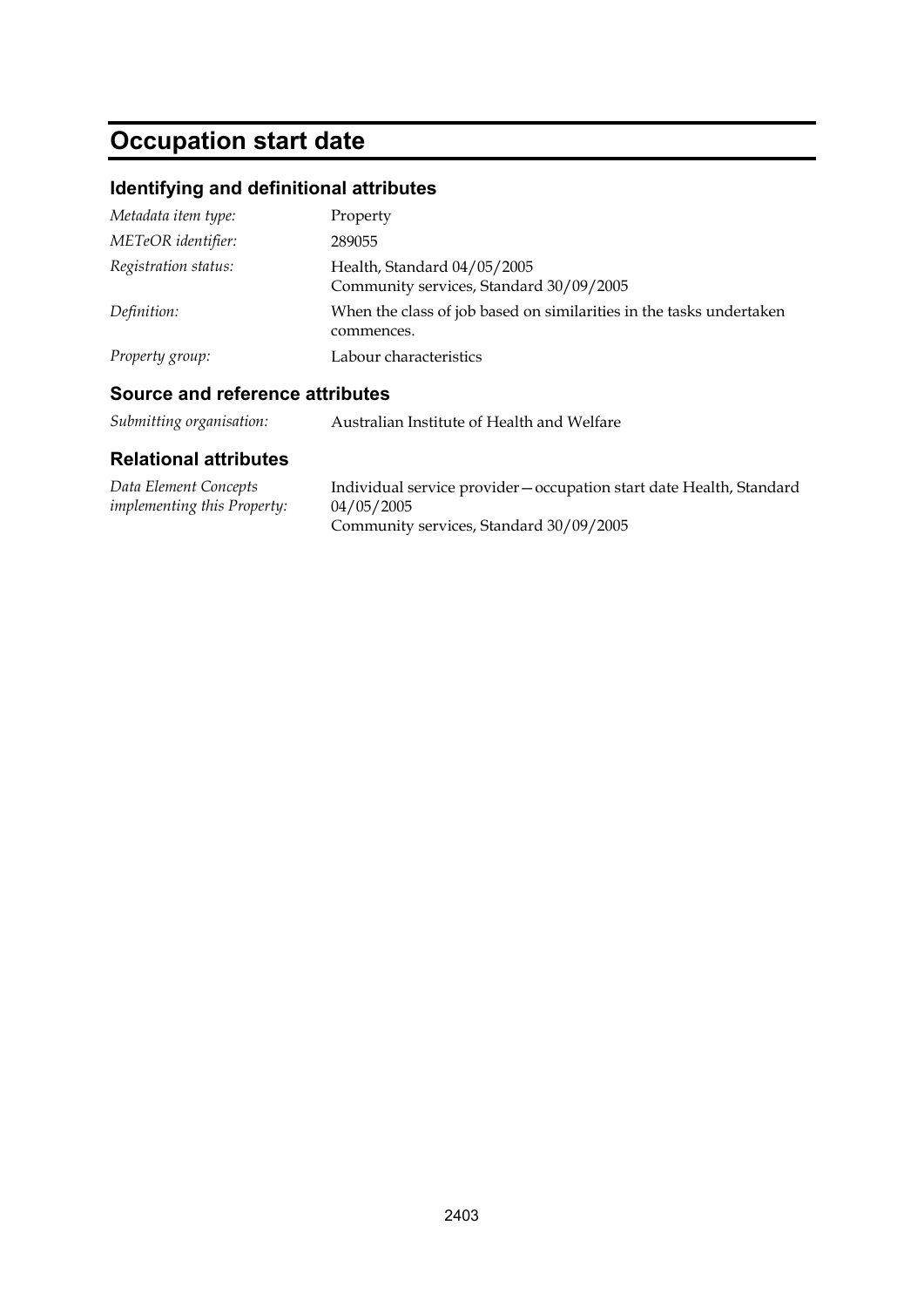## **Oestrogen receptor assay result**

## **Identifying and definitional attributes**

| Metadata item type:  | Property                                                                                                                                                                                                                                                                                  |
|----------------------|-------------------------------------------------------------------------------------------------------------------------------------------------------------------------------------------------------------------------------------------------------------------------------------------|
| METeOR identifier:   | 291318                                                                                                                                                                                                                                                                                    |
| Registration status: | Health, Standard 04/06/2004                                                                                                                                                                                                                                                               |
| Definition:          | The results of an oestrogen receptor test. The test is used to find out if<br>cancer cells have oestrogen receptors (proteins to which oestrogen<br>will bind). If the cells have oestrogen receptors, they may need<br>oestrogen to grow, and this may affect how the cancer is treated. |
| Property group:      | Health and wellbeing                                                                                                                                                                                                                                                                      |

### **Source and reference attributes**

| Submitting organisation: | Australian Institute of Health and Welfare |
|--------------------------|--------------------------------------------|
|--------------------------|--------------------------------------------|

| Data Element Concepts              | Person with cancer-oestrogen receptor assay result Health, Standard |
|------------------------------------|---------------------------------------------------------------------|
| <i>implementing this Property:</i> | 04/06/2004                                                          |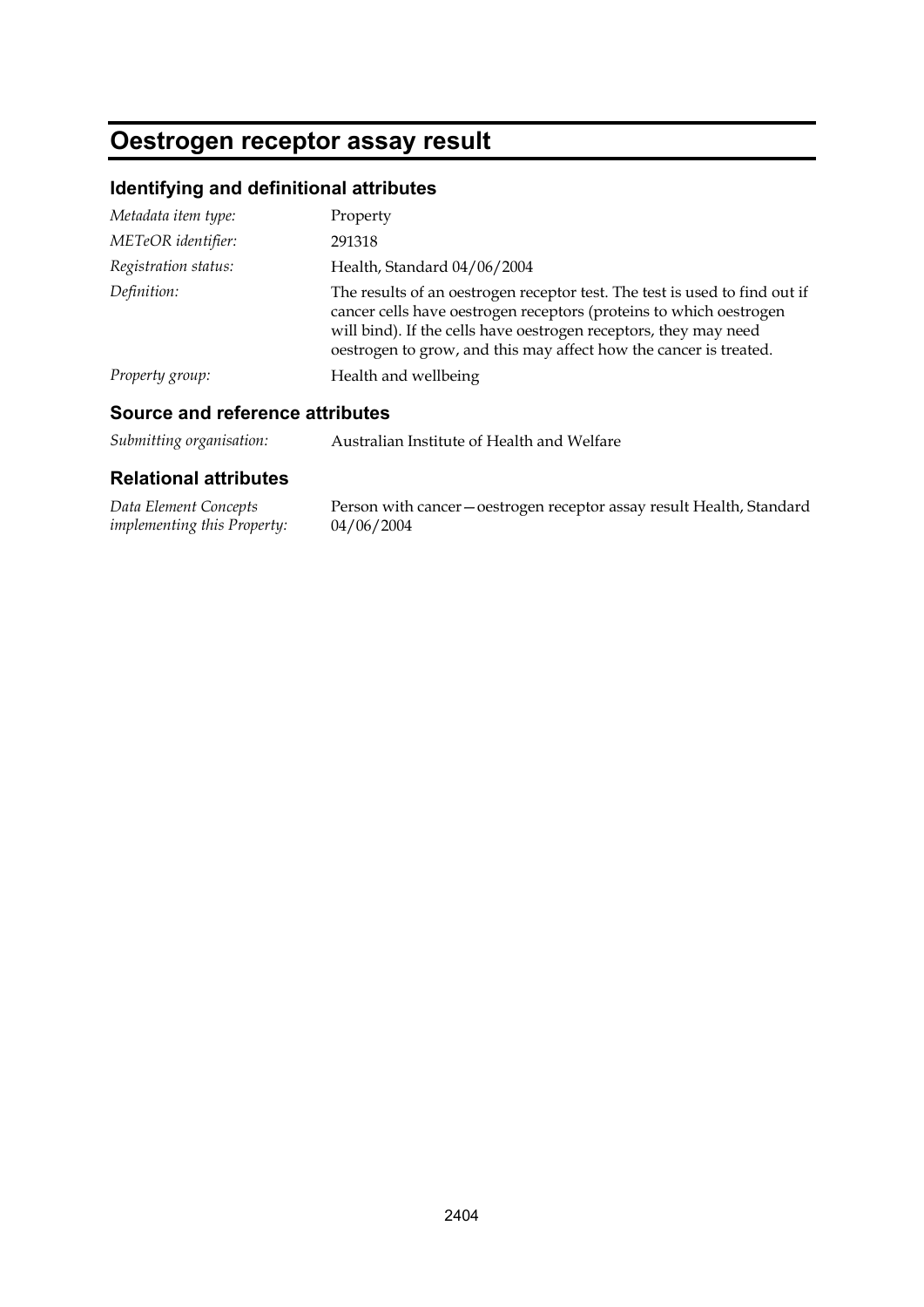## **Operating theatre time**

#### **Identifying and definitional attributes**

| Metadata item type:  | Property                                          |
|----------------------|---------------------------------------------------|
| METeOR identifier:   | 269294                                            |
| Registration status: | Health, Standard 01/03/2005                       |
| Definition:          | The length of time spent in an operating theatre. |
| Property group:      | Service provision event                           |

#### **Source and reference attributes**

*Submitting organisation:* Australian Institute of Health and Welfare

#### **Relational attributes**

*Data Element Concepts implementing this Property:*

Admitted patient hospital stay—operating theatre time Health, Standard 01/03/2005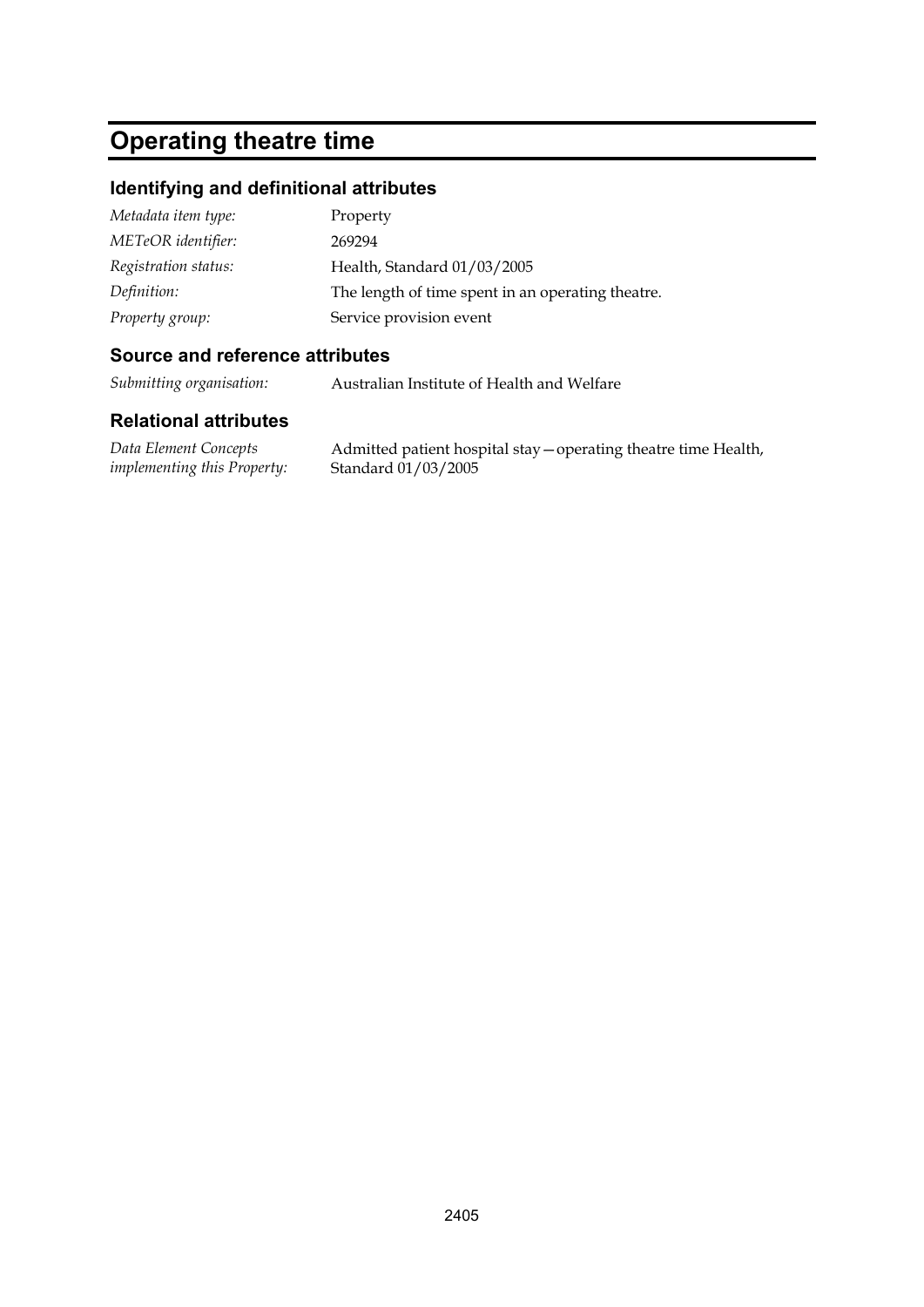# **Ophthalmological assessment outcome**

#### **Identifying and definitional attributes**

| Metadata item type:  | Property                                                |
|----------------------|---------------------------------------------------------|
| METeOR identifier:   | 269301                                                  |
| Registration status: | Health, Standard 01/03/2005                             |
| Definition:          | An indicator of a person's ophthalmological assessment. |
| Property group:      | Service provision event                                 |

#### **Source and reference attributes**

*Submitting organisation:* Australian Institute of Health and Welfare

#### **Relational attributes**

*Data Element Concepts implementing this Property:*

Person—ophthalmological assessment outcome Health, Standard 01/03/2005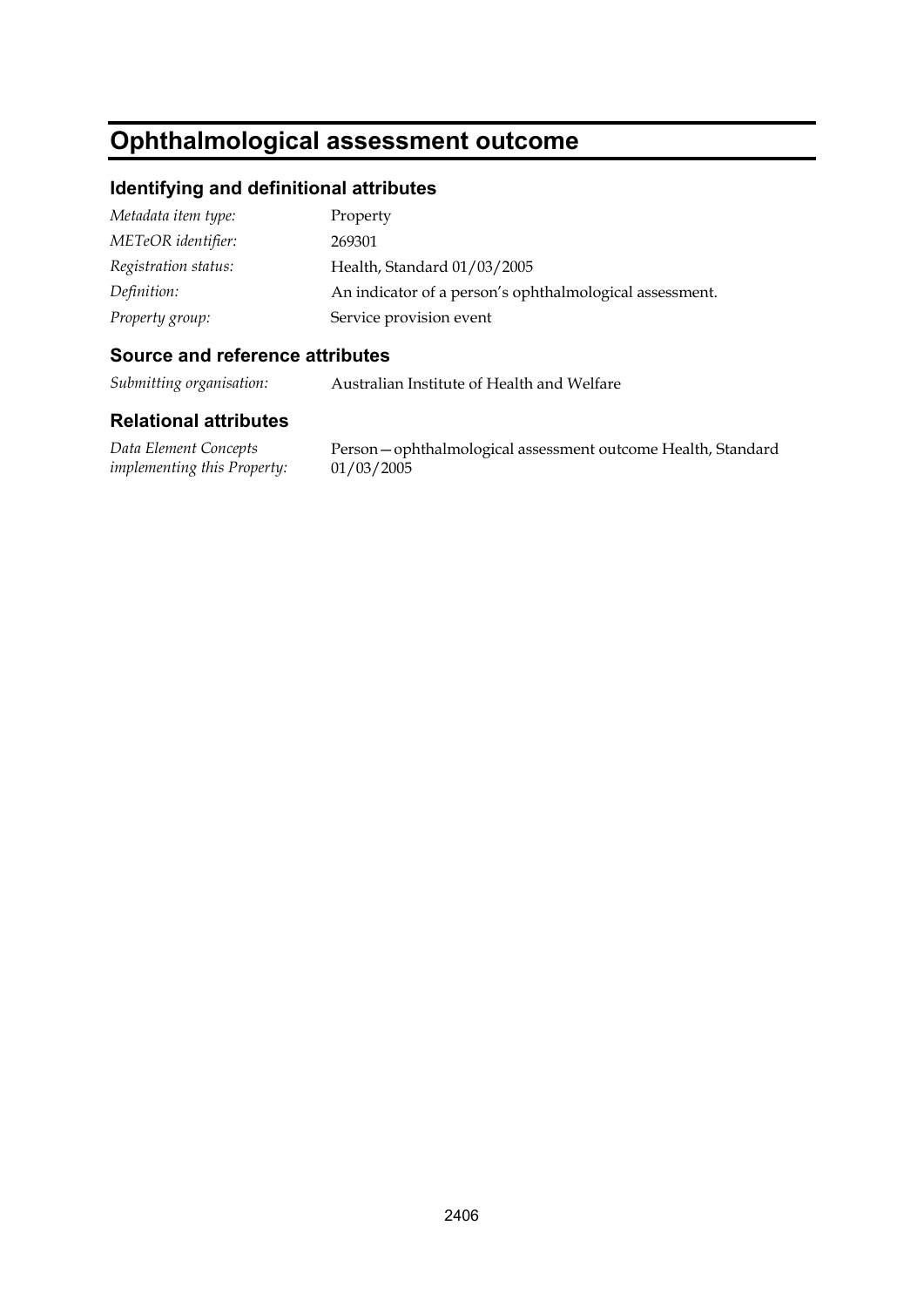# **Ophthalmoscopy performed indicator**

## **Identifying and definitional attributes**

| Metadata item type:  | Property                                                          |
|----------------------|-------------------------------------------------------------------|
| METeOR identifier:   | 303979                                                            |
| Registration status: | Health, Standard 22/09/2005                                       |
| Definition:          | An indicator of whether an ophthalmoscopy has been<br>undertaken. |
| Property group:      | Service provision event                                           |
|                      |                                                                   |

### **Source and reference attributes**

| Related metadata references:       | Supersedes Ophthalmoscopy performed Health, Superseded<br>22/09/2005 |
|------------------------------------|----------------------------------------------------------------------|
| Data Element Concepts              | Person-ophthalmoscopy performed indicator Health, Standard           |
| <i>implementing this Property:</i> | 21/09/2005                                                           |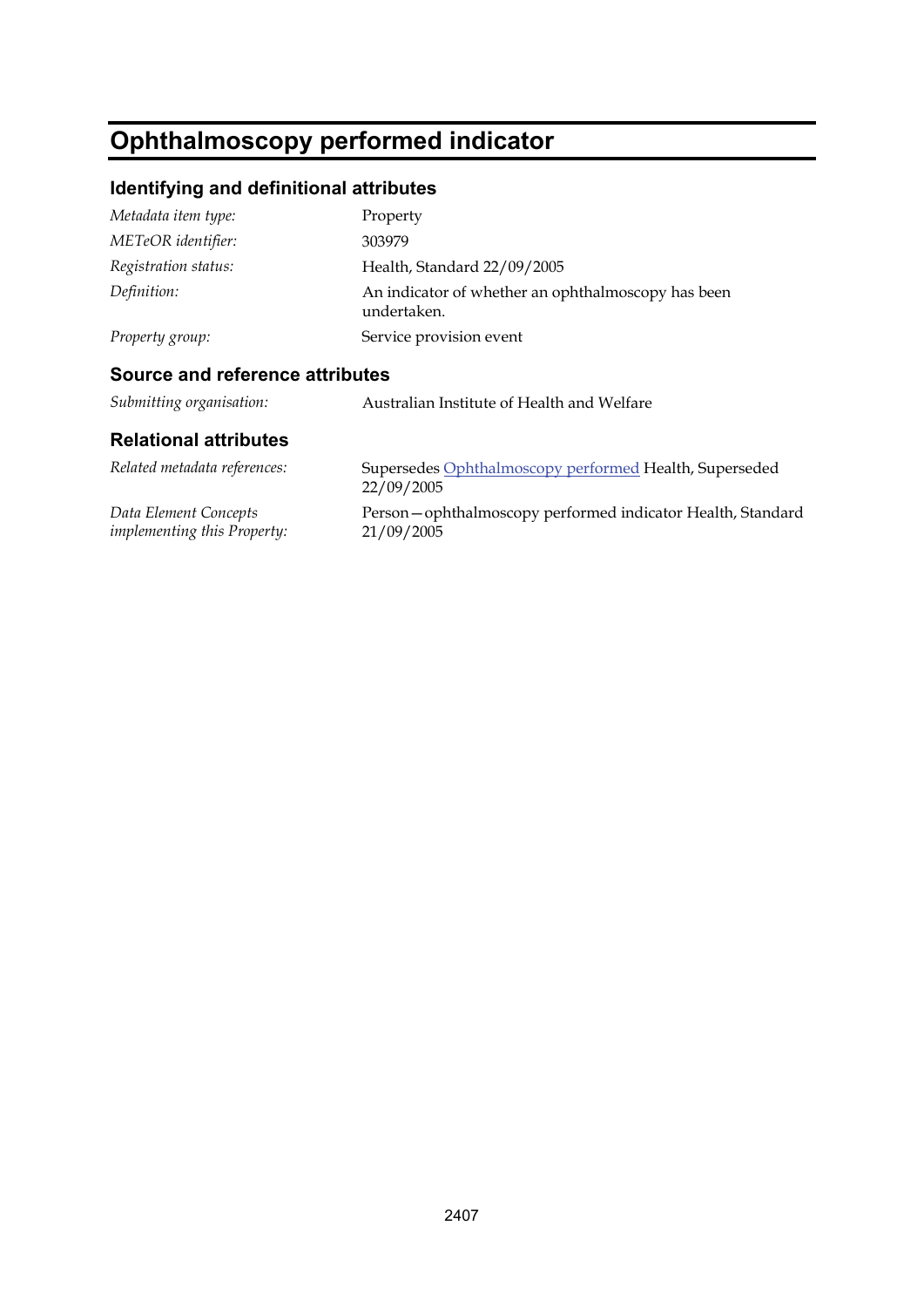# **Organisation end date**

## **Identifying and definitional attributes**

| Metadata item type:  | Property                                                               |
|----------------------|------------------------------------------------------------------------|
| METeOR identifier:   | 288650                                                                 |
| Registration status: | Health, Standard 04/05/2005<br>Community services, Standard 30/09/2005 |
| Definition:          | The date on which operations or practice were concluded.               |
| Property group:      | Organisational characteristics                                         |

### **Source and reference attributes**

| Submitting organisation: | Australian Institute of Health and Welfare |
|--------------------------|--------------------------------------------|
|                          |                                            |

| Data Element Concepts              | Service provider organisation – organisation end date Health, |
|------------------------------------|---------------------------------------------------------------|
| <i>implementing this Property:</i> | Standard 04/05/2005                                           |
|                                    | Community services, Standard 30/09/2005                       |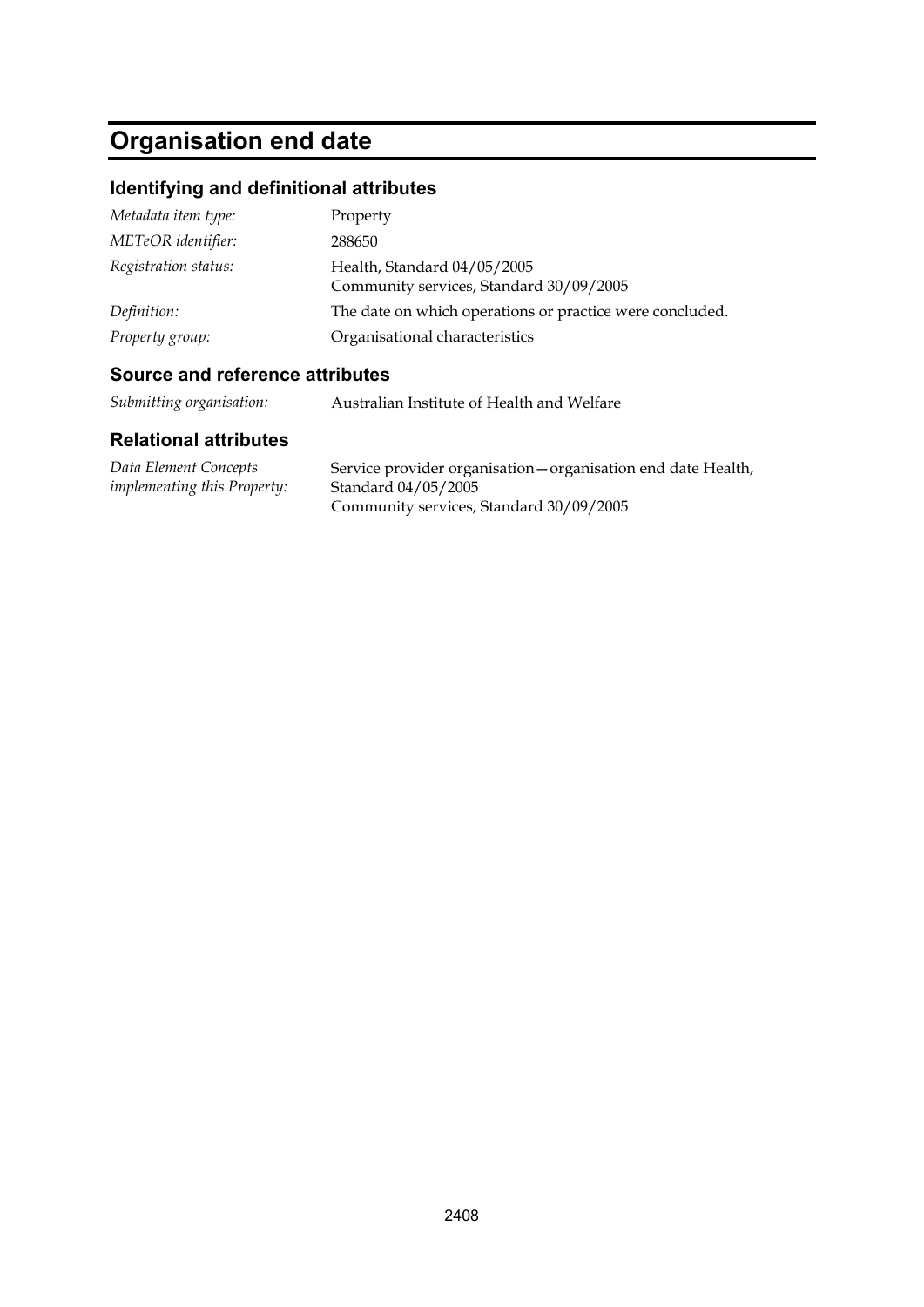# **Organisation identifier**

## **Identifying and definitional attributes**

| Metadata item type:  | Property                                                                                                          |
|----------------------|-------------------------------------------------------------------------------------------------------------------|
| METeOR identifier:   | 269367                                                                                                            |
| Registration status: | Health, Standard 01/03/2005<br>Community services, Standard 01/03/2005<br>Housing assistance, Standard 01/03/2005 |
| Definition:          | A sequence of characters which identify an organisation.                                                          |
| Property group:      | Identifier characteristics                                                                                        |

### **Source and reference attributes**

| Submitting organisation: | Australian Institute of Health and Welfare |
|--------------------------|--------------------------------------------|
|                          |                                            |

| Contracted hospital care – organisation identifier Health, Standard<br>01/03/2005        |
|------------------------------------------------------------------------------------------|
| Division of general practice - organisation identifier Health, Standard<br>01/03/2005    |
| Establishment-organisation identifier Health, Standard 01/03/2005                        |
| Establishment – organisation identifier (state/territory) Health,<br>Standard 01/03/2005 |
|                                                                                          |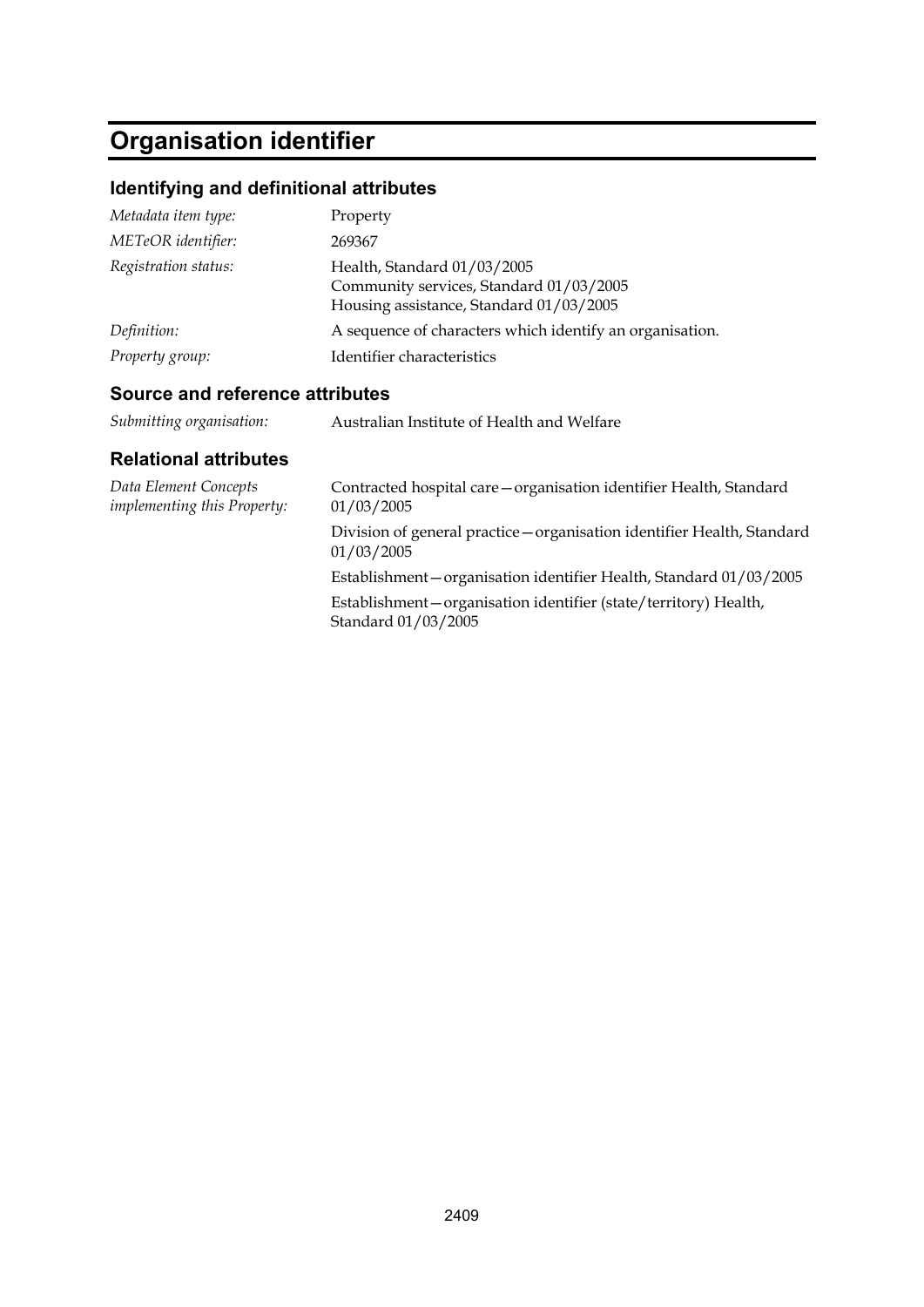# **Organisation name**

## **Identifying and definitional attributes**

| Metadata item type:  | Property                                                                                 |
|----------------------|------------------------------------------------------------------------------------------|
| METeOR identifier:   | 288901                                                                                   |
| Registration status: | Health, Standard 04/05/2005<br>Community services, Standard 30/09/2005                   |
| Definition:          | The appellation by which an establishment, agency or organisation is<br>known or called. |
| Property group:      | Name characteristics                                                                     |

### **Source and reference attributes**

*Submitting organisation:* Standards Australia

| Data Element Concepts              | Service provider organisation (name) – organisation name Health, |
|------------------------------------|------------------------------------------------------------------|
| <i>implementing this Property:</i> | Standard 04/05/2005                                              |
|                                    | Community services, Standard 30/09/2005                          |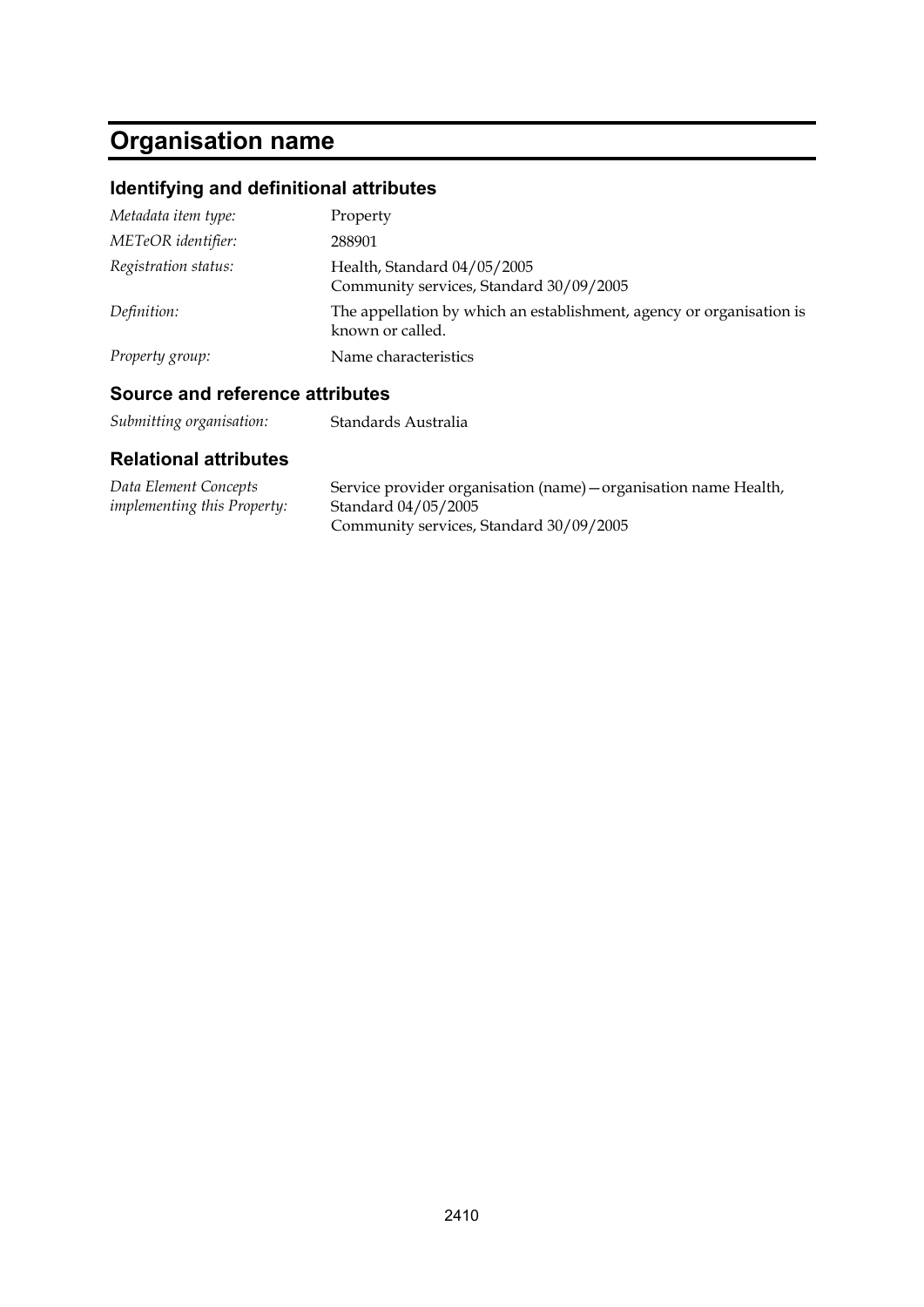# **Organisation start date**

## **Identifying and definitional attributes**

| Metadata item type:  | Property                                                               |
|----------------------|------------------------------------------------------------------------|
| METeOR identifier:   | 288941                                                                 |
| Registration status: | Health, Standard 04/05/2005<br>Community services, Standard 30/09/2005 |
| Definition:          | The date on which operations or a service commenced.                   |
| Property group:      | Organisational characteristics                                         |

### **Source and reference attributes**

| Submitting organisation:<br>Australian Institute of Health and Welfare |  |  |
|------------------------------------------------------------------------|--|--|
|------------------------------------------------------------------------|--|--|

| Data Element Concepts              | Service provider organisation – organisation start date Health, |
|------------------------------------|-----------------------------------------------------------------|
| <i>implementing this Property:</i> | Standard 04/05/2005                                             |
|                                    | Community services, Standard 30/09/2005                         |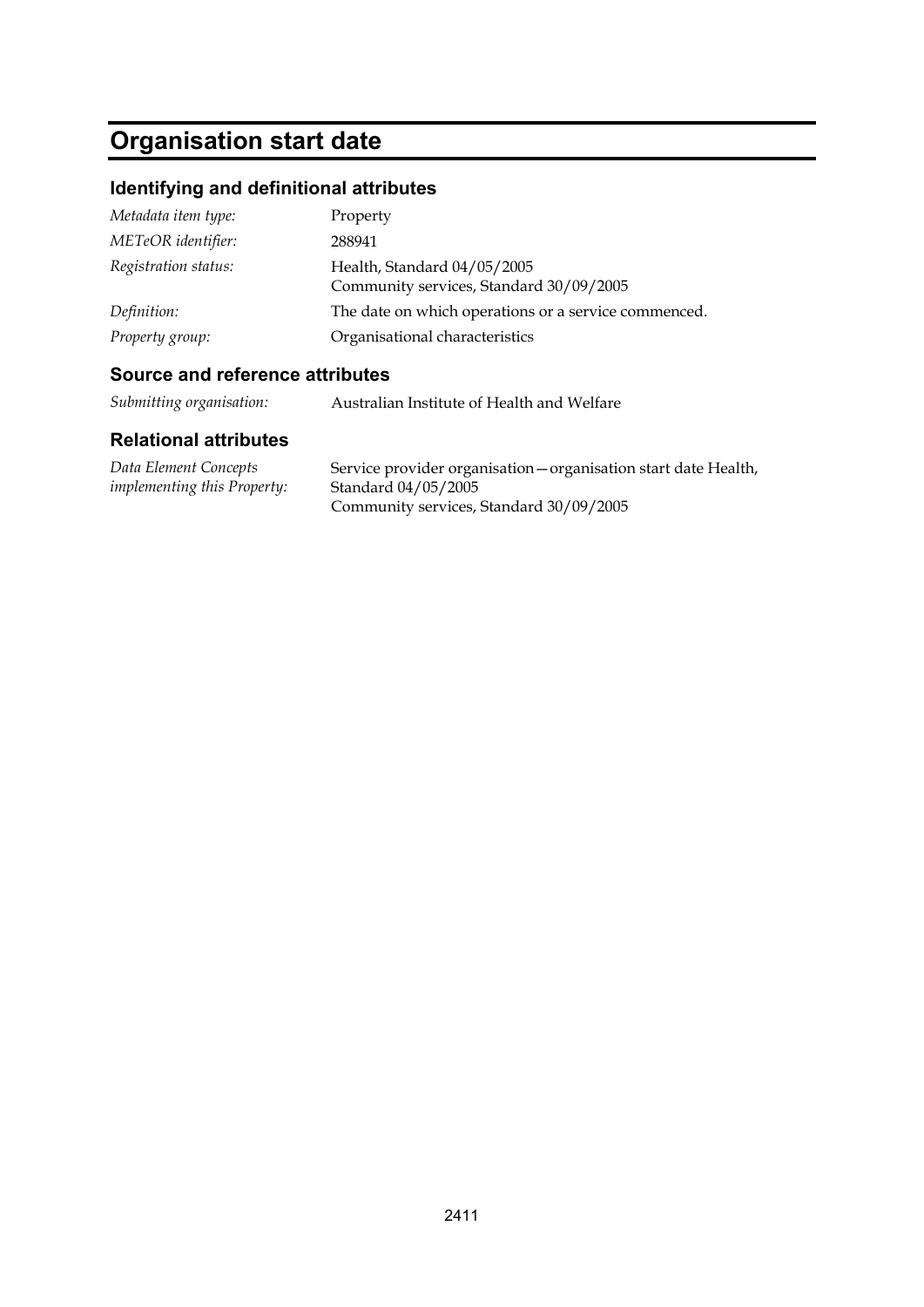# **Other and unspecified mental health services grants to non-government organisations**

## **Identifying and definitional attributes**

| Metadata item type:                                  | Property                                                                                                                                                                 |
|------------------------------------------------------|--------------------------------------------------------------------------------------------------------------------------------------------------------------------------|
| METeOR identifier:                                   | 306256                                                                                                                                                                   |
| Registration status:                                 | Health, Standard 07/12/2005                                                                                                                                              |
| Definition:                                          | Grants made to non-government organisations for provision of<br>mental health services not elsewhere classified and grants not<br>allocatable to specific service types. |
| Property group:                                      | Funding characteristics                                                                                                                                                  |
| Source and reference attributes                      |                                                                                                                                                                          |
| Submitting organisation:                             | Australian Institute of Health and Welfare                                                                                                                               |
| <b>Relational attributes</b>                         |                                                                                                                                                                          |
| Related metadata references:                         | Supersedes Other and unspecified services grants to non-<br>government organisations Health, Superseded 07/12/2005                                                       |
| Data Element Concepts<br>implementing this Property: | Specialised mental health service organisation - other and<br>unspecified mental health services grants to non-government<br>organisations Health, Standard 07/12/2005   |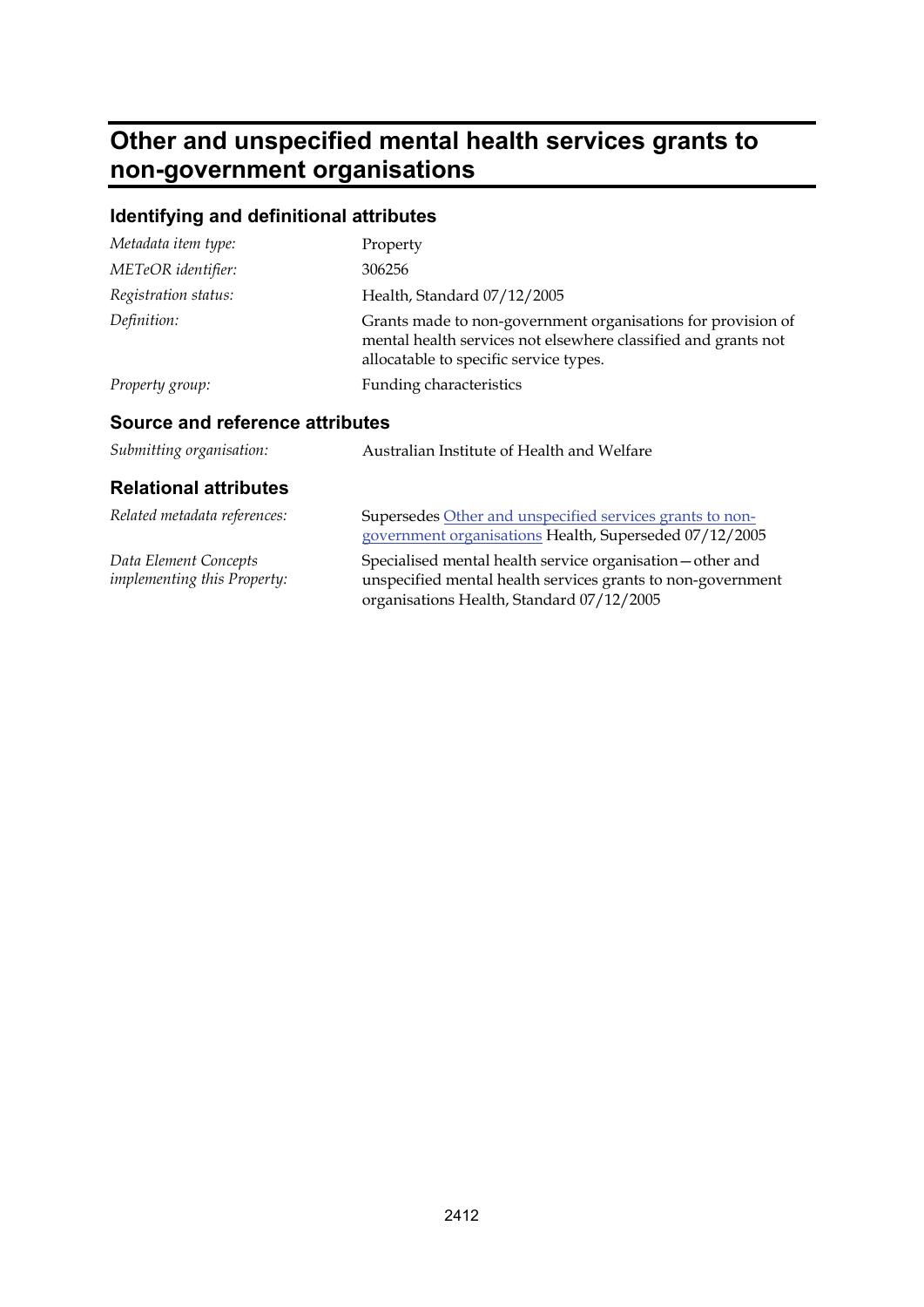# **Outcome of treatment**

## **Identifying and definitional attributes**

| Metadata item type:  | Property                                                                   |
|----------------------|----------------------------------------------------------------------------|
| METeOR identifier:   | 289298                                                                     |
| Registration status: | Health, Standard 04/06/2004                                                |
| Definition:          | The outcome for which treatment is provided for a particular<br>condition. |
| Property group:      | Health and wellbeing                                                       |

### **Source and reference attributes**

*Submitting organisation:* Australian Institute of Health and Welfare

| Data Element Concepts              | Cancer treatment – outcome of treatment Health, Standard |
|------------------------------------|----------------------------------------------------------|
| <i>implementing this Property:</i> | 04/06/2004                                               |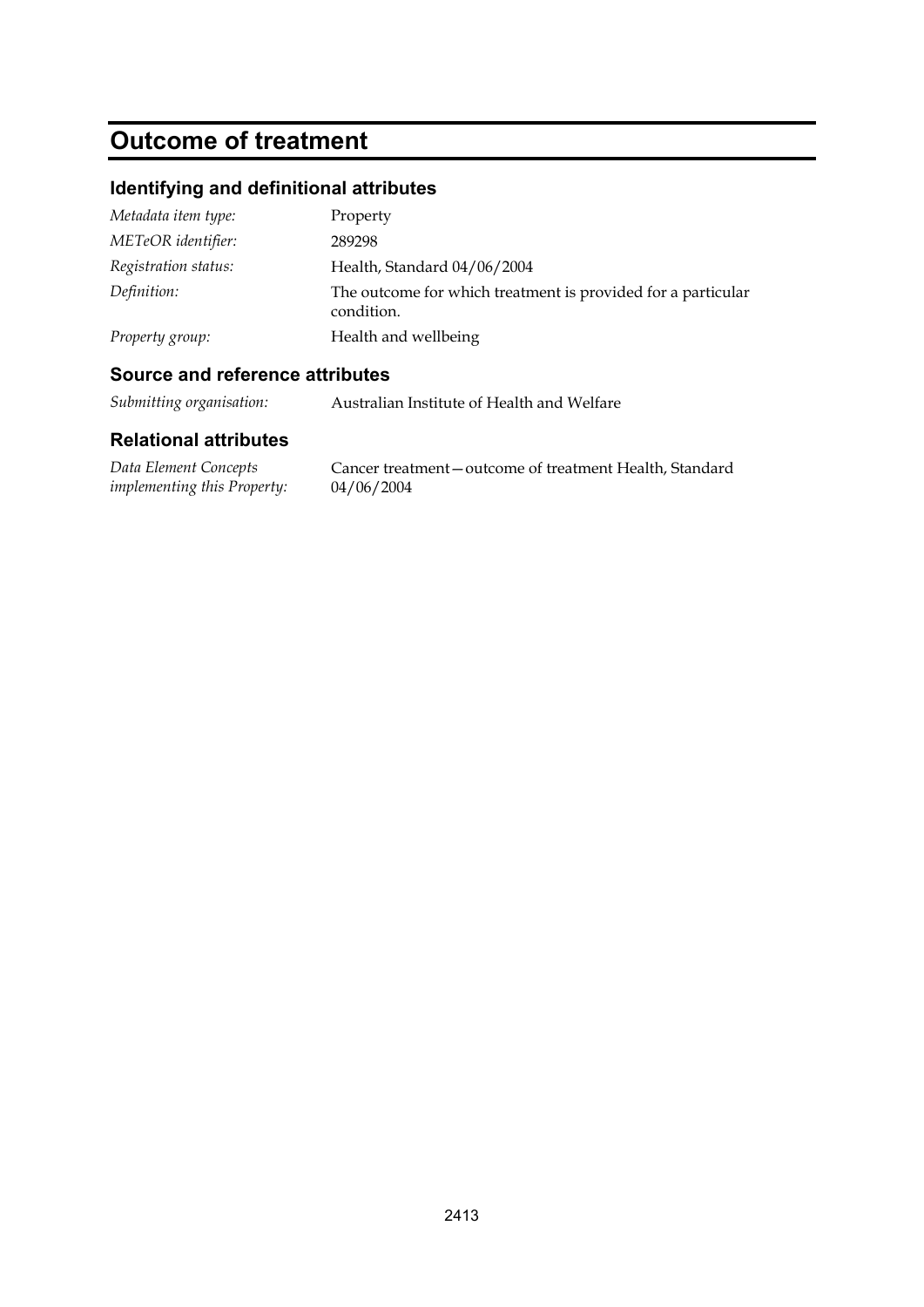# **Outpatient clinic type**

## **Identifying and definitional attributes**

| Metadata item type:  | Property                                                                    |
|----------------------|-----------------------------------------------------------------------------|
| METeOR identifier:   | 291073                                                                      |
| Registration status: | Health, Standard 04/05/2005                                                 |
| Definition:          | The nature of services which are provided by outpatient clinic<br>services. |
| Property group:      | Organisational characteristics                                              |

#### **Source and reference attributes**

*Submitting organisation:* Australian Institute of Health and Welfare

| Data Element Concepts              | Establishment-outpatient clinic type Health, Superseded 04/07/2007 |
|------------------------------------|--------------------------------------------------------------------|
| <i>implementing this Property:</i> | Establishment – outpatient clinic type Health, Standard 04/07/2007 |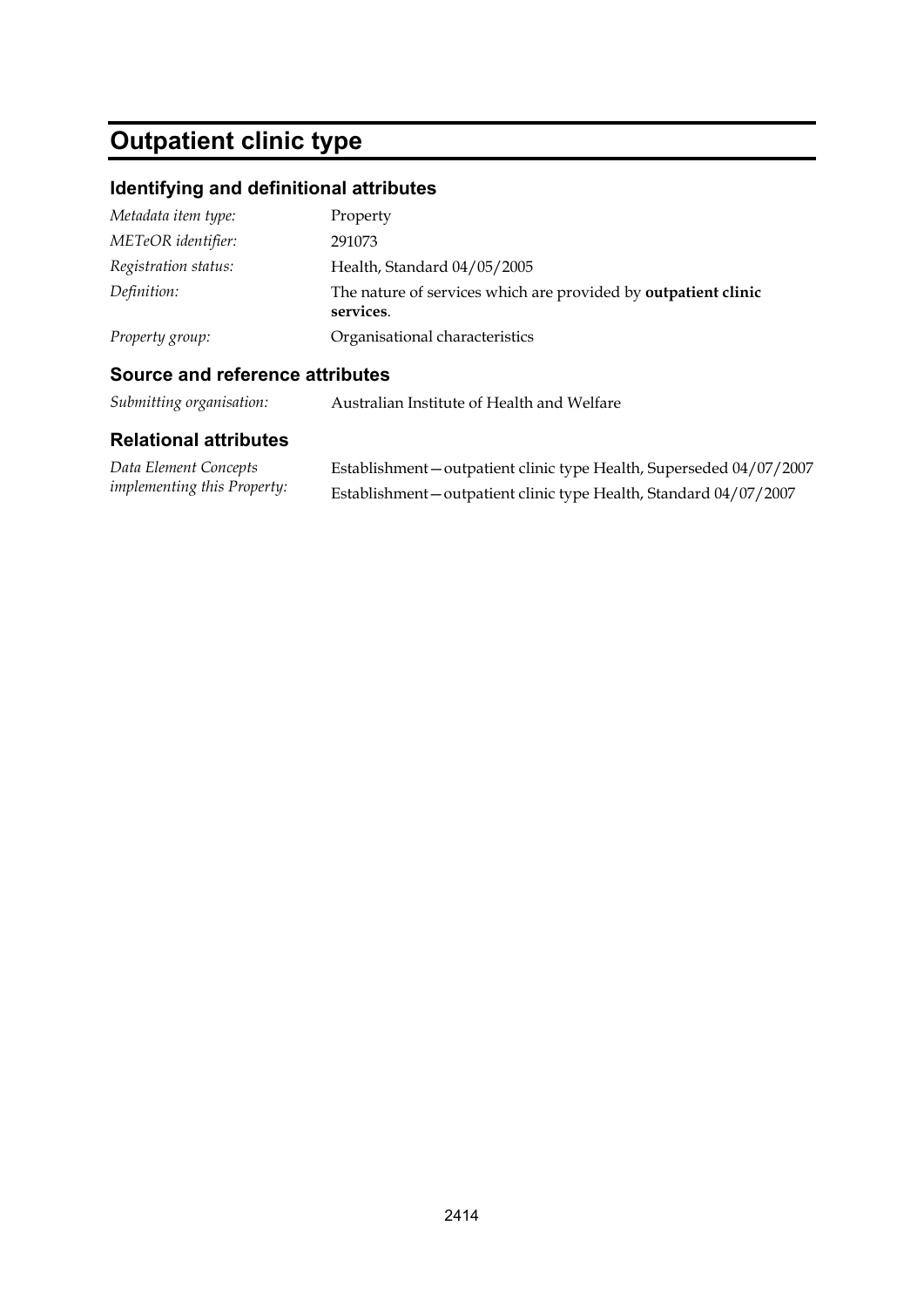# **Overdue patient status**

## **Identifying and definitional attributes**

| Metadata item type:  | Property                                                                                               |
|----------------------|--------------------------------------------------------------------------------------------------------|
| Synonymous names:    | Timeliness of care/service                                                                             |
| METeOR identifier:   | 269076                                                                                                 |
| Registration status: | Health, Standard 01/03/2005                                                                            |
| Definition:          | An indicator of a patient whose wait for care exceeded the time<br>determined as clinically desirable. |
| Property group:      | Performance indicators                                                                                 |

#### **Source and reference attributes**

*Submitting organisation:* Australian Institute of Health and Welfare

| Data Element Concepts              | Elective surgery waiting list episode - overdue patient status Health, |
|------------------------------------|------------------------------------------------------------------------|
| <i>implementing this Property:</i> | Standard 01/03/2005                                                    |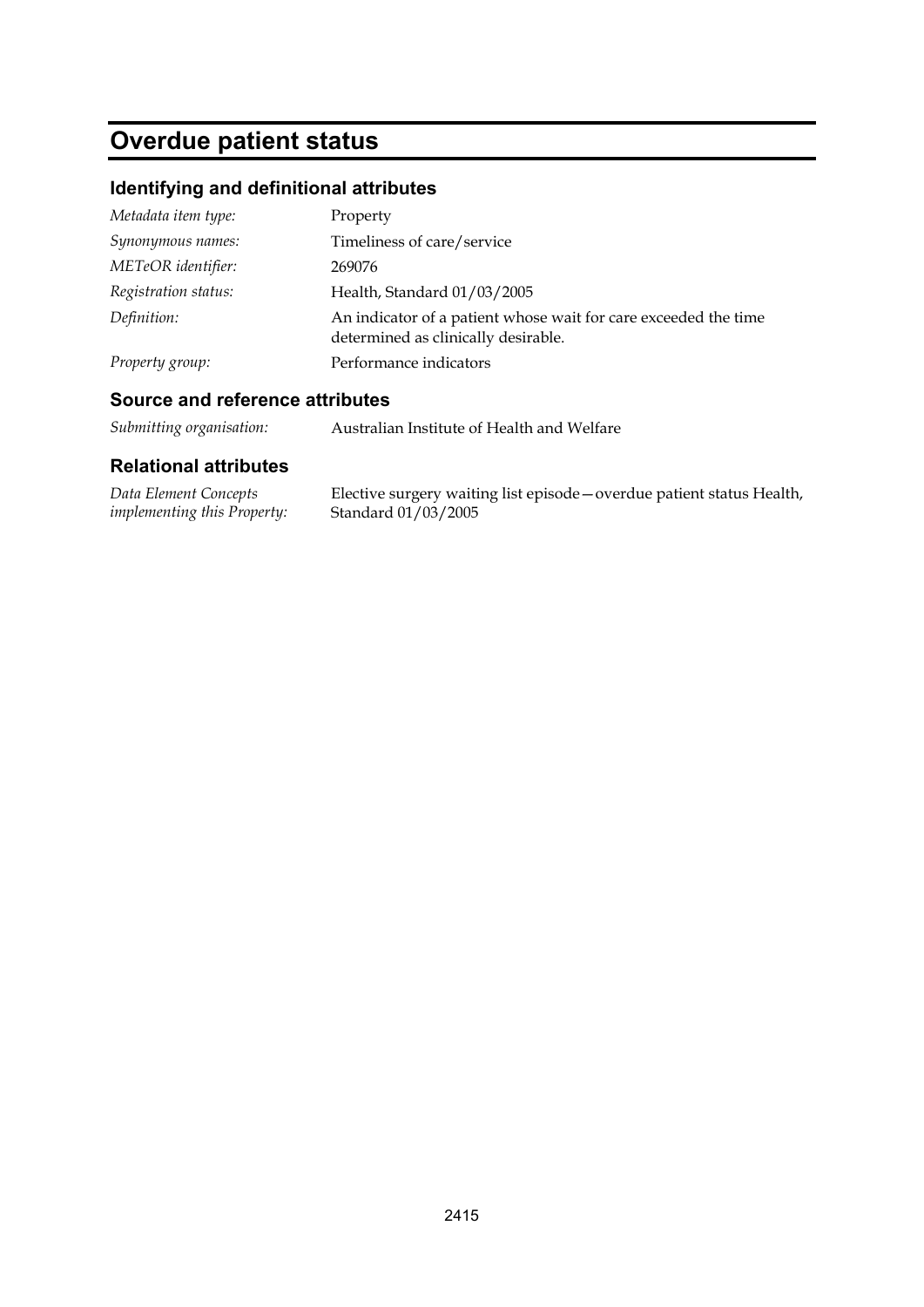# **Overnight-stay admitted care**

## **Identifying and definitional attributes**

| Metadata item type:                                  | Property                                                                                                                             |
|------------------------------------------------------|--------------------------------------------------------------------------------------------------------------------------------------|
| METeOR identifier:                                   | 374147                                                                                                                               |
| Registration status:                                 | Health, Standard 03/12/2008                                                                                                          |
| Definition:                                          | The care provided for a minimum of one night, to a patient who<br>is admitted to and separated from the hospital on different dates. |
| Property group:                                      | Service provision event                                                                                                              |
| <b>Relational attributes</b>                         |                                                                                                                                      |
| Related metadata references:                         | Supersedes Number of available beds for admitted<br>patients/residents Health, Superseded 03/12/2008                                 |
| Data Element Concepts<br>implementing this Property: | Available bed - overnight-stay admitted care Health, Standard<br>03/12/2008                                                          |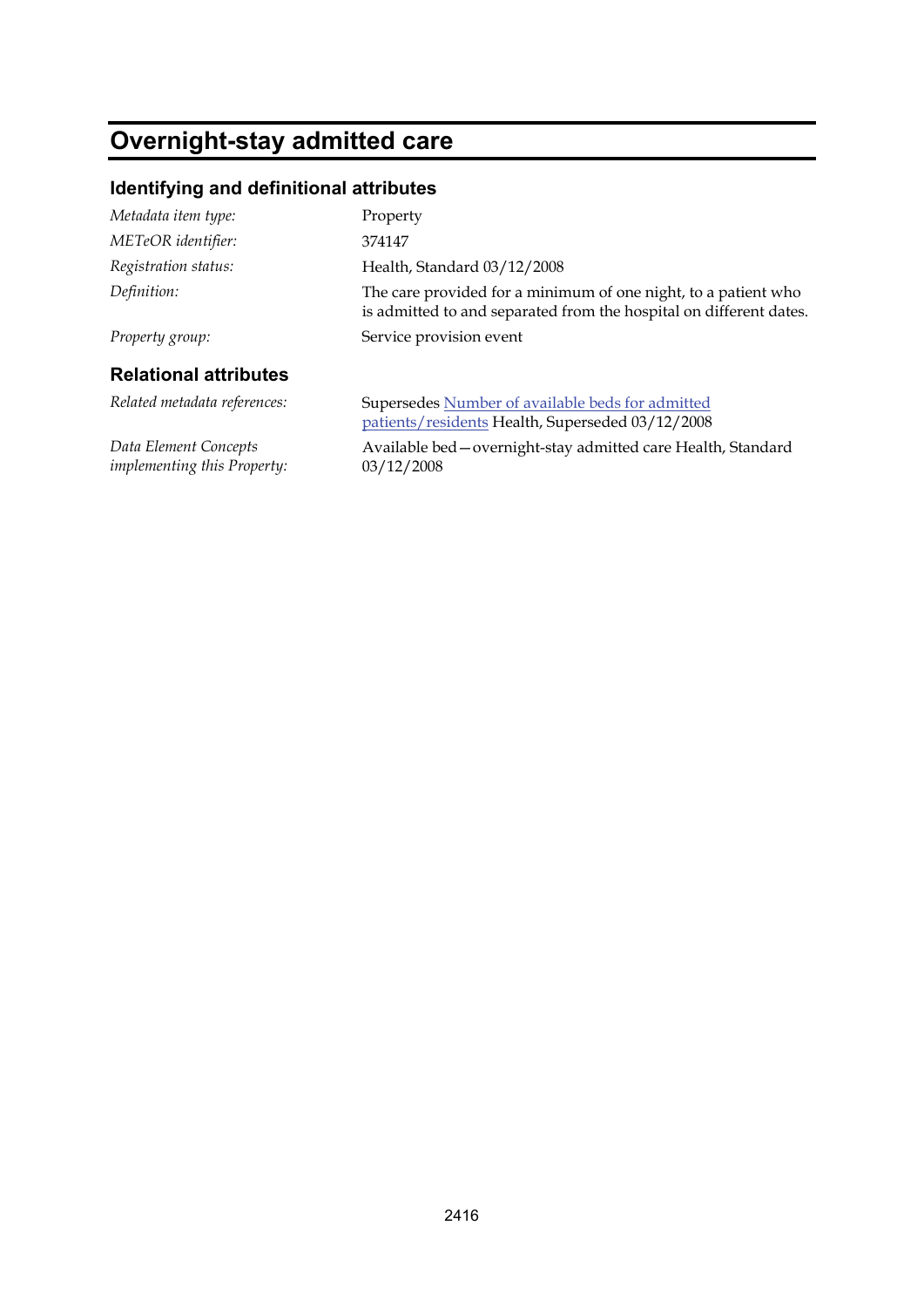# **Pacemaker insertion date**

## **Identifying and definitional attributes**

| Metadata item type:  | Property                                                                         |
|----------------------|----------------------------------------------------------------------------------|
| METeOR identifier:   | 359599                                                                           |
| Registration status: | Health, Standard 01/10/2008                                                      |
| Definition:          | The date when an artificial pacemaker is inserted to regulate the heart<br>beat. |
| Property group:      | Service provision event                                                          |

### **Relational attributes**

*Data Element Concepts implementing this Property:* Person—pacemaker insertion date Health, Standard 01/10/2008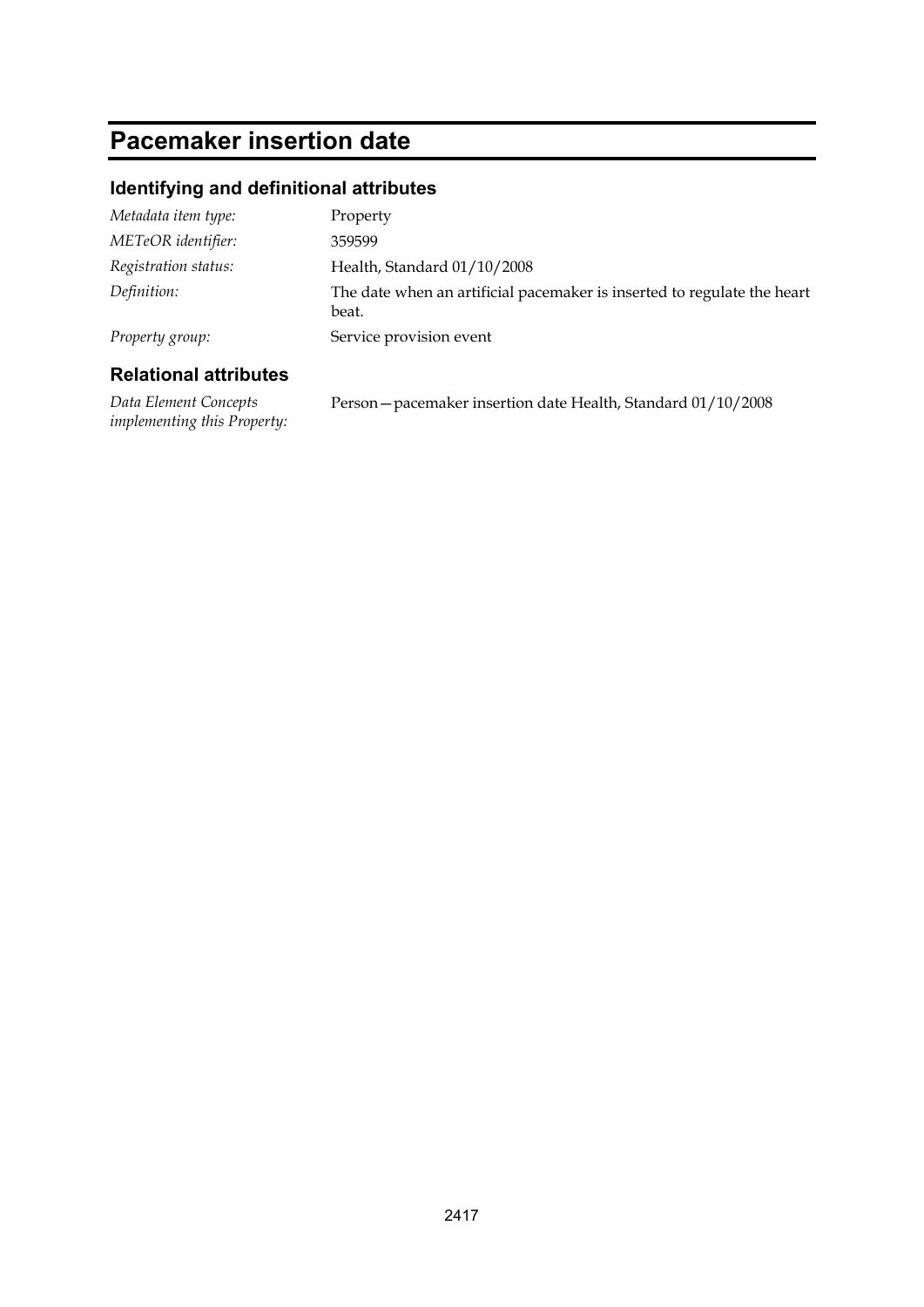# **Pacemaker insertion time**

## **Identifying and definitional attributes**

| Metadata item type:  | Property                                                                         |
|----------------------|----------------------------------------------------------------------------------|
| METeOR identifier:   | 359657                                                                           |
| Registration status: | Health, Standard 01/10/2008                                                      |
| Definition:          | The time when an artificial pacemaker is inserted to regulate the heart<br>beat. |
| Property group:      | Service provision event                                                          |

#### **Relational attributes**

*Data Element Concepts implementing this Property:* Person—pacemaker insertion time Health, Standard 01/10/2008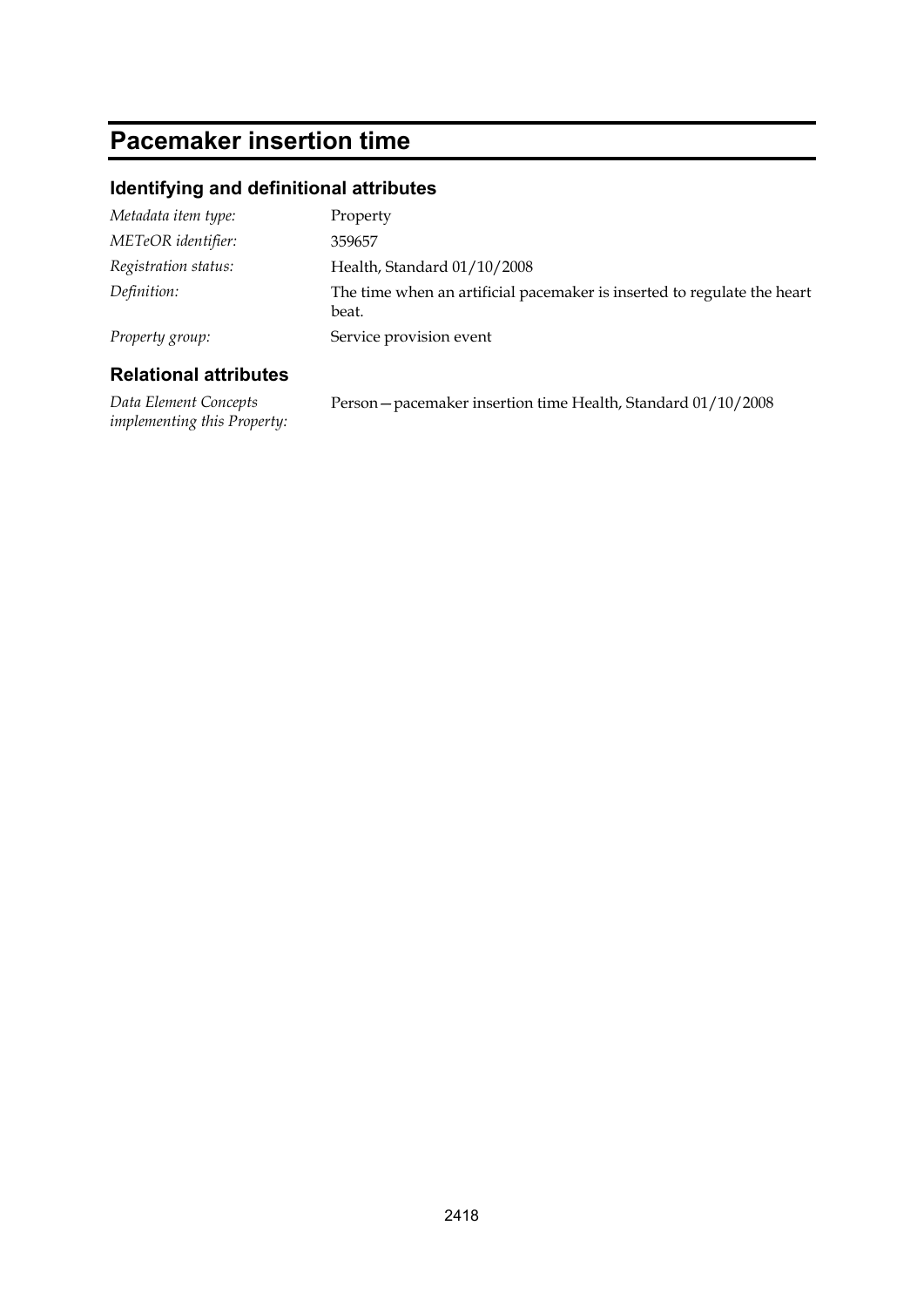# **Palliative care strategic plan indicator**

#### **Identifying and definitional attributes**

| Metadata item type:  | Property                                                                          |
|----------------------|-----------------------------------------------------------------------------------|
| METeOR identifier:   | 288321                                                                            |
| Registration status: | Health, Standard 05/12/2007                                                       |
| Definition:          | An indicator of the existence of a written strategic plan for palliative<br>care. |
| Property group:      | Performance indicators                                                            |

#### **Relational attributes**

*Data Element Concepts implementing this Property:* Administrative health region—palliative care strategic plan indicator Health, Standard 05/12/2007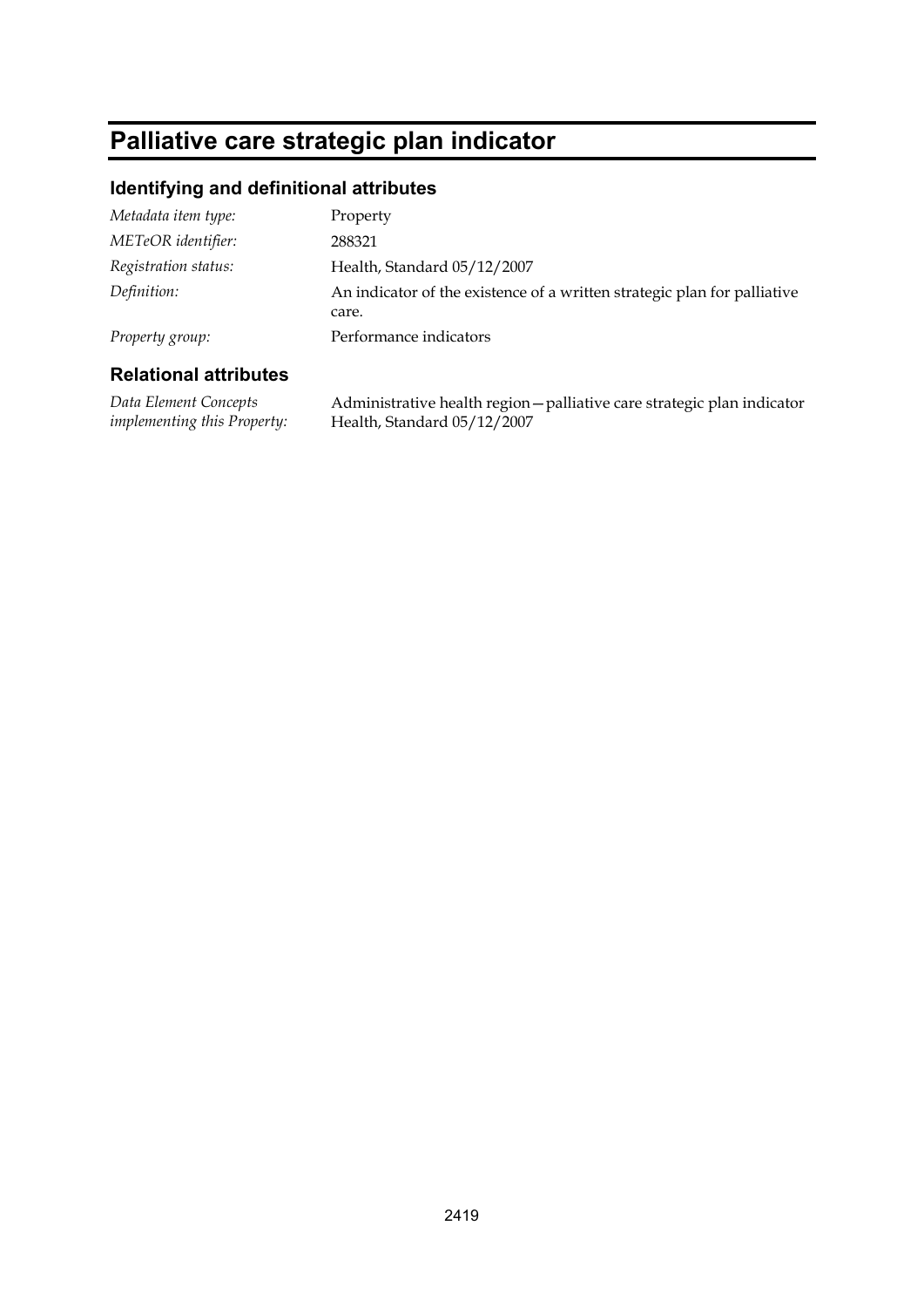# **Parity**

#### **Identifying and definitional attributes**

| Metadata item type:  | Property                                                                  |
|----------------------|---------------------------------------------------------------------------|
| METeOR identifier:   | 302011                                                                    |
| Registration status: | Health, Standard 29/11/2006                                               |
| Definition:          | A count of previous pregnancies resulting in a live birth or still birth. |
| Property group:      | Health and wellbeing                                                      |

#### **Source and reference attributes**

*Submitting organisation:* National Perinatal Data Development Committee

#### **Relational attributes**

*Data Element Concepts implementing this Property:* Female—parity Health, Standard 29/11/2006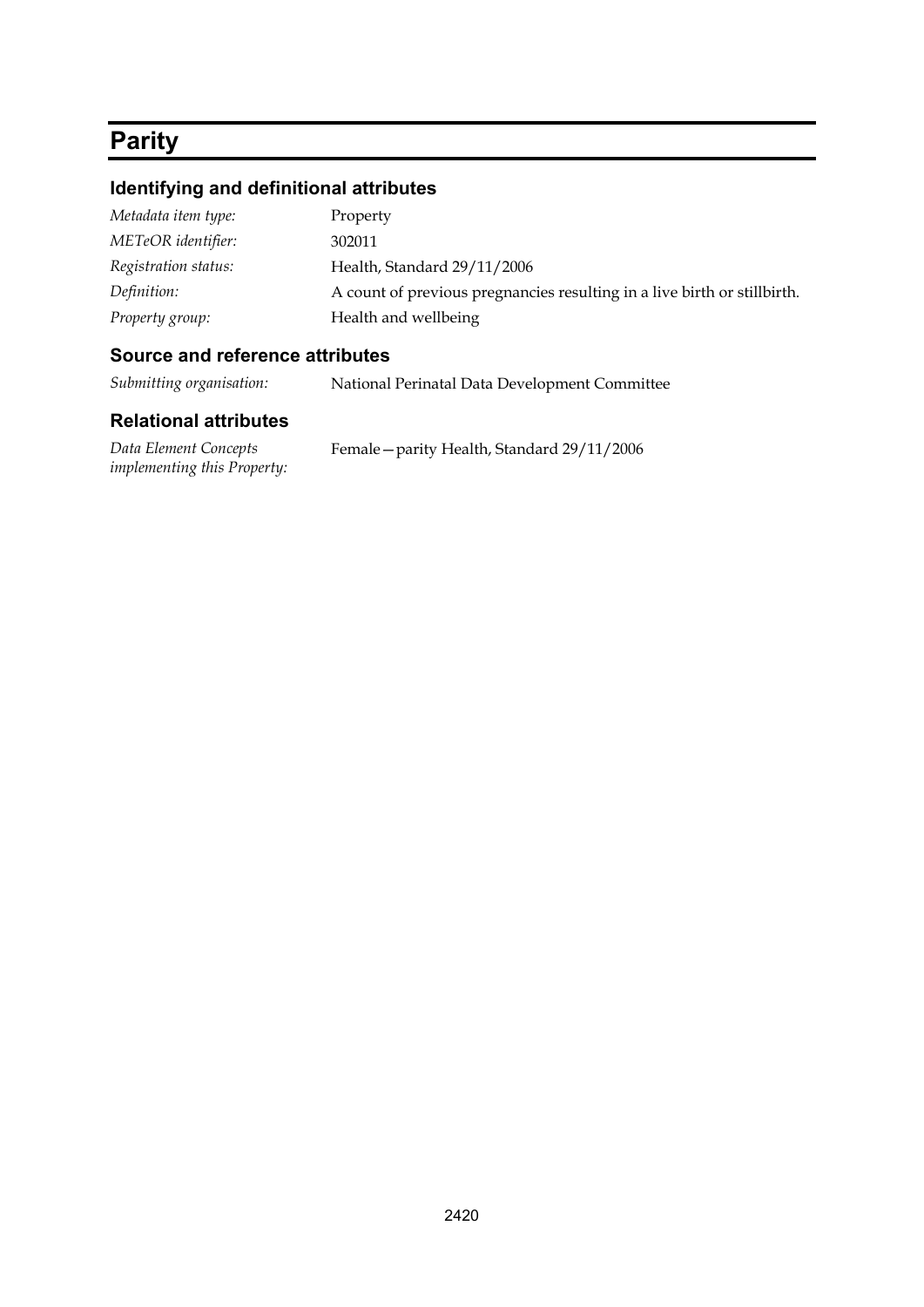# **Partner organisation type**

## **Identifying and definitional attributes**

| Metadata item type:  | Property                                                                                          |
|----------------------|---------------------------------------------------------------------------------------------------|
| METeOR identifier:   | 290699                                                                                            |
| Registration status: | Health, Standard 05/12/2007                                                                       |
| Definition:          | The type of organisation with which an organisation has a formal<br>working partnership in place. |
| Property group:      | Organisational characteristics                                                                    |

#### **Source and reference attributes**

*Submitting organisation:*

| Data Element Concepts       | Service provider organisation – partner organisation type Health, |
|-----------------------------|-------------------------------------------------------------------|
| implementing this Property: | Standard 05/12/2007                                               |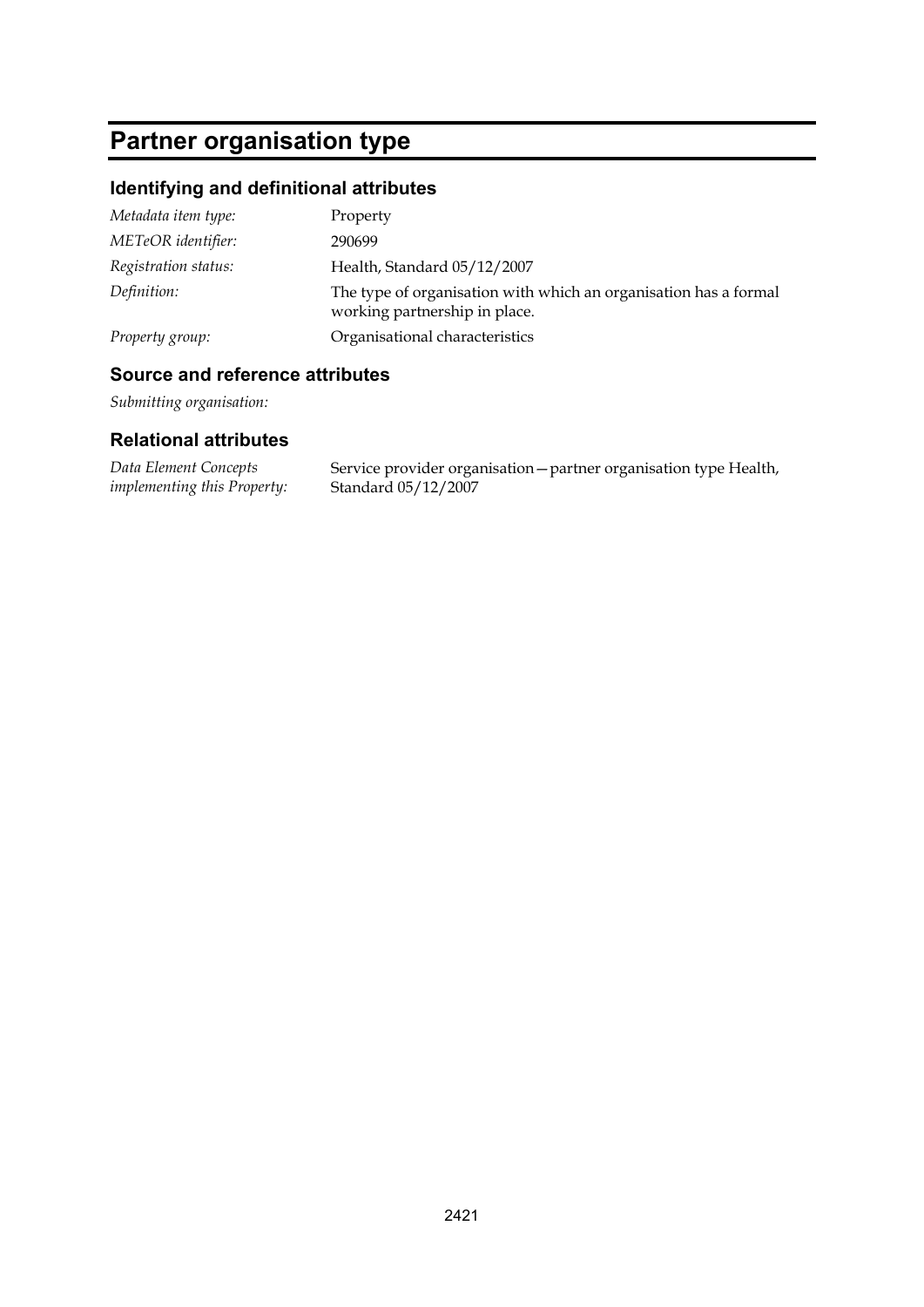# **Patient election status**

## **Identifying and definitional attributes**

| Metadata item type:             | Property                                                                                             |  |
|---------------------------------|------------------------------------------------------------------------------------------------------|--|
| METeOR identifier:              | 339067                                                                                               |  |
| Registration status:            | Health, Standard 28/11/2006                                                                          |  |
| Definition:                     | An indicator of whether a person has elected to be treated as<br>either a public or private patient. |  |
| Property group:                 | Funding characteristics                                                                              |  |
| Source and reference attributes |                                                                                                      |  |
| Submitting organisation:        | Australian Institute of Health and Welfare                                                           |  |

| Related metadata references:       | Supersedes Elected accommodation status Health, Superseded<br>28/11/2006 |
|------------------------------------|--------------------------------------------------------------------------|
| Data Element Concepts              | Episode of admitted patient care – patient election status Health,       |
| <i>implementing this Property:</i> | Standard 28/11/2006                                                      |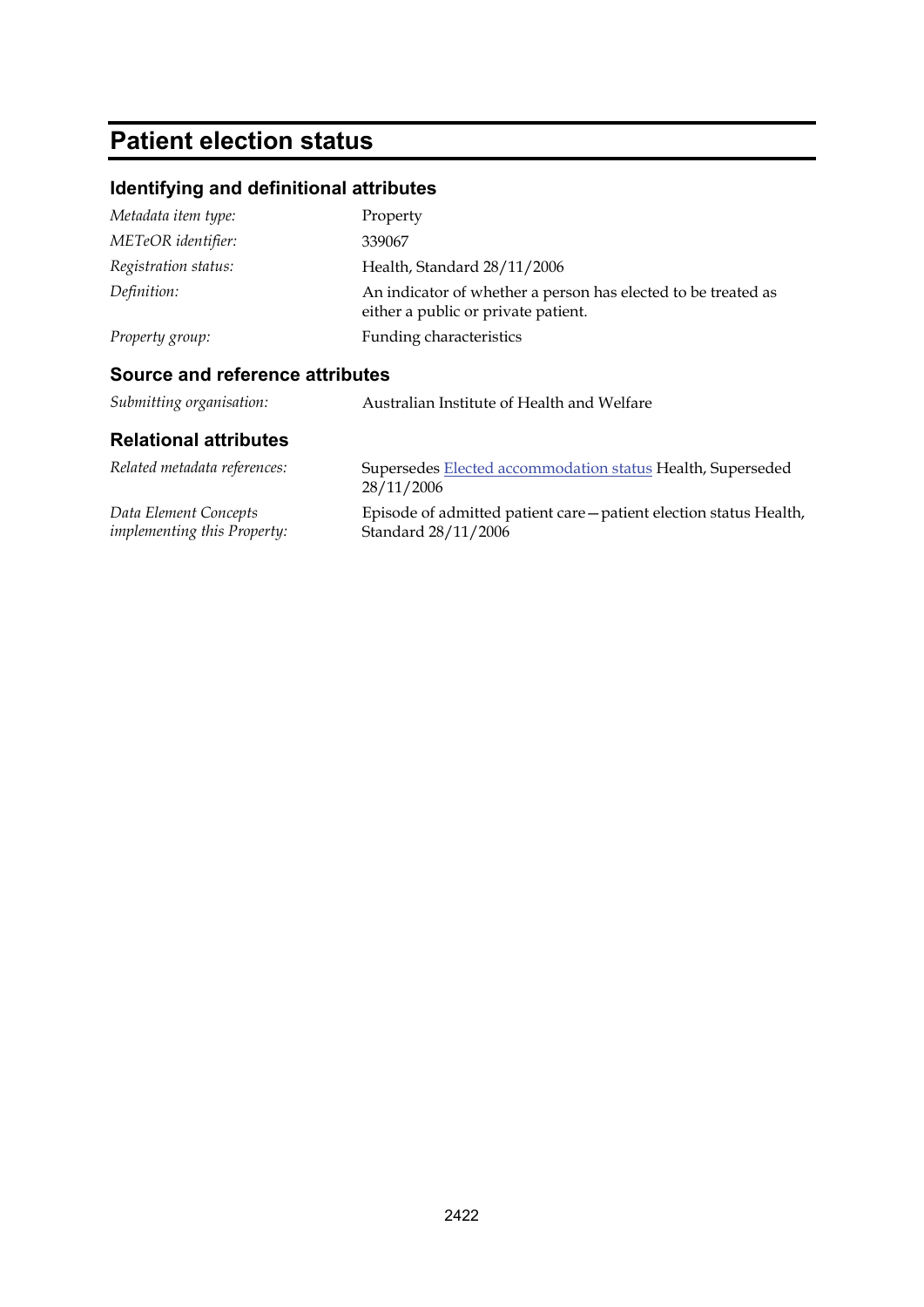# **Patient listing status**

#### **Identifying and definitional attributes**

| Metadata item type:  | Property                                                            |
|----------------------|---------------------------------------------------------------------|
| Synonymous names:    | Readiness for care                                                  |
| METeOR identifier:   | 269041                                                              |
| Registration status: | Health, Standard 01/03/2005                                         |
| Definition:          | An indicator a person's readiness to commence an awaited procedure. |
| Property group:      | Service/care urgency                                                |
|                      |                                                                     |

#### **Relational attributes**

*Data Element Concepts implementing this Property:*

Elective surgery waiting list episode—patient listing status Health, Standard 01/03/2005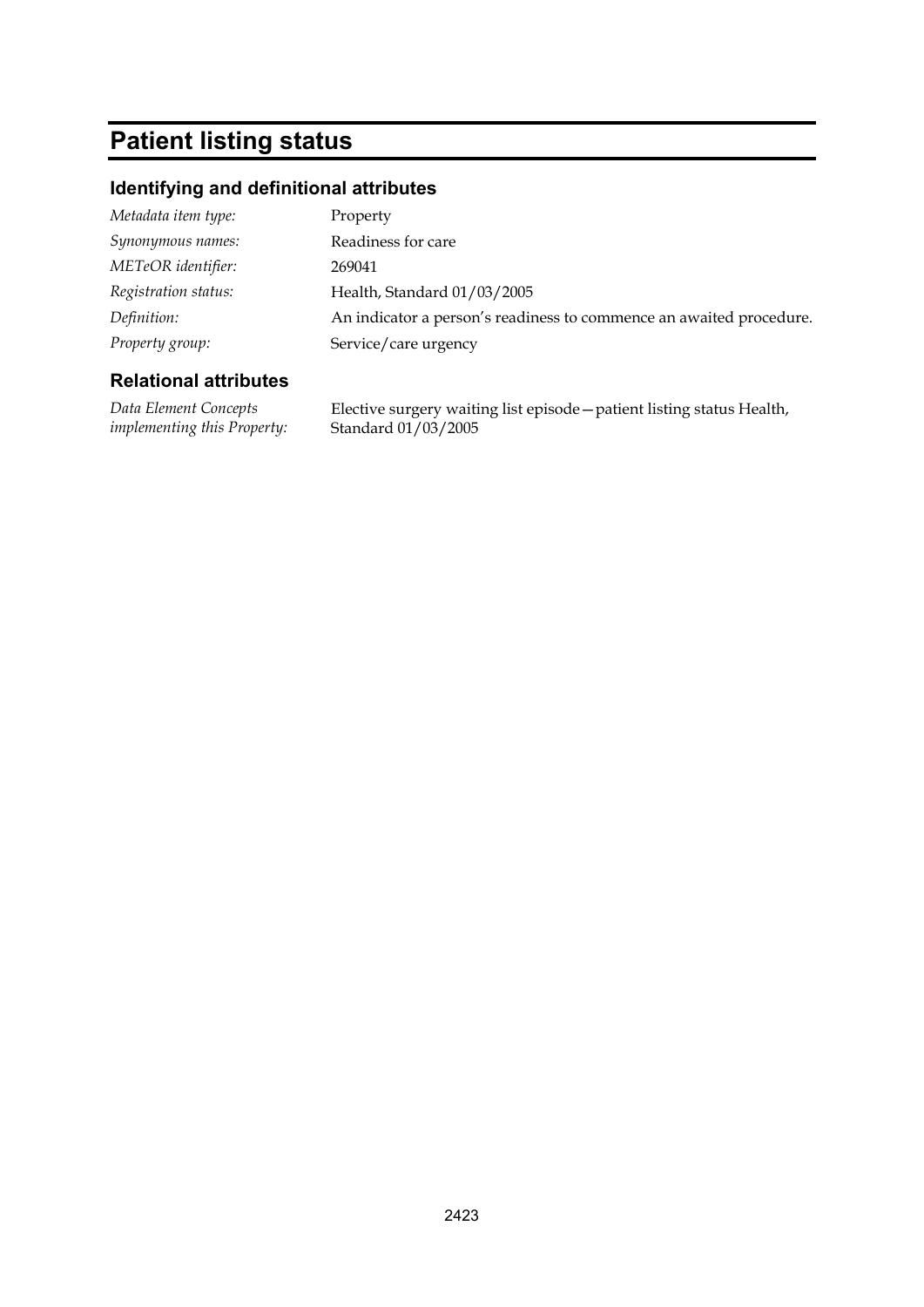## **Patient present status**

#### **Identifying and definitional attributes**

| Metadata item type:  | Property                                                 |
|----------------------|----------------------------------------------------------|
| METeOR identifier:   | 269111                                                   |
| Registration status: | Health, Standard 01/03/2005                              |
| Definition:          | An indicator of a patient's presence at a service event. |
| Property group:      | Service provision event                                  |

#### **Source and reference attributes**

*Submitting organisation:* Australian Institute of Health and Welfare

#### **Relational attributes**

*Data Element Concepts implementing this Property:* Non-admitted patient service event—patient present status Health, Standard 01/03/2005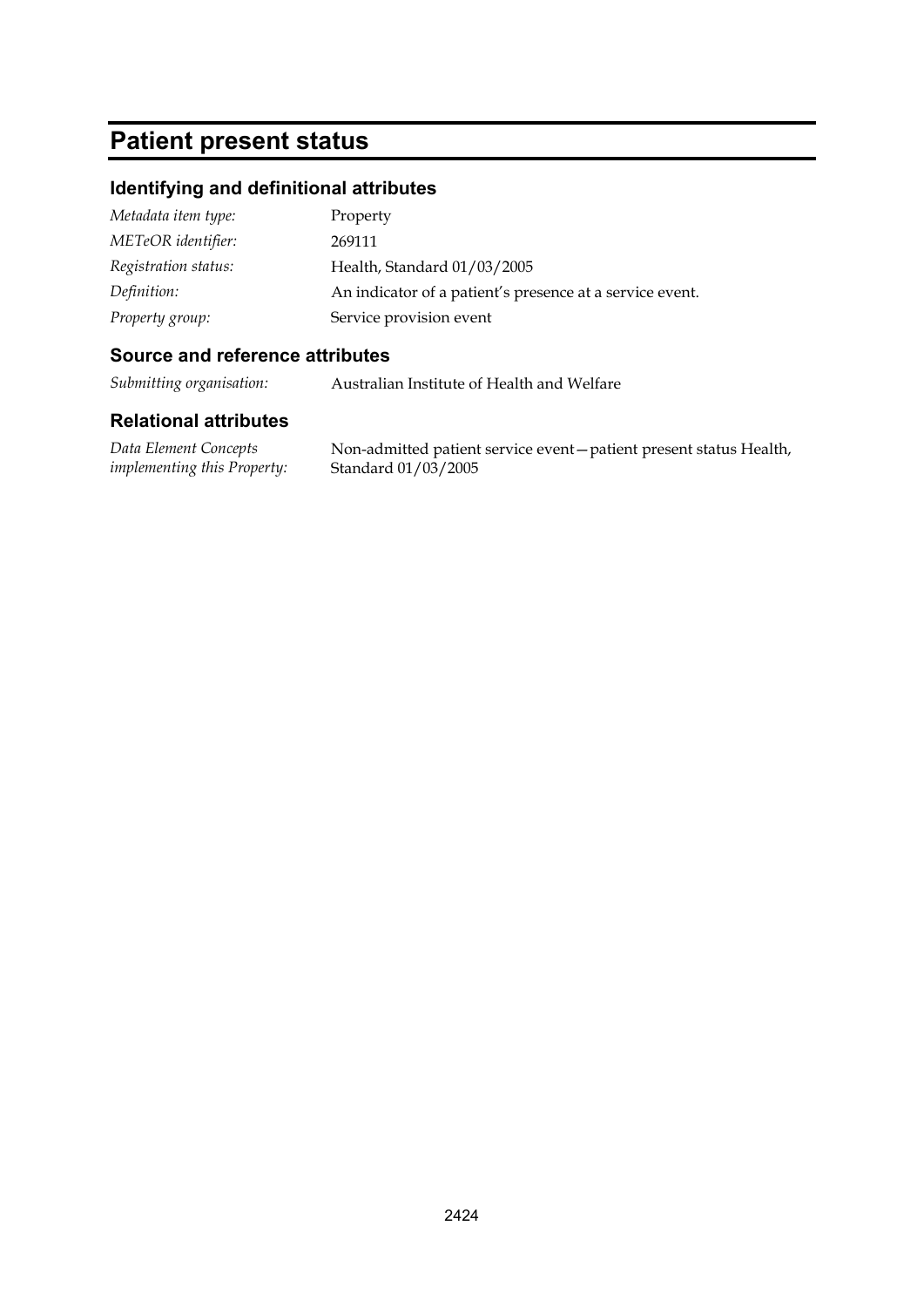# **Patient/client participation indicator**

#### **Identifying and definitional attributes**

| Metadata item type:  | Property                                             |
|----------------------|------------------------------------------------------|
| METeOR identifier:   | 286845                                               |
| Registration status: | Health, Standard 08/12/2004                          |
| Definition:          | An indication of participation in a service contact. |
| Property group:      | Service provision event                              |

#### **Source and reference attributes**

*Submitting organisation:* Australian Institute of Health and Welfare

#### **Relational attributes**

*Data Element Concepts implementing this Property:*

Mental health service contact—patient/client participation indicator Health, Standard 08/12/2004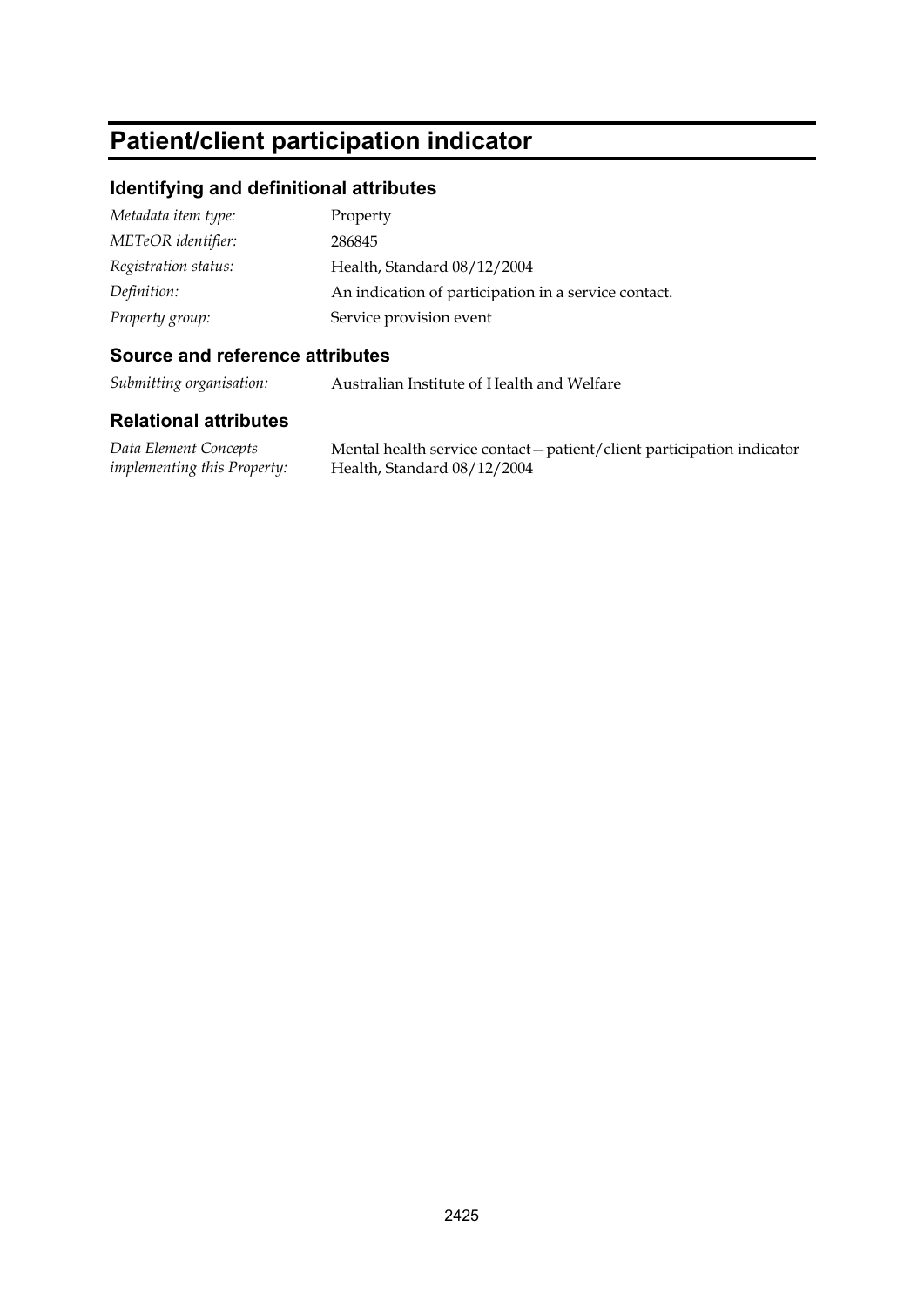# **Patients/clients in residence at year end**

## **Identifying and definitional attributes**

| Metadata item type:  | Property                                                                                      |
|----------------------|-----------------------------------------------------------------------------------------------|
| METeOR identifier:   | 269091                                                                                        |
| Registration status: | Health, Standard 01/03/2005                                                                   |
| Definition:          | A count of admitted patients/clients in residence at the end of the<br>normal financial year. |
| Property group:      | Performance indicators                                                                        |

#### **Source and reference attributes**

*Submitting organisation:* Australian Institute of Health and Welfare

| Data Element Concepts              | Establishment – patients/clients in residence at year end Health, |
|------------------------------------|-------------------------------------------------------------------|
| <i>implementing this Property:</i> | Standard 01/03/2005                                               |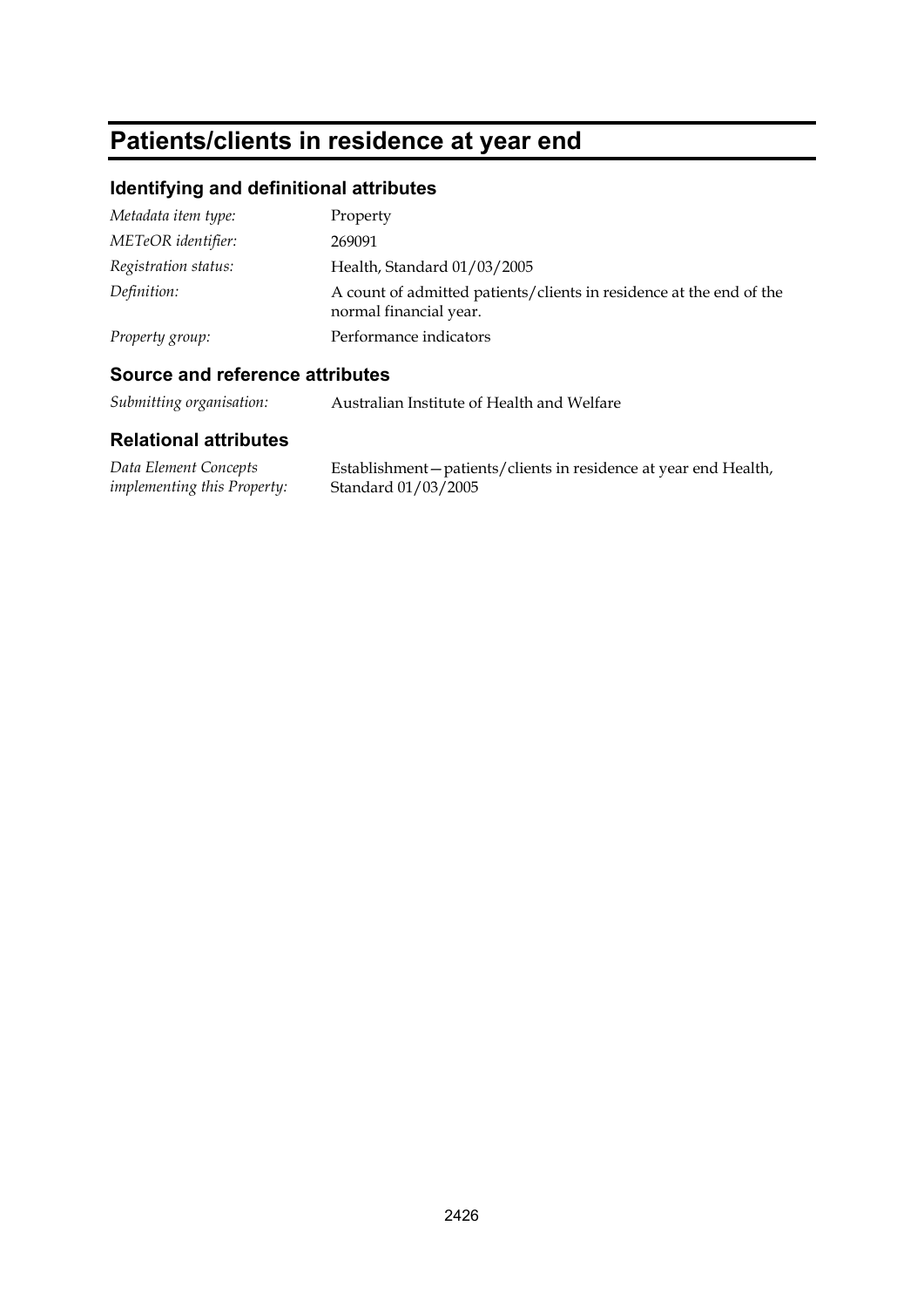# **Percutaneous coronary intervention procedure type**

#### **Identifying and definitional attributes**

| Metadata item type:  | Property                                                                              |
|----------------------|---------------------------------------------------------------------------------------|
| METeOR identifier:   | 359745                                                                                |
| Registration status: | Health, Standard 01/10/2008                                                           |
| Definition:          | The type of procedure performed during a percutaneous coronary<br>intervention (PCI). |
| Property group:      | Service provision event                                                               |

#### **Relational attributes**

*Data Element Concepts implementing this Property:* Person—percutaneous coronary intervention procedure type Health, Standard 01/10/2008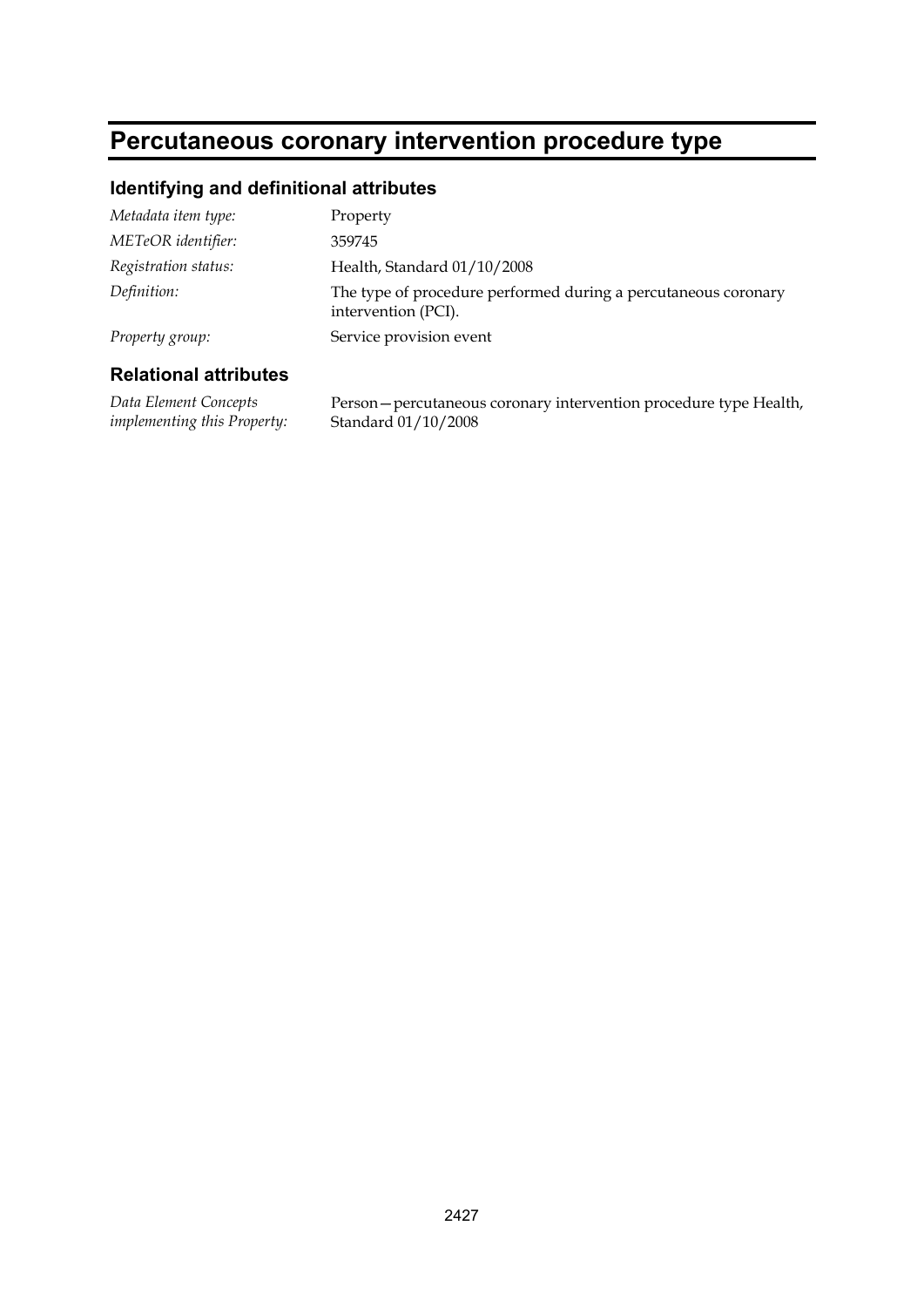# **Period of residence in Australia**

#### **Identifying and definitional attributes**

| Metadata item type:  | Property                                    |
|----------------------|---------------------------------------------|
| METeOR identifier:   | 269092                                      |
| Registration status: | Health, Standard 01/03/2005                 |
| Definition:          | The length of time lived in Australia.      |
| Property group:      | Demographic/social/cultural characteristics |

#### **Source and reference attributes**

*Submitting organisation:* Australian Institute of Health and Welfare

#### **Relational attributes**

*Data Element Concepts implementing this Property:*

Person—period of residence in Australia Health, Standard 01/03/2005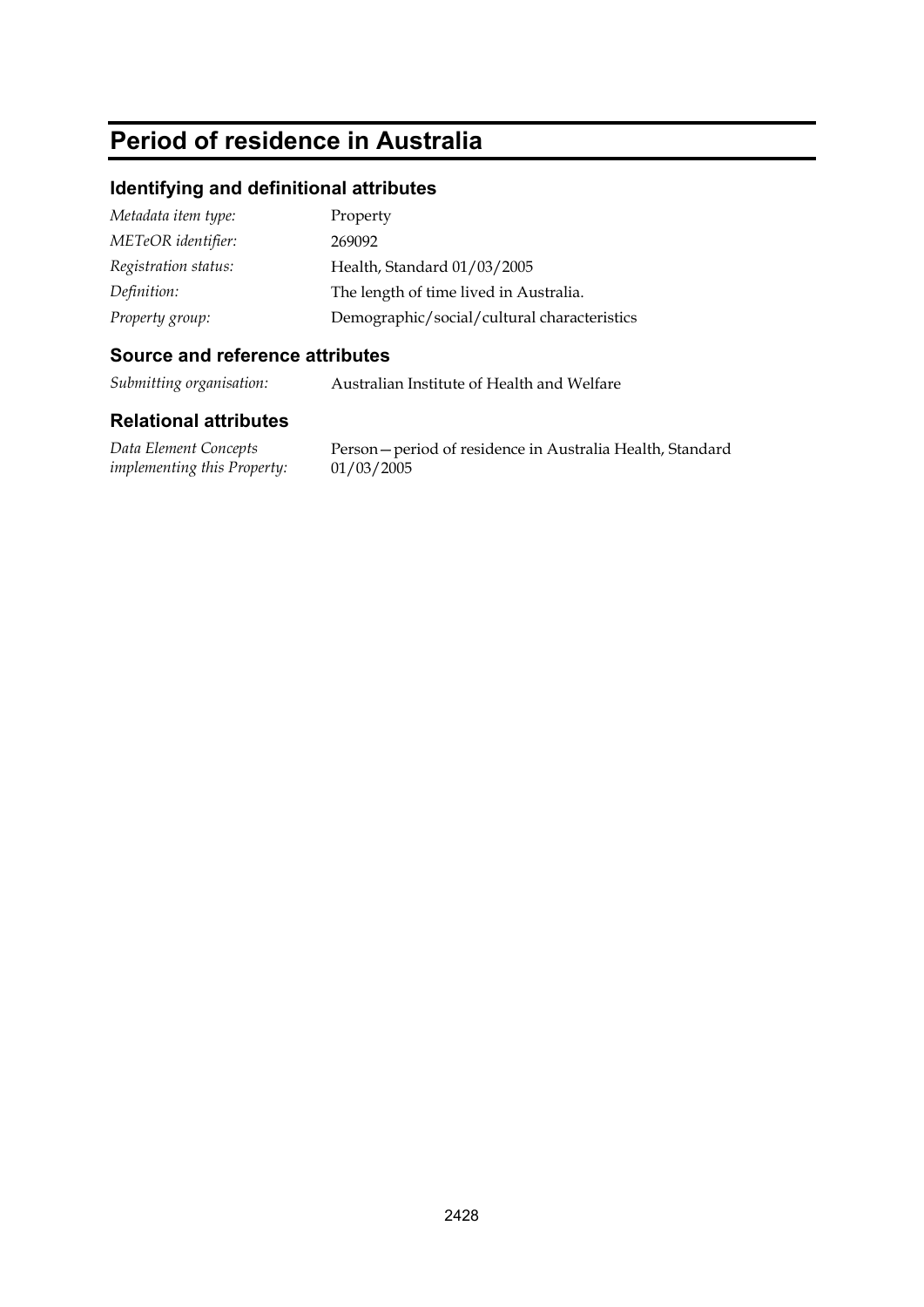# **Peripheral neuropathy indicator**

#### **Identifying and definitional attributes**

| Metadata item type:  | Property                                                 |
|----------------------|----------------------------------------------------------|
| METeOR identifier:   | 269164                                                   |
| Registration status: | Health, Standard 01/03/2005                              |
| Definition:          | An indicator of peripheral nerve disorders of any cause. |
| Property group:      | Health and wellbeing                                     |

#### **Source and reference attributes**

*Submitting organisation:* Australian Institute of Health and Welfare

#### **Relational attributes**

*Data Element Concepts implementing this Property:*

Person—peripheral neuropathy indicator Health, Standard 01/03/2005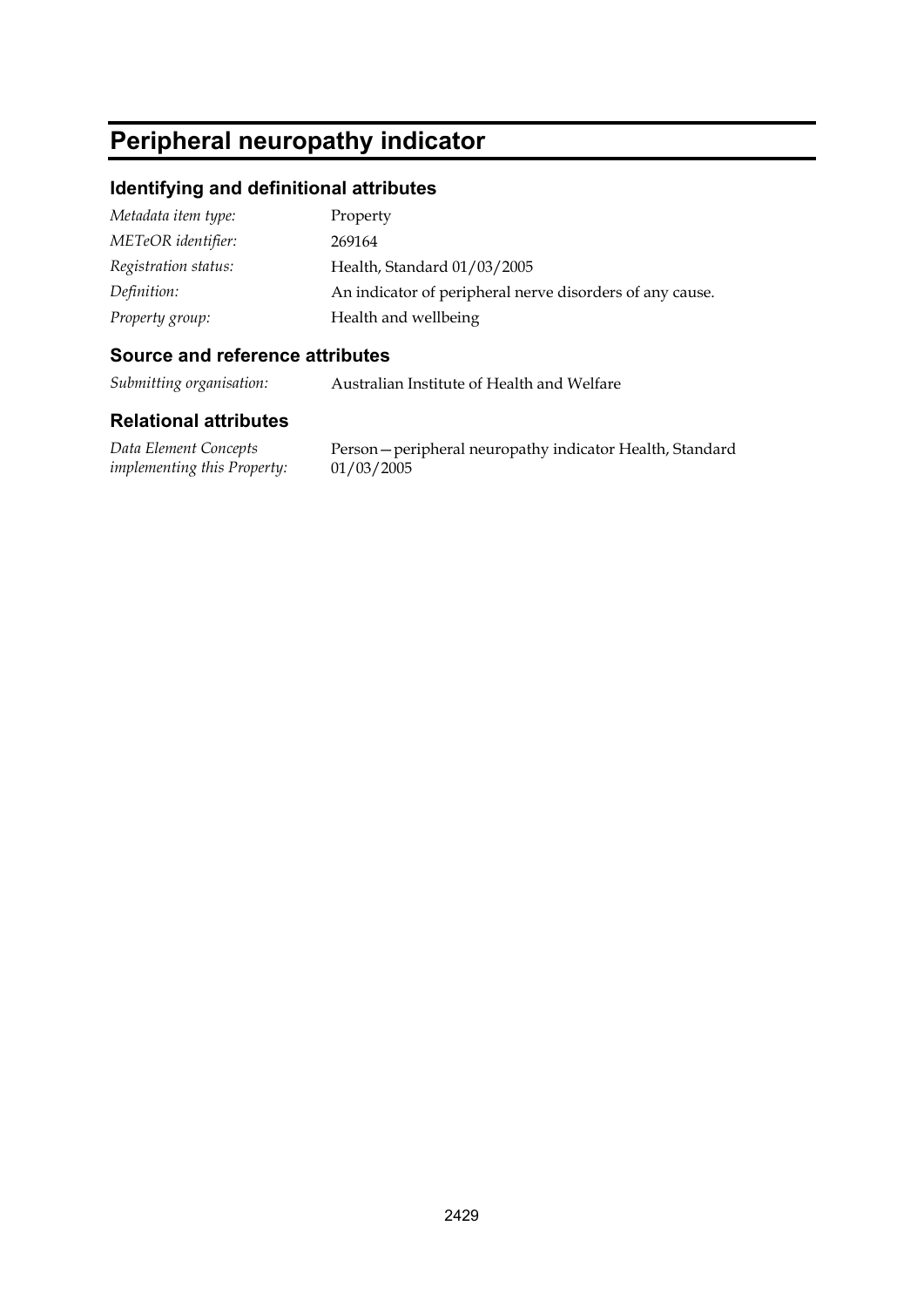# **Peripheral vascular disease indicator**

## **Identifying and definitional attributes**

| Property                                                     |
|--------------------------------------------------------------|
| 269093                                                       |
| Health, Standard 01/03/2005                                  |
| An indicator of the presence of peripheral vascular disease. |
| Public health, health care and clinical settings.            |
| Health and wellbeing                                         |
|                                                              |

#### **Source and reference attributes**

*Submitting organisation:* Australian Institute of Health and Welfare

| Data Element Concepts              | Person – peripheral vascular disease indicator (foot) Health, Standard |
|------------------------------------|------------------------------------------------------------------------|
| <i>implementing this Property:</i> | 01/03/2005                                                             |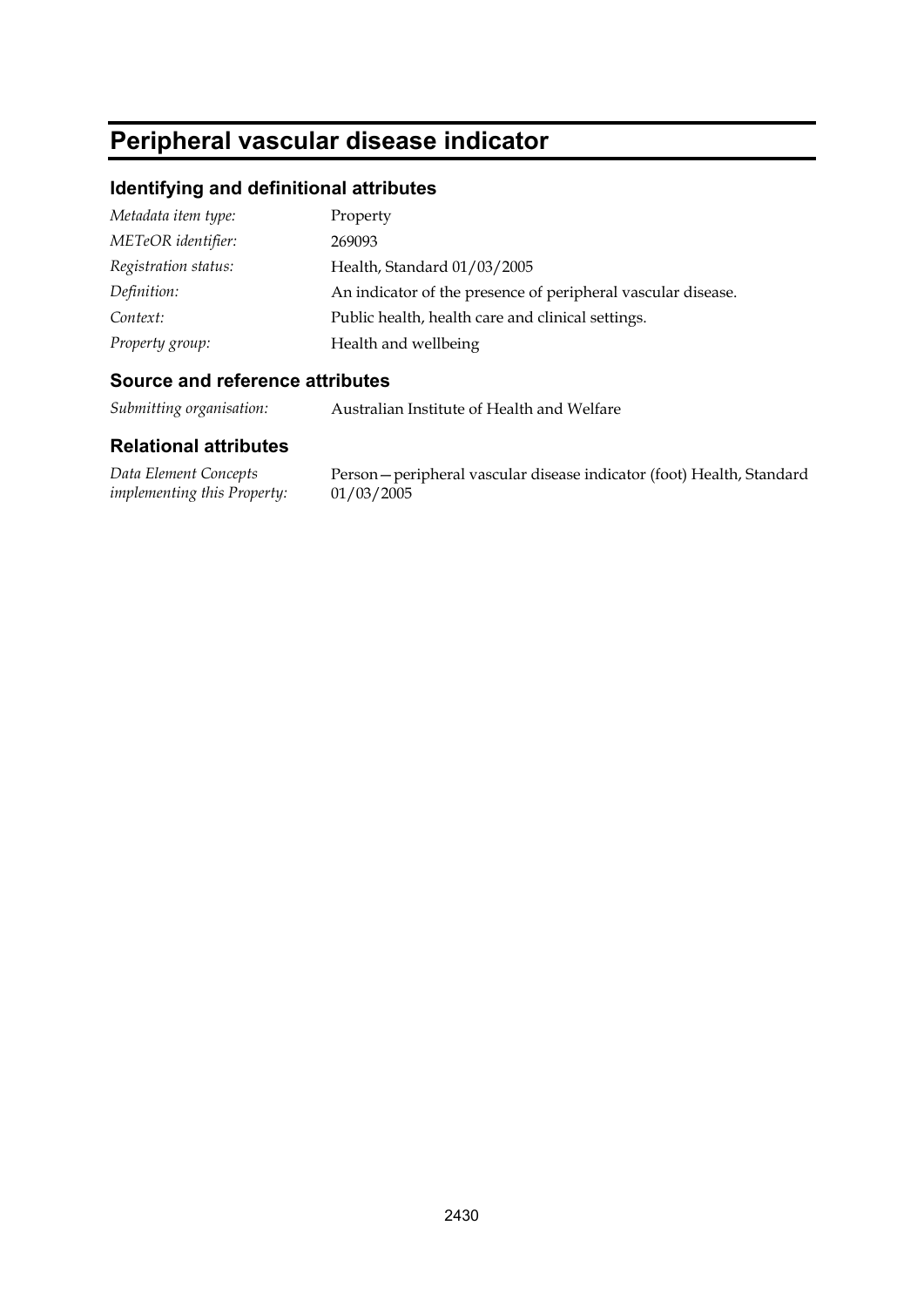# **Person identifier**

## **Identifying and definitional attributes**

| Metadata item type:  | Property                                                                                                          |
|----------------------|-------------------------------------------------------------------------------------------------------------------|
| METeOR identifier:   | 269369                                                                                                            |
| Registration status: | Health, Standard 01/03/2005<br>Community services, Standard 01/03/2005<br>Housing assistance, Standard 01/03/2005 |
| Definition:          | A sequence of characters which identify a person.                                                                 |
| Property group:      | Identifier characteristics                                                                                        |

### **Source and reference attributes**

| Submitting organisation: | National minimum data set working parties |
|--------------------------|-------------------------------------------|
|                          |                                           |

| Data Element Concepts              | Person - person identifier Health, Standard 04/05/2005                                                                                 |
|------------------------------------|----------------------------------------------------------------------------------------------------------------------------------------|
| <i>implementing this Property:</i> | Community services, Standard 25/08/2005                                                                                                |
|                                    | Person – person identifier (within establishment/agency) Health,<br>Superseded 04/05/2005<br>Community services, Superseded 25/08/2005 |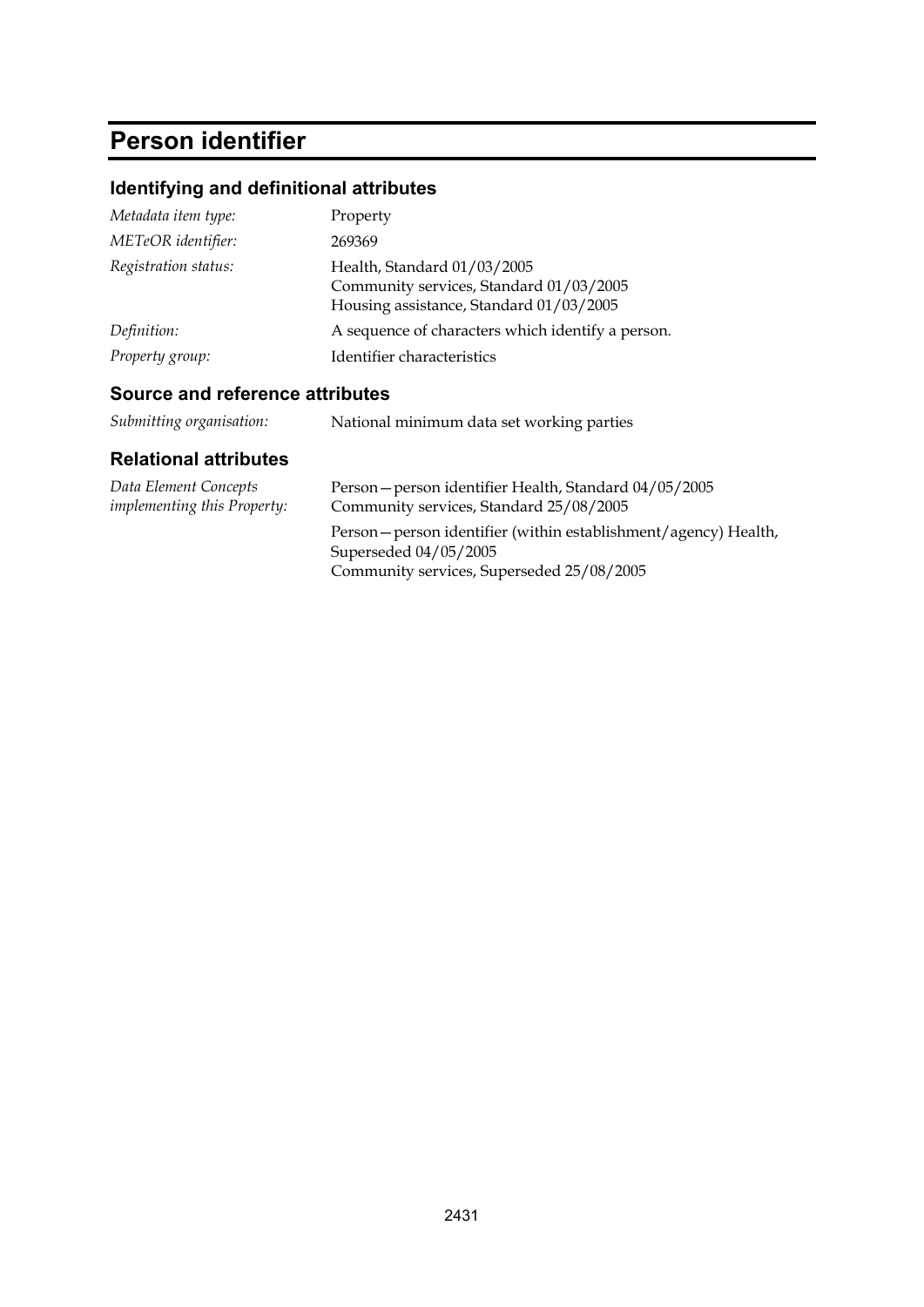# **Pharmacotherapy type prescribed in hospital**

### **Identifying and definitional attributes**

| Metadata item type:  | Property                                                                                                                               |
|----------------------|----------------------------------------------------------------------------------------------------------------------------------------|
| METeOR identifier:   | 344340                                                                                                                                 |
| Registration status: | Health, Standard 01/10/2008                                                                                                            |
| Definition:          | The type of pharmacotherapy prescribed for the treatment of acute<br>coronary syndrome in hospital including the emergency department. |
| Property group:      | Health and wellbeing                                                                                                                   |
|                      |                                                                                                                                        |

#### **Relational attributes**

*Data Element Concepts implementing this Property:* Person with acute coronary syndrome—pharmacotherapy type prescribed in hospital Health, Standard 01/10/2008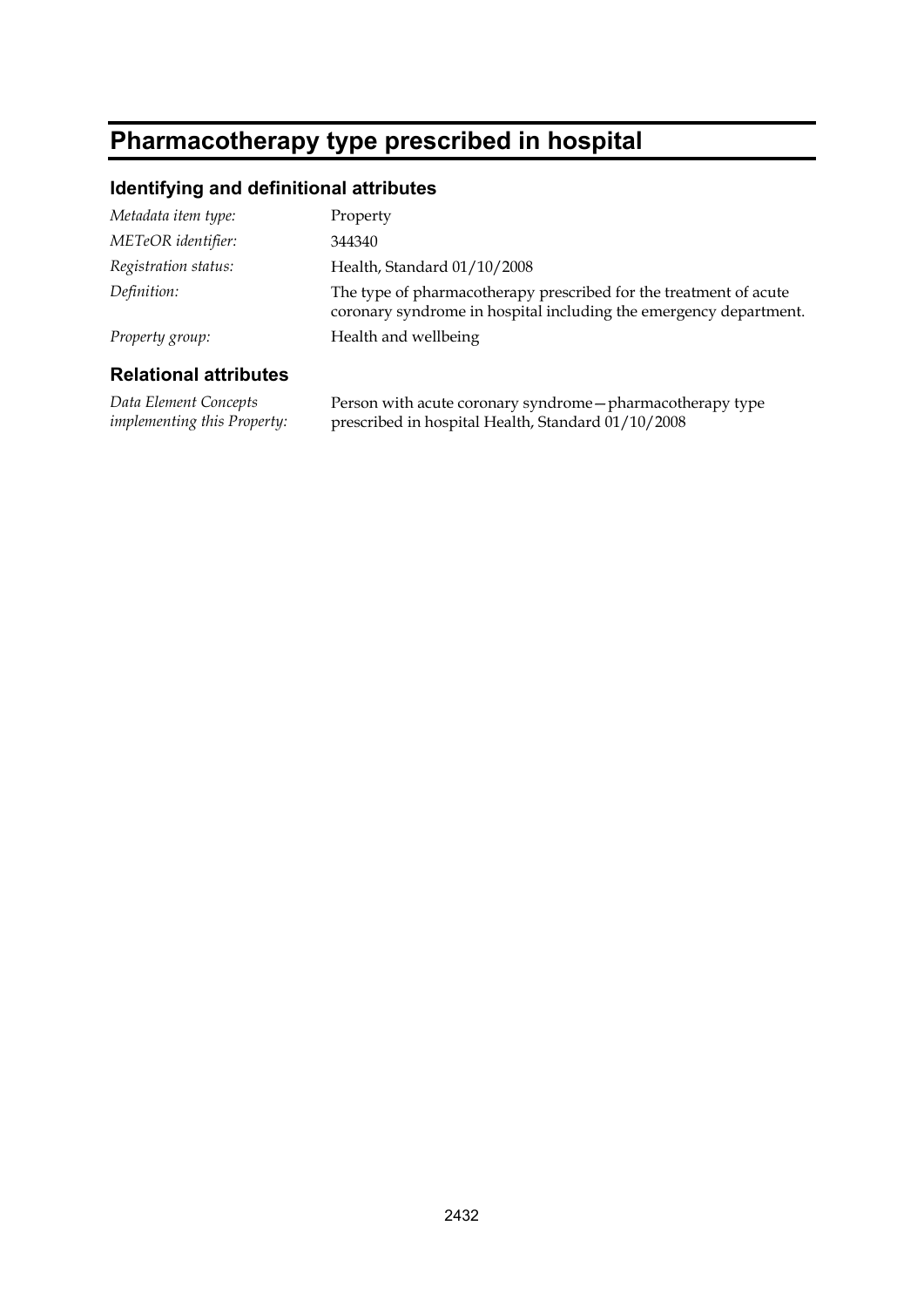# **Pharmacotherapy type taken post discharge from hospital**

### **Identifying and definitional attributes**

| Metadata item type:  | Property                                                      |
|----------------------|---------------------------------------------------------------|
| METeOR identifier:   | 351101                                                        |
| Registration status: | Health, Standard 01/10/2008                                   |
| Definition:          | Pharmacotherapy type taken following discharge from hospital. |
| Property group:      | Health and wellbeing                                          |

#### **Relational attributes**

*Data Element Concepts implementing this Property:* Person with acute coronary syndrome—pharmacotherapy type taken post discharge from hospital Health, Standard 01/10/2008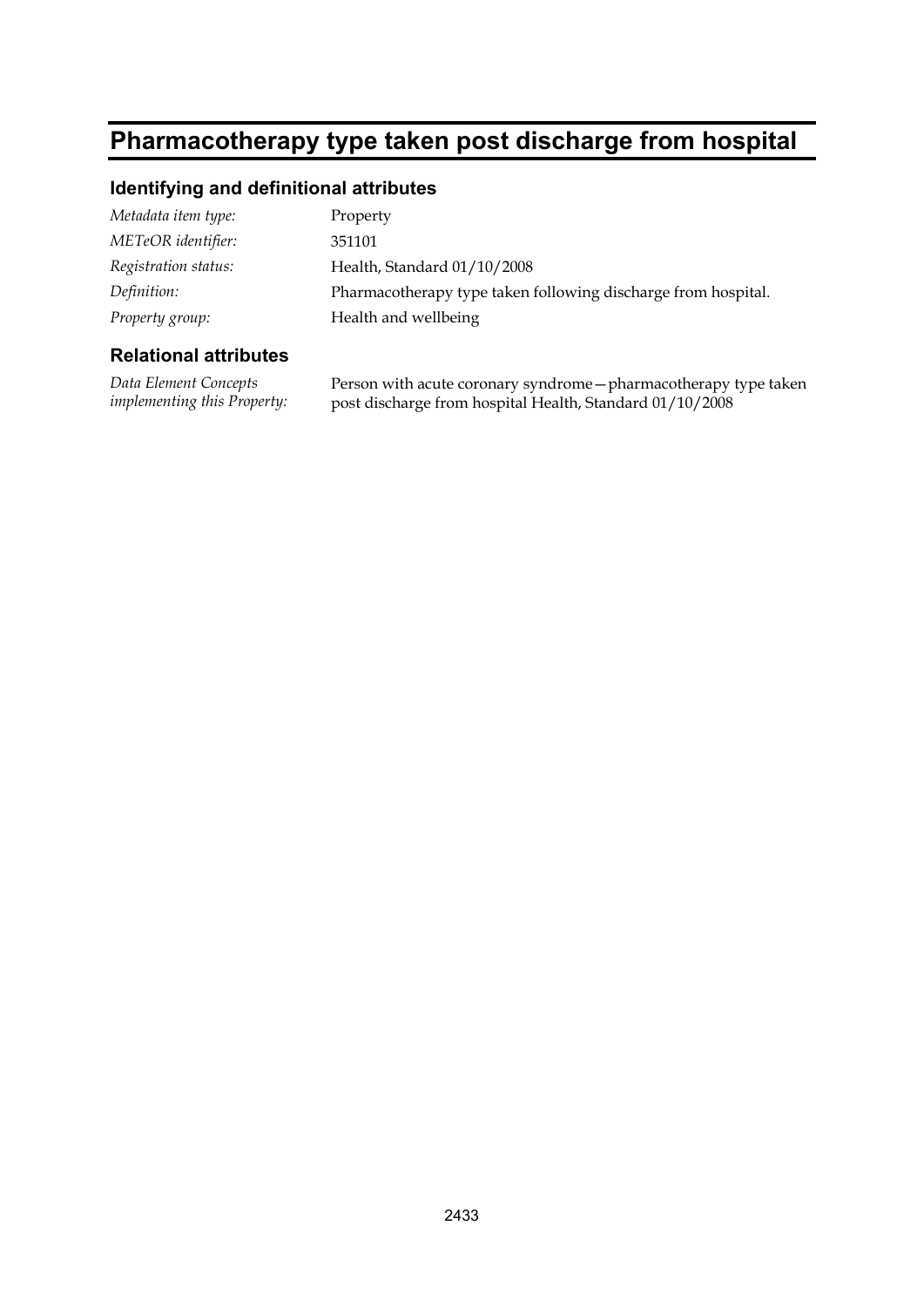# **Physical activity sufficiency status**

## **Identifying and definitional attributes**

| Metadata item type:  | Property                                                                                            |
|----------------------|-----------------------------------------------------------------------------------------------------|
| METeOR identifier:   | 269095                                                                                              |
| Registration status: | Health, Standard 01/03/2005                                                                         |
| Definition:          | An indicator of whether a level of activity is sufficiently vigorous to<br>confer a health benefit. |
| Property group:      | Lifestyle characteristics                                                                           |

### **Source and reference attributes**

*Submitting organisation:* Australian Institute of Health and Welfare

| Data Element Concepts       | Person-physical activity sufficiency status Health, Standard |
|-----------------------------|--------------------------------------------------------------|
| implementing this Property: | 01/03/2005                                                   |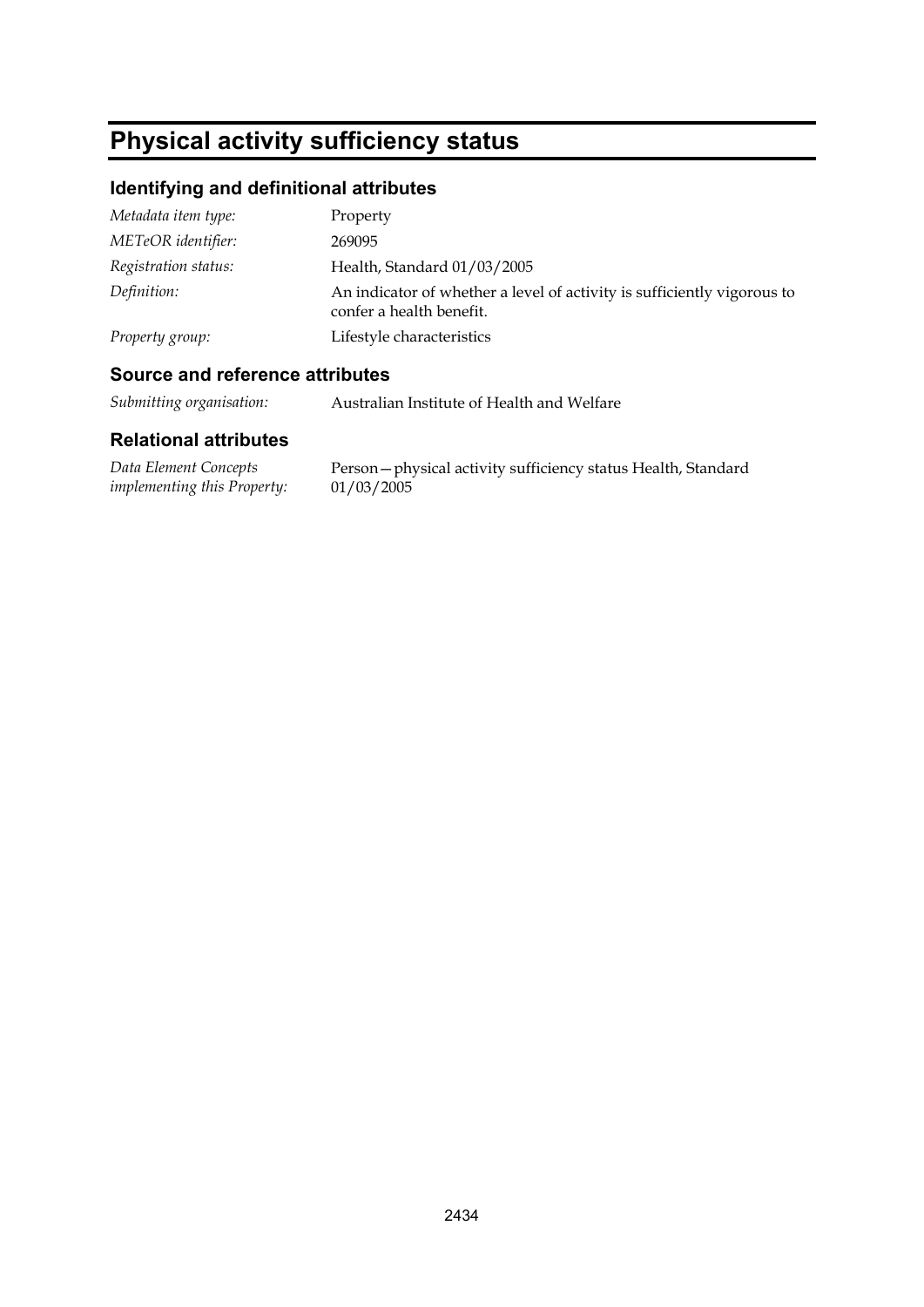# **Physical departure date**

## **Identifying and definitional attributes**

| Metadata item type:  | Property                                                                           |
|----------------------|------------------------------------------------------------------------------------|
| METeOR identifier:   | 322593                                                                             |
| Registration status: | Health, Standard 24/03/2006                                                        |
| Definition:          | The date on which a patient or client physically departs a service or<br>facility. |
| Property group:      | Exit/leave from service event                                                      |

### **Source and reference attributes**

| Submitting organisation: | Australian Government Department of Health and Ageing |  |
|--------------------------|-------------------------------------------------------|--|
|--------------------------|-------------------------------------------------------|--|

| Data Element Concepts              | Emergency department stay - physical departure date Health, |
|------------------------------------|-------------------------------------------------------------|
| <i>implementing this Property:</i> | Standard 24/03/2006                                         |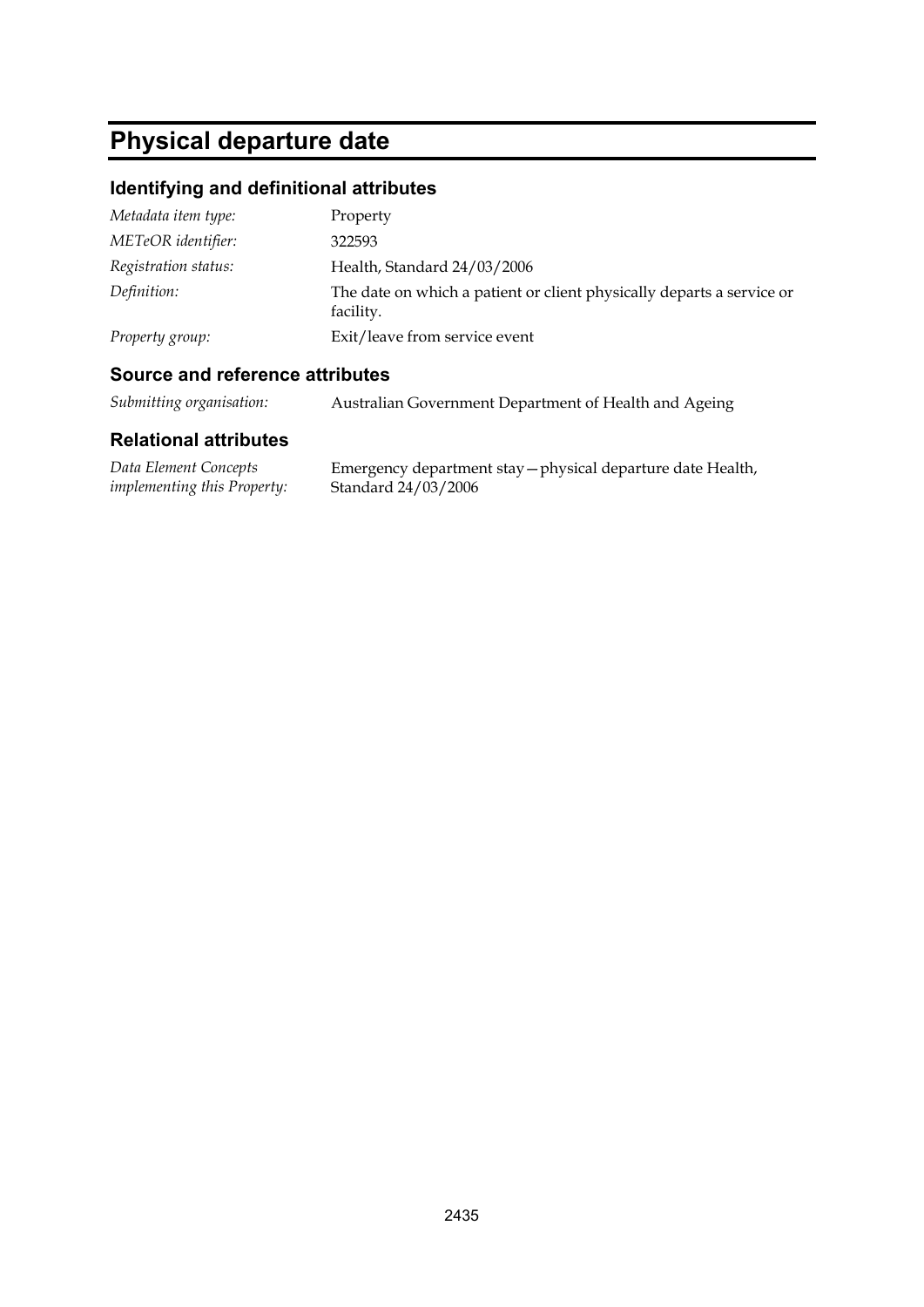# **Physical departure time**

## **Identifying and definitional attributes**

| Metadata item type:  | Property                                                                           |
|----------------------|------------------------------------------------------------------------------------|
| METeOR identifier:   | 322606                                                                             |
| Registration status: | Health, Standard 24/03/2006                                                        |
| Definition:          | The time at which a patient or client physically departs a service or<br>facility. |
| Property group:      | Exit/leave from service event                                                      |

### **Source and reference attributes**

| Submitting organisation: | Australian Government Department of Health and Ageing |  |
|--------------------------|-------------------------------------------------------|--|
|--------------------------|-------------------------------------------------------|--|

| Data Element Concepts              | Emergency department stay - physical departure time Health, |
|------------------------------------|-------------------------------------------------------------|
| <i>implementing this Property:</i> | Standard 24/03/2006                                         |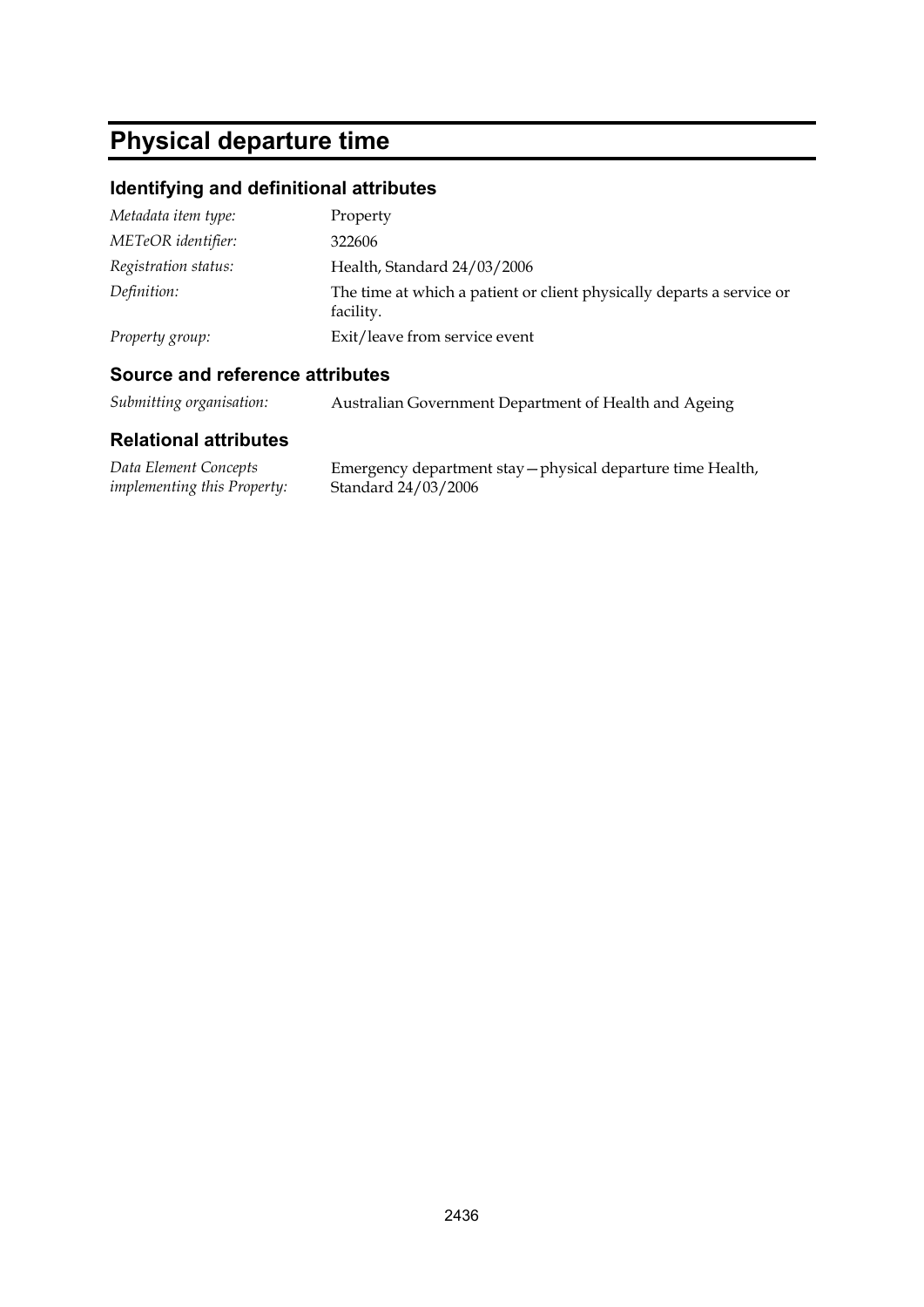# **Place of occurrence**

## **Identifying and definitional attributes**

| Metadata item type:  | Property                                          |
|----------------------|---------------------------------------------------|
| METeOR identifier:   | 269393                                            |
| Registration status: | Health, Standard 01/03/2005                       |
| Definition:          | The physical location in which an event occurred. |
| Property group:      | Location characteristics                          |

### **Source and reference attributes**

*Submitting organisation:* Australian Institute of Health and Welfare

| Data Element Concepts              | Injury event – place of occurrence Health, Standard 01/03/2005 |  |
|------------------------------------|----------------------------------------------------------------|--|
| <i>implementing this Property:</i> |                                                                |  |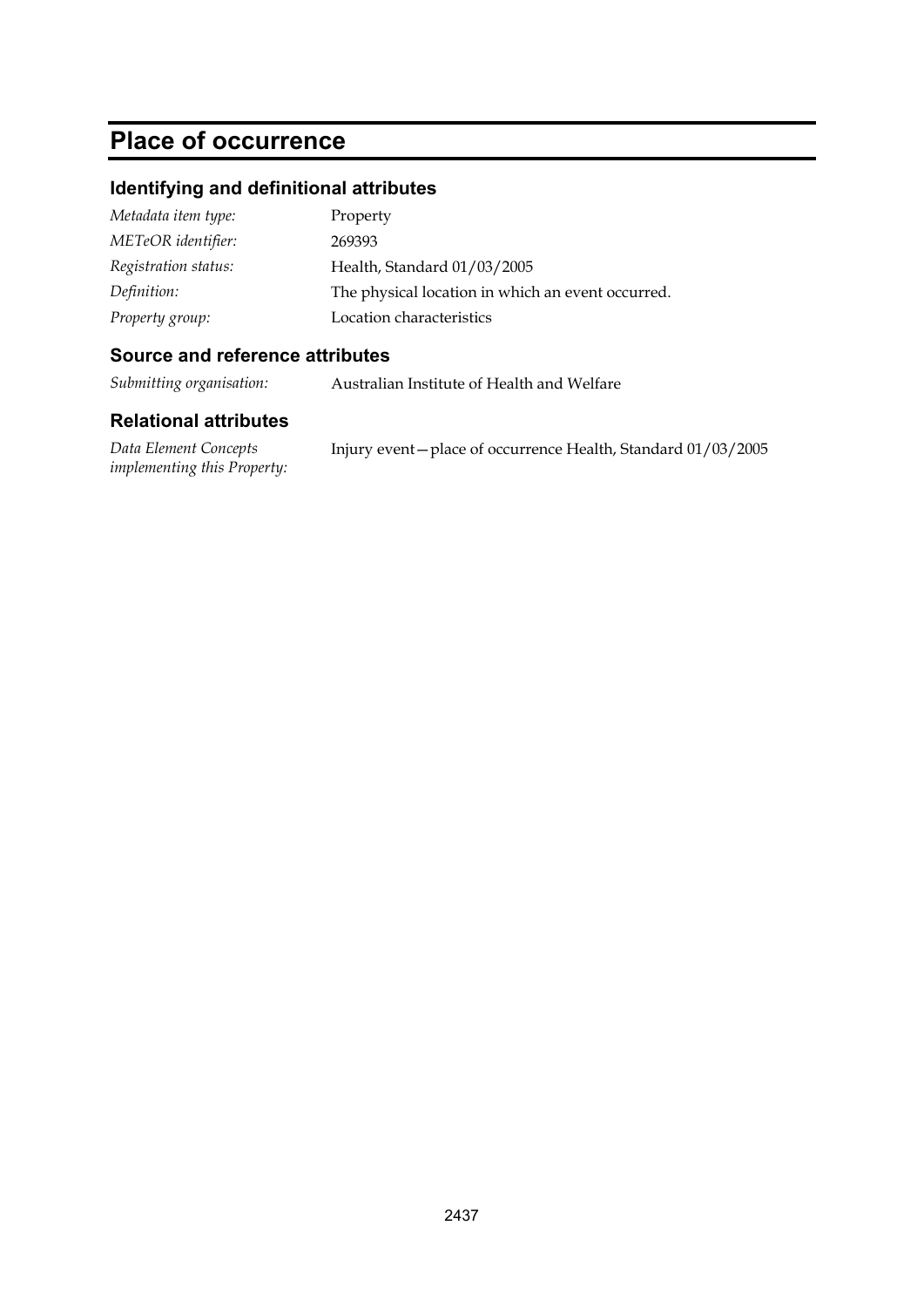# **Postal delivery point identifier**

## **Identifying and definitional attributes**

| Metadata item type:  | Property                                                                              |
|----------------------|---------------------------------------------------------------------------------------|
| METeOR identifier:   | 269334                                                                                |
| Registration status: | Health, Standard 01/03/2005<br>Community services, Standard 01/03/2005                |
| Definition:          | A sequence of assigned characters which uniquely identify a postal<br>delivery point. |
| Property group:      | Location characteristics                                                              |

### **Source and reference attributes**

| Submitting organisation:<br>Australian Institute of Health and Welfare |  |  |
|------------------------------------------------------------------------|--|--|
|------------------------------------------------------------------------|--|--|

| Data Element Concepts<br><i>implementing this Property:</i> | Person (address) – postal delivery point identifier Health, Standard<br>01/03/2005<br>Community services, Standard 01/03/2005                        |
|-------------------------------------------------------------|------------------------------------------------------------------------------------------------------------------------------------------------------|
|                                                             | Service provider organisation (address) – postal delivery point<br>identifier Health, Standard 04/05/2005<br>Community services, Standard 31/08/2005 |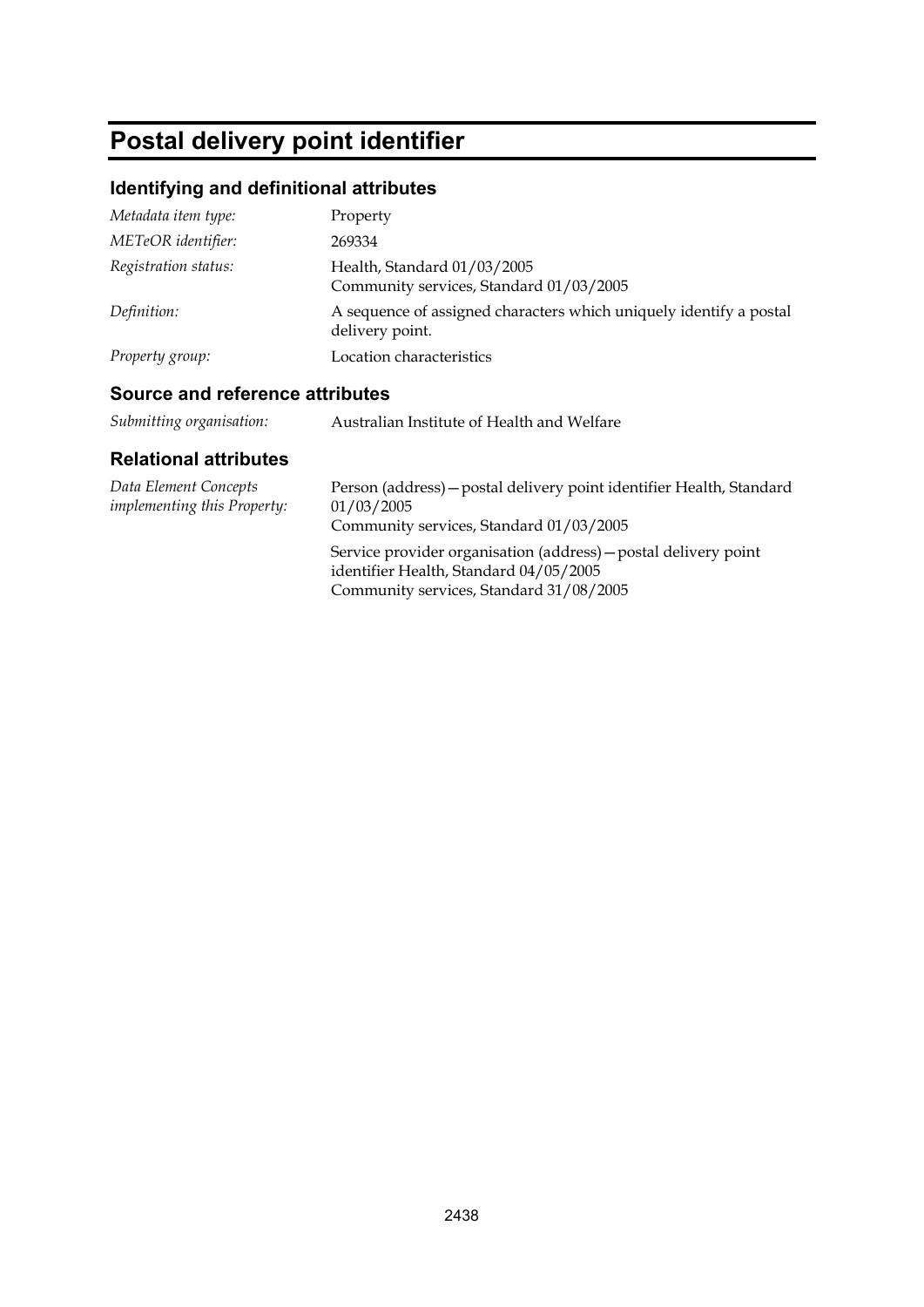# **Postal delivery service type**

## **Identifying and definitional attributes**

| Metadata item type:  | Property                                               |
|----------------------|--------------------------------------------------------|
| METeOR identifier:   | 269382                                                 |
| Registration status: | Health, Standard 01/03/2005                            |
| Definition:          | The type of distribution service for mail and packages |
| Context:             | Australian addresses.                                  |
| Property group:      | Location characteristics                               |

#### **Source and reference attributes**

*Submitting organisation:* Health Data Standards Committee

| Data Element Concepts              | Person - postal delivery service type Health, Standard 01/03/2005 |
|------------------------------------|-------------------------------------------------------------------|
| <i>implementing this Property:</i> |                                                                   |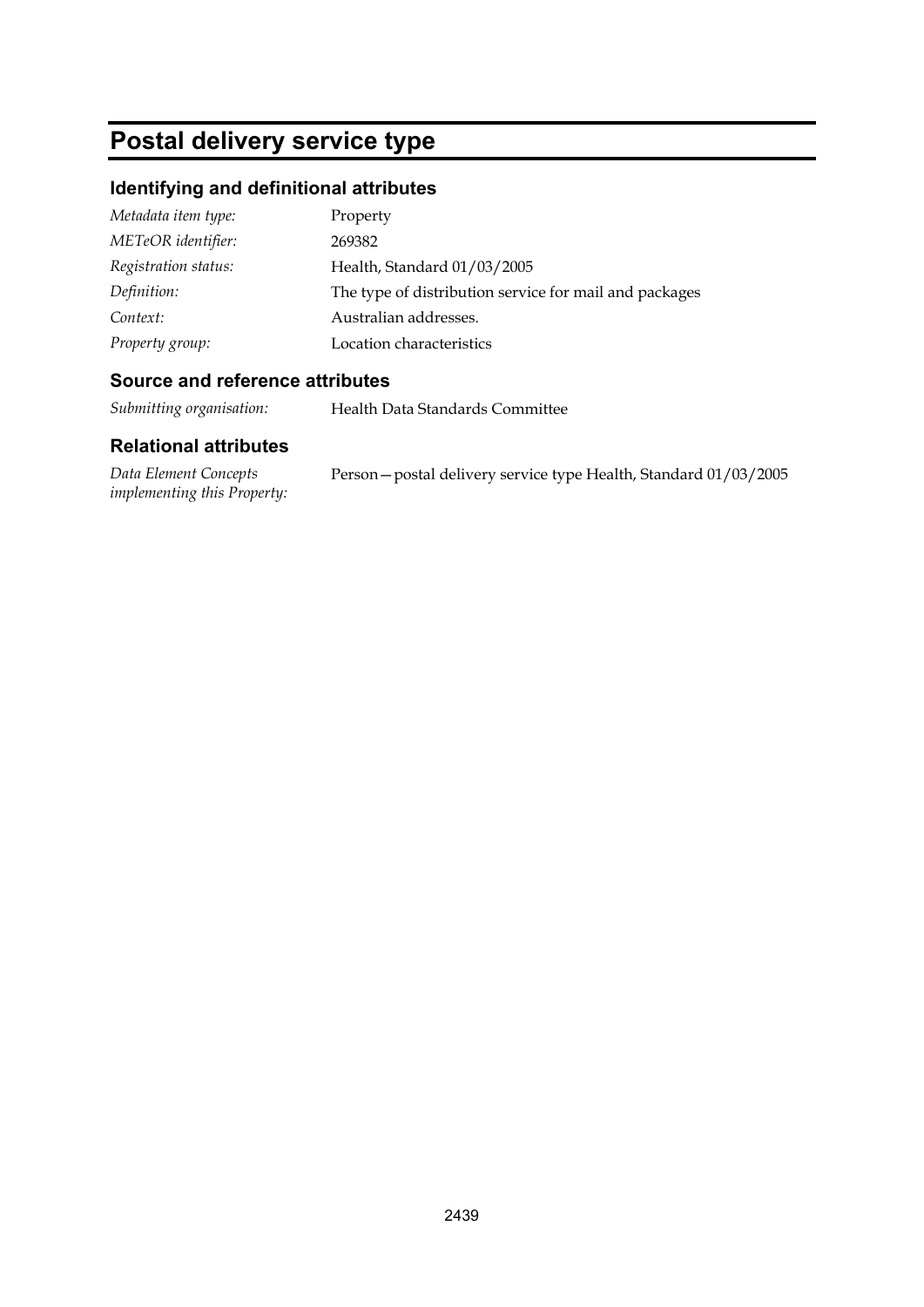# **Postal delivery service type identifier**

## **Identifying and definitional attributes**

| Metadata item type:  | Property                                                                                                                                                                                     |
|----------------------|----------------------------------------------------------------------------------------------------------------------------------------------------------------------------------------------|
| METeOR identifier:   | 269381                                                                                                                                                                                       |
| Registration status: | Health, Standard 01/03/2005                                                                                                                                                                  |
| Definition:          | The specification of the identification of a postal delivery service such<br>as General Post Office Box, Community Mail Bag, etc. to clearly<br>distinguish it from another when applicable. |
| Context:             | Australian addresses.                                                                                                                                                                        |
| Property group:      | Location characteristics                                                                                                                                                                     |

#### **Source and reference attributes**

| Data Element Concepts              | Person (address) – postal delivery service type identifier Health, |
|------------------------------------|--------------------------------------------------------------------|
| <i>implementing this Property:</i> | Standard 01/03/2005                                                |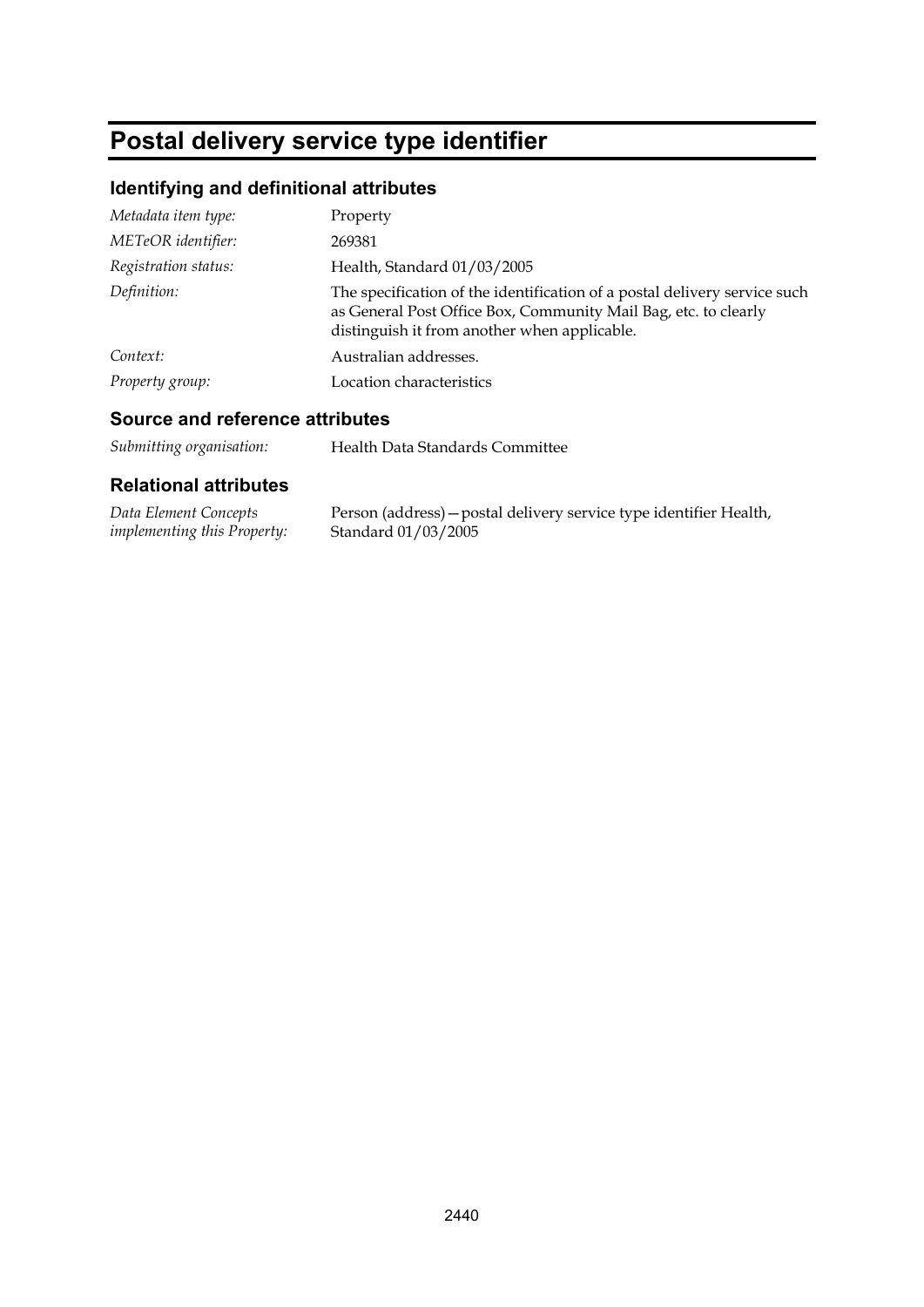# **Postpartum perineal status**

#### **Identifying and definitional attributes**

| Metadata item type:  | Property                                                   |
|----------------------|------------------------------------------------------------|
| METeOR identifier:   | 269054                                                     |
| Registration status: | Health, Standard 01/03/2005                                |
| Definition:          | An indicator of the condition of the perineum after birth. |
| Property group:      | Birth event                                                |

#### **Source and reference attributes**

*Submitting organisation:* Australian Institute of Health and Welfare

#### **Relational attributes**

*Data Element Concepts implementing this Property:*

Female (mother)—postpartum perineal status Health, Standard 01/03/2005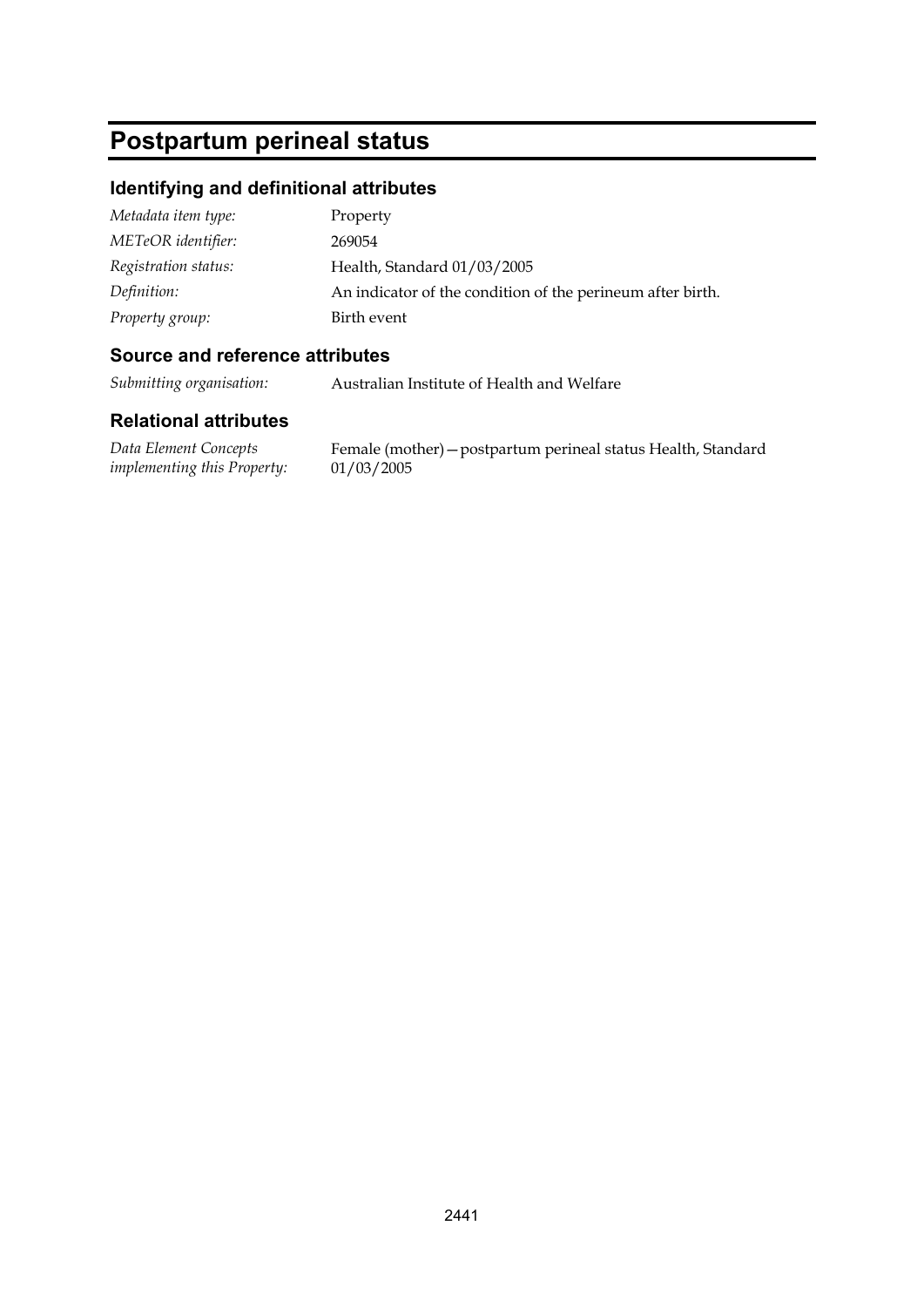# **Pre-vocational training services grants for non-government organisations**

## **Identifying and definitional attributes**

| Metadata item type:  | Property                                                                                              |
|----------------------|-------------------------------------------------------------------------------------------------------|
| METeOR identifier:   | 288095                                                                                                |
| Registration status: | Health, Standard 08/12/2004                                                                           |
| Definition:          | Grants made to non-government organisations for the provision of<br>pre-vocational training services. |
| Property group:      | Funding characteristics                                                                               |

### **Source and reference attributes**

| Submitting organisation: | Australian Institute of Health and Welfare |
|--------------------------|--------------------------------------------|
|--------------------------|--------------------------------------------|

| Data Element Concepts              | Specialised mental health service organisation - pre-vocational   |
|------------------------------------|-------------------------------------------------------------------|
| <i>implementing this Property:</i> | training services grants for non-government organisations Health, |
|                                    | Standard 08/12/2004                                               |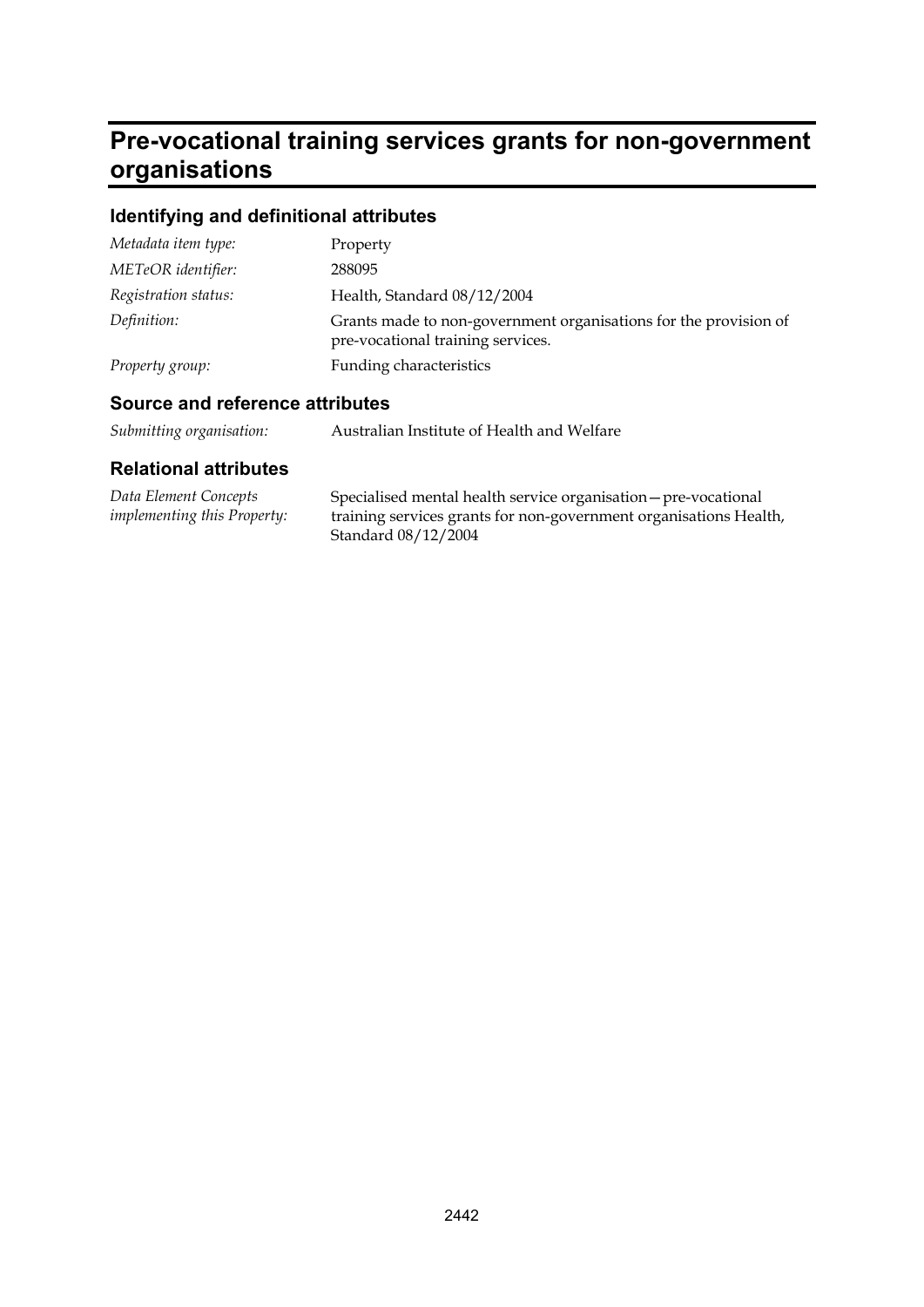# **Preferred language**

## **Identifying and definitional attributes**

| Metadata item type:  | Property                                                               |
|----------------------|------------------------------------------------------------------------|
| METeOR identifier:   | 269244                                                                 |
| Registration status: | Health, Standard 01/03/2005<br>Community services, Standard 10/04/2006 |
| Definition:          | The language most preferred for communication.                         |
| Property group:      | Demographic/social/cultural characteristics                            |

### **Source and reference attributes**

| Submitting organisation: | Australian Institute of Health and Welfare |
|--------------------------|--------------------------------------------|
|--------------------------|--------------------------------------------|

| Data Element Concepts              | Person – preferred language Health, Standard 01/03/2005 |
|------------------------------------|---------------------------------------------------------|
| <i>implementing this Property:</i> | Community services, Standard 10/04/2006                 |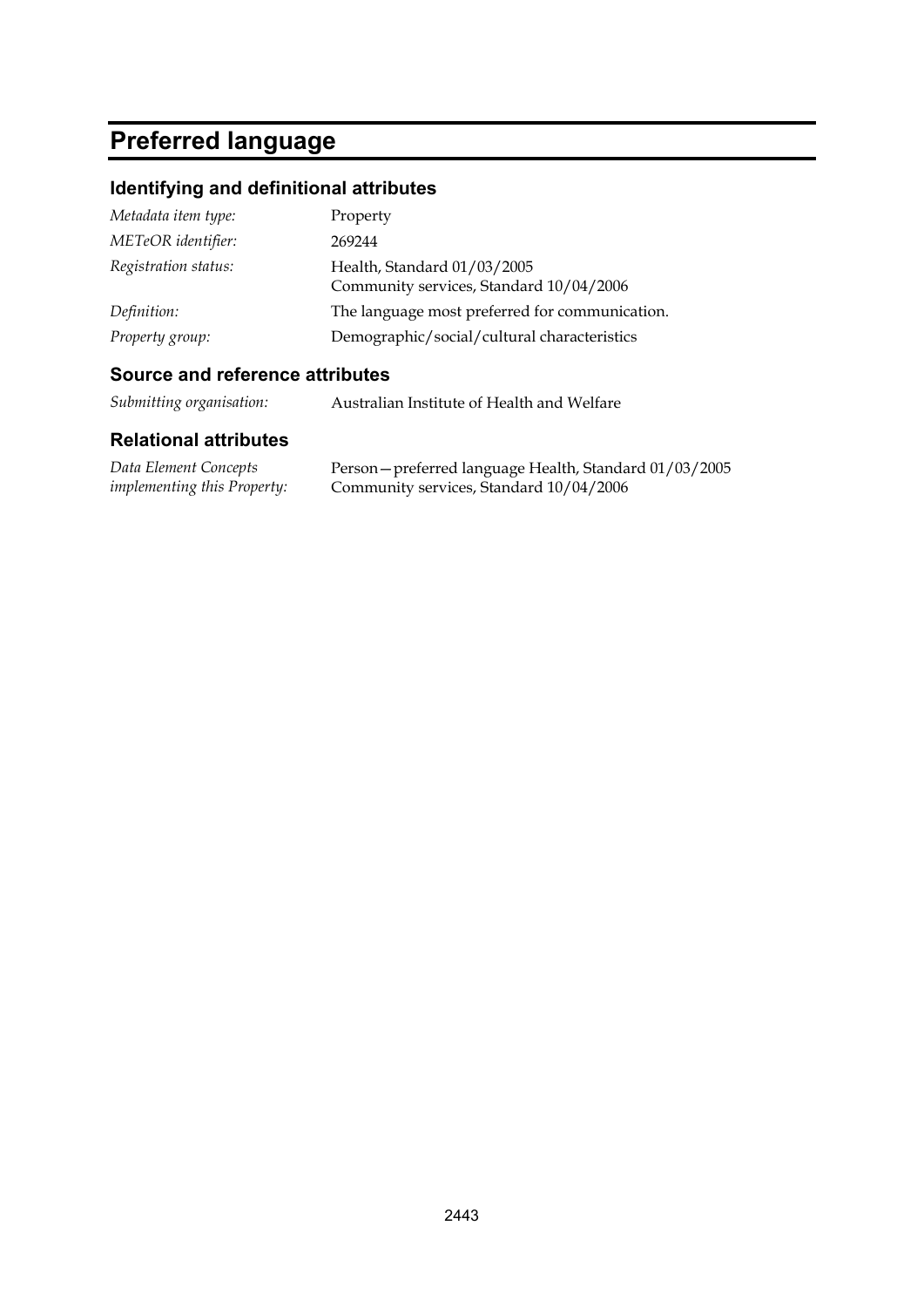# **Pregnancy completion date**

#### **Identifying and definitional attributes**

| Metadata item type:  | Property                                     |
|----------------------|----------------------------------------------|
| METeOR identifier:   | 269257                                       |
| Registration status: | Health, Standard 01/03/2005                  |
| Definition:          | The date on which a pregnancy was completed. |
| Property group:      | Health and wellbeing                         |

#### **Source and reference attributes**

*Submitting organisation:* Australian Institute of Health and Welfare

#### **Relational attributes**

*Data Element Concepts implementing this Property:*

Pregnancy (last previous)—pregnancy completion date Health, Standard 01/03/2005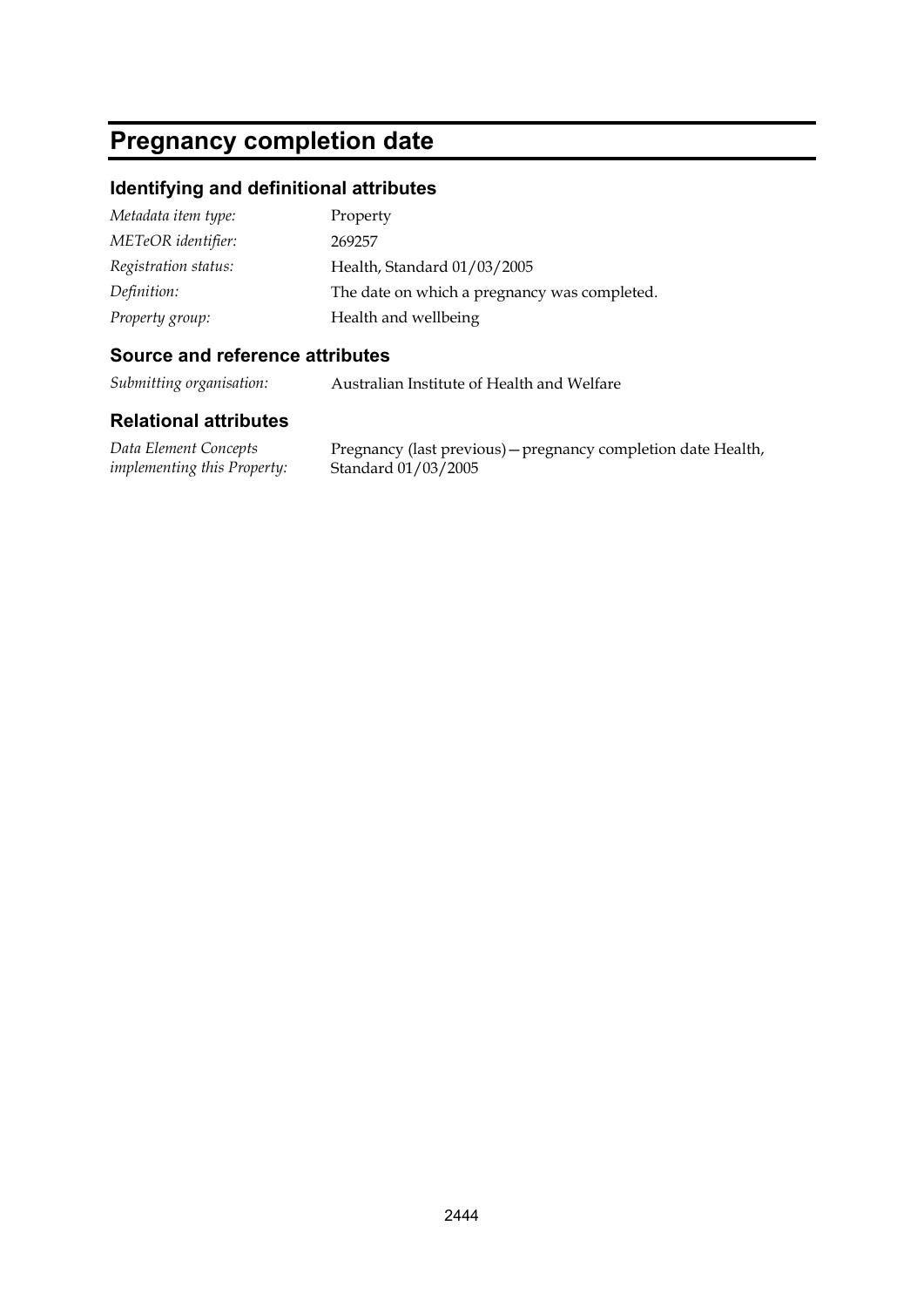# **Pregnancy indicator**

## **Identifying and definitional attributes**

| Metadata item type:  | Property                                                    |
|----------------------|-------------------------------------------------------------|
| METeOR identifier:   | 303950                                                      |
| Registration status: | Health, Standard 22/09/2005                                 |
| Definition:          | An indicator of a developing embryo or fetus within a body. |
| Property group:      | Health and wellbeing                                        |

#### **Source and reference attributes**

| Submitting organisation: | Australian Institute of Health and Welfare                                         |
|--------------------------|------------------------------------------------------------------------------------|
| Origin:                  | Dorland's Illustrated Medical Dictionary 30th ed. Philadelphia:<br><b>Saunders</b> |

| Related metadata references:                                | Supersedes Current pregnancy status Health, Superseded<br>22/09/2005 |
|-------------------------------------------------------------|----------------------------------------------------------------------|
| Data Element Concepts<br><i>implementing this Property:</i> | Female - pregnancy indicator Health, Standard 21/09/2005             |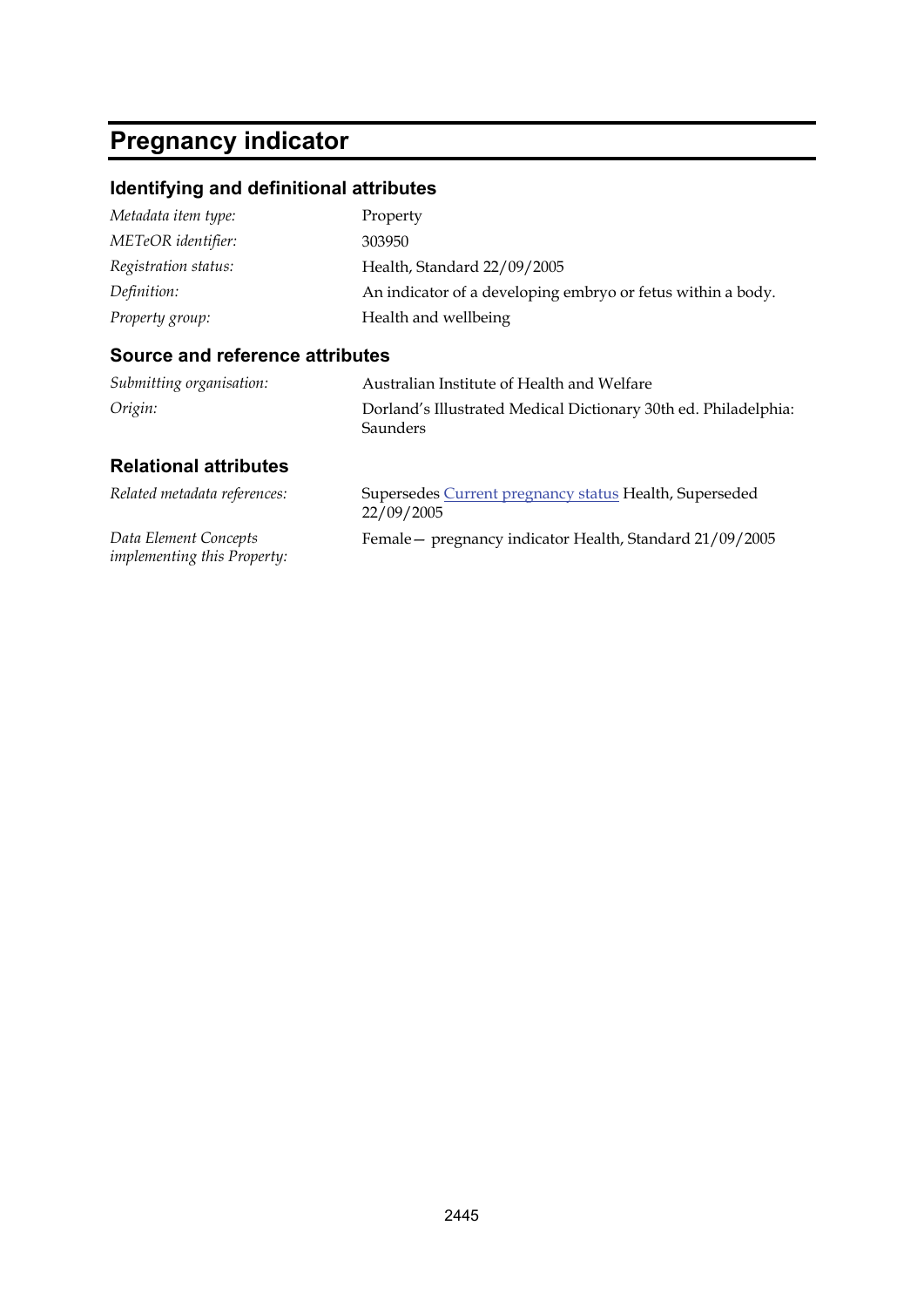## **Pregnancy outcome**

#### **Identifying and definitional attributes**

| Metadata item type:  | Property                                 |
|----------------------|------------------------------------------|
| METeOR identifier:   | 269049                                   |
| Registration status: | Health, Standard 01/03/2005              |
| Definition:          | The end result of a period of pregnancy. |
| Property group:      | Health and wellbeing                     |

#### **Source and reference attributes**

*Submitting organisation:* Australian Institute of Health and Welfare

#### **Relational attributes**

*Data Element Concepts implementing this Property:*

Pregnancy (last previous)—pregnancy outcome Health, Standard 01/03/2005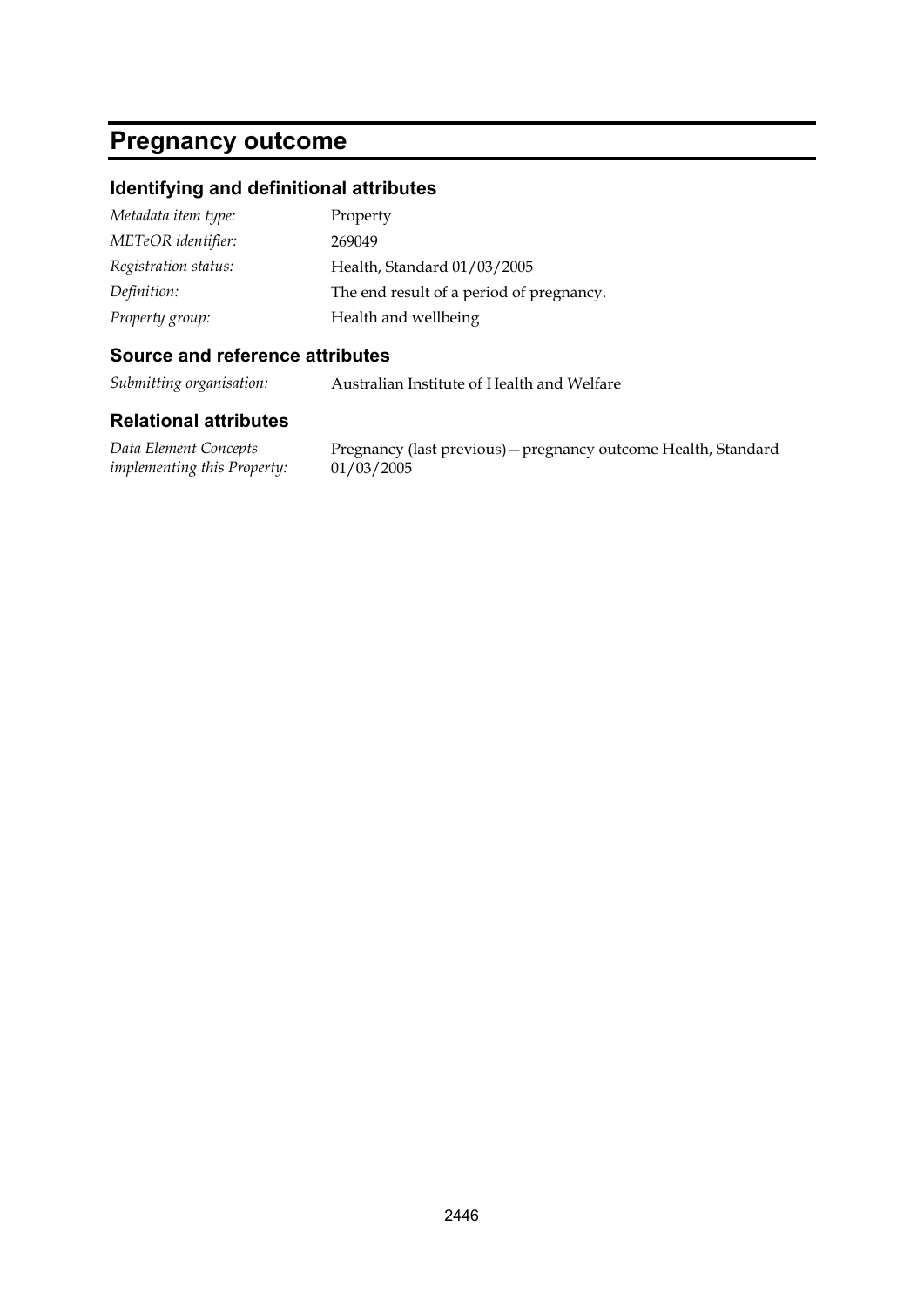# **Premature cardiovascular disease family history status**

## **Identifying and definitional attributes**

| Metadata item type:  | Property                                                                                      |
|----------------------|-----------------------------------------------------------------------------------------------|
| METeOR identifier:   | 269233                                                                                        |
| Registration status: | Health, Standard 01/03/2005                                                                   |
| Definition:          | Indicates whether there is a history of early cardiovascular conditions<br>within the family. |
| Property group:      | Health and wellbeing                                                                          |

### **Source and reference attributes**

*Submitting organisation:* Australian Institute of Health and Welfare

| Data Element Concepts              | Person - premature cardiovascular disease family history status |
|------------------------------------|-----------------------------------------------------------------|
| <i>implementing this Property:</i> | Health, Standard $01/03/2005$                                   |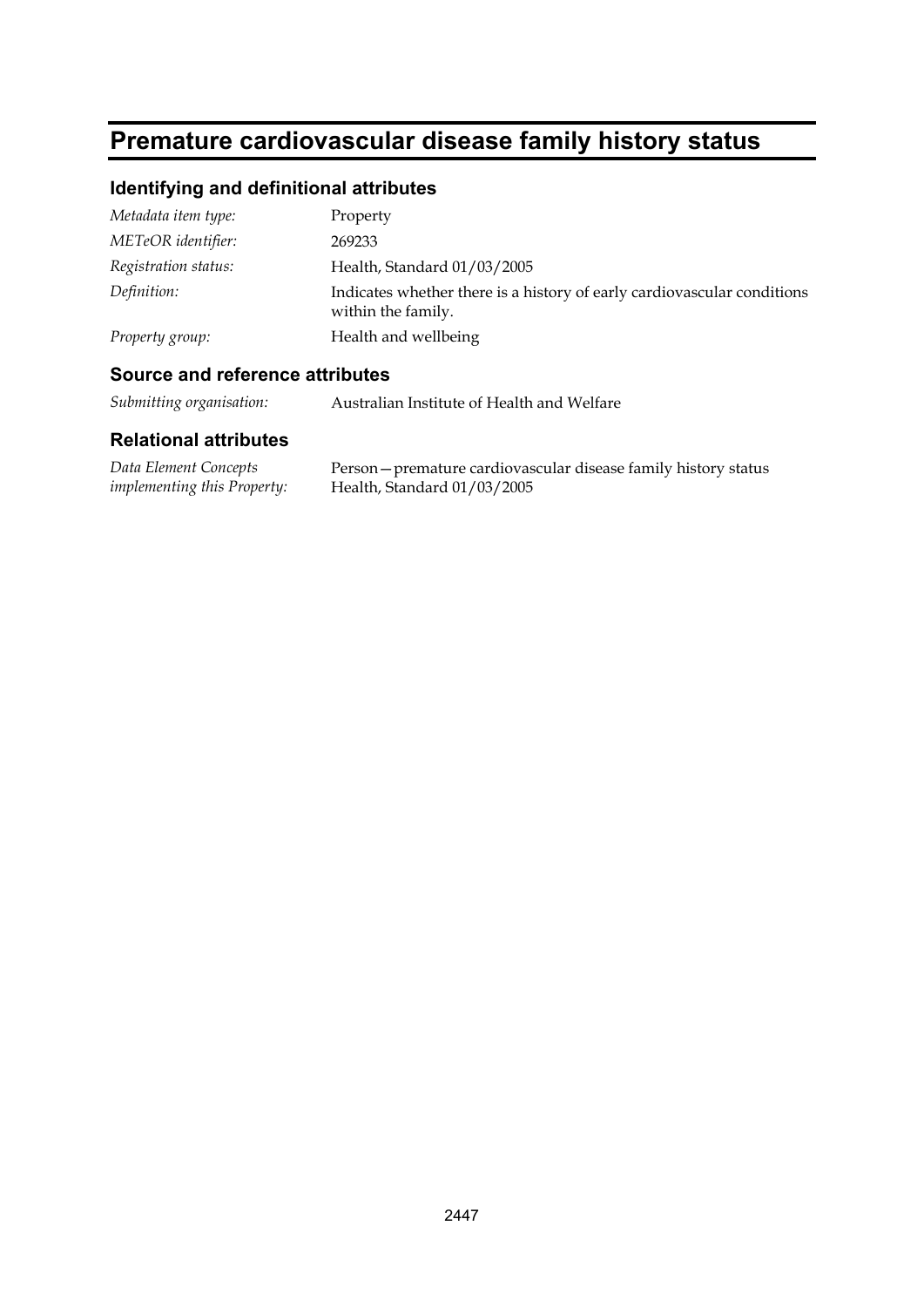# **Presentation date**

## **Identifying and definitional attributes**

| Metadata item type:  | Property                                                                         |
|----------------------|----------------------------------------------------------------------------------|
| METeOR identifier:   | 269321                                                                           |
| Registration status: | Health, Standard 01/03/2005                                                      |
| Definition:          | The date on which the patient/client presented for the delivery of a<br>service. |
| Property group:      | Entry into service event                                                         |

### **Source and reference attributes**

*Submitting organisation:* Australian Institute of Health and Welfare

| Data Element Concepts              | Health service event – presentation date Health, Standard 01/03/2005 |
|------------------------------------|----------------------------------------------------------------------|
| <i>implementing this Property:</i> |                                                                      |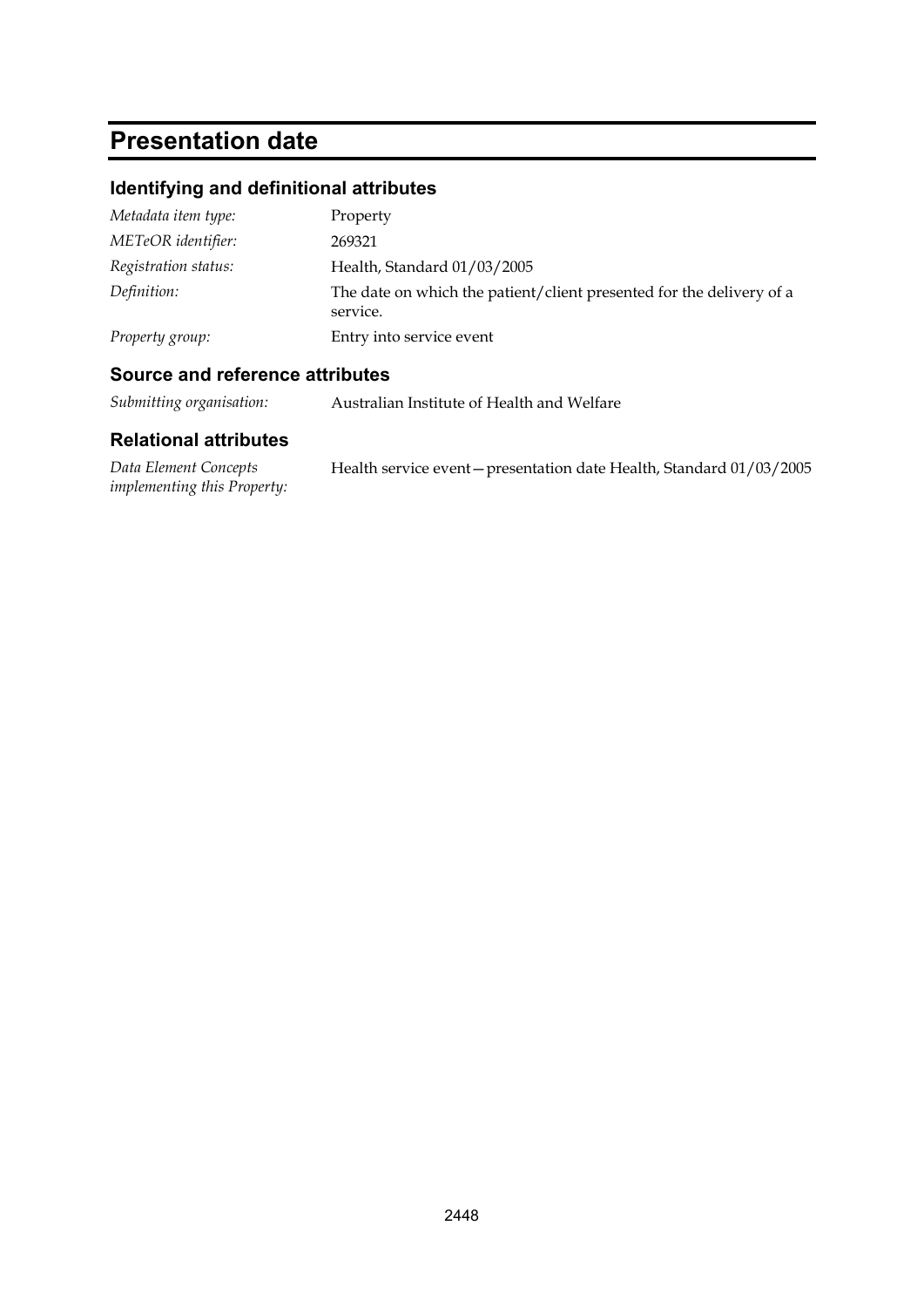# **Presentation time**

#### **Identifying and definitional attributes**

| Metadata item type:  | Property                                                           |
|----------------------|--------------------------------------------------------------------|
| METeOR identifier:   | 269146                                                             |
| Registration status: | Health, Standard 01/03/2005                                        |
| Definition:          | The time at which a person presents for the delivery of a service. |
| Property group:      | Entry into service event                                           |

#### **Source and reference attributes**

*Submitting organisation:* Australian Institute of Health and Welfare

#### **Relational attributes**

*Data Element Concepts implementing this Property:* Health service event—presentation time Health, Standard 01/03/2005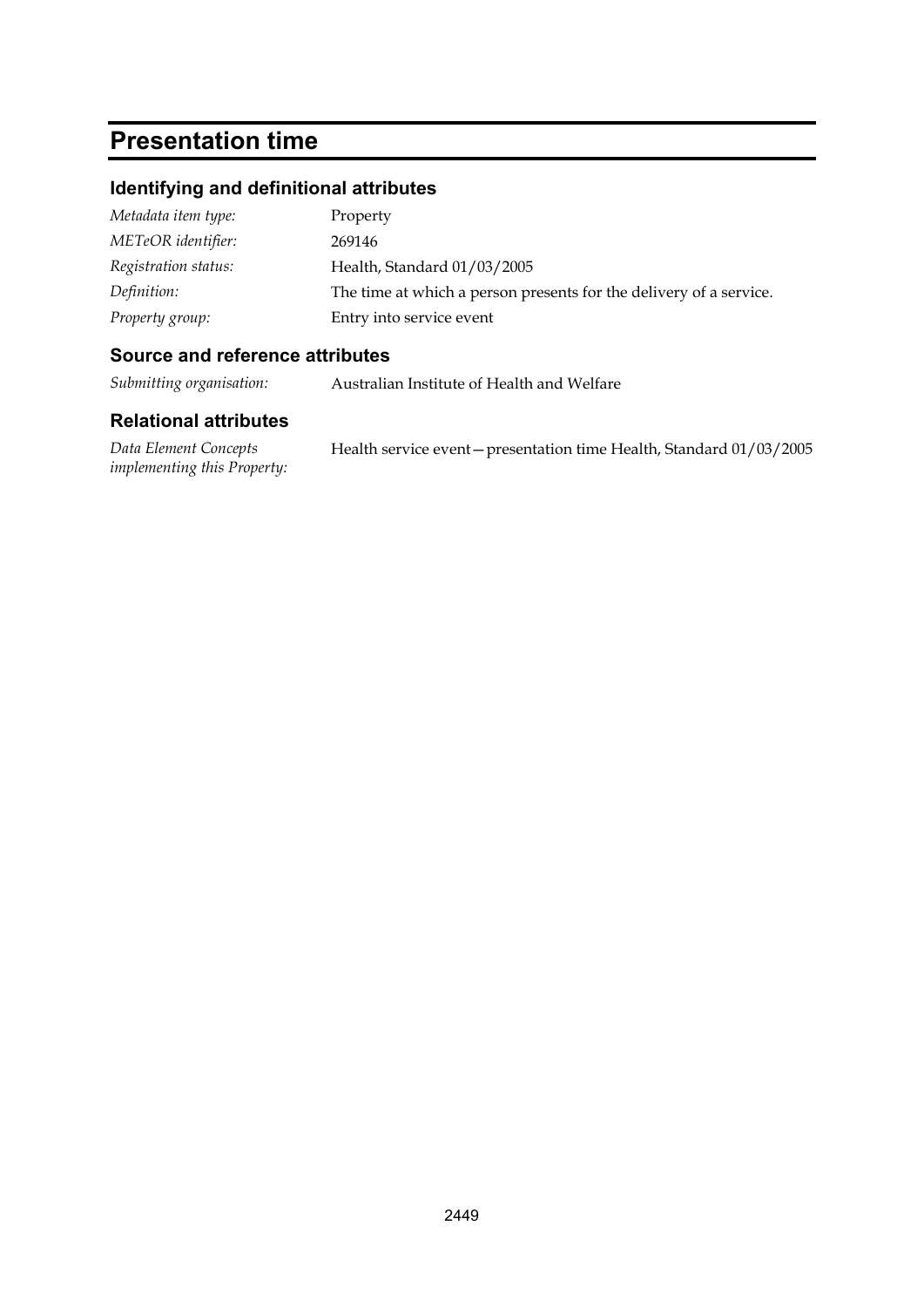# **Previous specialised treatment**

## **Identifying and definitional attributes**

| Metadata item type:  | Property                                                                                     |
|----------------------|----------------------------------------------------------------------------------------------|
| METeOR identifier:   | 269308                                                                                       |
| Registration status: | Health, Standard 01/03/2005                                                                  |
| Definition:          | An indicator of the receipt of prior care in the same specialty as the<br>current treatment. |
| Property group:      | Health and wellbeing                                                                         |

### **Source and reference attributes**

*Submitting organisation:* Australian Institute of Health and Welfare

| Data Element Concepts              | Patient-previous specialised treatment Health, Standard 01/03/2005 |
|------------------------------------|--------------------------------------------------------------------|
| <i>implementing this Property:</i> |                                                                    |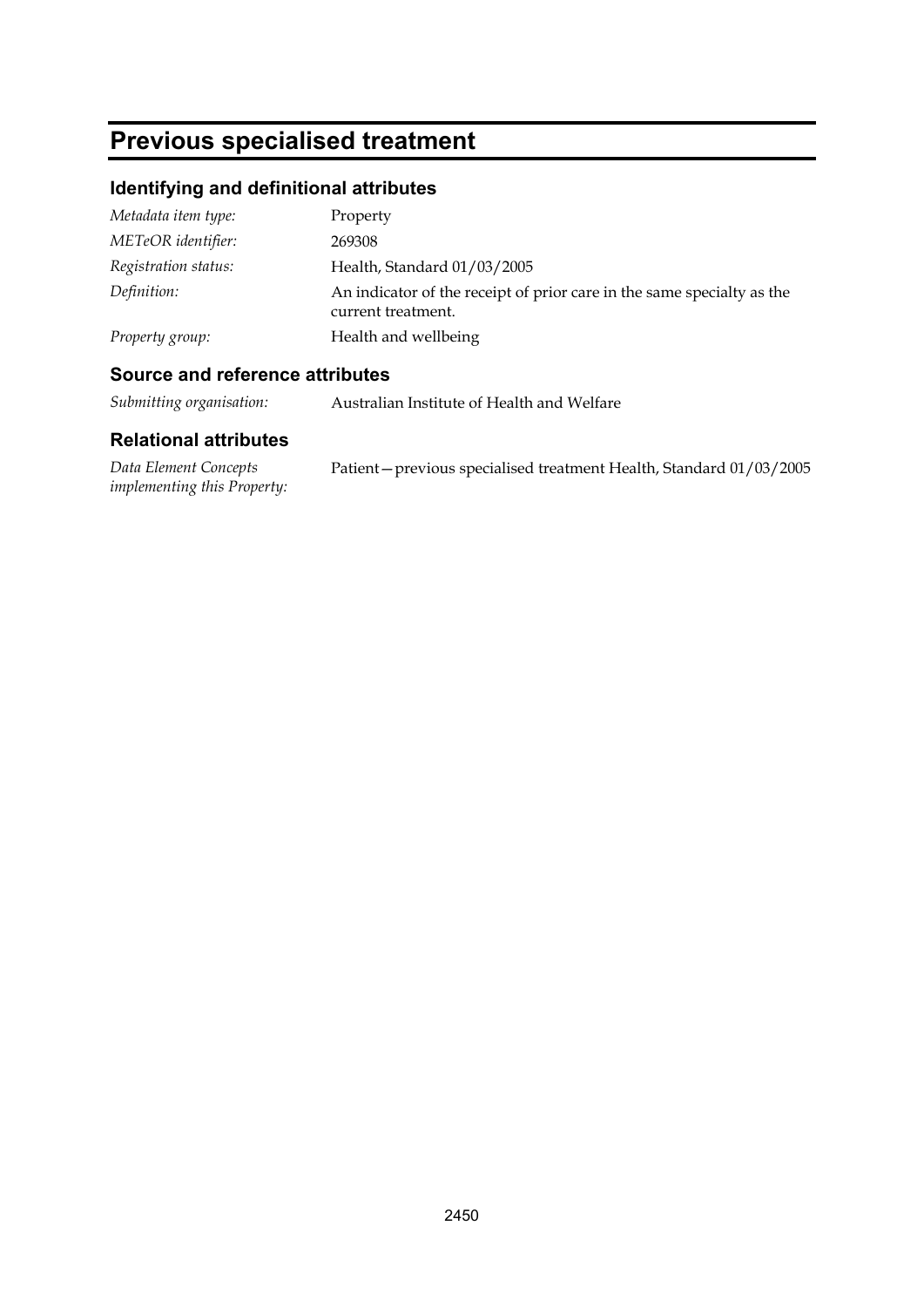# **Primary percutaneous coronary intervention date**

## **Identifying and definitional attributes**

| Metadata item type:                                  | Property                                                                                                                                           |
|------------------------------------------------------|----------------------------------------------------------------------------------------------------------------------------------------------------|
| METeOR identifier:                                   | 359179                                                                                                                                             |
| Registration status:                                 | Health, Standard 01/10/2008                                                                                                                        |
| Definition:                                          | The date of the first percutaneous coronary intervention<br>performed for reperfusion therapy of an ST-segment-elevation<br>myocardial infarction. |
| Property group:                                      | Service provision event                                                                                                                            |
| <b>Relational attributes</b>                         |                                                                                                                                                    |
| Related metadata references:                         | Supersedes First angioplasty balloon inflation or stenting date<br>Health, Superseded 01/10/2008                                                   |
| Data Element Concepts<br>implementing this Property: | Person-primary percutaneous coronary intervention date<br>Health, Standard 01/10/2008                                                              |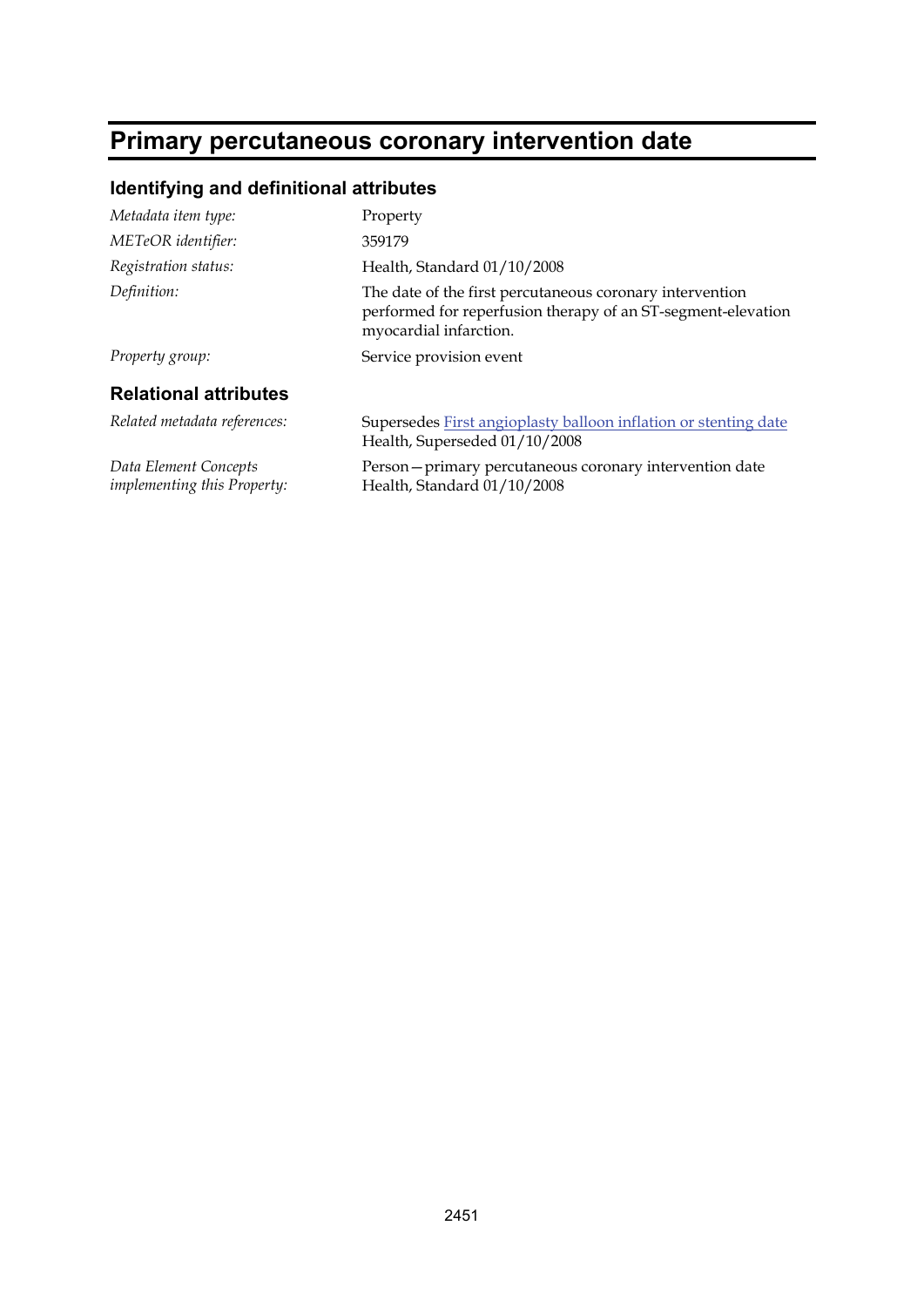# **Primary percutaneous coronary intervention time**

## **Identifying and definitional attributes**

| Metadata item type:             | Property                                                                                                                                           |
|---------------------------------|----------------------------------------------------------------------------------------------------------------------------------------------------|
| METeOR identifier:              | 359212                                                                                                                                             |
| Registration status:            | Health, Standard 01/10/2008                                                                                                                        |
| Definition:                     | The time of the first percutaneous coronary intervention<br>performed for reperfusion therapy of an ST-segment-elevation<br>myocardial infarction. |
| Property group:                 | Service provision event                                                                                                                            |
| Source and reference attributes |                                                                                                                                                    |
| Submitting organisation:        | Acute coronary syndrome data working group                                                                                                         |
|                                 |                                                                                                                                                    |

| Related metadata references:       | Supersedes First angioplasty balloon inflation or stenting time<br>Health, Superseded 01/10/2008 |
|------------------------------------|--------------------------------------------------------------------------------------------------|
| Data Element Concepts              | Person – primary percutaneous coronary intervention time                                         |
| <i>implementing this Property:</i> | Health, Standard $01/10/2008$                                                                    |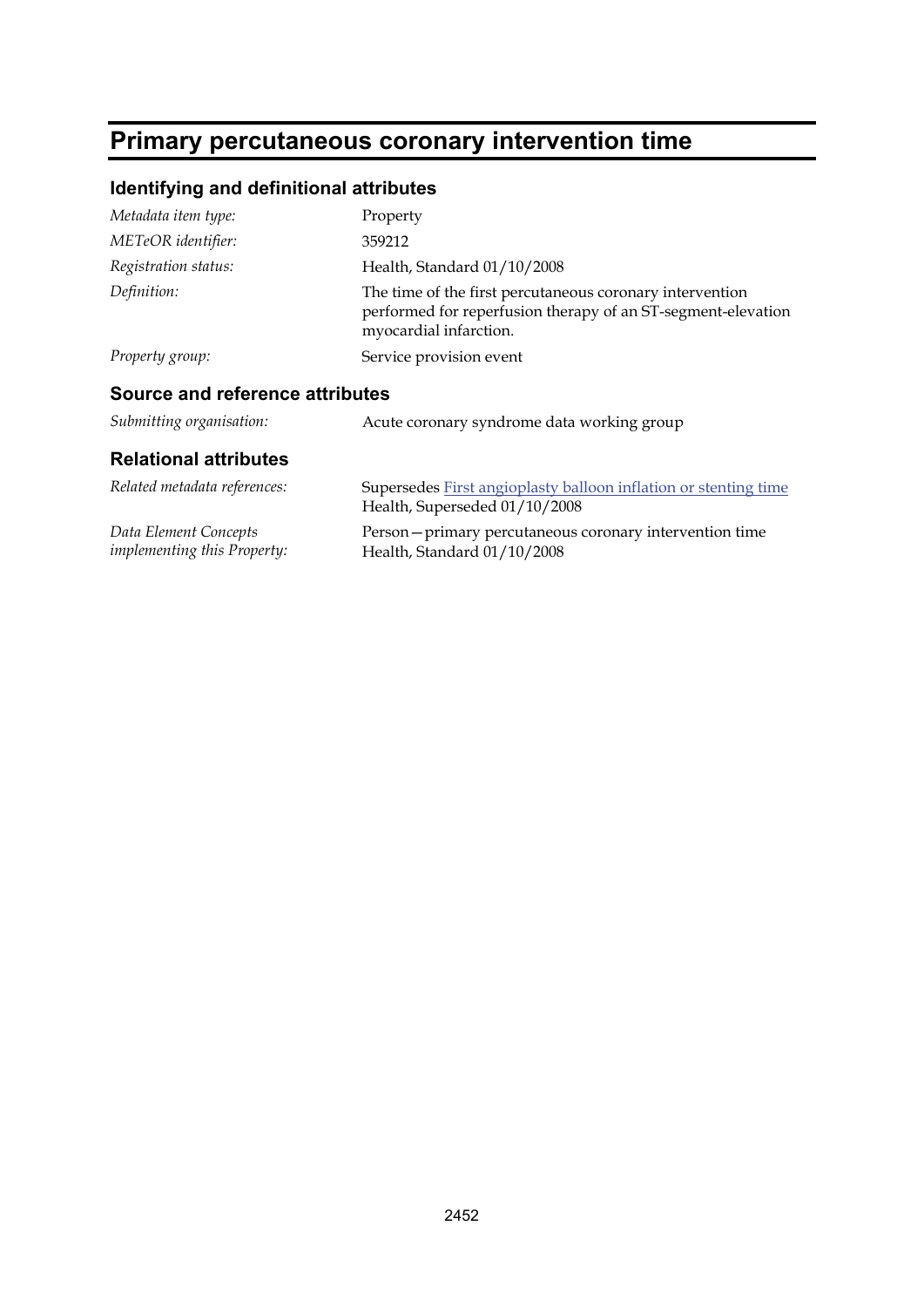# **Primary site of cancer**

#### **Identifying and definitional attributes**

| Metadata item type:  | Property                                       |
|----------------------|------------------------------------------------|
| METeOR identifier:   | 269180                                         |
| Registration status: | Health, Standard 01/03/2005                    |
| Definition:          | The anatomical position of origin of a tumour. |
| Property group:      | Health and wellbeing                           |

#### **Source and reference attributes**

*Submitting organisation:* Australian Institute of Health and Welfare

#### **Relational attributes**

*Data Element Concepts implementing this Property:*

Person with cancer—primary site of cancer Health, Standard 01/03/2005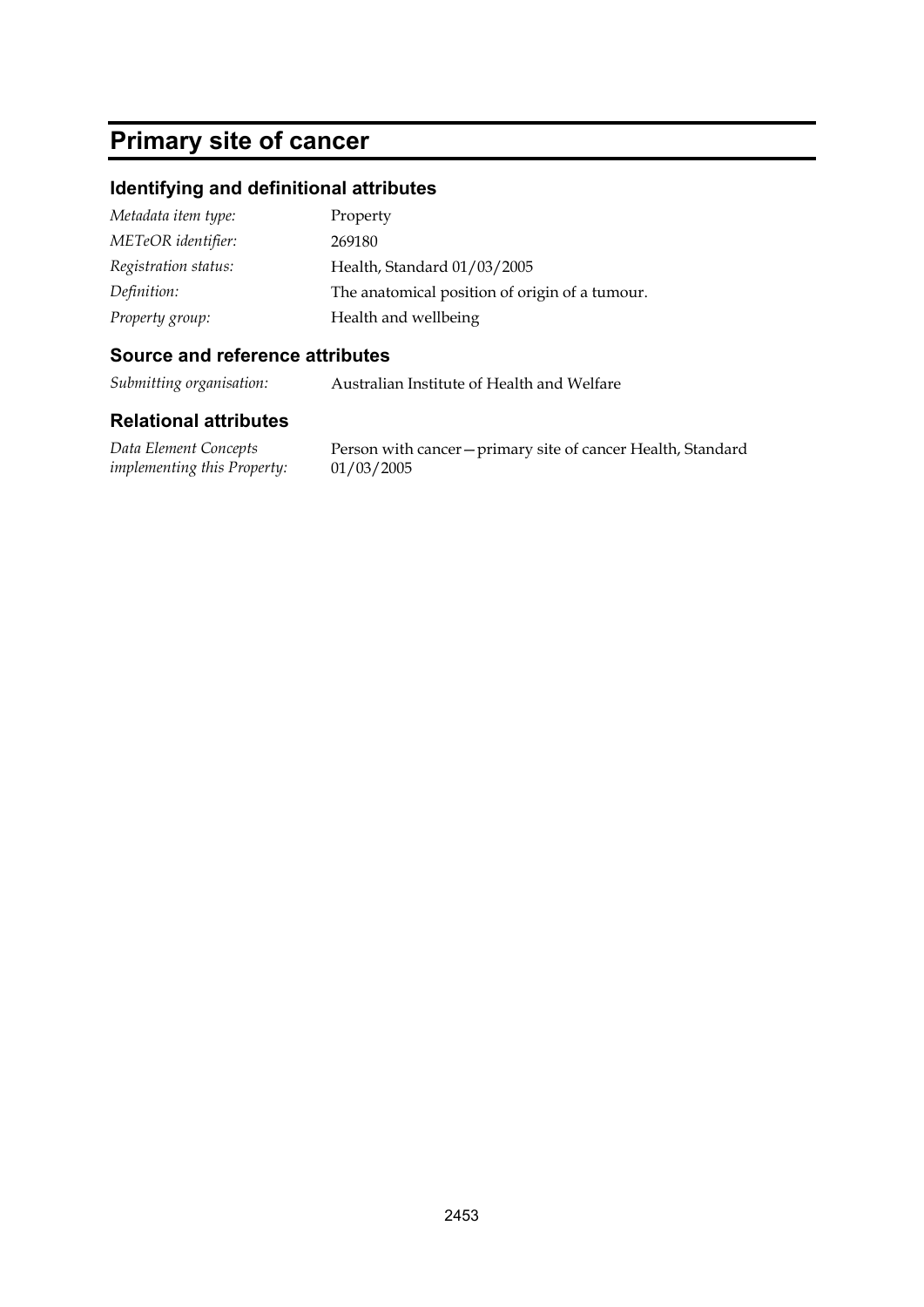# **Primary tumour status**

## **Identifying and definitional attributes**

| Metadata item type:  | Property                          |
|----------------------|-----------------------------------|
| METeOR identifier:   | 293238                            |
| Registration status: | Health, Standard 13/06/2004       |
| Definition:          | The extent of the primary tumour. |
| Property group:      | Health and wellbeing              |

#### **Source and reference attributes**

| Submitting organisation: | Australian Institute of Health and Welfare                                                                                                           |
|--------------------------|------------------------------------------------------------------------------------------------------------------------------------------------------|
| Origin:                  | Sobin LH (Editors) (1997) International Union Against Cancer (UICC)<br>TNM classification of malignant tumours, 5th edition. Wiley-Liss,<br>New York |

| Data Element Concepts              | Person with cancer – primary tumour status Health, Standard |
|------------------------------------|-------------------------------------------------------------|
| <i>implementing this Property:</i> | 13/06/2004                                                  |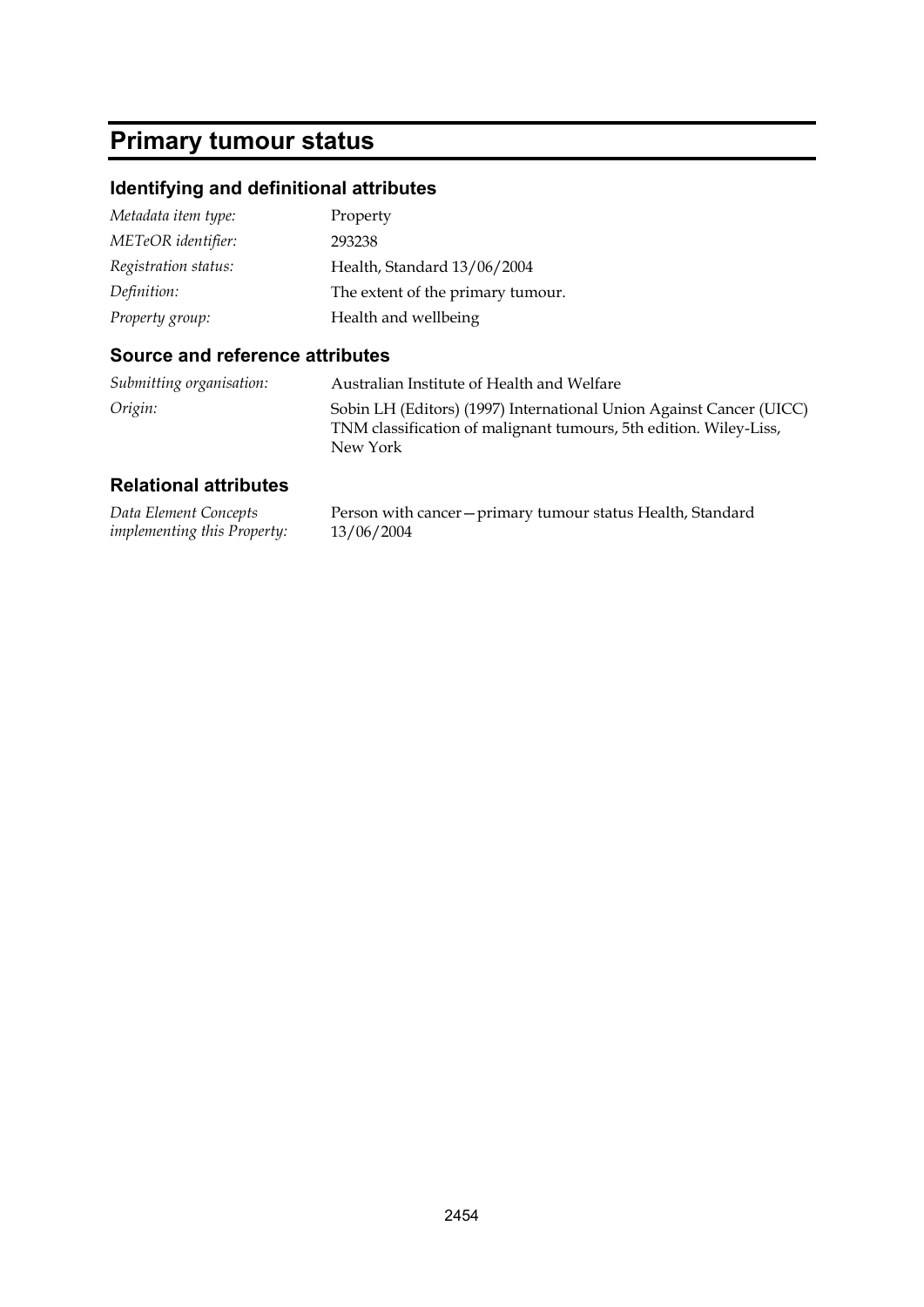# **Principal diagnosis**

## **Identifying and definitional attributes**

| Metadata item type:  | Property                                                                        |
|----------------------|---------------------------------------------------------------------------------|
| METeOR identifier:   | 269186                                                                          |
| Registration status: | Health, Standard 01/03/2005                                                     |
| Definition:          | The diagnosis mainly responsible for occasioning a service event or<br>episode. |
| Property group:      | Service provision event                                                         |

### **Source and reference attributes**

| Submitting organisation: | Australian Institute of Health and Welfare |
|--------------------------|--------------------------------------------|
|--------------------------|--------------------------------------------|

| Data Element Concepts              | Episode of care – principal diagnosis Health, Standard 01/03/2005 |
|------------------------------------|-------------------------------------------------------------------|
| <i>implementing this Property:</i> | Non-admitted patient emergency department service episode -       |
|                                    | principal diagnosis Health, Standard 05/12/2007                   |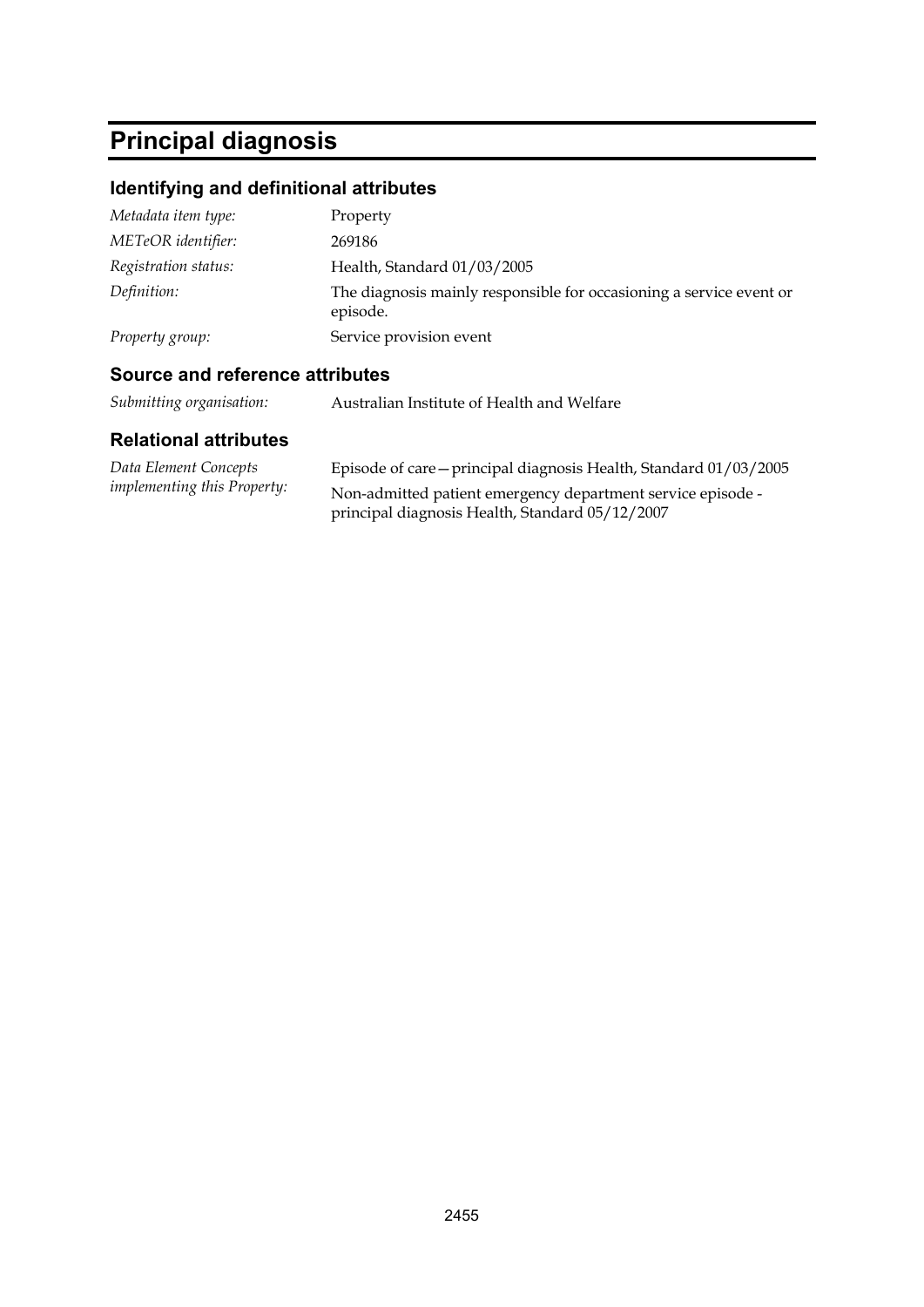# **Principal field of medicine**

## **Identifying and definitional attributes**

| Metadata item type:  | Property                                                                                        |
|----------------------|-------------------------------------------------------------------------------------------------|
| METeOR identifier:   | 375490                                                                                          |
| Registration status: | Health, Standard 10/12/2009                                                                     |
| Definition:          | The field of medicine in which the most hours were worked in the<br>week prior to registration. |
| Property group:      | Labour characteristics                                                                          |

### **Source and reference attributes**

*Submitting organisation:* Australian Institute of Health and Welfare

| Data Element Concepts              | Registered health professional – principal field of medicine Health, |
|------------------------------------|----------------------------------------------------------------------|
| <i>implementing this Property:</i> | Standard 10/12/2009                                                  |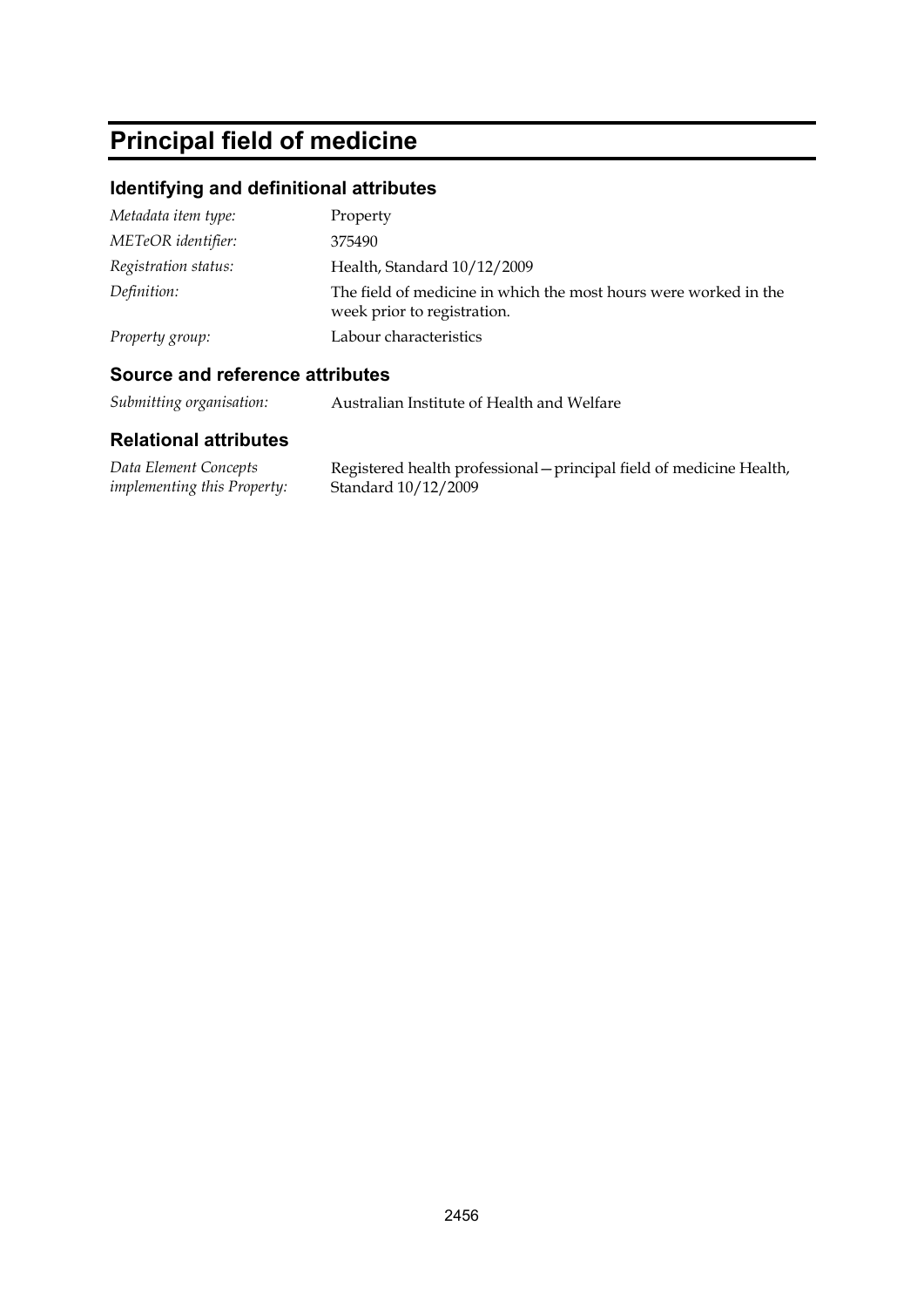# **Principal role**

## **Identifying and definitional attributes**

| Property                                                               |
|------------------------------------------------------------------------|
| 269351                                                                 |
| Health, Standard 01/03/2005<br>Community services, Standard 15/09/2007 |
| A descriptor of the role to which the most time is devoted.            |
| Labour characteristics                                                 |
|                                                                        |

## **Source and reference attributes**

| Submitting organisation: | Australian Institute of Health and Welfare |
|--------------------------|--------------------------------------------|
|--------------------------|--------------------------------------------|

| Data Element Concepts              | Health professional - principal role Health, Standard 01/03/2005               |
|------------------------------------|--------------------------------------------------------------------------------|
| <i>implementing this Property:</i> | Registered health professional - principal role Health, Standard<br>10/12/2009 |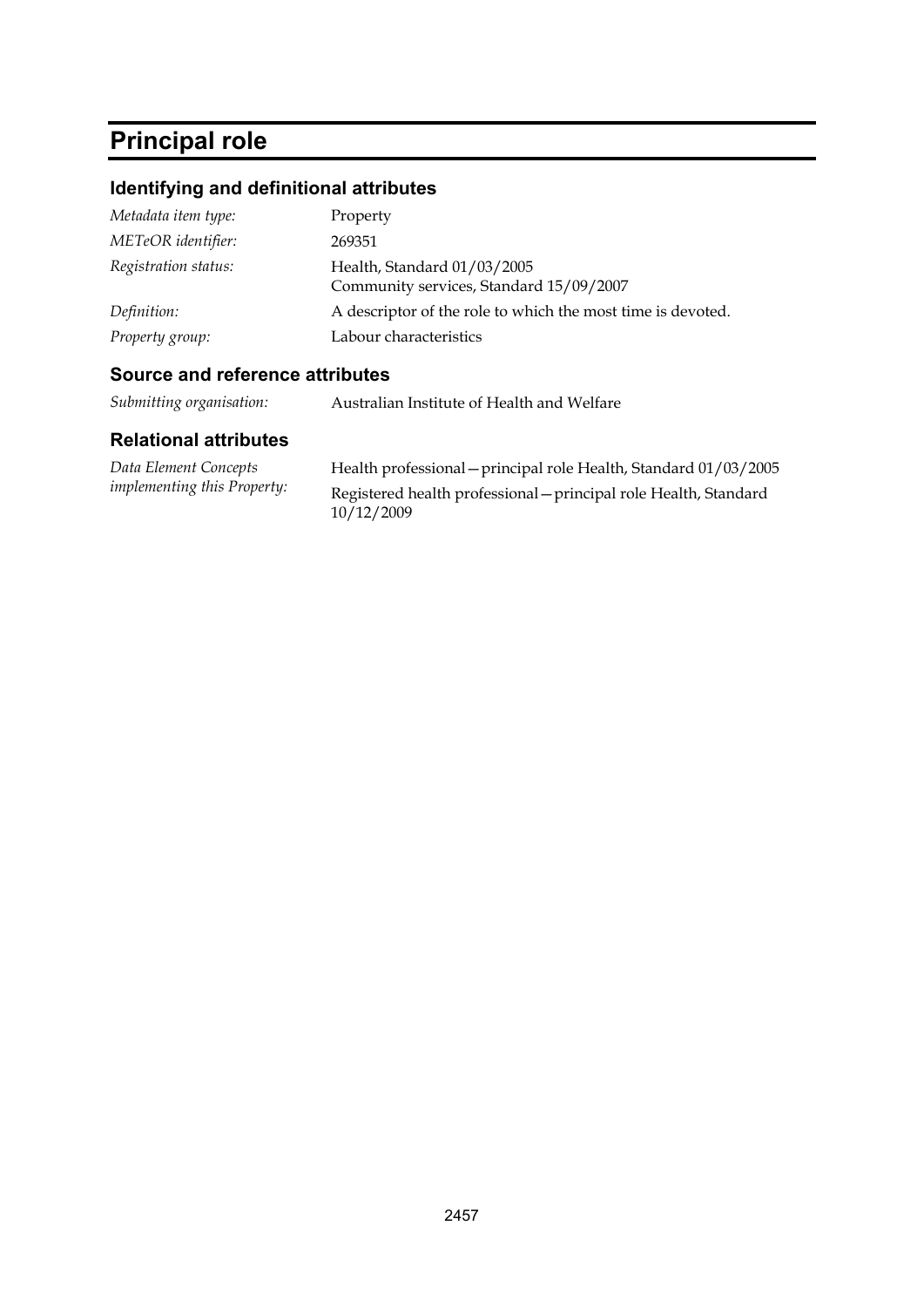# **Principal source of funding**

## **Identifying and definitional attributes**

| Metadata item type:  | Property                                                      |
|----------------------|---------------------------------------------------------------|
| METeOR identifier:   | 339074                                                        |
| Registration status: | Health, Standard 29/11/2006                                   |
| Definition:          | The source from which the majority of funding is anticipated. |
| Property group:      | Funding characteristics                                       |

#### **Source and reference attributes**

| Submitting organisation: | Australian Institute of Health and Welfare |
|--------------------------|--------------------------------------------|
|                          |                                            |

| Related metadata references:       | Supersedes Expected principal source of funding Health,<br>Superseded 29/11/2006 |
|------------------------------------|----------------------------------------------------------------------------------|
| Data Element Concepts              | Episode of care – principal source of funding Health, Standard                   |
| <i>implementing this Property:</i> | 29/11/2006                                                                       |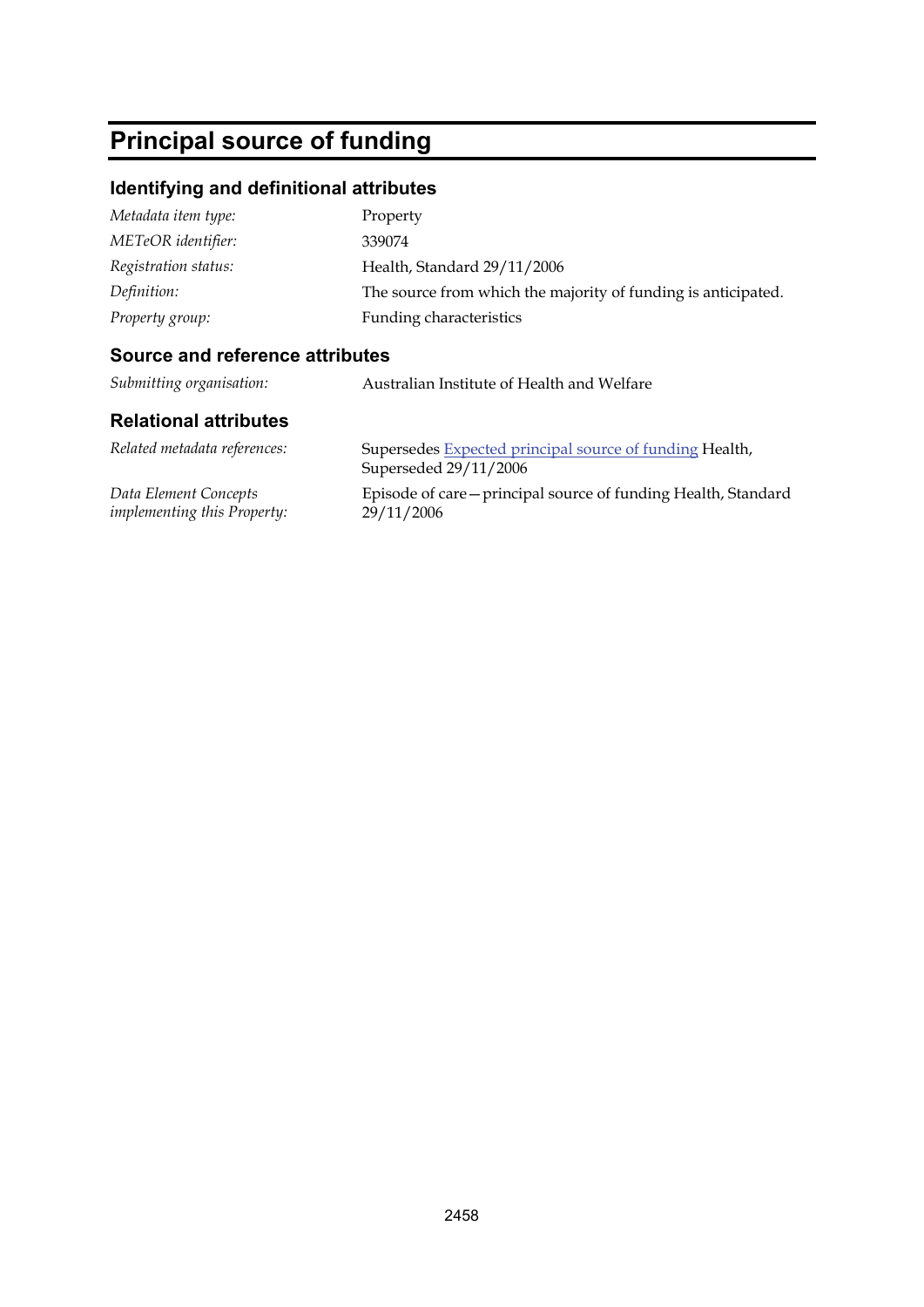# **Procedure**

# **Identifying and definitional attributes**

| Metadata item type:  | Property                                                                                                                   |
|----------------------|----------------------------------------------------------------------------------------------------------------------------|
| Synonymous names:    | Clinical intervention; Surgical operation                                                                                  |
| METeOR identifier:   | 269052                                                                                                                     |
| Registration status: | Health, Standard 01/03/2005                                                                                                |
| Definition:          | A series of steps performed by a healthcare professional through<br>which a desired result is intended to be accomplished. |
| Property group:      | Service provision event                                                                                                    |

### **Source and reference attributes**

| <i>Submitting organisation:</i> | Australian Institute of Health and Welfare                                                                 |
|---------------------------------|------------------------------------------------------------------------------------------------------------|
| Reference documents:            | Dorland I & Newman W.A 2003. Dorland's illustrated medical<br>dictionary, 30th ed. Philadelphia: Saunders. |

| Data Element Concepts              | Episode of admitted patient care - procedure Health, Standard |
|------------------------------------|---------------------------------------------------------------|
| <i>implementing this Property:</i> | 01/03/2005                                                    |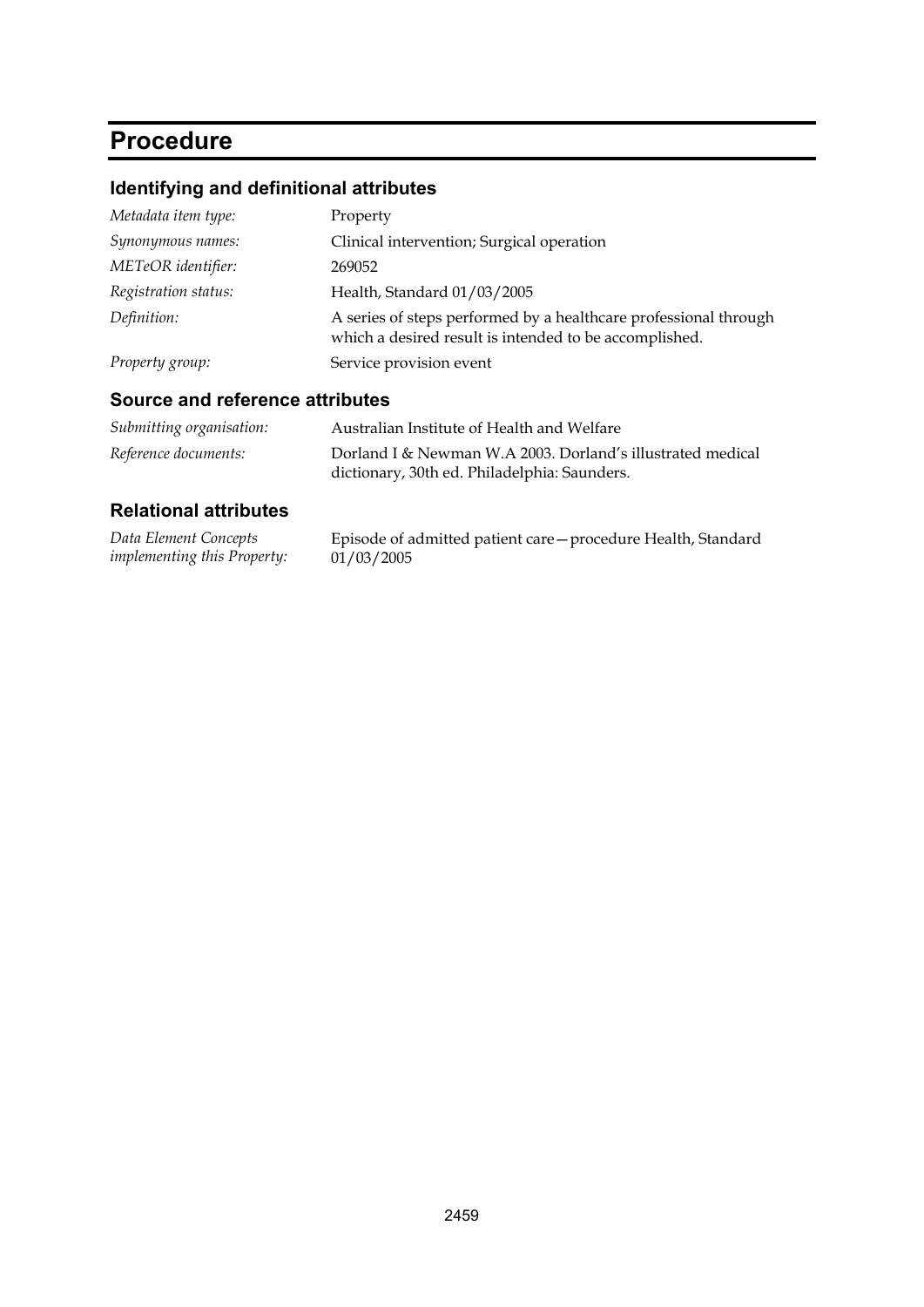# **Procedure commencement date**

## **Identifying and definitional attributes**

| Metadata item type:  | Property                                 |
|----------------------|------------------------------------------|
| METeOR identifier:   | 269251                                   |
| Registration status: | Health, Standard 01/03/2005              |
| Definition:          | The date on which a procedure commenced. |
| Property group:      | Service provision event                  |

### **Source and reference attributes**

*Submitting organisation:* Australian Institute of Health and Welfare

| Data Element Concepts              | Episode of admitted patient care (procedure) – procedure |
|------------------------------------|----------------------------------------------------------|
| <i>implementing this Property:</i> | commencement date Health, Standard 01/03/2005            |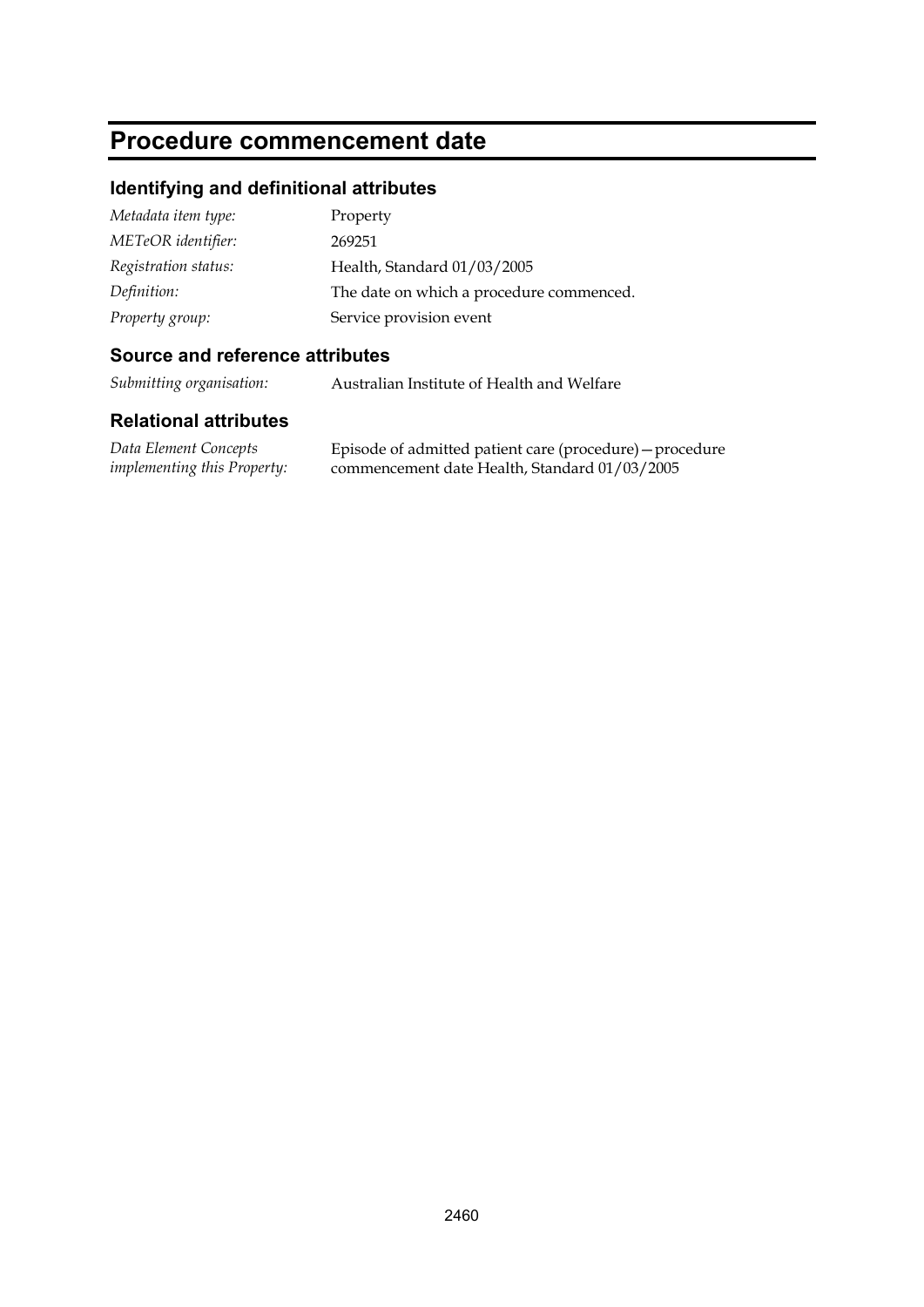# **Proficiency in spoken English**

## **Identifying and definitional attributes**

| Metadata item type:  | Property                                                                                                          |
|----------------------|-------------------------------------------------------------------------------------------------------------------|
| METeOR identifier:   | 269192                                                                                                            |
| Registration status: | Health, Standard 01/03/2005<br>Community services, Standard 01/03/2005<br>Housing assistance, Standard 22/10/2005 |
| Definition:          | An indicator of the level of skill in speaking English.                                                           |
| Property group:      | Demographic/social/cultural characteristics                                                                       |

### **Source and reference attributes**

| Submitting organisation: | Australian Institute of Health and Welfare |
|--------------------------|--------------------------------------------|
|                          |                                            |

| Data Element Concepts              | Person - proficiency in spoken English Health, Standard 01/03/2005 |
|------------------------------------|--------------------------------------------------------------------|
| <i>implementing this Property:</i> | Community services, Standard 01/03/2005                            |
|                                    | Housing assistance, Standard 10/02/2006                            |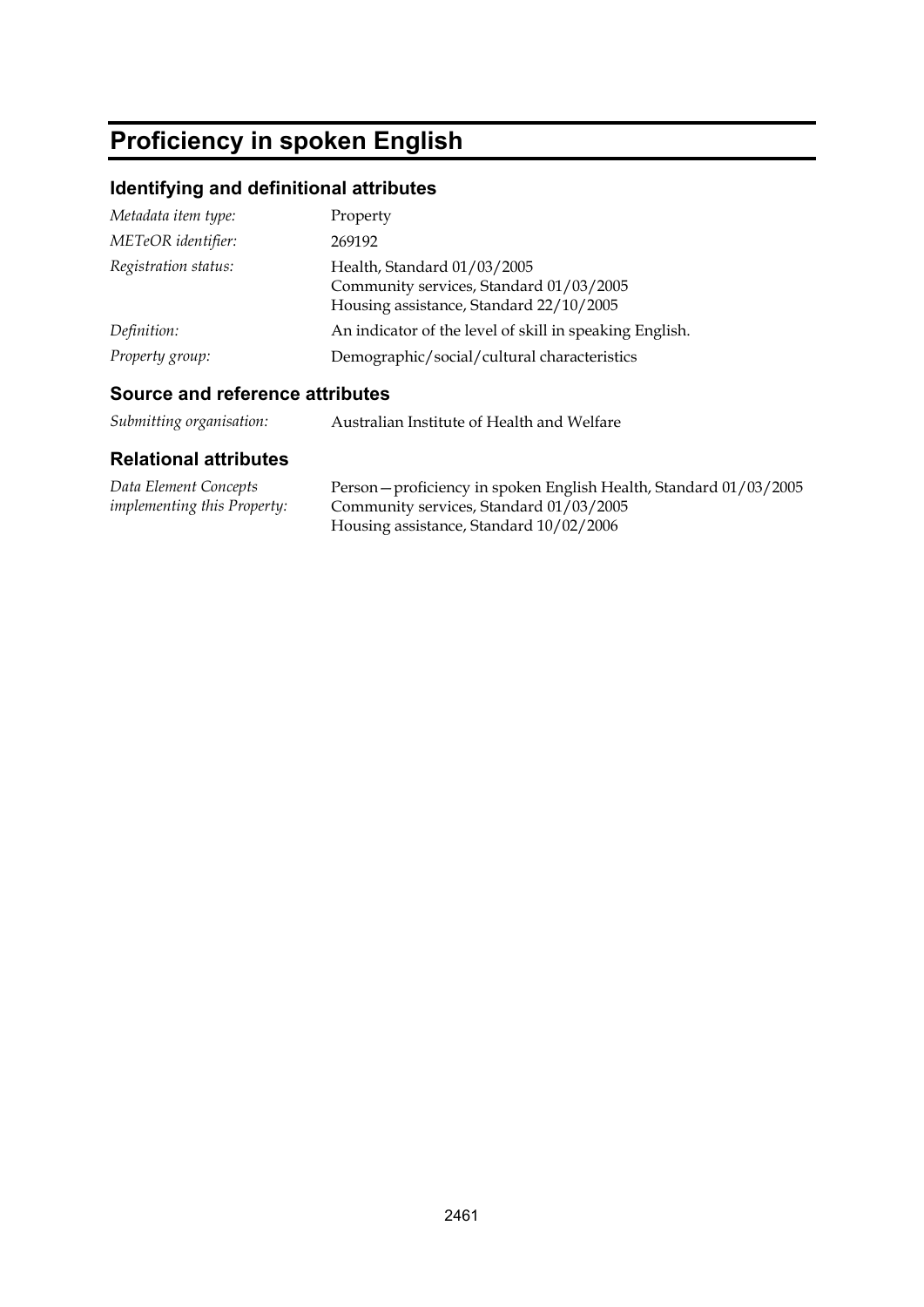## **Progesterone receptor assay results**

#### **Identifying and definitional attributes**

| Metadata item type:  | Property                                     |
|----------------------|----------------------------------------------|
| METeOR identifier:   | 291334                                       |
| Registration status: | Health, Standard 13/06/2004                  |
| Definition:          | The results of a progesterone receptor test. |
| Property group:      | Health and wellbeing                         |

#### **Source and reference attributes**

*Submitting organisation:* Australian Institute of Health and Welfare

#### **Relational attributes**

*Data Element Concepts implementing this Property:*

Person with cancer—progesterone receptor assay results Health, Standard 13/06/2004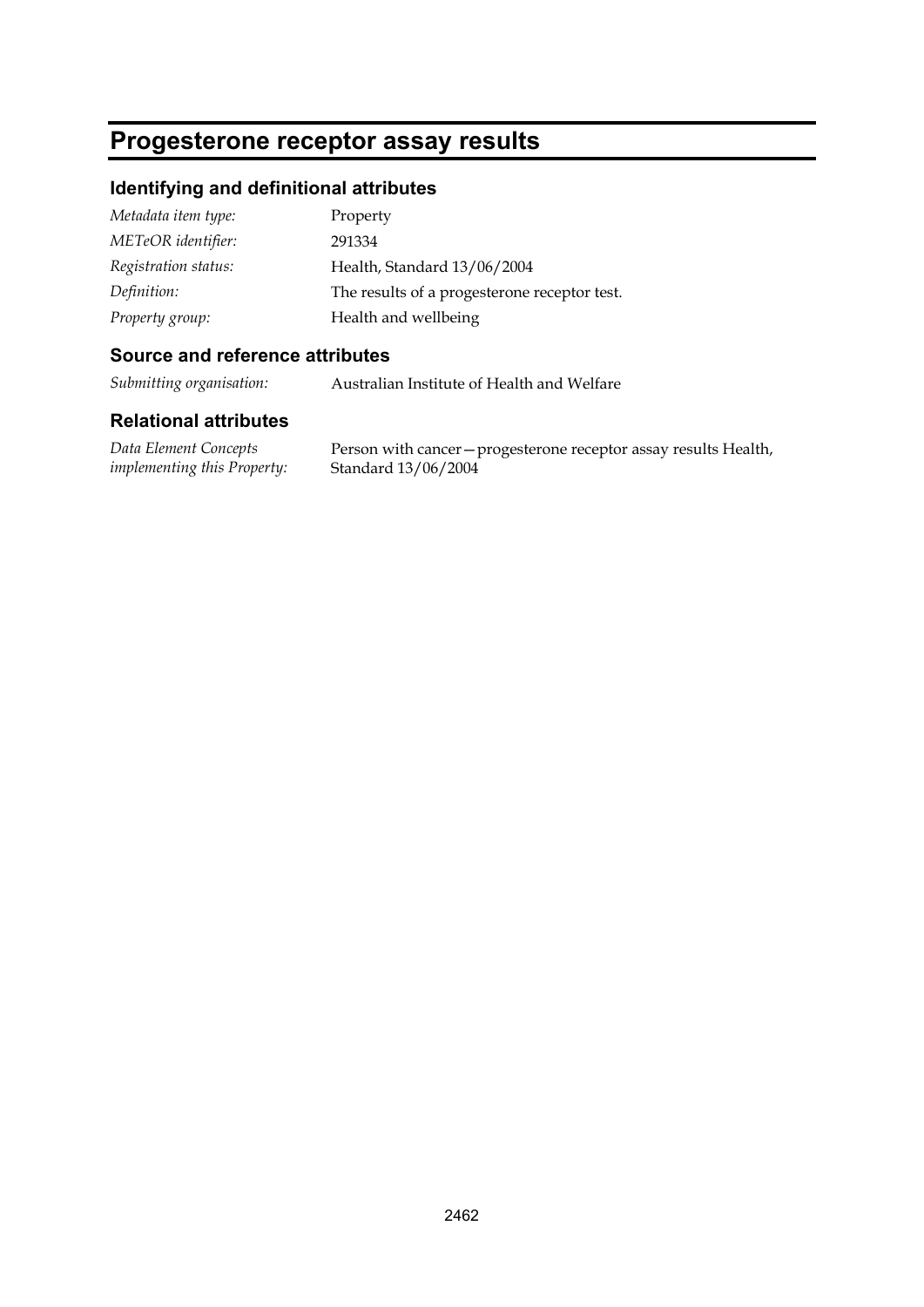# **Proteinuria status**

### **Identifying and definitional attributes**

| Metadata item type:  | Property                                                        |
|----------------------|-----------------------------------------------------------------|
| METeOR identifier:   | 269290                                                          |
| Registration status: | Health, Standard 01/03/2005                                     |
| Definition:          | An indicator of the presence of excessive protein in the urine. |
| Property group:      | Health and wellbeing                                            |

### **Source and reference attributes**

*Submitting organisation:* Australian Institute of Health and Welfare

| Data Element Concepts              | Person – proteinuria status Health, Standard 01/03/2005 |  |
|------------------------------------|---------------------------------------------------------|--|
| <i>implementing this Property:</i> |                                                         |  |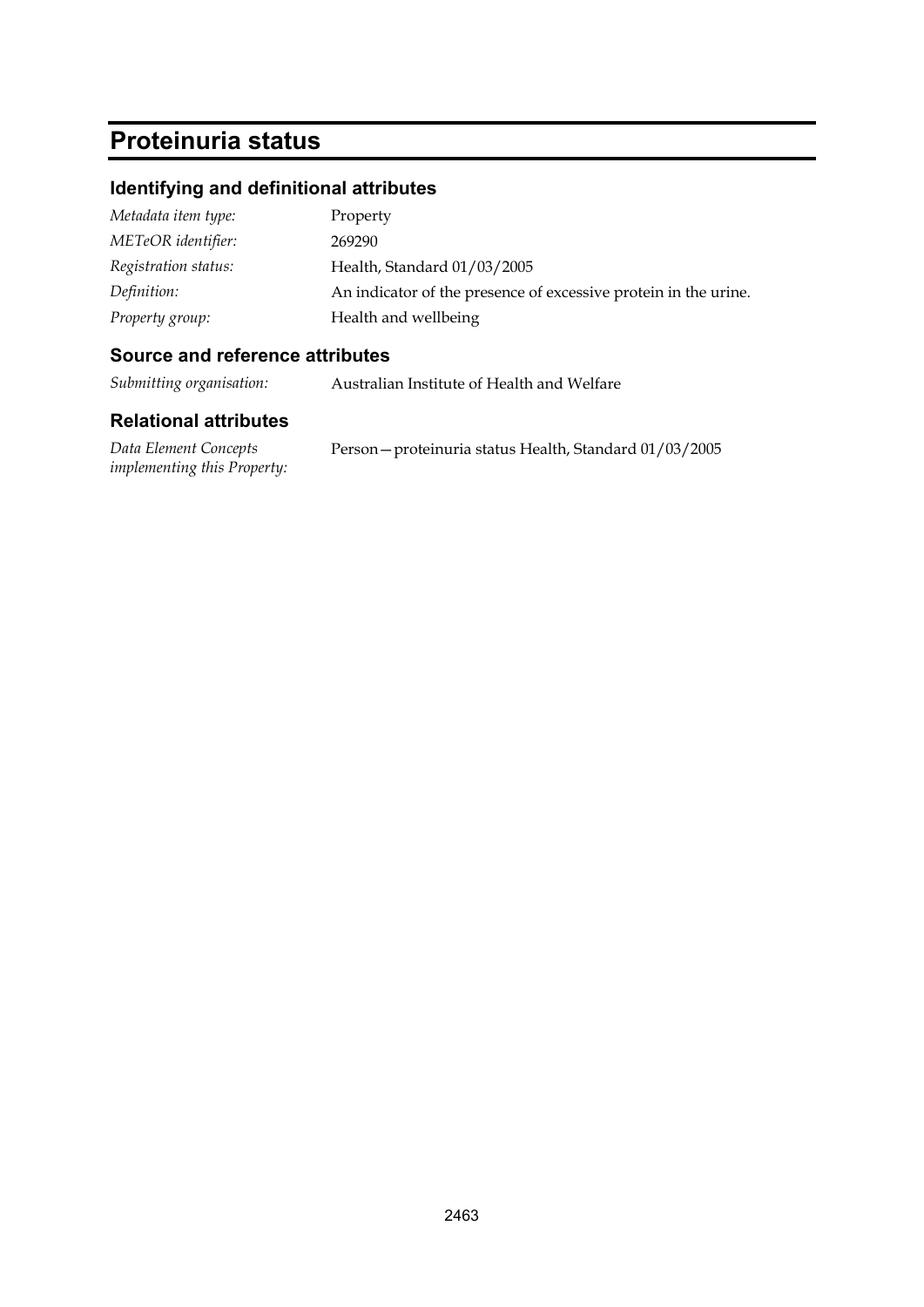# **Psychosocial support services grants for non-government organisations**

## **Identifying and definitional attributes**

| Metadata item type:  | Property                                                                                           |
|----------------------|----------------------------------------------------------------------------------------------------|
| METeOR identifier:   | 288670                                                                                             |
| Registration status: | Health, Standard 08/12/2004                                                                        |
| Definition:          | Grants made to non-government organisations for the provision of<br>psychosocial support services. |
| Property group:      | Funding characteristics                                                                            |

### **Source and reference attributes**

| Submitting organisation: | Australian Institute of Health and Welfare |
|--------------------------|--------------------------------------------|
|--------------------------|--------------------------------------------|

| Data Element Concepts       | Specialised mental health service organisation - psychosocial support |
|-----------------------------|-----------------------------------------------------------------------|
| implementing this Property: | services grants for non-government organisations Health, Standard     |
|                             | 08/12/2004                                                            |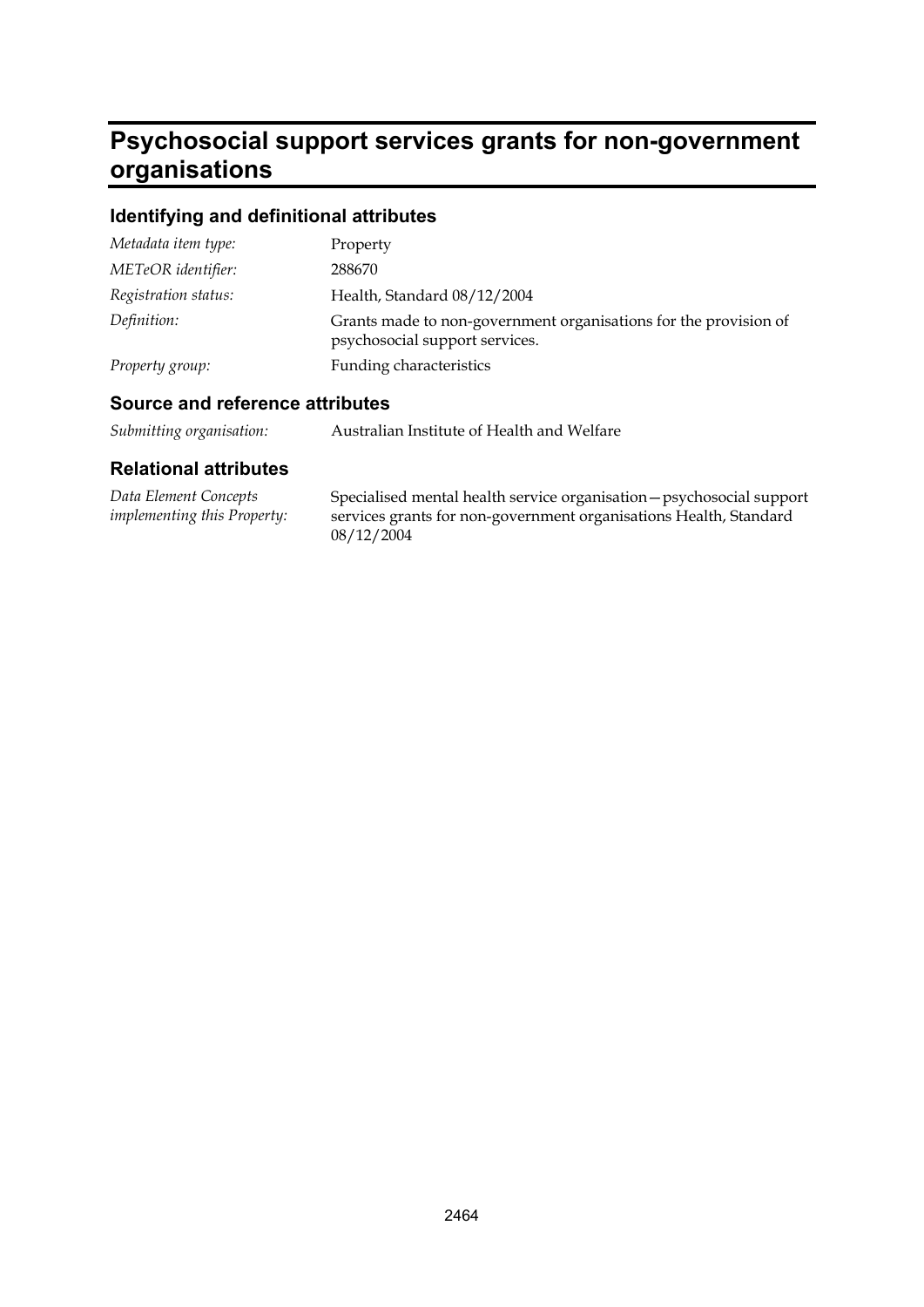# **Purchase of goods and services**

### **Identifying and definitional attributes**

| Metadata item type:  | Property                                                     |
|----------------------|--------------------------------------------------------------|
| METeOR identifier:   | 360134                                                       |
| Registration status: | Health, Standard 05/12/2007                                  |
| Definition:          | Expenditure incurred for the purchase of goods and services. |
| Property group:      | Financial characteristics                                    |

### **Collection and usage attributes**

*Collection methods:*

### **Relational attributes**

*Data Element Concepts implementing this Property:* Organisation—purchase of goods and services Health, Standard 05/12/2007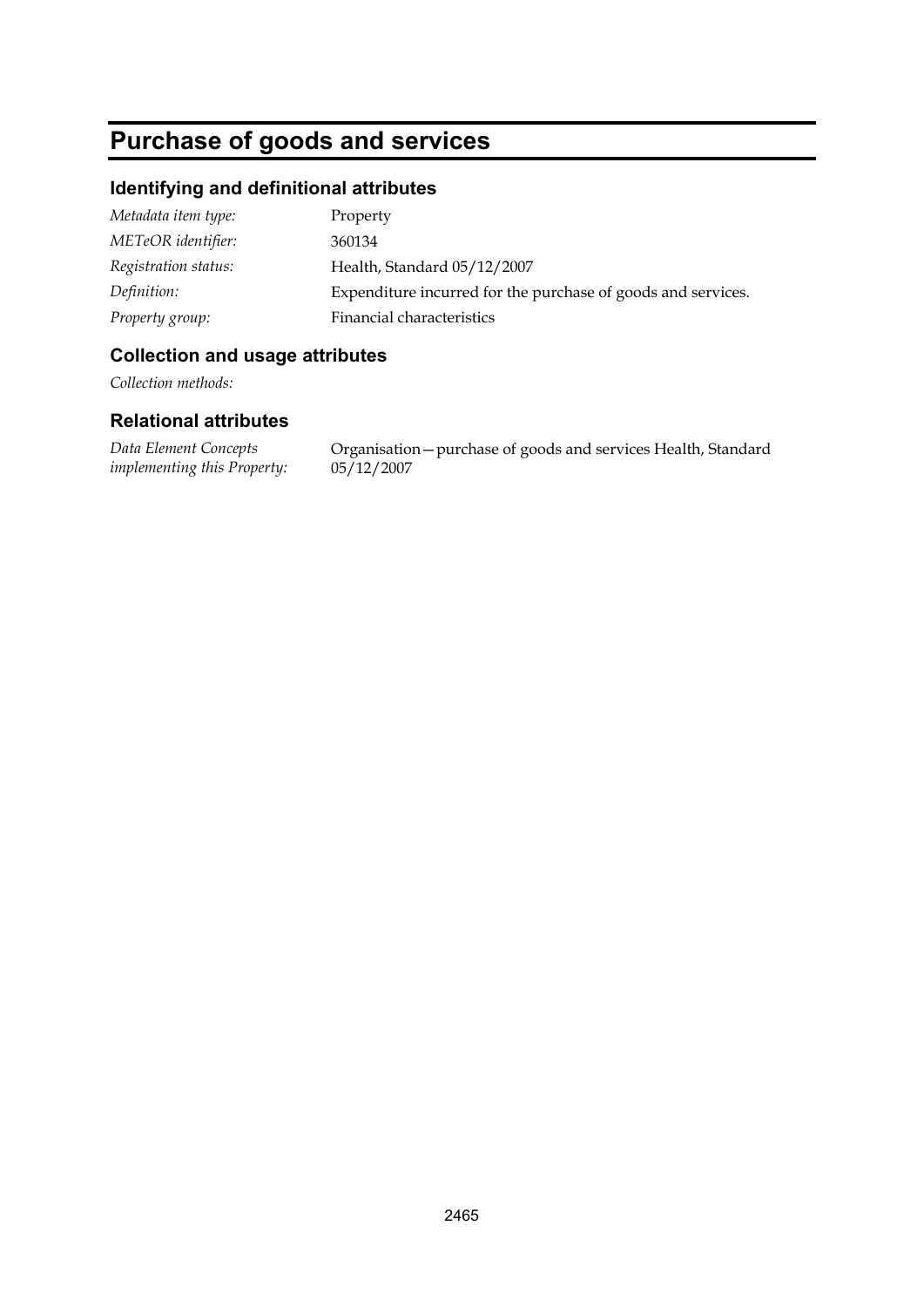# **Quality accreditation/certification standard indicator**

### **Identifying and definitional attributes**

| Metadata item type:  | Property                                                                                                           |
|----------------------|--------------------------------------------------------------------------------------------------------------------|
| METeOR identifier:   | 269293                                                                                                             |
| Registration status: | Health, Standard 01/03/2005                                                                                        |
| Definition:          | An indicator of whether a service provider is accredited or compliant<br>with relevant industry quality standards. |
| Property group:      | Organisational characteristics                                                                                     |

#### **Source and reference attributes**

*Submitting organisation:* Australian Institute of Health and Welfare

| Data Element Concepts              | Establishment – quality accreditation/certification standard indicator |
|------------------------------------|------------------------------------------------------------------------|
| <i>implementing this Property:</i> | Health, Standard $01/03/2005$                                          |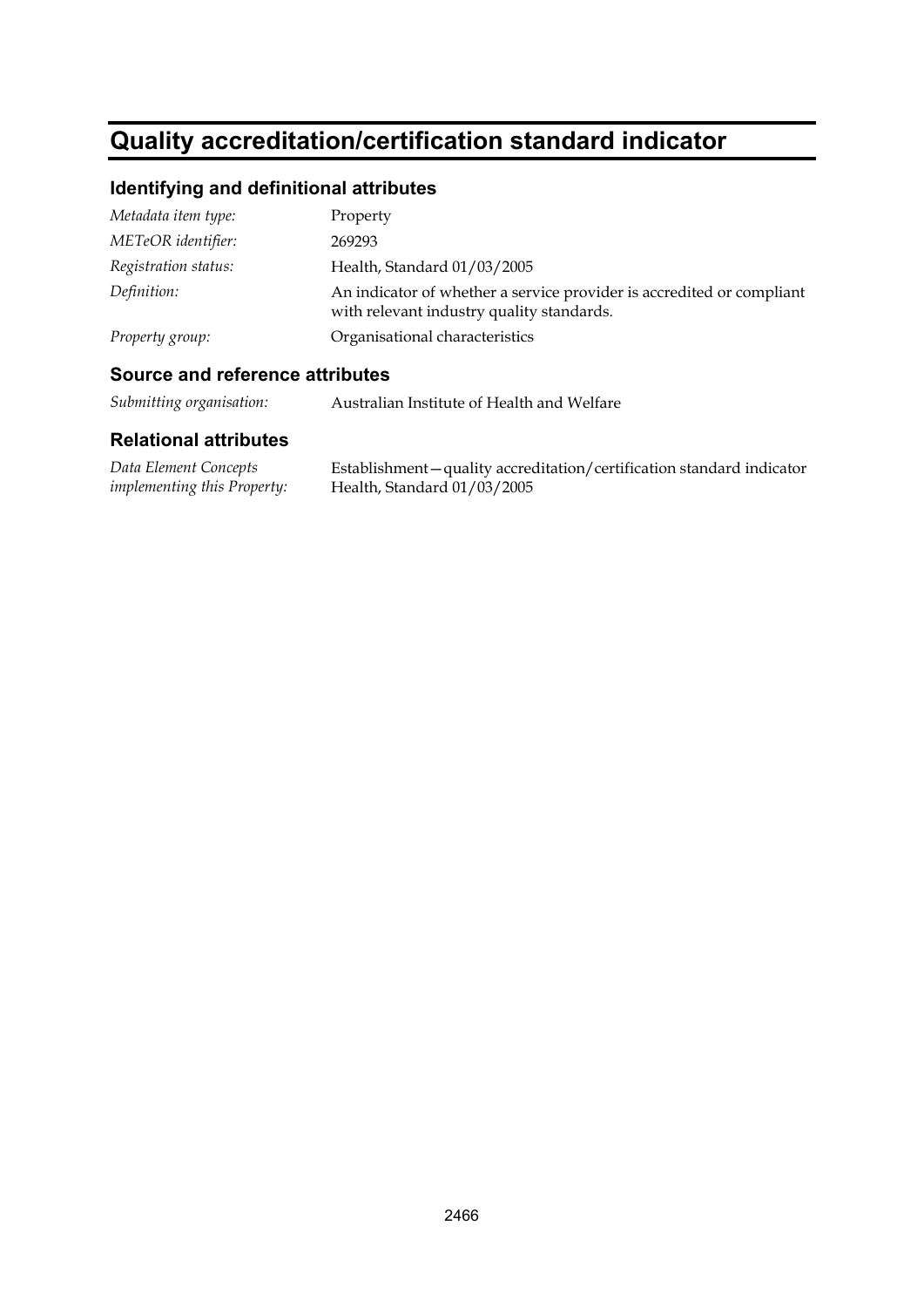### **Radiation dose received**

#### **Identifying and definitional attributes**

| Metadata item type:  | Property                          |
|----------------------|-----------------------------------|
| METeOR identifier:   | 291463                            |
| Registration status: | Health, Standard 13/06/2004       |
| Definition:          | The amount of radiation received. |
| Property group:      | Service provision event           |

#### **Source and reference attributes**

*Submitting organisation:* Australian Institute of Health and Welfare

#### **Relational attributes**

*Data Element Concepts implementing this Property:*

Cancer treatment—radiation dose received Health, Standard 13/06/2004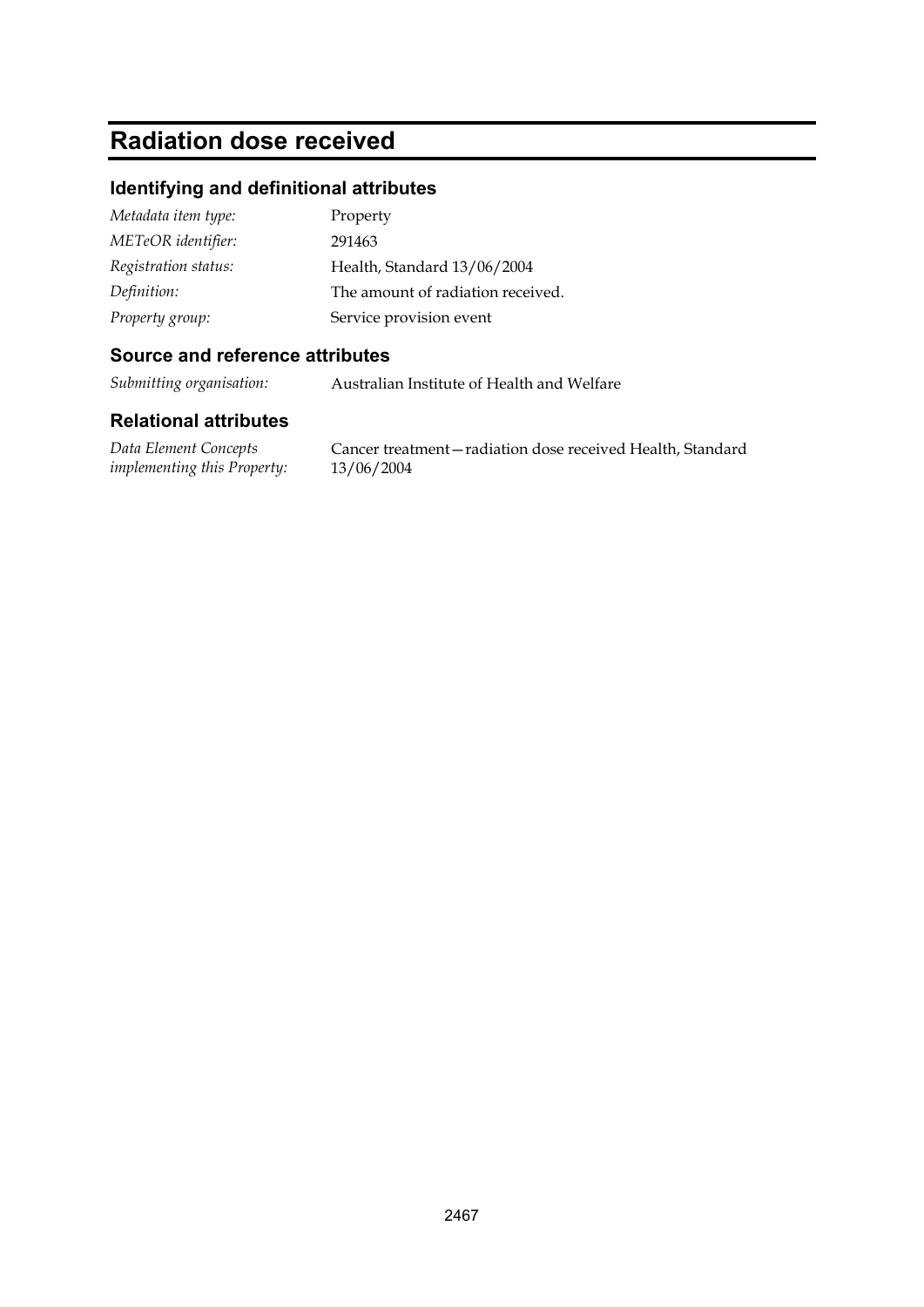## **Radiotherapy treatment type**

#### **Identifying and definitional attributes**

| Metadata item type:  | Property                                          |
|----------------------|---------------------------------------------------|
| METeOR identifier:   | 291343                                            |
| Registration status: | Health, Standard 13/06/2004                       |
| Definition:          | The type of radiation therapy used for treatment. |
| Property group:      | Service provision event                           |

#### **Source and reference attributes**

*Submitting organisation:* Australian Institute of Health and Welfare

#### **Relational attributes**

*Data Element Concepts implementing this Property:*

Cancer treatment—radiotherapy treatment type Health, Standard 13/06/2004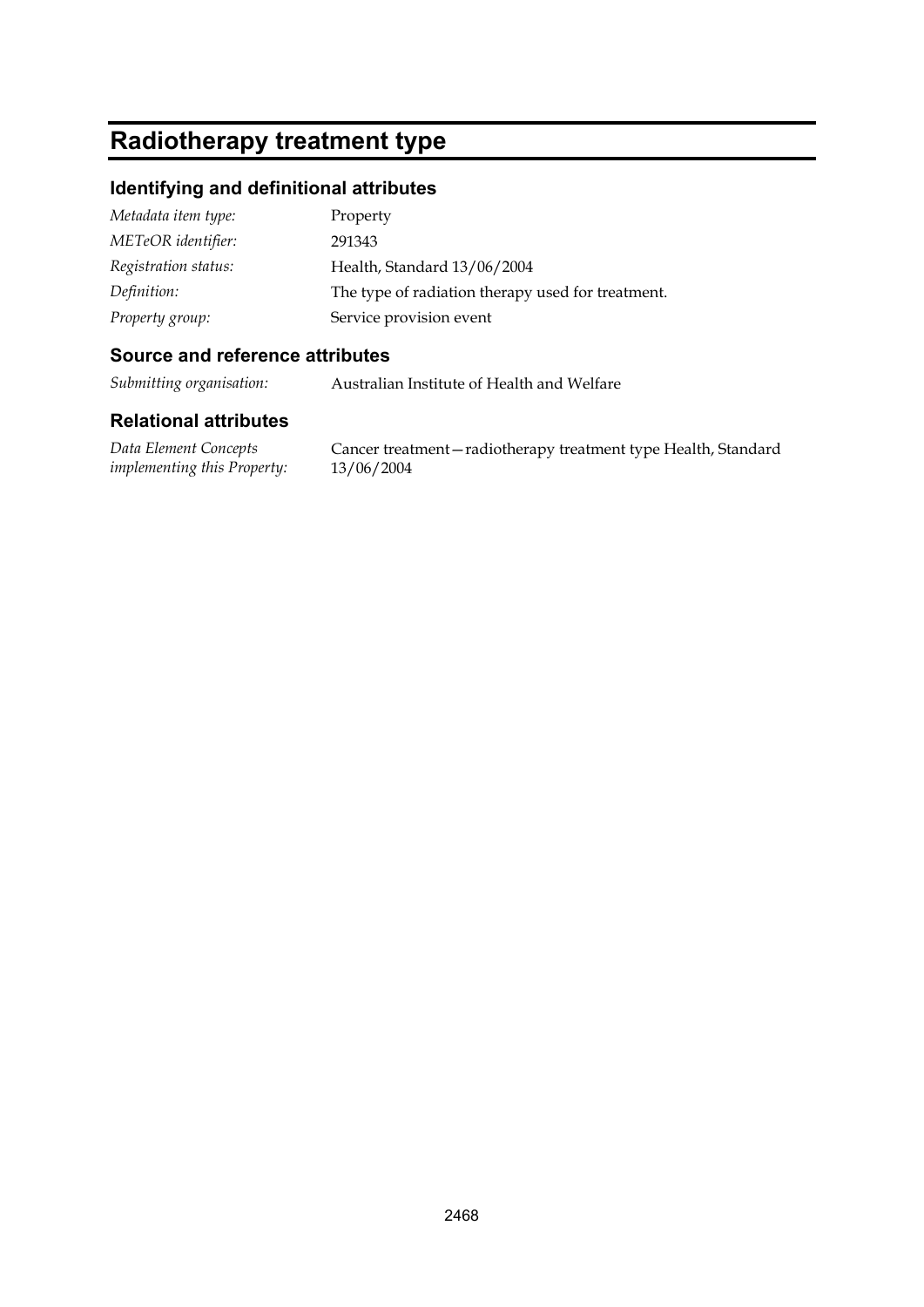# **Reason for non prescription of pharmacotherapy**

#### **Identifying and definitional attributes**

| Property                                                        |
|-----------------------------------------------------------------|
| 347218                                                          |
| Health, Standard 01/10/2008                                     |
| Whether a pharmacotherapy was not indicated or contraindicated. |
| Health and wellbeing                                            |
|                                                                 |

#### **Relational attributes**

*Data Element Concepts implementing this Property:* Person—reason for non prescription of pharmacotherapy Health, Standard 01/10/2008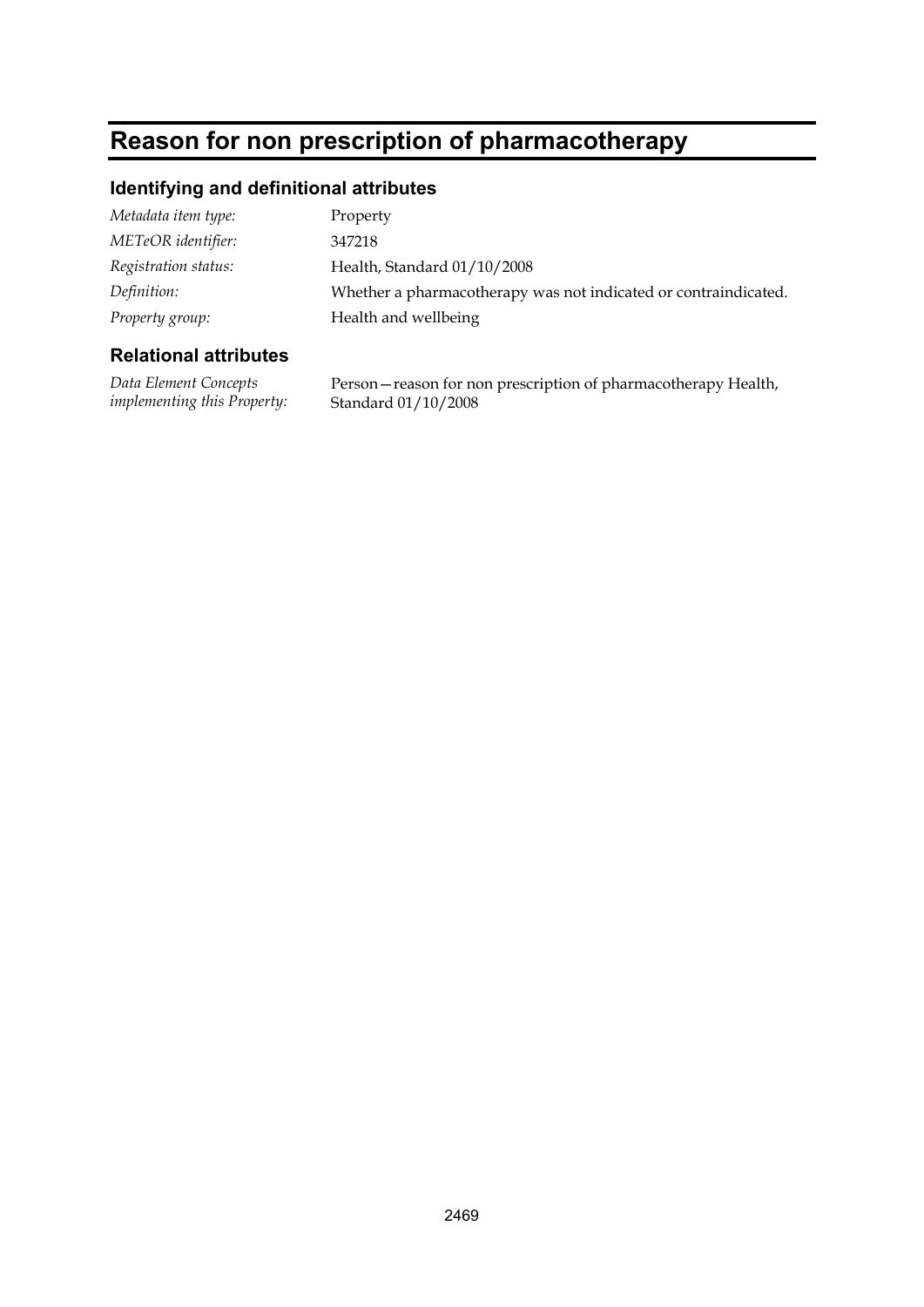# **Reason for readmission following acute coronary syndrome episode**

### **Identifying and definitional attributes**

| Metadata item type:  | Property                                                                                                                   |
|----------------------|----------------------------------------------------------------------------------------------------------------------------|
| METeOR identifier:   | 285161                                                                                                                     |
| Registration status: | Health, Standard 04/06/2004                                                                                                |
| Definition:          | Identifies the main reason for the readmission, following a previous<br>discharge from an acute coronary syndrome episode. |
| Property group:      | Entry into service event                                                                                                   |

### **Source and reference attributes**

| Submitting organisation: |  | Australian Institute of Health and Welfare |
|--------------------------|--|--------------------------------------------|
|--------------------------|--|--------------------------------------------|

| Data Element Concepts<br><i>implementing this Property:</i> | Person – reason for readmission following acute coronary syndrome<br>episode Health, Standard 04/06/2004 |
|-------------------------------------------------------------|----------------------------------------------------------------------------------------------------------|
|                                                             | Person-reason for readmission following acute coronary syndrome<br>episode Health, Standard 01/10/2008   |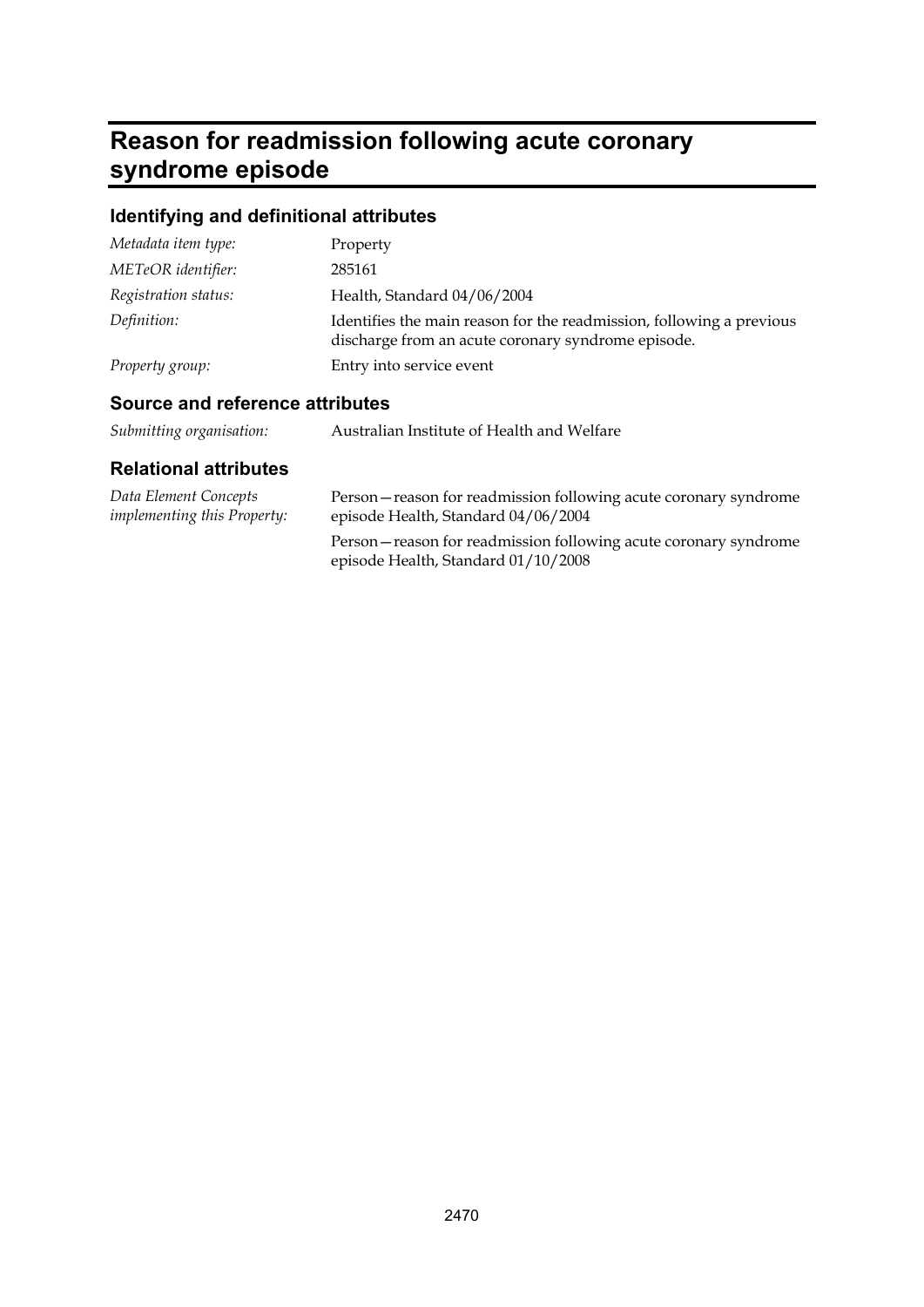# **Reason for removal from a waiting list**

#### **Identifying and definitional attributes**

| Metadata item type:  | Property                                                |
|----------------------|---------------------------------------------------------|
| METeOR identifier:   | 269071                                                  |
| Registration status: | Health, Standard 01/03/2005                             |
| Definition:          | The reason for removal of an entry from a waiting list. |
| Property group:      | Entry into service event                                |

#### **Source and reference attributes**

*Submitting organisation:* Australian Institute of Health and Welfare

#### **Relational attributes**

*Data Element Concepts implementing this Property:* Elective surgery waiting list episode—reason for removal from a waiting list Health, Standard 01/03/2005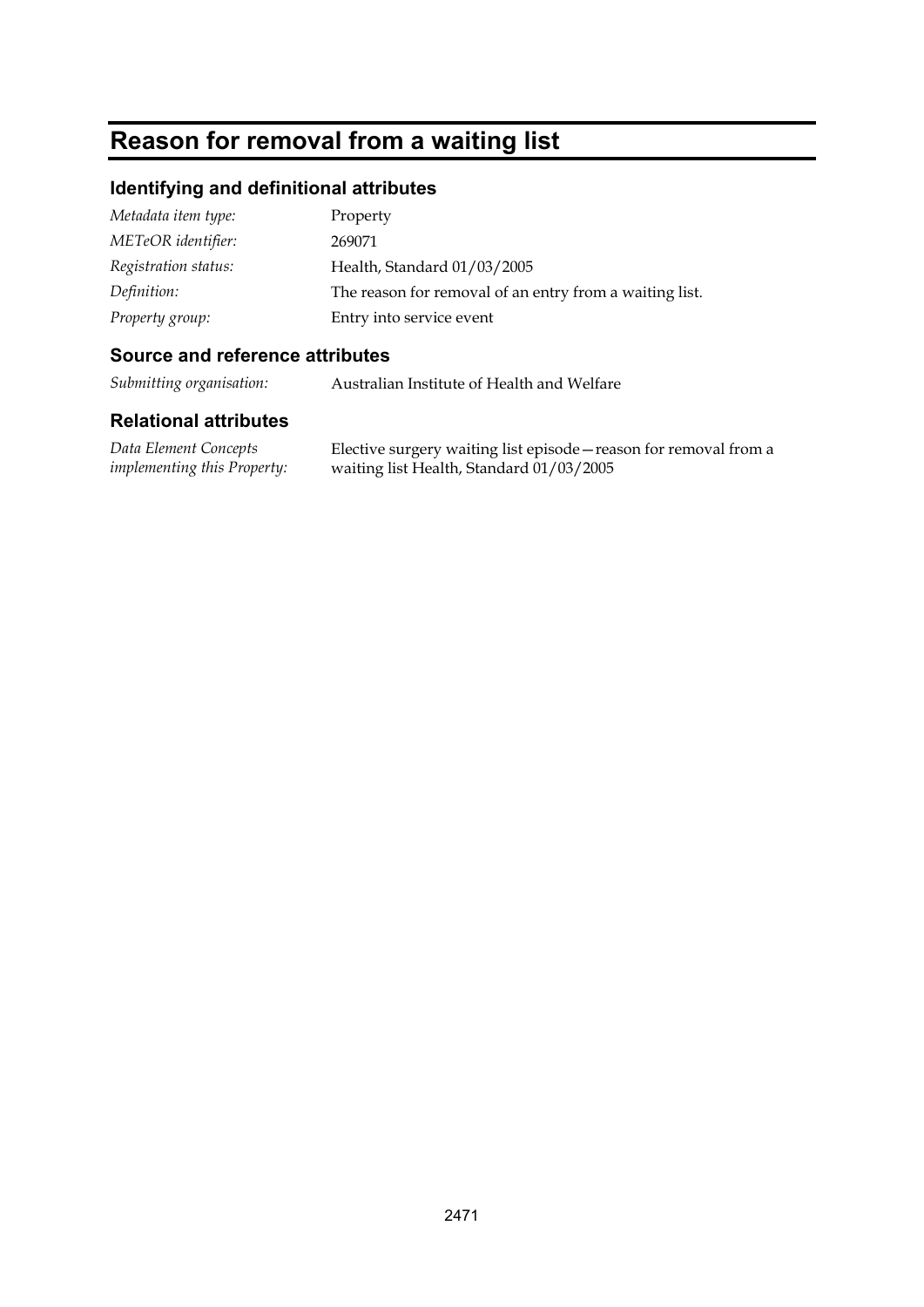# **Recreation services grants to non-government organisations**

# **Identifying and definitional attributes**

| Metadata item type:  | Property                                                                                 |
|----------------------|------------------------------------------------------------------------------------------|
| METeOR identifier:   | 288692                                                                                   |
| Registration status: | Health, Standard 08/12/2004                                                              |
| Definition:          | Grants made to non-government organisations for the provision of<br>recreation services. |
| Property group:      | Funding characteristics                                                                  |

#### **Source and reference attributes**

| Submitting organisation: |  | Australian Institute of Health and Welfare |
|--------------------------|--|--------------------------------------------|
|--------------------------|--|--------------------------------------------|

| Data Element Concepts              | Specialised mental health service organisation - recreation services |
|------------------------------------|----------------------------------------------------------------------|
| <i>implementing this Property:</i> | grants to non-government organisations Health, Standard 08/12/2004   |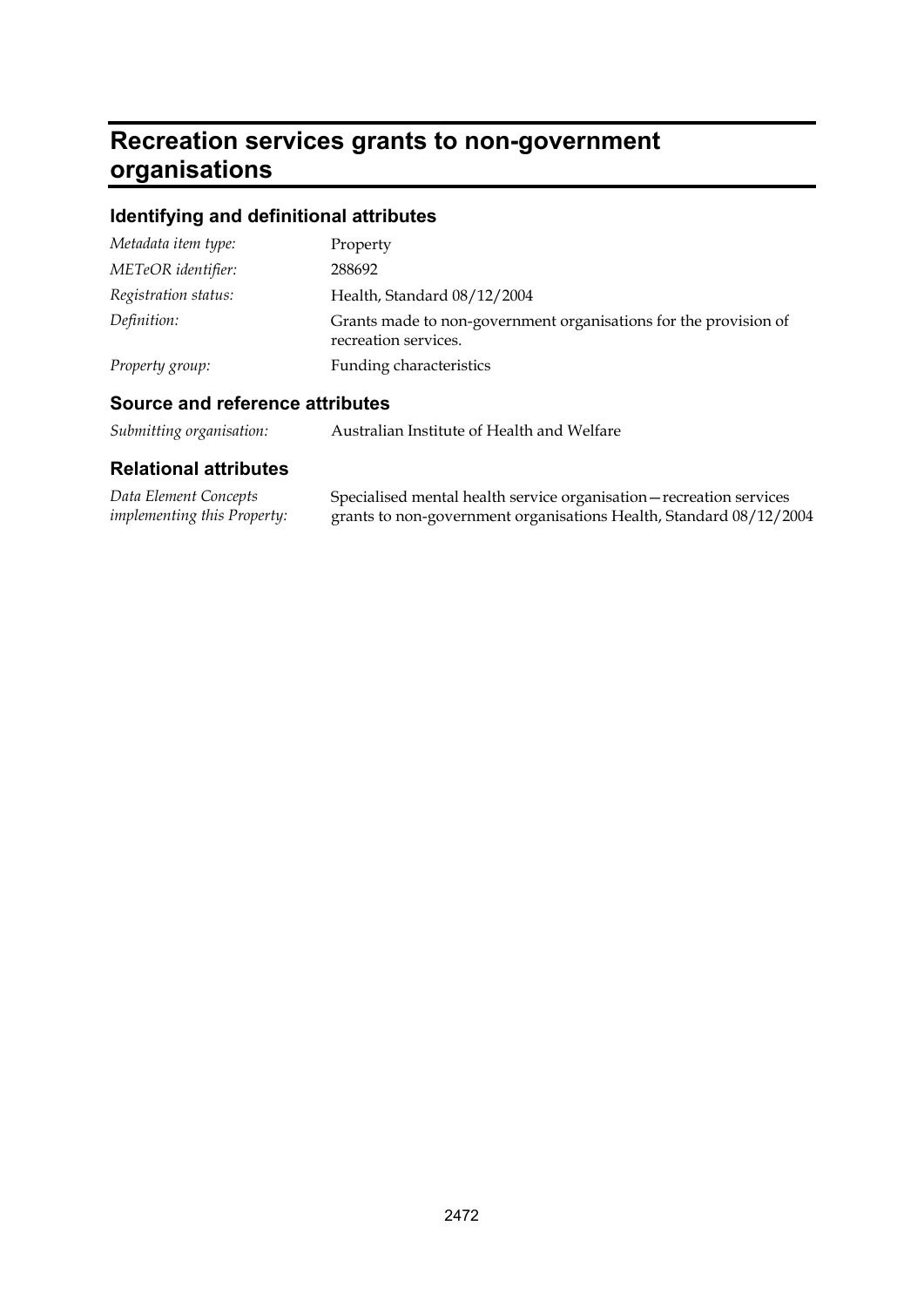### **Recurrent expenditure**

#### **Identifying and definitional attributes**

| Metadata item type:  | Property                                                                            |
|----------------------|-------------------------------------------------------------------------------------|
| METeOR identifier:   | 269132                                                                              |
| Registration status: | Health, Standard 13/05/2005<br>Housing assistance, Standard 01/03/2005              |
| Definition:          | Expenditure which does not result in the acquisition or enhancement<br>of an asset. |
| Property group:      | Financial characteristics                                                           |

#### **Collection and usage attributes**

*Guide for use:* National Housing Assistance Data Dictionary specific:

Recurrent expenditure on goods and services is expenditure, which does not result in the creation or acquisition of fixed assets (new or second-hand). It consists mainly of expenditure on wages, salaries and supplements, purchases of goods and services and consumption of fixed capital (depreciation).

When fees charged for goods and services are offset against recurrent expenditure, the result equates to final consumption expenditure in the Australian Bureau of Statistics' national accounts framework.

Includes:

- Operating expenses
- Tenancy manager revenue and expense components.

#### **Source and reference attributes**

| Submitting organisation: | Australian Institute of Health and Welfare                                              |
|--------------------------|-----------------------------------------------------------------------------------------|
| Reference documents:     | Australian Bureau of Statistics: Government Finance Statistics 1998.<br>Cat. No. 5514.0 |

#### **Relational attributes**

*Data Element Concepts implementing this Property:* Establishment—recurrent expenditure Health, Standard 08/12/2004 Establishment—recurrent expenditure (administrative expenses) Health, Standard 01/03/2005

Establishment—recurrent expenditure (Department of Veterans' Affairs funded) Health, Standard 02/12/2009

Establishment—recurrent expenditure (Department of Veterans' Affairs funded) Health, Superseded 02/12/2009

Establishment—recurrent expenditure (depreciation) Health, Standard 01/03/2005

Establishment—recurrent expenditure (domestic services) Health, Standard 01/03/2005

Establishment—recurrent expenditure (drug supplies) Health, Standard 01/03/2005

Establishment—recurrent expenditure (food supplies) Health, Standard 01/03/2005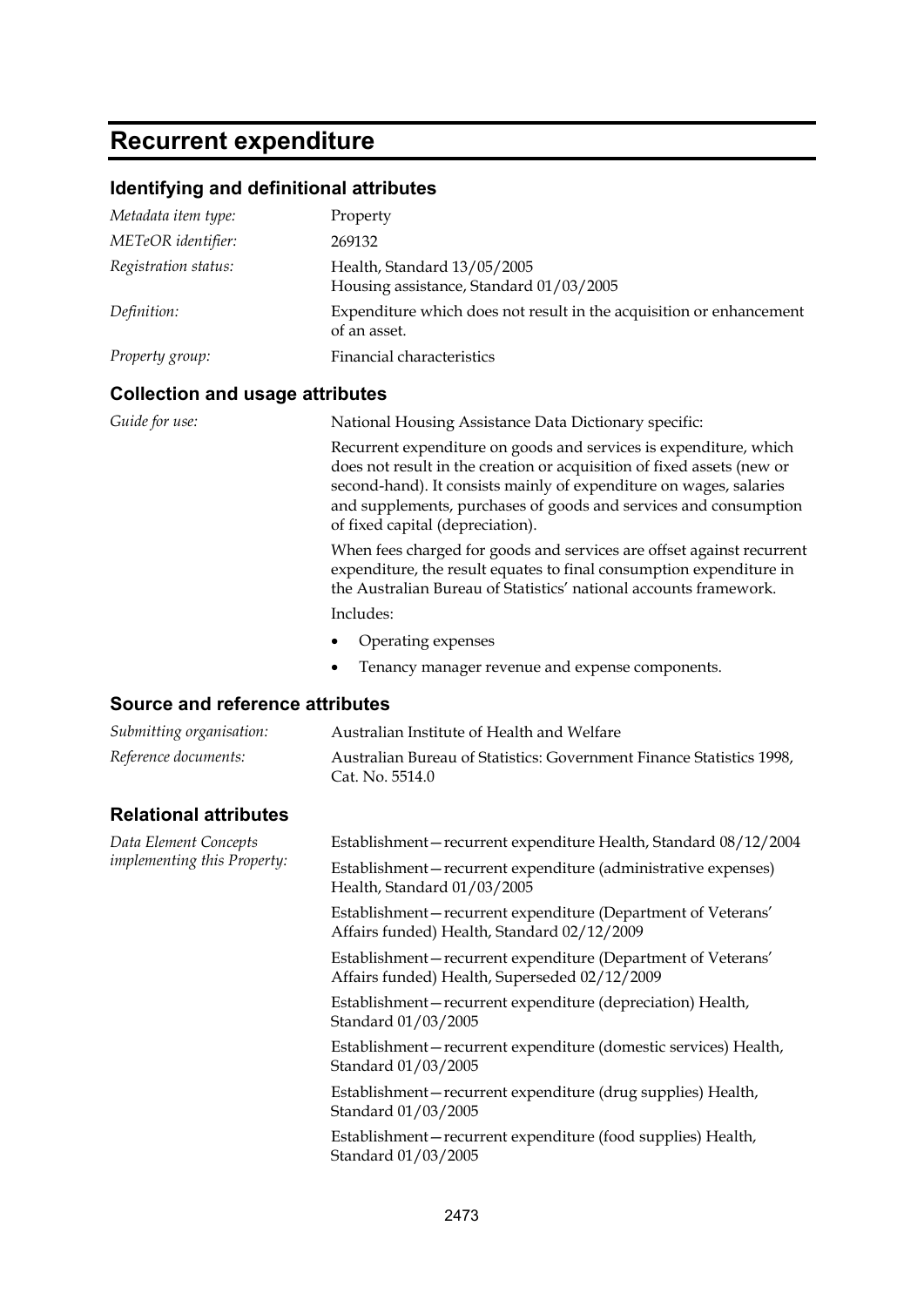Establishment—recurrent expenditure (indirect health care) Health, Standard 01/03/2005

Establishment—recurrent expenditure (interest payments) Health, Standard 01/03/2005

Establishment—recurrent expenditure (medical and surgical supplies) Health, Standard 01/03/2005

Establishment—recurrent expenditure (National Mental Health Strategy payments) Health, Standard 08/12/2004

Establishment—recurrent expenditure (non-salary operating costs) Health, Standard 01/03/2005

Establishment—recurrent expenditure (other Commonwealth Government funded expenditure) Health, Standard 08/12/2004

Establishment—recurrent expenditure (other patient revenue funded expenditure) Health, Standard 08/12/2004

Establishment—recurrent expenditure (other recurrent expenditure) Health, Standard 01/03/2005

Establishment—recurrent expenditure (other revenue funded expenditure) Health, Standard 08/12/2004

Establishment—recurrent expenditure (other state or territory funded expenditure) Health, Standard 08/12/2004

Establishment—recurrent expenditure (patient transport cost) Health, Standard 01/03/2005

Establishment—recurrent expenditure (recoveries funded expenditure) Health, Standard 08/12/2004

Establishment—recurrent expenditure (repairs and maintenance) Health, Standard 01/03/2005

Establishment—recurrent expenditure (salaries and wages) Health, Standard 01/03/2005

Establishment—recurrent expenditure (state or territory health authority funded) Health, Standard 08/12/2004

Establishment—recurrent expenditure (superannuation employer contributions) Health, Standard 01/03/2005

Establishment—recurrent expenditure (visiting medical officer payments) Health, Standard 01/03/2005

Specialised mental health service organisation—recurrent expenditure (residual mental health) Health, Standard 08/12/2004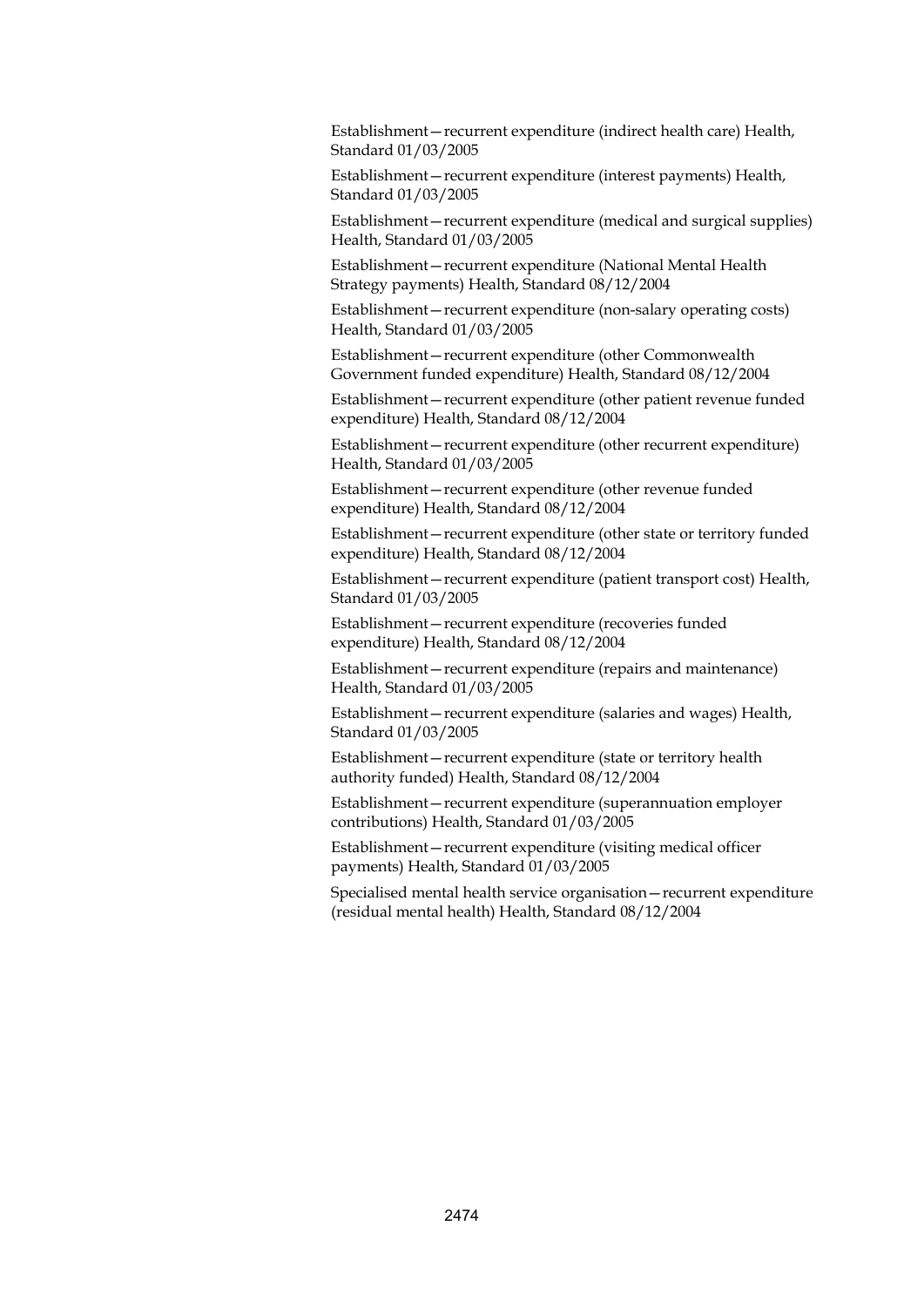## **Referral destination**

#### **Identifying and definitional attributes**

| Metadata item type:  | Property                                          |
|----------------------|---------------------------------------------------|
| METeOR identifier:   | 269147                                            |
| Registration status: | Health, Standard 01/03/2005                       |
| Definition:          | The service provider to which a referral is made. |
| Property group:      | Referral event                                    |

#### **Source and reference attributes**

*Submitting organisation:* Australian Institute of Health and Welfare

#### **Relational attributes**

*Data Element Concepts implementing this Property:* Episode of admitted patient care—referral destination Health, Standard 01/03/2005

Episode of residential care—referral destination (mental health care) Health, Standard 01/03/2005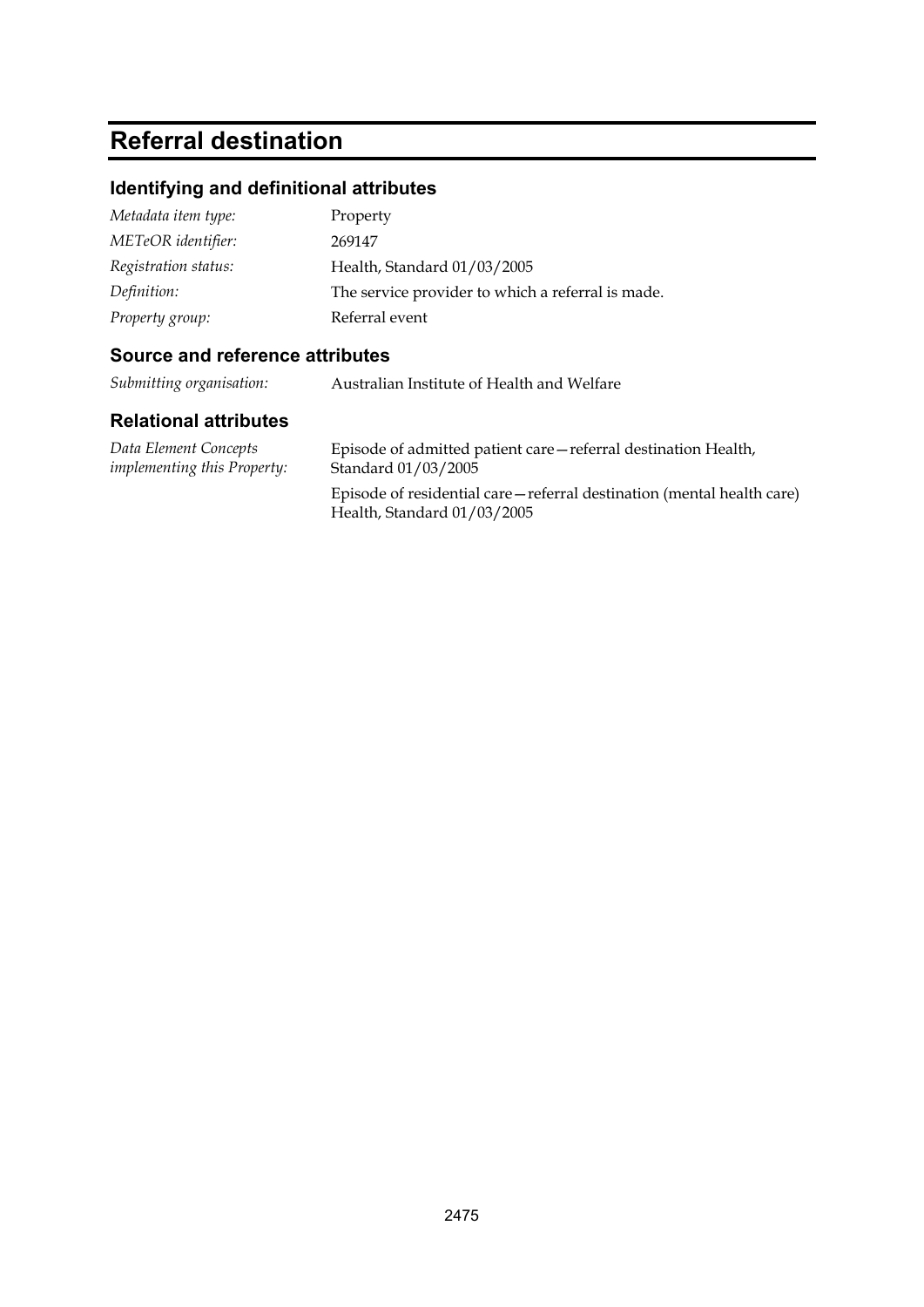# **Referral source**

### **Identifying and definitional attributes**

| Metadata item type:  | Property                                                                        |
|----------------------|---------------------------------------------------------------------------------|
| METeOR identifier:   | 269061                                                                          |
| Registration status: | Health, Standard 01/03/2005<br>Community services, Standard 02/06/2005          |
| Definition:          | A person or organisation from which a person or group of people is<br>referred. |
| Property group:      | Referral event                                                                  |

### **Source and reference attributes**

| Submitting organisation: | Australian Institute of Health and Welfare |
|--------------------------|--------------------------------------------|
|--------------------------|--------------------------------------------|

| Data Element Concepts              | Episode of admitted patient care—referral source Health, Standard                                 |
|------------------------------------|---------------------------------------------------------------------------------------------------|
| <i>implementing this Property:</i> | 01/03/2005                                                                                        |
|                                    | Episode of treatment for alcohol and other drugs – referral source<br>Health, Standard 01/03/2005 |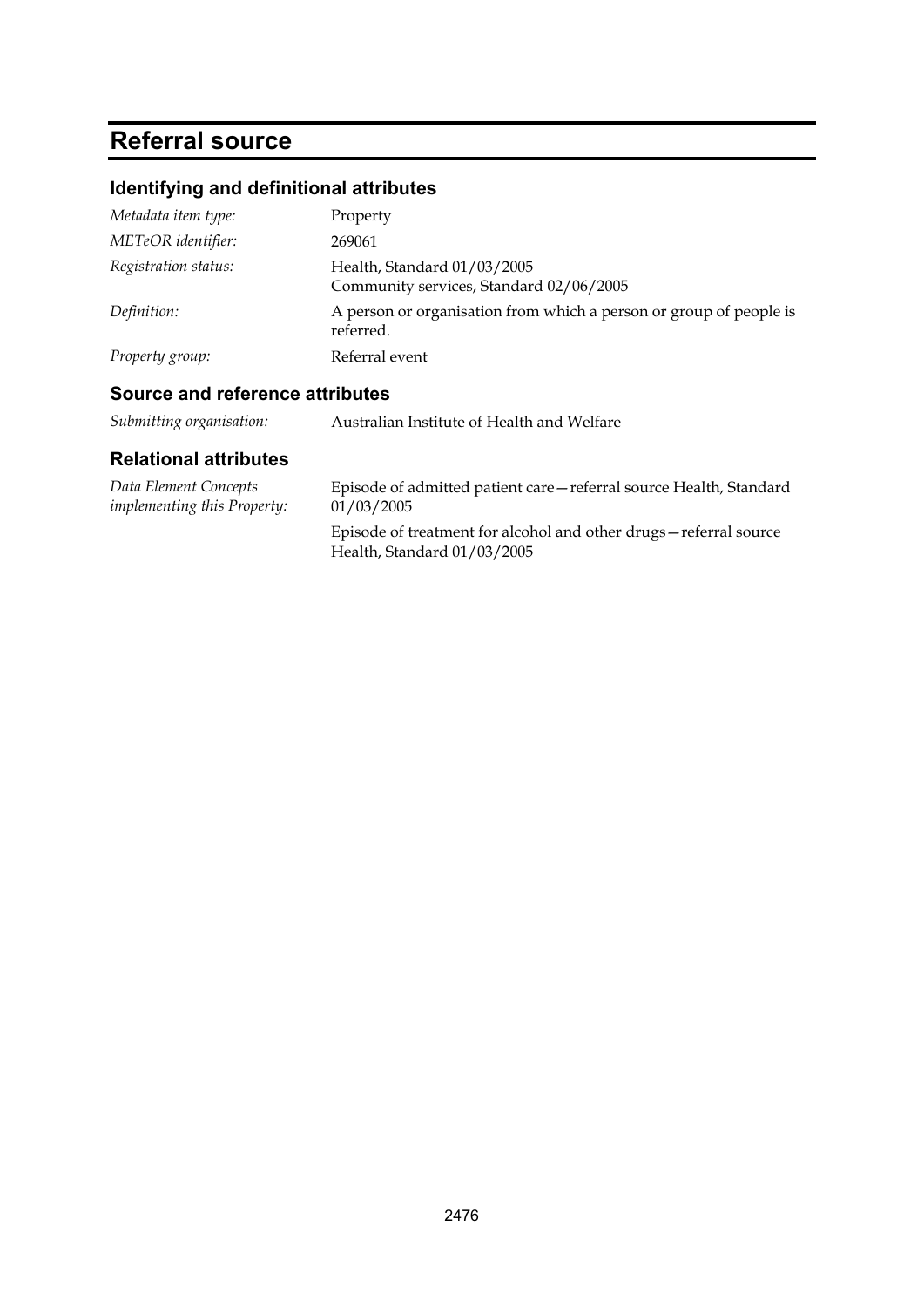# **Referral to ophthalmologist indicator**

### **Identifying and definitional attributes**

| Metadata item type:  | Property                                                               |
|----------------------|------------------------------------------------------------------------|
| METeOR identifier:   | 304006                                                                 |
| Registration status: | Health, Standard 22/09/2005                                            |
| Definition:          | An indicator of whether there was a referral to an<br>ophthalmologist. |
| Property group:      | Referral event                                                         |
|                      |                                                                        |

### **Source and reference attributes**

*Submitting organisation:* National diabetes data working group

| Related metadata references:       | Supersedes Referral to ophthalmologist Health, Superseded<br>22/09/2005 |
|------------------------------------|-------------------------------------------------------------------------|
| Data Element Concepts              | Person—referral to ophthalmologist indicator Health, Standard           |
| <i>implementing this Property:</i> | 21/09/2005                                                              |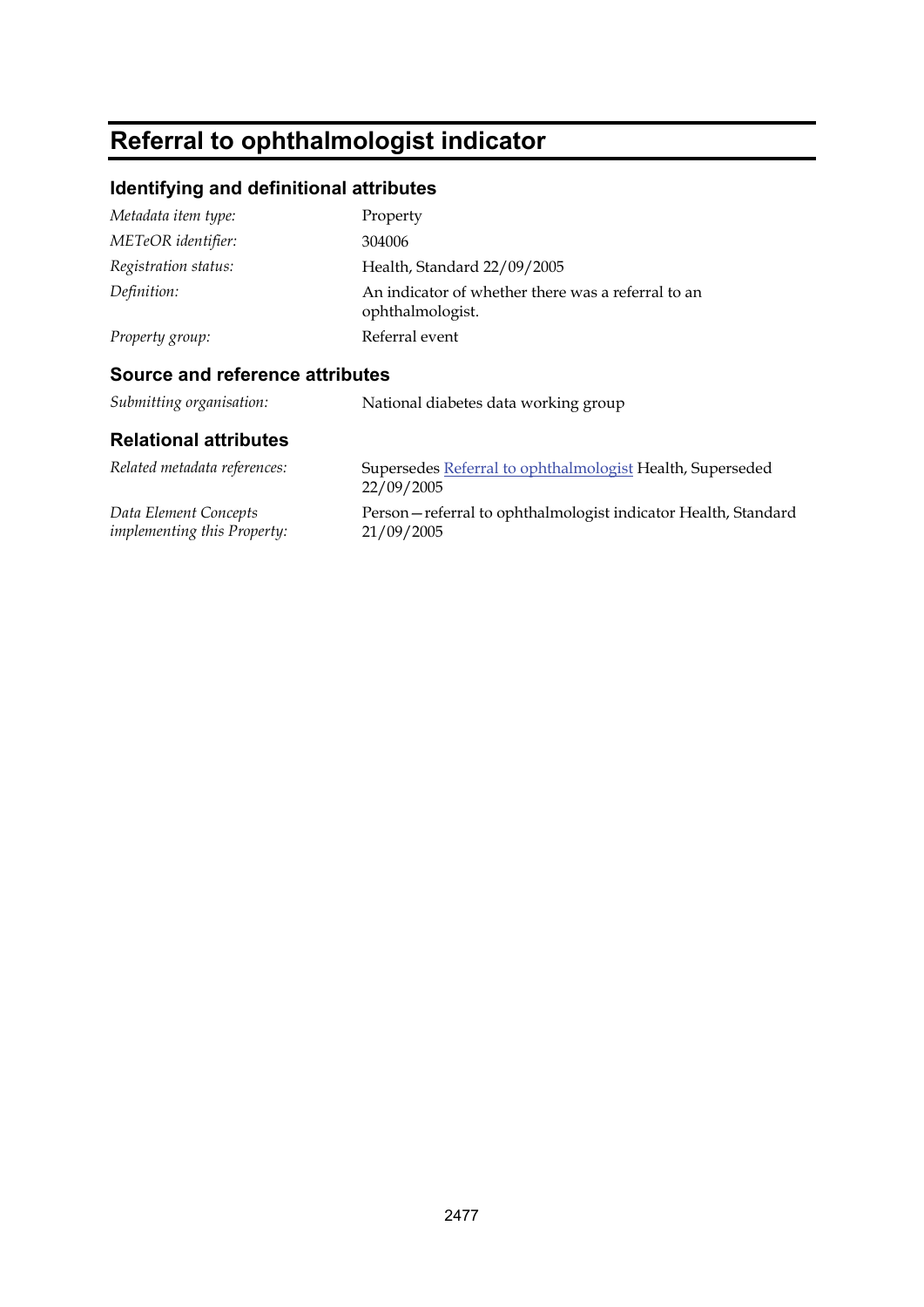# **Referral to rehabilitation service date**

#### **Identifying and definitional attributes**

| Metadata item type:  | Property                                                          |
|----------------------|-------------------------------------------------------------------|
| METeOR identifier:   | 269357                                                            |
| Registration status: | Health, Standard 01/03/2005                                       |
| Definition:          | The date on which a referral to a rehabilitation service is made. |
| Property group:      | Referral event                                                    |

#### **Source and reference attributes**

*Submitting organisation:* Australian Institute of Health and Welfare

#### **Relational attributes**

*Data Element Concepts implementing this Property:*

Health service event—referral to rehabilitation service date Health, Standard 01/03/2005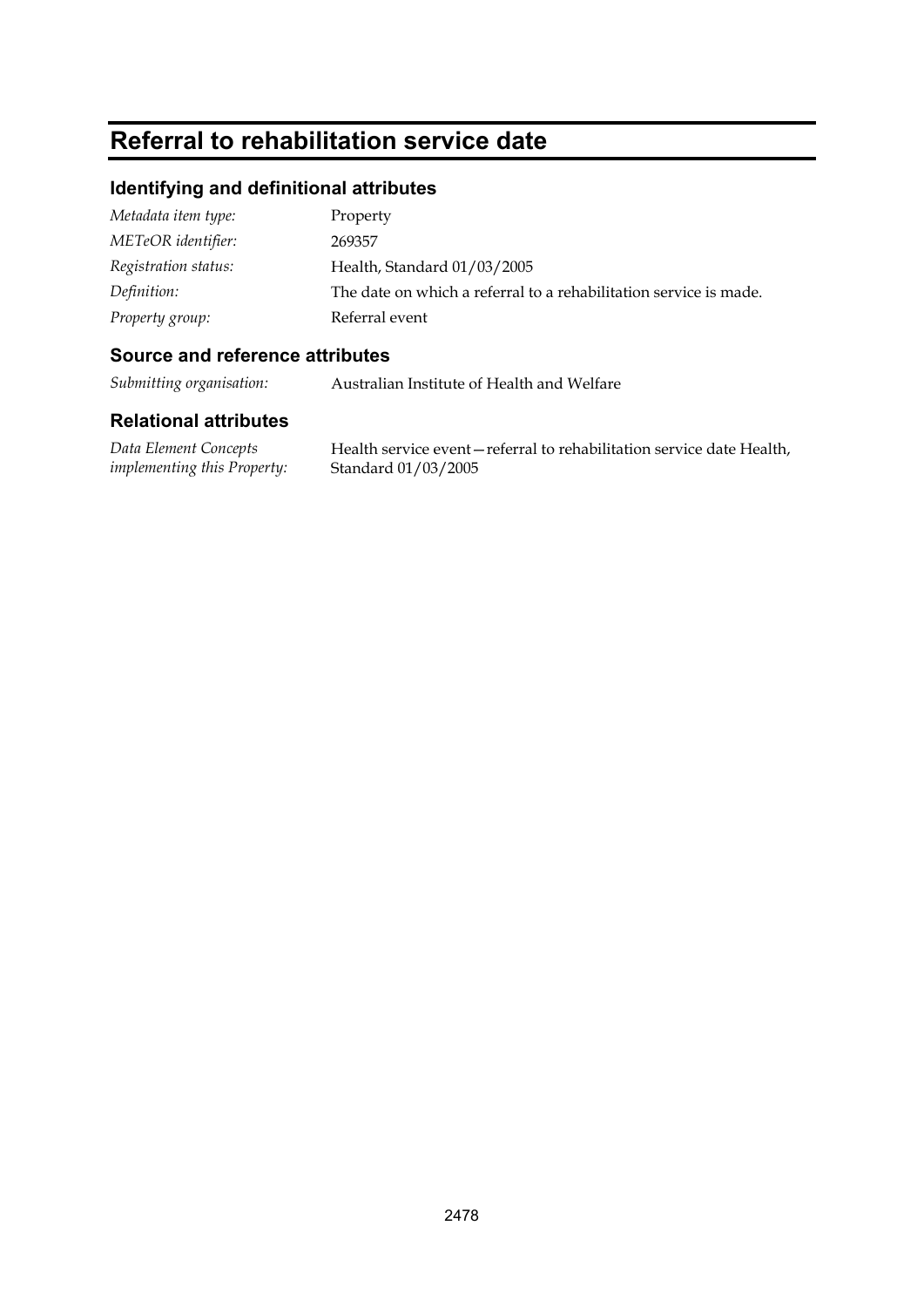# **Region identifier**

### **Identifying and definitional attributes**

| Metadata item type:  | Property                                                               |
|----------------------|------------------------------------------------------------------------|
| METeOR identifier:   | 269057                                                                 |
| Registration status: | Health, Standard 01/03/2005<br>Community services, Standard 15/09/2007 |
| Definition:          | An identifier for a defined geographic or administrative area.         |
| Property group:      | Location characteristics                                               |

#### **Source and reference attributes**

*Submitting organisation:* Australian Institute of Health and Welfare

| Data Element Concepts              | Establishment-region identifier Health, Standard 01/03/2005 |
|------------------------------------|-------------------------------------------------------------|
| <i>implementing this Property:</i> |                                                             |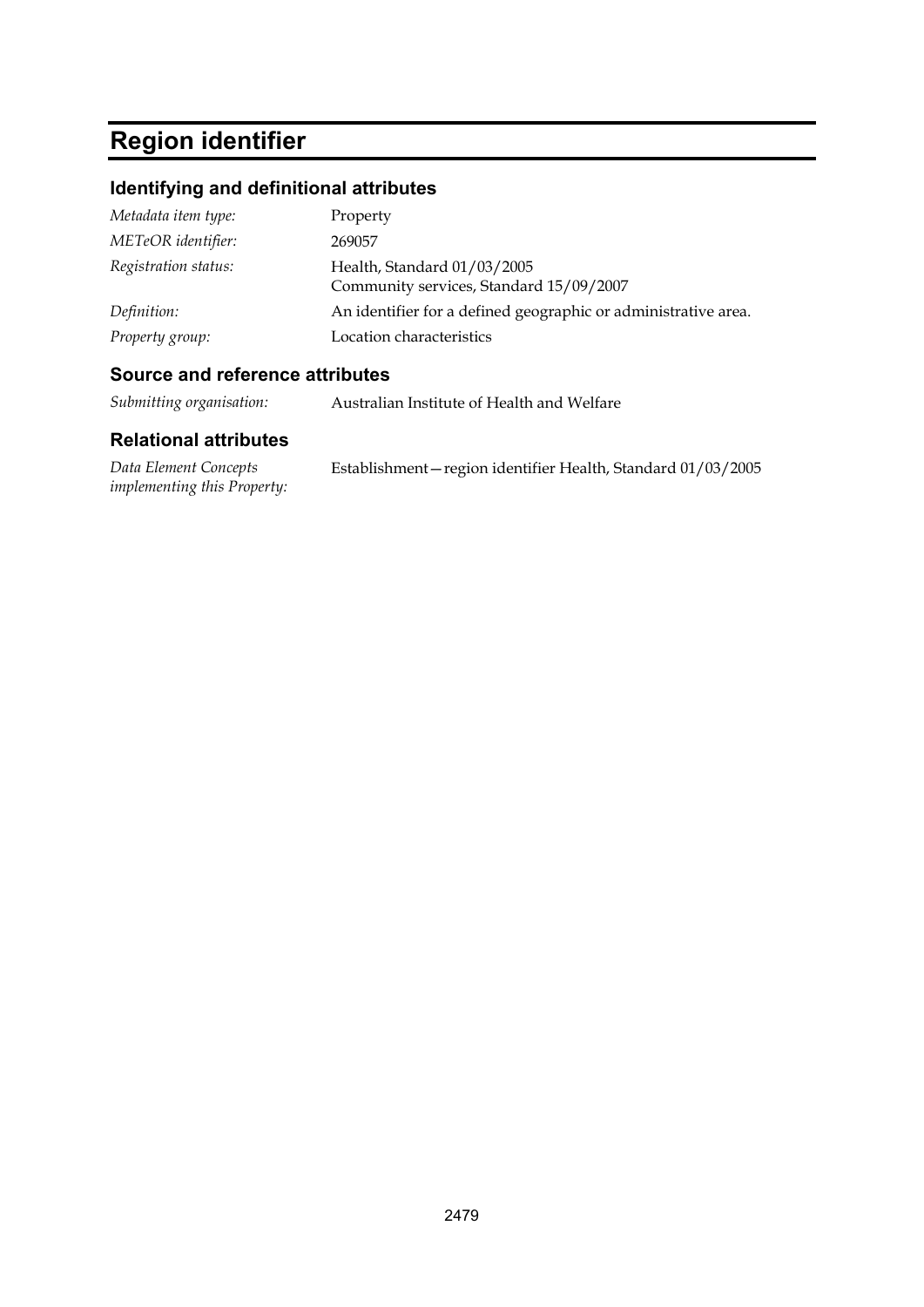### **Region name**

#### **Identifying and definitional attributes**

| Metadata item type:  | Property                                                |
|----------------------|---------------------------------------------------------|
| METeOR identifier:   | 352846                                                  |
| Registration status: | Health, Standard 05/12/2007                             |
| Definition:          | A name for a defined geographic or administrative area. |
| Property group:      | Identifier characteristics                              |

#### **Relational attributes**

*Data Element Concepts implementing this Property:* Administrative health region—region name Health, Standard 05/12/2007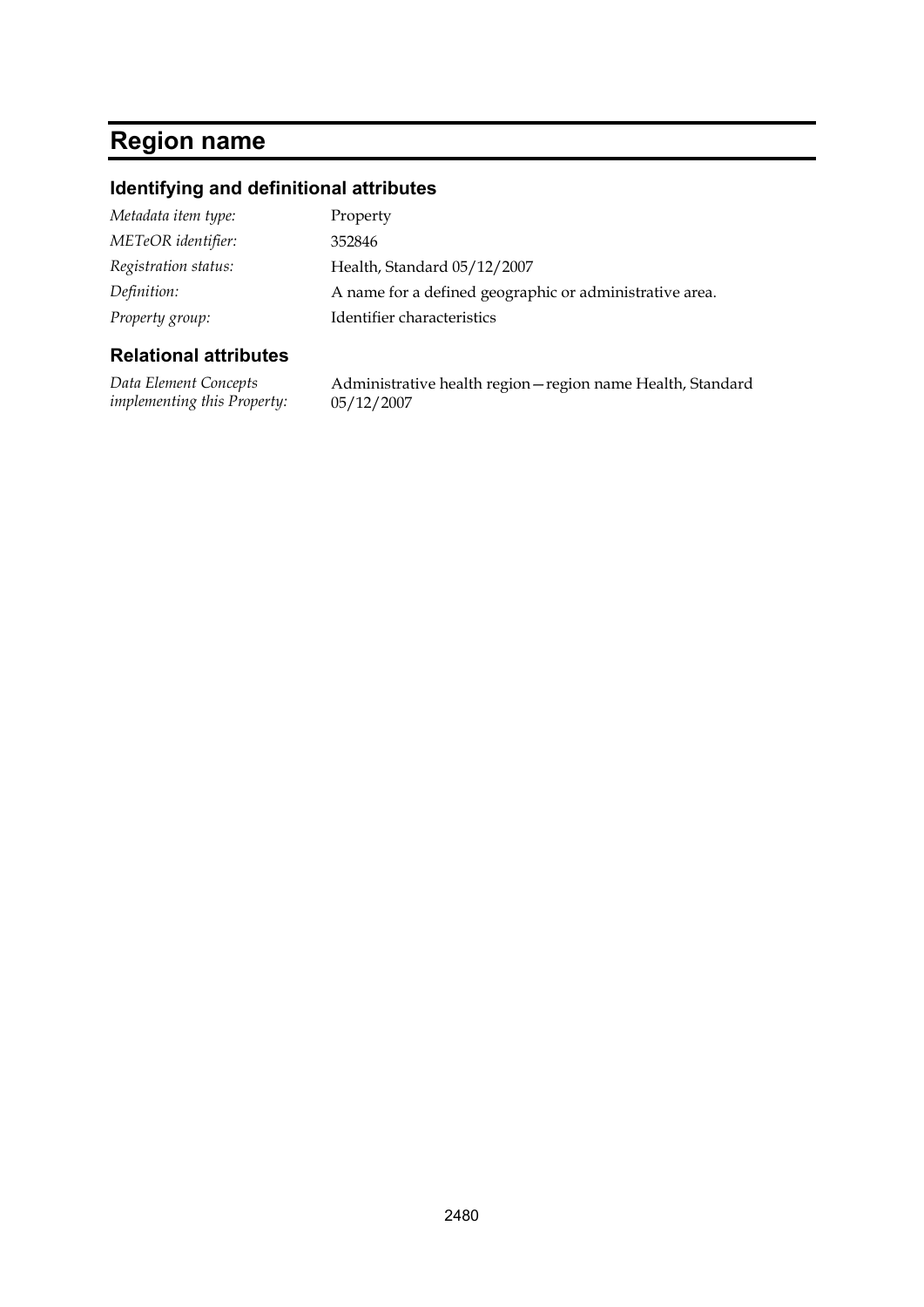# **Region of first recurrence of cancer**

### **Identifying and definitional attributes**

| Metadata item type:  | Property                                                                                                                           |
|----------------------|------------------------------------------------------------------------------------------------------------------------------------|
| METeOR identifier:   | 289045                                                                                                                             |
| Registration status: | Health, Standard 04/06/2004                                                                                                        |
| Definition:          | The region where there is a return or reappearance of the primary<br>cancer after a disease free period intermission or remission. |
| Property group:      | Health and wellbeing                                                                                                               |

#### **Source and reference attributes**

*Submitting organisation:* Australian Institute of Health and Welfare

| Data Element Concepts              | Person with cancer – region of first recurrence of cancer Health, |
|------------------------------------|-------------------------------------------------------------------|
| <i>implementing this Property:</i> | Standard 04/06/2004                                               |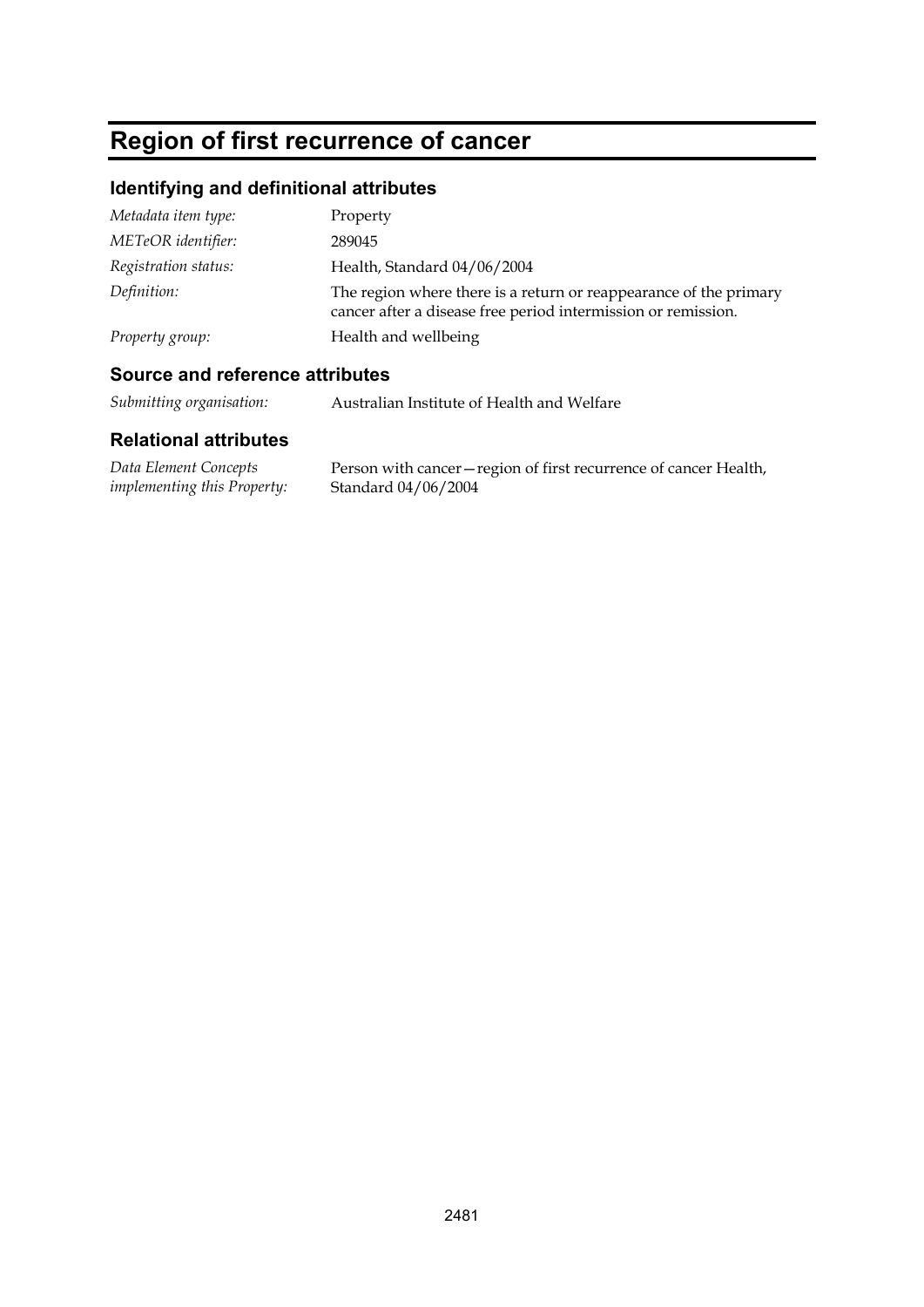# **Regional lymph node metastasis status**

### **Identifying and definitional attributes**

| Metadata item type:  | Property                                                                     |
|----------------------|------------------------------------------------------------------------------|
| METeOR identifier:   | 293233                                                                       |
| Registration status: | Health, Standard 13/06/2004                                                  |
| Definition:          | The absence or presence and the extent of regional lymph node<br>metastasis. |
| Property group:      | Health and wellbeing                                                         |

### **Source and reference attributes**

| Submitting organisation: | Australian Institute of Health and Welfare                                                                                                           |
|--------------------------|------------------------------------------------------------------------------------------------------------------------------------------------------|
| Origin:                  | Sobin LH (Editors) (1997) International Union Against Cancer (UICC)<br>TNM classification of malignant tumours, 5th edition. Wiley-Liss,<br>New York |

| Data Element Concepts              | Person with cancer – regional lymph node metastasis status Health, |
|------------------------------------|--------------------------------------------------------------------|
| <i>implementing this Property:</i> | Standard 13/06/2004                                                |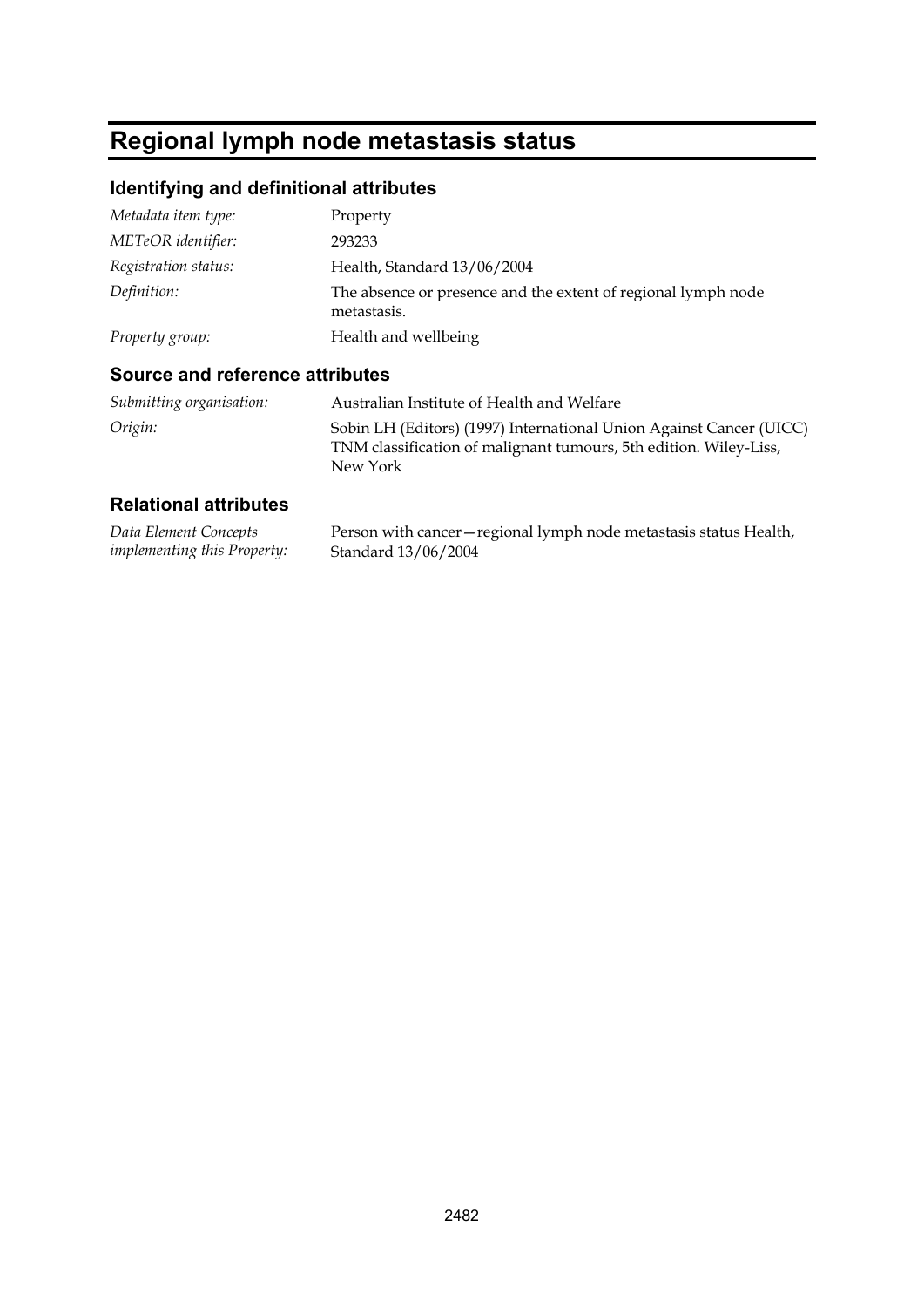# **Regular tobacco smoking indicator**

#### **Identifying and definitional attributes**

| Metadata item type:  | Property                                                     |
|----------------------|--------------------------------------------------------------|
| METeOR identifier:   | 304521                                                       |
| Registration status: | Health, Standard 22/09/2005                                  |
| Definition:          | An indicator of current and/or past regular tobacco smoking. |
| Property group:      | Lifestyle characteristics                                    |

#### **Source and reference attributes**

*Submitting organisation:* Australian Institute of Health and Welfare

#### **Relational attributes**

*Data Element Concepts implementing this Property:*

Person—regular tobacco smoking indicator Health, Standard 21/09/2005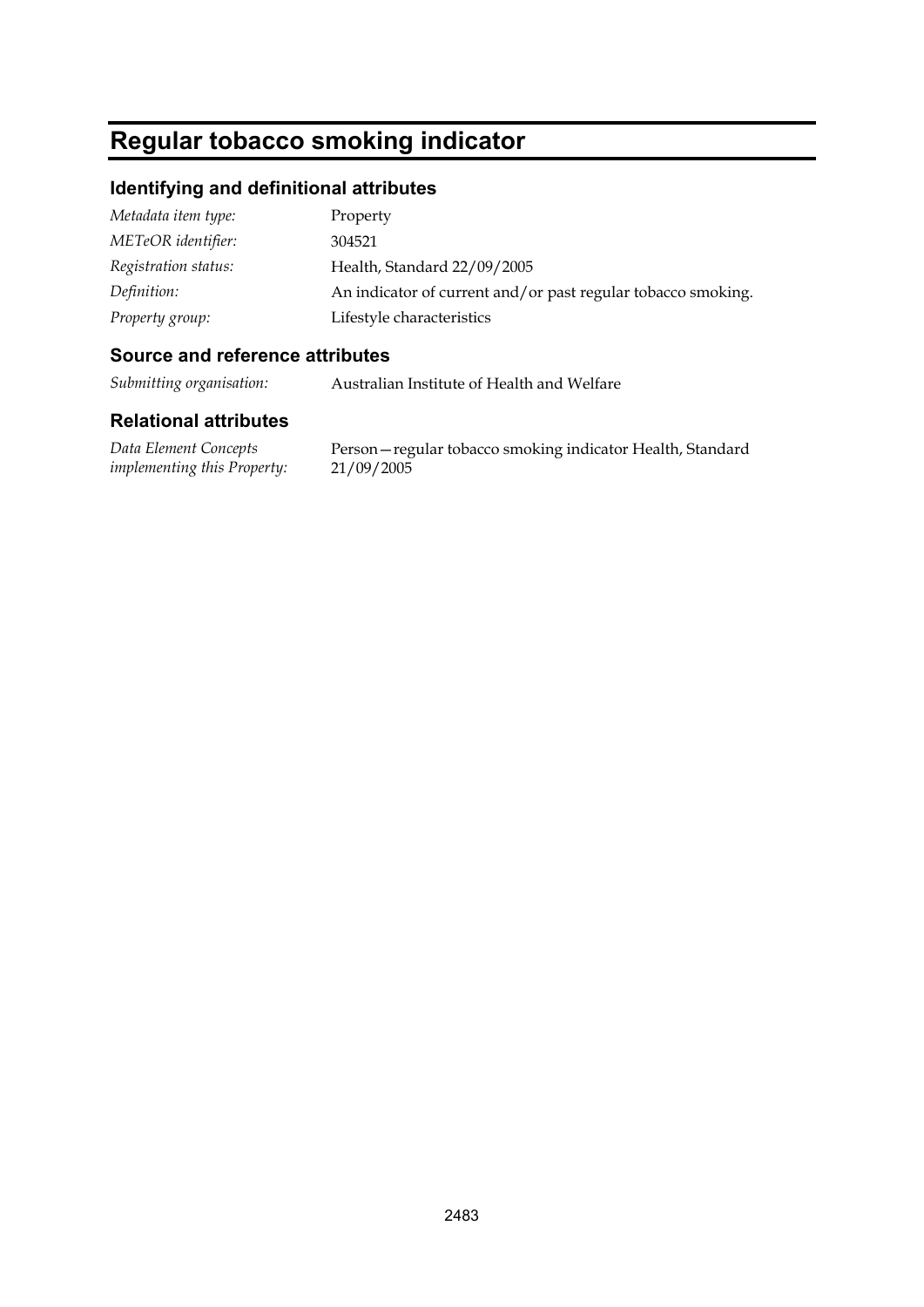# **Renal disease therapy**

#### **Identifying and definitional attributes**

| Metadata item type:  | Property                                             |
|----------------------|------------------------------------------------------|
| METeOR identifier:   | 269373                                               |
| Registration status: | Health, Standard 01/03/2005                          |
| Definition:          | The class of treatment undertaken for renal disease. |
| Property group:      | Health and wellbeing                                 |

#### **Source and reference attributes**

*Submitting organisation:* Cardiovascular data working group

#### **Relational attributes**

*Data Element Concepts implementing this Property:* Person—renal disease therapy Health, Standard 01/03/2005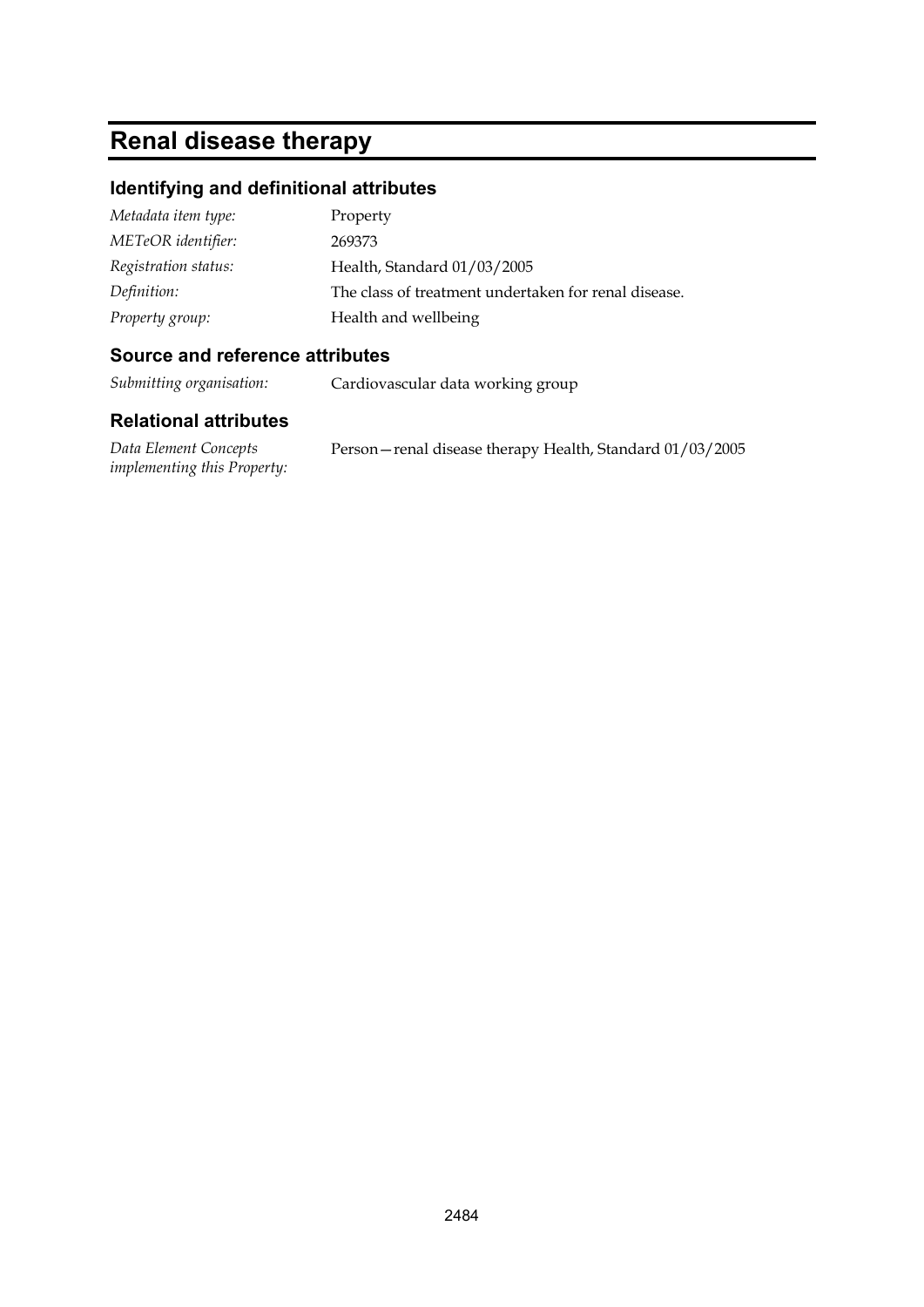# **Rescue percutaneous coronary intervention date**

#### **Identifying and definitional attributes**

| Metadata item type:  | Property                                                                                        |
|----------------------|-------------------------------------------------------------------------------------------------|
| METeOR identifier:   | 359575                                                                                          |
| Registration status: | Health, Standard 01/10/2008                                                                     |
| Definition:          | The date when percutaneous coronary intervention is performed<br>following failed fibrinolysis. |
| Property group:      | Service provision event                                                                         |
|                      |                                                                                                 |

#### **Relational attributes**

*Data Element Concepts implementing this Property:* Person—rescue percutaneous coronary intervention date Health, Standard 01/10/2008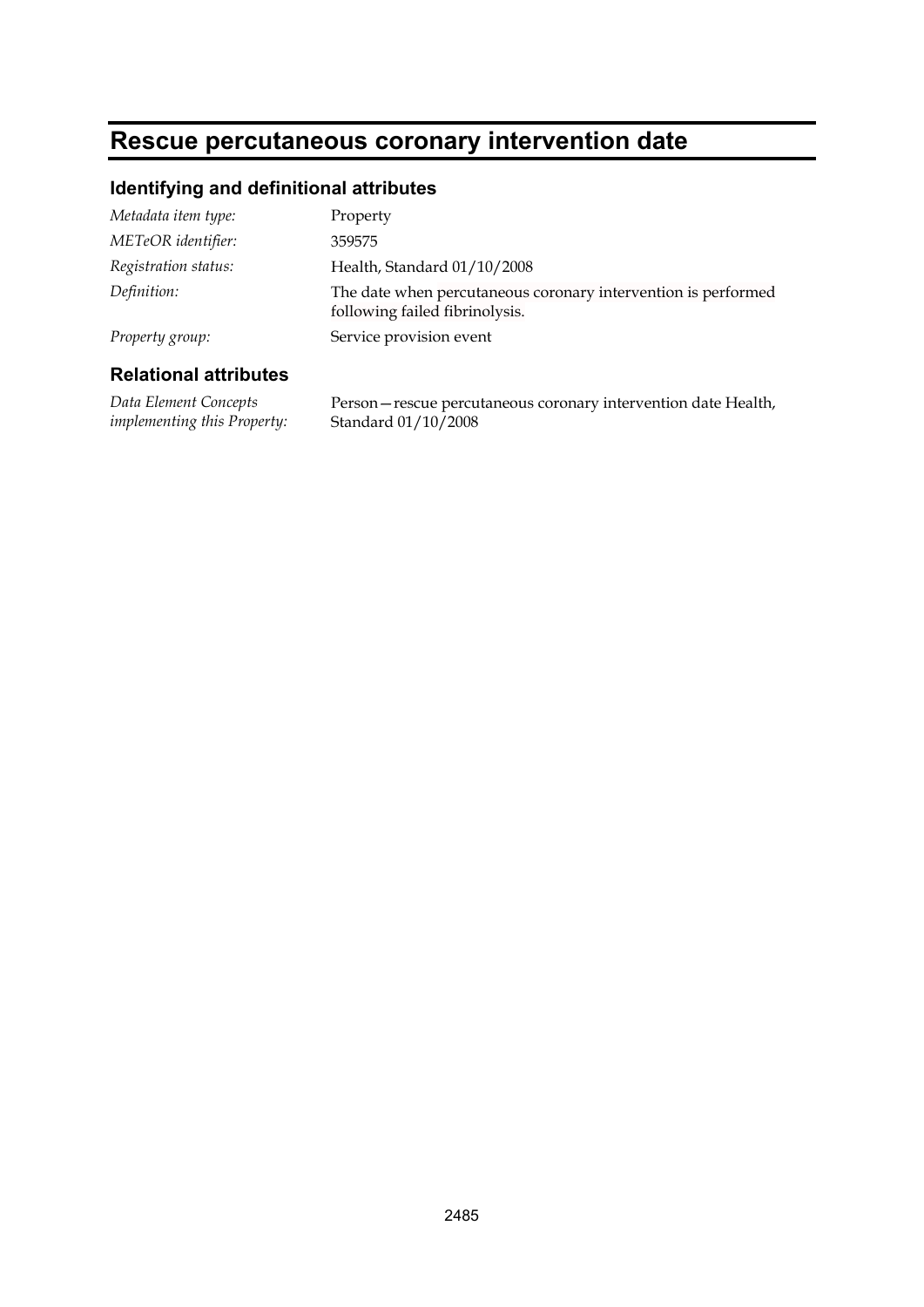# **Rescue percutaneous coronary intervention time**

#### **Identifying and definitional attributes**

| Metadata item type:  | Property                                                                                        |
|----------------------|-------------------------------------------------------------------------------------------------|
| METeOR identifier:   | 359564                                                                                          |
| Registration status: | Health, Standard 01/10/2008                                                                     |
| Definition:          | The time when percutaneous coronary intervention is performed<br>following failed fibrinolysis. |
| Property group:      | Service provision event                                                                         |
|                      |                                                                                                 |

#### **Relational attributes**

*Data Element Concepts implementing this Property:* Person—rescue percutaneous coronary intervention time Health, Standard 01/10/2008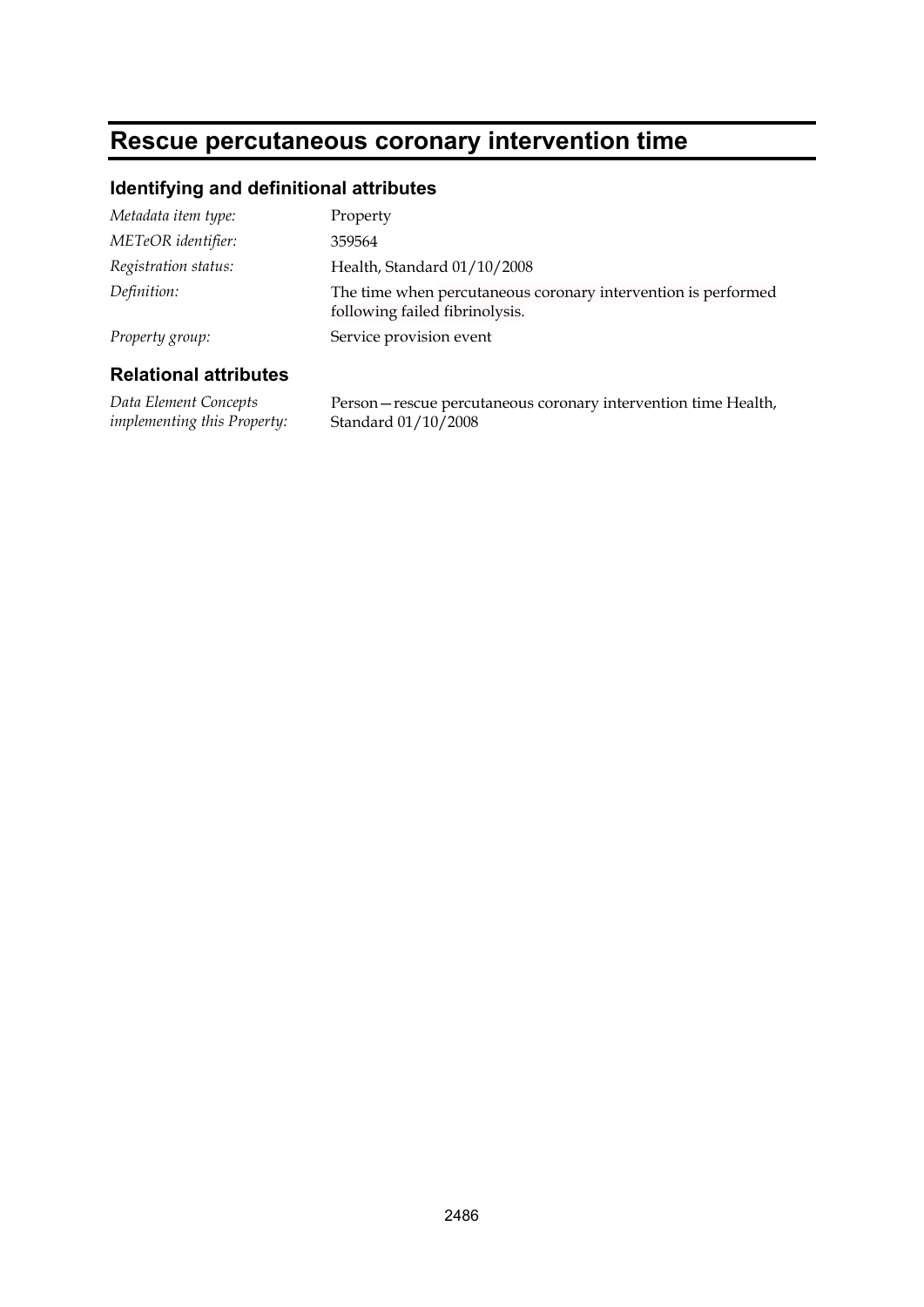# **Residential mental health care**

### **Identifying and definitional attributes**

| Metadata item type:  | Property                                                                            |
|----------------------|-------------------------------------------------------------------------------------|
| METeOR identifier:   | 373645                                                                              |
| Registration status: | Health, Standard 03/12/2008                                                         |
| Definition:          | The care provided for the purpose of specialised residential mental<br>health care. |
| Property group:      | Service provision event                                                             |

#### **Relational attributes**

*Data Element Concepts implementing this Property:*

Available bed—residential mental health care Health, Standard 03/12/2008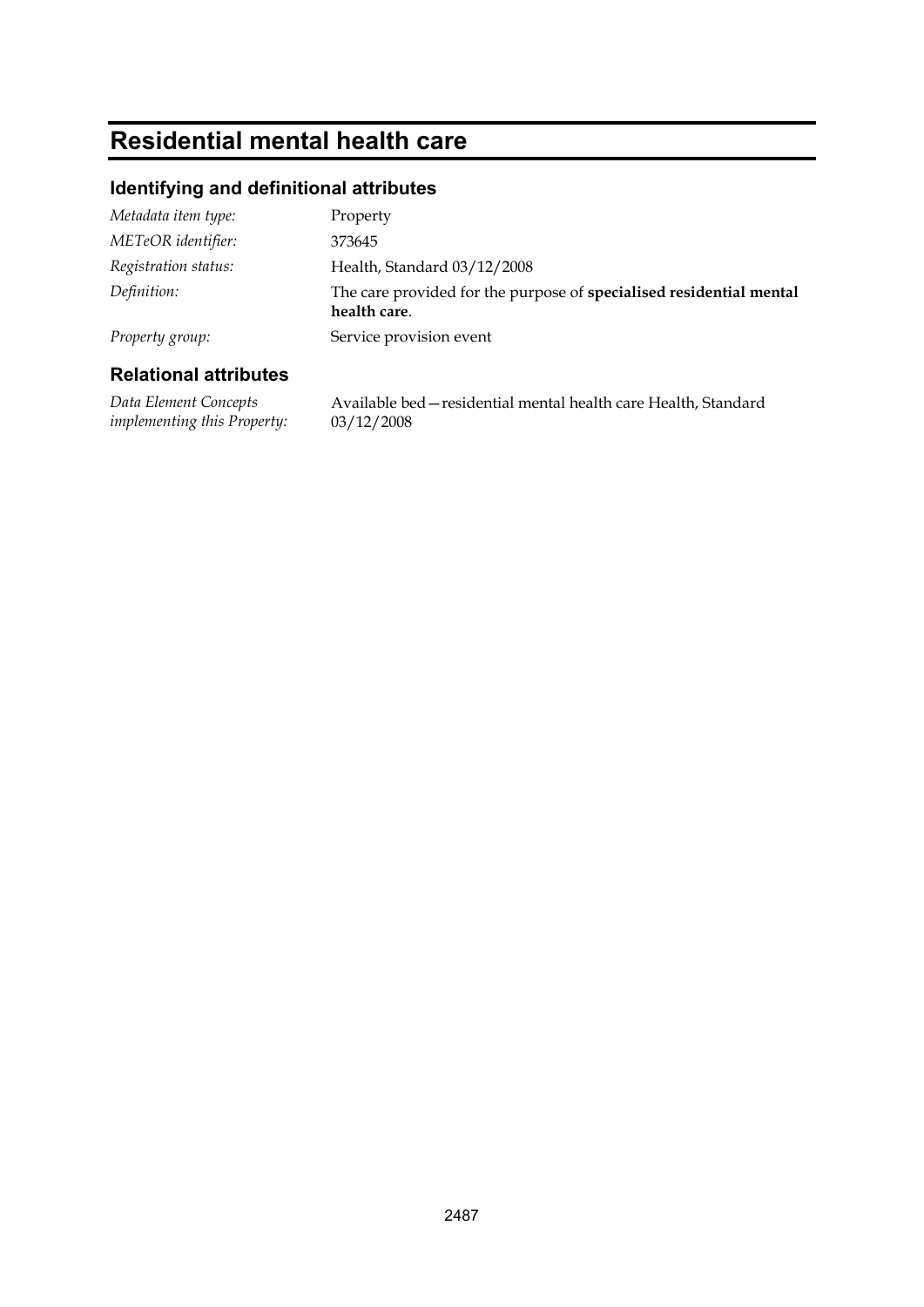# **Residual expenditure**

#### **Identifying and definitional attributes**

| Metadata item type:  | Property                                                                                                                                                                                                    |
|----------------------|-------------------------------------------------------------------------------------------------------------------------------------------------------------------------------------------------------------|
| METeOR identifier:   | 295450                                                                                                                                                                                                      |
| Registration status: | Health, Standard 08/12/2004                                                                                                                                                                                 |
| Definition:          | Expenditure that cannot be directly related to programs operated by a<br>particular organisation or service unit (that is, can only be indirectly<br>related to a particular organisation or service unit). |
| Property group:      | Financial characteristics                                                                                                                                                                                   |

*Submitting organisation:* National minimum data set working parties

#### **Source and reference attributes**

| <b>Relational attributes</b>                                |                                                                                                                                                  |
|-------------------------------------------------------------|--------------------------------------------------------------------------------------------------------------------------------------------------|
| Data Element Concepts<br><i>implementing this Property:</i> | Specialised mental health service – residual expenditure (academic<br>positions) Health, Standard 08/12/2004                                     |
|                                                             | Specialised mental health service - residual expenditure (education<br>and training) Health, Standard 08/12/2004                                 |
|                                                             | Specialised mental health service - residual expenditure (insurance)<br>Health, Standard 08/12/2004                                              |
|                                                             | Specialised mental health service - residual expenditure (Mental<br>Health Act Regulation or related legislation) Health, Standard<br>02/12/2009 |
|                                                             | Specialised mental health service - residual expenditure (mental<br>health promotion) Health, Standard 08/12/2004                                |
|                                                             | Specialised mental health service - residual expenditure (mental<br>health research) Health, Standard 08/12/2004                                 |
|                                                             | Specialised mental health service - residual expenditure (other<br>indirect expenditure) Health, Standard 08/12/2004                             |
|                                                             | Specialised mental health service - residual expenditure (patient<br>transport services) Health, Standard 08/12/2004                             |
|                                                             | Specialised mental health service - residual expenditure (program<br>administration) Health, Standard 08/12/2004                                 |
|                                                             | Specialised mental health service – residual expenditure (property<br>leasing costs) Health, Standard 08/12/2004                                 |
|                                                             | Specialised mental health service - residual expenditure (service<br>development) Health, Standard 02/12/2009                                    |
|                                                             | Specialised mental health service - residual expenditure<br>(superannuation) Health, Standard 08/12/2004                                         |
|                                                             | Specialised mental health service - residual expenditure (support<br>services) Health, Standard 08/12/2004                                       |
|                                                             | Specialised mental health service-residual expenditure (workers<br>compensation) Health, Standard 08/12/2004                                     |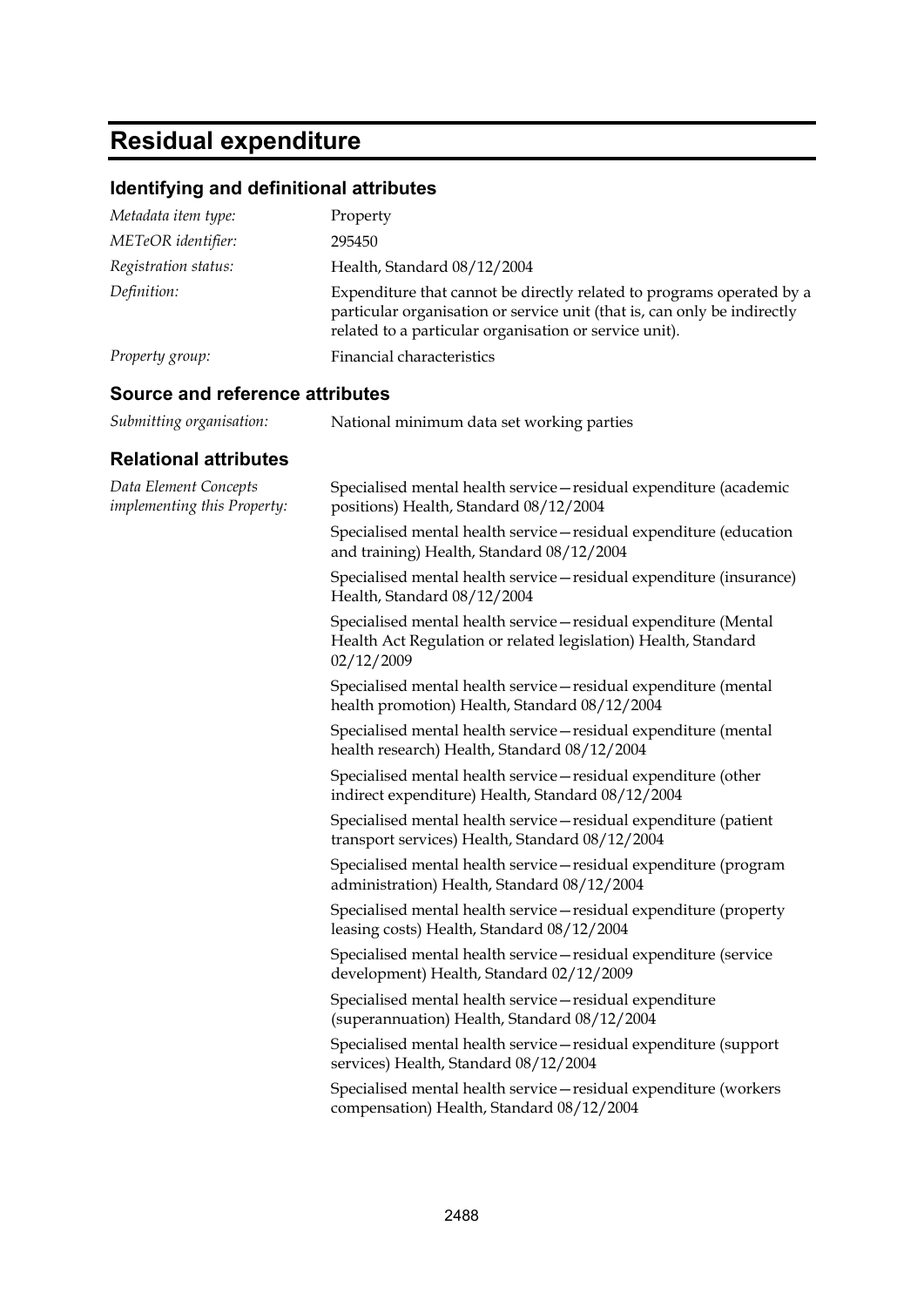# **Respite services grants to non-government organisations**

#### **Identifying and definitional attributes**

| Metadata item type:  | Property                                                                              |
|----------------------|---------------------------------------------------------------------------------------|
| METeOR identifier:   | 288749                                                                                |
| Registration status: | Health, Standard 08/12/2004                                                           |
| Definition:          | Grants made to non-government organisations for the provision of<br>respite services. |
| Property group:      | <b>Funding characteristics</b>                                                        |

#### **Source and reference attributes**

*Submitting organisation:* Australian Institute of Health and Welfare

| Data Element Concepts              | Specialised mental health service organisation - respite services  |
|------------------------------------|--------------------------------------------------------------------|
| <i>implementing this Property:</i> | grants to non-government organisations Health, Standard 08/12/2004 |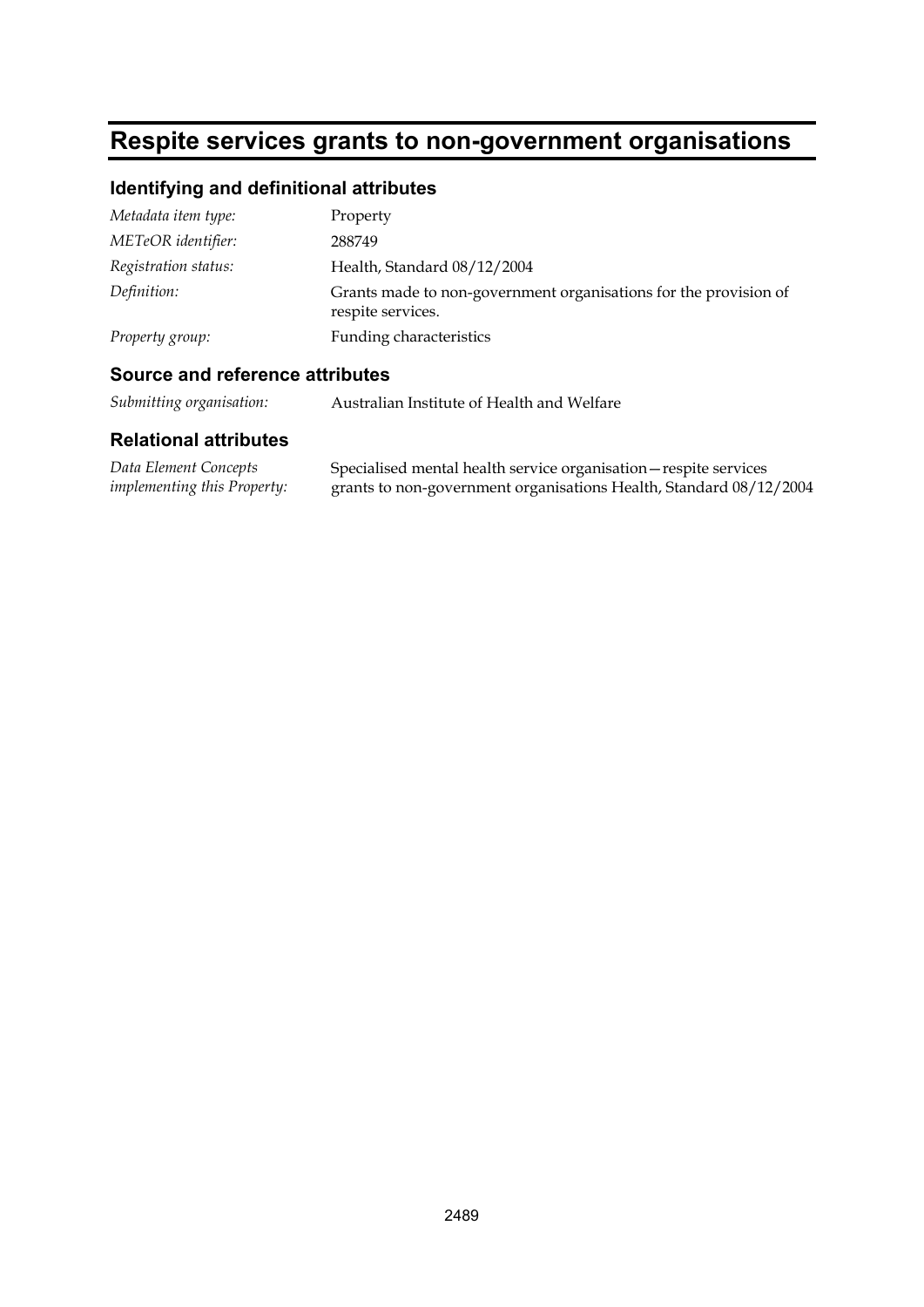# **Retirement status in registered profession**

### **Identifying and definitional attributes**

| Metadata item type:  | Property                                                                                       |
|----------------------|------------------------------------------------------------------------------------------------|
| METeOR identifier:   | 383422                                                                                         |
| Registration status: | Health, Standard 10/12/2009                                                                    |
| Definition:          | Whether a person is retired from their position of employment in the<br>registered profession. |
| Property group:      | Labour characteristics                                                                         |

#### **Source and reference attributes**

*Submitting organisation:* Australian Institute of Health and Welfare

| Data Element Concepts              | Registered health professional – retirement status in registered |
|------------------------------------|------------------------------------------------------------------|
| <i>implementing this Property:</i> | profession Health, Standard 10/12/2009                           |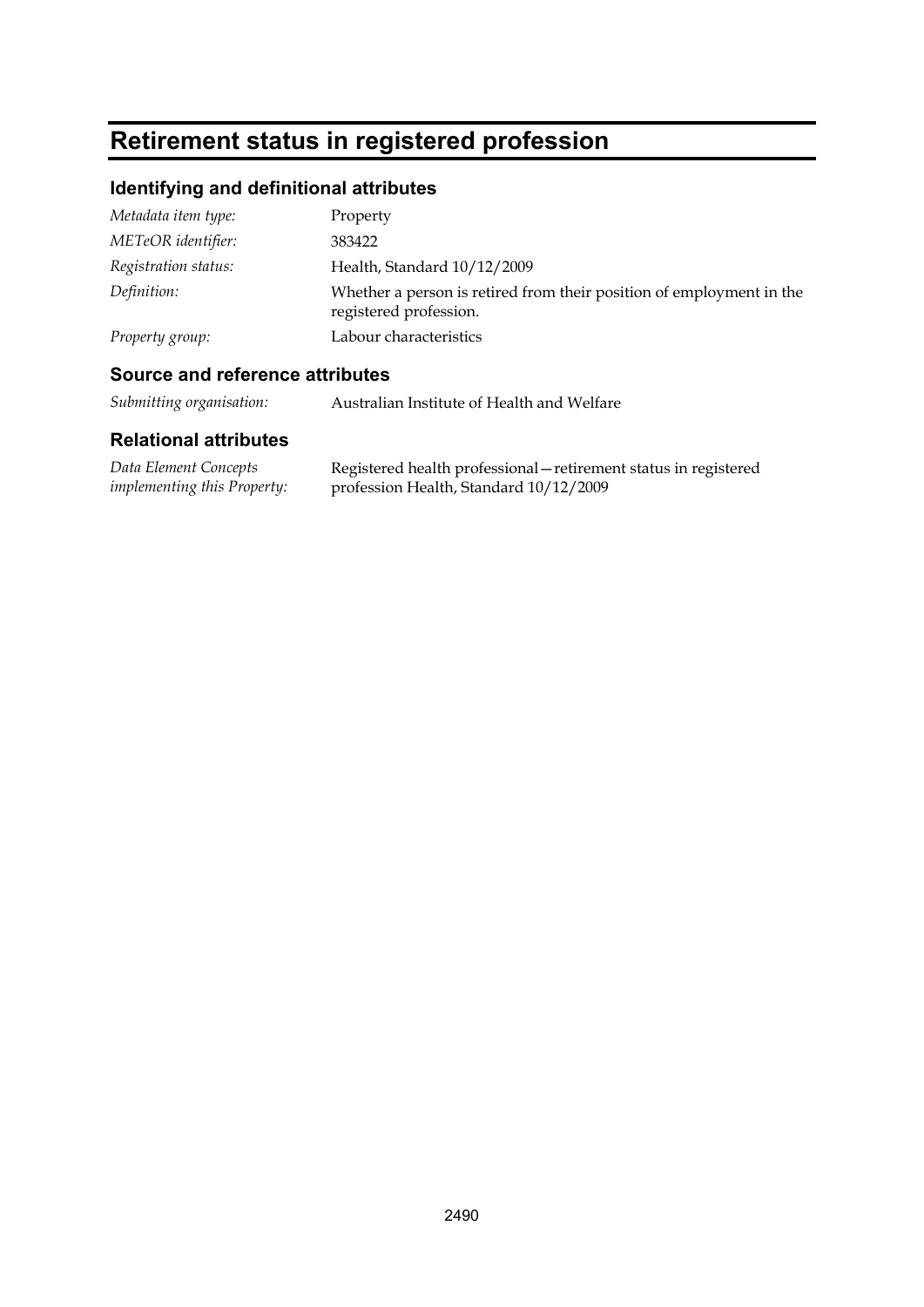### **Revascularisation percutaneous coronary intervention date**

#### **Identifying and definitional attributes**

| Metadata item type:  | Property                                                                                                   |
|----------------------|------------------------------------------------------------------------------------------------------------|
| METeOR identifier:   | 359586                                                                                                     |
| Registration status: | Health, Standard 01/10/2008                                                                                |
| Definition:          | The date when percutaneous coronary intervention is performed for<br>subsequent restoration of blood flow. |
| Property group:      | Service provision event                                                                                    |
|                      |                                                                                                            |

#### **Relational attributes**

*Data Element Concepts implementing this Property:* Person—revascularisation percutaneous coronary intervention date Health, Standard 01/10/2008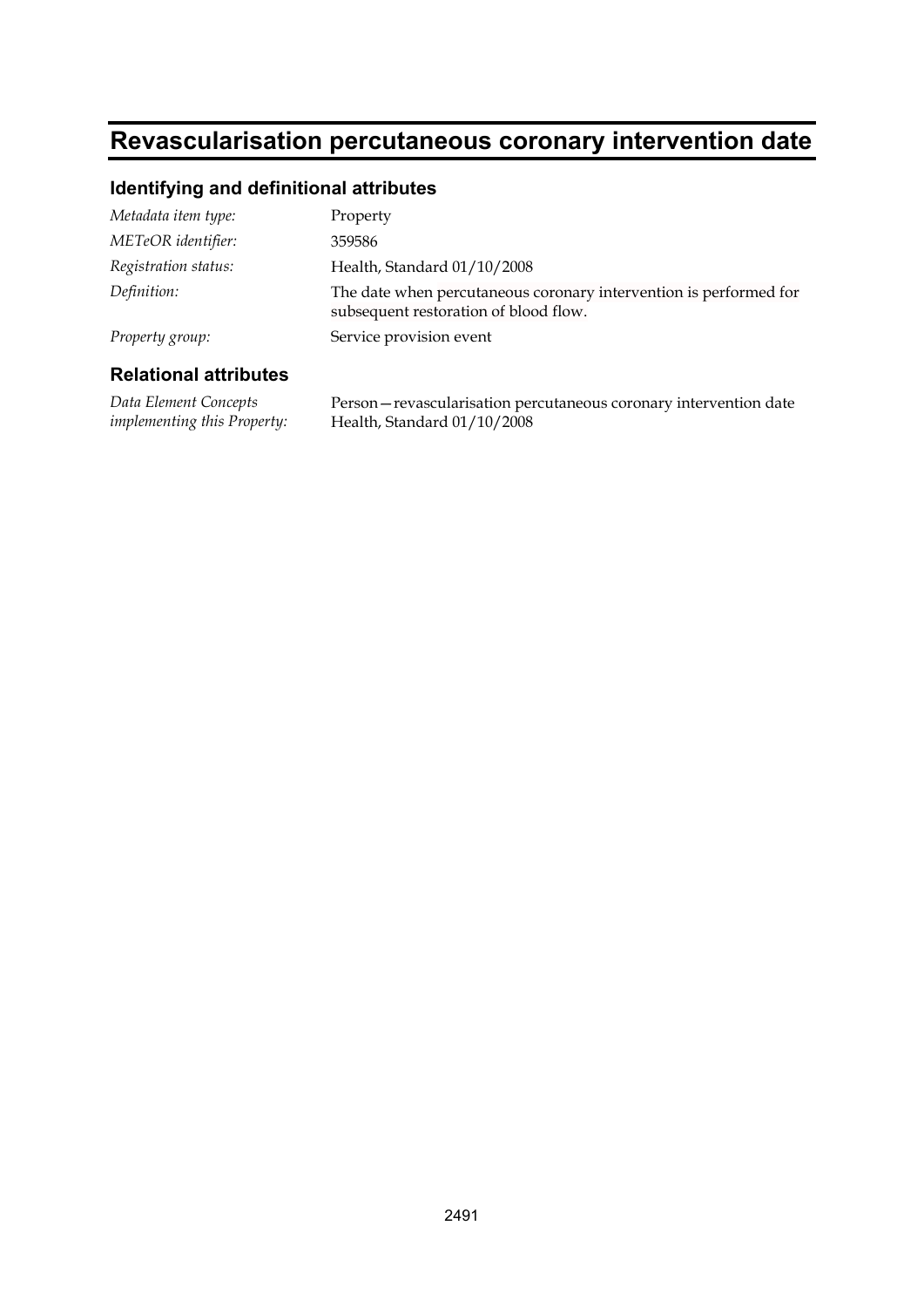### **Revascularisation percutaneous coronary intervention time**

#### **Identifying and definitional attributes**

| Metadata item type:  | Property                                                                                                   |
|----------------------|------------------------------------------------------------------------------------------------------------|
| METeOR identifier:   | 359733                                                                                                     |
| Registration status: | Health, Standard 01/10/2008                                                                                |
| Definition:          | The time when percutaneous coronary intervention is performed for<br>subsequent restoration of blood flow. |
| Property group:      | Service provision event                                                                                    |
|                      |                                                                                                            |

#### **Relational attributes**

*Data Element Concepts implementing this Property:* Person—revascularisation percutaneous coronary intervention time Health, Standard 01/10/2008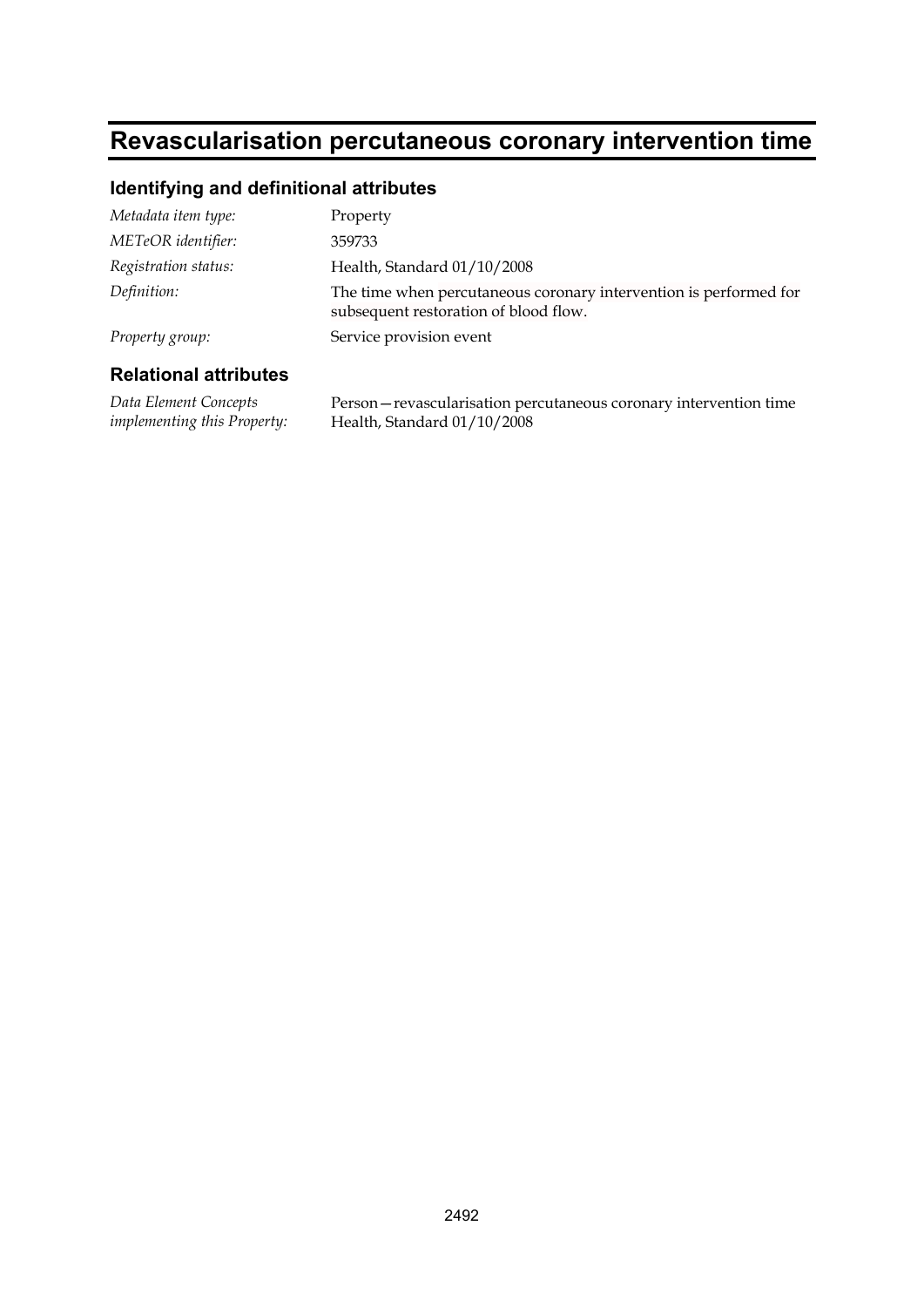# **Revenue**

### **Identifying and definitional attributes**

| Metadata item type:                                  | Property                                                                                                                                                                                 |
|------------------------------------------------------|------------------------------------------------------------------------------------------------------------------------------------------------------------------------------------------|
| METeOR identifier:                                   | 358088                                                                                                                                                                                   |
| Registration status:                                 | Health, Standard 05/12/2007<br>Housing assistance, Standardisation pending 30/11/2007                                                                                                    |
| Definition:                                          | Revenue is income that arises in the course of ordinary activities<br>of an entity and is referred to by a variety of names including<br>sales, fees, interest, dividends and royalties. |
| Property group:                                      | Financial characteristics                                                                                                                                                                |
| <b>Source and reference attributes</b>               |                                                                                                                                                                                          |
| Submitting organisation:                             | Health Expenditure Advisory Committee                                                                                                                                                    |
| Origin:                                              | ABS 2003. Australian System of Government Finance Statistics:<br>Concepts, Sources and Methods (Cat. no. 5514.0.55.001)<br>EMBARGO: 11:30 AM (CANBERRA TIME) 10/10/2003.                 |
|                                                      | Australian Accounting Standards Board 118, July 2007,<br><www.aasb.com.au>.</www.aasb.com.au>                                                                                            |
| <b>Relational attributes</b>                         |                                                                                                                                                                                          |
| Related metadata references:                         | Supersedes Revenue Health, Superseded 05/12/2007, Housing<br>assistance, Standard 22/10/2005                                                                                             |
| Data Element Concepts<br>implementing this Property: | Establishment-revenue (other revenue) Health, Standard<br>05/12/2007                                                                                                                     |
|                                                      | Establishment-revenue (patient) Health, Standard 05/12/2007                                                                                                                              |
|                                                      | Establishment-revenue (recoveries) Health, Standard<br>05/12/2007                                                                                                                        |
|                                                      | Organisation - revenue Health, Standard 05/12/2007                                                                                                                                       |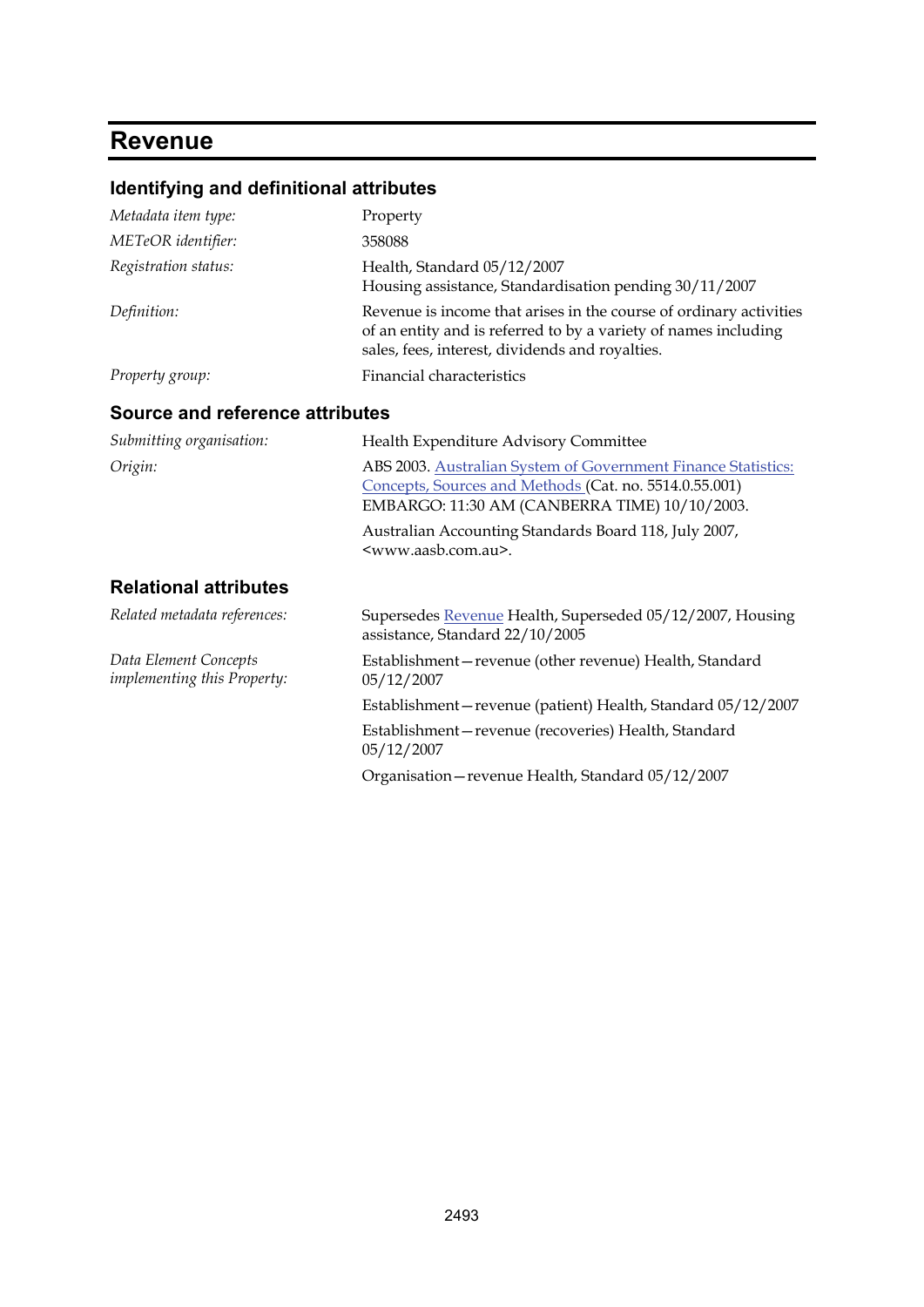# **Same-day admitted care**

#### **Identifying and definitional attributes**

| Metadata item type:  | Property                                                                                                     |
|----------------------|--------------------------------------------------------------------------------------------------------------|
| METeOR identifier:   | 373961                                                                                                       |
| Registration status: | Health, Standard 03/12/2008                                                                                  |
| Definition:          | The care provided to a same-day patient who is admitted and<br>separated from the hospital on the same date. |
| Property group:      | Service provision event                                                                                      |
|                      |                                                                                                              |

#### **Relational attributes**

*Data Element Concepts implementing this Property:* Available bed—same-day admitted care Health, Standard 03/12/2008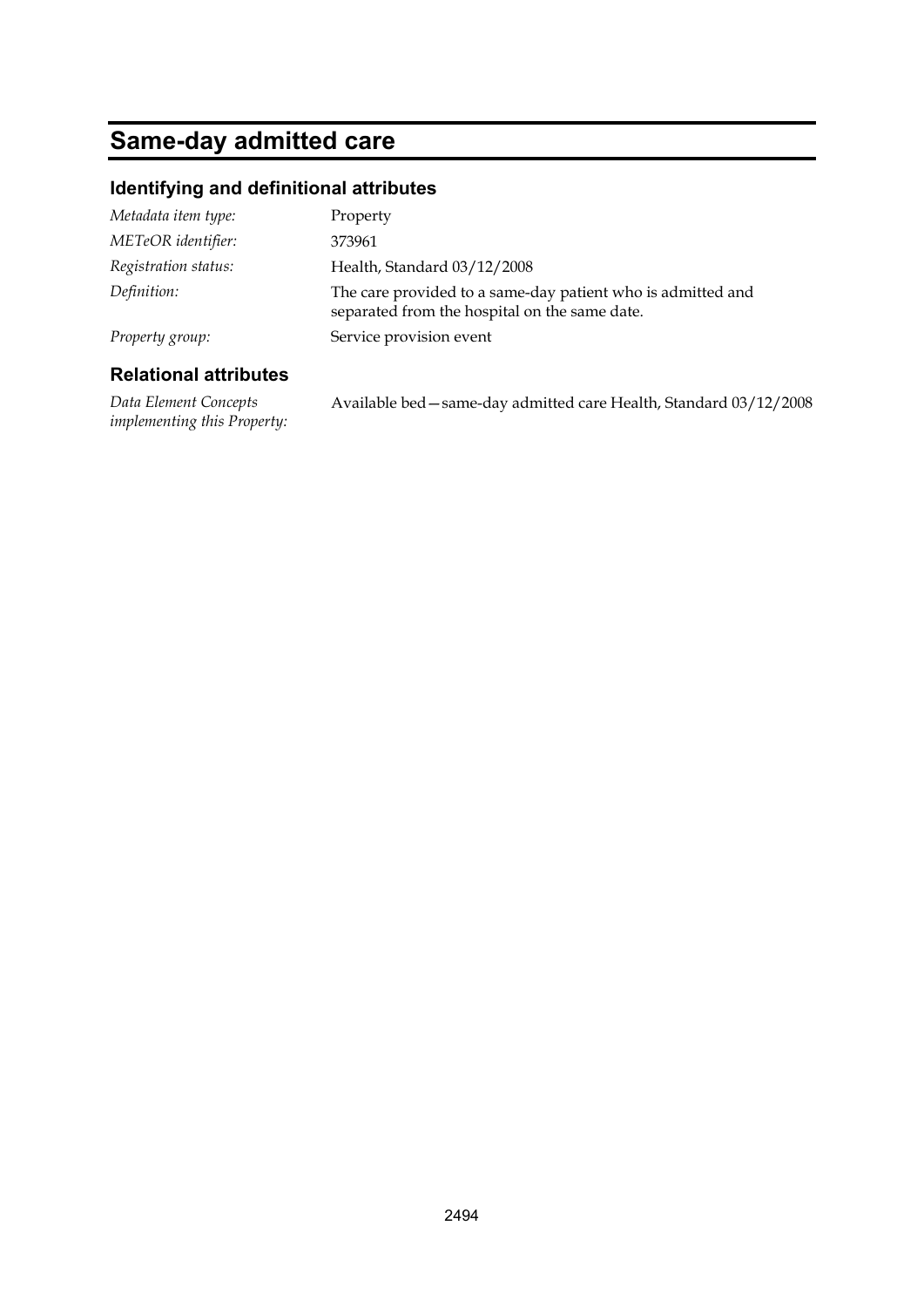# **Scheduled admission date**

#### **Identifying and definitional attributes**

| Metadata item type:  | Property                                          |
|----------------------|---------------------------------------------------|
| METeOR identifier:   | 269029                                            |
| Registration status: | Health, Standard 01/03/2005                       |
| Definition:          | The date on which an <b>admission</b> is planned. |
| Property group:      | Entry into service event                          |

#### **Source and reference attributes**

*Submitting organisation:* Australian Institute of Health and Welfare

#### **Relational attributes**

*Data Element Concepts implementing this Property:* Admitted patient care waiting list episode—scheduled admission date Health, Standard 01/03/2005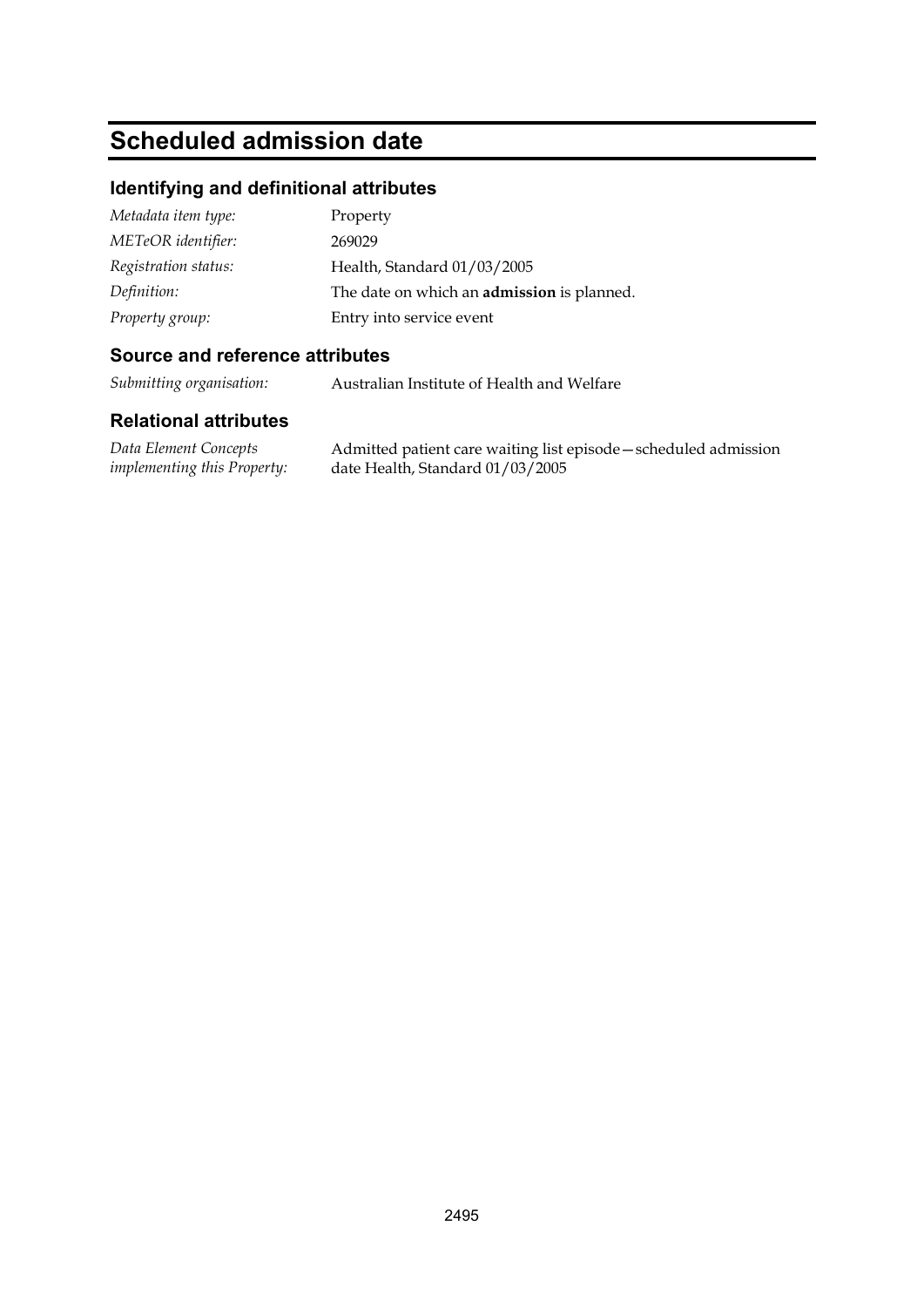## **Sector**

### **Identifying and definitional attributes**

| Metadata item type:  | Property                                                                                            |
|----------------------|-----------------------------------------------------------------------------------------------------|
| METeOR identifier:   | 269055                                                                                              |
| Registration status: | Health, Standard 01/03/2005<br>Community services, Standard 27/04/2007                              |
| Definition:          | A categorisation of an organisation based on its funding, management<br>and ownership arrangements. |
| Property group:      | Organisational characteristics                                                                      |

#### **Source and reference attributes**

| Submitting organisation: | Australian Institute of Health and Welfare |
|--------------------------|--------------------------------------------|
|--------------------------|--------------------------------------------|

| Data Element Concepts              | Establishment-sector Health, Standard 01/03/2005 |
|------------------------------------|--------------------------------------------------|
| <i>implementing this Property:</i> |                                                  |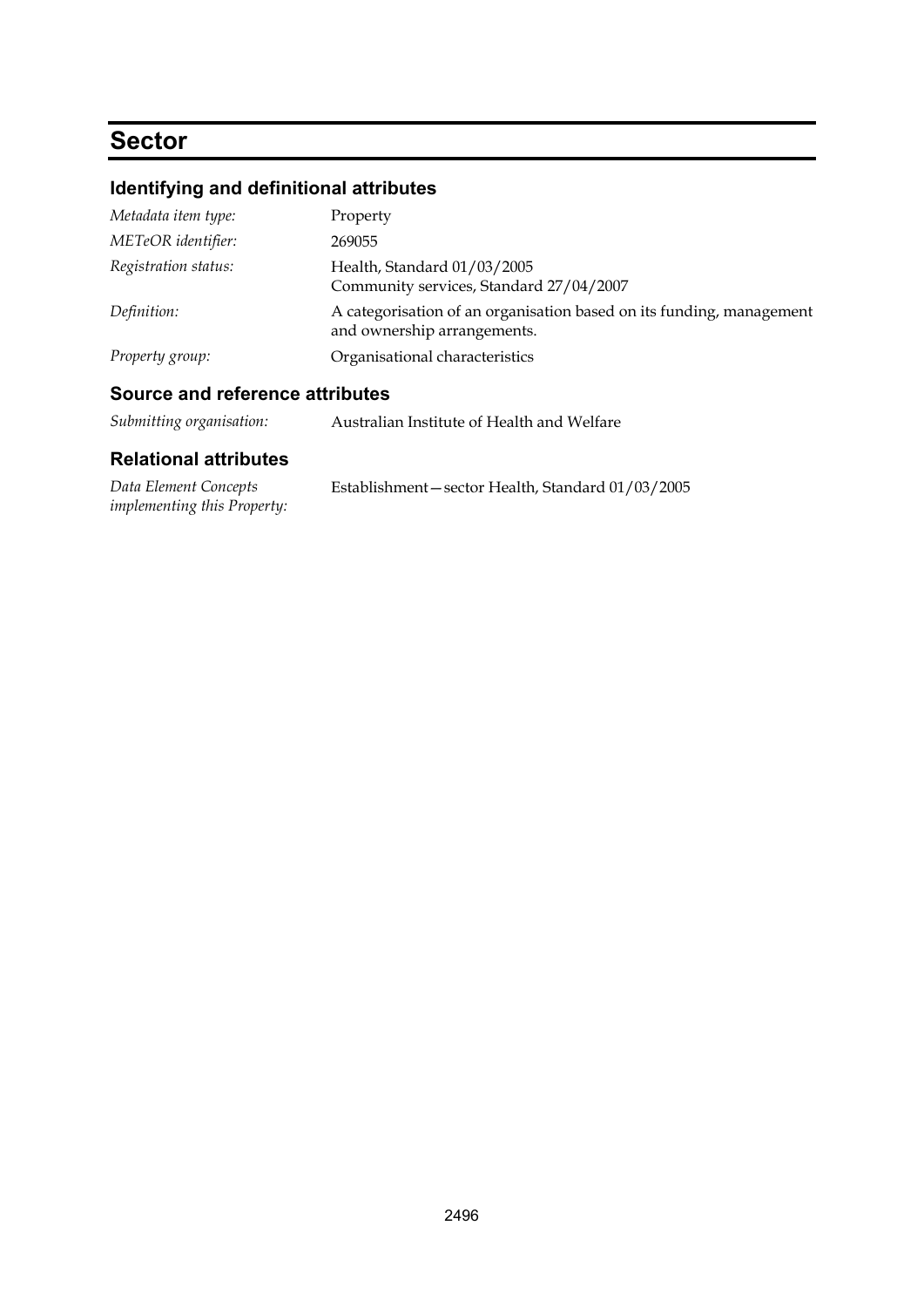# **Self-help support groups services grants for nongovernment organisations**

### **Identifying and definitional attributes**

| Metadata item type:  | Property                                                                                |
|----------------------|-----------------------------------------------------------------------------------------|
| METeOR identifier:   | 288802                                                                                  |
| Registration status: | Health, Standard 08/12/2004                                                             |
| Definition:          | Grants made to non-government organisations for the provision of<br>self-help services. |
| Property group:      | Funding characteristics                                                                 |

#### **Source and reference attributes**

| Submitting organisation: |  | Australian Institute of Health and Welfare |
|--------------------------|--|--------------------------------------------|
|--------------------------|--|--------------------------------------------|

| Data Element Concepts              | Specialised mental health service organisation - self-help support |
|------------------------------------|--------------------------------------------------------------------|
| <i>implementing this Property:</i> | groups services grants for non-government organisations Health,    |
|                                    | Standard 08/12/2004                                                |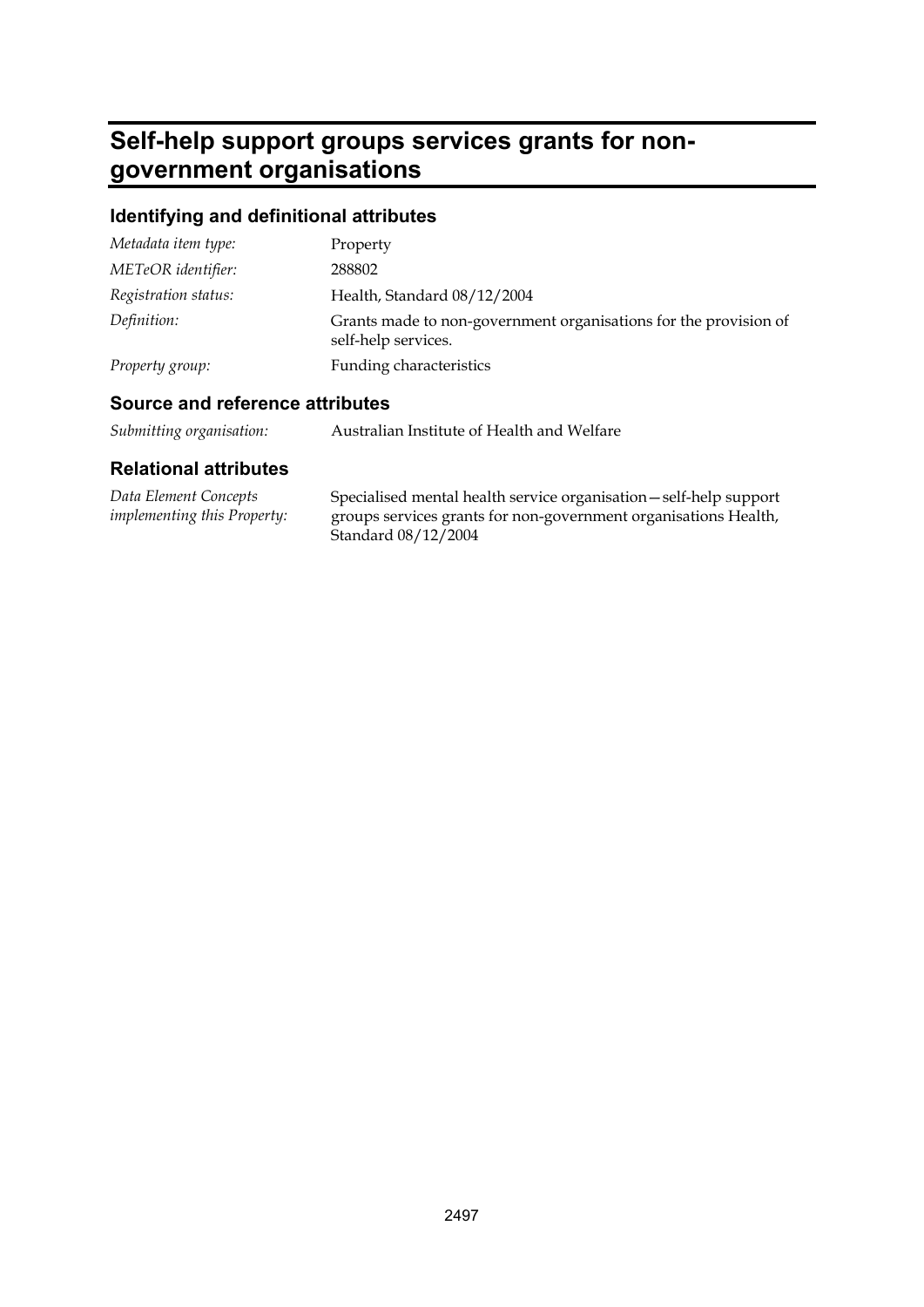# **Separation date**

#### **Identifying and definitional attributes**

| Metadata item type:  | Property                                     |
|----------------------|----------------------------------------------|
| METeOR identifier:   | 269258                                       |
| Registration status: | Health, Standard 01/03/2005                  |
| Definition:          | The date on which an episode of care ceases. |
| Property group:      | Exit/leave from service event                |

#### **Source and reference attributes**

*Submitting organisation:* Australian Institute of Health and Welfare

#### **Relational attributes**

*Data Element Concepts implementing this Property:*

Episode of admitted patient care—separation date Health, Standard  $01/03/2005$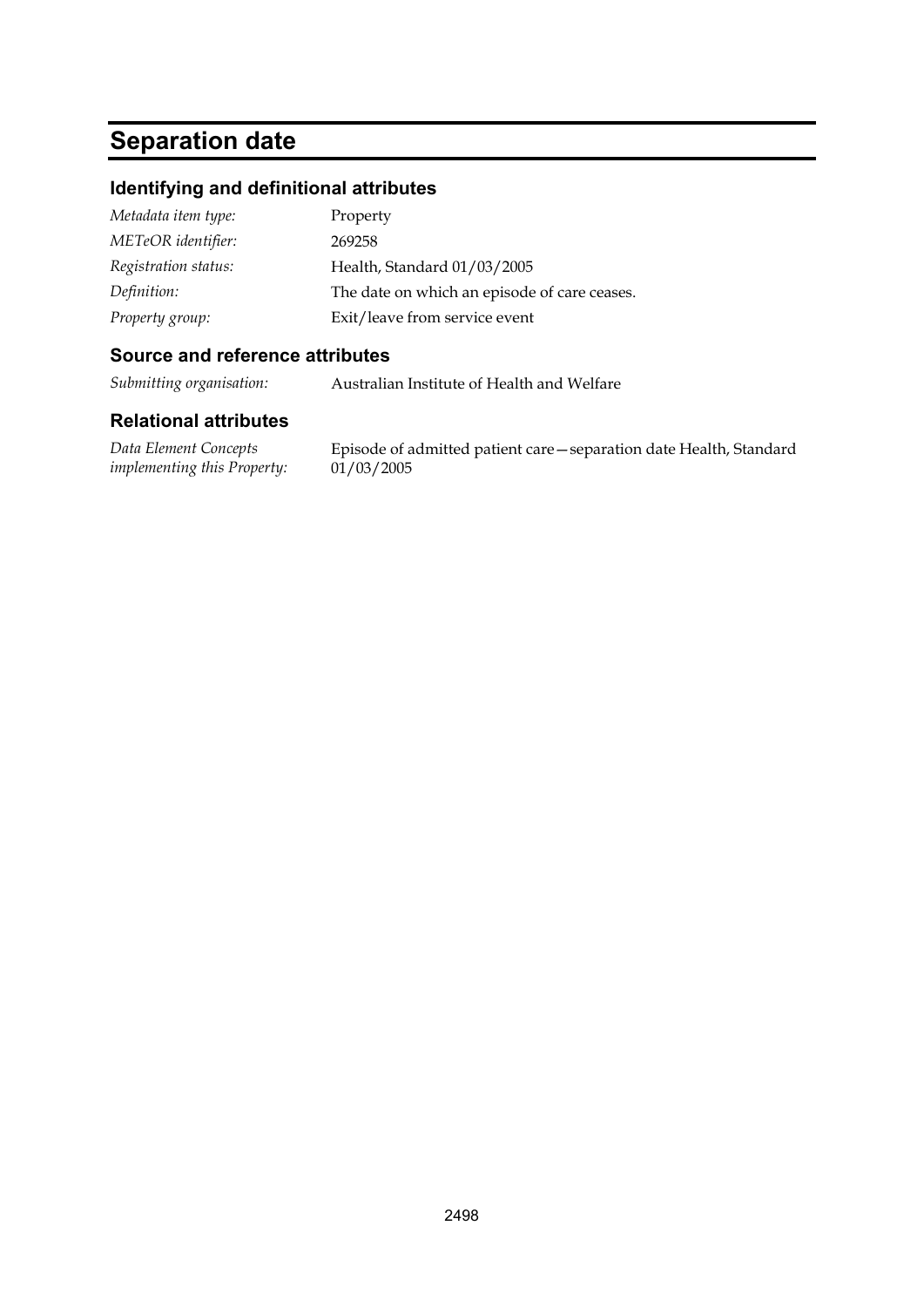# **Separation mode**

#### **Identifying and definitional attributes**

| Metadata item type:  | Property                                    |
|----------------------|---------------------------------------------|
| METeOR identifier:   | 269121                                      |
| Registration status: | Health, Standard 01/03/2005                 |
| Definition:          | The method by which separation is achieved. |
| Property group:      | Exit/leave from service event               |

#### **Source and reference attributes**

*Submitting organisation:* Australian Institute of Health and Welfare

#### **Relational attributes**

*Data Element Concepts implementing this Property:*

Episode of admitted patient care—separation mode Health, Standard  $01/03/2005$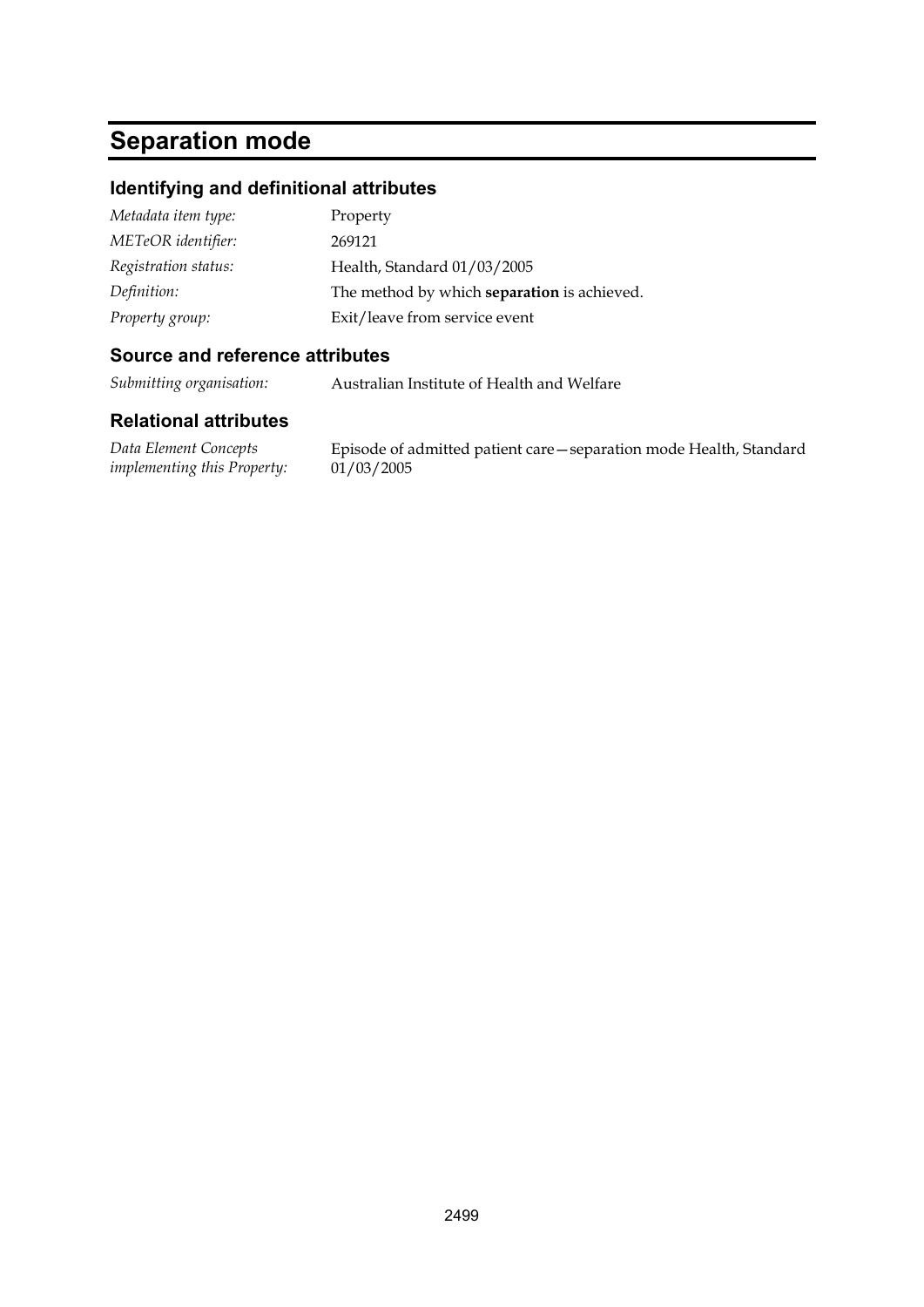# **Separation time**

### **Identifying and definitional attributes**

| Metadata item type:  | Property                                     |
|----------------------|----------------------------------------------|
| METeOR identifier:   | 269330                                       |
| Registration status: | Health, Standard 01/03/2005                  |
| Definition:          | The time at which an episode of care ceases. |
| Context:             | Admitted patient care.                       |
| Property group:      | Exit/leave from service event                |

#### **Source and reference attributes**

*Submitting organisation:* Australian Institute of Health and Welfare

| Data Element Concepts              | Episode of admitted patient care—separation time Health, Standard |
|------------------------------------|-------------------------------------------------------------------|
| <i>implementing this Property:</i> | 01/03/2005                                                        |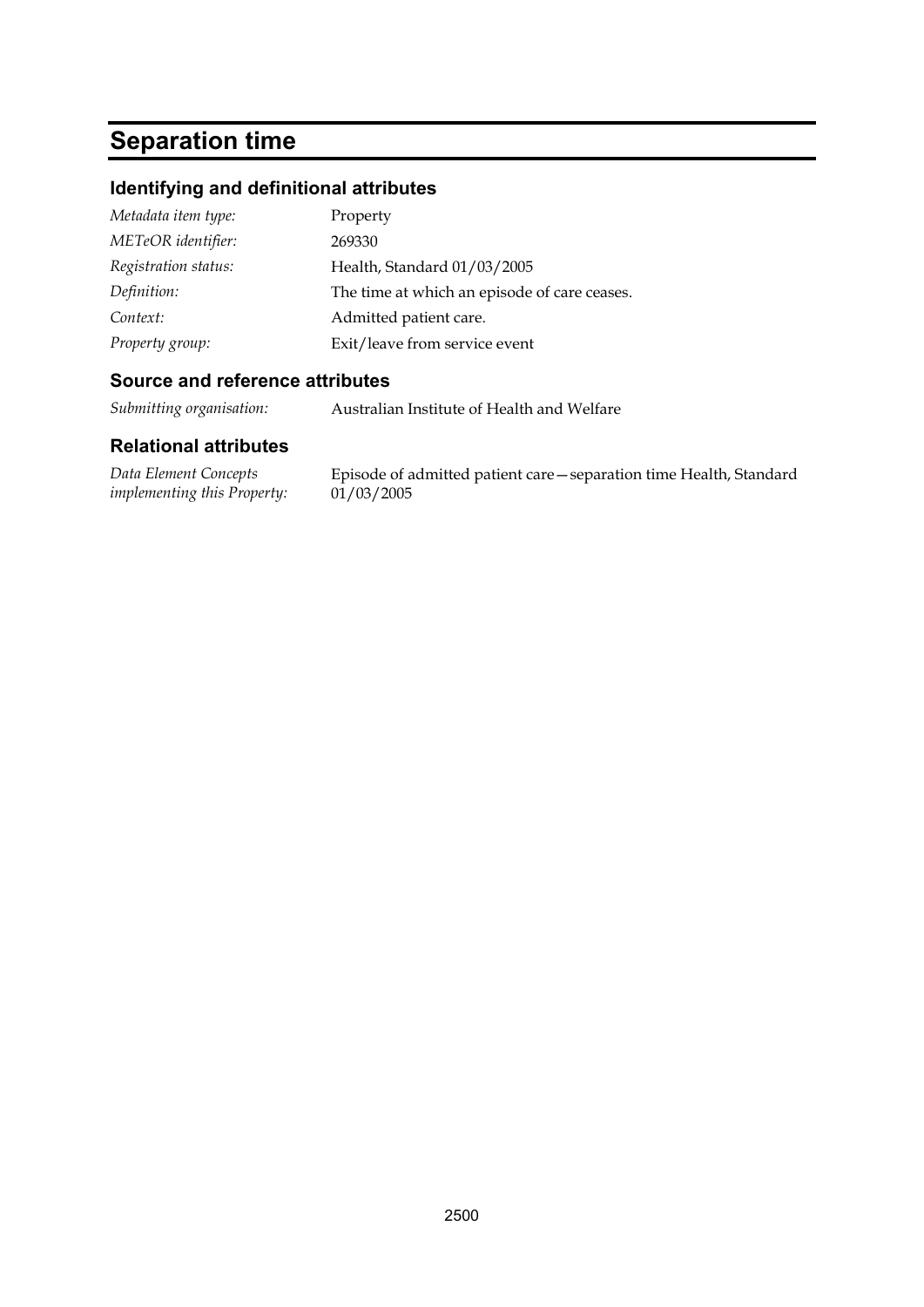### **Service commencement date**

#### **Identifying and definitional attributes**

| Metadata item type:  | Property                                     |
|----------------------|----------------------------------------------|
| METeOR identifier:   | 313941                                       |
| Registration status: | Health, Standard 07/12/2005                  |
| Definition:          | The date on which a service event commences. |
| Property group:      | Service provision event                      |

#### **Source and reference attributes**

*Submitting organisation:* Australian Government Department of Health and Ageing

#### **Relational attributes**

*Data Element Concepts implementing this Property:*

Non-admitted patient emergency department service episode service commencement date Health, Standard 07/12/2005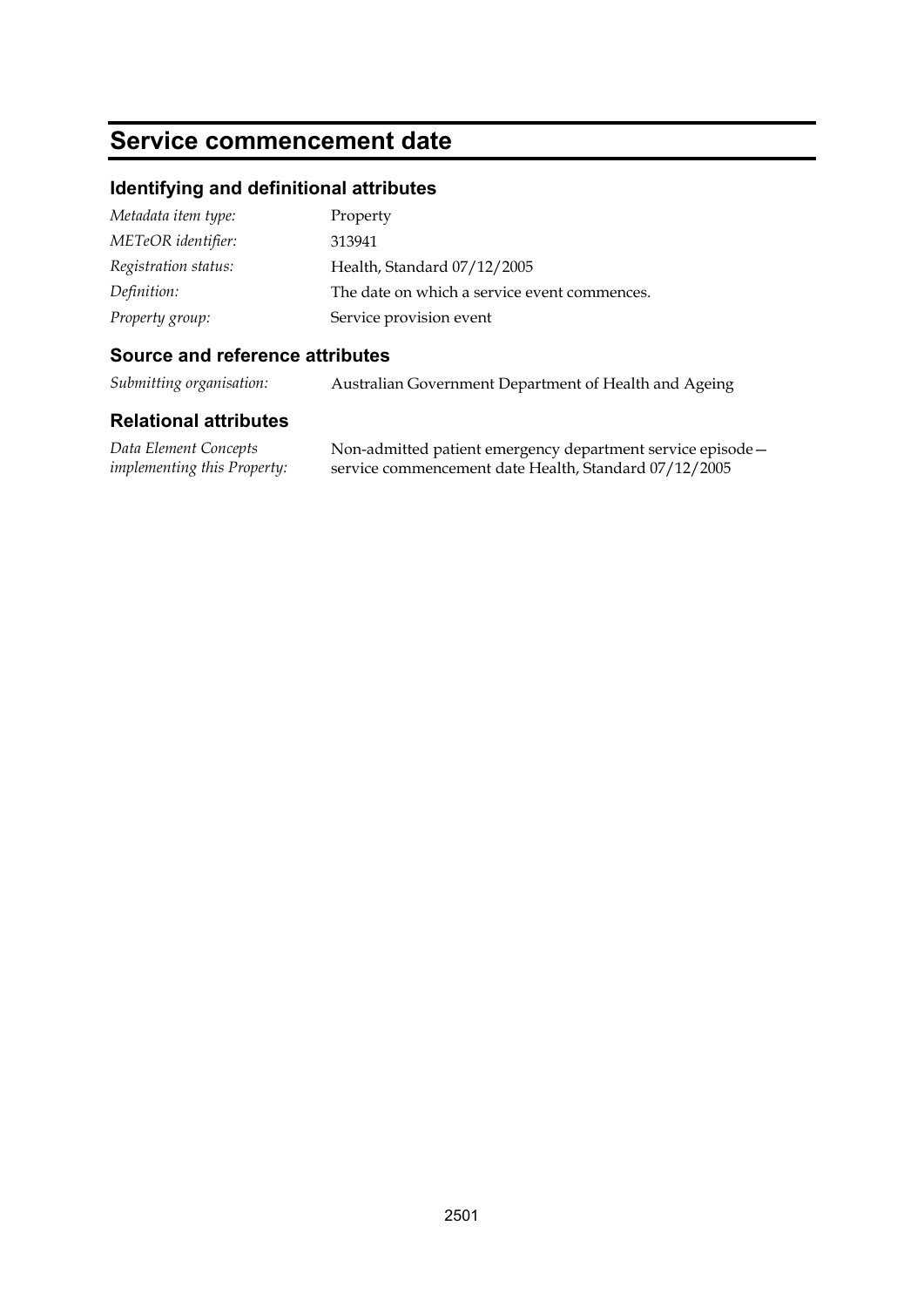### **Service commencement time**

#### **Identifying and definitional attributes**

| Metadata item type:  | Property                                  |
|----------------------|-------------------------------------------|
| METeOR identifier:   | 269045                                    |
| Registration status: | Health, Standard 01/03/2005               |
| Definition:          | The time at which a service event starts. |
| Property group:      | Service provision event                   |

#### **Source and reference attributes**

*Submitting organisation:* Australian Institute of Health and Welfare

#### **Relational attributes**

*Data Element Concepts implementing this Property:* Health service event—service commencement time Health, Superseded 07/12/2005

Non-admitted patient emergency department service episode service commencement time Health, Standard 07/12/2005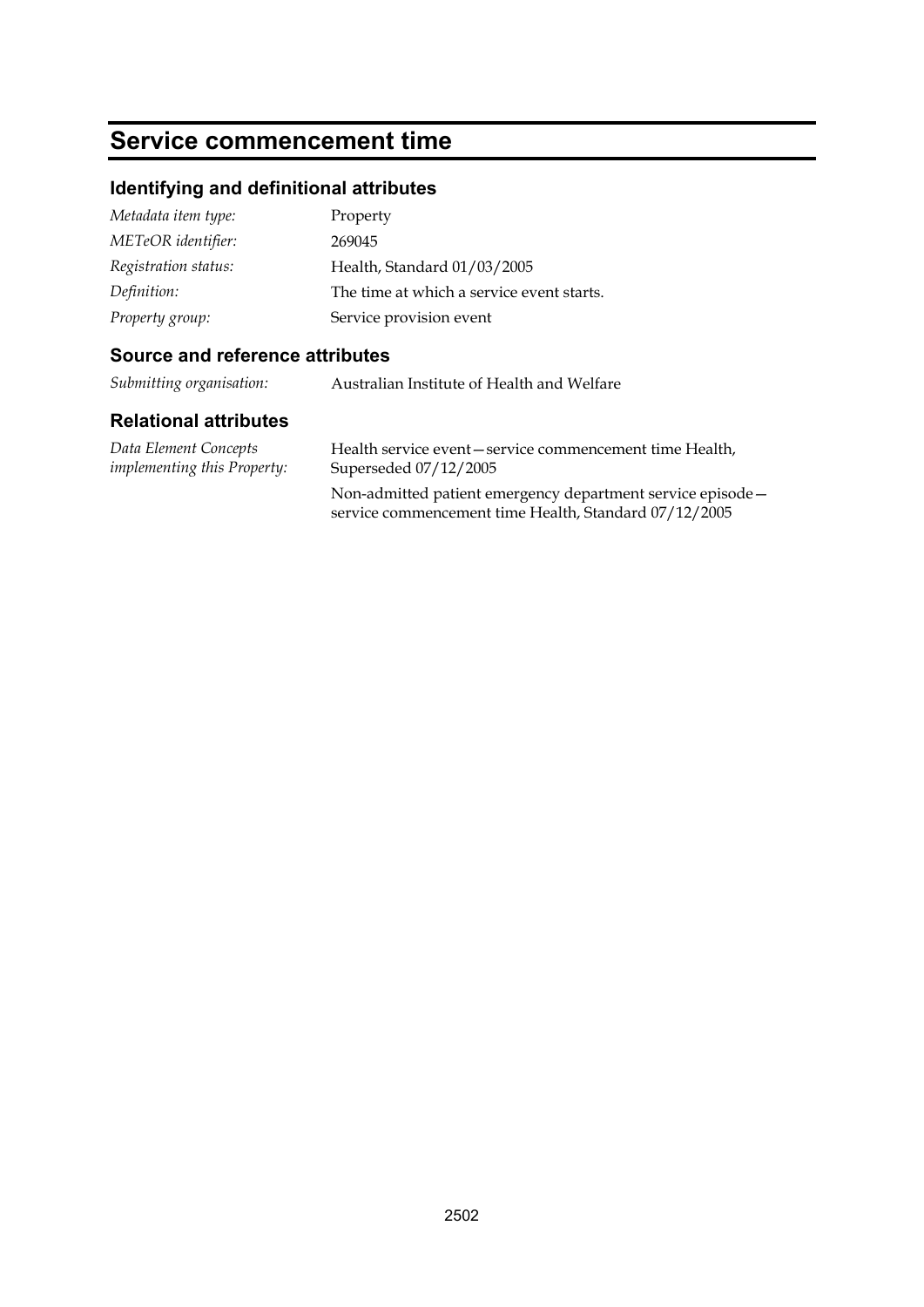## **Service contact date**

## **Identifying and definitional attributes**

| Metadata item type:  | Property                                                                             |
|----------------------|--------------------------------------------------------------------------------------|
| METeOR identifier:   | 269137                                                                               |
| Registration status: | Health, Standard 01/03/2005                                                          |
| Definition:          | The date on which contact between a service provider and<br>patient/client occurred. |
| Property group:      | Service provision event                                                              |

#### **Source and reference attributes**

*Submitting organisation:* Australian Institute of Health and Welfare

| Data Element Concepts       | Mental health service contact – service contact date Health, Standard |
|-----------------------------|-----------------------------------------------------------------------|
| implementing this Property: | 08/12/2004                                                            |
|                             | Service contact – service contact date Health, Standard 01/03/2005    |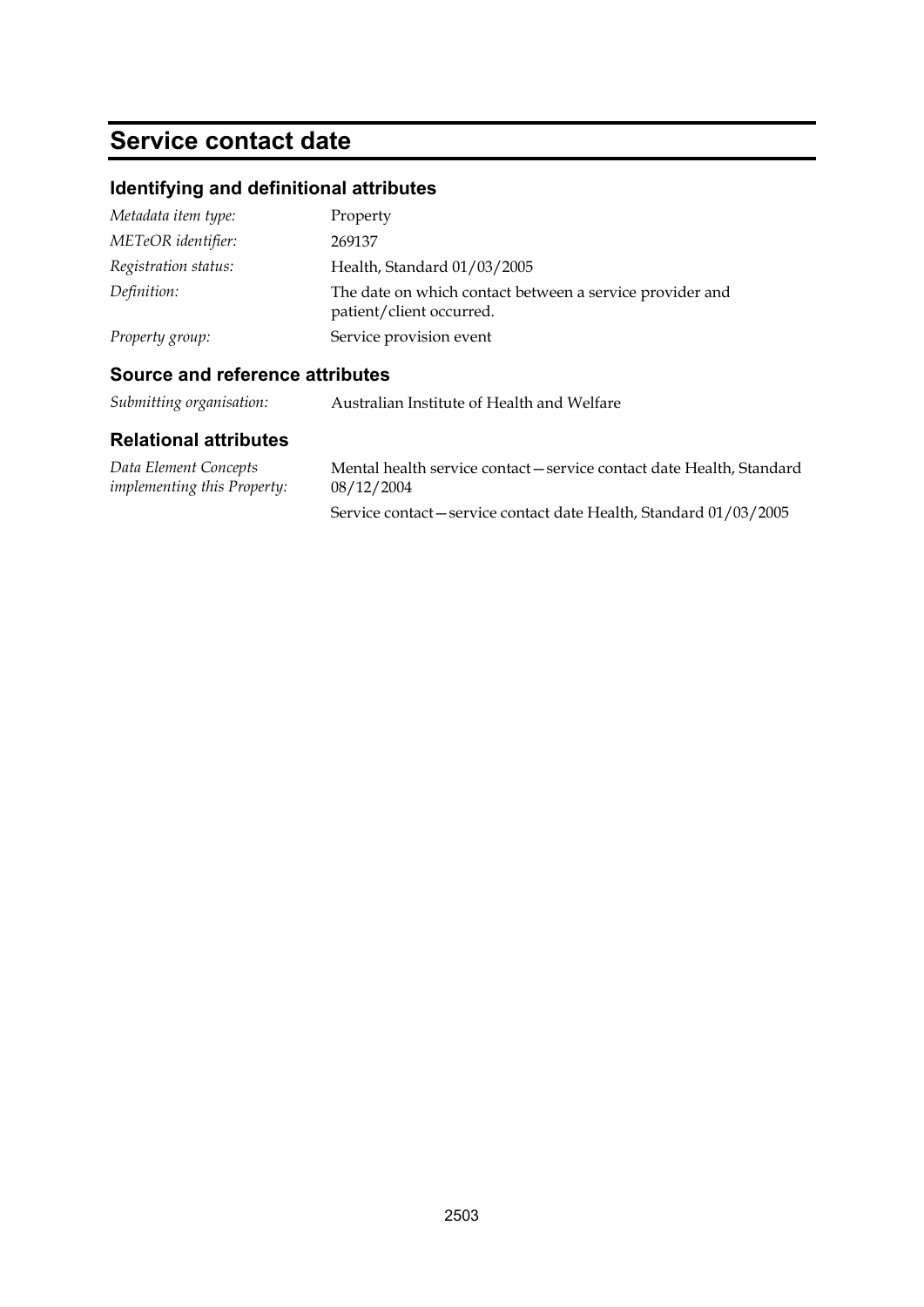# **Service delivery setting**

## **Identifying and definitional attributes**

| Metadata item type:  | Property                                                               |
|----------------------|------------------------------------------------------------------------|
| METeOR identifier:   | 269375                                                                 |
| Registration status: | Health, Standard 01/03/2005<br>Community services, Standard 02/05/2006 |
| Definition:          | The setting in which assistance or services are provided.              |
| Property group:      | Location characteristics                                               |

## **Source and reference attributes**

| Submitting organisation: | Australian Institute of Health and Welfare |
|--------------------------|--------------------------------------------|
|--------------------------|--------------------------------------------|

| Data Element Concepts<br><i>implementing this Property:</i> | Episode of treatment for alcohol and other drugs-service delivery<br>setting Health, Standard 01/03/2005                           |
|-------------------------------------------------------------|------------------------------------------------------------------------------------------------------------------------------------|
|                                                             | Service provider organisation – service delivery setting Health,<br>Standard 05/12/2007<br>Community services, Standard 29/04/2006 |
|                                                             | Specialised mental health service - service setting Health, Standard<br>01/03/2005                                                 |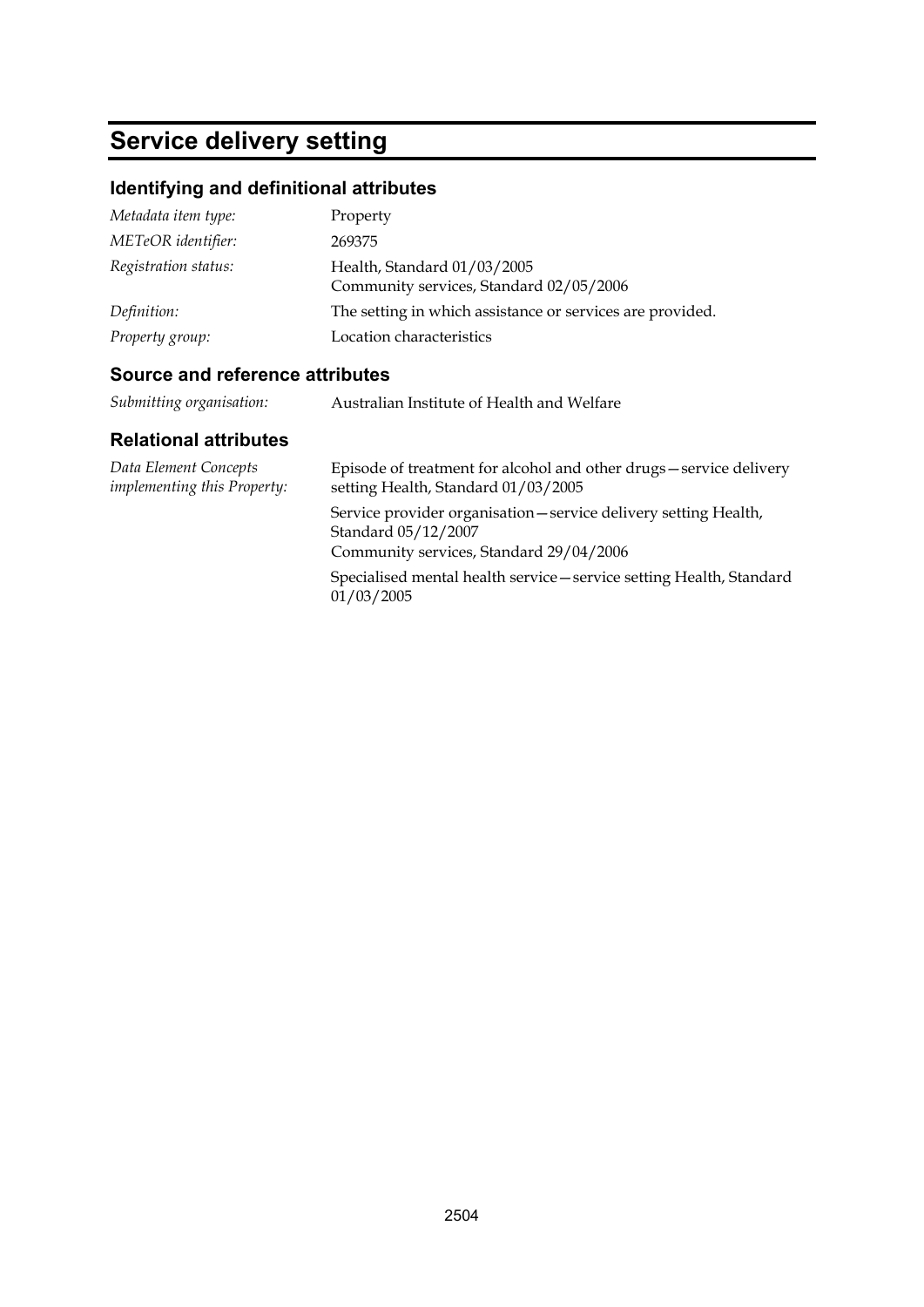# **Service episode length**

## **Identifying and definitional attributes**

| Metadata item type:  | Property                                                                           |
|----------------------|------------------------------------------------------------------------------------|
| METeOR identifier:   | 269331                                                                             |
| Registration status: | Health, Standard 01/03/2005                                                        |
| Definition:          | The length of time between patient presentation and service episode<br>conclusion. |
| Property group:      | Service provision event                                                            |

## **Source and reference attributes**

*Submitting organisation:* Australian Institute of Health and Welfare

| Data Element Concepts              | Non-admitted patient emergency department service episode - |
|------------------------------------|-------------------------------------------------------------|
| <i>implementing this Property:</i> | service episode length Health, Standard 01/03/2005          |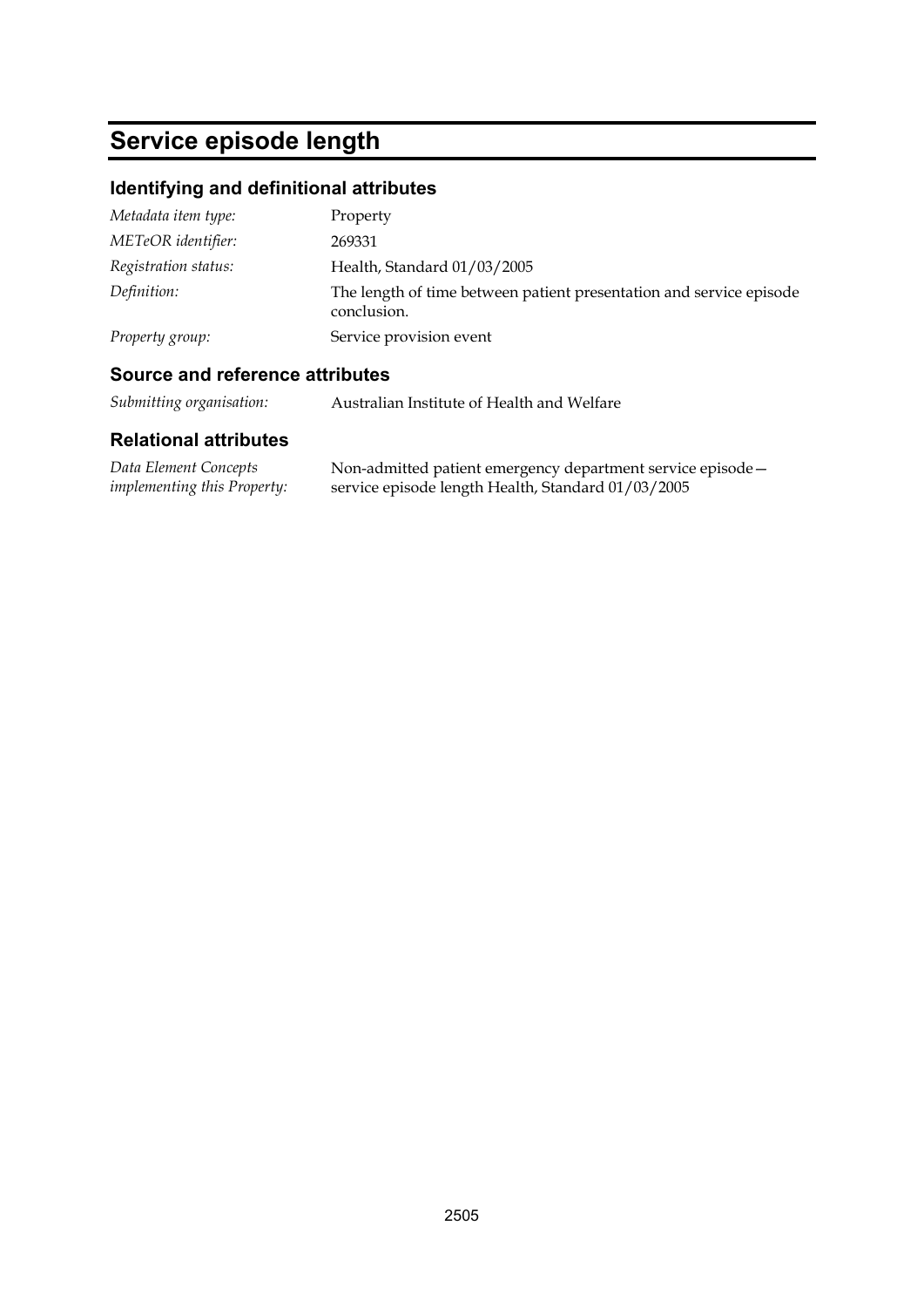# **Service event type**

## **Identifying and definitional attributes**

| Metadata item type:  | Property                                                                           |
|----------------------|------------------------------------------------------------------------------------|
| METeOR identifier:   | 269245                                                                             |
| Registration status: | Health, Standard 01/03/2005                                                        |
| Definition:          | A descriptor of the class of treatment or care provided during a<br>service event. |
| Property group:      | Service provision event                                                            |

## **Source and reference attributes**

*Submitting organisation:* Australian Institute of Health and Welfare

| Data Element Concepts              | Non-admitted patient service event – service event type (clinical) |
|------------------------------------|--------------------------------------------------------------------|
| <i>implementing this Property:</i> | Health, Standard 01/03/2005                                        |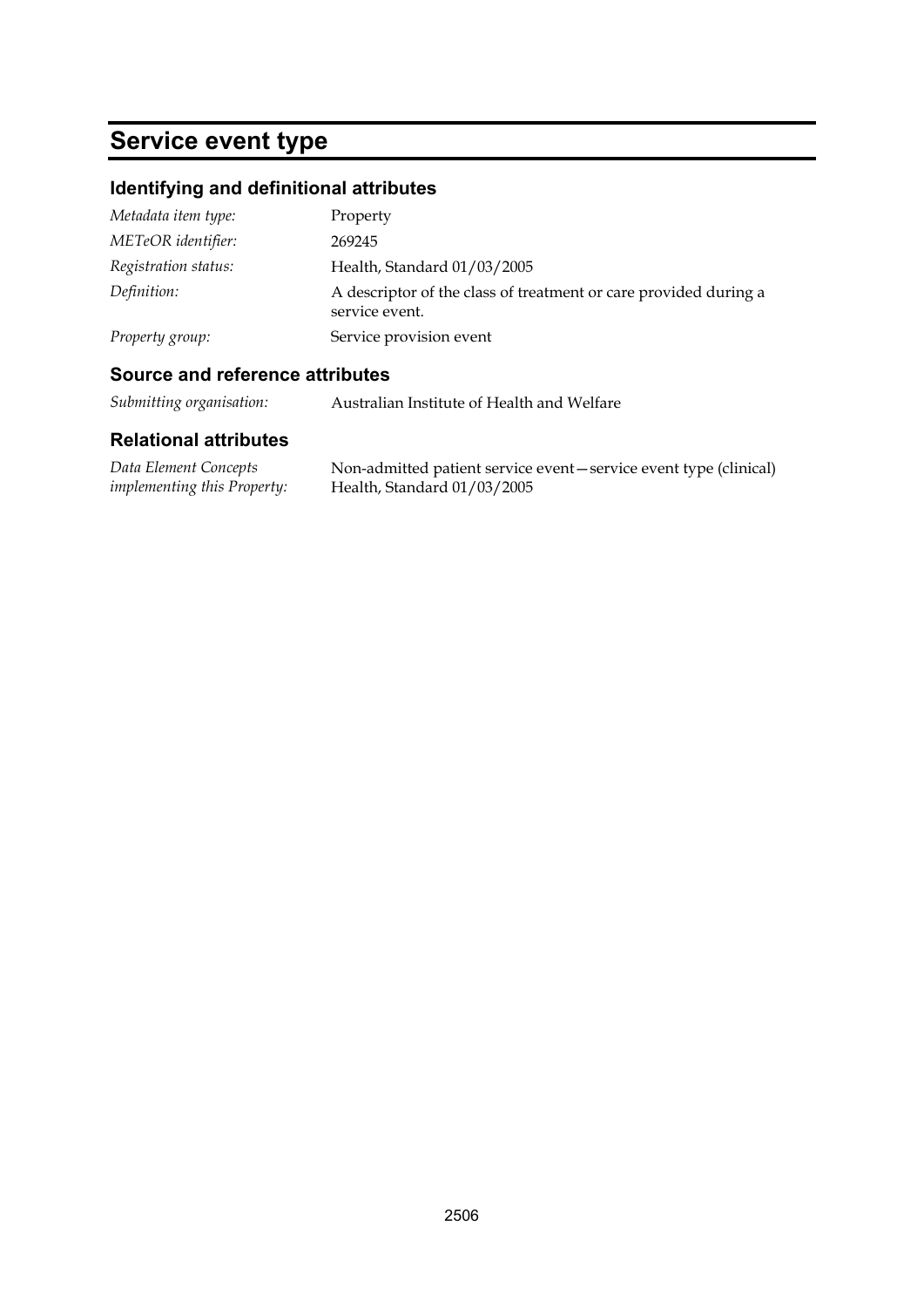## **Service mode**

## **Identifying and definitional attributes**

| Metadata item type:  | Property                                                               |
|----------------------|------------------------------------------------------------------------|
| METeOR identifier:   | 269348                                                                 |
| Registration status: | Health, Standard 01/03/2005                                            |
| Definition:          | The relative physical location of a patient to their service provider. |
| Property group:      | Service provision event                                                |

#### **Source and reference attributes**

*Submitting organisation:* Australian Institute of Health and Welfare

#### **Relational attributes**

*Data Element Concepts implementing this Property:* Non-admitted patient service event—service mode Health, Standard 01/03/2005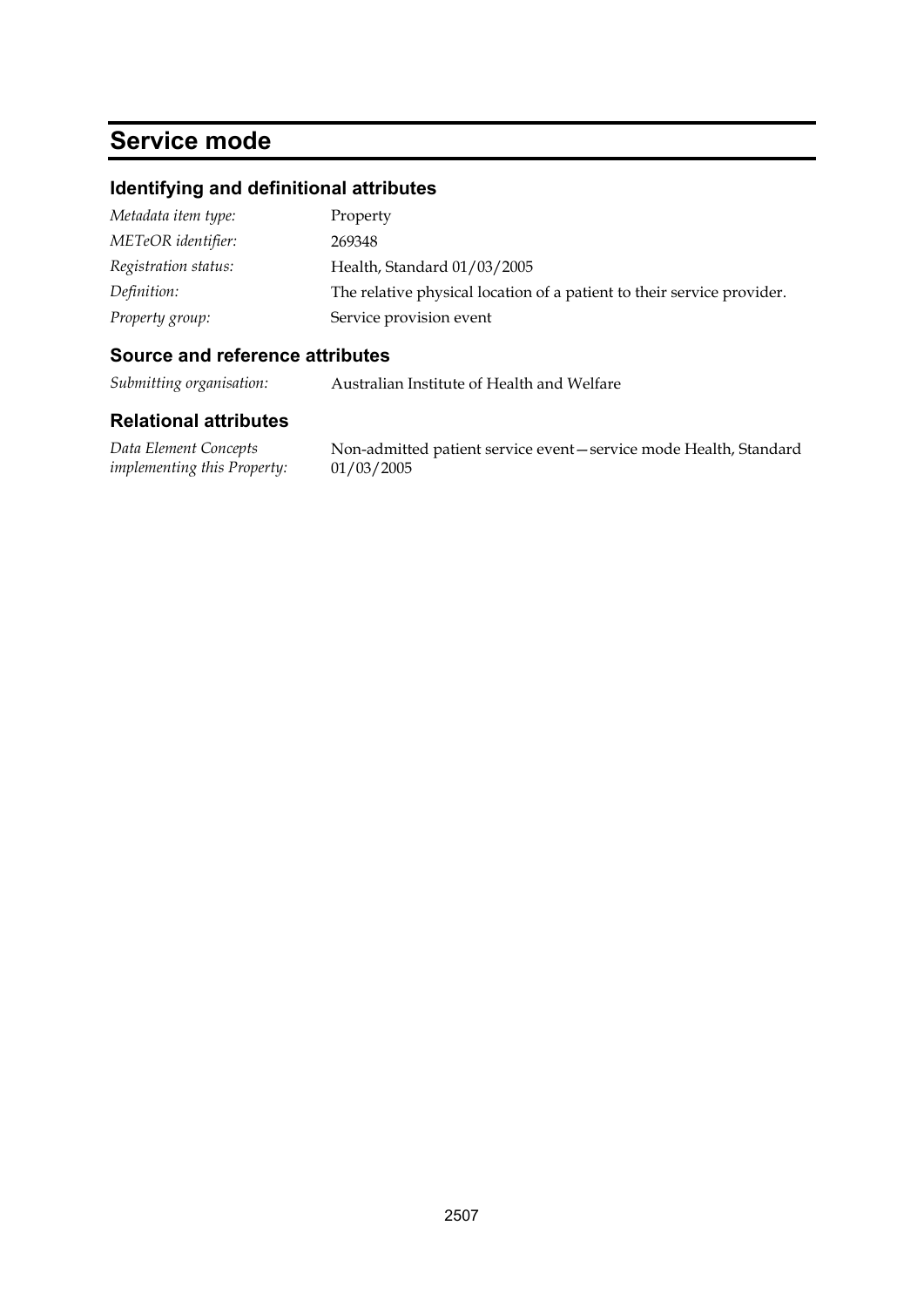# **Session type**

## **Identifying and definitional attributes**

| Metadata item type:  | Property                                                                            |
|----------------------|-------------------------------------------------------------------------------------|
| METeOR identifier:   | 286780                                                                              |
| Registration status: | Health, Standard 08/12/2004                                                         |
| Definition:          | An indicator of whether a person or group of persons is provided<br>with a service. |
| Property group:      | Service provision event                                                             |

## **Source and reference attributes**

*Submitting organisation:* Australian Institute of Health of Welfare

| Data Element Concepts       | Mental health service contact - session type Health, Standard |
|-----------------------------|---------------------------------------------------------------|
| implementing this Property: | 08/12/2004                                                    |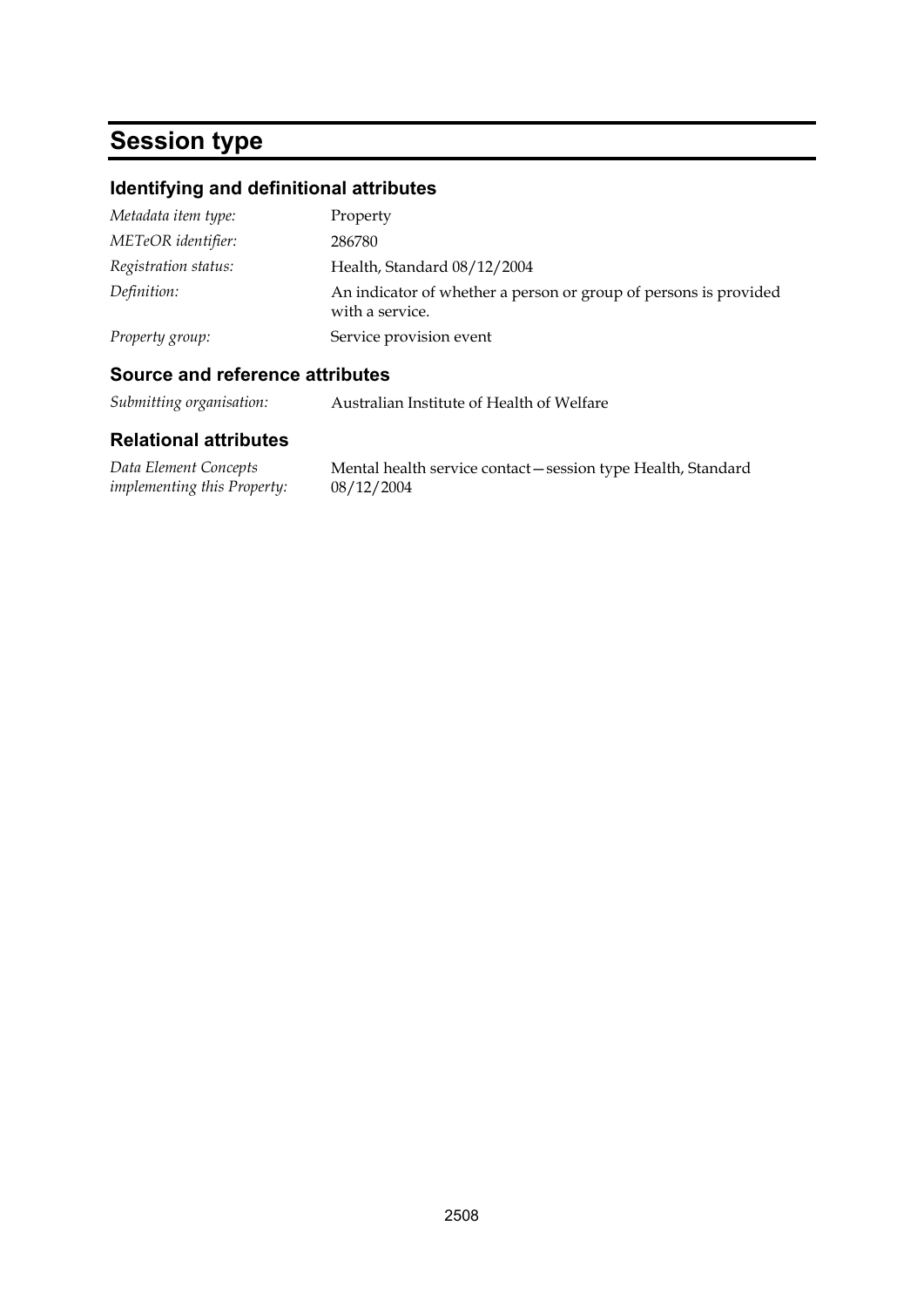# **Setting of birth**

## **Identifying and definitional attributes**

| Metadata item type:  | Property                                                   |
|----------------------|------------------------------------------------------------|
| Synonymous names:    | Birth setting                                              |
| METeOR identifier:   | 269110                                                     |
| Registration status: | Health, Standard 01/03/2005                                |
| Definition:          | The type of physical environment where the birth occurred. |
| Property group:      | Location characteristics                                   |

#### **Source and reference attributes**

*Submitting organisation:* Australian Institute of Health and Welfare

| Data Element Concepts              | Birth event-setting (intended) Health, Superseded 08/12/2005 |
|------------------------------------|--------------------------------------------------------------|
| <i>implementing this Property:</i> | Birth event—setting of birth Health, Standard 01/03/2005     |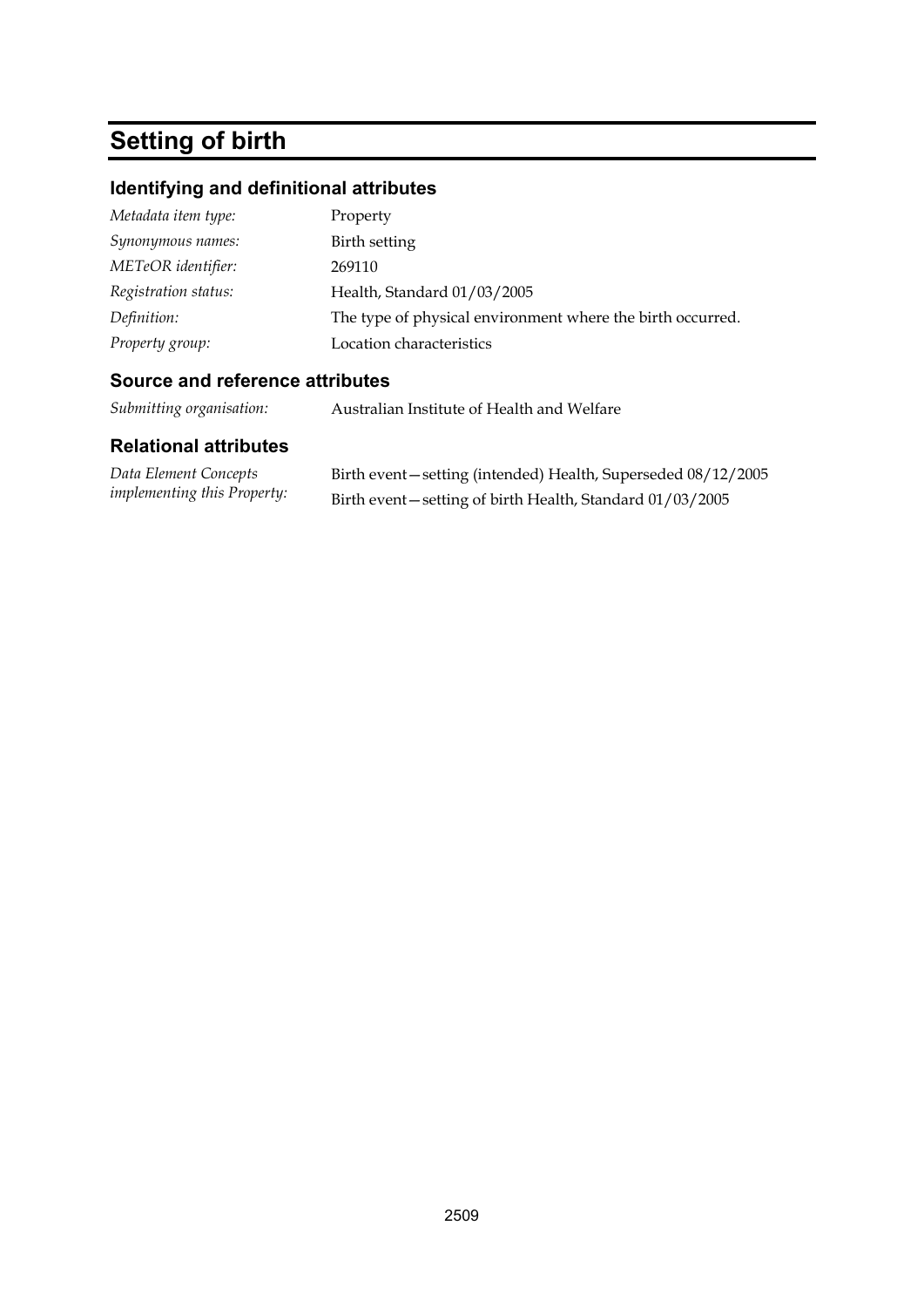# **Severe hypoglycaemia indicator**

## **Identifying and definitional attributes**

| Metadata item type:  | Property                                                                  |
|----------------------|---------------------------------------------------------------------------|
| METeOR identifier:   | 304017                                                                    |
| Registration status: | Health, Standard 22/09/2005                                               |
| Definition:          | An indicator of hypoglycaemia requiring assistance from another<br>party. |
| Property group:      | Health and wellbeing                                                      |
|                      |                                                                           |

## **Source and reference attributes**

| Submitting organisation: | Australian Institute of Health and Welfare |
|--------------------------|--------------------------------------------|
|--------------------------|--------------------------------------------|

| Related metadata references:       | Supersedes Severe hypoglycaemia history Health, Superseded<br>22/09/2005 |
|------------------------------------|--------------------------------------------------------------------------|
| Data Element Concepts              | Person-severe hypoglycaemia indicator Health, Standard                   |
| <i>implementing this Property:</i> | 21/09/2005                                                               |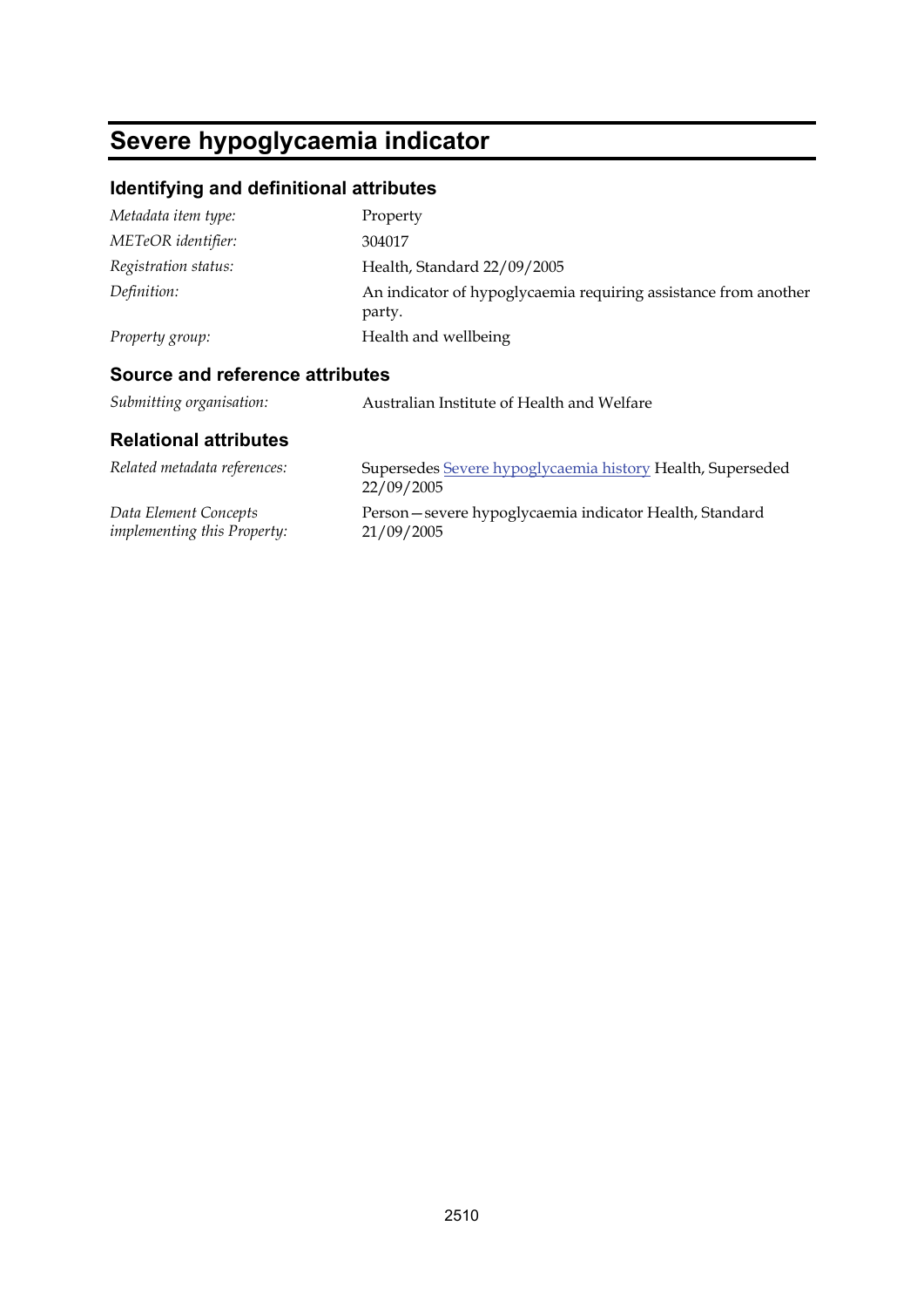## **Sex**

## **Identifying and definitional attributes**

| Metadata item type:  | Property                                                                                                          |
|----------------------|-------------------------------------------------------------------------------------------------------------------|
| METeOR identifier:   | 269231                                                                                                            |
| Registration status: | Health, Standard 01/03/2005<br>Community services, Standard 01/03/2005<br>Housing assistance, Standard 22/10/2005 |
| Definition:          | The biological distinction between male and female.                                                               |
| Property group:      | Demographic/social/cultural characteristics                                                                       |

## **Source and reference attributes**

| Submitting organisation: | Australian Institute of Health and Welfare                             |
|--------------------------|------------------------------------------------------------------------|
| Origin:                  | Australian Bureau of Statistics 1999. Standards for Social, Labour and |
|                          | Demographic Variables Demographic Variables, Sex                       |

| Data Element Concepts              | Person - sex Health, Standard 01/03/2005 |
|------------------------------------|------------------------------------------|
| <i>implementing this Property:</i> | Community services, Standard 01/03/2005  |
|                                    | Housing assistance, Standard 10/02/2006  |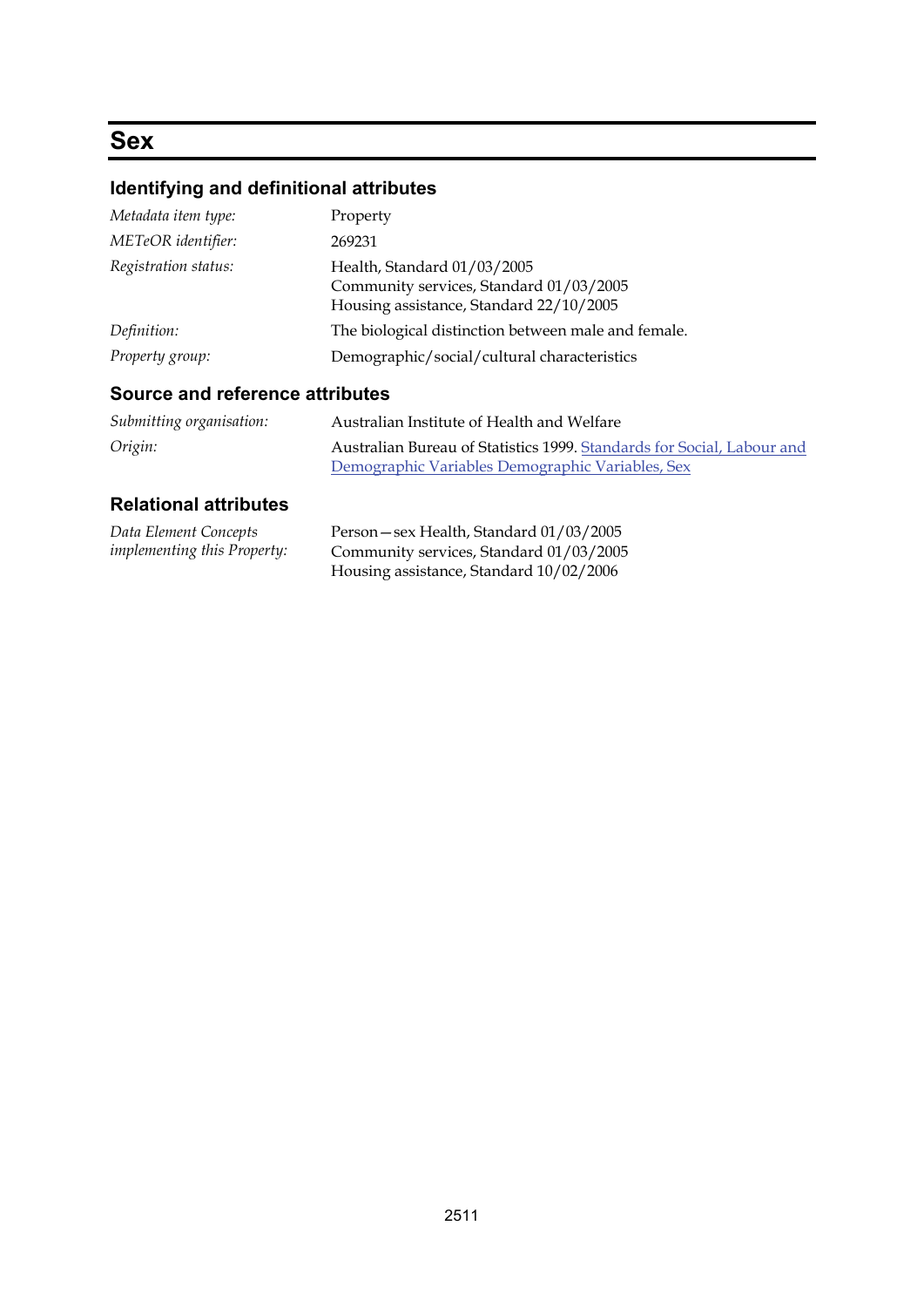## **Solid tumour size**

## **Identifying and definitional attributes**

| Metadata item type:  | Property                                            |
|----------------------|-----------------------------------------------------|
| METeOR identifier:   | 269184                                              |
| Registration status: | Health, Standard 01/03/2005                         |
| Definition:          | The diameter of a solid tumour at the widest point. |
| Property group:      | Health and wellbeing                                |

#### **Source and reference attributes**

*Submitting organisation:* Australian Institute of Health and Welfare

#### **Relational attributes**

*Data Element Concepts implementing this Property:* Person with cancer—solid tumour size Health, Standard 01/03/2005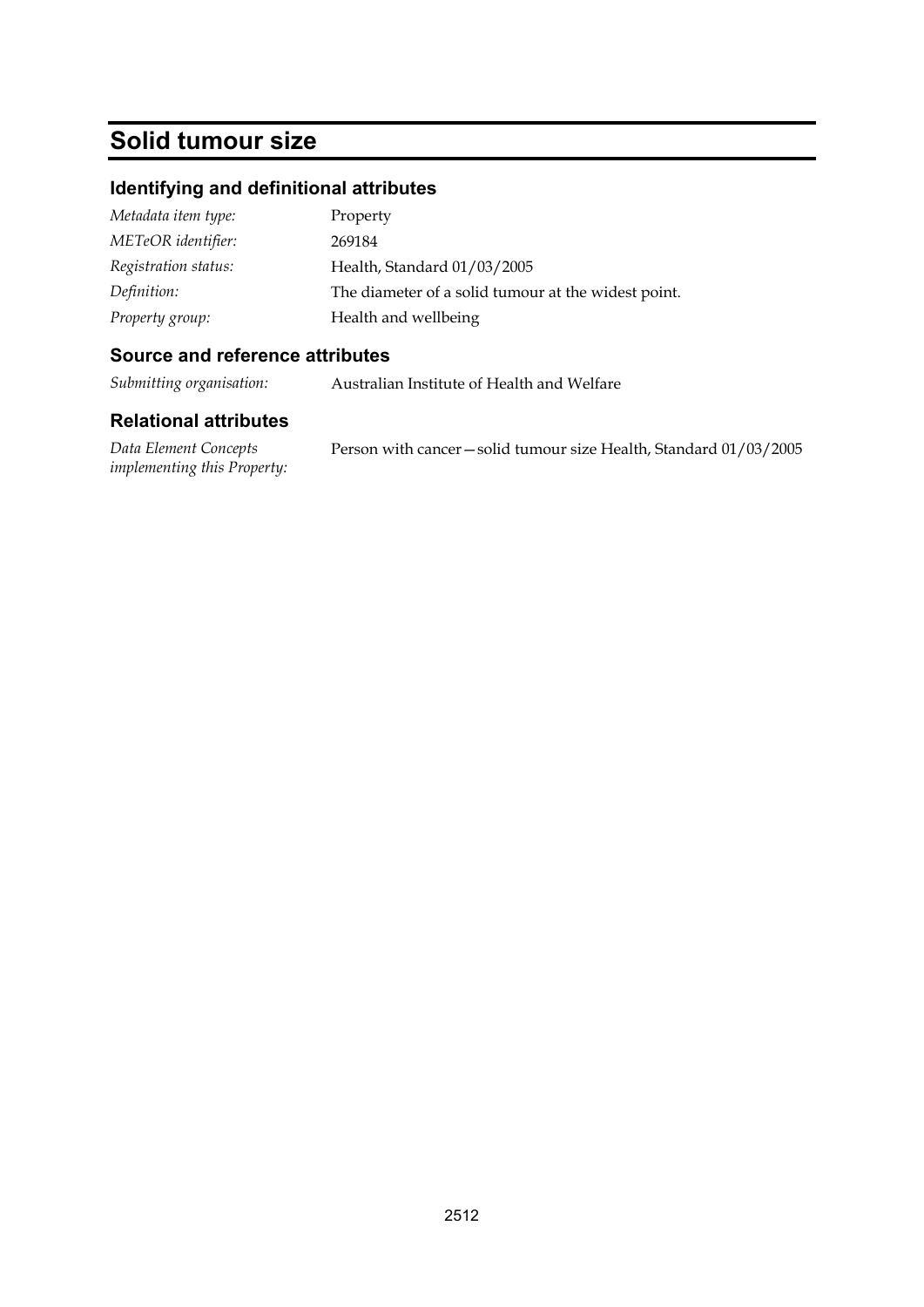## **Source of revenue**

#### **Identifying and definitional attributes**

| Metadata item type:  | Property                                   |
|----------------------|--------------------------------------------|
| METeOR identifier:   | 352332                                     |
| Registration status: | Health, Standard 05/12/2007                |
| Definition:          | The origin from which revenue is received. |
| Property group:      | Funding characteristics                    |

#### **Source and reference attributes**

*Submitting organisation:* Health Expenditure Advisory Committee

#### **Relational attributes**

*Data Element Concepts implementing this Property:*

Health industry relevant organisation—source of revenue Health, Standard 05/12/2007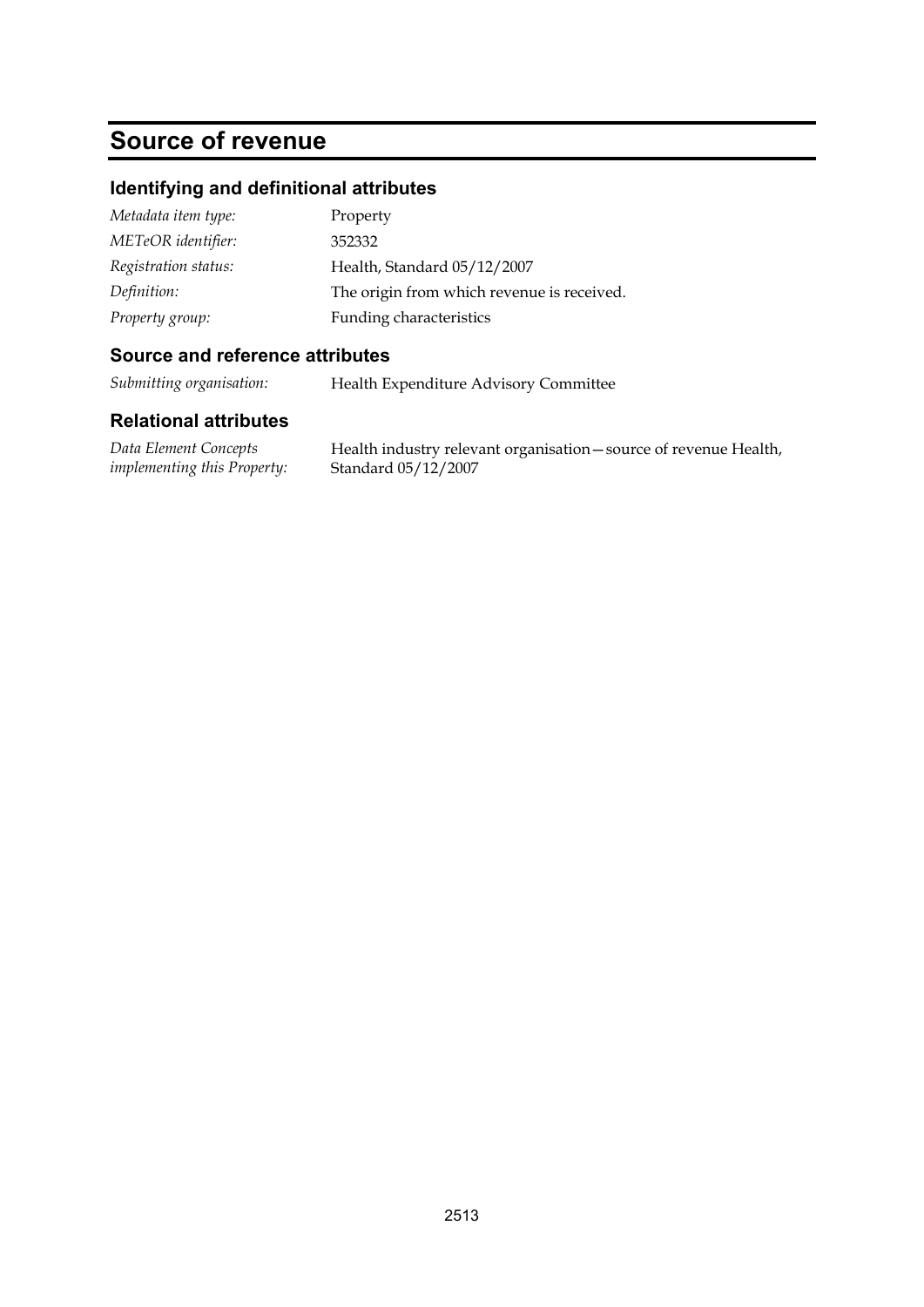# **Specialised mental health service target population group**

#### **Identifying and definitional attributes**

| Metadata item type:  | Property                                                                           |
|----------------------|------------------------------------------------------------------------------------|
| METeOR identifier:   | 288951                                                                             |
| Registration status: | Health, Standard 08/12/2004                                                        |
| Definition:          | The population group primarily targeted by a specialised mental<br>health service. |
| Context:             | Specialised mental health services.                                                |
| Property group:      | Service provision event                                                            |

#### **Relational attributes**

*Data Element Concepts implementing this Property:* Specialised mental health service—specialised mental health service target population group Health, Standard 08/12/2004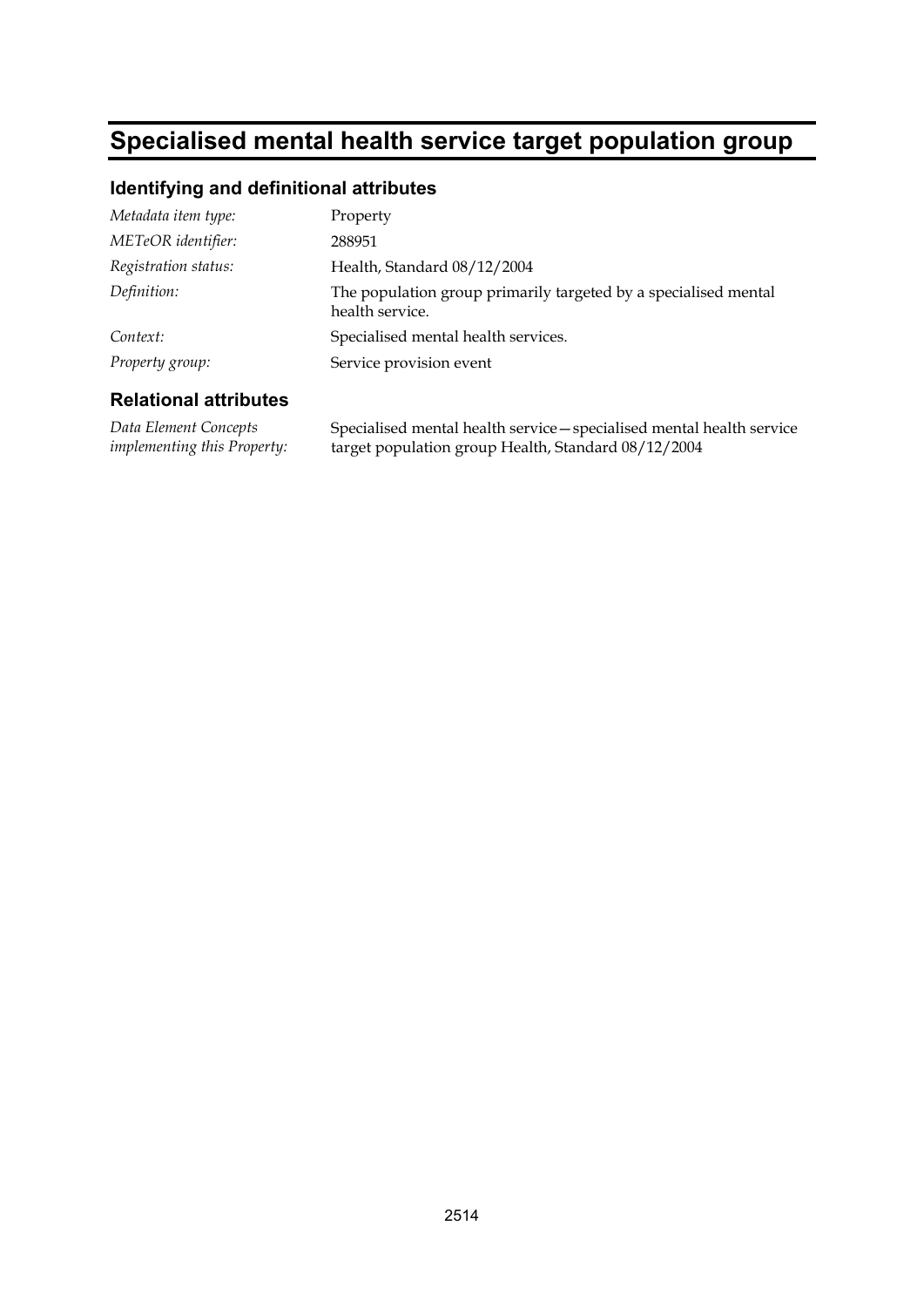# **Specialised service indicator**

#### **Identifying and definitional attributes**

| Metadata item type:  | Property                                                     |
|----------------------|--------------------------------------------------------------|
| METeOR identifier:   | 269158                                                       |
| Registration status: | Health, Standard 01/03/2005                                  |
| Definition:          | An indicator of the capacity to provide specialised service. |
| Property group:      | Organisational characteristics                               |

#### **Source and reference attributes**

*Submitting organisation:* Australian Institute of Health and Welfare

#### **Relational attributes**

*Data Element Concepts implementing this Property:*

Establishment—specialised service indicator Health, Standard 01/03/2005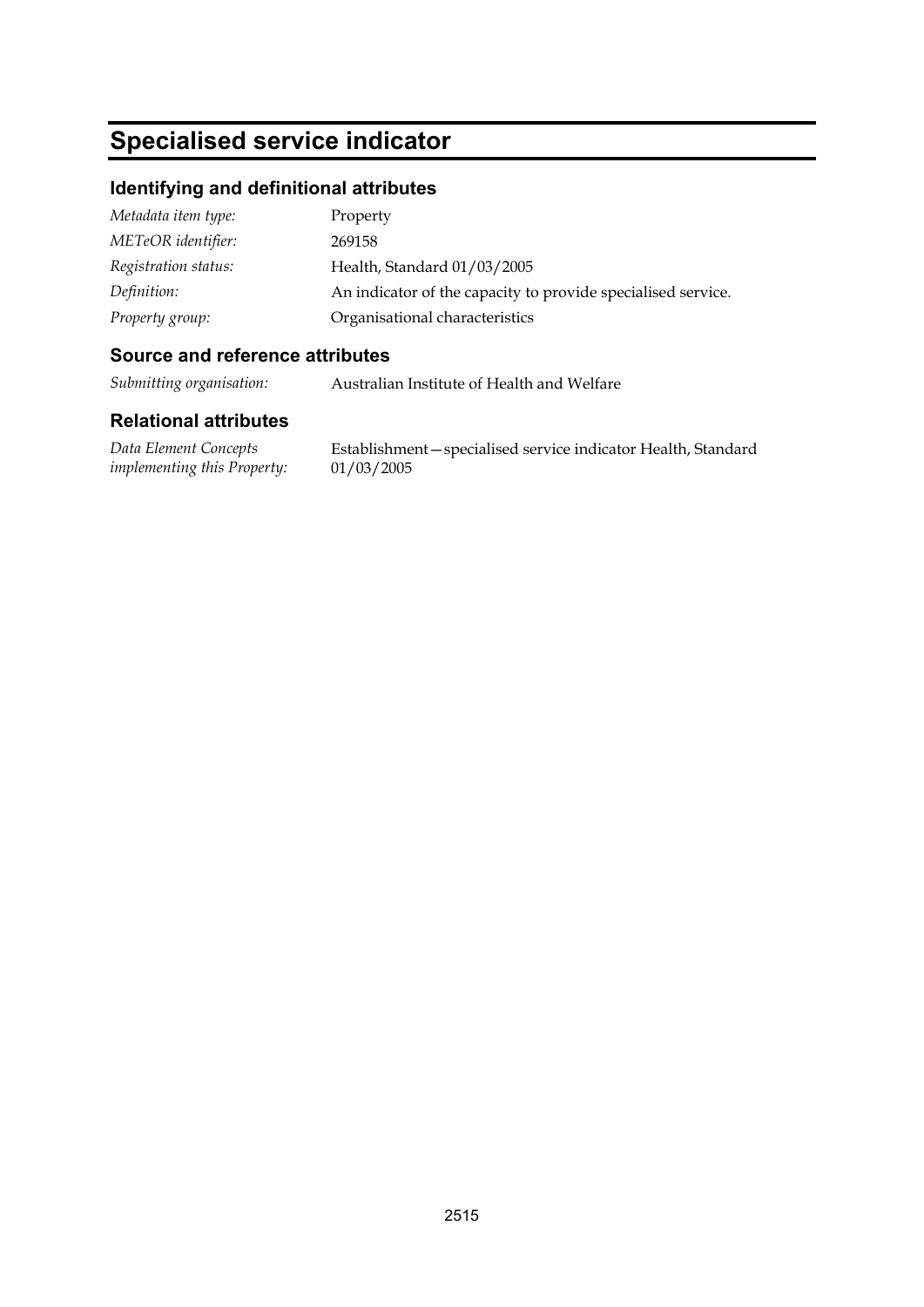# **Specialist private sector rehabilitation care indicator**

## **Identifying and definitional attributes**

| Metadata item type:  | Property                                                                                                       |
|----------------------|----------------------------------------------------------------------------------------------------------------|
| METeOR identifier:   | 269325                                                                                                         |
| Registration status: | Health, Standard 01/03/2005                                                                                    |
| Definition:          | An indicator that identifies whether the criteria for specialist private<br>sector rehabilitation care is met. |
| Property group:      | Service provision event                                                                                        |

#### **Source and reference attributes**

*Submitting organisation:* Australian Institute of Health and Welfare

| Data Element Concepts              | Episode of care – specialist private sector rehabilitation care indicator |
|------------------------------------|---------------------------------------------------------------------------|
| <i>implementing this Property:</i> | Health, Standard $01/03/2005$                                             |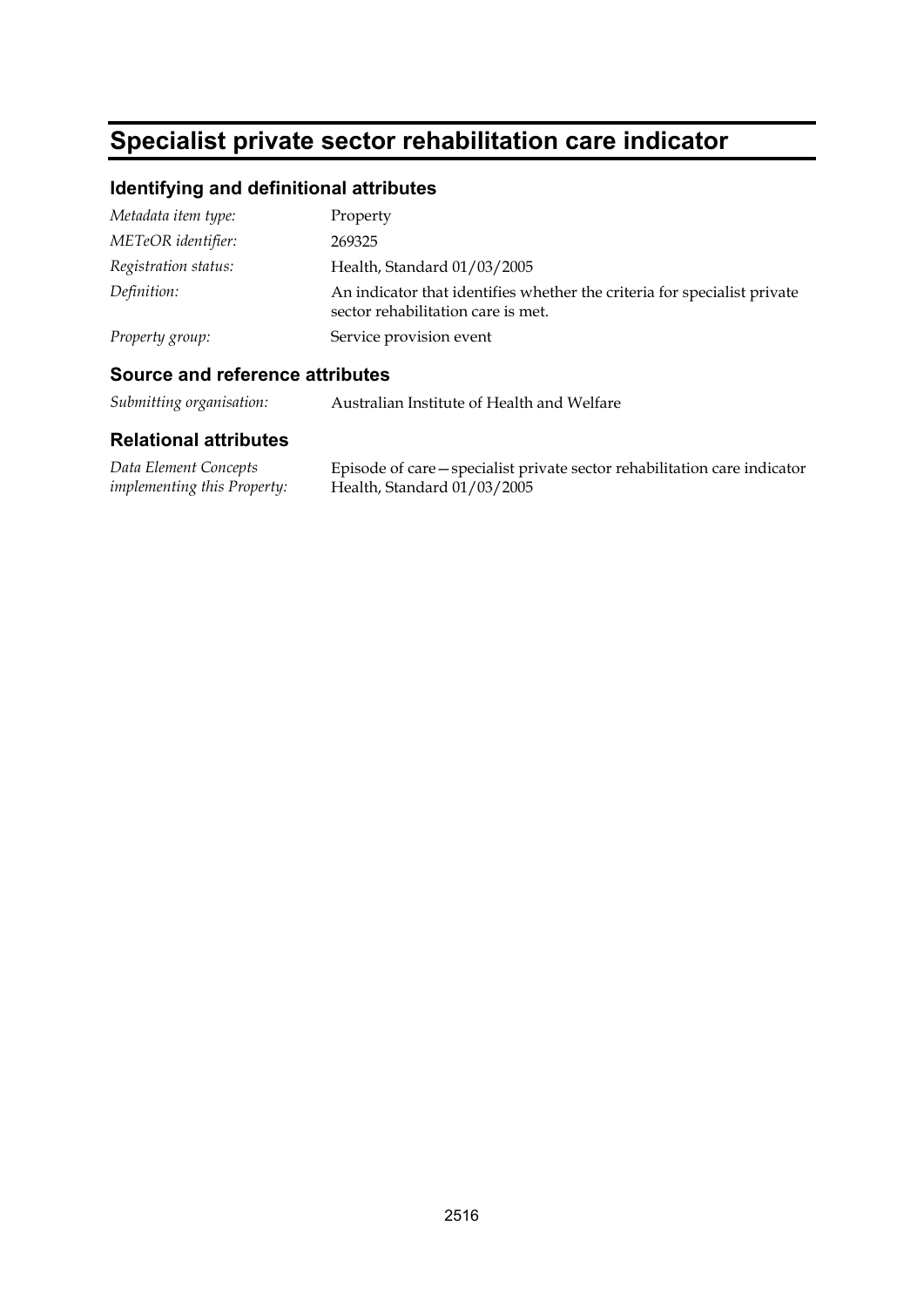# **Staging basis of cancer**

## **Identifying and definitional attributes**

| Metadata item type:  | Property                                                              |
|----------------------|-----------------------------------------------------------------------|
| METeOR identifier:   | 296959                                                                |
| Registration status: | Health, Standard 04/06/2004                                           |
| Definition:          | The type of evidence that confirms a diagnosis of a malignant tumour. |
| Property group:      | Health and wellbeing                                                  |
|                      |                                                                       |

## **Relational attributes**

*Data Element Concepts implementing this Property:*

Cancer staging—staging basis of cancer Health, Standard 04/06/2004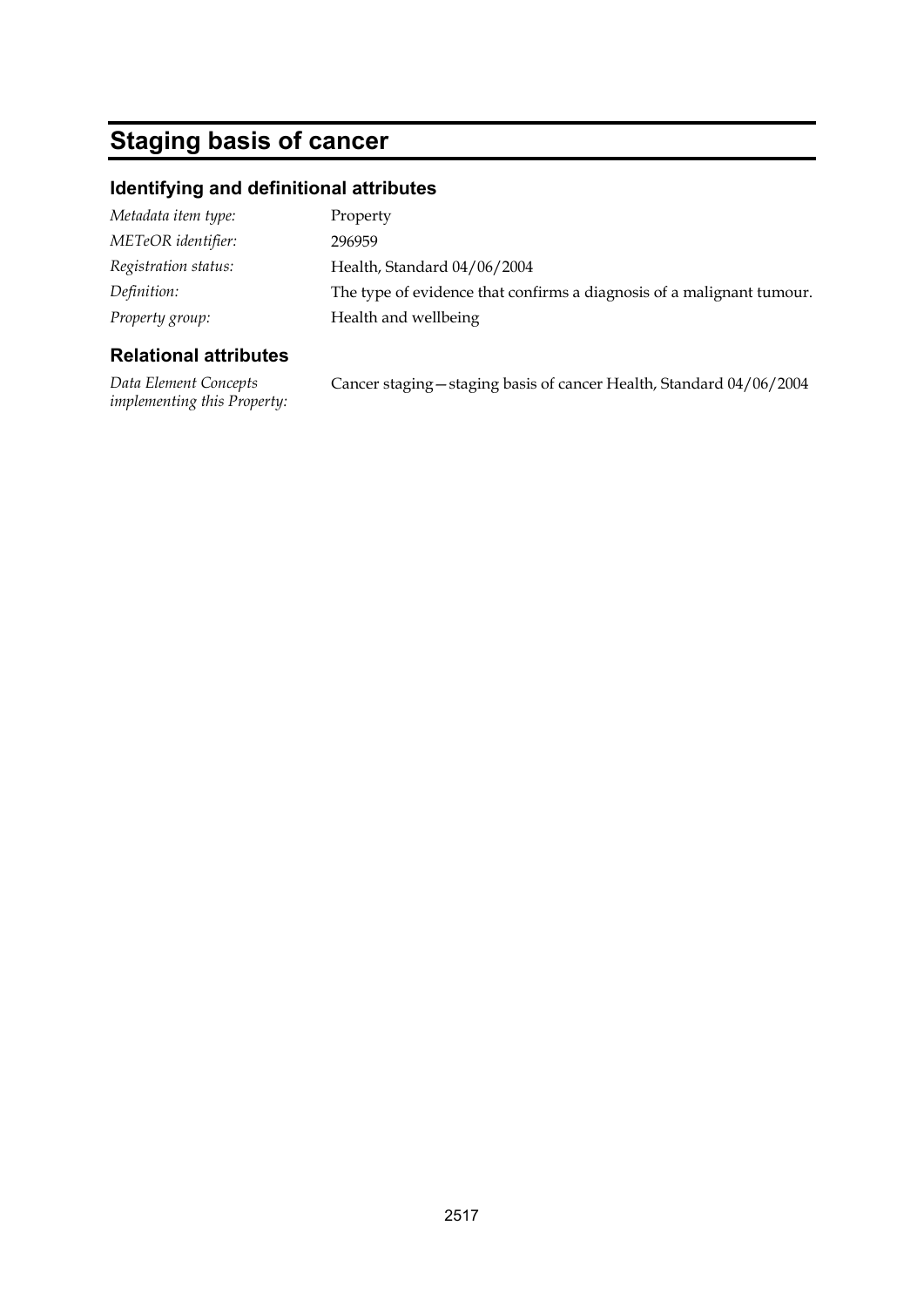# **Standards assessment indicator**

## **Identifying and definitional attributes**

| Property group:      | Performance indicators                                                                   |
|----------------------|------------------------------------------------------------------------------------------|
| Definition:          | An indicator of whether routine assessment against defined industry<br>standards occurs. |
| Registration status: | Health, Standard 05/12/2007                                                              |
| METeOR identifier:   | 356459                                                                                   |
| Metadata item type:  | Property                                                                                 |

#### **Relational attributes**

*Data Element Concepts implementing this Property:* Service provider organisation—standards assessment indicator Health, Standard 05/12/2007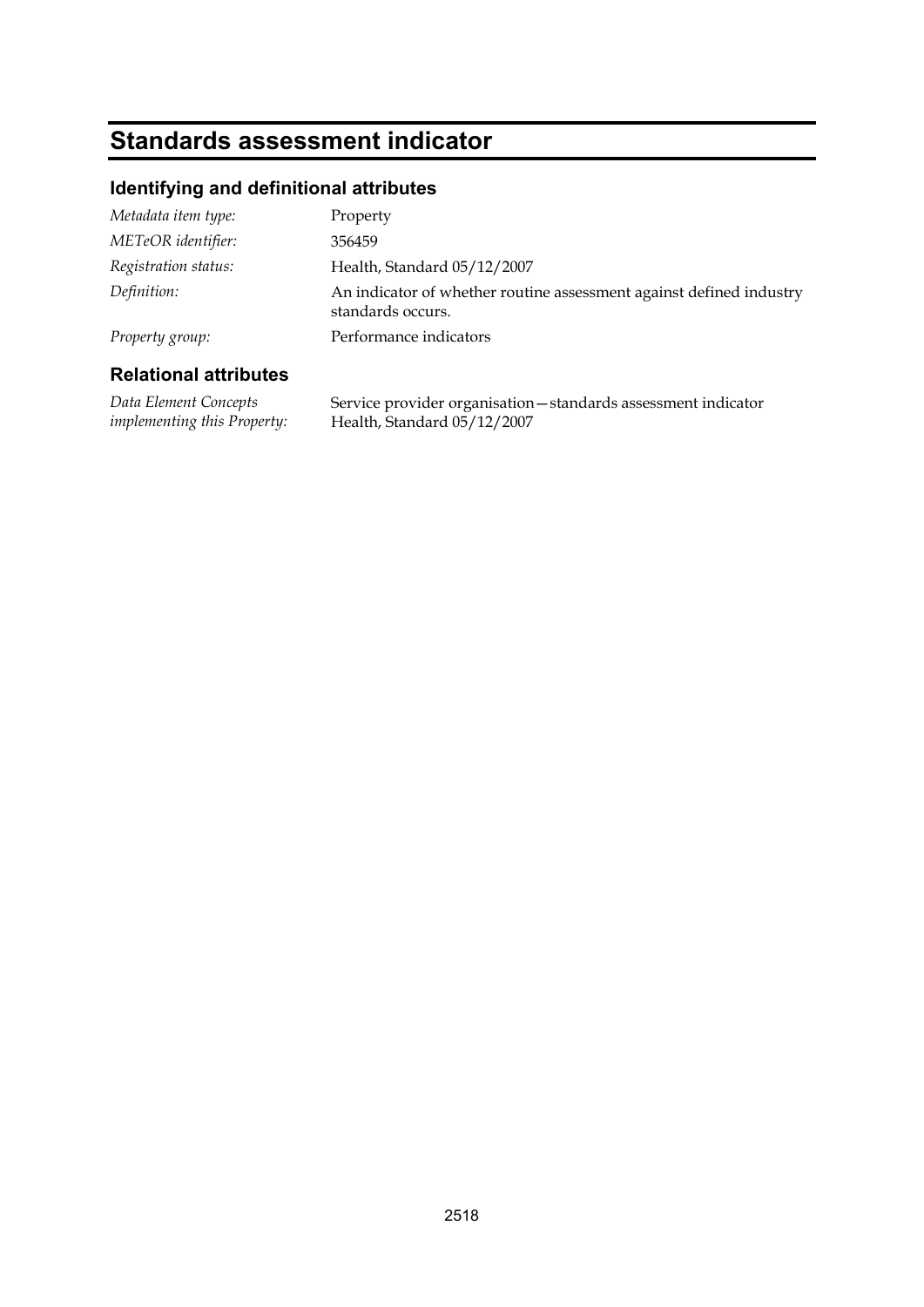## **Standards assessment level**

## **Identifying and definitional attributes**

| Metadata item type:  | Property                                                                                                 |
|----------------------|----------------------------------------------------------------------------------------------------------|
| METeOR identifier:   | 359010                                                                                                   |
| Registration status: | Health, Standard 05/12/2007                                                                              |
| Definition:          | The level of assessment undertaken or undergone by an organisation<br>against defined industry standards |
| Property group:      | Performance indicators                                                                                   |
|                      |                                                                                                          |

#### **Relational attributes**

*Data Element Concepts implementing this Property:*

Service provider organisation—standards assessment level Health, Standard 05/12/2007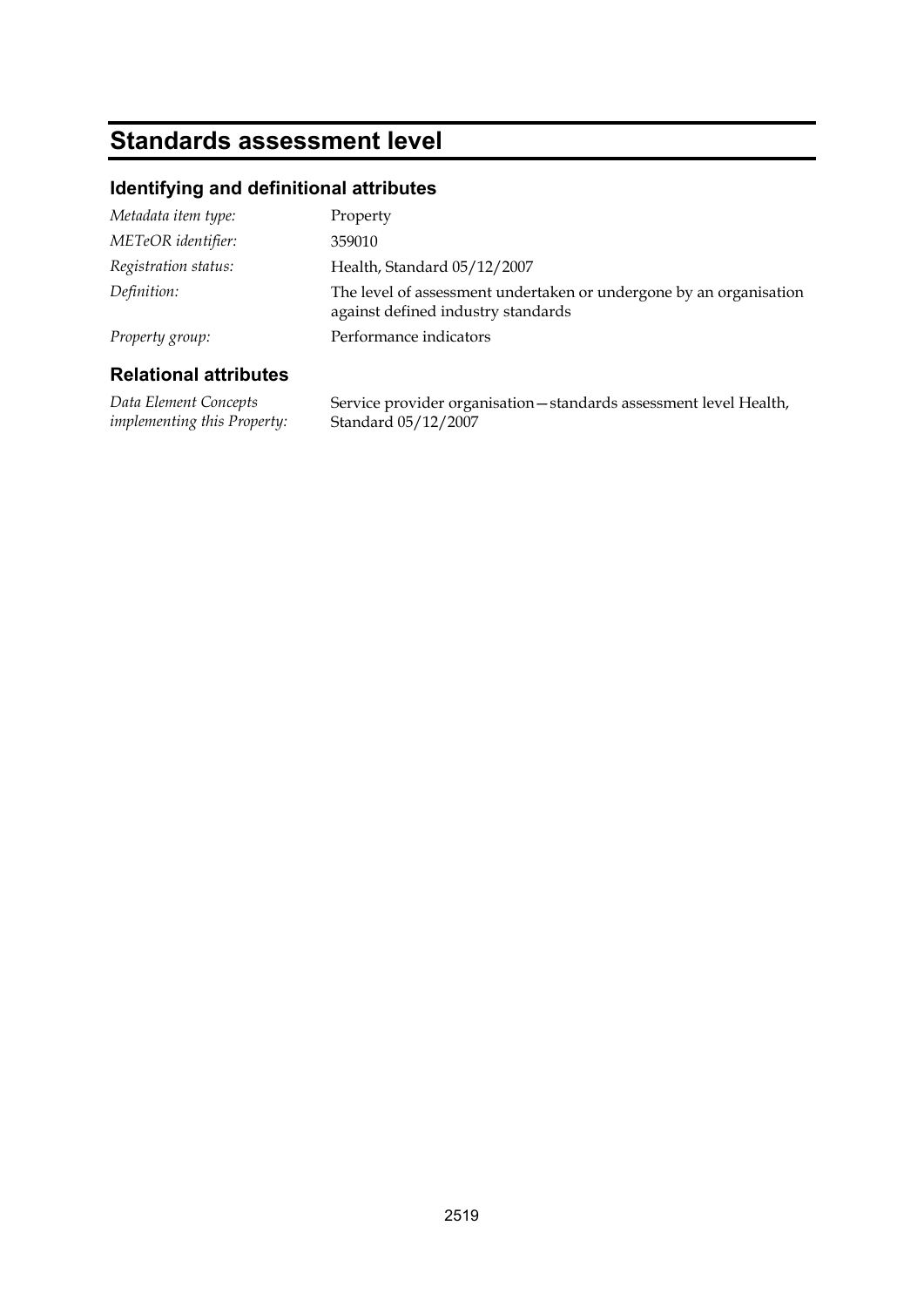## **Standards assessment method**

## **Identifying and definitional attributes**

| Metadata item type:  | Property                                  |
|----------------------|-------------------------------------------|
| METeOR identifier:   | 287989                                    |
| Registration status: | Health, Standard 05/12/2007               |
| Definition:          | The method used for standards assessment. |
| Property group:      | Performance indicators                    |

#### **Relational attributes**

*Data Element Concepts implementing this Property:* Service provider organisation—standards assessment method Health, Standard 05/12/2007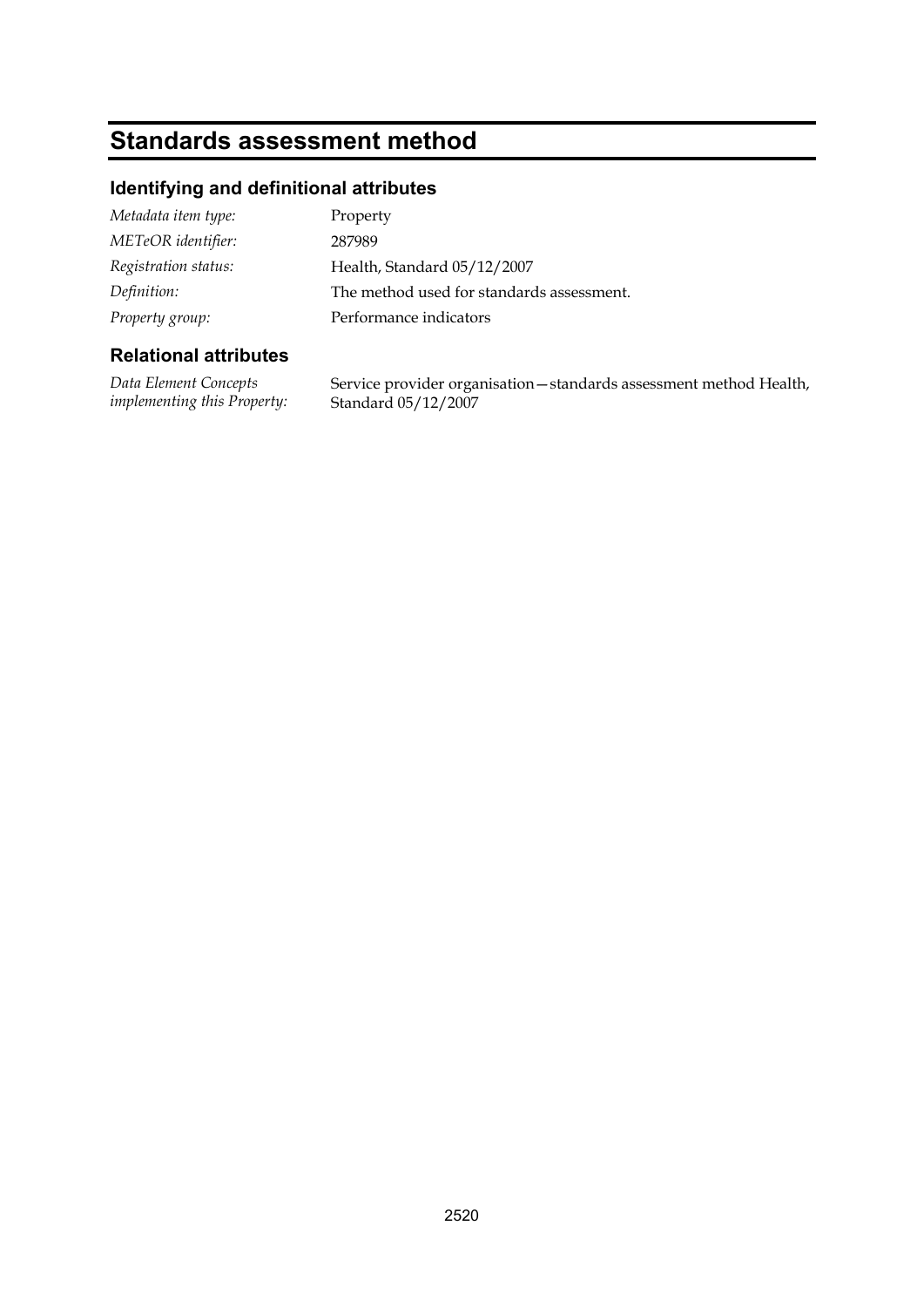# **State/territory of birth**

## **Identifying and definitional attributes**

| Metadata item type:  | Property                                         |
|----------------------|--------------------------------------------------|
| METeOR identifier:   | 269339                                           |
| Registration status: | Health, Standard 01/03/2005                      |
| Definition:          | The state/territory in which the birth occurred. |
| Property group:      | Location characteristics                         |

## **Source and reference attributes**

*Submitting organisation:* Australian Institute of Health and Welfare

| Data Element Concepts         | Birth event – state/territory of birth Health, Standard 01/03/2005 |
|-------------------------------|--------------------------------------------------------------------|
| implementing this Property: \ | Person-state/territory of birth Health, Standard 10/12/2009        |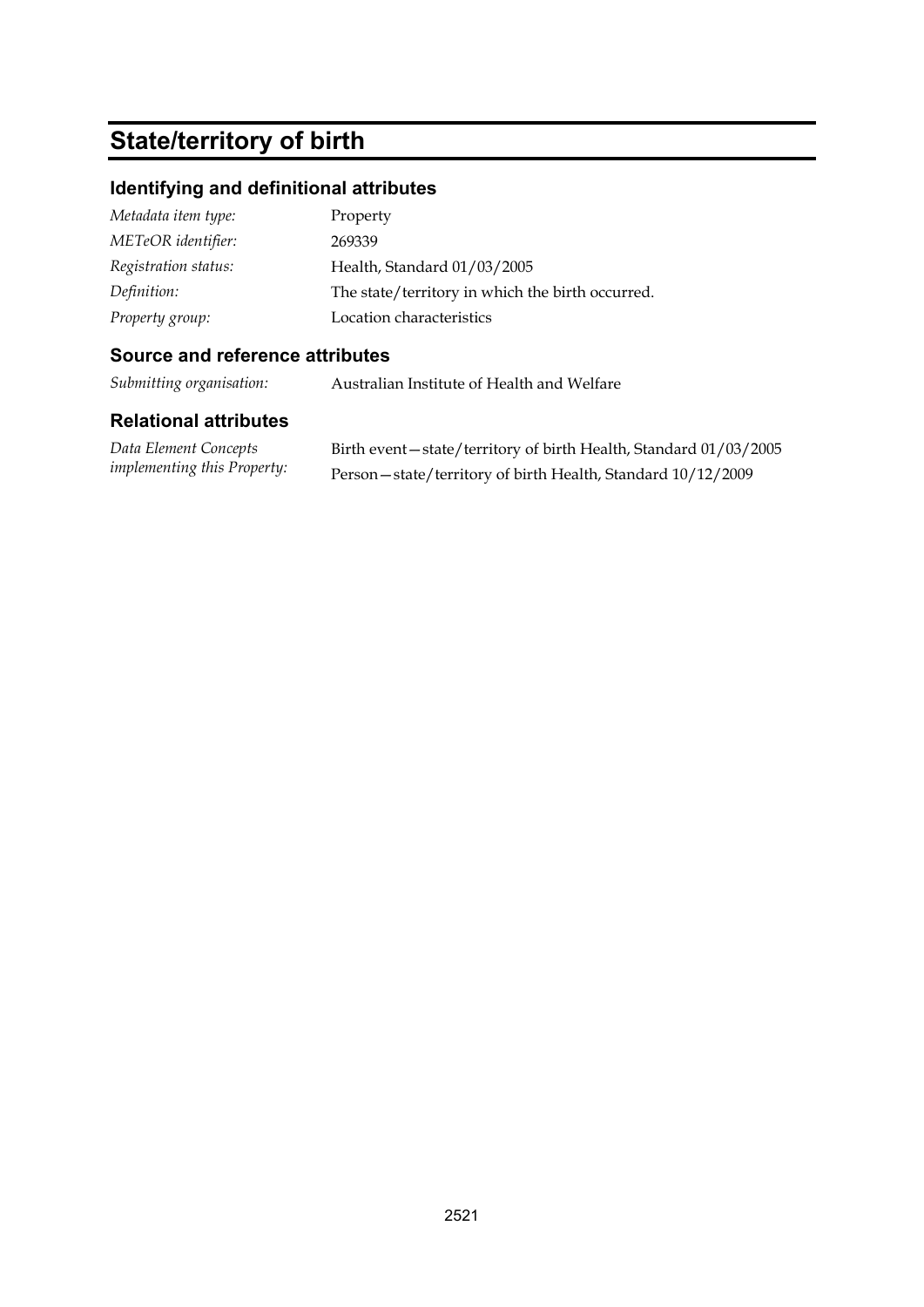## **Street name**

## **Identifying and definitional attributes**

| Metadata item type:  | Property                                                                                                              |
|----------------------|-----------------------------------------------------------------------------------------------------------------------|
| METeOR identifier:   | 269385                                                                                                                |
| Registration status: | Health, Standard 01/03/2005<br>Community services, Standard 30/09/2005                                                |
| Definition:          | The name that identifies a public thoroughfare and differentiates it<br>from others in the same suburb/town/locality. |
| Context:             | Australian addresses.                                                                                                 |
| Property group:      | Location characteristics                                                                                              |

## **Source and reference attributes**

| Data Element Concepts              | Person (address) – street name Health, Standard 01/03/2005                                                                      |
|------------------------------------|---------------------------------------------------------------------------------------------------------------------------------|
| <i>implementing this Property:</i> | Community services, Standard 30/09/2005                                                                                         |
|                                    | Service provider organisation (address) - street name Health,<br>Standard 04/05/2005<br>Community services, Standard 30/09/2005 |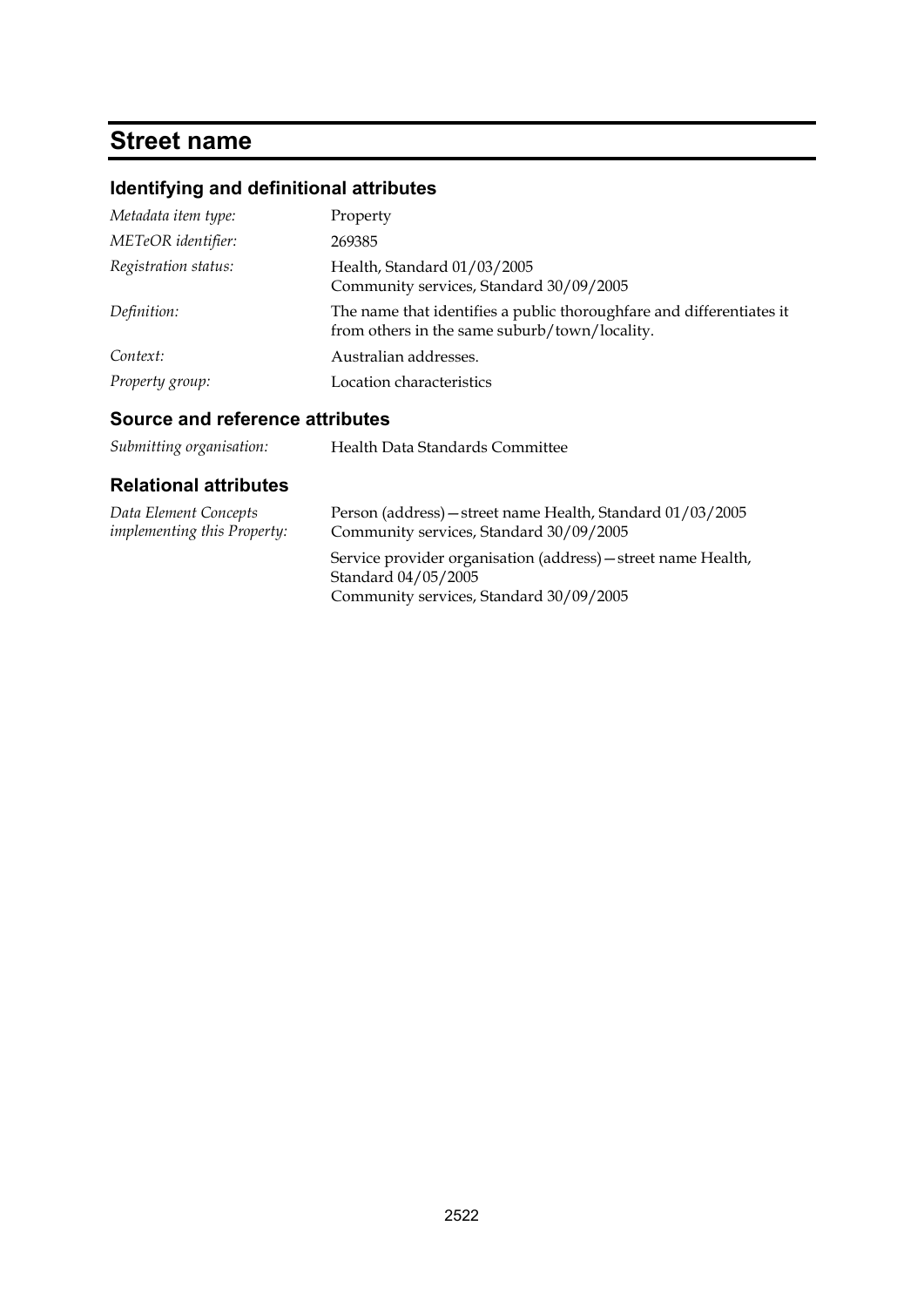# **Street suffix**

## **Identifying and definitional attributes**

| Metadata item type:  | Property                                                               |
|----------------------|------------------------------------------------------------------------|
| METeOR identifier:   | 269384                                                                 |
| Registration status: | Health, Standard 01/03/2005<br>Community services, Standard 30/09/2005 |
| Definition:          | Term used to qualify the street name used for directional references.  |
| Context:             | Australian addresses.                                                  |
| Property group:      | Location characteristics                                               |

## **Source and reference attributes**

| Submitting organisation: | Health Data Standards Committee                                  |
|--------------------------|------------------------------------------------------------------|
| Origin:                  | AS4590 Interchange of client information, Australia Post Address |
|                          | Presentation Standard.                                           |

| Data Element Concepts              | Person (address) – street suffix Health, Standard 01/03/2005                                                                      |
|------------------------------------|-----------------------------------------------------------------------------------------------------------------------------------|
| <i>implementing this Property:</i> | Community services, Standard 30/09/2005                                                                                           |
|                                    | Service provider organisation (address) - street suffix Health,<br>Standard 04/05/2005<br>Community services, Standard 30/09/2005 |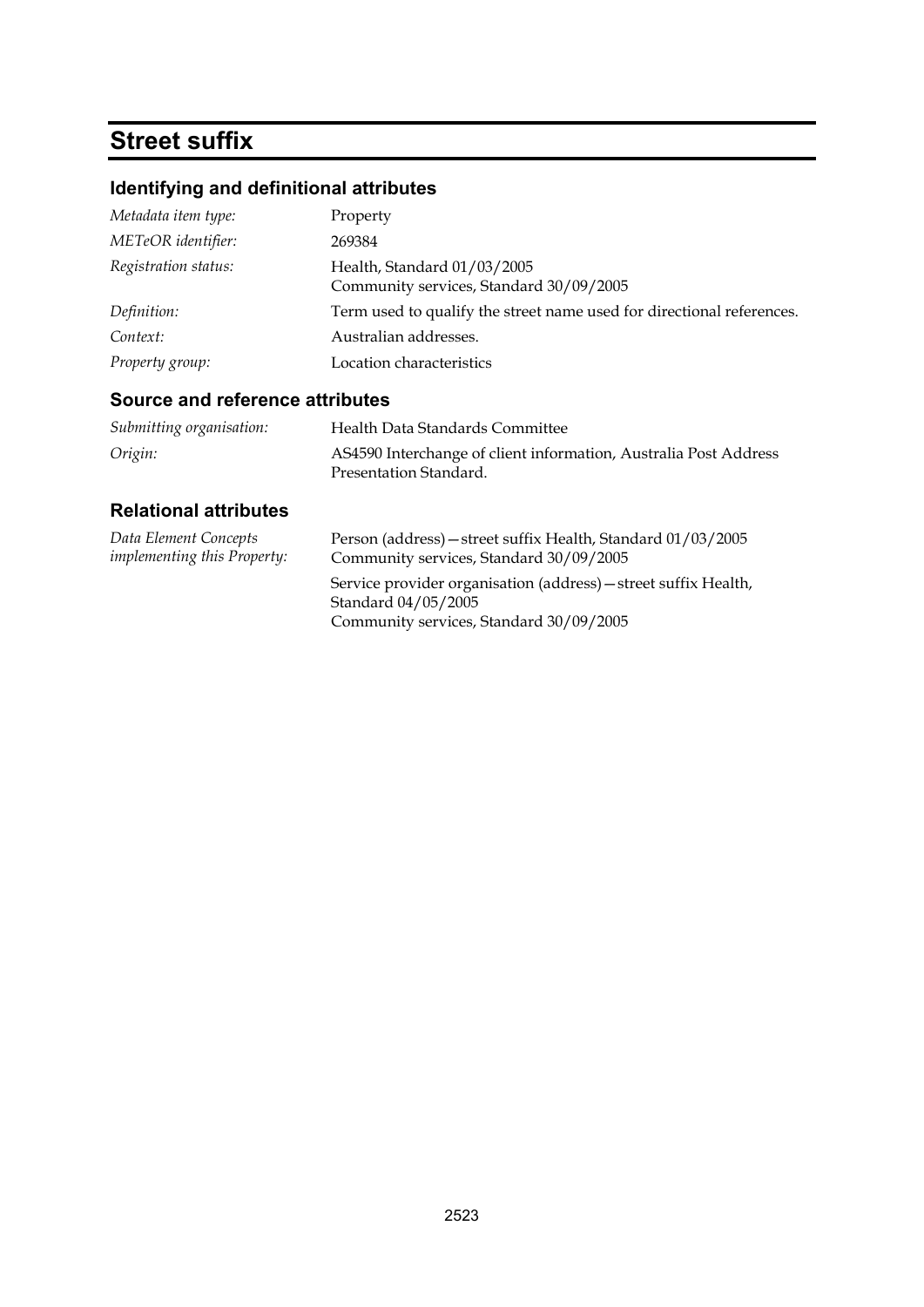## **Street type**

## **Identifying and definitional attributes**

| Metadata item type:  | Property                                                               |
|----------------------|------------------------------------------------------------------------|
| METeOR identifier:   | 269383                                                                 |
| Registration status: | Health, Standard 01/03/2005<br>Community services, Standard 30/09/2005 |
| Definition:          | A code that identifies the type of public thorough fare.               |
| Context:             | Australian addresses.                                                  |
| Property group:      | Location characteristics                                               |

#### **Source and reference attributes**

*Submitting organisation:* Health Data Standards Committee

| Data Element Concepts              | Person (address) – street type Health, Standard 01/03/2005                                                                      |
|------------------------------------|---------------------------------------------------------------------------------------------------------------------------------|
| <i>implementing this Property:</i> | Community services, Standard 30/09/2005                                                                                         |
|                                    | Service provider organisation (address) – street type Health, Standard<br>04/05/2005<br>Community services, Standard 30/09/2005 |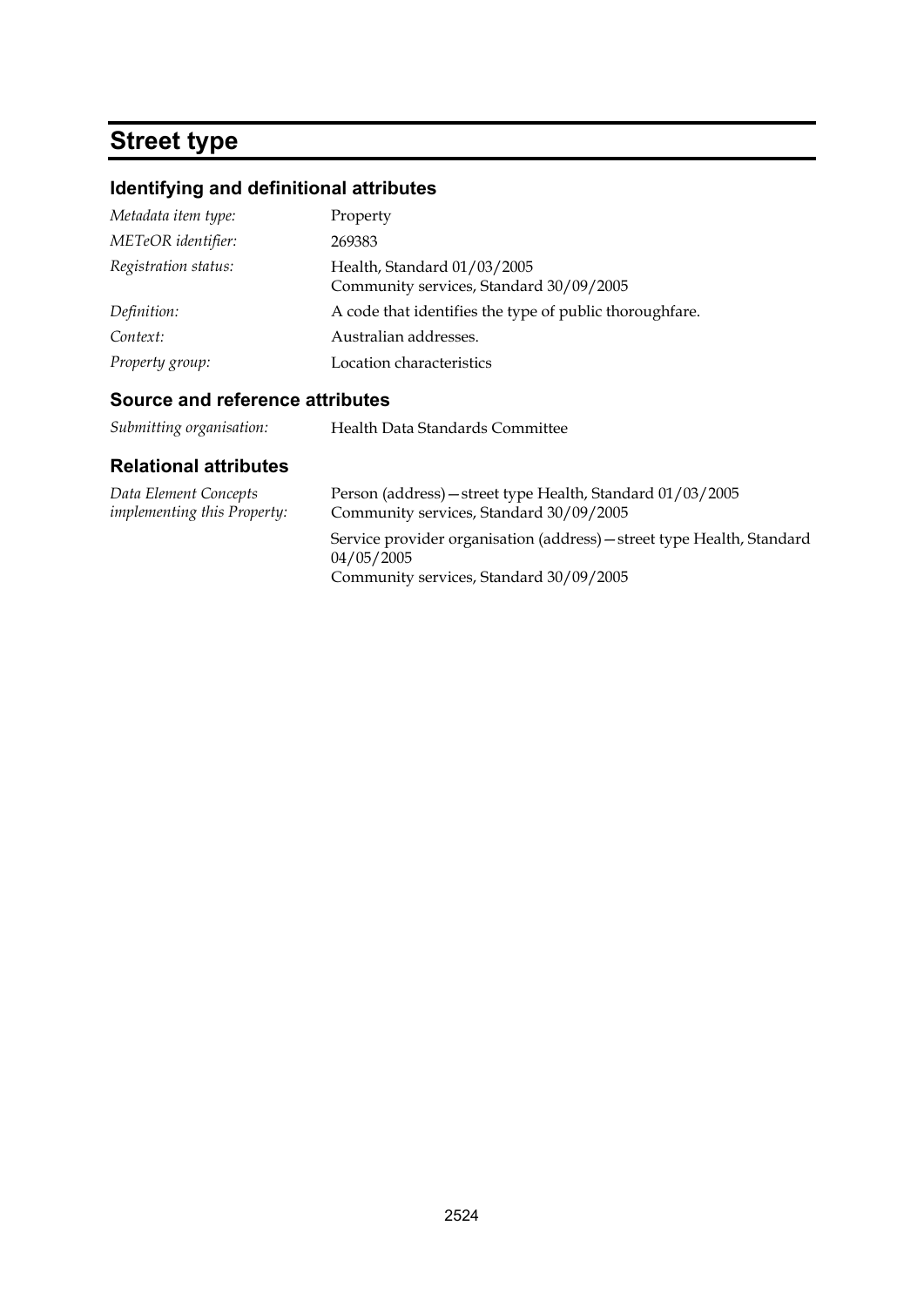## **Stress test intensity**

## **Identifying and definitional attributes**

| Metadata item type:  | Property                                                  |
|----------------------|-----------------------------------------------------------|
| METeOR identifier:   | 344435                                                    |
| Registration status: | Health, Standard 01/10/2008                               |
| Definition:          | Describes the level of exertion applied in a stress test. |
| Property group:      | Service provision event                                   |

### **Relational attributes**

*Data Element Concepts implementing this Property:* Functional stress test—stress test intensity Health, Standard 01/10/2008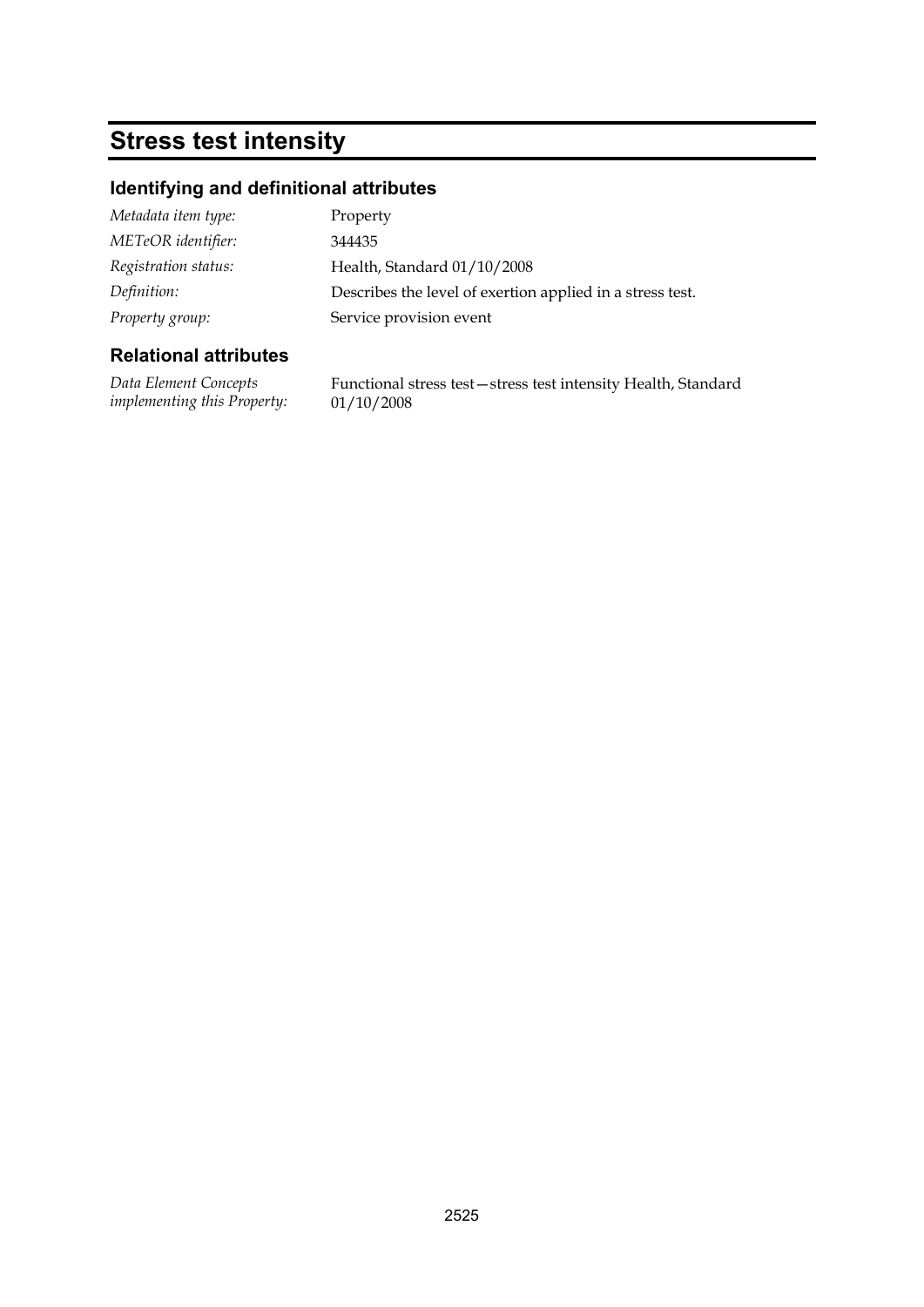# **Suburb/town/locality name**

## **Identifying and definitional attributes**

| Metadata item type:  | Property                                                                                                          |
|----------------------|-------------------------------------------------------------------------------------------------------------------|
| METeOR identifier:   | 269335                                                                                                            |
| Registration status: | Health, Standard 01/03/2005<br>Community services, Standard 01/03/2005<br>Housing assistance, Proposed 11/08/2009 |
| Definition:          | The full name of the general locality containing the specific address.                                            |
| Property group:      | Location characteristics                                                                                          |

## **Source and reference attributes**

| Submitting organisation: | Australian Institute of Health and Welfare |
|--------------------------|--------------------------------------------|
|                          |                                            |

| Data Element Concepts<br>implementing this Property: | Person (address) - suburb/town/locality name Health, Standard<br>01/03/2005<br>Community services, Standard 01/03/2005                        |
|------------------------------------------------------|-----------------------------------------------------------------------------------------------------------------------------------------------|
|                                                      | Service provider organisation (address) - suburb/town/locality name<br>Health, Standard 04/05/2005<br>Community services, Standard 31/08/2005 |
|                                                      | Workplace (address) - suburb/town/locality name Health, Standard<br>10/12/2009                                                                |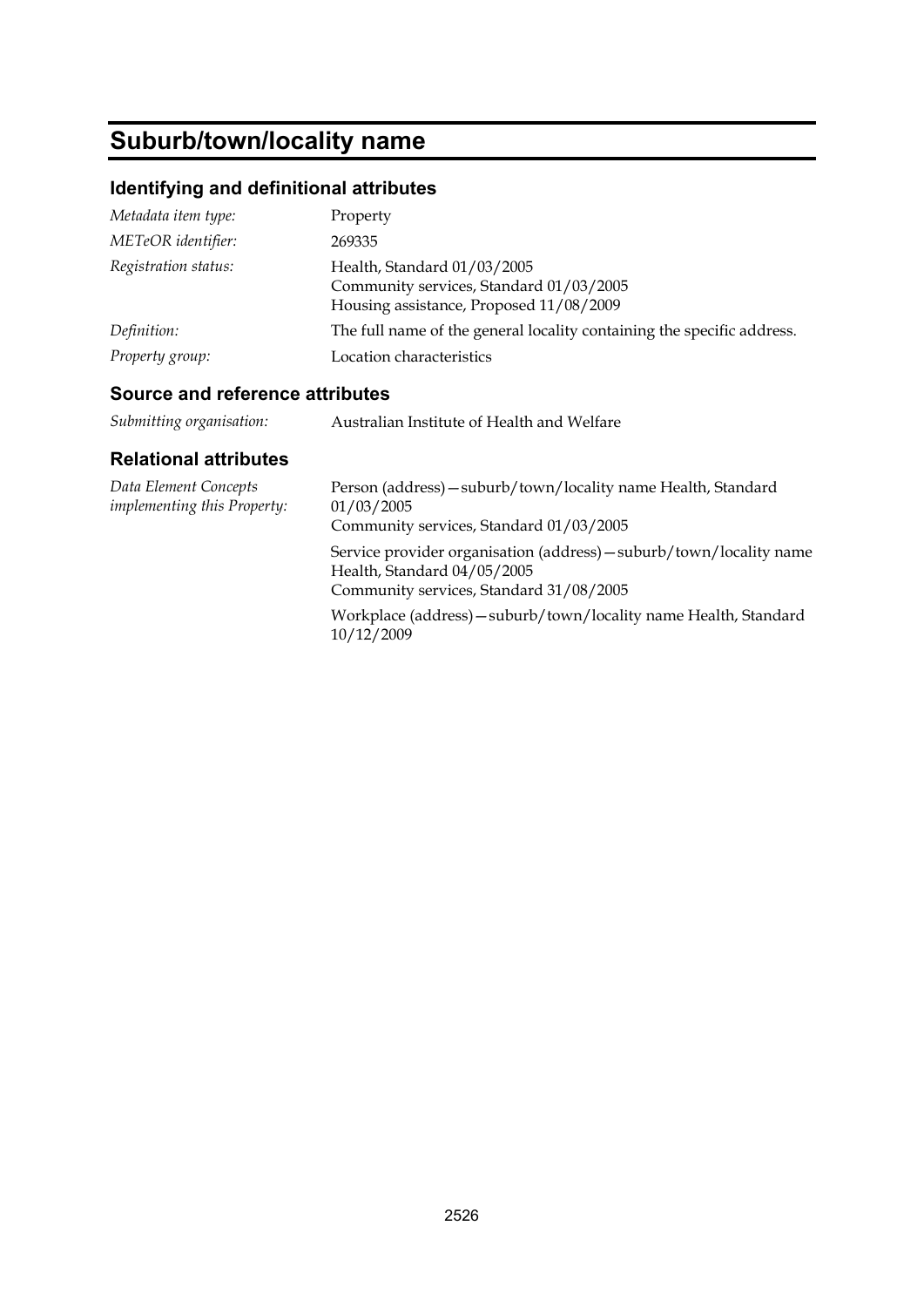# **Surgical procedure date**

#### **Identifying and definitional attributes**

| Metadata item type:  | Property                                                |
|----------------------|---------------------------------------------------------|
| METeOR identifier:   | 288620                                                  |
| Registration status: | Health, Standard 04/06/2004                             |
| Definition:          | The date on which the surgical procedure was performed. |
| Property group:      | Service provision event                                 |

#### **Source and reference attributes**

*Submitting organisation:* Australian Institute of Health and Welfare

#### **Relational attributes**

*Data Element Concepts implementing this Property:*

Cancer treatment—surgical procedure date Health, Standard 04/06/2004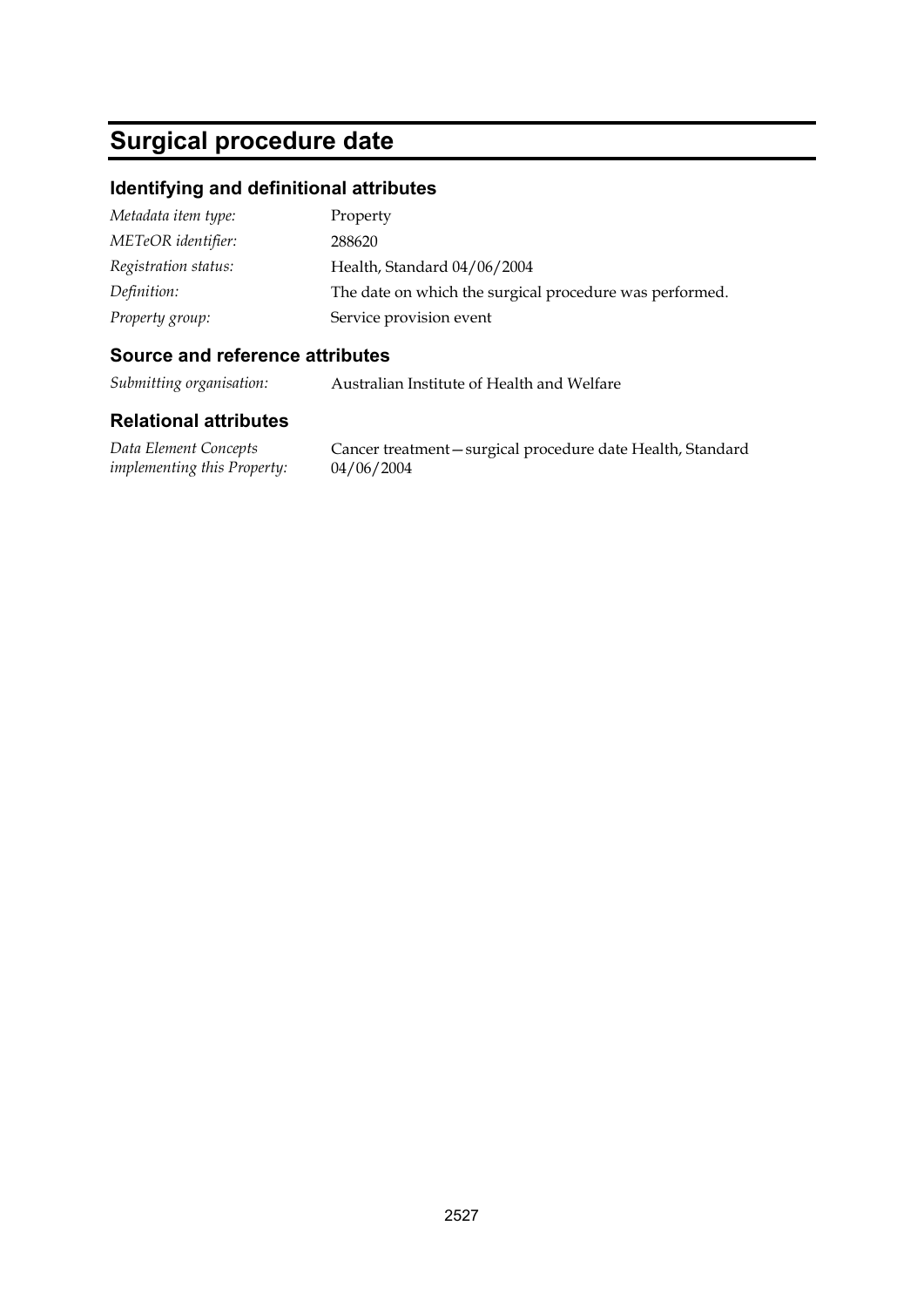## **Surgical procedure for cancer**

#### **Identifying and definitional attributes**

| Metadata item type:  | Property                                                     |
|----------------------|--------------------------------------------------------------|
| METeOR identifier:   | 288476                                                       |
| Registration status: | Health, Standard 04/06/2004                                  |
| Definition:          | The surgical procedure(s) used in the treatment of a cancer. |
| Property group:      | Service provision event                                      |

#### **Source and reference attributes**

*Submitting organisation:* Australian Institute of Health and Welfare

#### **Relational attributes**

*Data Element Concepts implementing this Property:*

Cancer treatment—surgical procedure for cancer Health, Standard 04/06/2004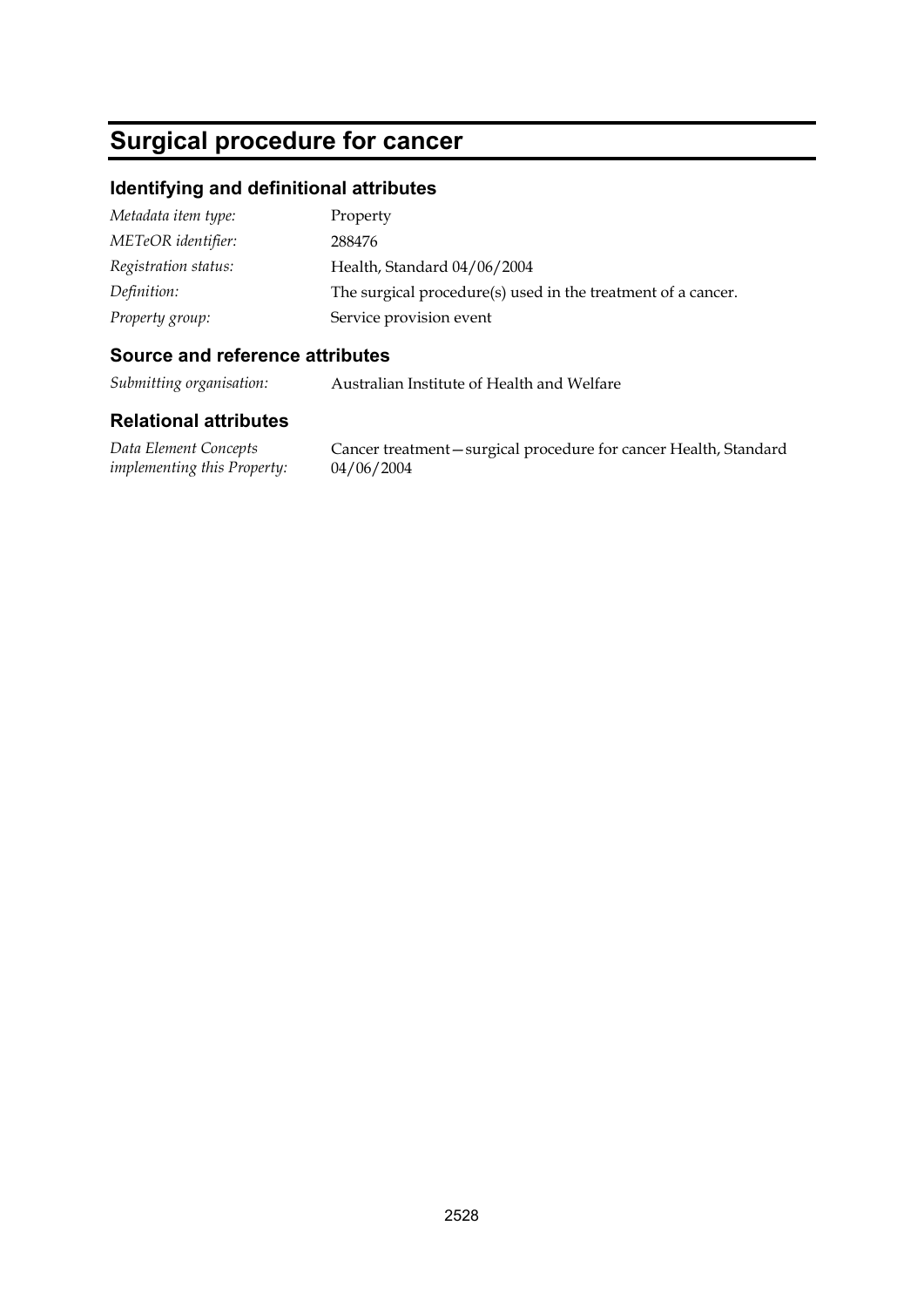## **Surgical specialty**

#### **Identifying and definitional attributes**

| Metadata item type:  | Property                                                  |
|----------------------|-----------------------------------------------------------|
| METeOR identifier:   | 269155                                                    |
| Registration status: | Health, Standard 01/03/2005                               |
| Definition:          | A descriptor of an area of clinical expertise in surgery. |
| Property group:      | Labour characteristics                                    |

#### **Source and reference attributes**

*Submitting organisation:* Australian Institute of Health and Welfare

#### **Relational attributes**

*Data Element Concepts implementing this Property:* Elective surgery waiting list episode—surgical specialty (of scheduled doctor) Health, Standard 01/03/2005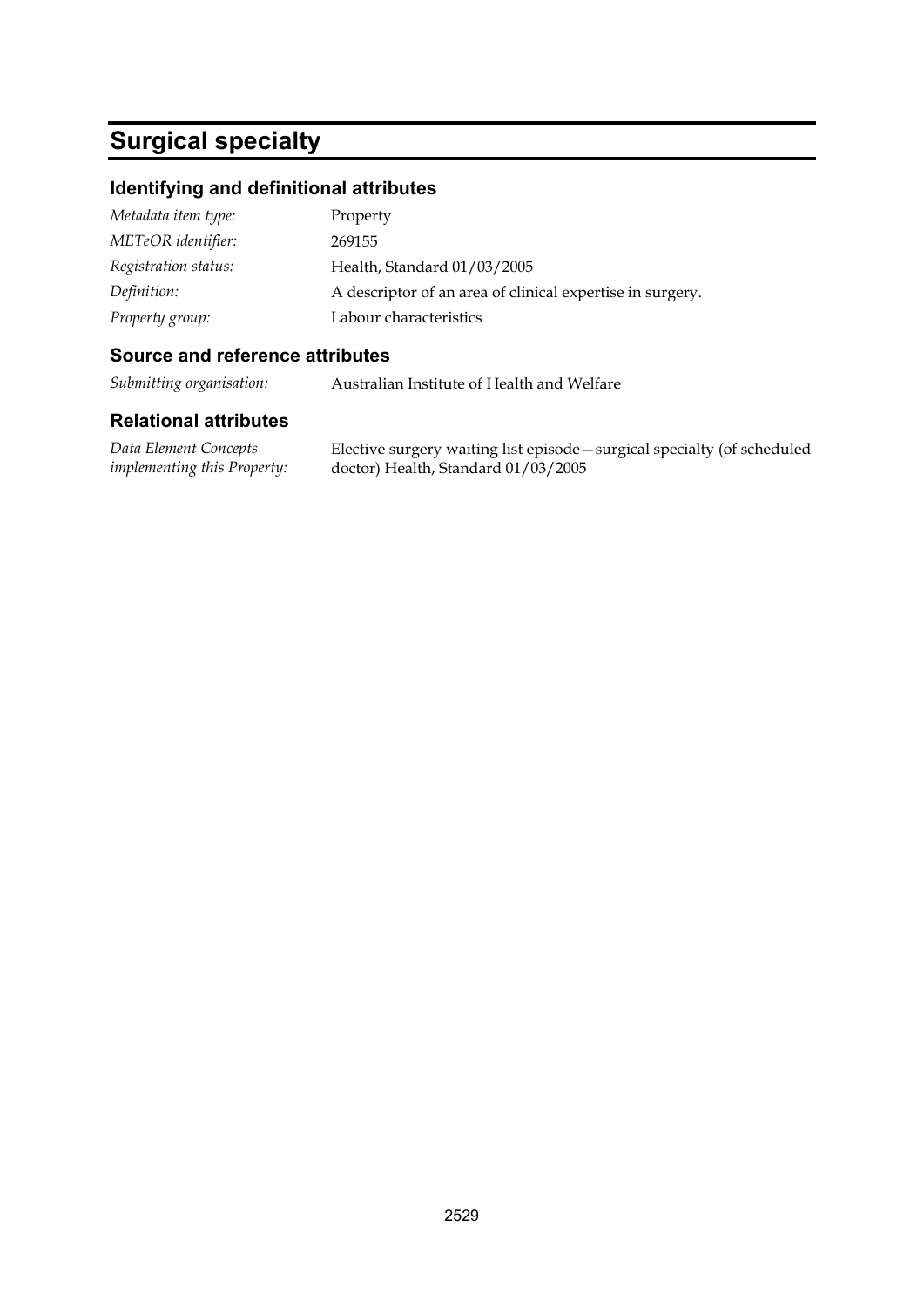# **Systemic therapy agent name**

## **Identifying and definitional attributes**

| Metadata item type:  | Property                                                                                   |
|----------------------|--------------------------------------------------------------------------------------------|
| METeOR identifier:   | 288347                                                                                     |
| Registration status: | Health, Standard 04/06/2004                                                                |
| Definition:          | The standard chemotherapeutic agent or anti-cancer drug used for<br>treatment of a cancer. |
| Property group:      | Service provision event                                                                    |

#### **Source and reference attributes**

*Submitting organisation:* Australian Institute of Health and Welfare

| Data Element Concepts              | Cancer treatment – systemic therapy agent name (primary cancer) |
|------------------------------------|-----------------------------------------------------------------|
| <i>implementing this Property:</i> | Health, Standard 04/06/2004                                     |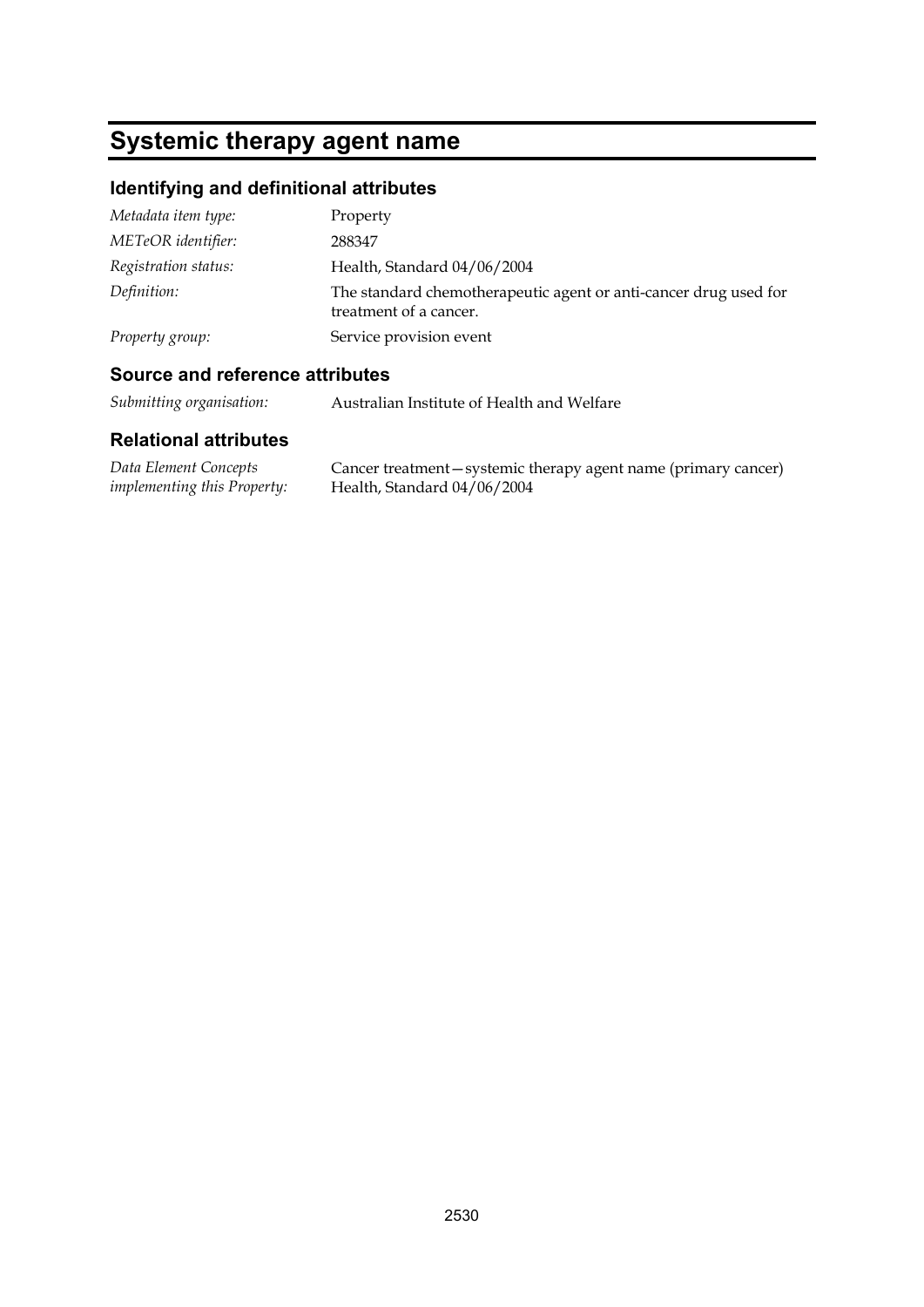## **Target site for cancer treatment**

#### **Identifying and definitional attributes**

| Metadata item type:  | Property                                                              |
|----------------------|-----------------------------------------------------------------------|
| METeOR identifier:   | 293145                                                                |
| Registration status: | Health, Standard 13/06/2004                                           |
| Definition:          | The site or region of the cancer that is being targeted at treatment. |
| Property group:      | Service provision event                                               |

#### **Source and reference attributes**

*Submitting organisation:* Australian Institute of Health and Welfare

#### **Relational attributes**

*Data Element Concepts implementing this Property:* Cancer treatment—target site for cancer treatment Health, Standard 13/06/2004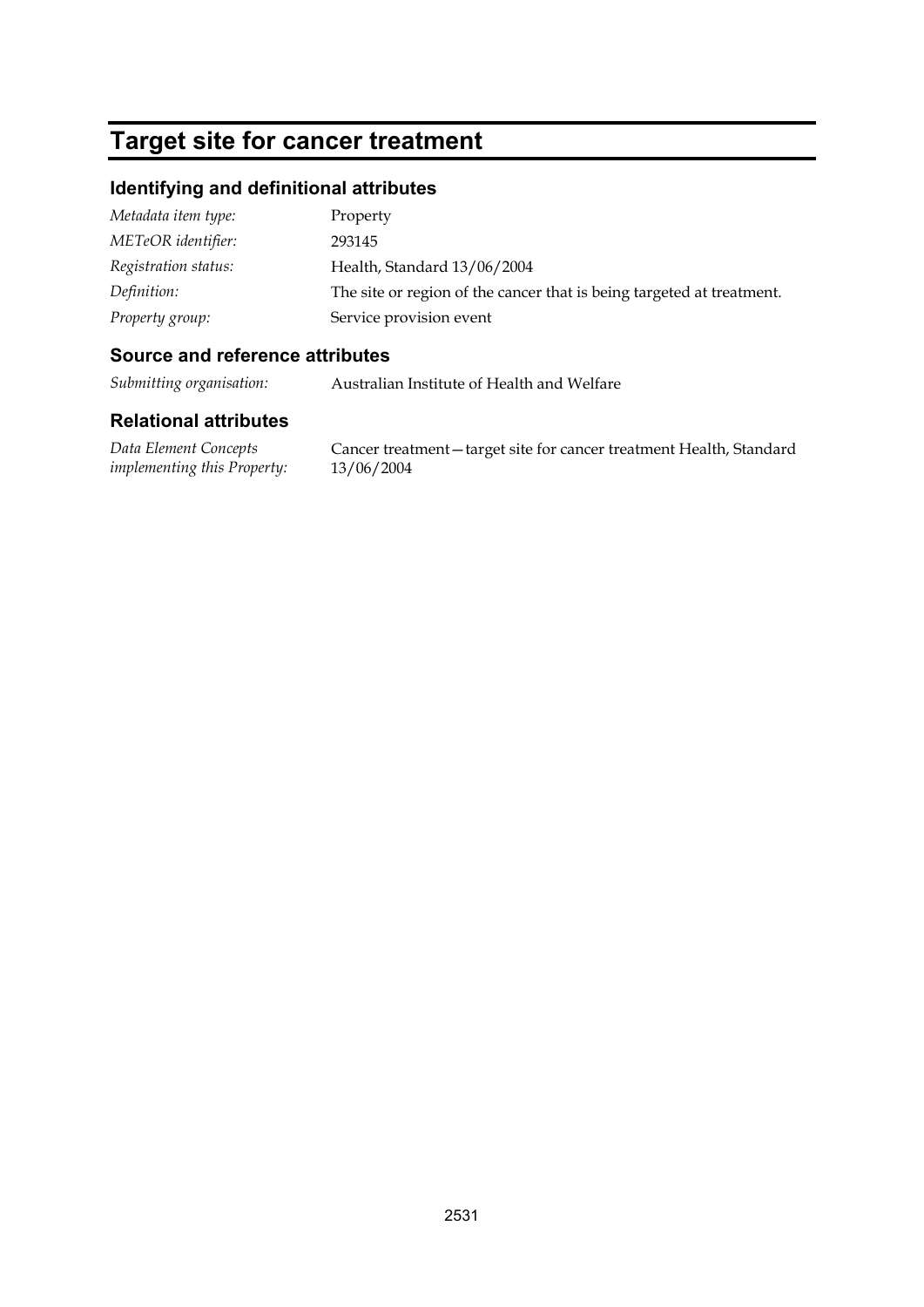# **Teaching status**

## **Identifying and definitional attributes**

| Metadata item type:  | Property                                                                       |
|----------------------|--------------------------------------------------------------------------------|
| METeOR identifier:   | 269156                                                                         |
| Registration status: | Health, Standard 01/03/2005                                                    |
| Definition:          | An indicator of engagement in the implementation of an educational<br>program. |
| Property group:      | Organisational characteristics                                                 |

## **Source and reference attributes**

*Submitting organisation:* Australian Institute of Health and Welfare

| Data Element Concepts              | Establishment - teaching status (university affiliation) Health, |  |  |
|------------------------------------|------------------------------------------------------------------|--|--|
| <i>implementing this Property:</i> | Standard 01/03/2005                                              |  |  |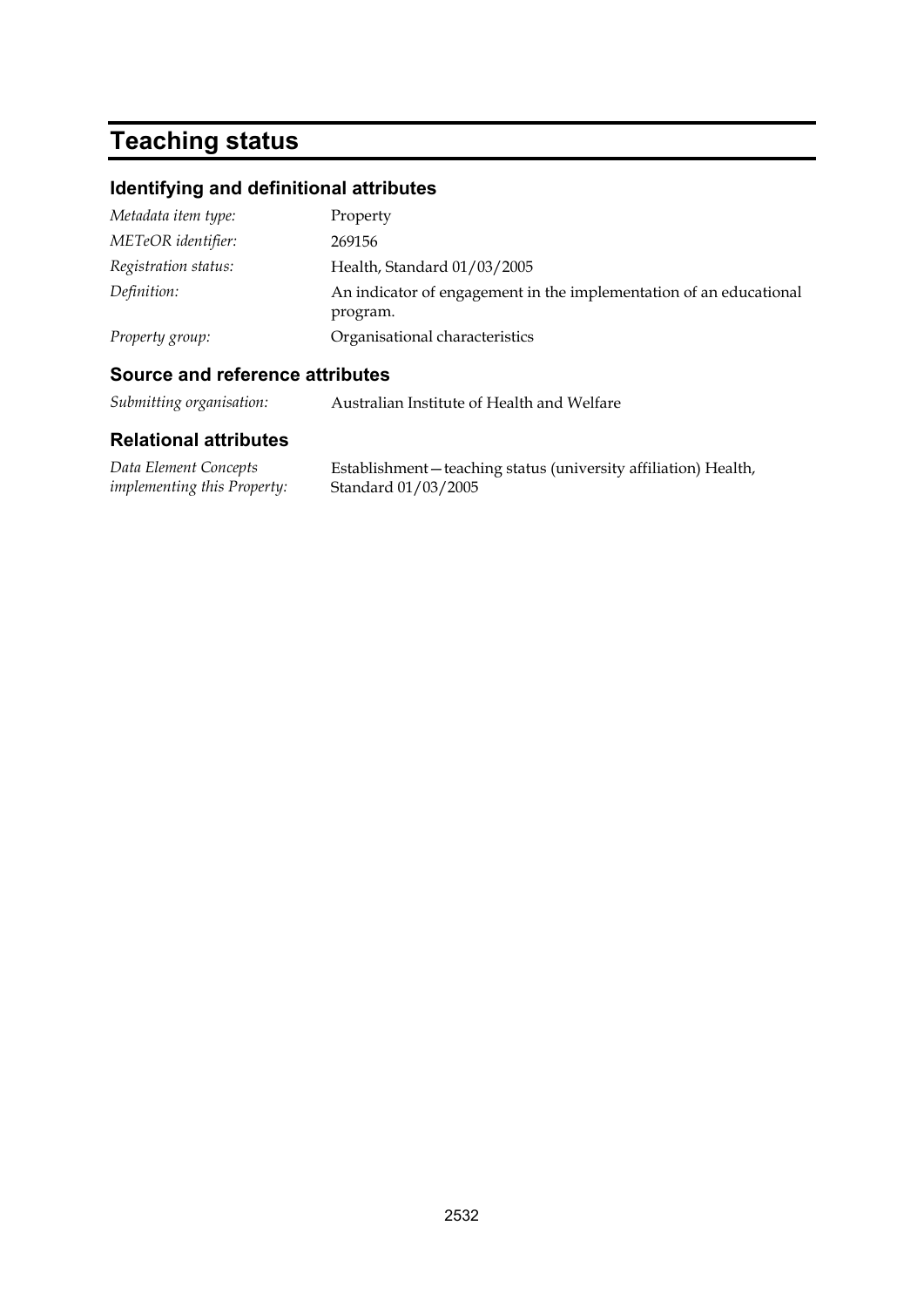# **Technical nursing care requirement**

## **Identifying and definitional attributes**

| Metadata item type:          | Property                                                                                                                                                                                                         |
|------------------------------|------------------------------------------------------------------------------------------------------------------------------------------------------------------------------------------------------------------|
| METeOR identifier:           | 313225                                                                                                                                                                                                           |
| Registration status:         | Health, Standard 13/10/2005                                                                                                                                                                                      |
| Definition:                  | Procedures and tasks for which specific nursing education is required<br>as well as knowledge of expected therapeutic effect, possible side-<br>effects, complications and appropriate actions relating to each. |
| Property group:              | Service provision event                                                                                                                                                                                          |
| <b>Relational attributes</b> |                                                                                                                                                                                                                  |

*Data Element Concepts implementing this Property:* Person—technical nursing care requirement Health, Standard 13/10/2005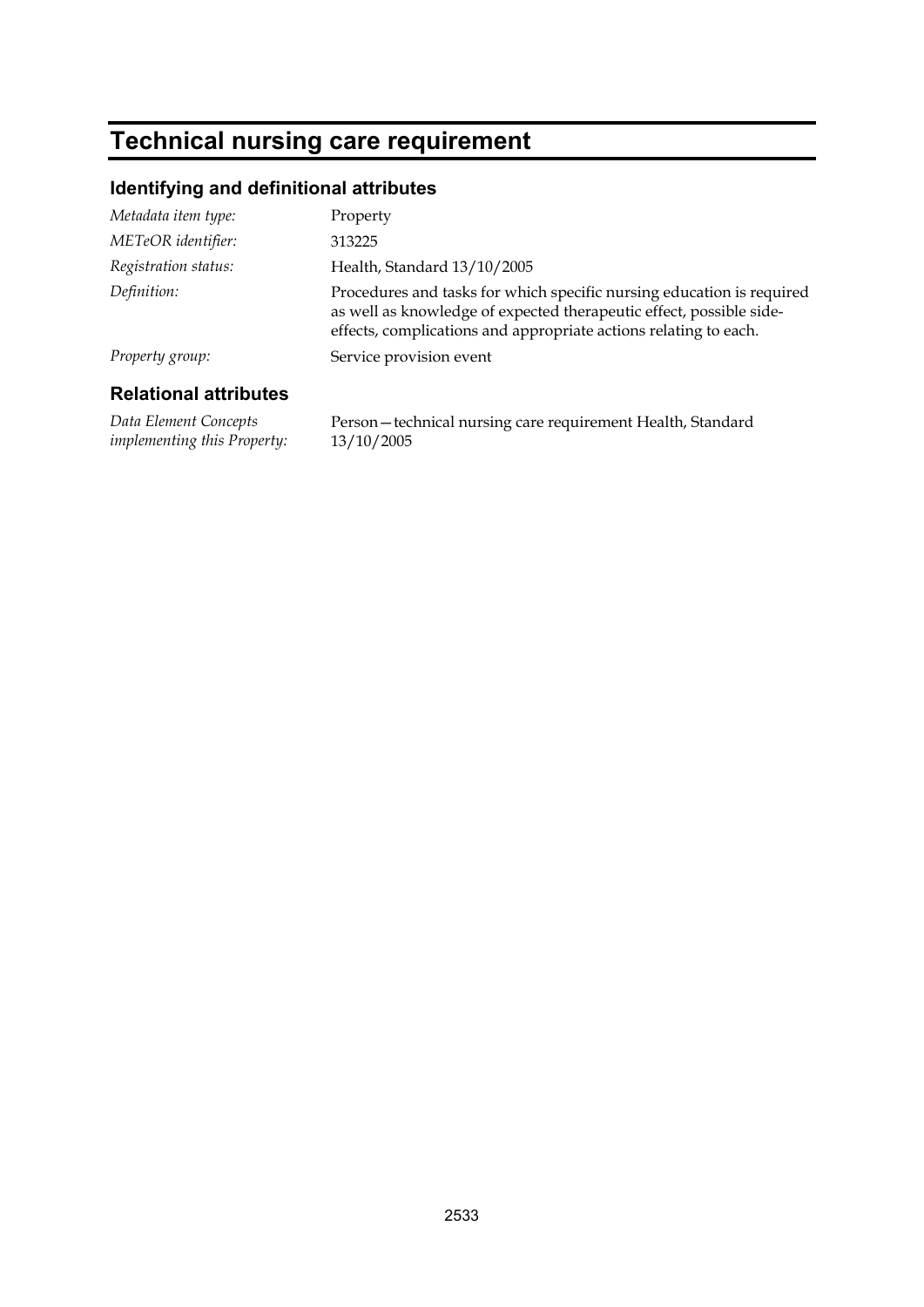# **Telephone number**

## **Identifying and definitional attributes**

| Metadata item type:  | Property                                                               |
|----------------------|------------------------------------------------------------------------|
| METeOR identifier:   | 269232                                                                 |
| Registration status: | Health, Standard 01/03/2005<br>Community services, Standard 01/03/2005 |
| Definition:          | A sequence of digits.                                                  |
| Property group:      | Location characteristics                                               |

## **Source and reference attributes**

*Submitting organisation:* Australian Institute of Health and Welfare

| Data Element Concepts              | Person - telephone number Health, Standard 01/03/2005 |
|------------------------------------|-------------------------------------------------------|
| <i>implementing this Property:</i> | Community services, Standard 01/03/2005               |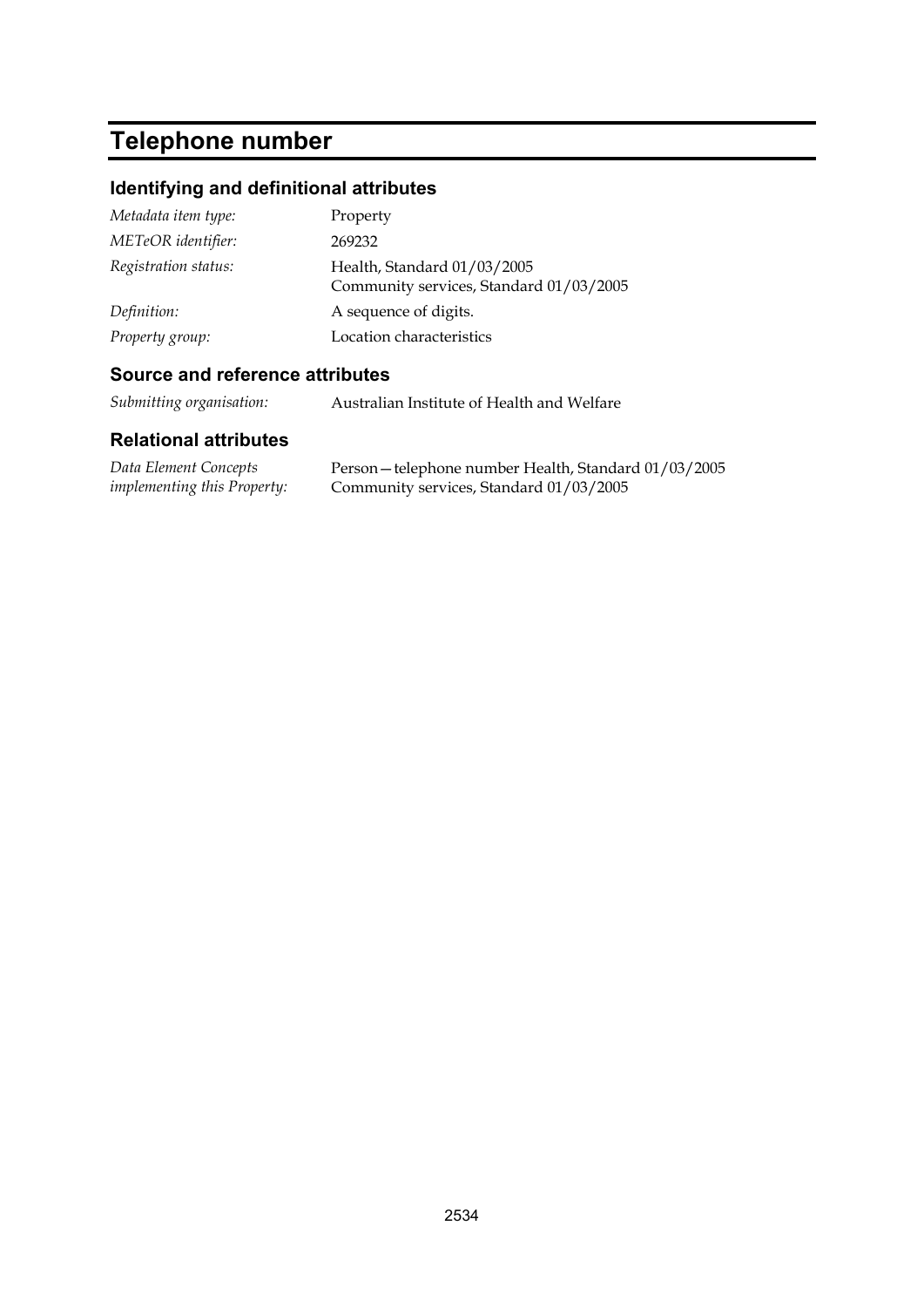# **Telephone number type**

## **Identifying and definitional attributes**

| Metadata item type:  | Property                                                               |
|----------------------|------------------------------------------------------------------------|
| METeOR identifier:   | 269239                                                                 |
| Registration status: | Health, Standard 01/03/2005<br>Community services, Standard 01/03/2005 |
| Definition:          | The class of telephone number.                                         |
| Property group:      | Location characteristics                                               |

#### **Source and reference attributes**

*Submitting organisation:* Australian Institute of Health and Welfare

| Data Element Concepts              | Person (telephone) - telephone number type Health, Standard |
|------------------------------------|-------------------------------------------------------------|
| <i>implementing this Property:</i> | 01/03/2005                                                  |
|                                    | Community services, Standard 01/03/2005                     |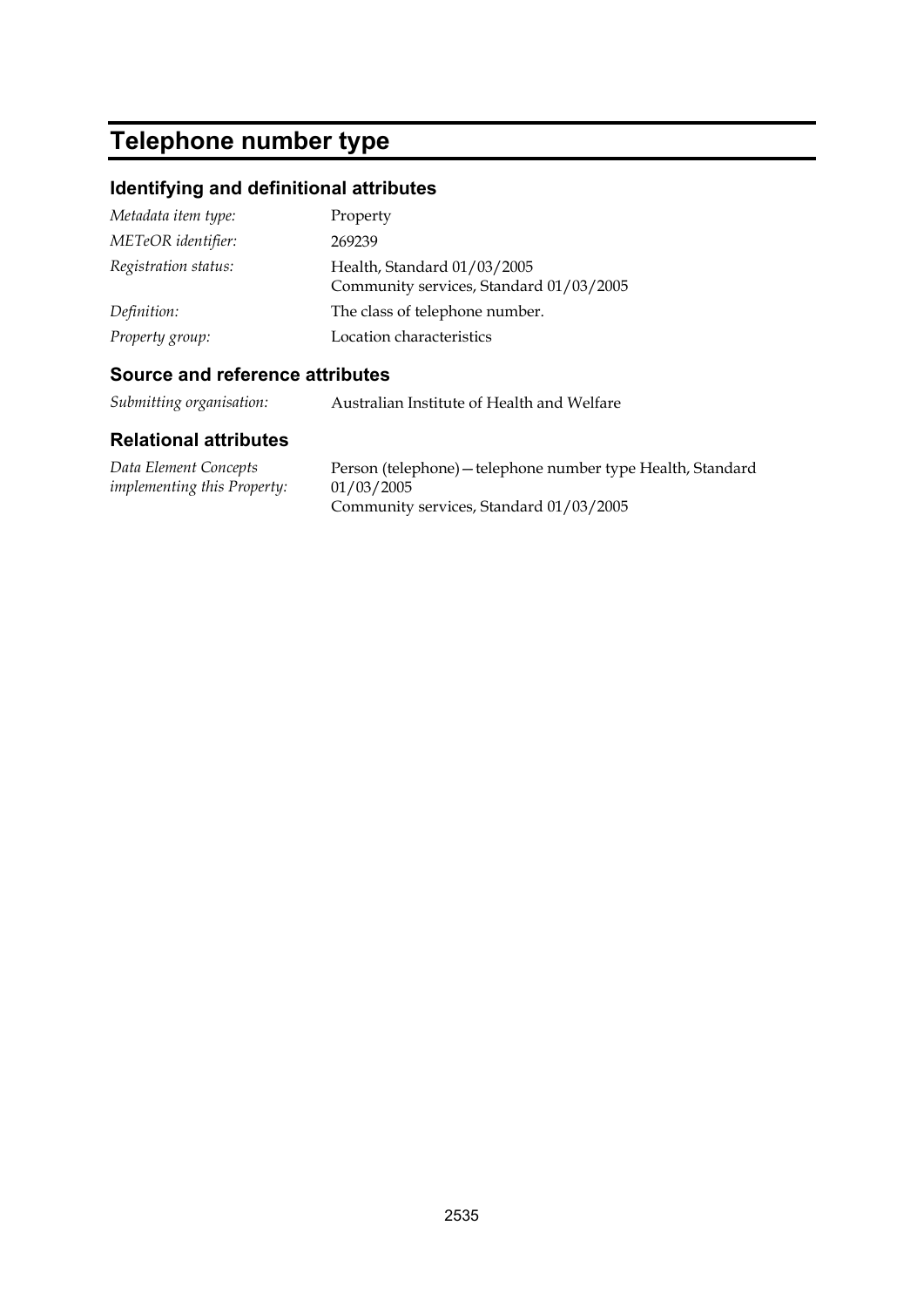## **Time since quitting tobacco smoking**

#### **Identifying and definitional attributes**

| Metadata item type:  | Property                                           |
|----------------------|----------------------------------------------------|
| METeOR identifier:   | 269266                                             |
| Registration status: | Health, Standard 01/03/2005                        |
| Definition:          | The period of time since quitting tobacco smoking. |
| Property group:      | Lifestyle characteristics                          |

#### **Source and reference attributes**

*Submitting organisation:* Australian Institute of Health and Welfare

#### **Relational attributes**

*Data Element Concepts implementing this Property:*

Person—time since quitting tobacco smoking Health, Standard 01/03/2005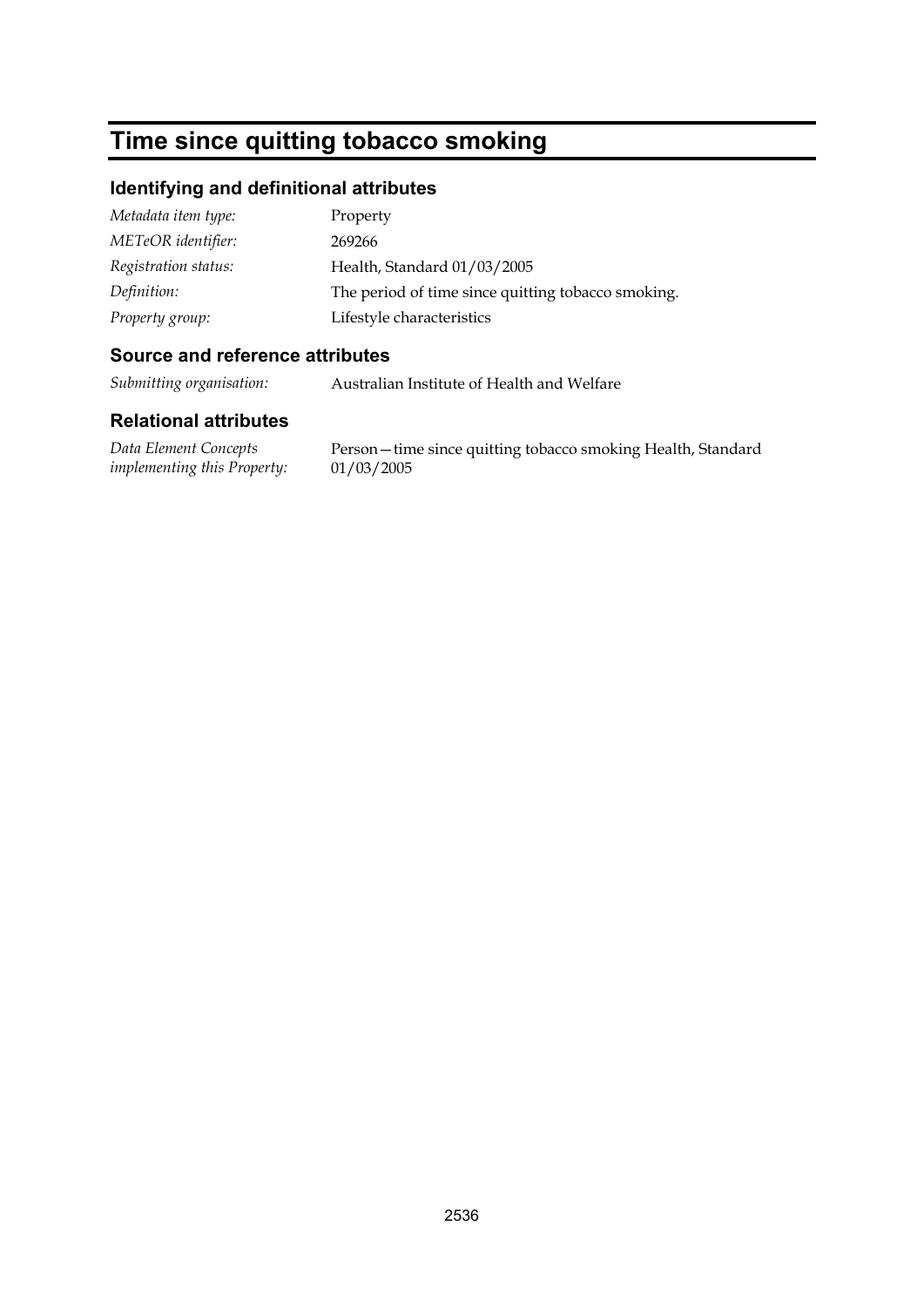# **Timing of ACE-inhibitor prescription**

## **Identifying and definitional attributes**

| Metadata item type:  | Property                                                |
|----------------------|---------------------------------------------------------|
| METeOR identifier:   | 349377                                                  |
| Registration status: | Health, Standard 01/10/2008                             |
| Definition:          | The timing of care when an ACE-inhibitor is prescribed. |
| Property group:      | Health and wellbeing                                    |

### **Relational attributes**

*Data Element Concepts implementing this Property:* Person—timing of ACE-inhibitor prescription Health, Standard 01/10/2008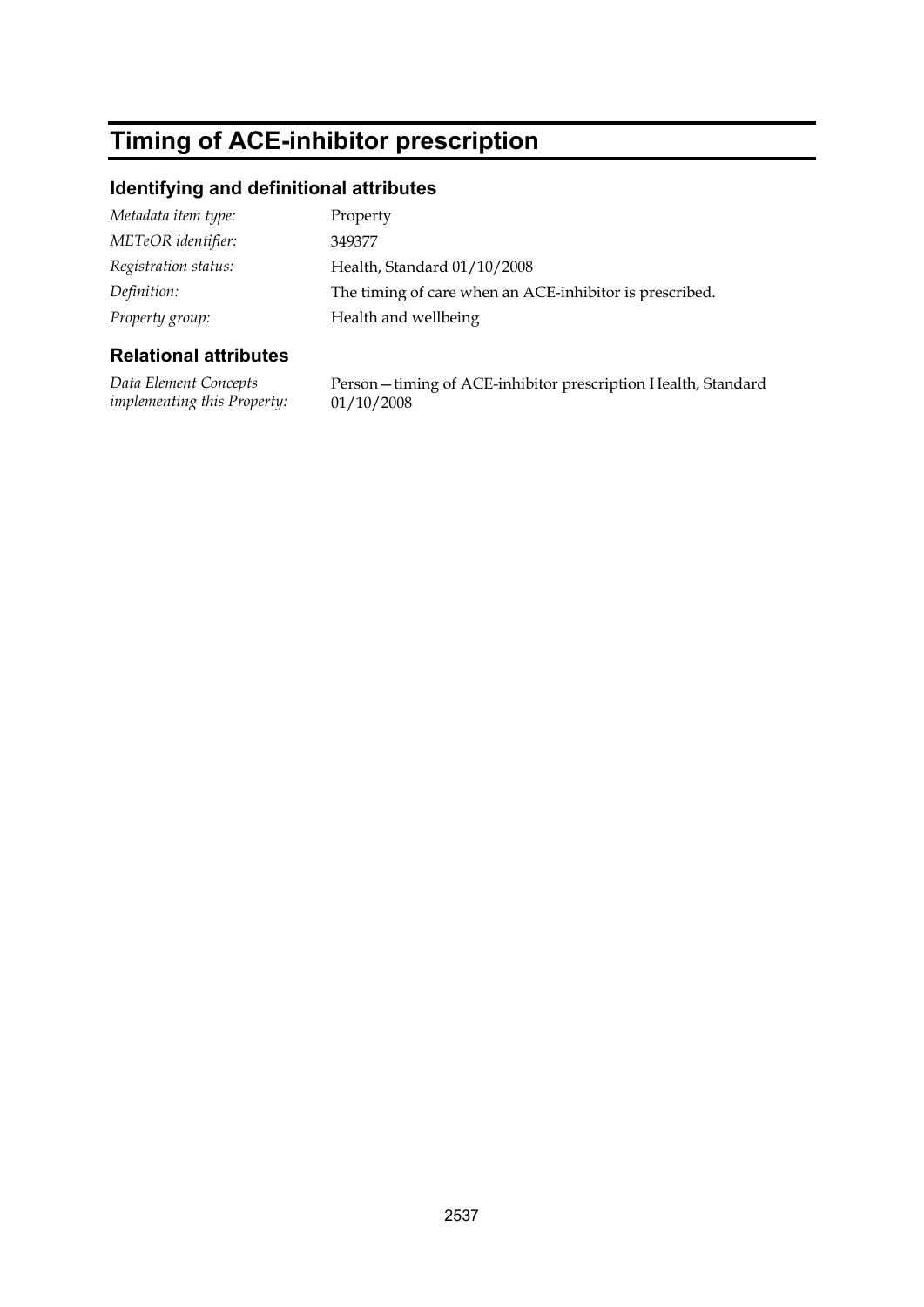## **Timing of angiotensin II receptor blocker prescription**

## **Identifying and definitional attributes**

| Metadata item type:  | Property                                                                     |
|----------------------|------------------------------------------------------------------------------|
| METeOR identifier:   | 350414                                                                       |
| Registration status: | Health, Standard 01/10/2008                                                  |
| Definition:          | The timing of care when an angiotensin II receptor blocker is<br>prescribed. |
| Property group:      | Health and wellbeing                                                         |

#### **Relational attributes**

*Data Element Concepts implementing this Property:* Person—timing of angiotensin II receptor blocker prescription Health, Standard 01/10/2008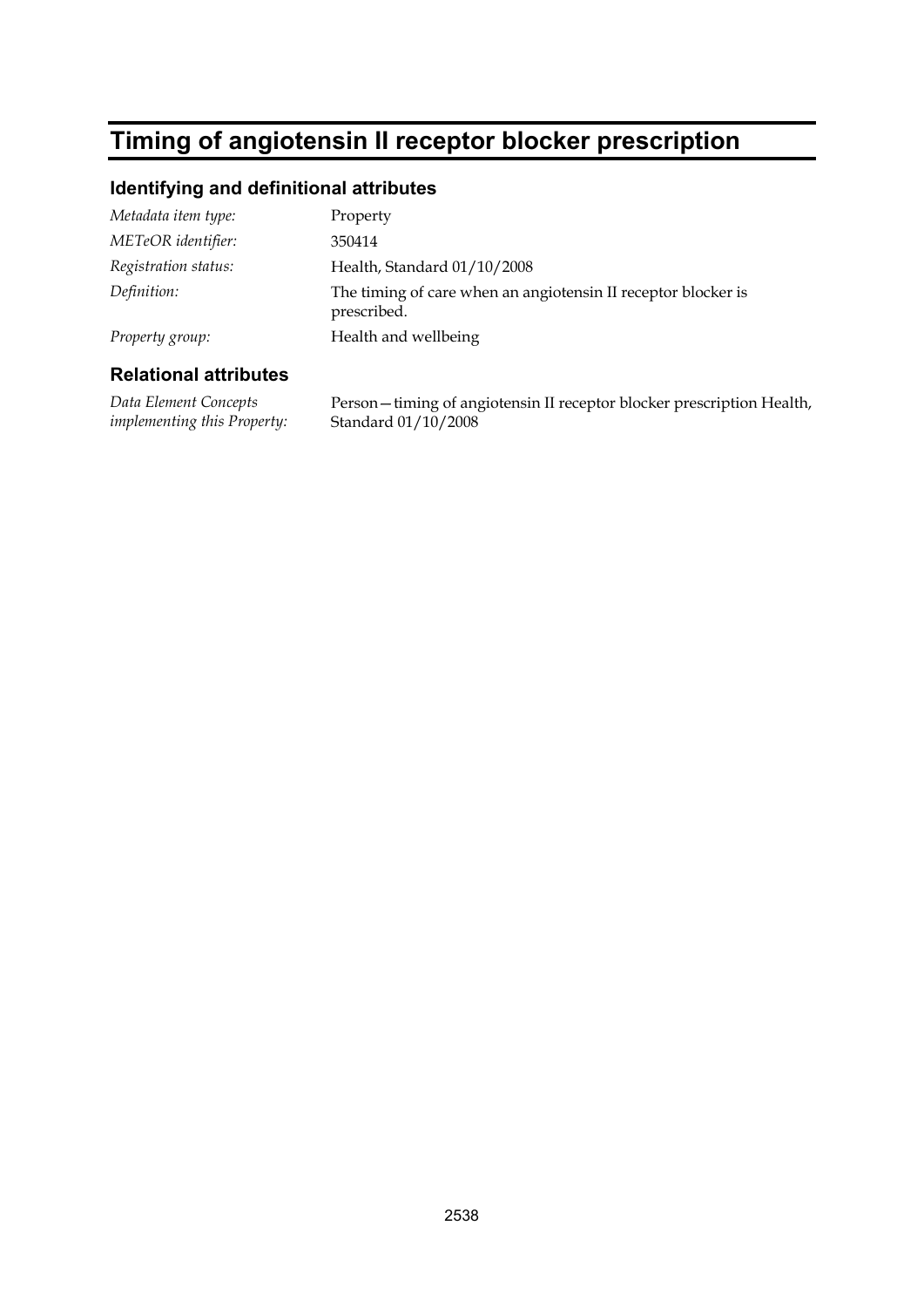# **Timing of antithrombin therapy prescription**

## **Identifying and definitional attributes**

| Metadata item type:  | Property                                                    |
|----------------------|-------------------------------------------------------------|
| METeOR identifier:   | 350503                                                      |
| Registration status: | Health, Standard 01/10/2008                                 |
| Definition:          | The timing of care when antithrombin therapy is prescribed. |
| Property group:      | Health and wellbeing                                        |

### **Relational attributes**

*Data Element Concepts implementing this Property:* Person—timing of antithrombin therapy prescription Health, Standard 01/10/2008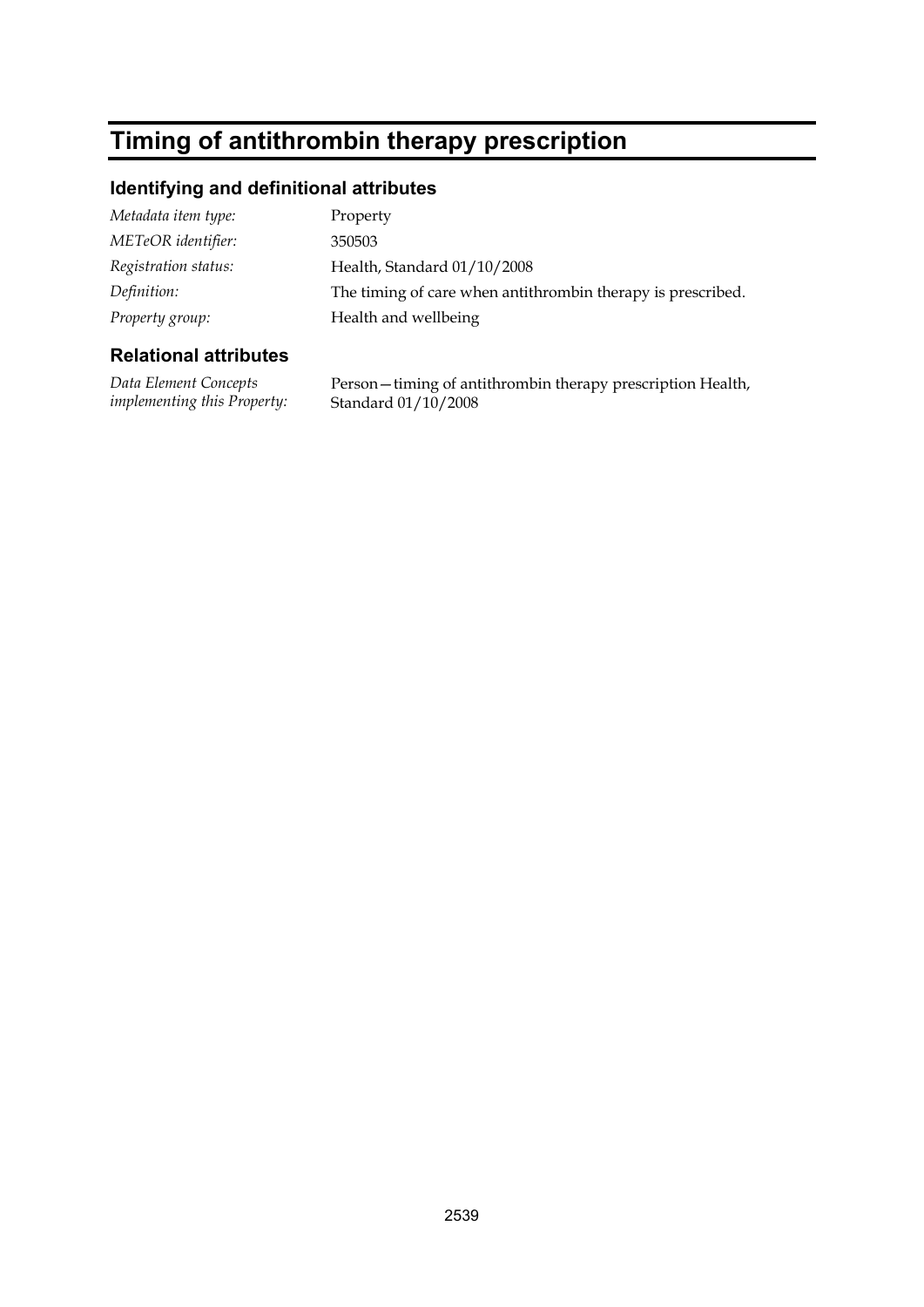## **Timing of aspirin prescription**

## **Identifying and definitional attributes**

| Metadata item type:  | Property                                                                                                                     |
|----------------------|------------------------------------------------------------------------------------------------------------------------------|
| METeOR identifier:   | 347824                                                                                                                       |
| Registration status: | Health, Standard 01/10/2008                                                                                                  |
| Definition:          | The timing of care when aspirin, a medication having<br>antiinflammatory, analgesic, and antipyretic effects, is prescribed. |
| Property group:      | Health and wellbeing                                                                                                         |
|                      |                                                                                                                              |

### **Relational attributes**

*Data Element Concepts implementing this Property:* Person—timing of aspirin prescription Health, Standard 01/10/2008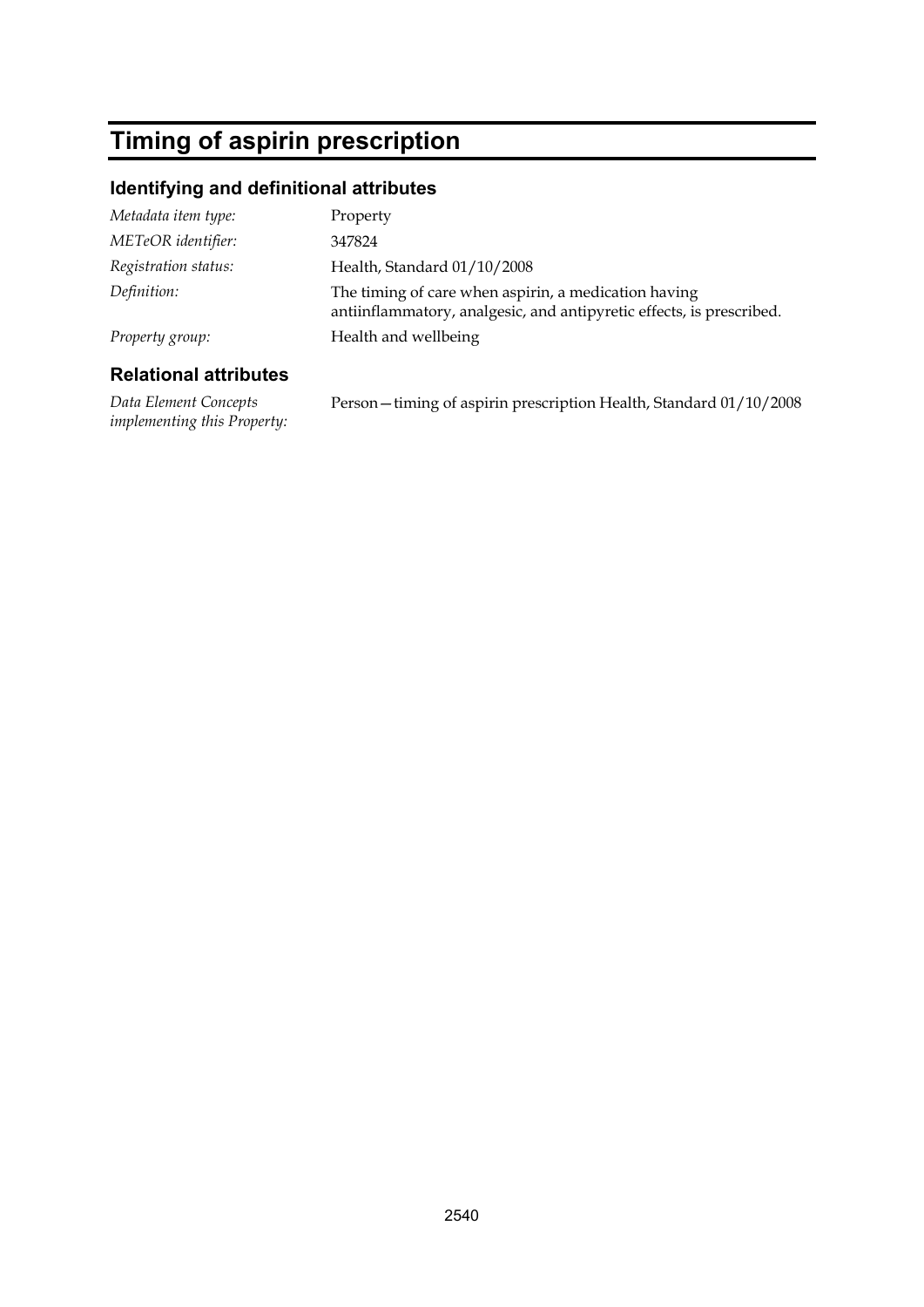# **Timing of beta-blocker prescription**

## **Identifying and definitional attributes**

| Metadata item type:   | Property                                                                                                                                                                                                          |
|-----------------------|-------------------------------------------------------------------------------------------------------------------------------------------------------------------------------------------------------------------|
| METeOR identifier:    | 349369                                                                                                                                                                                                            |
| Registration status:  | Health, Standard 01/10/2008                                                                                                                                                                                       |
| Definition:           | The timing of care when a beta-blocker, a medication to lower heart<br>rate and blood pressure, reduce the risk of heart attack, help control<br>angina symptoms and treat irregular heart rhythms is prescribed. |
| Property group:       | Health and wellbeing                                                                                                                                                                                              |
| Dalational ottributos |                                                                                                                                                                                                                   |

#### **Relational attributes**

*Data Element Concepts implementing this Property:* Person—timing of beta-blocker prescription Health, Standard 01/10/2008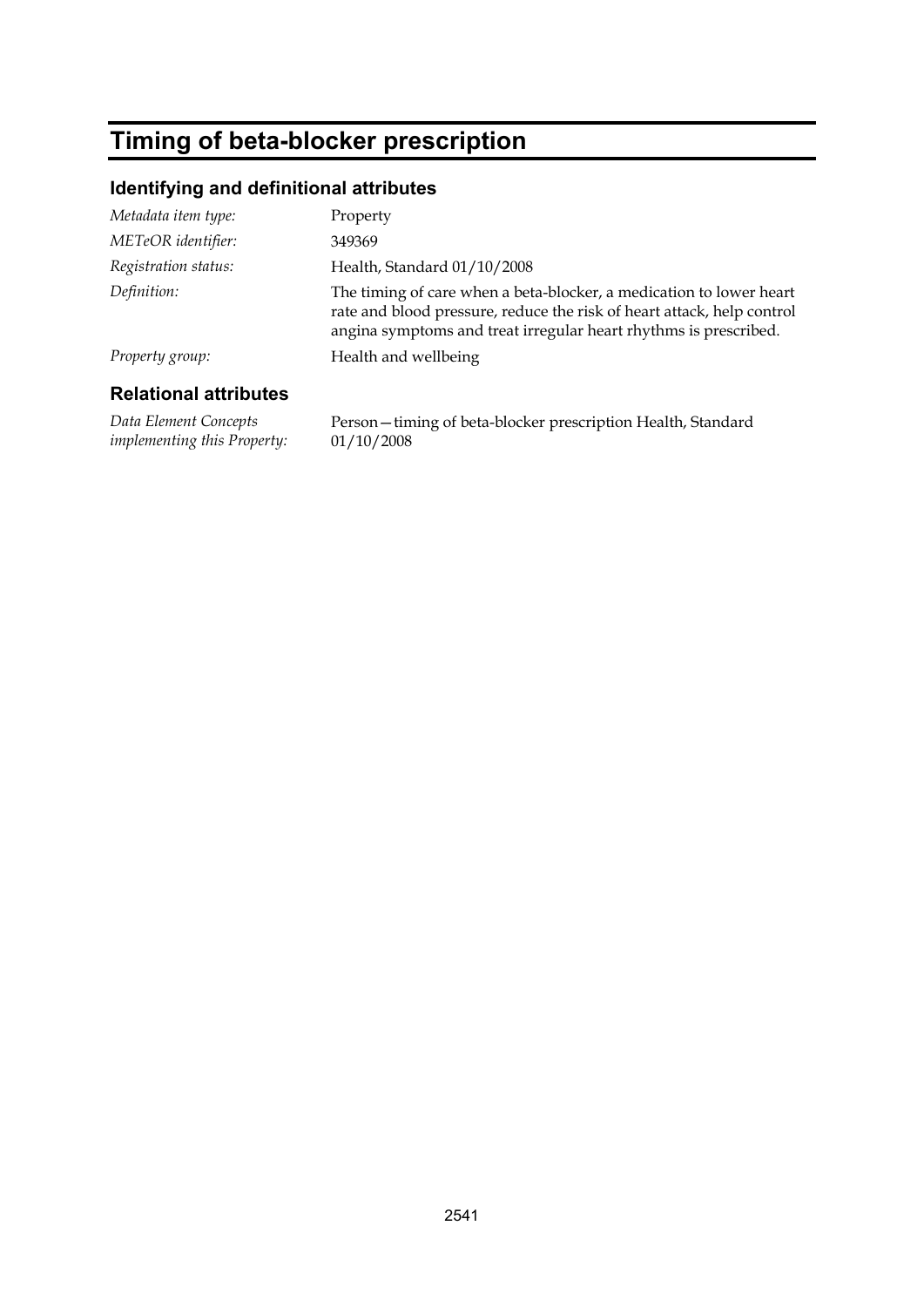# **Timing of clopidogrel prescription**

## **Identifying and definitional attributes**

| Metadata item type:  | Property                                                                                     |
|----------------------|----------------------------------------------------------------------------------------------|
| METeOR identifier:   | 350427                                                                                       |
| Registration status: | Health, Standard 01/10/2008                                                                  |
| Definition:          | The timing of care when clopidogrel, an inhibitor of platelet<br>aggregation, is prescribed. |
| Property group:      | Health and wellbeing                                                                         |

#### **Relational attributes**

*Data Element Concepts implementing this Property:* Person—timing of clopidogrel prescription Health, Standard 01/10/2008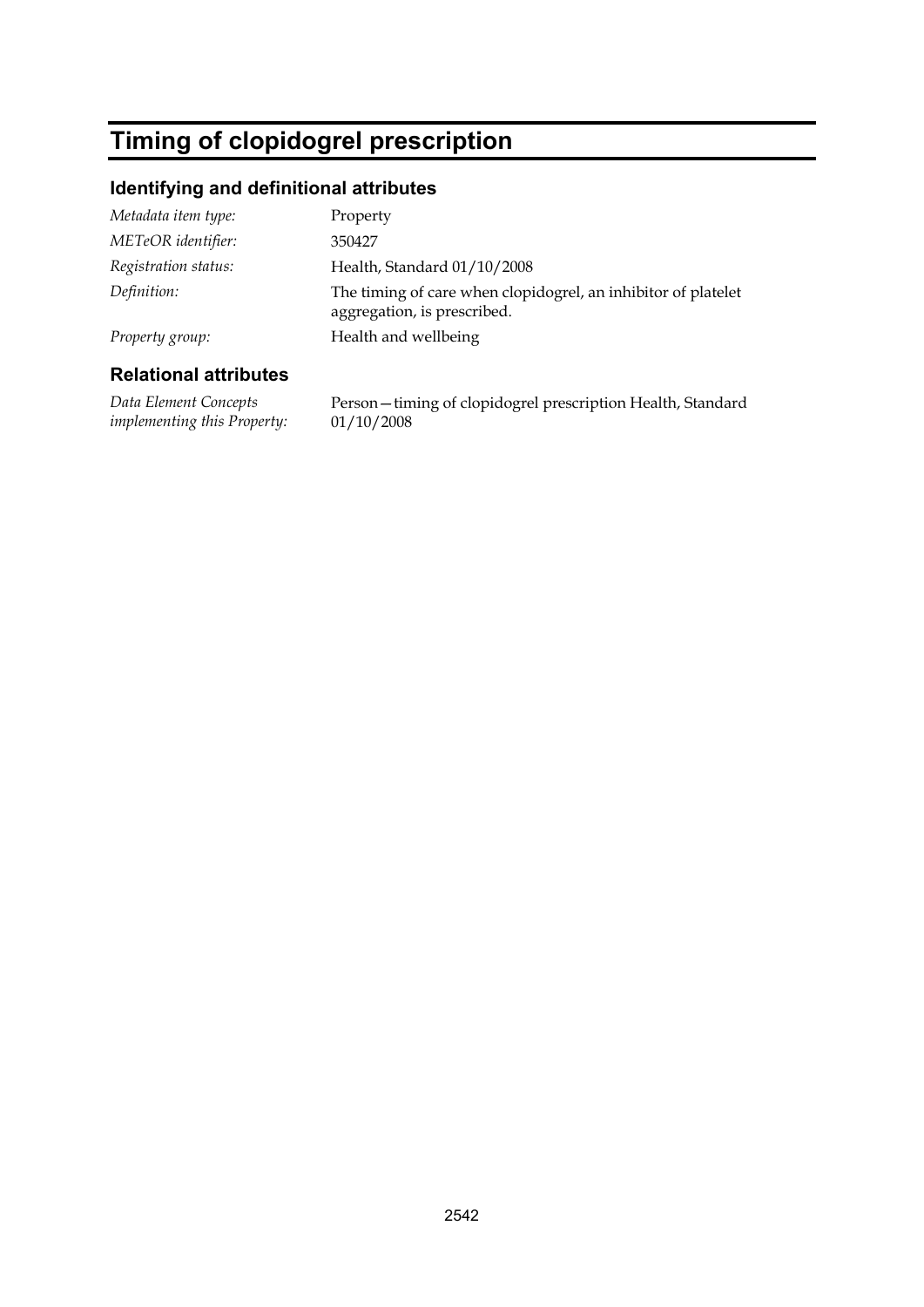# **Timing of glycoprotein IIb/IIIa inhibitor prescription**

## **Identifying and definitional attributes**

| Metadata item type:  | Property                                                                    |
|----------------------|-----------------------------------------------------------------------------|
| METeOR identifier:   | 349391                                                                      |
| Registration status: | Health, Standard 01/10/2008                                                 |
| Definition:          | The timing of care when a glycoprotein IIb/IIIa inhibitor is<br>prescribed. |
| Property group:      | Health and wellbeing                                                        |

#### **Relational attributes**

*Data Element Concepts implementing this Property:* Person—timing of glycoprotein IIb/IIIa inhibitor prescription Health, Standard 01/10/2008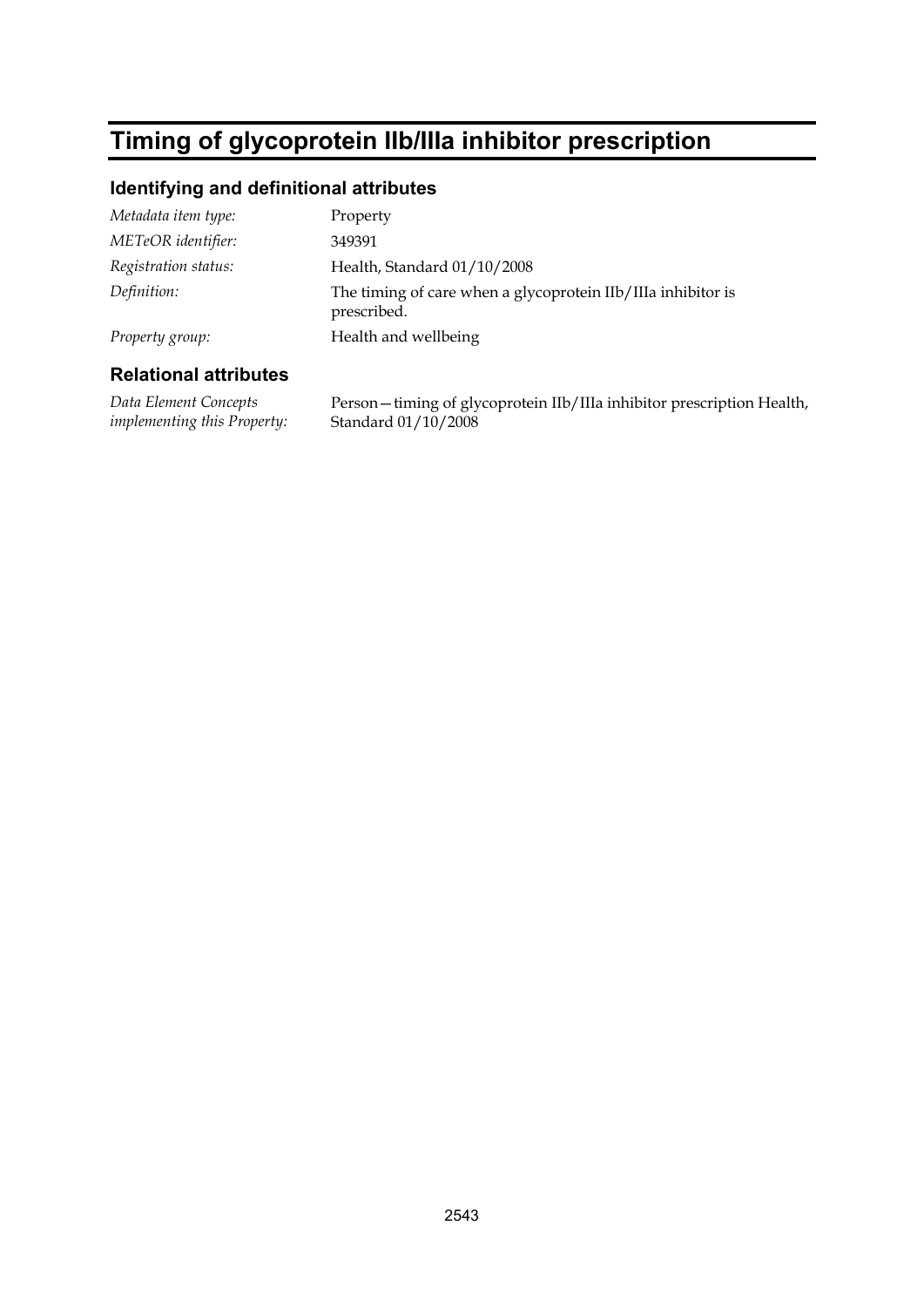# **Timing of statin prescription**

## **Identifying and definitional attributes**

| Property                                        |
|-------------------------------------------------|
| 350437                                          |
| Health, Standard 01/10/2008                     |
| The timing of care when a statin is prescribed. |
| Health and wellbeing                            |
|                                                 |

## **Relational attributes**

*Data Element Concepts implementing this Property:* Person—timing of statin prescription Health, Standard 01/10/2008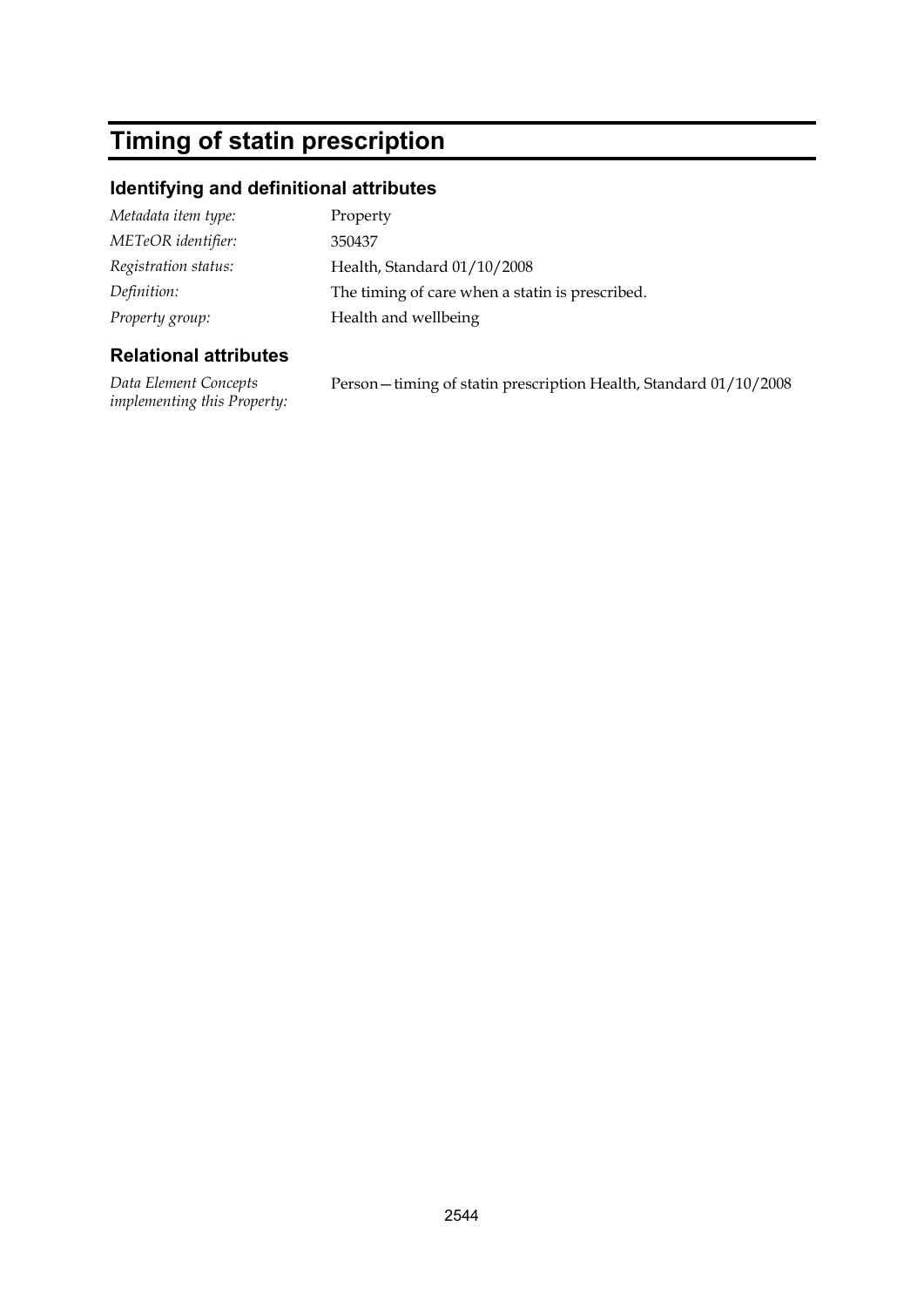# **Tobacco product smoked**

#### **Identifying and definitional attributes**

| Metadata item type:  | Property                    |
|----------------------|-----------------------------|
| METeOR identifier:   | 269276                      |
| Registration status: | Health, Standard 01/03/2005 |
| Definition:          | The type of tobacco smoked. |
| Property group:      | Lifestyle characteristics   |

#### **Source and reference attributes**

*Submitting organisation:* Australian Institute of Health and Welfare

#### **Relational attributes**

*Data Element Concepts implementing this Property:* Person—tobacco product smoked Health, Standard 01/03/2005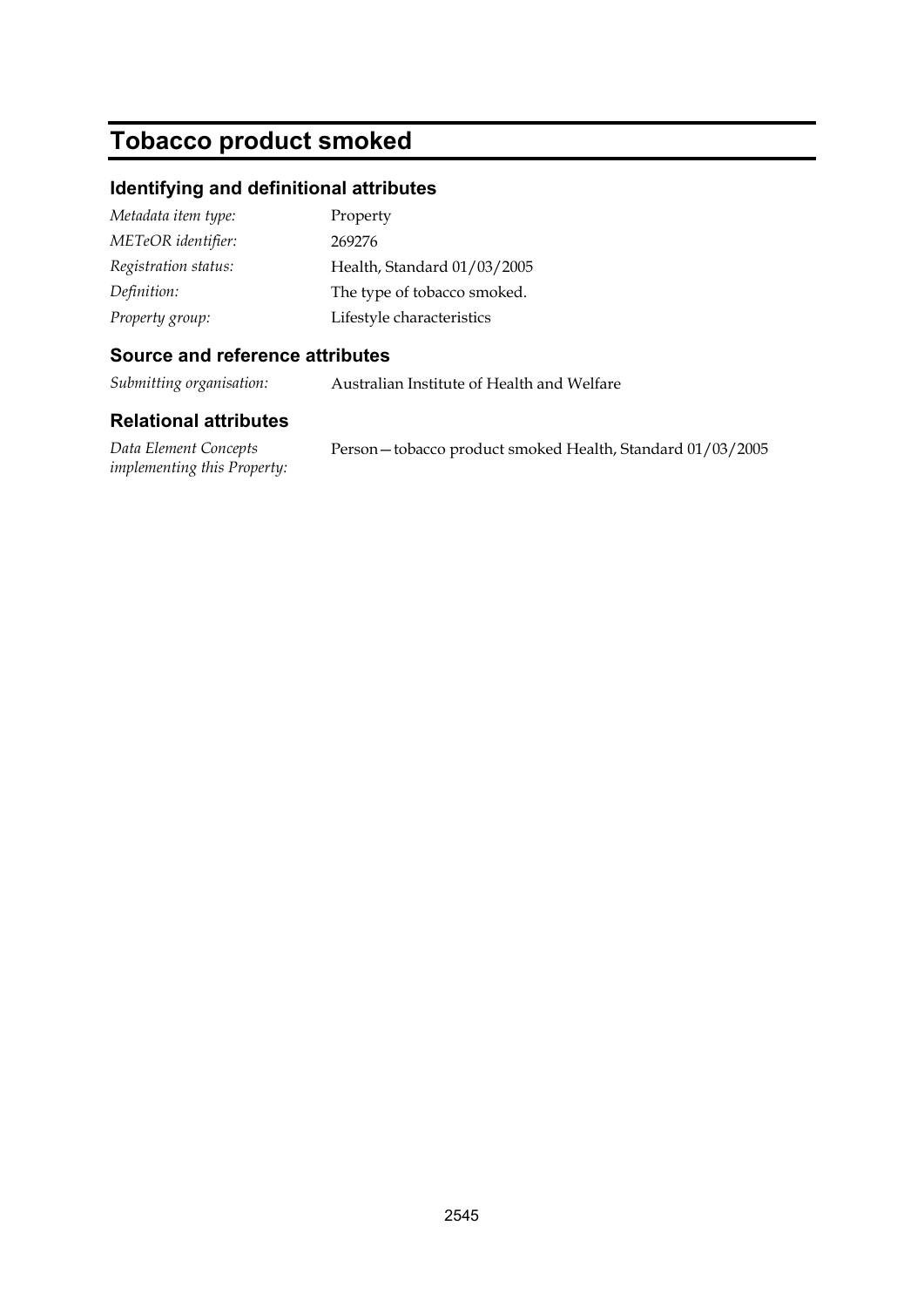# **Tobacco smoking daily use status**

## **Identifying and definitional attributes**

| Metadata item type:  | Property                                                                  |
|----------------------|---------------------------------------------------------------------------|
| METeOR identifier:   | 269279                                                                    |
| Registration status: | Health, Standard 01/03/2005                                               |
| Definition:          | An indicator of whether tobacco has ever been smoked on a daily<br>basis. |
| Property group:      | Lifestyle characteristics                                                 |

## **Source and reference attributes**

*Submitting organisation:* Australian Institute of Health and Welfare

| Data Element Concepts       | Person - tobacco smoking daily use status Health, Standard |
|-----------------------------|------------------------------------------------------------|
| implementing this Property: | 01/03/2005                                                 |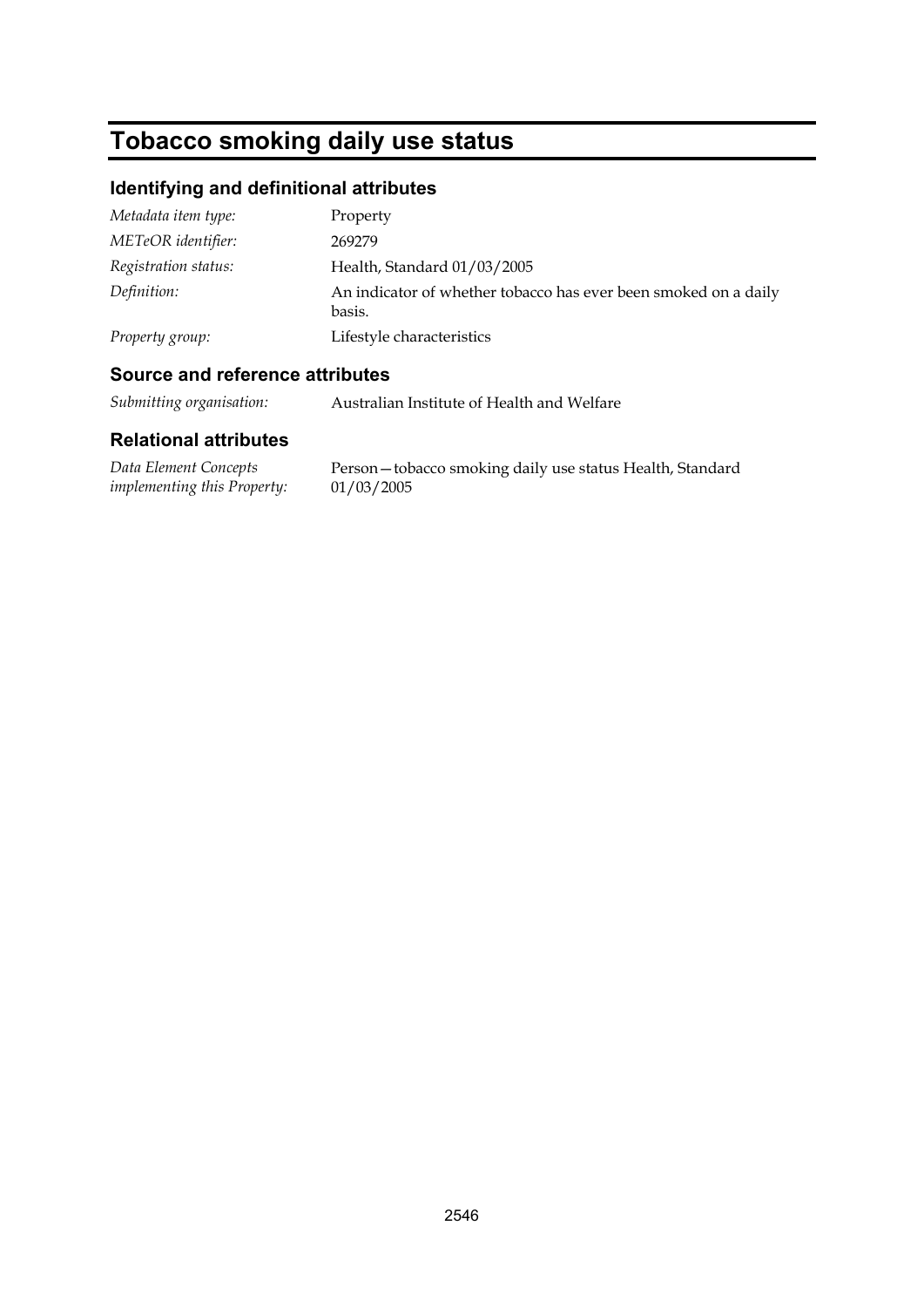# **Tobacco smoking duration**

## **Identifying and definitional attributes**

| Metadata item type:  | Property                                    |
|----------------------|---------------------------------------------|
| METeOR identifier:   | 269280                                      |
| Registration status: | Health, Standard 01/03/2005                 |
| Definition:          | The length of time tobacco has been smoked. |
| Property group:      | Lifestyle characteristics                   |

### **Relational attributes**

*Data Element Concepts implementing this Property:* Person—tobacco smoking duration Health, Standard 01/03/2005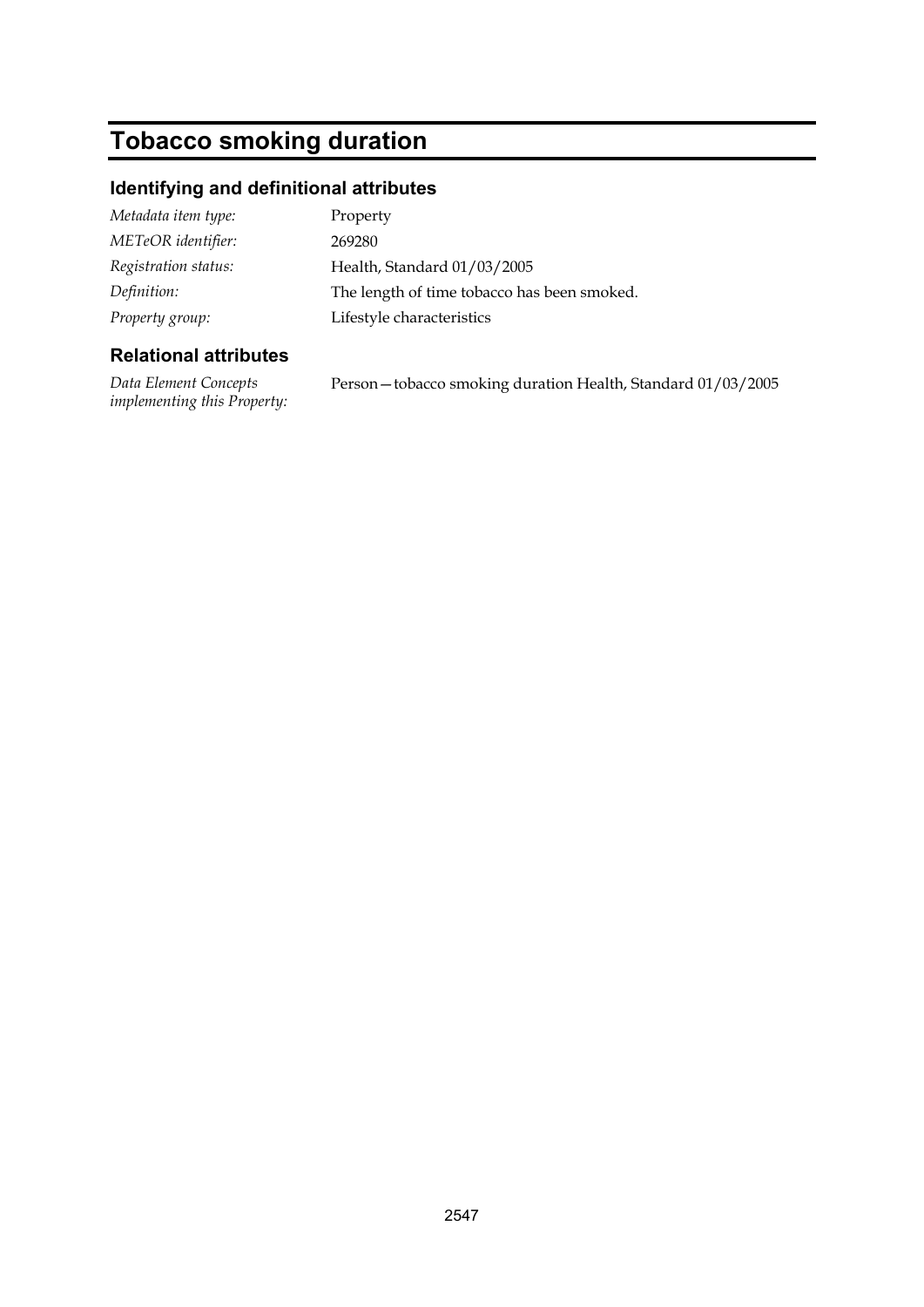## **Tobacco smoking frequency**

#### **Identifying and definitional attributes**

| Metadata item type:  | Property                                          |
|----------------------|---------------------------------------------------|
| METeOR identifier:   | 269277                                            |
| Registration status: | Health, Standard 01/03/2005                       |
| Definition:          | An indicator of how frequently tobacco is smoked. |
| Property group:      | Lifestyle characteristics                         |

#### **Source and reference attributes**

*Submitting organisation:* Australian Institute of Health and Welfare

#### **Relational attributes**

*Data Element Concepts implementing this Property:* Person—tobacco smoking frequency Health, Standard 01/03/2005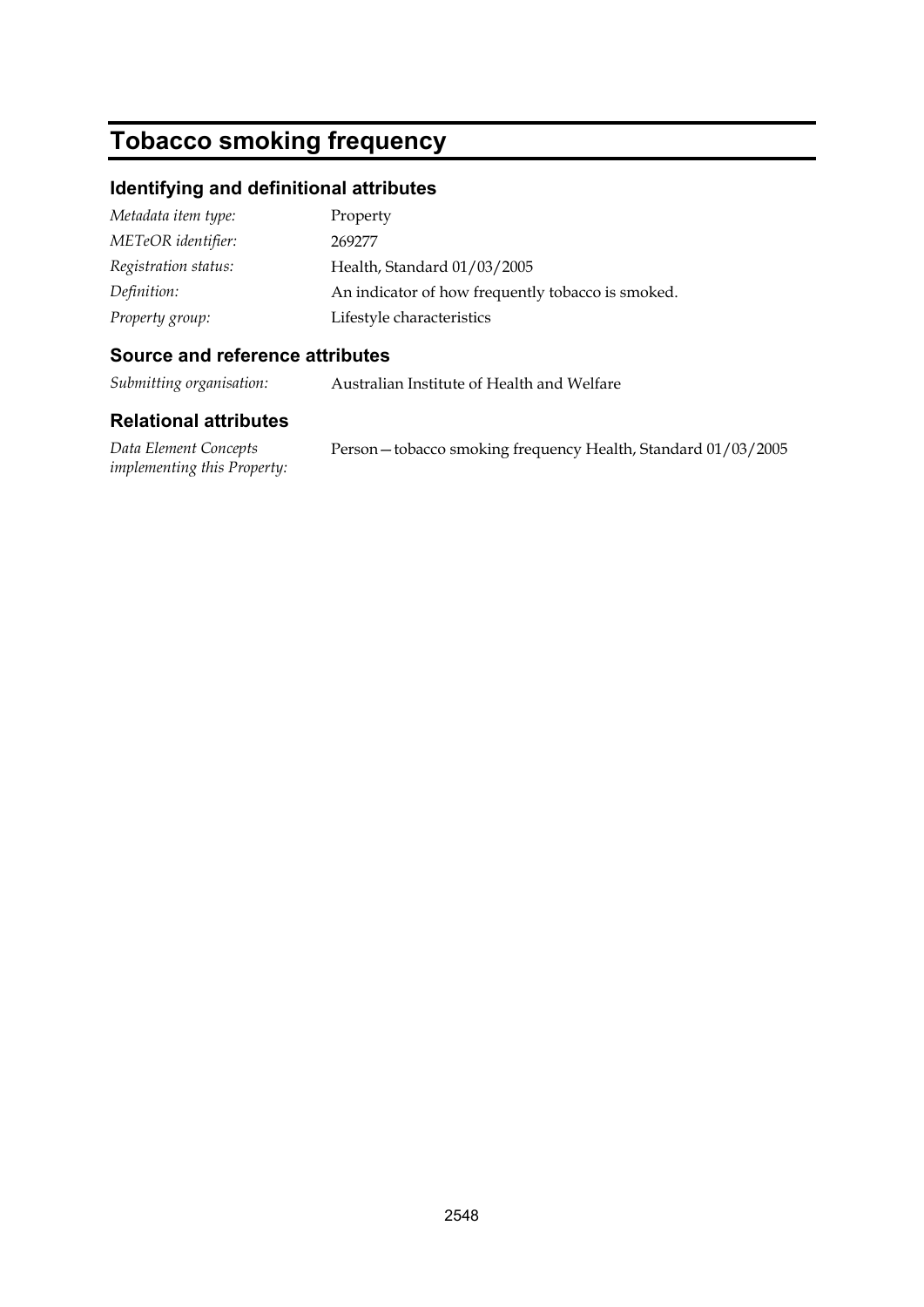#### **Tobacco smoking indicator (after twenty weeks of pregnancy)**

## **Identifying and definitional attributes**

| Metadata item type:  | Property                                                                     |
|----------------------|------------------------------------------------------------------------------|
| METeOR identifier:   | 375055                                                                       |
| Registration status: | Health, Standard 03/12/2008                                                  |
| Definition:          | A self-reported indicator of tobacco smoking after 20 weeks of<br>pregnancy. |
| Property group:      | Lifestyle characteristics                                                    |

## **Source and reference attributes**

| Submitting organisation: |  | Australian Institute of Health and Welfare |
|--------------------------|--|--------------------------------------------|
|--------------------------|--|--------------------------------------------|

| Data Element Concepts              | Female (pregnant) – tobacco smoking indicator (after twenty weeks of |
|------------------------------------|----------------------------------------------------------------------|
| <i>implementing this Property:</i> | pregnancy) Health, Standard 03/12/2008                               |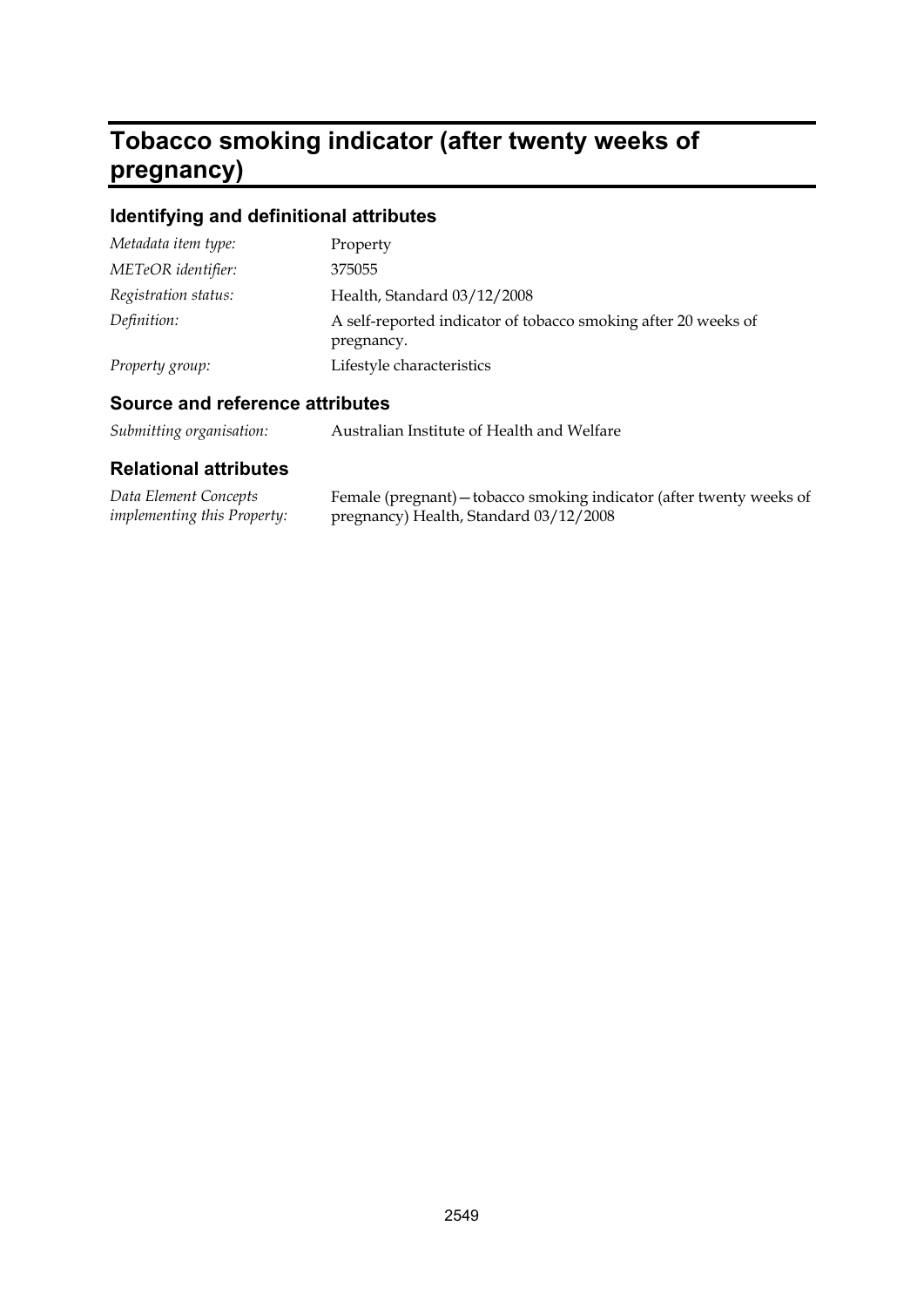#### **Tobacco smoking indicator (first twenty weeks of pregnancy)**

## **Identifying and definitional attributes**

| Metadata item type:  | Property                                                                                |
|----------------------|-----------------------------------------------------------------------------------------|
| METeOR identifier:   | 365394                                                                                  |
| Registration status: | Health, Standard 03/12/2008                                                             |
| Definition:          | A self-reported indicator of tobacco smoking in the first twenty weeks<br>of pregnancy. |
| Property group:      | Lifestyle characteristics                                                               |

## **Source and reference attributes**

| Submitting organisation:<br>Australian Institute of Health and Welfare |  |  |
|------------------------------------------------------------------------|--|--|
|------------------------------------------------------------------------|--|--|

| Data Element Concepts              | Female (pregnant) – tobacco smoking indicator (first twenty weeks of |
|------------------------------------|----------------------------------------------------------------------|
| <i>implementing this Property:</i> | pregnancy) Health, Standard 03/12/2008                               |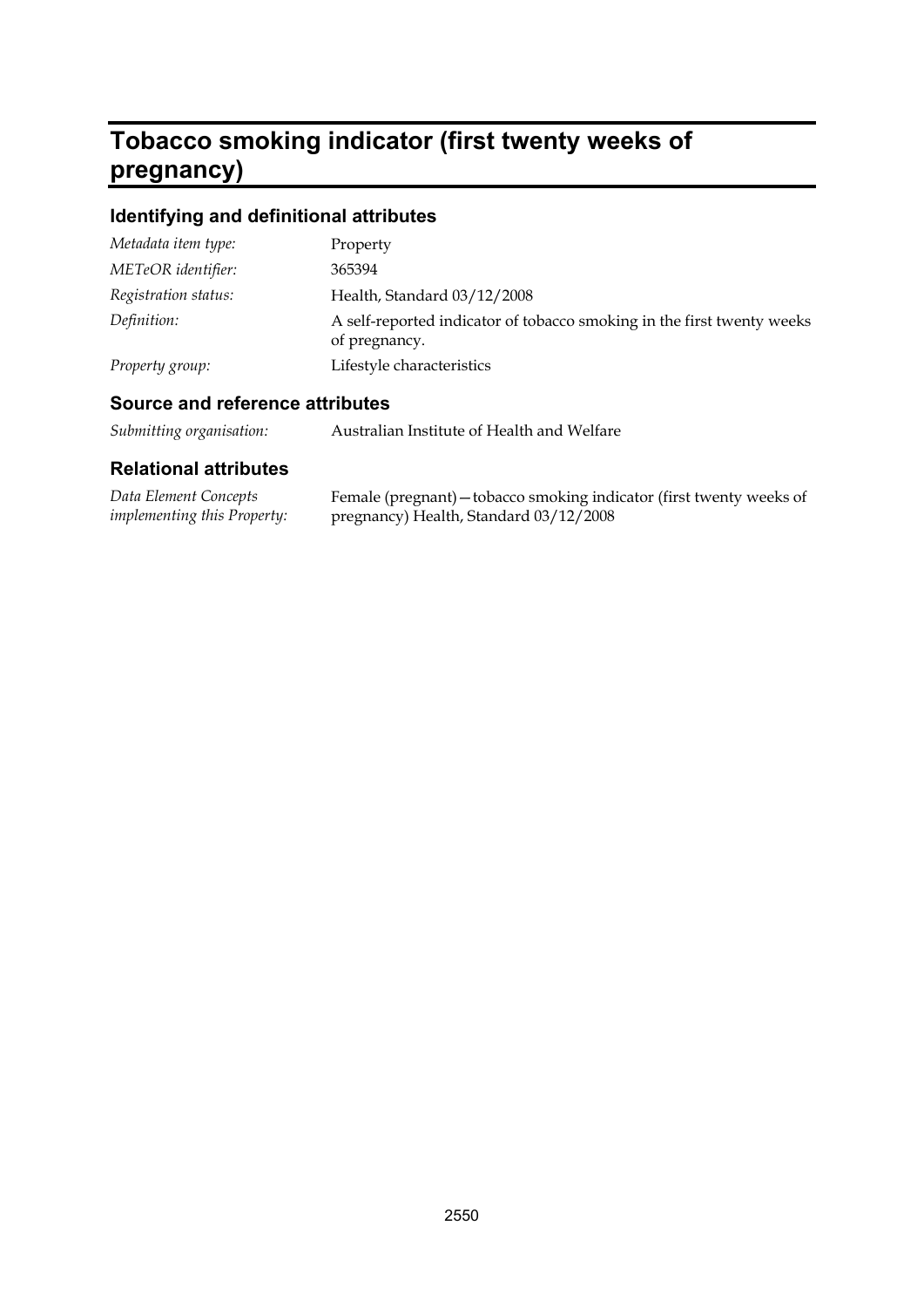# **Tobacco smoking quit age**

## **Identifying and definitional attributes**

| Metadata item type:  | Property                                 |
|----------------------|------------------------------------------|
| METeOR identifier:   | 269274                                   |
| Registration status: | Health, Standard 01/03/2005              |
| Definition:          | The age at which tobacco smoking ceased. |
| Property group:      | Lifestyle characteristics                |

#### **Source and reference attributes**

*Submitting organisation:* Australian Institute of Health and Welfare

#### **Relational attributes**

*Data Element Concepts implementing this Property:* Person—tobacco smoking quit age Health, Standard 01/03/2005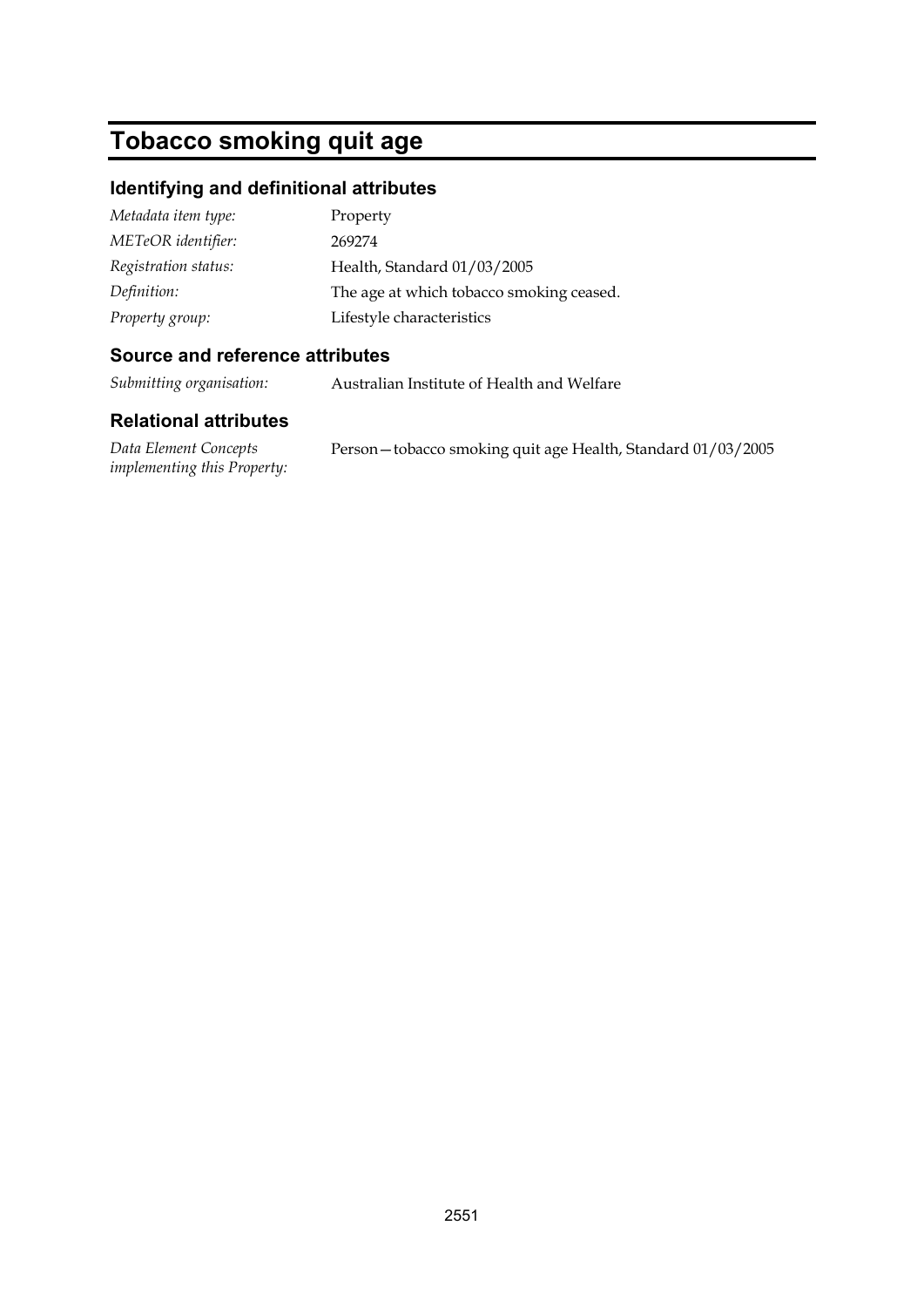## **Tobacco smoking start age**

#### **Identifying and definitional attributes**

| Metadata item type:  | Property                                    |
|----------------------|---------------------------------------------|
| METeOR identifier:   | 269275                                      |
| Registration status: | Health, Standard 01/03/2005                 |
| Definition:          | The age at which tobacco smoking commenced. |
| Property group:      | Lifestyle characteristics                   |

#### **Source and reference attributes**

*Submitting organisation:* Australian Institute of Health and Welfare

### **Relational attributes**

*Data Element Concepts implementing this Property:* Person—tobacco smoking start age Health, Standard 01/03/2005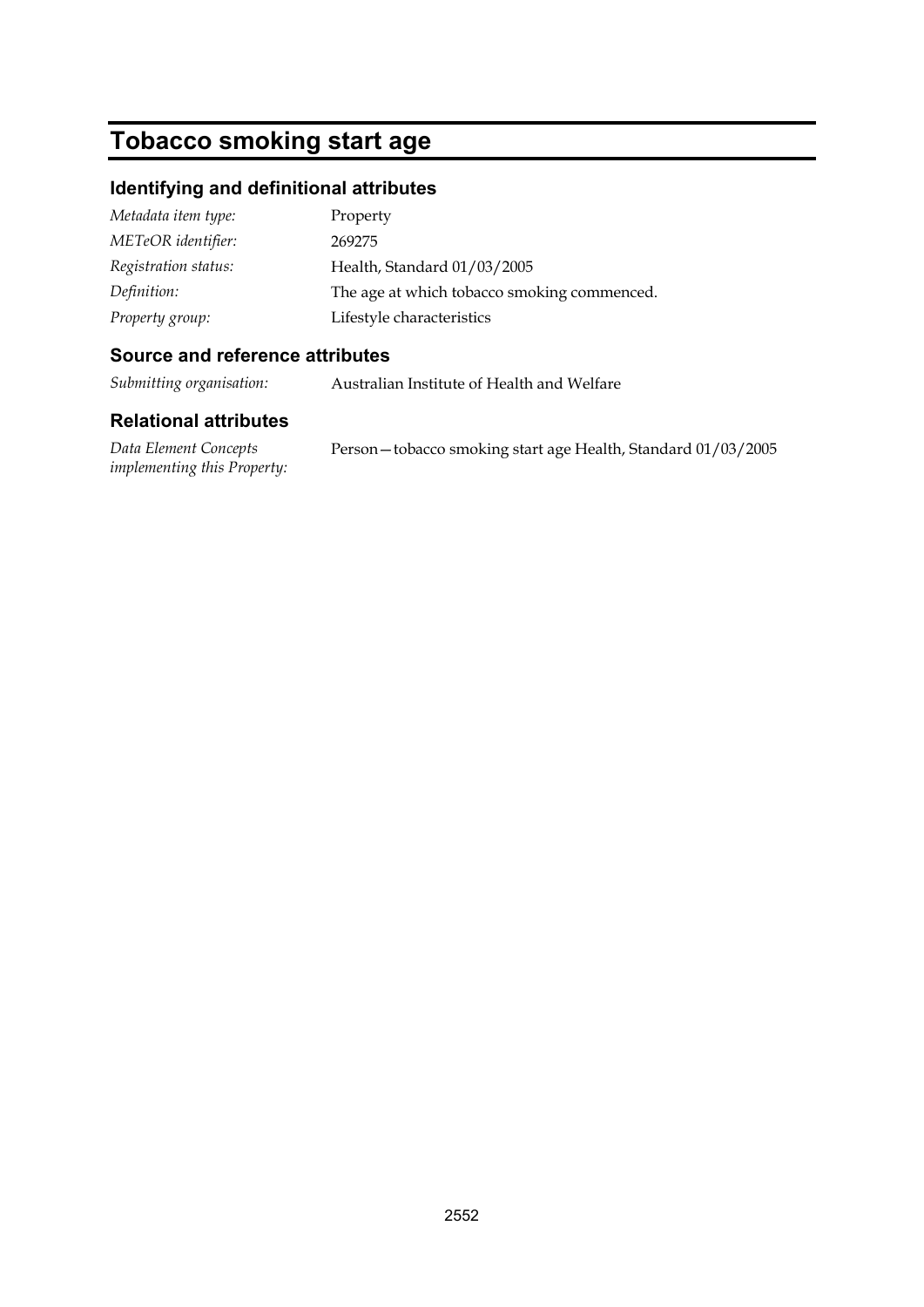## **Tobacco smoking status**

#### **Identifying and definitional attributes**

| Metadata item type:  | Property                                             |
|----------------------|------------------------------------------------------|
| METeOR identifier:   | 269267                                               |
| Registration status: | Health, Standard 01/03/2005                          |
| Definition:          | An indicator of current and/or past tobacco smoking. |
| Property group:      | Lifestyle characteristics                            |

#### **Source and reference attributes**

*Submitting organisation:* Australian Institute of Health and Welfare

#### **Relational attributes**

| Data Element Concepts              |  |
|------------------------------------|--|
| <i>implementing this Property:</i> |  |

Person—tobacco smoking status Health, Standard 01/03/2005 Person—tobacco smoking status (last three months) Health, Superseded 21/09/2005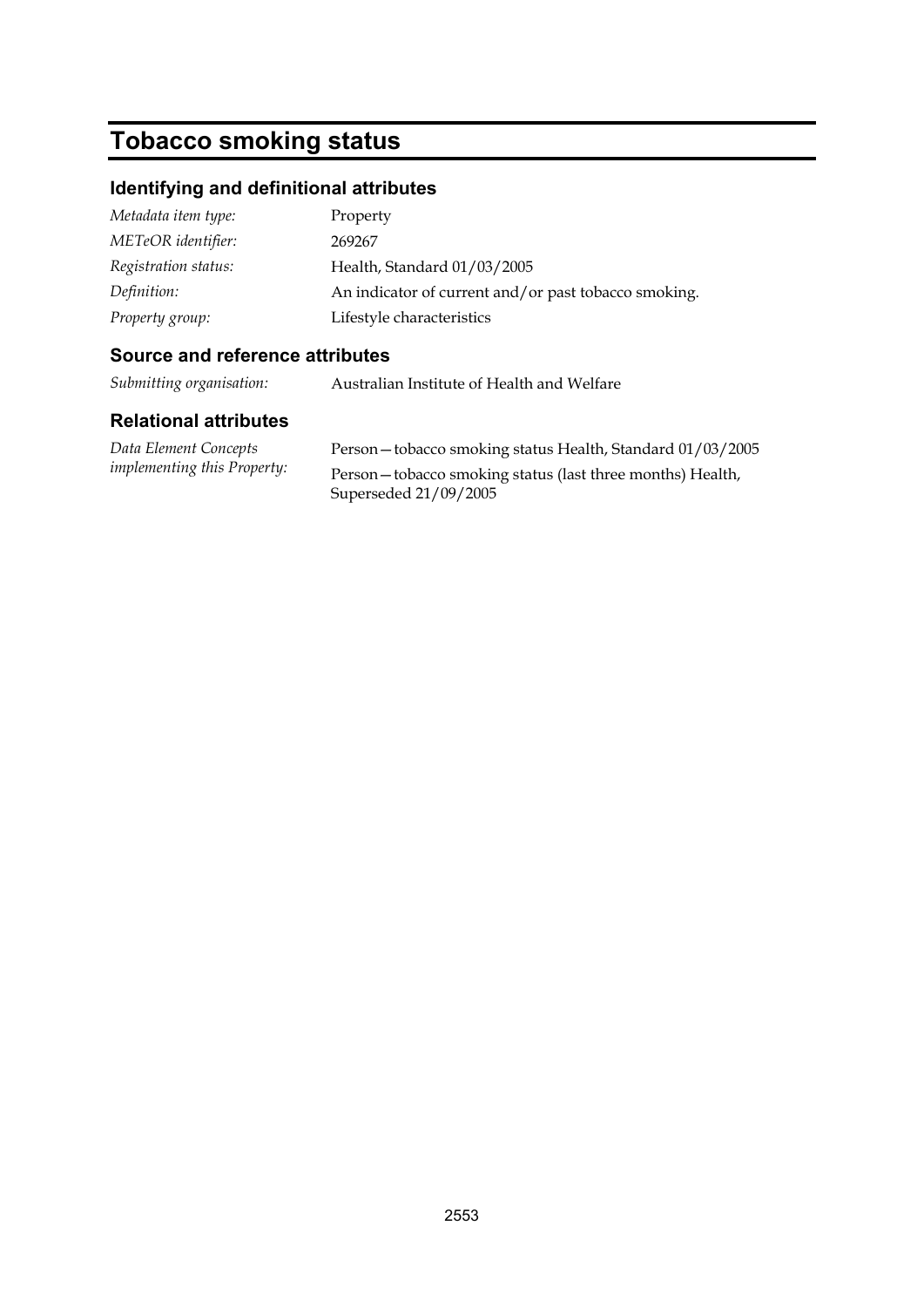# **Transport mode**

## **Identifying and definitional attributes**

| Metadata item type:  | Property                                         |
|----------------------|--------------------------------------------------|
| METeOR identifier:   | 269043                                           |
| Registration status: | Health, Standard 01/03/2005                      |
| Definition:          | The act or method of moving an object or person. |
| Property group:      | Transport characteristics                        |

## **Source and reference attributes**

*Submitting organisation:* Australian Institute of Health and Welfare

| Data Element Concepts              | Non-admitted patient emergency department service episode - |
|------------------------------------|-------------------------------------------------------------|
| <i>implementing this Property:</i> | transport mode Health, Standard 01/03/2005                  |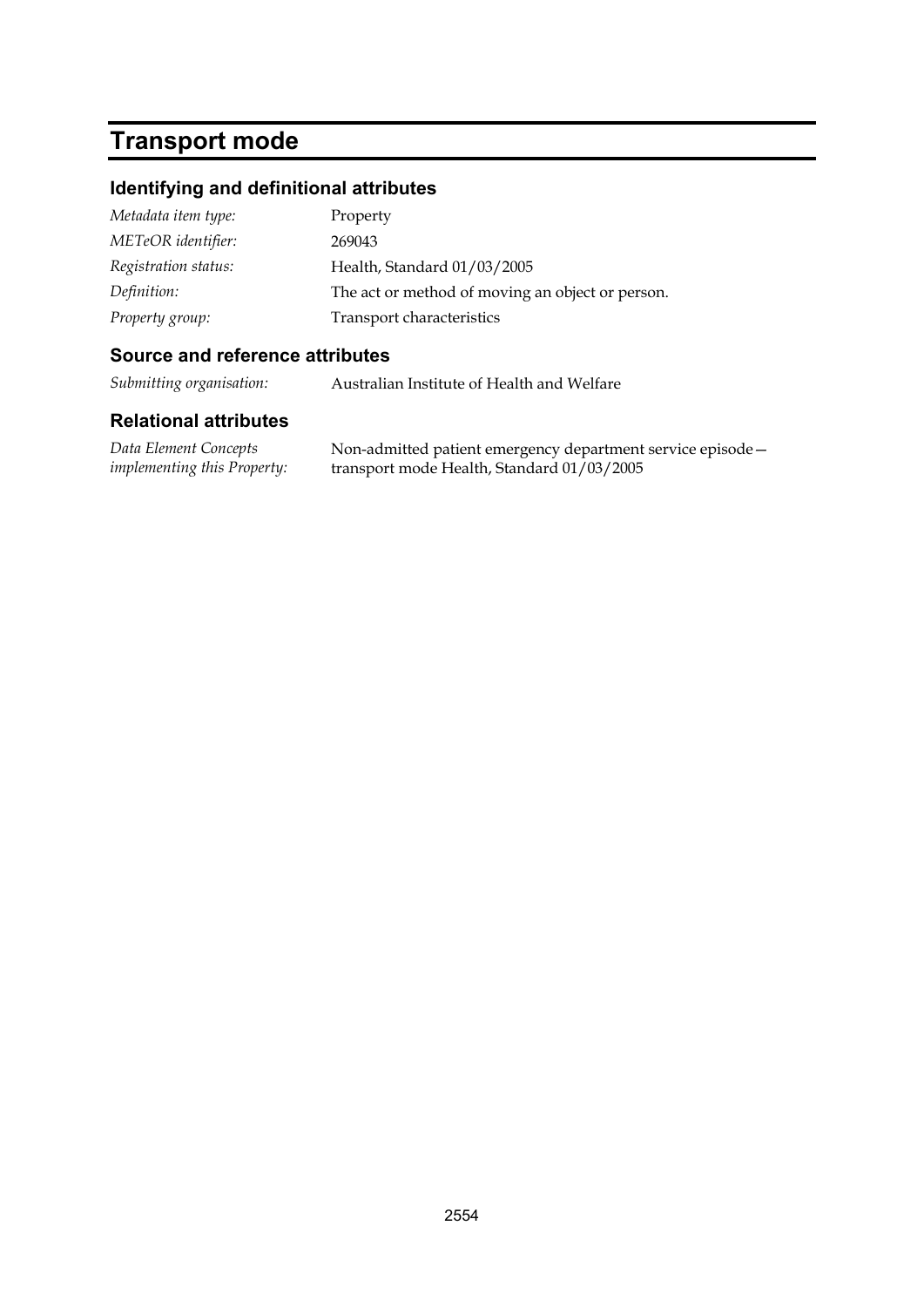# **Treatment cessation date**

## **Identifying and definitional attributes**

| Metadata item type:  | Property                                                                                                                                                                                     |
|----------------------|----------------------------------------------------------------------------------------------------------------------------------------------------------------------------------------------|
| METeOR identifier:   | 269254                                                                                                                                                                                       |
| Registration status: | Health, Standard 01/03/2005                                                                                                                                                                  |
| Definition:          | The date on which the treatment is completed or discontinued; or<br>there has been a change in the principal drug of concern, the main<br>treatment type, or the treatment delivery setting. |
| Property group:      | Service provision event                                                                                                                                                                      |

## **Source and reference attributes**

| Submitting organisation: | Australian Institute of Health and Welfare |
|--------------------------|--------------------------------------------|
|--------------------------|--------------------------------------------|

| Data Element Concepts              | Episode of treatment for alcohol and other drugs – treatment |
|------------------------------------|--------------------------------------------------------------|
| <i>implementing this Property:</i> | cessation date Health, Standard 01/03/2005                   |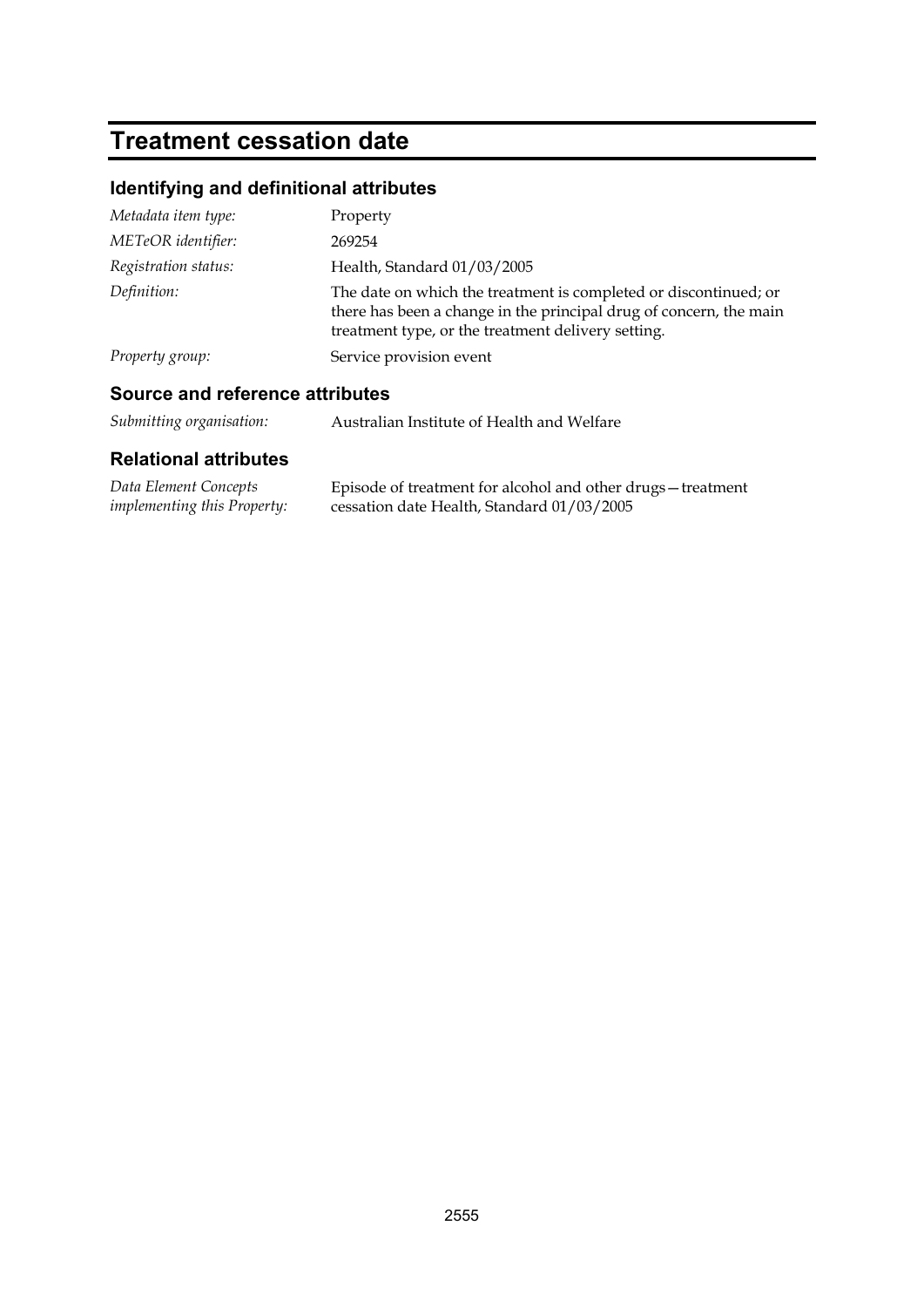## **Treatment commencement date**

## **Identifying and definitional attributes**

| Metadata item type:  | Property                                                                                                             |
|----------------------|----------------------------------------------------------------------------------------------------------------------|
| METeOR identifier:   | 269255                                                                                                               |
| Registration status: | Health, Standard 01/03/2005                                                                                          |
| Definition:          | The date of the first service contact in which an assessment and/or<br>treatment occurred, whichever occurred first. |
| Property group:      | Service provision event                                                                                              |

## **Source and reference attributes**

*Submitting organisation:* Australian Institute of Health and Welfare

| Data Element Concepts              | Episode of treatment for alcohol and other drugs - treatment |
|------------------------------------|--------------------------------------------------------------|
| <i>implementing this Property:</i> | commencement date Health, Standard 01/03/2005                |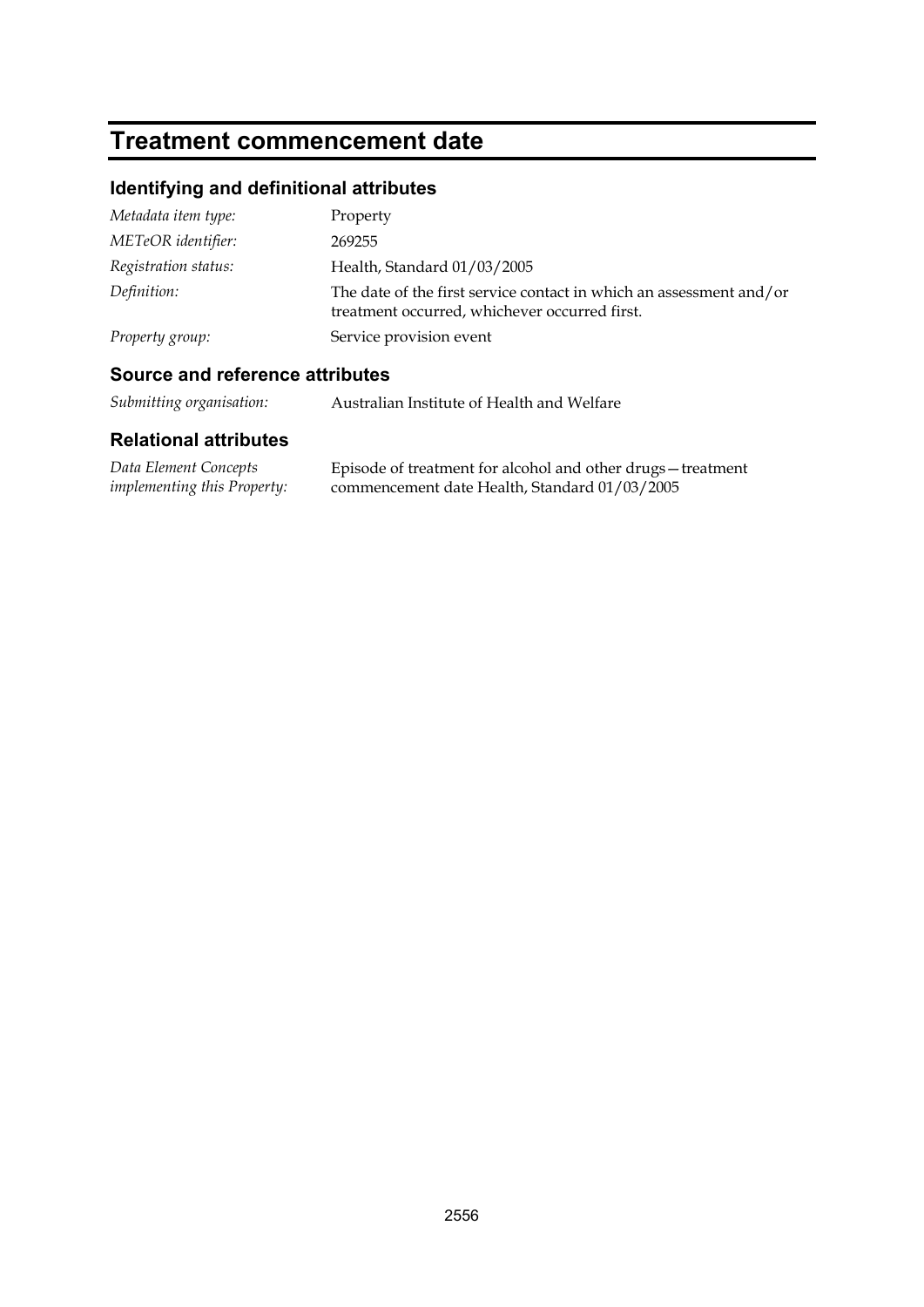# **Treatment type**

## **Identifying and definitional attributes**

| Metadata item type:  | Property                                             |
|----------------------|------------------------------------------------------|
| METeOR identifier:   | 269107                                               |
| Registration status: | Health, Standard 01/03/2005                          |
| Definition:          | The category of health care intervention or therapy. |
| Property group:      | Service provision event                              |

## **Source and reference attributes**

*Submitting organisation:* Australian Institute of Health and Welfare

| Data Element Concepts              | Episode of treatment for alcohol and other drugs-treatment type                                          |
|------------------------------------|----------------------------------------------------------------------------------------------------------|
| <i>implementing this Property:</i> | Health, Standard 01/03/2005                                                                              |
|                                    | Episode of treatment for alcohol and other drugs-treatment type<br>(other) Health, Superseded 13/10/2005 |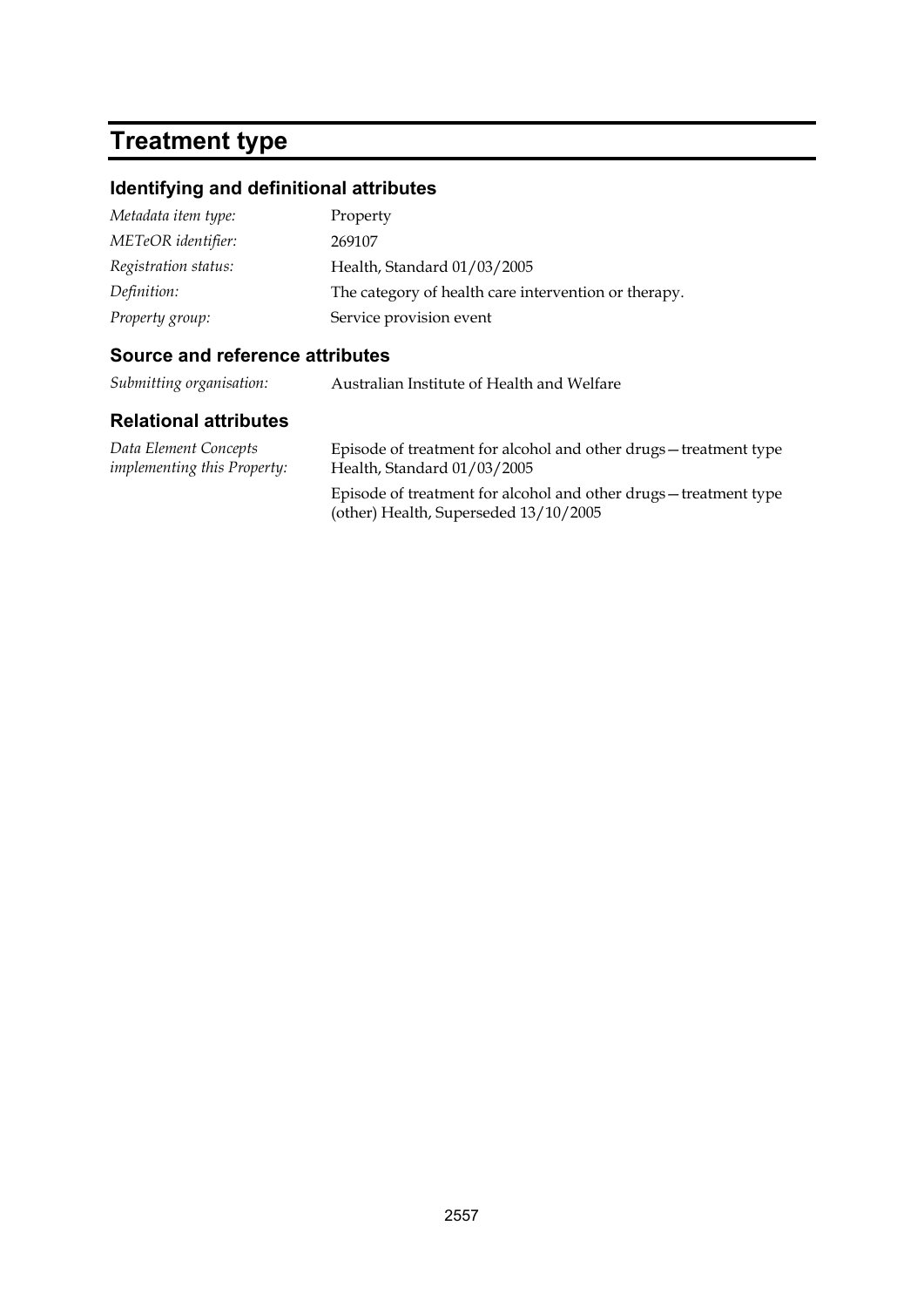# **Triage category**

## **Identifying and definitional attributes**

| Metadata item type:  | Property                                                                                                            |
|----------------------|---------------------------------------------------------------------------------------------------------------------|
| METeOR identifier:   | 269109                                                                                                              |
| Registration status: | Health, Standard 01/03/2005                                                                                         |
| Definition:          | The classification of a patient assigned according to the urgency of<br>their need for medical and/or nursing care. |
| Context:             | Emergency department care                                                                                           |
| Property group:      | Service/care urgency                                                                                                |

## **Source and reference attributes**

| Submitting organisation: | Australian Institute of Health and Welfare |
|--------------------------|--------------------------------------------|
|--------------------------|--------------------------------------------|

| Data Element Concepts              | Non-admitted patient emergency department service episode - triage |
|------------------------------------|--------------------------------------------------------------------|
| <i>implementing this Property:</i> | category Health, Standard 01/03/2005                               |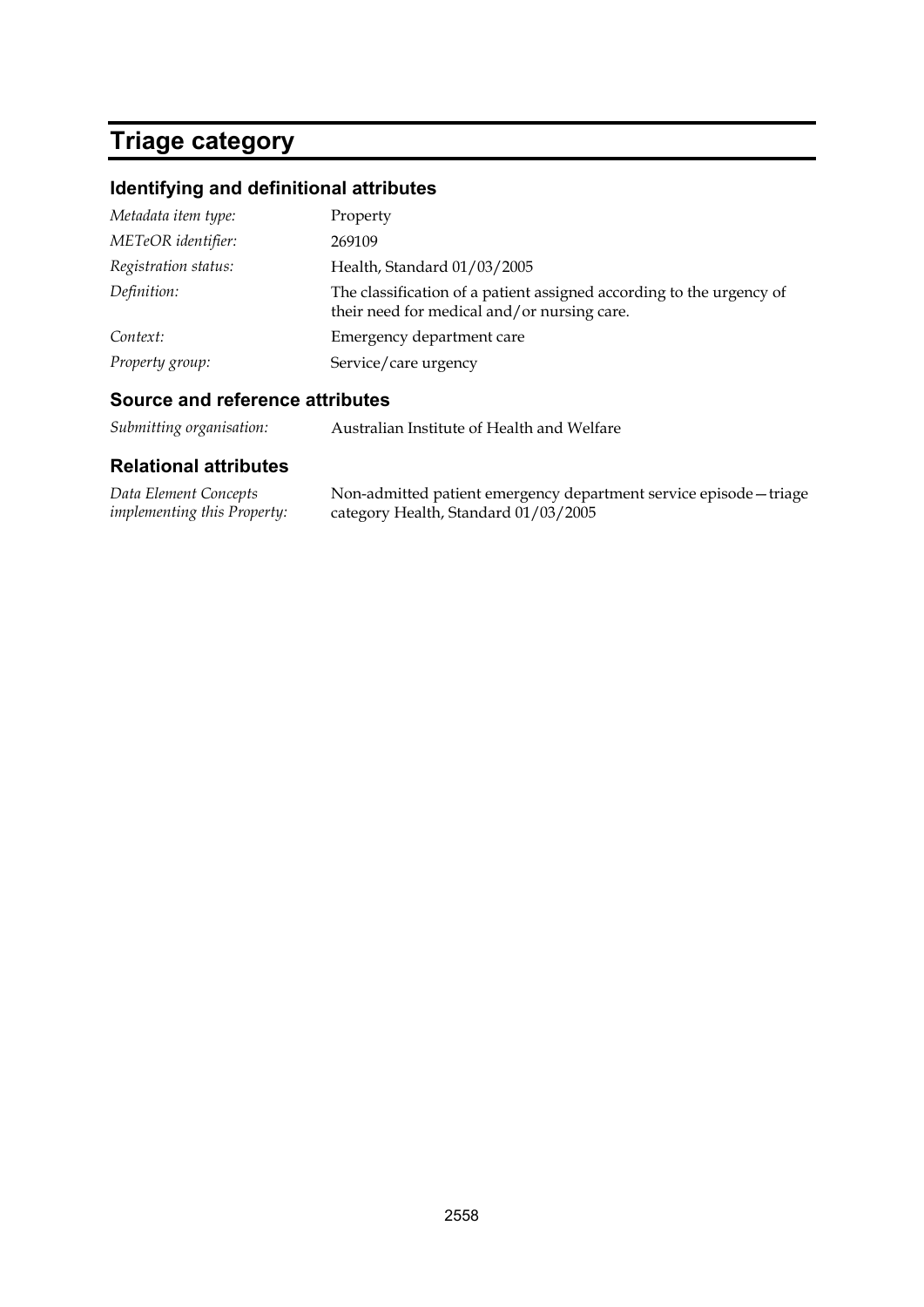# **Triage date**

## **Identifying and definitional attributes**

| Property                                                                                                    |
|-------------------------------------------------------------------------------------------------------------|
| 269259                                                                                                      |
| Health, Standard 01/03/2005                                                                                 |
| The date on which a patient is assessed to determine the urgency of<br>their problem and priority for care. |
| Service/care urgency                                                                                        |
|                                                                                                             |

#### **Source and reference attributes**

*Submitting organisation:* Australian Institute of Health and Welfare

| Data Element Concepts<br><i>implementing this Property:</i> | Non-admitted patient emergency department service episode - triage |
|-------------------------------------------------------------|--------------------------------------------------------------------|
|                                                             | date Health, Standard 07/12/2005                                   |
|                                                             | Triage - triage date Health, Superseded 07/12/2005                 |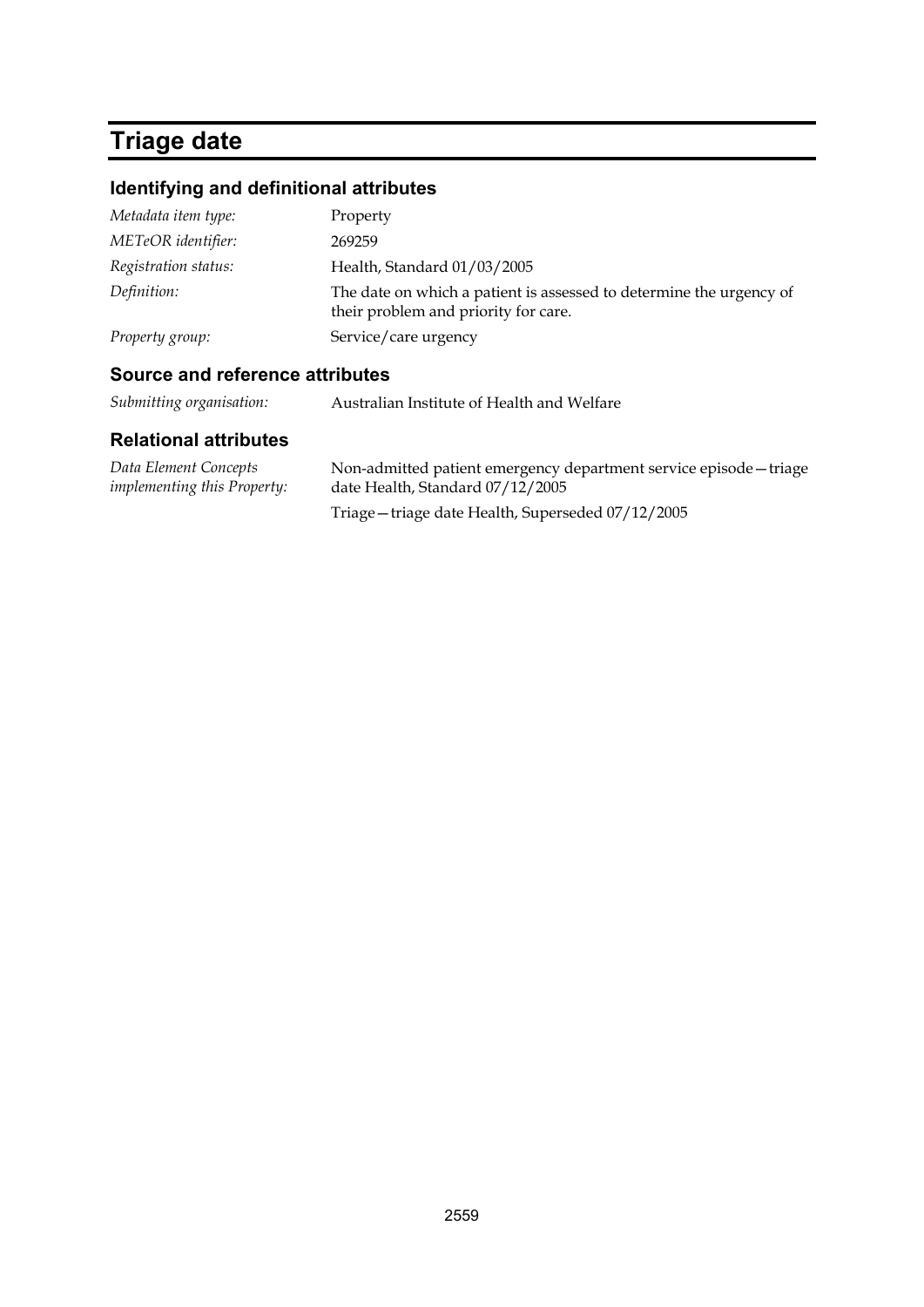# **Triage time**

## **Identifying and definitional attributes**

| Metadata item type:  | Property                                                                                                    |
|----------------------|-------------------------------------------------------------------------------------------------------------|
| METeOR identifier:   | 269360                                                                                                      |
| Registration status: | Health, Standard 01/03/2005                                                                                 |
| Definition:          | The time on which a patient is assessed to determine the urgency of<br>their problem and priority for care. |
| Property group:      | Service/care urgency                                                                                        |

## **Source and reference attributes**

| Submitting organisation: | Australian Institute of Health and Welfare |
|--------------------------|--------------------------------------------|
|--------------------------|--------------------------------------------|

| Data Element Concepts<br><i>implementing this Property:</i> | Non-admitted patient emergency department service episode - triage<br>time Health, Standard 07/12/2005 |
|-------------------------------------------------------------|--------------------------------------------------------------------------------------------------------|
|                                                             |                                                                                                        |
|                                                             | Triage - triage time Health, Superseded 07/12/2005                                                     |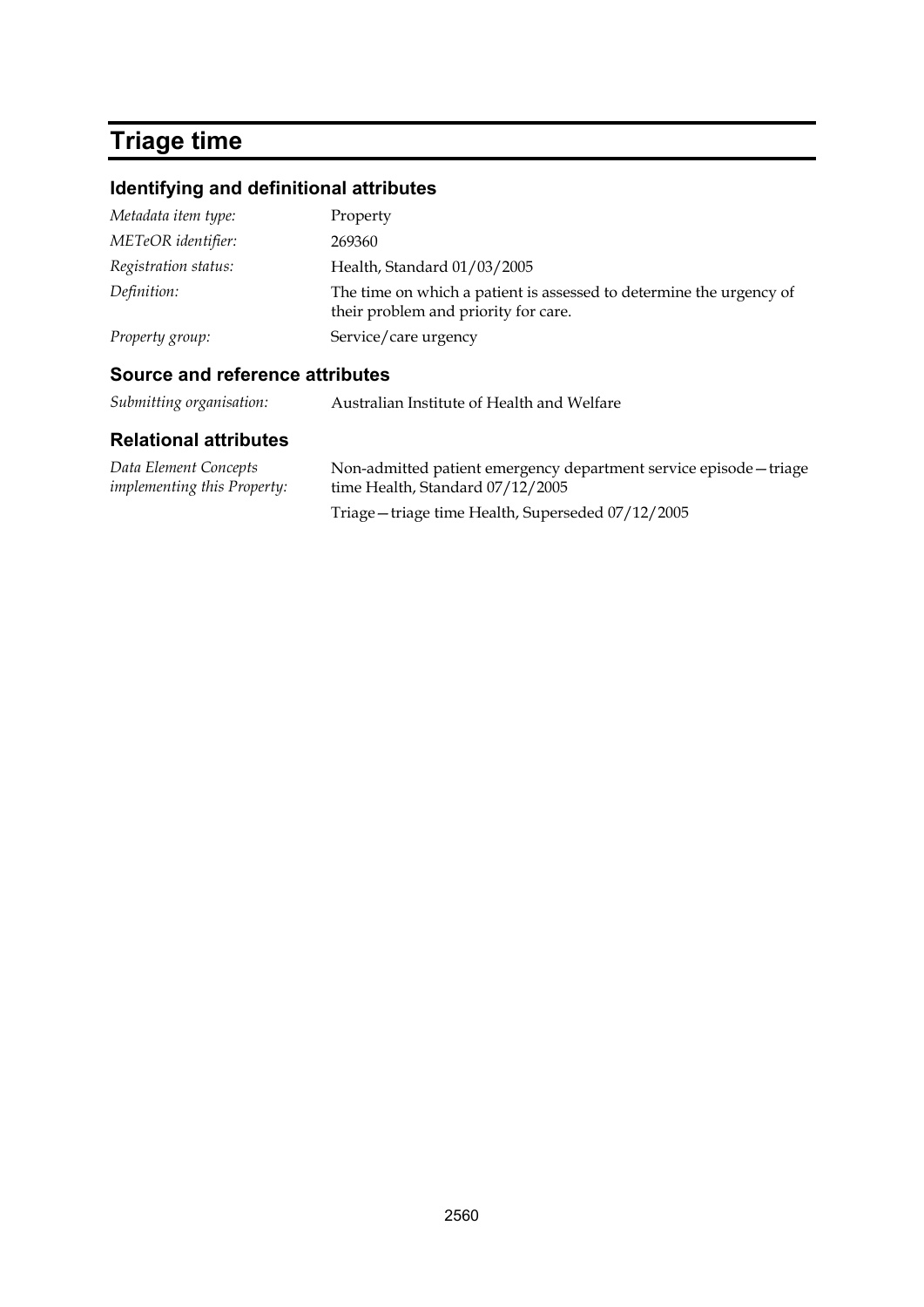# **Triglyceride level**

## **Identifying and definitional attributes**

| Metadata item type:  | Property                                 |
|----------------------|------------------------------------------|
| Synonymous names:    | TG; Triacylglycerol                      |
| METeOR identifier:   | 269204                                   |
| Registration status: | Health, Standard 01/03/2005              |
| Definition:          | The amount of triglyceride in the blood. |
| Property group:      | Health and wellbeing                     |

#### **Source and reference attributes**

*Submitting organisation:* Australian Institute of Health and Welfare

| Data Element Concepts              | Person-triglyceride level Health, Standard 01/03/2005 |
|------------------------------------|-------------------------------------------------------|
| <i>implementing this Property:</i> |                                                       |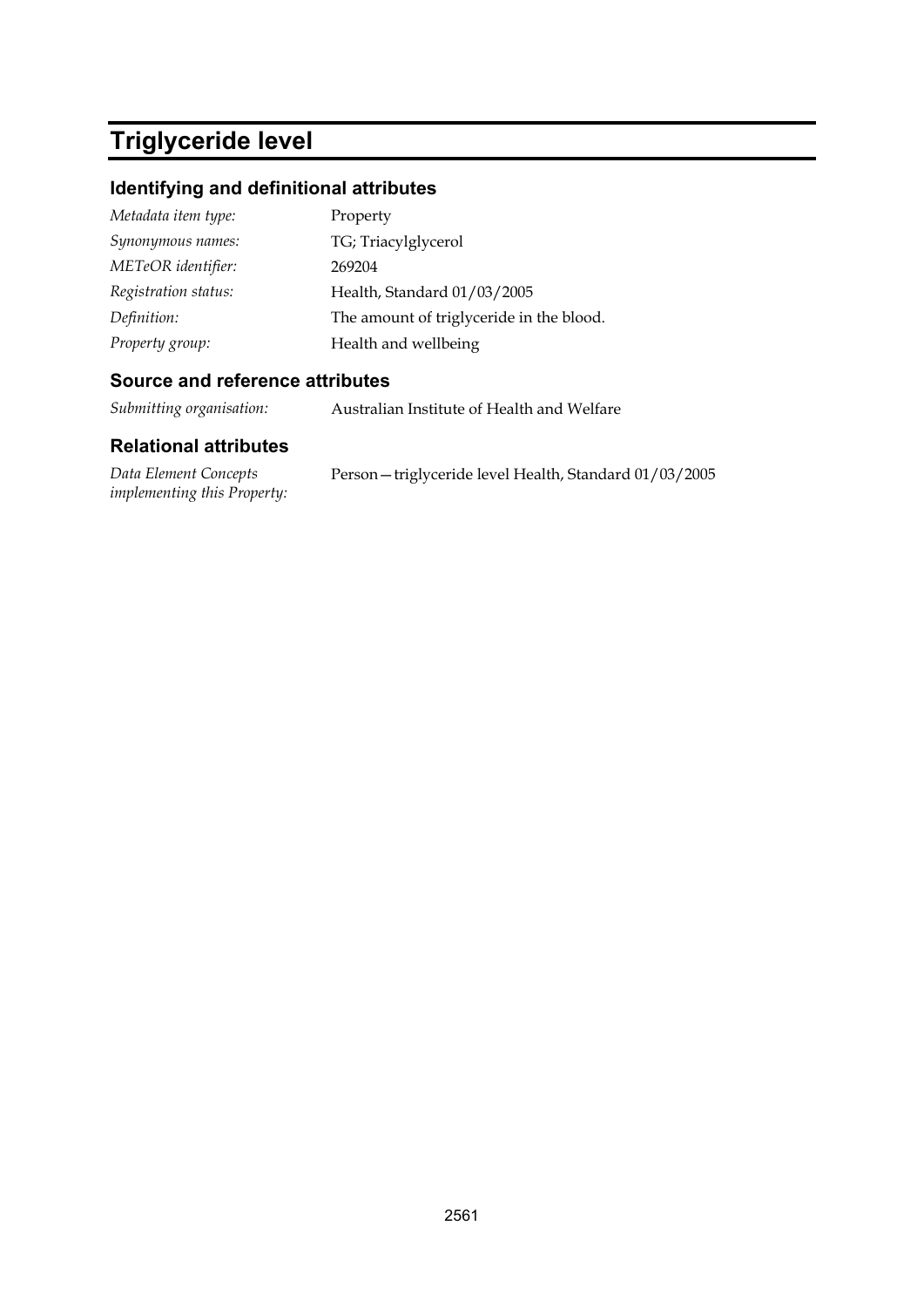# **Troponin assay type**

## **Identifying and definitional attributes**

| Metadata item type:  | Property                                    |
|----------------------|---------------------------------------------|
| METeOR identifier:   | 285213                                      |
| Registration status: | Health, Standard 04/06/2004                 |
| Definition:          | An indicator of the type of troponin assay. |
| Property group:      | Service provision event                     |

### **Source and reference attributes**

*Submitting organisation:* Australian Institute of Health and Welfare

| Data Element Concepts              | Person - troponin assay type Health, Standard 04/06/2004 |
|------------------------------------|----------------------------------------------------------|
| <i>implementing this Property:</i> |                                                          |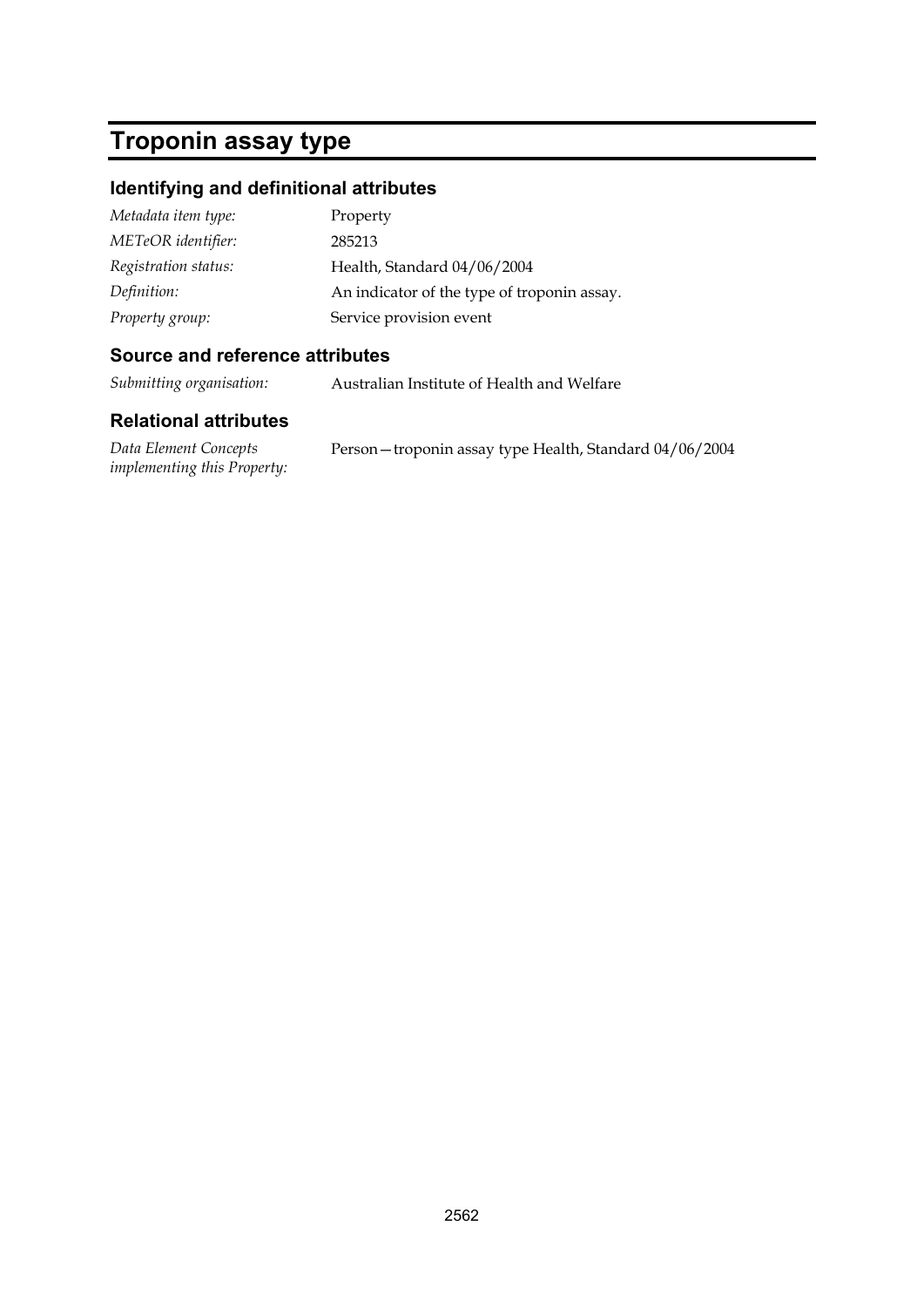# **Troponin level**

### **Identifying and definitional attributes**

| Metadata item type:  | Property                    |
|----------------------|-----------------------------|
| METeOR identifier:   | 285243                      |
| Registration status: | Health, Standard 04/06/2004 |
| Definition:          | The amount of troponin.     |
| Property group:      | Health and wellbeing        |

#### **Source and reference attributes**

*Submitting organisation:* Australian Institute of Health and Welfare

### **Relational attributes**

*Data Element Concepts implementing this Property:* Person—troponin level Health, Standard 04/06/2004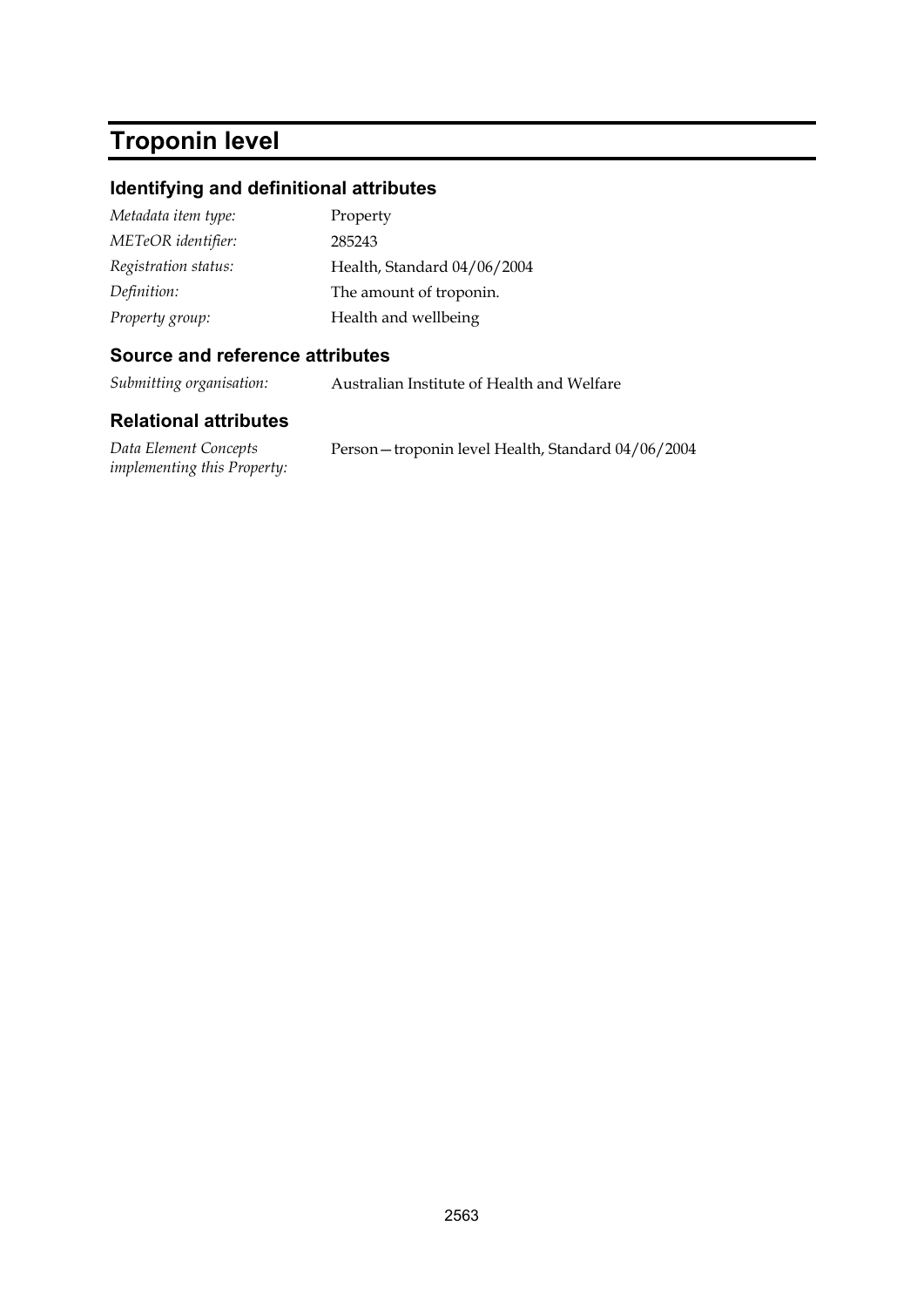## **Troponin level measured date**

#### **Identifying and definitional attributes**

| Metadata item type:  | Property                                 |
|----------------------|------------------------------------------|
| METeOR identifier:   | 284987                                   |
| Registration status: | Health, Standard 04/06/2004              |
| Definition:          | The date on which troponin was measured. |
| Property group:      | Service provision event                  |

#### **Source and reference attributes**

*Submitting organisation:* Australian Institute of Health and Welfare

#### **Relational attributes**

*Data Element Concepts implementing this Property:* Person—troponin level measured date Health, Standard 04/06/2004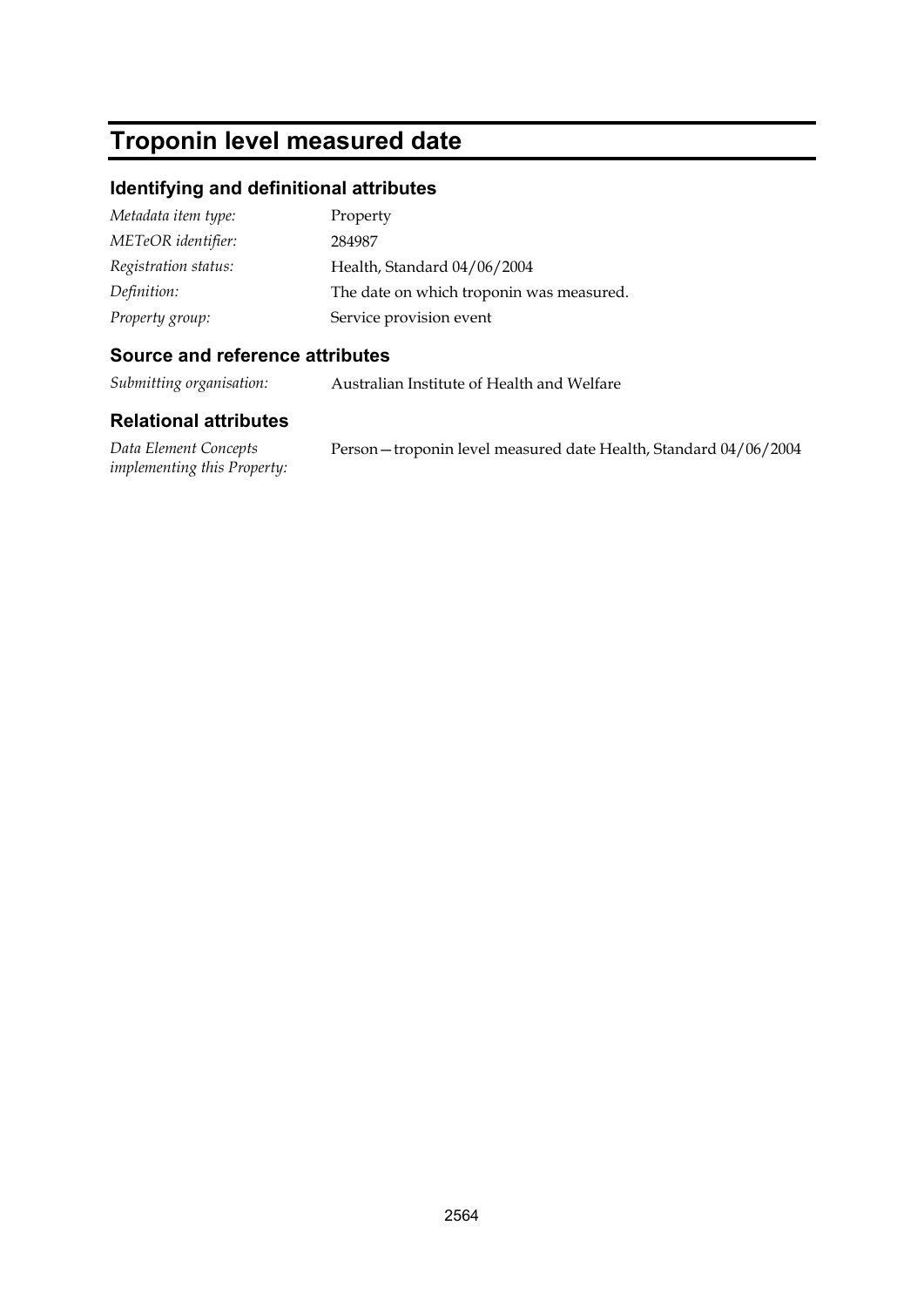# **Troponin level measured time**

## **Identifying and definitional attributes**

| Metadata item type:  | Property                                 |
|----------------------|------------------------------------------|
| METeOR identifier:   | 285205                                   |
| Registration status: | Health, Standard 04/06/2004              |
| Definition:          | The time at which troponin was measured. |
| Property group:      | Service provision event                  |

#### **Source and reference attributes**

*Submitting organisation:* Australian Institute of Health and Welfare

| Data Element Concepts              | Person-troponin level measured time Health, Standard 04/06/2004 |
|------------------------------------|-----------------------------------------------------------------|
| <i>implementing this Property:</i> |                                                                 |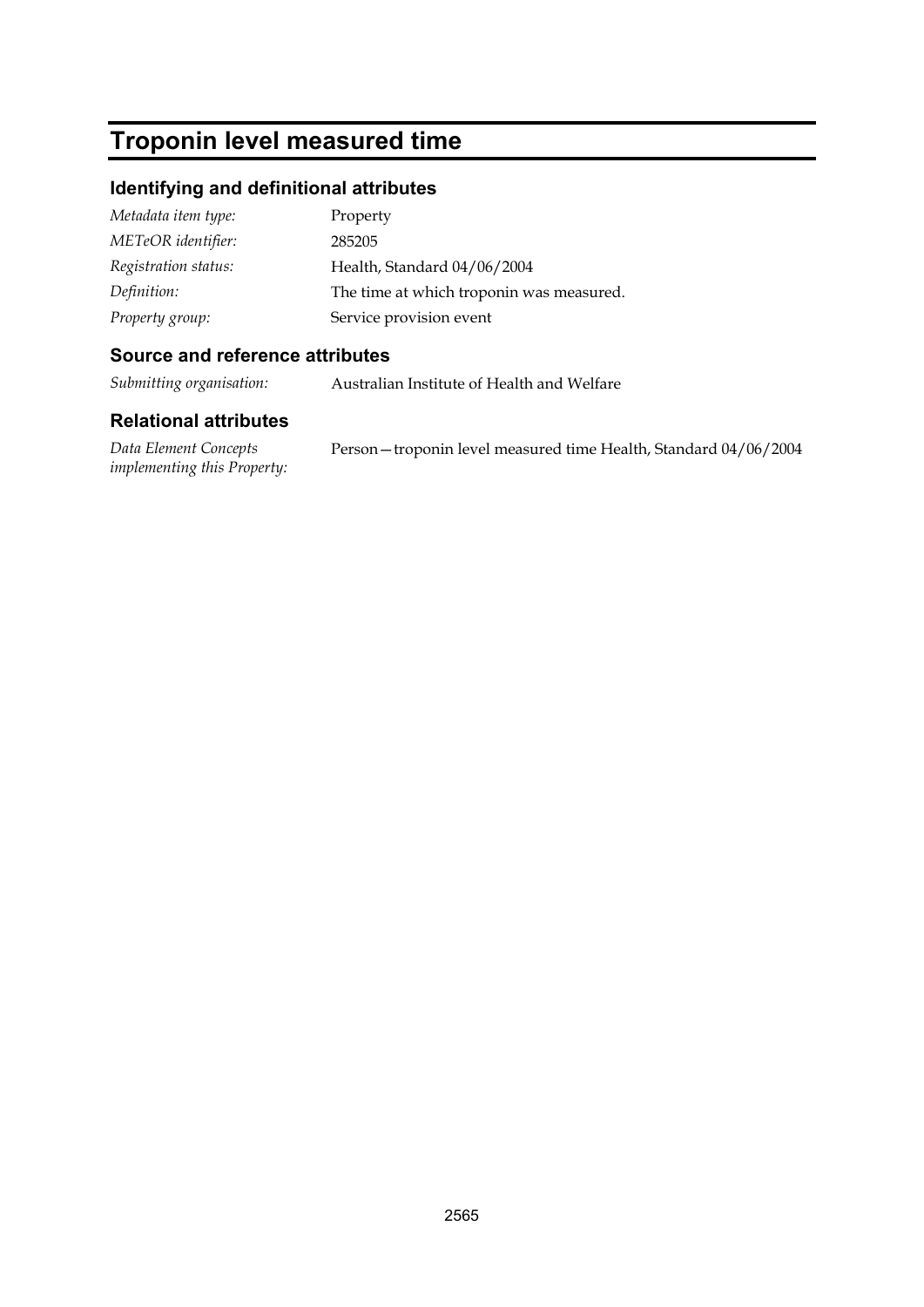# **Type of acute coronary syndrome related clinical event**

#### **Identifying and definitional attributes**

| Metadata item type:  | Property                                                                                           |
|----------------------|----------------------------------------------------------------------------------------------------|
| METeOR identifier:   | 338250                                                                                             |
| Registration status: | Health, Standard 01/10/2008                                                                        |
| Definition:          | Identifies the clinical event which can impact on health outcomes<br>from acute coronary syndrome. |
| Property group:      | Service provision event                                                                            |

#### **Relational attributes**

*Data Element Concepts implementing this Property:* Person with acute coronary syndrome—type of acute coronary syndrome related clinical event Health, Standard 01/10/2008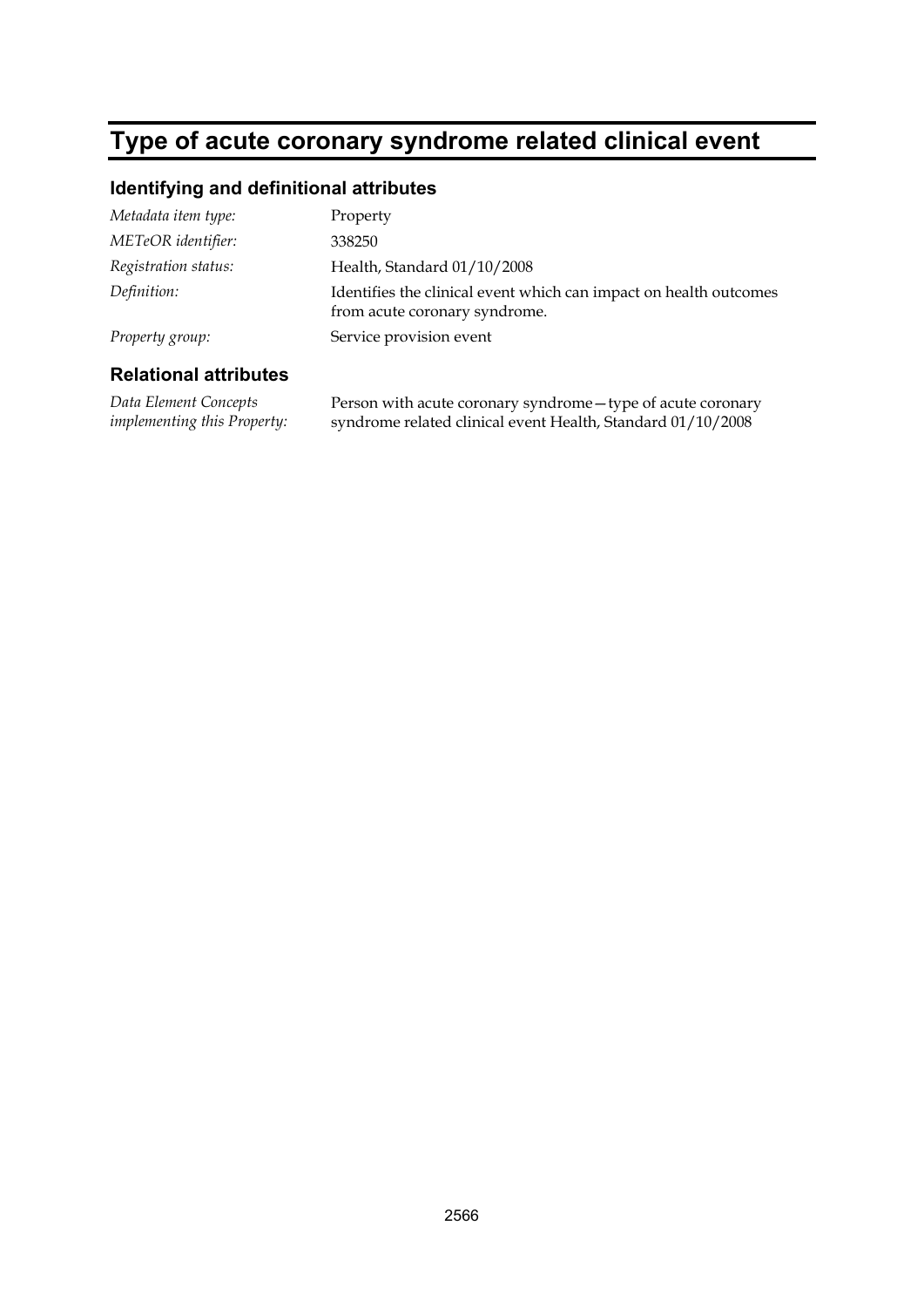# **Type of health or health related function**

## **Identifying and definitional attributes**

| Dalational attributog |                                                                                                                                                           |
|-----------------------|-----------------------------------------------------------------------------------------------------------------------------------------------------------|
| Property group:       | Organisational characteristics                                                                                                                            |
| Definition:           | Type of activity or program provided to prevent or cure disease, care<br>for illness, impairment, disability or handicap, or to support this<br>activity. |
| Registration status:  | Health, Standard 05/12/2007                                                                                                                               |
| METeOR identifier:    | 352183                                                                                                                                                    |
| Metadata item type:   | Property                                                                                                                                                  |

| Data Element Concepts              | Organisation - type of health or health related function Health, |
|------------------------------------|------------------------------------------------------------------|
| <i>implementing this Property:</i> | Standard 05/12/2007                                              |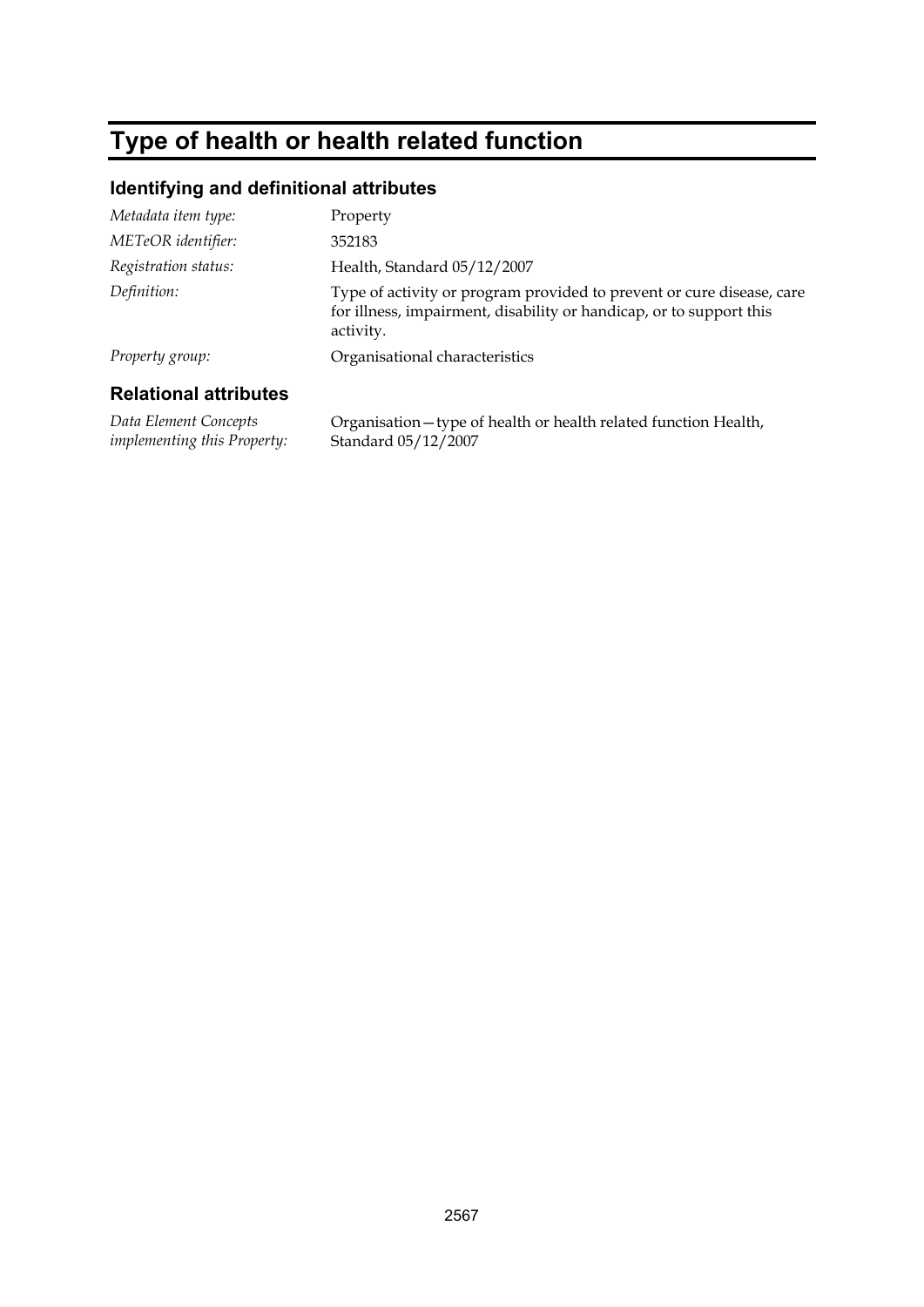## **Type of visit to emergency department**

#### **Identifying and definitional attributes**

| Metadata item type:  | Property                                                           |
|----------------------|--------------------------------------------------------------------|
| METeOR identifier:   | 269300                                                             |
| Registration status: | Health, Standard 01/03/2005                                        |
| Definition:          | An indicator of the reason for arrival at an emergency department. |
| Property group:      | Entry into service event                                           |

### **Source and reference attributes**

*Submitting organisation:* Australian Institute of Health and Welfare

#### **Relational attributes**

*Data Element Concepts implementing this Property:* Non-admitted patient emergency department service episode—type of visit to emergency department Health, Standard 01/03/2005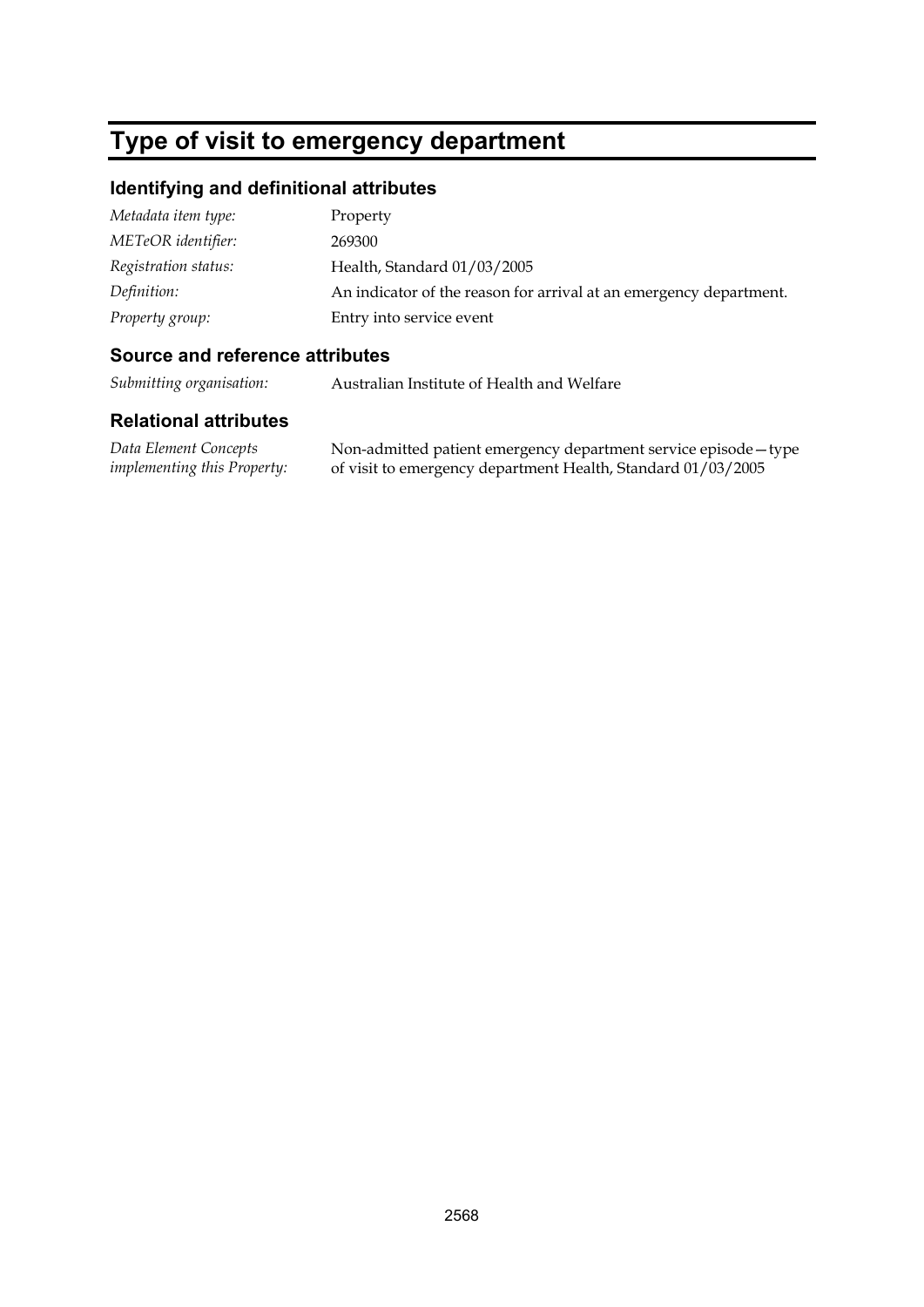## **Underlying cause of acute coronary syndrome**

## **Identifying and definitional attributes**

| Metadata item type:  | Property                                                                                                                               |
|----------------------|----------------------------------------------------------------------------------------------------------------------------------------|
| METeOR identifier:   | 338303                                                                                                                                 |
| Registration status: | Health, Standard 01/10/2008                                                                                                            |
| Definition:          | Identifies the condition or acute event, other than the usual risk<br>factors, that precipitated the acute coronary syndrome symptoms. |
| Property group:      | Crisis event                                                                                                                           |

#### **Relational attributes**

*Data Element Concepts implementing this Property:* Person—underlying cause of acute coronary syndrome Health, Standard 01/10/2008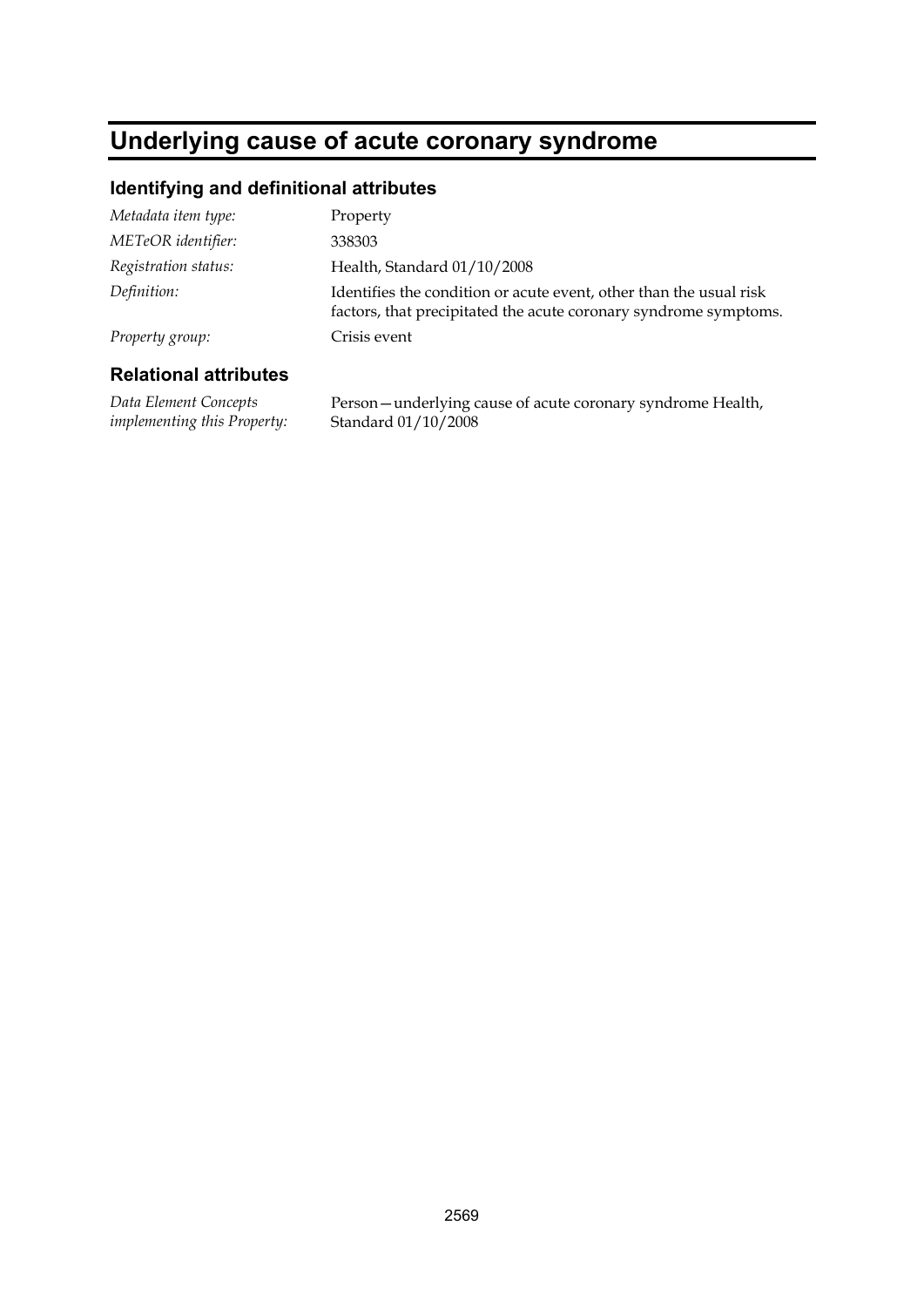# **Underlying cause of death**

## **Identifying and definitional attributes**

| Metadata item type:  | Property                                                                                                                                                                                |
|----------------------|-----------------------------------------------------------------------------------------------------------------------------------------------------------------------------------------|
| METeOR identifier:   | 296462                                                                                                                                                                                  |
| Registration status: | Health, Standard 01/10/2008                                                                                                                                                             |
| Definition:          | The disease or injury which initiated the train of events leading<br>directly to death, or the circumstances of the accident or violence<br>which produced the fatal injury. (WHO 2004) |
| Property group:      | Health and wellbeing                                                                                                                                                                    |
|                      |                                                                                                                                                                                         |

#### **Relational attributes**

*Data Element Concepts implementing this Property:* Person—underlying cause of death Health, Standard 01/10/2008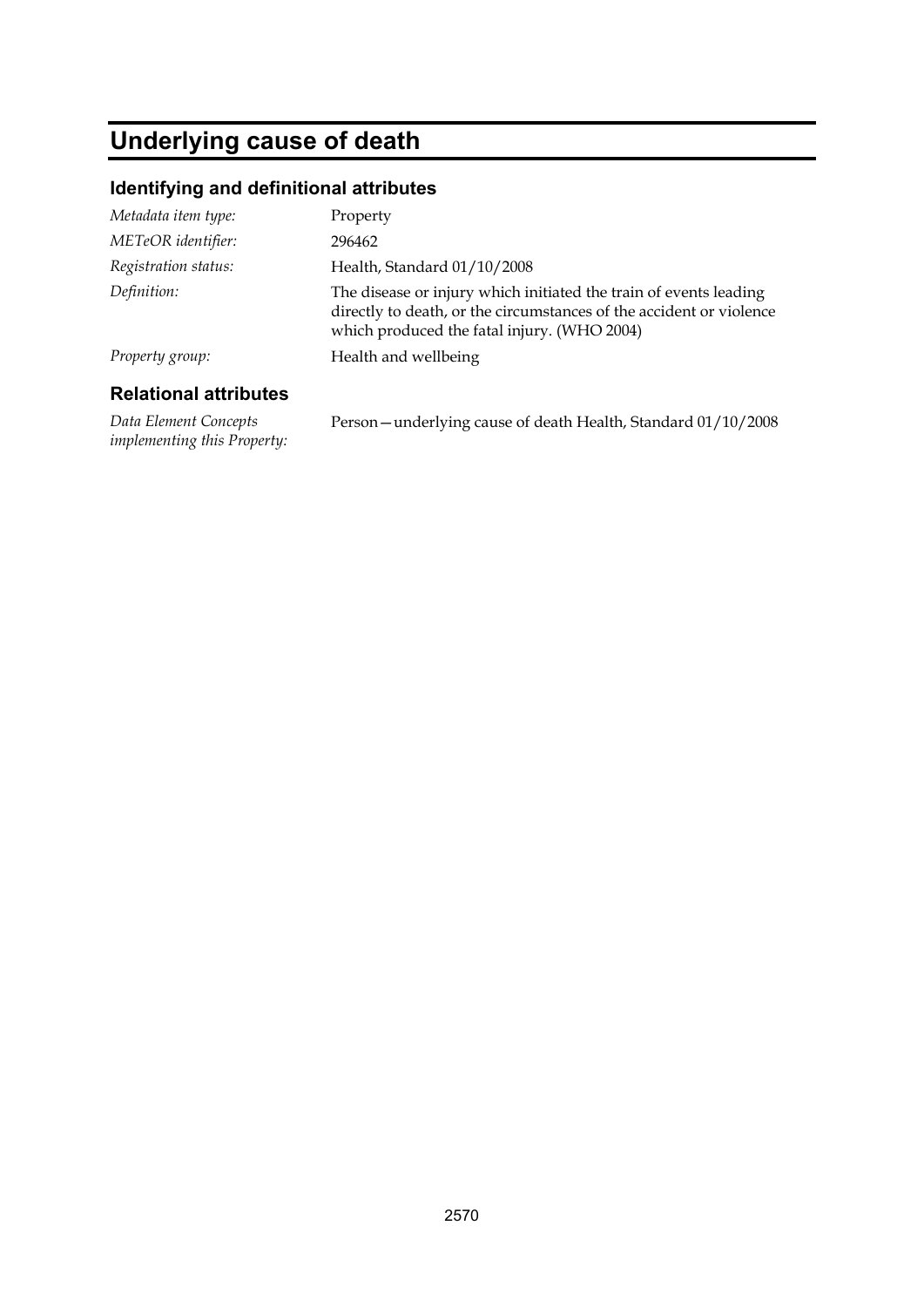# **Units of blood transfused**

## **Identifying and definitional attributes**

| Metadata item type:  | Property                              |
|----------------------|---------------------------------------|
| METeOR identifier:   | 344792                                |
| Registration status: | Health, Standard 01/10/2008           |
| Definition:          | The number of blood units transfused. |
| Property group:      | Health and wellbeing                  |

### **Relational attributes**

*Data Element Concepts implementing this Property:* Person—units of blood transfused Health, Standard 01/10/2008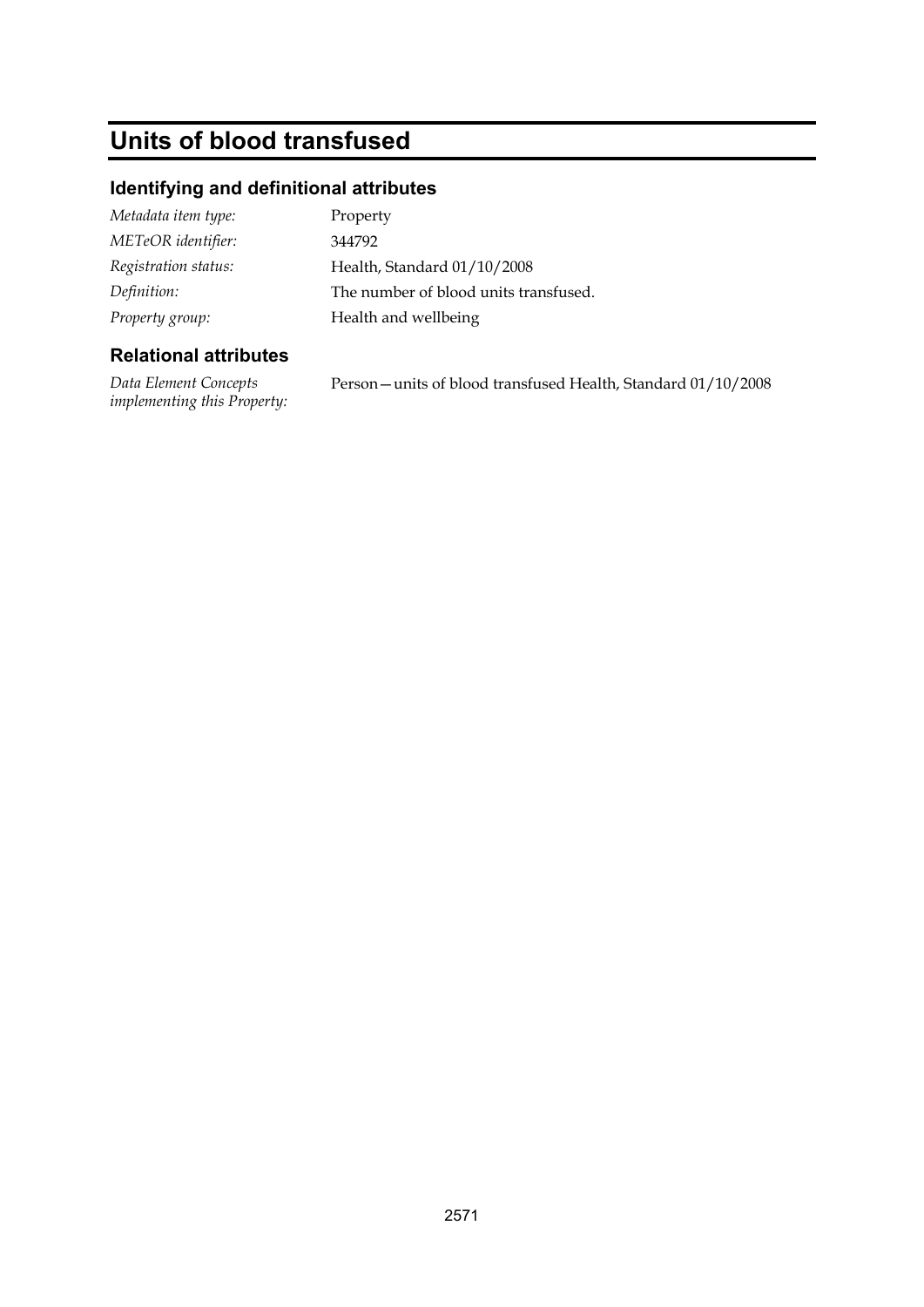## **Upper limit of normal range for creatine kinase isoenzyme**

#### **Identifying and definitional attributes**

| Metadata item type:  | Property                                                                                            |
|----------------------|-----------------------------------------------------------------------------------------------------|
| METeOR identifier:   | 349625                                                                                              |
| Registration status: | Health, Standard 01/10/2008                                                                         |
| Definition:          | The value of creatine kinase isoenzyme that is the upper boundary of<br>the normal reference range. |
| Property group:      | Organisational characteristics                                                                      |
|                      |                                                                                                     |

#### **Relational attributes**

*Data Element Concepts implementing this Property:* Laboratory standard—upper limit of normal range for creatine kinase isoenzyme Health, Standard 01/10/2008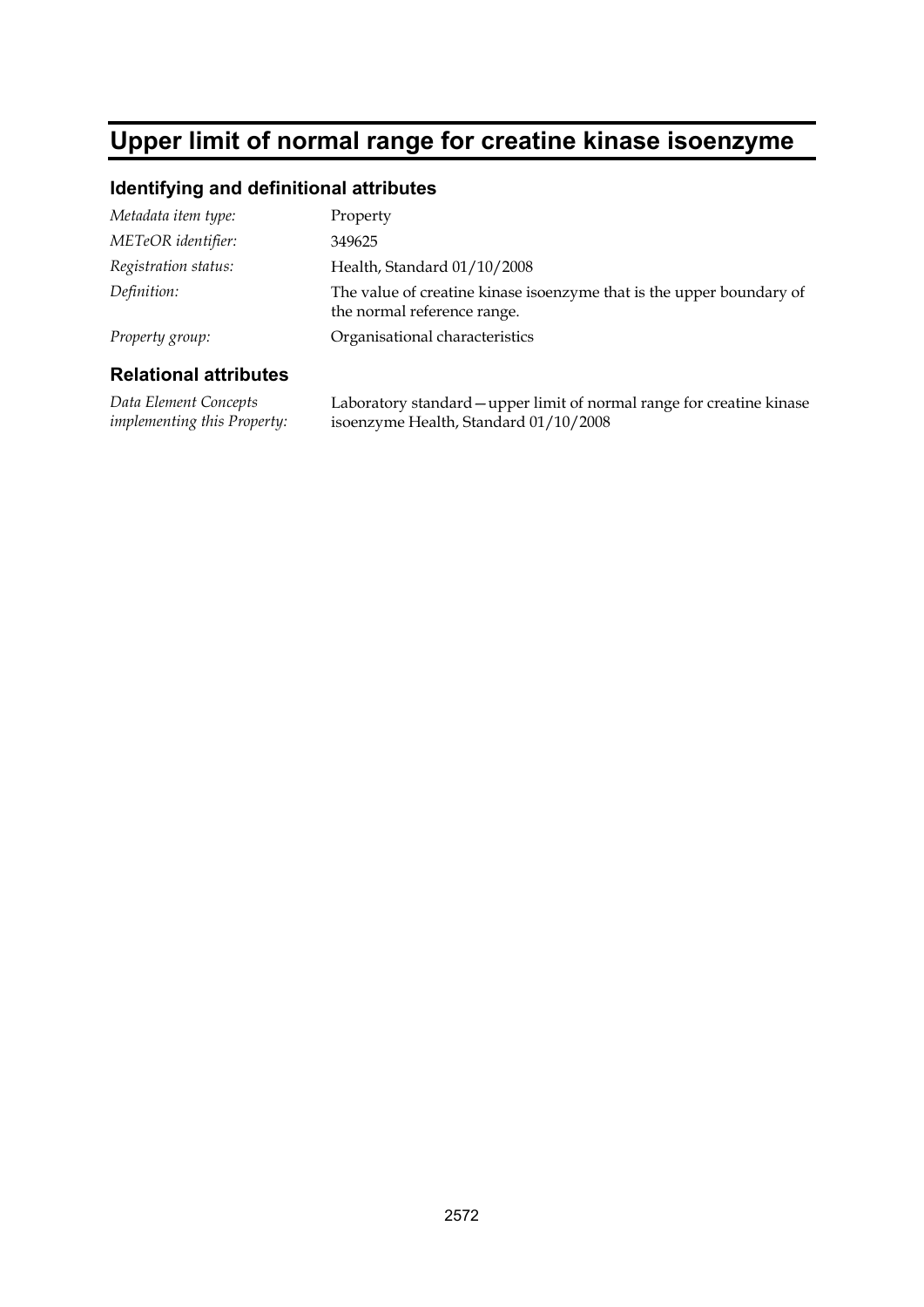## **Upper limit of normal range for creatine kinase myocardial band isoenzyme**

## **Identifying and definitional attributes**

| Metadata item type:  | Property                                                                                                                    |
|----------------------|-----------------------------------------------------------------------------------------------------------------------------|
| METeOR identifier:   | 284925                                                                                                                      |
| Registration status: | Health, Standard 04/06/2004                                                                                                 |
| Definition:          | The value of creatine kinase myocardial band (CK-MB) isoenzyme<br>that is the upper boundary of the normal reference range. |
| Property group:      | Organisational characteristics                                                                                              |

## **Source and reference attributes**

| Submitting organisation: | Acute coronary syndrome data working group |
|--------------------------|--------------------------------------------|
|                          |                                            |

| Data Element Concepts              | Laboratory standard – upper limit of normal range for creatine kinase |
|------------------------------------|-----------------------------------------------------------------------|
| <i>implementing this Property:</i> | myocardial band isoenzyme Health, Standard 04/06/2004                 |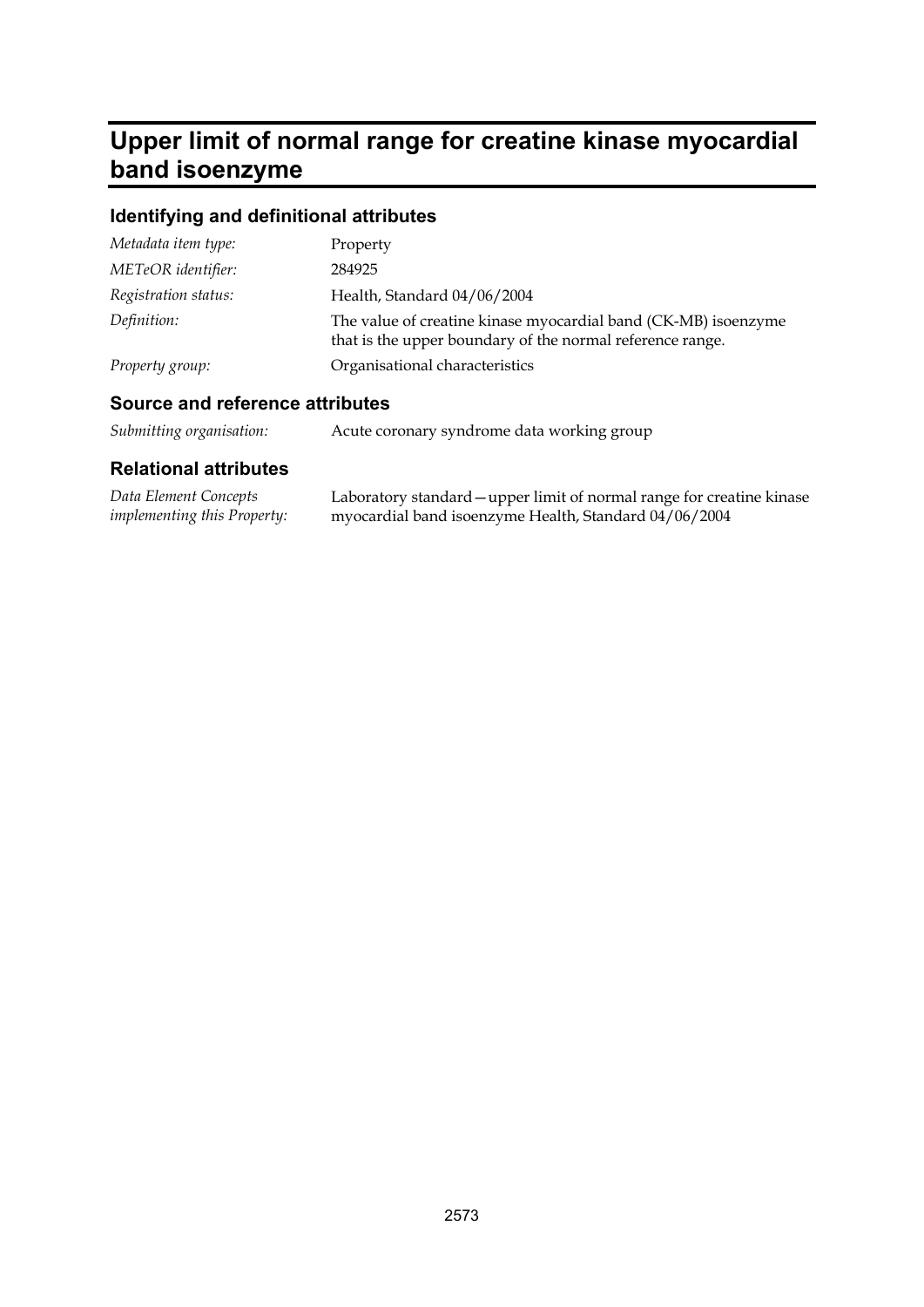# **Upper limit of normal range for microalbumin**

## **Identifying and definitional attributes**

| Metadata item type:  | Property                                                                               |
|----------------------|----------------------------------------------------------------------------------------|
| METeOR identifier:   | 269283                                                                                 |
| Registration status: | Health, Standard 01/03/2005                                                            |
| Definition:          | The value of microalbumin that is the upper boundary of the normal<br>reference range. |
| Property group:      | Organisational characteristics                                                         |

## **Source and reference attributes**

*Submitting organisation:* Australian Institute of Health and Welfare

| Data Element Concepts              | Laboratory standard – upper limit of normal range for microalbumin |
|------------------------------------|--------------------------------------------------------------------|
| <i>implementing this Property:</i> | Health, Standard 01/03/2005                                        |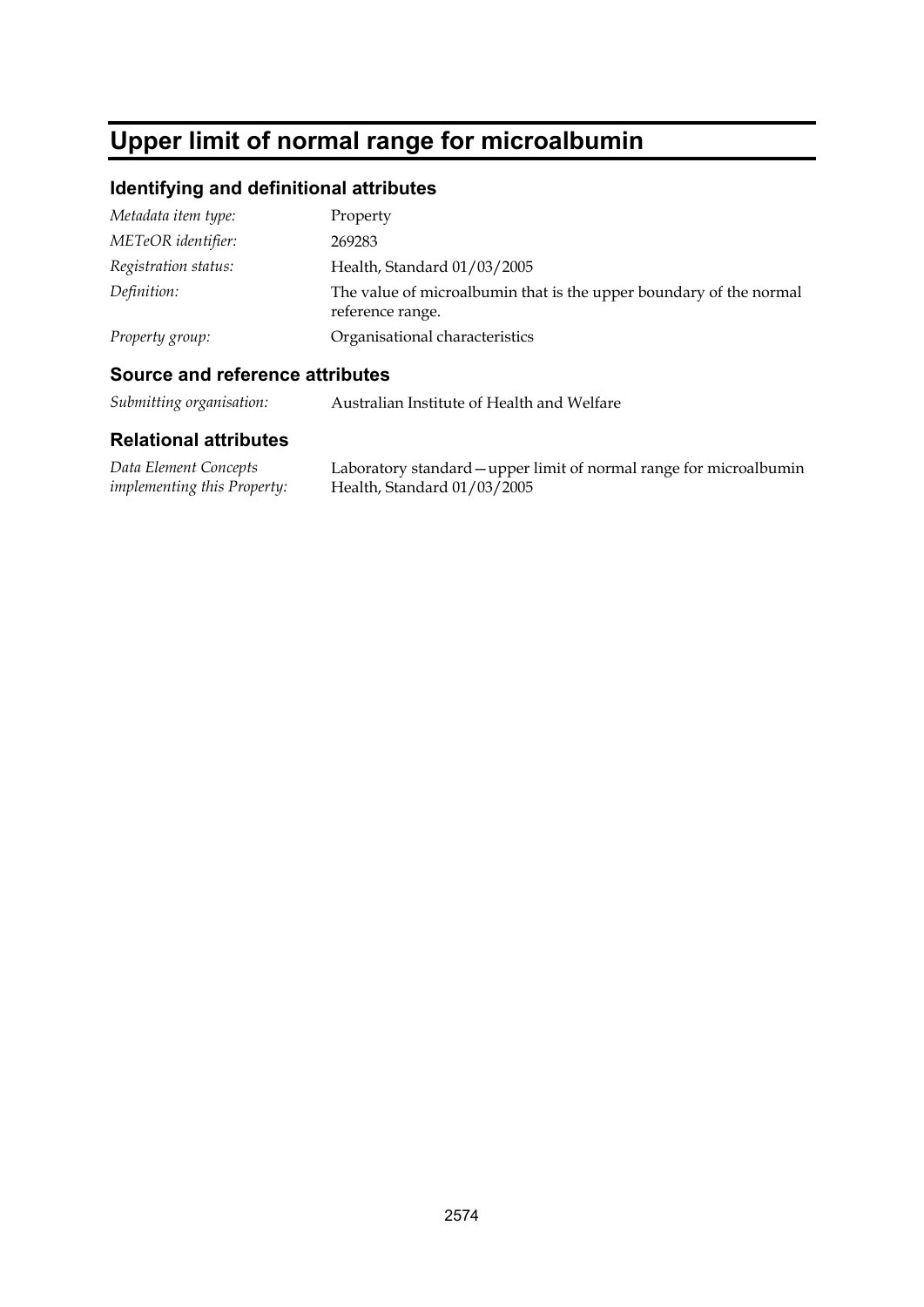# **Upper limit of normal range of glycosylated haemoglobin**

# **Identifying and definitional attributes**

| Metadata item type:  | Property                                                                                                   |
|----------------------|------------------------------------------------------------------------------------------------------------|
| METeOR identifier:   | 269282                                                                                                     |
| Registration status: | Health, Standard 01/03/2005                                                                                |
| Definition:          | The value of glycosylated haemoglobin (HbA1c) that is the upper<br>boundary of the normal reference range. |
| Property group:      | Organisational characteristics                                                                             |
|                      |                                                                                                            |

#### **Source and reference attributes**

*Submitting organisation:* Australian Institute of Health and Welfare

| Data Element Concepts              | Laboratory standard – upper limit of normal range of glycosylated |
|------------------------------------|-------------------------------------------------------------------|
| <i>implementing this Property:</i> | haemoglobin Health, Standard 01/03/2005                           |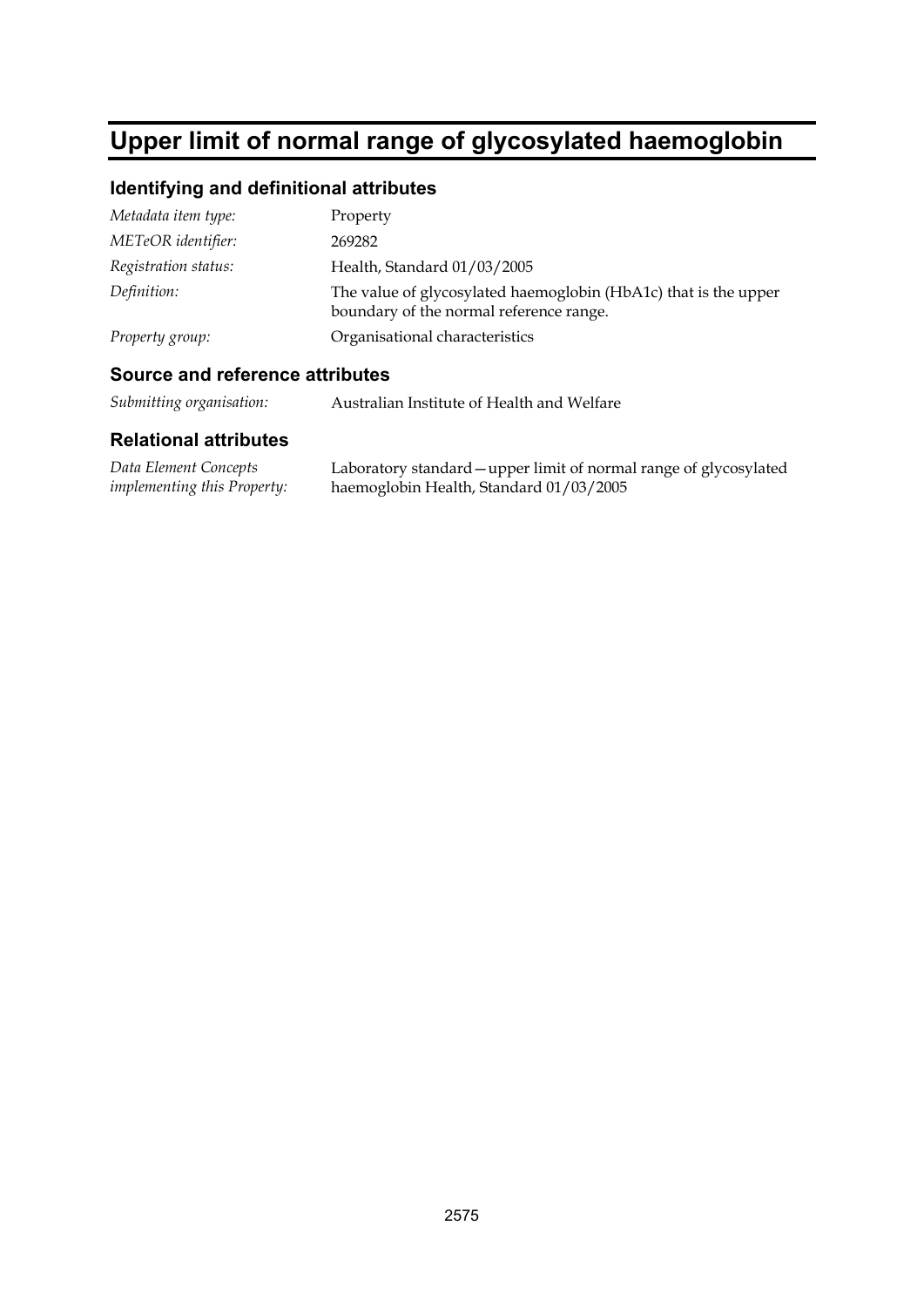# **Upper limit of normal range of troponin assay**

# **Identifying and definitional attributes**

| Metadata item type:  | Property                                                                                               |
|----------------------|--------------------------------------------------------------------------------------------------------|
| METeOR identifier:   | 285227                                                                                                 |
| Registration status: | Health, Standard 04/06/2004                                                                            |
| Definition:          | The value of 'troponin T' or 'troponin I' that is the upper boundary of<br>the normal reference range. |
| Property group:      | Organisational characteristics                                                                         |

## **Source and reference attributes**

*Submitting organisation:* Australian Institute of Health and Welfare

| Data Element Concepts              | Laboratory standard – upper limit of normal range of troponin assay |
|------------------------------------|---------------------------------------------------------------------|
| <i>implementing this Property:</i> | Health, Standard 04/06/2004                                         |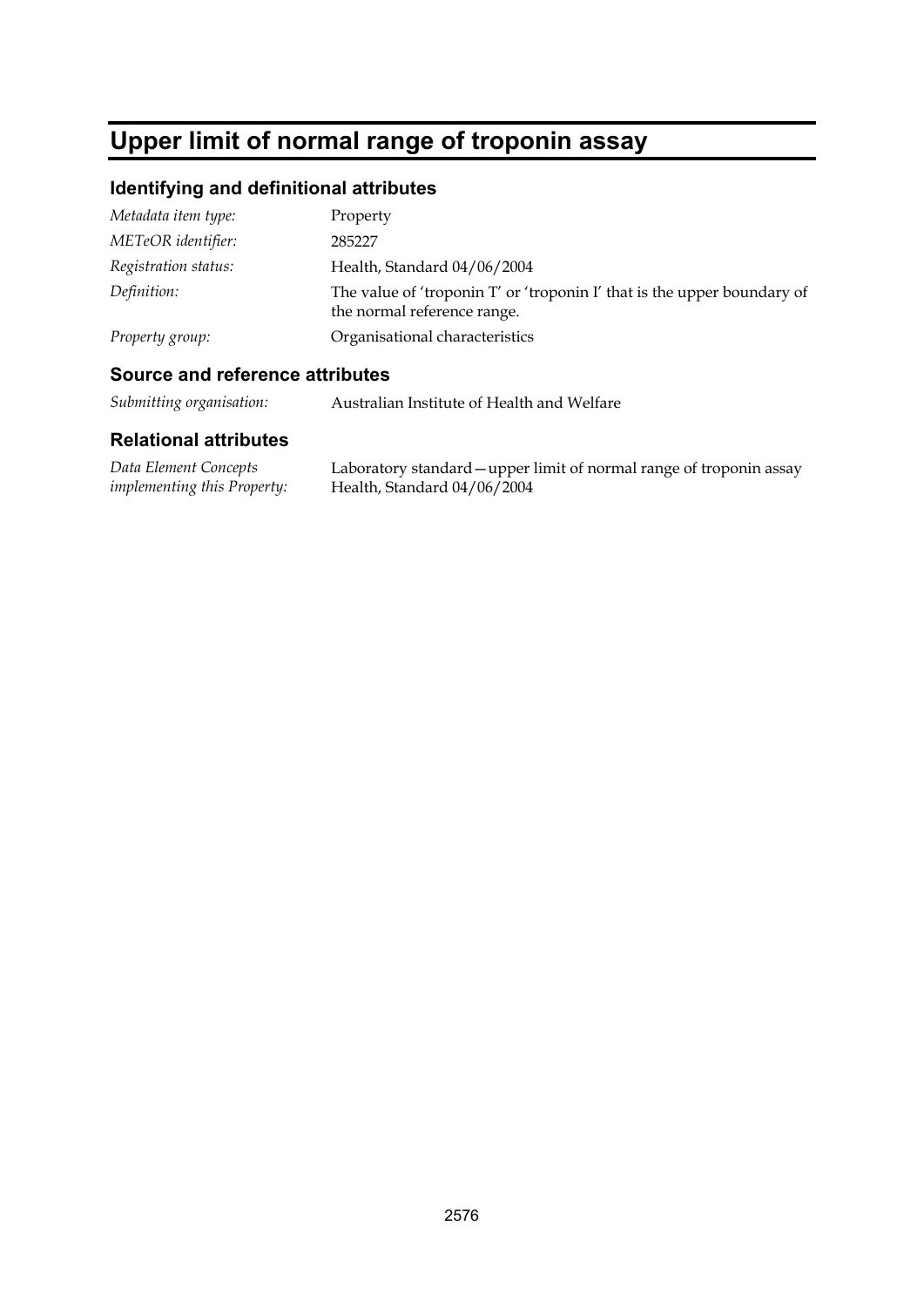# **Vascular condition status**

### **Identifying and definitional attributes**

| Metadata item type:  | Property                                                 |
|----------------------|----------------------------------------------------------|
| METeOR identifier:   | 269070                                                   |
| Registration status: | Health, Standard 01/03/2005                              |
| Definition:          | An indicator of conditions of blood vessels of the body. |
| Property group:      | Health and wellbeing                                     |

### **Source and reference attributes**

*Submitting organisation:* Australian Institute of Health and Welfare

### **Relational attributes**

*Data Element Concepts implementing this Property:* Person—vascular condition status Health, Standard 01/03/2005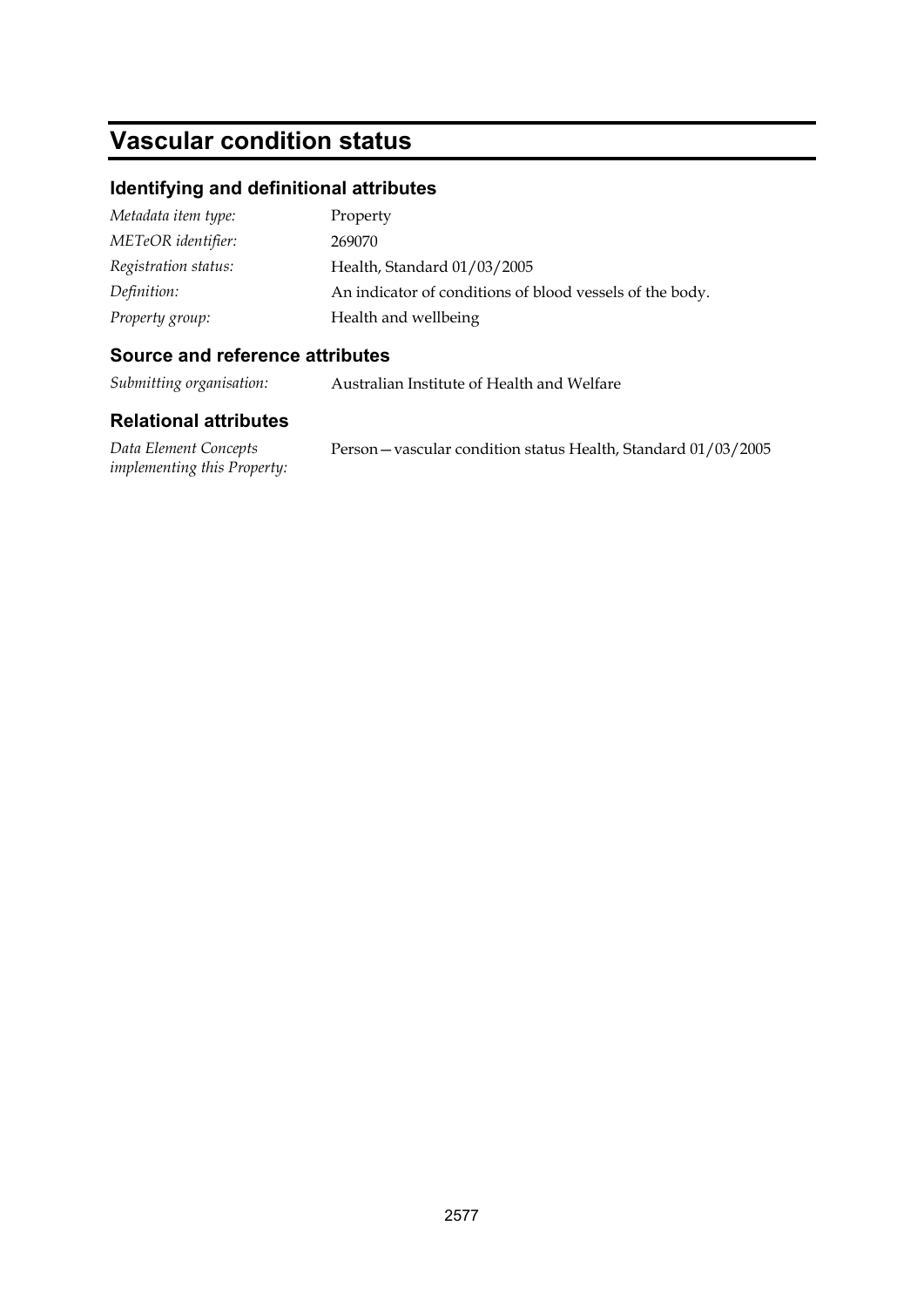# **Vascular procedure**

# **Identifying and definitional attributes**

| Metadata item type:  | Property                                        |
|----------------------|-------------------------------------------------|
| METeOR identifier:   | 269072                                          |
| Registration status: | Health, Standard 01/03/2005                     |
| Definition:          | Interventions pertaining to the vascular system |
| Property group:      | Health and wellbeing                            |

### **Source and reference attributes**

*Submitting organisation:* Australian Institute of Health and Welfare

#### **Relational attributes**

| Data Element Concepts              |  |
|------------------------------------|--|
| <i>implementing this Property:</i> |  |

Person—vascular procedure Health, Standard 01/03/2005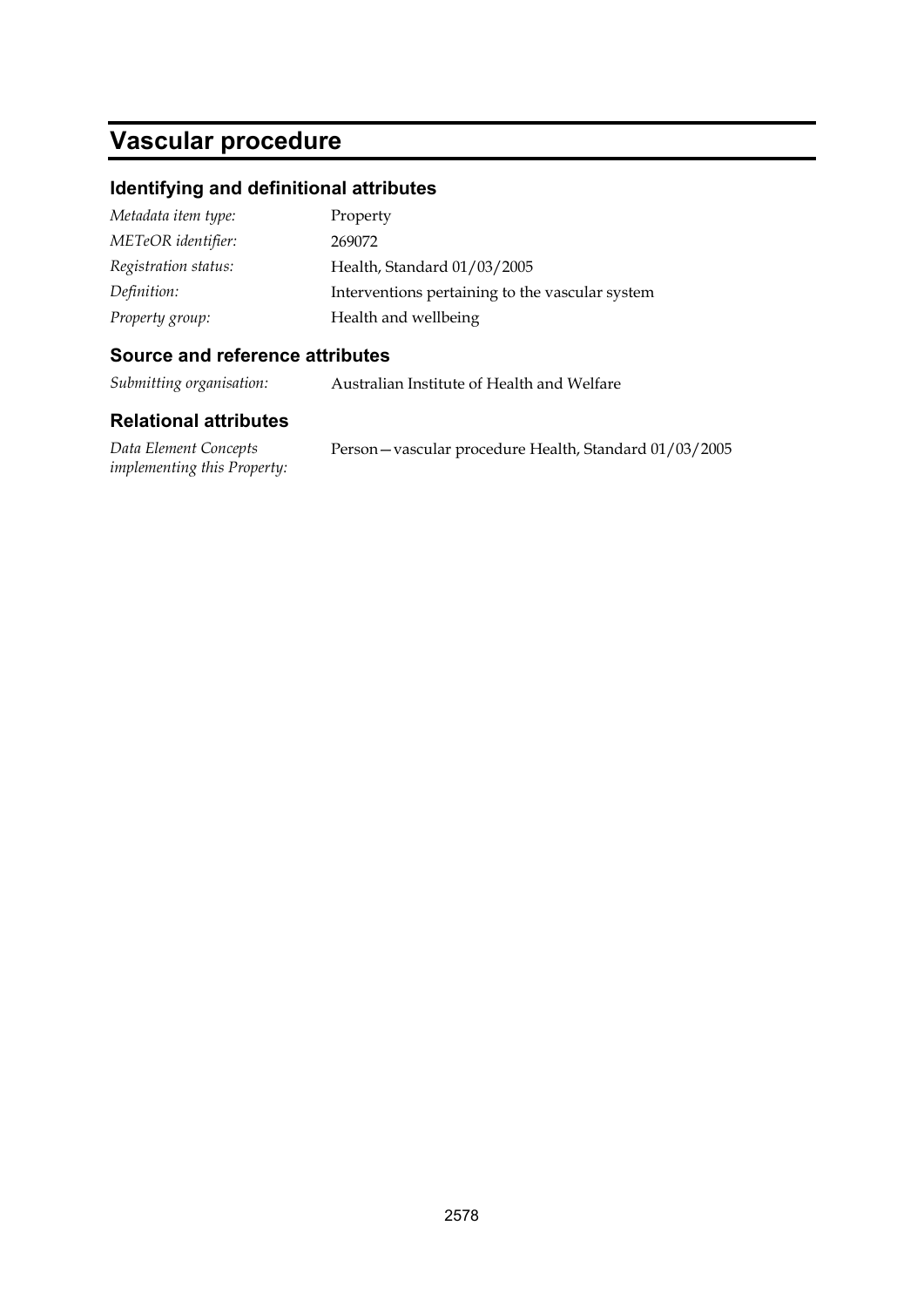# **Ventricular ejection fraction test date**

### **Identifying and definitional attributes**

| Metadata item type:  | Property                                                         |
|----------------------|------------------------------------------------------------------|
| METeOR identifier:   | 344270                                                           |
| Registration status: | Health, Standard 01/10/2008                                      |
| Definition:          | The date on which the ventricular ejection fraction is measured. |
| Property group:      | Service provision event                                          |
|                      |                                                                  |

### **Relational attributes**

*Data Element Concepts implementing this Property:*

Ventricular ejection fraction test—test date Health, Standard 01/10/2008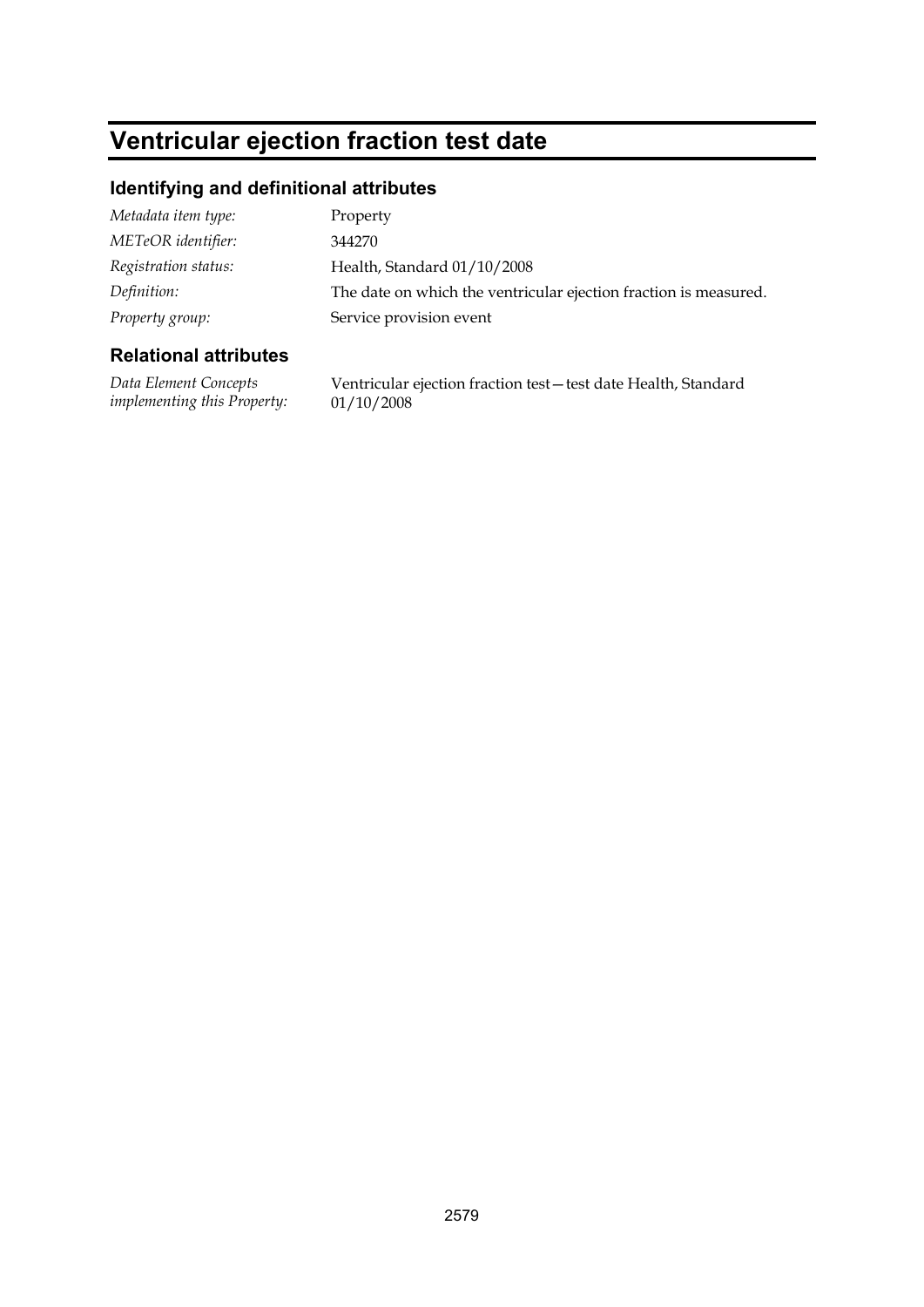# **Ventricular ejection fraction test performed indicator**

### **Identifying and definitional attributes**

| Metadata item type:  | Property                                                                                                                    |
|----------------------|-----------------------------------------------------------------------------------------------------------------------------|
| METeOR identifier:   | 347667                                                                                                                      |
| Registration status: | Health, Standard 01/10/2008                                                                                                 |
| Definition:          | An indicator of whether a test was performed to measure the amount<br>of blood pumped out of the ventricles per heart beat. |
| Property group:      | Health and wellbeing                                                                                                        |
|                      |                                                                                                                             |

#### **Relational attributes**

*Data Element Concepts implementing this Property:* Person—ventricular ejection fraction test performed indicator Health, Standard 01/10/2008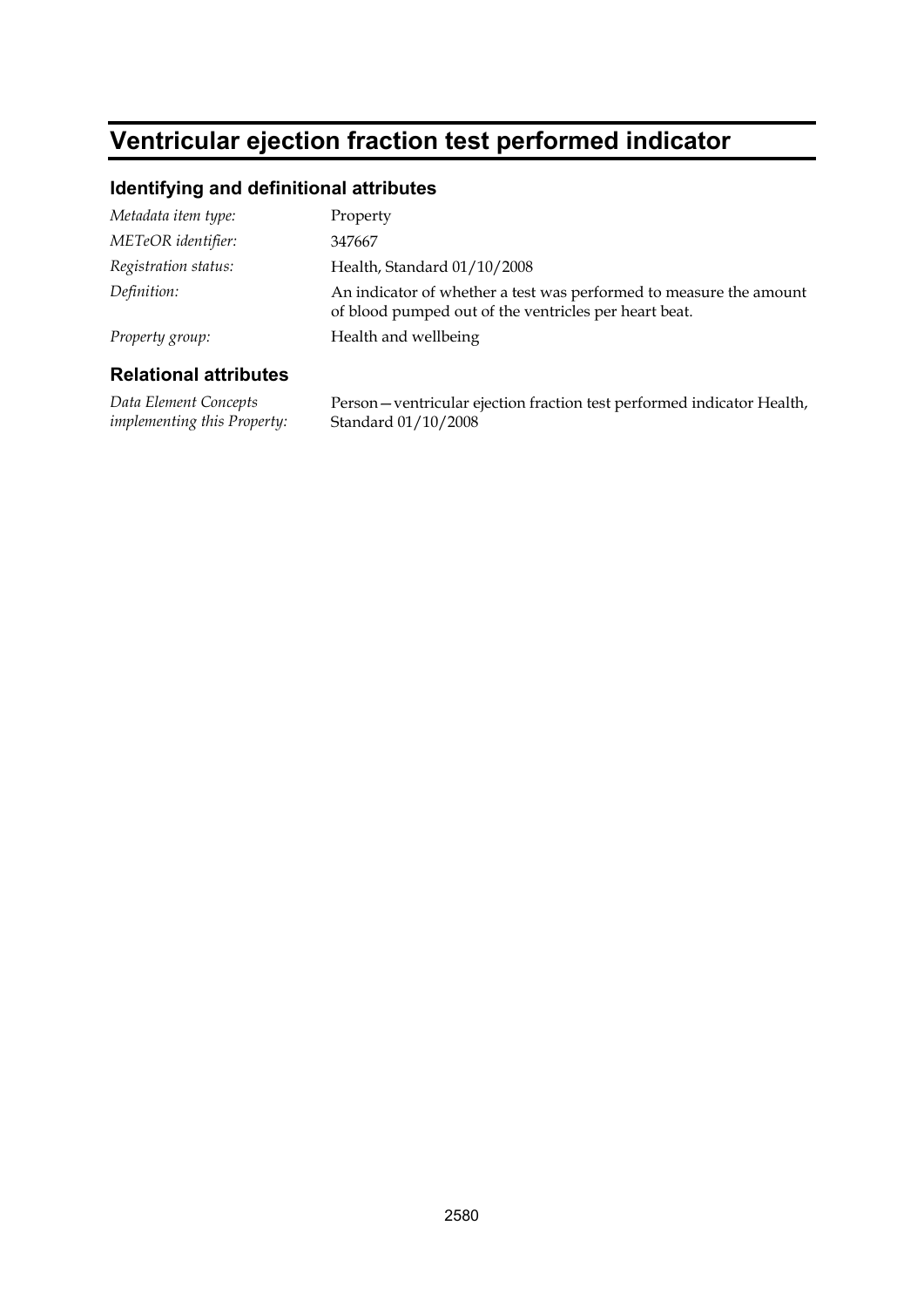# **Ventricular ejection fraction test result**

### **Identifying and definitional attributes**

| Metadata item type:  | Property                                                           |
|----------------------|--------------------------------------------------------------------|
| METeOR identifier:   | 346986                                                             |
| Registration status: | Health, Standard 01/10/2008                                        |
| Definition:          | The result from the test to measure ventricular ejection fraction. |
| Property group:      | Health and wellbeing                                               |

### **Relational attributes**

*Data Element Concepts implementing this Property:* Ventricular ejection fraction—test result Health, Standard 01/10/2008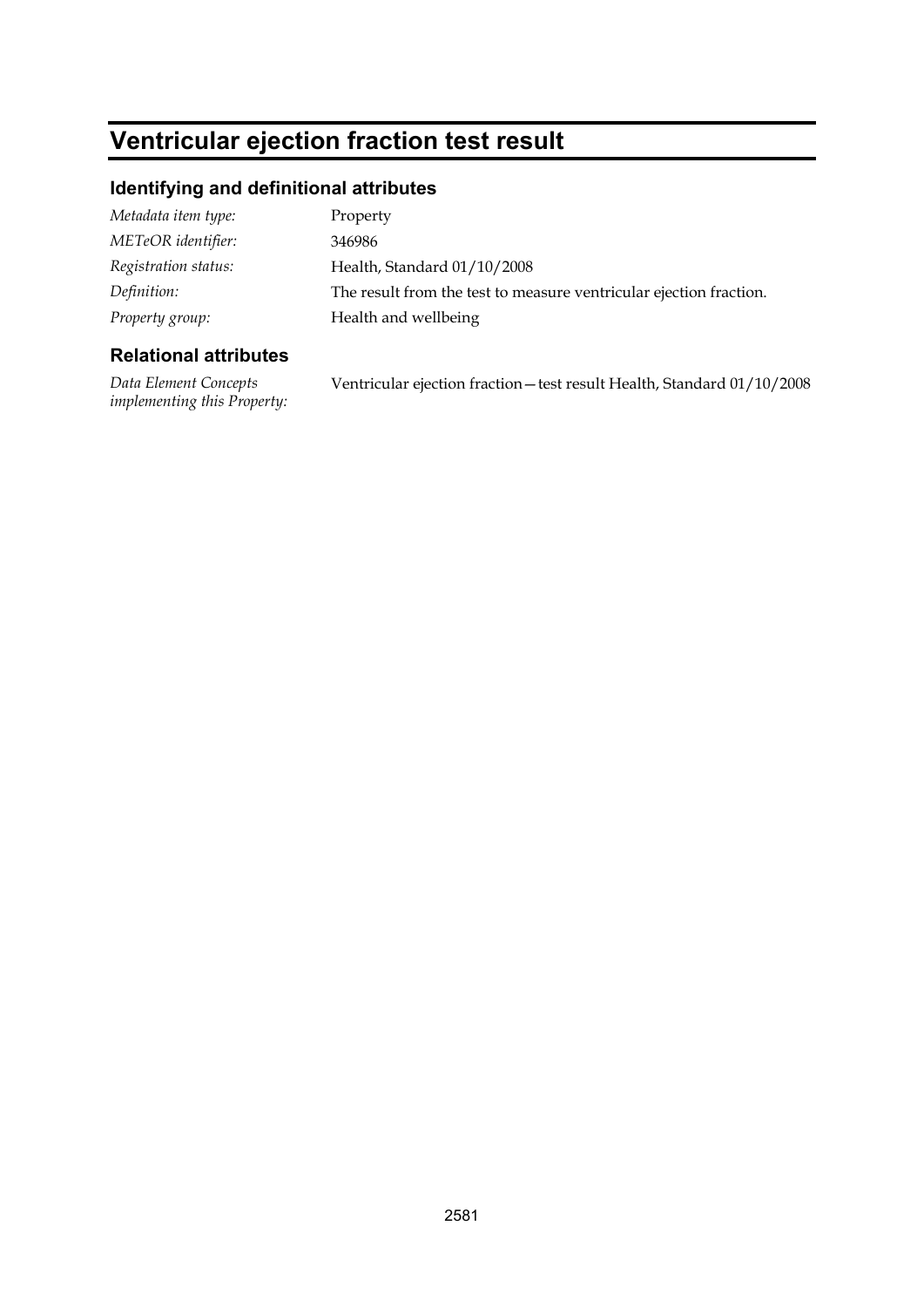# **Ventricular ejection fraction test time**

### **Identifying and definitional attributes**

| Metadata item type:  | Property                                                           |
|----------------------|--------------------------------------------------------------------|
| METeOR identifier:   | 349813                                                             |
| Registration status: | Health, Standard 01/10/2008                                        |
| Definition:          | The time when the ventricular ejection fraction test is performed. |
| Property group:      | Service provision event                                            |

### **Relational attributes**

*Data Element Concepts implementing this Property:* Ventricular ejection fraction—test time Health, Standard 01/10/2008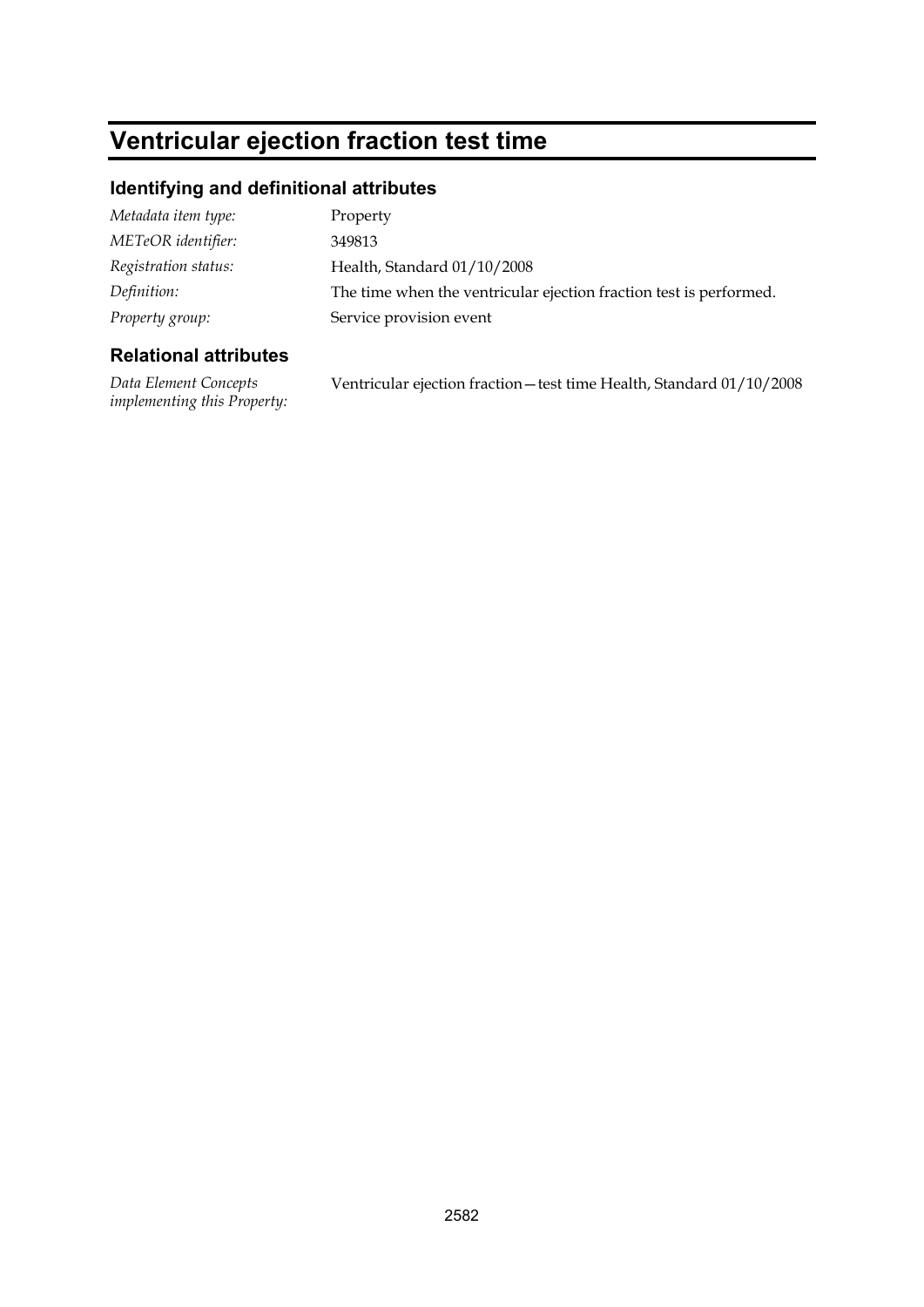# **Ventricular ejection fraction test type**

### **Identifying and definitional attributes**

| Relational attributes |                                                                                                   |
|-----------------------|---------------------------------------------------------------------------------------------------|
| Property group:       | Health and wellbeing                                                                              |
| Definition:           | The type of test used to measure the amount of blood pumped out of<br>a ventricle per heart beat. |
| Registration status:  | Health, Standard 01/10/2008                                                                       |
| METeOR identifier:    | 344247                                                                                            |
| Metadata item type:   | Property                                                                                          |
|                       |                                                                                                   |

#### **Relational attributes**

*Data Element Concepts implementing this Property:* Ventricular ejection fraction test—test type Health, Standard 01/10/2008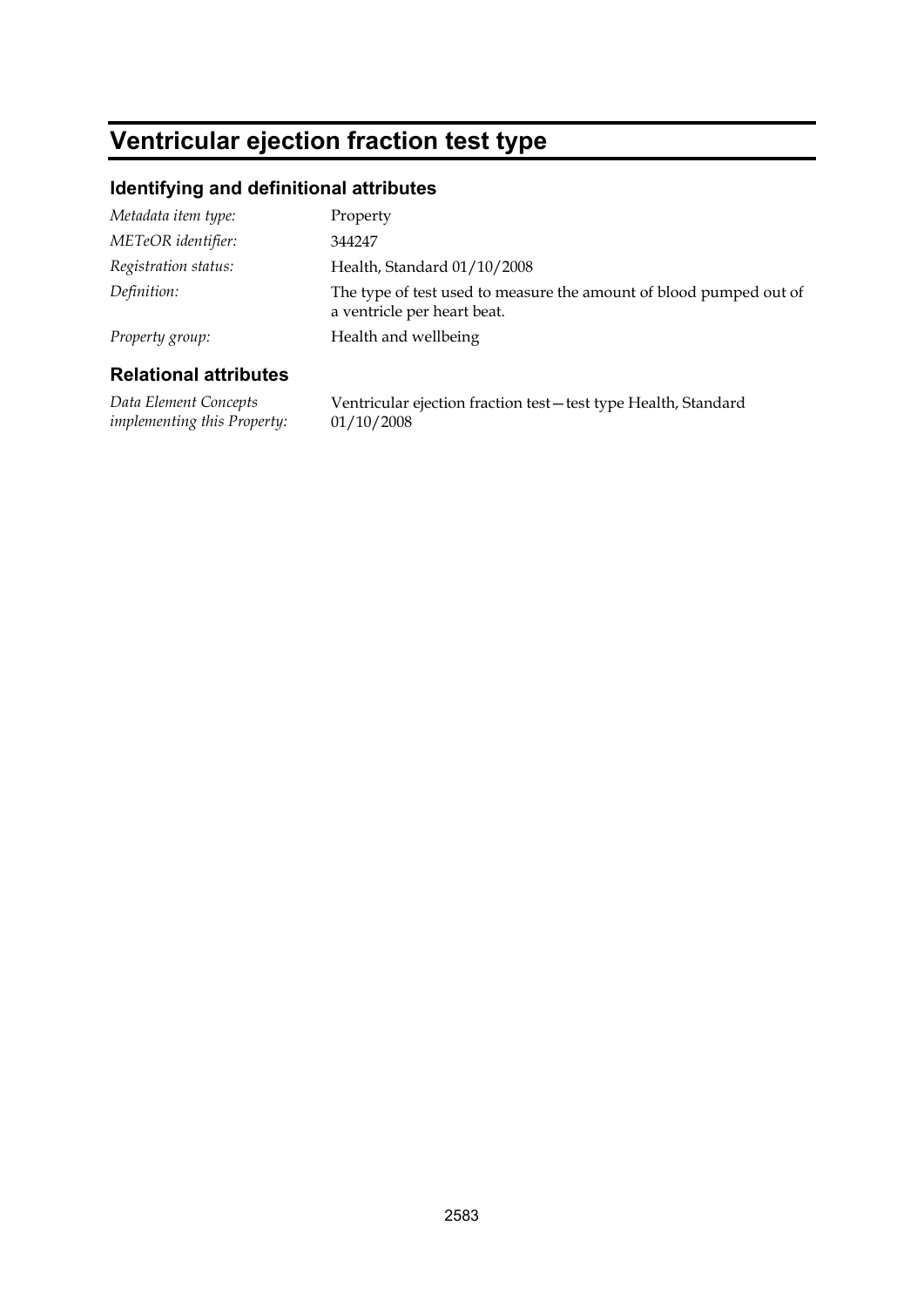# **Visa type**

# **Identifying and definitional attributes**

| Metadata item type:  | Property                                                                                                                                                                  |
|----------------------|---------------------------------------------------------------------------------------------------------------------------------------------------------------------------|
| METeOR identifier:   | 375179                                                                                                                                                                    |
| Registration status: | Health, Standard 10/12/2009                                                                                                                                               |
| Definition:          | The category of visa (or travel authority) granted by Australia for<br>foreign nationals (excluding New Zealand citizens) to travel to, enter<br>and remain in Australia. |
| Property group:      | Legal characteristics                                                                                                                                                     |
|                      |                                                                                                                                                                           |

#### **Source and reference attributes**

| Submitting organisation: | Australian Institute of Health and Welfare                                                                                                                     |
|--------------------------|----------------------------------------------------------------------------------------------------------------------------------------------------------------|
| Origin:                  | Further information regarding visas can be obtained from the<br>Australian Department of Immigration and Citizenship or visit their<br>website www.immi.gov.au |

| Data Element Concepts              | Registered health professional - visa type Health, Standard |
|------------------------------------|-------------------------------------------------------------|
| <i>implementing this Property:</i> | 10/12/2009                                                  |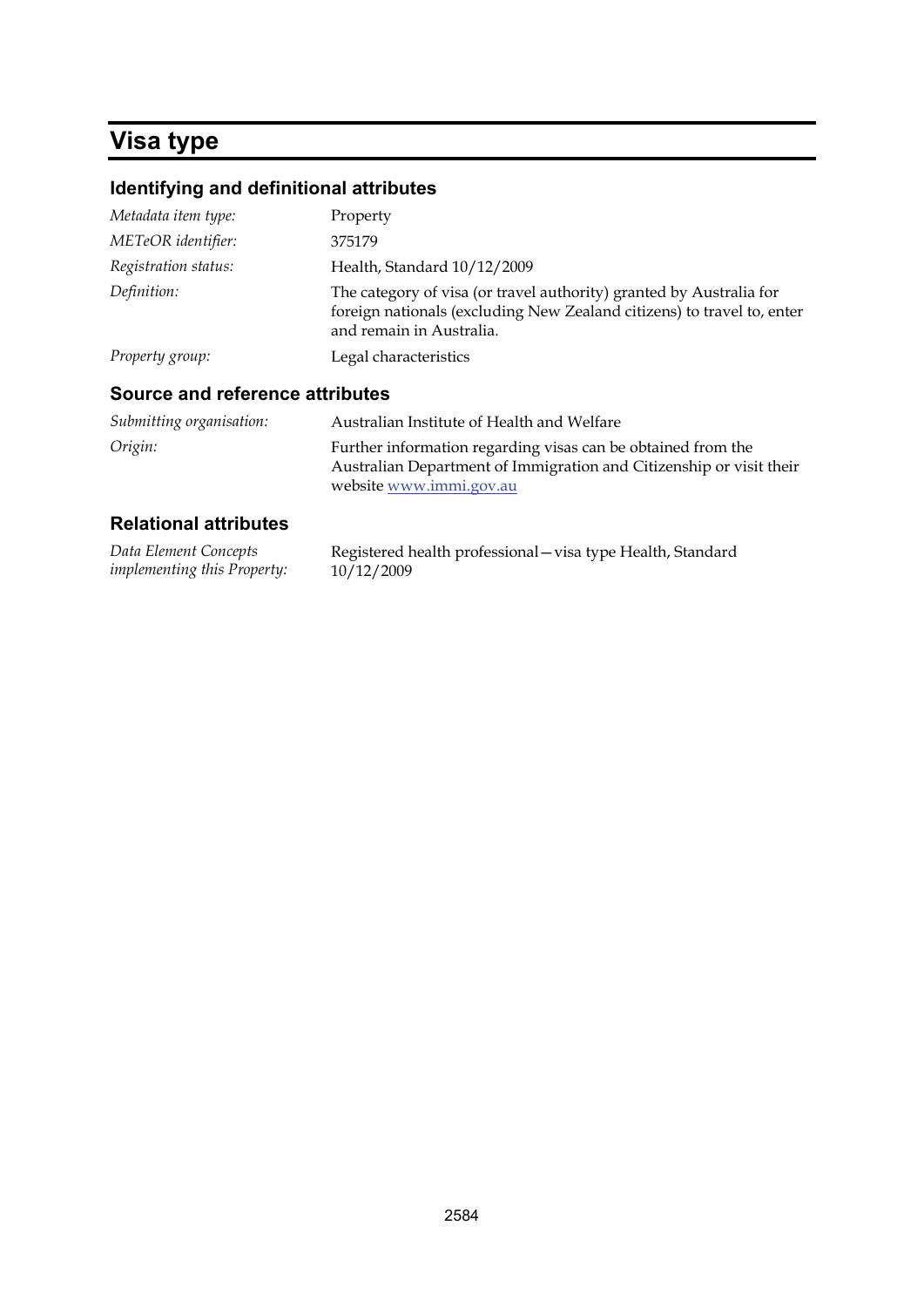# **Visual acuity**

# **Identifying and definitional attributes**

| Metadata item type:  | Property                          |
|----------------------|-----------------------------------|
| METeOR identifier:   | 269073                            |
| Registration status: | Health, Standard 01/03/2005       |
| Definition:          | Sharpness or acuteness of vision. |
| Property group:      | Health and wellbeing              |

### **Source and reference attributes**

| Submitting organisation: | Australian Institute of Health and Welfare                  |
|--------------------------|-------------------------------------------------------------|
| Origin:                  | Macquarie University 2003. The Macquarie Dictionary 3rd ed. |
|                          | Sydney: The Macquarie Library Pty Ltd                       |

| Data Element Concepts              | Person - visual acuity Health, Standard 01/03/2005 |
|------------------------------------|----------------------------------------------------|
| <i>implementing this Property:</i> |                                                    |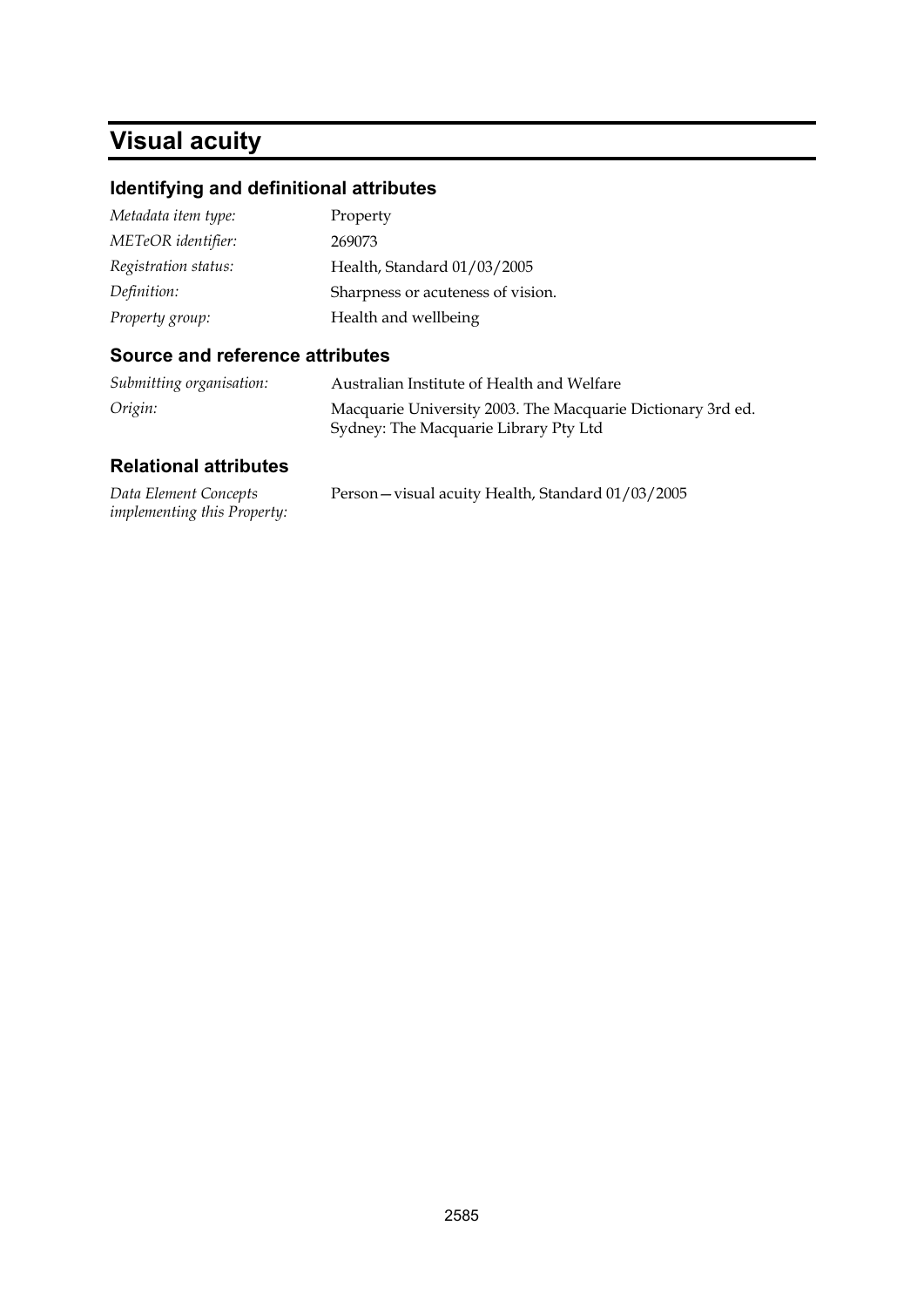# **Waist circumference**

### **Identifying and definitional attributes**

| Metadata item type:  | Property                                                          |
|----------------------|-------------------------------------------------------------------|
| METeOR identifier:   | 269145                                                            |
| Registration status: | Health, Standard 01/03/2005                                       |
| Definition:          | The distance around the human body between the ribs and the hips. |
| Property group:      | Physical characteristics                                          |

### **Source and reference attributes**

*Submitting organisation:* Australian Institute of Health and Welfare

| Data Element Concepts              | Person – waist circumference Health, Standard 01/03/2005 |
|------------------------------------|----------------------------------------------------------|
| <i>implementing this Property:</i> |                                                          |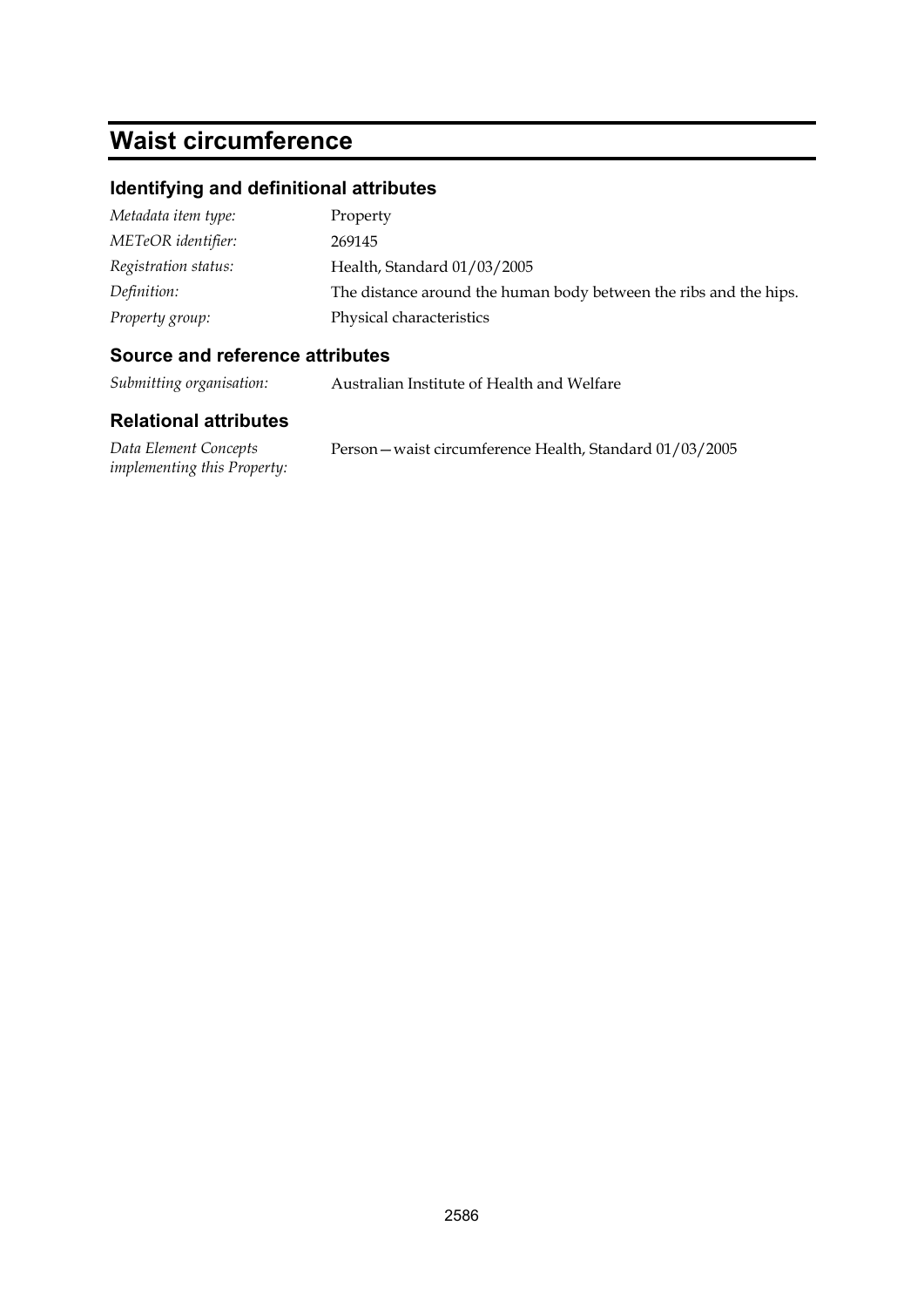# **Waist circumference risk indicator**

# **Identifying and definitional attributes**

| Metadata item type:  | Property                                                                                                        |
|----------------------|-----------------------------------------------------------------------------------------------------------------|
| Synonymous names:    | Abdominal obesity risk indicator                                                                                |
| METeOR identifier:   | 269195                                                                                                          |
| Registration status: | Health, Standard 01/03/2005                                                                                     |
| Definition:          | An indicator of the level of the risk of metabolic complications<br>associated with excess abdominal adiposity. |
| Property group:      | Health and wellbeing                                                                                            |

## **Source and reference attributes**

| Submitting organisation: | Australian Institute of Health and Welfare |
|--------------------------|--------------------------------------------|
|                          |                                            |

| Data Element Concepts       | Adult-waist circumference risk indicator Health, Standard |
|-----------------------------|-----------------------------------------------------------|
| implementing this Property: | 01/03/2005                                                |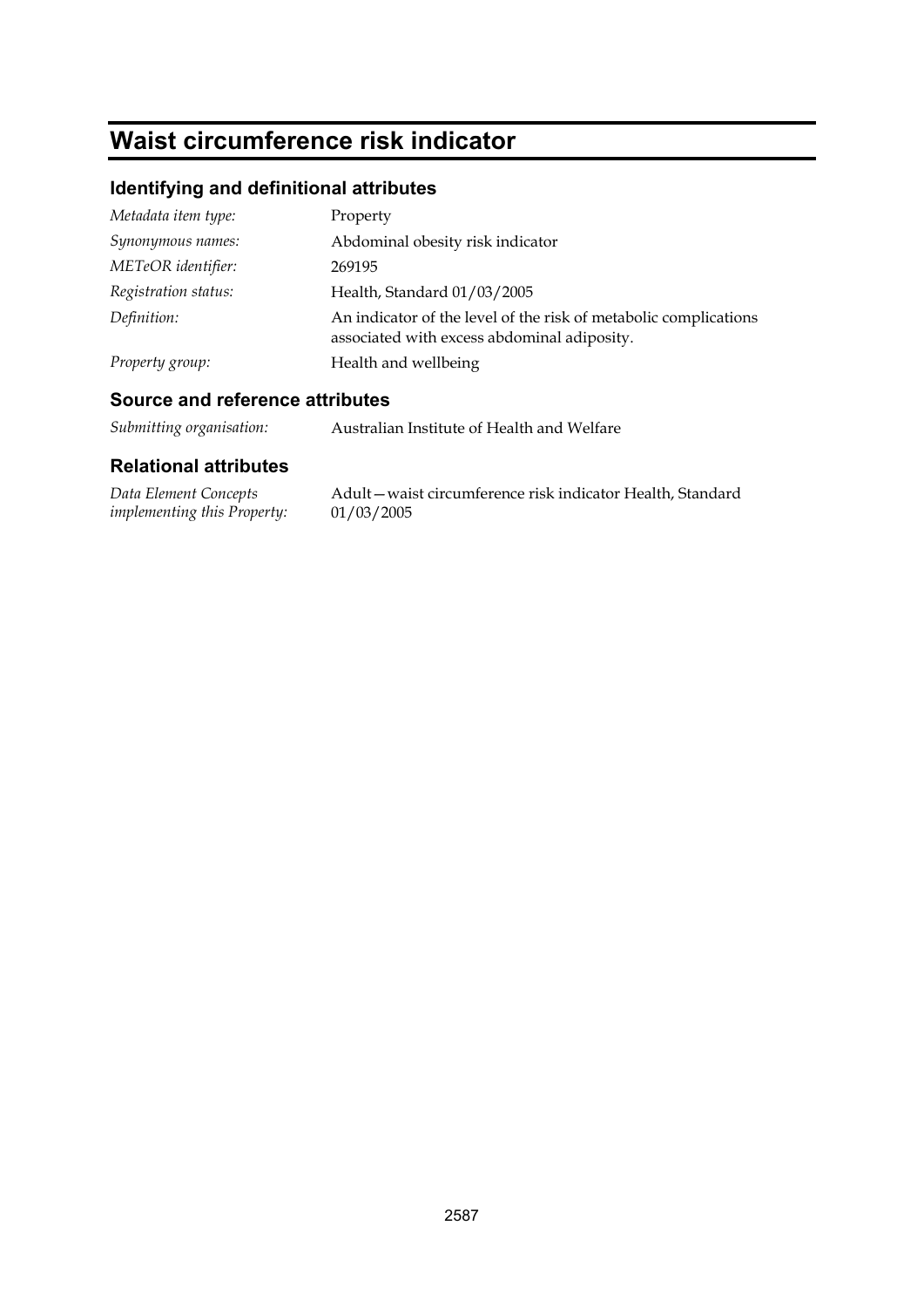# **Waist-to-hip ratio**

# **Identifying and definitional attributes**

| Property                                                  |
|-----------------------------------------------------------|
| WHR                                                       |
| 269196                                                    |
| Health, Standard 01/03/2005                               |
| The division of waist circumference by hip circumference. |
| Physical characteristics                                  |
|                                                           |

#### **Source and reference attributes**

*Submitting organisation:* Australian Institute of Health and Welfare

| Data Element Concepts              | Adult – waist-to-hip ratio Health, Standard 01/03/2005 |
|------------------------------------|--------------------------------------------------------|
| <i>implementing this Property:</i> |                                                        |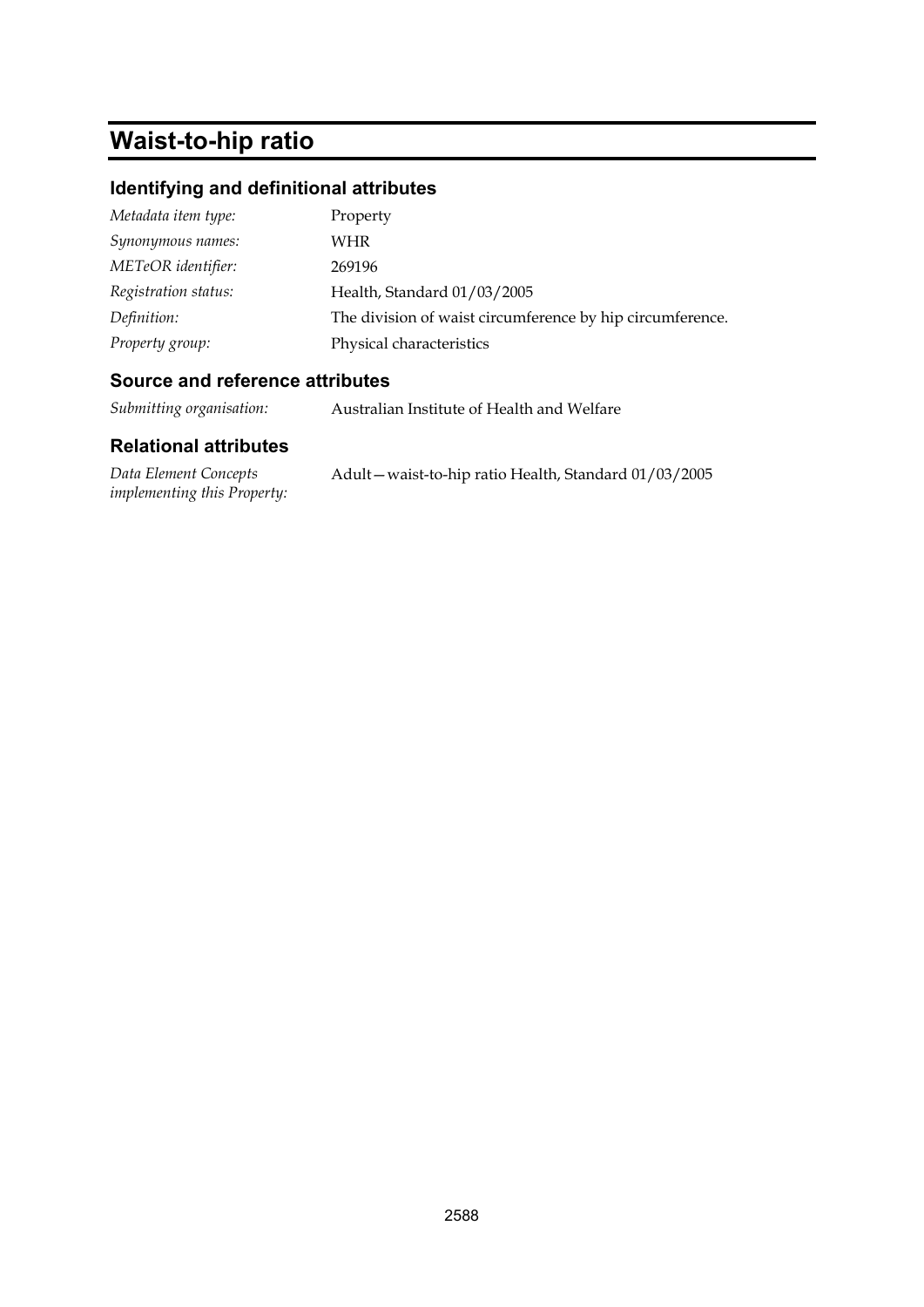# **Waiting list removal date**

#### **Identifying and definitional attributes**

| Metadata item type:  | Property                                                   |
|----------------------|------------------------------------------------------------|
| METeOR identifier:   | 269113                                                     |
| Registration status: | Health, Standard 01/03/2005                                |
| Definition:          | The date on which a person is removed from a waiting list. |
| Property group:      | Entry into service event                                   |

### **Source and reference attributes**

*Submitting organisation:* Australian Institute of Health and Welfare

#### **Relational attributes**

*Data Element Concepts implementing this Property:* Elective surgery waiting list episode—waiting list removal date Health, Standard 01/03/2005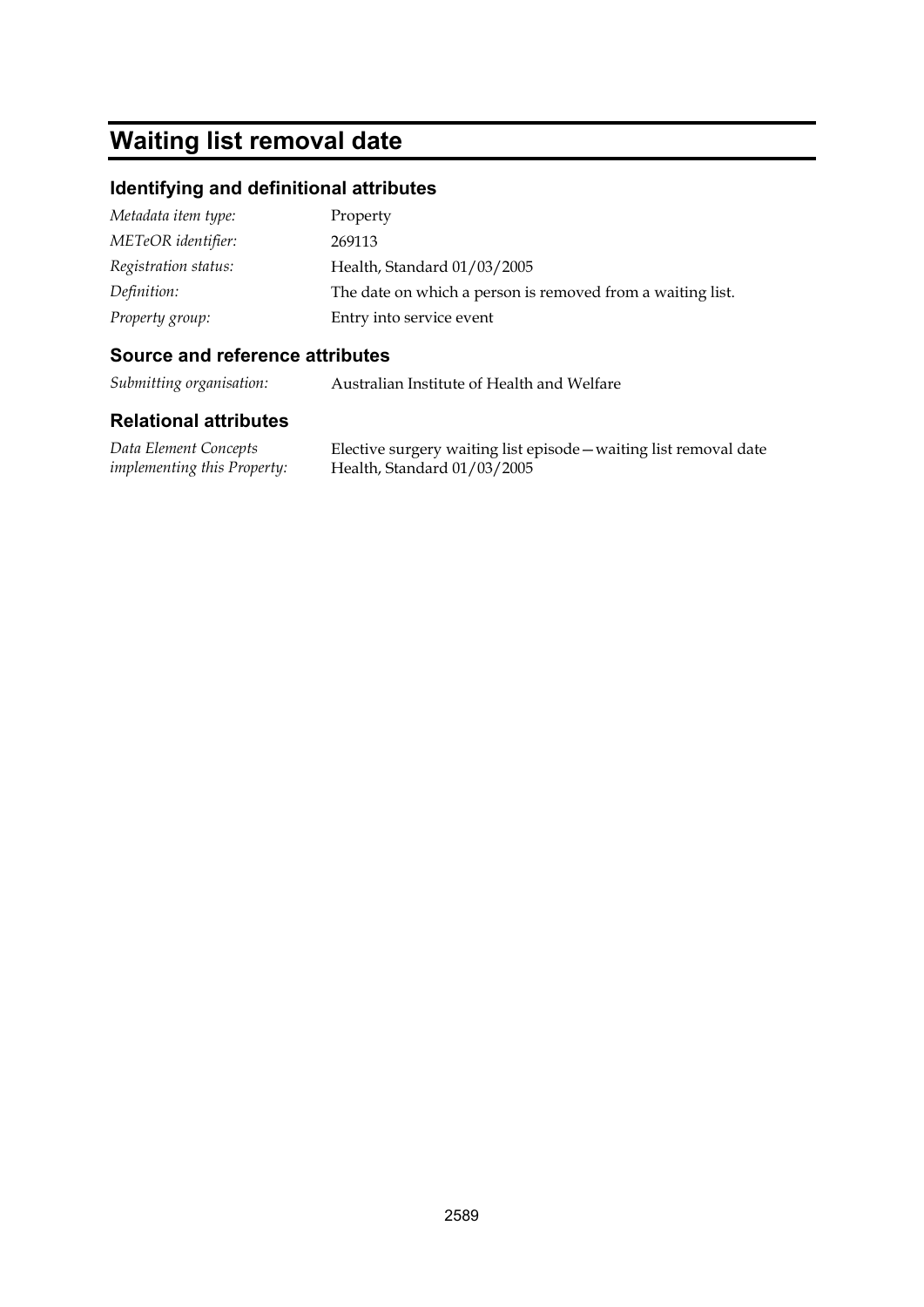# **Waiting time**

#### **Identifying and definitional attributes**

| Metadata item type:  | Property                                                                                        |
|----------------------|-------------------------------------------------------------------------------------------------|
| METeOR identifier:   | 269063                                                                                          |
| Registration status: | Health, Standard 01/03/2005                                                                     |
| Definition:          | The time elapsed between a service request and a subsequent<br>administrative or service event. |
| Property group:      | Performance indicators                                                                          |

#### **Source and reference attributes**

| Submitting organisation: | Australian Institute of Health and Welfare |
|--------------------------|--------------------------------------------|
|--------------------------|--------------------------------------------|

#### **Relational attributes**

*Data Element Concepts implementing this Property:* Elective surgery waiting list episode—waiting time Health, Standard 01/03/2005 Non-admitted patient emergency department service episode waiting time Health, Standard 01/03/2005 Non-admitted patient emergency department service episode waiting time (to hospital admission) Health, Standard 01/03/2005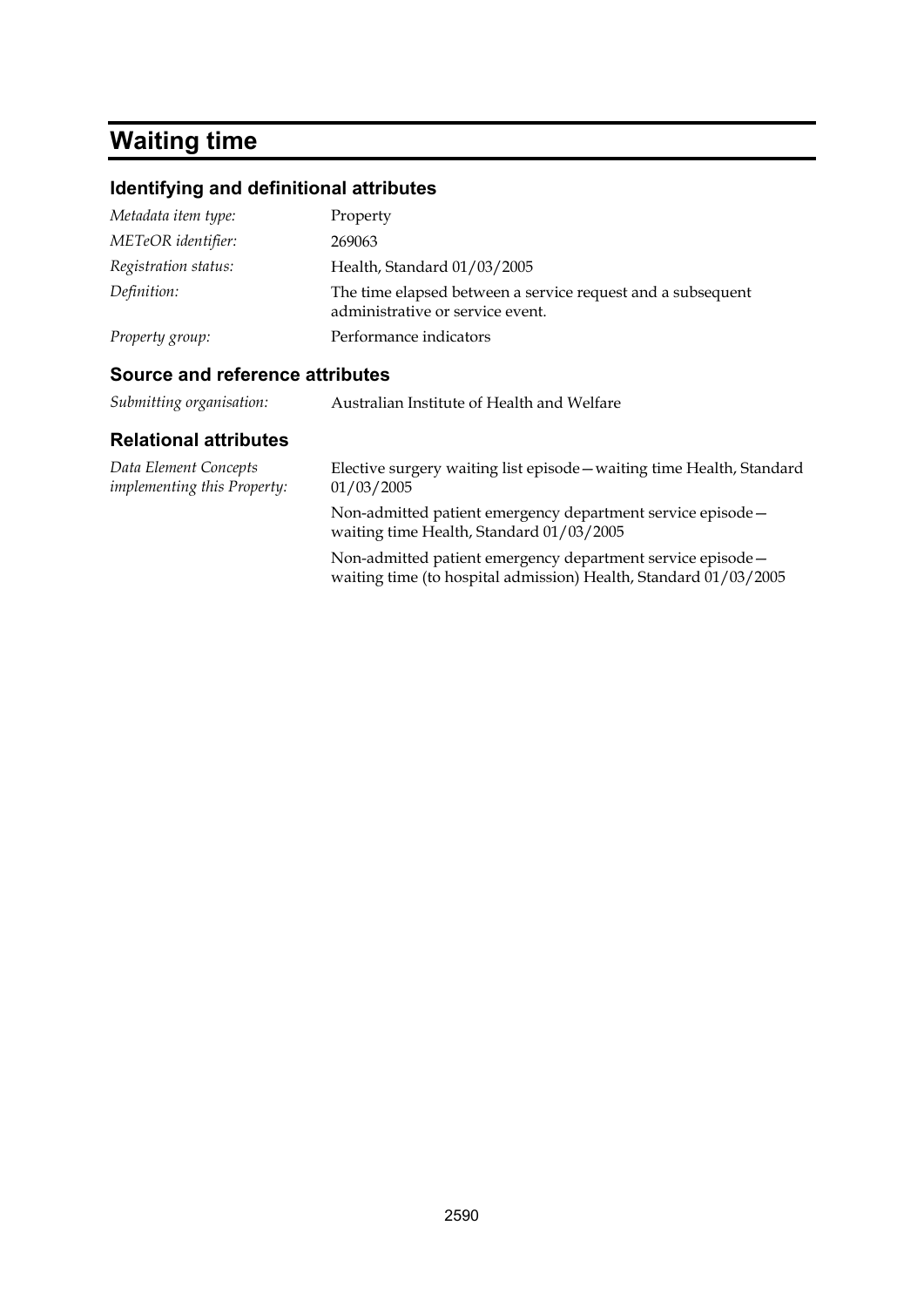# **Weight**

# **Identifying and definitional attributes**

| Metadata item type:  | Property                    |
|----------------------|-----------------------------|
| METeOR identifier:   | 269197                      |
| Registration status: | Health, Standard 01/03/2005 |
| Definition:          | A measurement of body mass. |
| Property group:      | Physical characteristics    |

### **Source and reference attributes**

*Submitting organisation:* Australian Institute of Health and Welfare

| Data Element Concepts              | Adult-weight Health, Superseded 14/07/2005  |
|------------------------------------|---------------------------------------------|
| <i>implementing this Property:</i> | Person - weight Health, Standard 01/03/2005 |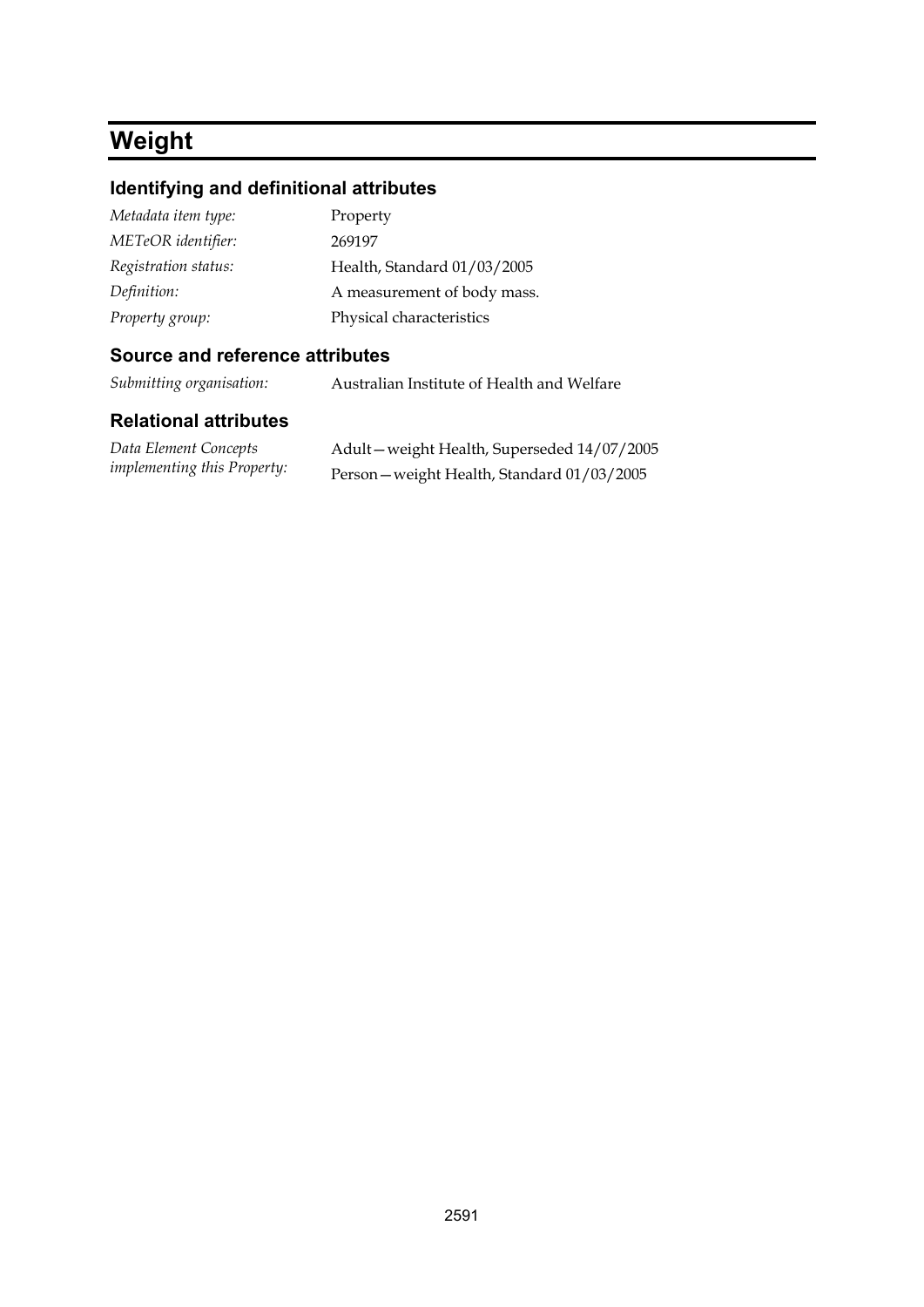# **Work sector in registered health profession**

# **Identifying and definitional attributes**

| Metadata item type:  | Property                                                                                        |
|----------------------|-------------------------------------------------------------------------------------------------|
| METeOR identifier:   | 375310                                                                                          |
| Registration status: | Health, Standard 10/12/2009                                                                     |
| Definition:          | Whether employment in a registered health profession is in the<br>private or the public sector. |
| Property group:      | Labour characteristics                                                                          |

# **Collection and usage attributes**

| Comments: | This property differentiates between establishments run by the    |
|-----------|-------------------------------------------------------------------|
|           | government sector and establishments that receive some government |
|           | funding but are run by the non-government sector.                 |

#### **Source and reference attributes**

| Submitting organisation:     | Australian Institute of Health and Welfare |
|------------------------------|--------------------------------------------|
| <b>Relational attributes</b> |                                            |

| Data Element Concepts              | Registered health professional - work sector in registered health |
|------------------------------------|-------------------------------------------------------------------|
| <i>implementing this Property:</i> | profession Health, Standard 10/12/2009                            |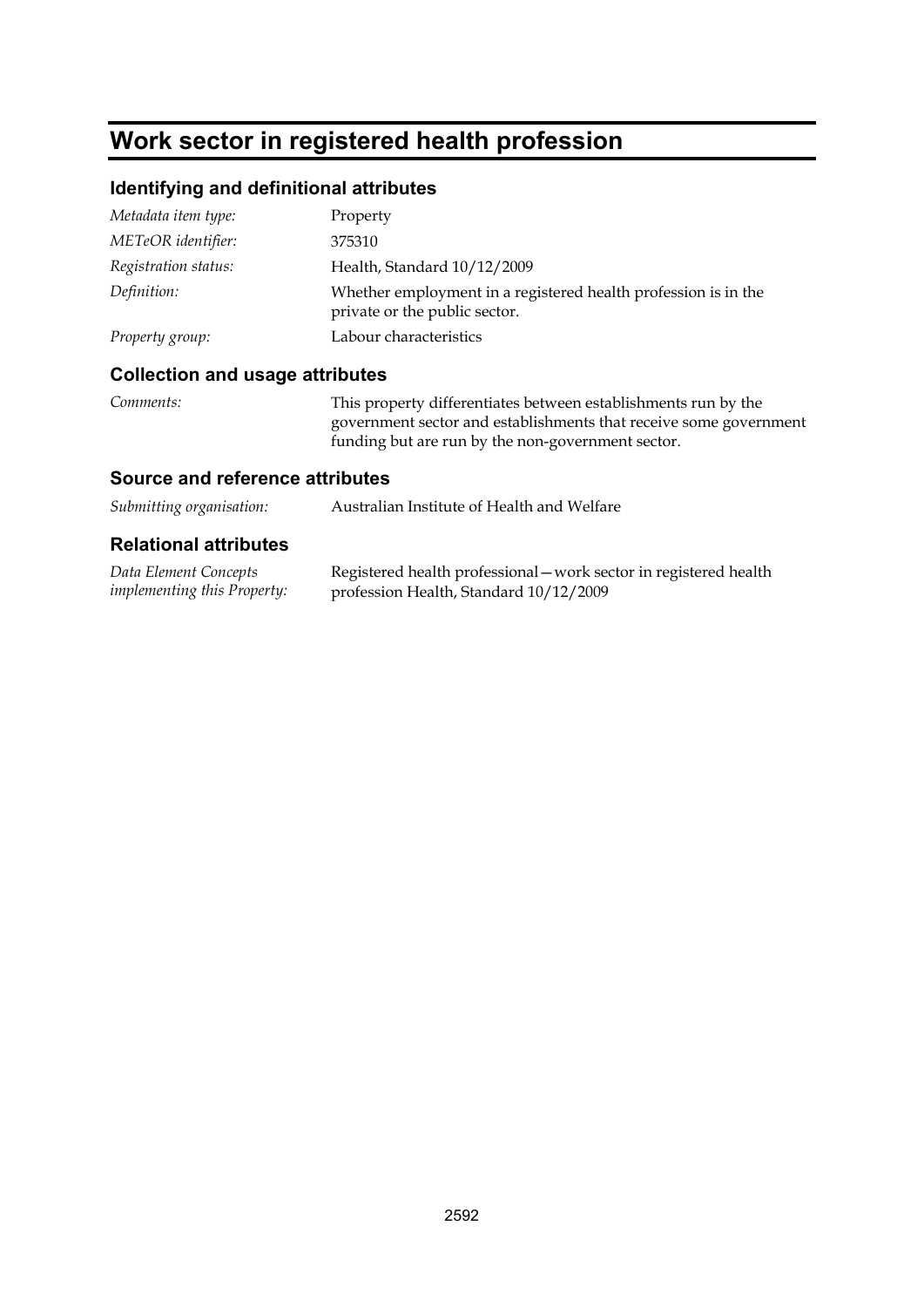# **Work setting**

# **Identifying and definitional attributes**

| Metadata item type:  | Property                                                                                           |
|----------------------|----------------------------------------------------------------------------------------------------|
| METeOR identifier:   | 375396                                                                                             |
| Registration status: | Health, Standard 10/12/2009                                                                        |
| Definition:          | The type of service setting or other organisation arrangement in<br>which the work was undertaken. |
| Property group:      | Labour characteristics                                                                             |

## **Source and reference attributes**

*Submitting organisation:* Australian Institute of Health and Welfare

| Data Element Concepts       | Registered health professional - work setting Health, Standard |
|-----------------------------|----------------------------------------------------------------|
| implementing this Property: | 10/12/2009                                                     |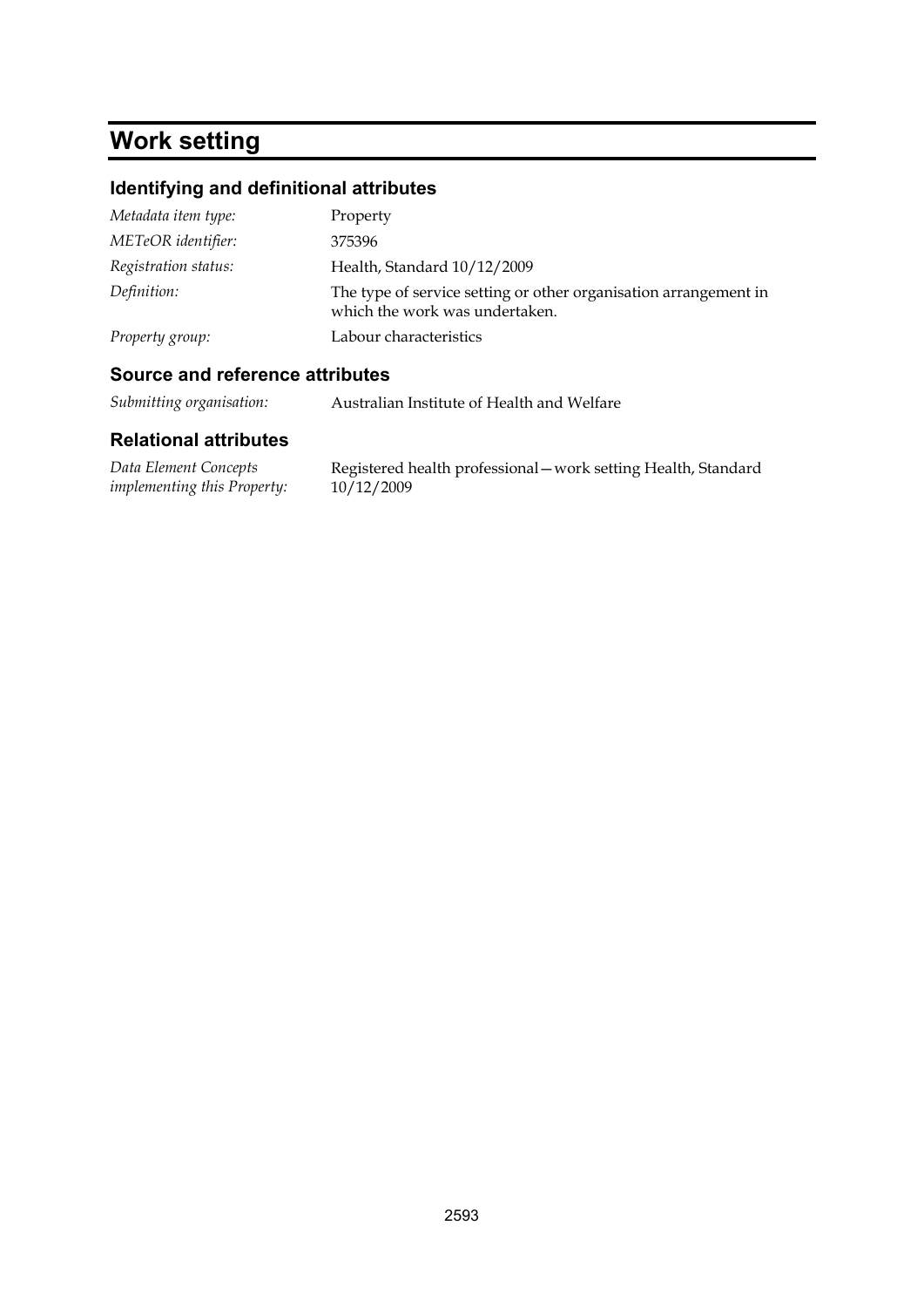# **Working partnership indicator**

### **Identifying and definitional attributes**

| Metadata item type:  | Property                                                                                                                  |
|----------------------|---------------------------------------------------------------------------------------------------------------------------|
| METeOR identifier:   | 290692                                                                                                                    |
| Registration status: | Health, Standard 05/12/2007                                                                                               |
| Definition:          | An indicator of whether an agency has formal working partnership(s)<br>with other service provider(s) or organisation(s). |
| Property group:      | Organisational characteristics                                                                                            |

#### **Relational attributes**

*Data Element Concepts implementing this Property:* Service provider organisation—working partnership indicator Health, Standard 05/12/2007